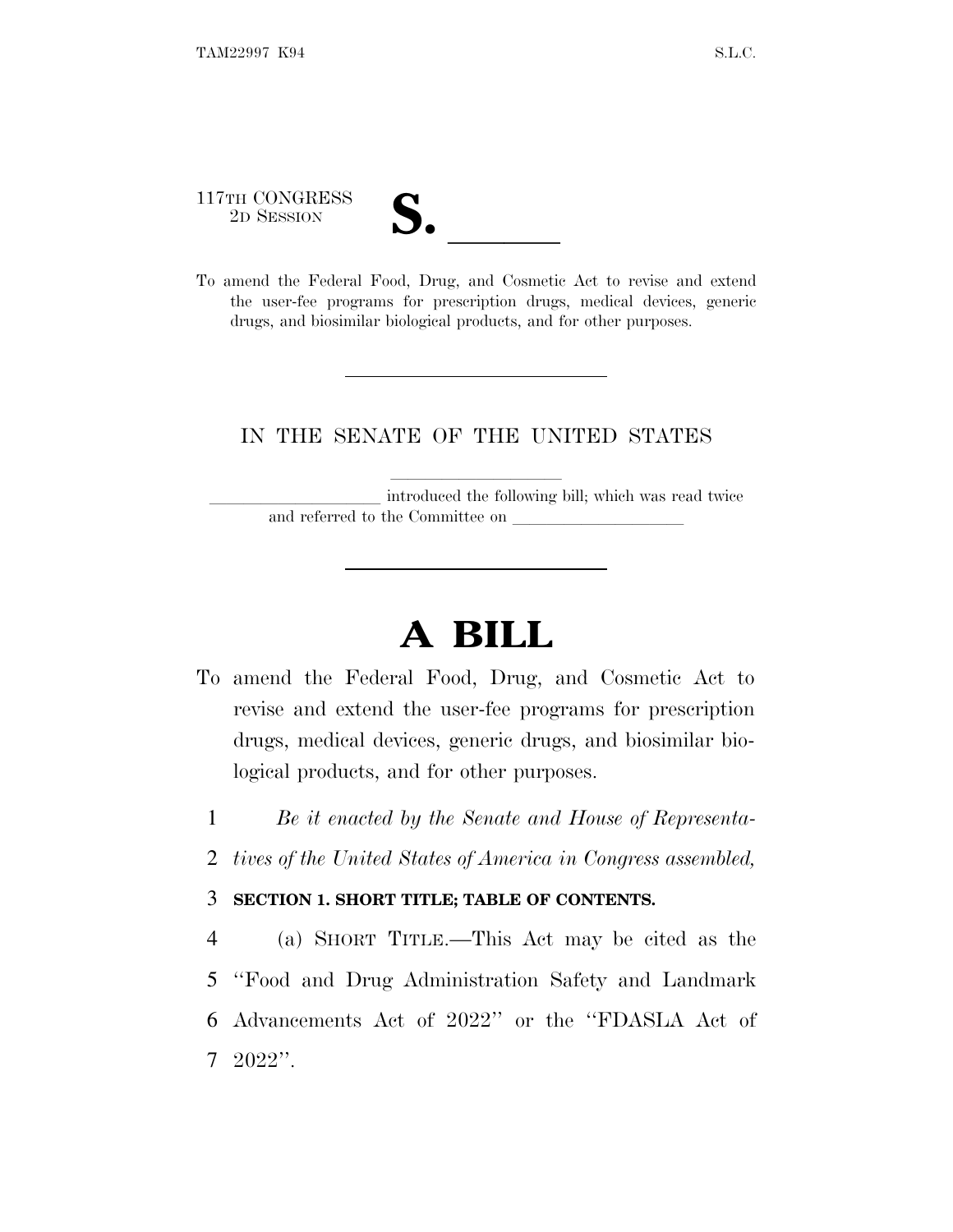## 1 (b) TABLE OF CONTENTS.—The table of contents for

## 2 this Act is as follows:

Sec. 1. Short title; table of contents.

## TITLE I—FEES RELATING TO DRUGS

- Sec. 101. Short title; finding.
- Sec. 102. Definitions.
- Sec. 103. Authority to assess and use drug fees.
- Sec. 104. Reauthorization; reporting requirement.
- Sec. 105. Sunset dates.
- Sec. 106. Effective date.
- Sec. 107. Savings clause.

### TITLE II—FEES RELATING TO DEVICES

- Sec. 201. Short title; finding.
- Sec. 202. Definitions.
- Sec. 203. Authority to assess and use device fees.
- Sec. 204. Accreditation programs.
- Sec. 205. Sunset dates.
- Sec. 206. Effective date.
- Sec. 207. Savings clause.

### TITLE III—FEES RELATING TO GENERIC DRUGS

- Sec. 301. Short title; finding.
- Sec. 302. Authority to assess and use human generic drug fees.
- Sec. 303. Reauthorization; reporting requirements.
- Sec. 304. Sunset dates.
- Sec. 305. Effective date.
- Sec. 306. Savings clause.

## TITLE IV—FEES RELATING TO BIOSIMILAR BIOLOGICAL PRODUCTS

- Sec. 401. Short title; finding.
- Sec. 402. Definitions.
- Sec. 403. Authority to assess and use biosimilar biological product fees.
- Sec. 404. Reauthorization; reporting requirements.
- Sec. 405. Sunset dates.
- Sec. 406. Effective date.
- Sec. 407. Savings clause.

## TITLE V—IMPROVING REGULATION OF DRUGS AND BIOLOGICAL PRODUCTS

- Sec. 501. Alternatives to animal testing.
- Sec. 502. Safer disposal of opioids.
- Sec. 503. Clarifications to exclusivity provisions for first interchangeable biosimilar biological products.
- Sec. 504. Improvements to the Purple Book.
- Sec. 505. Therapeutic equivalence evaluations.
- Sec. 506. Modernizing accelerated approval.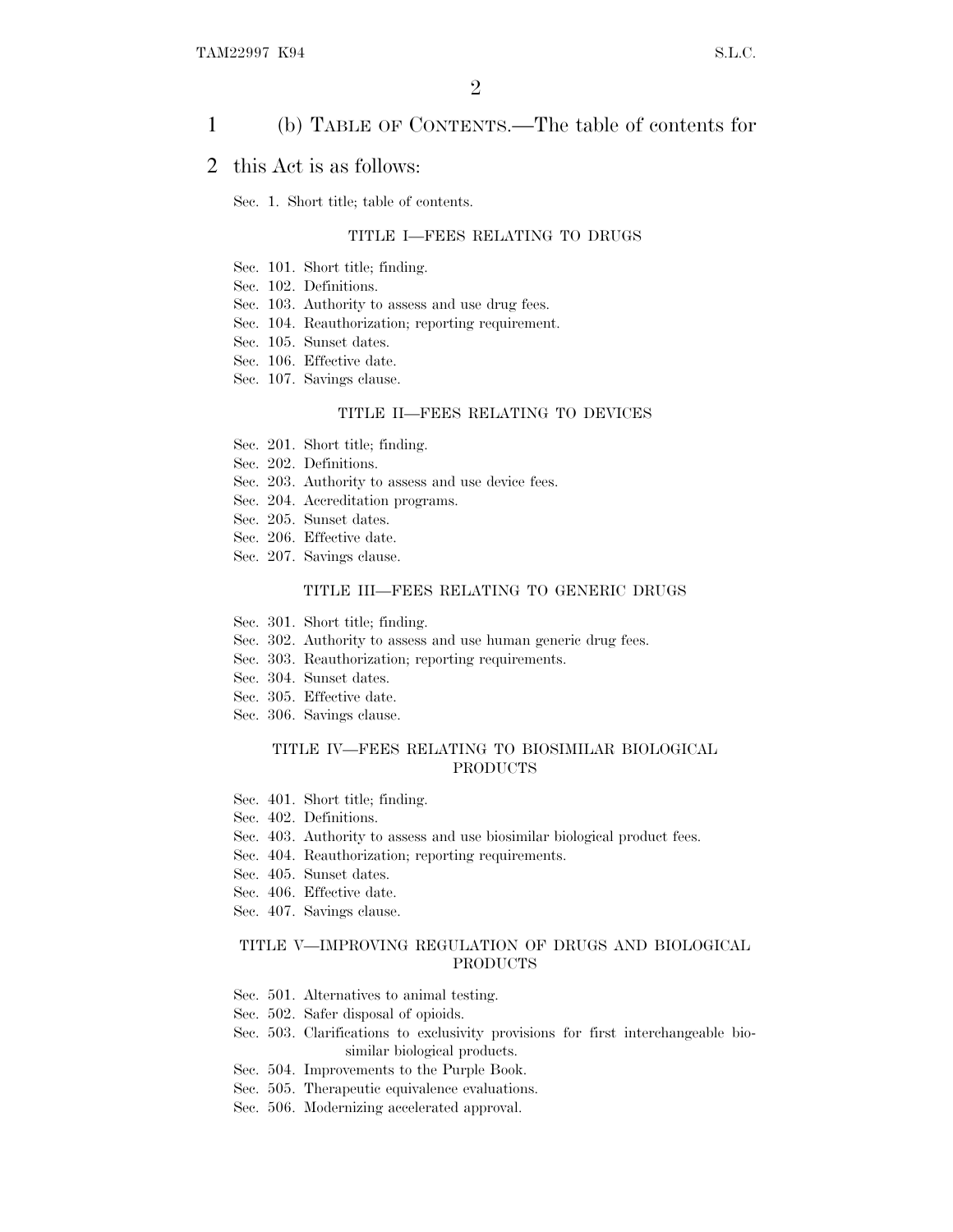## TITLE VI—OTHER REAUTHORIZATIONS

- Sec. 601. Reauthorization of the critical path public-private partnership.
- Sec. 602. Reauthorization of the best pharmaceuticals for children program.
- Sec. 603. Reauthorization of the humanitarian device exemption incentive.
- Sec. 604. Reauthorization of the pediatric device consortia program.
- Sec. 605. Reauthorization of provision pertaining to drugs containing single enantiomers.
- Sec. 606. Reauthorization of orphan drug grants.
- Sec. 607. Reauthorization of certain device inspections.

### TITLE VII—ENHANCING FDA HIRING AUTHORITIES

- Sec. 701. Enhancing FDA hiring authority for scientific, technical, and professional personnel.
- Sec. 702. Strategic workforce plan and report.

## TITLE VIII—ADVANCING REGULATION OF COSMETICS, DIETARY SUPPLEMENTS, AND LABORATORY DEVELOPED TESTS

#### Subtitle A—Cosmetics

- Sec. 801. Short title.
- Sec. 802. Amendments to cosmetic requirements.
- Sec. 803. Enforcement and conforming amendments.
- Sec. 804. Records inspection.
- Sec. 805. Talc-containing cosmetics.
- Sec. 806. PFAS in cosmetics.
- Sec. 807. Funding.

## Subtitle B—Dietary Supplements

Sec. 811. Regulation of dietary supplements.

#### Subtitle C—In Vitro Clinical Tests

- Sec. 821. Short title; table of contents.
- Sec. 822. Definitions.
- Sec. 823. Regulation of in vitro clinical tests.
- Sec. 824. Enforcement and other provisions.
- Sec. 825. Transition.
- Sec. 826. Emergency use authorization.
- Sec. 827. Antimicrobial susceptibility tests.
- Sec. 828. Combination products.
- Sec. 829. Resources.
- Sec. 830. Authorization of appropriations.

### TITLE IX—OTHER PROVISIONS

- Sec. 901. Facilities management.
- Sec. 902. Annual report on inspections.
- Sec. 903. User fee program transparency and accountability.
- Sec. 904. OTC hearing aids final rule.
- Sec. 905. Enhance intra-agency coordination and public health assessment with regard to compliance activities.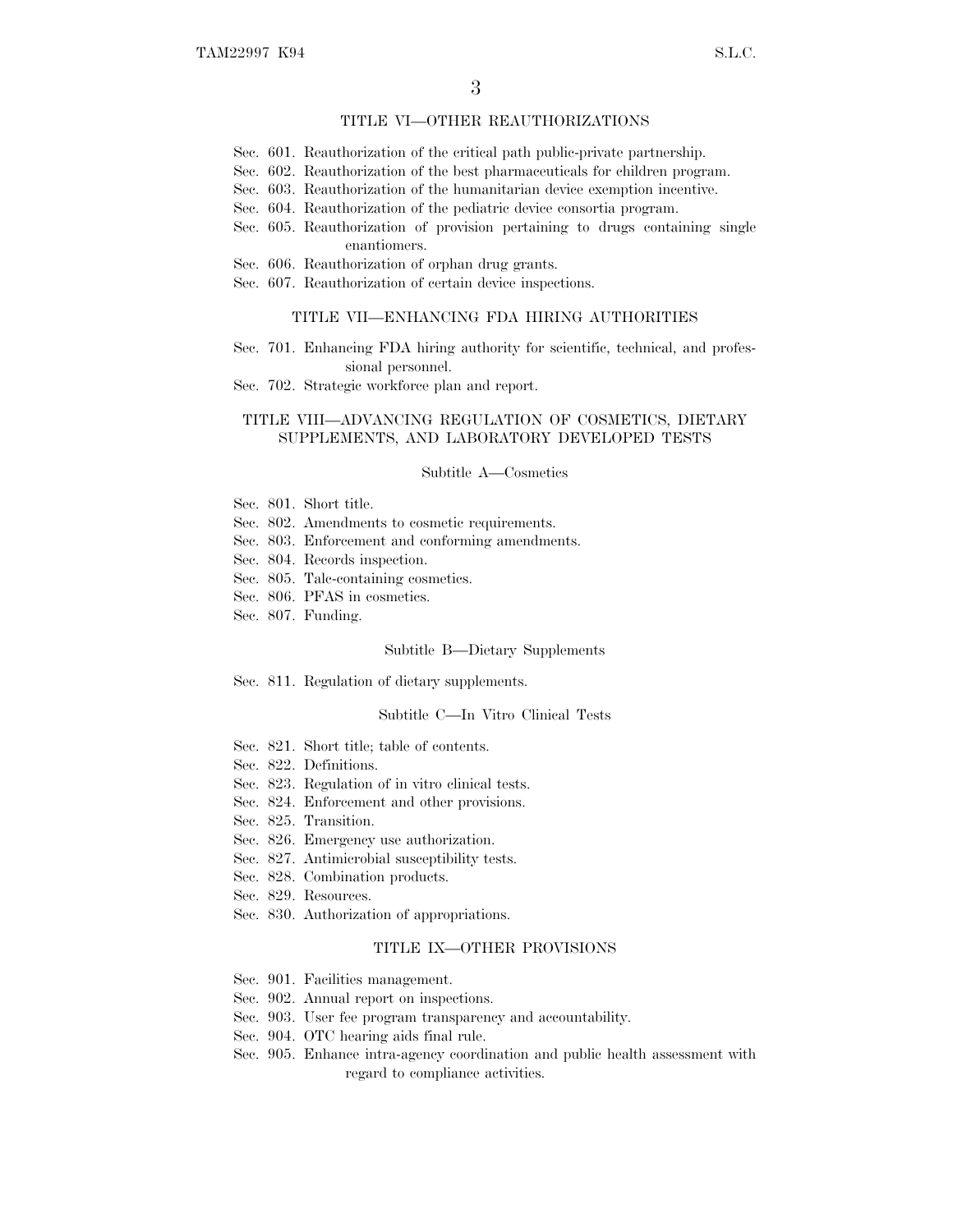# **TITLE I—FEES RELATING TO DRUGS**

**SEC. 101. SHORT TITLE; FINDING.**

 (a) SHORT TITLE.—This title may be cited as the ''Prescription Drug User Fee Amendments of 2022''.

 (b) FINDING.—Congress finds that the fees author- ized by the amendments made in this title will be dedi- cated toward expediting the drug development process and the process for the review of human drug applications, in- cluding postmarket drug safety activities, as set forth in the goals identified for purposes of part 2 of subchapter C of chapter VII of the Federal Food, Drug, and Cosmetic Act (21 U.S.C. 379g et seq.), in the letters from the Sec- retary of Health and Human Services to the Chairman of the Committee on Health, Education, Labor, and Pen- sions of the Senate and the Chairman of the Committee on Energy and Commerce of the House of Representa-tives, as set forth in the Congressional Record.

# **SEC. 102. DEFINITIONS.**

 Section 735 of the Federal Food, Drug, and Cosmetic Act (21 U.S.C. 379g) is amended—

 (1) in paragraph (1), in the matter following subparagraph (B), by striking ''an allergenic extract product, or'' and inserting ''does not include an ap-plication with respect to an allergenic extract prod-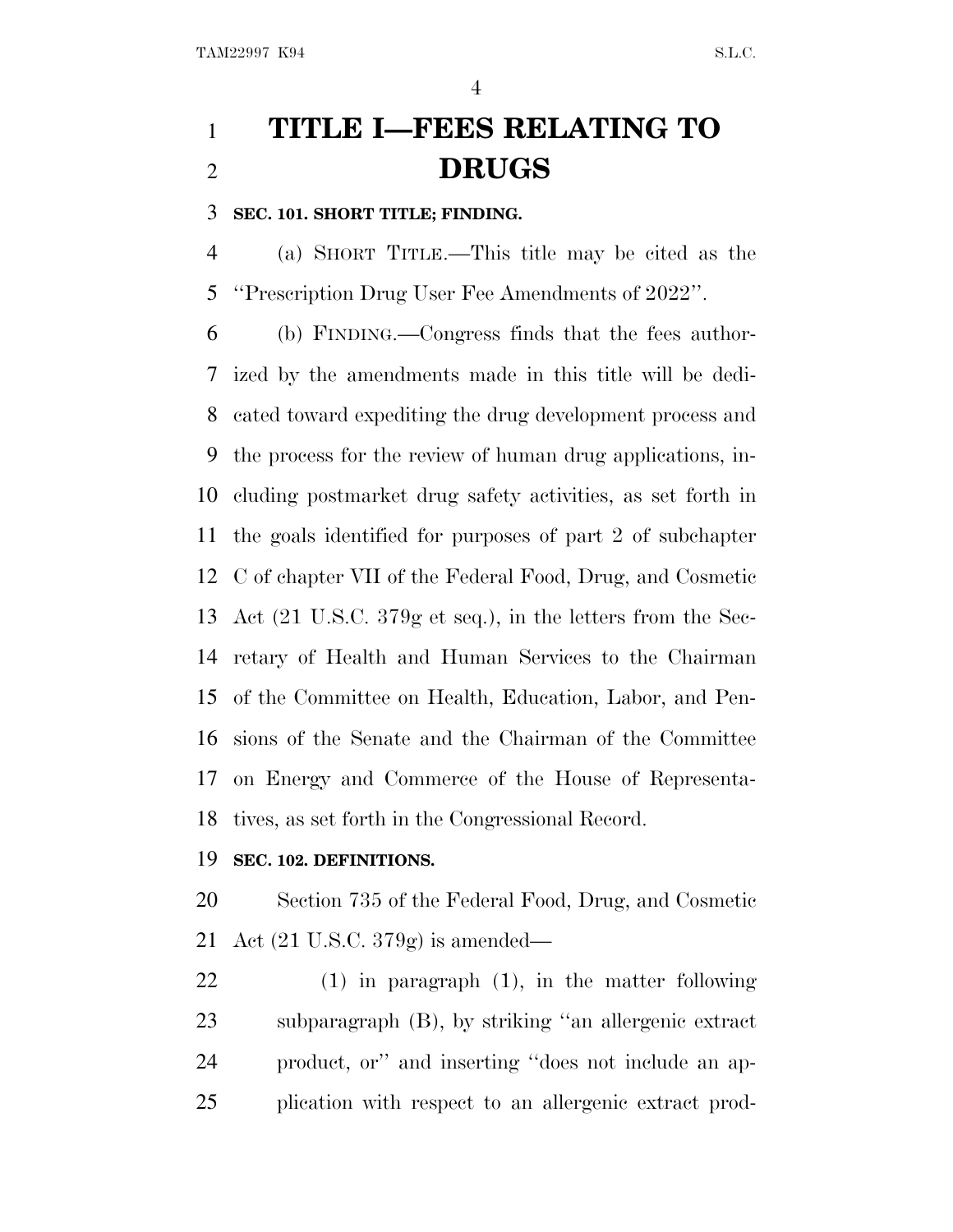| $\mathbf{1}$   | uct licensed before October 1, 2022, does not include  |
|----------------|--------------------------------------------------------|
| $\overline{2}$ | an application with respect to a standardized aller-   |
| 3              | genic extract product submitted pursuant to a notifi-  |
| $\overline{4}$ | cation to the applicant from the Secretary regarding   |
| 5              | the existence of a potency test that measures the al-  |
| 6              | lergenic activity of an allergenic extract product li- |
| 7              | censed by the applicant before October 1, 2022, does   |
| 8              | not include an application with respect to";           |
| 9              | $(2)$ in paragraph $(3)$ , in the matter following     |
| 10             | subparagraph $(C)$ —                                   |
| 11             | (A) by inserting "licensed before October              |
| 12             | 1, 2022, a standardized allergenic extract prod-       |
| 13             | uct submitted pursuant to a notification to the        |
| 14             | applicant from the Secretary regarding the ex-         |
| 15             | istence of a potency test that measures the al-        |
| 16             | lergenic activity of an allergenic extract product     |
| 17             | licensed by the applicant before October 1,            |
| 18             | 2022," after "an allergenic extract product";          |
| 19             | and                                                    |
| 20             | (B) by adding at the end the following: "If            |
| 21             | a written request to place a product in the dis-       |
| 22             | continued section of either of the lists described     |
| 23             | in subparagraph (C) is submitted to the Sec-           |
| 24             | retary on behalf of an applicant, and the re-          |
| 25             | quest identifies the date the product is, or will      |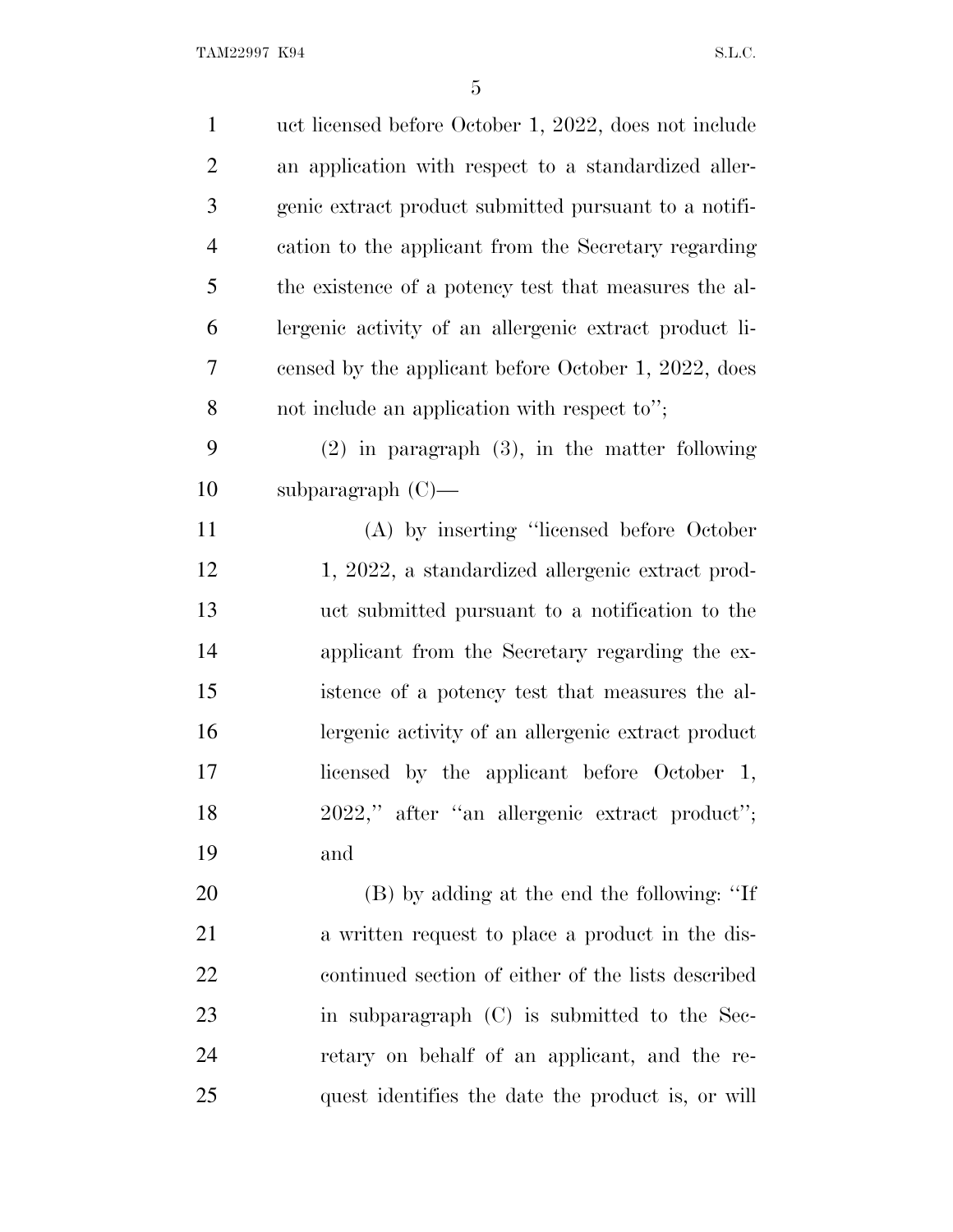| $\mathbf{1}$   | be, withdrawn from sale, then, for purposes of         |
|----------------|--------------------------------------------------------|
|                |                                                        |
| $\overline{2}$ | assessing the prescription drug program fee            |
| 3              | under section $736(a)(2)$ , the Secretary shall        |
| $\overline{4}$ | consider such product to have been included in         |
| 5              | the discontinued section on the later of (i) the       |
| 6              | date such request was received, or (ii) if the         |
| 7              | product will be withdrawn from sale on a future        |
| 8              | date, such future date when the product is             |
| 9              | withdrawn from sale. For purposes of subpara-          |
| 10             | $graph$ $(C)$ , a product shall be considered with-    |
| 11             | drawn from sale once the applicant has ceased          |
| 12             | its own distribution of the product, whether or        |
| 13             | not the applicant has ordered recall of all pre-       |
| 14             | viously distributed lots of the product, except        |
| 15             | that a routine, temporary interruption in supply       |
| 16             | shall not render a product withdrawn from              |
| 17             | sale."; and                                            |
| 18             | (C) by adding at the end the following:                |
| 19             | " $(12)$ The term 'skin-test diagnostic product'—      |
| 20             | $\lq\lq$ means a product—                              |
| 21             | "(i) for prick, scratch, intradermal, or               |
| 22             | subcutaneous administration;                           |
| 23             | $\lq$ <sup>"</sup> (ii) expected to produce a limited, |
| 24             | local reaction at the site of administration           |
| 25             | (if positive), rather than a systemic effect;          |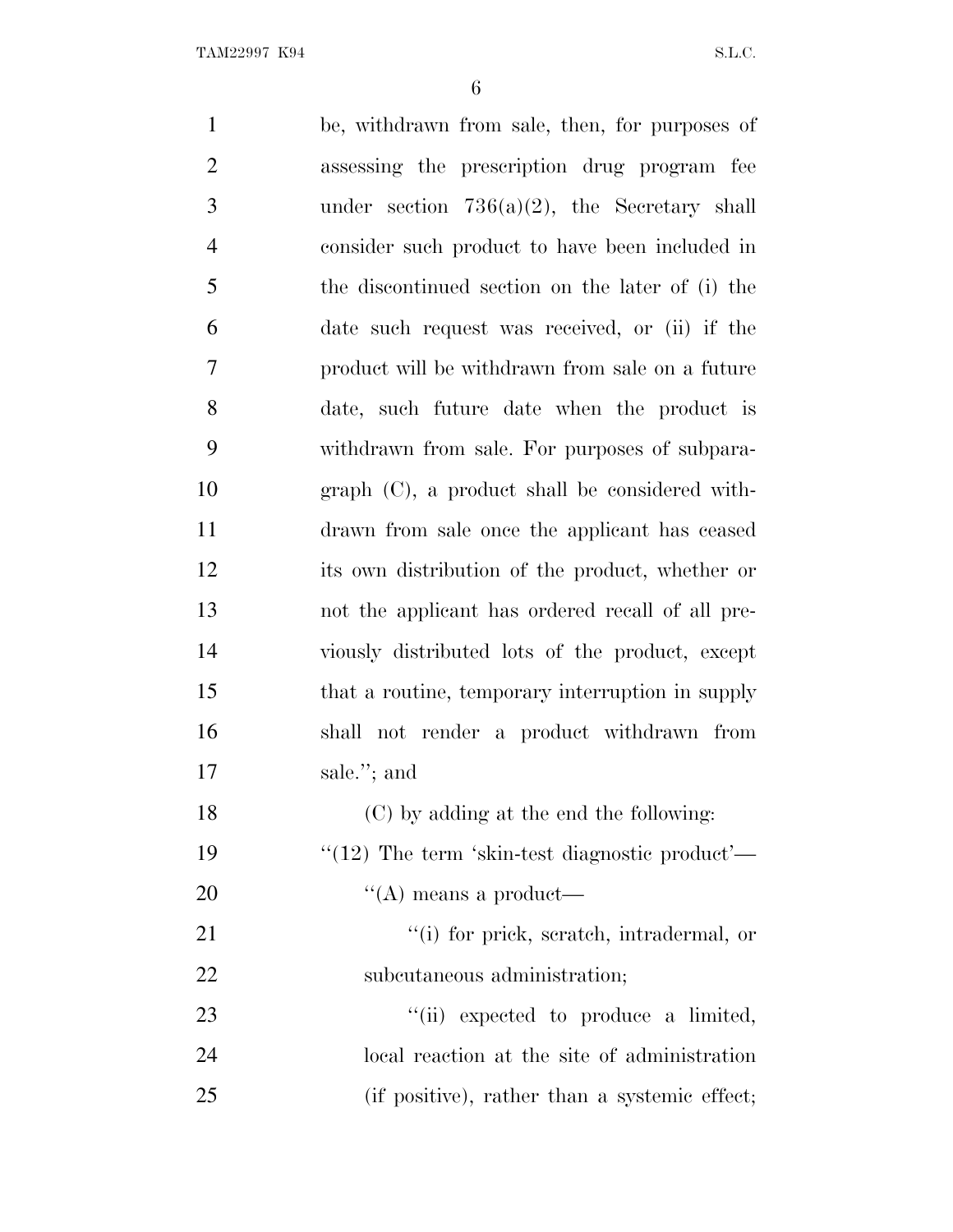| $\mathbf{1}$   | "(iii) not intended to be a preventive                         |
|----------------|----------------------------------------------------------------|
| $\overline{2}$ | or therapeutic intervention; and                               |
| 3              | "(iv) intended to detect an immediate                          |
| $\overline{4}$ | or delayed-type skin hypersensitivity reac-                    |
| 5              | tion to aid in the diagnosis of—                               |
| 6              | $\lq\lq$ (I) an allergy to an anti-                            |
| $\overline{7}$ | microbial agent;                                               |
| 8              | "(II) an allergy that is not to an                             |
| 9              | antimicrobial agent, if the diagnostic                         |
| 10             | product was authorized for marketing                           |
| 11             | prior to October 1, 2022; or                                   |
| 12             | "(III) infection with fungal or                                |
| 13             | mycobacterial pathogens; and                                   |
| 14             | "(B) includes positive and negative con-                       |
| 15             | trols required to interpret the results of a prod-             |
| 16             | uct described in subparagraph $(A)$ .".                        |
| 17             | SEC. 103. AUTHORITY TO ASSESS AND USE DRUG FEES.               |
| 18             | (a) TYPES OF FEES.—Section $736(a)$ of the Federal             |
| 19             | Food, Drug, and Cosmetic Act $(21 \text{ U.S.C. } 379h(a))$ is |
| 20             | amended—                                                       |
| 21             | $(1)$ in the matter preceding paragraph $(1)$ , by             |
| <u>22</u>      | striking "2018" and inserting "2023";                          |
| 23             | $(2)$ in paragraph $(1)$ —                                     |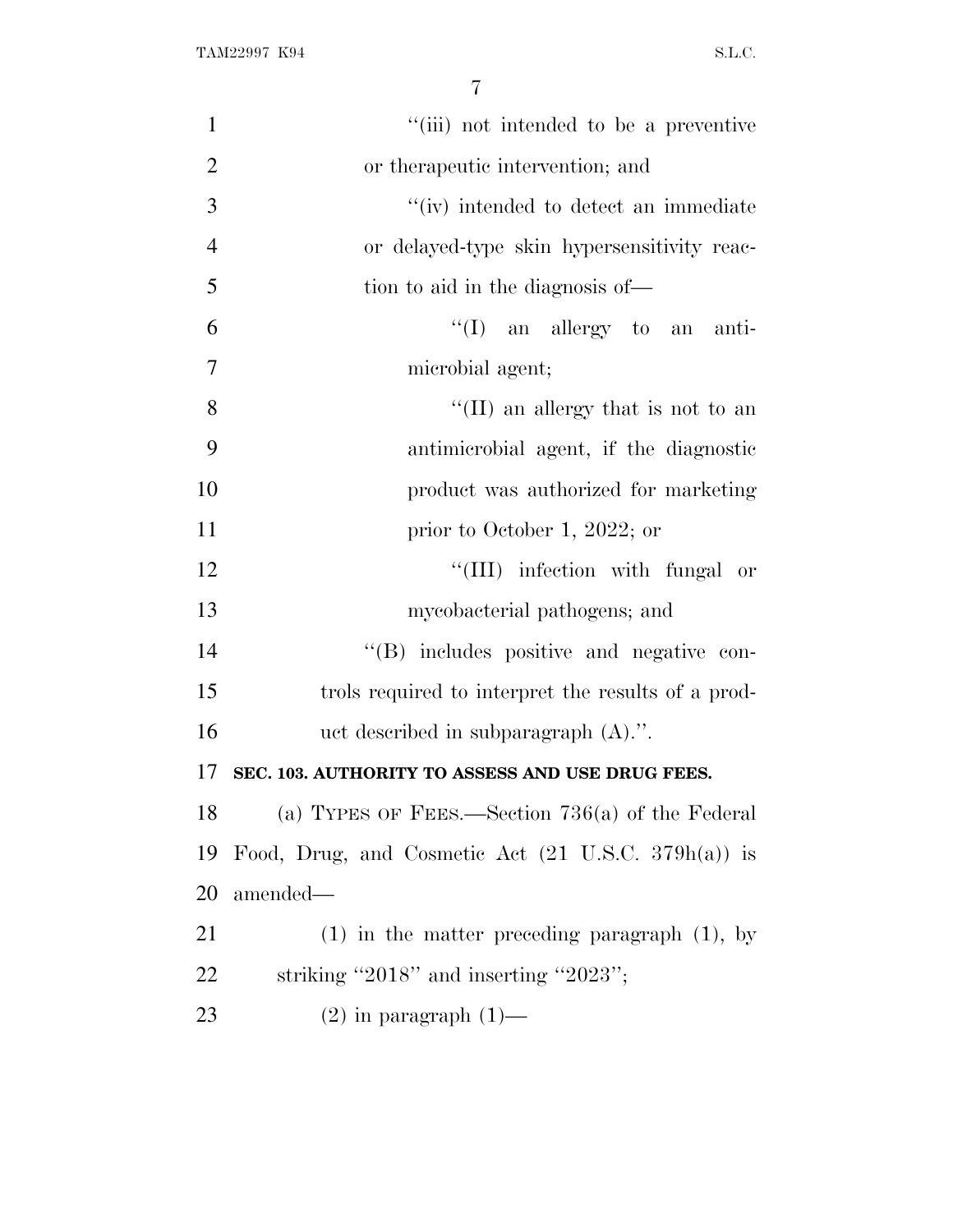| $\mathbf{1}$   | $(A)$ in subparagraph $(A)$ , by striking "sub-      |
|----------------|------------------------------------------------------|
| $\overline{2}$ | section $(c)(5)$ " each place it appears and insert- |
| 3              | ing "subsection $(c)(6)$ ";                          |
| $\overline{4}$ | $(B)$ in subparagraph $(C)$ , by inserting           |
| 5              | "prior to approval" after "or was withdrawn";        |
| 6              | and                                                  |
| 7              | (C) by adding at the end the following:              |
| 8              | "(H) EXCEPTION FOR SKIN-TEST<br>DIAG-                |
| 9              | NOSTIC PRODUCTS.—A human drug application            |
| 10             | for a skin-test diagnostic product shall not be      |
| 11             | subject to a fee under subparagraph $(A)$ ."; and    |
| 12             | $(3)$ in paragraph $(2)$ —                           |
| 13             | $(A)$ in subparagraph $(A)$ —                        |
| 14             | (i) by striking "subsection $(e)(5)$ " and           |
| 15             | inserting "subsection $(c)(6)$ "; and                |
| 16             | (ii) by striking "Except as provided"                |
| 17             | and inserting the following:                         |
| 18             | "(i) PAYMENT OF FEES.—Except as                      |
| 19             | provided"; and                                       |
| 20             | (iii) by adding at the end the fol-                  |
| 21             | lowing:                                              |
| 22             | PREVIOUSLY DISCONTINUED<br>``(ii)                    |
| 23             | DRUG PRODUCTS.—If a drug product that                |
| 24             | is identified in a human drug application            |
| 25             | approved as of October 1 of a fiscal year            |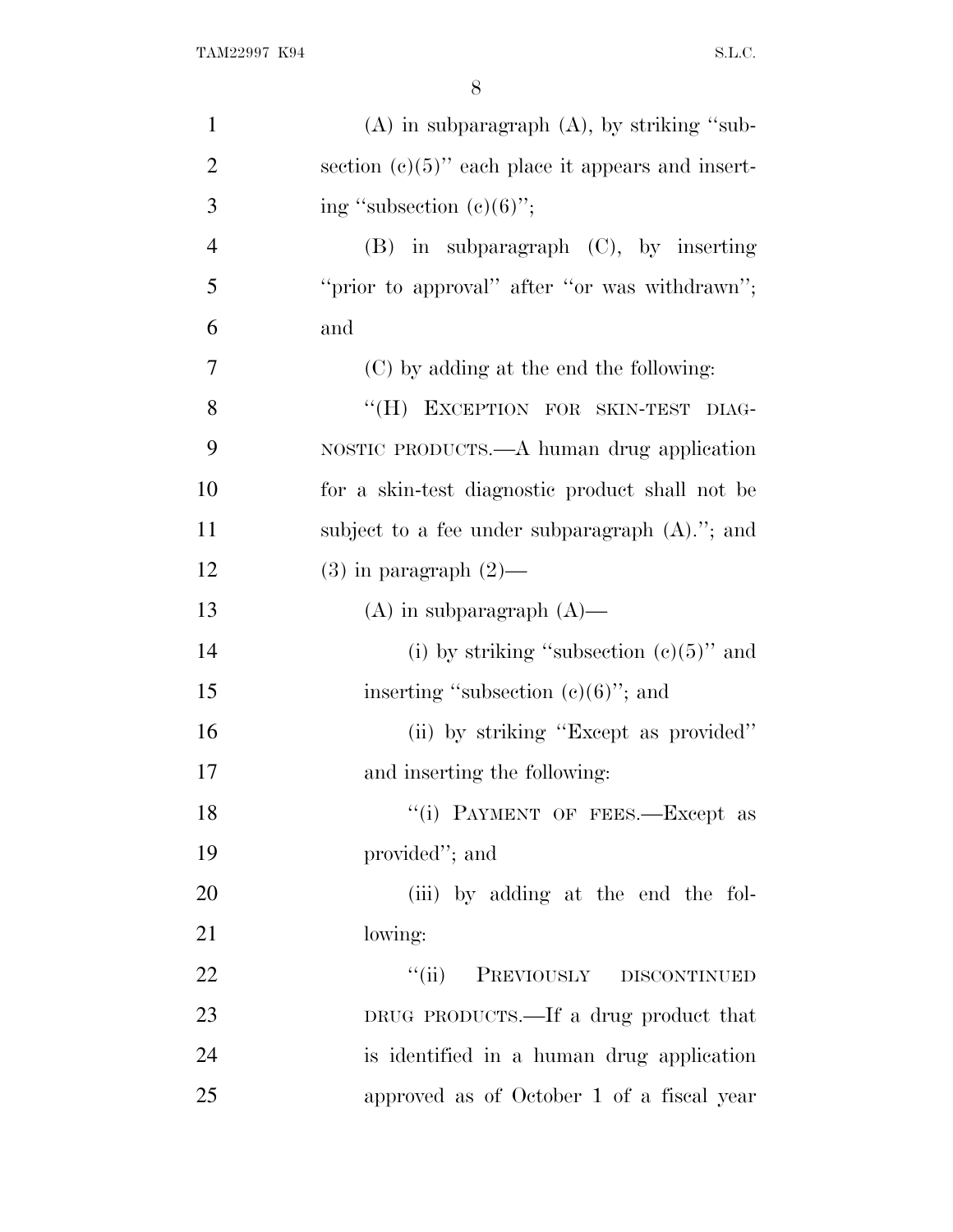| $\mathbf{1}$   | is not a prescription drug product as of      |
|----------------|-----------------------------------------------|
| $\overline{2}$ | that date because the drug product is in      |
| 3              | the discontinued section of a list identified |
| $\overline{4}$ | in section $735(3)$ , and on any subsequent   |
| 5              | day during such fiscal year the drug prod-    |
| 6              | uct is a prescription drug product, then ex-  |
| $\overline{7}$ | cept as provided in subparagraphs (B) and     |
| 8              | (C), each person who is named as the ap-      |
| 9              | plicant in a human drug application with      |
| 10             | respect to such product, and who, after       |
| 11             | September 1, 1992, had pending before the     |
| 12             | Secretary a human drug application or         |
| 13             | supplement, shall pay the annual prescrip-    |
| 14             | tion drug program fee established for a fis-  |
| 15             | cal year under subsection $(e)(6)$ for such   |
| 16             | prescription drug product. Such fee shall     |
| 17             | be due on the last business day of such fis-  |
| 18             | cal year and shall be paid only once for      |
| 19             | each product for a fiscal year in which the   |
| 20             | fee is payable."; and                         |
| 21             | $(B)$ by amending subparagraph $(B)$ to read  |
| 22             | as follows:                                   |
| 23             | "(B) EXCEPTION FOR CERTAIN PRESCRIP-          |
| 24             | TION DRUG PRODUCTS.—A prescription drug       |
| 25             | program fee shall not be assessed for a pre-  |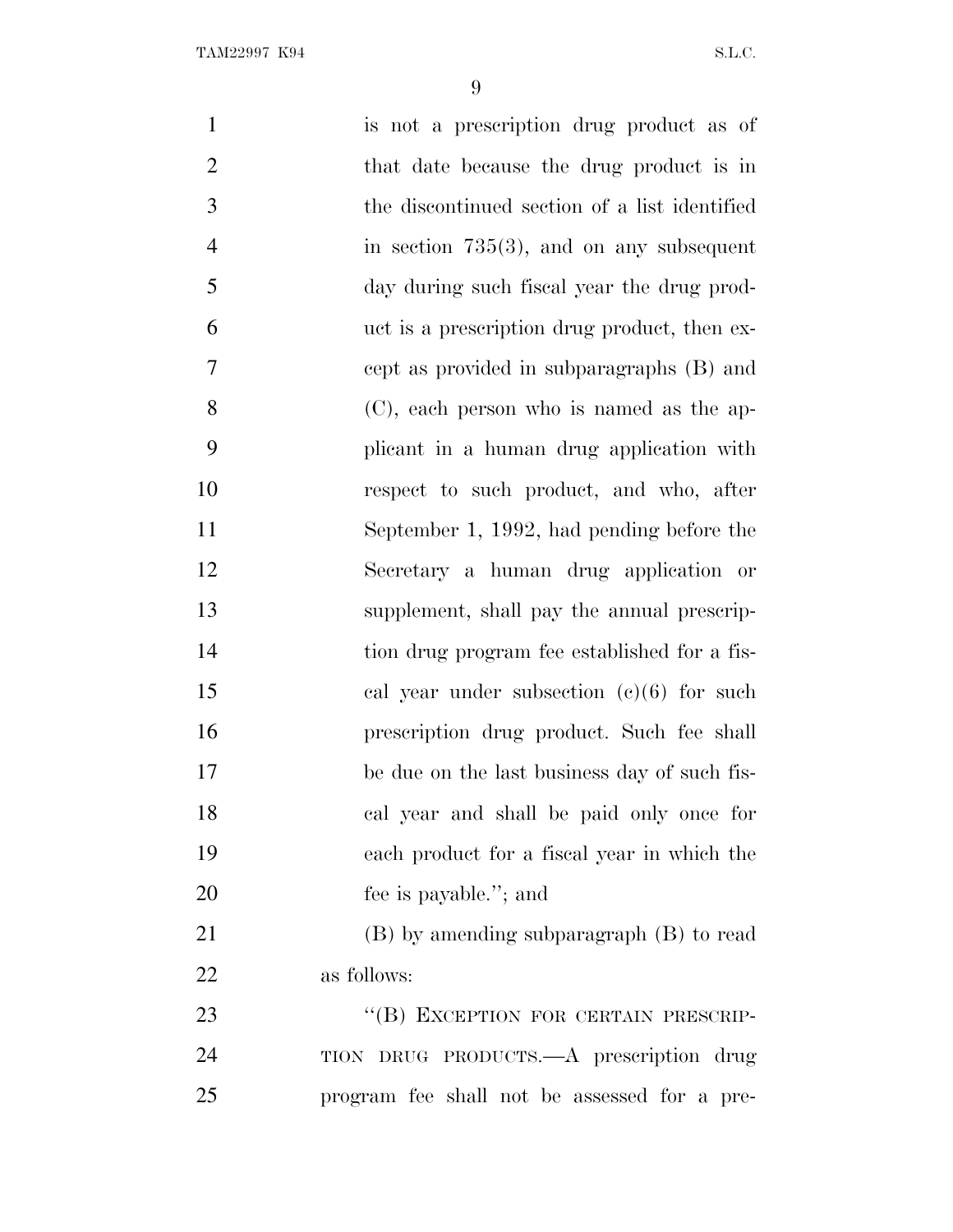| $\mathbf{1}$   | scription drug product under subparagraph (A)   |
|----------------|-------------------------------------------------|
| $\overline{2}$ | if such product is—                             |
| 3              | "(i) a large volume parenteral product          |
| $\overline{4}$ | (a sterile aqueous drug product packaged        |
| 5              | in a single-dose container with a volume        |
| 6              | greater than or equal to 100 mL, not in-        |
| 7              | eluding powders for reconstitution or phar-     |
| 8              | macy bulk packages) identified on the list      |
| 9              | compiled under section $505(j)(7)$ ;            |
| 10             | "(ii) pharmaceutically equivalent (as           |
| 11             | defined in section $314.3$ of title 21, Code    |
| 12             | of Federal Regulations (or any successor        |
| 13             | regulations)), to another product on the        |
| 14             | list of products compiled under section         |
| 15             | $505(j)(7)$ (not including the discontinued     |
| 16             | section of such list); or                       |
| 17             | "(iii) a skin-test diagnostic product.".        |
| 18             | (b) FEE REVENUE AMOUNTS.—Section 736(b) of the  |
| 19             | Federal Food, Drug, and Cosmetic Act (21 U.S.C. |
| 20             | $379h(b)$ is amended—                           |
| 21             | $(1)$ in paragraph $(1)$ —                      |
| 22             | (A) in the matter preceding subparagraph        |
| 23             | $(A)$ , by striking "2018 through 2022" and in- |
| 24             | serting "2023 through $2027$ ";                 |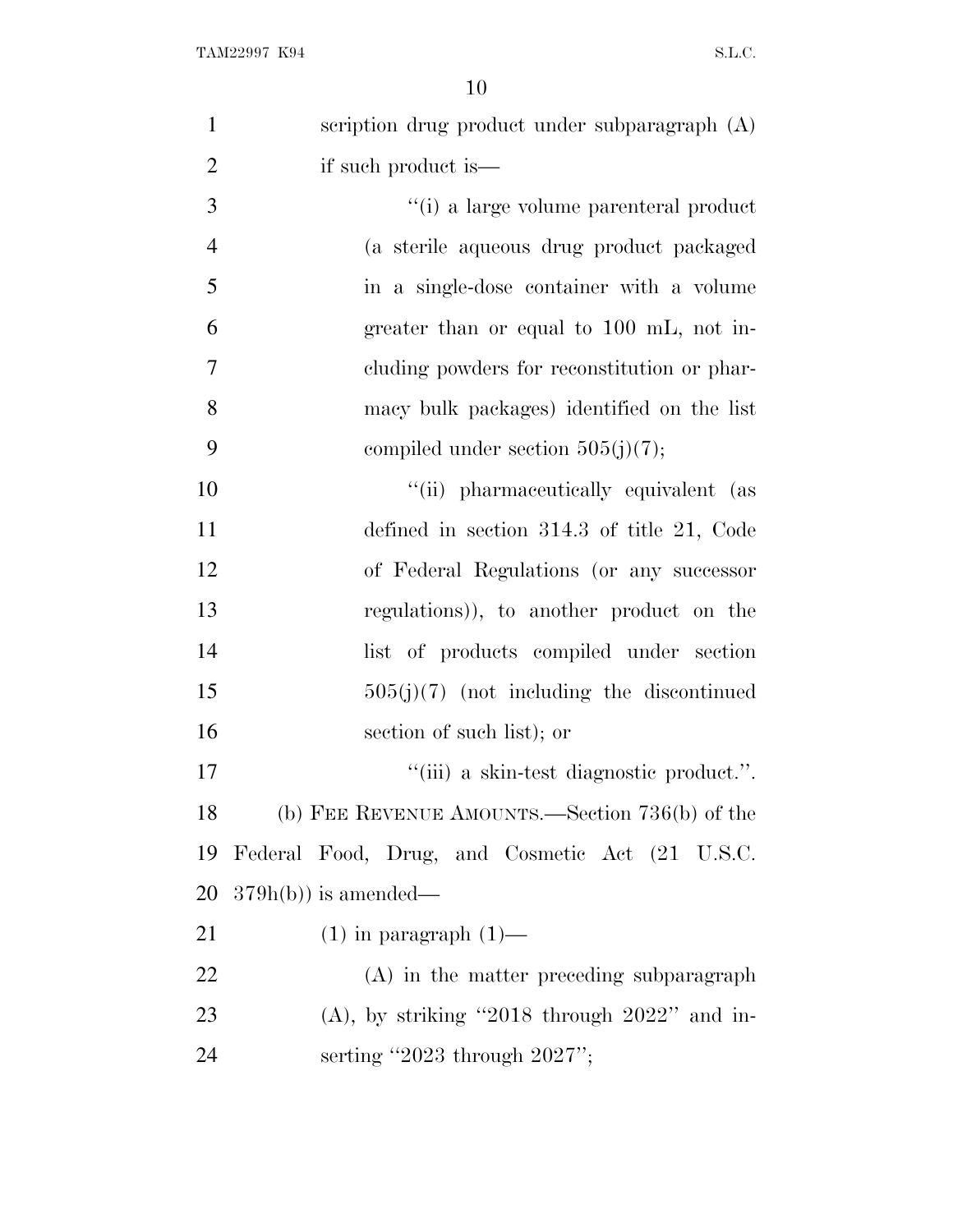| $\mathbf{1}$   | (B) by redesignating subparagraphs (C)               |
|----------------|------------------------------------------------------|
| $\overline{2}$ | through $(F)$ as subparagraphs $(D)$ through $(G)$ , |
| 3              | respectively;                                        |
| $\overline{4}$ | $(C)$ by inserting after subparagraph $(B)$          |
| 5              | the following:                                       |
| 6              | "(C) The dollar amount equal to the stra-            |
| $\overline{7}$ | tegic hiring and retention adjustment for the        |
| 8              | fiscal year (as determined under subsection          |
| 9              | (c)(2));'';                                          |
| 10             | $(D)$ in subparagraph $(D)$ , as so redesig-         |
| 11             | nated, by striking " $(e)(2)$ " and inserting        |
| 12             | ``(e)(3)'';                                          |
| 13             | $(E)$ in subparagraph $(E)$ , as so redesig-         |
| 14             | nated, by striking " $(e)(3)$ " and inserting        |
| 15             | ``(e)(4)'';                                          |
| 16             | $(F)$ in subparagraph $(F)$ , as so redesig-         |
| 17             | nated, by striking " $(e)(4)$ " and inserting        |
| 18             | " $(e)(5)$ "; and                                    |
| 19             | $(G)$ in subparagraph $(G)$ , as so redesig-         |
| 20             | nated, by striking clauses (i) through (v) and       |
| 21             | inserting the following:                             |
| 22             | "(i) $$65,773,693$ for fiscal year 2023.             |
| 23             | "(ii) $$25,097,671$ for fiscal year 2024.            |
| 24             | "(iii) $$14,154,169$ for fiscal year                 |
| 25             | 2025.                                                |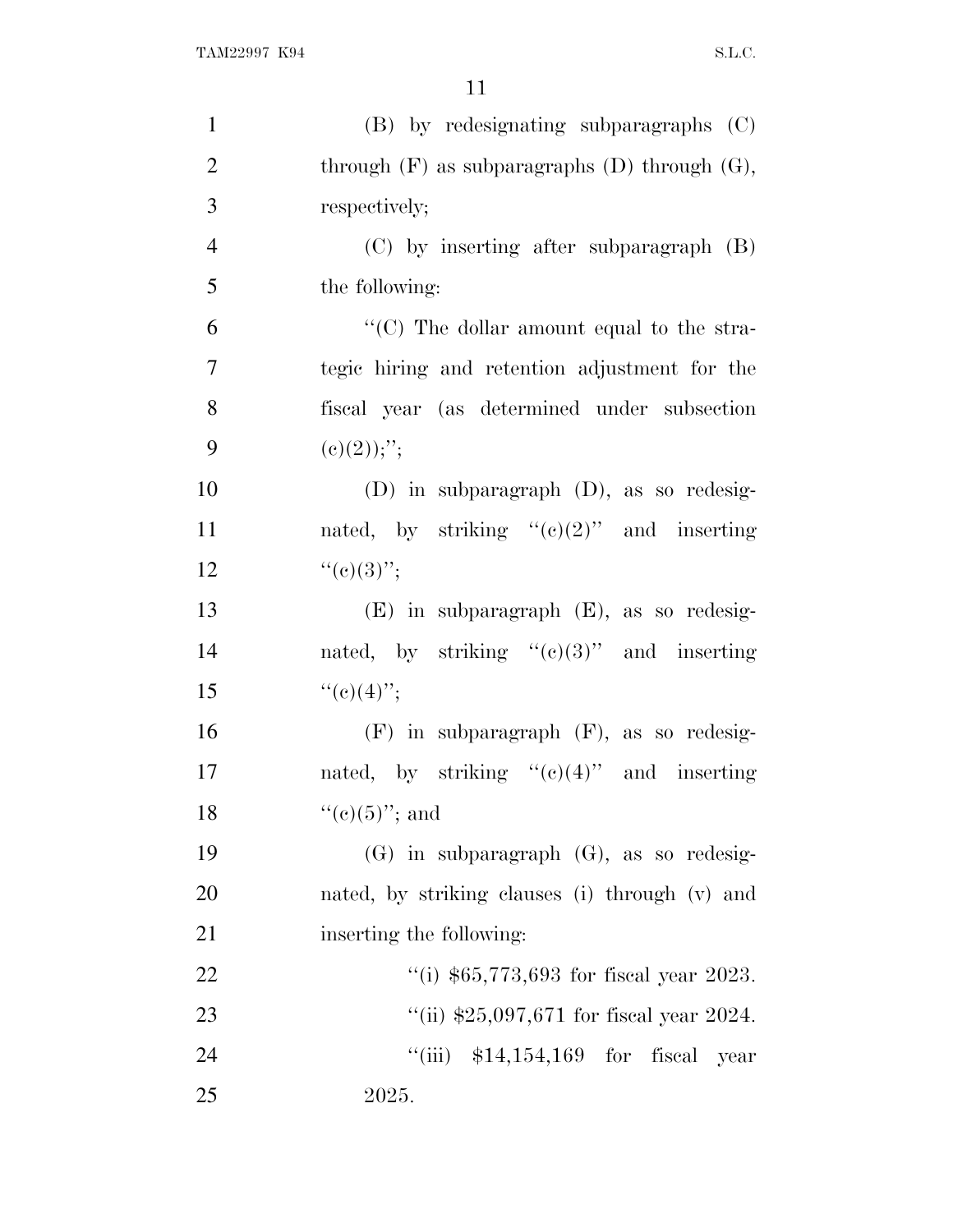| $\mathbf{1}$   | "(iv) $$4,864,860$ for fiscal year 2026.                    |
|----------------|-------------------------------------------------------------|
| $\overline{2}$ | "(v) $$1,314,620$ for fiscal year                           |
| 3              | $2027."$ ; and                                              |
| $\overline{4}$ | $(2)$ in paragraph $(3)$ —                                  |
| 5              | $(A)$ in subparagraph $(A)$ , by striking                   |
| 6              | "2018, $$878,590,000"$ and inserting "2023,                 |
| 7              | $$1,151,522,958"$ ; and                                     |
| 8              | $(B)$ in subparagraph $(B)$ —                               |
| 9              | (i) by striking "2019 through $2022$ "                      |
| 10             | and inserting "2024 through 2027"; and                      |
| 11             | (ii) by striking "subsection $(e)(3)$ or                    |
| 12             | $(e)(4)$ " and inserting "subsection $(e)(4)$ or            |
| 13             | $(c)(5)$ ".                                                 |
| 14             | (c) ADJUSTMENTS; ANNUAL FEE SETTING.—Section                |
| 15             | $736(c)$ of the Federal Food, Drug, and Cosmetic Act $(21)$ |
| 16             | U.S.C. $379h(c)$ is amended—                                |
| 17             | $(1)$ in paragraph $(1)(B)(ii)$ , by striking "Wash-        |
| 18             | ington-Baltimore, DC-MD-VA-WV" and inserting                |
| 19             | "Washington-Arlington-Alexandria, DC-VA-MD-                 |
| 20             | WV'                                                         |
| 21             | $(2)$ by redesignating paragraphs $(2)$ through             |
| 22             | $(6)$ as paragraphs $(3)$ through $(7)$ , respectively;     |
| 23             | $(3)$ by inserting after paragraph $(1)$ the fol-           |
| 24             | lowing:                                                     |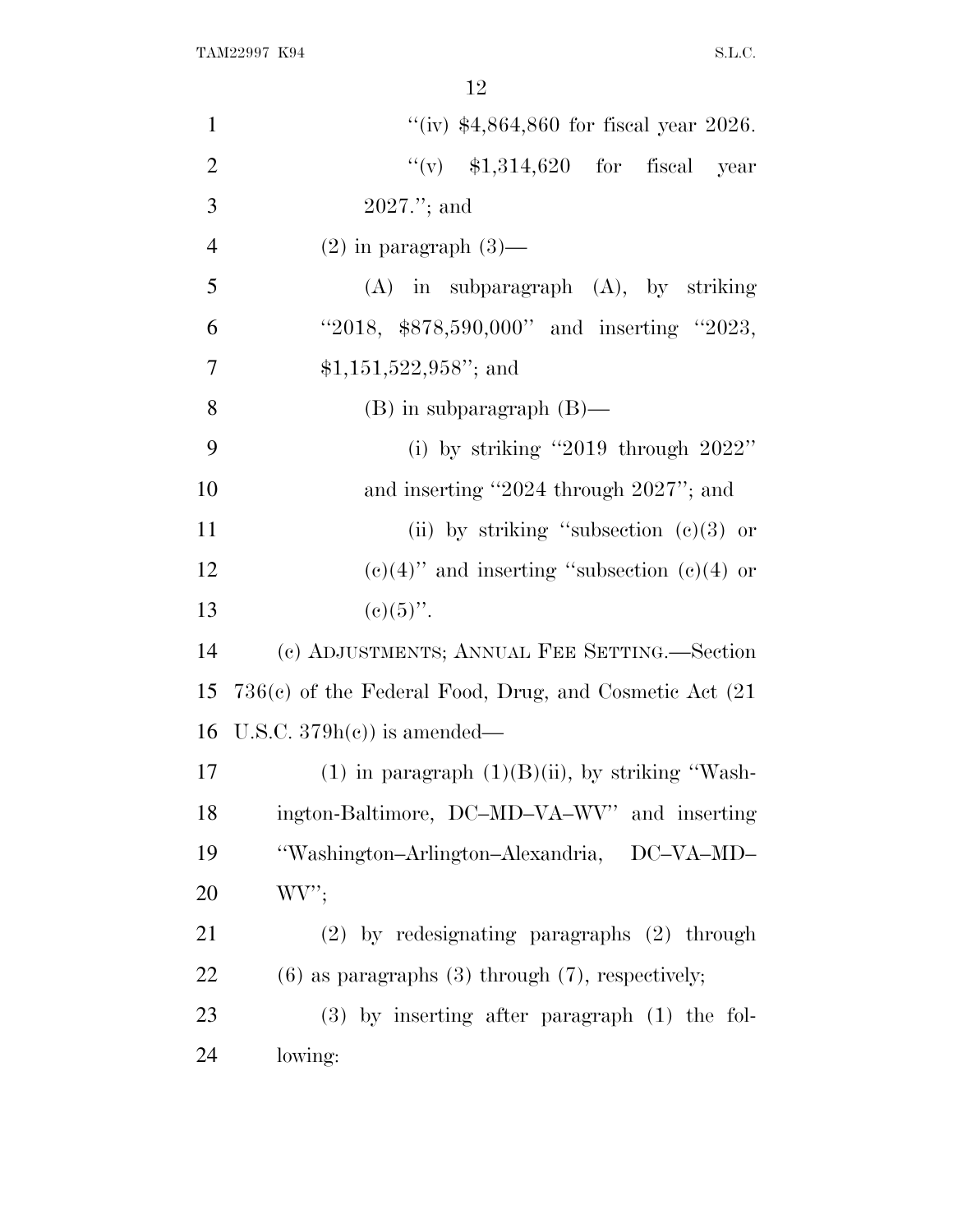| $\mathbf{1}$   | "(2) STRATEGIC HIRING AND RETENTION AD-                |
|----------------|--------------------------------------------------------|
| $\overline{2}$ | JUSTMENT.—For each fiscal year, after the annual       |
| 3              | base revenue established in subsection $(b)(1)(A)$ is  |
| $\overline{4}$ | adjusted for inflation in accordance with paragraph    |
| 5              | (1), the Secretary shall further increase the fee rev- |
| 6              | enue and fees—                                         |
| 7              | "(A) for fiscal year 2023, by $$9,000,000;$            |
| 8              | and                                                    |
| 9              | "(B) for fiscal year $2024$ and each subse-            |
| 10             | quent fiscal year, by $$4,000,000."$ ;                 |
| 11             | $(4)$ in paragraph $(3)$ , as so redesignated—         |
| 12             | $(A)$ in subparagraph $(A)$ —                          |
| 13             | (i) by striking "for inflation"; and                   |
| 14             | (ii) by striking "paragraph $(1)$ " and                |
| 15             | inserting "paragraphs $(1)$ and $(2)$ ";               |
| 16             | (B) by amending subparagraph (B) to read               |
| 17             | as follows:                                            |
| 18             | "(B) METHODOLOGY.—For purposes of                      |
| 19             | this paragraph, the Secretary shall employ the         |
| 20             | capacity planning methodology utilized by the          |
| 21             | Secretary in setting fees for fiscal year 2021, as     |
| 22             | described in the notice titled 'Prescription Drug      |
| 23             | User Fee Rates for Fiscal Year 2021' (85 Fed.          |
| 24             | Reg. 46651; August 3, 2020). The workload              |
| 25             | categories used in forecasting shall include only      |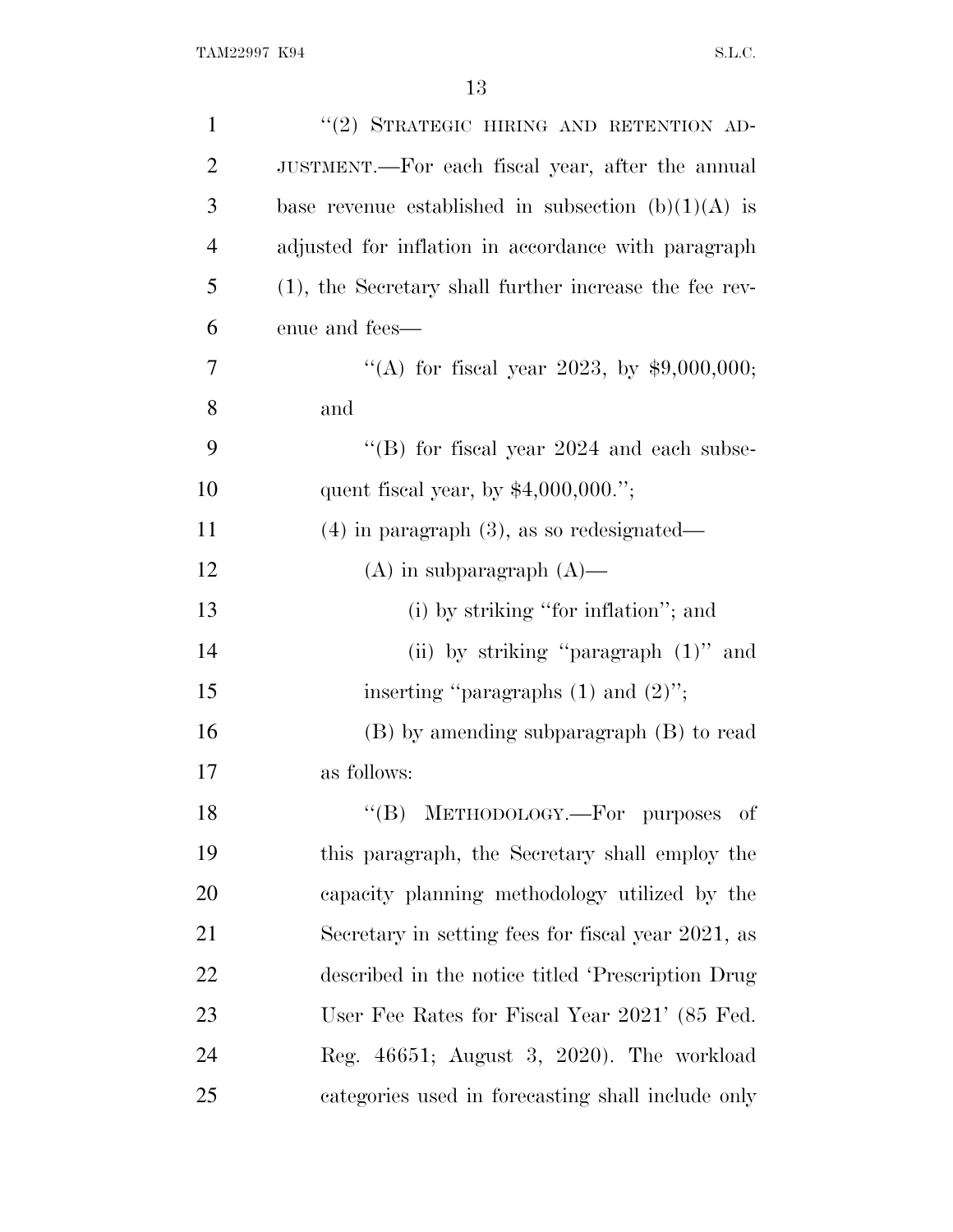the activities described in such notice and, as feasible, additional activities that are directly related to the direct review of applications and supplements, including additional formal meet- ing types, the direct review of postmarketing commitments and requirements, the direct re- view of risk evaluation and mitigation strate- gies, and the direct review of annual reports for approved prescription drug products. Subject to the exceptions in the preceding sentence, the Secretary shall not include as workload cat- egories in forecasting any non-core review ac- tivities, including any activities that the Sec- retary referenced for potential future use in such notice but did not utilize in the setting 16 fees for fiscal year 2021."; 17 (C) by striking subparagraph (C); (D) by redesignating subparagraphs (D) and (E) as subparagraphs (C) and (D), respec-20 tively; (E) in subparagraph (C), as so redesig- nated— 23 (i) by striking "year) and" and insert-24 ing "year),"; and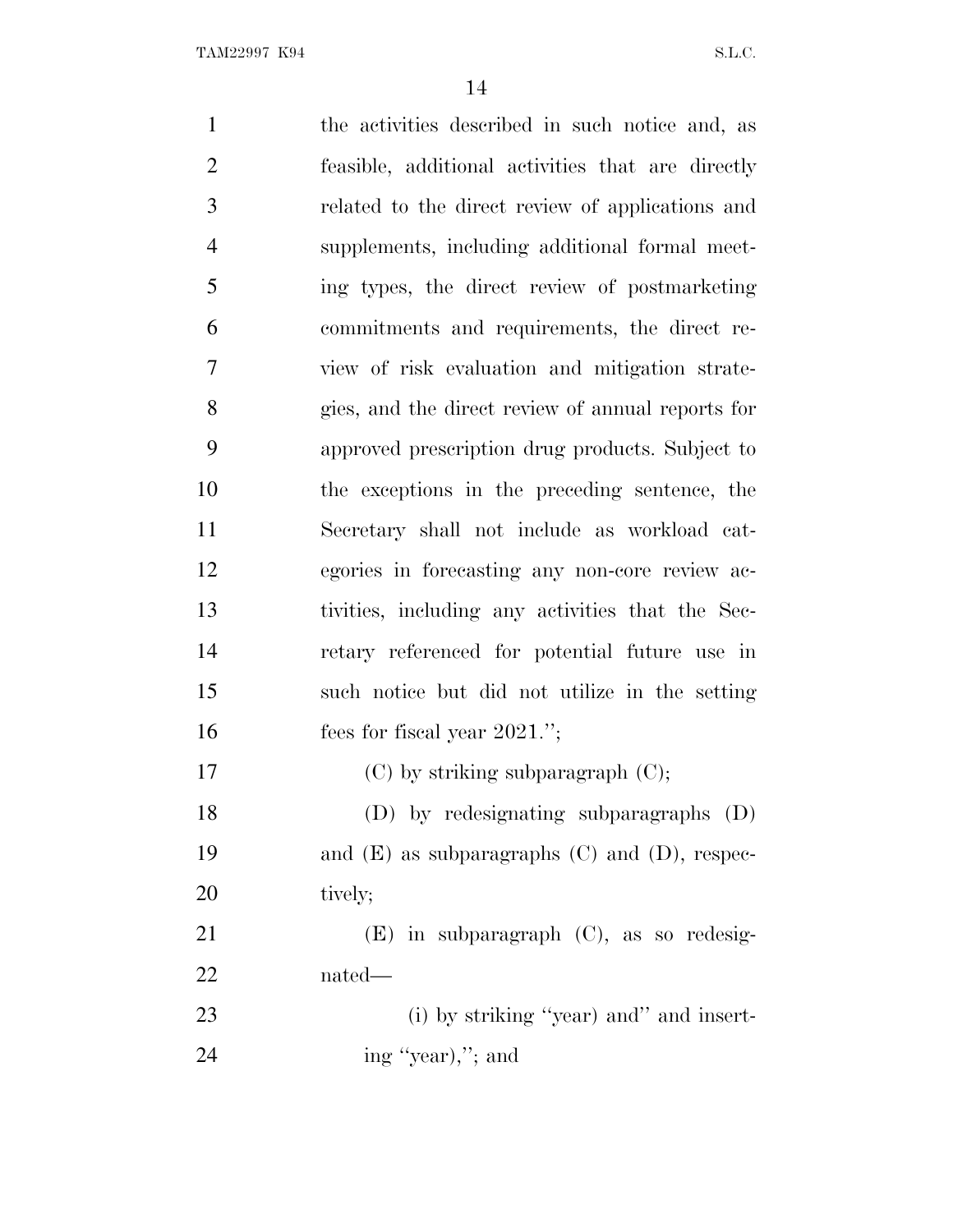| $\mathbf{1}$   | (ii) by inserting ", and subsection                  |
|----------------|------------------------------------------------------|
| $\overline{2}$ | $(b)(1)(C)$ (the dollar amount of the stra-          |
| 3              | tegic hiring and retention adjustment).";            |
| $\overline{4}$ | and                                                  |
| 5              | $(F)$ in subparagraph $(D)$ , as so redesig-         |
| 6              | nated, by striking "paragraph (5)" and insert-       |
| 7              | ing "paragraph $(6)$ ";                              |
| 8              | $(5)$ in paragraph $(4)$ , as so redesignated—       |
| 9              | $(A)$ by amending subparagraph $(A)$ to read         |
| 10             | as follows:                                          |
| 11             | "(A) INCREASE.—For fiscal year $2023$ and            |
| 12             | subsequent fiscal years, the Secretary shall, in     |
| 13             | addition to adjustments under paragraphs (1),        |
| 14             | $(2)$ , and $(3)$ , further increase the fee revenue |
| 15             | and fees if such an adjustment is necessary to       |
| 16             | provide for at least the following amounts of op-    |
| 17             | erating reserves of carryover user fees for the      |
| 18             | process for the review of human drug applica-        |
| 19             | tions for each fiscal year, as follows:              |
| 20             | "(i) For fiscal year 2023, at least $8$              |
| 21             | weeks of operating reserves.                         |
| 22             | "(ii) For fiscal year $2024$ , at least 9            |
| 23             | weeks of operating reserves.                         |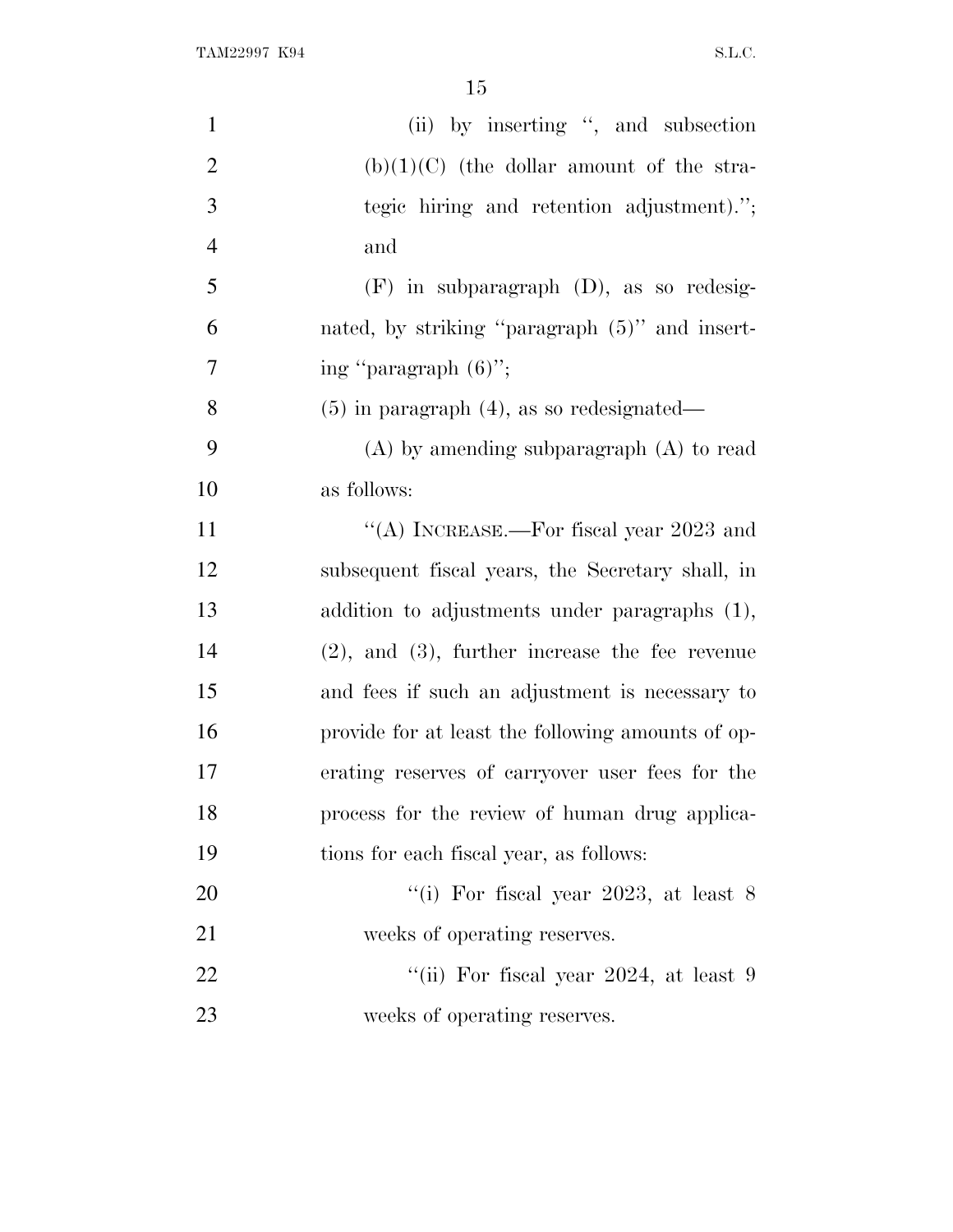TAM22997 K94 S.L.C.

| $\mathbf{1}$   | "(iii) For fiscal year 2025 and subse-                          |
|----------------|-----------------------------------------------------------------|
| $\overline{2}$ | quent fiscal years, at least 10 weeks of op-                    |
| 3              | erating reserves."; and                                         |
| $\overline{4}$ | $(B)$ in subparagraph $(C)$ , by striking                       |
| 5              | "paragraph (5)" and inserting "paragraph                        |
| 6              | $(6)$ ";                                                        |
| 7              | $(6)$ by amending paragraph $(5)$ , as so redesig-              |
| 8              | nated, to read as follows:                                      |
| 9              | $``(5)$ ADDITIONAL DIRECT<br>$\cos$<br>ADJUST-                  |
| 10             | MENT.—The Secretary shall, in addition to adjust-               |
| 11             | ments under paragraphs $(1)$ , $(2)$ , $(3)$ , and $(4)$ , fur- |
| 12             | ther increase the fee revenue and fees—                         |
| 13             | "(A) for fiscal year 2023, by $$44,386,150$ ;                   |
| 14             | and                                                             |
| 15             | "(B) for fiscal years $2024$ through $2027$ ,                   |
| 16             | by the amount set forth in clauses (i) through                  |
| 17             | (iv), as applicable, multiplied by the Consumer                 |
| 18             | Price Index for urban consumers (Washington-                    |
| 19             | Arlington-Alexandria, DC-VA-MD-WV; Not                          |
| 20             | Seasonally Adjusted; All Items; Annual Index)                   |
| 21             | for the most recent year of available data, di-                 |
| 22             | vided by such Index for 2021—                                   |
| 23             | "(i) for fiscal year 2024, $$60,967,993;$                       |
| 24             | $\lq(\mathbf{ii})$<br>for<br>fiscal<br>2025,<br>year            |
| 25             | \$35,799,314;                                                   |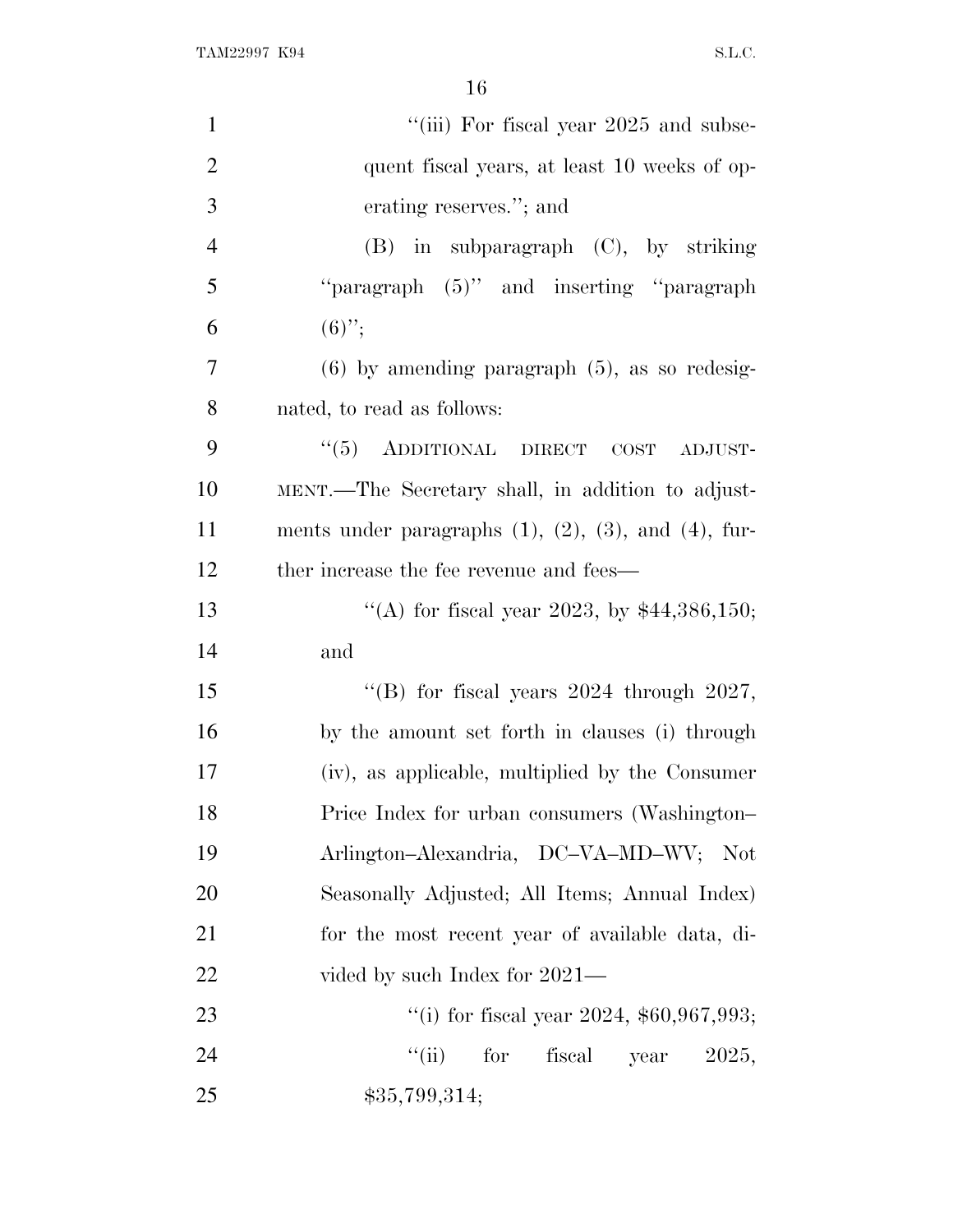TAM22997 K94 S.L.C.

| $\mathbf{1}$   | "(iii) for fiscal year $2026$ ,                                     |
|----------------|---------------------------------------------------------------------|
| $\overline{2}$ | $$35,799,314$ ; and                                                 |
| 3              | "(iv) for fiscal year $2027$ ,                                      |
| $\overline{4}$ | $$35,799,314."$ ; and                                               |
| 5              | $(7)$ in paragraph $(6)$ , as so redesignated, by                   |
| 6              | striking "2017" and inserting "2022".                               |
| 7              | (d) CREDITING AND AVAILABILITY OF FEES.-Sec-                        |
| 8              | tion $736(g)(3)$ of the Federal Food, Drug, and Cosmetic            |
| 9              | Act $(21 \text{ U.S.C. } 379h(g)(3))$ is amended by striking "2018" |
| 10             | through $2022$ " and inserting "2023 through $2027$ ".              |
| 11             | (e) WRITTEN REQUESTS FOR WAIVERS, REDUC-                            |
| 12             | TIONS, AND REFUNDS.—Section 736(i) of the Federal                   |
| 13             | Food, Drug, and Cosmetic Act (21 U.S.C. 379h(i)) is                 |
| 14             | amended to read as follows:                                         |
| 15             | "(i) WRITTEN REQUESTS FOR WAIVERS, REDUC-                           |
| 16             | TIONS, EXEMPTIONS, AND RETURNS; DISPUTES CON-                       |
|                | 17 CERNING FEES.—To qualify for consideration for a waiver          |
| 18             | or reduction under subsection (d), an exemption under               |
| 19             | subsection (k), or the return of any fee paid under this            |
| 20             | section, including if the fee is claimed to have been paid          |
| 21             | in error, a person shall submit to the Secretary a written          |
| 22             | request justifying such waiver, reduction, exemption, or            |
| 23             | return not later than 180 days after such fee is due. A             |
| 24             | request submitted under this paragraph shall include any            |
| 25             | legal authorities under which the request is made.".                |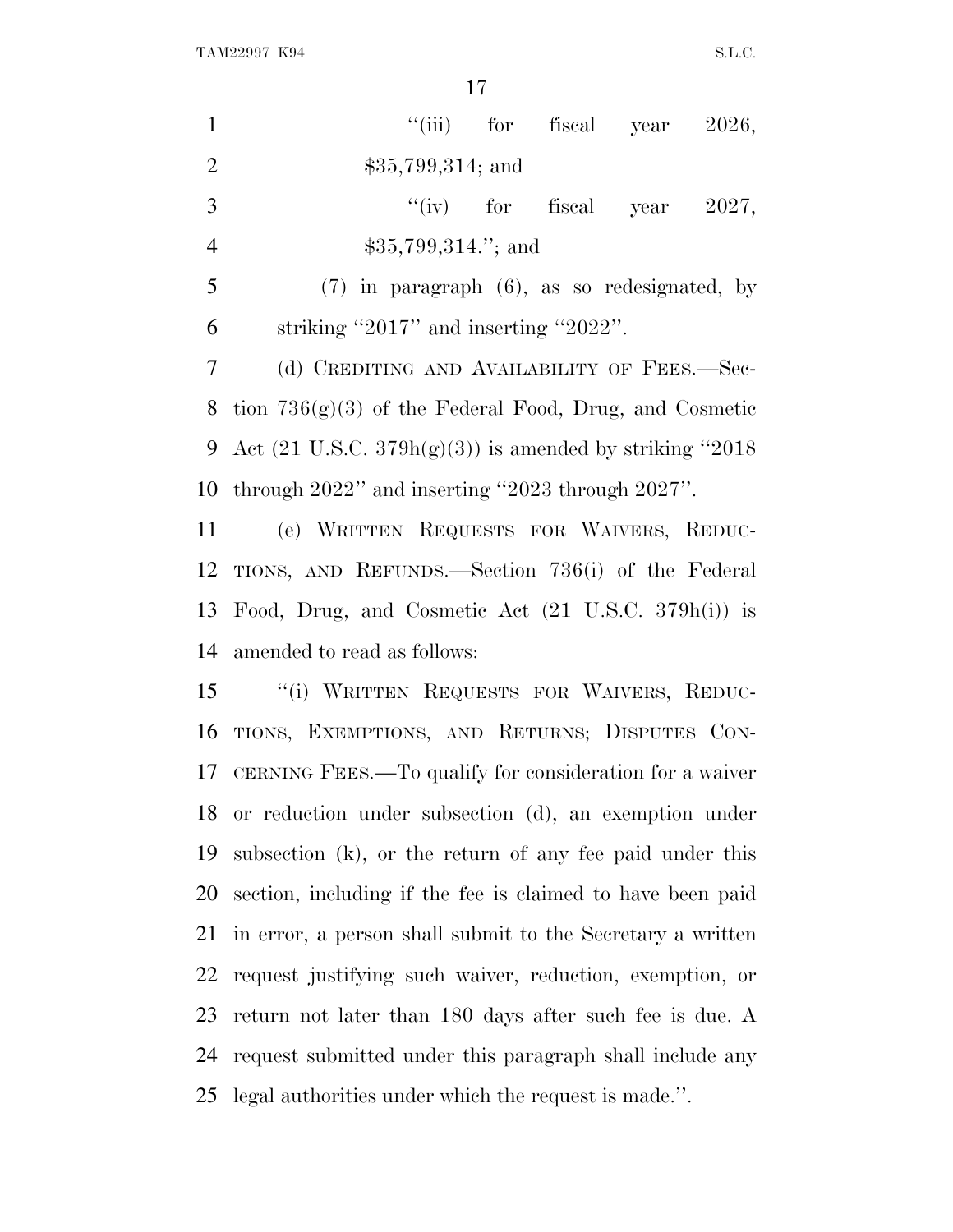(f) ORPHAN DRUGS.—Section 736(k) of the Federal Food, Drug, and Cosmetic Act (21 U.S.C. 379h(k)) is amended—

4 (1) in paragraph  $(1)(B)$ , by striking "during" the previous year'' and inserting '', as determined under paragraph (2)''; and

 (2) in paragraph (2), by striking "that its gross" annual revenues'' and all that follows through the period at the end and inserting ''supported by tax returns submitted to the Internal Revenue Service, or, as necessary, by other appropriate financial in- formation, that its gross annual revenues did not ex- ceed \$50,000,000 for the last calendar year ending prior to the fiscal year for which the exemption is requested.''.

## **SEC. 104. REAUTHORIZATION; REPORTING REQUIREMENT.**

 Section 736B of the Federal Food, Drug, and Cos-metic Act (21 U.S.C. 379h–2) is amended—

 (1) by striking ''2018'' each place it appears and inserting ''2023''; and

 (2) by striking ''Prescription Drug User Fee Amendments of 2017'' each place it appears and in- serting ''Prescription Drug User Fee Amendments of 2022'';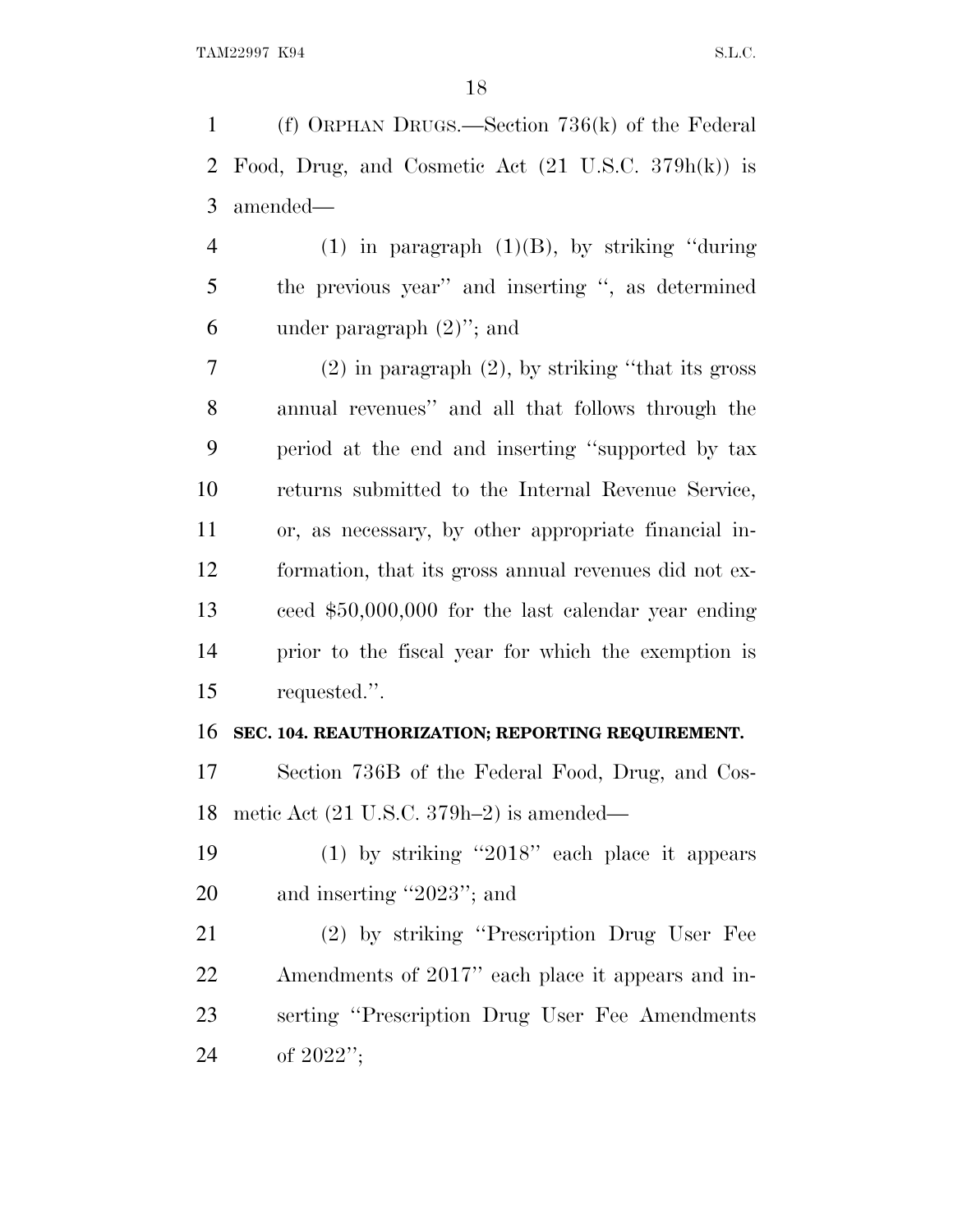1 (3) in subsection (a)(4), by striking "2020" and 2 inserting "2023"; and  $3 \qquad (4)$  in subsection (f), by striking "2022" each place it appears and inserting ''2027''. **SEC. 105. SUNSET DATES.** (a) AUTHORIZATION.—Sections 735 and 736 of the Federal Food, Drug, and Cosmetic Act (21 U.S.C. 379g; 379h) shall cease to be effective October 1, 2027. (b) REPORTING REQUIREMENTS.—Section 736B of the Federal Food, Drug, and Cosmetic Act (21 U.S.C. 379h–2) shall cease to be effective January 31, 2028. (c) PREVIOUS SUNSET PROVISION.—Effective Octo- ber 1, 2022, subsections (a) and (b) of section 104 of the FDA Reauthorization Act of 2017 (Public Law 115–52) are repealed. **SEC. 106. EFFECTIVE DATE.** The amendments made by this title shall take effect

 on October 1, 2022, or the date of the enactment of this Act, whichever is later, except that fees under part 2 of subchapter C of chapter VII of the Federal Food, Drug, and Cosmetic Act (21 U.S.C. 379g et seq.) shall be as- sessed for all human drug applications received on or after October 1, 2022, regardless of the date of the enactment of this Act.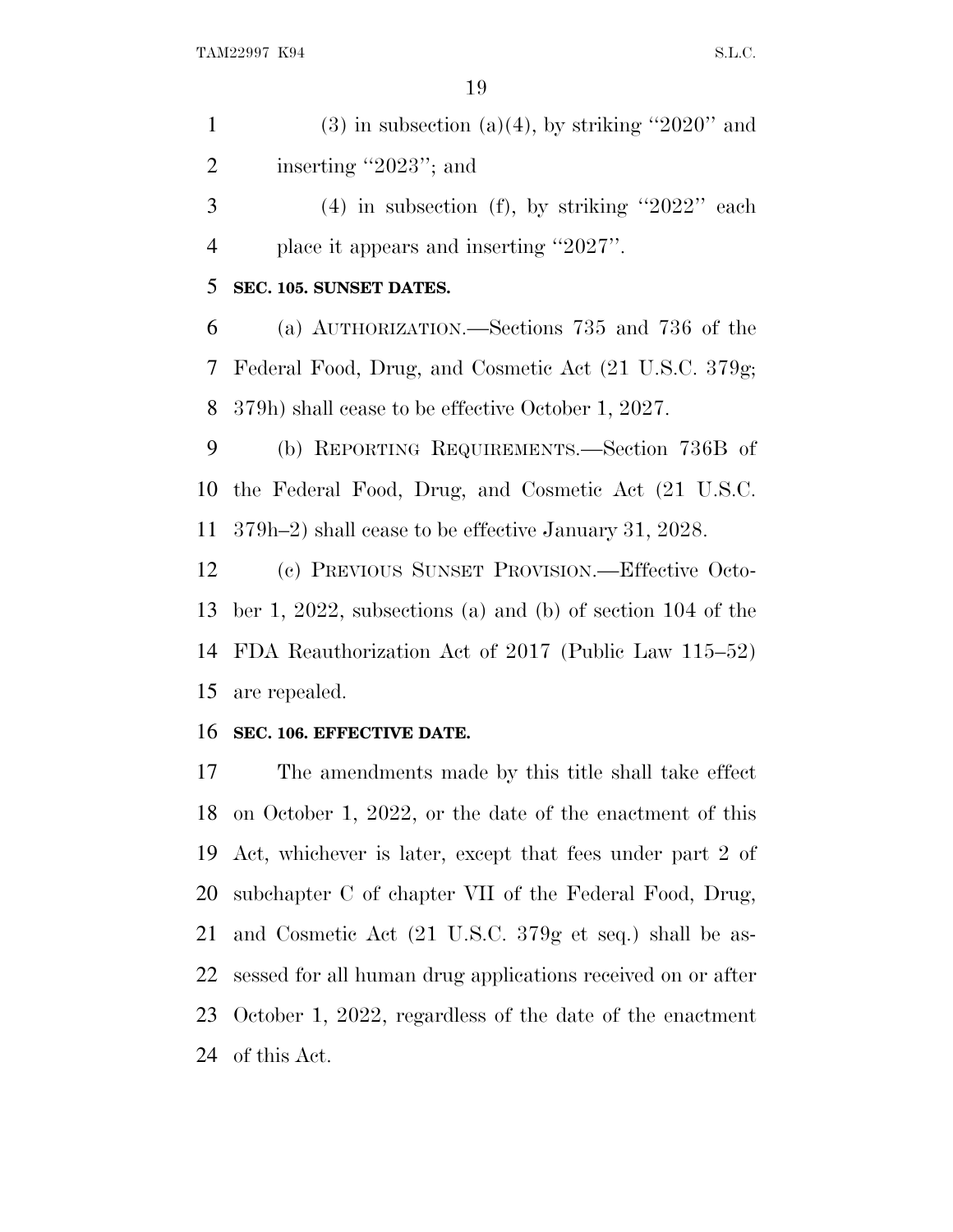## **SEC. 107. SAVINGS CLAUSE.**

 Notwithstanding the amendments made by this title, part 2 of subchapter C of chapter VII of the Federal Food, Drug, and Cosmetic Act (21 U.S.C. 379g et seq.), as in effect on the day before the date of the enactment of this title, shall continue to be in effect with respect to human drug applications and supplements (as defined in such part as of such day) that were accepted by the Food and Drug Administration for filing on or after October 1, 2017, but before October 1, 2022, with respect to assess- ing and collecting any fee required by such part for a fiscal year prior to fiscal year 2023.

# **TITLE II—FEES RELATING TO DEVICES**

## **SEC. 201. SHORT TITLE; FINDING.**

 (a) SHORT TITLE.—This title may be cited as the ''Medical Device User Fee Amendments of 2022''.

 (b) FINDING.—Congress finds that the fees author- ized under the amendments made by this title will be dedi- cated toward expediting the process for the review of de- vice applications and for assuring the safety and effective- ness of devices, as set forth in the goals identified for pur- poses of part 3 of subchapter C of chapter VII of the Fed- eral Food, Drug, and Cosmetic Act in the letters from the Secretary of Health and Human Services to the Chairman of the Committee on Health, Education, Labor, and Pen-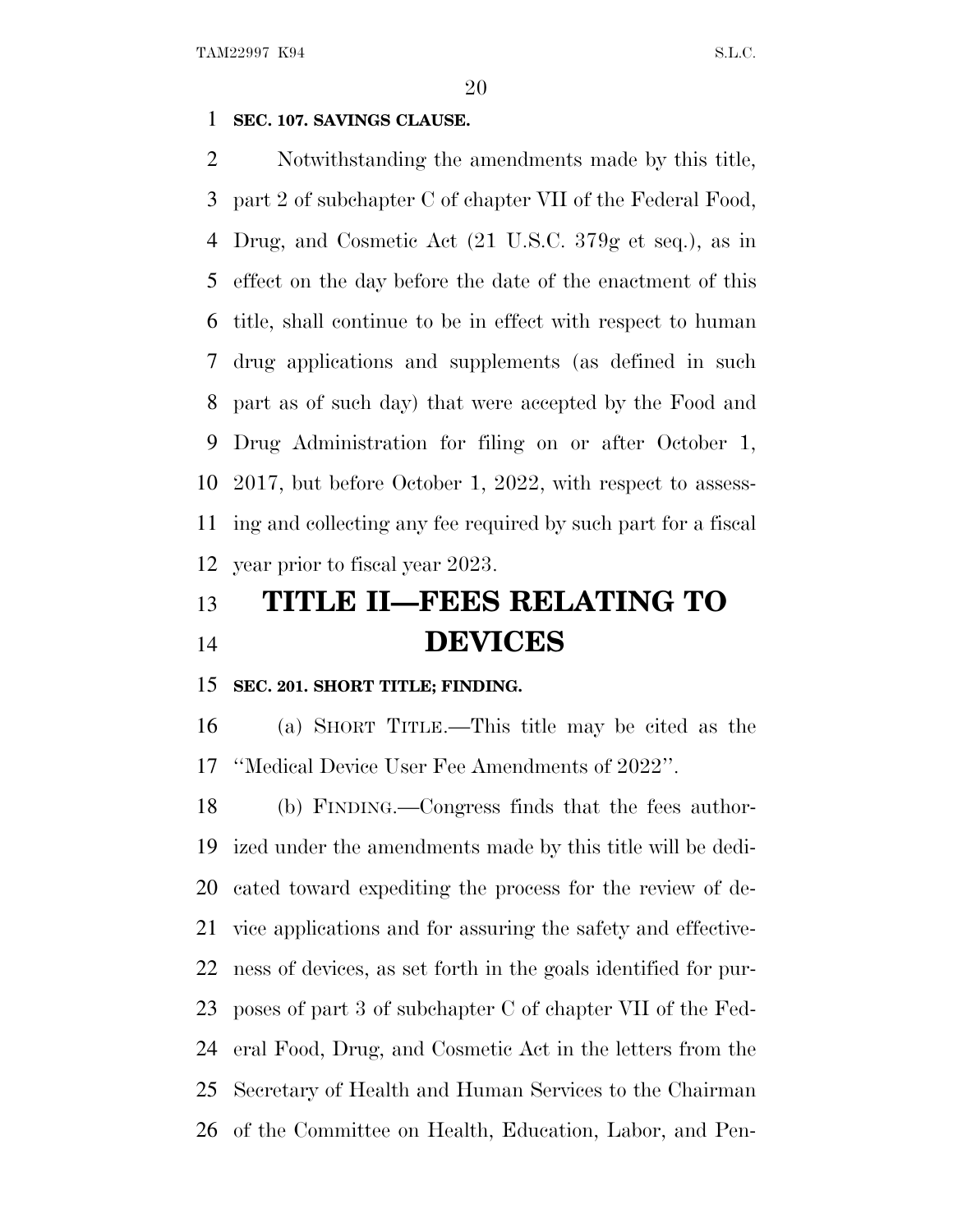sions of the Senate and the Chairman of the Committee on Energy and Commerce of the House of Representa- tives, as set forth in the Congressional Record. **SEC. 202. DEFINITIONS.** Section 737 of the Federal Food, Drug, and Cosmetic Act (21 U.S.C. 379i) is amended— 7 (1) in paragraph  $(9)$ — (A) in the matter preceding subparagraph (A), by striking ''and premarket notification submissions'' and inserting ''premarket notifica- tion submissions, and de novo classification re-12 quests"; (B) in subparagraph (D), by striking ''and submissions'' and inserting ''submissions, and de novo classification requests''; (C) in subparagraph (F), by striking ''and premarket notification submissions'' and insert- ing ''premarket notification submissions, and de novo classification requests''; (D) in subparagraphs (G) and (H), by striking ''or submissions'' each place it appears and inserting ''submissions, or requests''; and (E) in subparagraph (K), by striking ''or premarket notification submissions'' and insert-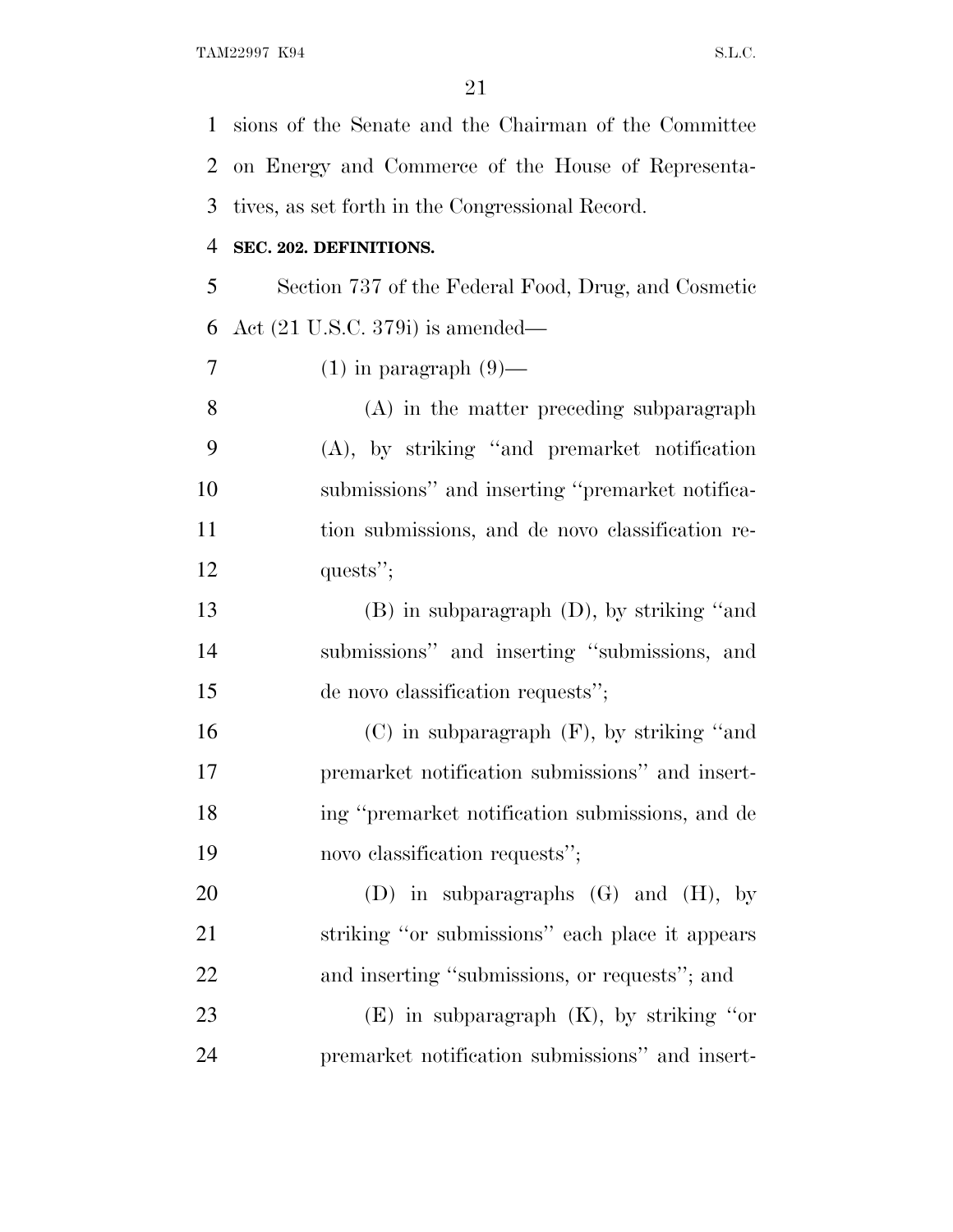| $\mathbf{1}$   | ing "premarket notification submissions, or de                 |
|----------------|----------------------------------------------------------------|
| $\overline{2}$ | novo classification requests"; and                             |
| 3              | $(2)$ in paragraph $(11)$ , by striking "2016" and             |
| $\overline{4}$ | inserting "2021".                                              |
| 5              | SEC. 203. AUTHORITY TO ASSESS AND USE DEVICE FEES.             |
| 6              | (a) TYPES OF FEES.—Section $738(a)$ of the Federal             |
| 7              | Food, Drug, and Cosmetic Act $(21 \text{ U.S.C. } 379j(a))$ is |
| 8              | amended—                                                       |
| 9              | $(1)$ in paragraph $(1)$ , by striking "2018" and              |
| 10             | inserting "2023"; and                                          |
| 11             | $(2)$ in paragraph $(2)$ —                                     |
| 12             | $(A)$ in subparagraph $(A)$ —                                  |
| 13             | (i) in the matter preceding clause (i),                        |
| 14             | by striking "2017" and inserting "2022";                       |
| 15             | $(ii)$ in clause $(iii)$ , by striking "75 per-                |
| 16             | cent" and inserting "80 percent"; and                          |
| 17             | (iii) in clause (viii), by striking "3.4                       |
| 18             | percent" and inserting "4.5 percent";                          |
| 19             | $(B)$ in subparagraph $(B)(iii)$ , by striking                 |
| 20             | "or premarket notification submission" and in-                 |
| 21             | serting "premarket notification submission, or                 |
| 22             | de novo classification request"; and                           |
| 23             | $(C)$ in subparagraph $(C)$ , by striking "or                  |
| 24             | periodic reporting concerning a class III device"              |
| 25             | and inserting "periodic reporting concerning a                 |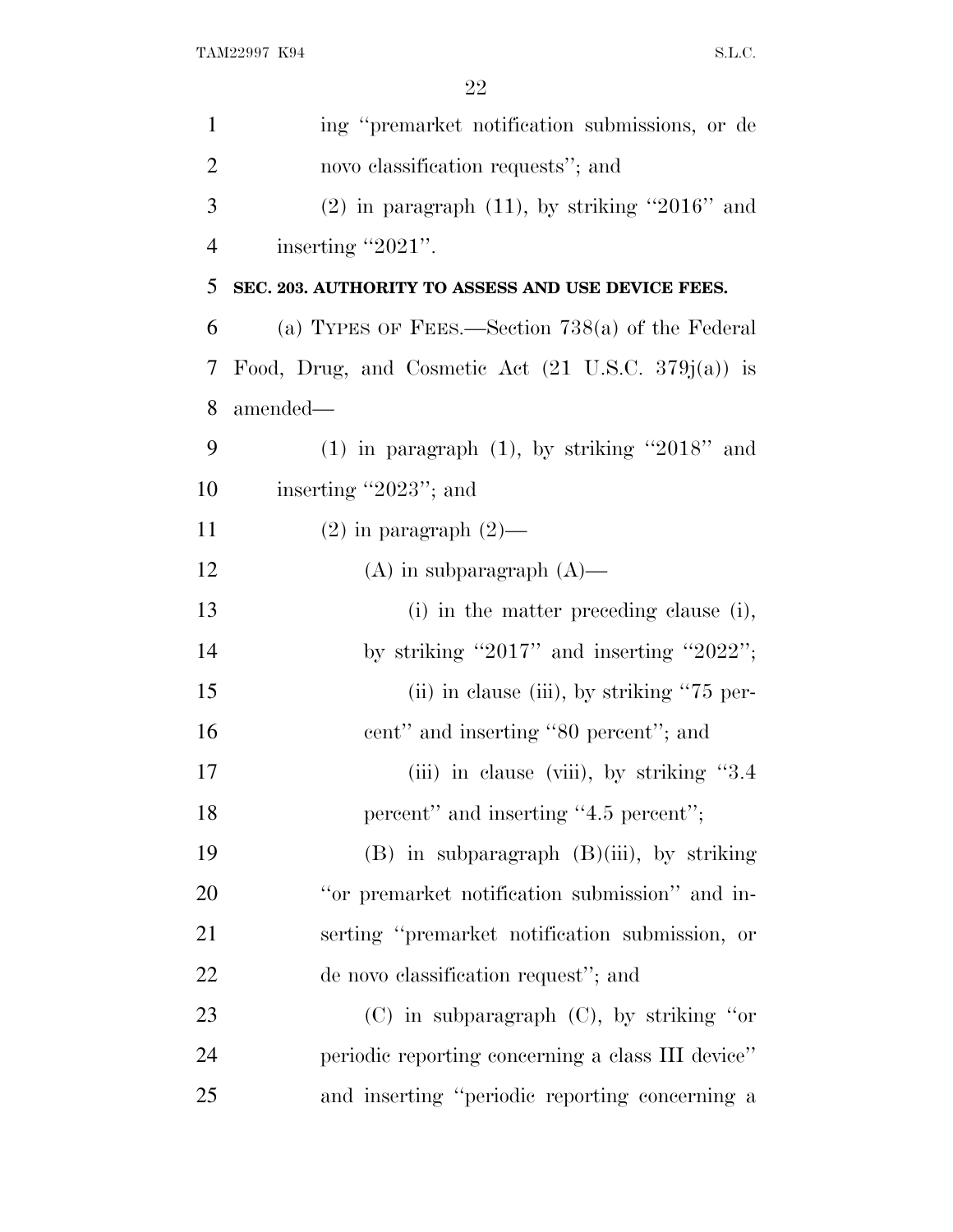class III device, or de novo classification re-2 quest''. (b) FEE AMOUNTS.—Section 738(b) of the Federal Food, Drug, and Cosmetic Act (21 U.S.C. 379j(b)) is 5 amended— (1) in paragraph (1), by striking ''2018 through 2022'' and inserting ''2023 through 2027''; (2) by amending the table in paragraph (2) to read as follows:

| "Fee Type"                    | Fiscal<br>Year<br>2023 | Fiscal<br>Year<br>2024 | Fiscal<br>Year<br>2025 | Fiscal<br>Year<br>2026 | Fiscal<br>Year<br>2027 |
|-------------------------------|------------------------|------------------------|------------------------|------------------------|------------------------|
| Premarket Appli-<br>cation    | \$425,000              | \$435,000              | \$445,000              | \$455,000              | \$470,000              |
| Establishment<br>Registration | \$6,250                | \$6,875                | \$7,100                | \$7,575                | $$8,465$ ";<br>and     |

| 10 | $(3)$ in paragraph $(3)$ , by amending subpara-             |
|----|-------------------------------------------------------------|
| 11 | graphs $(A)$ through $(E)$ to read as follows:              |
| 12 | "(A) $$312,606,000$ for fiscal year 2023.                   |
| 13 | "(B) $$335,750,000$ for fiscal year 2024.                   |
| 14 | "(C) $$350,746,400$ for fiscal year 2025.                   |
| 15 | "(D) $$366,486,300$ for fiscal year 2026.                   |
| 16 | "(E) $$418,343,000$ for fiscal year 2027.".                 |
| 17 | (c) ANNUAL FEE SETTING; ADJUSTMENTS.—Section                |
| 18 | $738(e)$ of the Federal Food, Drug, and Cosmetic Act $(21)$ |
|    | 19 U.S.C. $379j(e)$ is amended—                             |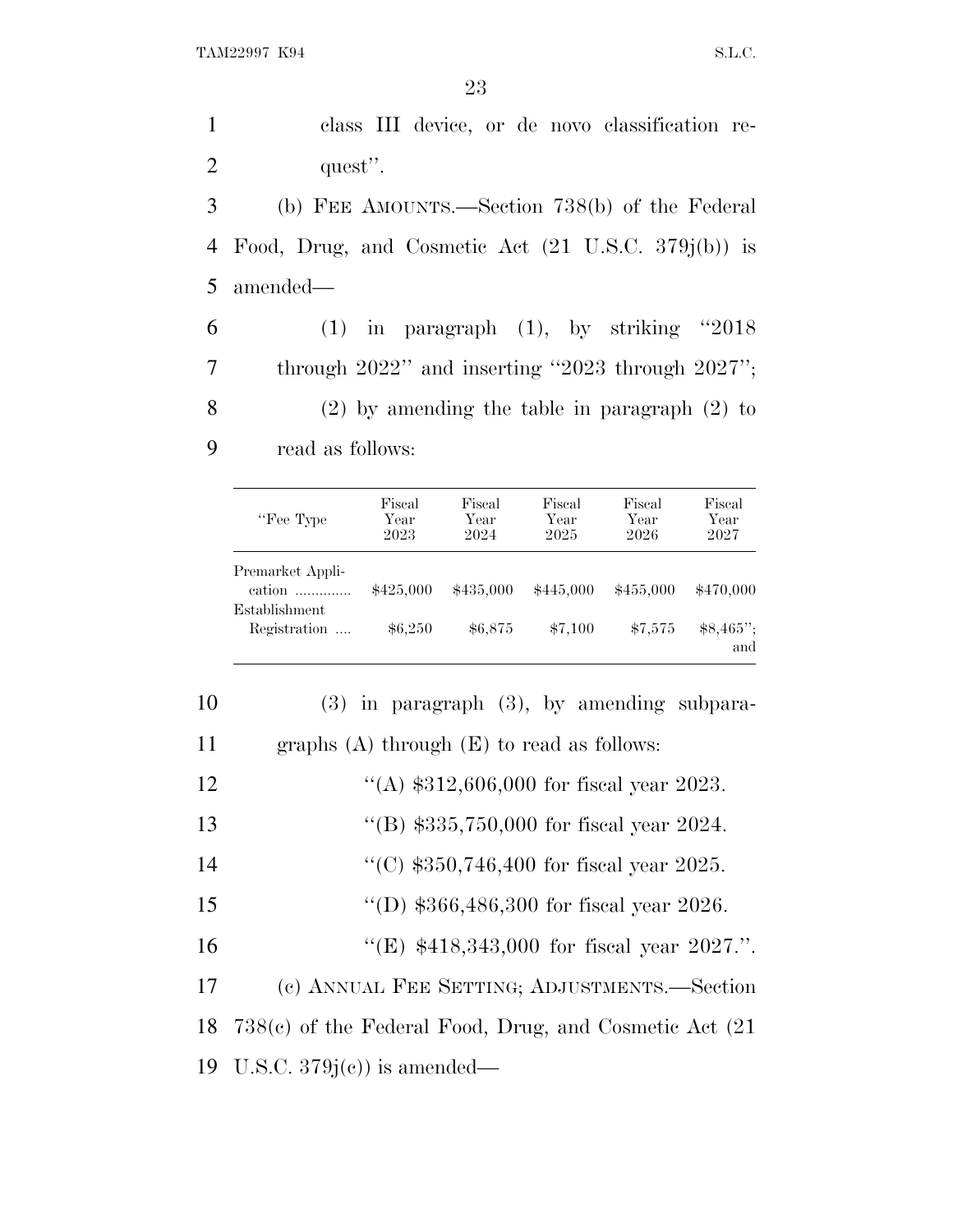| $\mathbf{1}$   | (1) in paragraph (1), by striking "2017" and           |
|----------------|--------------------------------------------------------|
| $\mathfrak{2}$ | inserting "2022";                                      |
| 3              | $(2)$ in paragraph $(2)$ —                             |
| $\overline{4}$ | (A) by striking "2018" each place it ap-               |
| 5              | pears and inserting "2023";                            |
| 6              | $(B)$ in subparagraph $(B)(ii)$ , by striking          |
| $\overline{7}$ | "2016" and inserting "2022";                           |
| 8              | $(C)$ in subparagraph $(C)(i)(II)$ , by striking       |
| 9              | "Washington-Baltimore, DC-MD-VA-WV"                    |
| 10             | and inserting "Washington-Arlington-Alexan-            |
| 11             | dria, DC-VA-MD-WV"; and                                |
| 12             | $(D)$ in subparagraph $(D)$ , by striking              |
| 13             | "2022" and inserting "2027";                           |
| 14             | $(3)$ in paragraph $(3)$ , by striking "2018           |
| 15             | through $2022$ " and inserting "2023 through $2027$ "; |
| 16             | $(4)$ by redesignating paragraphs $(4)$ and $(5)$ as   |
| 17             | paragraphs $(7)$ and $(8)$ , respectively; and         |
| 18             | $(5)$ by inserting after paragraph $(3)$ the fol-      |
| 19             | lowing:                                                |
| 20             | "(4) PERFORMANCE IMPROVEMENT ADJUST-                   |
| 21             | MENT.                                                  |
| 22             | "(A) IN GENERAL.—For each of fiscal                    |
| 23             | years 2025 through 2027, after the adjustment          |
| 24             | under paragraph $(3)$ , the base establishment         |
| 25             | registration fee amounts for such fiscal year          |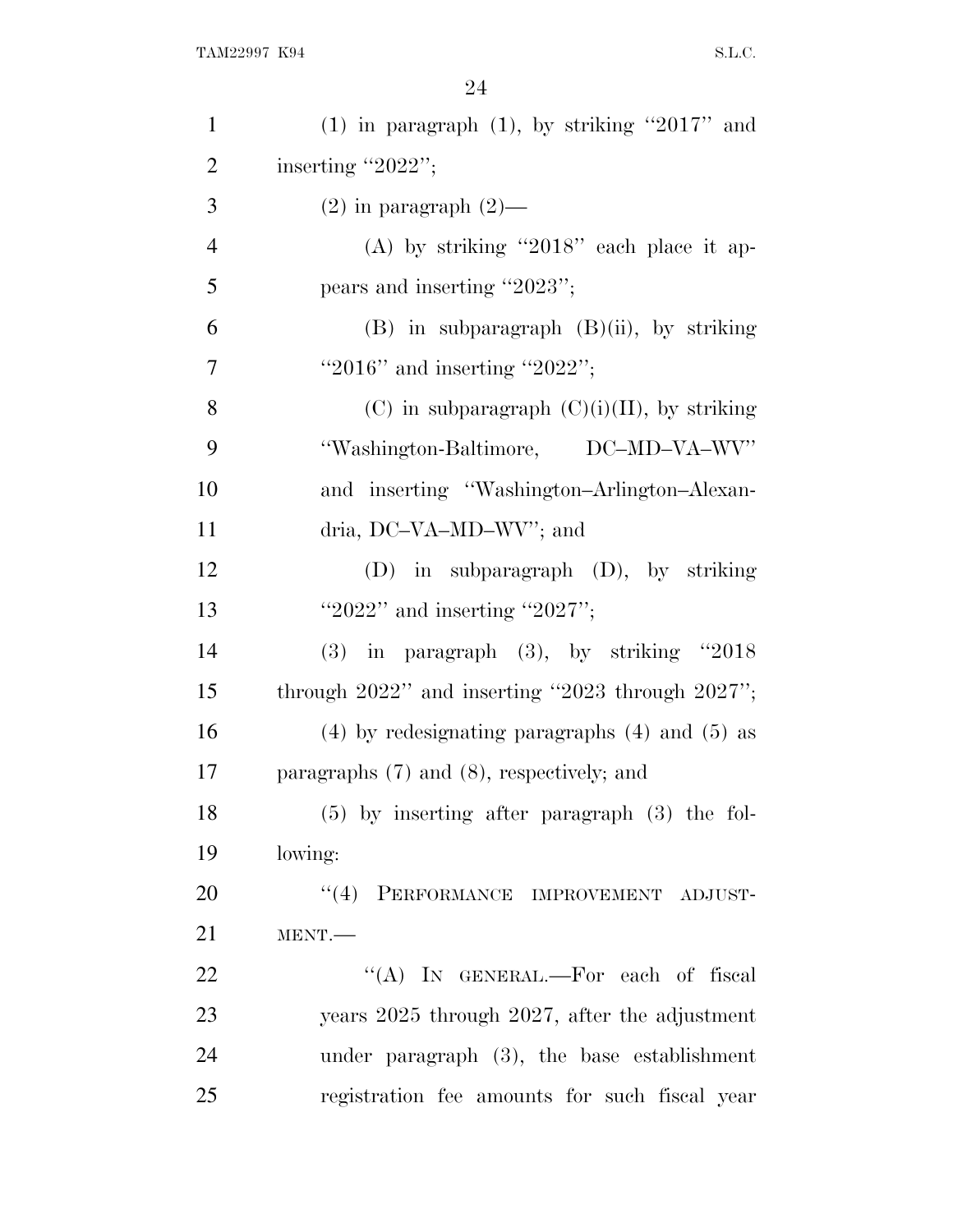| $\mathbf{1}$   | shall be increased to reflect changes in the re-   |
|----------------|----------------------------------------------------|
| $\overline{2}$ | source needs of the Secretary due to improved      |
| 3              | review performance goals for the process for the   |
| $\overline{4}$ | review of device applications identified in the    |
| 5              | letters described in section 201(b) of the Med-    |
| 6              | ical Device User Fee Amendments of 2022, as        |
| 7              | the Secretary determines necessary to achieve      |
| 8              | an increase in total fee collections for such fis- |
| 9              | cal year, equal to the following amounts, as ap-   |
| 10             | plicable:                                          |
| 11             | "(i) For fiscal year 2025, the product             |
| 12             | $of$ —                                             |
| 13             | ``(I)<br>the<br>amount determined                  |
| 14             | under subparagraph $(B)(i)(I)$ ; and               |
| 15             | $\lq$ (II) the applicable inflation ad-            |
| 16             | justment under paragraph $(2)(B)$ for              |
| 17             | such fiscal year.                                  |
| 18             | "(ii) For fiscal year $2026$ , the product         |
| 19             | $of$ —                                             |
| 20             | $\lq\lq$ (I) the sum of the amounts de-            |
| 21             | termined<br>under<br>subparagraphs                 |
| 22             | $(B)(i)(II), (B)(ii)(I), and (B)(iii)(I);$         |
| 23             | and                                                |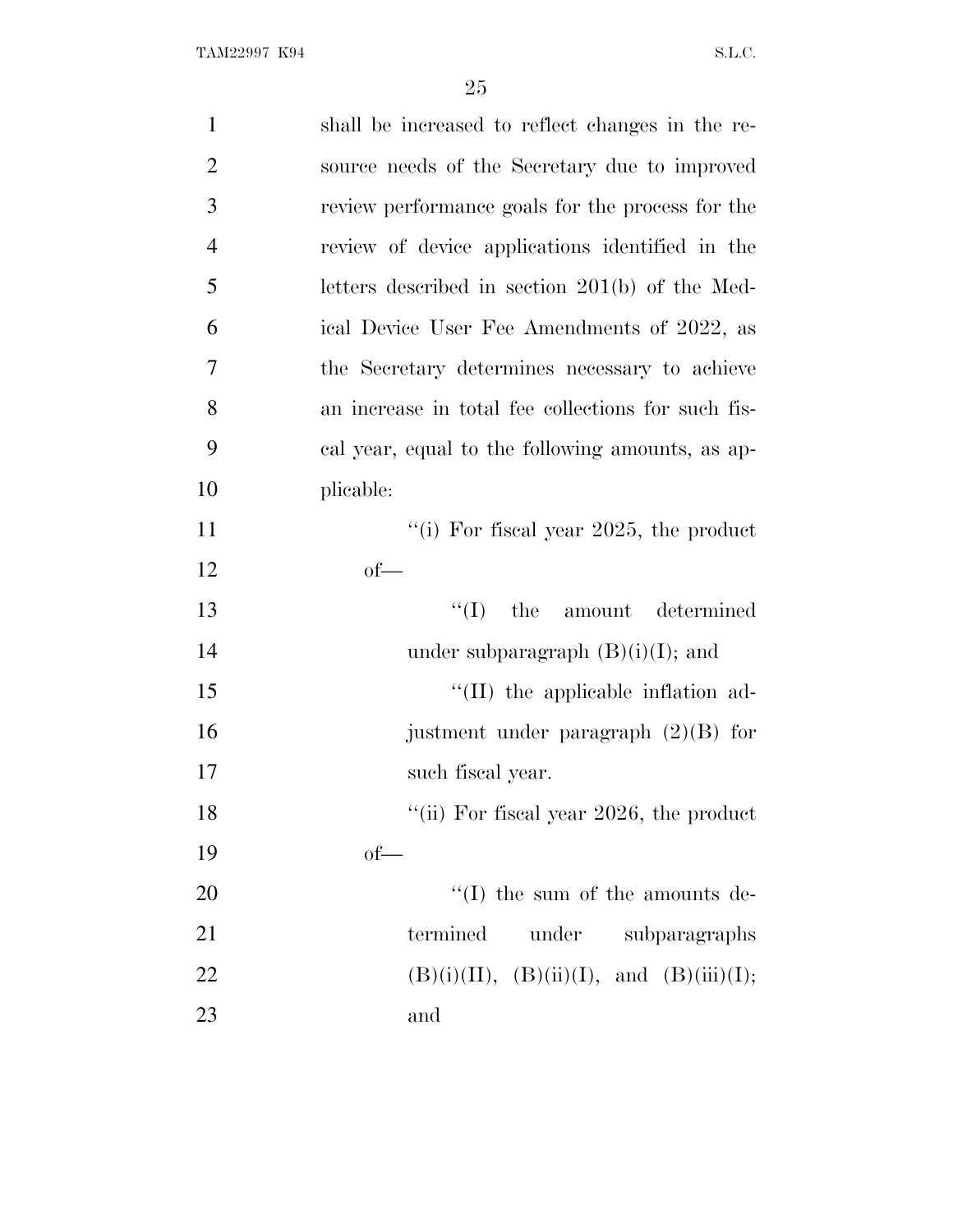| $\mathbf{1}$   | "(II) the applicable inflation ad-            |
|----------------|-----------------------------------------------|
| $\overline{2}$ | justment under paragraph $(2)(B)$ for         |
| 3              | such fiscal year.                             |
| $\overline{4}$ | "(iii) For fiscal year $2027$ , the prod-     |
| 5              | uct of-                                       |
| 6              | $\lq\lq$ (I) the sum of the amounts de-       |
| $\overline{7}$ | termined under subparagraphs                  |
| 8              | $(B)(i)(III), \qquad (B)(ii)(II),$<br>and     |
| 9              | $(B)(iii)(II);$ and                           |
| 10             | $\lq$ (II) the applicable inflation ad-       |
| 11             | justment under paragraph $(2)(B)$ for         |
| 12             | such fiscal year.                             |
| 13             | $\lq$ (B) AMOUNTS.—                           |
| 14             | "(i) PRESUBMISSION AMOUNT.—For                |
| 15             | purposes of subparagraph $(A)$ , with respect |
| 16             | to the presubmission written feedback goal,   |
| 17             | the amounts determined under this sub-        |
| 18             | paragraph are as follows:                     |
| 19             | "(I) For fiscal year $2025$ ,                 |
| 20             | $$15,396,600$ if the goal for fiscal year     |
| 21             | $2023$ is met.                                |
| 22             | "(II) For fiscal year $2026-$                 |
| 23             | "(aa) $$15,396,600$ if the                    |
| 24             | goal for fiscal year 2023 is met              |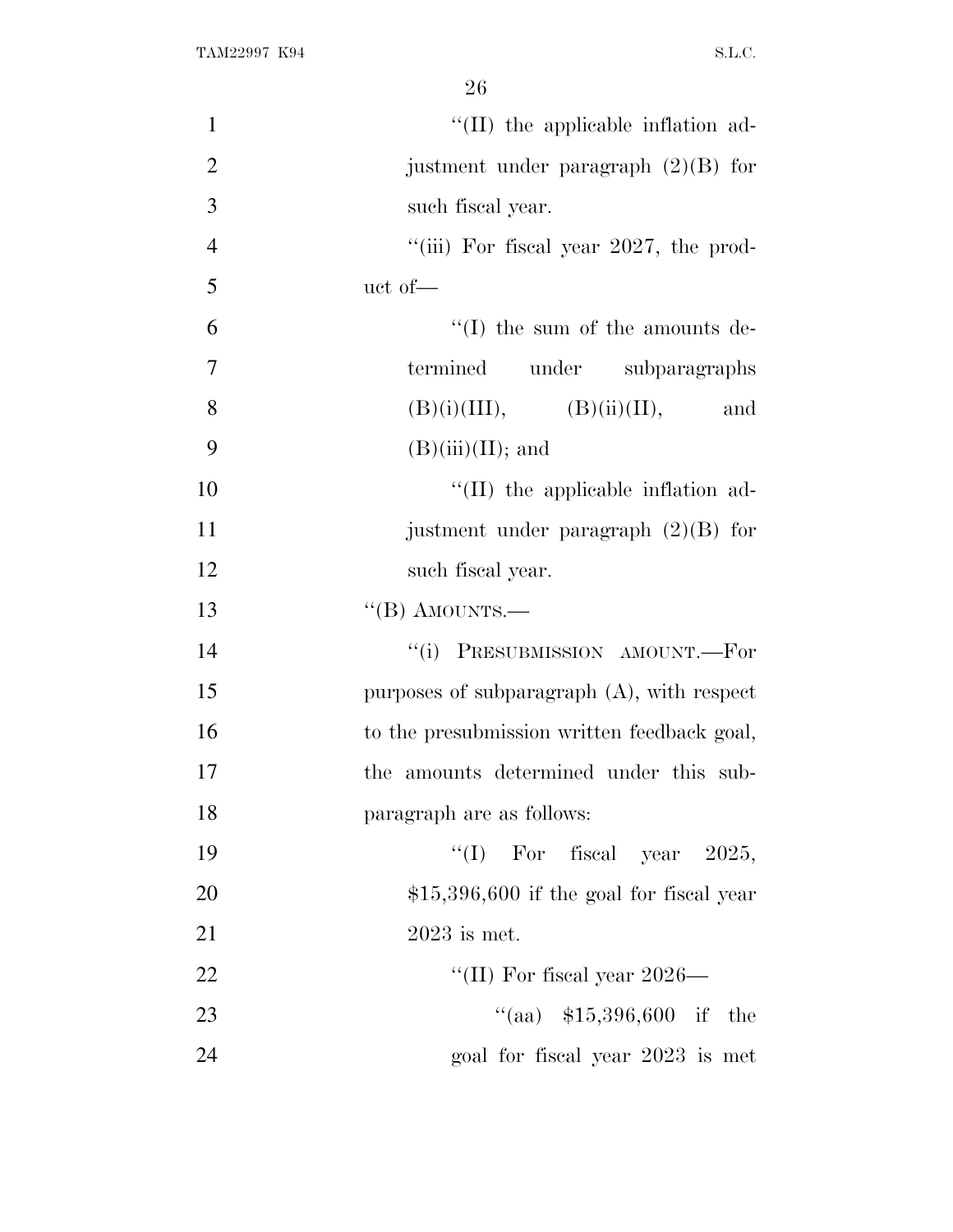| $\mathbf{1}$   | and the goal for fiscal year 2024             |
|----------------|-----------------------------------------------|
| $\overline{2}$ | is missed; or                                 |
| 3              | "(bb) $$36,792,200$ if the                    |
| $\overline{4}$ | goal for fiscal year 2024 is met.             |
| 5              | "(III) For fiscal year $2027$ —               |
| 6              | "(aa) $$15,396,600$ if the                    |
| 7              | goal for fiscal year 2023 is met              |
| 8              | and the goal for each of fiscal               |
| 9              | years $2024$ and $2025$ is missed;            |
| 10             | "(bb) $$36,792,200$ if the                    |
| 11             | goal for fiscal year 2024 is met              |
| 12             | and the goal for fiscal year 2025             |
| 13             | is missed; or                                 |
| 14             | "(cc) $$40,572,600$ if the                    |
| 15             | goal for fiscal year 2025 is met.             |
| 16             | "(ii) DE NOVO CLASSIFICATION RE-              |
| 17             | QUEST AMOUNT.—For purposes of sub-            |
| 18             | paragraph $(A)$ , with respect to the de novo |
| 19             | decision goal, the amounts determined         |
| 20             | under this subparagraph are as follows:       |
| 21             | "(I) For fiscal year $2026$ ,                 |
| 22             | $$6,323,500$ if the goal for fiscal year      |
| 23             | $2023$ is met.                                |
| 24             | "(II) For fiscal year 2027—                   |
|                |                                               |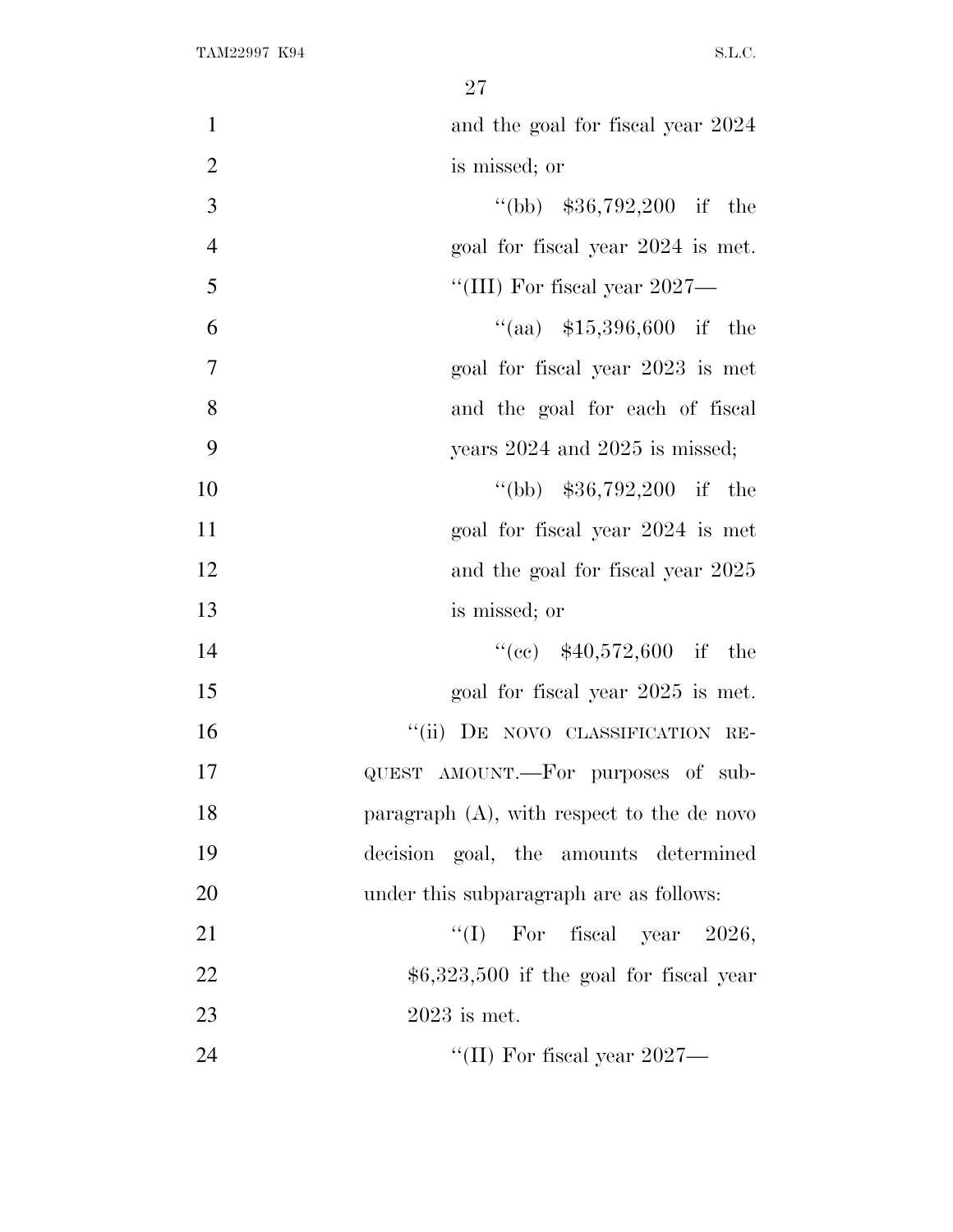| "(aa) $$6,323,500$ if the goal<br>$\mathbf{1}$     |    |
|----------------------------------------------------|----|
| $\overline{2}$<br>for fiscal year 2023 is met and  |    |
| 3<br>the goal for fiscal year 2024 is              |    |
| $\overline{4}$<br>missed; or                       |    |
| 5<br>$\text{``(bb)}$ \$11,765,400 if the           |    |
| 6<br>goal for fiscal year 2024 is met.             |    |
| "(iii) PREMARKET NOTIFICATION AND<br>7             |    |
| 8<br>PREMARKET APPROVAL AMOUNT.-For                |    |
| 9<br>purposes of subparagraph $(A)$ , with respect |    |
| to the $510(k)$ decision goal, $510(k)$ shared     | 10 |
| outcome total time to decision goal, PMA           | 11 |
| decision goal, and PMA shared outcome              | 12 |
| total time to decision goal, the amounts de-       | 13 |
| termined under this subparagraph are as            | 14 |
| follows:                                           | 15 |
| "(I) For fiscal year $2026$ ,                      | 16 |
| $$1,020,000$ if the 4 goals for fiscal             | 17 |
| year $2023$ are met.                               | 18 |
| "(II) For fiscal year $2027$ —                     | 19 |
| "(aa) $$1,020,000$ if the 4                        | 20 |
| goals for fiscal year 2023 are met                 | 21 |
| and one or more of the 4 goals                     | 22 |
| for fiscal year 2024 is missed; or                 | 23 |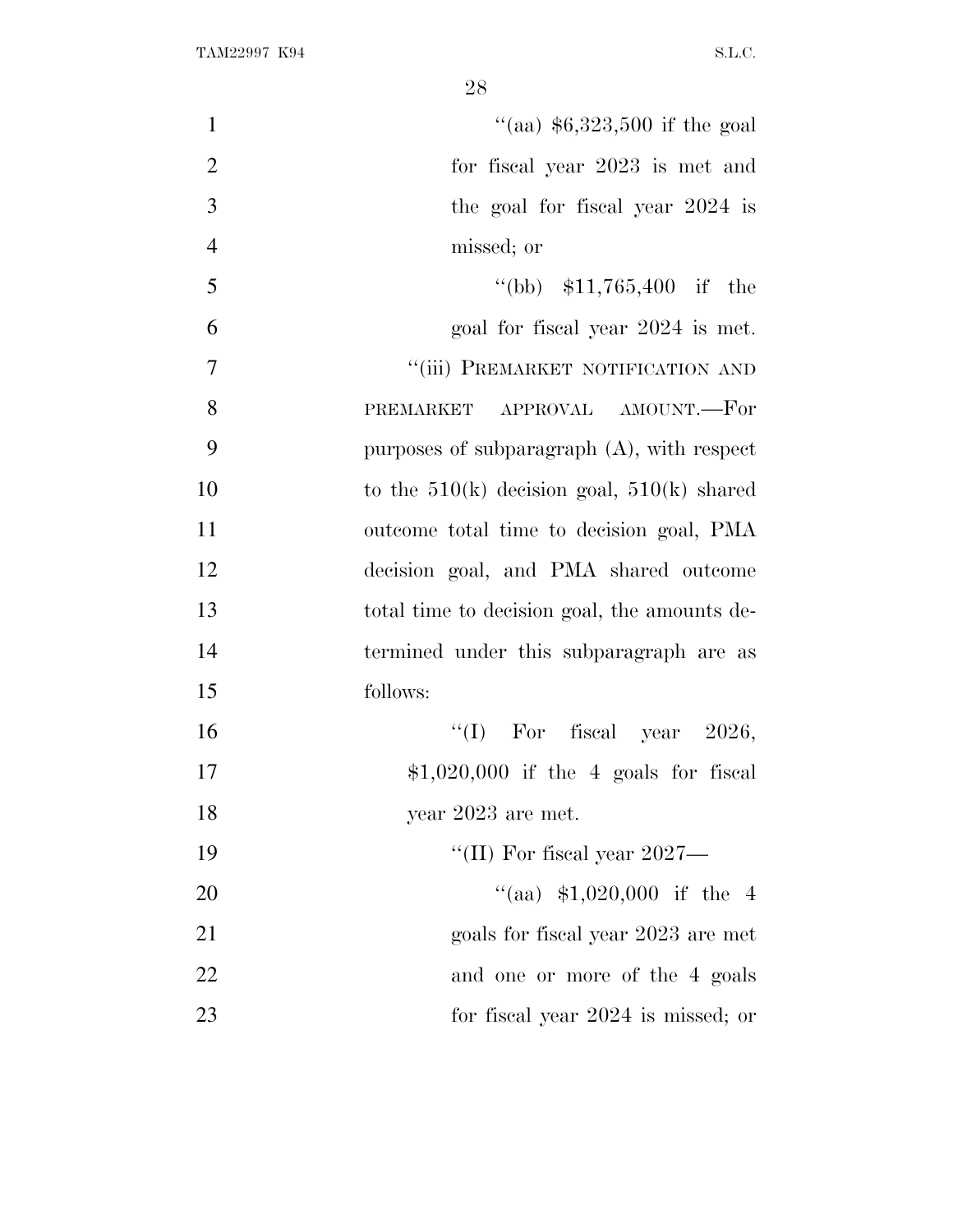| $\mathbf{1}$   | "(bb) $$3,906,000$ if the 4                       |
|----------------|---------------------------------------------------|
| $\overline{2}$ | goals for fiscal year 2024 are                    |
| 3              | met.                                              |
| $\overline{4}$ | "(C) PERFORMANCE CALCULATION.-For                 |
| 5              | purposes of this paragraph, performance of the    |
| 6              | following goals shall be determined as specified  |
| 7              | in the letters described in section 201(b) of the |
| 8              | Medical Device User Fee Amendments of 2022        |
| 9              | and based on data available as of the applicable  |
| 10             | dates as follows:                                 |
| 11             | "(i) The performance of the pre-                  |
| 12             | submission written feedback goal—                 |
| 13             | "(I) for fiscal year 2023, shall be               |
| 14             | based on data available as of March               |
| 15             | 31, 2024;                                         |
| 16             | "(II) for fiscal year $2024$ , shall              |
| 17             | based on data available as of<br>be               |
| 18             | March 31, 2025; and                               |
| 19             | "(III) for fiscal year 2025, shall                |
| <b>20</b>      | based on data available as<br>be<br>- of          |
| 21             | March 31, 2026.                                   |
| 22             | "(ii) The performance of the de novo              |
| 23             | decision goal, $510(k)$ decision goal, $510(k)$   |
| 24             | shared outcome total time to decision goal,       |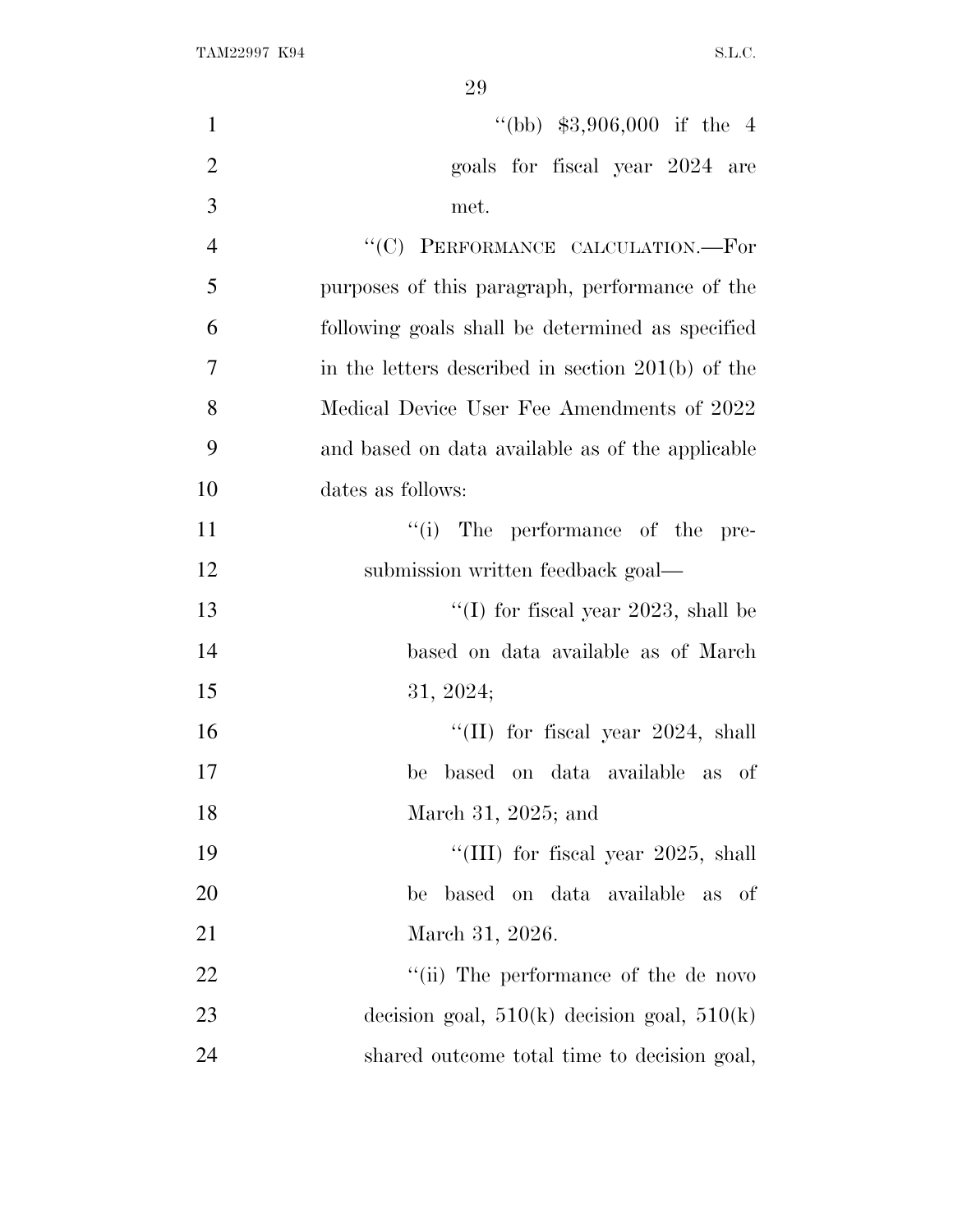| $\mathbf{1}$   | PMA decision goal, and PMA shared out-               |
|----------------|------------------------------------------------------|
| $\overline{2}$ | come total time to decision goal—                    |
| 3              | "(I) for fiscal year 2023, shall be                  |
| $\overline{4}$ | based on data available as of March                  |
| 5              | 31, 2025; and                                        |
| 6              | "(II) for fiscal year $2024$ , shall                 |
| $\overline{7}$ | based on data available as of<br>be                  |
| 8              | March 31, 2026.                                      |
| 9              | "(D) DEFINITIONS.—For purposes of this               |
| 10             | paragraph, the terms 'presubmission written          |
| 11             | feedback goal', 'de novo decision goal', $510(k)$    |
| 12             | decision goal', $510(k)$ shared outcome total        |
| 13             | time to decision goal', 'PMA decision goal', and     |
| 14             | PMA shared outcome total time to decision            |
| 15             | goal' have the meanings given such terms in the      |
| 16             | goals identified in the letters described in sec-    |
| 17             | tion 201(b) of the Medical Device User Fee           |
| 18             | Amendments of 2022.                                  |
| 19             | $\cdot\cdot$ (5) HIRING ADJUSTMENT.—                 |
| 20             | "(A) IN GENERAL.—For each of fiscal                  |
| 21             | years 2025 through 2027, after the adjust-           |
| 22             | ments under paragraphs $(3)$ and $(4)$ , if applica- |
| 23             | ble, the base establishment registration fee         |
| 24             | amounts shall be decreased as the Secretary de-      |
| 25             | termines necessary to achieve a reduction in         |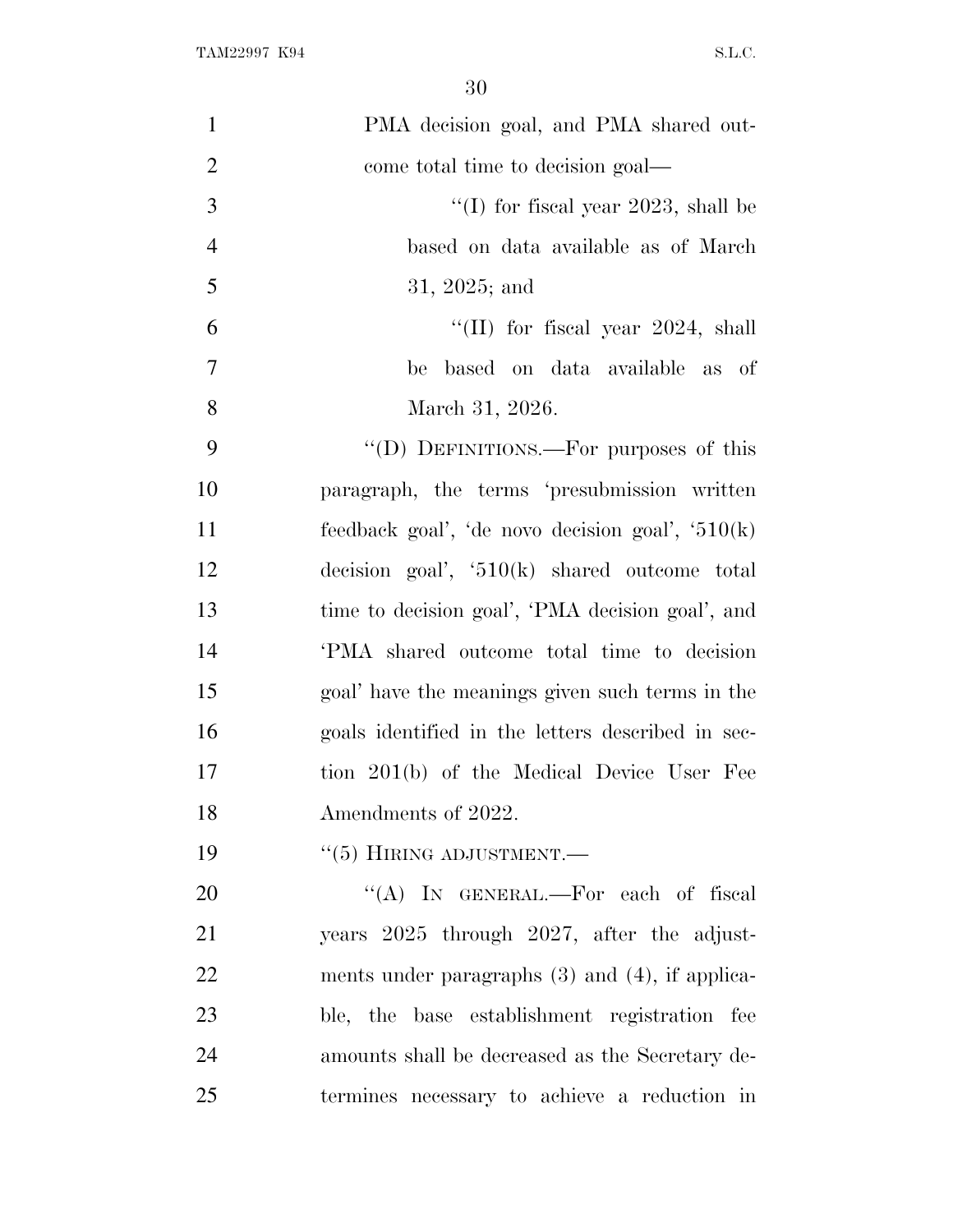| $\mathbf{1}$   | total fee collections equal to the hiring adjust-  |
|----------------|----------------------------------------------------|
| $\overline{2}$ | ment amount under subparagraph (B), if the         |
| 3              | number of hires to support the process for the     |
| $\overline{4}$ | review of device applications falls below the fol- |
| 5              | lowing thresholds for the applicable fiscal years: |
| 6              | "(i) For fiscal year 2025, 85 percent              |
| 7              | of the hiring goal specified in subpara-           |
| 8              | graph $(C)$ for fiscal year 2023.                  |
| 9              | "(ii) For fiscal year $2026$ , 90 percent          |
| 10             | of the hiring goal specified in subpara-           |
| 11             | graph $(C)$ for fiscal year 2024.                  |
| 12             | "(iii) For fiscal year $2027$ , 90 percent         |
| 13             | of the hiring goal specified in subpara-           |
| 14             | graph $(C)$ for fiscal year 2025.                  |
| 15             | "(B) HIRING ADJUSTMENT AMOUNT.—The                 |
| 16             | hiring adjustment amount for fiscal year 2025      |
| 17             | and each subsequent fiscal year is the product     |
| 18             | $of$ —                                             |
| 19             | "(i) the number of hires by which the              |
| 20             | hiring goal specified in subparagraph (C)          |
| 21             | for the fiscal year before the prior fiscal        |
| 22             | year was missed;                                   |
| 23             | $``$ (ii) \$72,877; and                            |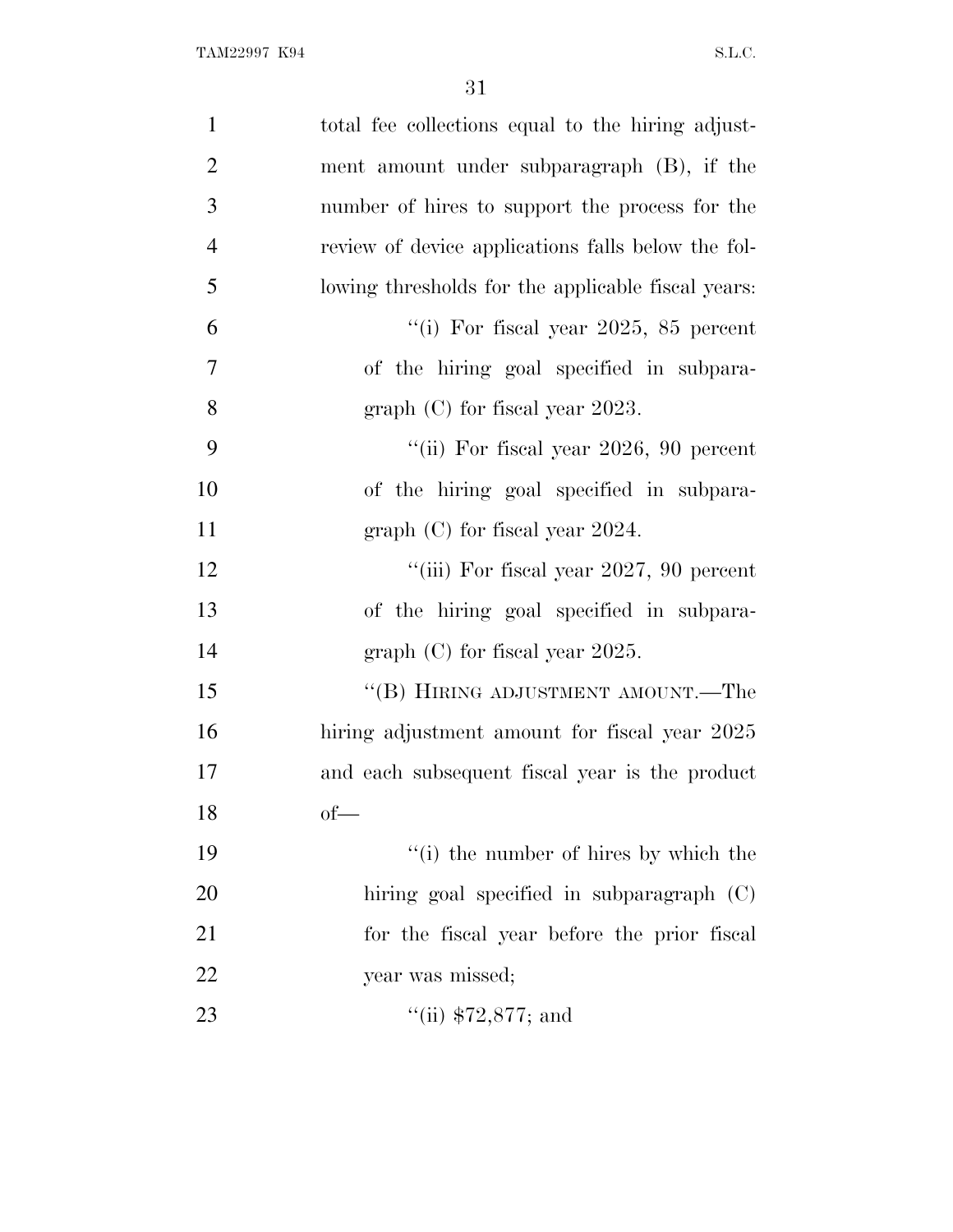| $\mathbf{1}$   | "(iii) the applicable inflation adjust-      |
|----------------|----------------------------------------------|
| $\overline{2}$ | ment under paragraph $(2)(B)$ for the fiscal |
| 3              | year for which the hiring goal was missed.   |
| $\overline{4}$ | $\lq\lq$ (C) HIRING GOALS.—                  |
| 5              | "(i) IN GENERAL.—For purposes of             |
| 6              | subparagraph $(B)$ , the hiring goals for    |
| $\tau$         | each of fiscal years 2023 through 2025 are   |
| 8              | as follows:                                  |
| 9              | "(I) For fiscal year $2023$ , 144            |
| 10             | hires.                                       |
| 11             | "(II) For fiscal year 2024, 42               |
| 12             | hires.                                       |
| 13             | "(III) For fiscal year $2025-$               |
| 14             | "(aa) 24 hires if the base es-               |
| 15             | tablishment registration fees are            |
| 16             | not increased by the amount de-              |
| 17             | termined under paragraph                     |
| 18             | $(4)(A)(i);$ or                              |
| 19             | $\degree$ (bb) 83 hires if the base          |
| 20             | establishment registration<br>fees           |
| 21             | are increased by the amount de-              |
| 22             | termined under paragraph                     |
| 23             | (4)(A)(i).                                   |
| 24             | "(ii) NUMBER OF HIRES.-For pur-              |
| 25             | poses of this paragraph, the number of       |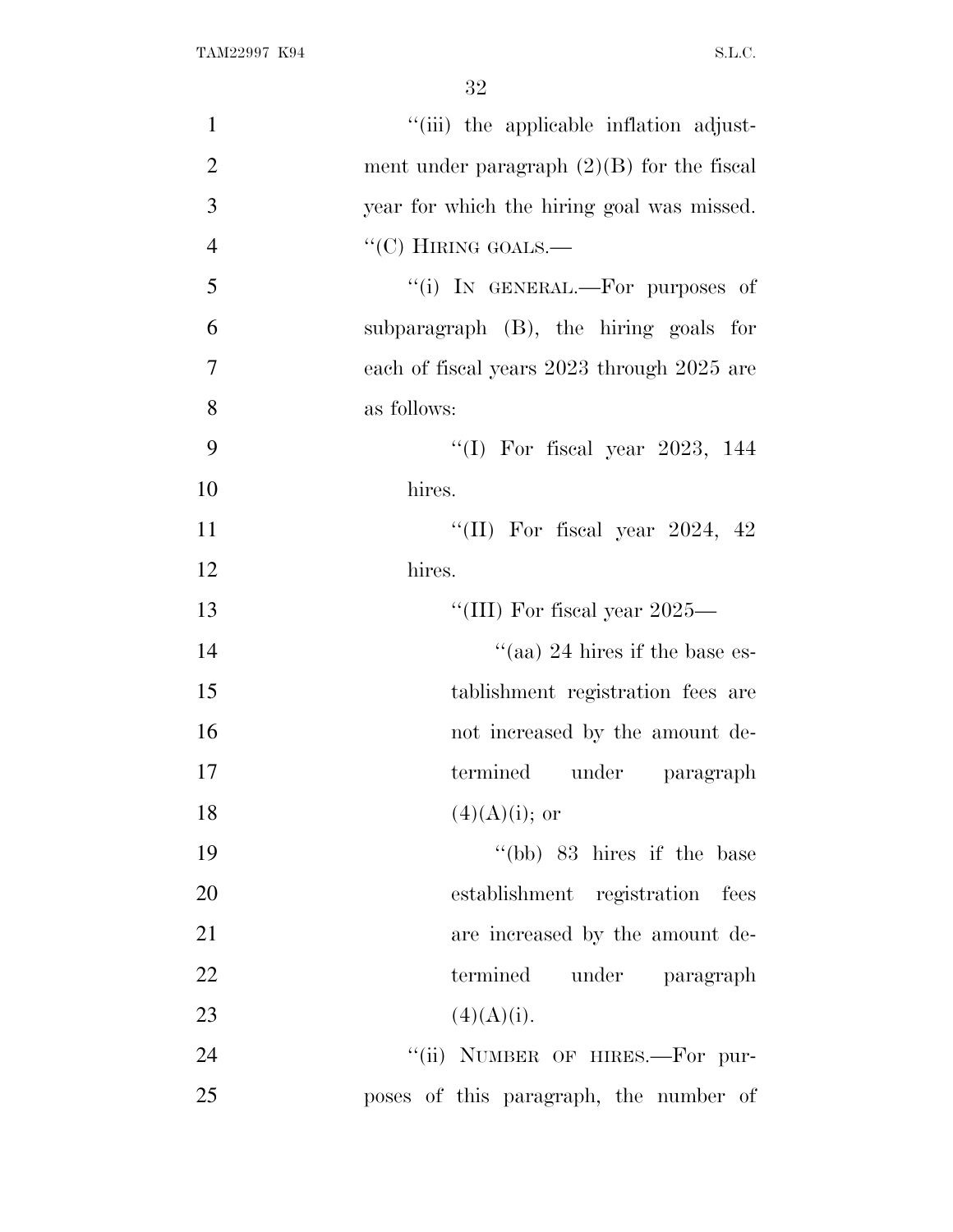TAM22997 K94 S.L.C.

| $\mathbf{1}$   | hires for a fiscal year shall be determined               |
|----------------|-----------------------------------------------------------|
| $\overline{2}$ | by the Secretary, as set forth in the letters             |
| 3              | described in section $201(b)$ of the Medical              |
| $\overline{4}$ | Device User Fee Amendments of 2022.                       |
| 5              | $``(6)$ OPERATING RESERVE ADJUSTMENT.—                    |
| 6              | "(A) IN GENERAL.—For each of fiscal                       |
| 7              | years 2023 through 2027, after the adjust-                |
| 8              | ments under paragraphs $(3)$ , $(4)$ , and $(5)$ , if ap- |
| 9              | plicable, if the Secretary has operating reserves         |
| 10             | of carryover user fees for the process for the re-        |
| 11             | view of device applications in excess of the des-         |
| 12             | ignated amount in subparagraph (B), the Sec-              |
| 13             | retary shall decrease the base establishment              |
| 14             | registration fee amounts to provide for not               |
| 15             | more than such designated amount of operating             |
| 16             | reserves.                                                 |
| 17             | "(B) DESIGNATED AMOUNT.—Subject to                        |
| 18             | subparagraph (C), for each fiscal year, the des-          |
| 19             | ignated amount in this subparagraph is equal              |
| 20             | to the sum of-                                            |
| 21             | $\lq\lq$ (i) 13 weeks of operating reserves of            |
| 22             | carryover user fees; and                                  |
| 23             | $``(ii)$ the 1 month of operating re-                     |
| 24             | serves described in paragraph $(8)$ .                     |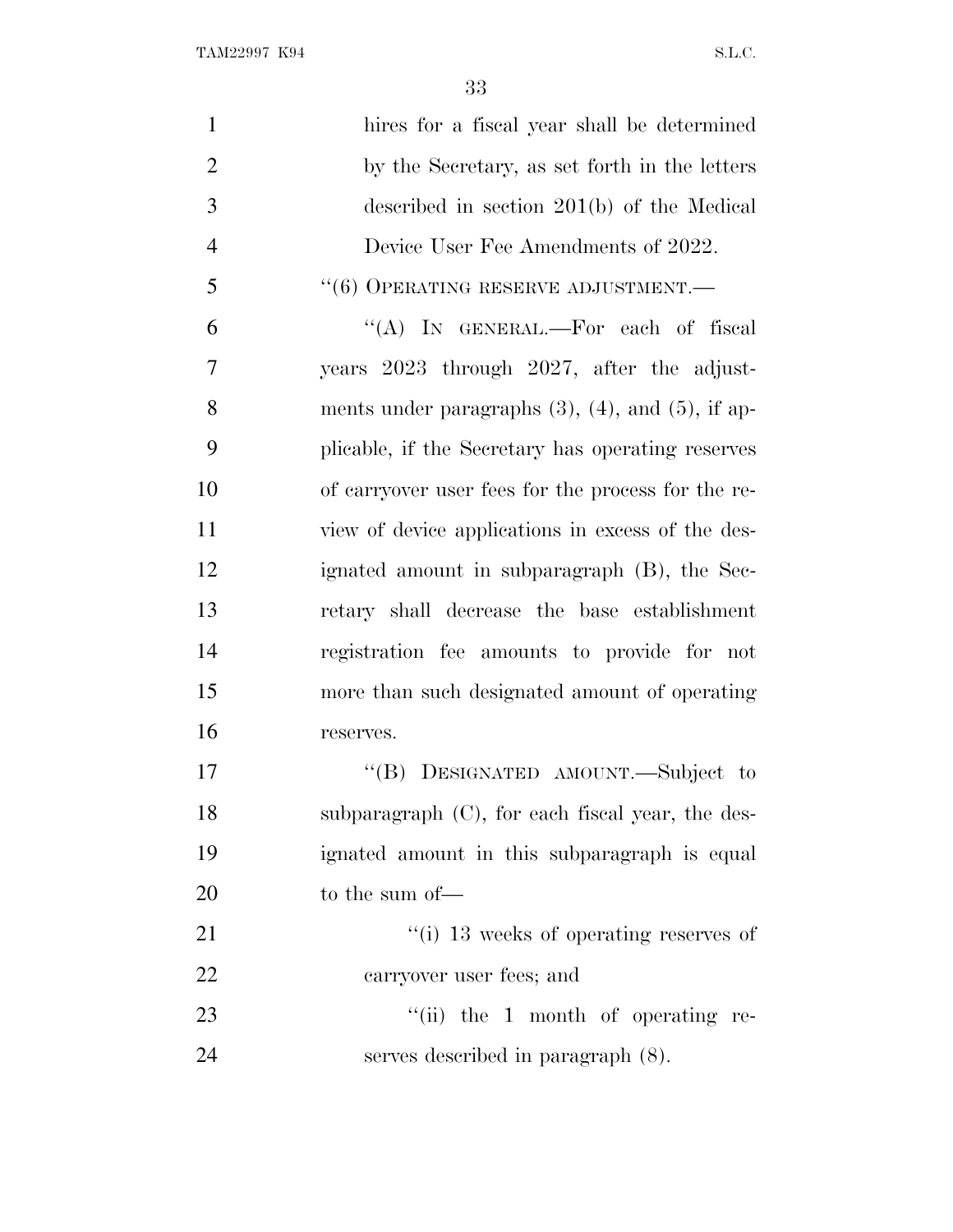| $\mathbf{1}$   | "(C) EXCLUDED AMOUNT.—For the period                             |
|----------------|------------------------------------------------------------------|
| $\overline{2}$ | of fiscal years 2023 through 2026, a total                       |
| 3              | amount equal to \$118,000,000 shall not be con-                  |
| $\overline{4}$ | sidered part of the designated amount under                      |
| 5              | subparagraph (B) and shall not be subject to                     |
| 6              | the decrease under subparagraph $(A)$ .".                        |
| 7              | (d) SMALL BUSINESSES.—Section 738 of the Federal                 |
| 8              | Food, Drug, and Cosmetic Act (21 U.S.C. 379j) is amend-          |
| 9              | $ed$ —                                                           |
| 10             | (1) in subsection (d)(2)(B)(iii), by inserting ",                |
| 11             | if extant," after "national taxing authority"; and               |
| 12             | (2) in subsection (e)(2)(B)(iii), by inserting ",                |
| 13             | if extant," after "national taxing authority".                   |
| 14             | (e) CONDITIONS.—Section 738(g) of the Federal                    |
| 15             | Food, Drug, and Cosmetic Act $(21 \text{ U.S.C. } 379j(g))$ is   |
| 16             | amended-                                                         |
| 17             | paragraph $(1)(A)$ , by striking<br>(1)<br>in                    |
| 18             | " $\$320,825,000"$ and inserting " $\$398,566,000"$ ; and        |
| 19             | $(2)$ in paragraph $(2)$ , by inserting "de novo                 |
| 20             | classification requests," after "class III device,".             |
| 21             | (f) AUTHORIZATION OF APPROPRIATIONS.-Section                     |
| 22             | $738(h)(3)$ of the Federal Food, Drug, and Cosmetic Act          |
| 23             | $(21 \text{ U.S.C. } 379j(h)(3))$ is amended to read as follows: |
| 24             | "(3) AUTHORIZATION OF APPROPRIATIONS.-                           |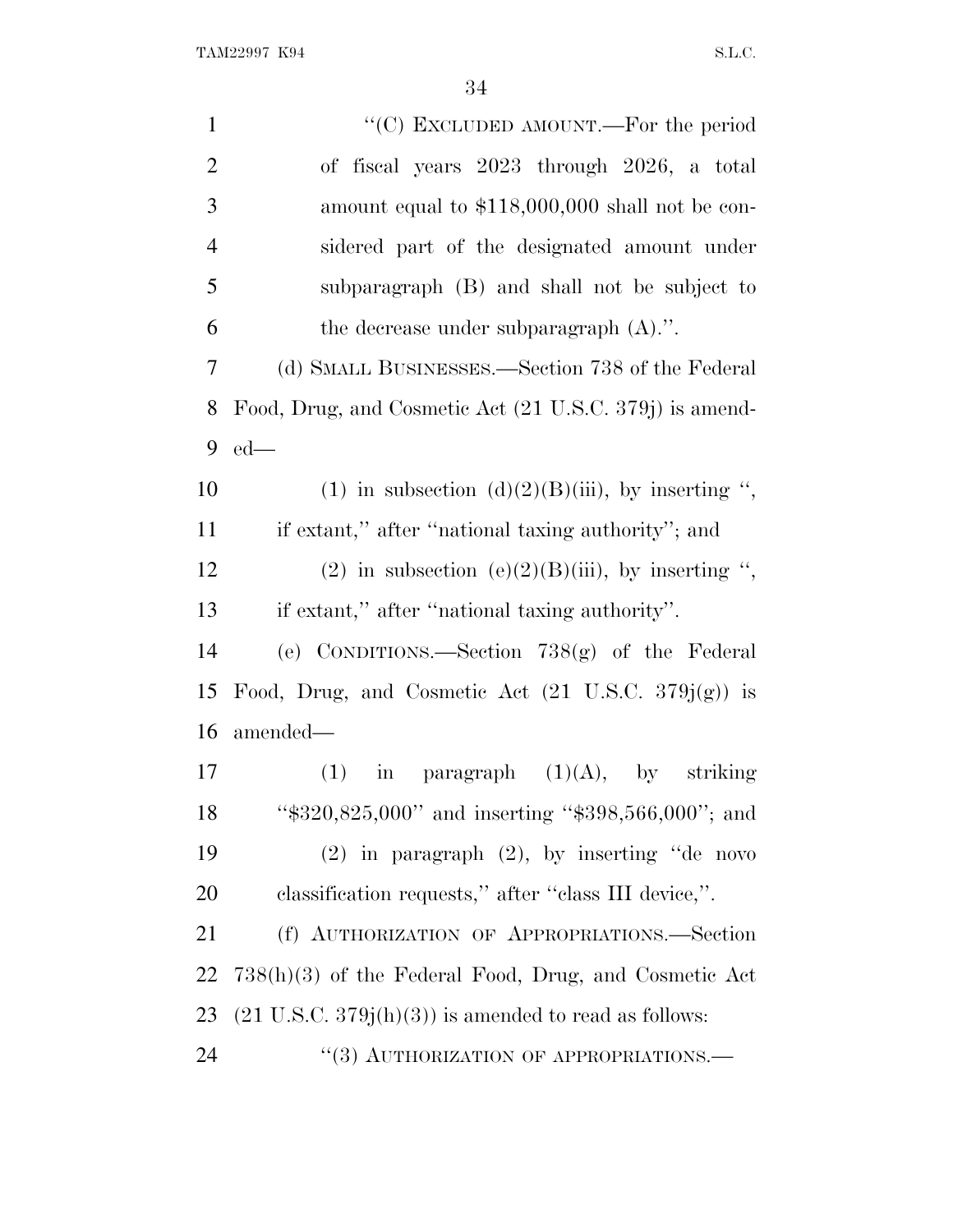| $\mathbf{1}$   | "(A) IN GENERAL.—For each of the fiscal          |
|----------------|--------------------------------------------------|
| $\mathfrak{2}$ | years 2023 through 2027, there is authorized to  |
| 3              | be appropriated for fees under this section an   |
| $\overline{4}$ | amount equal to the revenue amount deter-        |
| 5              | mined in subparagraph $(B)$ , less the amount of |
| 6              | reductions determined in subparagraph (C).       |
| $\tau$         | "(B) REVENUE AMOUNT.—For purposes of             |
| 8              | this paragraph, the revenue amount for each      |
| 9              | fiscal year is the sum of—                       |
| 10             | "(i) the total revenue amount under              |
| 11             | subsection $(b)(3)$ for the fiscal year, as ad-  |
| 12             | justed under subsection $(c)(2)$ ; and           |
| 13             | "(ii) the performance improvement                |
| 14             | adjustment amount for the fiscal year            |
| 15             | under subsection $(c)(4)(A)$ , if applicable.    |
| 16             | "(C) AMOUNT OF REDUCTIONS.—For pur-              |
| 17             | poses of this paragraph, the amount of reduc-    |
| 18             | tions for each fiscal year is the sum of—        |
| 19             | "(i) the hiring adjustment amount for            |
| 20             | the fiscal year under subsection $(c)(5)$ , if   |
| 21             | applicable; and                                  |
| 22             | "(ii) the operating reserve adjustment           |
| 23             | amount for the fiscal year under sub-            |
| 24             | section $(c)(6)$ , if applicable.".              |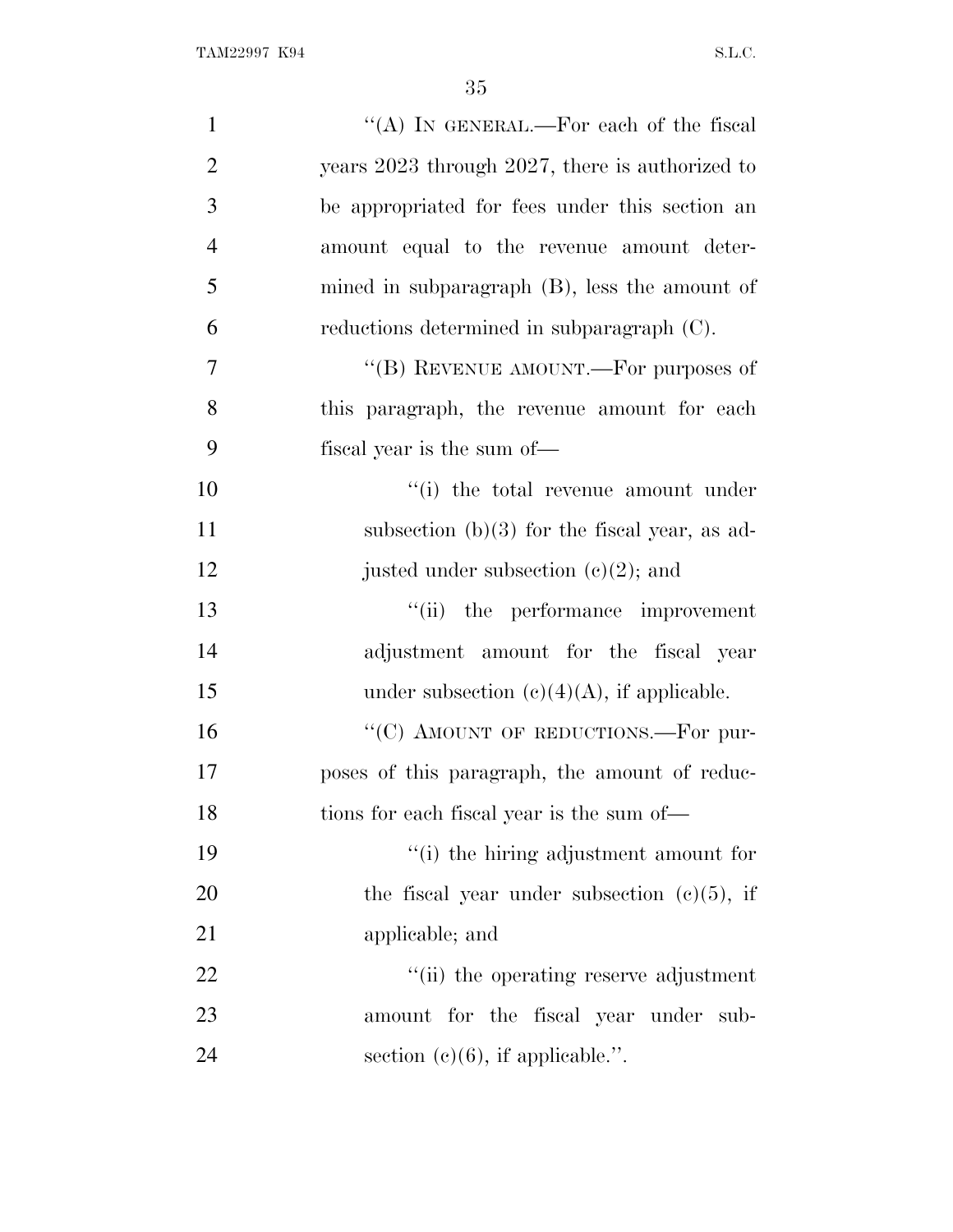| 1              | SEC. 204. ACCREDITATION PROGRAMS.                           |
|----------------|-------------------------------------------------------------|
| $\overline{2}$ | (a) ACCREDITATION SCHEME FOR CONFORMITY AS-                 |
| 3              | SESSMENT.—Section 514(d) of the Federal Food, Drug,         |
| $\overline{4}$ | and Cosmetic Act $(21 \text{ U.S.C. } 360d(d))$ is amended— |
| 5              | (1) in the subsection heading, by striking                  |
| 6              | "PILOT";                                                    |
| 7              | $(2)$ in paragraph $(1)$ —                                  |
| 8              | $(A)$ in the matter preceding subparagraph                  |
| 9              | $(A)$ , by striking "pilot";                                |
| 10             | $(B)$ in subparagraph $(A)$ —                               |
| 11             | (i) by inserting "meeting criteria spec-                    |
| 12             | ified by the Secretary in guidance" after                   |
| 13             | "testing laboratories";                                     |
| 14             | (ii) by inserting "in guidance" after                       |
| 15             | "by the Secretary"; and                                     |
| 16             | (iii) by striking "assess the conform-                      |
| 17             | ance of a device with" and inserting "con-                  |
| 18             | duct testing to support the assessment of                   |
| 19             | the conformance of a device to"; and                        |
| 20             | $(C)$ in subparagraph $(B)$ —                               |
| 21             | (i) by striking "determinations" and                        |
| 22             | inserting "results";                                        |
| 23             | (ii) by inserting "to support" after                        |
| 24             | "so accredited"; and                                        |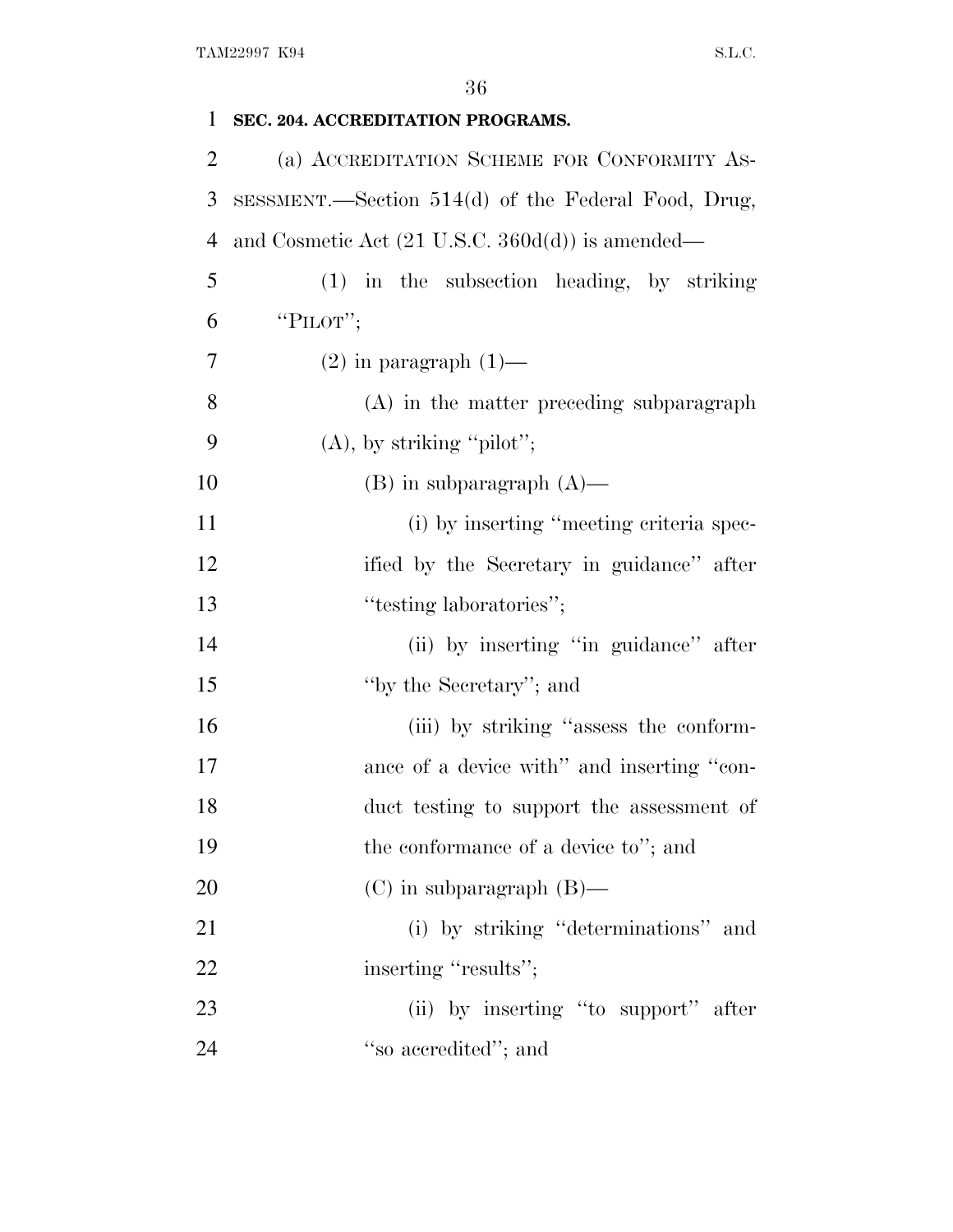| $\mathbf{1}$   | (iii) by striking "a particular such de-     |
|----------------|----------------------------------------------|
| $\overline{2}$ | termination" and inserting "particular       |
| 3              | such results";                               |
| $\overline{4}$ | $(3)$ in paragraph $(2)$ —                   |
| 5              | $(A)$ in the paragraph heading, by striking  |
| 6              | "DETERMINATIONS" and inserting "RESULTS";    |
| 7              | $(B)$ in subparagraph $(A)$ —                |
| 8              | (i) by striking "determinations by           |
| 9              | testing laboratories" and all that follows   |
| 10             | through "such determinations or" and in-     |
| 11             | serting "results by testing laboratories ac- |
| 12             | credited pursuant to this subsection, in-    |
| 13             | cluding by conducting periodic audits of     |
| 14             | such results or of the";                     |
| 15             | (ii) by inserting a comma after "or          |
| 16             | testing laboratories";                       |
| 17             | (iii) by inserting "or recognition of an     |
| 18             | accreditation body" after "accreditation of  |
| 19             | such testing laboratory"; and                |
| 20             | (iv) by striking "such device" and in-       |
| 21             | serting "a device"; and                      |
| 22             | $(C)$ in subparagraph $(B)$ —                |
| 23             | (i) by striking "by a testing labora-        |
| 24             | tory so accredited" and inserting "under"    |
| 25             | this subsection"; and                        |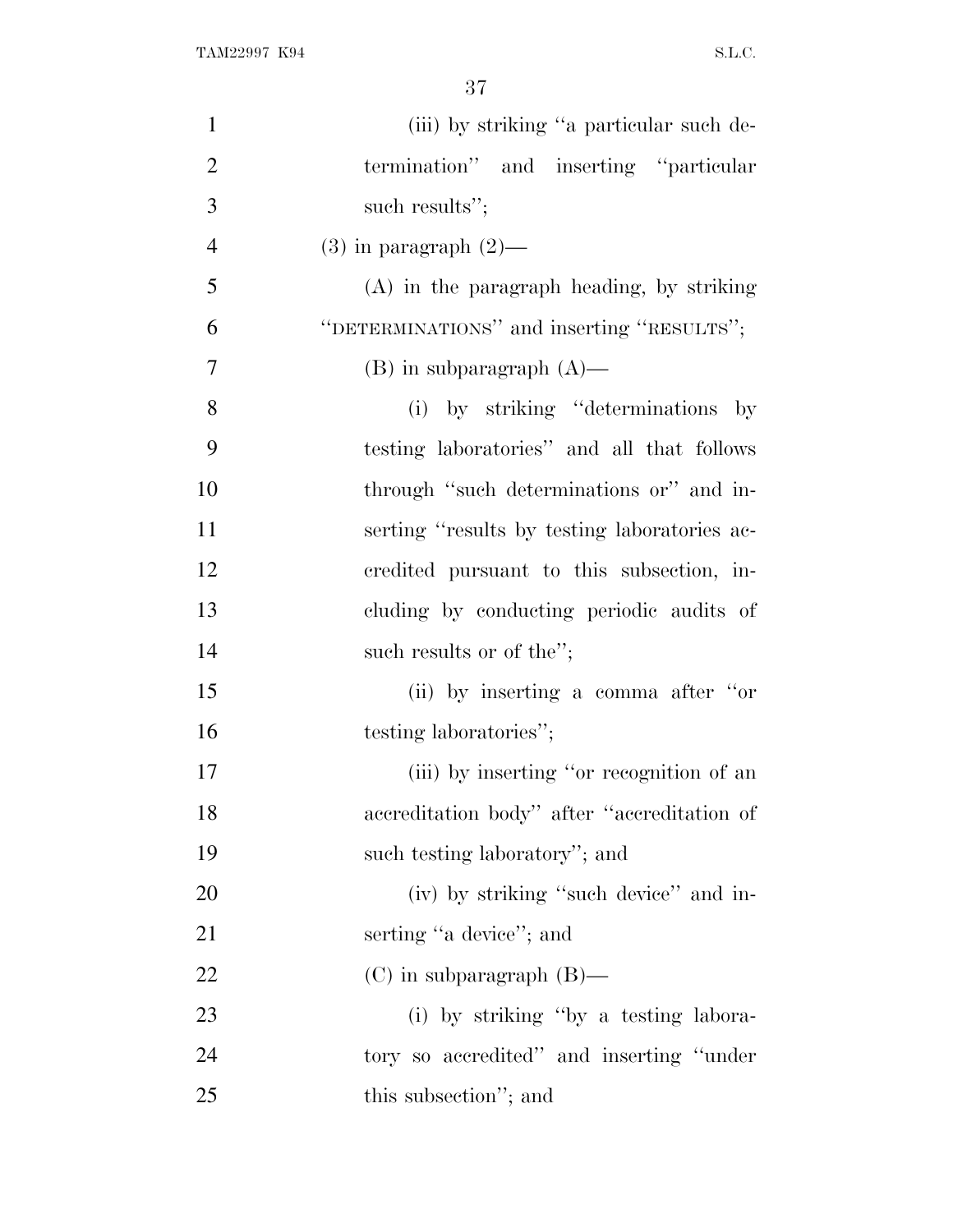| $\mathbf{1}$             | (ii) by inserting "or recognition of an                                |
|--------------------------|------------------------------------------------------------------------|
| $\mathbf{2}$             | accreditation body" before "under para-                                |
| 3                        | graph $(1)(A)$ ";                                                      |
| $\overline{\mathcal{A}}$ | $(4)$ in paragraph $(3)(C)$ —                                          |
| 5                        | $(A)$ in the subparagraph heading, by in-                              |
| 6                        | serting "AND TRANSITION" after "INITIATION";                           |
| $\overline{7}$           | and                                                                    |
| 8                        | (B) by adding at the end the following:                                |
| 9                        | "After September 30, 2023, such pilot program                          |
| 10                       | will be considered to be completed, and the Sec-                       |
| 11                       | retary shall have the authority to continue oper-                      |
| 12                       | ating a program consistent with this sub-                              |
| 13                       | section."; and                                                         |
| 14                       | $(5)$ by striking paragraph $(4)$ .                                    |
| 15                       | (b) ACCREDITED PERSONS.—Section $523(c)$ of the                        |
| 16                       | Federal Food, Drug, and Cosmetic Act (21 U.S.C.                        |
|                          | 17 $360m(e)$ is amended by striking "2022" and inserting               |
| 18                       | " $2027"$ .                                                            |
| 19                       | SEC. 205. SUNSET DATES.                                                |
| <b>20</b>                | (a) AUTHORIZATION.—Sections 737 and 738 of the                         |
| 21                       | Federal Food, Drug, and Cosmetic Act (21 U.S.C. 379i;                  |
| 22                       | 379fj) shall cease to be effective October 1, 2027.                    |
| 23                       | (b) REPORTING REQUIREMENTS.—Section 738A of                            |
| 24                       | the Federal Food, Drug, and Cosmetic Act (21 U.S.C.                    |
|                          | 25 379 j <sup>-1</sup> ) shall cease to be effective January 31, 2028. |
|                          |                                                                        |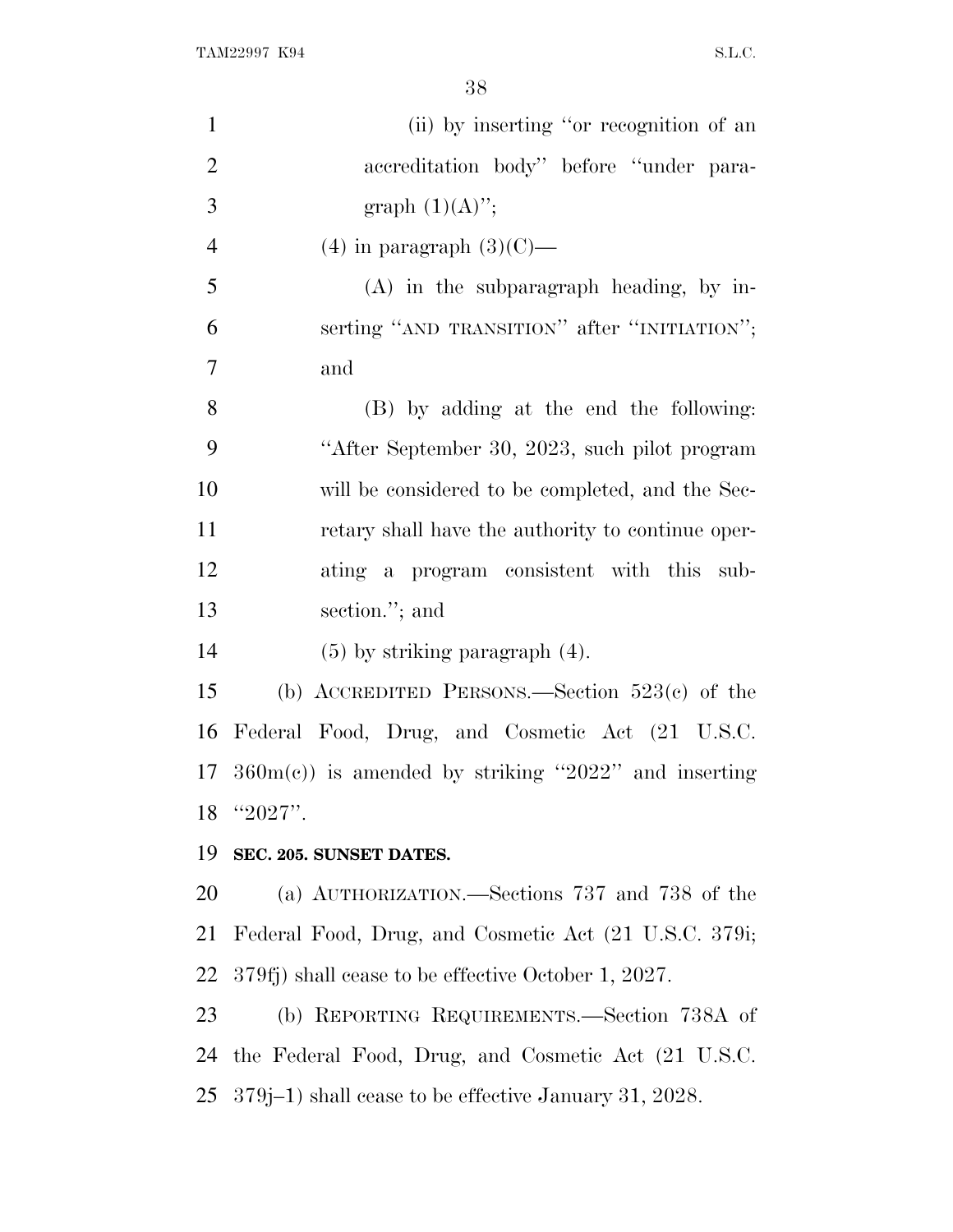(c) PREVIOUS SUNSET PROVISION.—Effective Octo- ber 1, 2022, subsections (a) and (b) of section 210 of the FDA Reauthorization Act of 2017 (Public Law 115–52) are repealed.

#### **SEC. 206. EFFECTIVE DATE.**

 The amendments made by this title shall take effect on October 1, 2022, or the date of the enactment of this Act, whichever is later, except that fees under part 3 of subchapter C of chapter VII of the Federal Food, Drug, and Cosmetic Act (21 U.S.C. 379i et seq.) shall be as-11 sessed for all submissions listed in section  $738(a)(2)(A)$  of such Act received on or after October 1, 2022, regard-less of the date of the enactment of this Act.

### **SEC. 207. SAVINGS CLAUSE.**

 Notwithstanding the amendments made by this title, part 3 of subchapter C of chapter VII of the Federal Food, Drug, and Cosmetic Act (21 U.S.C. 379i et seq.), as in effect on the day before the date of the enactment of this title, shall continue to be in effect with respect to the sub-20 missions listed in section  $738(a)(2)(A)$  of such Act (as de- fined in such part as of such day) that on or after October 1, 2017, but before October 1, 2022, were received by the Food and Drug Administration with respect to assessing and collecting any fee required by such part for a fiscal year prior to fiscal year 2023.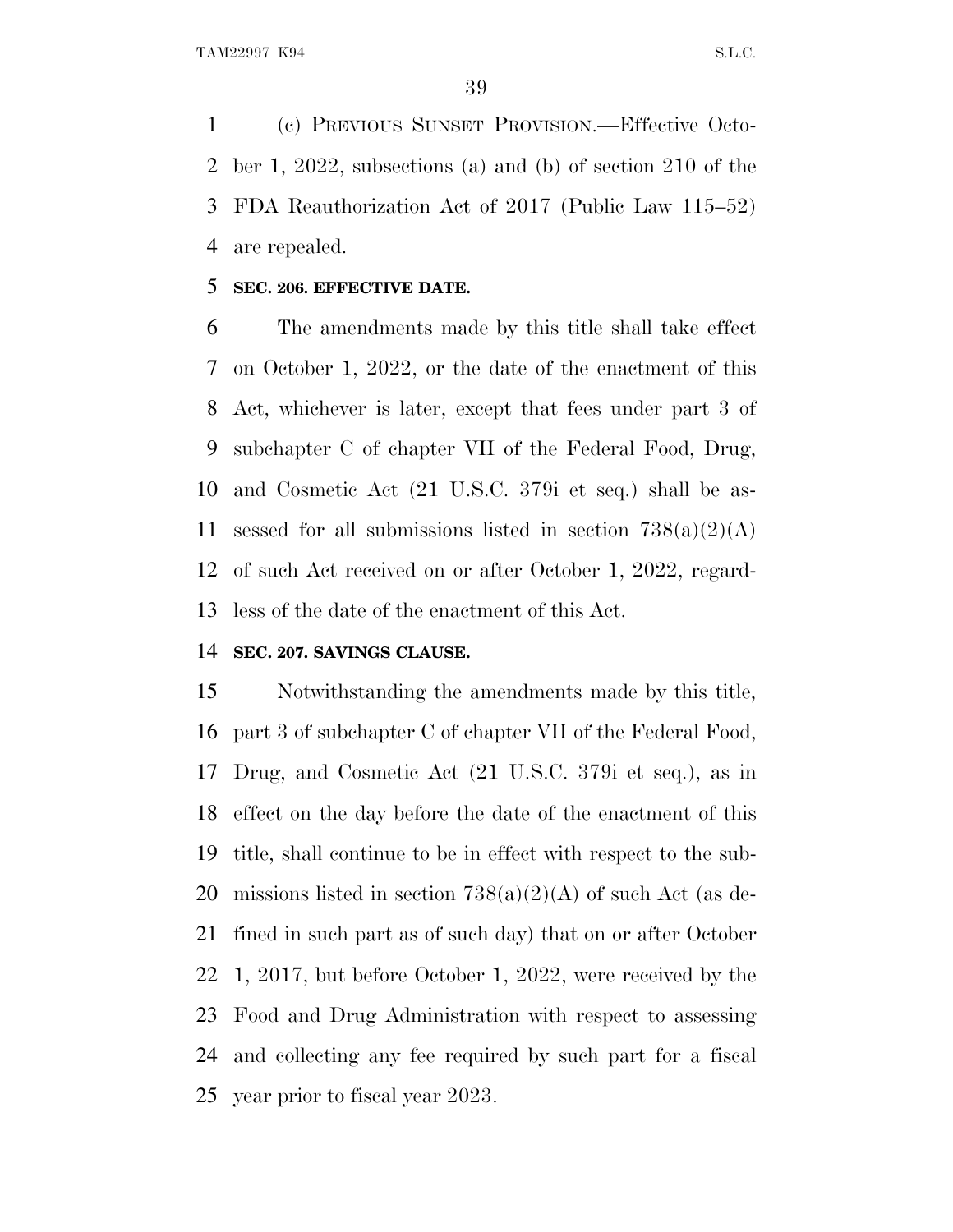# **TITLE III—FEES RELATING TO GENERIC DRUGS**

## **SEC. 301. SHORT TITLE; FINDING.**

 (a) SHORT TITLE.—This title may be cited as the ''Generic Drug User Fee Amendments of 2022''.

 (b) FINDING.—The Congress finds that the fees au- thorized by the amendments made in this title will be dedi- cated to human generic drug activities, as set forth in the goals identified for purposes of part 7 of subchapter C of chapter VII of the Federal Food, Drug, and Cosmetic Act, in the letters from the Secretary of Health and Human Services to the Chairman of the Committee on Health, Education, Labor, and Pensions of the Senate and the Chairman of the Committee on Energy and Commerce of the House of Representatives, as set forth in the Con-gressional Record.

# **SEC. 302. AUTHORITY TO ASSESS AND USE HUMAN GE-NERIC DRUG FEES.**

 (a) TYPES OF FEES.—Section 744B(a) of the Fed- eral Food, Drug, and Cosmetic Act (21 U.S.C. 379j– 21  $42(a)$  is amended—

 (1) in the matter preceding paragraph (1), by 23 striking "2018" and inserting "2023";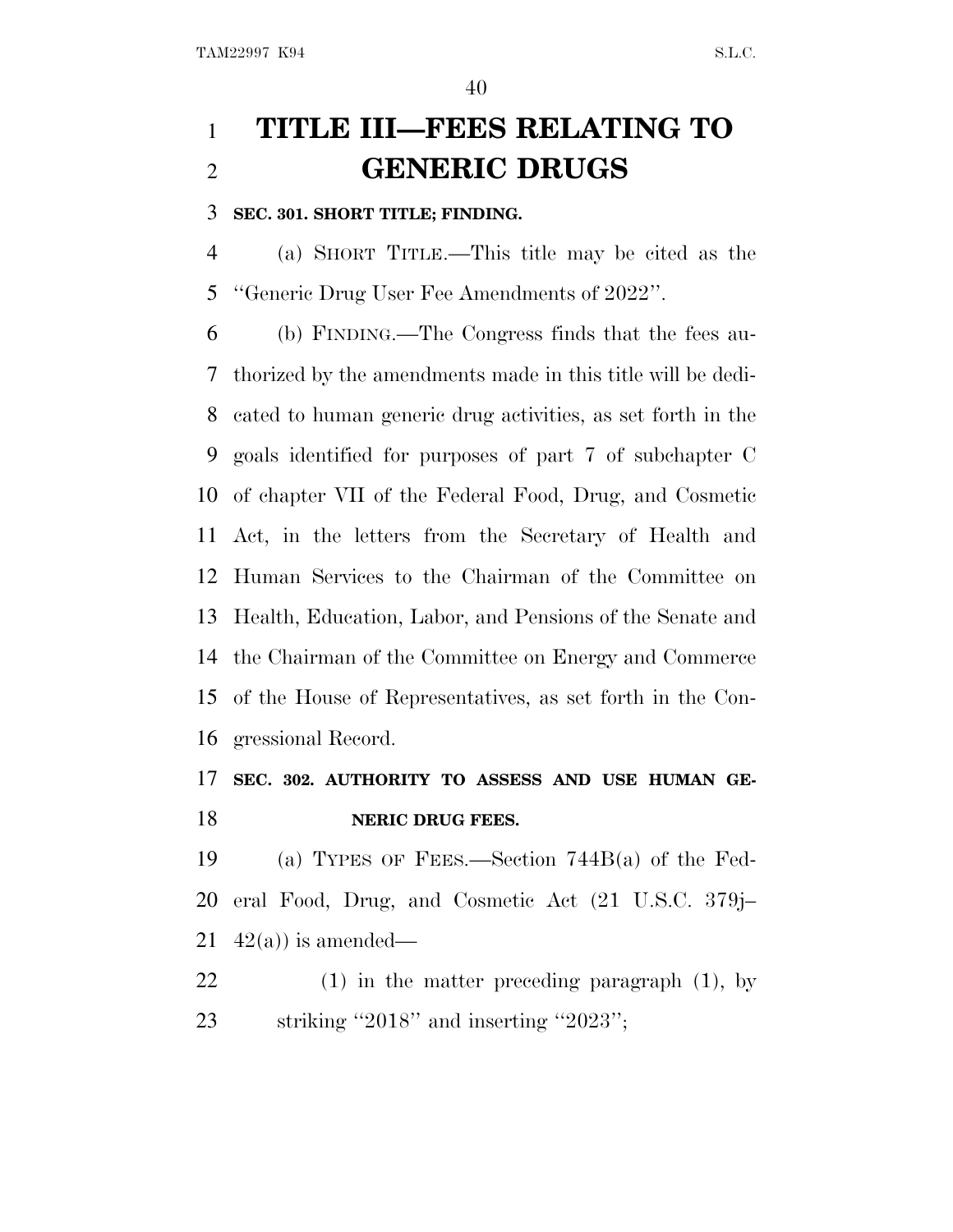| $\mathbf{1}$   | $(2)$ in paragraph $(2)(C)$ , by striking "fiscal   |
|----------------|-----------------------------------------------------|
| $\overline{2}$ | years 2018 through 2022" and inserting "fiscal      |
| 3              | years $2023$ through $2027$ ";                      |
| $\overline{4}$ | $(3)$ in paragraph $(3)(B)$ , by striking "fiscal   |
| 5              | years 2018 through 2022" and inserting "fiscal      |
| 6              | years $2023$ through $2027$ ";                      |
| 7              | $(4)$ in paragraph $(4)(D)$ , by striking "fiscal   |
| 8              | years 2018 through 2022" and inserting "fiscal      |
| 9              | years $2023$ through $2027$ "; and                  |
| 10             | $(5)$ in paragraph $(5)(D)$ , by striking "fiscal   |
| 11             | years 2018 through 2022" and inserting "fiscal      |
| 12             | years $2023$ through $2027$ ".                      |
| 13             | (b) FEE REVENUE AMOUNTS.—Section 744B(b) of         |
| 14             | the Federal Food, Drug, and Cosmetic Act (21 U.S.C. |
| 15             | $379j - 42(b)$ ) is amended—                        |
| 16             | $(1)$ in paragraph $(1)$ —                          |
| 17             | $(A)$ in subparagraph $(A)$ —                       |
| 18             | (i) in the heading, by striking "2018"              |
| 19             |                                                     |
|                | and inserting "2023";                               |
| 20             | (ii) by striking "2018" and inserting               |
| 21             | "2023"; and                                         |
| 22             | (iii) by striking " $$493,600,000"$ and             |
| 23             | inserting " $$582,500,000$ "; and                   |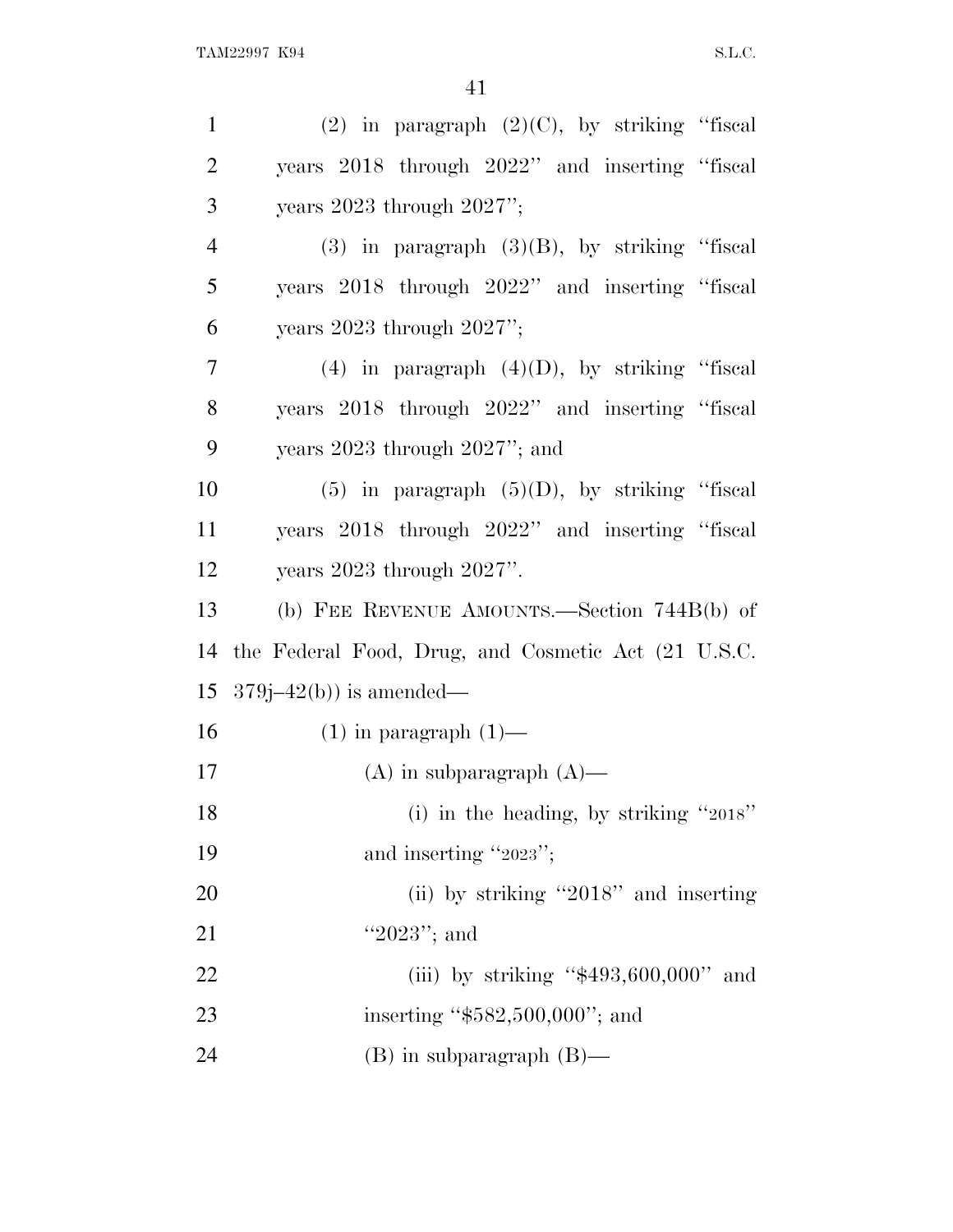| $\mathbf{1}$   | (i) in the heading, by striking $"2019"$        |
|----------------|-------------------------------------------------|
| $\overline{2}$ | THROUGH 2022" and inserting "2024               |
| 3              | THROUGH $2027$ ";                               |
| $\overline{4}$ | (ii) by striking "For each" and insert-         |
| 5              | ing the following:                              |
| 6              | "(i) IN GENERAL.—For each";                     |
| 7              | (iii) by striking "2019 through $2022$ "        |
| 8              | and inserting $"2024$ through $2027"$ ;         |
| 9              | (iv) by striking " $$493,600,000"$ and          |
| 10             | inserting "the base revenue amount under        |
| 11             | clause $(ii)$ "; and                            |
| 12             | (v) by adding at the end the following:         |
| 13             | "(ii) BASE REVENUE AMOUNT.—The                  |
| 14             | base revenue amount for a fiscal year is        |
| 15             | the total revenue amount established under      |
| 16             | this paragraph for the previous fiscal year,    |
| 17             | not including any adjustments made for          |
| 18             | such previous fiscal year under subsection      |
| 19             | $(e)(3)$ ."; and                                |
| 20             | $(2)$ in paragraph $(2)$ —                      |
| 21             | $(A)$ in subparagraph $(C)$ , by striking "one- |
| 22             | third the amount" and inserting "24 percent";   |
| 23             | $(B)$ in subparagraph $(D)$ , by striking       |
| 24             | "Seven" and inserting "Six"; and                |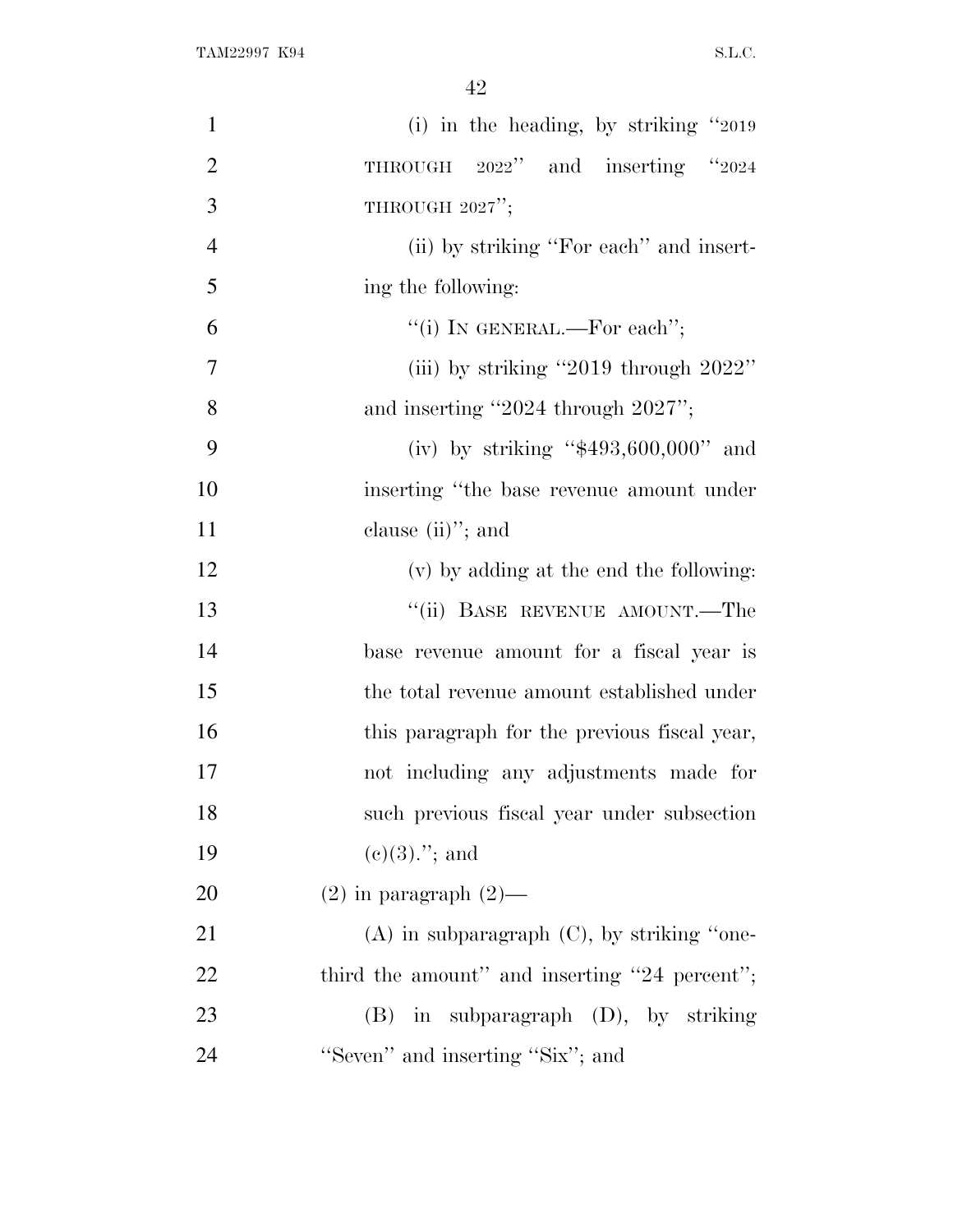| $\mathbf{1}$   | $(C)$ in subparagraph $(E)(i)$ , by striking                      |
|----------------|-------------------------------------------------------------------|
| $\overline{2}$ | "Thirty-five" and inserting "Thirty-six".                         |
| 3              | (c) ADJUSTMENTS.—Section $744B(c)$ of the Federal                 |
| $\overline{4}$ | Food, Drug, and Cosmetic Act $(21 \text{ U.S.C. } 379j-42(c))$ is |
| 5              | amended-                                                          |
| 6              | $(1)$ in paragraph $(1)$ —                                        |
| 7              | (A) in the matter preceding subparagraph                          |
| 8              | $(A)$ —                                                           |
| 9              | (i) by striking "2019" and inserting                              |
| 10             | " $2024$ "; and                                                   |
| 11             | (ii) by striking "the product of the                              |
| 12             | total revenues established in such notice                         |
| 13             | for the prior fiscal year" and inserting                          |
| 14             | "the base revenue amount for the fiscal                           |
| 15             | determined under subsection<br>year                               |
| 16             | $(b)(1)(B)(ii)$ "; and                                            |
| 17             | $(B)$ in subparagraph $(C)$ , by striking                         |
| 18             | "Washington-Baltimore, DC-MD-VA-WV"                               |
| 19             | and inserting "Washington-Arlington-Alexan-                       |
| 20             | dria, DC-VA-MD-WV"; and                                           |
| 21             | $(2)$ by striking paragraph $(2)$ and inserting the               |
| 22             | following:                                                        |
| 23             | "(2) CAPACITY PLANNING ADJUSTMENT.—                               |
| 24             | "(A) IN GENERAL.—Beginning with fiscal                            |
| 25             | year 2024, the Secretary shall, in addition to                    |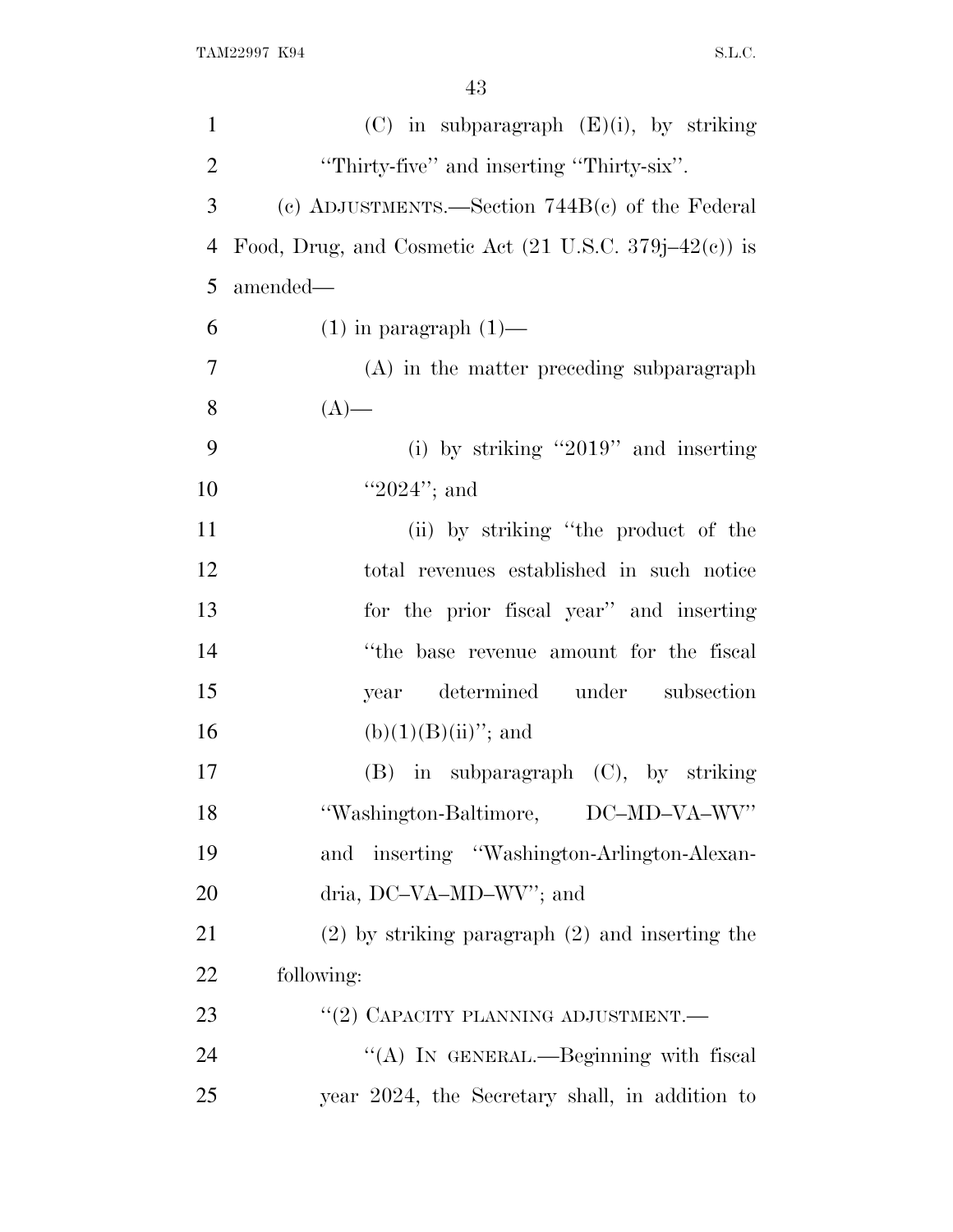| $\mathbf{1}$   | the adjustment under paragraph (1), further in- |
|----------------|-------------------------------------------------|
| $\overline{2}$ | crease the fee revenue and fees under this sec- |
| 3              | tion for a fiscal year, in accordance with this |
| $\overline{4}$ | paragraph, to reflect changes in the resource   |
| 5              | capacity needs of the Secretary for human ge-   |
| 6              | neric drug activities.                          |
| 7              | CAPACITY PLANNING<br>$\lq\lq (B)$<br>METHOD-    |
| 8              | OLOGY.—The Secretary shall establish a capac-   |
| 9              | ity planning methodology for purposes of this   |
| 10             | paragraph, which shall—                         |
| 11             | "(i) be derived from the methodology            |
| 12             | and recommendations made in the report          |
| 13             | titled 'Independent Evaluation of the           |
| 14             | GDUFA Resource Capacity Planning Ad-            |
| 15             | justment Methodology: Evaluation<br>and         |
| 16             | Recommendations' as announced in the            |
| 17             | Federal Register on August 3, 2020 (85          |
| 18             | Fed. Reg. 46658); and                           |
| 19             | "(ii) incorporate approaches and at-            |
| 20             | tributes determined appropriate by the          |
| 21             | Secretary, including those made in such re-     |
| 22             | port recommendations, except the workload       |
| 23             | categories used in forecasting resources        |
| 24             | shall only be those specified in section        |
| 25             | VIII.B.2.e. of the letters described in sec-    |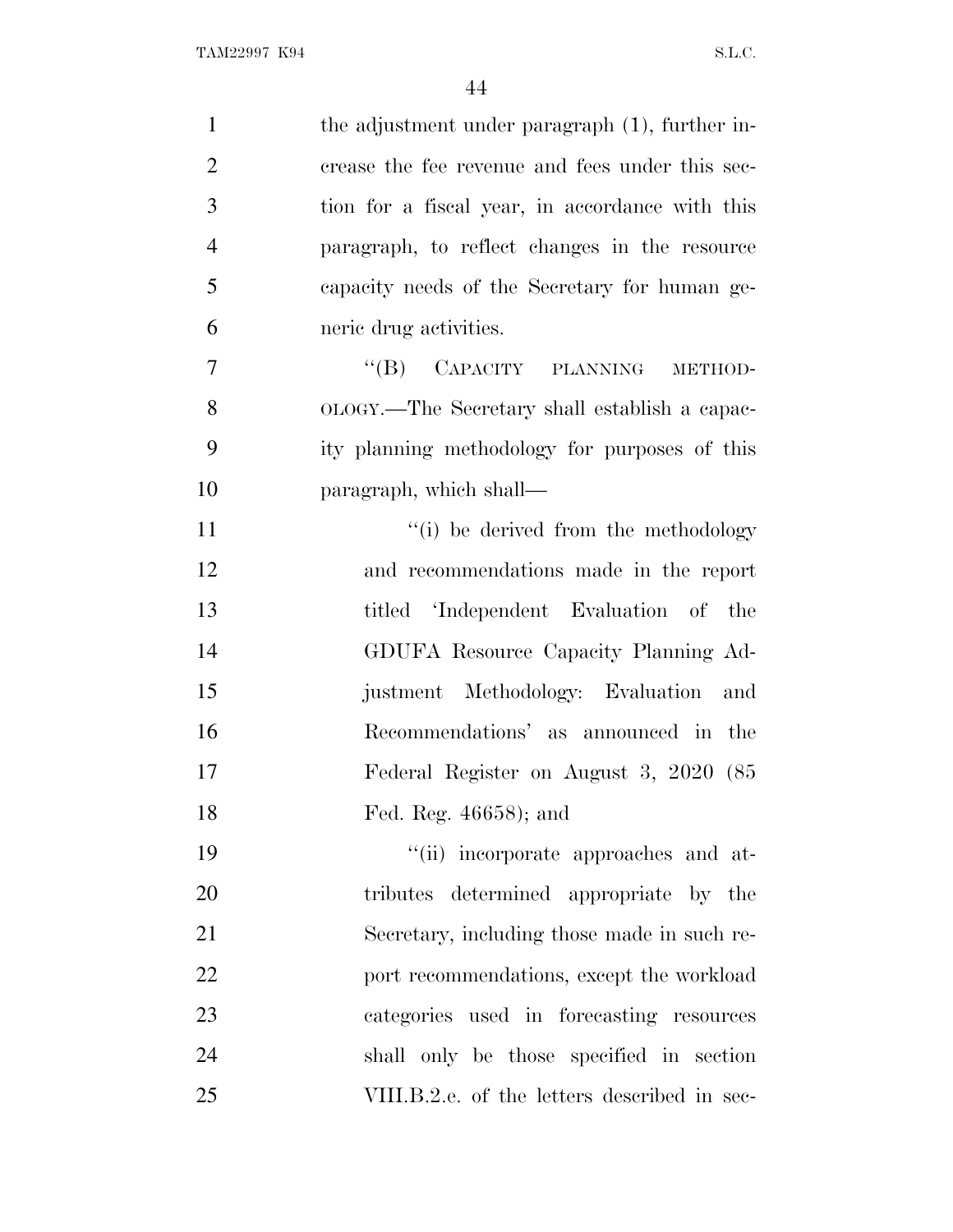| $\mathbf{1}$   | tion 301(b) of the Generic Drug User Fee     |
|----------------|----------------------------------------------|
| $\overline{2}$ | Amendments of 2022.                          |
| 3              | $``(C)$ LIMITATIONS.—                        |
| $\overline{4}$ | "(i) IN GENERAL.—Under no cir-               |
| 5              | cumstances shall an adjustment under this    |
| 6              | paragraph result in fee revenue for a fiscal |
| $\overline{7}$ | year that is less than the sum of the        |
| 8              | amounts under subsection $(b)(1)(B)(ii)$     |
| 9              | (the base revenue amount for the fiscal      |
| 10             | year) and paragraph (1) (the dollar          |
| 11             | amount of the inflation adjustment for the   |
| 12             | fiscal year).                                |
| 13             | "(ii) ADDITIONAL LIMITATION.—An              |
| 14             | adjustment under this paragraph shall not    |
| 15             | exceed 3 percent of the sum described in     |
| 16             | clause (i) for the fiscal year, except that  |
| 17             | such limitation shall be 4 percent if—       |
| 18             | "(I) for purposes of an adjust-              |
| 19             | ment for fiscal year 2024, the Sec-          |
| 20             | retary determines that, during the pe-       |
| 21             | riod from April 1, 2021, through             |
| 22             | March 31, 2023-                              |
| 23             | "(aa) the total number of                    |
| 24             | abbreviated new drug applica-                |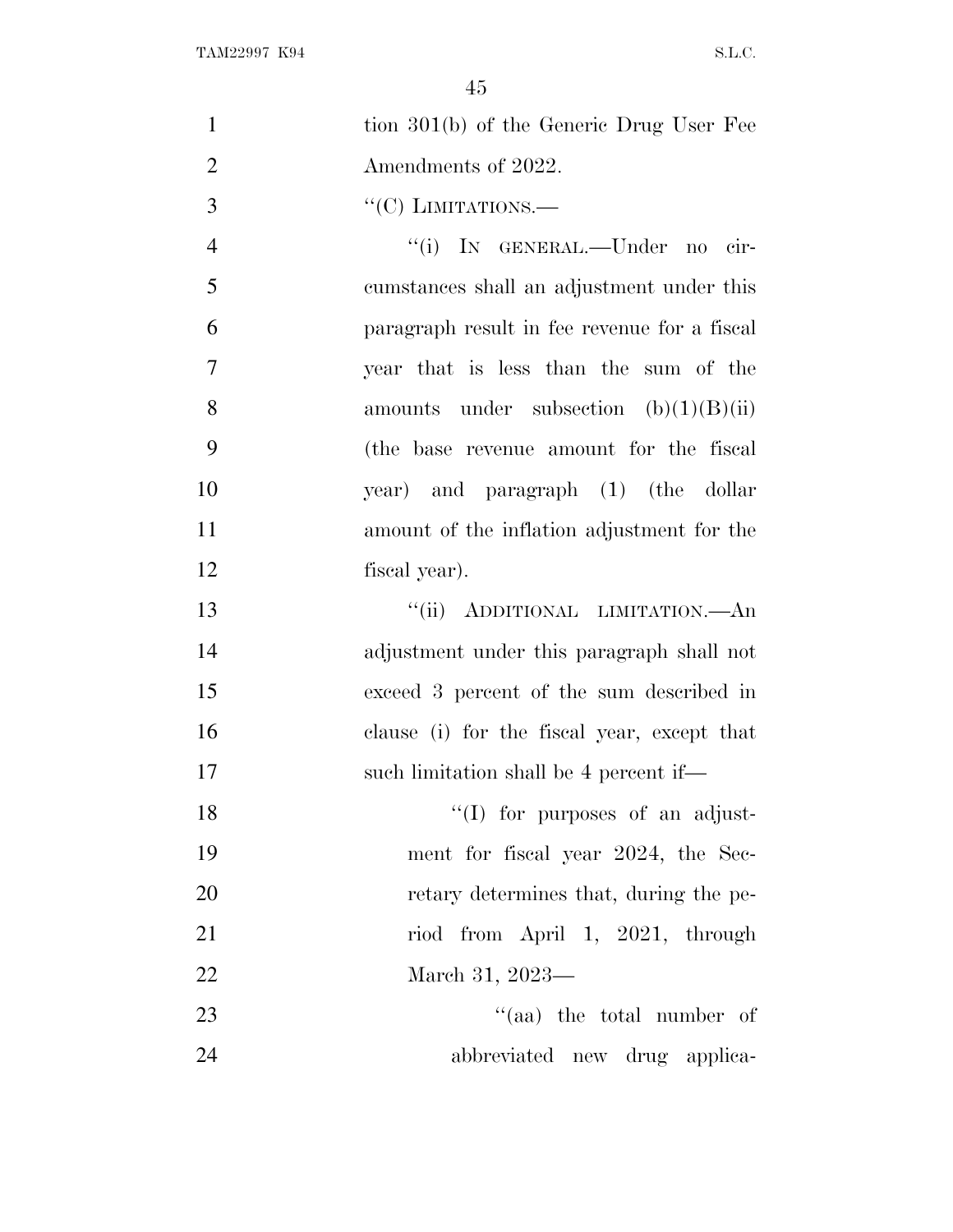| $\mathbf{1}$   | tions submitted was greater than       |
|----------------|----------------------------------------|
| $\overline{2}$ | or equal to $2,000$ ; or               |
| 3              | "(bb) thirty-five percent or           |
| $\overline{4}$ | more of abbreviated new drug ap-       |
| 5              | plications submitted related to        |
| 6              | complex products (as that term is      |
| $\overline{7}$ | defined in section XI of the let-      |
| 8              | ters described in section $301(b)$     |
| 9              | of the Generic Drug User Fee           |
| 10             | Amendments of 2022);                   |
| 11             | "(II) for purposes of an adjust-       |
| 12             | ment for fiscal year 2025, the Sec-    |
| 13             | retary determines that, during the pe- |
| 14             | riod from April 1, 2022, through       |
| 15             | March 31, 2024—                        |
| 16             | "(aa) the total number of              |
| 17             | abbreviated new drug applica-          |
| 18             | tions submitted was greater than       |
| 19             | or equal to $2,300$ ; or               |
| 20             | "(bb) thirty-five percent or           |
| 21             | more of abbreviated new drug ap-       |
| 22             | plications submitted related to        |
| 23             | complex products (as so defined);      |
| 24             | "(III) for purposes of an adjust-      |
| 25             | ment for fiscal year 2026, the Sec-    |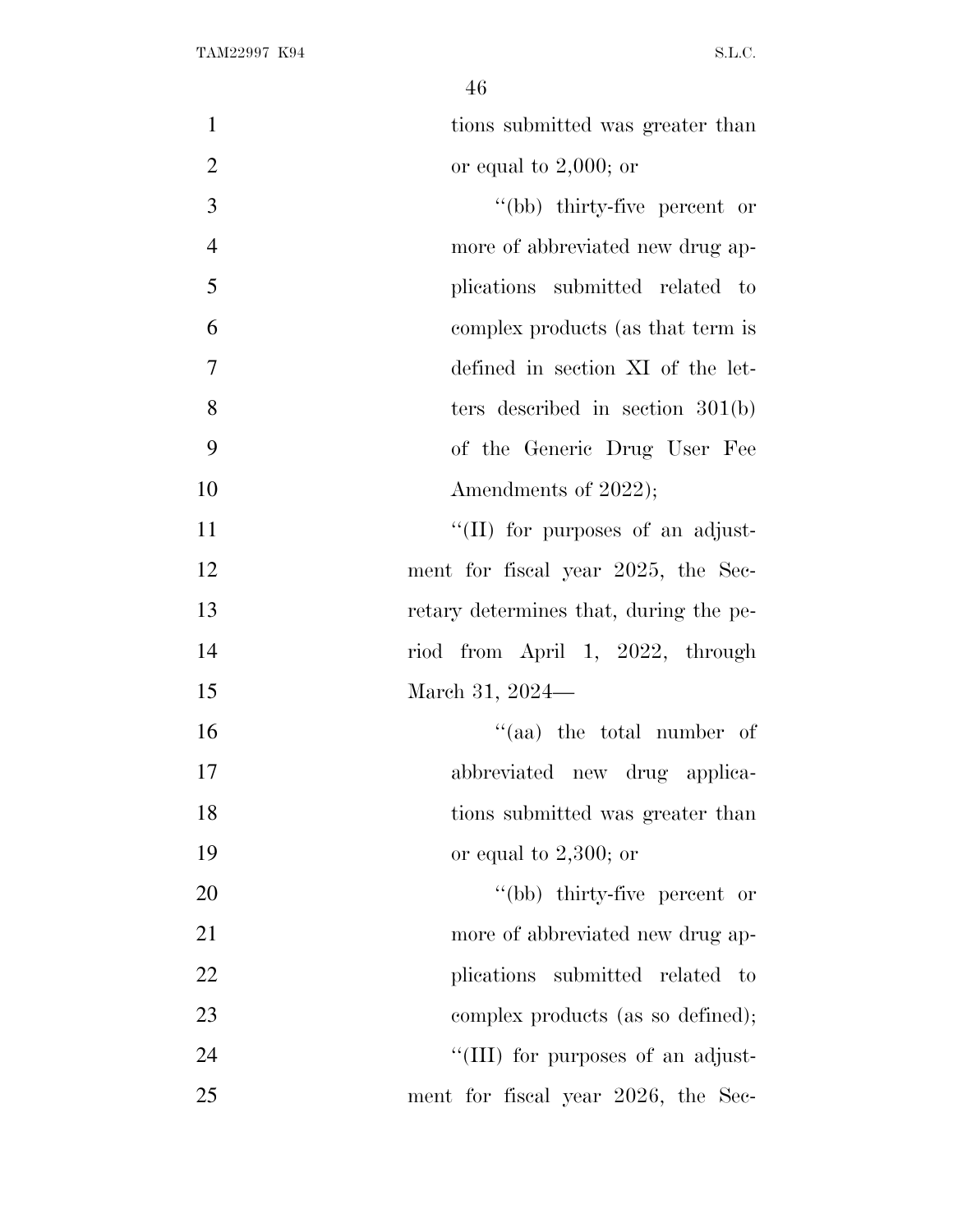| $\mathbf{1}$   | retary determines that, during the pe- |
|----------------|----------------------------------------|
| $\overline{2}$ | riod from April 1, 2023, through       |
| 3              | March 31, 2025—                        |
| $\overline{4}$ | "(aa) the total number of              |
| 5              | abbreviated new drug applica-          |
| 6              | tions submitted was greater than       |
| $\overline{7}$ | or equal to $2,300$ ; or               |
| 8              | "(bb) thirty-five percent or           |
| 9              | more of abbreviated new drug ap-       |
| 10             | plications submitted related to        |
| 11             | complex products (as so defined);      |
| 12             | and                                    |
| 13             | "(IV) for purposes of an adjust-       |
| 14             | ment for fiscal year 2027, the Sec-    |
| 15             | retary determines that, during the pe- |
| 16             | riod from April 1, 2024, through       |
| 17             | March 31, 2026—                        |
| 18             | $\mathcal{L}$ (aa) the total number of |
| 19             | abbreviated new drug applica-          |
| 20             | tions submitted was greater than       |
| 21             | or equal to $2,300$ ; or               |
| 22             | "(bb) thirty-five percent or           |
| 23             | more of abbreviated new drug ap-       |
| 24             | plications submitted related<br>$-$ to |
| 25             | complex products (as so defined).      |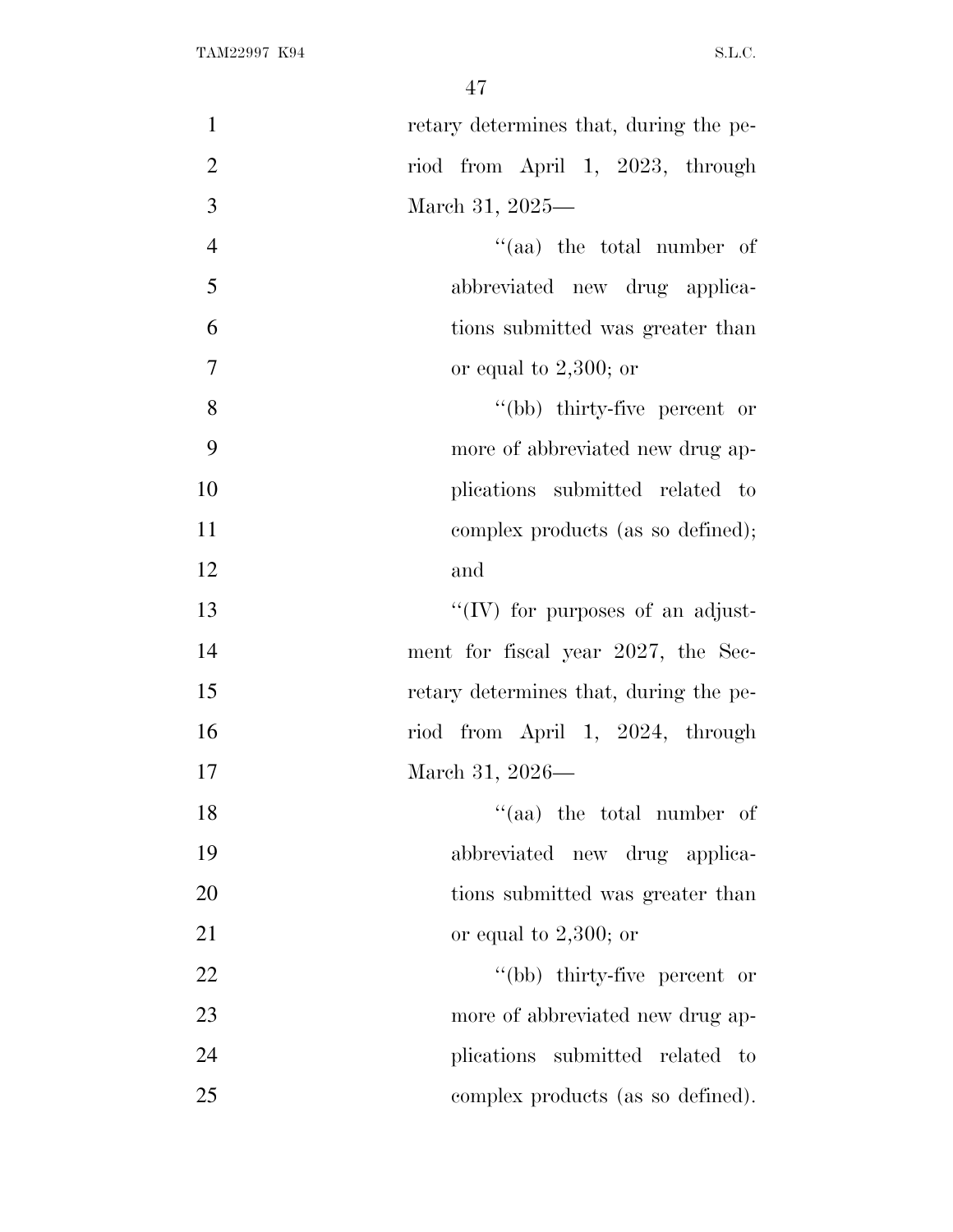| $\mathbf{1}$   | "(D) PUBLICATION IN FEDERAL<br>REG-                |
|----------------|----------------------------------------------------|
| $\overline{2}$ | ISTER.—The Secretary shall publish in the Fed-     |
| 3              | eral Register notice under subsection (a), the     |
| $\overline{4}$ | fee revenue and fees resulting from the adjust-    |
| 5              | ment and the methodology under this para-          |
| 6              | graph.                                             |
| 7              | "(3) OPERATING RESERVE ADJUSTMENT.-                |
| 8              | "(A) IN GENERAL.—For fiscal year 2024              |
| 9              | and subsequent fiscal years, the Secretary may,    |
| 10             | in addition to adjustments under paragraphs        |
| 11             | $(1)$ and $(2)$ , further increase the fee revenue |
| 12             | and fees under this section if such an adjust-     |
| 13             | ment is necessary to provide operating reserves    |
| 14             | of carryover user fees for human generic drug      |
| 15             | activities for not more than the number of         |
| 16             | weeks specified in subparagraph (B).               |
| 17             | "(B) NUMBER OF WEEKS.—The number of                |
| 18             | weeks specified in this subparagraph is—           |
| 19             | "(i) 8 weeks for fiscal year 2024;                 |
| 20             | "(ii) 9 weeks for fiscal year 2025; and            |
| 21             | "(iii) 10 weeks for each of fiscal year            |
| 22             | 2026 and 2027.                                     |
| 23             | ``(C)<br>DECREASE.—If the Secretary has            |
| 24             | carryover balances for human generic drug ac-      |
| 25             | tivities in excess of 12 weeks of the operating    |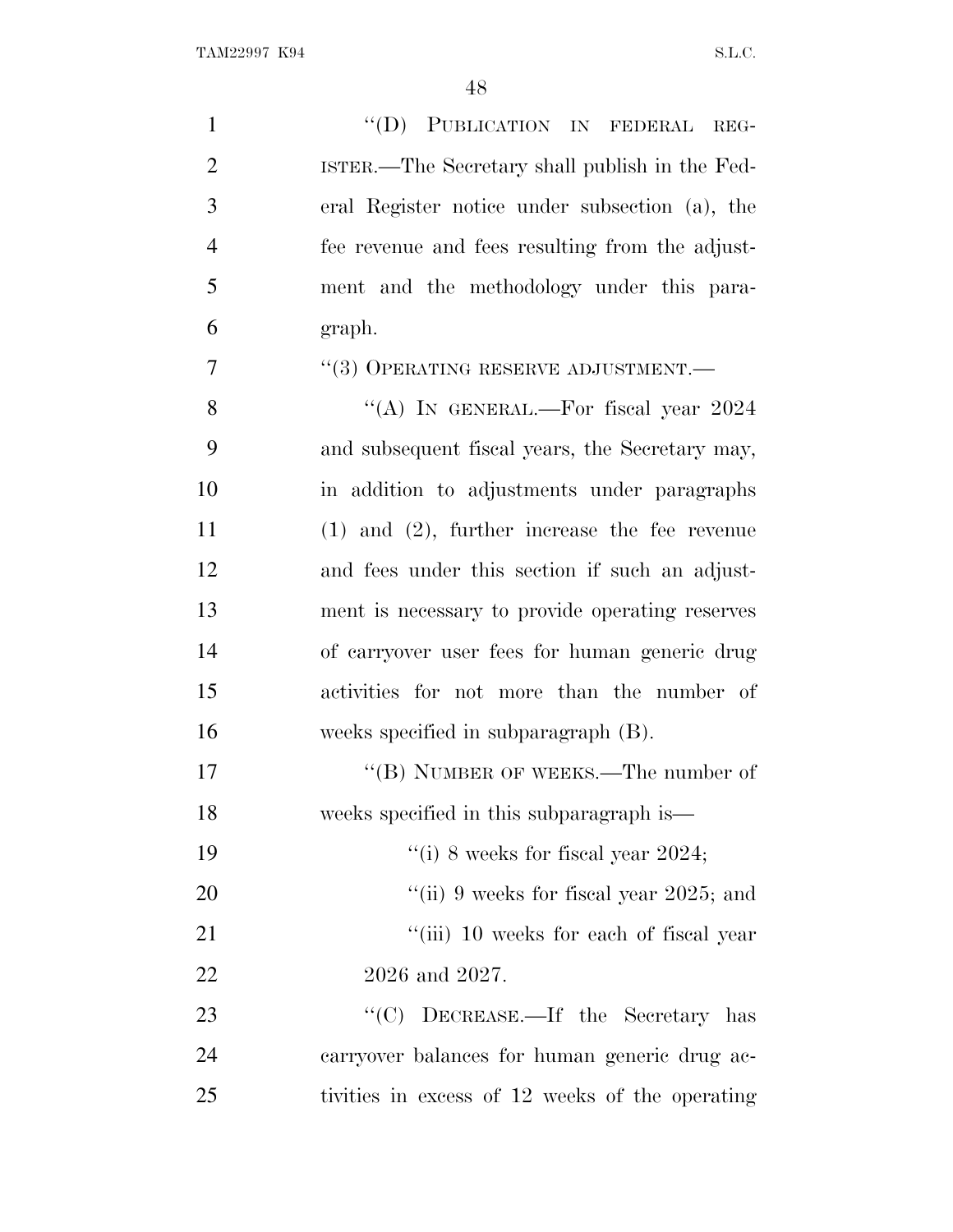reserves referred to in subparagraph (A), the Secretary shall decrease the fee revenue and fees referred to in such subparagraph to provide for not more than 12 weeks of such operating reserves. ''(D) RATIONALE FOR ADJUSTMENT.—If an adjustment under this paragraph is made, the rationale for the amount of the increase or decrease (as applicable) in fee revenue and fees shall be contained in the annual Federal Reg- ister notice under subsection (a) publishing the fee revenue and fees for the fiscal year in- volved.''. (d) ANNUAL FEE SETTING.—Section 744B(d)(1) of the Federal Food, Drug, and Cosmetic Act (21 U.S.C.  $379j-42(d)(1)$  is amended— (1) in the heading, by striking ''2018 THROUGH <sup>2022</sup>'' and inserting ''2023 THROUGH 2027'';

 (2) by striking ''more'' and inserting ''later''; and

 (3) by striking ''2018 through 2022'' and in-serting ''2023 through 2027''.

 (e) EFFECT OF FAILURE TO PAY FEES.—The head- ing of paragraph (3) of section 744B(g) of the Federal 25 Food, Drug, and Cosmetic Act  $(21 \text{ U.S.C. } 379j-42(g))$  is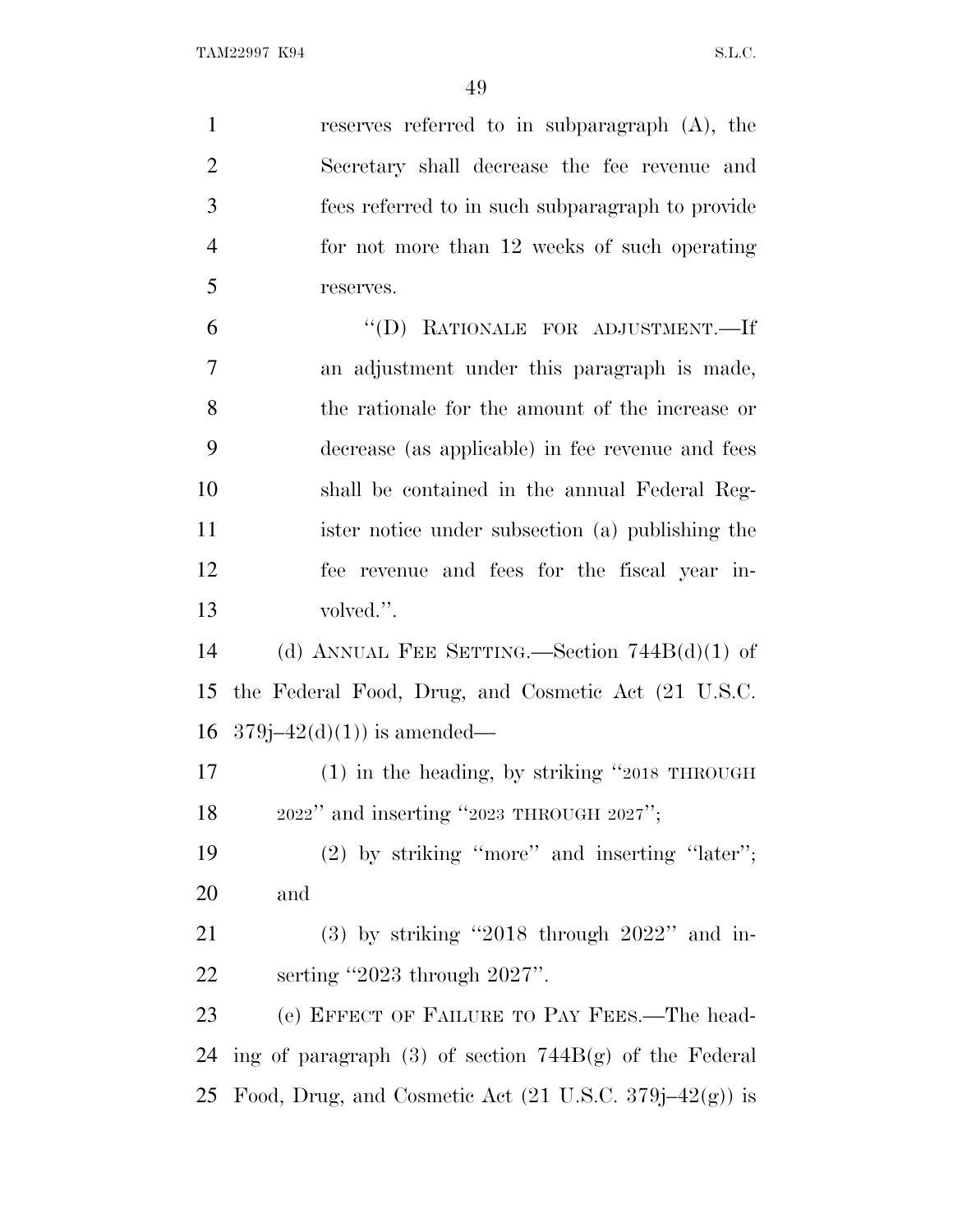TAM22997 K94 S.L.C.

 amended by striking ''AND PRIOR APPROVAL SUPPLEMENT FEE''.

 (f) CREDITING AND AVAILABILITY OF FEES.—Sec- tion 744B(i)(3) of the Federal Food, Drug, and Cosmetic 5 Act  $(21 \text{ U.S.C. } 379j-42(i)(3))$  is amended by striking ''2018 through 2022'' and inserting ''2023 through 2027''.

**SEC. 303. REAUTHORIZATION; REPORTING REQUIREMENTS.**

 Section 744C of the Federal Food, Drug, and Cos-metic Act (21 U.S.C. 379j–43) is amended—

11 (1) in subsection (a)—

 (A) by striking ''2018'' each place it ap-13 pears and inserting "2023"; and

 (B) by striking ''Generic Drug User Fee Amendments of 2017'' each place it appears and inserting ''Generic Drug User Fee Amend-ments of 2022'';

 (2) in subsection (b), by striking ''2018'' and 19 inserting "2023";

20 (3) in subsection  $(c)$ —

 (A) by striking ''2018'' and inserting 22 "'2023"; and

 (B) by striking ''Generic Drug User Fee Amendments of 2017'' each place it appears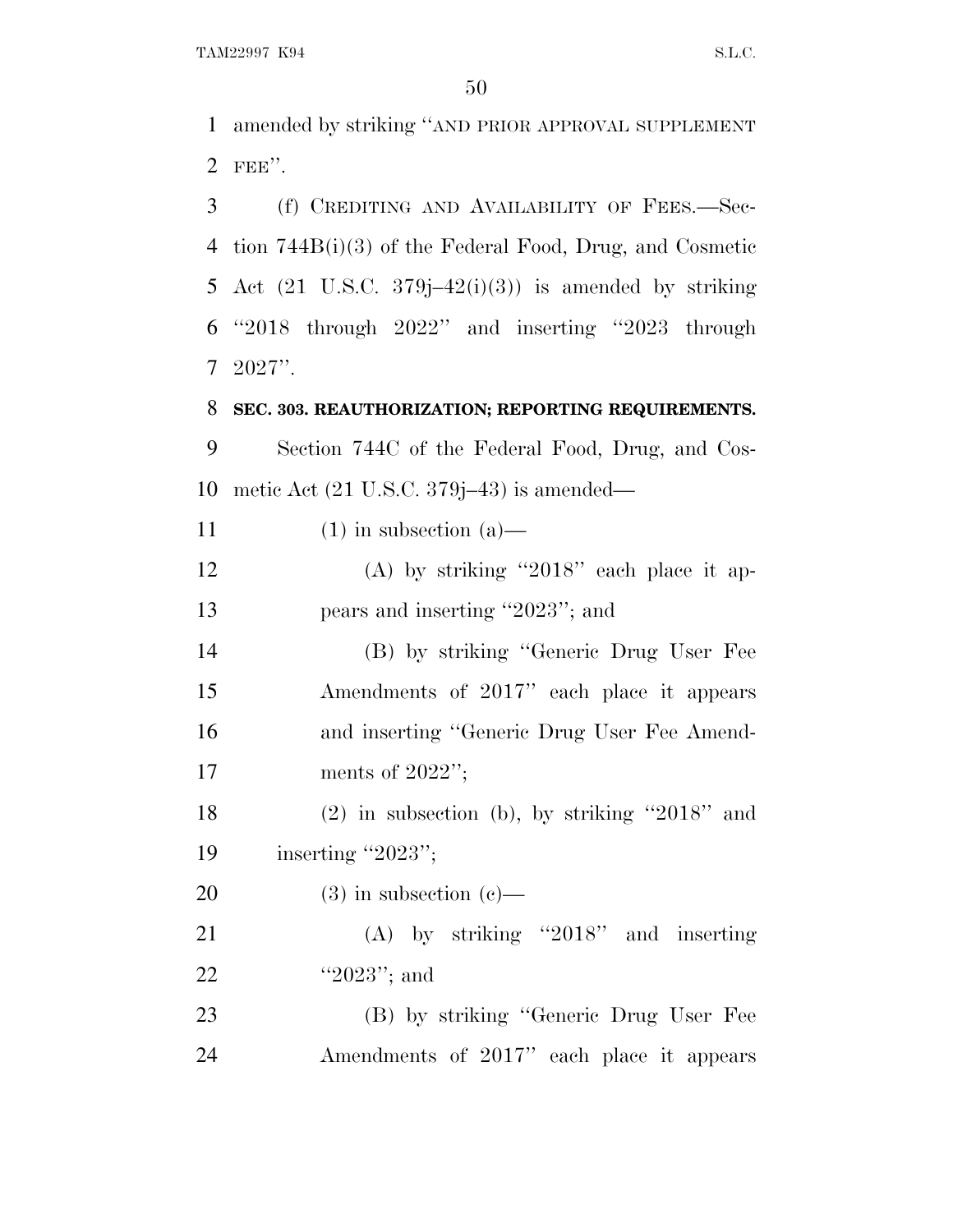|                | DI.                                                            |
|----------------|----------------------------------------------------------------|
| $\mathbf{1}$   | and inserting "Generic Drug User Fee Amend-                    |
| $\overline{2}$ | ments of $2022$ "; and                                         |
| 3              | $(4)$ in subsection $(f)$ —                                    |
| $\overline{4}$ | (A) in paragraph $(1)$ , by striking "2022"                    |
| 5              | and inserting "2027"; and                                      |
| 6              | $(B)$ in paragraph $(5)$ , by striking "January"               |
| $\overline{7}$ | $15, 2022"$ and inserting "January 15, 2027".                  |
| 8              | SEC. 304. SUNSET DATES.                                        |
| 9              | (a) AUTHORIZATION.—Sections 744A and 744B of                   |
| 10             | the Federal Food, Drug, and Cosmetic Act (21 U.S.C.            |
| 11             | $379j-41$ ; $379j-42$ ) shall cease to be effective October 1, |
| 12             | -2027.                                                         |
| 13             | (b) REPORTING REQUIREMENTS.—Section 744C of                    |
| 14             | the Federal Food, Drug, and Cosmetic Act (21 U.S.C.            |
| 15             | 379 (379–43) shall cease to be effective January 31, 2028.     |
| 16             | (c) PREVIOUS SUNSET PROVISION.—Effective Octo-                 |
|                | 17 ber 1, 2022, subsections (a) and (b) of section 305 of the  |
| 18             | FDA Reauthorization Act of 2017 (Public Law 115–52)            |
| 19             | are repealed.                                                  |
| 20             | SEC. 305. EFFECTIVE DATE.                                      |
| 21             | The amendments made by this title shall take effect            |

 The amendments made by this title shall take effect on October 1, 2022, or the date of the enactment of this Act, whichever is later, except that fees under part 7 of subchapter C of chapter VII of the Federal Food, Drug, and Cosmetic Act shall be assessed for all abbreviated new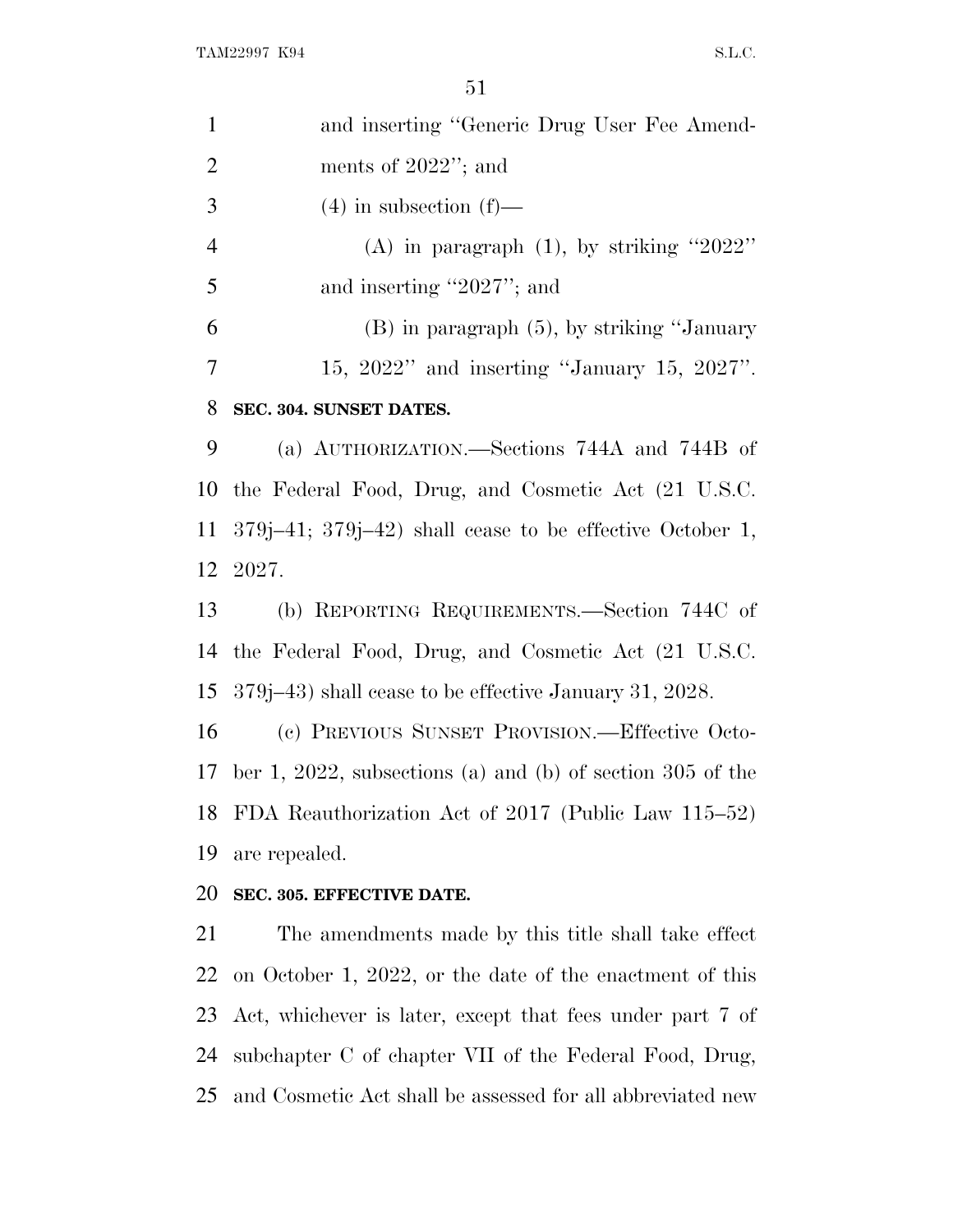drug applications received on or after October 1, 2022, regardless of the date of the enactment of this Act.

# **SEC. 306. SAVINGS CLAUSE.**

 Notwithstanding the amendments made by this title, part 7 of subchapter C of chapter VII of the Federal Food, Drug, and Cosmetic Act, as in effect on the day before the date of the enactment of this title, shall continue to be in effect with respect to abbreviated new drug applica- tions (as defined in such part as of such day) that were received by the Food and Drug Administration within the 11 meaning of section  $505(j)(5)(A)$  of such Act (21 U.S.C.  $355(j)(5)(A)$ , prior approval supplements that were sub- mitted, and drug master files for Type II active pharma- ceutical ingredients that were first referenced on or after October 1, 2017, but before October 1, 2022, with respect to assessing and collecting any fee required by such part for a fiscal year prior to fiscal year 2023.

# **TITLE IV—FEES RELATING TO BIOSIMILAR BIOLOGICAL PRODUCTS**

# **SEC. 401. SHORT TITLE; FINDING.**

 (a) SHORT TITLE.—This title may be cited as the ''Biosimilar User Fee Amendments of 2022''.

 (b) FINDING.—Congress finds that the fees author-ized by the amendments made in this title will be dedi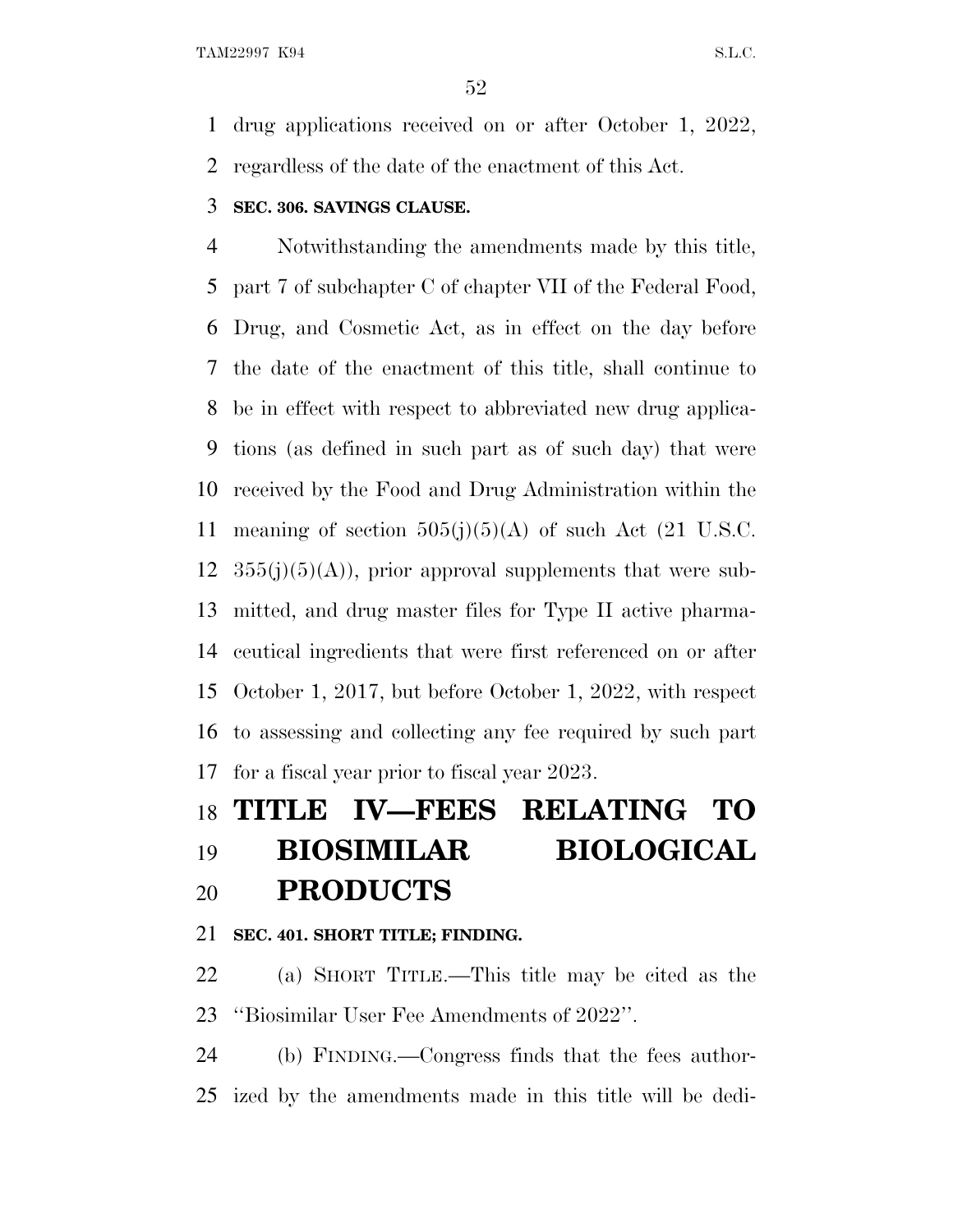TAM22997 K94 S.L.C.

 cated to expediting the process for the review of biosimilar biological product applications, including postmarket safe- ty activities, as set forth in the goals identified for pur- poses of part 8 of subchapter C of chapter VII of the Fed- eral Food, Drug, and Cosmetic Act (21 U.S.C. 379j–51 et seq.), in the letters from the Secretary of Health and Human Services to the Chairman of the Committee on Health, Education, Labor, and Pensions of the Senate and the Chairman of the Committee on Energy and Commerce of the House of Representatives, as set forth in the Con-gressional Record.

### **SEC. 402. DEFINITIONS.**

 Section 744G of the Federal Food, Drug, and Cos-metic Act (21 U.S.C. 379j–51) is amended—

| 15 | $(1)$ in paragraph $(1)$ —                   |
|----|----------------------------------------------|
| 16 | (A) by striking "Washington-Baltimore,       |
| 17 | DC-MD-VA-WV" and inserting "Washington-      |
| 18 | Arlington-Alexandria, DC-VA-MD-WV";          |
| 19 | (B) by striking "October of" and inserting   |
| 20 | "September of"; and                          |
| 21 | $(C)$ by striking "October 2011" and insert- |
| 22 | ing "September 2011"; and                    |
| 23 | $(2)$ in paragraph $(4)(B)(iii)$ —           |
| 24 | $(A)$ by striking subclause $(II)$ ; and     |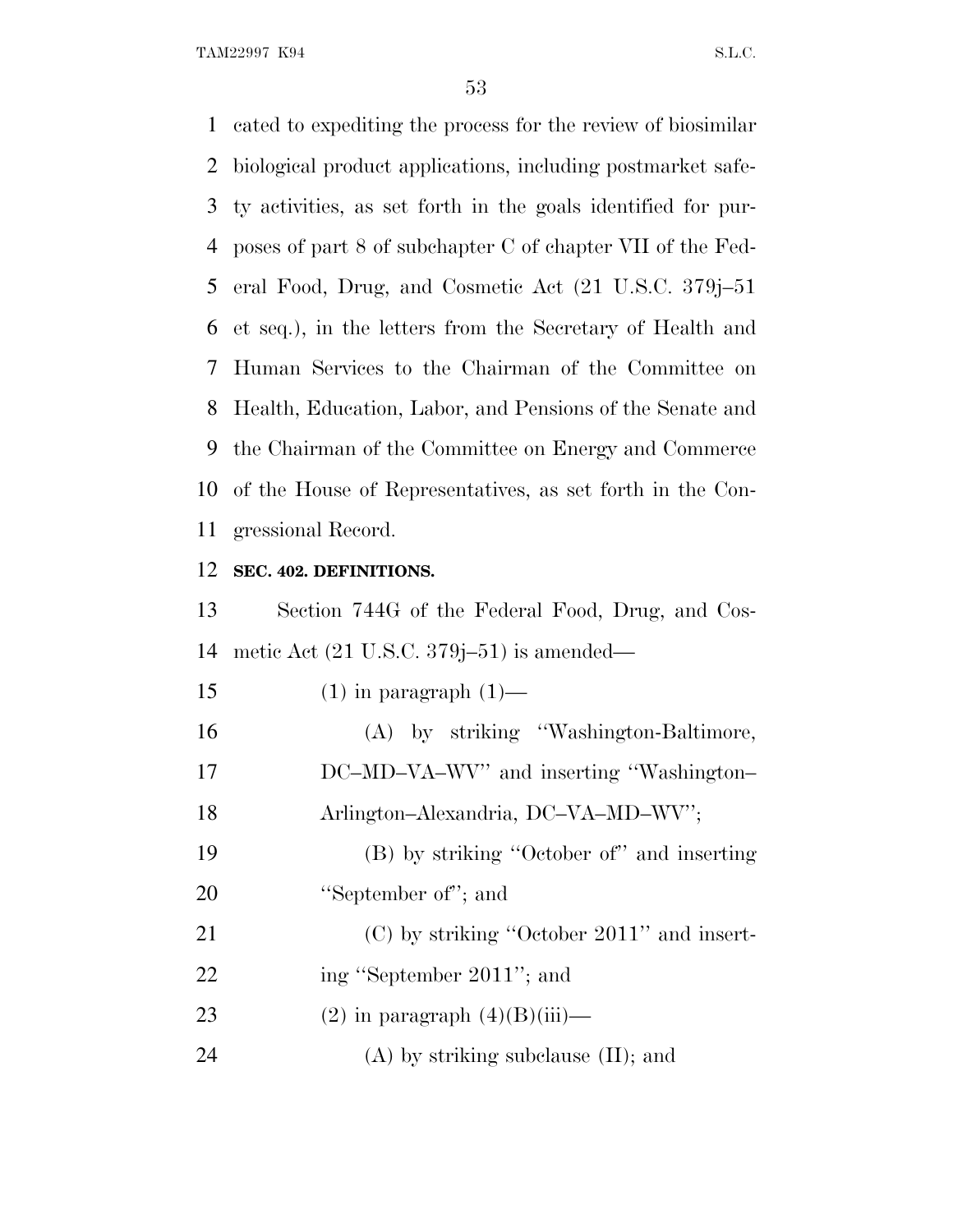| $\mathbf{1}$   | (B) by redesignating subclauses (III) and               |
|----------------|---------------------------------------------------------|
| $\overline{2}$ | $(IV)$ as subclauses $(II)$ and $(III)$ , respectively. |
| 3              | SEC. 403. AUTHORITY TO ASSESS AND USE BIOSIMILAR BIO-   |
| $\overline{4}$ | <b>LOGICAL PRODUCT FEES.</b>                            |
| 5              | (a) TYPES OF FEES.—Section $744H(a)$ of the Fed-        |
| 6              | eral Food, Drug, and Cosmetic Act (21 U.S.C. 379j–      |
| 7              | $52(a)$ ) is amended—                                   |
| 8              | $(1)$ in the matter preceding paragraph $(1)$ , by      |
| 9              | striking "2018" and inserting "2023";                   |
| 10             | $(2)$ in paragraph $(1)$ —                              |
| 11             | $(A)$ in subparagraph $(A)$ —                           |
| 12             | (i) in clause (iv)(I), by striking "5                   |
| 13             | days" and inserting "7 days"; and                       |
| 14             | (ii) in clause $(v)(II)$ , by striking "5               |
| 15             | days" and inserting "7 days";                           |
| 16             | $(B)$ in subparagraph $(B)$ —                           |
| 17             | (i) in clause (i), by inserting "except"                |
| 18             | that, in the case that such product (includ-            |
| 19             | ing, where applicable, ownership of the rel-            |
| 20             | evant investigational new drug application)             |
| 21             | is transferred to a licensee, assignee, or              |
| 22             | successor of such person, and written no-               |
| 23             | tice of such transfer is provided to the Sec-           |
| 24             | retary, such licensee, assignee or successor            |
| 25             | shall pay the annual biosimilar biological              |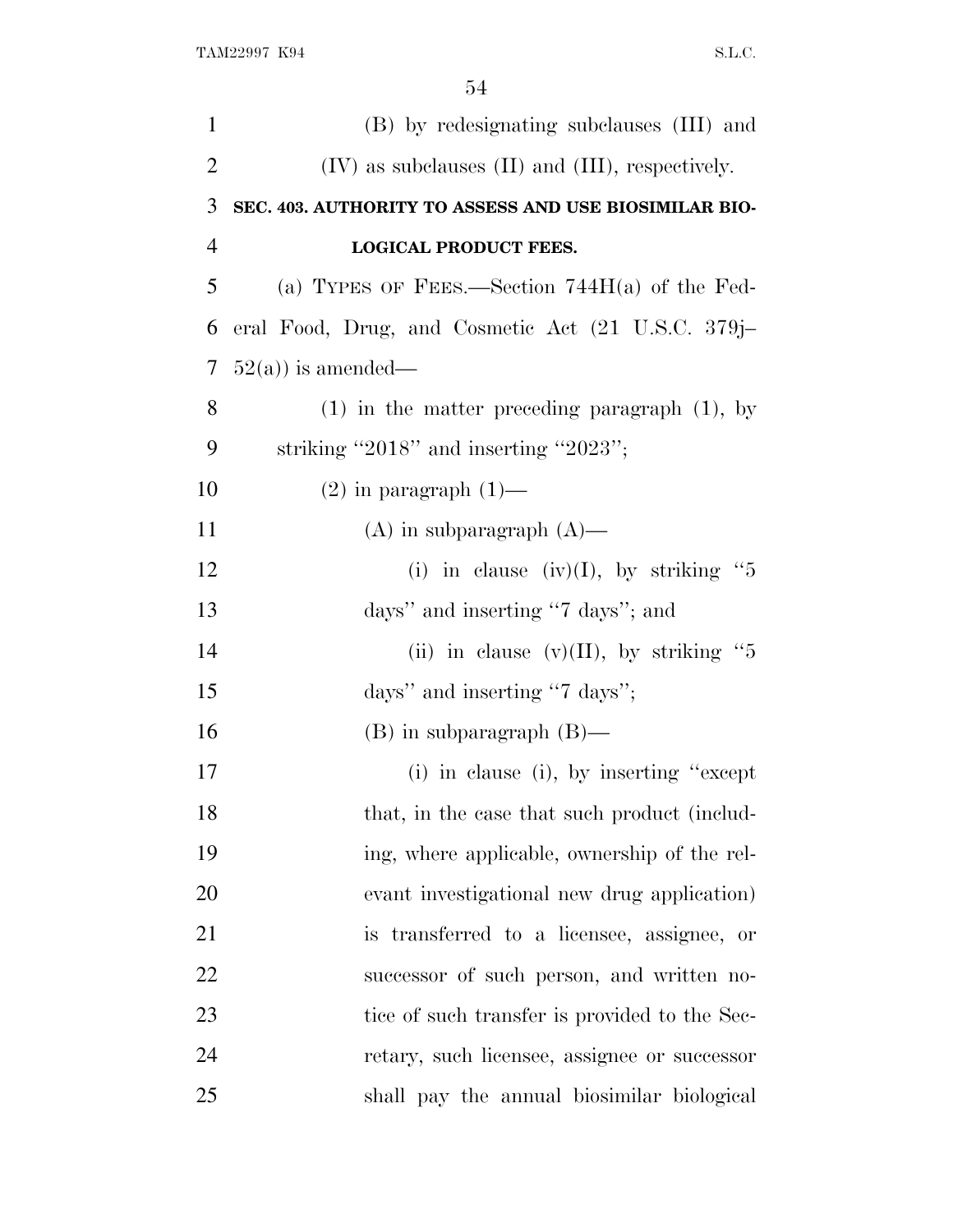| $\mathbf{1}$   | product development fee" before the pe-     |
|----------------|---------------------------------------------|
| $\overline{2}$ | riod;                                       |
| 3              | $(ii)$ in clause $(iii)$ —                  |
| $\overline{4}$ | $(I)$ in subclause $(I)$ , by striking      |
| 5              | "; or" and inserting a semicolon;           |
| 6              | $(II)$ in subclause $(II)$ , by striking    |
| 7              | the period and inserting "; or"; and        |
| 8              | (III) by adding at the end the              |
| 9              | following:                                  |
| 10             | "(III) been administratively re-            |
| 11             | moved from the biosimilar biological        |
| 12             | product development program for the         |
| 13             | product under subparagraph $(E)(v)$ .";     |
| 14             | and                                         |
| 15             | (iii) in clause (iv), by striking "accept-  |
| 16             | ed for filing on or after October 1 of such |
| 17             | fiscal year" and inserting "subsequently    |
| 18             | accepted for filing";                       |
| 19             | $(C)$ in subparagraph $(D)$ —               |
| 20             | $(i)$ in clause $(i)$ —                     |
| 21             | (I) in the matter preceding sub-            |
| 22             | clause (I), by striking "shall, if the      |
| 23             | person seeks to resume participation        |
| 24             | in such program, pay" and inserting         |
| 25             | "or who has been administratively re-       |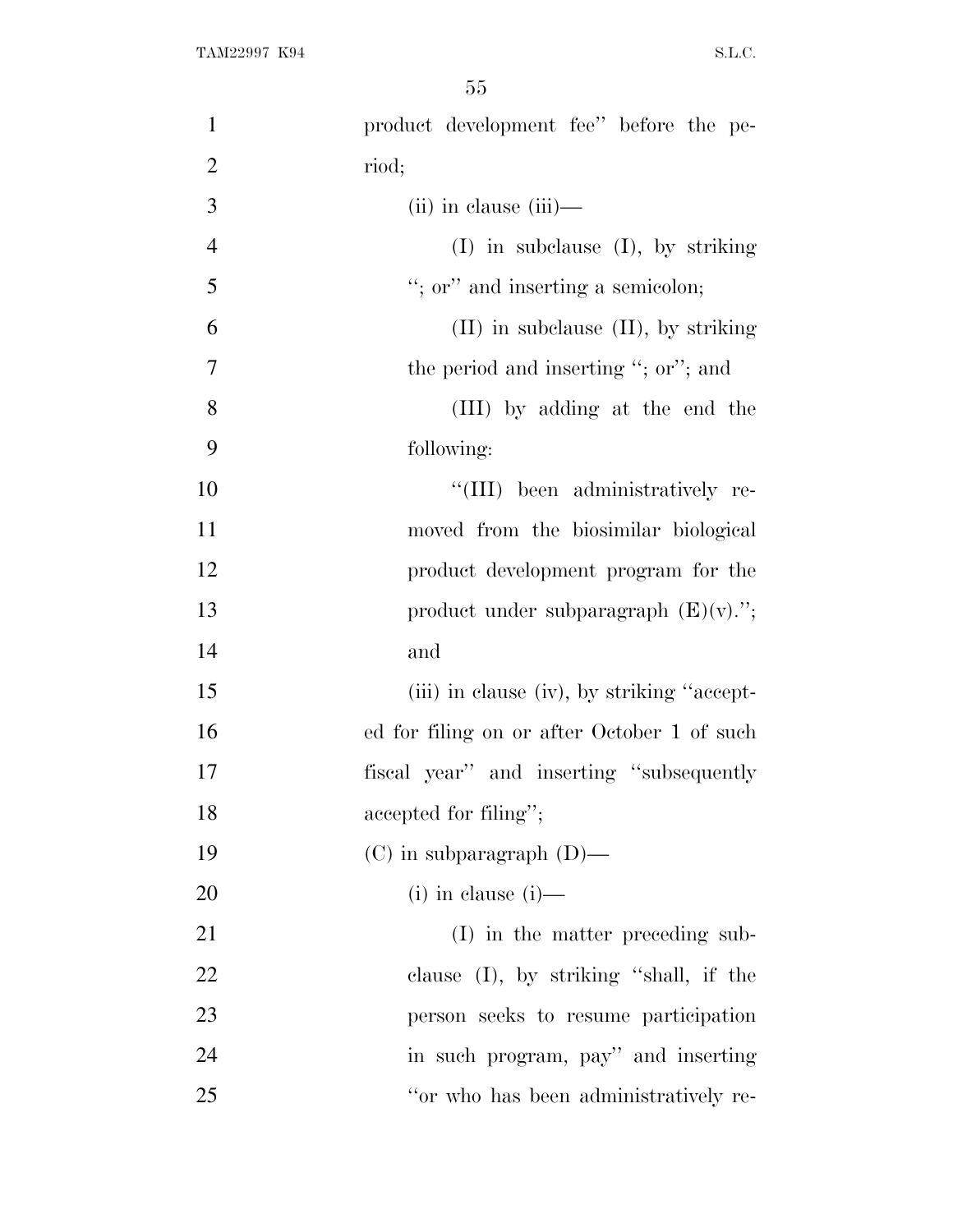| $\mathbf{1}$   | moved from such program for a prod-           |
|----------------|-----------------------------------------------|
| $\overline{2}$ | uct under subparagraph $(E)(v)$ shall,        |
| 3              | if the person seeks to resume partici-        |
| $\overline{4}$ | pation in such program, pay all an-           |
| 5              | nual biosimilar biological product de-        |
| 6              | velopment fees previously assessed for        |
| $\overline{7}$ | such product and still owed and"; and         |
| 8              | (II) in subclause $(I)$ —                     |
| 9              | (aa) by striking " $5$ days"                  |
| 10             | and inserting "7 days"; and                   |
| 11             | (bb) by inserting "or the                     |
| 12             | date of administrative removal,               |
| 13             | applicable" after "discon-<br>as              |
| 14             | tinued";                                      |
| 15             | $(III)$ in subclause $(II)$ , by insert-      |
| 16             | ing "or the date of administrative re-        |
| 17             | moval, as applicable" after "discon-          |
| 18             | tinued"; and                                  |
| 19             | (ii) in clause (ii), by inserting "except"    |
| 20             | that, in the case that such product (includ-  |
| 21             | ing, where applicable, ownership of the rel-  |
| 22             | evant investigational new drug application)   |
| 23             | is transferred to a licensee, assignee, or    |
| 24             | successor of such person, and written no-     |
| 25             | tice of such transfer is provided to the Sec- |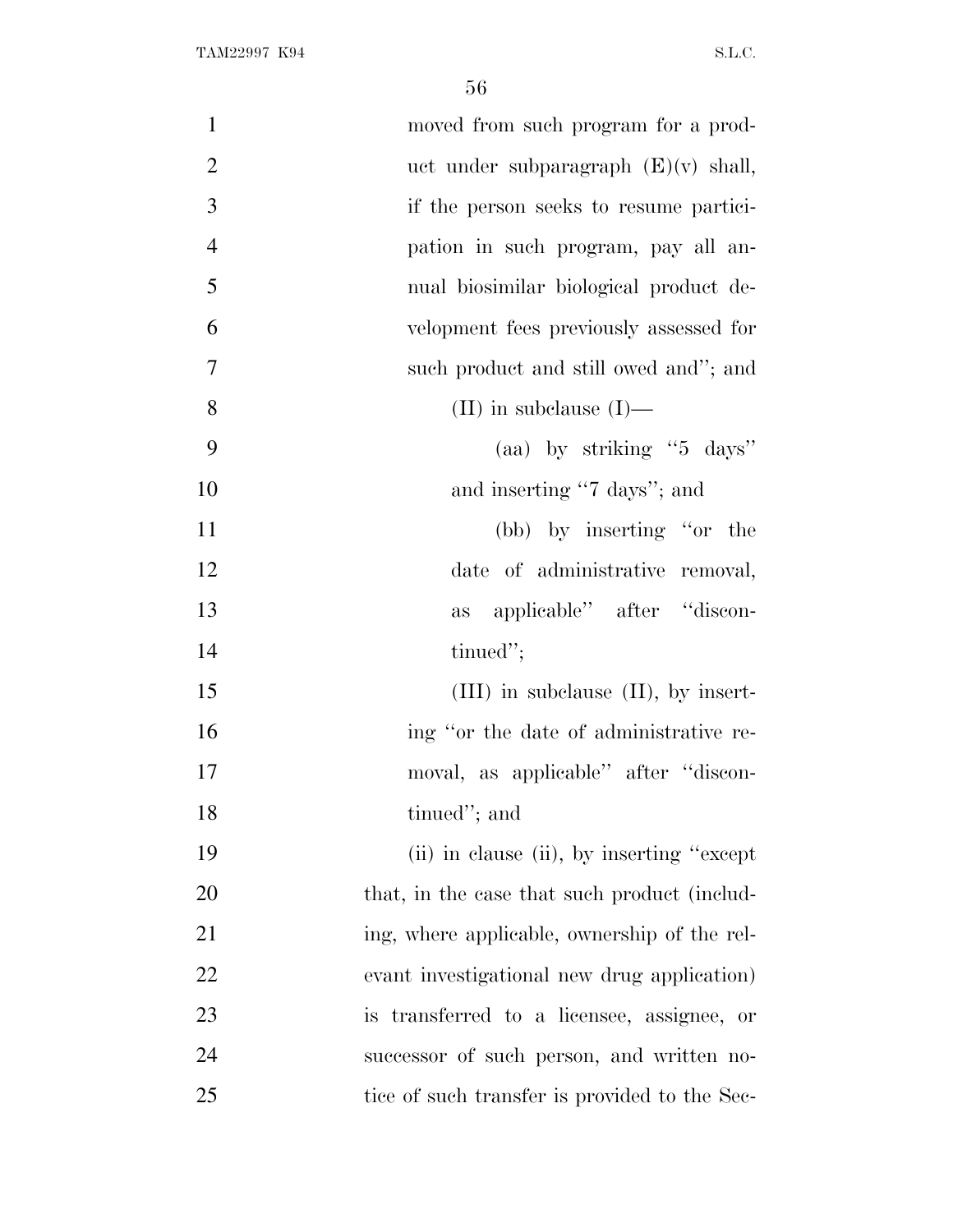| $\mathbf{1}$   | retary, such licensee, assignee or successor         |
|----------------|------------------------------------------------------|
| $\overline{2}$ | shall pay the annual biosimilar biological           |
| 3              | product development fee'' before the period          |
| $\overline{4}$ | at the end; and                                      |
| 5              | $(D)$ in subparagraph $(E)$ , by adding at the       |
| 6              | end the following:                                   |
| 7              | "(v) ADMINISTRATIVE REMOVAL FROM                     |
| 8              | BIOLOGICAL<br><b>BIOSIMILAR</b><br>PRODUCT<br>THE    |
| 9              | DEVELOPMENT PROGRAM.—If a person has                 |
| 10             | failed to pay an annual biosimilar biologi-          |
| 11             | cal product development fee for a product            |
| 12             | as required under subparagraph (B) for a             |
| 13             | period of 2 consecutive fiscal years, the            |
| 14             | Secretary may administratively remove                |
| 15             | such person from the biosimilar biological           |
| 16             | product development program for the prod-            |
| 17             | uct. At least 30 days prior to administra-           |
| 18             | tively removing a person from the bio-               |
| 19             | similar biological product development pro-          |
| 20             | gram for a product under this clause, the            |
| 21             | Secretary shall provide written notice to            |
| 22             | such person of the intended administrative           |
| 23             | removal.";                                           |
| 24             | $(3)$ in paragraph $(2)(D)$ , by inserting "prior to |
| 25             | approval" after "withdrawn";                         |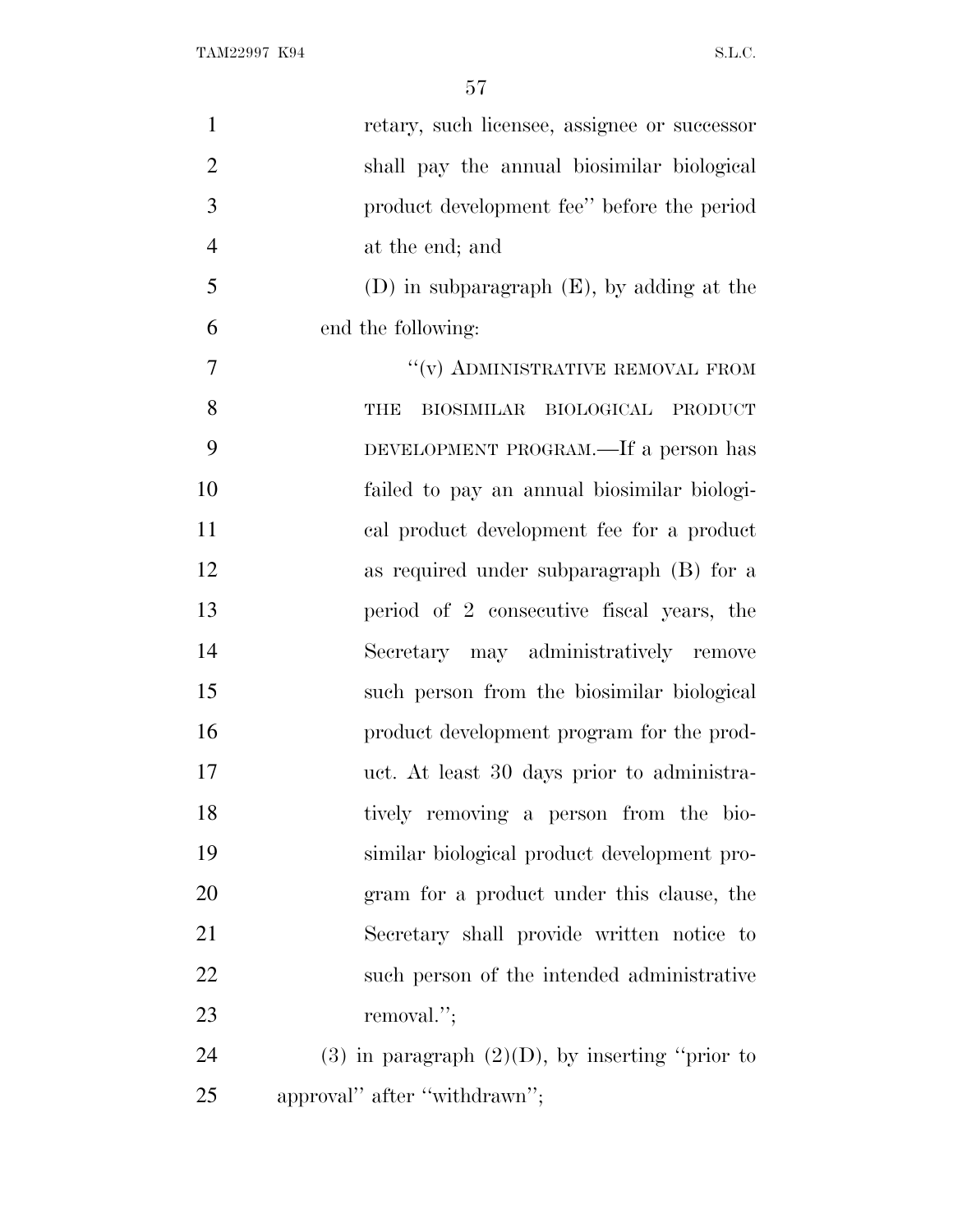| $\mathbf{1}$   | $(4)$ in paragraph $(3)$ —                     |
|----------------|------------------------------------------------|
| $\overline{2}$ | $(A)$ in subparagraph $(A)$ —                  |
| 3              | (i) in clause (i), by striking "; and"         |
| $\overline{4}$ | and inserting a semicolon;                     |
| 5              | (ii) by redesignating clause (ii) as           |
| 6              | clause (iii); and                              |
| 7              | (iii) by inserting the following after         |
| 8              | clause (i):                                    |
| 9              | "(ii) may be dispensed only under pre-         |
| 10             | scription pursuant to section $503(b)$ ; and"; |
| 11             | and                                            |
| 12             | (B) by adding at the end the following:        |
| 13             | ``(E)<br>MOVEMENT TO<br><b>DISCONTINUED</b>    |
| 14             | LIST.                                          |
| 15             | "(i) WRITTEN REQUEST TO PLACE ON               |
| 16             | DISCONTINUED LIST.                             |
| 17             | "(I) IN GENERAL.—If a written                  |
| 18             | request to place a product on the list         |
| 19             | of discontinued biosimilar biological          |
| 20             | products referred to in subparagraph           |
| 21             | $(A)(iii)$ is submitted to the Secretary       |
| 22             | on behalf of an applicant, and the re-         |
| 23             | quest identifies the date the product          |
| 24             | is, or will be, withdrawn from sale,           |
| 25             | then for purposes of assessing the bio-        |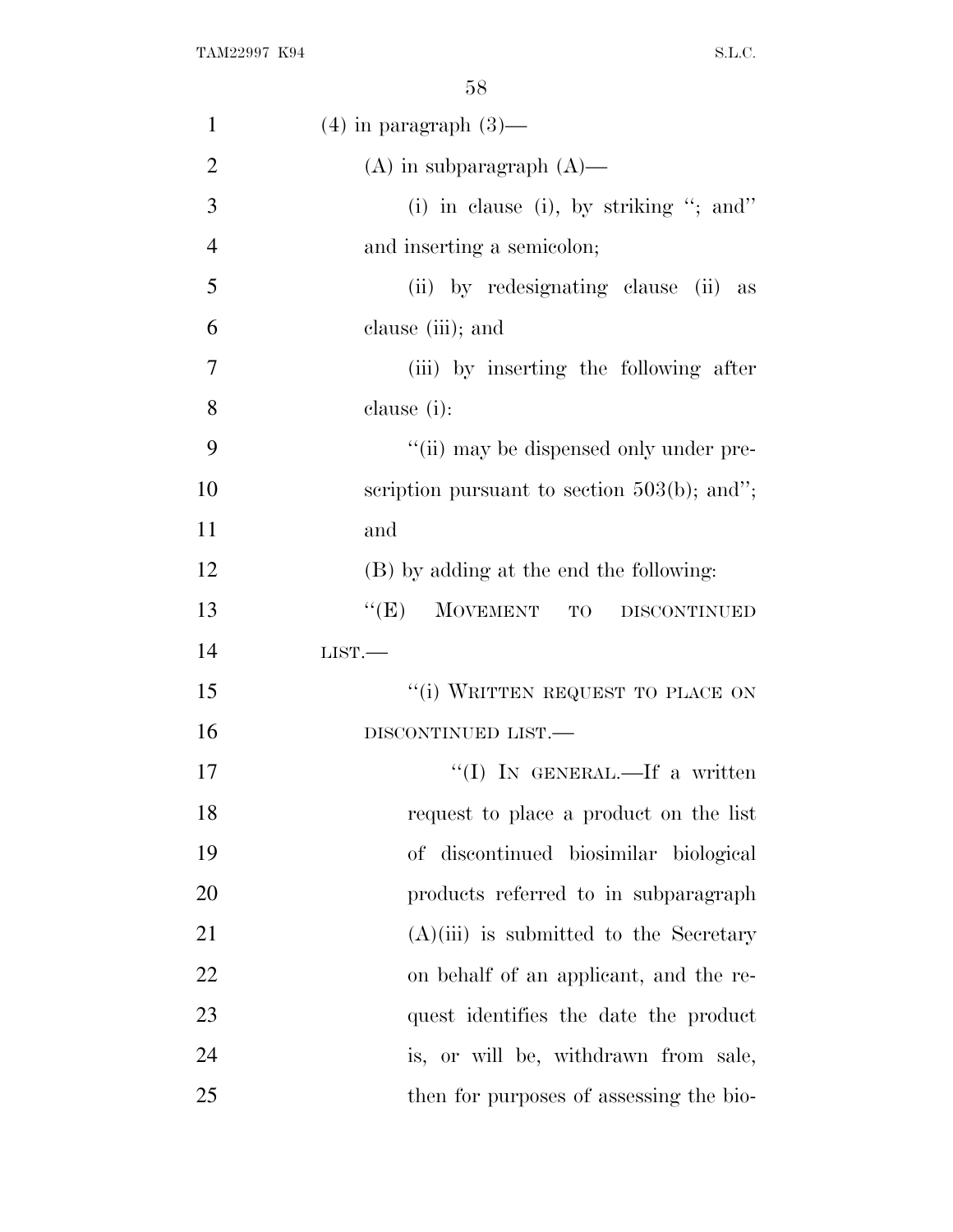| $\mathbf{1}$   | similar biological product program fee,    |
|----------------|--------------------------------------------|
| $\overline{2}$ | Secretary shall consider such<br>the       |
| 3              | product to have been included on such      |
| $\overline{4}$ | list on the later of—                      |
| 5              | "(aa) the date such request                |
| 6              | was received; or                           |
| 7              | "(bb) if the product will be               |
| 8              | withdrawn from sale on a future            |
| 9              | date, such future date when the            |
| 10             | product is withdrawn from sale.            |
| 11             | "(II) WITHDRAWN FROM SALE                  |
| 12             | DEFINED.—For purposes of this              |
| 13             | clause, a product shall be considered      |
| 14             | withdrawn from sale once the appli-        |
| 15             | cant has ceased its own distribution of    |
| 16             | the product, whether or not the appli-     |
| 17             | cant has ordered recall of all pre-        |
| 18             | viously distributed lots of the product,   |
| 19             | except that a routine, temporary           |
| 20             | interruption in supply shall not render    |
| 21             | a product withdrawn from sale.             |
| 22             | "(ii) PRODUCTS REMOVED FROM DIS-           |
| 23             | CONTINUED LIST.—If a biosimilar biologi-   |
| 24             | cal product that is identified in a bio-   |
| 25             | similar biological product application ap- |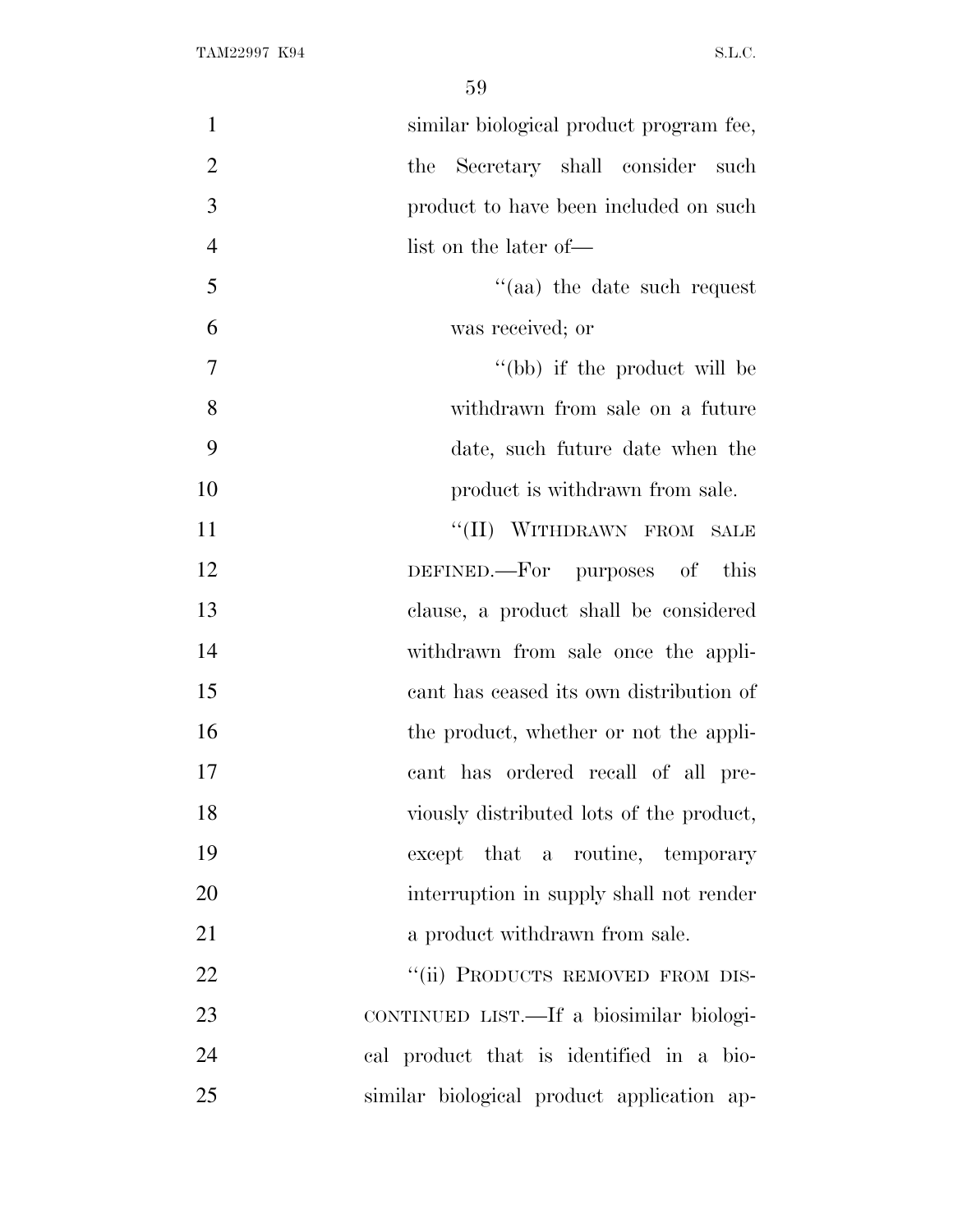| $\mathbf{1}$   | proved as of October 1 of a fiscal year ap-             |
|----------------|---------------------------------------------------------|
| $\overline{2}$ | pears, as of October 1 of such fiscal year,             |
| 3              | on the list of discontinued biosimilar bio-             |
| $\overline{4}$ | logical products referred to in subpara-                |
| 5              | $graph (A)(iii)$ , and on any subsequent day            |
| 6              | during such fiscal year the biosimilar bio-             |
| 7              | logical product does not appear on such                 |
| 8              | list, except as provided in subparagraph                |
| 9              | (D), each person who is named as the ap-                |
| 10             | plicant in the biosimilar biological product            |
| 11             | application shall pay the annual biosimilar             |
| 12             | biological product program fee established              |
| 13             | for a fiscal year under subsection $(c)(5)$ for         |
| 14             | such biosimilar biological product. Not-                |
| 15             | withstanding subparagraph (B), such fee                 |
| 16             | shall be due on the last business day of                |
| 17             | such fiscal year and shall be paid only once            |
| 18             | for each product for each fiscal year."; and            |
| 19             | $(5)$ by striking paragraph $(4)$ .                     |
| 20             | (b) FEE REVENUE AMOUNTS.—Section $744H(b)$ of           |
| 21             | the Federal Food, Drug, and Cosmetic Act ((21 U.S.C.)   |
| 22             | $379j-52(b)$ is amended—                                |
| 23             | $(1)$ by striking paragraph $(1)$ ;                     |
| 24             | $(2)$ by redesignating paragraphs $(2)$ through         |
| 25             | $(4)$ as paragraphs $(1)$ through $(3)$ , respectively; |
|                |                                                         |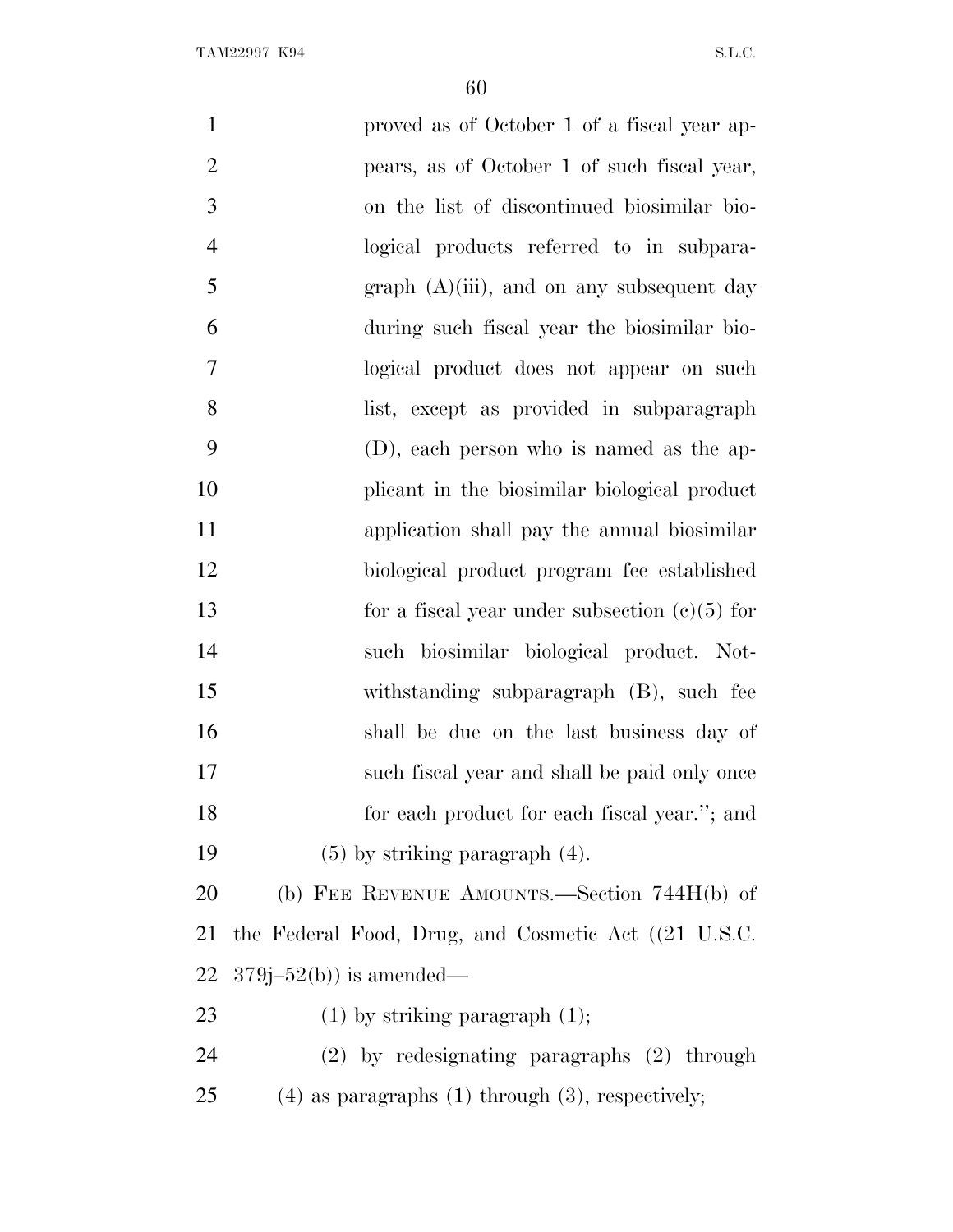| $\mathbf{1}$   | $(3)$ in paragraph $(1)$ , as so redesignated—       |
|----------------|------------------------------------------------------|
| $\overline{2}$ | $(A)$ in the paragraph heading, by striking          |
| 3              | "SUBSEQUENT FISCAL YEARS" and inserting              |
| $\overline{4}$ | "IN GENERAL";                                        |
| 5              | (B) in the matter preceding subparagraph             |
| 6              | $(A)$ , by striking "2019 through 2022" and in-      |
| 7              | serting "2023 through $2027$ ";                      |
| 8              | $(C)$ in subparagraph $(A)$ , by striking            |
| 9              | "paragraph (4)" and inserting "paragraph             |
| 10             | $(3)$ ";                                             |
| 11             | (D) by redesignating subparagraphs (C)               |
| 12             | and $(D)$ as subparagraphs $(D)$ and $(E)$ , respec- |
| 13             | tively;                                              |
| 14             | $(E)$ by inserting after subparagraph $(B)$          |
| 15             | the following:                                       |
| 16             | "(C) the dollar amount equal to the stra-            |
| 17             | tegic hiring and retention adjustment (as deter-     |
| 18             | mined under subsection $(c)(2)$ ;";                  |
| 19             | $(F)$ in subparagraph $(D)$ , as so redesig-         |
| 20             | nated, by striking "subsection $(e)(2)$ ); and" and  |
| 21             | inserting "subsection $(c)(3)$ );";                  |
| 22             | $(G)$ in subparagraph $(E)$ , as so redesig-         |
| 23             | nated, by striking "subsection $(e)(3)$ )." and in-  |
| 24             | serting "subsection $(e)(4)$ ); and";                |
| 25             | (H) by adding at the end the following:              |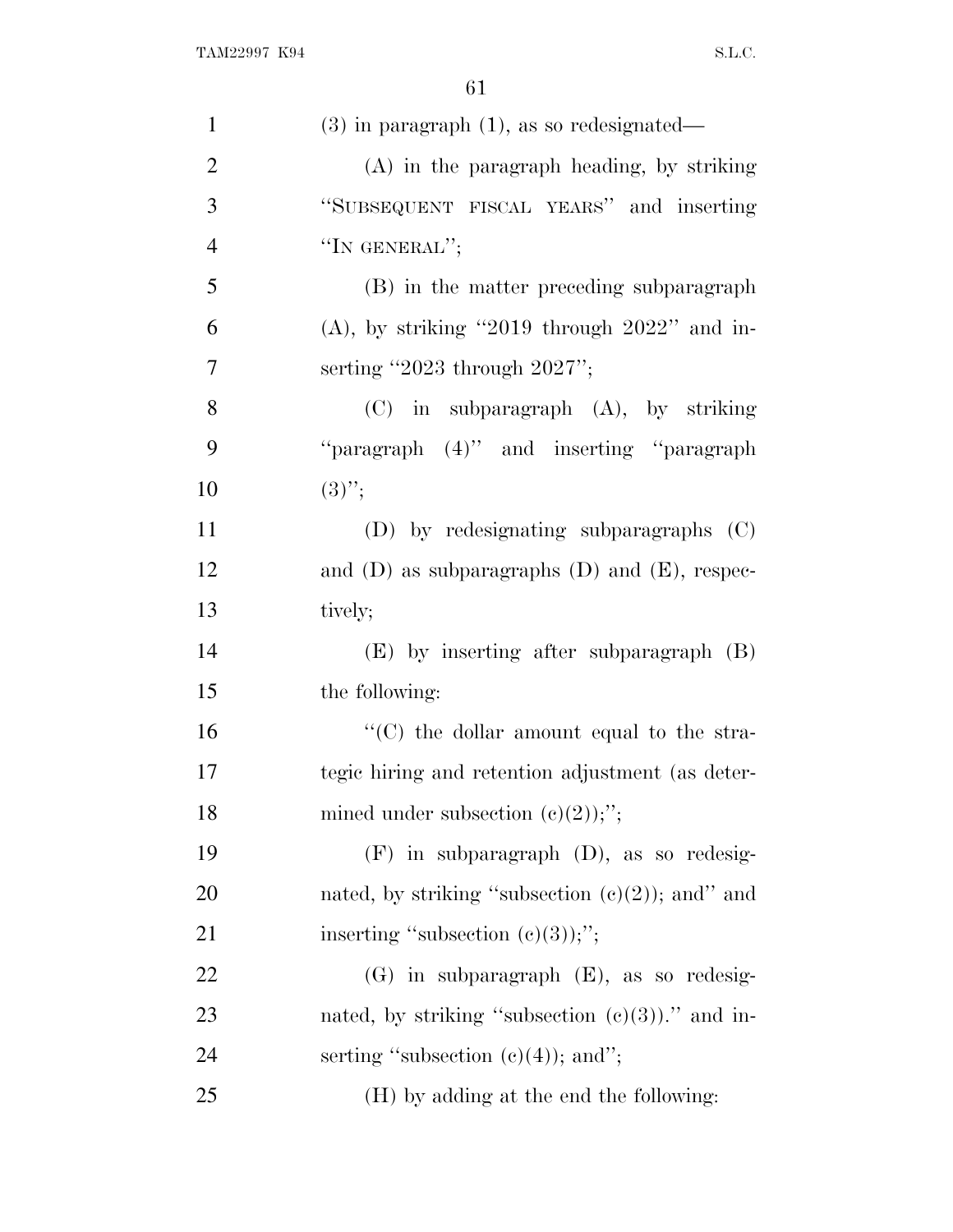| $\mathbf{1}$   | "(F) for fiscal years $2023$ and $2024$ , addi-      |
|----------------|------------------------------------------------------|
| $\overline{2}$ | tional dollar amounts equal to-                      |
| 3              | "(i) $$4,428,886$ for fiscal year 2023;              |
| $\overline{4}$ | and                                                  |
| 5              | "(ii) $$320,569$ for fiscal year $2024$ .";          |
| 6              | $(4)$ in paragraph $(2)$ , as so redesignated—       |
| 7              | $(A)$ in the paragraph heading, by striking          |
| 8              | "; LIMITATIONS ON FEE AMOUNTS";                      |
| 9              | (B) by striking subparagraph (B); and                |
| 10             | $(C)$ by redesignating subaparagraphs $(C)$          |
| 11             | and $(D)$ as subparagraphs $(B)$ and $(C)$ , respec- |
| 12             | tively; and                                          |
| 13             | $(5)$ by amending paragraph $(3)$ , as so redesig-   |
| 14             | nated, to read as follows:                           |
| 15             | "(3) ANNUAL BASE REVENUE.-- For purposes             |
| 16             | of paragraph (1), the dollar amount of the annual    |
| 17             | base revenue for a fiscal year shall be—             |
| 18             | "(A) for fiscal year 2023, $$43,376,922$ ;           |
| 19             | and                                                  |
| 20             | "(B) for fiscal years $2024$ through $2027$ ,        |
| 21             | the dollar amount of the total revenue amount        |
| 22             | established under paragraph (1) for the pre-         |
| 23             | vious fiscal year, excluding any adjustments to      |
| 24             | such revenue amount under subsection $(c)(4)$ .".    |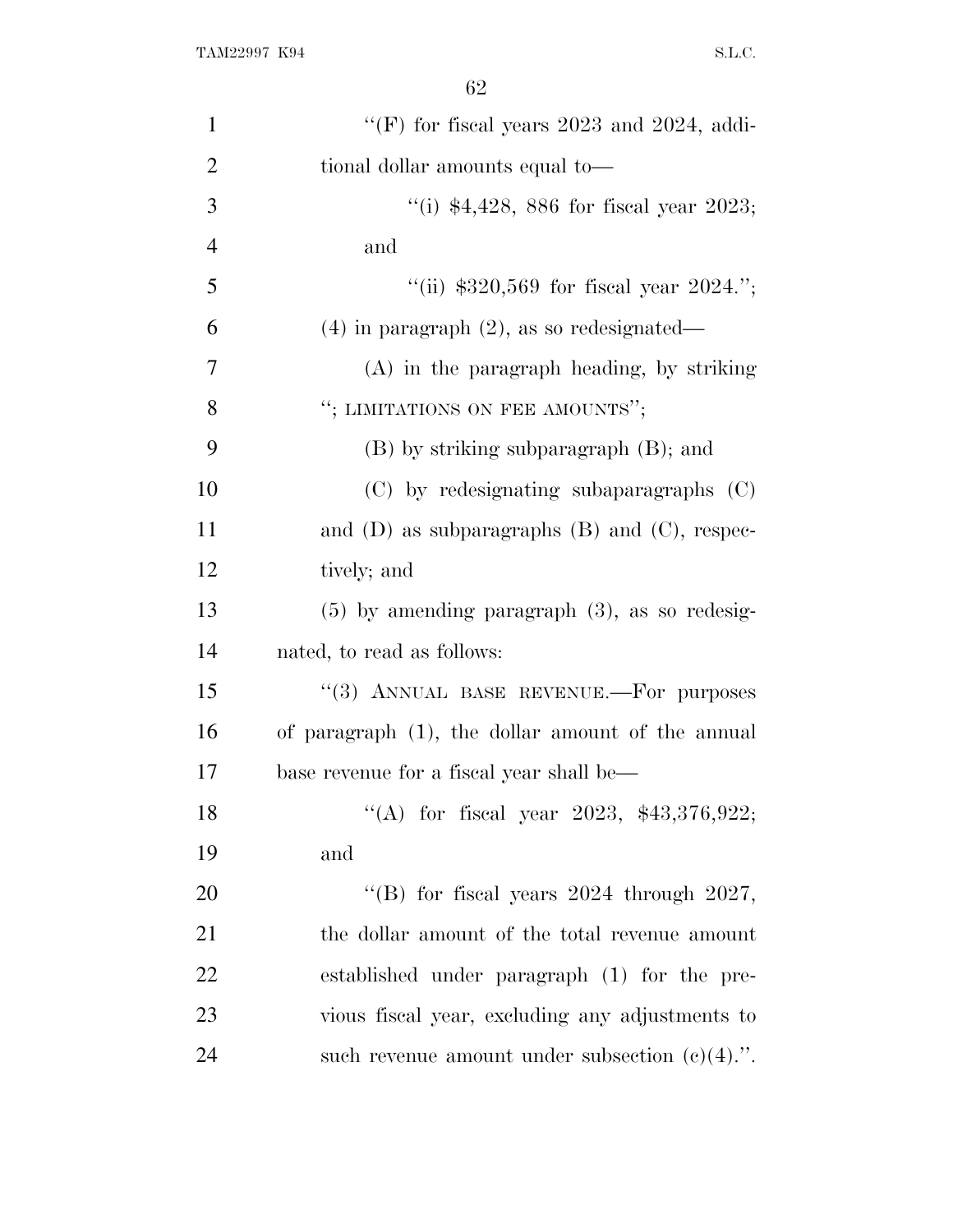| 1              | (c) ADJUSTMENTS; ANNUAL FEE SETTING.—Section              |
|----------------|-----------------------------------------------------------|
| $\overline{2}$ | 744H(c) of the Federal Food, Drug, and Cosmetic Act       |
| 3              | $((21 \text{ U.S.C. } 379j - 52(e)) \text{ is amended}$ — |
| $\overline{4}$ | $(1)$ in paragraph $(1)$ —                                |
| 5              | $(A)$ in subparagraph $(A)$ —                             |
| 6              | (i) in the matter preceding clause (i),                   |
| $\overline{7}$ | by striking "subsection $(b)(2)(B)$ " and in-             |
| 8              | serting "subsection $(b)(1)(B)$ "; and                    |
| 9              | (ii) in clause (i), by striking "sub-                     |
| 10             | section (b)" and inserting "subsection                    |
| 11             | $(b)(1)(A)$ "; and                                        |
| 12             | $(B)$ in subparagraph $(B)(ii)$ , by striking             |
| 13             | "Washington-Baltimore, DC-MD-VA-WV"                       |
|                |                                                           |
| 14             | and inserting "Washington-Arlington-Alexan-               |
| 15             | dria, DC-VA-MD-WV";                                       |
| 16             | $(2)$ by striking paragraph $(4)$ ;                       |
| 17             | $(3)$ by redesignating paragraphs $(2)$ and $(3)$ as      |
|                | paragraphs $(3)$ and $(4)$ , respectively;                |
| 18<br>19       | $(4)$ by inserting after paragraph $(1)$ the fol-         |
| 20             | lowing:                                                   |
| 21             | "(2) STRATEGIC HIRING AND RETENTION AD-                   |
| 22             | JUSTMENT.—For each fiscal year beginning in fiscal        |
| 23             | year 2023, after the annual base revenue under sub-       |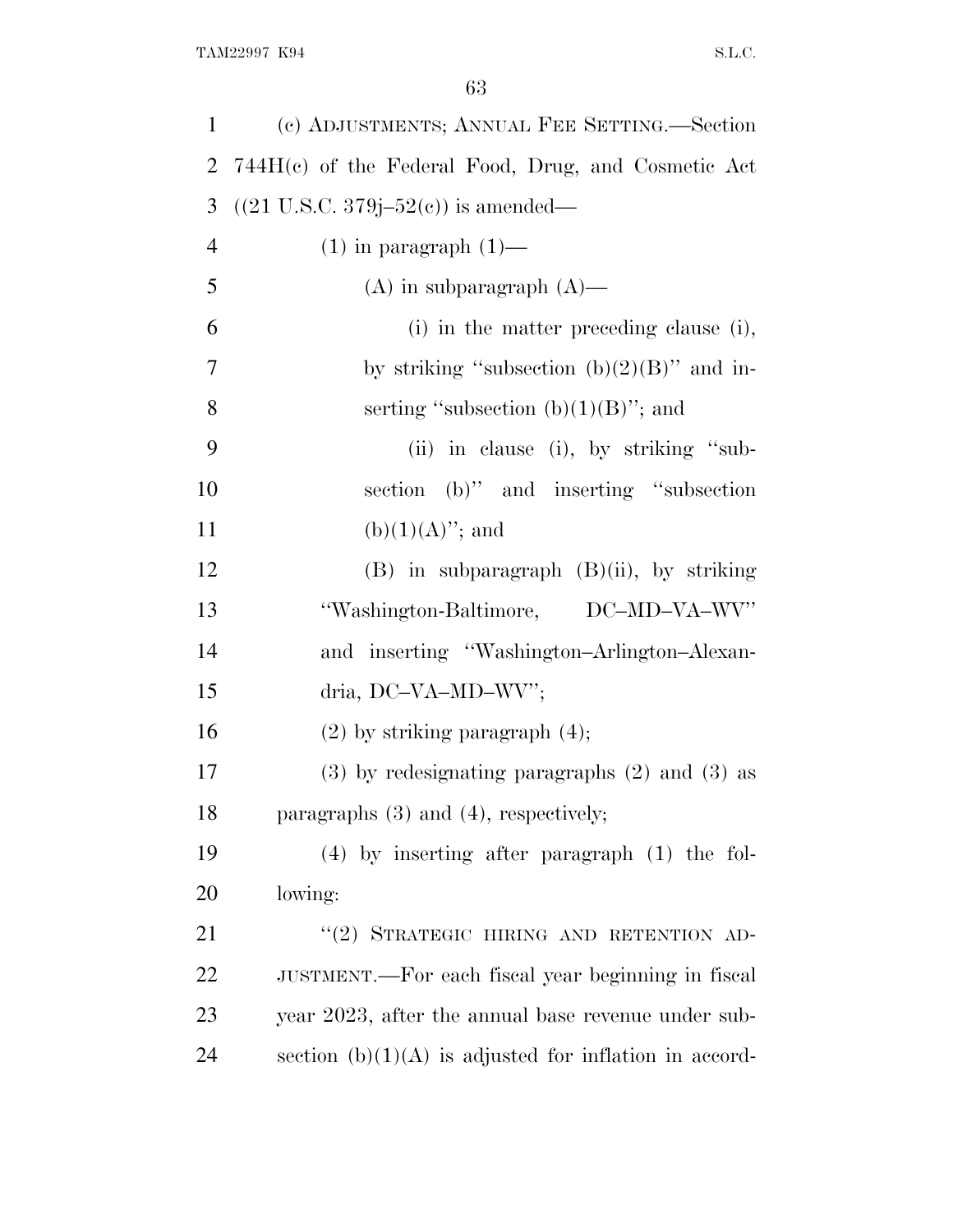| $\mathbf{1}$   | ance with paragraph (1), the Secretary shall further |
|----------------|------------------------------------------------------|
| $\overline{2}$ | increase the fee revenue and fees by $$150,000."$ ;  |
| 3              | $(5)$ in paragraph $(3)$ , as so redesignated—       |
| $\overline{4}$ | $(A)$ in subparagraph $(A)$ —                        |
| 5              | (i) by striking "Beginning with the                  |
| 6              | fiscal year described in subparagraph                |
| 7              | $(B)(ii)(II)$ " and inserting "For each fiscal       |
| 8              | year"; and                                           |
| 9              | (ii) by striking "adjustment under                   |
| 10             | paragraph (1), further increase" and in-             |
| 11             | serting "adjustments under paragraphs (1)            |
| 12             | and $(2)$ , further adjust"; and                     |
| 13             | (B) by amending subparagraph (B) to read             |
| 14             | as follows:                                          |
| 15             | "(B) METHODOLOGY.—For purposes of                    |
| 16             | this paragraph, the Secretary shall employ the       |
| 17             | capacity planning methodology utilized by the        |
| 18             | Secretary in setting fees for fiscal year 2021, as   |
| 19             | described in the notice titled 'Biosimilar User      |
| 20             | Fee Rates for Fiscal Year 2021' (85 Fed. Reg.        |
| 21             | $47220$ ; August 4, 2020). The workload cat-         |
| 22             | egories used in forecasting shall include only       |
| 23             | the activities described in such notice and, as      |
| 24             | feasible, additional activities that are also di-    |
| 25             | rectly related to the direct review of biosimilar    |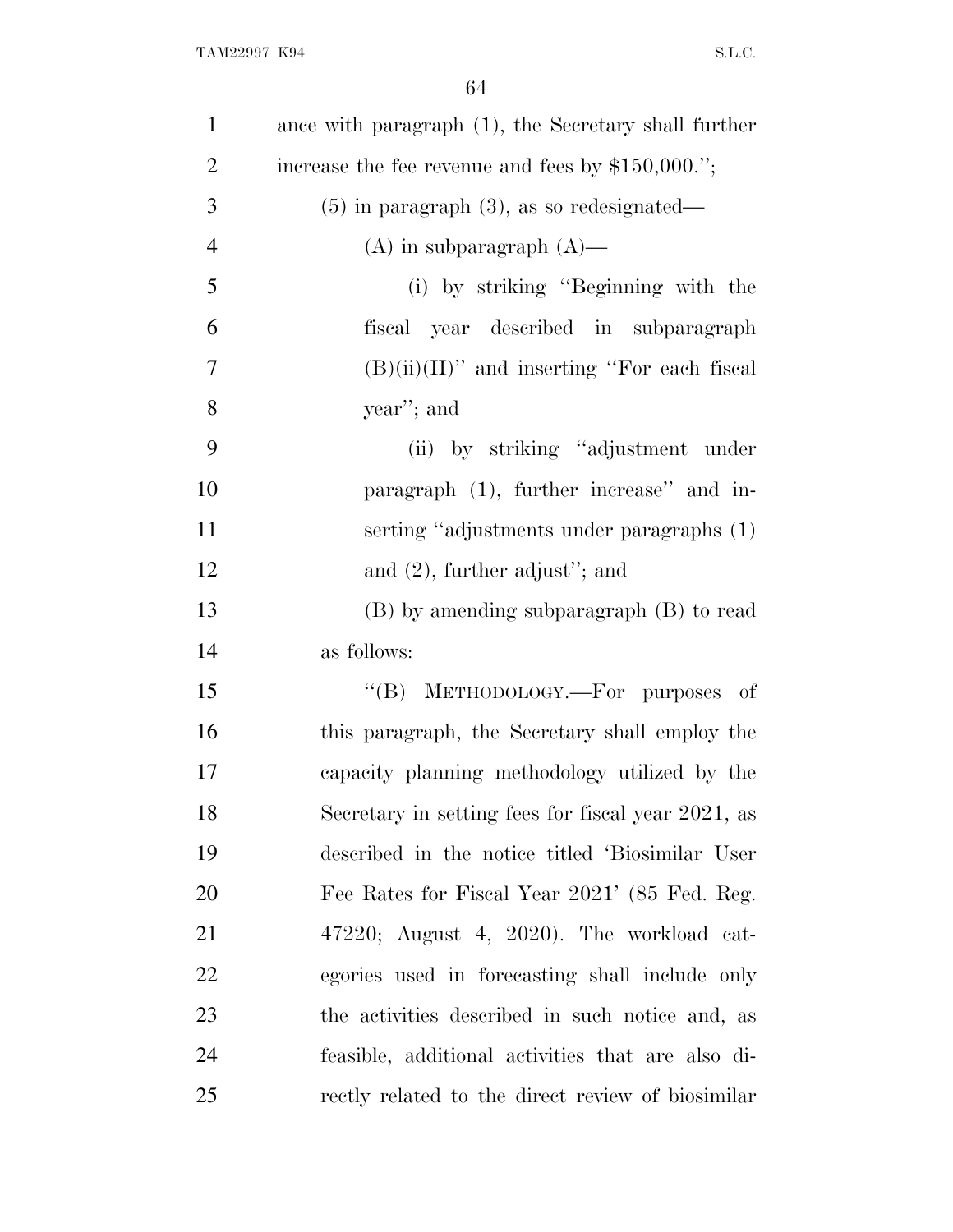| $\mathbf{1}$   | biological product applications and supplements,   |
|----------------|----------------------------------------------------|
| $\overline{2}$ | including additional formal meeting types and      |
| 3              | the direct review of postmarketing commitments     |
| $\overline{4}$ | and requirements, the direct review of risk eval-  |
| 5              | uation and mitigation strategies, and the direct   |
| 6              | review of annual reports for approved biosimilar   |
| 7              | biological products. Subject to the exceptions in  |
| 8              | the preceding sentence, the Secretary shall not    |
| 9              | include as workload categories in forecasting      |
| 10             | any non-core review activities, including any ac-  |
| 11             | tivities that the Secretary referenced for poten-  |
| 12             | tial future use in such notice but did not utilize |
| 13             | in setting fees for fiscal year 2021."; and        |
| 14             | $(C)$ in subparagraph $(C)$ —                      |
| 15             | (i) by striking "subsections $(b)(2)(A)$ "         |
| 16             | and inserting "subsections $(b)(1)(A)$ ";          |
| 17             | (ii) by striking "and $(b)(2)(B)$ " and            |
| 18             | inserting ", $(b)(1)(B)$ "; and                    |
| 19             | (iii) by inserting ", and $(b)(1)(C)$ (the         |
| 20             | dollar amount of the strategic hiring and          |
| 21             | retention adjustment)" before the period at        |
| 22             | the end;                                           |
| 23             | $(6)$ by amending paragraph $(4)$ , as so redesig- |
| 24             | nated, to read as follows:                         |
| 25             | $``(4)$ OPERATING RESERVE ADJUSTMENT.—             |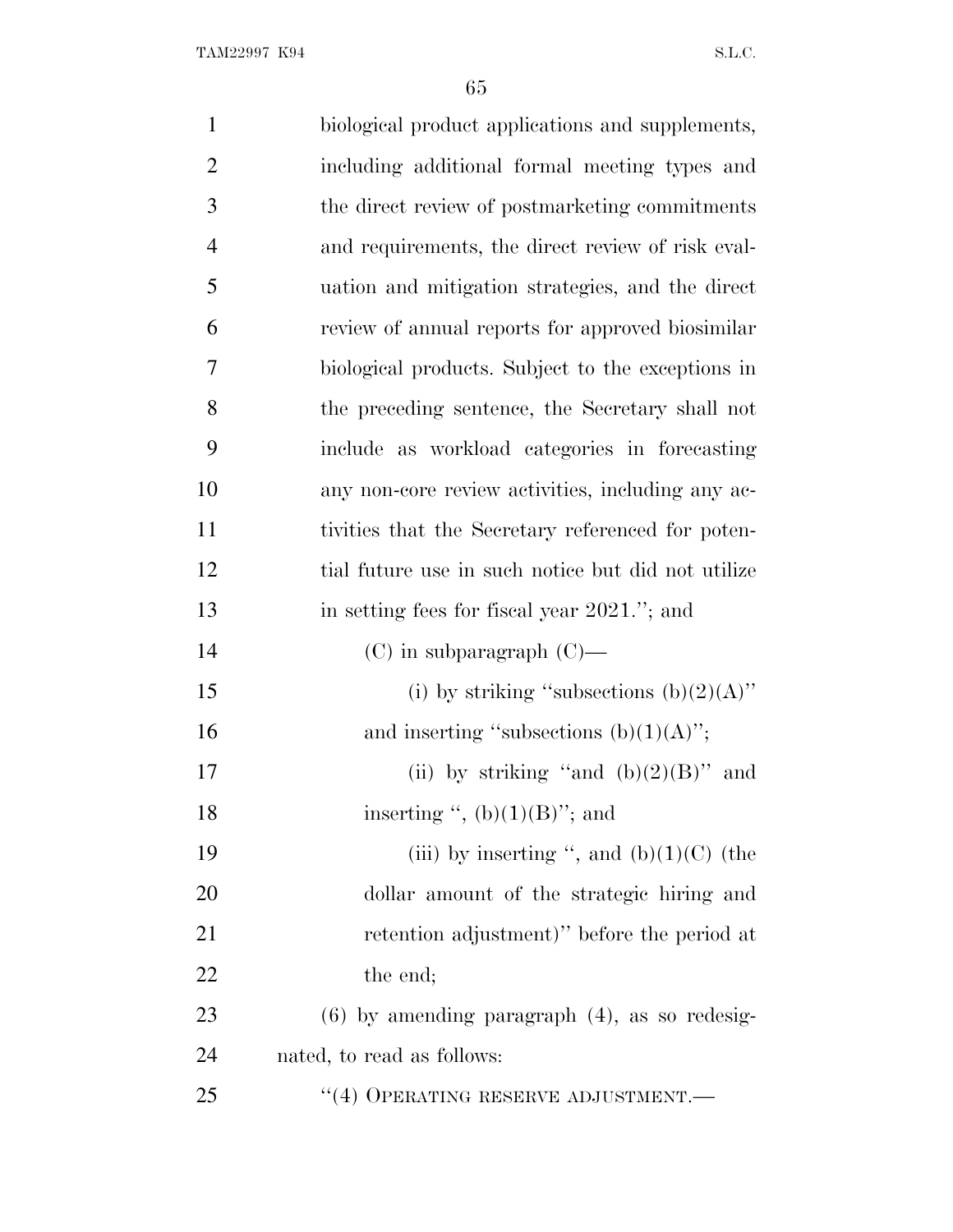| $\mathbf{1}$   | "(A) INCREASE.—For fiscal year $2023$ and            |
|----------------|------------------------------------------------------|
| $\overline{2}$ | subsequent fiscal years, the Secretary shall, in     |
| 3              | addition to adjustments under paragraphs (1),        |
| $\overline{4}$ | $(2)$ , and $(3)$ , further increase the fee revenue |
| 5              | and fees if such an adjustment is necessary to       |
| 6              | provide for at least 10 weeks of operating re-       |
| 7              | serves of carryover user fees for the process for    |
| 8              | the review of biosimilar biological product appli-   |
| 9              | cations.                                             |
| 10             | $\lq\lq (B)$ DECREASE.—                              |
| 11             | "(i) FISCAL YEAR 2023.—For fiscal                    |
| 12             | year 2023, if the Secretary has carryover            |
| 13             | balances for the process for the review of           |
| 14             | biosimilar biological product applications in        |
| 15             | excess of 33 weeks of such operating re-             |
| 16             | serves, the Secretary shall decrease such            |
| 17             | fee revenue and fees to provide for not              |
| 18             | more than 33 weeks of such operating re-             |
| 19             | serves.                                              |
| 20             | "(ii) FISCAL YEAR 2024.—For fiscal                   |
| 21             | year 2024, if the Secretary has carryover            |
| 22             | balances for the process for the review of           |
| 23             | biosimilar biological product applications in        |
| 24             | excess of 27 weeks of such operating re-             |
| 25             | serves, the Secretary shall decrease such            |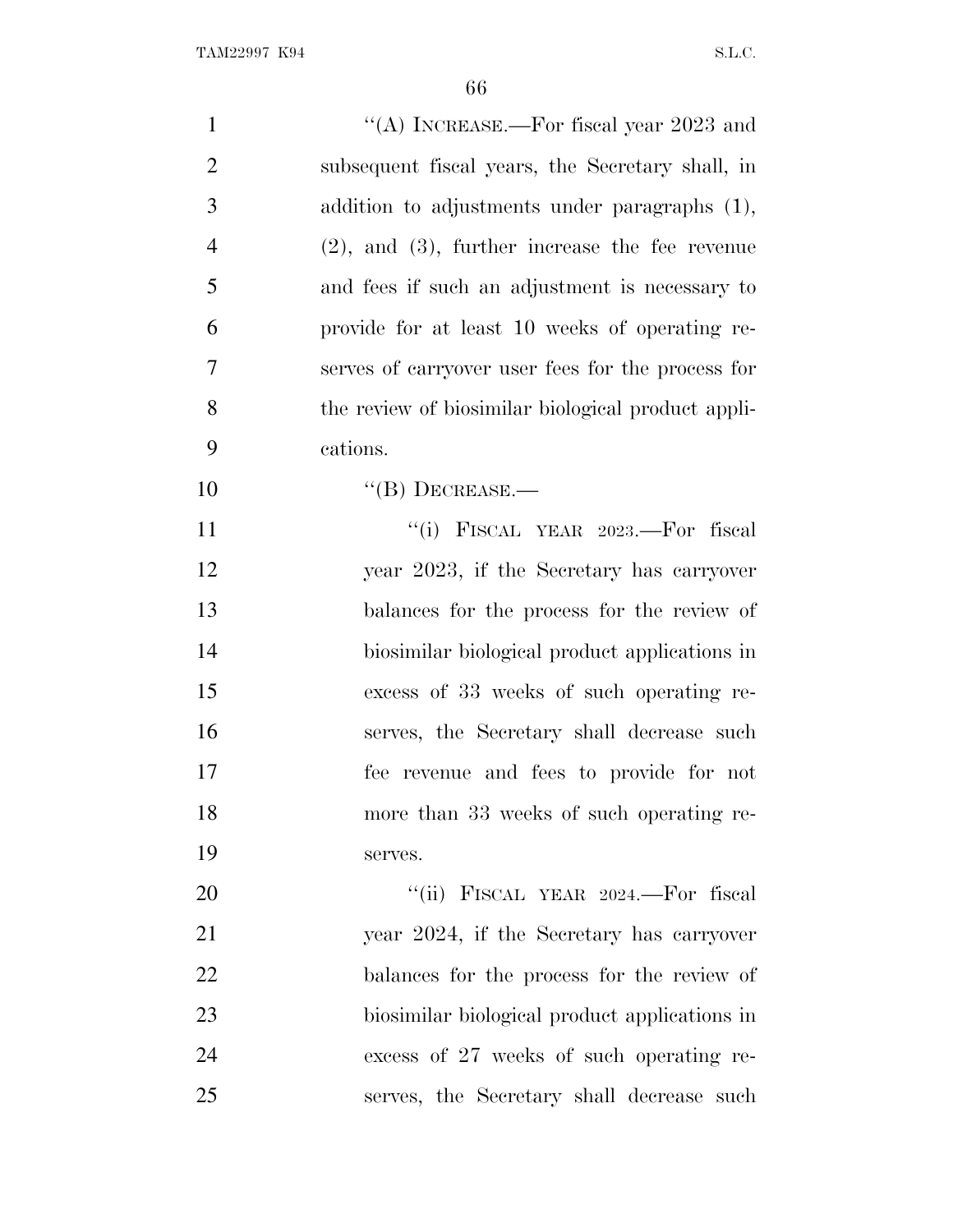fee revenue and fees to provide for not more than 27 weeks of such operating re-serves.

4 "(iii) FISCAL YEAR 2025 AND SUBSE- QUENT FISCAL YEARS.—For fiscal year 2025 and subsequent fiscal years, if the Secretary has carryover balances for the process for the review of biosimilar biologi- cal product applications in excess of 21 weeks of such operating reserves, the Sec- retary shall decrease such fee revenue and fees to provide for not more than 21 weeks of such operating reserves.

14 "'(C) FEDERAL REGISTER NOTICE.—If an adjustment under subparagraph (A) or (B) is made, the rationale for the amount of the in- crease or decrease (as applicable) in fee revenue and fees shall be contained in the annual Fed- eral Register notice under paragraph (5)(B) es- tablishing fee revenue and fees for the fiscal 21 year involved."; and

 (7) in paragraph (5), in the matter preceding subparagraph (A), by striking ''2018'' and inserting 24  $"2023"$ .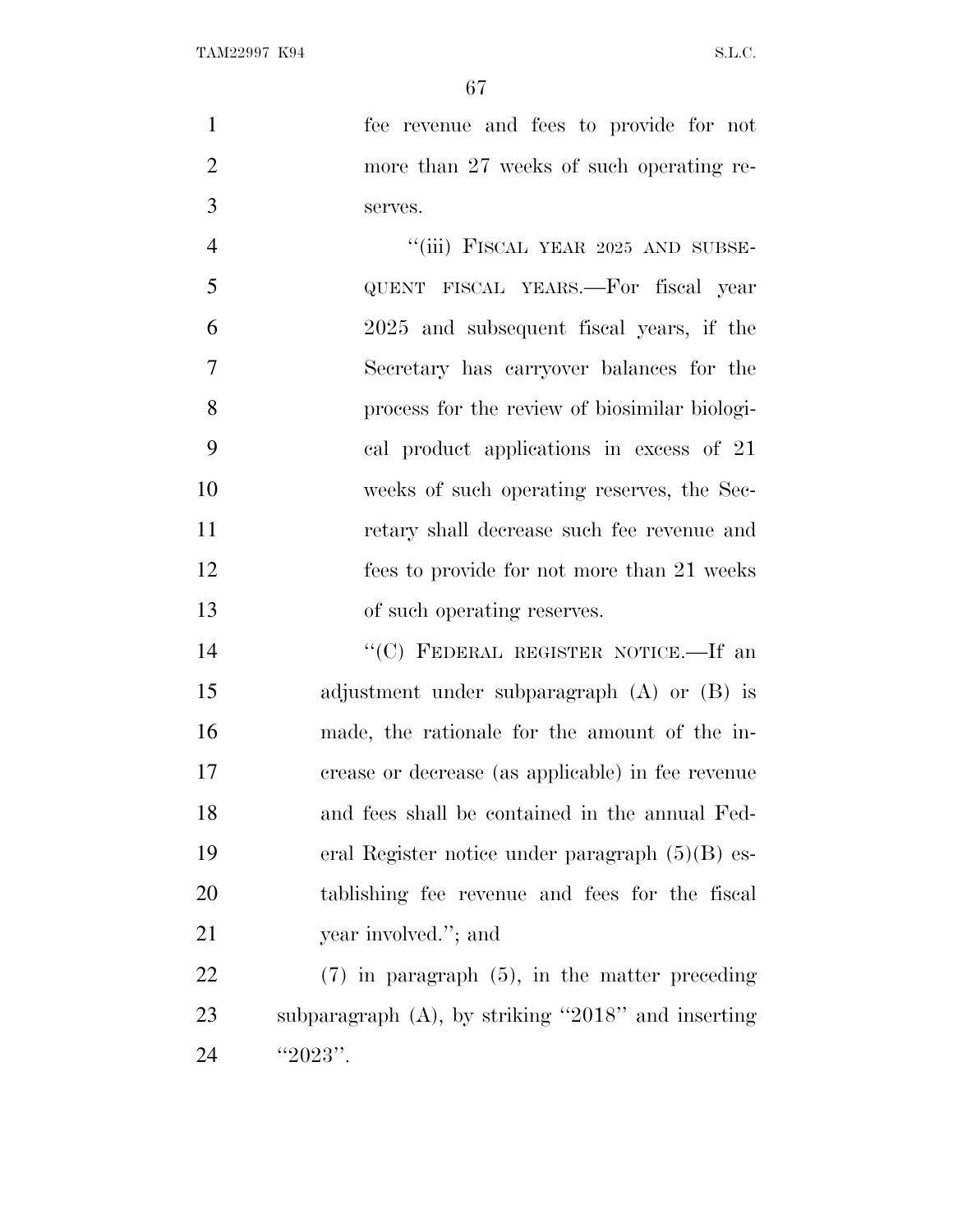(d) CREDITING AND AVAILABILITY OF FEES.—Sec- tion 744H(f)(3) of the Federal Food, Drug, and Cosmetic 3 Act  $((21 \text{ U.S.C. } 379j-52(f)(3))$  is amended by striking ''2018 through 2022'' and inserting ''2023 through 2027''.

 (e) WRITTEN REQUESTS FOR WAIVERS AND RE- FUNDS.—Subsection (h) of section 744H of the Federal Food, Drug, and Cosmetic Act (21 U.S.C. 379j–52) is amended to read as follows:

 ''(h) WRITTEN REQUESTS FOR WAIVERS AND RE- TURNS; DISPUTES CONCERNING FEES.—To qualify for consideration for a waiver under subsection (d), or the re- turn of any fee paid under this section, including if the fee is claimed to have been paid in error, a person shall submit to the Secretary a written request justifying such waiver or return and, except as otherwise specified in this section, such written request shall be submitted to the Sec- retary not later than 180 days after such fee is due. A request submitted under this paragraph shall include any legal authorities under which the request is made.''.

**SEC. 404. REAUTHORIZATION; REPORTING REQUIREMENTS.**

 Section 744I of the Federal Food, Drug, and Cos-metic Act (21 U.S.C. 379j–53) is amended—

 (1) by striking ''2018'' each place it appears and inserting ''2023''; and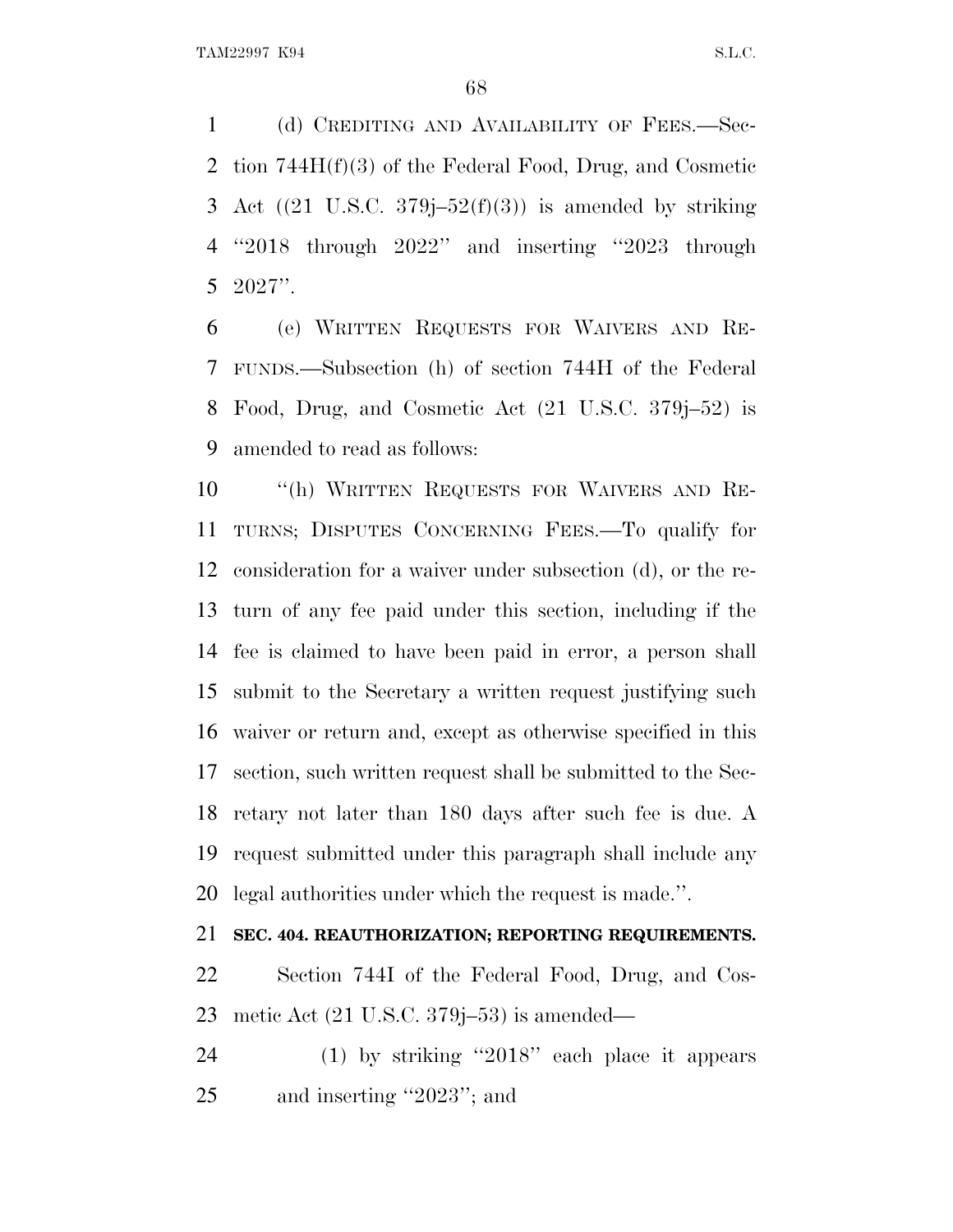| $\mathbf{1}$   | (2) by striking "Biosimilar User Fee Amend-                         |
|----------------|---------------------------------------------------------------------|
| 2              | ments of 2017" each place it appears and inserting                  |
| 3              | "Biosimilar User Fee Amendments of 2022";                           |
| $\overline{4}$ | $(3)$ in subsection $(a)(4)$ , by striking "2020" and               |
| 5              | inserting "2023"; and                                               |
| 6              | $(4)$ in subsection (f), by striking "2022" each                    |
| 7              | place it appears and inserting "2027".                              |
| 8              | SEC. 405. SUNSET DATES.                                             |
| 9              | (a) AUTHORIZATION.—Sections 744G and 744H of                        |
|                | 10 the Federal Food, Drug, and Cosmetic Act (21 U.S.C.              |
|                | 11 379 $j$ –51, 379 $j$ –52) shall cease to be effective October 1, |
|                | 12 2027.                                                            |
| 13             | (b) REPORTING REQUIREMENTS.—Section 744I of                         |

the Federal Food, Drug, and Cosmetic Act (21 U.S.C.

379j–53) shall cease to be effective January 31, 2028.

 (c) PREVIOUS SUNSET PROVISION.—Effective Octo- ber 1, 2022, subsections (a) and (b) of section 405 of the FDA Reauthorization Act of 2017 (Public Law 115–52) are repealed.

# **SEC. 406. EFFECTIVE DATE.**

 The amendments made by this title shall take effect on October 1, 2022, or the date of the enactment of this Act, whichever is later, except that fees under part 8 of subchapter C of chapter VII of the Federal Food, Drug, and Cosmetic Act (21 U.S.C. 379j–51 et seq.) shall be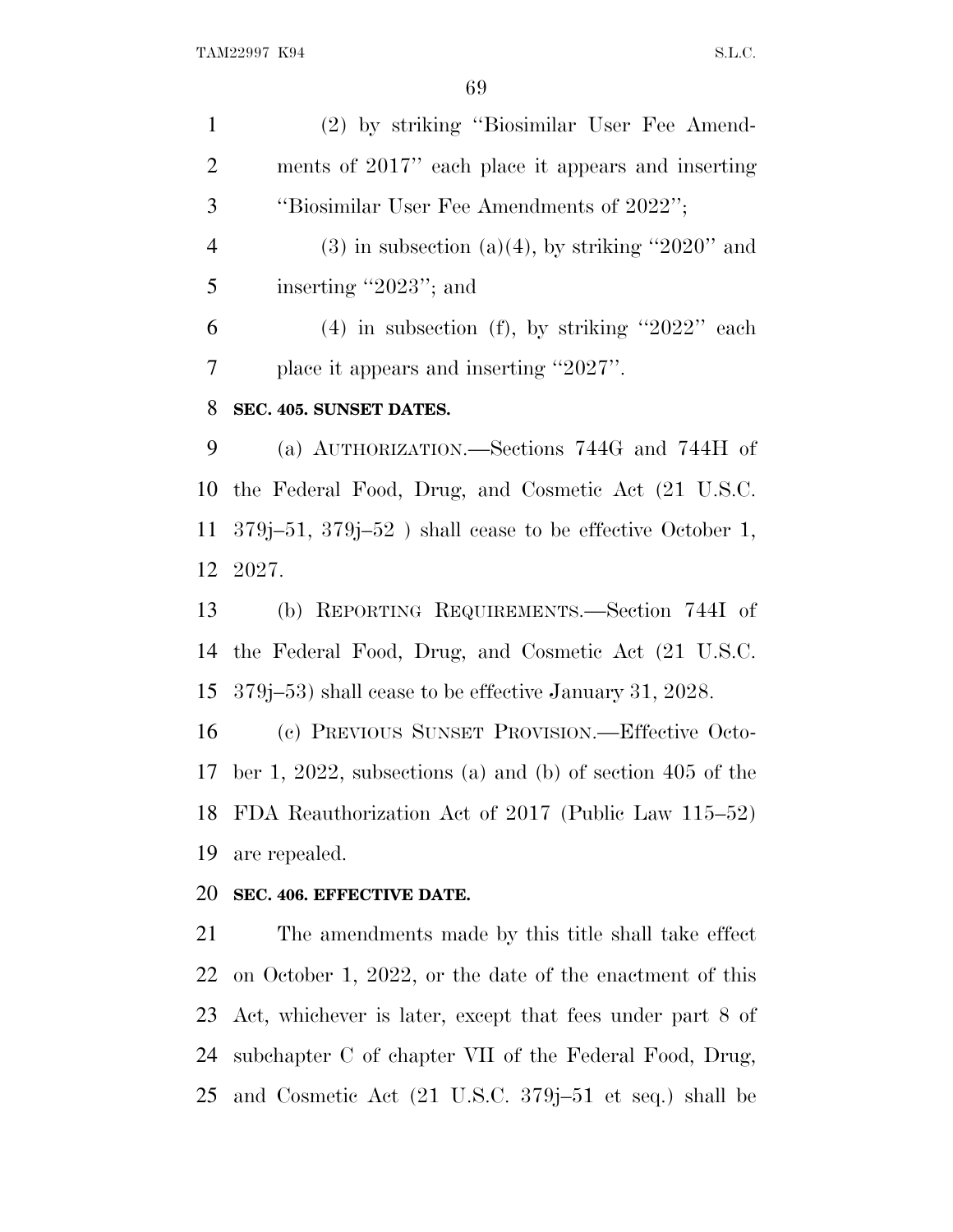assessed for all biosimilar biological product applications received on or after October 1, 2022, regardless of the date of the enactment of this Act.

### **SEC. 407. SAVINGS CLAUSE.**

 Notwithstanding the amendments made by this title, part 8 of subchapter C of chapter VII of the Federal Food, Drug, and Cosmetic Act (21 U.S.C. 379j–51 et seq.), as in effect on the day before the date of the enactment of this title, shall continue to be in effect with respect to bio- similar biological product applications and supplements (as defined in such part as of such day) that were accepted by the Food and Drug Administration for filing on or after October 1, 2017, but before October 1, 2022, with respect to assessing and collecting any fee required by such part for a fiscal year prior to fiscal year 2023.

# **TITLE V—IMPROVING REGULA- TION OF DRUGS AND BIO-LOGICAL PRODUCTS**

**SEC. 501. ALTERNATIVES TO ANIMAL TESTING.**

 (a) I<sup>N</sup> GENERAL.—Section 505 of the Federal Food, Drug, and Cosmetic Act (21 U.S.C. 355) is amended—  $(1)$  in subsection  $(i)$ — 23 (A) in paragraph  $(1)(A)$ , by striking "pre-

 clinical tests (including tests on animals)'' and inserting ''nonclinical tests''; and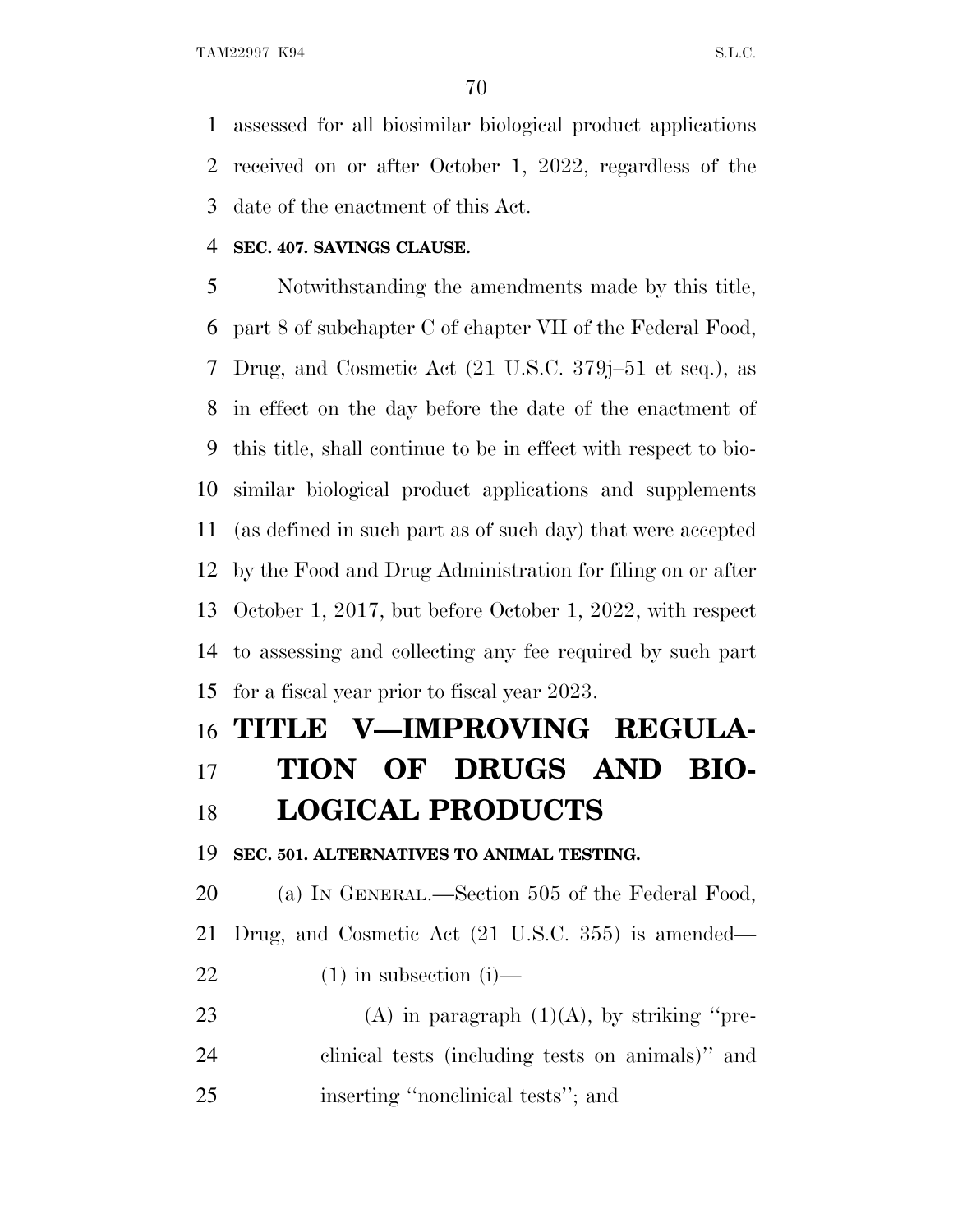| $\mathbf{1}$   | $(B)$ in paragraph $(2)(B)$ , by striking "ani-                |
|----------------|----------------------------------------------------------------|
| $\overline{2}$ | mal" and inserting "nonclinical tests"; and                    |
| 3              | $(2)$ after subsection $(y)$ , by inserting the fol-           |
| $\overline{4}$ | lowing:                                                        |
| 5              | "(z) NONCLINICAL TEST DEFINED. For purposes                    |
| 6              | of this section, the term 'nonclinical test' means a test con- |
| 7              | ducted in vitro, in silico, or in chemico, or a non-human      |
| 8              | in vivo test that occurs before or during the clinical trial   |
| 9              | phase of the investigation of the safety and effectiveness     |
| 10             | of a drug, and may include animal tests, or non-animal         |
| 11             | or human biology-based test methods, such as cell-based        |
| 12             | assays, microphysiological systems, or computer models.".      |
| 13             | (b) BIOSIMILAR BIOLOGICAL PRODUCT APPLICA-                     |
| 14             | TIONS.—Item (bb) of section $351(k)(2)(A)(i)(I)$ of the        |
| 15             | Public Health Service Act (42 U.S.C. 262 $(k)(2)(A)(i)(I))$ )  |
| 16             | is amended to read as follows:                                 |
| 17             | "(bb) an assessment of tox-                                    |

- 
- 18 icity (which may rely on, or con-
- sist of, a study or studies de-
- 20 seribed in item (aa) or (cc));
- 21 and''.

# **SEC. 502. SAFER DISPOSAL OF OPIOIDS.**

 Section 505–1(e)(4)(B) of the Federal Food, Drug, 24 and Cosmetic Act  $(21 \text{ U.S.C. } 355-1(e)(4)(B))$  is amended by striking ''for purposes of rendering drugs nonretriev-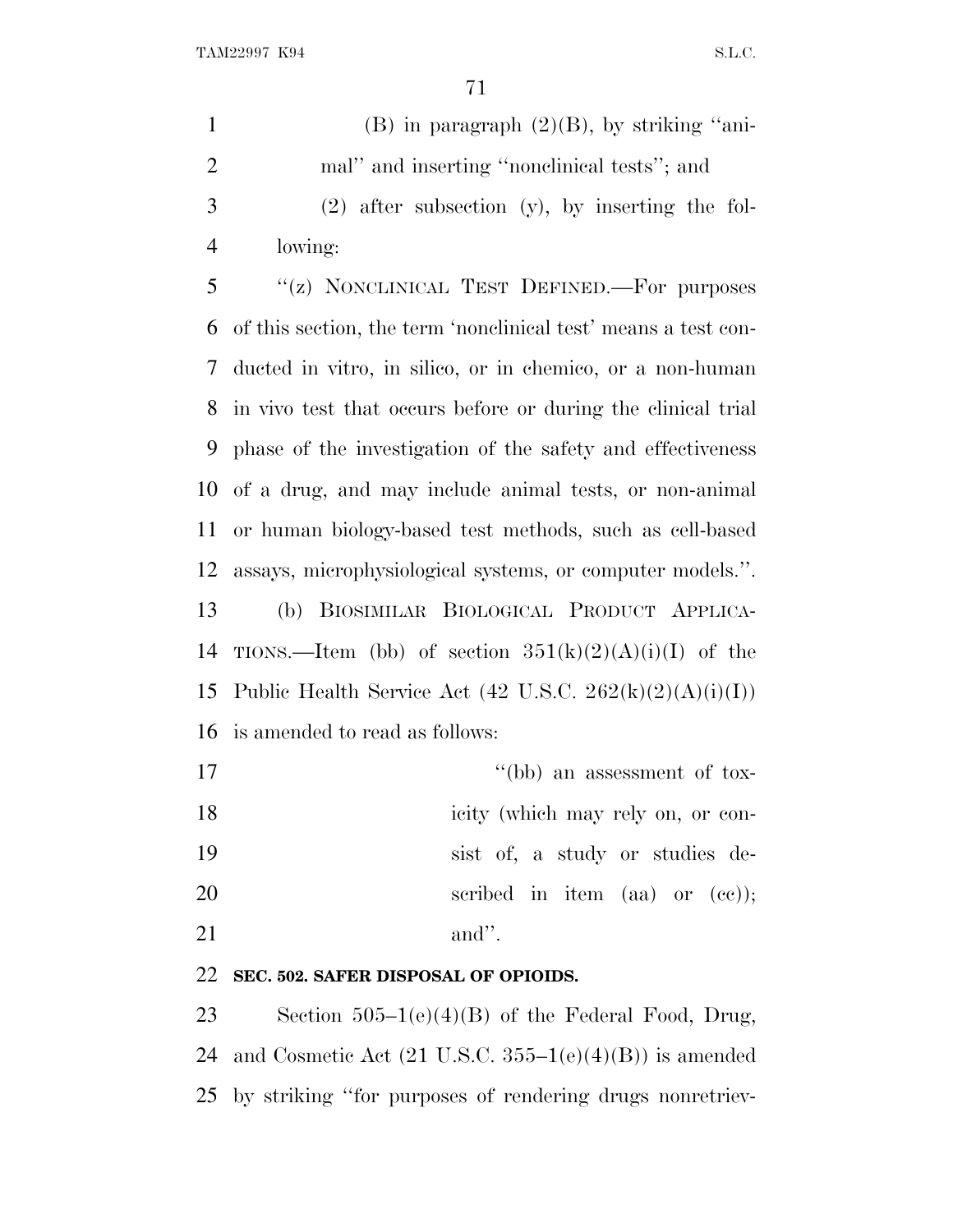able (as defined in section 1300.05 of title 21, Code of Federal Regulations (or any successor regulation))''. **SEC. 503. CLARIFICATIONS TO EXCLUSIVITY PROVISIONS FOR FIRST INTERCHANGEABLE BIOSIMILAR BIOLOGICAL PRODUCTS.** Section 351(k)(6) of the Public Health Service Act (42 U.S.C. 262(k)(6)) is amended— (1) in the matter preceding subparagraph (A)— (A) by striking ''Upon review of'' and in- serting ''The Secretary shall not make licensure as an interchangeable biological product effec-12 tive with respect to"; (B) by striking ''relying on'' and inserting 14 'that relies on"; and (C) by striking ''the Secretary shall not make a determination under paragraph (4) that the second or subsequent biological product is interchangeable for any condition of use''; and (2) in the flush text that follows subparagraph (C), by striking the period and inserting '', and the term 'first interchangeable biosimilar biological prod- uct' means any interchangeable biosimilar biological product that is approved on the first day on which such a product is approved as interchangeable with the reference product.''.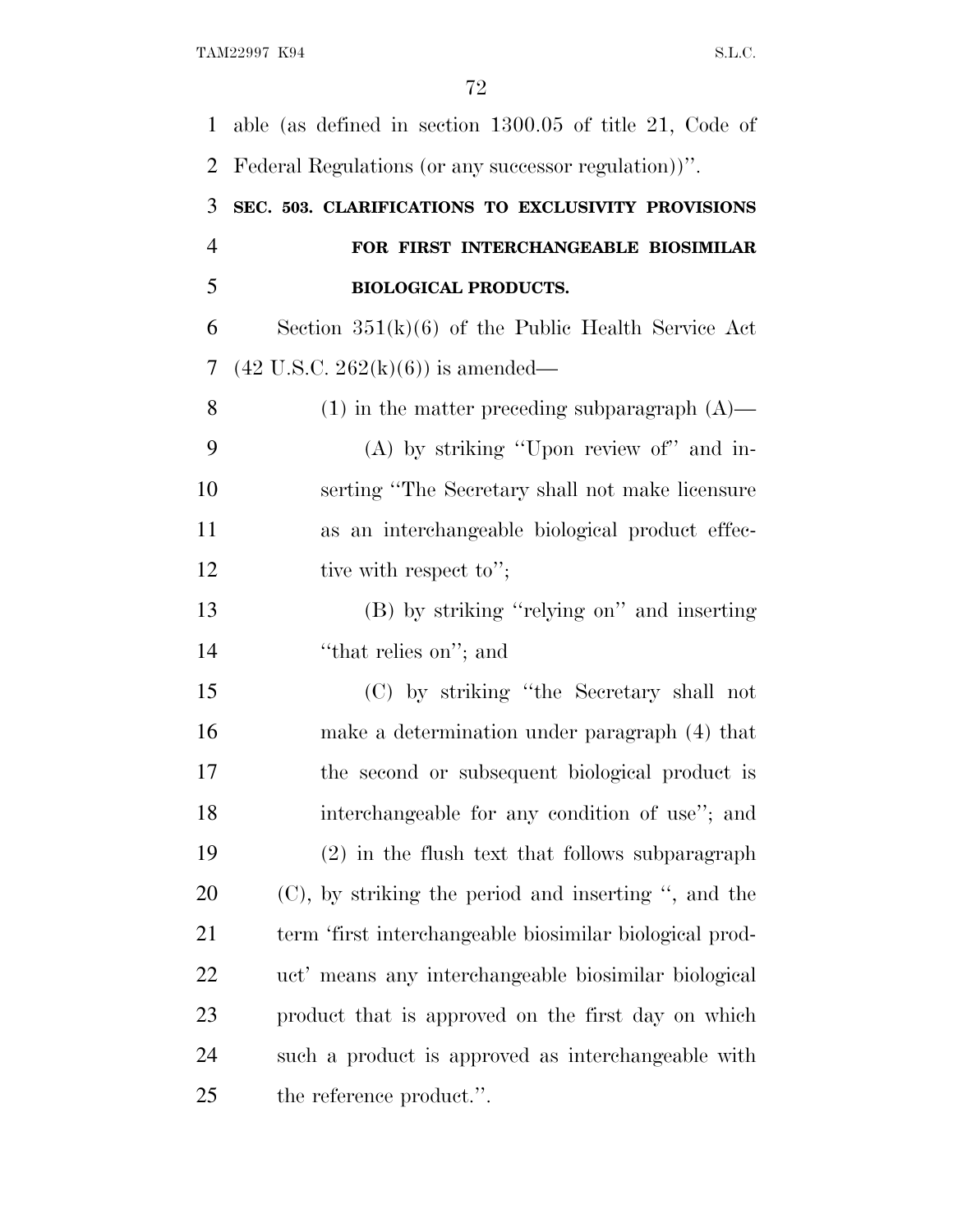| $\mathbf{1}$   | SEC. 504. IMPROVEMENTS TO THE PURPLE BOOK.            |
|----------------|-------------------------------------------------------|
| $\overline{2}$ | (a) IN GENERAL.—Section 506I of the Federal Food,     |
| 3              | Drug, and Cosmetic Act (21 U.S.C. 356i) is amended—   |
| $\overline{4}$ | $(1)$ in subsection $(a)$ —                           |
| 5              | (A) by striking "The holder of an applica-            |
| 6              | tion approved under subsection $(c)$ or $(j)$ of sec- |
| 7              | tion 505" and inserting "The holder of an ap-         |
| 8              | plication approved under subsection (c) or (j) of     |
| 9              | section 505 of this Act or subsection (a) or $(k)$    |
| 10             | of section 351 of the Public Health Service           |
| 11             | $\text{Act}''$                                        |
| 12             | $(B)$ in paragraph $(2)$ , by inserting "(in the      |
| 13             | case of a biological product, the proper name)"       |
| 14             | after "established name";                             |
| 15             | $(C)$ in paragraph $(3)$ , by striking "or ab-        |
| 16             | breviated application number" and inserting ",        |
| 17             | abbreviated application number, or biologics li-      |
| 18             | cense application number"; and                        |
| 19             | $(2)$ in subsection $(b)$ —                           |
| 20             | $(A)$ in the matter preceding paragraph $(1)$ ,       |
| 21             | by striking "The holder of an application ap-         |
| 22             | proved under subsection $(e)$ or $(j)$ " and insert-  |
| 23             | ing "The holder of an application approved            |
| 24             | under subsection (c) or (j) of section $505$ of       |
| 25             | this Act or subsection (a) or $(k)$ of section 351    |
| 26             | of the Public Health Service Act";                    |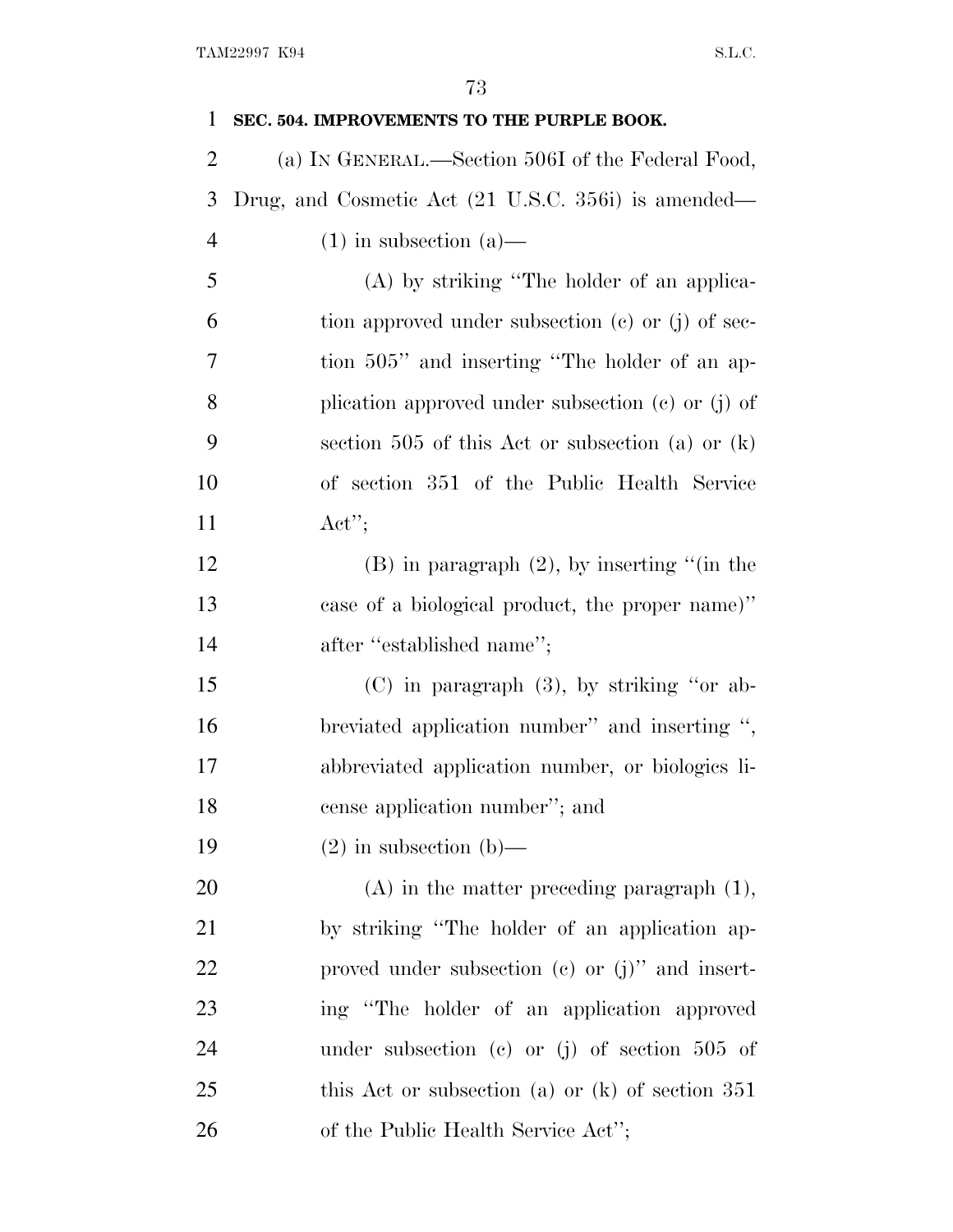| $\mathbf{1}$   | $(B)$ in paragraph $(1)$ , by inserting "(in the               |
|----------------|----------------------------------------------------------------|
| $\overline{2}$ | case of a biological product, the proper name)"                |
| 3              | after "established name"; and                                  |
| $\overline{4}$ | (C) in paragraph $(2)$ , by striking "or ab-                   |
| 5              | breviated application number" and inserting ",                 |
| 6              | abbreviated application number, or biologics li-               |
| 7              | cense application number".                                     |
| $8\,$          | ADDITIONAL ONE-TIME REPORT.—Subsection<br>(b)                  |
| 9              | (c) of section 506I of the Federal Food, Drug, and Cos-        |
| 10             | metic Act (21 U.S.C. 356i) is amended to read as follows:      |
| 11             | "(c) ADDITIONAL ONE-TIME REPORT.—Within 180                    |
| 12             | days of the date of enactment of the Food and Drug Ad-         |
| 13             | ministration Safety and Landmark Advancements Act of           |
|                | 14 2022, all holders of applications approved under sub-       |
| 15             | section (a) or $(k)$ of section 351 of the Public Health Serv- |
| 16             | ice Act shall review the information in the list published     |
| 17             | under section $351(k)(9)(A)$ and shall submit a written no-    |
| 18             | tice to the Secretary—                                         |
| 19             | $\cdot$ (1) stating that all of the application holder's       |
| 20             | biological products in the list published under sec-           |
| 21             | tion $351(k)(9)(A)$ that are not listed as discontinued        |
| 22             | are available for sale; or                                     |
| 23             | $\lq(2)$ including the information required pursu-             |

 ant to subsection (a) or (b), as applicable, for each of the application holder's biological products that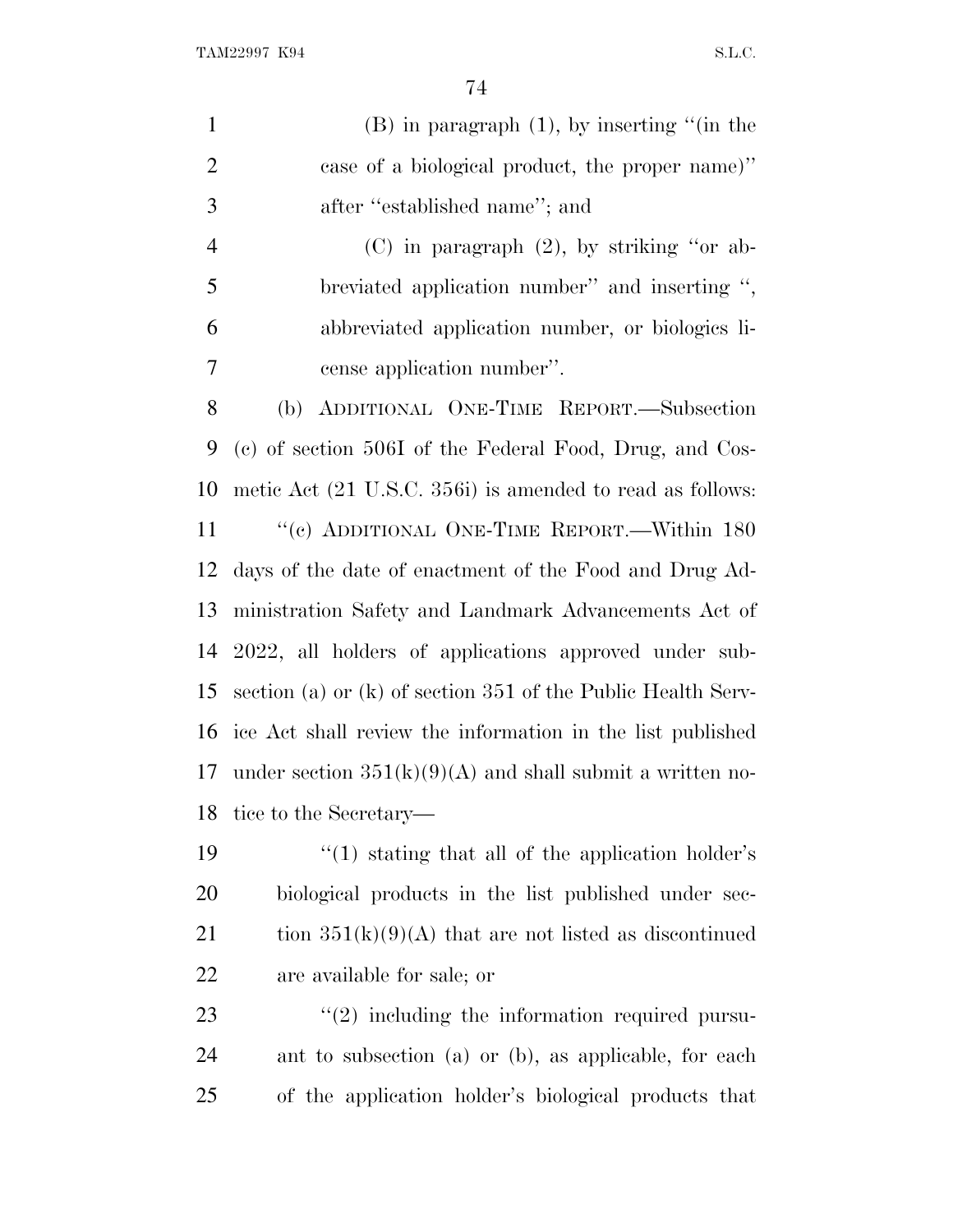| $\mathbf{1}$   | are in the list published under section $351(k)(9)(A)$  |
|----------------|---------------------------------------------------------|
| $\overline{2}$ | and not listed as discontinued, but have been discon-   |
| 3              | tinued from sale or never have been available for       |
| $\overline{4}$ | sale.".                                                 |
| 5              | (c) PURPLE BOOK.—Section 506I of the Federal            |
| 6              | Food, Drug, and Cosmetic Act (21 U.S.C. 356i) is amend- |
| 7              | $ed$ —                                                  |
| 8              | $(1)$ in subsection $(d)$ —                             |
| 9              | $(A)$ by striking "or $(e)$ , the Secretary" and        |
| 10             | inserting "or $(c)$ —                                   |
| 11             | $"(1)$ the Secretary";                                  |
| 12             | (B) by striking the period at the end, and              |
| 13             | inserting "; and"; and                                  |
| 14             | (C) by adding at the end the following:                 |
| 15             | $"(2)$ the Secretary may identify the application       |
| 16             | holder's biological products as discontinued in the     |
| 17             | list published under section $351(k)(9)(A)$ of the      |
| 18             | Public Health Service Act, except that the Secretary    |
| 19             | shall remove from the list in accordance with section   |
| 20             | $351(k)(9)(B)$ of such Act any biological product for   |
| 21             | which a license has been revoked or suspended for       |
| 22             | reasons of safety, purity, or potency."; and            |
| 23             | $(2)$ in subsection $(e)$ —                             |
| 24             | (A) by inserting after the first sentence the           |
| 25             | following: "The Secretary shall update the list"        |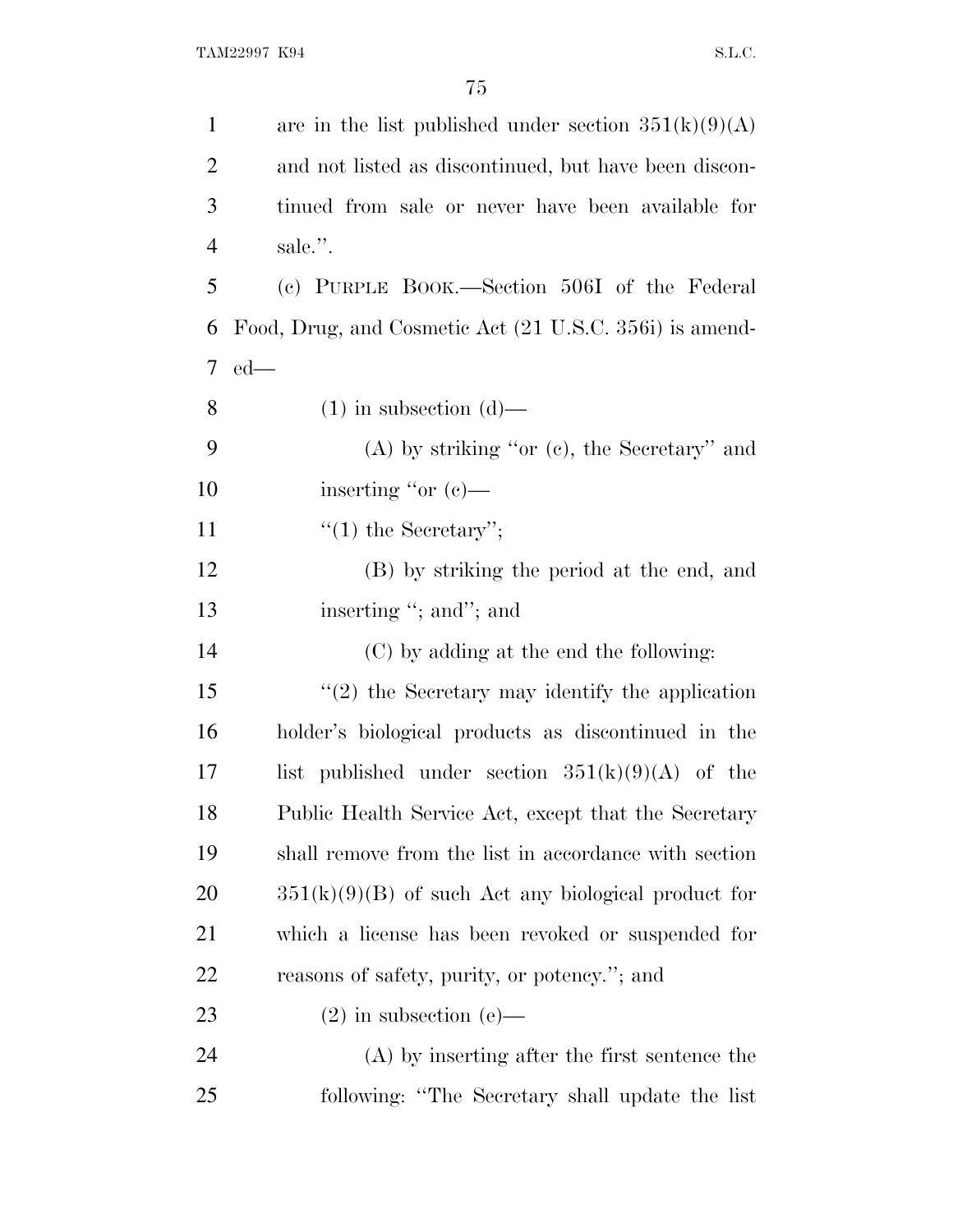| $\mathbf{1}$   | published under section $351(k)(9)(A)$ of the                         |
|----------------|-----------------------------------------------------------------------|
| $\overline{2}$ | Public Health Service Act based on information                        |
| $\mathfrak{Z}$ | provided under subsections $(a)$ , $(b)$ , and $(c)$ by               |
| $\overline{4}$ | identifying as discontinued biological products                       |
| 5              | that are not available for sale, except that any                      |
| 6              | biological product for which the license has been                     |
| 7              | revoked or suspended for reasons of safety, pu-                       |
| 8              | rity, or potency shall be removed from the list                       |
| 9              | in accordance with section $351(k)(9)(B)$ of the                      |
| 10             | Public Health Service Act."; and                                      |
| 11             | (B) in the last sentence—                                             |
| 12             | (i) by striking "updates to the list"                                 |
| 13             | and inserting "updates to the lists pub-                              |
| 14             | lished under section $505(j)(7)(A)$ of this                           |
| 15             | Act and section $351(k)(9)(A)$ of the Public                          |
| 16             | Health Service Act"; and                                              |
| 17             | (ii) by striking "update the list" and                                |
| 18             | inserting "update such lists".                                        |
| 19             | SEC. 505. THERAPEUTIC EQUIVALENCE EVALUATIONS.                        |
| 20             | Section $505(j)(7)(A)$ of the Federal Food, Drug, and                 |
| 21             | Cosmetic Act $(21 \text{ U.S.C. } 355(j)(7)(\text{A}))$ is amended by |
| 22             | adding at the end the following:                                      |
| 23             | " $(v)(I)$ With respect to an application submitted pur-              |
| 24             | suant to subsection $(b)(2)$ for a drug that is subject to            |
| 25             | section 503(b) for which the sole difference from a listed            |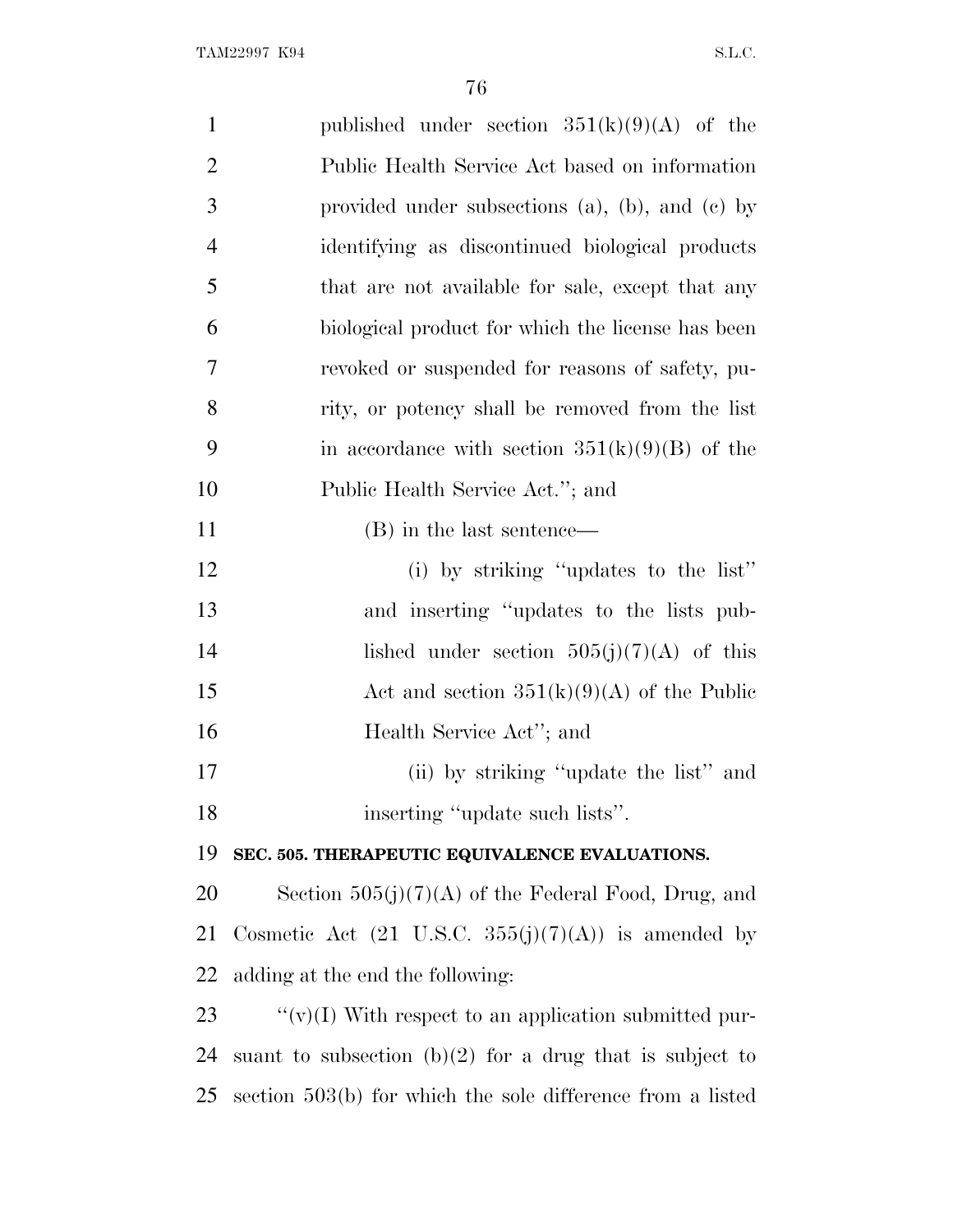drug relied upon in the application is a difference in inac- tive ingredients not permitted under clause (iii) or (iv) of section 314.94(a)(9) of title 21, Code of Federal Regula- tions (or successor regulations), the Secretary shall make an evaluation with respect to whether such drug is a thera- peutic equivalent (as defined in section 314.3 of title 21, Code of Federal Regulations (or any successor regula- tions)) to another approved drug product in the prescrip- tion drug product section of the list under this paragraph as follows:

11 ''(aa) With respect to such an application sub- mitted after the date of enactment of the Food and Drug Administration Safety and Landmark Ad- vancements Act of 2022, the evaluation shall be made with respect to a listed drug relied upon in the 16 application under subsection  $(b)(2)$  that is a phar- maceutical equivalent (as defined in section 314.3 of title 21, Code of Federal Regulations (or any suc- cessor regulations)) to the drug in the application under subsection (b)(2) at the time of approval of 21 such application or not later than 180 days after the date of such approval, provided that the request for such a determination is made in the original applica- tion (or in a resubmission to a complete response letter), and all necessary data and information are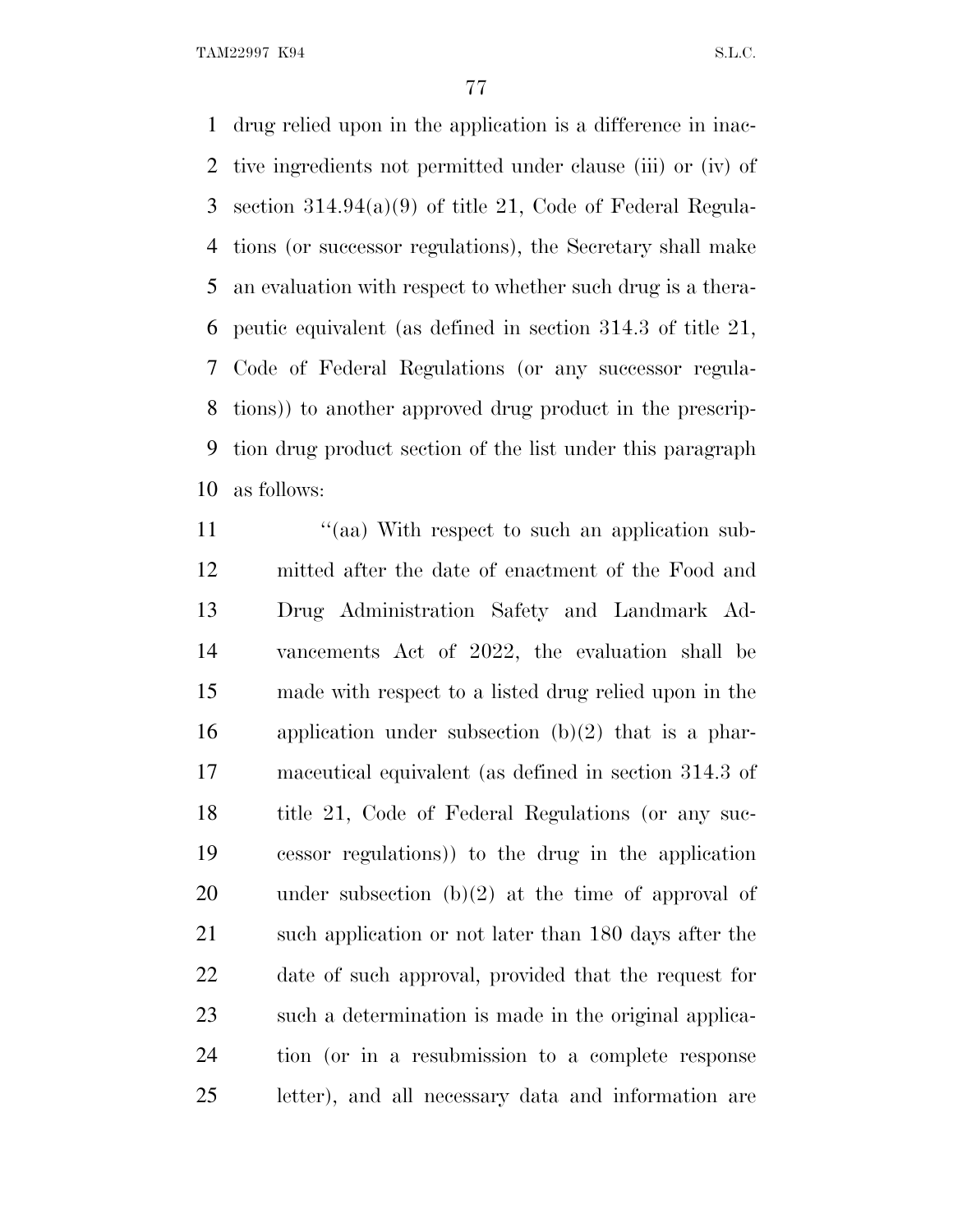submitted in the original application (or in a resub- mission in response to a complete response letter) for the therapeutic equivalence evaluation, including information to demonstrate bioequivalence, in a form and manner prescribed by the Secretary.

 ''(bb) With respect to such an application sub- mitted prior to the date of enactment of the Food and Drug Administration Safety and Landmark Ad- vancements Act of 2022, with respect to an applica- tion approved on or after the date of enactment of such Act, the evaluation shall be made not later than 180 days after receipt of a request for a thera- peutic equivalence evaluation submitted as part of a supplement to such application; or with respect to an application that was not approved as of the date of enactment of such Act, the evaluation shall be made not later than 180 days after the date of approval of such application if a request for such evaluation is submitted to the application, provided that—

20 "(AA) such request for a therapeutic equivalent evaluation is being sought with re- spect to a listed drug relied upon in the applica- tion, and the relied upon listed drug is in the prescription drug product section of the list under this paragraph and is a pharmaceutical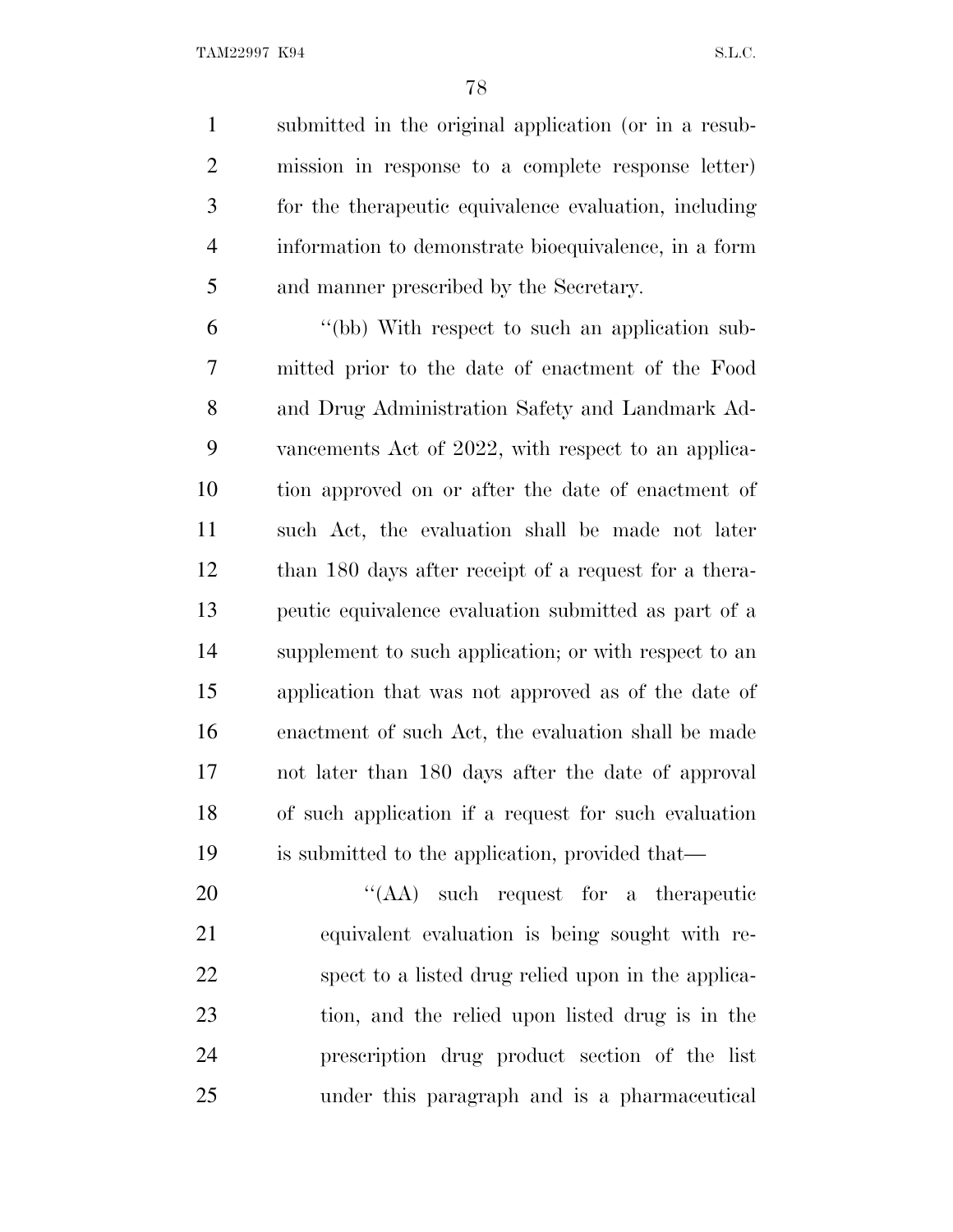equivalent (as defined in section 314.3 of title 2 21, Code of Federal Regulations (or any suc- cessor regulations)) to the drug for which a therapeutic equivalence evaluation is sought; and ''(BB) the initial submission containing such request, or the relevant application, in- cludes all necessary data and information for the therapeutic equivalence evaluation, includ- ing information to demonstrate bioequivalence, in a form and manner prescribed by the Sec- retary. 13 ''(II) When the Secretary makes an evaluation under subclause (I), the Secretary shall, in revisions made to the list pursuant to clause (ii), include such information for such drug.''. **SEC. 506. MODERNIZING ACCELERATED APPROVAL.** (a) I<sup>N</sup> GENERAL.—Section 506(c) of the Federal Food, Drug, and Cosmetic Act (21 U.S.C. 356(c)) is amended— 21 (1) in paragraph  $(2)$ — (A) by redesignating subparagraphs (A) and (B) as clauses (i) and (ii), respectively, and adjusting the margins accordingly;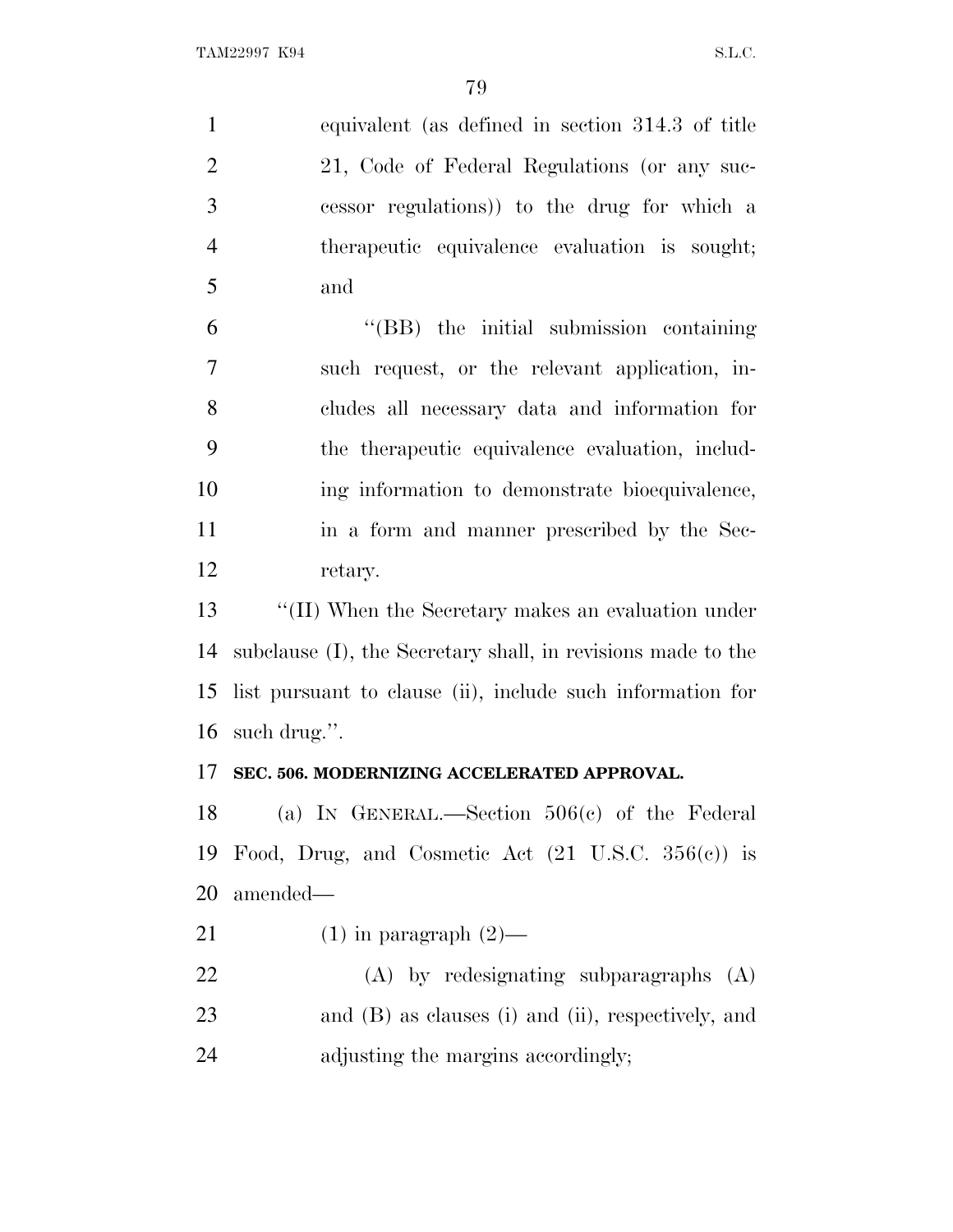| $\mathbf{1}$   | (B) by striking "Approval of a product"          |
|----------------|--------------------------------------------------|
| $\overline{2}$ | and inserting the following:                     |
| 3              | "(A) IN GENERAL.—Approval of a prod-             |
| $\overline{4}$ | uct";                                            |
| 5              | $(C)$ in clause (i) of such subparagraph $(A)$ , |
| 6              | as so redesignated, by striking "appropriate     |
| 7              | postapproval studies" and inserting "an appro-   |
| 8              | priate postapproval study or studies (which may  |
| 9              | be augmented or supported by real world evi-     |
| 10             | $dence$ , and                                    |
| 11             | (D) by adding at the end the following:          |
| 12             | "(B) STUDIES NOT REQUIRED.—If the                |
| 13             | Secretary does not require that the sponsor of   |
| 14             | a product approved under accelerated approval    |
| 15             | conduct a postapproval study under this para-    |
| 16             | graph, the Secretary shall publish on the        |
| 17             | website of the Food and Drug Administration      |
| 18             | the rationale for why such study is not appro-   |
| 19             | priate or necessary.                             |
| 20             | $\lq\lq C$<br>POSTAPPROVAL STUDY<br>CONDI-       |
| 21             | TIONS.—Not later than the time of approval of    |
| 22             | a product under accelerated approval, the Sec-   |
| 23             | retary shall specify the conditions for a post-  |
| 24             | approval study or studies required to be con-    |
| 25             | ducted under this paragraph with respect to      |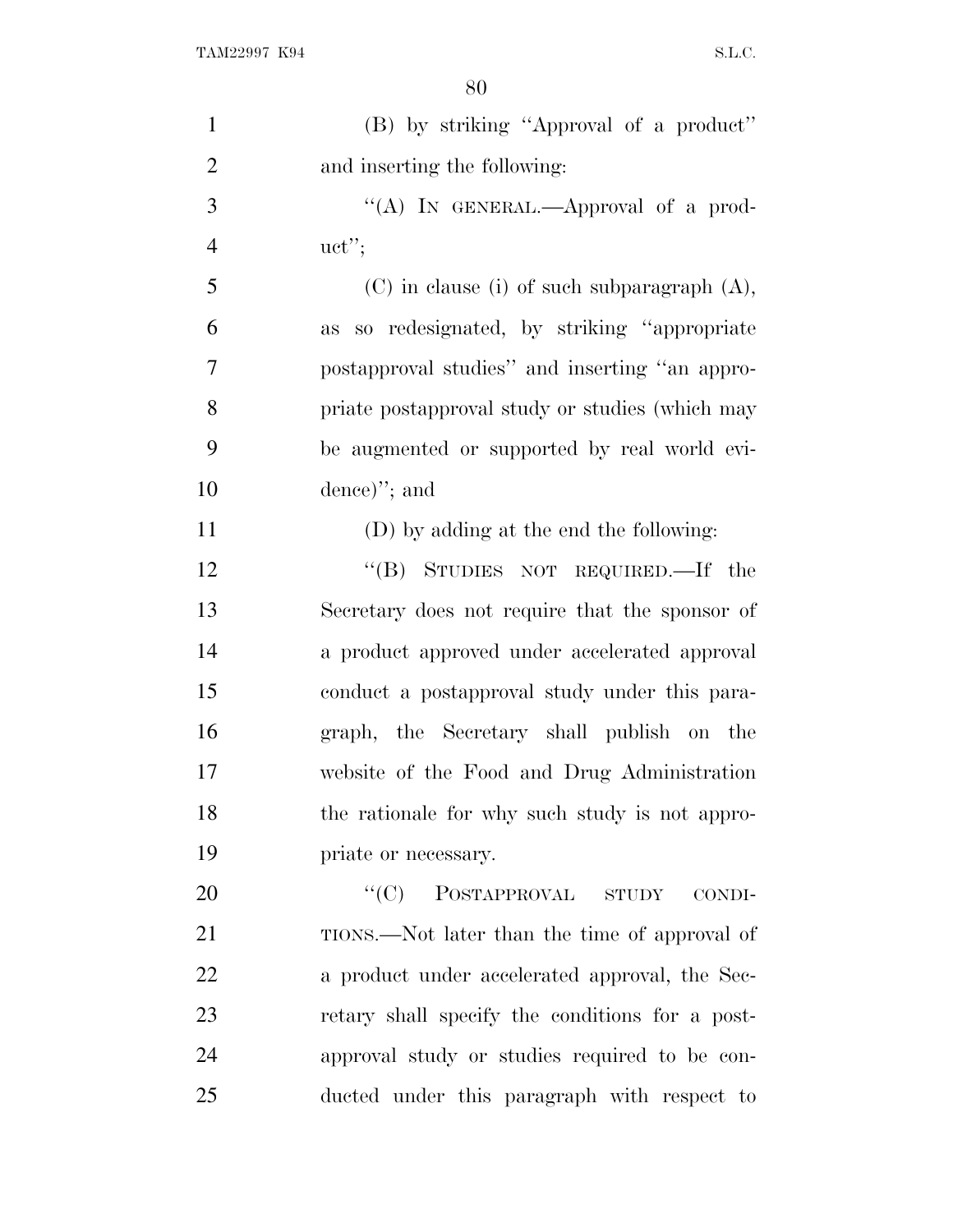| $\mathbf{1}$   | such product, which may include enrollment              |
|----------------|---------------------------------------------------------|
| $\overline{2}$ | targets, the study protocol, and milestones, in-        |
| 3              | eluding the target date of study completion             |
| $\overline{4}$ | "(D) STUDIES BEGUN BEFORE<br>$AP-$                      |
| 5              | PROVAL.—The Secretary may require<br>such               |
| 6              | study or studies to be underway prior to ap-            |
| 7              | proval."; and                                           |
| 8              | $(2)$ in paragraph $(3)$ —                              |
| 9              | $(A)$ by redesignating subparagraphs $(A)$              |
| 10             | through $(D)$ as clauses $(i)$ through $(iv)$ , respec- |
| 11             | tively and adjusting the margins accordingly;           |
| 12             | (B) by striking "The Secretary may" and                 |
| 13             | inserting the following:                                |
| 14             | "(A) IN GENERAL.—The Secretary may";                    |
| 15             | $(C)$ in clause (i) of such subparagraph $(A)$ ,        |
| 16             | as so redesignated, by striking "drug with due          |
| 17             | diligence" and inserting "product with due dili-        |
| 18             | gence, including with respect to conditions spec-       |
| 19             | ified by the Secretary under paragraph $(2)(C)$ ";      |
| 20             | (D) in clause (iii) of such subparagraph                |
| 21             | $(A)$ , as so redesignated, by inserting "shown to      |
| 22             | be" after "product is not"; and                         |
| 23             | (E) by adding at the end the following:                 |
| 24             | <b>EXPEDITED</b><br>``(B)<br><b>PROCEDURES</b><br>DE-   |
| 25             | SCRIBED.—Expedited procedures described in              |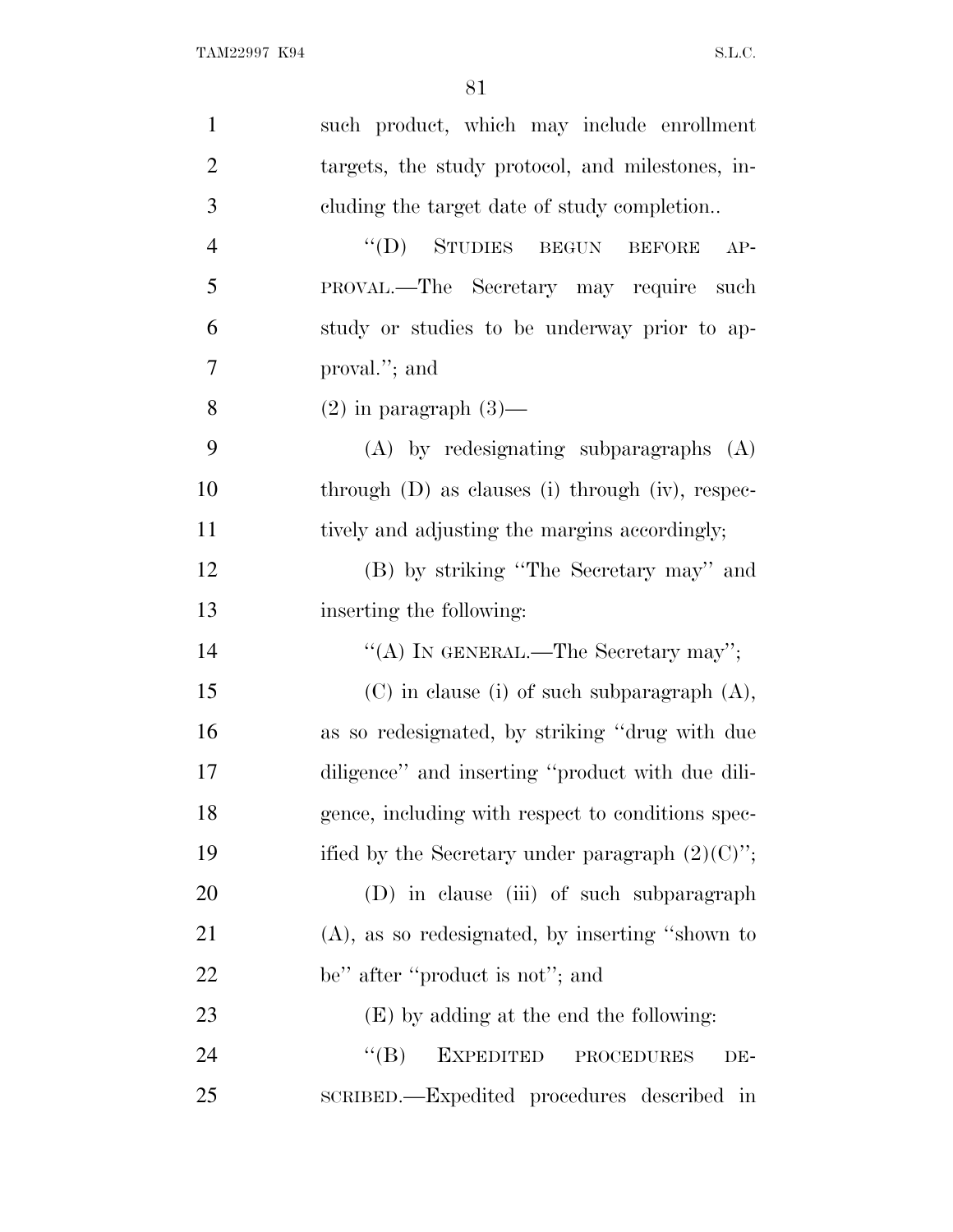| $\mathbf{1}$   | this subparagraph shall consist of, prior to the |
|----------------|--------------------------------------------------|
| $\overline{2}$ | withdrawal of accelerated approval—              |
| 3              | "(i) providing the sponsor with—                 |
| $\overline{4}$ | $\lq (I)$ due notice;                            |
| 5              | $\lq\lq$ (II) an explanation for the pro-        |
| 6              | posed withdrawal;                                |
| $\overline{7}$ | "(III) an opportunity for a meet-                |
| 8              | ing with the Commissioner or the                 |
| 9              | Commissioner's designee; and                     |
| 10             | $\lq\lq$ (IV) an opportunity for written         |
| 11             | appeal to-                                       |
| 12             | "(aa) the Commissioner; or                       |
| 13             | "(bb) a designee of the                          |
| 14             | Commissioner who has not par-                    |
| 15             | ticipated in the proposal with-                  |
| 16             | drawal of approval (other than a                 |
| 17             | meeting pursuant to subclause                    |
| 18             | (III)) and is not subordinate of                 |
| 19             | individual (other than the<br>an                 |
| 20             | Commissioner) who participated                   |
| 21             | in such proposed withdrawal;                     |
| 22             | "(ii) providing an opportunity for               |
| 23             | public comment on the proposing to with-         |
| 24             | drawal approval;                                 |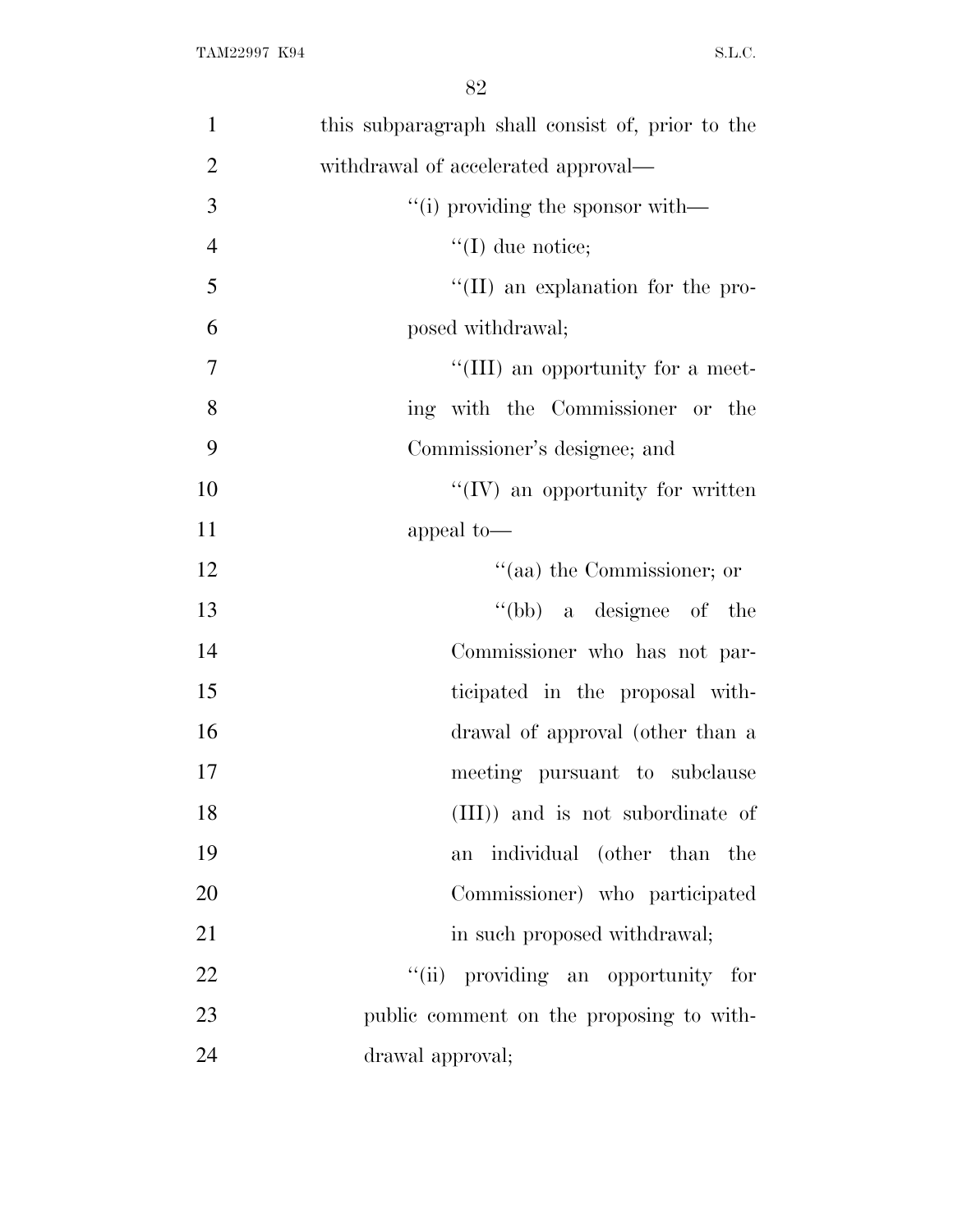| $\mathbf{1}$   | "(iii) the publication of a summary of                   |
|----------------|----------------------------------------------------------|
| $\overline{2}$ | the public comments received, and the Sec-               |
| 3              | retary's response to such comments, on the               |
| $\overline{4}$ | website of the Food and Drug Administra-                 |
| 5              | tion; and                                                |
| 6              | "(iv) convening and consulting an ad-                    |
| $\overline{7}$ | visory committee on issues related to the                |
| 8              | proposed withdrawal, if requested by the                 |
| 9              | sponsor and if no such advisory committee                |
| 10             | has previously advised the Secretary on                  |
| 11             | such issues with respect to the withdrawal               |
| 12             | of the product prior to the sponsor's re-                |
| 13             | quest.".                                                 |
| 14             | (b) REPORTS OF POSTMARKETING STUDIES.-Sec-               |
| 15             | tion 506B of the Federal Food, Drug, and Cosmetic Act    |
| 16             | $(21 \text{ U.S.C. } 356b(a))$ is amended—               |
| 17             | (1) by redesignating paragraph (2) as para-              |
| 18             | $graph(3)$ ; and                                         |
| 19             | $(2)$ by inserting after paragraph $(1)$ the fol-        |
| 20             | lowing:                                                  |
| 21             | ACCELERATED APPROVAL.-Notwith-<br>(2)                    |
| 22             | standing paragraph (1), a sponsor of a drug ap-          |
| 23             | proved under accelerated approval shall submit to        |
| 24             | the Secretary a report of the progress of any study      |
| 25             | required under section $506(c)$ , including progress to- |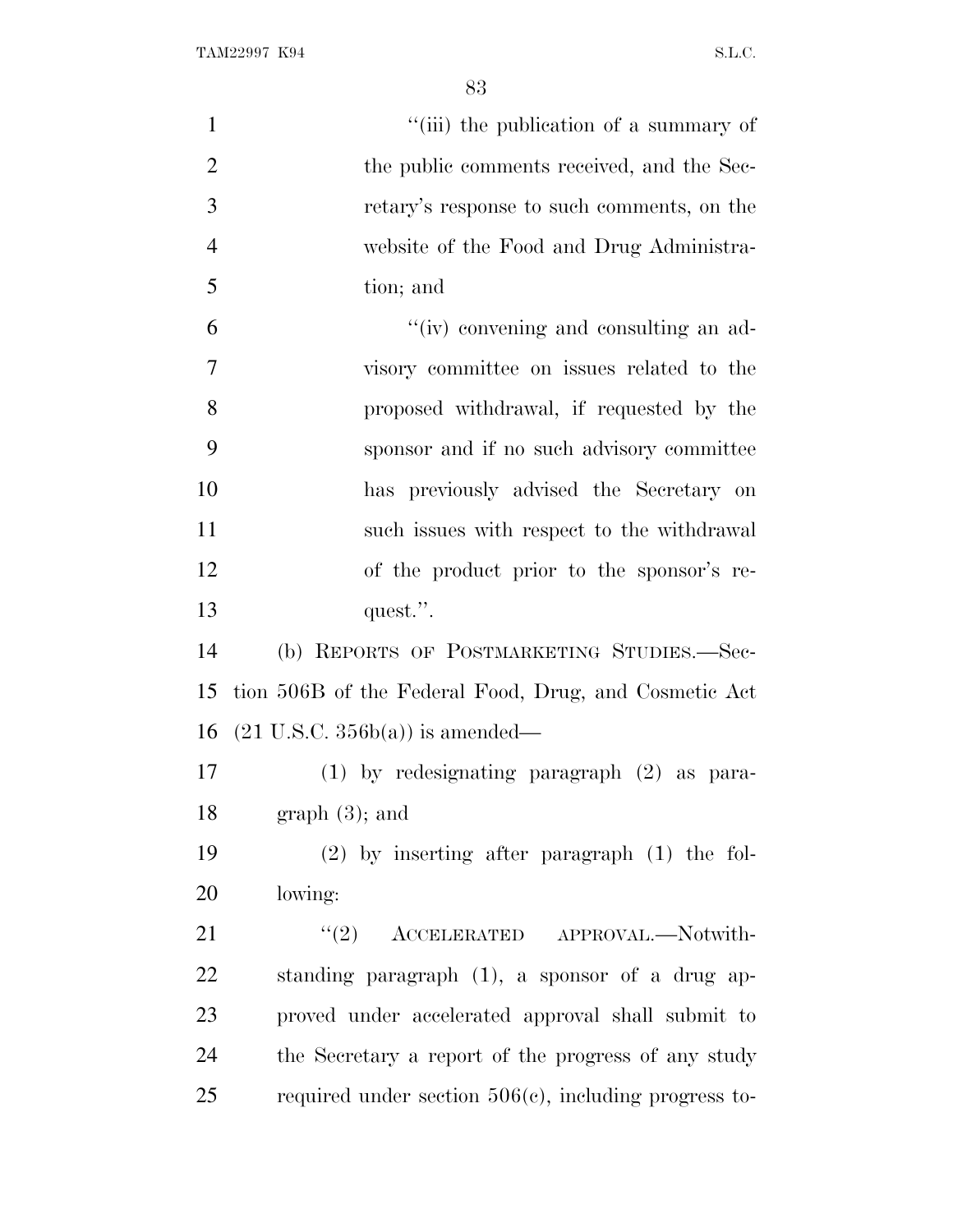ward enrollment targets, milestones, and other infor- mation as required by the Secretary, not later than 180 days after the approval of such drug and not less frequently than every 180 days thereafter, until the study is completed or terminated.''. (c) ENFORCEMENT.—Section 301 of the Federal Food, Drug, and Cosmetic Act (21 U.S.C. 331), as amended by section 824, is further amended by adding at the end the following: ''(ll) The failure of a sponsor of a product approved 11 under accelerated approval pursuant to section  $506(c)$ —  $\frac{1}{2}$  (1) to conduct with due diligence any post- approval study required under section 506(c) with respect to such product; or 15 "(2) to submit timely reports with respect to such product in accordance with section  $17 \qquad 506B(a)(2)$ .". (d) GUIDANCE.— (1) IN GENERAL.—The Secretary of Health and Human Services shall issue guidance describing— (A) how sponsor questions related to the identification of novel surrogate or intermediate clinical endpoints may be addressed in early- stage development meetings with the Food and Drug Administration;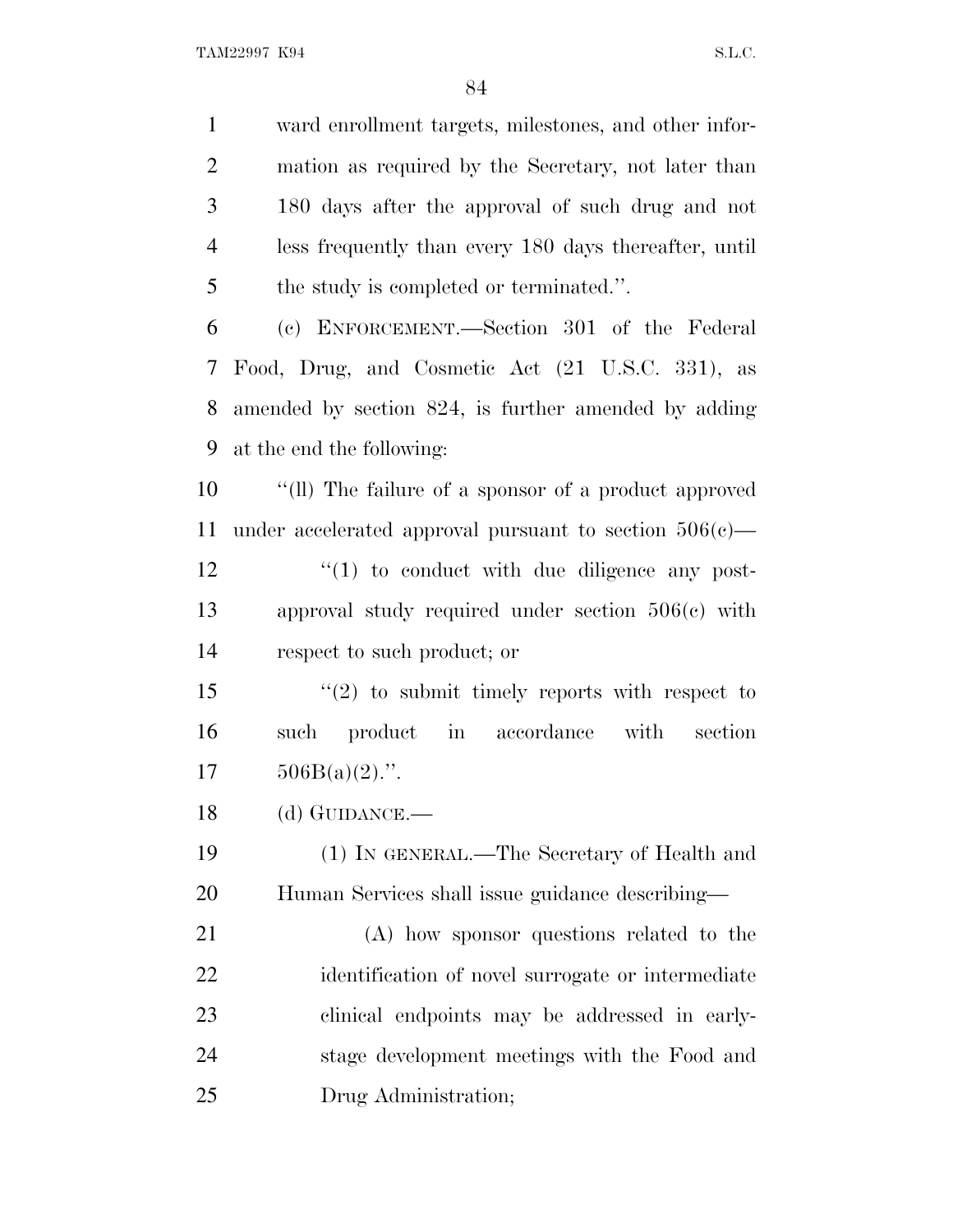| $\mathbf{1}$   | (B) the use of novel clinical trial designs       |
|----------------|---------------------------------------------------|
| $\overline{2}$ | that may be used to conduct appropriate post-     |
| 3              | approval studies as may be required under sec-    |
| $\overline{4}$ | tion $506(c)(2)(A)$ of the Federal Food, Drug,    |
| 5              | and Cosmetic Act, as amended by subsection        |
| 6              | (a);                                              |
| 7              | (C) the expedited procedures described in         |
| 8              | section $506(c)(3)(B)$ of the Federal Food,       |
| 9              | Drug, and Cosmetic Act; and                       |
| 10             | (D) considerations related to the use of          |
| 11             | surrogate or intermediate clinical endpoints      |
| 12             | that may support the accelerated approval of an   |
| 13             | application under $506(c)(1)(A)$ , including con- |
| 14             | siderations in evaluating the evidence related to |
| 15             | any such endpoints.                               |
| 16             | (2) FINAL GUIDANCE.—The Secretary shall           |
| 17             | issue—                                            |
| 18             | $(A)$ a draft guidance under paragraph $(1)$      |
| 19             | not later than 18 months after the date of en-    |
| 20             | actment of this Act; and                          |
| 21             | (B) final guidance not later than 1 year          |
| 22             | after the close of the public comment period on   |
| 23             | such draft guidance.                              |
| 24             | RARE DISEASE ENDPOINT ADVANCEMENT<br>(e)          |
| 25             | PILOT.                                            |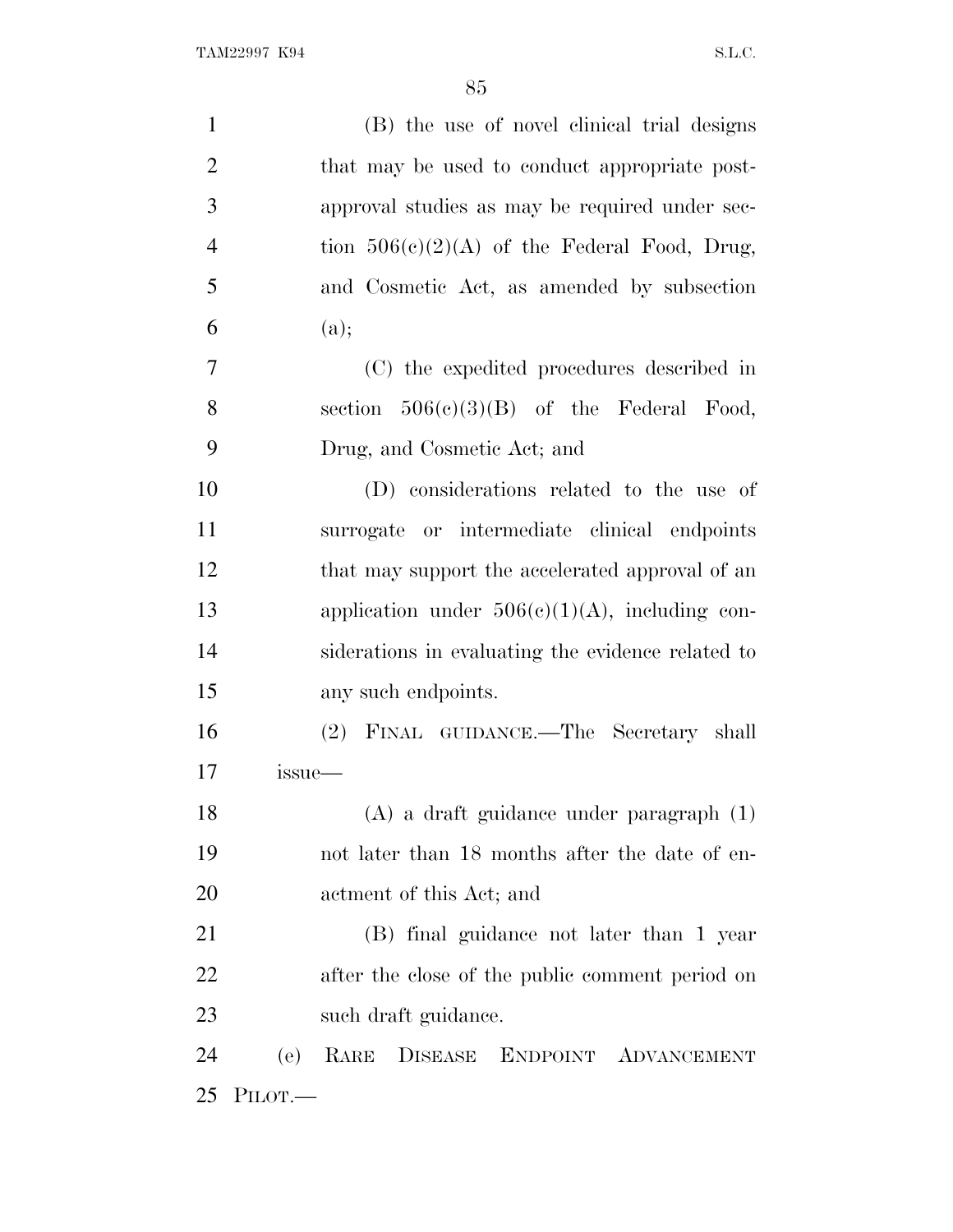| $\mathbf{1}$   | (1) IN GENERAL.—The Secretary of Health and           |
|----------------|-------------------------------------------------------|
| $\overline{2}$ | Human Services shall establish a pilot program        |
| 3              | under which the Secretary will establish procedures   |
| $\overline{4}$ | to provide increased interaction with sponsors of     |
| 5              | rare disease drug development programs for pur-       |
| 6              | poses of advancing the development of efficacy        |
| 7              | endpoints, including surrogate and intermediate       |
| 8              | endpoints, for drugs intended to treat rare diseases, |
| 9              | including through—                                    |
| 10             | (A) determining eligibility of participants           |
| 11             | for such program; and                                 |
| 12             | (B) developing and implementing a process             |
| 13             | for applying to, and participating in, such a         |
| 14             | program.                                              |
| 15             | (2) PUBLIC WORKSHOPS.—The Secretary shall             |
| 16             | conduct up to 3 public workshops, which shall be      |
| 17             | completed not later than September 30, 2026, to       |
| 18             | discuss topics relevant to the development of         |
| 19             | endpoints for rare diseases, which may include dis-   |
| 20             | cussions about—                                       |
| 21             | (A) novel endpoints developed through the             |
| 22             | pilot program established under this subsection;      |
| 23             | and                                                   |
| 24             | (B) as appropriate, the use of real world             |
| 25             | evidence and real work data to support the vali-      |
|                |                                                       |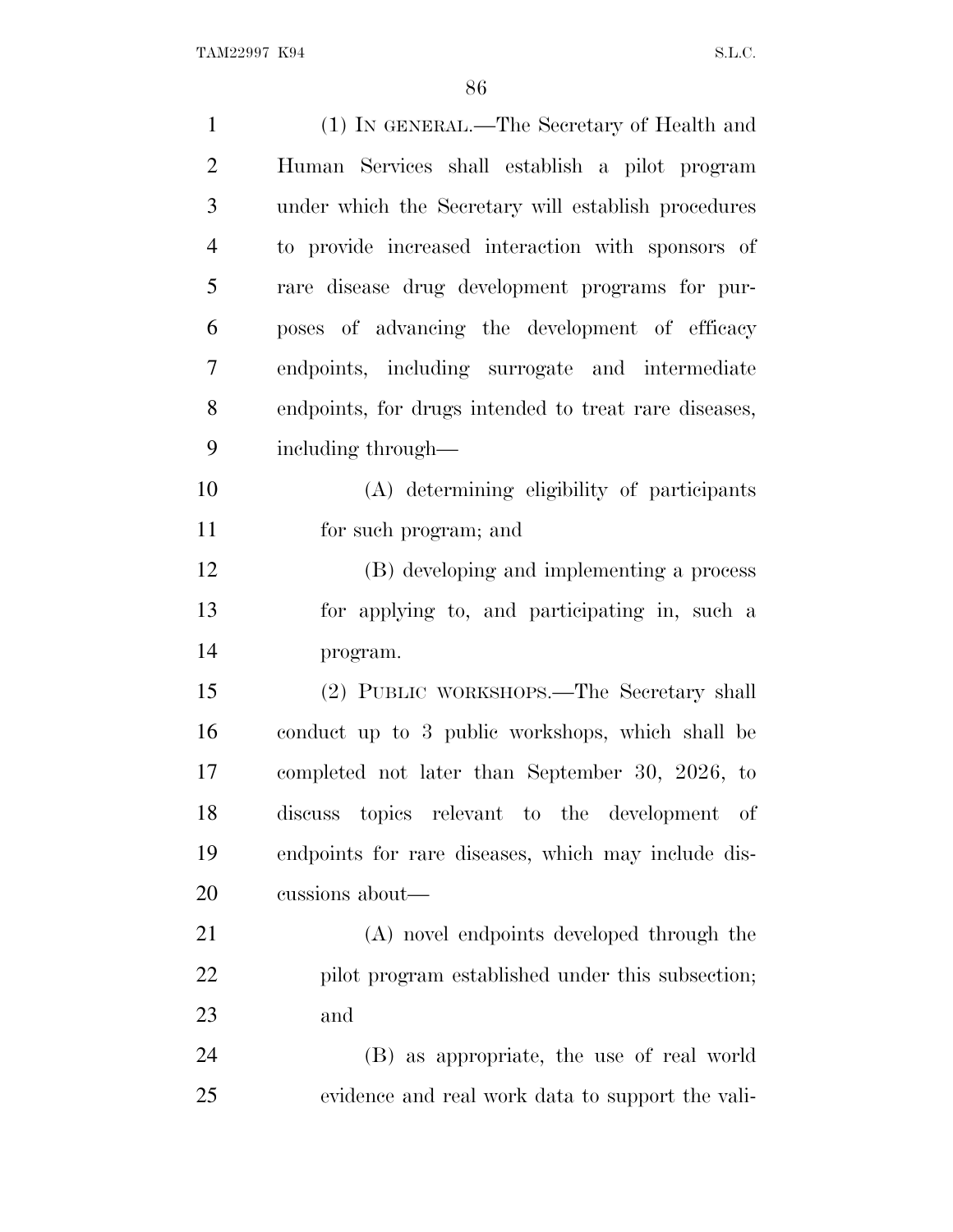| $\mathbf{1}$   | dation of efficacy endpoints, including surrogate      |
|----------------|--------------------------------------------------------|
| $\overline{2}$ | and intermediate endpoints, for rare diseases.         |
| 3              | (3) REPORT.—Not later than September 30,               |
| $\overline{4}$ | 2027, the Secretary shall submit to the Committee      |
| 5              | on Energy and Commerce of the House of Rep-            |
| 6              | resentatives and the Committee on Health, Edu-         |
| 7              | cation, Labor, and Pensions of the Senate a report     |
| 8              | describing the outcomes of the pilot program estab-    |
| 9              | lished under this subsection.                          |
| 10             | (4) GUIDANCE.—Not later than September 30,             |
| 11             | 2027, the Secretary shall issue guidance describing    |
| 12             | best practices and strategies for development of effi- |
| 13             | cacy endpoints, including surrogate and intermediate   |
| 14             | endpoints, for rare diseases.                          |
| 15             | (5) SUNSET.—The Secretary may not accept               |
| 16             | any new application or request to participate in the   |
| 17             | program established by this subsection on or after     |
| 18             | October 1, 2027.                                       |
| 19             | (f) ACCELERATED APPROVAL COUNCIL.—                     |
| 20             | $(1)$ GENERAL.—Not later than 180 days after           |
| 21             | the date of enactment of this Act, the Secretary of    |
| 22             | Health and Human Services shall establish an intra-    |
| 23             | agency coordinating council within the Food and        |
| 24             | Drug Administration to ensure the consistent and       |
| 25             | appropriate use of accelerated approval across the     |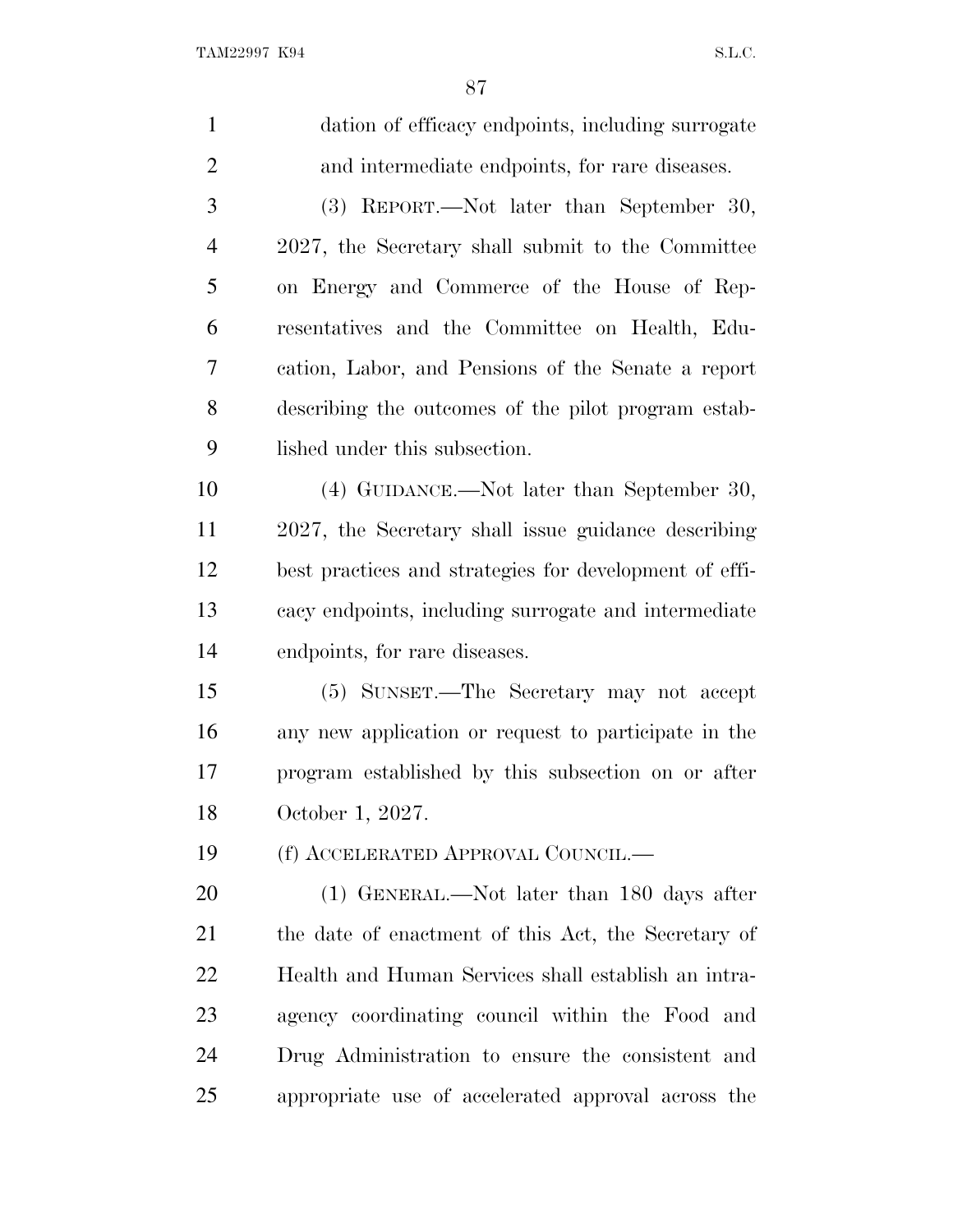| $\mathbf{1}$   | Food and Drug Administration, pursuant to section       |
|----------------|---------------------------------------------------------|
| $\overline{2}$ | $506(c)$ of the Federal Food, Drug, and Cosmetic Act    |
| 3              | $(21 \text{ U.S.C. } 356(e)).$                          |
| $\overline{4}$ | (2) MEMBERSHIP.—The members of the Coun-                |
| 5              | cil shall consist of the following senior officials, or |
| 6              | a designee of such official, from the Food and Drug     |
| 7              | Administration and relevant Centers:                    |
| 8              | (A) The Director of the Center for Drug                 |
| 9              | Evaluation and Research.                                |
| 10             | (B) The Director of the Center for Bio-                 |
| 11             | logics Evaluation and Research.                         |
| 12             | (C) The Director of the Oncology Center                 |
| 13             | of Excellence.                                          |
| 14             | (D) The Director of the Office of New                   |
| 15             | Drugs.                                                  |
| 16             | (E) The Director of the Office of Orphan                |
| 17             | Products Development.                                   |
| 18             | (F) The Director of the Office of Tissues               |
| 19             | and Advanced Therapies.                                 |
| 20             | (G) The Director of the Office of Medical               |
| 21             | Policy                                                  |
| 22             | (H) At least 3 directors of review division             |
| 23             | overseeing products approved under accelerated          |
| 24             | approval, including at least one director of a re-      |
| 25             | view division within the Office of Neuroscience.        |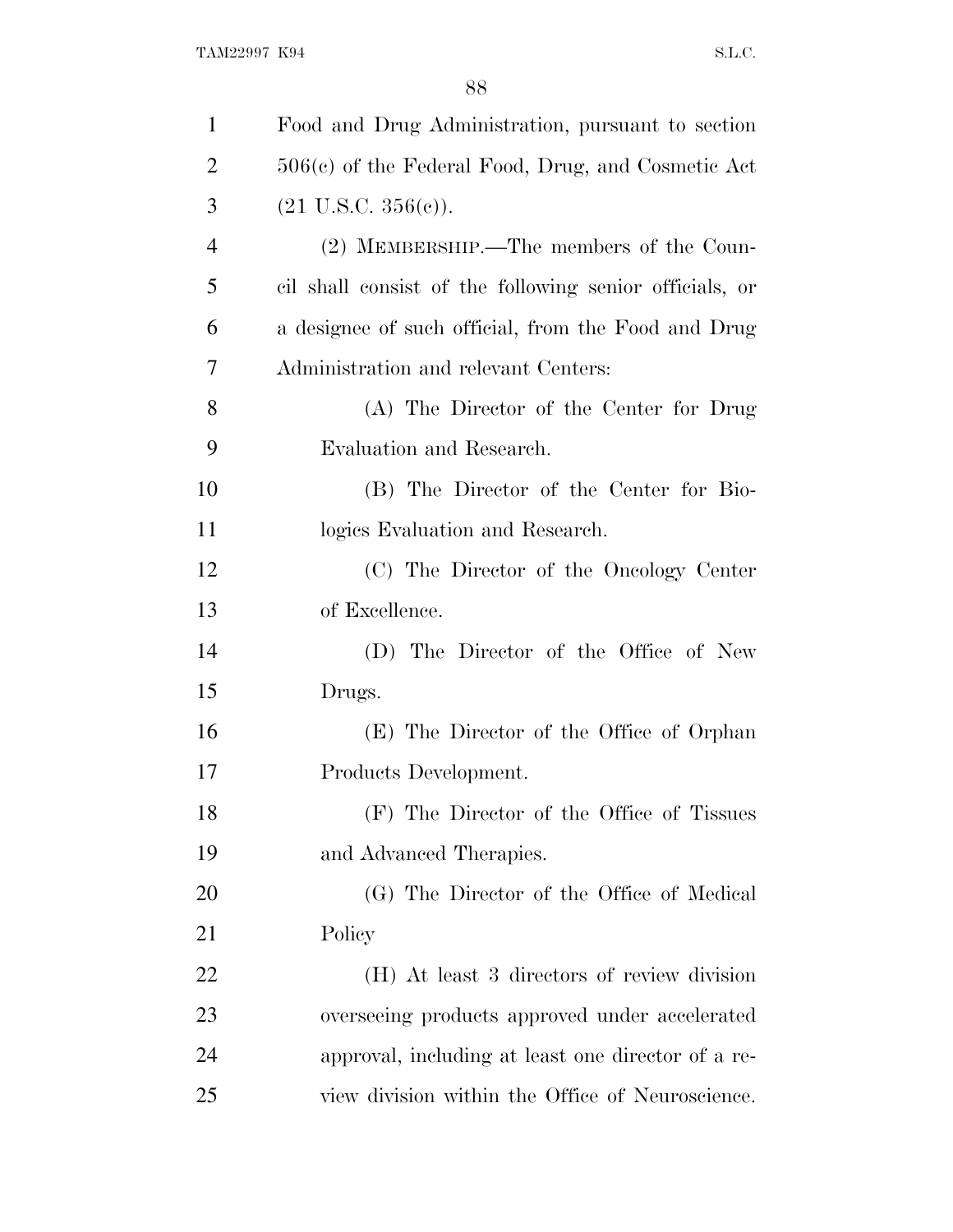| $\mathbf{1}$   | (3) DUTIES OF THE COUNCIL.—                        |
|----------------|----------------------------------------------------|
| $\overline{2}$ | (A) MEETINGS.—The Council shall con-               |
| 3              | vene not fewer than 3 times per calendar year      |
| $\overline{4}$ | to discuss issues related to accelerated approval, |
| 5              | including any relevant cross-disciplinary ap-      |
| 6              | proaches related to product review with respect    |
| 7              | to accelerated approval.                           |
| 8              | (B) POLICY DEVELOPMENT.—The Council                |
| 9              | shall directly engage with product review teams    |
| 10             | to support the consistent and appropriate use of   |
| 11             | accelerated approval across the Food and Drug      |
| 12             | Administration. Such activities may include—       |
| 13             | (i) developing guidance for Food and               |
| 14             | Drug Administration staff and best prac-           |
| 15             | tices for, and across, product review teams,       |
| 16             | including with respect to communication            |
| 17             | between sponsors and the Food and Drug             |
| 18             | Administration and the review of products          |
| 19             | under accelerated approval;                        |
| 20             | (ii) providing training for product re-            |
| 21             | view teams; and                                    |
| 22             | (iii) advising review divisions on prod-           |
| 23             | uct-specific development, review, and with-        |
| 24             | drawal of products under accelerated ap-           |
| 25             | proval.                                            |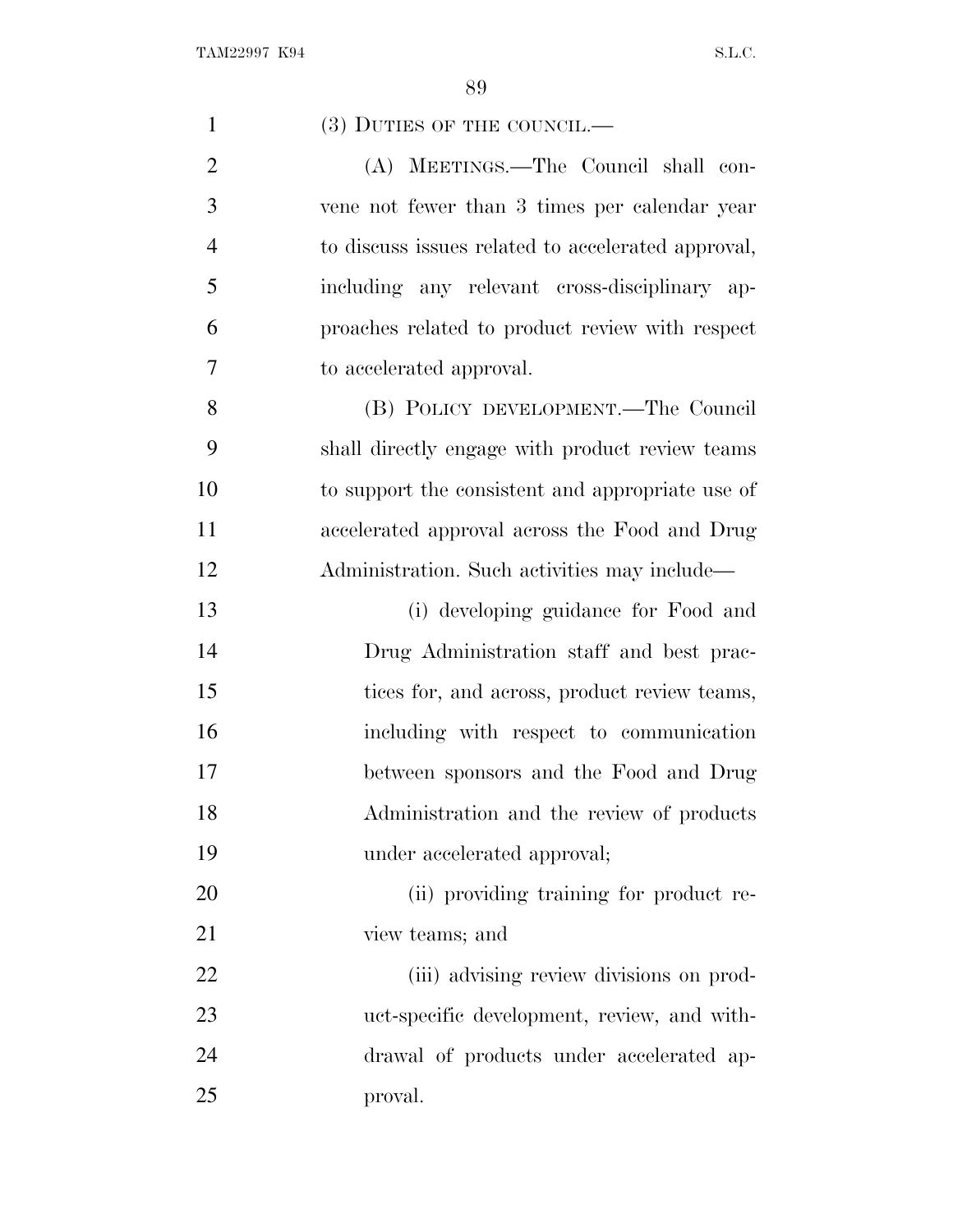(4) PUBLICATION OF A REPORT.—Not later than 1 year after the date of enactment of this Act, and annually thereafter, the council shall publish on the public website of the Food and Drug Adminis- tration a report on the activities of the council. (g) RULE OF CONSTRUCTION.—Nothing in this sec- tion (including the amendments made by this section) shall be construed to affect products approved under 506(c) of the Federal Food, Drug, and Cosmetic Act (21 U.S.C. 356(c)) prior to the date of enactment of this Act. **TITLE VI—OTHER REAUTHORIZATIONS SEC. 601. REAUTHORIZATION OF THE CRITICAL PATH PUB- LIC-PRIVATE PARTNERSHIP.** Section 566(f) of the Federal Food, Drug, and Cos- metic Act (21 U.S.C. 360bbb–5(f)) is amended by striking ''2018 through 2022'' and inserting ''2023 through 2027''. **SEC. 602. REAUTHORIZATION OF THE BEST PHARMA- CEUTICALS FOR CHILDREN PROGRAM.** Section 409I(d)(1) of the Public Health Service Act 22 (42 U.S.C.  $284m(d)(1)$ ) is amended by striking "2018"

through 2022'' and inserting ''2023 through 2027''.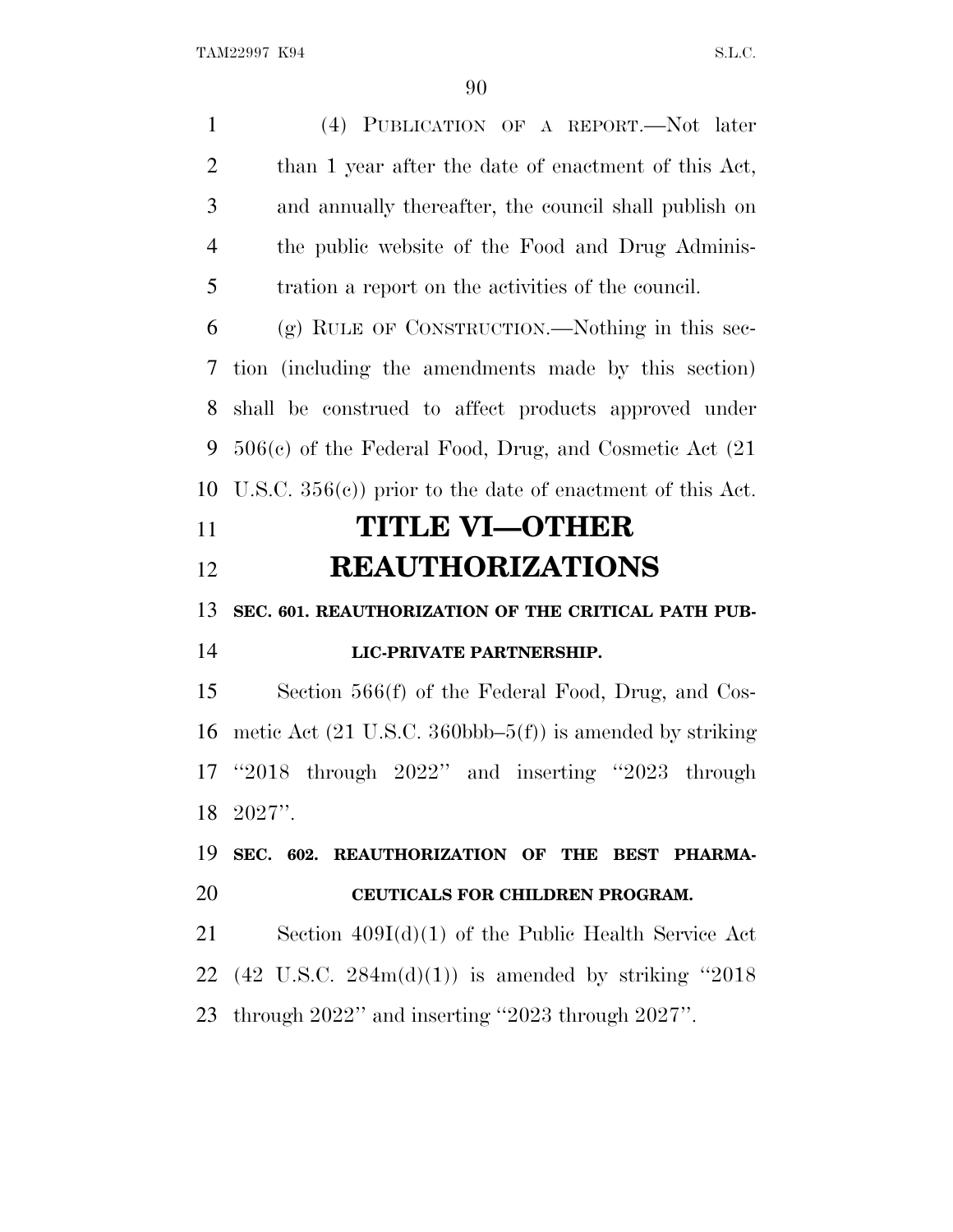| 1              | SEC. 603. REAUTHORIZATION OF THE HUMANITARIAN DE-               |
|----------------|-----------------------------------------------------------------|
| $\overline{2}$ | VICE EXEMPTION INCENTIVE.                                       |
| 3              | Section $520(m)(6)(A)(iv)$ of the Federal Food, Drug,           |
| $\overline{4}$ | and Cosmetic Act $(21 \text{ U.S.C. } 360j(m)(6)(A)(iv))$ is    |
| 5              | amended by striking "2022" and inserting "2027".                |
| 6              | SEC. 604. REAUTHORIZATION OF THE PEDIATRIC DEVICE               |
| 7              | <b>CONSORTIA PROGRAM.</b>                                       |
| 8              | Section $305(e)$ of the Food and Drug Administration            |
| 9              | Amendments Act of 2007 (Public Law 110–85; 42 U.S.C.            |
| 10             | $282$ note) is amended by striking " $$5,250,000$ for each      |
| 11             | of fiscal years 2018 through 2022" and inserting                |
|                | 12 " $$7,000,000$ for each of fiscal years 2023 through 2027".  |
| 13             | SEC. 605. REAUTHORIZATION OF PROVISION PERTAINING               |
|                |                                                                 |
| 14             | <b>CONTAINING</b><br><b>TO</b><br><b>DRUGS</b><br><b>SINGLE</b> |
| 15             | <b>ENANTIOMERS.</b>                                             |
| 16             | Section $505(u)$ of the Federal Food, Drug, and Cos-            |
| 17             | metic Act $(21 \text{ U.S.C. } 355(u))$ is amended by-          |
| 18             | (1) in paragraph $(1)(A)(ii)(II)$ , by adding                   |
| 19             | "(other than bioavailability studies)" after "any clin-         |
| 20             | ical investigations"; and                                       |
| 21             | $(2)$ in paragraph $(4)$ , by striking "October 1,              |
| 22             | $2022"$ and inserting "October 1, $2027"$ .                     |
| 23             | SEC. 606. REAUTHORIZATION OF ORPHAN DRUG GRANTS.                |
| 24             | Section $5(e)$ of the Orphan Drug Act (21 U.S.C.                |
| 25             | $360ee(e)$ ) is amended by striking "2018 through $2022"$       |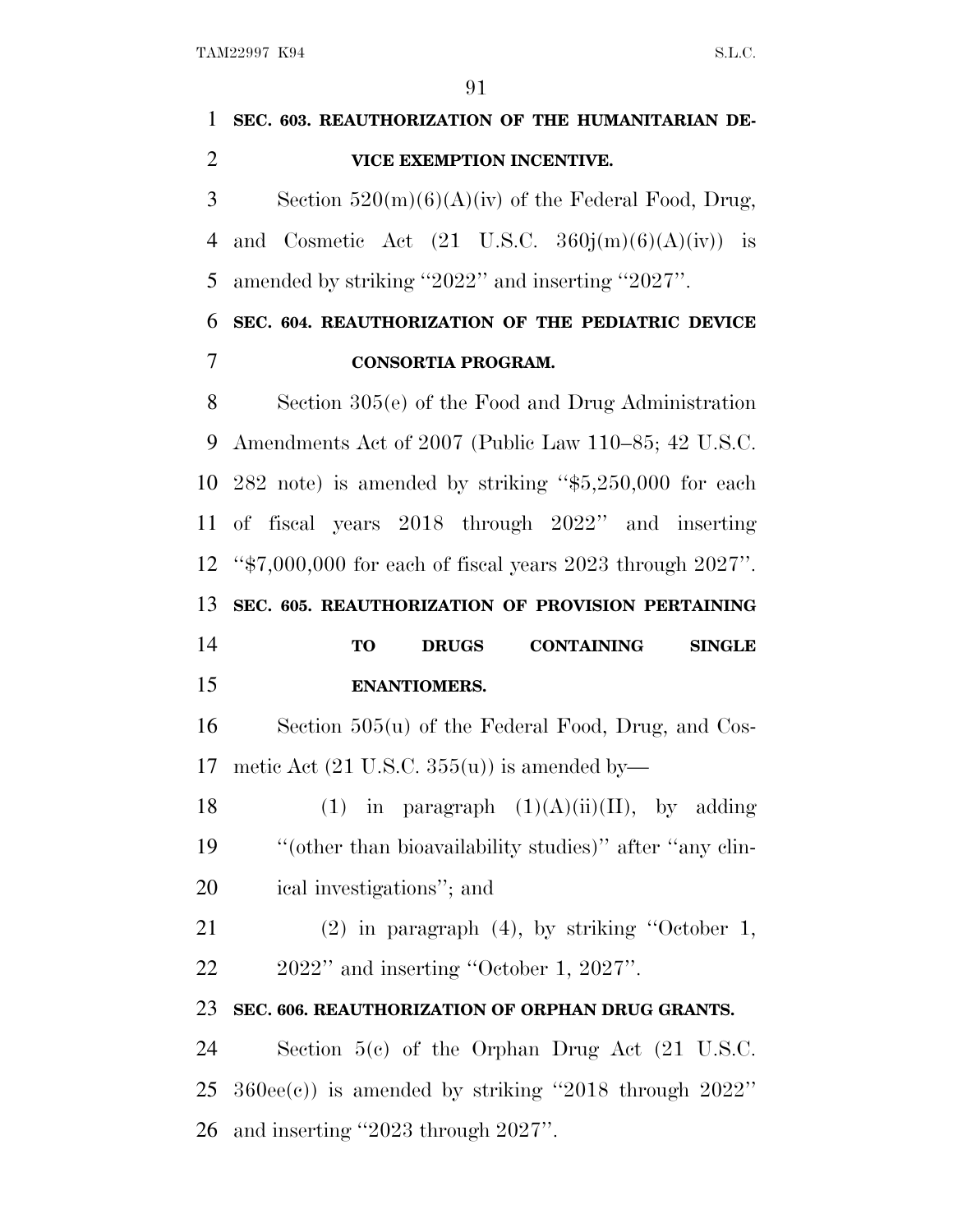| $\mathbf{1}$   | SEC. 607. REAUTHORIZATION OF CERTAIN DEVICE INSPEC-                 |
|----------------|---------------------------------------------------------------------|
| $\overline{2}$ | TIONS.                                                              |
| 3              | Section $704(g)(11)$ of the Federal Food, Drug, and                 |
| 4              | Cosmetic Act $(21 \text{ U.S.C. } 374(g)(11))$ is amended by strik- |
| 5              | ing "2022" and inserting "2027".                                    |
| 6              | TITLE VII-ENHANCING FDA                                             |
| $\overline{7}$ | <b>HIRING AUTHORITIES</b>                                           |
| 8              | SEC. 701. ENHANCING FDA HIRING AUTHORITY FOR SCI-                   |
| 9              | ENTIFIC, TECHNICAL, AND PROFESSIONAL                                |
| 10             | PERSONNEL.                                                          |
| 11             | Section 714A of the Federal Food, Drug, and Cos-                    |
| 12             | metic Act $(21 \text{ U.S.C. } 379d - 3a)$ is amended—              |
| 13             | $(1)$ in subsection $(a)$ —                                         |
| 14             | $(A)$ by inserting ", including cross-cutting                       |
| 15             | operational positions," after "professional posi-                   |
| 16             | tions"; and                                                         |
| 17             | (B) by inserting "and the regulation of                             |
| 18             | food" after "medical products"; and                                 |
| 19             | $(2)$ in subsection $(d)(1)$ —                                      |
| 20             | $(A)$ in the matter preceding subparagraph                          |
| 21             | $(A)$ —                                                             |
| 22             | (i) by striking "the 21st Century                                   |
| 23             | Cures Act" and inserting "the Food and                              |
| 24             | Drug Administration Safety and Land-                                |
| 25             | mark Advancements Act of 2022"; and                                 |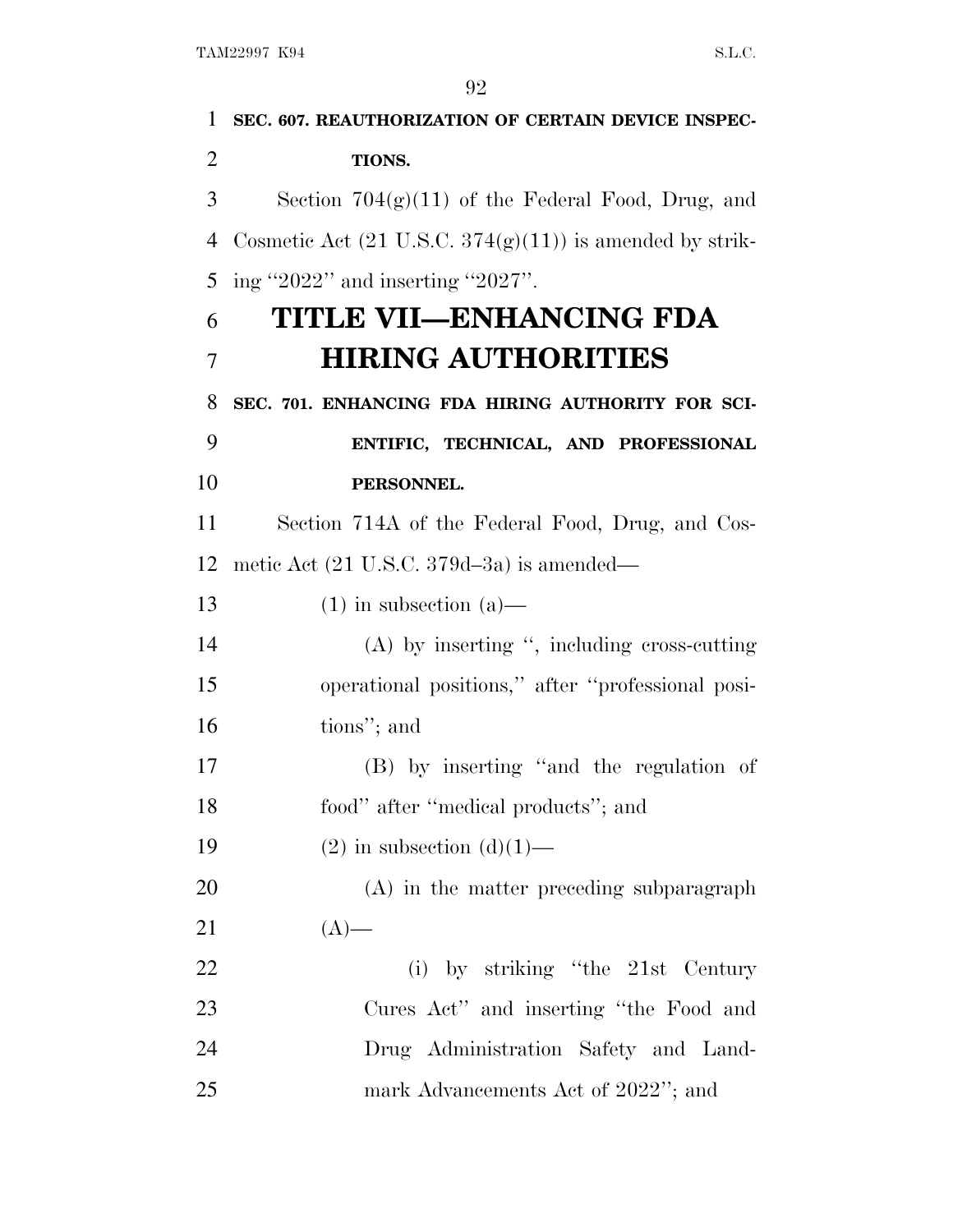| $\mathbf{1}$   | (ii) by striking "that examines the ex-                                      |
|----------------|------------------------------------------------------------------------------|
| $\overline{2}$ | tent" and all that follows through ", in-                                    |
| 3              | cluding" and inserting "that addresses";                                     |
| $\overline{4}$ | $(B)$ in subparagraph $(A)$ —                                                |
| 5              | (i) by inserting "updated" before                                            |
| 6              | "analysis"; and                                                              |
| 7              | (ii) by striking "; and" and inserting                                       |
| 8              | a semicolon;                                                                 |
| 9              | (C) by redesignating subparagraph (B) as                                     |
| 10             | subparagraph $(C)$ ;                                                         |
| 11             | (D) by inserting after subparagraph $(A)$                                    |
| 12             | the following:                                                               |
| 13             | "(B) an analysis of how the Secretary has                                    |
| 14             | used the authorities provided under this section,                            |
| 15             | and a plan for how the Secretary will use the                                |
| 16             | authority under this section, and other applica-                             |
| 17             | ble hiring authorities, for employees of the                                 |
| 18             | Food and Drug Administration; and"; and                                      |
| 19             | $(E)$ in subparagraph $(C)$ , as so redesig-                                 |
| 20             | nated, by striking "a recruitment" and insert-                               |
| 21             | ing "an updated recruitment".                                                |
| 22             | SEC. 702. STRATEGIC WORKFORCE PLAN AND REPORT.                               |
| 23             | Chapter VII of the Federal Food, Drug, and Cos-                              |
| 24             | metic Act $(21 \text{ U.S.C. } 371 \text{ et seq.})$ is amended by inserting |
| 25             | after section 714A the following:                                            |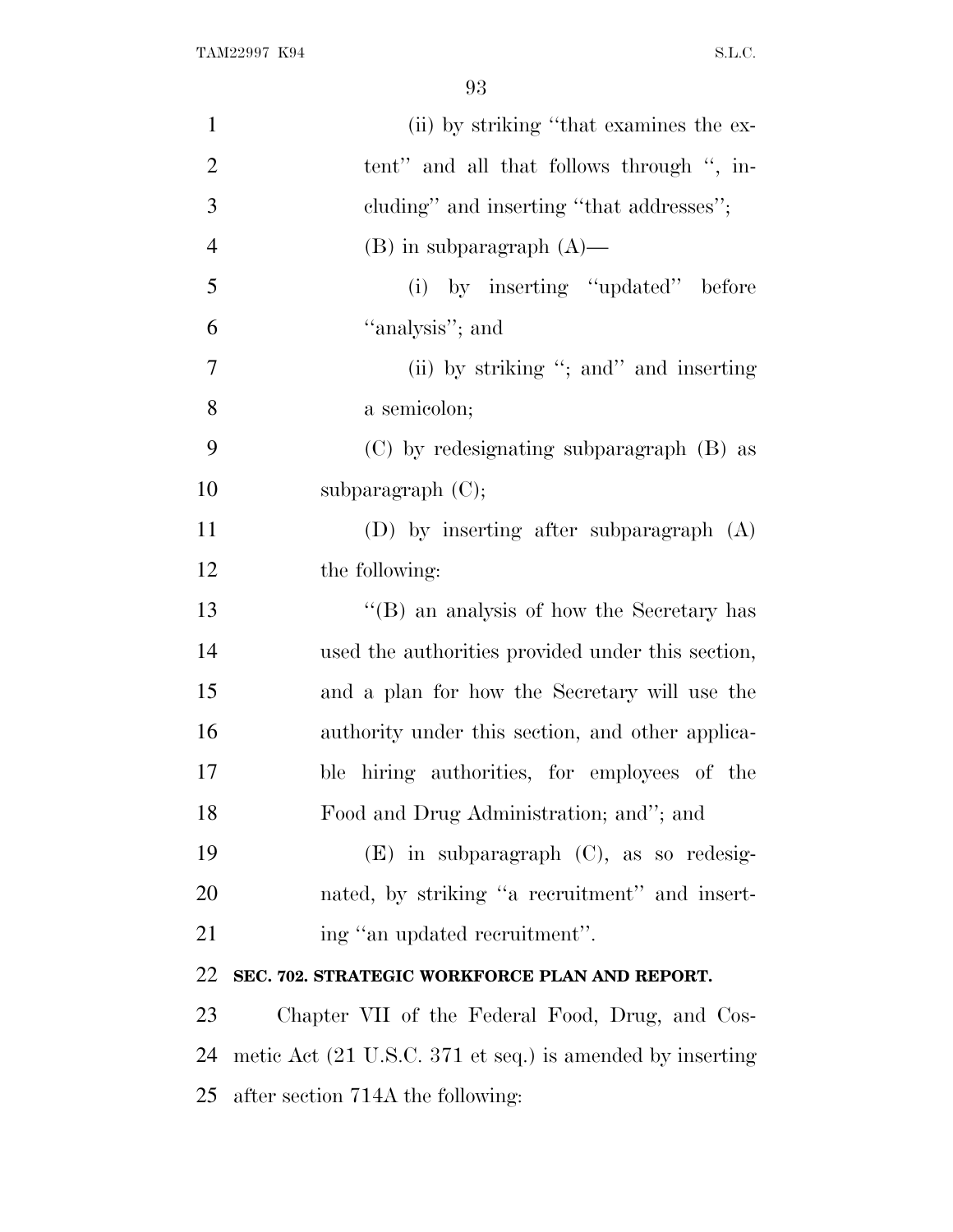#### **''SEC. 714B. STRATEGIC WORKFORCE PLAN AND REPORT.**

2 "(a) In GENERAL.—Not later than September 30, 2023, and at least every 4 years thereafter, the Secretary shall develop and submit to the appropriate committees of Congress and post on the website of the Food and Drug Administration, a coordinated strategy and report to pro- vide direction for the activities and programs of the Sec- retary to recruit, hire, train, develop, and retain the work- force needed to fulfill the public health mission of the Food and Drug Administration, including to facilitate col- laboration across centers, to keep pace with new bio- medical, technological, and scientific advancements, and support the development, review, and regulation of med- ical products. Each such report shall be known as the 'Food and Drug Administration Strategic Workforce Plan'.

17 "(b) USE OF THE FOOD AND DRUG ADMINISTRATION STRATEGIC WORKFORCE PLAN.—Each center within the Food and Drug Administration shall develop and update, as appropriate, a strategic plan that will be informed by the Food and Drug Administration Strategic Workforce Plan developed and updated under this subsection.

23 "(c) CONTENTS OF THE FOOD AND DRUG ADMINIS- TRATION STRATEGIC WORKFORCE PLAN.—Each Food and Drug Administration Strategic Workforce Plan under subsection (a) shall—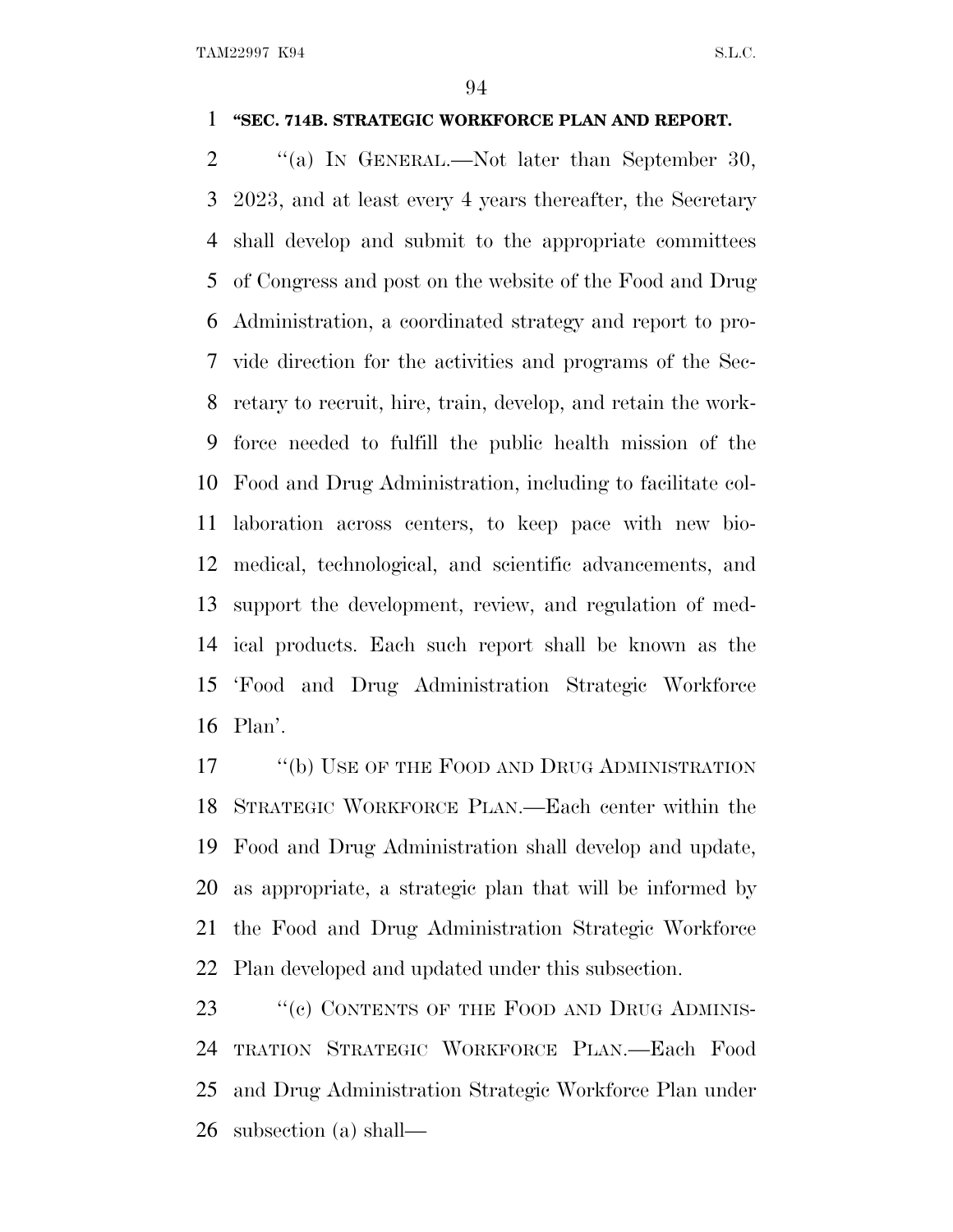1 ''(1) include agency-wide strategic goals and priorities for recruiting, hiring, training, developing, and retaining a qualified workforce for the Food and Drug Administration; ''(2) establish specific activities the Secretary will take to achieve its strategic goals and priorities and address the workforce needs of the Food and Drug Administration in the forthcoming fiscal years; 9 ''(3) identify challenges and risks the Secretary will face in meeting its strategic goals and priorities, and the activities the Secretary will undertake to overcome those challenges and mitigate those risks; ''(4) establish metrics and milestones that the Secretary will use to measure progress in achieving its strategic goals and priorities; and ''(5) define functions, capabilities, and gaps in such workforce and identify strategies to recruit, hire, train, develop, and retain such workforce. ''(d) CONSIDERATIONS.—In developing each Food and Drug Administration Strategic Workforce Plan under subsection (a), the Secretary shall consider—  $\langle (1)$  the number of employees, employee exper- tise, and employing center of employees, including senior leadership and non-senior leadership employ-

ees, eligible for retirement;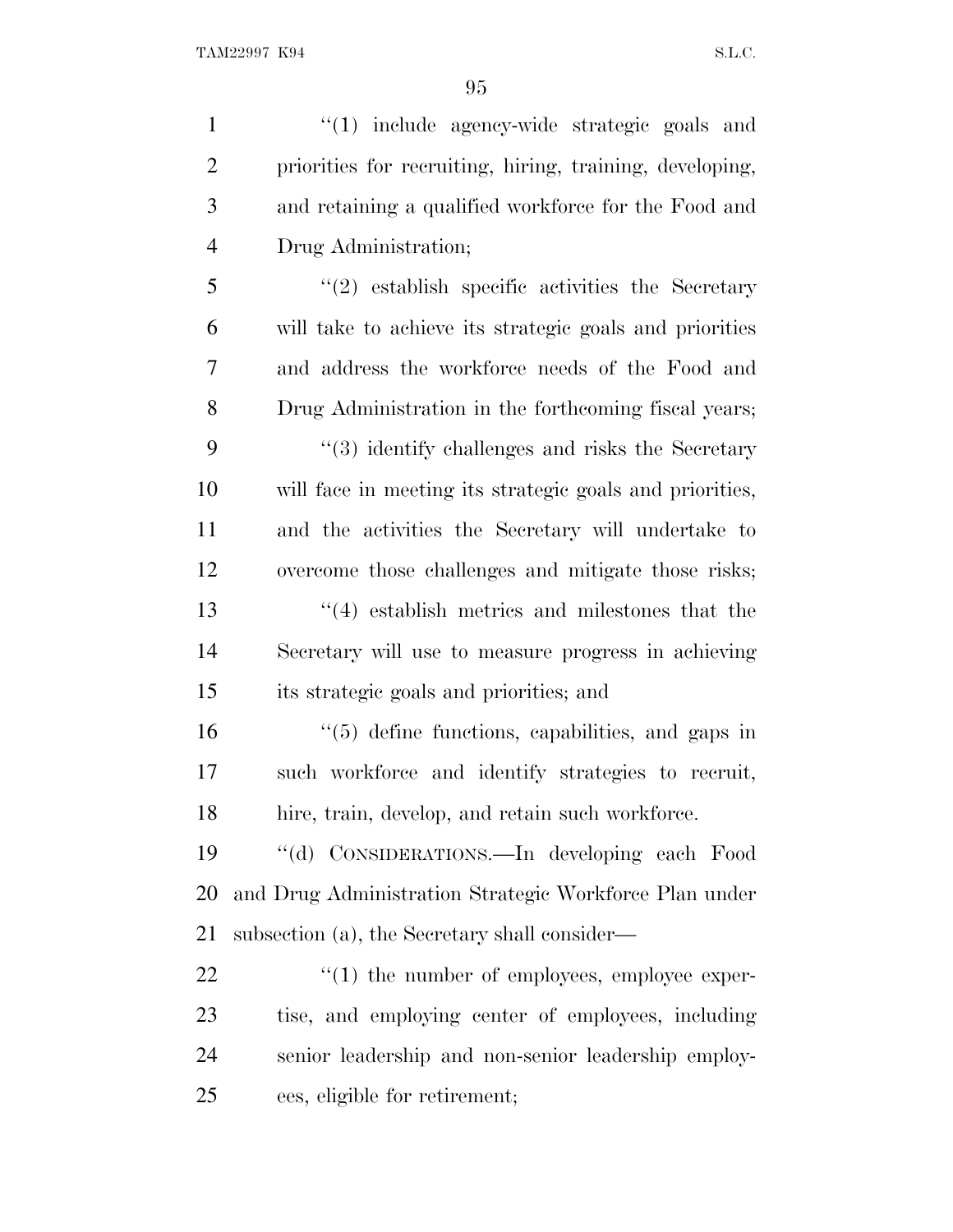$\frac{1}{2}$  the vacancy and turnover rates for employ- ees with different types of expertise and from dif- ferent centers, including any changes or trends re- lated to such rates; 5 "(3) the results of the Federal Employee View-

 point Survey for employees of the Food and Drug Administration, including any changes or trends re-lated to such results;

 ''(4) rates of pay for different types of posi- tions, including rates for different types of expertise within the same field (such as differences in pay be- tween different medical specialists), and how such rates of pay impact the ability of the Secretary to achieve strategic goals and priorities; and

 ''(5) the statutory hiring authorities used to hire Food and Drug Administration employees, and the time to hire across different hiring authorities. ''(e) EVALUATION OF PROGRESS.—Each Food and Drug Administration Strategic Workforce Plan issued pursuant to subsection (a), with the exception of the first such Food and Drug Administration Strategic Workforce Plan, shall include an evaluation of the progress the Sec- retary has made, based on the metrics, benchmarks, and other milestones that measure successful recruitment, hir-ing, training, development, and retention activities; and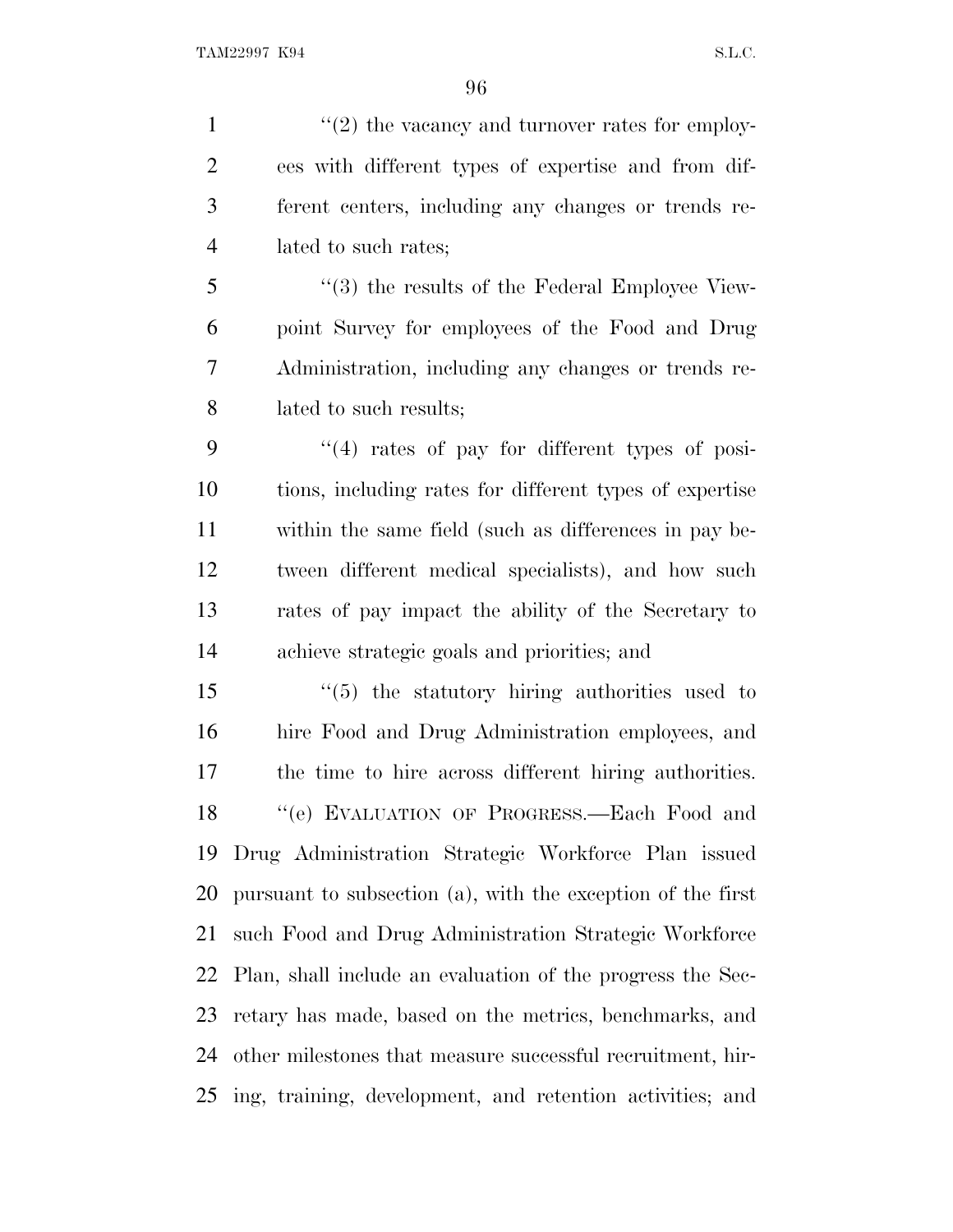whether such actions improved the capacity of the Food and Drug Administration to achieve the strategic goals and priorities set forth in the previous Food and Drug Administration Strategic Workforce Plan.

 ''(f) ADDITIONAL CONSIDERATIONS.—The Food and Drug Administration Strategic Workforce Plan issued in fiscal year 2023 shall address the effect of the COVID– 19 pandemic on hiring, retention, and other workforce challenges for the Food and Drug Administration, includ- ing protecting such workforce during public health emer-gencies.''.

# **TITLE VIII—ADVANCING REGU- LATION OF COSMETICS, DIE- TARY SUPPLEMENTS, AND LABORATORY DEVELOPED TESTS**

**Subtitle A—Cosmetics**

**SEC. 801. SHORT TITLE.**

 This subtitle may be cited as the ''Modernization of Cosmetics Regulation Act of 2022''.

## **SEC. 802. AMENDMENTS TO COSMETIC REQUIREMENTS.**

 Chapter VI of the Federal Food, Drug, and Cosmetic Act (21 U.S.C. 361 et seq.) is amended by adding at the end the following: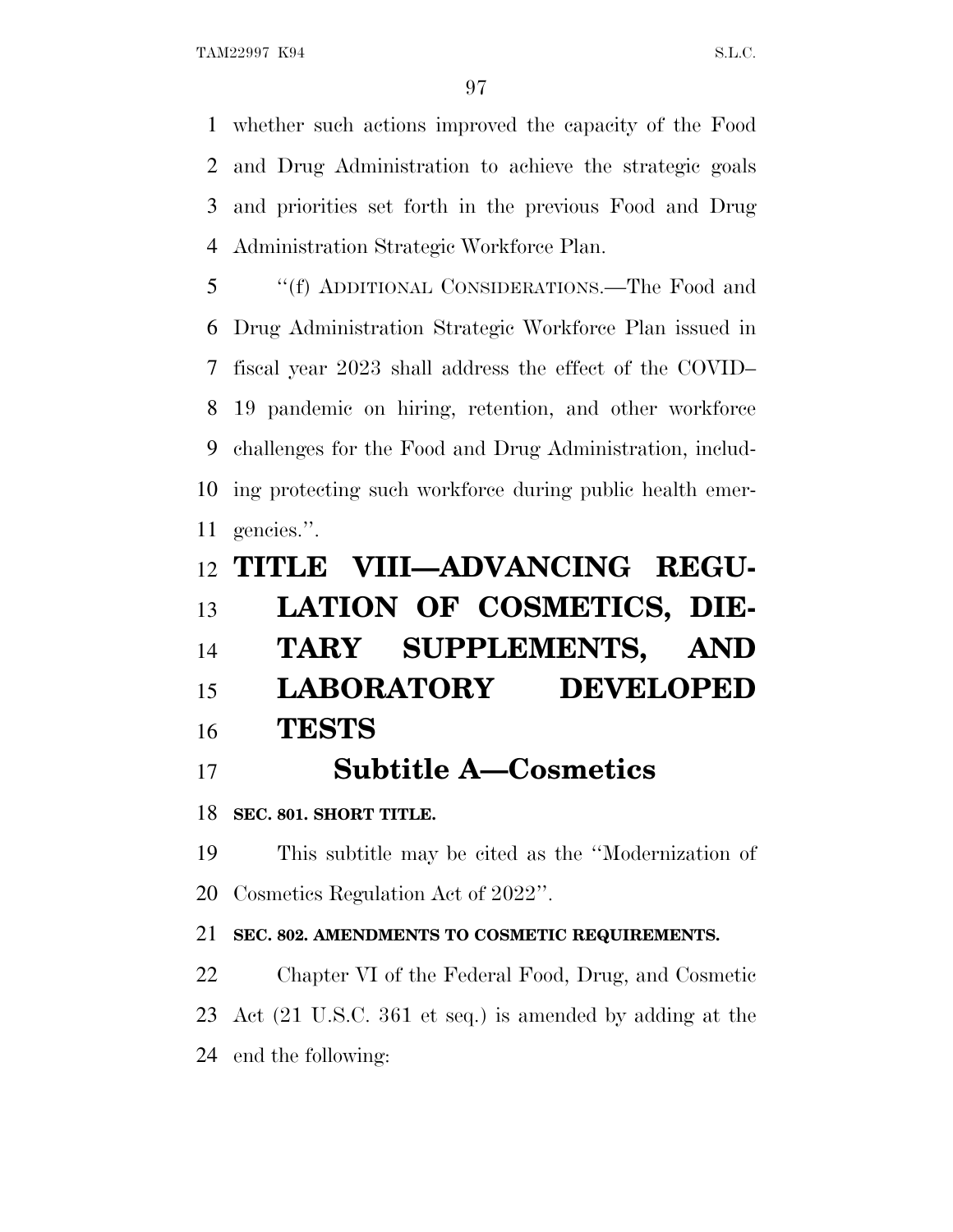### **''SEC. 604. DEFINITIONS.**

2 ''In this chapter:

| 3              | $(1)$ ADVERSE EVENT.—The term 'adverse                |
|----------------|-------------------------------------------------------|
| $\overline{4}$ | event' means any health-related event associated      |
| 5              | with the use of a cosmetic product that is adverse.   |
| 6              | "(2) COSMETIC PRODUCT.—The term 'cosmetic             |
| 7              | product' means a preparation of cosmetic ingredi-     |
| 8              | ents with a qualitatively and quantitatively set com- |
| 9              | position for use in a finished product.               |
| 10             | $``(3)$ FACILITY.—                                    |
| 11             | "(A) IN GENERAL.—The term 'facility' in-              |
| 12             | cludes any establishment (including an estab-         |
| 13             | lishment of an importer) that manufactures or         |
| 14             | processes cosmetic products distributed in the        |
| 15             | United States.                                        |
| 16             | " $(B)$ Such term does not include any of             |
| 17             | the following:                                        |
| 18             | "(i) Beauty shops and salons, unless                  |
| 19             | such establishment manufactures or proc-              |
| 20             | esses cosmetic products at that location.             |
| 21             | "(ii) Cosmetic product retailers, in-                 |
| 22             | cluding individual sales representatives, di-         |
| 23             | rect sellers, retail distribution facilities,         |
| 24             | and pharmacies, unless such establishment             |
| 25             | manufactures or processes cosmetic prod-              |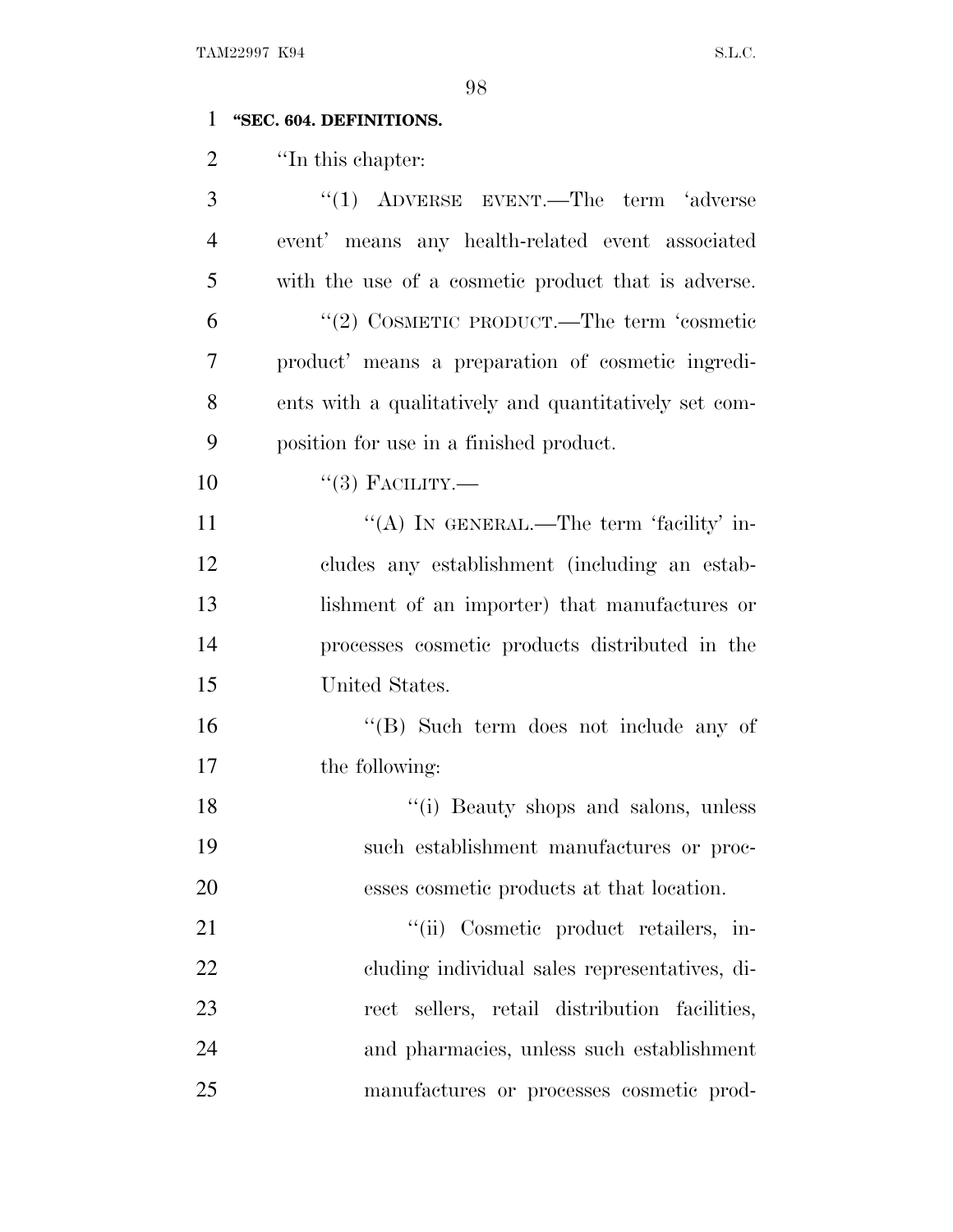| $\mathbf{1}$   | ucts that are not sold directly to con-        |
|----------------|------------------------------------------------|
| $\overline{2}$ | sumers at that location.                       |
| 3              | "(iii) Hospitals, physicians' offices,         |
| $\overline{4}$ | and health care clinics.                       |
| 5              | "(iv) Public health agencies and other         |
| 6              | nonprofit entities that provide cosmetic       |
| $\overline{7}$ | products directly to the consumer.             |
| 8              | $\lq\lq$ (v) Entities (such as hotels and air- |
| 9              | lines) that provide complimentary cosmetic     |
| 10             | products to customers incidental to other      |
| 11             | services.                                      |
| 12             | "(vi) Trade shows and other venues             |
| 13             | where cosmetic product samples are pro-        |
| 14             | vided free of charge.                          |
| 15             | "(vii) An establishment that manufac-          |
| 16             | tures or processes cosmetic products that      |
| 17             | are solely for use in research or evaluation,  |
| 18             | including for production testing and not of-   |
| 19             | fered for retail sale.                         |
| 20             | "(viii) An establishment that solely           |
| 21             | performs one or more of the following with     |
| 22             | respect to cosmetic products:                  |
| 23             | $\lq\lq$ (I) Labeling.                         |
| 24             | $\lq\lq$ (II) Relabeling.                      |
| 25             | "(III) Packaging.                              |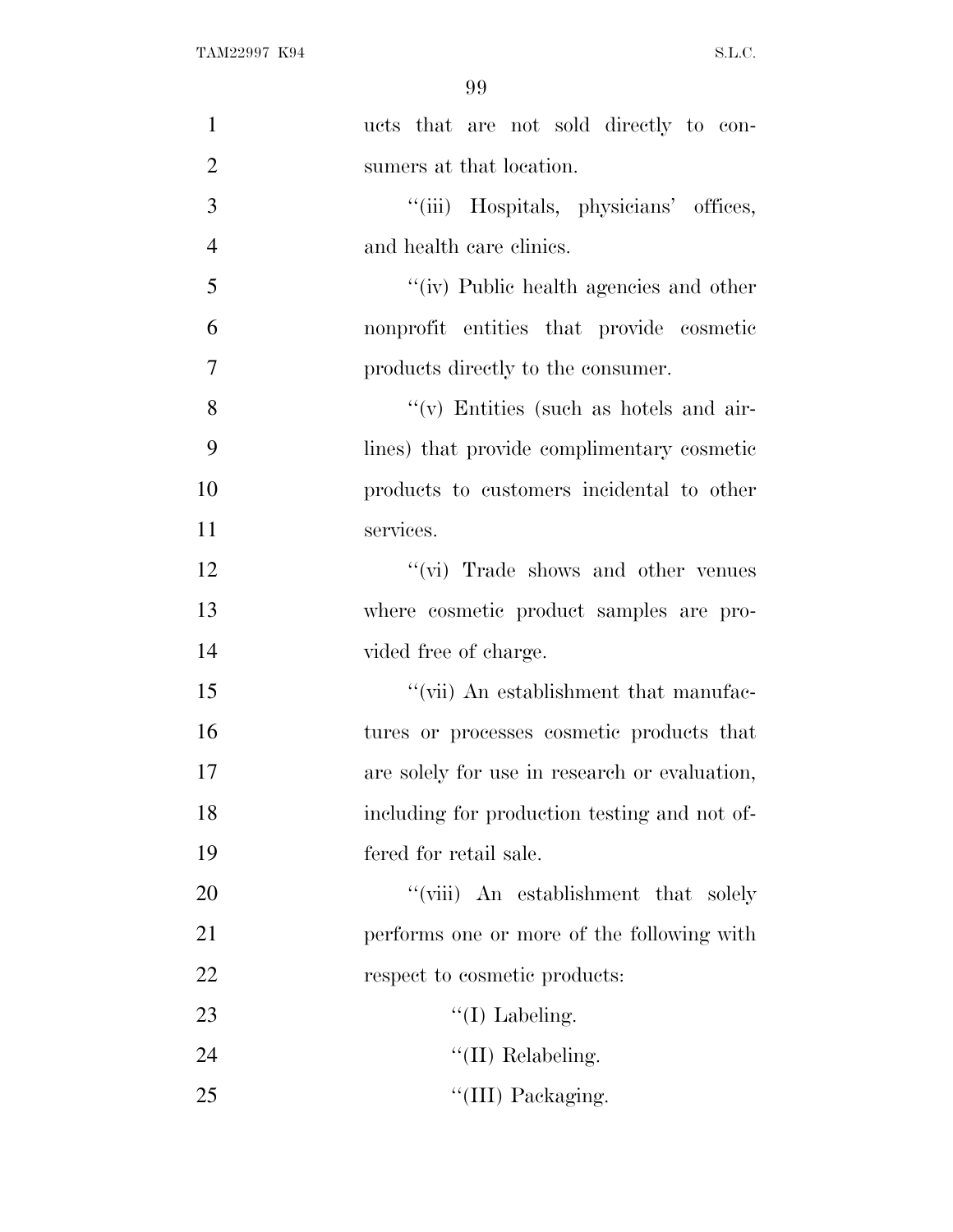| $\mathbf{1}$   | $\lq\lq$ (IV) Repackaging.                            |
|----------------|-------------------------------------------------------|
| $\overline{2}$ | " $(V)$ Holding.                                      |
| 3              | "(VI) Distributing.                                   |
| $\overline{4}$ | "(C) CLARIFICATION.—For the purposes                  |
| 5              | of subparagraph $(B)(viii)$ , the terms 'packaging'   |
| 6              | and 'repackaging' do not include filling a prod-      |
| 7              | uct container with a cosmetic product.                |
| 8              | RESPONSIBLE PERSON.—The term 're-<br>(4)              |
| 9              | sponsible person' means the manufacturer, packer,     |
| 10             | or distributor of a cosmetic product whose name ap-   |
| 11             | pears on the label of such cosmetic product in ac-    |
| 12             | cordance with section $609(a)$ of this Act or section |
| 13             | $4(a)$ of the Fair Packaging and Labeling Act.        |
| 14             | $\cdot\cdot$ (5) SERIOUS ADVERSE EVENT.—The term 'se- |
| 15             | rious adverse event' means an adverse event that—     |
| 16             | "(A) results in—                                      |
| 17             | $\lq\lq$ (i) death;                                   |
| 18             | "(ii) a life-threatening experience;                  |
| 19             | "(iii) inpatient hospitalization;                     |
| 20             | "(iv) a persistent or significant dis-                |
| 21             | ability or incapacity;                                |
| 22             | $f'(v)$ a congenital anomaly or birth de-             |
| 23             | fect; or                                              |
| 24             | "(vi) significant disfigurement (includ-              |
| 25             | ing serious and persistent rashes or infec-           |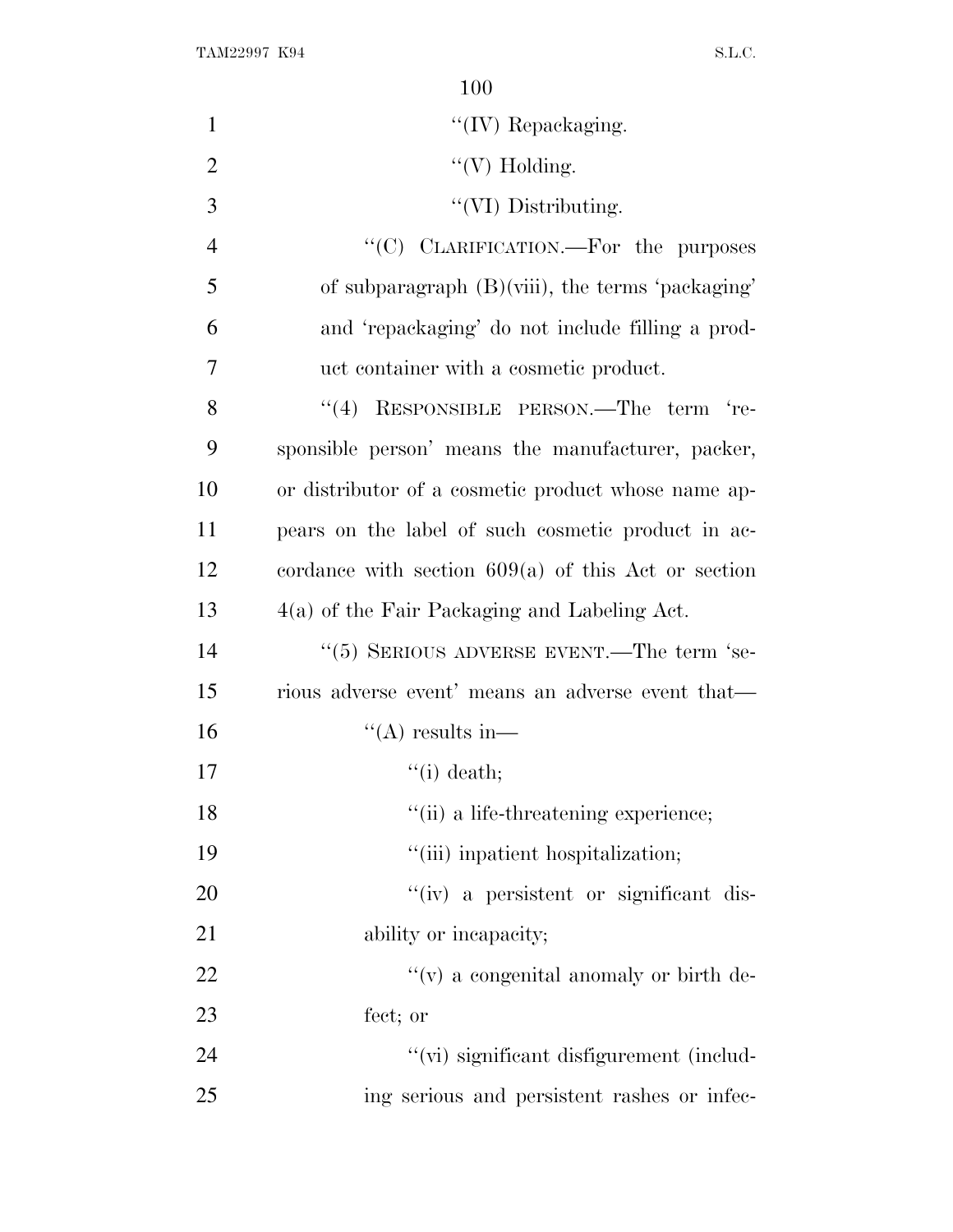| $\mathbf{1}$   | tions, second- or third-degree burns, sig-      |
|----------------|-------------------------------------------------|
| 2              | nificant hair loss, or permanent or signifi-    |
| $\overline{3}$ | cant alteration of appearance), other than      |
| $\overline{4}$ | as intended, under conditions of use that       |
| 5              | are customary or usual; or                      |
| 6              | "(B) requires, based on reasonable medical      |
| 7              | judgment, a medical or surgical intervention to |
| 8              | prevent an outcome described in subparagraph    |
| 9              | (A).                                            |

**''SEC. 605. ADVERSE EVENTS.**

 ''(a) SERIOUS ADVERSE EVENT REPORTING RE- QUIREMENTS.—The responsible person shall submit to the Secretary any report received of a serious adverse event associated with the use, in the United States, of a cosmetic product manufactured, packed, or distributed by such per-son.

17 "(b) SUBMISSION OF REPORTS.—

18 "(1) SERIOUS ADVERSE EVENT REPORT.—The responsible person shall submit to the Secretary a serious adverse event report accompanied by a copy of the label on or within the retail packaging of such cosmetic product no later than 15 business days after the report is received by the responsible per-son.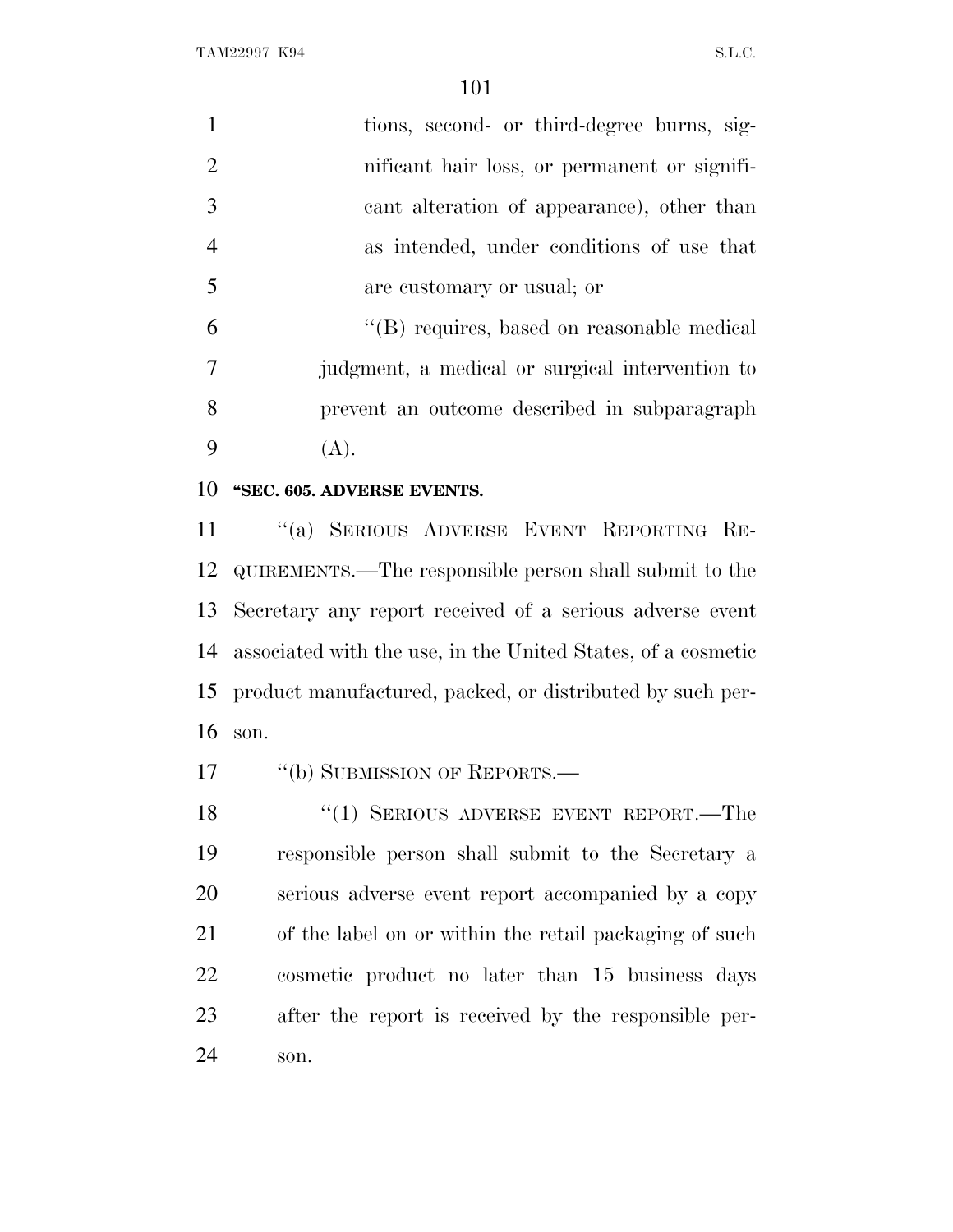1 "(2) NEW MEDICAL INFORMATION.—The re- sponsible person shall submit to the Secretary any new and material medical information, related to a serious adverse event report submitted to the Sec- retary in accordance with paragraph (1), that is re- ceived by the responsible person within 1 year of the initial report to the Secretary, no later than 15 busi- ness days after such information is received by such responsible person.

10 "(3) CONSOLIDATION OF REPORTS.—The Sec- retary shall develop systems to enable responsible persons to submit a single report that includes du- plicate reports of, or new medical information re-lated to, a serious adverse event.

 ''(c) EXEMPTIONS.—The Secretary may establish by regulation an exemption to any of the requirements of this section if the Secretary determines that such exemption would have no significant adverse effect on public health. ''(d) CONTACT INFORMATION.—The responsible per-

 son shall receive reports of adverse events through the do- mestic address, domestic telephone number, or electronic contact information included on the label in accordance 23 with section  $609(a)$ .

24 "(e) MAINTENANCE AND INSPECTION OF ADVERSE EVENT RECORDS.—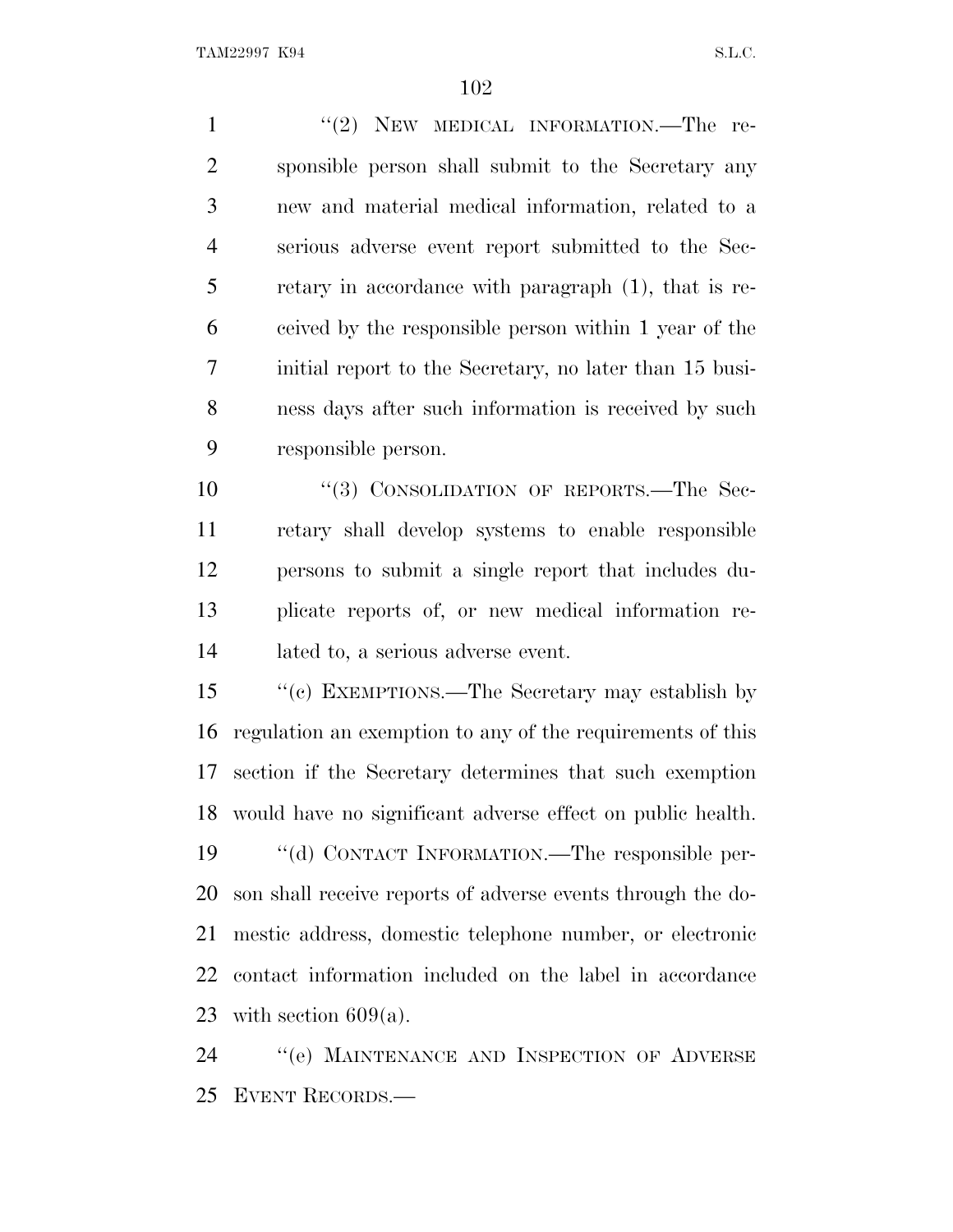| $\mathbf{1}$   | "(1) MAINTENANCE.—The responsible person                   |
|----------------|------------------------------------------------------------|
| $\overline{2}$ | shall maintain records related to each report of an        |
| 3              | adverse event associated with the use, in the United       |
| $\overline{4}$ | States, of a cosmetic product manufactured or dis-         |
| 5              | tributed by such person received by such person, for       |
| 6              | a period of 6 years.                                       |
| 7              | $``(2)$ INSPECTION.—                                       |
| 8              | "(A) IN GENERAL.— The responsible per-                     |
| 9              | son shall permit an authorized person to have              |
| 10             | access to records required to be maintained                |
| 11             | under this section during an inspection pursu-             |
| 12             | ant to section 704.                                        |
| 13             | "(B) AUTHORIZED PERSON.—For<br>pur-                        |
| 14             | poses of this paragraph, the term 'authorized              |
| 15             | person' means an officer or employee of the De-            |
| 16             | partment of Health and Human Services who                  |
| 17             | $has-$                                                     |
| 18             | "(i) appropriate credentials, as deter-                    |
| 19             | mined by the Secretary; and                                |
| 20             | "(ii) been duly designated by the Sec-                     |
| 21             | retary to have access to the records re-                   |
| 22             | quired under this section.                                 |
| 23             | FRAGRANCE AND FLAVOR INGREDIENTS.-If<br>``(f)              |
| 24             | the Secretary has reasonable grounds to believe that an    |
| 25             | ingredient or combination of ingredients in a fragrance or |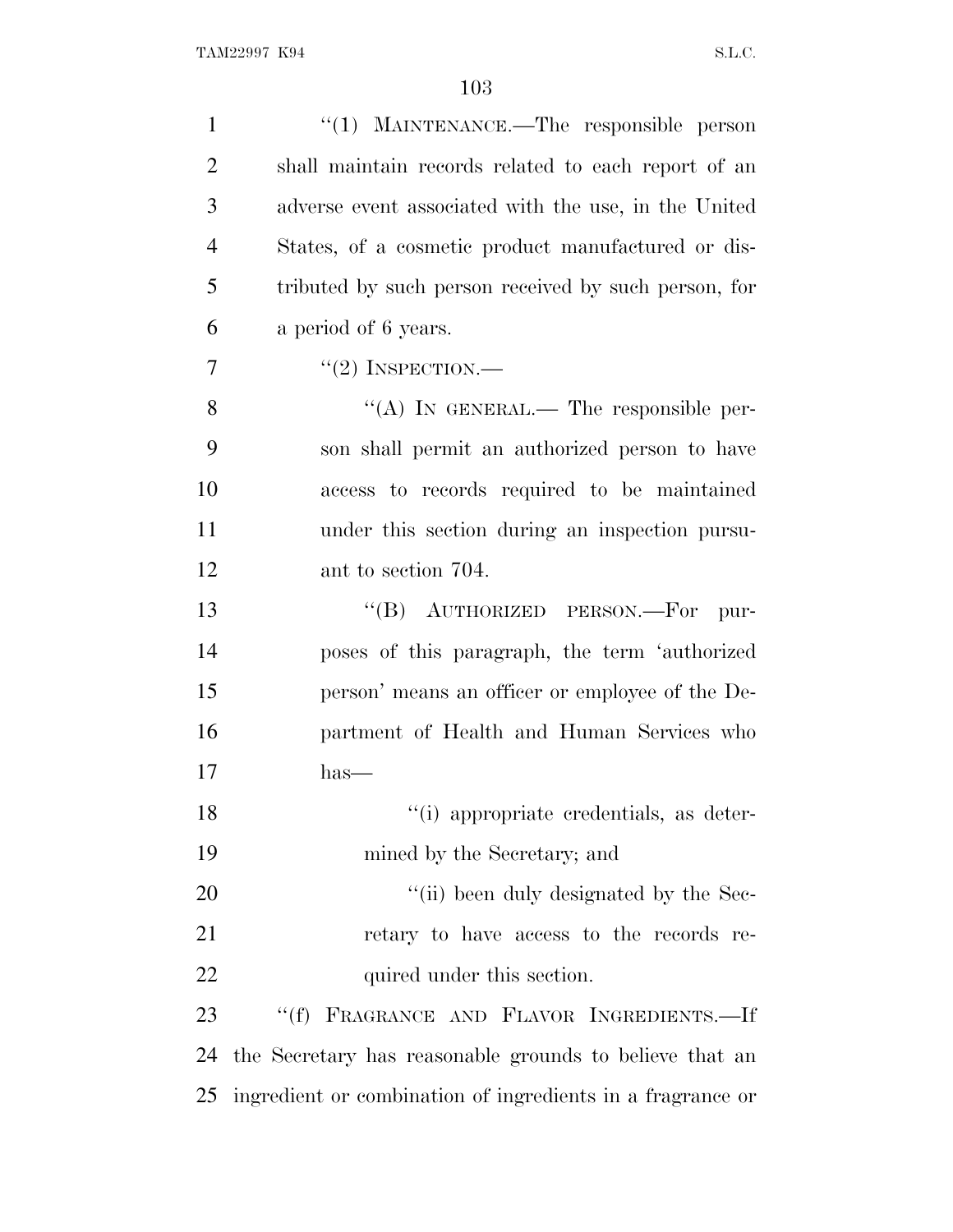flavor has caused or contributed to a serious adverse event required to be reported under this section, the Secretary may request in writing a complete list of ingredients in the specific fragrances or flavors in the cosmetic product, from the responsible person. The responsible person shall ensure that the requested information is submitted to the Secretary within 30 days of such request.- Information submitted to the Secretary under this subsection that is confidential commercial or trade secret information shall be exempt from disclosure under section 552 of title 5, United States Code.

 ''(g) PROTECTED INFORMATION.—A serious adverse event report submitted to the Secretary under this section, including any new medical information submitted under 15 subsection  $(a)(2)$ , or an adverse event report, or any new information, voluntarily submitted to the Secretary shall be considered to be—

18 ''(1) a safety report under section 756 and may be accompanied by a statement, which shall be a part of any report that is released for public disclo- sure, that denies that the report or the records con- stitute an admission that the product involved caused or contributed to the adverse event; and

24 ''(2) a record about an individual under section 552a of title 5, United States Code (commonly re-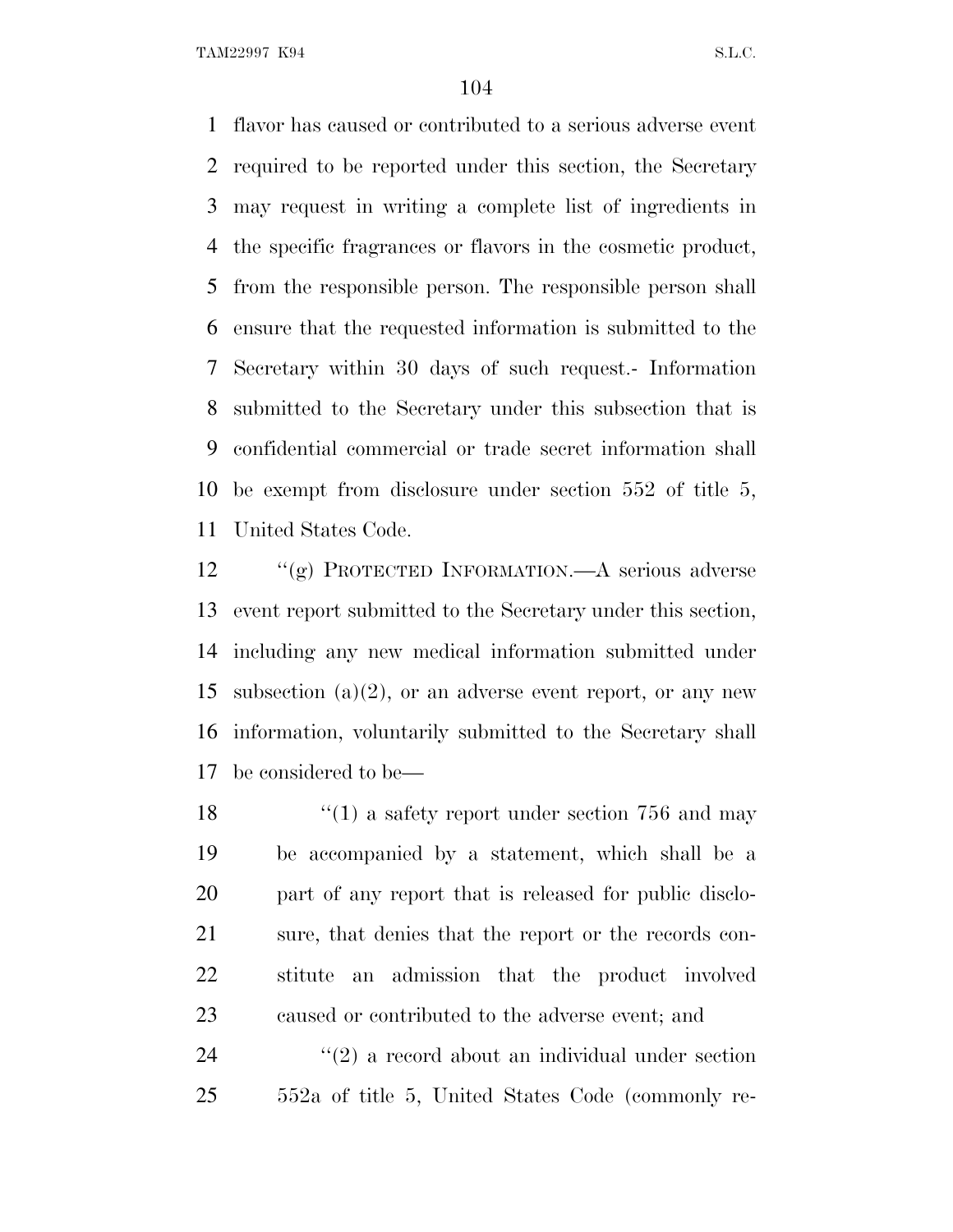ferred to as the 'Privacy Act of 1974') and a med-2 ical or similar file the disclosure of which would con- stitute a violation of section 552 of such title 5 (commonly referred to as the 'Freedom of Informa- tion Act'), and shall not be publicly disclosed unless all personally identifiable information is redacted.

7 <sup>"</sup>(h) EFFECT OF SECTION.—

8 "(1) IN GENERAL.—Nothing in this section shall affect the authority of the Secretary to provide adverse event reports and information to any health, food, or drug officer or employee of any State, terri- tory, or political subdivision of a State or territory, under a memorandum of understanding between the Secretary and such State, territory, or political sub-division.

16 "(2) PERSONALLY IDENTIFIABLE INFORMA- TION.—Notwithstanding any other provision of law, personally-identifiable information in adverse event reports provided by the Secretary to any health, food, or drug officer or employee of any State, terri- tory, or political subdivision of a State or territory, shall not—

23 "(A) be made publicly available pursuant to any State or other law requiring disclosure of information or records; or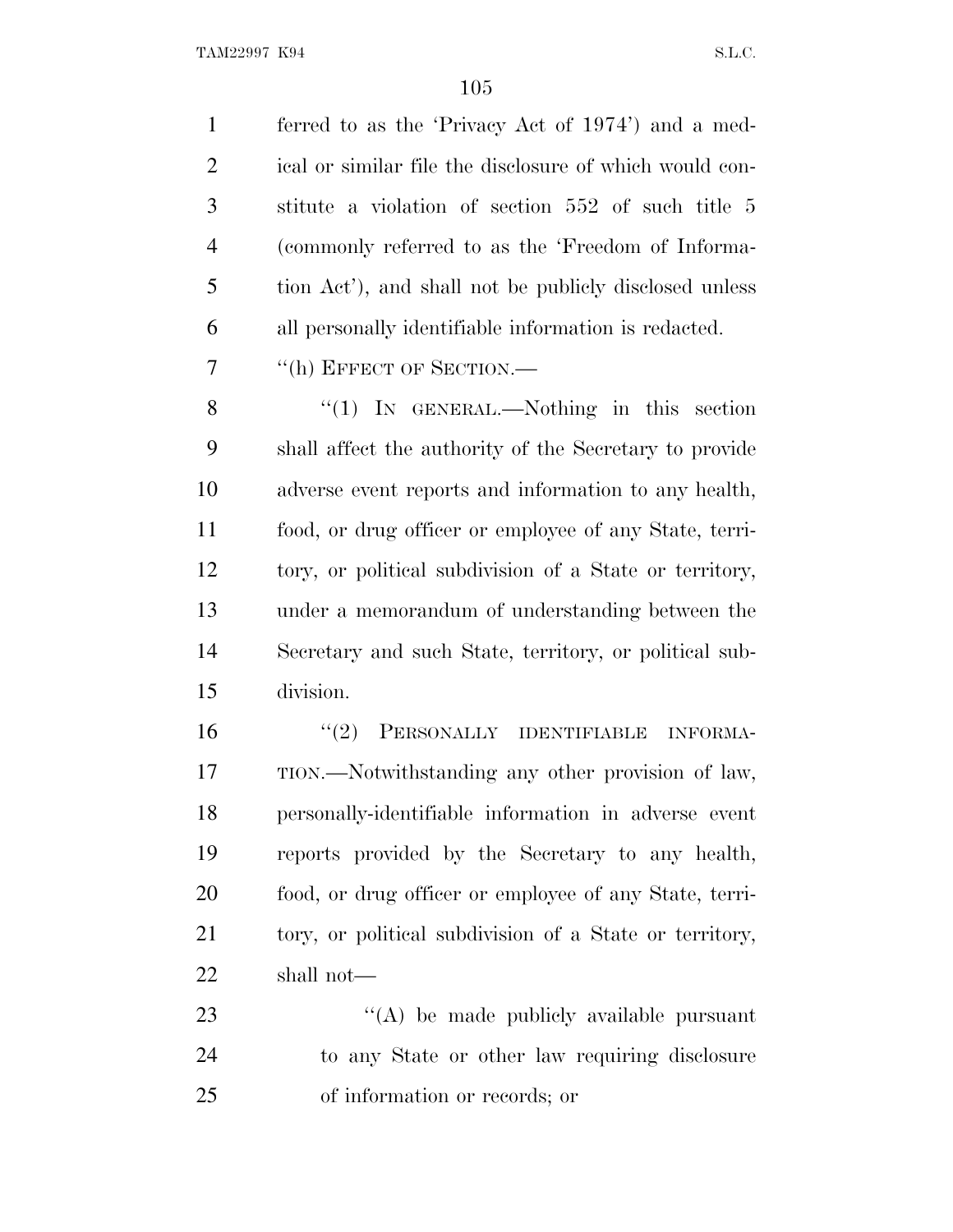1 ''(B) otherwise be disclosed or distributed to any party without the written consent of the Secretary and the person submitting such infor- mation to the Secretary. 5 "(3) USE OF REPORTS.—Nothing in this sec- tion shall permit a State, territory, or political sub- division of a State or territory, to use any safety re- port received from the Secretary in a manner incon- sistent with this section. 10 "(4) RULE OF CONSTRUCTION.—The submis- sion of any report in compliance with this section shall not be construed as an admission that the cos- metic product involved caused or contributed to the relevant adverse event. **''SEC. 606. GOOD MANUFACTURING PRACTICE.**

16 "(a) In GENERAL.—The Secretary shall by regula- tion establish good manufacturing practices for facilities that are consistent, to the extent practicable, and appro- priate, with national and international standards, in ac- cordance with section 601. Any such regulations shall be intended to protect the public health and ensure that cos- metic products are not adulterated. Such regulations may allow for the Secretary to inspect records necessary to demonstrate compliance with good manufacturing prac-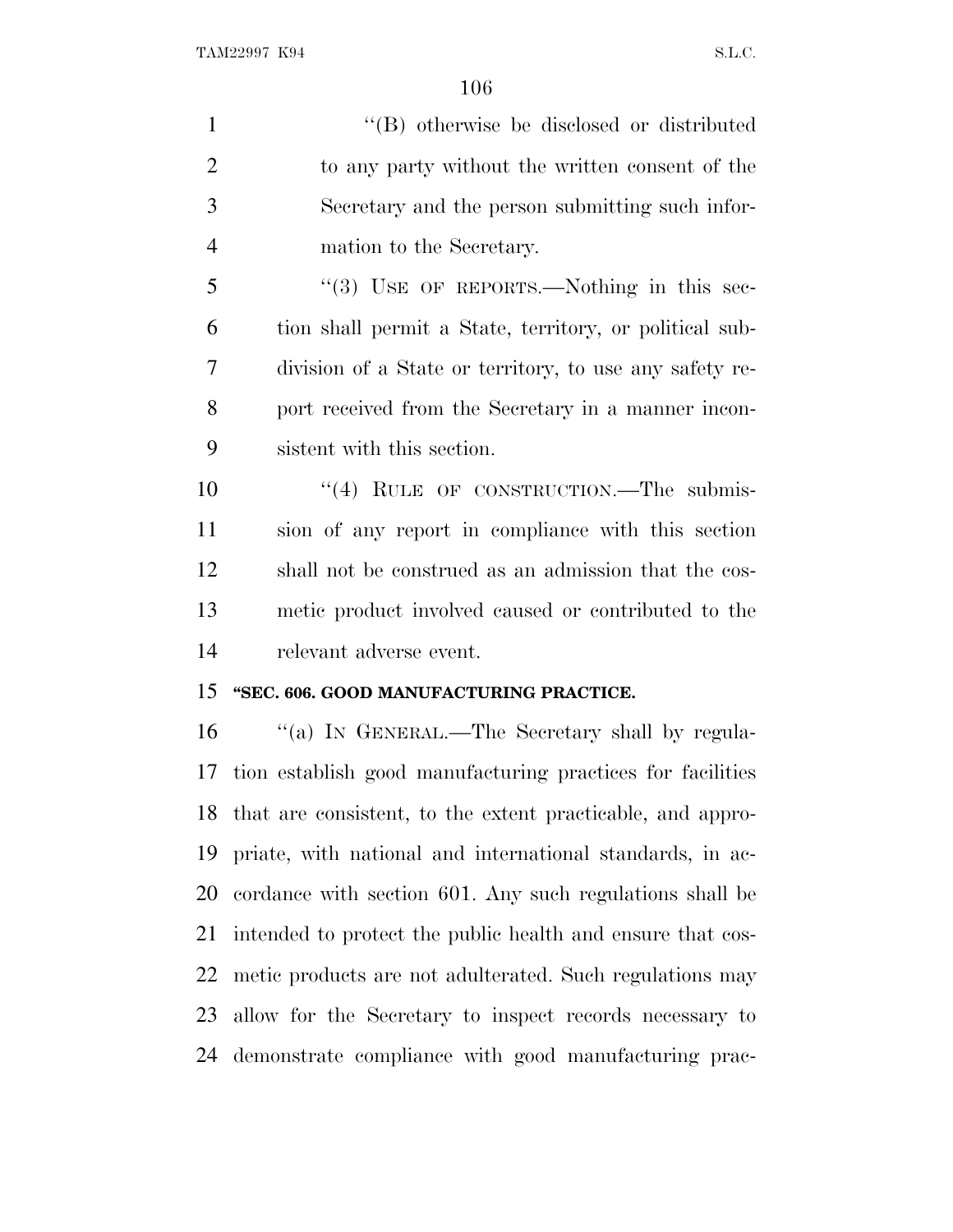tices prescribed by the Secretary under this paragraph during an inspection conducted under section 704.

 ''(b) CONSIDERATIONS.—In establishing regulations for good manufacturing practices under this section, the Secretary shall take into account the size and scope of the businesses engaged in the manufacture of cosmetics, and the risks to public health posed by such cosmetics, and provide sufficient flexibility to be practicable for all sizes and types of facilities to which such regulations will apply. Such regulations shall include simplified good manufac- turing practice requirements for smaller businesses, as ap- propriate, to ensure that such regulations do not impose undue economic hardship for smaller businesses, and may include longer compliance times for smaller businesses. Before issuing regulations to implement subsection (a), the Secretary shall consult with cosmetics manufacturers, including smaller businesses, consumer organizations, and other experts selected by the Secretary.

 ''(c) TIMEFRAME.—The Secretary shall publish a no- tice of proposed rulemaking not later than 2 years after the date of enactment of the Modernization of Cosmetics Regulation Act of 2022 and shall publish a final such rule not later than 3 years after such date of enactment.

#### **''SEC. 607. REGISTRATION AND PRODUCT LISTING.**

25 "(a) SUBMISSION OF REGISTRATION.—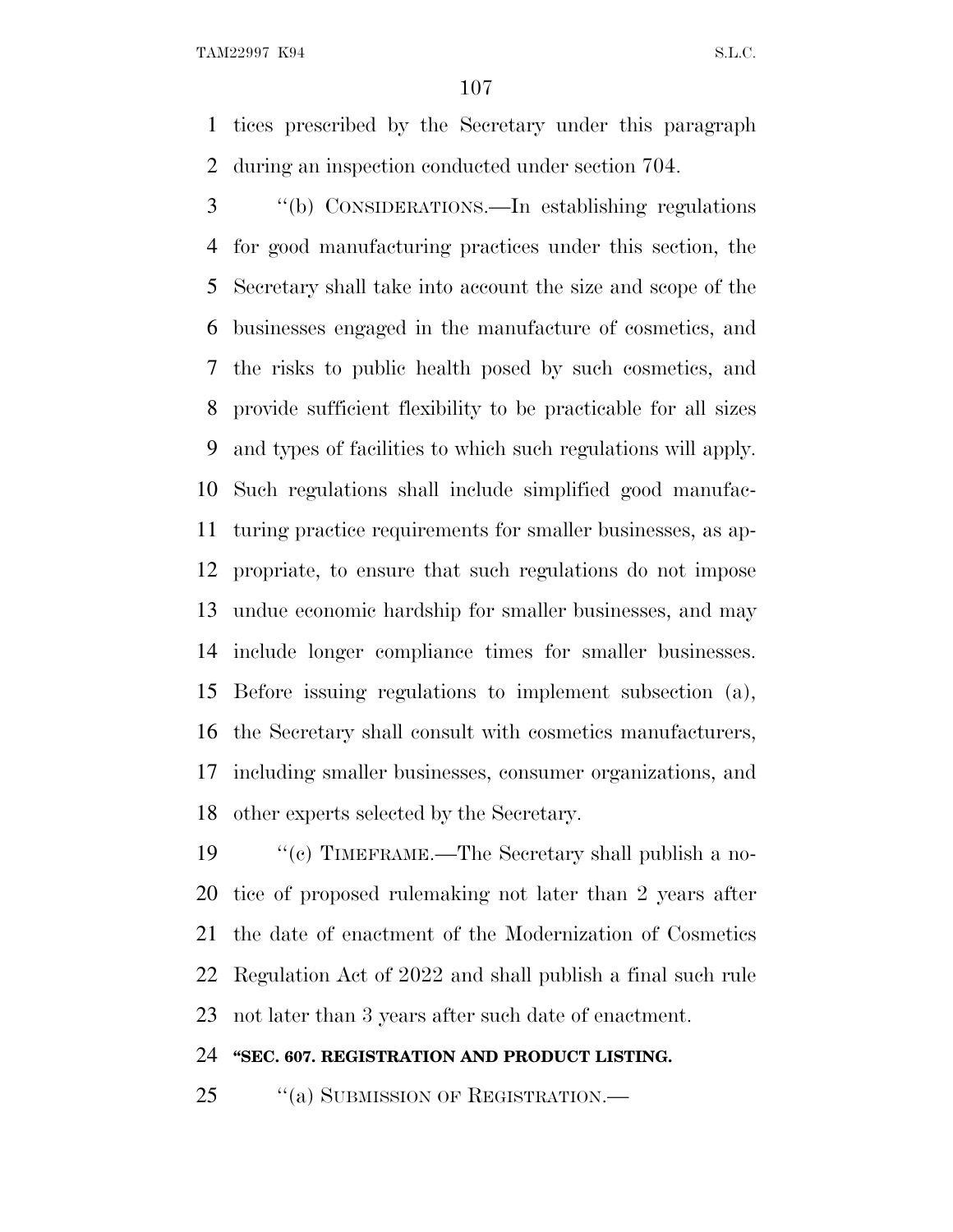$((1)$  INITIAL REGISTRATION.— 2 "(A) EXISTING FACILITIES.—Every person that, on the date of enactment of the Mod- ernization of Cosmetics Regulation Act of 2022, owns or operates a facility that engages in the manufacturing or processing of a cosmetic product for distribution in the United States shall register each facility with the Secretary not later than 1 year after date of enactment of such Act. 11 ""(B) NEW FACILITIES.—Every person that owns or operates a facility that first engages, after the date of enactment of the Moderniza- tion of Cosmetics Regulation Act of 2022, in manufacturing or processing of a cosmetic product for distribution in the United States, shall register with the Secretary such facility within 60 days of first engaging in such activity or 60 days after the deadline for registration under subparagraph (A), whichever is later. 21 "(2) BIENNIAL RENEWAL OF REGISTRATION.— A person required to register a facility under para- graph (1) shall renew such registrations with the Secretary biennially.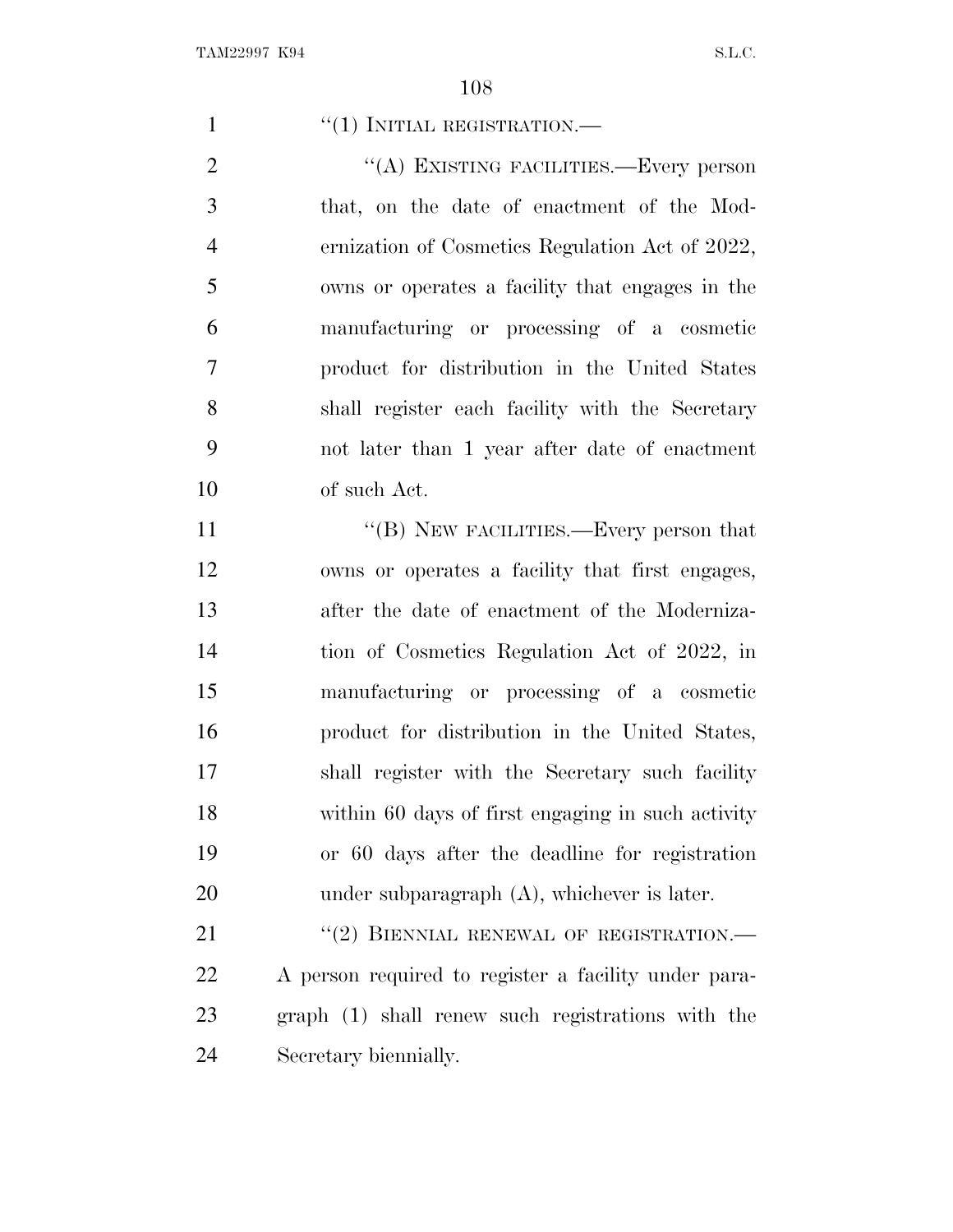1 ''(3) CONTRACT MANUFACTURERS.—If a facility manufactures or processes cosmetic products on be- half of a responsible person, the Secretary shall re- quire only a single registration for such facility even if such facility is manufacturing or processing its own cosmetic products or cosmetic products on be- half of more than one responsible person. Such sin- gle registration may be submitted to the Secretary by such facility or any responsible person whose products are manufactured or processed at such fa-cility.

12 ''(4) UPDATES TO CONTENT.—A person that is 13 required to register under subsection  $(a)(1)$  shall no- tify the Secretary within 60 days of any changes to 15 information required under subsection  $(b)(2)$ .

 ''(5) ABBREVIATED RENEWAL REGISTRA- TIONS.—The Secretary shall provide for an abbre- viated registration renewal process for any person that owns or operates a facility that has not been re- quired to submit updates under paragraph (4) for a registered facility since submission of the most re- cent registration of such facility under paragraph 23 (1) or  $(2)$ .

24 "(b) FORMAT; CONTENTS OF REGISTRATION.—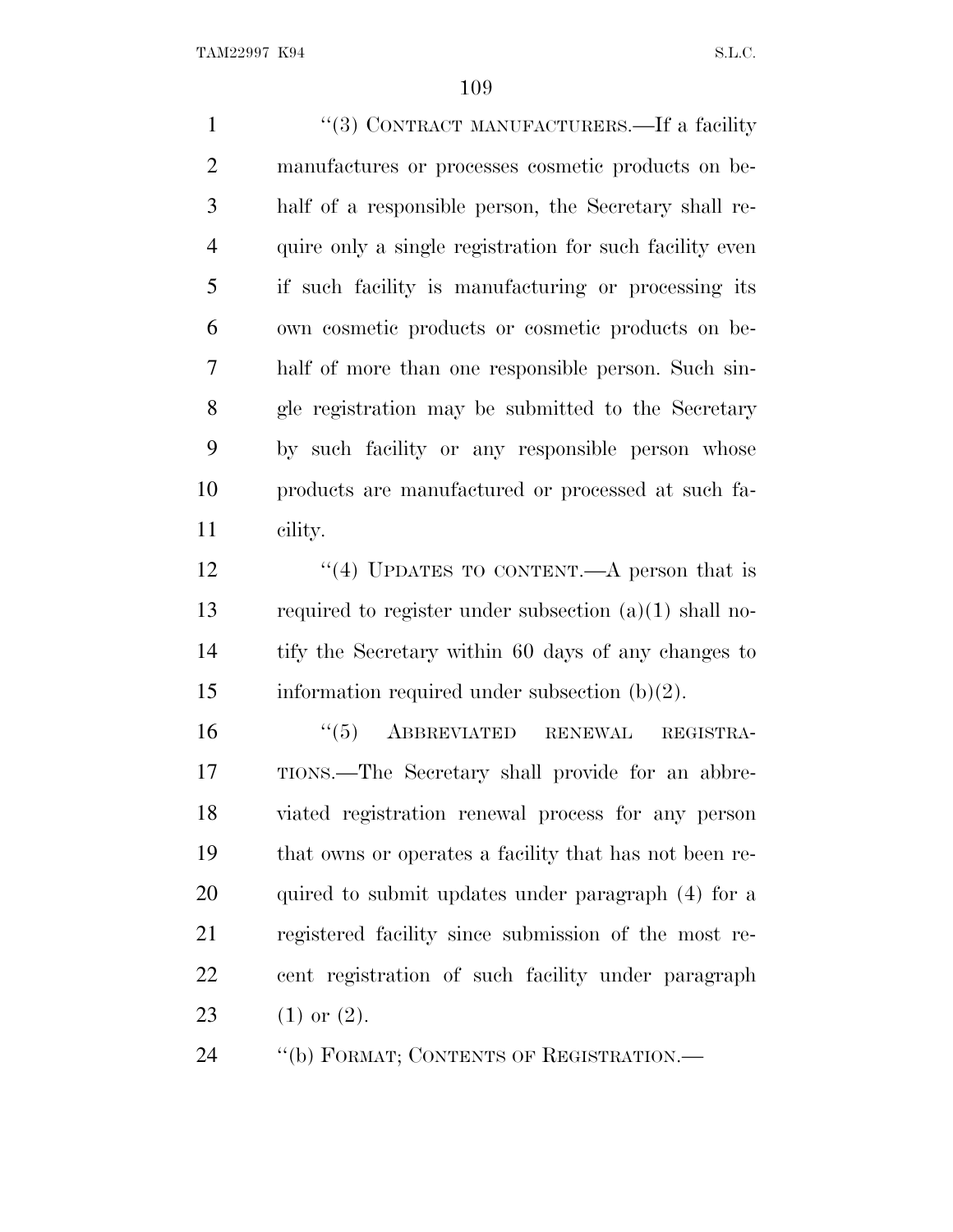| $\mathbf{1}$   | $"(1)$ IN GENERAL.—Registration information            |
|----------------|--------------------------------------------------------|
| $\overline{2}$ | under this section may be submitted at such time       |
| 3              | and in such manner as the Secretary may prescribe.     |
| $\overline{4}$ | "(2) CONTENTS.—The registration under sub-             |
| 5              | section (a) shall contain—                             |
| 6              | "(A) the facility's name, physical address,            |
| 7              | email address, and telephone number;                   |
| 8              | "(B) with respect to any foreign facility,             |
| 9              | the contact for the United States agent of the         |
| 10             | facility, and, if available, the electronic contact    |
| 11             | information;                                           |
| 12             | $\lq\lq$ (C) the facility registration number, if      |
| 13             | any, previously assigned by the Secretary under        |
| 14             | subsection $(d)$ ;                                     |
| 15             | "(D) all brand names under which cos-                  |
| 16             | metic products manufactured or processed in            |
| 17             | the facility are sold; and                             |
| 18             | "(E) the product category or categories                |
| 19             | and responsible person for each cosmetic prod-         |
| 20             | uct manufactured or processed at the facility.         |
| 21             | "(c) COSMETIC PRODUCT LISTING.—                        |
| 22             | "(1) IN GENERAL.—For each cosmetic product,            |
| 23             | the responsible person shall submit, or ensure is sub- |
| 24             | mitted, to the Secretary a cosmetic product listing,   |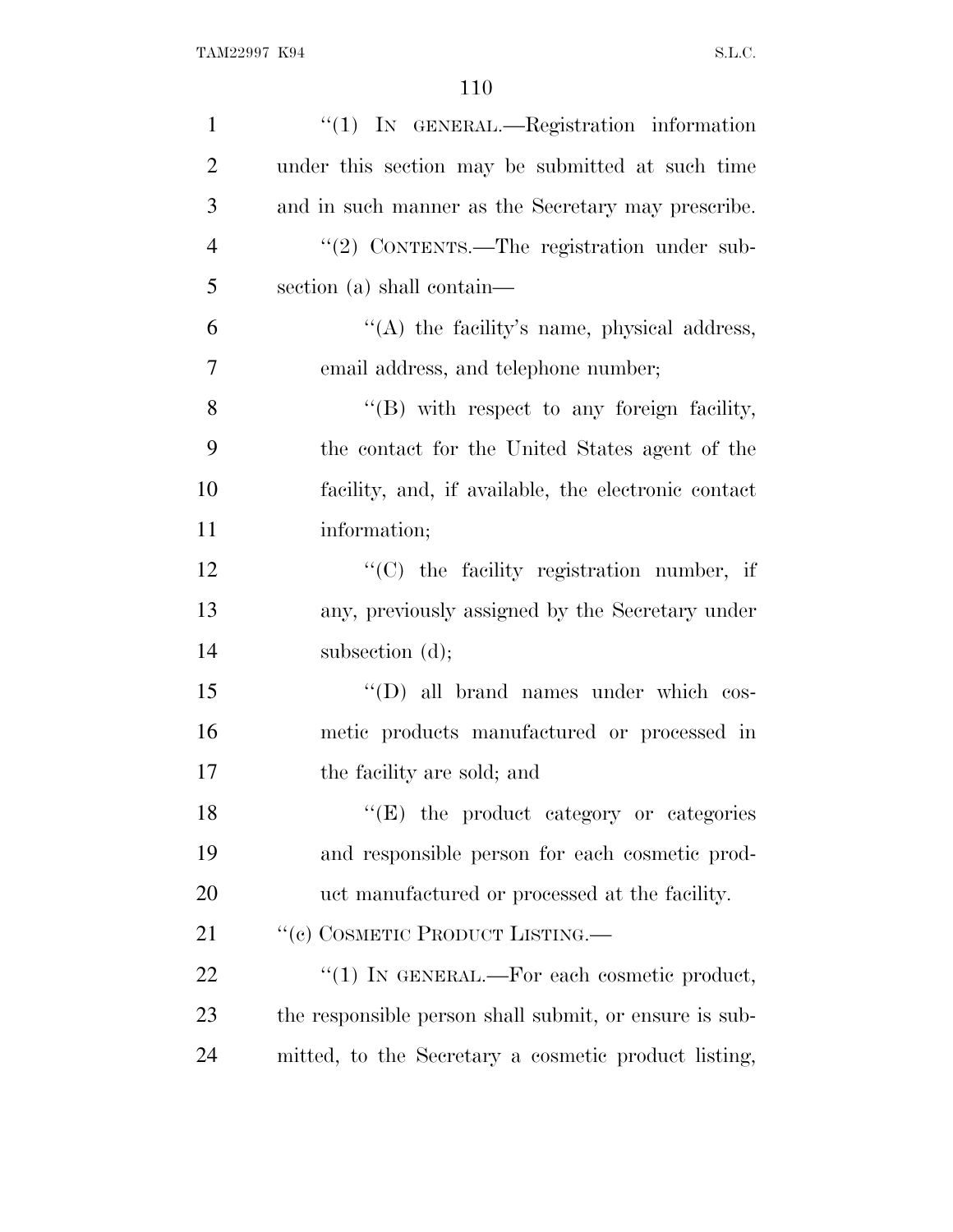at such time and in such manner as the Secretary may prescribe.

3 "(2) COSMETIC PRODUCT LISTING.—The re- sponsible person of a cosmetic product that is mar- keted on the date of enactment of the Modernization of Cosmetics Regulation Act of 2022 shall submit to the Secretary a cosmetic product listing not later than 1 year after the date of enactment of the Mod- ernization of Cosmetics Regulation Act of 2022, or for a cosmetic product that is first marketed after the date of enactment of such Act, within 120 days of marketing such product in interstate commerce. Thereafter, any updates to such listing shall be made annually, consistent with paragraphs (4) and  $15 \t(5)$ .

 ''(3) ABBREVIATED RENEWAL.—The Secretary shall provide for an abbreviated process for the re- newal of any cosmetic product listing under this sub- section with respect to which there has been no change since the responsible person submitted the previous listing.

22 "(4) CONTENTS OF LISTING.—

 ''(A) IN GENERAL.—Each such cosmetic product listing shall include—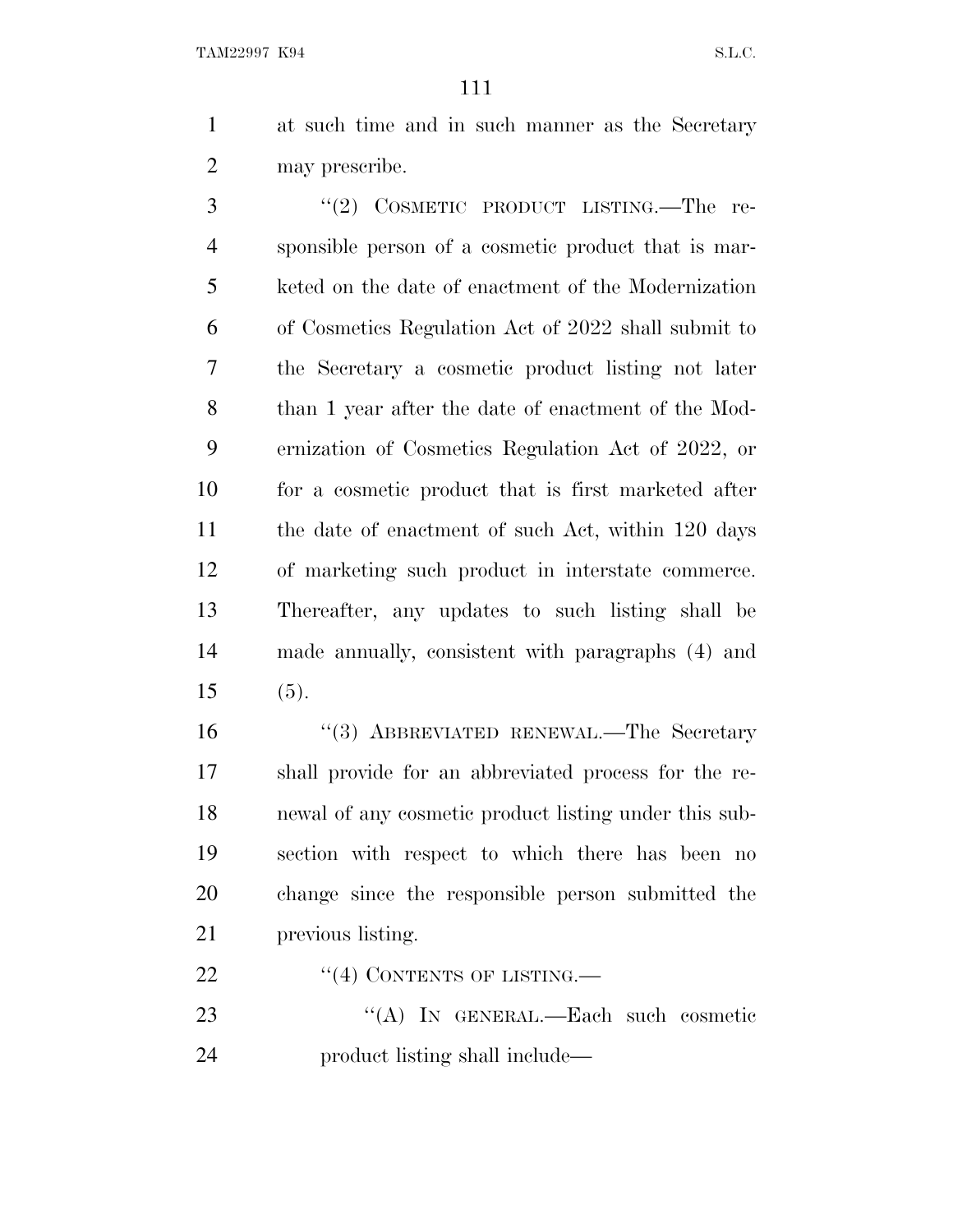| $\mathbf{1}$   | "(i) the facility registration number of          |
|----------------|---------------------------------------------------|
| $\overline{2}$ | each facility where the cosmetic product is       |
| 3              | manufactured or processed;                        |
| 4              | "(ii) the name and contact number of              |
| 5              | the responsible person and the name for           |
| 6              | the cosmetic product, as such name ap-            |
| 7              | pears on the label;                               |
| 8              | "(iii) the applicable cosmetic category           |
| 9              | or categories for the cosmetic product;           |
| 10             | "(iv) a list of ingredients in the cos-           |
| 11             | metic product, including any fragrances,          |
| 12             | flavors, or colors, with each ingredient          |
| 13             | identified by the name adopted in regula-         |
| 14             | tions promulgated by the Secretary, if any,       |
| 15             | or by the common or usual name of the in-         |
| 16             | gredient; and                                     |
| 17             | $f'(v)$ the product listing number, if            |
| 18             | any previously assigned by the Secretary          |
| 19             | under subsection (d).                             |
| 20             | "(B) FLEXIBLE LISTINGS.—A single list-            |
| 21             | ing submission for a cosmetic product may in-     |
| 22             | clude multiple cosmetic products with identical   |
| 23             | formulations, or formulations that differ only    |
| 24             | with respect to colors, fragrances or flavors, or |
| 25             | quantity of contents.                             |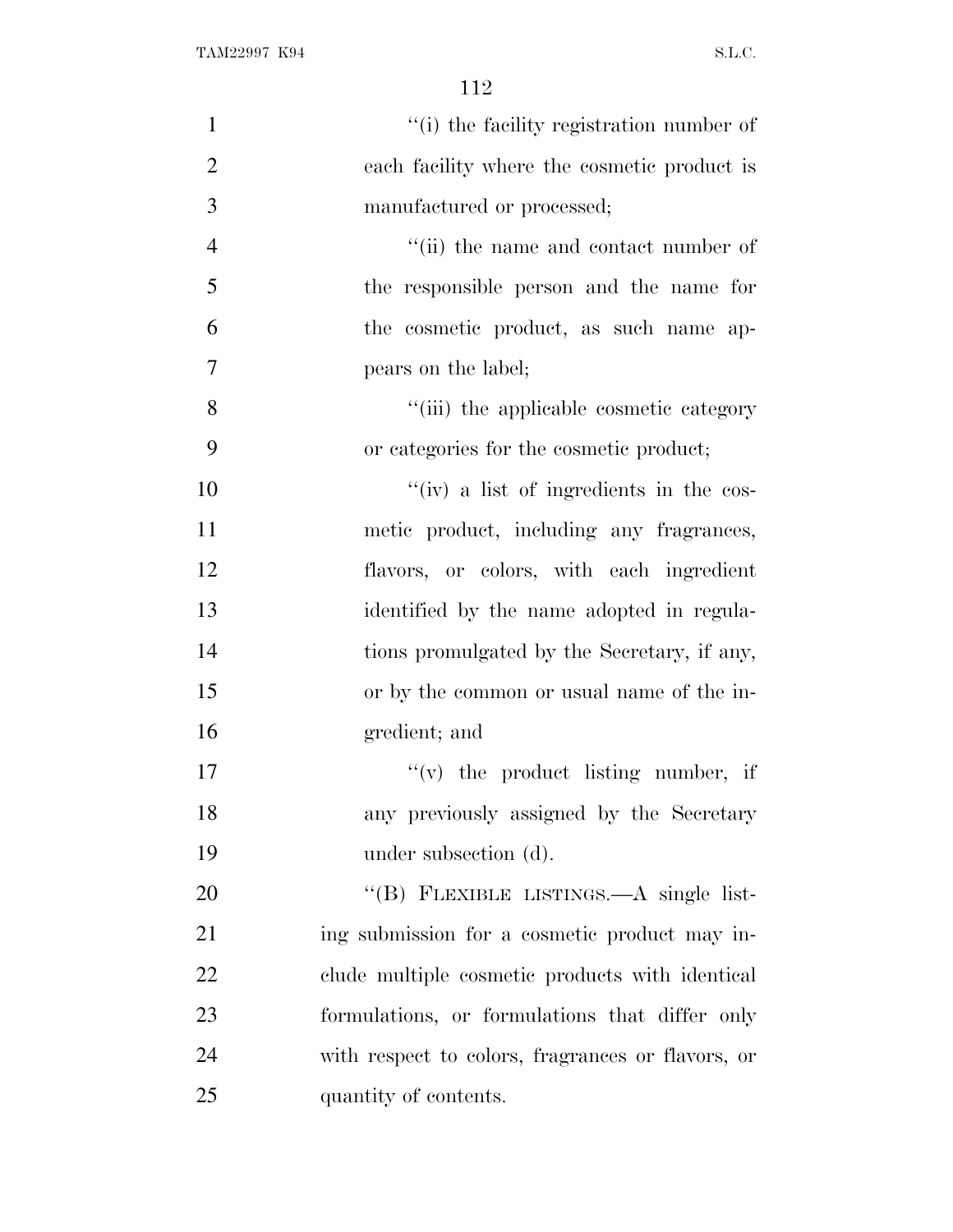1 "(5) UPDATES TO CONTENT.—A responsible person that is required to submit a cosmetic product listing shall submit any updates to such cosmetic product listing annually.

 ''(6) SUBMISSION.—A responsible person may submit product listing information as part of a facil-ity registration or separately.

8 "(d) FACILITY REGISTRATION AND PRODUCT LIST- ING NUMBERS.—At the time of the initial registration of 10 any facility under subsection  $(a)(1)$  or initial listing of any cosmetic product under (c)(1), the Secretary shall assign a facility registration number to the facility and a product listing number to each cosmetic product. The Secretary shall not make such product listing number publicly avail-able.

 ''(e) CONFIDENTIALITY.—Information submitted to the Secretary under this section that is confidential com- mercial or trade secret information shall be exempt from disclosure under section 552 of title 5, United States Code, including all information submitted under sub-21 section (b)(2)(D) or (c)(4)(A)(i).

22 "(f) SUSPENSIONS.—

23 "(1) SUSPENSION OF REGISTRATION OF A FA- CILITY.—The Secretary may suspend the registra-tion of a facility if the Secretary determines that a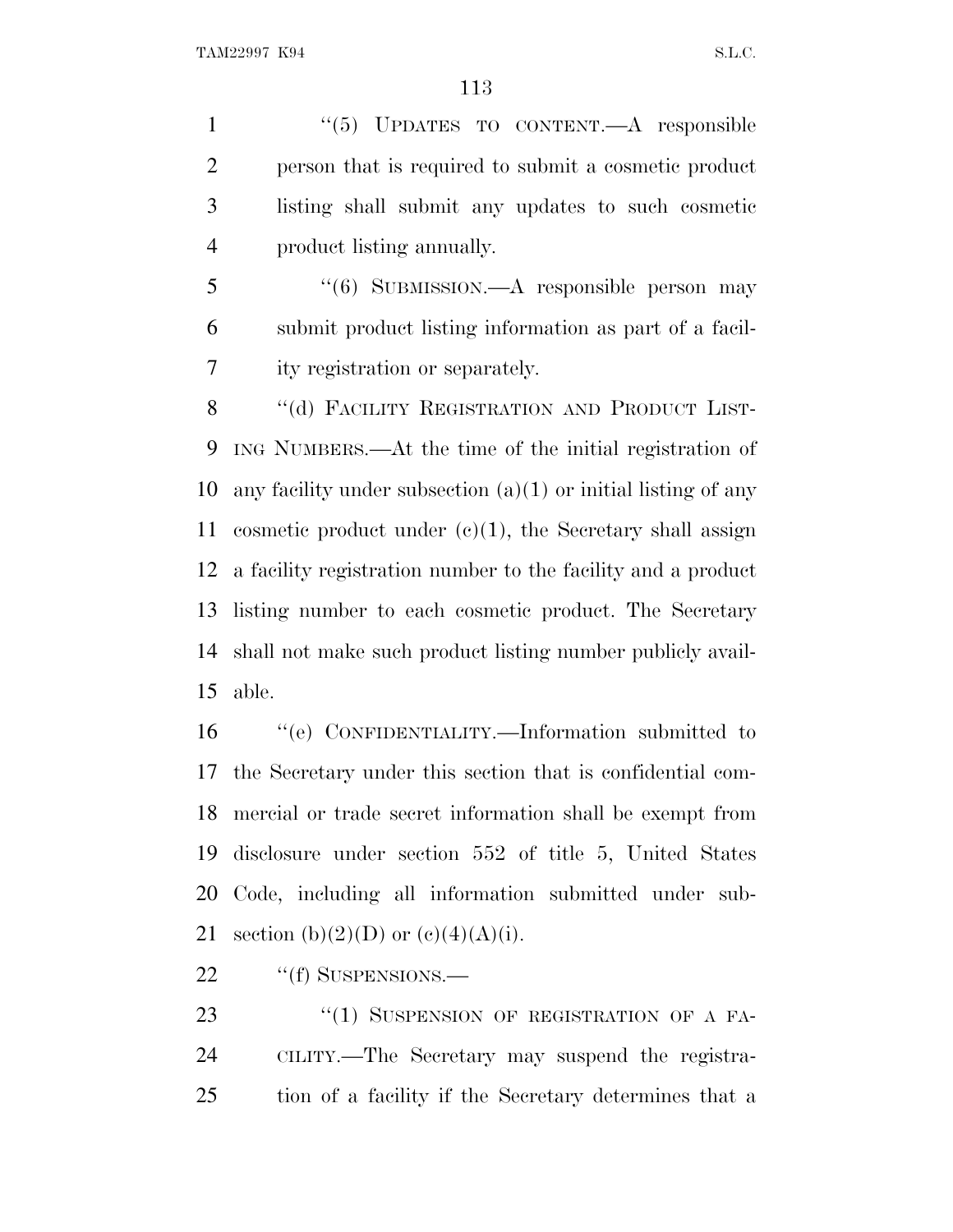| $\mathbf{1}$   | cosmetic product manufactured or processed by a         |
|----------------|---------------------------------------------------------|
| $\overline{2}$ | registered facility and distributed in the United       |
| 3              | States has a reasonable probability of causing seri-    |
| $\overline{4}$ | ous adverse health consequences or death to humans      |
| 5              | and the Secretary has a reasonable belief that other    |
| 6              | products manufactured or processed by the facility      |
| 7              | may be similarly affected because of a failure that     |
| 8              | cannot be isolated to a product or products, or is      |
| 9              | sufficiently pervasive to raise concerns about other    |
| 10             | products manufactured in the facility.                  |
| 11             | "(2) NOTICE OF SUSPENSION.—Before<br>sus-               |
| 12             | pending a facility registration under this section, the |
| 13             | Secretary shall provide—                                |
| 14             | $\lq (A)$ notice to the facility registrant of the      |
| 15             | cosmetic product or other responsible person, as        |
| 16             | appropriate, of the intent to suspend the facility      |
| 17             | registration, which shall specify the basis of the      |
| 18             | determination by the Secretary that the facility        |
| 19             | should be suspended; and                                |
| 20             | $\lq\lq (B)$<br>an opportunity, within 5 business       |
| 21             | days of the notice provided under subparagraph          |
| 22             | $(A)$ , for the responsible person to provide a plan    |
| 23             | for addressing the reasons for possible suspen-         |
| 24             | sion of the facility registration.                      |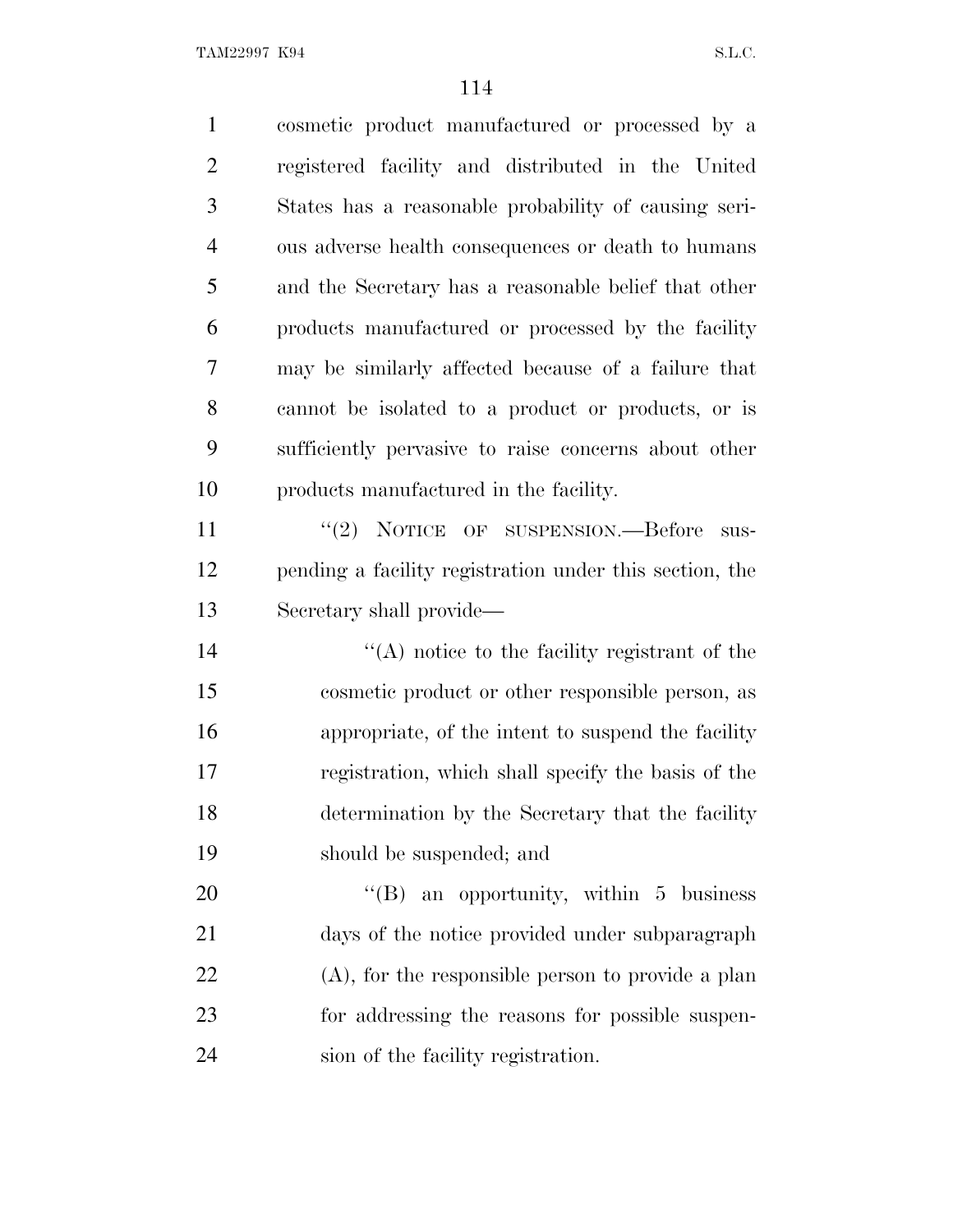1 ''(3) HEARING ON SUSPENSION.—The Secretary shall provide the registrant subject to an order under paragraph (1) or (2) with an opportunity for an informal hearing, to be held as soon as possible but not later than 5 business days after the issuance of the order, or such other time period agreed upon by the Secretary and the registrant, on the actions required for reinstatement of registration and why the registration that is subject to the suspension should be reinstated. The Secretary shall reinstate a registration if the Secretary determines, based on evidence presented, that adequate grounds do not exist to continue the suspension of the registration.  $(4)$  POST-HEARING CORRECTIVE ACTION PLAN.—If, after providing opportunity for an infor- mal hearing under paragraph (3), the Secretary de- termines that the suspension of registration remains necessary, the Secretary shall require the registrant to submit a corrective action plan to demonstrate how the registrant plans to correct the conditions found by the Secretary. The Secretary shall review such plan not later than 14 business days after the submission of the corrective action plan or such other time period as determined by the Secretary, in consultation with the registrant.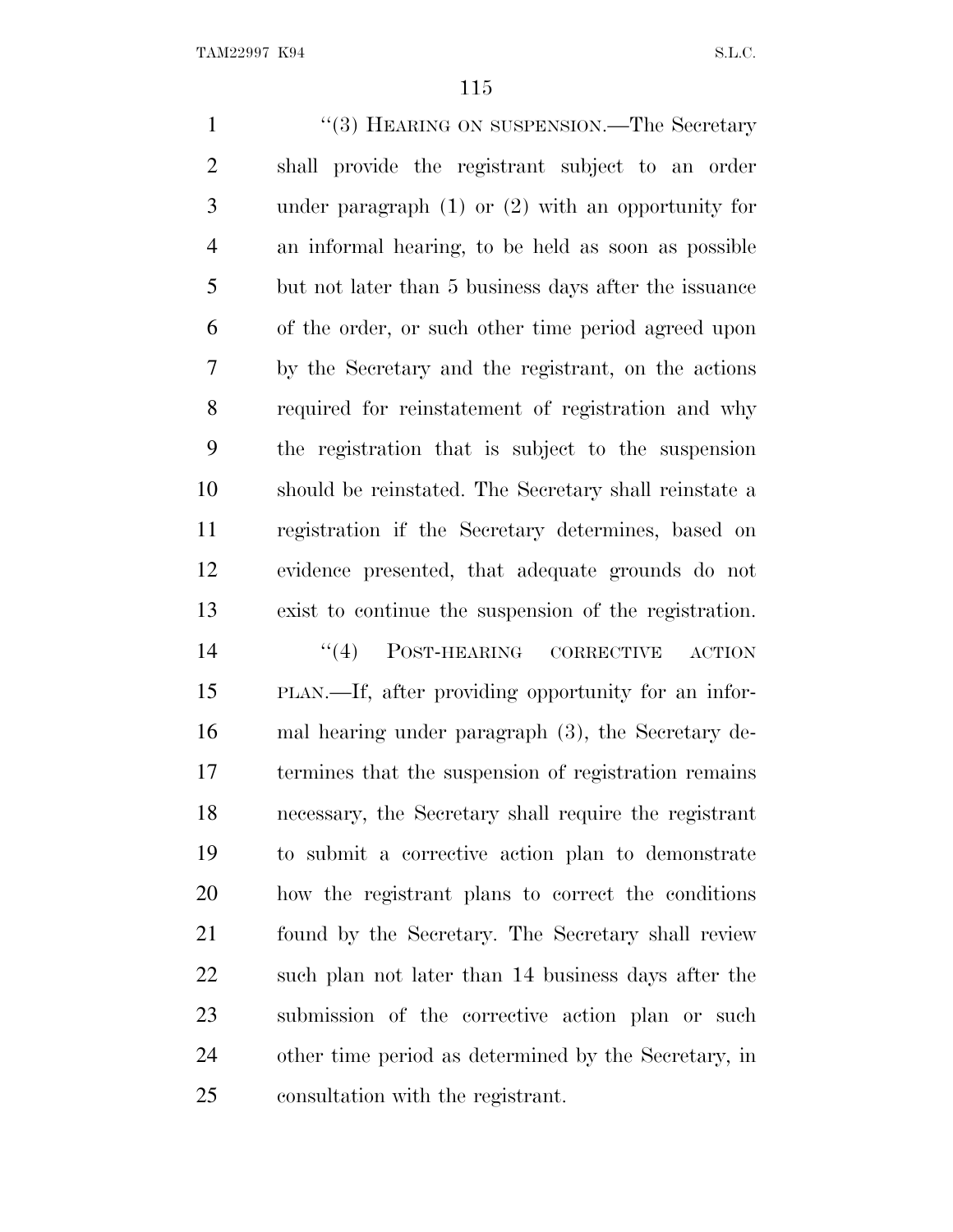''(5) VACATING OF ORDER; REINSTATEMENT.— Upon a determination by the Secretary that ade- quate grounds do not exist to continue the suspen- sion actions, the Secretary shall promptly vacate the suspension and reinstate the registration of the facil-ity.

7 "(6) EFFECT OF SUSPENSION.—If the registra- tion of the facility is suspended under this section, no person shall introduce or deliver for introduction into commerce in the United States cosmetic prod-ucts from such facility.

12 "(7) No DELEGATION.—The authority con- ferred by this section to issue an order to suspend a registration or vacate an order of suspension shall not be delegated to any officer or employee other than the Commissioner.

### **''SEC. 608. SAFETY SUBSTANTIATION.**

 ''(a) SUBSTANTIATION OF SAFETY.—A responsible person for a cosmetic product shall ensure, and maintain records supporting, that there is adequate substantiation of safety of such cosmetic product.

 ''(b) COAL-TAR HAIR DYE.—Subsection (a) shall not apply to coal-tar hair dye that otherwise complies with the requirements of section 601(a). A responsible person for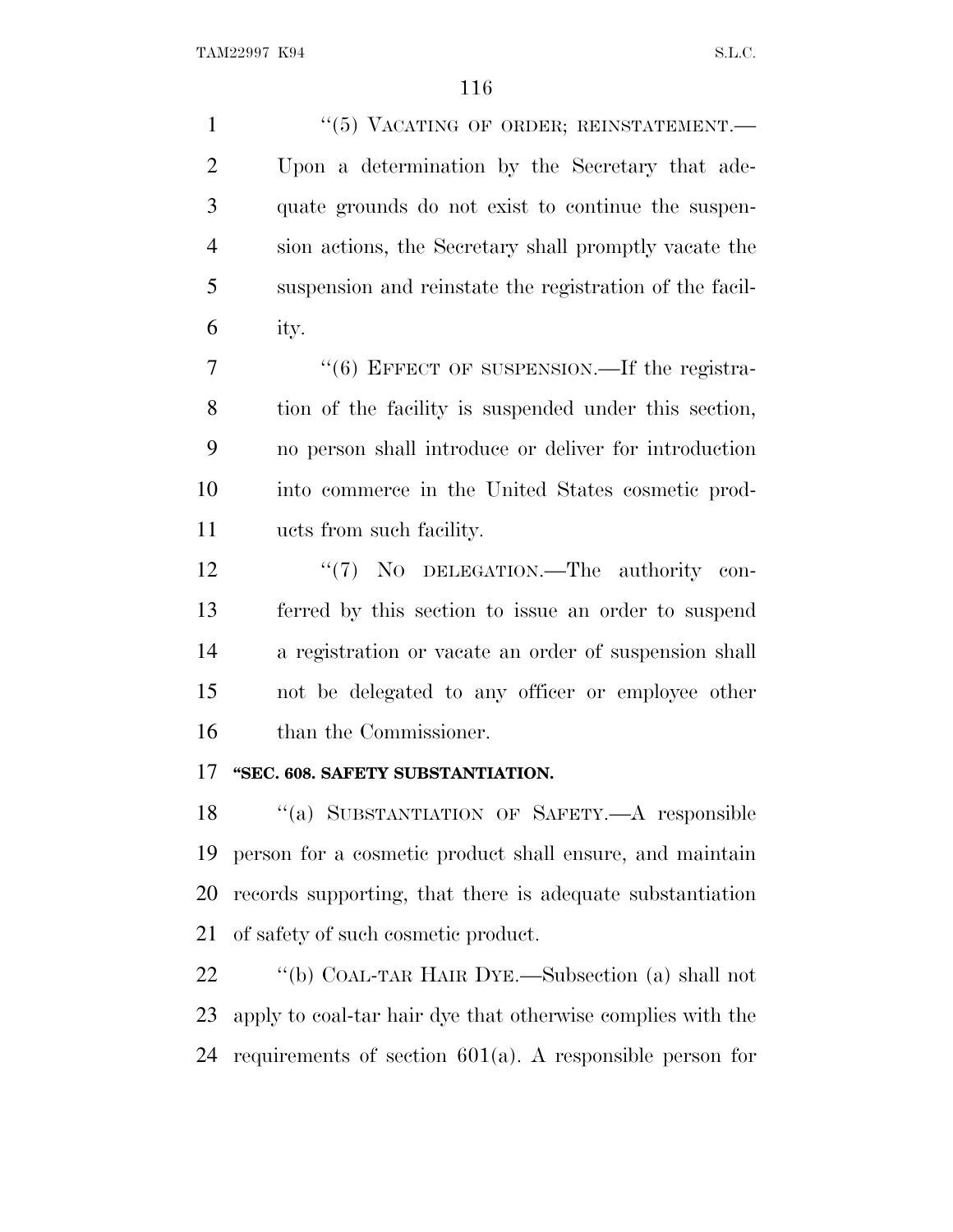a coal-tar hair dye shall maintain records related to the safety of such product.

''(c) DEFINITIONS.—For purposes of this section:

4 "(1) ADEQUATE SUBSTANTIATION OF SAFE- TY.—The term 'adequate substantiation of safety' means tests or studies, research, analyses, or other evidence or information that is considered, among experts qualified by scientific training and experi- ence to evaluate the safety of cosmetic products and their ingredients, sufficient to support a reasonable certainty that a cosmetic product is safe.

12 ''(2) SAFE.—The term 'safe' means that the cosmetic product, including any ingredient thereof, is not injurious to users under the conditions of use prescribed in the labeling thereof, or under such con- ditions of use as are customary or usual. The Sec- retary shall not consider a cosmetic ingredient or cosmetic product injurious to users solely because it can cause minor and transient reactions or minor and transient skin irritations in some users. In de- termining for purposes of this section whether a cos- metic product is safe, the Secretary may consider, as appropriate and available, the cumulative or other relevant exposure to the cosmetic product, including any ingredient thereof.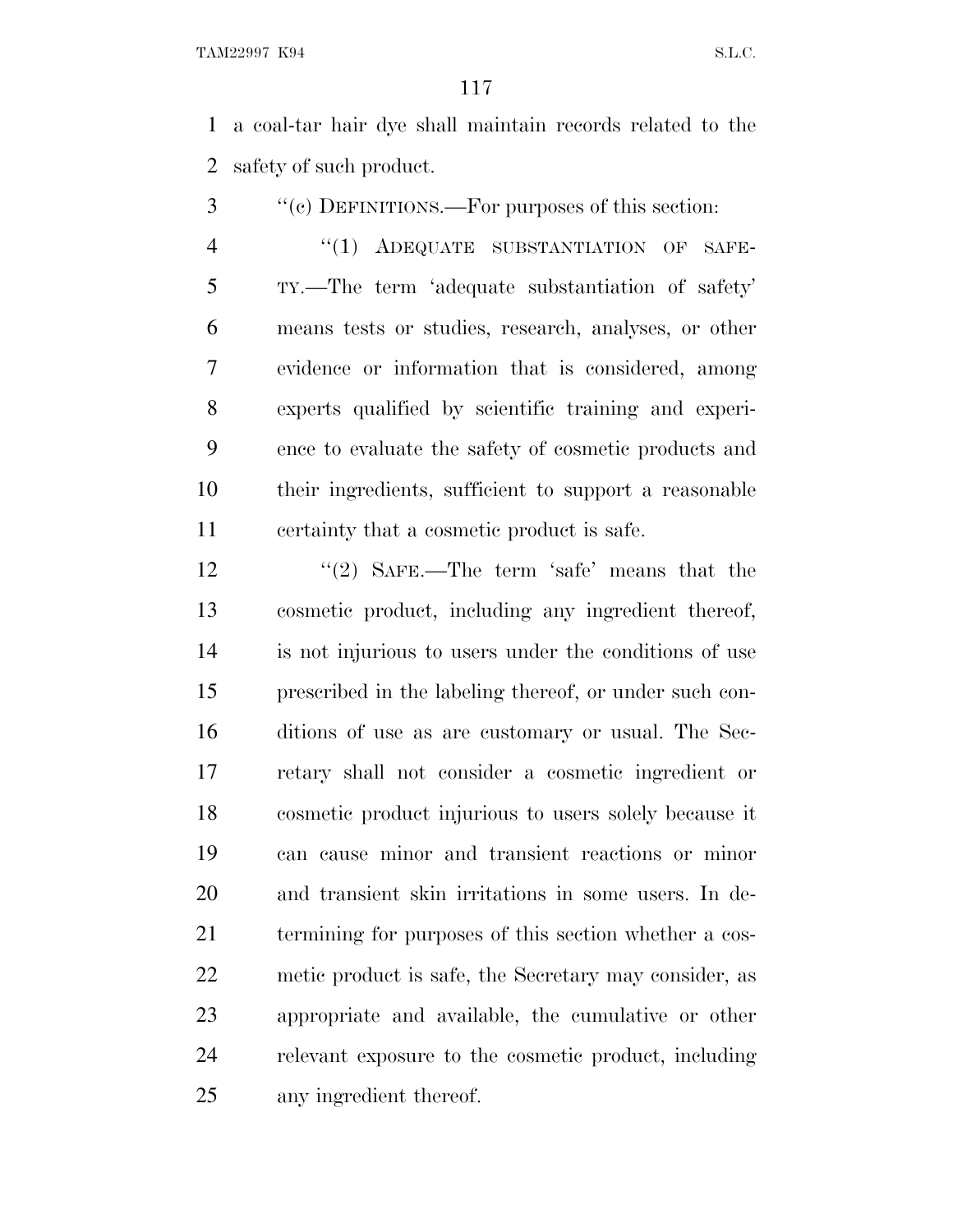### **''SEC. 609. LABELING.**

 $\cdot$  "(a) GENERAL REQUIREMENT.—Each cosmetic prod- uct shall bear a label that includes a domestic address, domestic phone number, or electronic contact information, which may include a website, through which the respon- sible person can receive adverse event reports with respect to such cosmetic product.

 ''(b) FRAGRANCE ALLERGENS.—The responsible per- son shall identify on the label of a cosmetic product each fragrance allergen included in such cosmetic product. Sub- stances that are fragrance allergens for purposes of this subsection shall be determined by the Secretary by regula- tion. The Secretary shall issue a notice of proposed rule- making promulgating the regulation implementing this re- quirement not later than 18 months after the date of en- actment of the Modernization of Cosmetics Regulation Act of 2022, and not later than 180 days after the date on which the public comment period on the proposed rule- making closes, shall issue a final rulemaking. In promul- gating regulations implementing this subsection, the Sec- retary shall consider international, State, and local re- quirements for allergen disclosure, including the substance and format of requirements in the European Union, and may establish threshold levels of amounts of substances subject to disclosure pursuant to such regulations.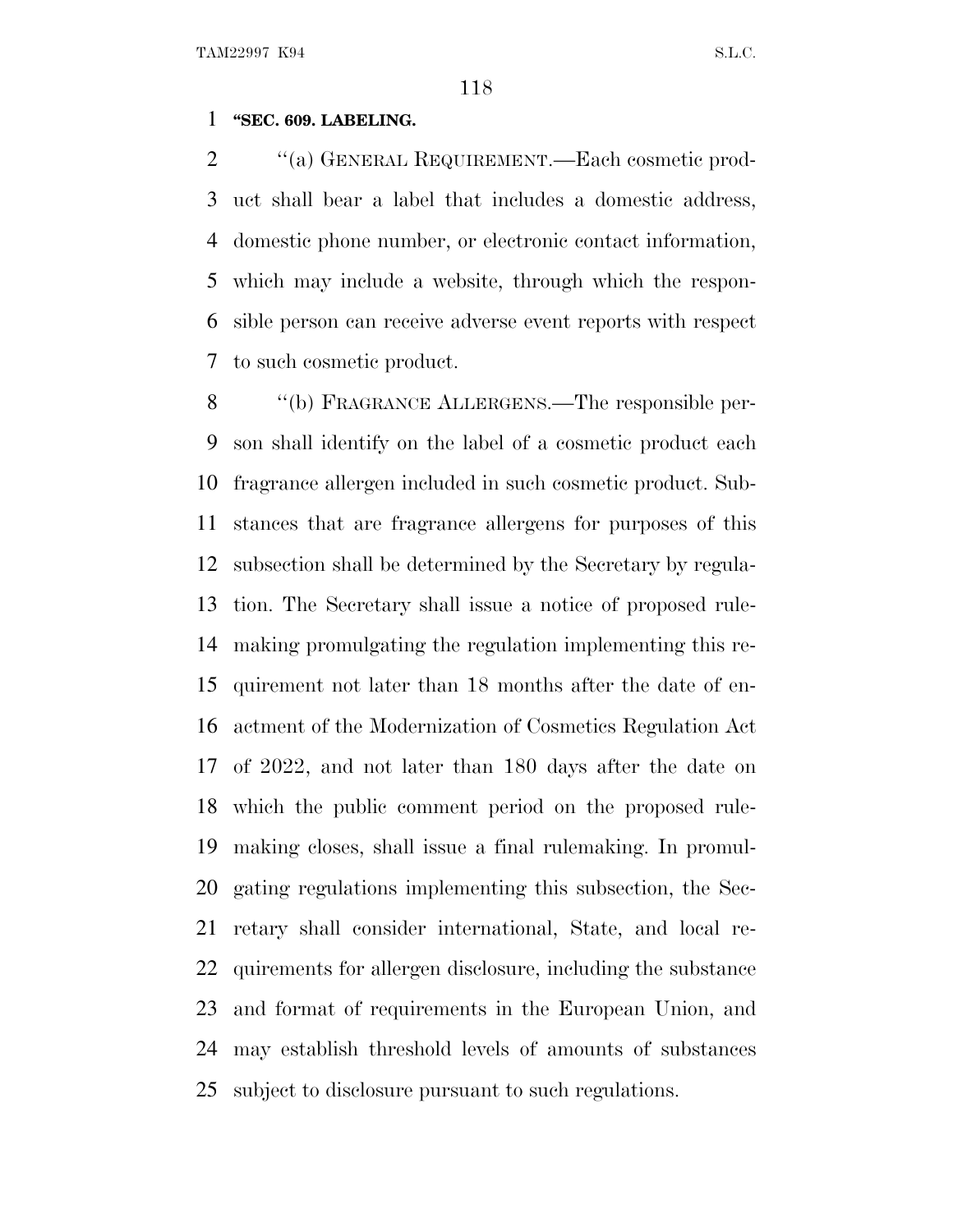''(c) COSMETIC PRODUCTS FOR PROFESSIONAL USE.—

| 3              | "(1) DEFINITION OF PROFESSIONAL.—For pur-            |
|----------------|------------------------------------------------------|
| $\overline{4}$ | poses of this subsection, the term 'professional'    |
| 5              | means an individual who is licensed by an official   |
| 6              | State authority to practice in the field of cosme-   |
| 7              | tology, nail care, barbering, or esthetics.          |
| 8              | "(2) PROFESSIONAL USE LABELING.—A cos-               |
| 9              | metic product introduced into interstate commerce    |
| 10             | and intended to be used only by a professional shall |
| 11             | bear a label that—                                   |
| 12             | $\lq\lq$ contains a clear and prominent state-       |
| 13             | ment that the product shall be administered or       |
| 14             | used only by licensed professionals; and             |
| 15             | $\lq\lq (B)$ is in conformity with the require-      |
| 16             | ments of the Secretary for cosmetics labeling        |
| 17             | under this Act and section $4(a)$ of the Fair        |

Packaging and Labeling Act.

### **''SEC. 610. RECORDS.**

 $\hspace{1cm}$  "(a) In GENERAL.—If the Secretary has a reasonable belief that a cosmetic product, including an ingredient in such cosmetic product, and any other cosmetic product that the Secretary reasonably believes is likely to be af- fected in a similar manner, is likely to be adulterated such that the use or exposure to such product presents a threat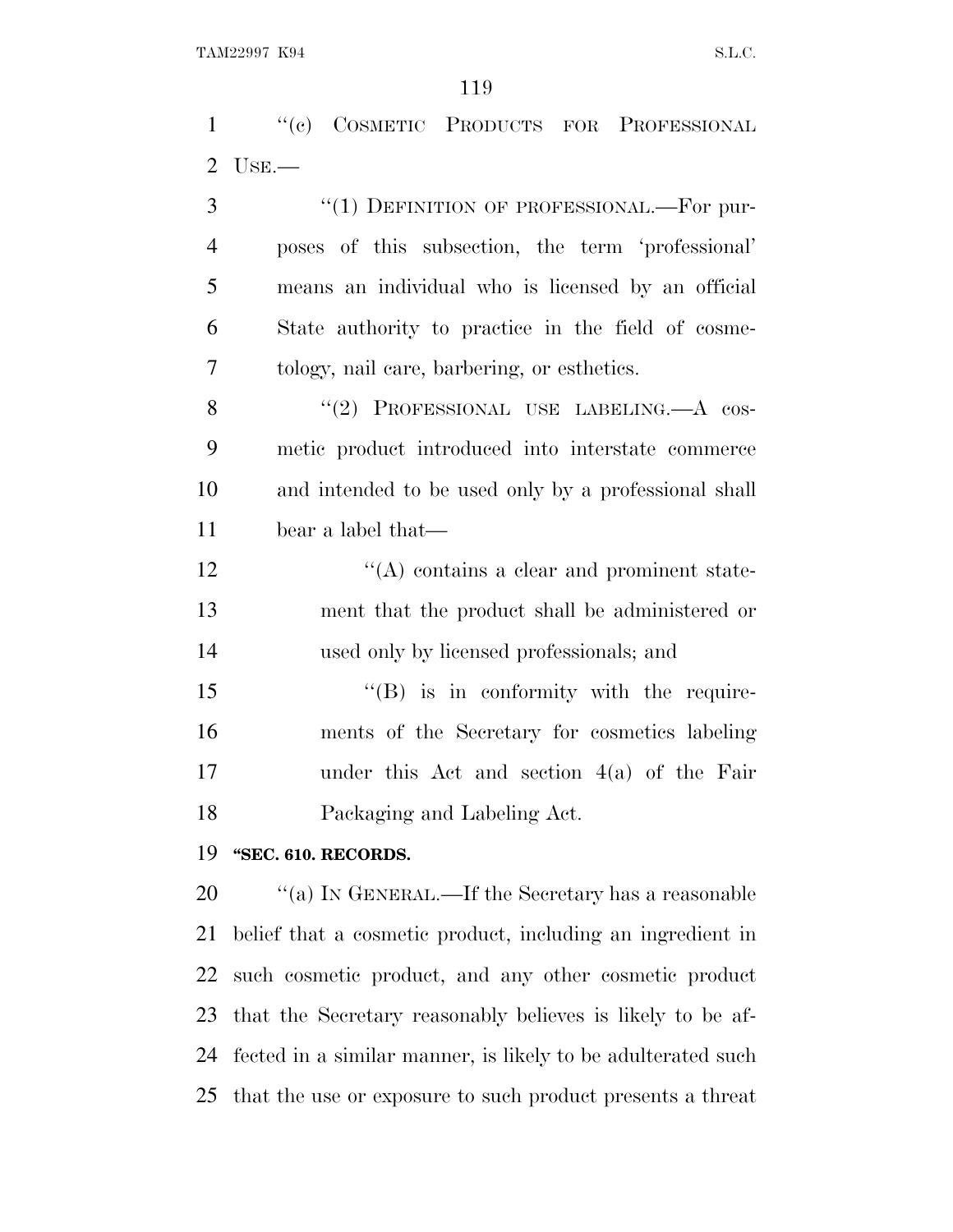of serious adverse health consequences or death to hu- mans, each responsible person and facility shall, at the re- quest of an officer or employee duly designated by the Sec- retary, permit such officer or employee, upon presentation of appropriate credentials and a written notice to such person, at reasonable times and within reasonable limits and in a reasonable manner, to have access to and copy all records relating to such cosmetic product, and to any other cosmetic product that the Secretary reasonably be- lieves is likely to be affected in a similar manner, that are needed to assist the Secretary in determining whether the cosmetic product is adulterated and presents a threat of serious adverse health consequences or death to hu- mans. This subsection shall not be construed to extend to recipes or formulas for cosmetics, financial data, pricing data, personnel data (other than data as to qualification of technical and professional personnel performing func- tions subject to this Act), research data (other than safety substantiation data for cosmetic products and their ingre- dients), or sales data (other than shipment data regarding sales).

22 "(b) PROTECTION OF SENSITIVE INFORMATION.— The Secretary shall take appropriate measures to ensure that there are in effect effective procedures to prevent the unauthorized disclosure of any trade secret or confidential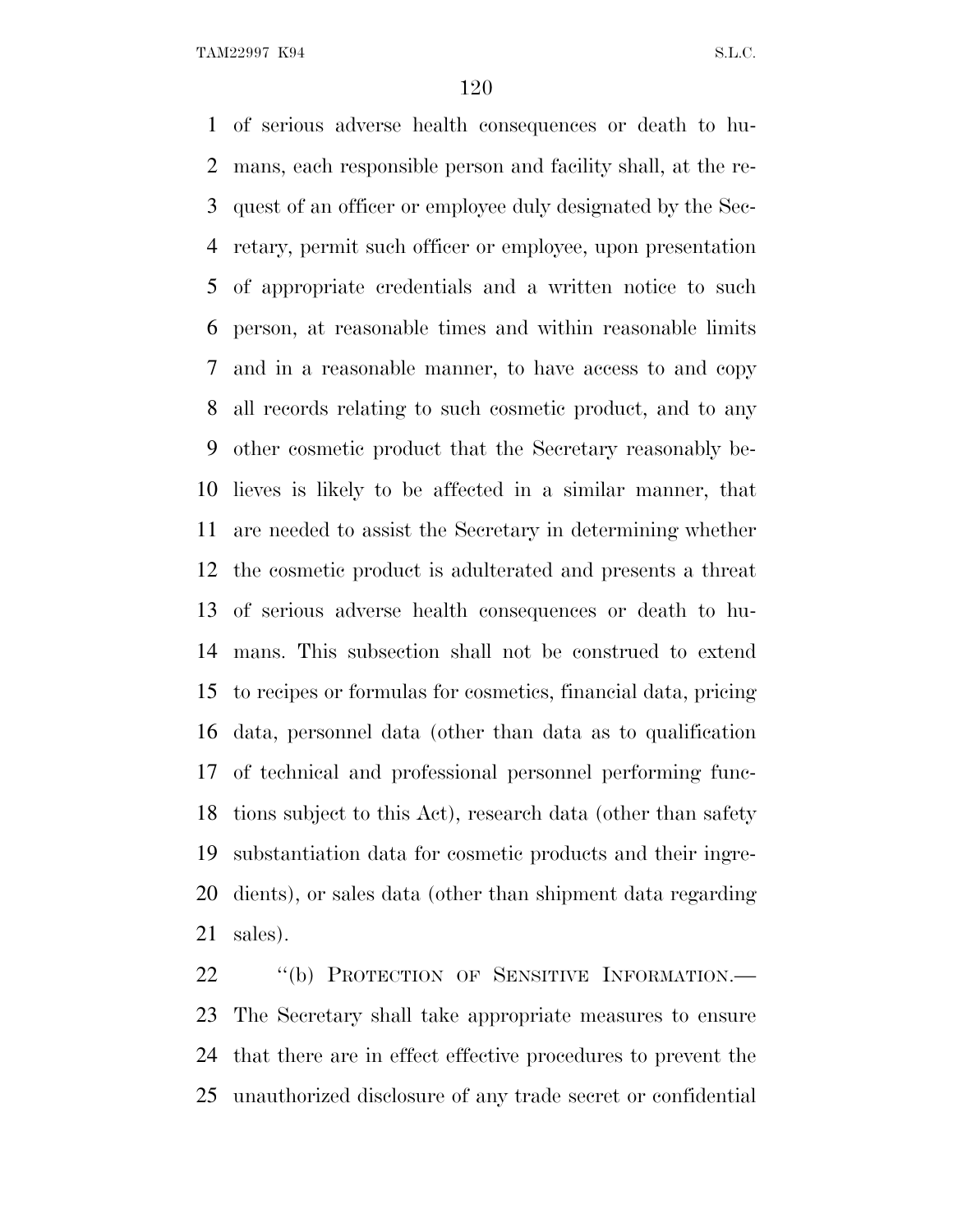information that is obtained by the Secretary pursuant to this section.

 ''(c) RULE OF CONSTRUCTION.—Nothing in this sec- tion shall be construed to limit the authority of the Sec- retary to inspect records or require establishment and maintenance of records under any other provision of this Act, including section 605 or 606.

#### **''SEC. 611. MANDATORY RECALL AUTHORITY.**

 ''(a) I<sup>N</sup> GENERAL.—If the Secretary determines that there is a reasonable probability that a cosmetic is adulter- ated under section 601 or misbranded under section 602 and the use of or exposure to such cosmetic will cause serious adverse health consequences or death, the Sec- retary shall provide the responsible person with an oppor- tunity to voluntarily cease distribution and recall such ar- ticle. If the responsible person refuses to or does not vol- untarily cease distribution or recall such cosmetic within the time and manner prescribed by the Secretary (if so prescribed), the Secretary may, by order, require, as the Secretary deems necessary, such person to immediately cease distribution of such article.

 $\cdot$  "(b) HEARING.—The Secretary shall provide the re- sponsible person who is subject to an order under sub- section (a) with an opportunity for an informal hearing, to be held not later than 10 days after the date of issuance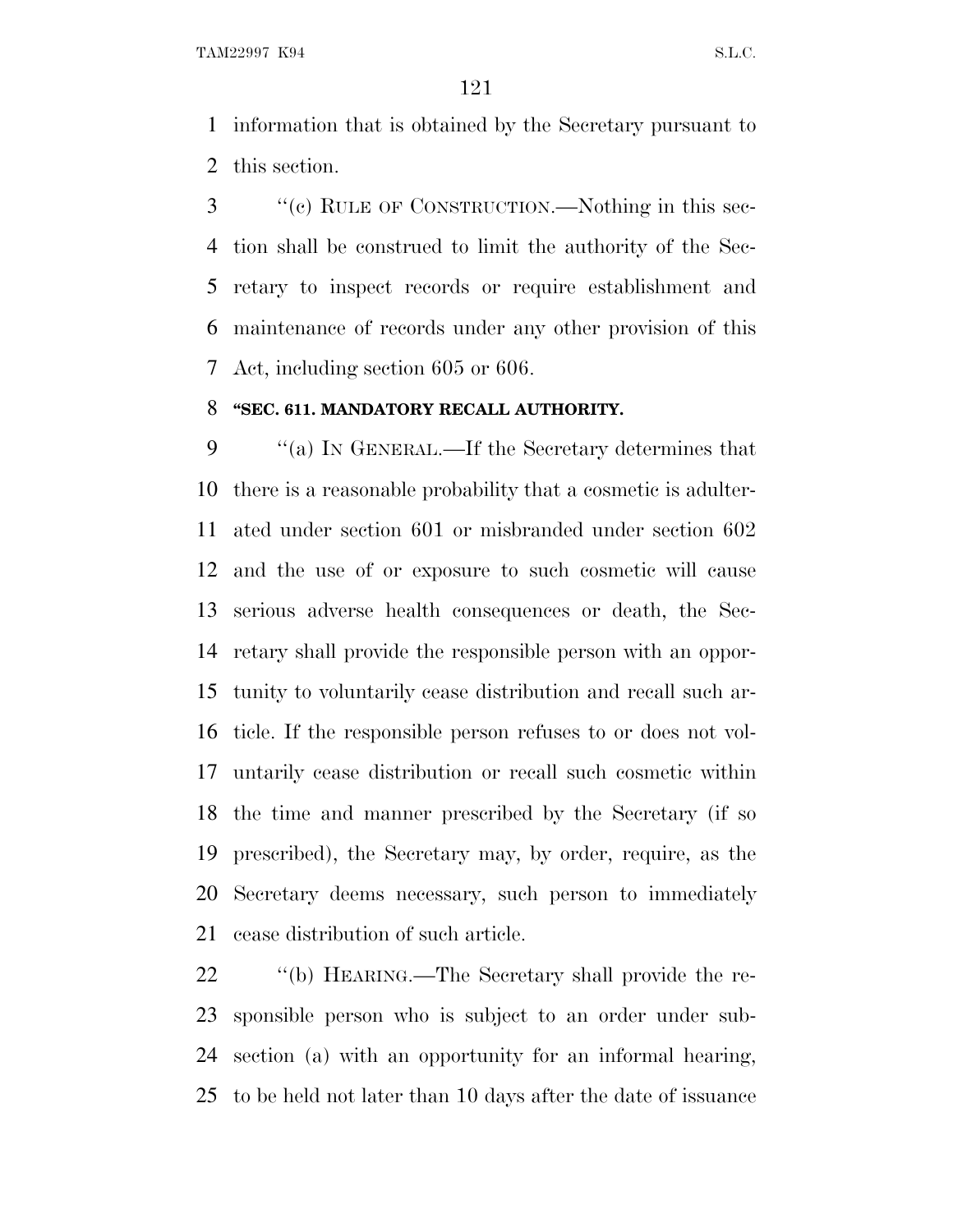of the order, on whether adequate evidence exists to justify the order.

- ''(c) ORDER RESOLUTION.—After an order is issued according to the process under subsections (a) and (b), the Secretary shall, except as provided in subsection (d)—  $(1)$  vacate the order, if the Secretary deter-
- mines that inadequate grounds exist to support the actions required by the order;
- ''(2) continue the order ceasing distribution of the cosmetic until a date specified in such order; or 11 ''(3) amend the order to require a recall of the cosmetic, including any requirements to notify ap- propriate persons, a timetable for the recall to occur, and a schedule for updates to be provided to the Secretary regarding such recall.

 ''(d) ACTION FOLLOWING ORDER.—Any person who is subject to an order pursuant to paragraph (2) or (3) of subsection (c) shall immediately cease distribution of or recall, as applicable, the cosmetic and provide notifica-tion as required by such order.

21 "(e) NOTICE TO PERSONS AFFECTED.—If the Sec- retary determines necessary, the Secretary may require the person subject to an order pursuant to subsection (a) or an amended order pursuant to paragraph (2) or (3) of subsection (c) to provide either a notice of a recall order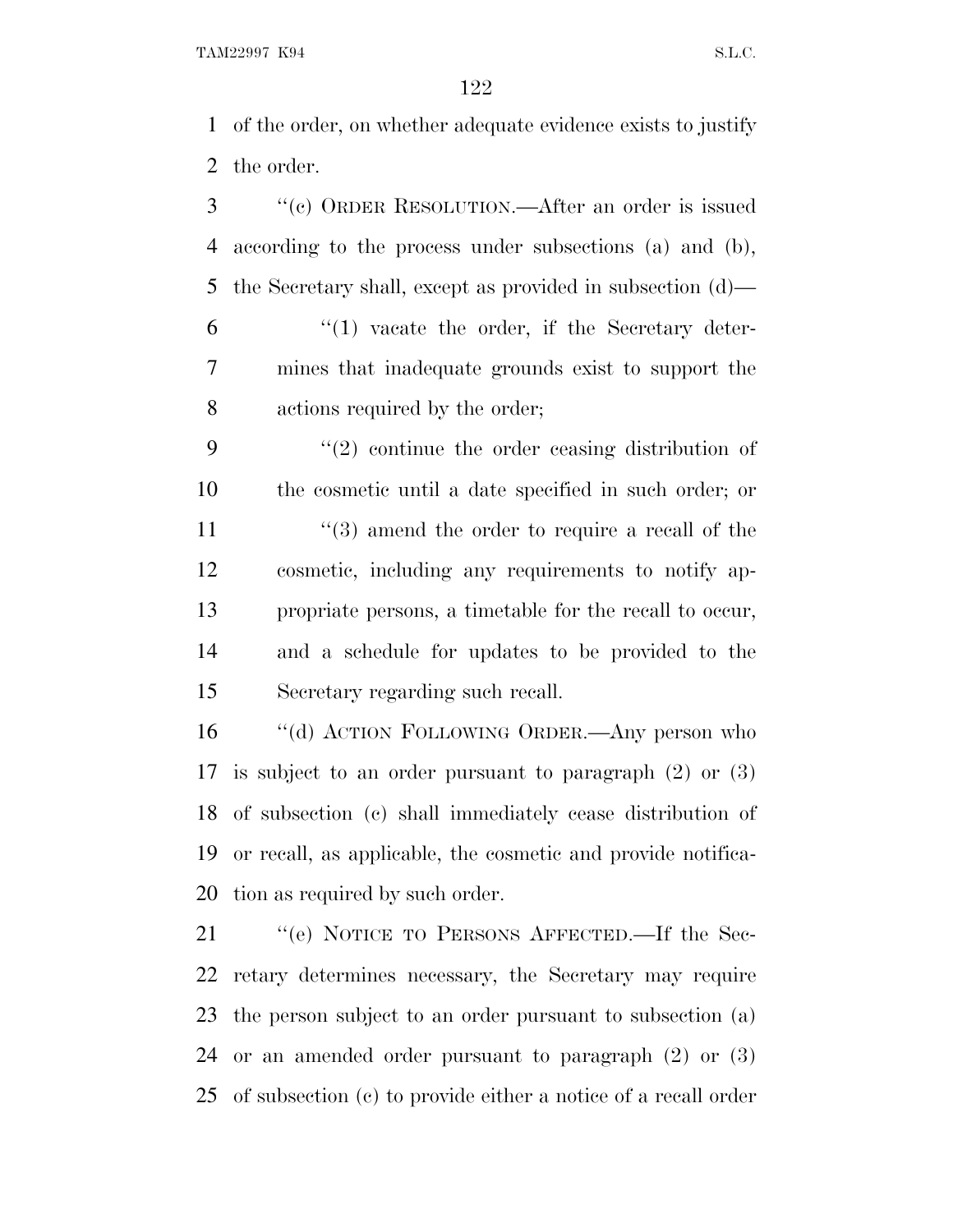for, or an order to cease distribution of, such cosmetic, as applicable, under this section to appropriate persons, including persons who manufacture, distribute, import, or offer for sale such product that is the subject of an order and to the public. ''(f) PUBLIC NOTIFICATION.—In conducting a recall under this section, the Secretary shall—  $\frac{8}{10}$  (1) ensure that a press release is published re- garding the recall, and that alerts and public notices are issued, as appropriate, in order to provide notifi- cation— 12 ''(A) of the recall to consumers and retail- ers to whom such cosmetic was, or may have been, distributed; and  $\text{``(B) that includes, at a minimum}\longrightarrow$  $\frac{1}{10}$  the name of the cosmetic subject 17 to the recall; 18 ''(ii) a description of the risk associ- ated with such article; and  $\frac{1}{20}$  to the extent practicable, infor- mation for consumers about similar cos-22 metics that are not affected by the recall; and  $\frac{1}{2}$  (2) ensure publication, as appropriate, on the website of the Food and Drug Administration of an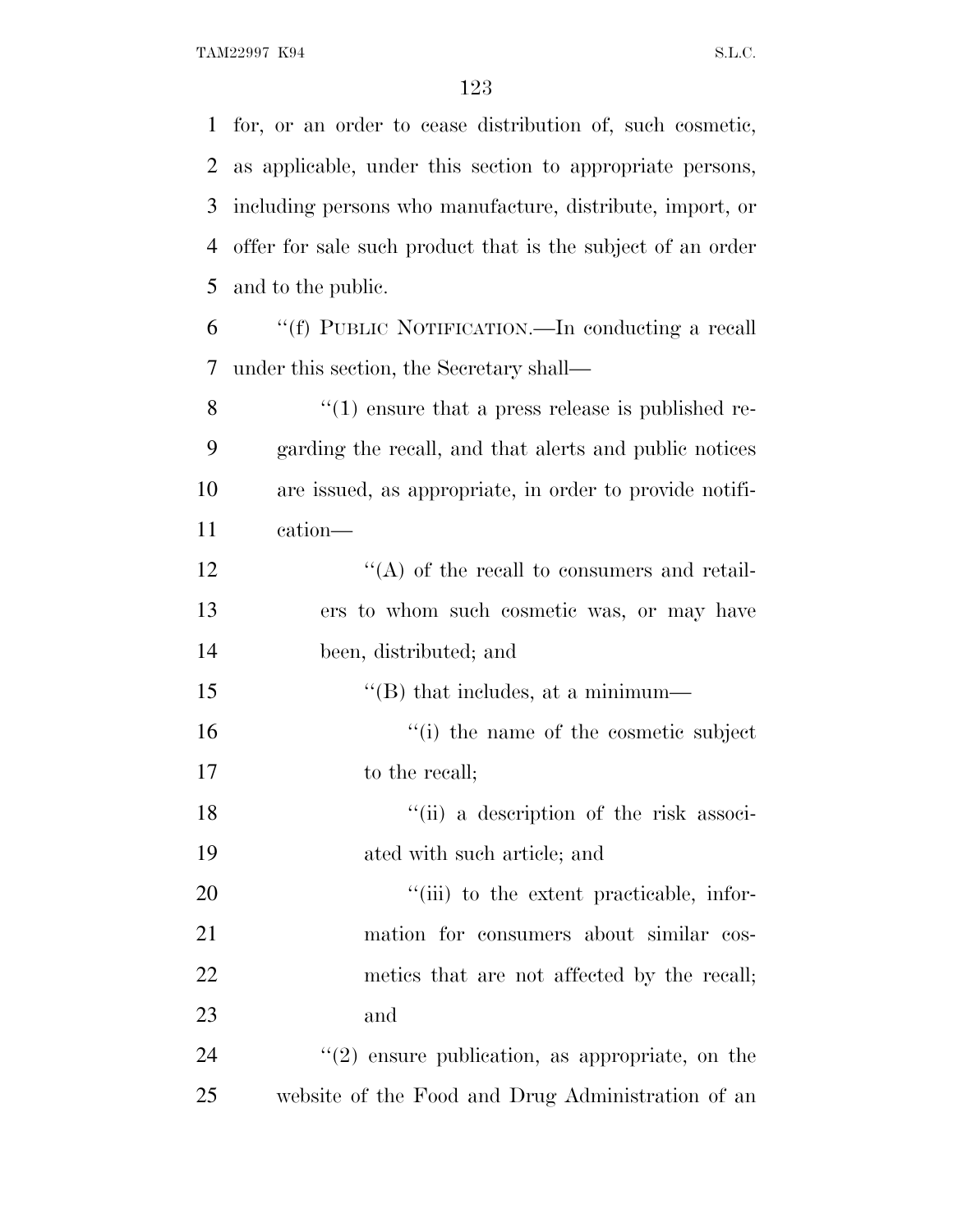image of the cosmetic that is the subject of the press release described in paragraph (1), if available.

 ''(g) N<sup>O</sup> DELEGATION.—The authority conferred by this section to order a recall or vacate a recall order shall not be delegated to any officer or employee other than the Commissioner.

 ''(h) EFFECT.—Nothing in this section shall affect the authority of the Secretary to request or participate in a voluntary recall, or to issue an order to cease distribu- tion or to recall under any other provision of this chapter. **''SEC. 612. SMALL BUSINESSES.**

12 "(a) IN GENERAL.—Responsible persons, and owners and operators of facilities, whose average gross annual sales in the United States of cosmetic products for the previous 3-year period is less than \$1,000,000, adjusted for inflation, and who do not engage in the manufacturing or processing of the cosmetic products described in sub- section (b), shall be considered small businesses and not subject to the requirements of section 606 or 607.

20 "(b) REQUIREMENTS APPLICABLE TO ALL MANU- FACTURERS AND PROCESSORS OF COSMETICS.—The ex- emptions under subsection (a) shall not apply to any re- sponsible person or facility engaged in the manufacturing or processing of any of the following products: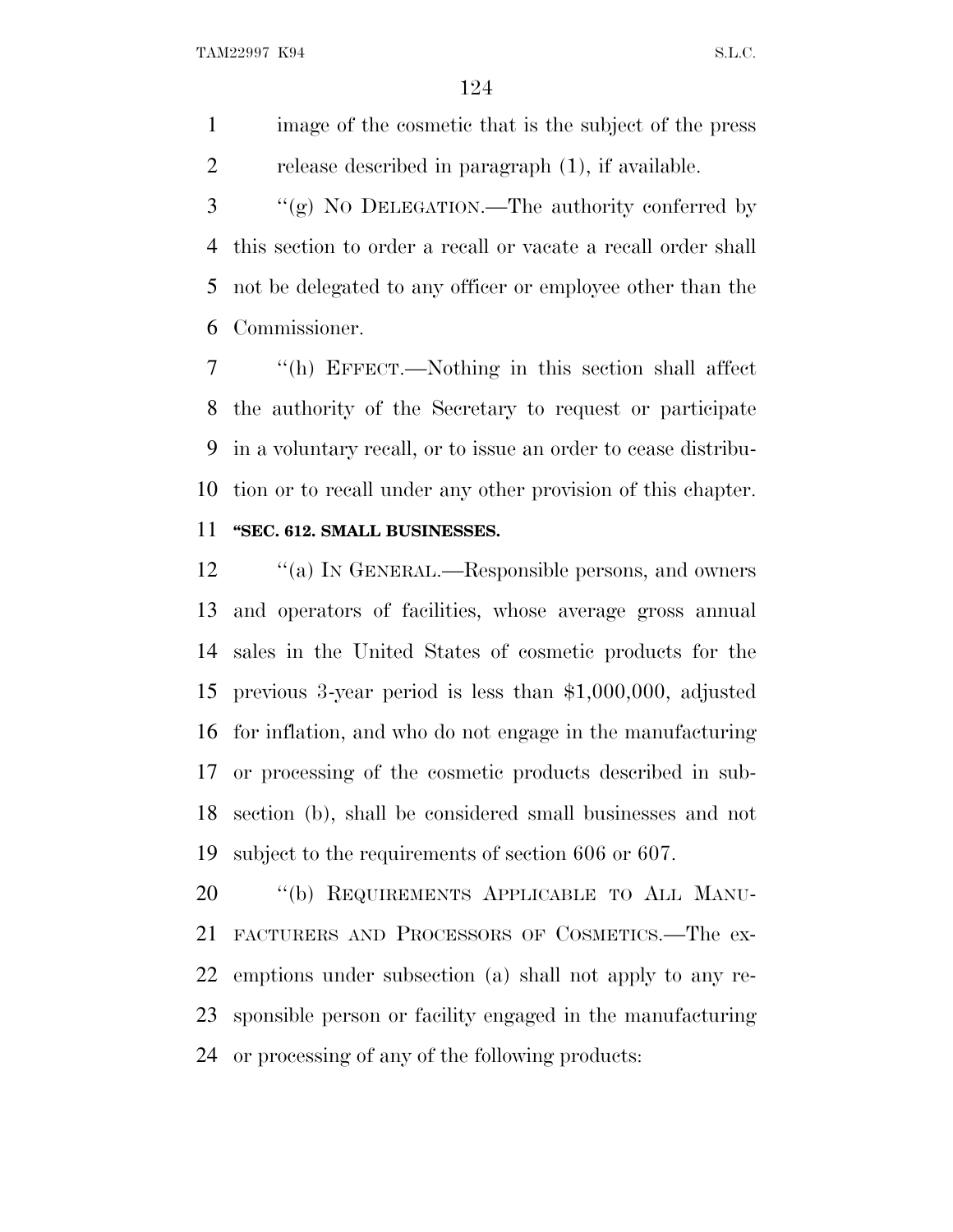| $\mathbf{1}$   | $\lq(1)$ Cosmetic products that regularly come into            |
|----------------|----------------------------------------------------------------|
| $\overline{2}$ | contact with mucus membrane of the eye under con-              |
| 3              | ditions of use that are customary or usual.                    |
| $\overline{4}$ | $\lq(2)$ Cosmetic products that are injected.                  |
| 5              | $\cdot$ (3) Cosmetic products that are intended for            |
| 6              | internal use.                                                  |
| 7              | $\lq(4)$ Cosmetic products that are intended to                |
| 8              | alter appearance for more than 24 hours under con-             |
| 9              | ditions of use that are customary or usual and re-             |
| 10             | moval by the consumer is not part of such conditions           |
| 11             | of use that are customary or usual.                            |
| 12             | "SEC. 613. EXEMPTION FOR CERTAIN PRODUCTS AND FA-              |
|                |                                                                |
| 13             | <b>CILITIES.</b>                                               |
| 14             | "(a) IN GENERAL.—Notwithstanding any other pro-                |
| 15             | vision of law, except as provided in subsection (b), a cos-    |
| 16             | metic product or facility that is also subject to the require- |
| 17             | ments of chapter V shall be exempt from the requirements       |
| 18             | of sections 605, 606, 607, 608, 609(a), 610, and 611.          |
| 19             | "(b) EXCEPTION.—A facility described in subsection             |
| 20             | (a) that also manufactures or processes cosmetic products      |
| 21             | that are not subject to the requirements of chapter V shall    |
| 22             | not be exempt from the requirements of sections 605, 606,      |
| 23             | 607, 608, 609(a), 610, and 611, with respect to such cos-      |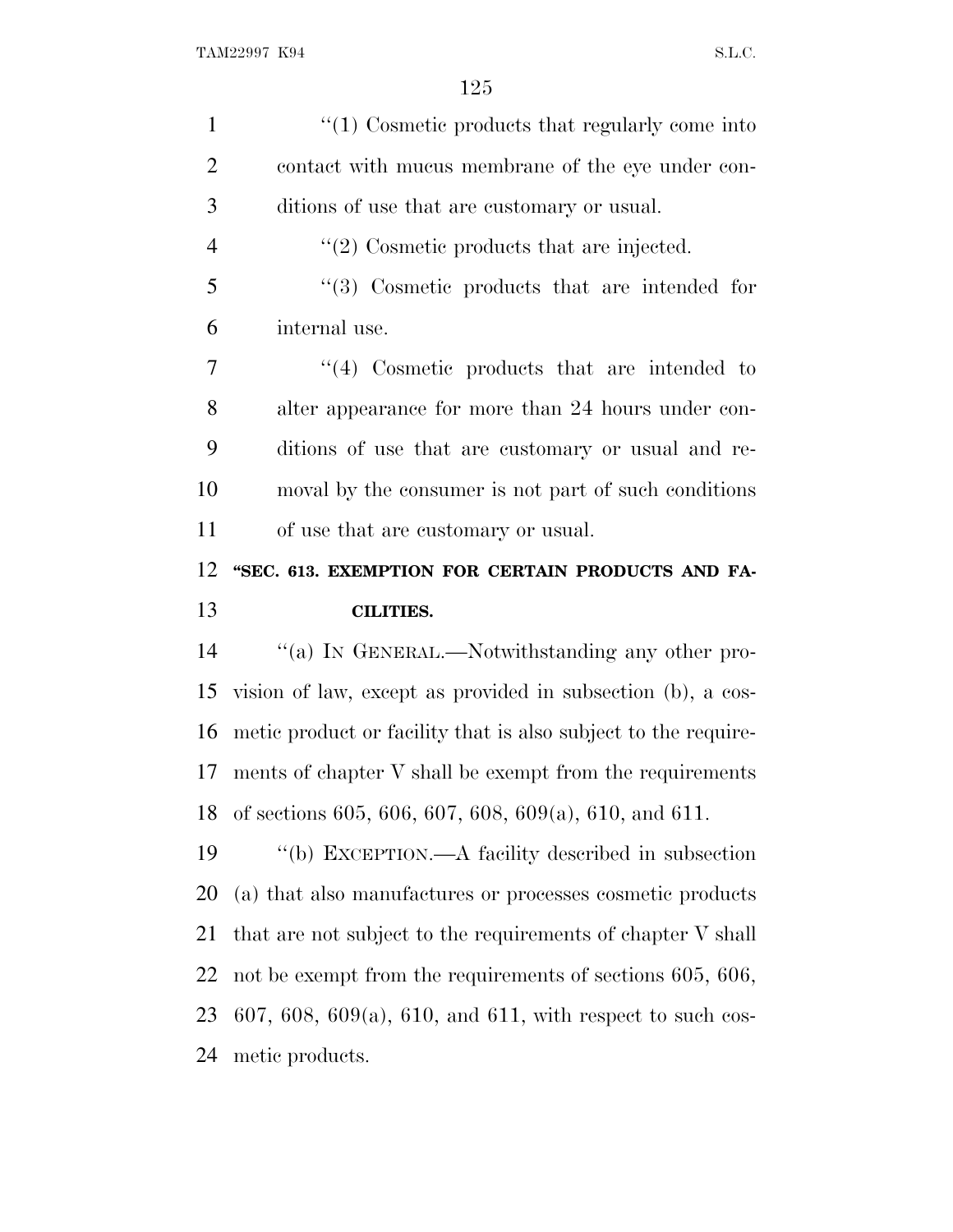### **''SEC. 614. PREEMPTION.**

2 "(a) IN GENERAL.—No State or political subdivision of a State may establish or continue in effect any law, regulation, order, or other requirement for cosmetics that is different from or in addition to, or otherwise not iden- tical with, any requirement applicable under this chapter with respect to registration and product listing, good man- ufacturing practice, recordkeeping, recalls, adverse event reporting, or safety substantiation.

 ''(b) LIMITATION.—Nothing in the amendments to this Act made by the Modernization of Cosmetics Regula- tion Act of 2022 shall be construed to preempt any State statute, public initiative, referendum, regulation, or other State action, except as expressly provided in subsection (a). Notwithstanding subsection (a), nothing in this sec- tion shall be construed to prevent any State from prohib- iting the use or limiting the amount of an ingredient in a cosmetic product, or from continuing in effect a require- ment of any State that is in effect at the time of enact- ment of the Modernization of Cosmetics Regulation Act of 2022 for the reporting to the State of an ingredient in an cosmetic product.

23 ''(c) SAVINGS.—Nothing in the amendments to this Act made by the Modernization of Cosmetics Regulation Act of 2022, nor any standard, rule, requirement, regula-tion, or adverse event report shall be construed to modify,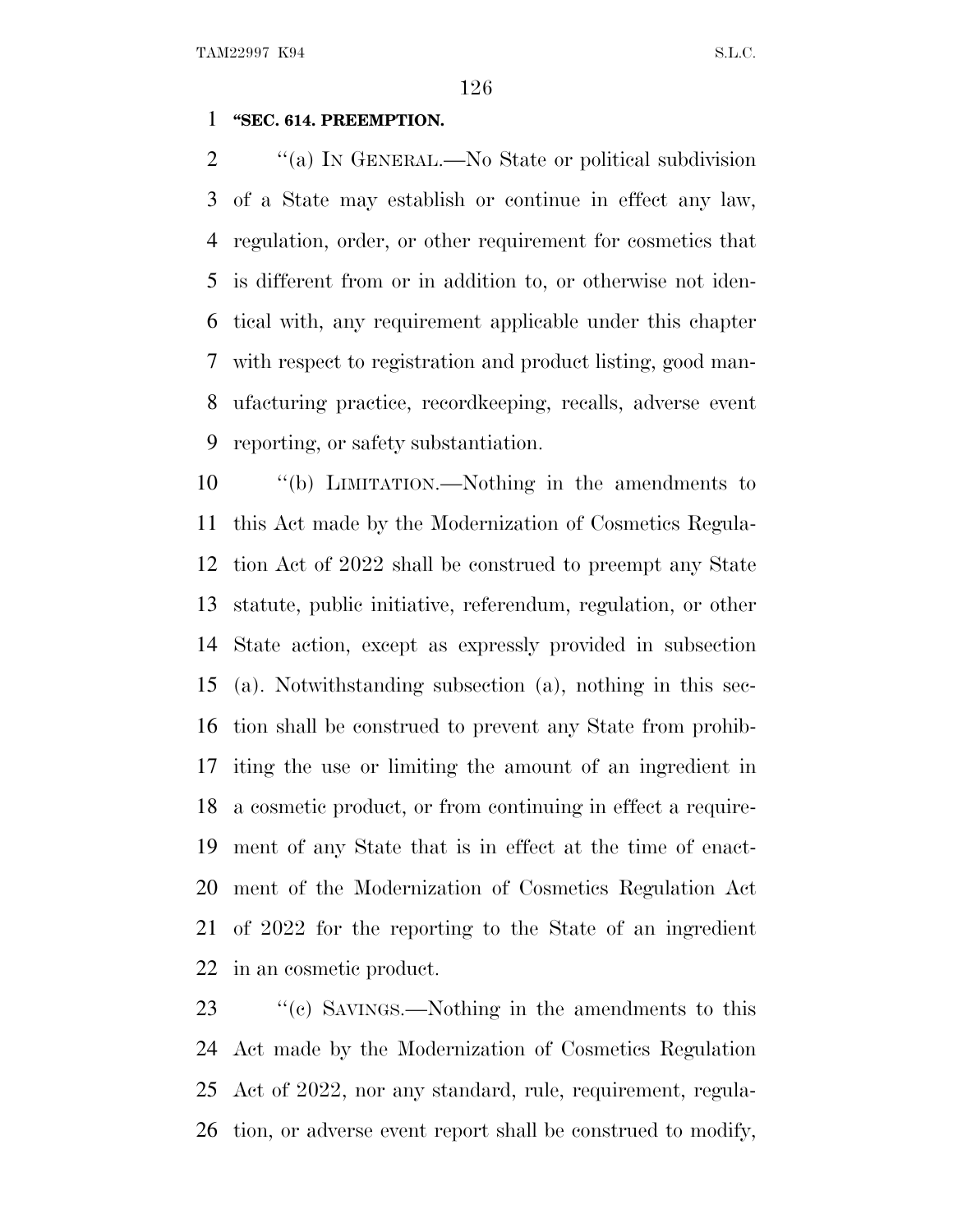preempt, or displace any action for damages or the liabil- ity of any person under the law of any State, whether stat- utory or based in common law. ''(d) RULE OF CONSTRUCTION.—Nothing in this sec- tion shall be construed to amend, expand, or limit the pro- visions under section 752.''. **SEC. 803. ENFORCEMENT AND CONFORMING AMEND- MENTS.** (a) I<sup>N</sup> GENERAL.— (1) PROHIBITED ACTS.—Section 301 of the Federal Food, Drug, and Cosmetic Act (21 U.S.C. 331) is amended— (A) by adding at the end the following: ''(fff) The failure to register or submit listing infor- mation in accordance with section 607. ''(ggg) The refusal or failure to follow an order under section 611.''; and (B) in paragraph (d), by striking ''or 564'' 19 and inserting ", 564, or 607". (2) ADULTERATED PRODUCTS.—Section 601 of the Federal Food, Drug, and Cosmetic Act (21 U.S.C. 361) is amended by adding at the end the following: 24 <sup>"</sup>(f) If it has been manufactured or processed under

conditions that do not meet good manufacturing practice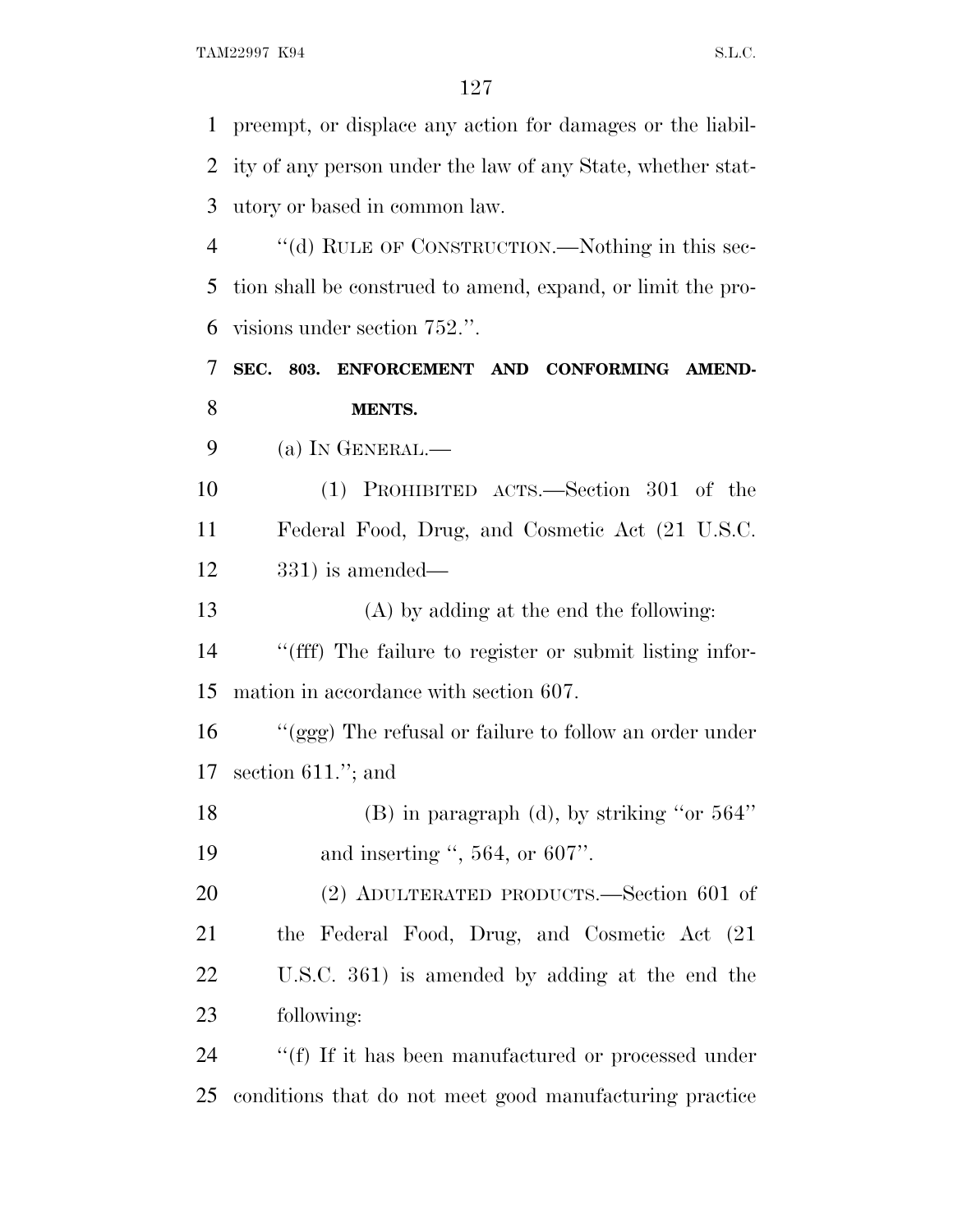regulations, as prescribed by the Food and Drug Adminis- tration in accordance with section 606. ''(g) If it is a cosmetic product, and the cosmetic product, including each ingredient in the cosmetic product, does not have adequate substantiation for safety, as de-6 fined in section  $608(e)$ .". (3) MISBRANDED COSMETICS.—Section 602(b) of the Federal Food, Drug, and Cosmetic Act (21 9 U.S.C.  $362(b)$  is amended— (A) by striking ''and (2)'' and inserting  $\frac{((2)''; \text{ and })}{}$  (B) by inserting after ''numerical count'' the following: ''; and (3) the information re-14 quired under section 609". (4) ADVERSE EVENT REPORTING.—The Federal Food, Drug, and Cosmetic Act (21 U.S.C. 301 et seq.) is amended— 18 (A) in section 301(e)  $(21 \text{ U.S.C. } 331(e))$ — 19 (i) by striking  $"564$ ,  $703"$  and insert- ing ''564, 605, 703''; and 21 (ii) by striking "564, 760" and insert-22 ing ''564, 605, 611, 760''; 23 (B) in section 301(ii) (21 U.S.C. 24  $331(ii)$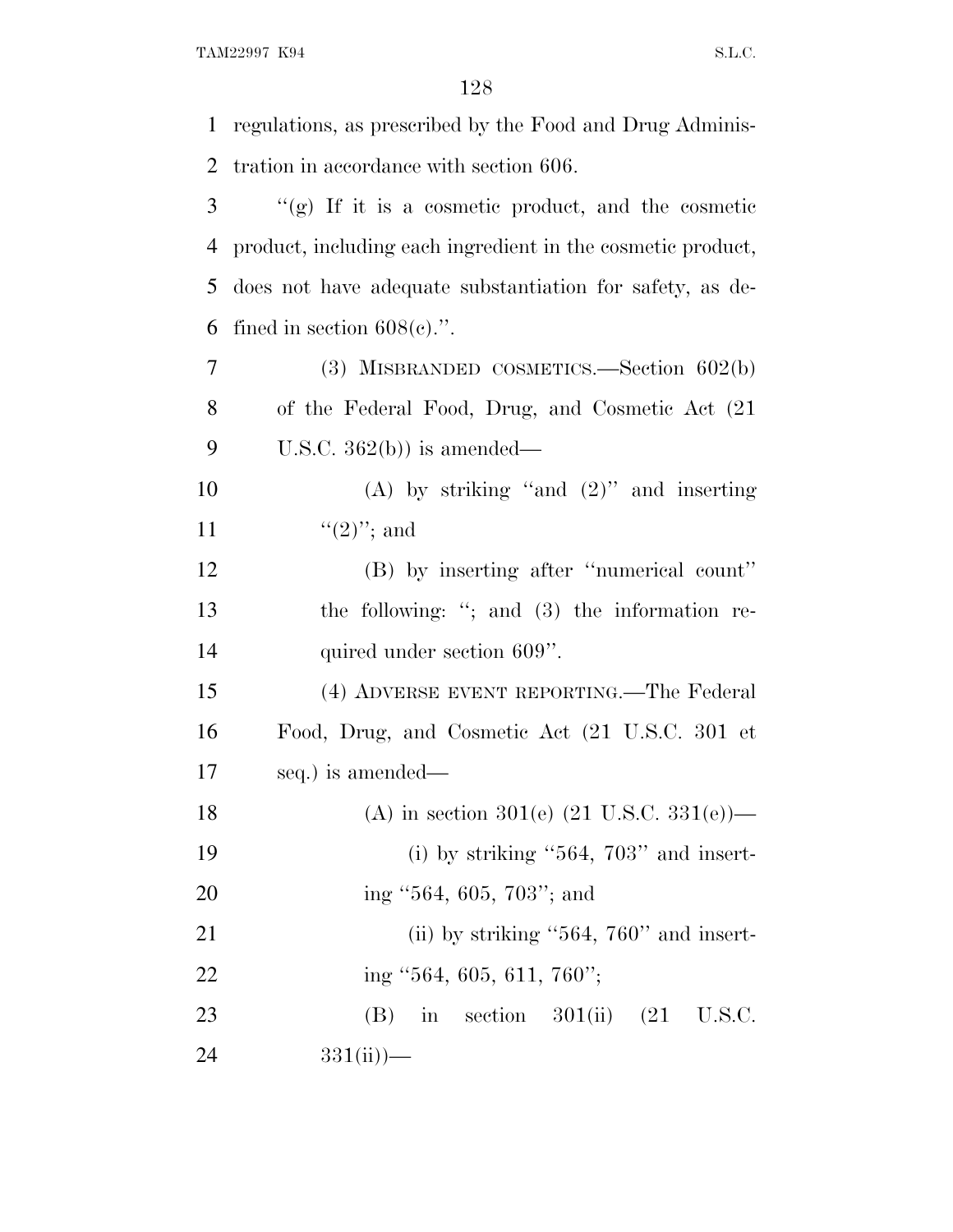| $\mathbf{1}$   | (i) by striking "760 or 761) or" and                  |
|----------------|-------------------------------------------------------|
| $\overline{2}$ | inserting $"604, 760,$ or $761$ ) or"; and            |
| 3              | (ii) by inserting "or required under                  |
| $\overline{4}$ | section $605(a)$ " after "report (as defined          |
| 5              | under section 760 or 761";                            |
| 6              | (C) in section 801(a) $(21 \text{ U.S.C. } 381(a))$ — |
| $\overline{7}$ | (i) by striking "under section 760 or                 |
| 8              | 761" and inserting "under section 605,                |
| 9              | 760, or $761$ ";                                      |
| 10             | (ii) by striking "defined in such sec-                |
| 11             | tion 760 or 761" and inserting "defined in            |
| 12             | section 604, 760, or 761";                            |
| 13             | (iii) by striking "of such section 760                |
| 14             | or 761" and inserting "of such section                |
| 15             | 605, 760, or $761$ "; and                             |
| 16             | (iv) by striking "described in such                   |
| 17             | section 760 or 761" and inserting "de-                |
| 18             | scribed in such section 605, 760, or $761$ ";         |
| 19             | and                                                   |
| 20             | (D) in section $801(b)$ (21 U.S.C.                    |
| 21             | $381(b)$ )—                                           |
| 22             | (i) by striking "requirements of sec-                 |
| 23             | tions 760 or 761," and inserting "require-            |
| 24             | ments of section 605, 760, or 761";                   |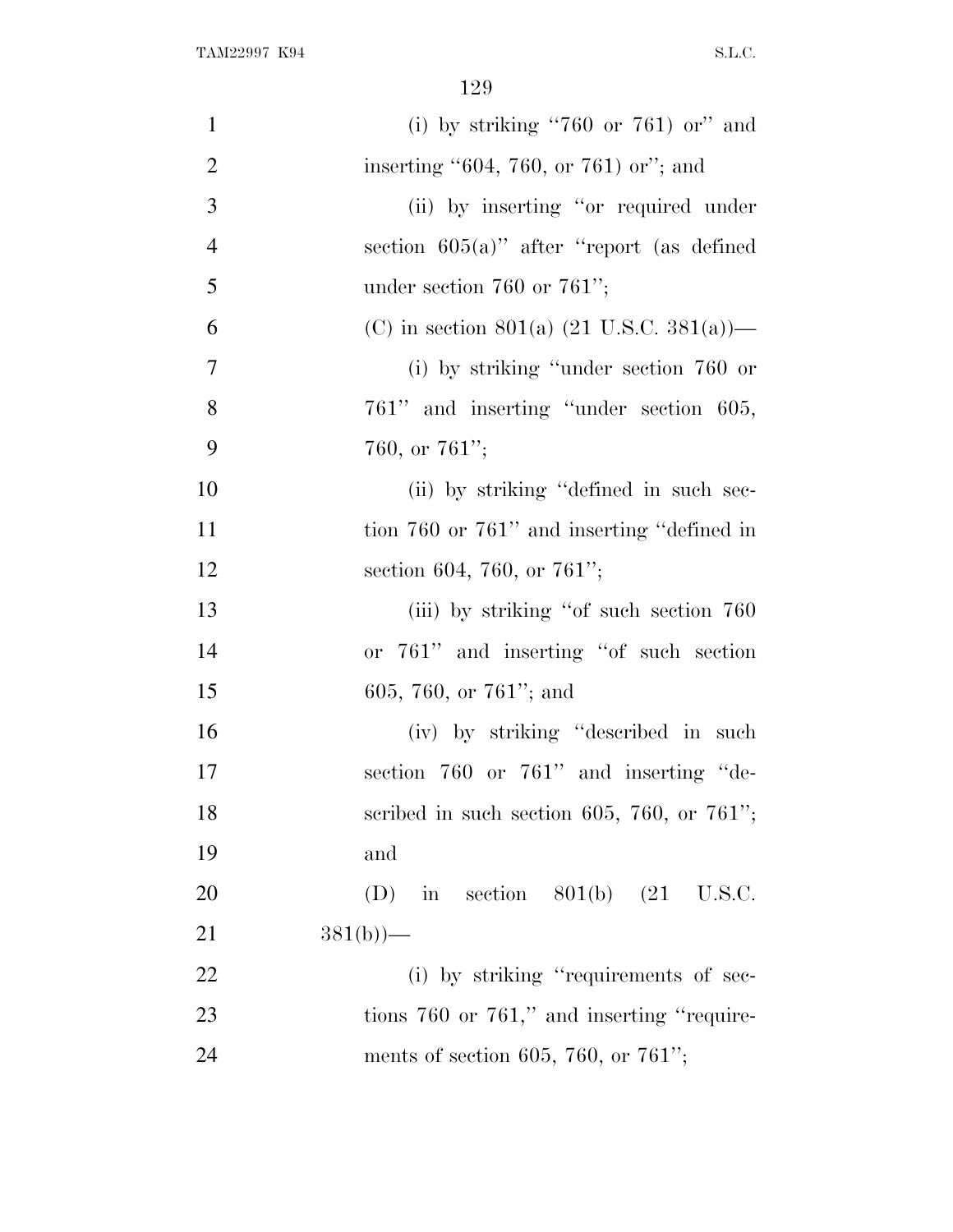| $\mathbf{1}$   | (ii) by striking "as defined in section                             |
|----------------|---------------------------------------------------------------------|
| $\overline{2}$ | 760 or 761" and inserting "as defined in                            |
| 3              | section 604, 760, or 761"; and                                      |
| $\overline{4}$ | (iii) by striking "with section 760 or                              |
| 5              | $761$ " and inserting "with section 605, 760,                       |
| 6              | or $761$ ".                                                         |
| 7              | (b) EFFECTIVE DATE.—The amendments made by                          |
| 8              | subsection (a) shall take effect on the date that is 1 year         |
| 9              | after the date of enactment of this Act.                            |
| 10             | SEC. 804. RECORDS INSPECTION.                                       |
| 11             | Section $704(a)(1)$ of the Federal Food, Drug, and                  |
| 12             | Cosmetic Act $(21 \text{ U.S.C. } 374(a)(1))$ is amended by insert- |
| 13             | ing after the second sentence the following: "In the case           |
| 14             | of a facility (as defined in section 604) that manufactures         |
| 15             | or processes cosmetic products, the inspection shall extend         |
| 16             | to all records and other information described in sections          |
|                | 17 605, 606, and 610, when the standard for records inspec-         |
| 18             | tion under such section applies.".                                  |
| 19             | SEC. 805. TALC-CONTAINING COSMETICS.                                |
| 20             | The Secretary of Health and Human Services—                         |
| 21             | $(1)$ not later than one year after the date of en-                 |
| 22             | actment of this Act, shall promulgate proposed regu-                |
| 23             | lations to establish and require standardized testing               |
| 24             | methods for detecting and identifying asbestos in                   |
| 25             | tale-containing cosmetic products; and                              |
|                |                                                                     |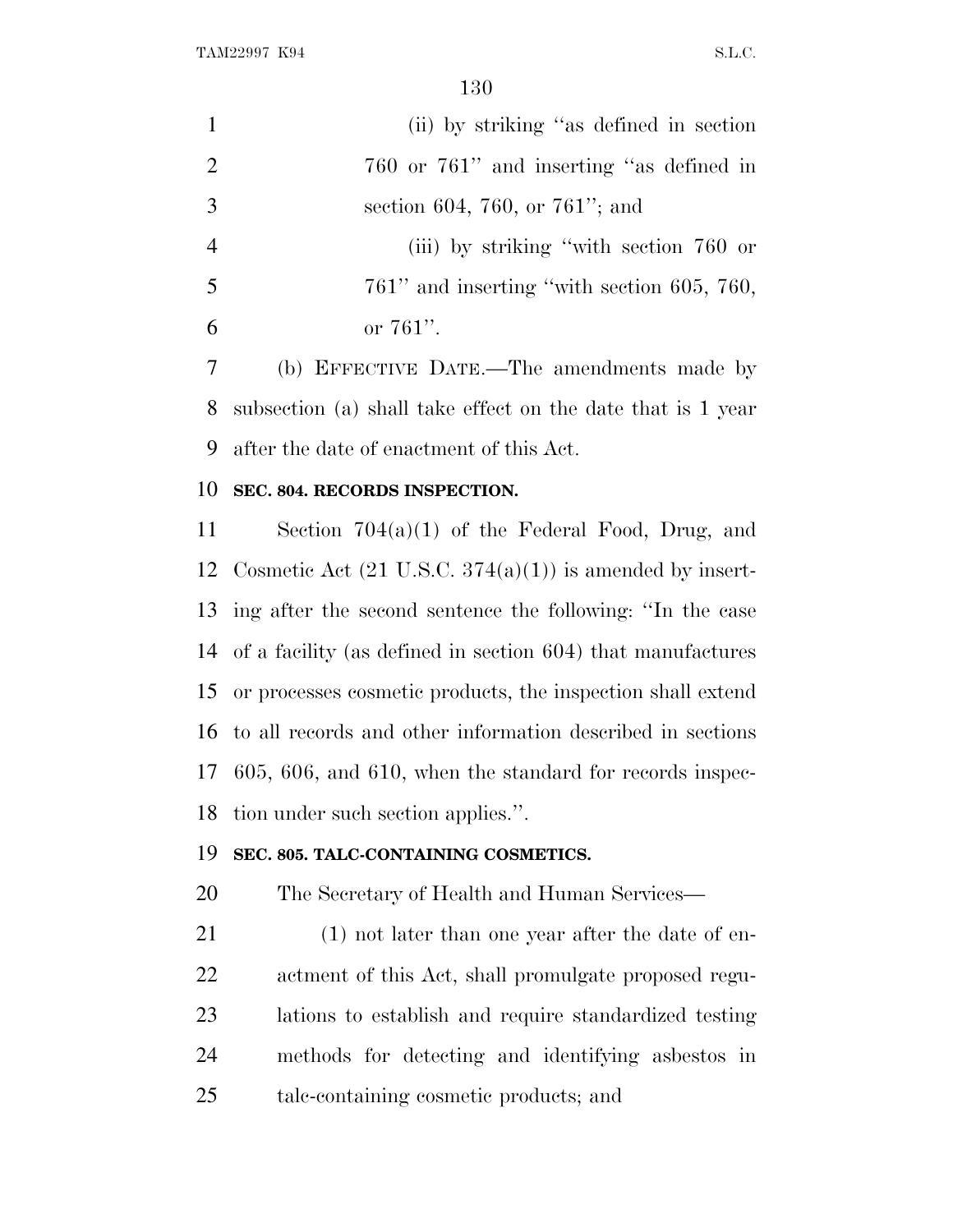(2) not later than 180 days after the date on which the public comment period on the proposed regulations closes, shall issue such final regulations. **SEC. 806. PFAS IN COSMETICS.**

 (a) I<sup>N</sup> GENERAL.—The Secretary of Health and Human Services (referred to in this section as the ''Sec- retary'') shall assess the use of perfluoroalkyl and polyfluoroalkyl substances in cosmetic products and the scientific evidence regarding the safety of such use in cos- metic products, including any risks associated with such use. In conducting such assessment, the Secretary may, as appropriate, consult with the National Center for Toxi-cological Research.

 (b) REPORT.—Not later than 2 years after enactment of this Act, the Secretary shall publish on the website of the Food and Drug Administration a report summarizing the results of the assessment conducted under subsection (a).

### **SEC. 807. FUNDING.**

 There is authorized to be appropriated \$14,200,000 for fiscal year 2023, \$25,960,000 for fiscal year 2024, and \$41,890,000 for each of the fiscal years 2025 through 2027, for purposes of conducting the activities under this subtitle (including the amendments made by this subtitle)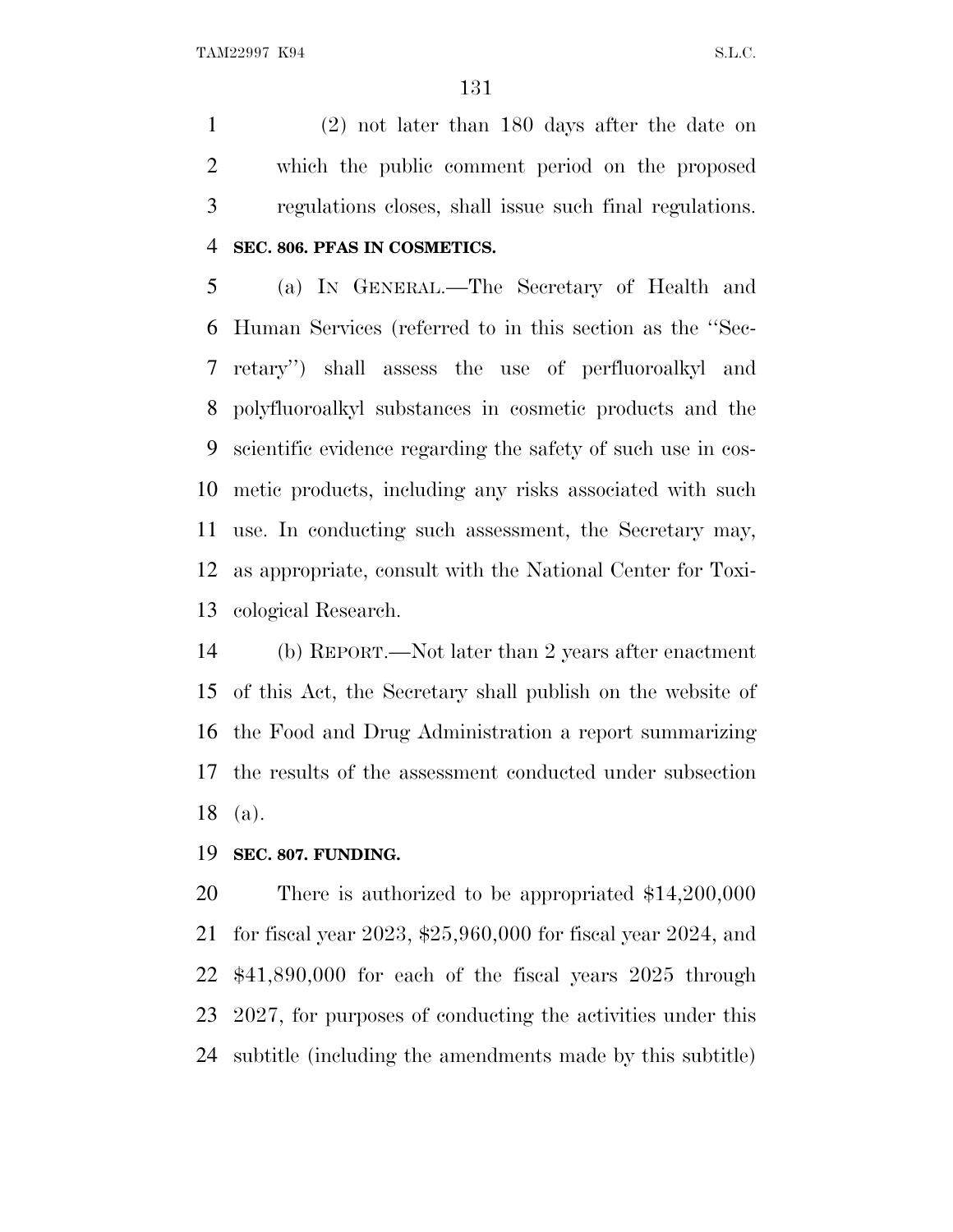and hiring personnel required to carry out this subtitle (including the amendments made by this subtitle).

# **Subtitle B—Dietary Supplements**

### **SEC. 811. REGULATION OF DIETARY SUPPLEMENTS.**

 (a) I<sup>N</sup> GENERAL.—Chapter IV of the Federal Food, Drug, and Cosmetic Act (21 U.S.C. 341 et seq.) is amend- ed by adding after section 403C of such Act (21 U.S.C. 343–3) the following:

### **''SEC. 403D. DIETARY SUPPLEMENT LISTING REQUIRE-MENT.**

11 "(a) In GENERAL.—Beginning on the date specified in subsection (b)(4), each dietary supplement shall be list- ed with the Secretary in accordance with this section. Each such listing shall include, with respect to the dietary supplement, the information specified in subsection (b)(1).

16 "(b) REQUIREMENTS.—

17 "(1) IN GENERAL.—The manufacturer, packer, or distributor of a dietary supplement whose name 19 (pursuant to section  $403(e)(1)$ ) appears on the label of a dietary supplement marketed in the United States (referred to in this section as the 'responsible person'), or if the responsible person is a foreign en- tity, the United States agent of such person, shall submit to the Secretary in accordance with this sec-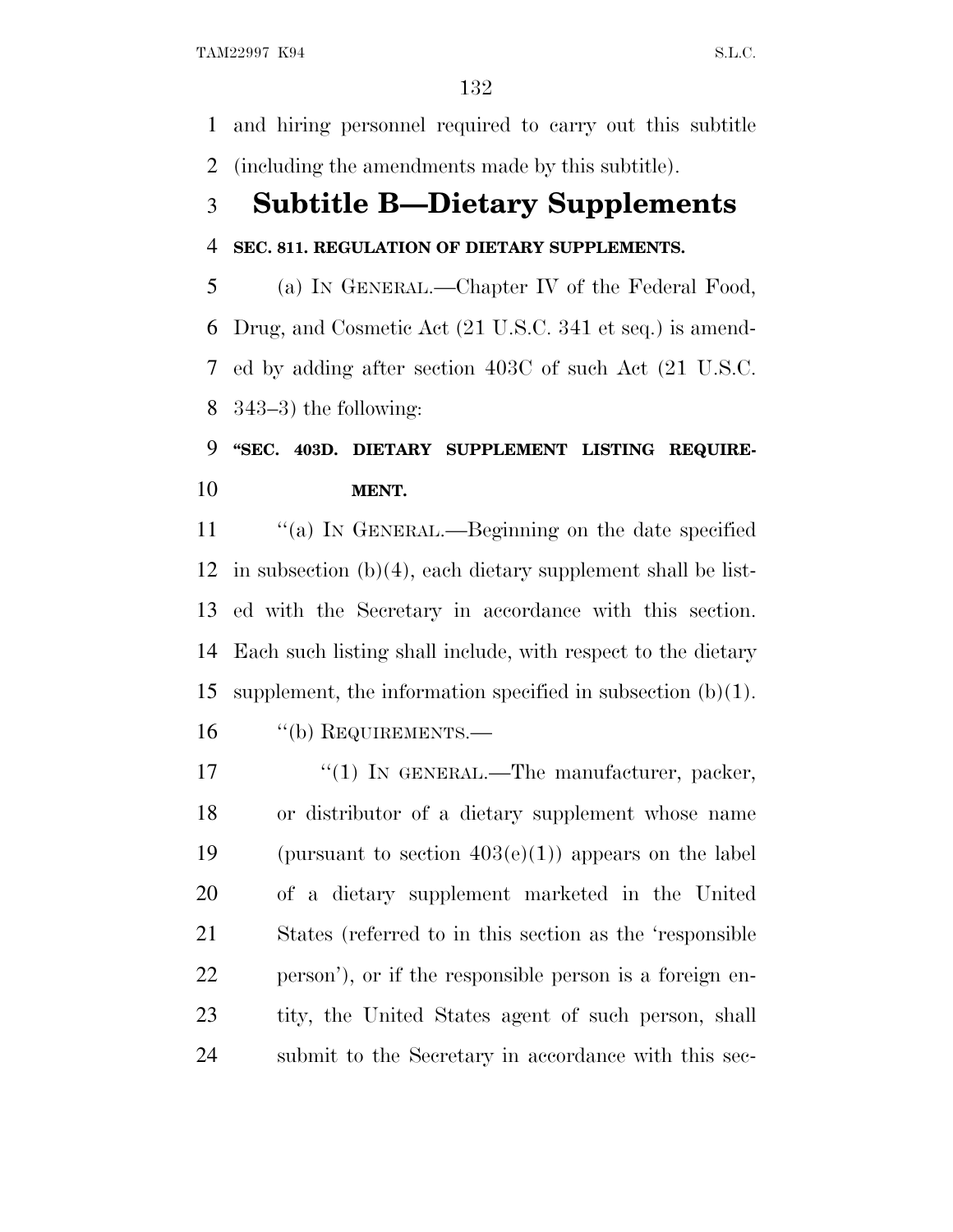| $\mathbf{1}$   | tion the following information for a dietary supple- |
|----------------|------------------------------------------------------|
| $\overline{2}$ | ment that is marketed:                               |
| 3              | "(A) Any name of the dietary supplement              |
| $\overline{4}$ | and the statement of identity, including brand       |
| 5              | name and specified flavors, if applicable.           |
| 6              | "(B) The name and address of the respon-             |
| 7              | sible person and the name and email address of       |
| 8              | the owner, operator, or agent in charge of the       |
| 9              | responsible person.                                  |
| 10             | $\cdot$ (C) The name, domestic address, and          |
| 11             | email address for the United States agent, if        |
| 12             | the responsible person is a foreign entity.          |
| 13             | "(D) The business name and mailing ad-               |
| 14             | dress of all locations at which the responsible      |
| 15             | person manufactures, packages, labels, or holds      |
| 16             | the dietary supplement.                              |
| 17             | " $(E)$ A list of all ingredients in each such       |
| 18             | dietary supplement required under sections           |
| 19             | 101.4 and 101.36, title 21, Code of Federal          |
| 20             | Regulations (or any successor regulations) to        |
| 21             | appear on the label of a dietary supplement, in-     |
| 22             | cluding—                                             |
| 23             | "(i) where applicable, ingredients in a              |
| 24             | proprietary blend as described in section            |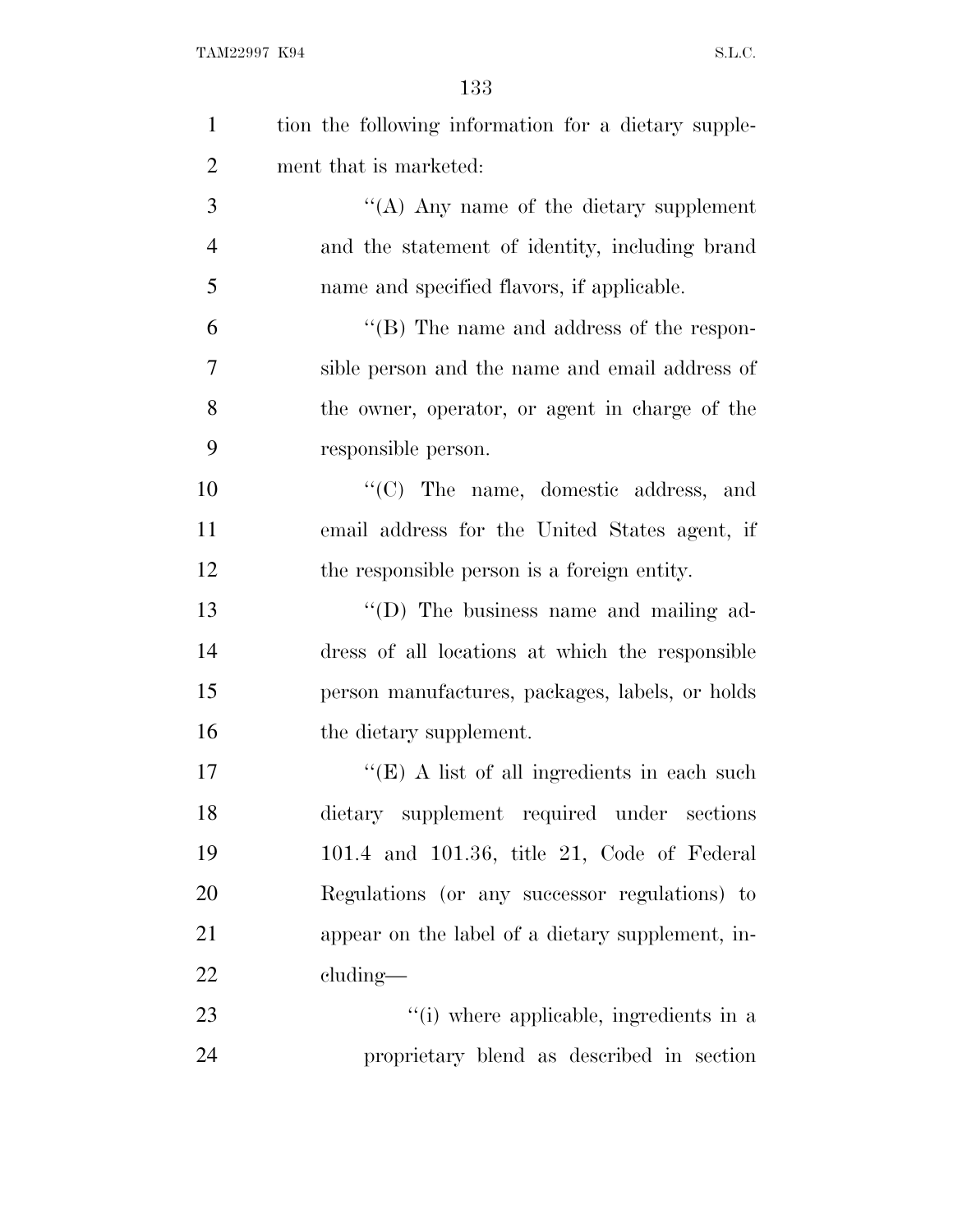| $\mathbf{1}$   | $101.36(c)$ of title 21, Code of Federal Reg-     |
|----------------|---------------------------------------------------|
| $\overline{2}$ | ulations (or any successor regulations);          |
| 3              | "(ii) the amount per serving of each              |
| $\overline{4}$ | listed dietary ingredient;                        |
| 5              | "(iii) if required by section $101.36$ of         |
| 6              | title 21, Code of Federal Regulations (or         |
| 7              | any successor regulations), the percent of        |
| 8              | the daily value of each listed dietary ingre-     |
| 9              | dient; and                                        |
| 10             | "(iv) the amount per serving of die-              |
| 11             | tary ingredients within a proprietary blend.      |
| 12             | $\lq\lq(F)$ The number of servings per container  |
| 13             | for each container size of the identical formula- |
| 14             | tion.                                             |
| 15             | $\lq\lq(G)$ The directions for use.               |
| 16             | "(H) Warnings, notice, and safe handling          |
| 17             | statements, as required by section 101.17 of      |
| 18             | title 21, Code of Federal Regulations (or any     |
| 19             | successor regulations).                           |
| 20             | "(I) Allergen statements for major food al-       |
| 21             | lergens (pursuant to sections $403(w)$ )<br>and   |
| 22             | $403(x)$ .                                        |
| 23             | "(J) The form of the dietary supplement           |
| 24             | (such as tablets, capsules).                      |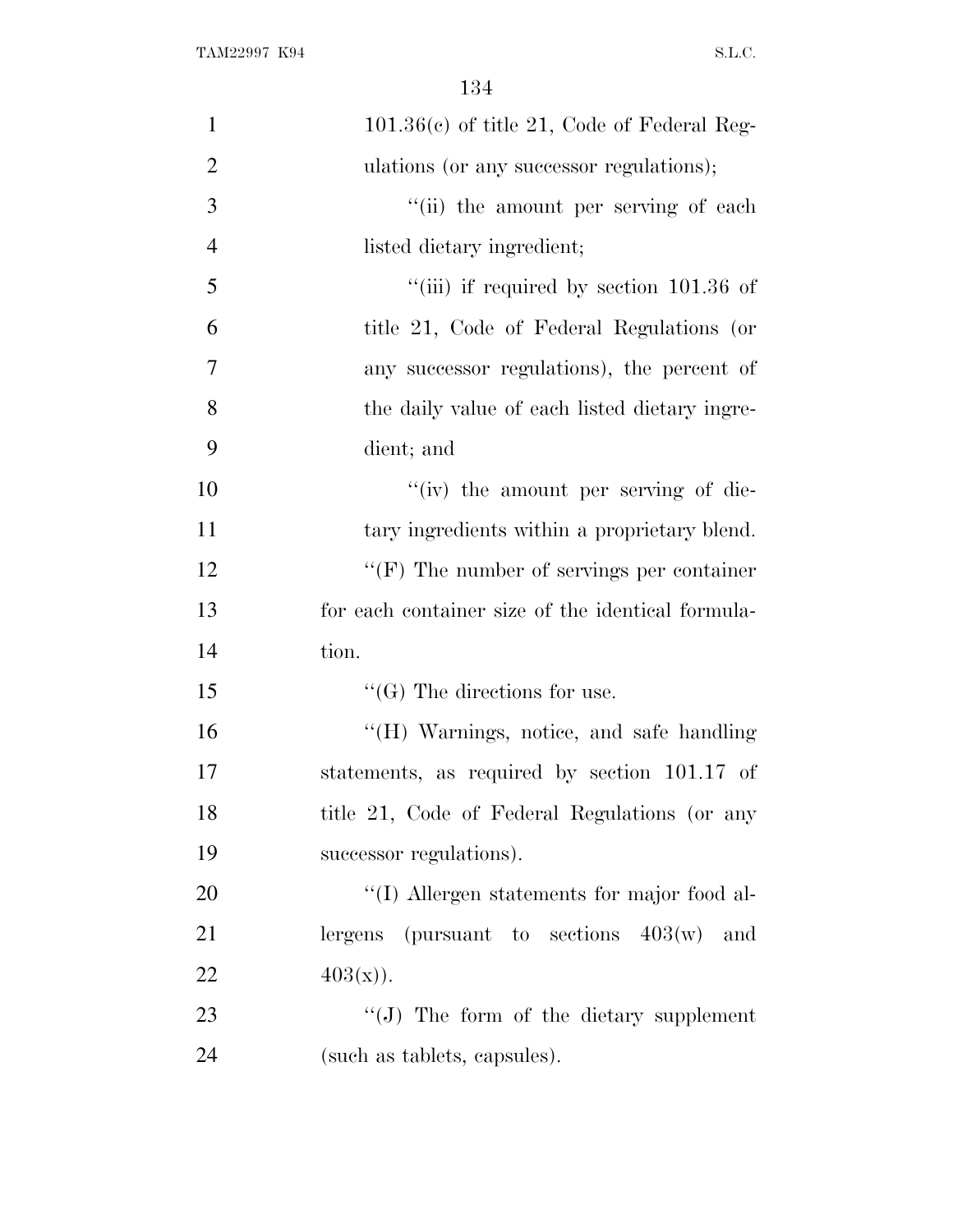|                | 135                                                   |
|----------------|-------------------------------------------------------|
| $\mathbf{1}$   | "(K) Any health claims or structure<br>or             |
| $\overline{2}$ | function claims.                                      |
| 3              | $\lq\lq$ . The dietary supplement product list-       |
| $\overline{4}$ | ing number for the product provided by the            |
| 5              | Secretary in accordance with subsection (c) for       |
| 6              | that product.                                         |
| 7              | "(2) FORMAT.—The Secretary may require that           |
| 8              | a listing submitted under paragraph (1) be sub-       |
| 9              | mitted in an electronic format. Upon receipt of a     |
| 10             | complete listing under paragraph (1), the Secretary   |
| 11             | shall promptly notify the responsible person of the   |
| 12             | receipt of such listing.                              |
| 13             | "(3) LISTING CONTENT.—A single listing sub-           |
| 14             | mission for a dietary supplement under paragraph      |
| 15             | (1) may include multiple dietary supplements with     |
| 16             | identical formulations, or formulations that differ   |
| 17             | only with respect to color, additives, or flavorings, |
| 18             | whether offered in a single package size or in mul-   |
| 19             | tiple package sizes.                                  |
| 20             | $``(4)$ TIMING.—                                      |
| 21             | $\lq\lq (A)$ In GENERAL.—                             |
| 22             | "(i) DIETARY SUPPLEMENTS ON THE                       |
| 23             | MARKET.—In the case of a dietary supple-              |
| 24             | ment that is being offered in interstate              |

commerce on or before January 1, 2024, a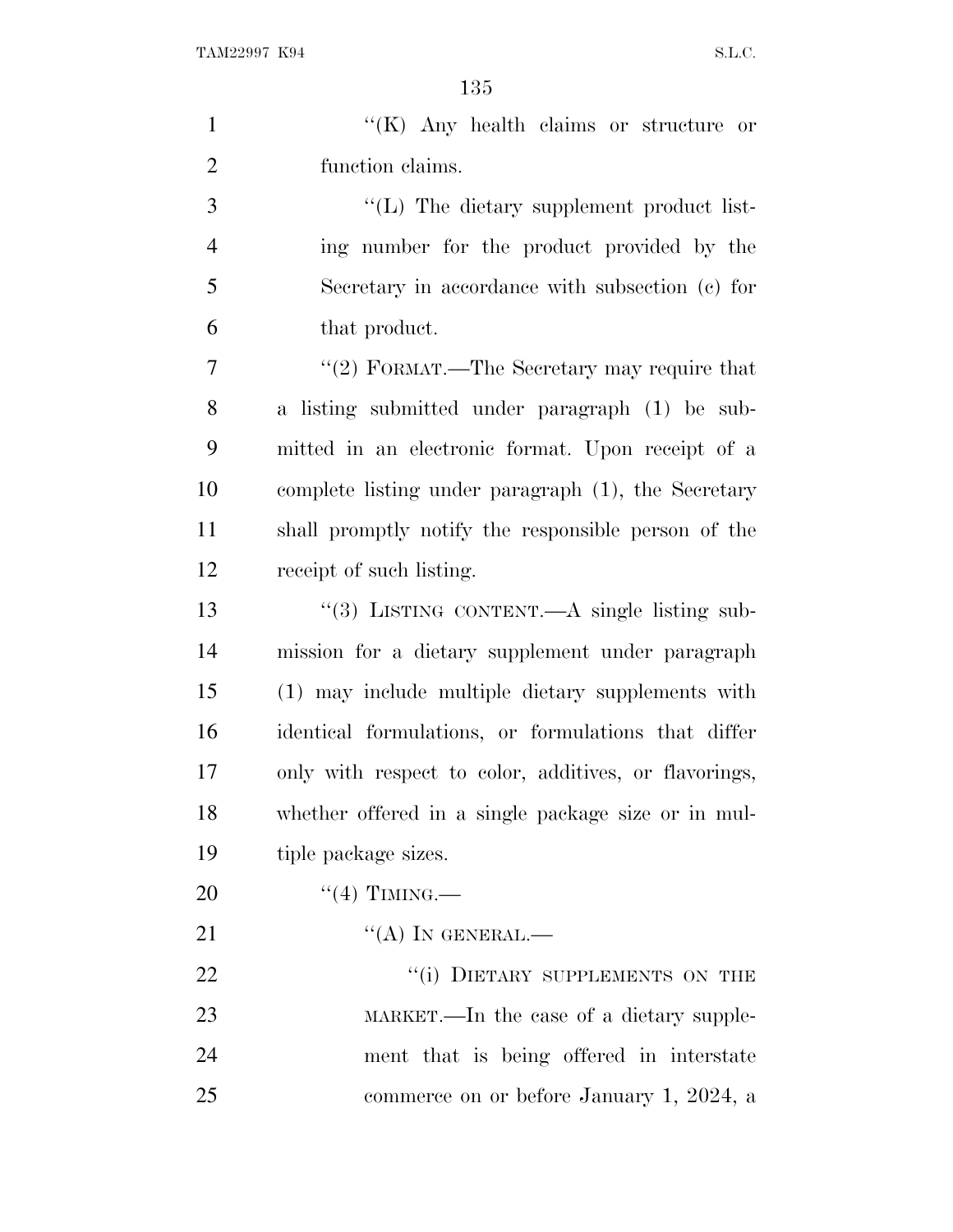| $\mathbf{1}$   | listing for each such dietary supplement in-      |
|----------------|---------------------------------------------------|
| $\overline{2}$ | troduced or delivered for introduction into       |
| 3              | interstate commerce shall be submitted by         |
| $\overline{4}$ | the responsible person to the Secretary           |
| 5              | under this subsection not later than 18           |
| 6              | months after the date of enactment of the         |
| $\overline{7}$ | Food and Drug Administration Safety and           |
| 8              | Landmark Advancements Act of 2022.                |
| 9              | "(ii) NEW DIETARY SUPPLEMENTS.-                   |
| 10             | In the case of a dietary supplement that is       |
| 11             | not being offered in interstate commerce          |
| 12             | on or before January 1, 2024, a listing for       |
| 13             | each such dietary supplement introduced           |
| 14             | or delivered for introduction into interstate     |
| 15             | commerce that has not been included in            |
| 16             | any listing previously submitted by the re-       |
| 17             | sponsible person to the Secretary under           |
| 18             | this subsection shall be submitted to the         |
| 19             | Secretary at the time of introduction into        |
| 20             | interstate commerce.                              |
| 21             | ``(B)<br>DISCONTINUED DIETARY SUPPLE-             |
| 22             | MENTS.—The responsible person shall notify        |
| 23             | the Secretary within one year of the date of dis- |
| 24             | continuance of a dietary supplement required to   |
| 25             | be listed with the Secretary under paragraph      |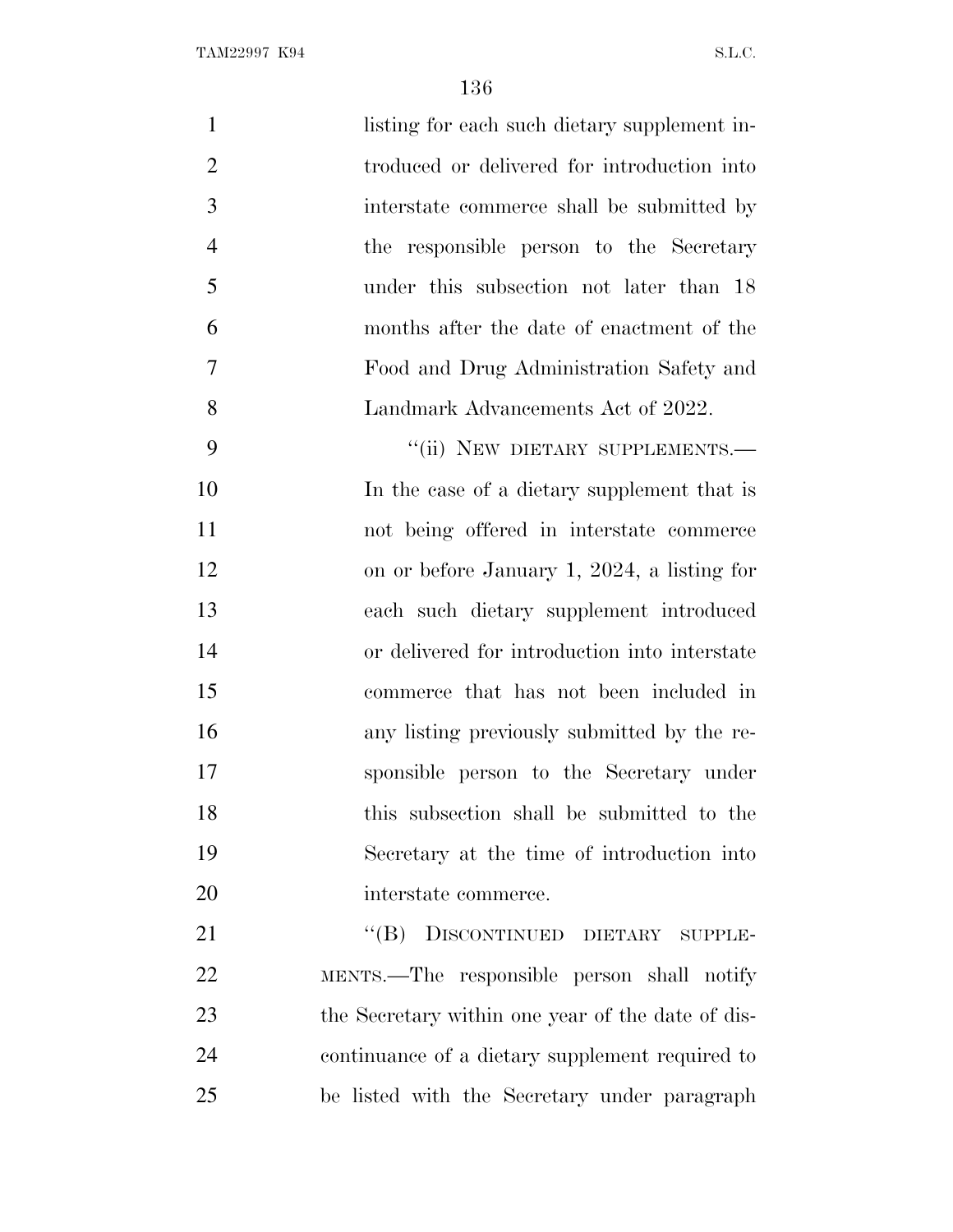(1) for which the responsible person has discon-2 tinued commercial marketing.

3 "(C) CHANGES TO EXISTING LISTINGS.— The responsible person shall submit to the Sec- retary a change or modification to listing infor- mation submitted under paragraph (1) included on the label for a dietary supplement at the time the dietary supplement with the change or modification is introduced into interstate com-merce.

11 "(5) ADDITIONAL INFORMATION.—The respon- sible person shall provide upon request from the Sec- retary, within 10 calendar days of such request, the full business name and physical and mailing address from which the responsible person receives a dietary ingredient or combination of dietary ingredients that the responsible person uses in the manufacture of the dietary supplement or, if applicable, from which the responsible person receives the dietary supple-ment.

21 "(c) PRODUCT LISTING NUMBER AND DIETARY SUP-PLEMENT ELECTRONIC DATABASE.—

23 "(1) DIETARY SUPPLEMENT PRODUCT LISTING NUMBER.—The Secretary shall provide each dietary supplement listed in accordance with subsection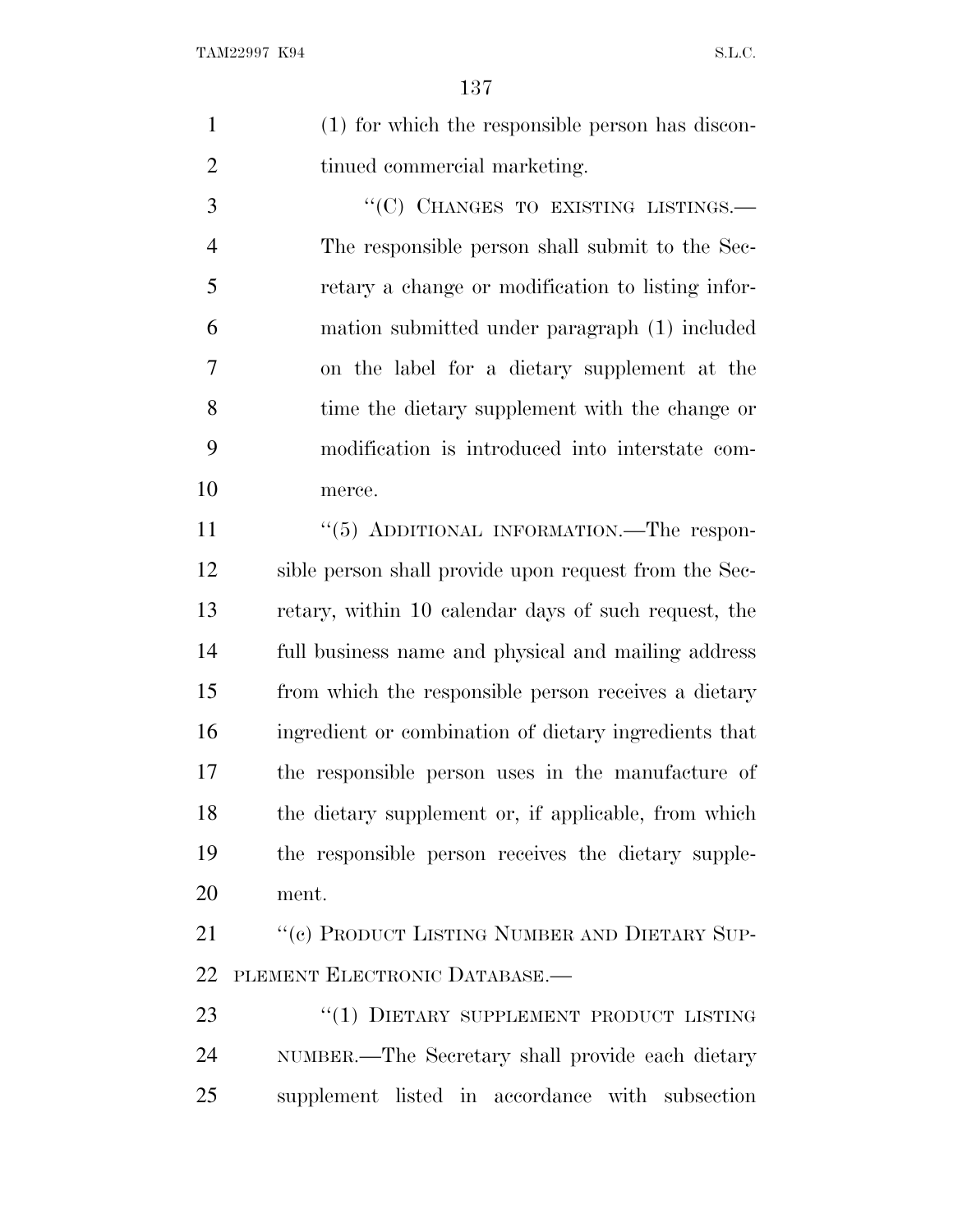(b)(1) a dietary supplement product listing number, which may apply to multiple dietary supplements with identical formulations, or formulations that dif- fer only with respect to color, additives, or flavorings, including dietary supplements offered in a single package size or in multiple package sizes. The Secretary shall provide a process for a respon- sible person to reserve dietary supplement listing numbers in advance of listing under subsection (b)(1).

11 ''(2) ELECTRONIC DATABASE.—Not later than 12 2 years after the date of enactment of the Food and Drug Administration Safety and Landmark Ad- vancements Act of 2022, the Secretary shall estab- lish and maintain an electronic database that is pub- licly available and contains information submitted under subsection (b)(1) (except for the information 18 submitted under subparagraphs  $(D)$  and  $(E)(iv)$  of such subsection). The Secretary shall make such in- formation maintained in the electronic database pub- licly searchable, including by dietary supplement product listing number, and by any field of informa- tion or combination of fields of information provided 24 under subsection  $(b)(1)$ .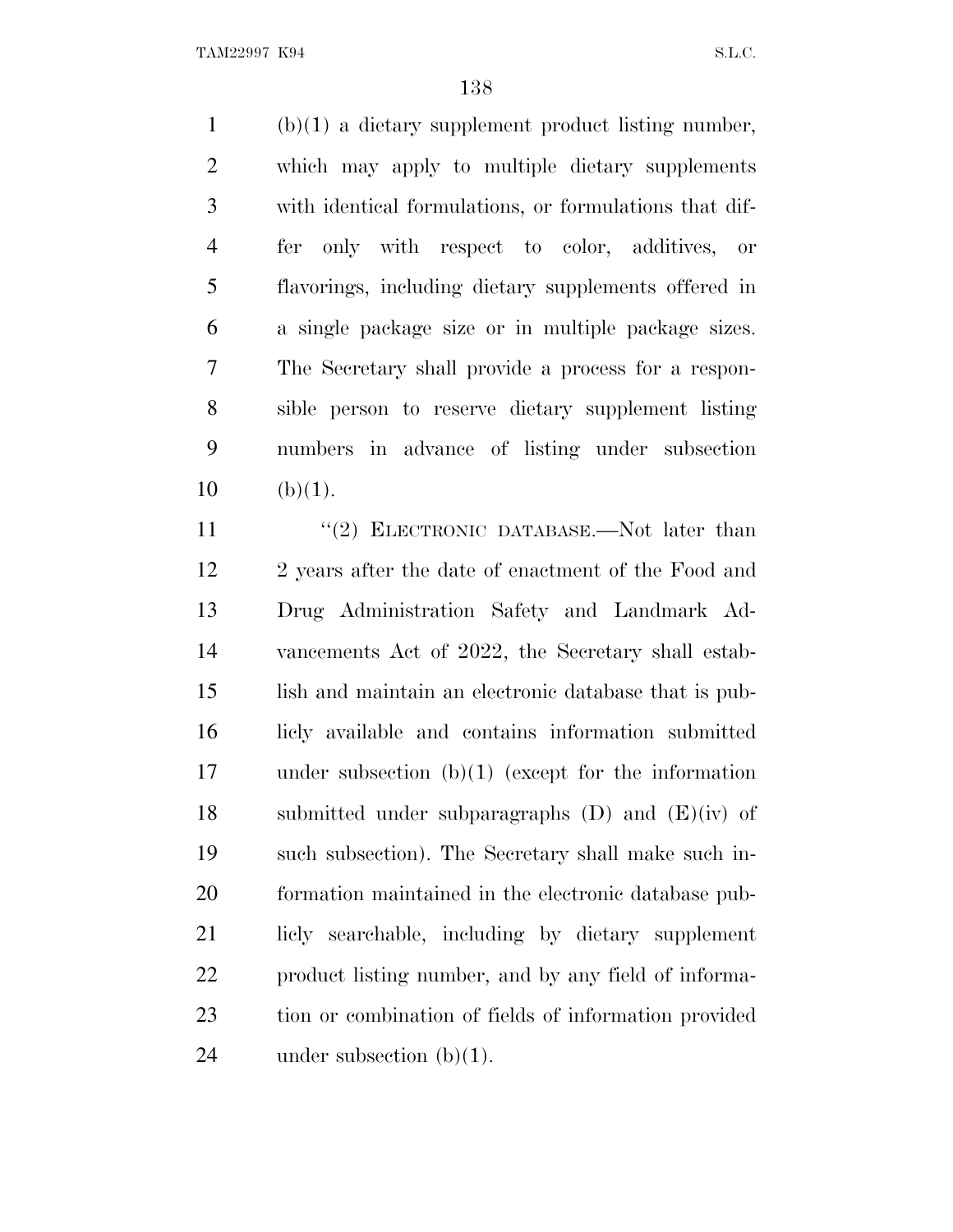''(d) RULE OF CONSTRUCTION.—Nothing in this sec-tion shall be construed—

 ''(1) to limit the authority of the Secretary to inspect or copy records or to require the establish- ment and maintenance of records under any other provision of this Act; or

 ''(2) to authorize the disclosure of trade secret or confidential commercial information subject to section 552(b)(4) of title 5, United States Code, as prohibited under section 301(j) of this Act or section 1905 of title 18, United States Code, including in- formation provided to the Secretary under sub-13 section (b)(1)(D) or (b)(1)(E)(iv).

 ''(e) AUTHORIZATION OF APPROPRIATIONS.—There is authorized to be appropriated \$7,498,080 for fiscal year 2023, and \$6,300,000 for each of fiscal years 2024 through 2027, for purposes of conducting the activities under this section and hiring personnel required to carry out this section.''.

 (b) GUIDANCE.—Not later than 18 months after the date of enactment of this Act, the Secretary of Health and Human Services shall publish final guidance related to the draft guidance titled, ''Dietary Supplements: New Dietary Ingredient Notifications and Related Issues; Revised Draft Guidance for Industry; Availability'' (81 Fed. Reg.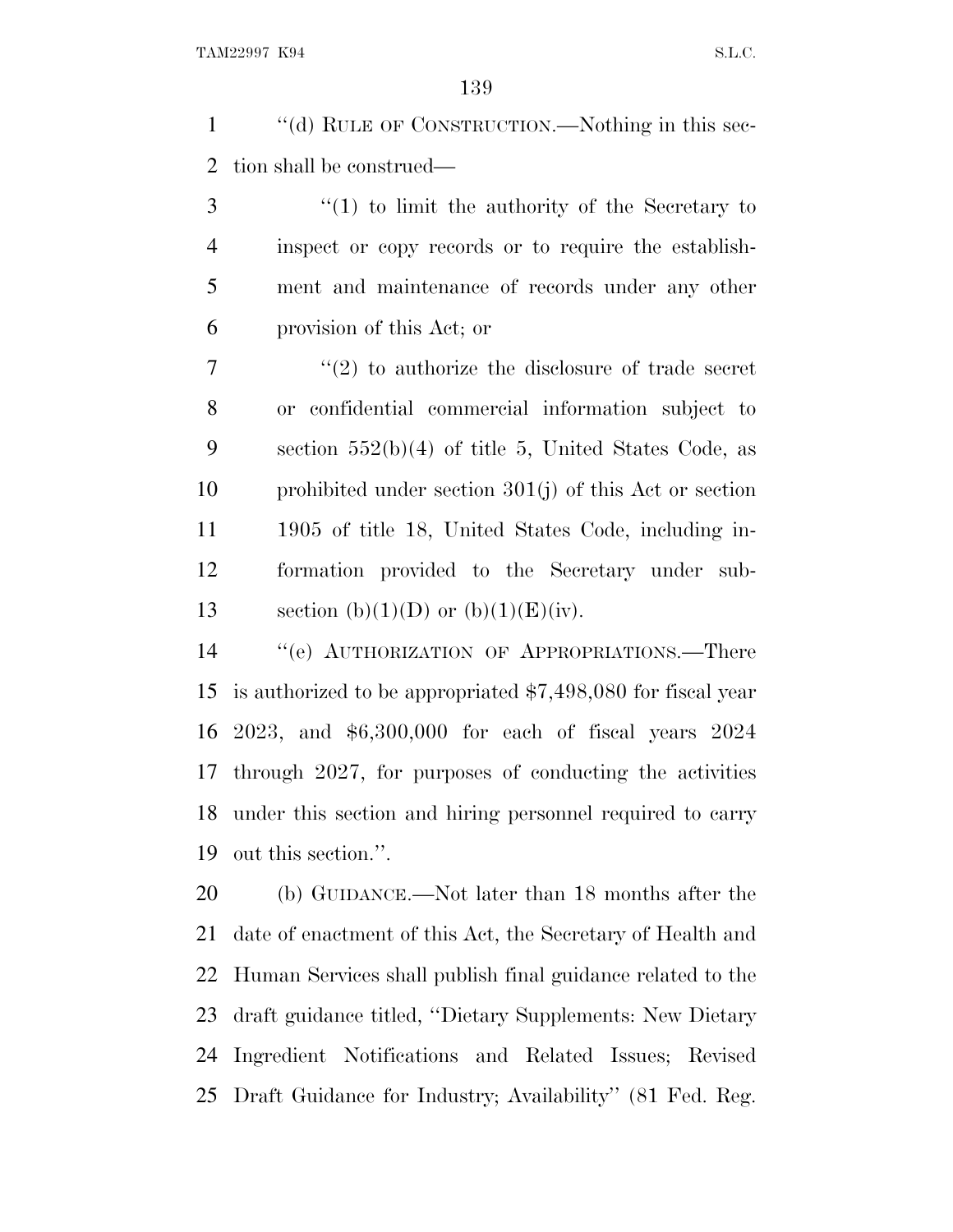53486; August 12, 2016), consistent with section 403D of the Federal Food, Drug, and Cosmetic Act, as added by subsection (a).

 (c) INSPECTIONS FOR CERTAIN DIETARY SUPPLE- MENTS.—The Secretary of Health and Human Services shall direct resources to inspections of facilities, suppliers, and dietary supplement types that present a high risk to public health (as identified by the Secretary).

 (d) MISBRANDING.—Section 403 of the Federal Food, Drug, and Cosmetic Act (21 U.S.C. 343) is amend-ed by adding at the end the following:

 "(z) If it is a dietary supplement for which a respon- sible person is required under section 403D to file a list- ing, file a change to an existing listing, or provide addi- tional information to the Secretary, and such person has failed to comply with any such requirements under section 403D with respect to such dietary supplement.''.

 (e) NEW PROHIBITED ACT.—Section 301 of the Fed- eral Food, Drug, and Cosmetic Act (21 U.S.C. 331), as amended by section 803(a), is further amended by adding at the end the following:

 ''(hhh) The introduction or delivery for introduction into interstate commerce of any product marketed as a dietary supplement that does not meet the definition of a dietary supplement under section 201(ff).''.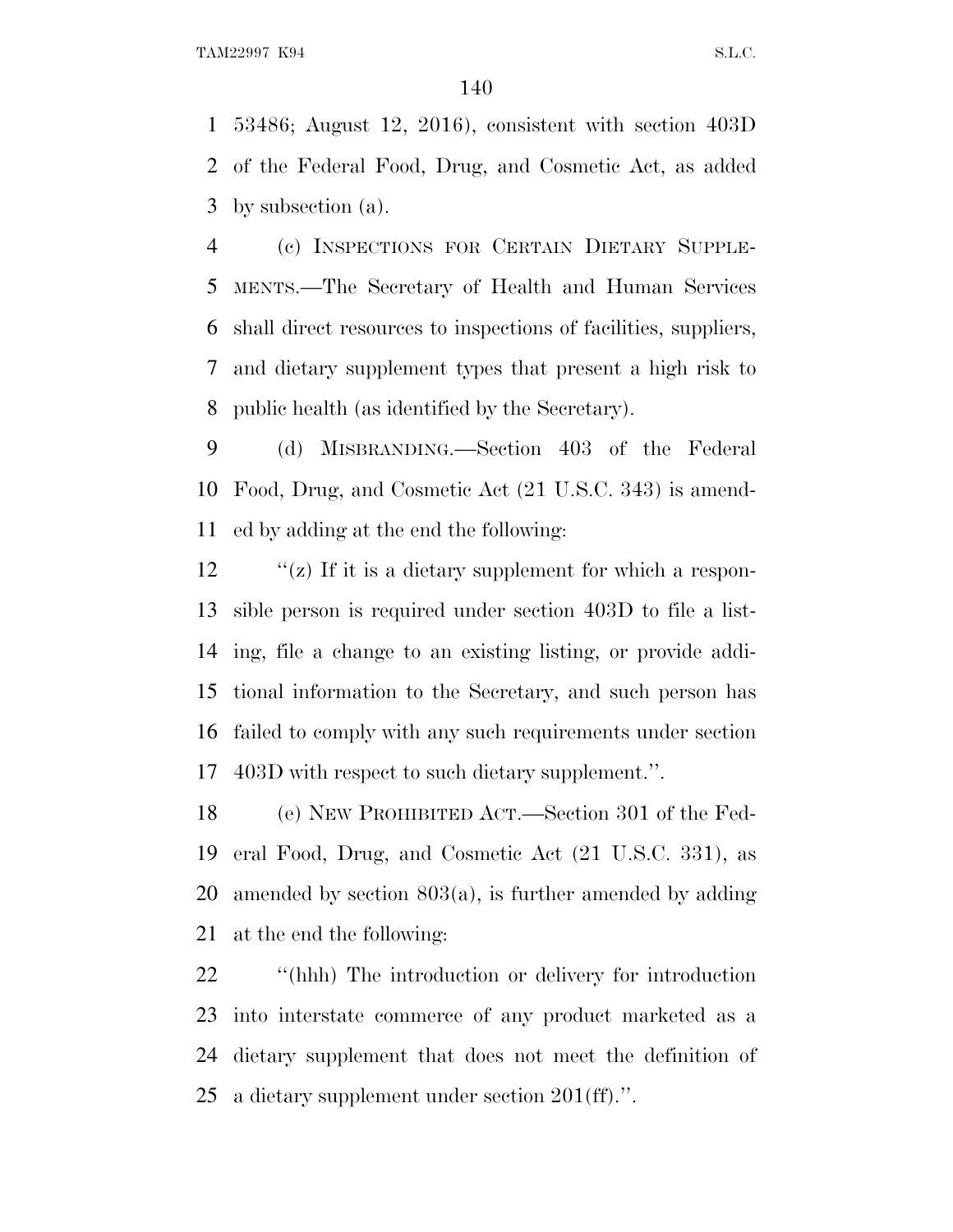''(iii) The introduction or delivery for introduction into interstate commerce of a dietary supplement that has been prepared, packed, or held using the assistance of, or at the direction of, a person debarred under section 306.''.

## 5 **Subtitle C—In Vitro Clinical Tests**

### 6 **SEC. 821. SHORT TITLE; TABLE OF CONTENTS.**

7 (a) SHORT TITLE.—This subtitle may be cited as the

8 ''Food and Drug Administration Safety and Landmark

9 Advancements Act of 2022'' or the ''VALID Act of 2022''.

- 10 (b) TABLE OF CONTENTS.—The table of contents of
- 11 this subtitle is as follows:

SUBCHAPTER C—IN VITRO CLINICAL TESTS

- Sec. 821. Short title; table of contents.
- Sec. 822. Definitions.
- Sec. 823. Regulation of in vitro clinical tests.

''SUBCHAPTER J—IN VITRO CLINICAL TESTS

''SUBCHAPTER J. In Vitro Clinical Tests

- ''Sec. 587. Definitions.
- ''Sec. 587A. Regulation of in vitro clinical tests.
- ''Sec. 587B. Premarket review.
- ''Sec. 587C. Exemptions.
- ''Sec. 587D. Technology certification.
- ''Sec. 587E. Mitigating measures.
- ''Sec. 587F. Regulatory pathway designation.
- ''Sec. 587G. Grandfathered in vitro clinical tests.
- ''Sec. 587H. Advisory committees.
- ''Sec. 587I. Breakthrough in vitro clinical tests.
- ''Sec. 587J. Registration and listing.
- ''Sec. 587K. Test design and quality requirements.
- ''Sec. 587L. Labeling requirements.
- ''Sec. 587M. Adverse event reporting.
- ''Sec. 587N. Corrections and removals.
- ''Sec. 587O. Restricted in vitro clinical tests.
- ''Sec. 587P. Appeals.
- ''Sec. 587Q. Accredited persons.
- ''Sec. 587R. Recognized standards.
- ''Sec. 587S. Investigational use.
- ''Sec. 587T. Collaborative communities for in vitro clinical tests.
- ''Sec. 587U. Comprehensive test information system.
- ''Sec. 587V. Preemption.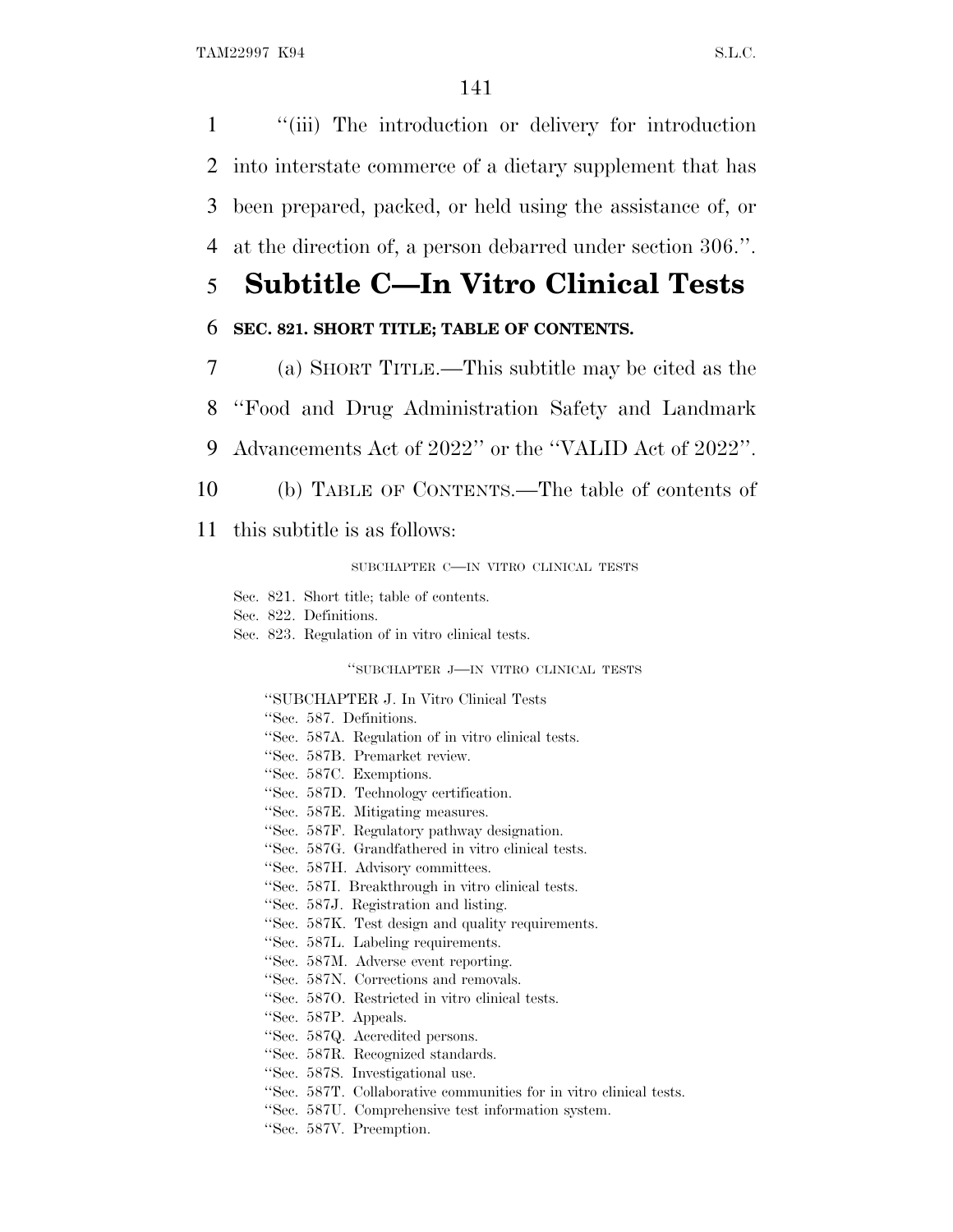''Sec. 587W. Adulteration. ''Sec. 587X. Misbranding. ''Sec. 587Y. Postmarket surveillance. ''Sec. 587Z. Electronic format for submissions. ''Sec. 587AA. Postmarket remedies. ''Sec. 587BB. Applicability. ''Sec. 587CC. Judicial review. Sec. 824. Enforcement and other provisions. Sec. 825. Transition. Sec. 826. Emergency use authorization. Sec. 827. Antimicrobial susceptibility tests. Sec. 828. Combination products.

Sec. 829. Resources.

### 1 **SEC. 822. DEFINITIONS.**

2 (a) I<sup>N</sup> GENERAL.—Section 201 of the Federal Food, 3 Drug, and Cosmetic Act (21 U.S.C. 321) is amended— 4 (1) by adding at the end the following:

 ''(ss)(1) The term 'in vitro clinical test' means an ar- ticle specified in subparagraph (2) that is intended by its developer (as defined in section 587) to be used in the collection, preparation, analysis, or in vitro clinical exam- ination of specimens taken or derived from the human body for the purpose of—

11  $\langle (A)$  identifying or diagnosing a disease or con-12 dition;

 ''(B) providing information for diagnosing, screening, measuring, detecting, predicting, prognosing, analyzing, or monitoring a disease or condition, including by making a determination of an individual's state of health; or

18 "(C) selecting, monitoring, or informing ther-19 apy or treatment for a disease or condition.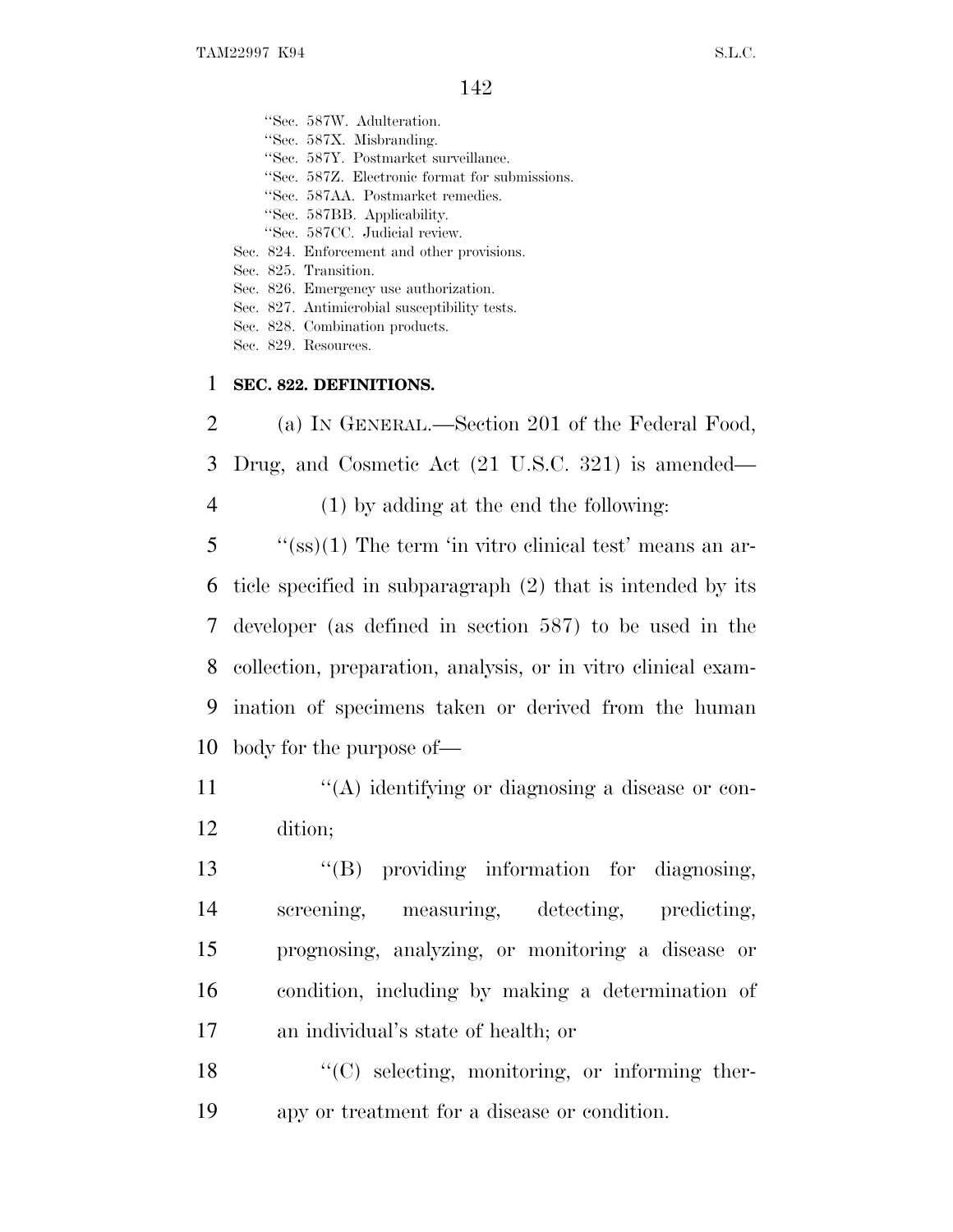| $\mathbf{1}$   | $\lq(2)$ An article specified in this subparagraph is—  |
|----------------|---------------------------------------------------------|
| $\overline{2}$ | $\lq\lq$ a test kit;                                    |
| 3              | $\mathrm{``(B)}$ a test system;                         |
| $\overline{4}$ | "(C) a test protocol or laboratory test protocol;       |
| 5              | $\lq\lq$ (D) an instrument (as defined in section       |
| 6              | $587(11)$ ;                                             |
| 7              | $\lq\lq$ (E) a specimen receptacle (as defined in sec-  |
| 8              | tion $587(17)$ ;                                        |
| 9              | $\lq\lq(F)$ software, excluding software that is ex-    |
| 10             | cluded by section $520(o)$ from the definition of a de- |
| 11             | vice under section $201(h)$ , that—                     |
| 12             | "(i) is a component or part of another in               |
| 13             | vitro clinical test or analyzes, processes, or in-      |
| 14             | terprets a signal or pattern from another in            |
| 15             | vitro clinical test; and                                |
| 16             | "(ii) does not analyze, process, or interpret           |
| 17             | a signal, pattern, or medical image from a de-          |
| 18             | vice; and                                               |
| 19             | "(G) subject to subparagraph $(3)$ , a component        |
| 20             | or part of a test, a test protocol, an instrument, an   |
| 21             | article, or software described in any of clauses (A)    |
| 22             | through (D) of such subparagraph, whether alone or      |
| 23             | in combination, including reagents, calibrators, and    |
| 24             | controls.                                               |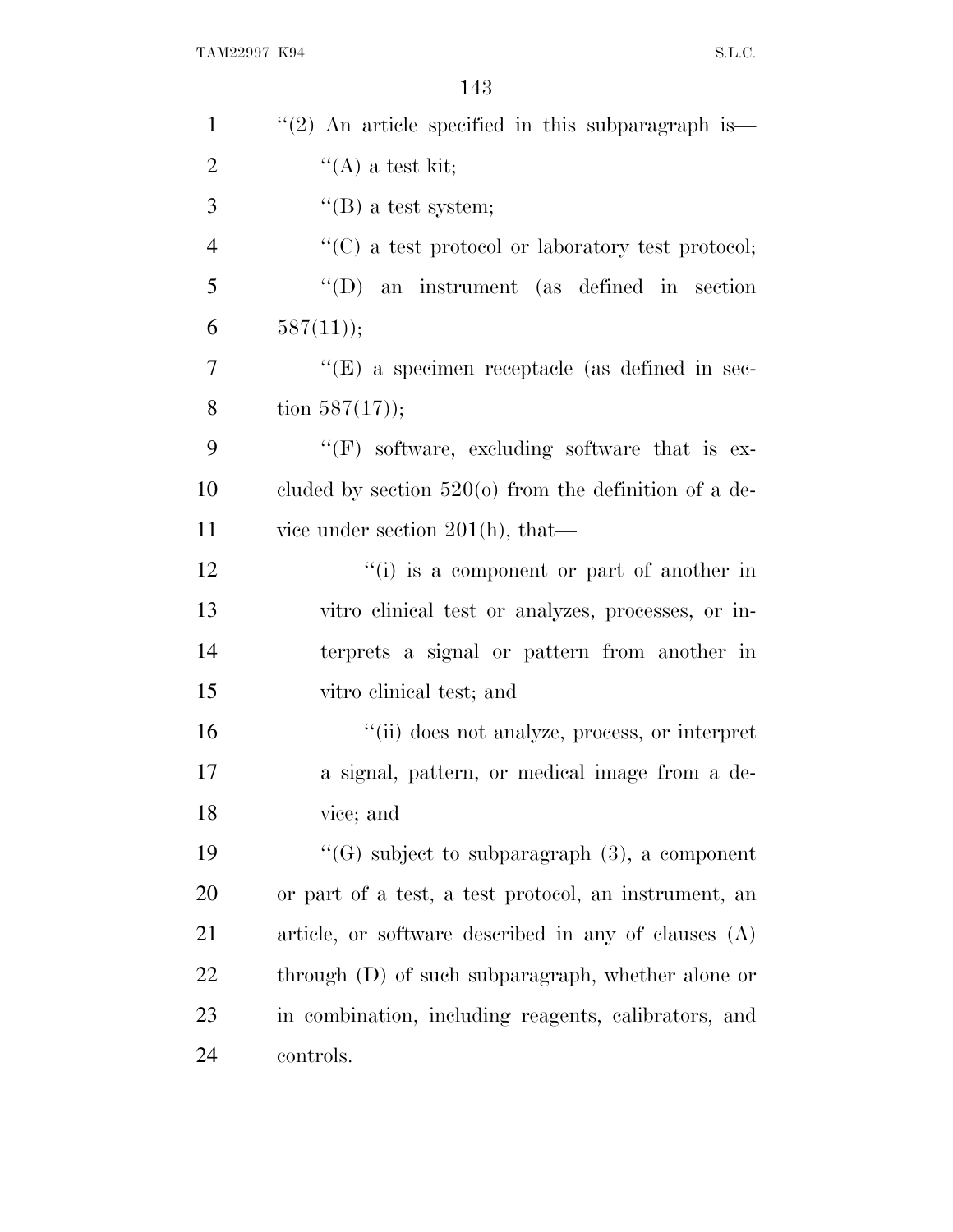$\langle$  ''(3) Notwithstanding subparagraph (2)(G), an arti- cle intended to be used as a component or part of an in vitro clinical test described in subparagraph (1) is ex- cluded from the definition in subparagraph (1) if the arti-cle consists of any of the following:

 ''(A) Blood, blood components, or human cells or tissues, from the time of acquisition, donation, or recovery of such article, including determination of donor eligibility, as applicable, until such time as the article is released as a component or part of an in vitro clinical test by the establishment that collected such article.

 ''(B) An article used for invasive sampling, a needle, or a lancet, except to the extent such article, needle, or lancet is an integral component of an arti- cle for holding, storing, or transporting a specimen. 17 ''(C) General purpose laboratory equipment, in- cluding certain pre-analytical equipment, as deter-mined by the Secretary.

20  $\langle\text{`(D)}\rangle$  An article used solely for personal protec- tion during the administering, conducting, or other-wise performing of test activities.'';

23 (2) by adding at the end of section  $201(g)$  the following: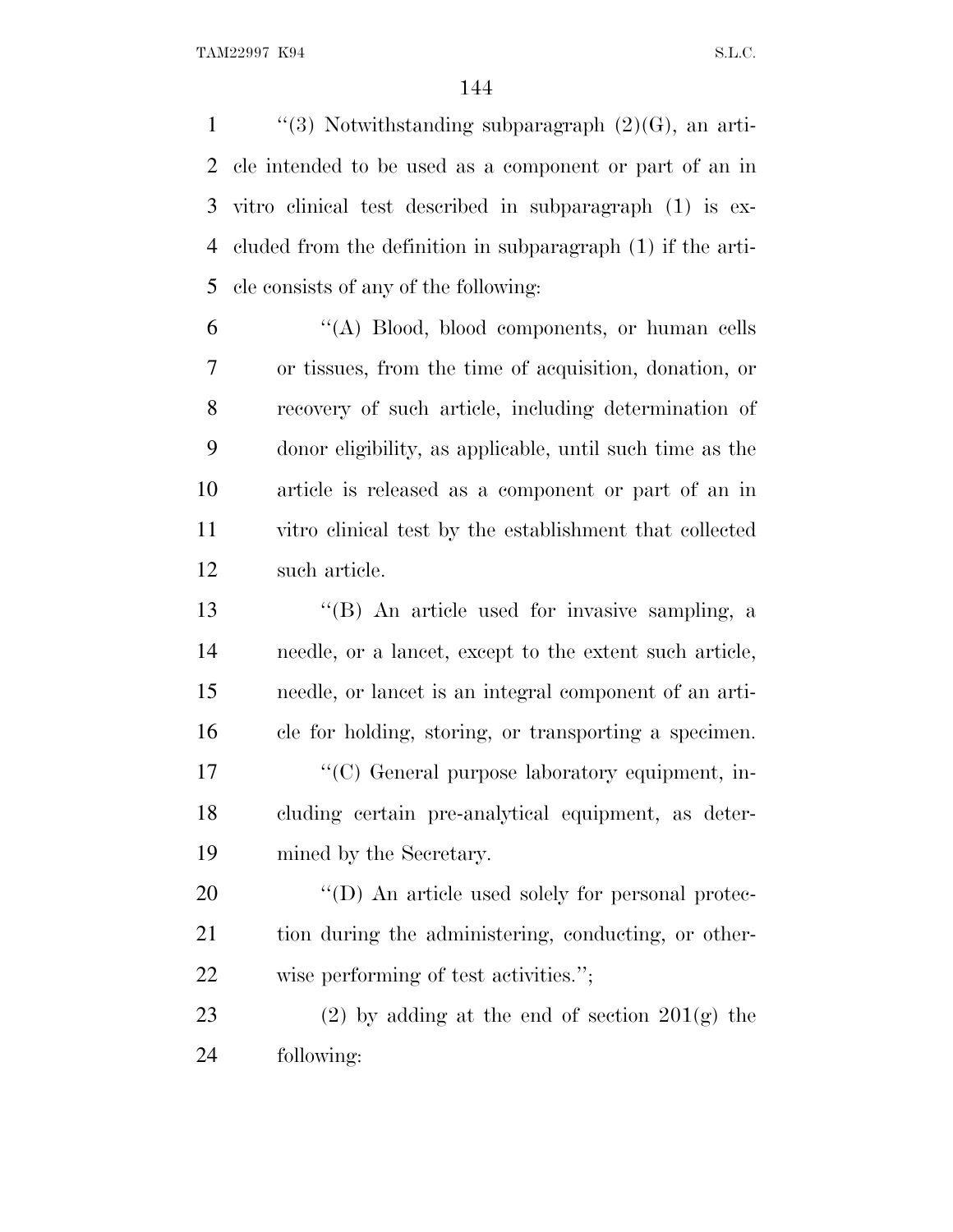| $\mathbf{1}$   | " $(3)$ The term 'drug' does not include an in vitro clin-   |
|----------------|--------------------------------------------------------------|
| $\overline{2}$ | ical test."; and                                             |
| 3              | $(3)$ in section $201(h)(1)$ , in the matter following       |
| 4              | clause (C), by striking "section $520(o)$ " and insert-      |
| 5              | ing "section $520(o)$ or an in vitro clinical test".         |
| 6              | (b) EXCLUSION FROM DEFINITION OF BIOLOGICAL                  |
| 7              | PRODUCT.—Section $351(i)(1)$ of the Public Health Serv-      |
| 8              | ice Act $(42 \text{ U.S.C. } 262(i)(1))$ is amended—         |
| 9              | $(1)$ by striking " $(1)$ The term 'biological prod-         |
| 10             | uct' means'' and inserting $\lq(1)(A)$ The term 'biologi-    |
| 11             | cal product' means"; and                                     |
| 12             | $(2)$ by adding at the end the following:                    |
| 13             | "(B) The term 'biological product' does not in-              |
| 14             | clude an in vitro clinical test as defined in section        |
| 15             | 201(ss) of the Federal Food, Drug, and Cosmetic              |
| 16             | $\text{Act."}.$                                              |
| 17             | (c) IN VITRO CLINICAL TEST DEFINITION.—In this               |
| 18             | Act, the term "in vitro clinical test" has the meaning given |
| 19             | such term in section $201$ (ss) of the Federal Food, Drug,   |
| 20             | and Cosmetic Act, as added by subsection (a).                |
| 21             | SEC. 823. REGULATION OF IN VITRO CLINICAL TESTS.             |
| 22             | The Federal Food, Drug, and Cosmetic Act (21)                |
| 23             | U.S.C. 301 et seq.) is amended—                              |
|                |                                                              |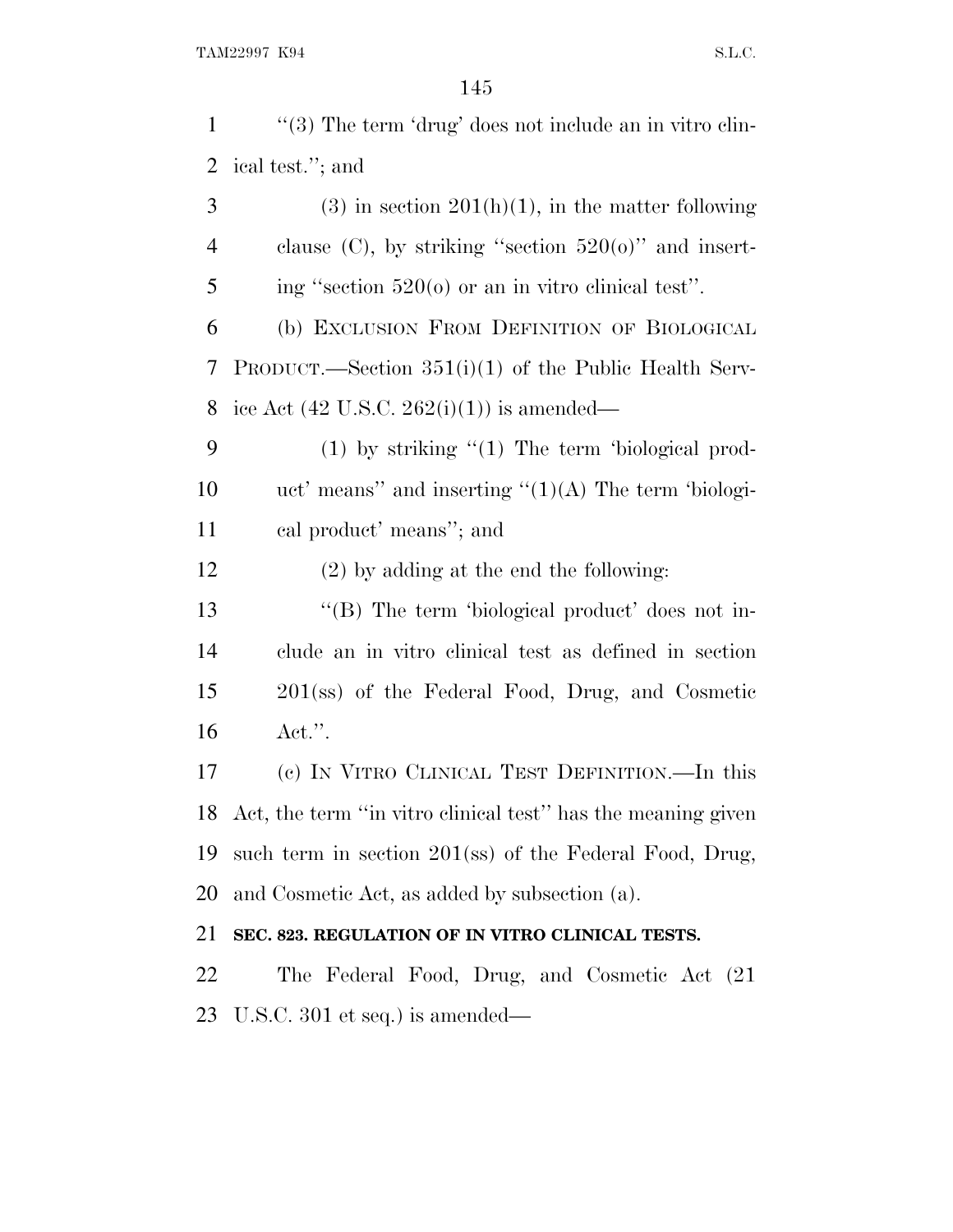(1) by amending the heading of chapter V to read as follows: ''**DRUGS, DEVICES, AND IN VITRO CLINICAL TESTS**''; and (2) by adding at the end of chapter V the fol- lowing: **''Subchapter J—In Vitro Clinical Tests ''SEC. 587. DEFINITIONS.** ''In this subchapter: 9 "(1) ANALYTICAL VALIDITY.—The term 'ana- lytical validity' means, with respect to an in vitro clinical test, the ability of the in vitro clinical test, to identify, measure, detect, calculate, or analyze (or assist in such identification, measurement, detection, calculation, or analysis of) one or more analytes, bio- markers, substances, or other targets intended to be identified, measured, detected, calculated, or ana- lyzed by the test. 18 "(2) APPLICABLE STANDARD.—The term 'ap- plicable standard', with respect to an in vitro clinical test, means a reasonable assurance of analytical and clinical validity for its indications for use, and a rea- sonable assurance of safety for individuals who come into contact with such in vitro clinical test, except 24 that such term, with respect to specimen receptacles and test instruments, means a reasonable assurance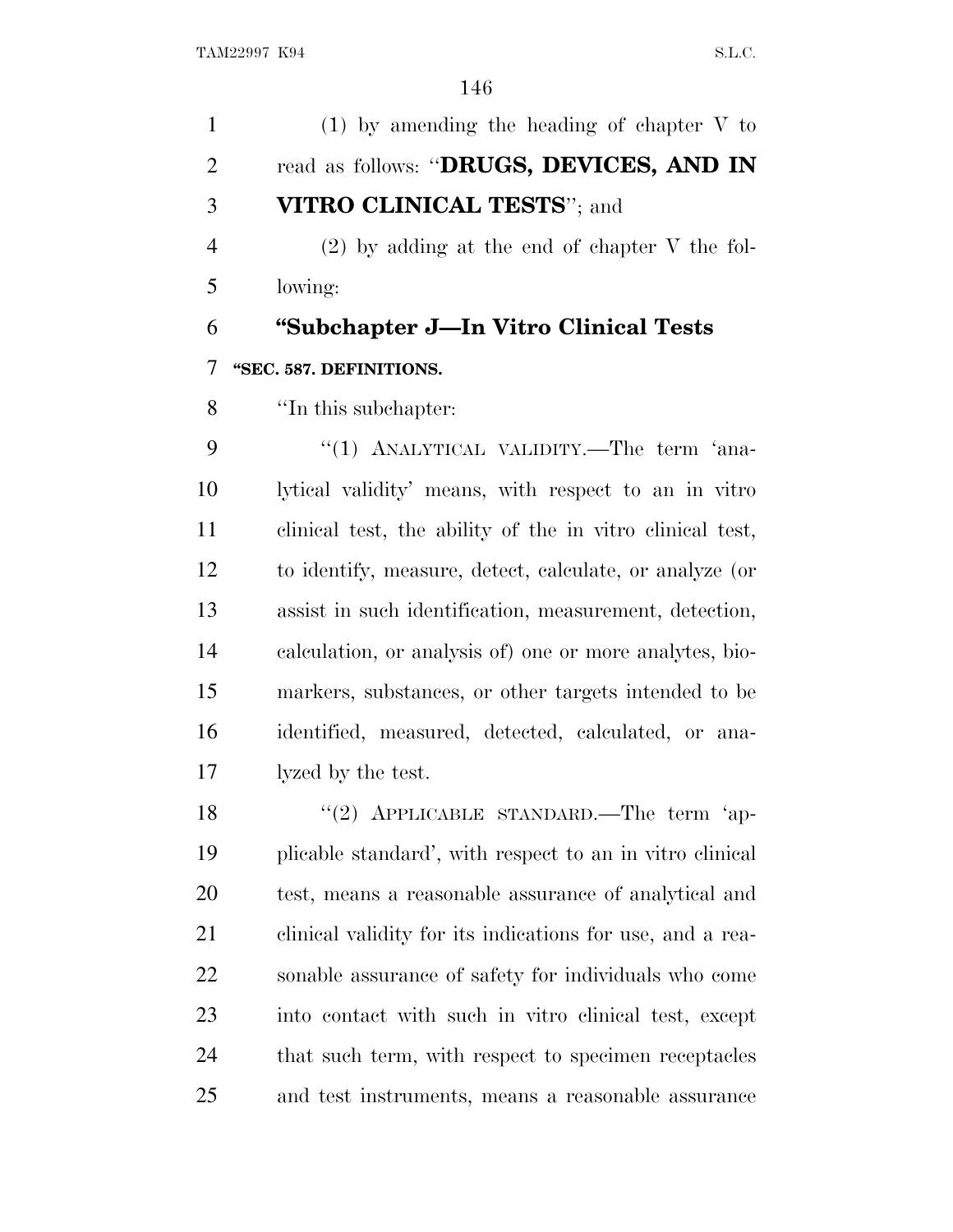| $\mathbf{1}$   | of analytical validity for its indications for use and    |
|----------------|-----------------------------------------------------------|
| 2              | safety for individuals who come into contact with         |
| 3              | such specimen receptacle or test instrument.              |
| $\overline{4}$ | "(3) CLINICAL USE.—The term 'clinical use'                |
| 5              | means the operation, application, or functioning of       |
| 6              | an in vitro clinical test for the purpose for which it    |
| 7              | is intended as described in section $201(\text{ss})(1)$ . |
| 8              | "(4) CLINICAL VALIDITY.—The term 'clinical                |
| 9              | validity' means the ability of an in vitro clinical test  |
| 10             | to achieve the purpose for which it is intended as de-    |
| 11             | scribed in section $201(\text{ss})(1)$ .                  |
| 12             | "(5) COMPONENT OR PART.—The term 'compo-                  |
| 13             | nent or part' means a substance, piece, part, raw         |
| 14             | material, software, firmware, labeling, or assembly,      |
| 15             | including reagents, that is intended by the developer     |
| 16             | to be included as an aspect of an in vitro clinical test  |
| 17             | described in section $201(\text{ss})(1)$ .                |
| 18             | " $(6)$ DEVELOP.—The term 'develop', with re-             |
| 19             | spect to an in vitro clinical test, means—                |
| 20             | $\lq\lq(A)$ designing, validating, producing,             |
| 21             | manufacturing, remanufacturing, labeling, ad-             |
| 22             | vertising, propagating, or assembling an in vitro         |
| 23             | clinical test;                                            |
| 24             | "(B) modifying an in vitro clinical test, in-             |
| 25             | cluding modifying the indications for use of the          |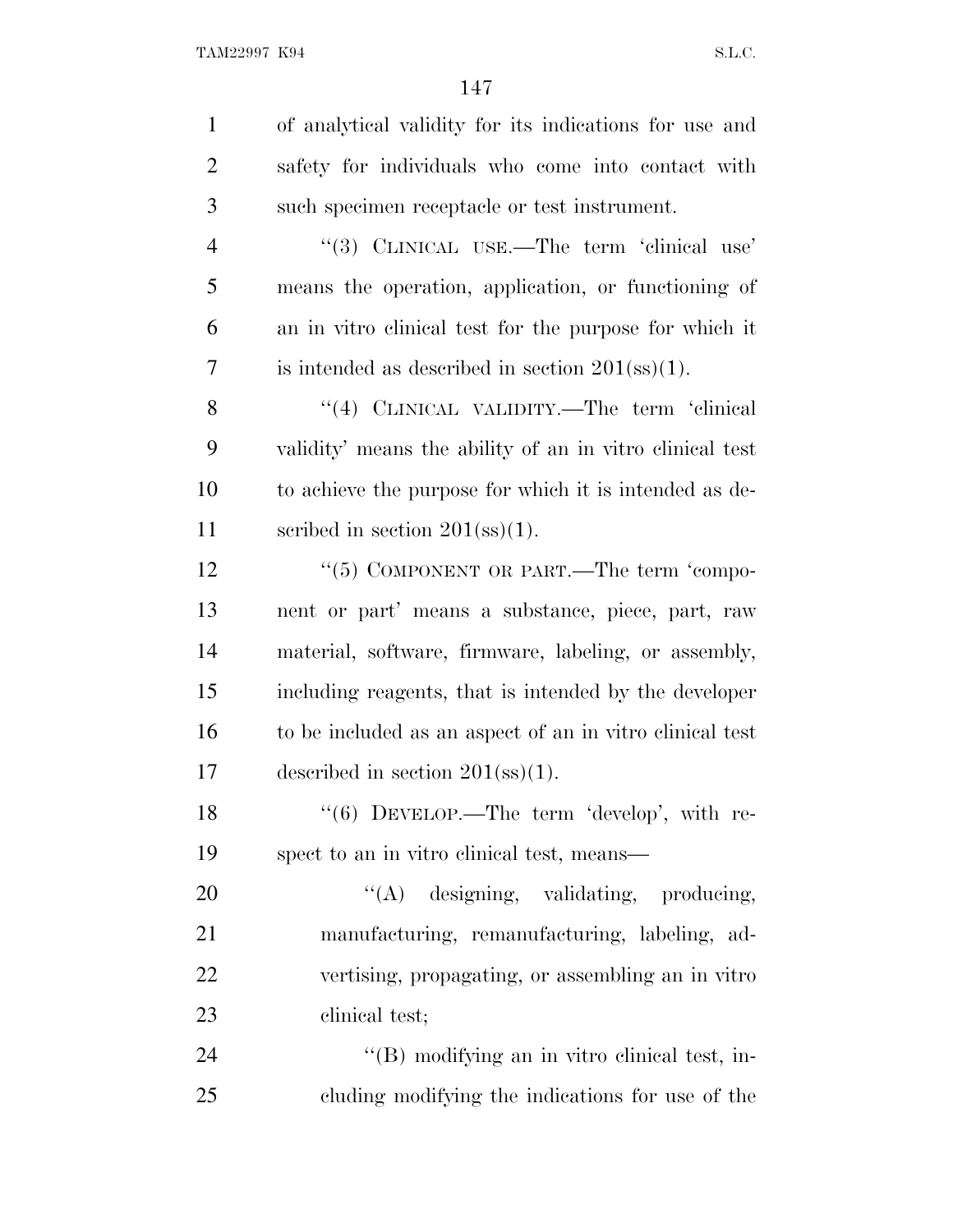| $\mathbf{1}$   | in vitro clinical test, or modifying an article to      |
|----------------|---------------------------------------------------------|
| $\overline{2}$ | be in an in vitro clinical test; or                     |
| 3              | "(C) establishing a test system as de-                  |
| $\overline{4}$ | scribed or included in a test protocol developed        |
| 5              | by another entity unless such test protocol is          |
| 6              | listed as an in vitro clinical test in the com-         |
| 7              | prehensive test information system established          |
| 8              | under section 587T by that other entity.                |
| 9              | "(7) DEVELOPER.—The term 'developer' means              |
| 10             | a person who engages in development as described in     |
| 11             | paragraph $(6)$ , except the term does not include a    |
| 12             | laboratory that—                                        |
| 13             | $\lq\lq$ is certified by the Secretary under            |
| 14             | section 353 of the Public Health Service Act;           |
| 15             | and                                                     |
| 16             | $\lq\lq$ assembles for use solely within that           |
| 17             | laboratory, without otherwise developing, an in         |
| 18             | vitro clinical test appropriately listed in the         |
| 19             | comprehensive test information system estab-            |
| 20             | lished under section 587T by a different person.        |
| 21             | "(8) FIRST-OF-A-KIND.—The term 'first-of-a-             |
| 22             | kind', with respect to an in vitro clinical test, means |
| 23             | that such test has any novel combination of the ele-    |
| 24             | ments specified in paragraph (10) that differs from     |
| 25             | in vitro clinical tests that already are legally avail- |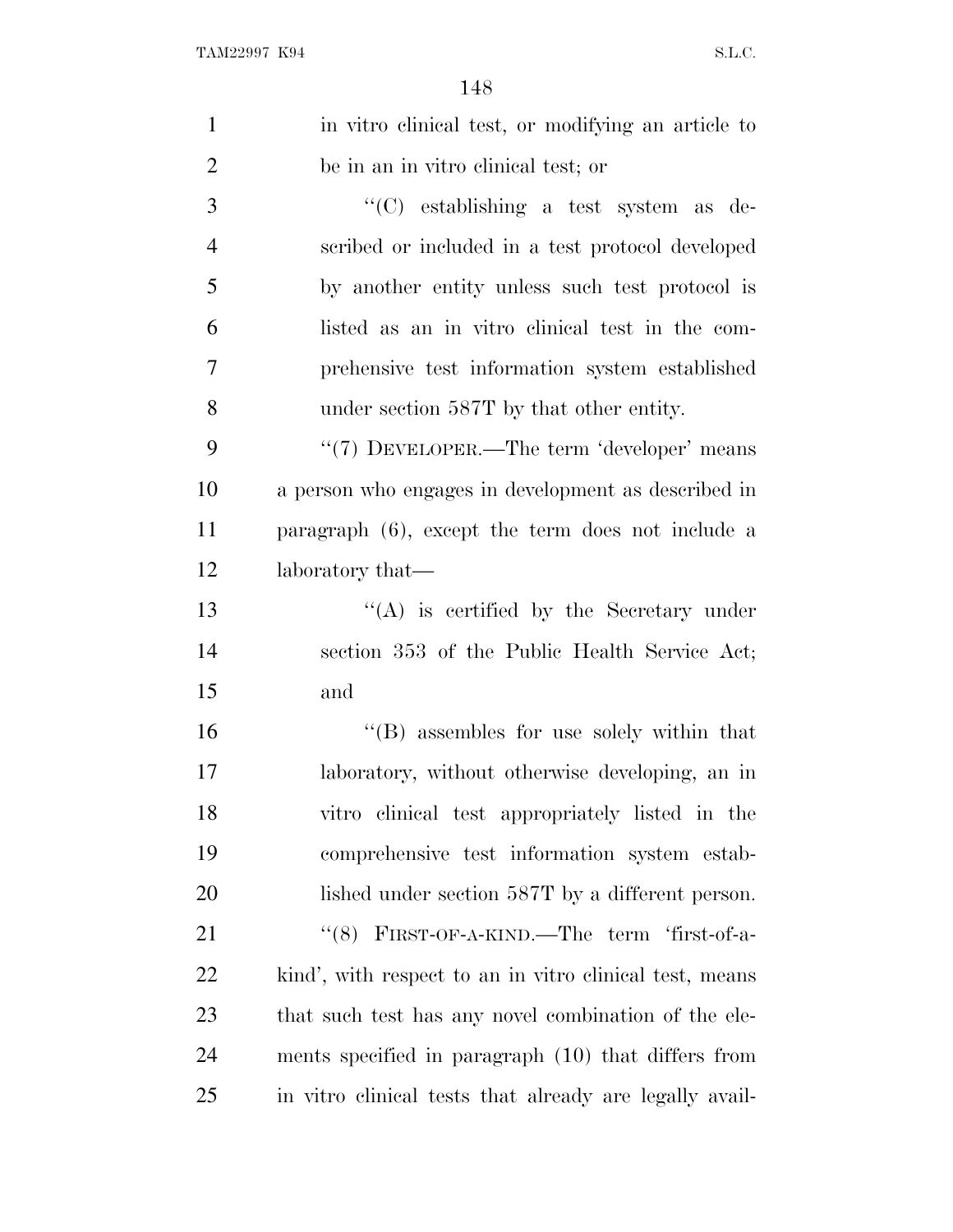| $\mathbf{1}$   | able in the United States, except for such tests of-   |
|----------------|--------------------------------------------------------|
| $\overline{2}$ | fered under section $587C(a)(3)$ , $587C(a)(4)$ , or   |
| 3              | 587G.                                                  |
| $\overline{4}$ | "(9) HIGH-RISK.—The term 'high-risk', with             |
| 5              | respect to an in vitro clinical test or category of in |
| 6              | vitro clinical tests, means that an undetected inac-   |
| 7              | curate result from such test, or such category of      |
| 8              | tests, when used as intended—                          |
| 9              | " $(A)(i)$ has the substantial likelihood to re-       |
| 10             | sult in serious or irreversible harm or death to       |
| 11             | a patient or patients, or would otherwise cause        |
| 12             | serious harm to the public health; or                  |
| 13             | "(ii) is reasonably likely to result in the            |
| 14             | absence, significant delay, or discontinuation of      |
| 15             | life-supporting or life-sustaining medical treat-      |
| 16             | ment; and                                              |
| 17             | $\lq\lq$ sufficient mitigating measures<br>are         |
| 18             | not able to be established and applied to pre-         |
| 19             | vent, mitigate, or detect the inaccurate result,       |
| 20             | or otherwise mitigate the risk resulting from an       |
| 21             | undetected inaccurate result described in sub-         |
| 22             | paragraph $(A)$ , such that the test would be          |
| 23             | moderate-risk or low-risk.                             |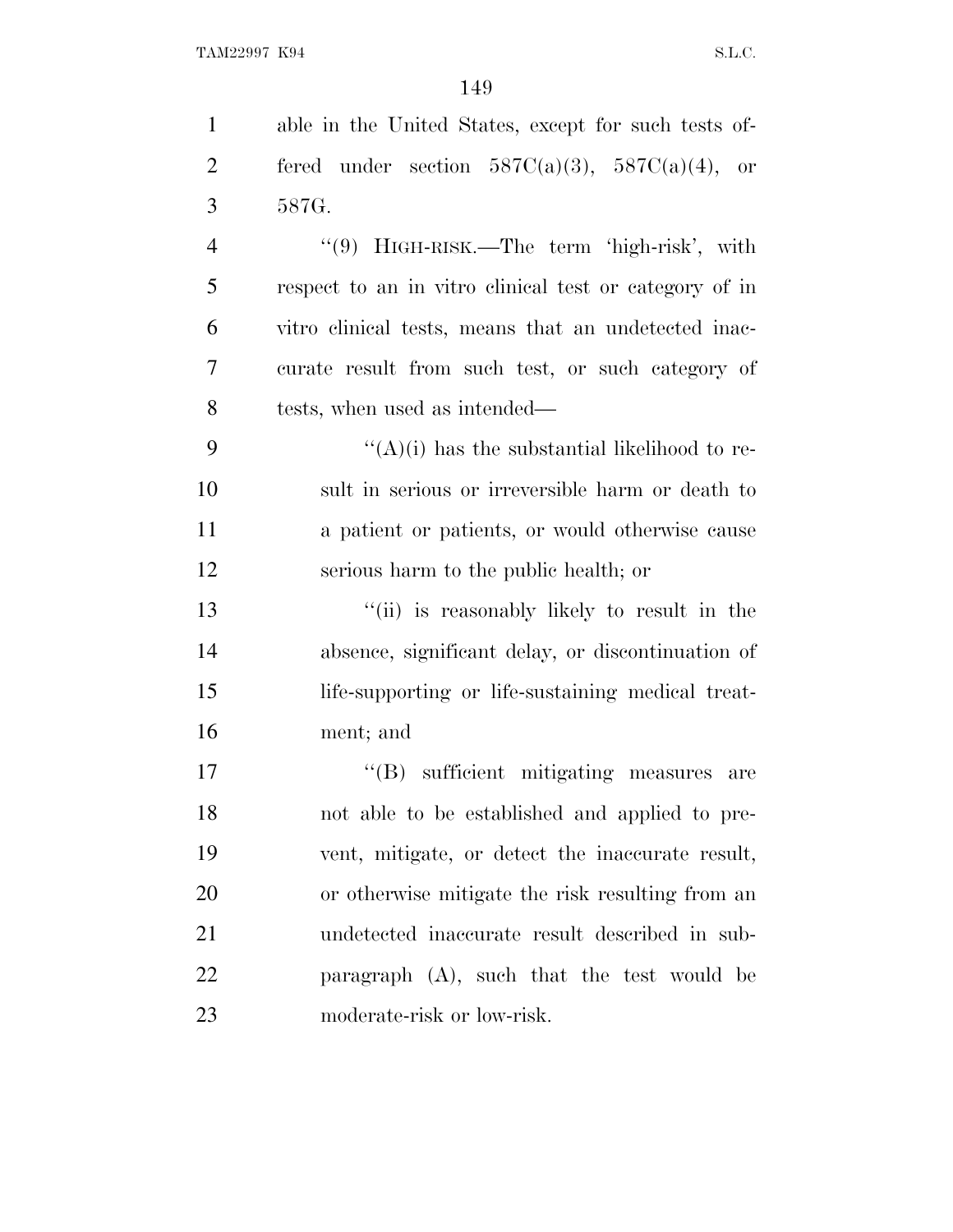| $\mathbf{1}$   | "(10) INDICATIONS FOR USE.—The term 'indi-             |
|----------------|--------------------------------------------------------|
| $\overline{2}$ | cations for use', with respect to an in vitro clinical |
| 3              | test, means the following elements:                    |
| $\overline{4}$ | $\lq\lq$ . Substance or substances measured by         |
| 5              | the in vitro clinical test, such as an analyte,        |
| 6              | protein, or pathogen.                                  |
| 7              | $\lq\lq$ (B) Test method.                              |
| 8              | "(C) Test purpose or purposes, as de-                  |
| 9              | scribed in section $201(\text{ss})(1)$ .               |
| 10             | "(D) Diseases or conditions for which the              |
| 11             | in vitro clinical test is intended for use, includ-    |
| 12             | ing intended patient populations.                      |
| 13             | " $(E)$ Context of use, such as in a clinical          |
| 14             | laboratory, in a health care facility, prescription    |
| 15             | home use, over-the-counter use, or direct-to-          |
| 16             | consumer testing.                                      |
| 17             | $``(11)$ INSTRUMENT.—                                  |
| 18             | "(A) IN GENERAL.—The term 'instrument'                 |
| 19             | means an analytical or pre-analytical instru-          |
| 20             | ment.                                                  |
| 21             | "(B) ANALYTIC INSTRUMENT.—The term                     |
| 22             | 'analytic instrument' means an in vitro clinical       |
| 23             | test that is hardware intended by the hardware         |
| 24             | developer to be used with one or more other in         |
| 25             | vitro clinical tests to generate a clinical test re-   |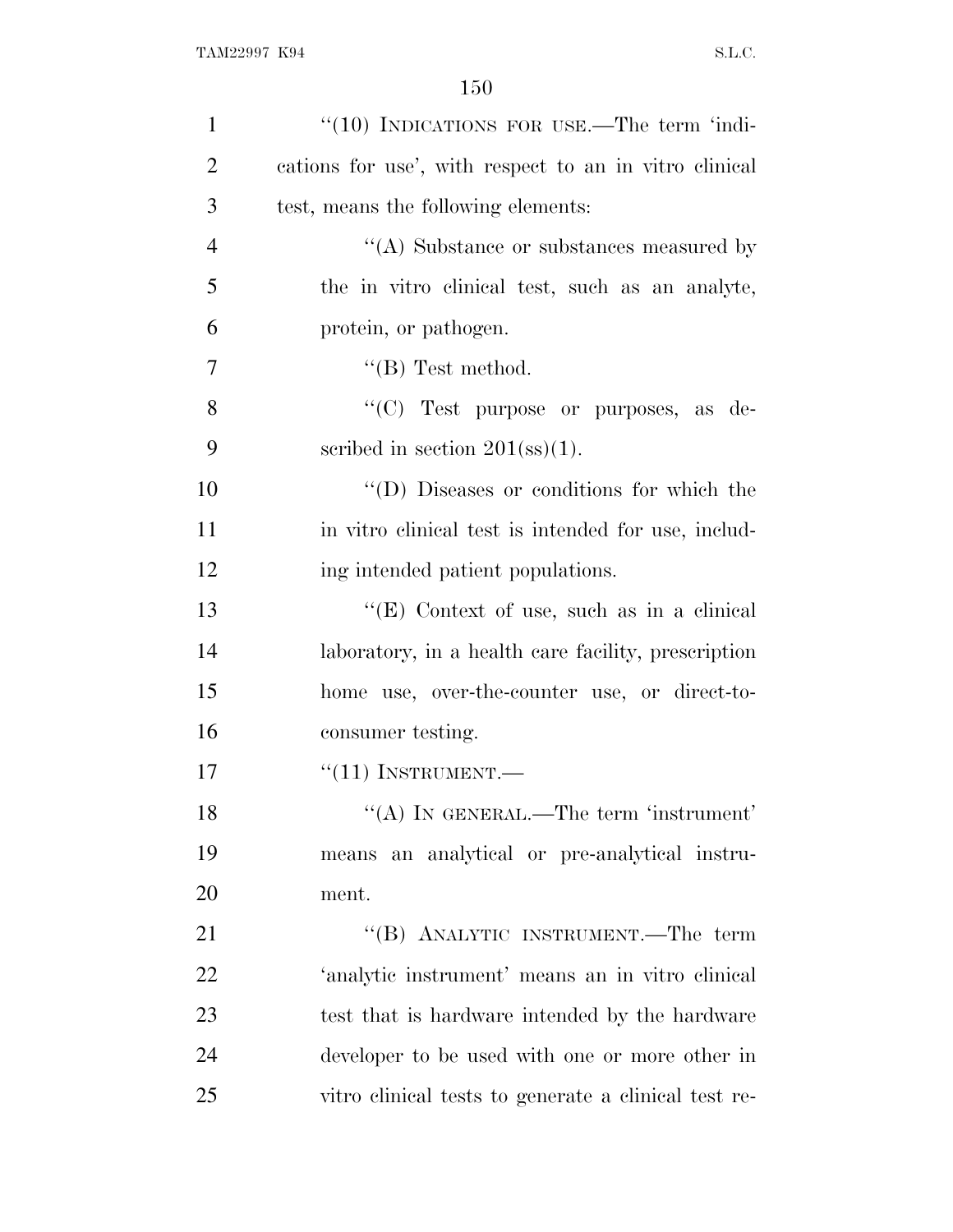| 1 | sult, including software used to effectuate the |
|---|-------------------------------------------------|
|   | functionality of the hardware.                  |
| 3 | "(C) PRE-ANALYTICAL INSTRUMENT.—The             |
| 4 | term 'pre-analytical instrument' means an in    |

 vitro clinical test that is hardware intended by the hardware's developer solely to generate an output for use exclusively with one or more ana- lytical instruments as defined in subparagraph (B) and which does not itself generate a clinical test result. Such term may include software used to effectuate the hardware's functionality. 12 ''(12) INSTRUMENT FAMILY.—The term 'instru- ment family' means more than one instrument devel- oped by the same developer for which the developer demonstrates and documents, with respect to all such instruments, that all—

17  $\langle (A) \rangle$  have the same basic architecture, de-sign, and performance characteristics;

19 ''(B) have the same indications for use and capabilities;

21  $\cdot$  (C) share the same measurement prin- ciples, detection methods, and reaction condi-tions, as applicable; and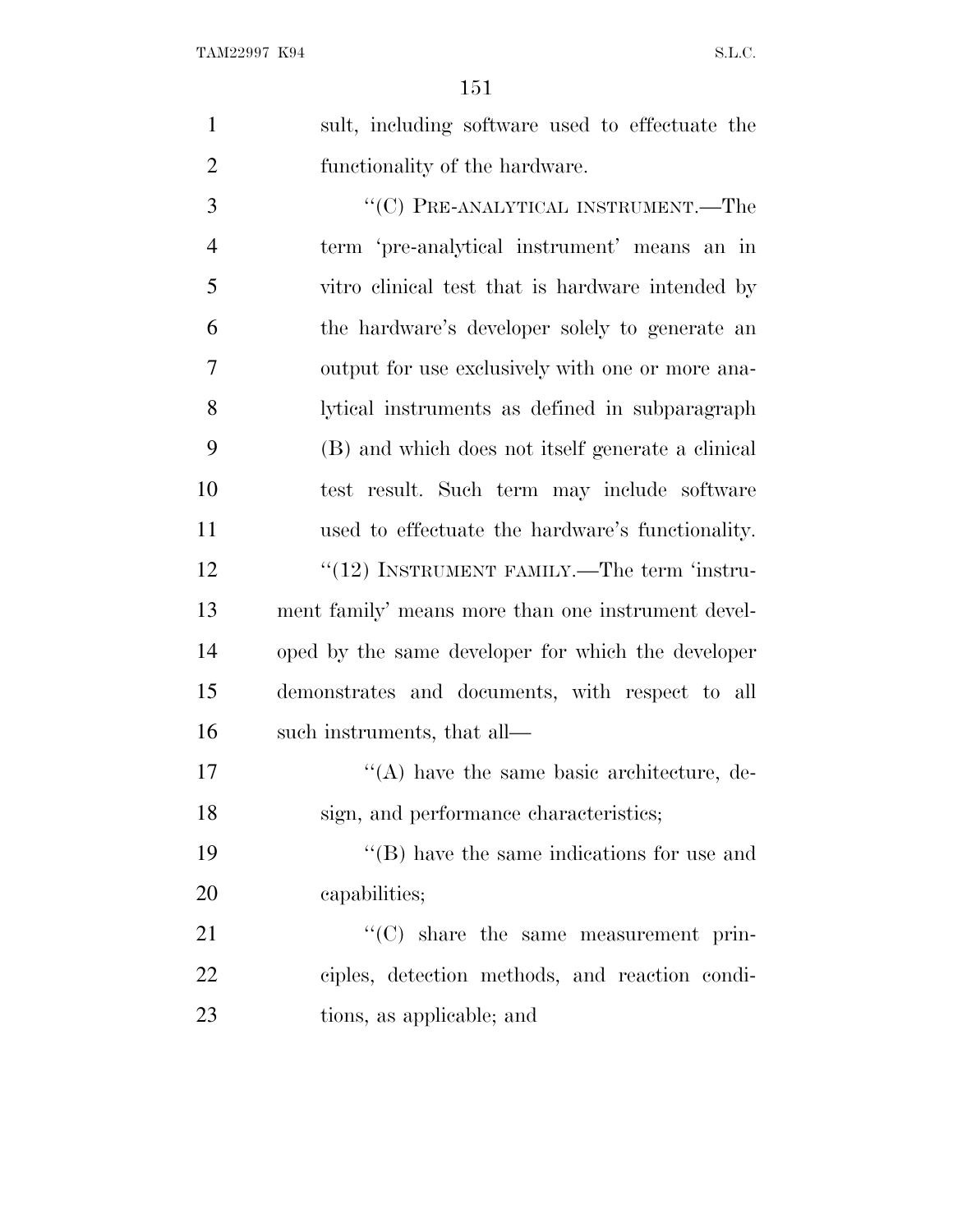| $\mathbf{1}$   | "(D) produce the same or similar analyt-                 |
|----------------|----------------------------------------------------------|
| $\overline{2}$ | ical results from samples of the same specimen           |
| $\overline{3}$ | type or types.                                           |
| $\overline{4}$ | $\cdot\cdot(13)$ LOW-RISK.—The term 'low-risk', with re- |
| 5              | spect to an in vitro clinical test or category of in     |
| 6              | vitro clinical tests, means that an undetected inac-     |
| 7              | curate result from such in vitro clinical test, or such  |
| 8              | category of in vitro clinical tests, when used as in-    |
| 9              | tended—                                                  |
| 10             | "(A) would cause only minimal or imme-                   |
| 11             | diately reversible harm, and would lead to only          |
| 12             | a remote risk of adverse patient impact or ad-           |
| 13             | verse public health impact; or                           |
| 14             | "(B) sufficient mitigating measures are                  |
| 15             | able to be established and applied such that the         |
| 16             | in vitro clinical test meets the standard de-            |
| 17             | scribed in subparagraph $(A)$ .                          |
| 18             | "(14) MITIGATING MEASURES.—The term                      |
| 19             | 'mitigating measures'—                                   |
| 20             | $\lq\lq$ means controls, standards, and other            |
| 21             | requirements that the Secretary determines,              |
| 22             | based on evidence, are necessary—                        |
| 23             | "(i) for an in vitro clinical test, or a                 |
| 24             | category of in vitro clinical tests, to meet             |
| 25             | the applicable standard; or                              |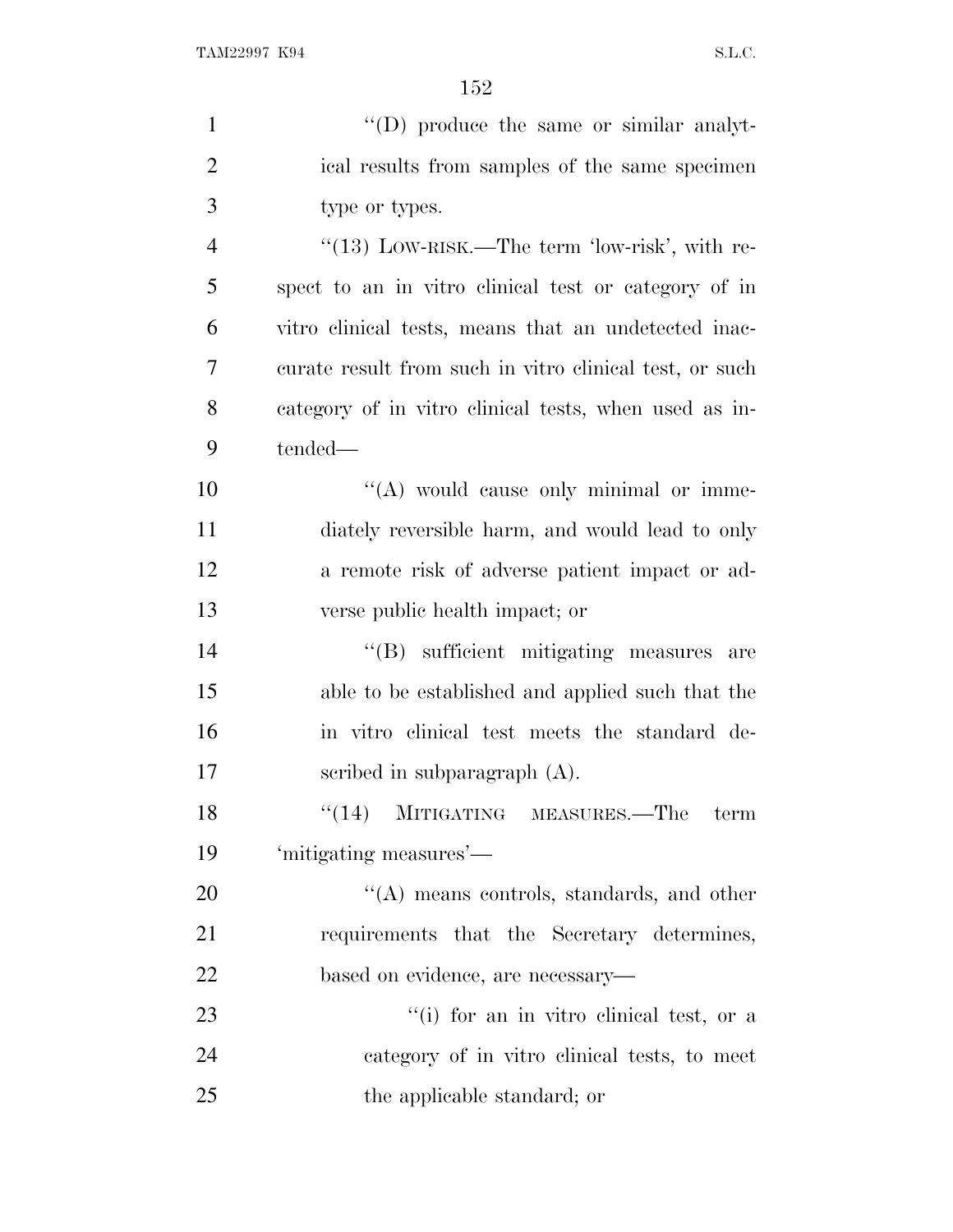TAM22997 K94 S.L.C.

| $\mathbf{1}$   | "(ii) to mitigate the risk of harm en-                   |
|----------------|----------------------------------------------------------|
| $\overline{2}$ | suing from an undetected inaccurate result               |
| 3              | or misinterpretation of a result; and                    |
| $\overline{4}$ | $\lq$ (B) may include, as required by the Sec-           |
| 5              | retary, as appropriate, applicable requirements          |
| 6              | regarding labeling, conformance to performance           |
| $\tau$         | standards and consensus standards, perform-              |
| 8              | ance testing, submission of clinical data, adver-        |
| 9              | tising, website posting of information, clinical         |
| 10             | studies, postmarket surveillance, user com-              |
| 11             | prehension studies, training, and confirmatory           |
| 12             | laboratory, clinical findings, or testing.               |
| 13             | $\cdot$ (15) MODERATE-RISK.—The term 'moderate-          |
| 14             | risk', with respect to an in vitro clinical test or cat- |
| 15             | egory of in vitro clinical tests, means that, when       |
| 16             | used as intended, such test or category of tests—        |
| 17             | $\lq\lq$ meets the criteria specified in para-           |
| 18             | $graph(9)$ for classification as high-risk, but one      |
| 19             | or more mitigating measures are able to be es-           |
| 20             | tablished and applied to prevent or detect an in-        |
| 21             | accurate result or otherwise sufficiently miti-          |
| 22             | gate such risk, but are not sufficient such that         |
| 23             | the test is low-risk; or                                 |
| 24             | $\lq\lq(B)(i)$ an undetected inaccurate result for       |
| 25             | the intended use of the test would cause only            |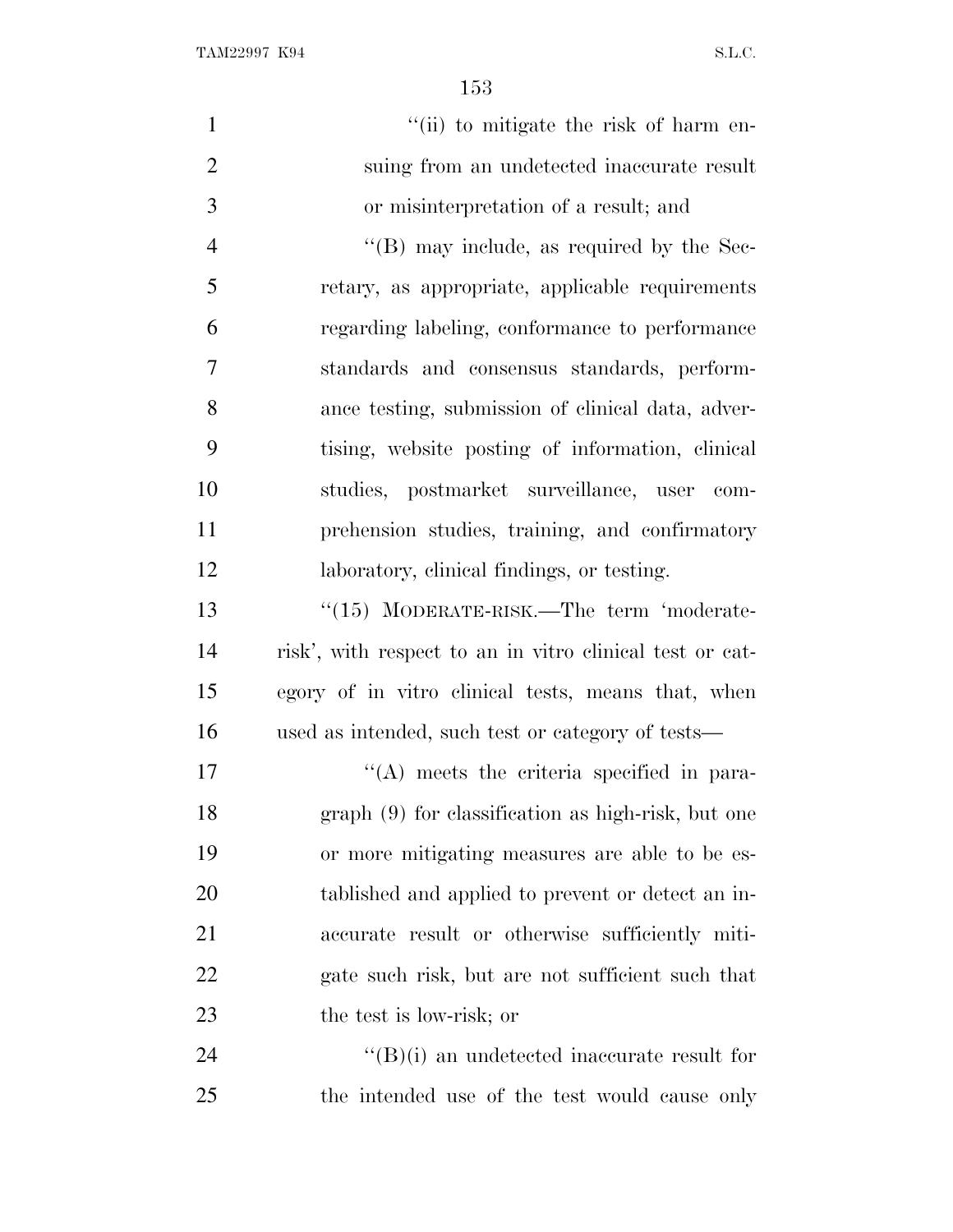| $\mathbf{1}$   | non-life-threatening harm, harm that is medi-         |
|----------------|-------------------------------------------------------|
| $\overline{2}$ | cally reversible, or the absence, significant         |
| 3              | delay, or discontinuation of necessary treatment      |
| $\overline{4}$ | that is not life-supporting or life-sustaining;       |
| 5              | and                                                   |
| 6              | "(ii) mitigating measures are not able to             |
| 7              | be established and applied to prevent or detect       |
| 8              | such inaccurate result or otherwise sufficiently      |
| 9              | mitigate the risk of such inaccurate result such      |
| 10             | that the test would be low-risk.                      |
| 11             | $``(16)$ SPECIMEN RECEPTACLE.—The<br>term             |
| 12             | 'specimen receptacle' means an in vitro clinical test |
| 13             | intended for taking, collecting, holding, storing, or |
| 14             | transporting of specimens derived from the human      |
| 15             | body or for in vitro examination for purposes de-     |
| 16             | scribed in subparagraph $(A)$ or $(B)$ of section     |
| 17             | $201(s)$ (1).                                         |
| 18             | "(17) TECHNOLOGY.—The term 'technology'—              |
| 19             | $\lq\lq$ means a set of control mechanisms,           |
| 20             | energy sources, or operating principles—              |
| 21             | "(i) that do not differ significantly                 |
| 22             | among multiple in vitro clinical tests; and           |
| 23             | "(ii) for which design and develop-                   |
| 24             | ment (including analytical and clinical vali-         |
| 25             | dation, as applicable) of the tests would be          |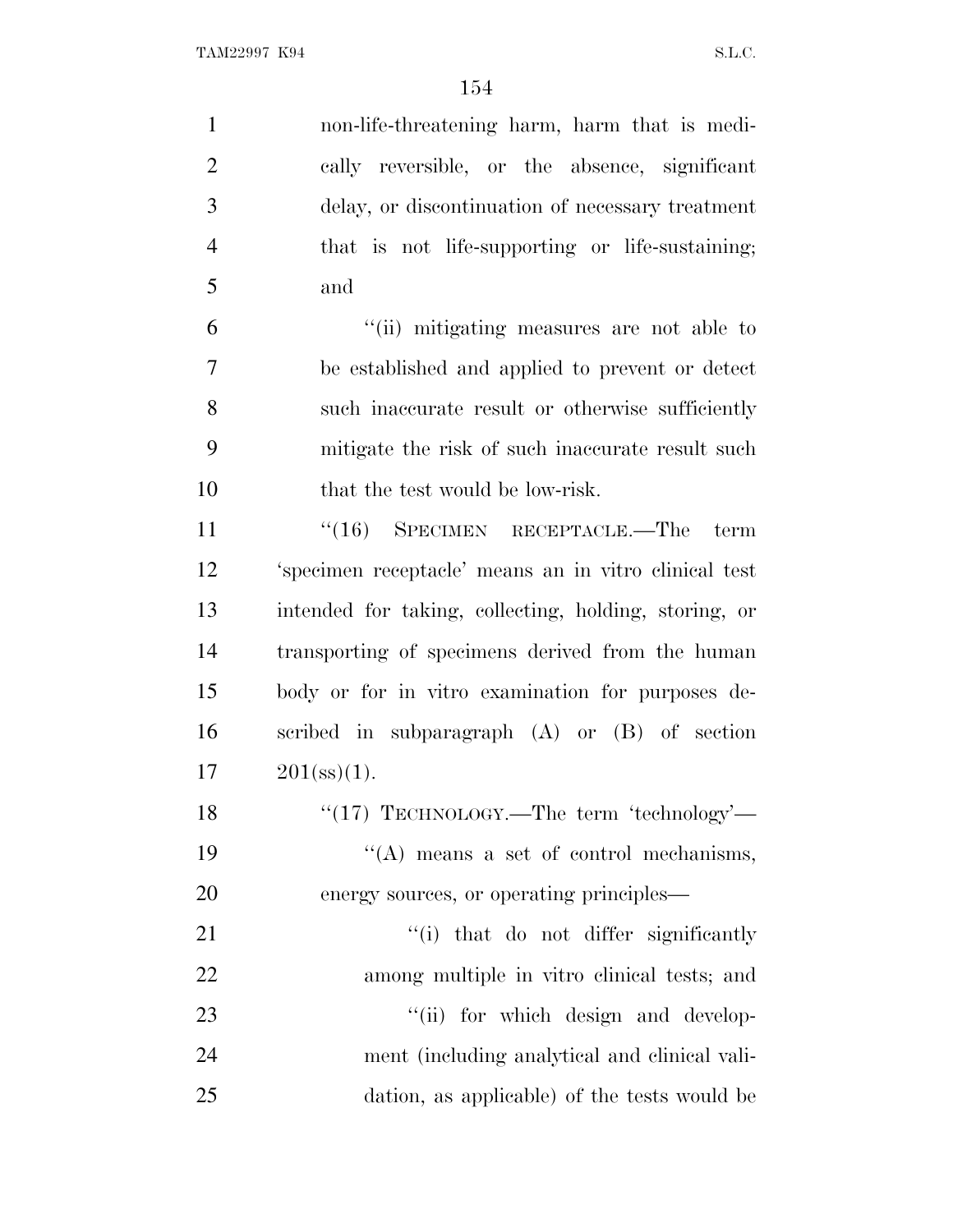| $\mathbf{1}$   | addressed in a similar manner or through         |
|----------------|--------------------------------------------------|
| $\overline{2}$ | similar procedures; and                          |
| 3              | "(B) may include clot detection, colori-         |
| $\overline{4}$ | metric (non-immunoassay), electrochemical        |
| 5              | (non-immunoassay), enzymatic<br>$(non-$          |
| 6              | immunoassay), flow cytometry, fluorometry        |
| $\overline{7}$ | (non-immunoassay), immunoassay, mass spec-       |
| 8              | trometry or chromatography, microbial culture,   |
| 9              | next generation sequencing, nephlometric or      |
| 10             | turbidimetric (non-immunoassay), singleplex or   |
| 11             | multiplex non-NGS nucleic acid analysis, slide-  |
| 12             | based technology, spectroscopy, and any other    |
| 13             | technology, as the Secretary determines appro-   |
| 14             | priate.                                          |
| 15             | " $(18)$ TEST.—The term 'test', unless otherwise |
| 16             | provided, means an in vitro clinical test.       |
| 17             | " $(19)$ VALID SCIENTIFIC EVIDENCE.—The term     |
| 18             | 'valid scientific evidence'-                     |
| 19             | $\lq\lq$ means, with respect to an in vitro      |
| 20             | clinical test, evidence that—                    |
| 21             | "(i) has been generated and evaluated            |
| 22             | by persons qualified by training or experi-      |
| 23             | ence to do so, using procedures generally        |
| 24             | accepted by other persons so qualified; and      |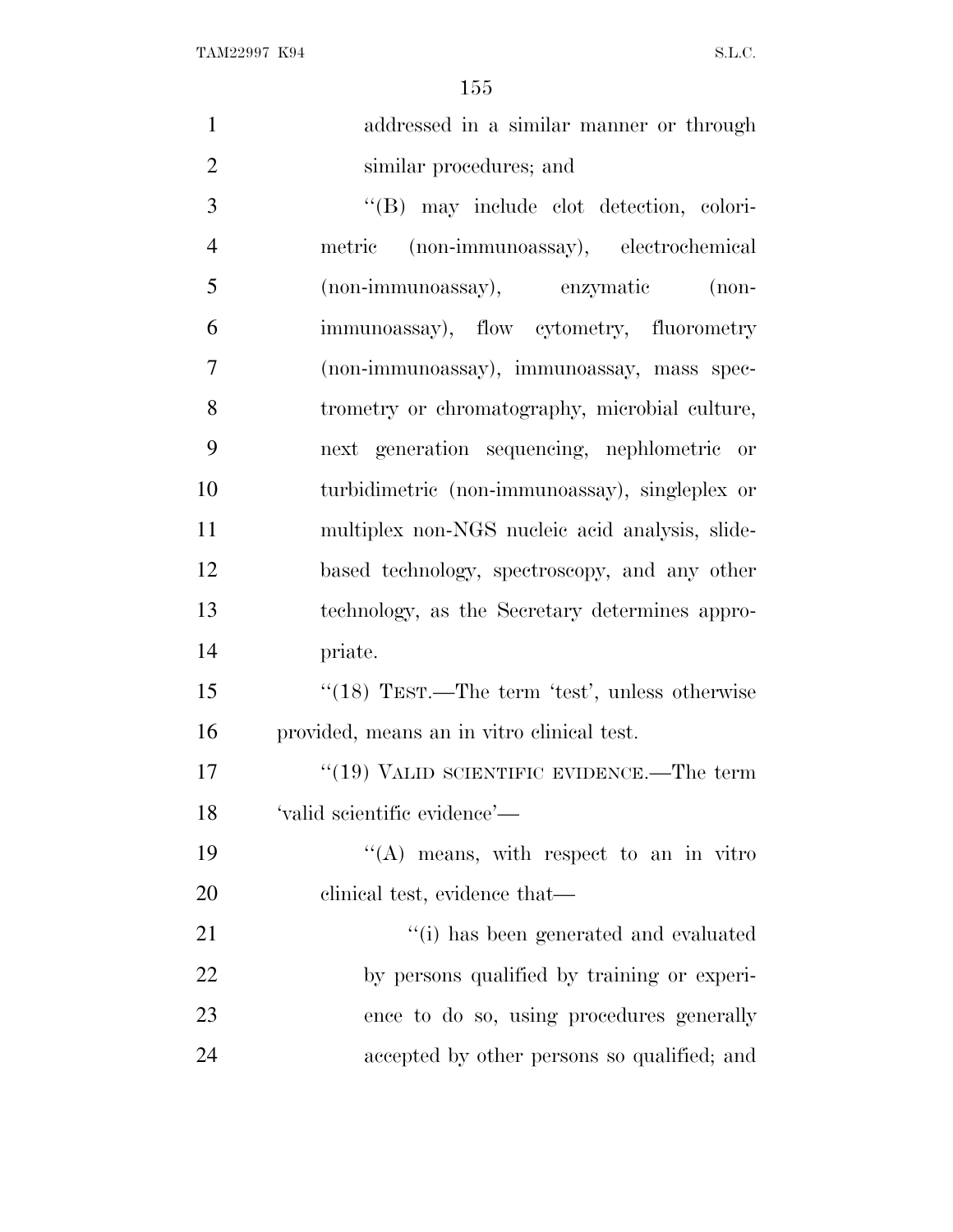| $\mathbf{1}$   | "(ii) forms an appropriate basis for        |
|----------------|---------------------------------------------|
| $\overline{2}$ | concluding by qualified experts whether the |
| 3              | applicable standard has been met by the in  |
| $\overline{4}$ | vitro clinical test; and                    |
| 5              | "(B) may include evidence described in      |
| 6              | subparagraph $(A)$ consisting of-           |
| $\overline{7}$ | "(i) peer-reviewed literature;              |
| 8              | "(ii) clinical guidelines;                  |
| 9              | "(iii) reports of significant human ex-     |
| 10             | perience with an in vitro clinical test;    |
| 11             | $\lq\lq$ (iv) bench studies;                |
| 12             | $f'(v)$ case studies or histories;          |
| 13             | "(vi) clinical data;                        |
| 14             | "(vii) consensus standards;                 |
| 15             | "(viii) reference standards;                |
| 16             | $\lq\lq$ (ix) data registries;              |
| 17             | $f(x)$ postmarket data;                     |
| 18             | "(xi) real world data;                      |
| 19             | "(xii) elinical trials; and                 |
| 20             | "(xiii) data collected in<br>countries      |
| 21             | other than the United States if such data   |
| 22             | are demonstrated to be appropriate for the  |
| 23             | purpose of making a regulatory determina-   |
| 24             | tion under this subchapter.                 |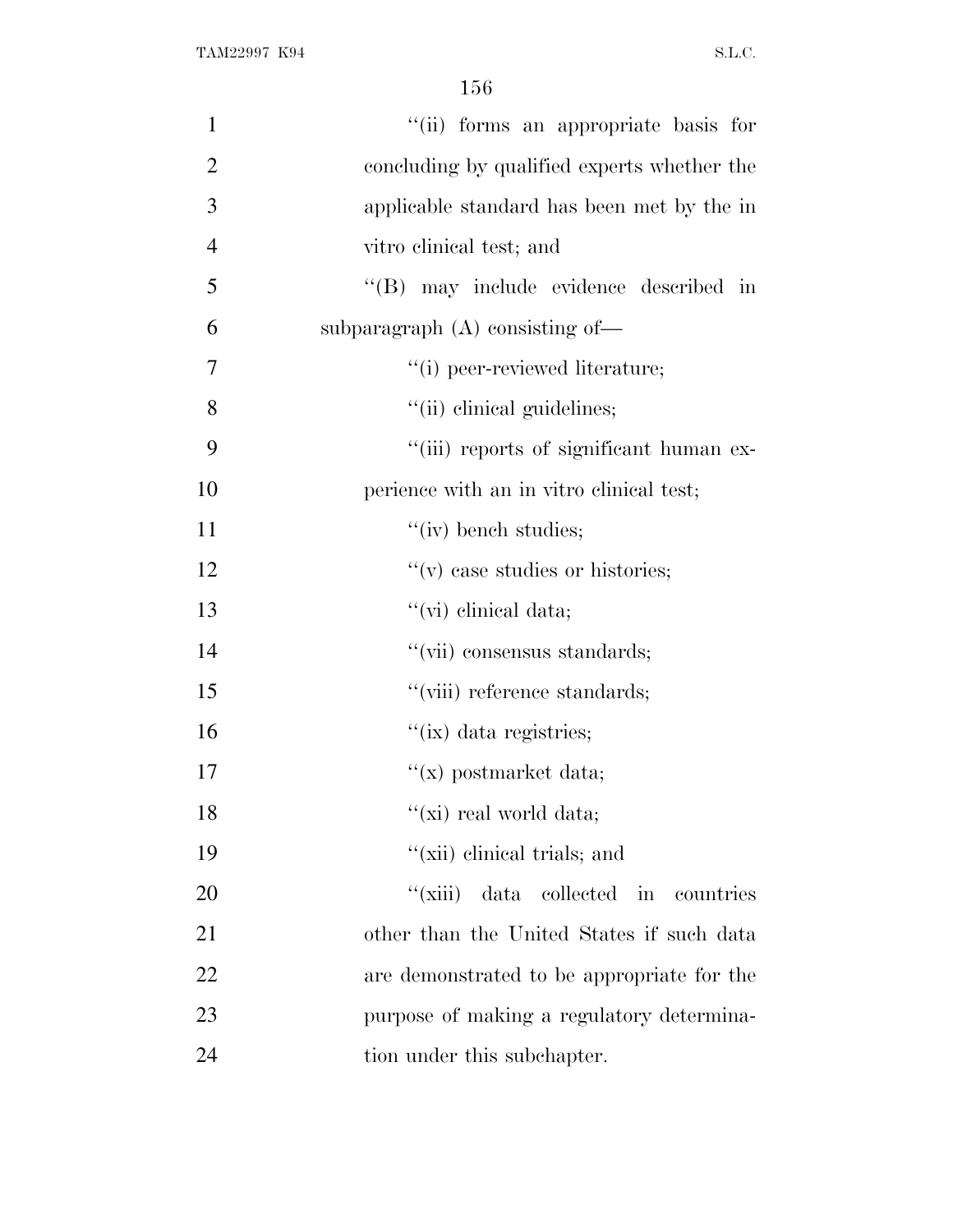| 1              | "SEC. 587A. REGULATION OF IN VITRO CLINICAL TESTS.           |
|----------------|--------------------------------------------------------------|
| $\overline{2}$ | "(a) IN GENERAL.—No person shall introduce or de-            |
| 3              | liver for introduction into interstate commerce any in vitro |
| $\overline{4}$ | clinical test, unless—                                       |
| 5              | $\lq(1)$ an approval of an application filed pursu-          |
| 6              | ant to subsection (a) or (b) of section $587B$ is effec-     |
| 7              | tive with respect to such in vitro clinical test; or         |
| 8              | $\lq(2)$ a technology certification order is in effect       |
| 9              | under section 587D; or                                       |
| 10             | $(3)$ the test is exempt under sections 587C or              |
| 11             | 587G from the requirements of section 587B.                  |
| 12             | "(b) TRANSFER OR SALE OF IN VITRO CLINICAL                   |
| 13             | TESTS.-                                                      |
| 14             | "(1) TRANSFER AND ASSUMPTION OF REGU-                        |
| 15             | LATORY OBLIGATIONS.—If ownership of an in vitro              |
| 16             | clinical test is sold or transferred in such manner          |
| 17             | that the developer transfers the regulatory submis-          |
| 18             | sions and obligations applicable under this sub-             |
| 19             | chapter with respect to the test, the transferee or          |
| 20             | purchaser becomes the developer of the test and              |
| 21             | shall have all regulatory obligations applicable to          |
| 22             | such a test under this subchapter. The transferee or         |
| 23             | purchaser shall update the registration and listing          |
| 24             | information under section 587J for the in vitro clin-        |
| 25             | ical test.                                                   |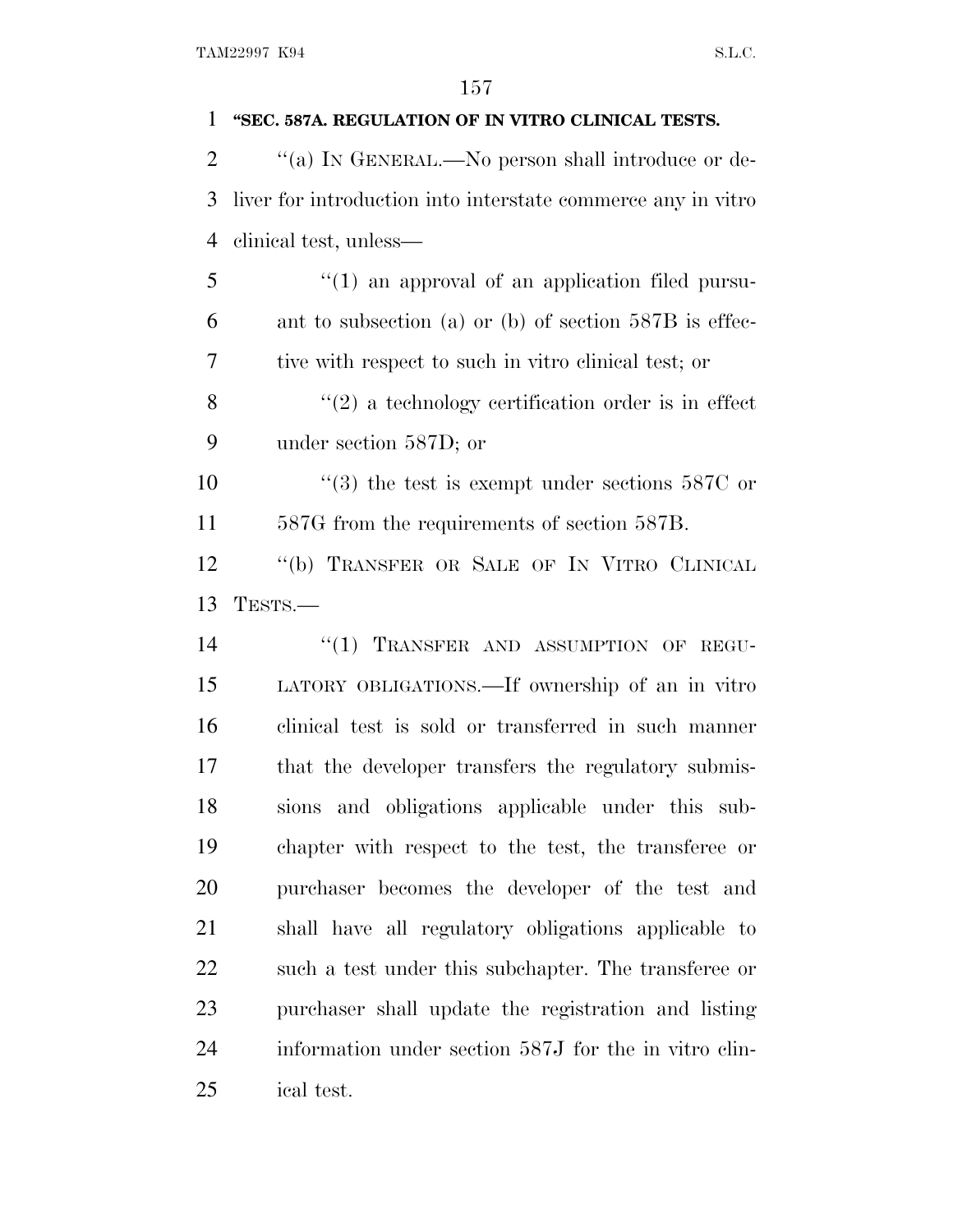| $\mathbf{1}$   | "(2) TRANSFER OR SALE OF PREMARKET AP-              |
|----------------|-----------------------------------------------------|
| $\overline{2}$ | PROVAL.                                             |
| 3              | "(A) NOTICE REQUIRED.—If a developer                |
| $\overline{4}$ | of an in vitro clinical test transfers or sells the |
| 5              | approval of the in vitro clinical test, the trans-  |
| 6              | feror or seller shall—                              |
| 7              | $f'(i)$ submit a notice of the transfer or          |
| 8              | sale to the Secretary and update the reg-           |
| 9              | istration and listing information under sec-        |
| 10             | tion 587J for the in vitro clinical test; and       |
| 11             | "(ii) submit a supplement to an appli-              |
| 12             | cation if required under section $587B(h)$ .        |
| 13             | EFFECTIVE DATE OF APPROVAL<br>$\lq\lq (B)$          |
| 14             | TRANSFER.—A transfer or sale described in           |
| 15             | subparagraph (A) shall become effective upon        |
| 16             | completion of a transfer or sale described in       |
| 17             | paragraph $(1)$ or the approval of a supplement     |
| 18             | to an application under section $587B(h)$ if re-    |
| 19             | quired, whichever is later. The transferee or       |
| 20             | purchaser shall update the registration and list-   |
| 21             | ing information under section 587J for the in       |
| <u>22</u>      | vitro clinical test within 15 calendar days of the  |
| 23             | effective date of the transfer or sale.             |
| 24             | "(3) TRANSFER OR SALE OF TECHNOLOGY CER-            |
| 25             | TIFICATION.-                                        |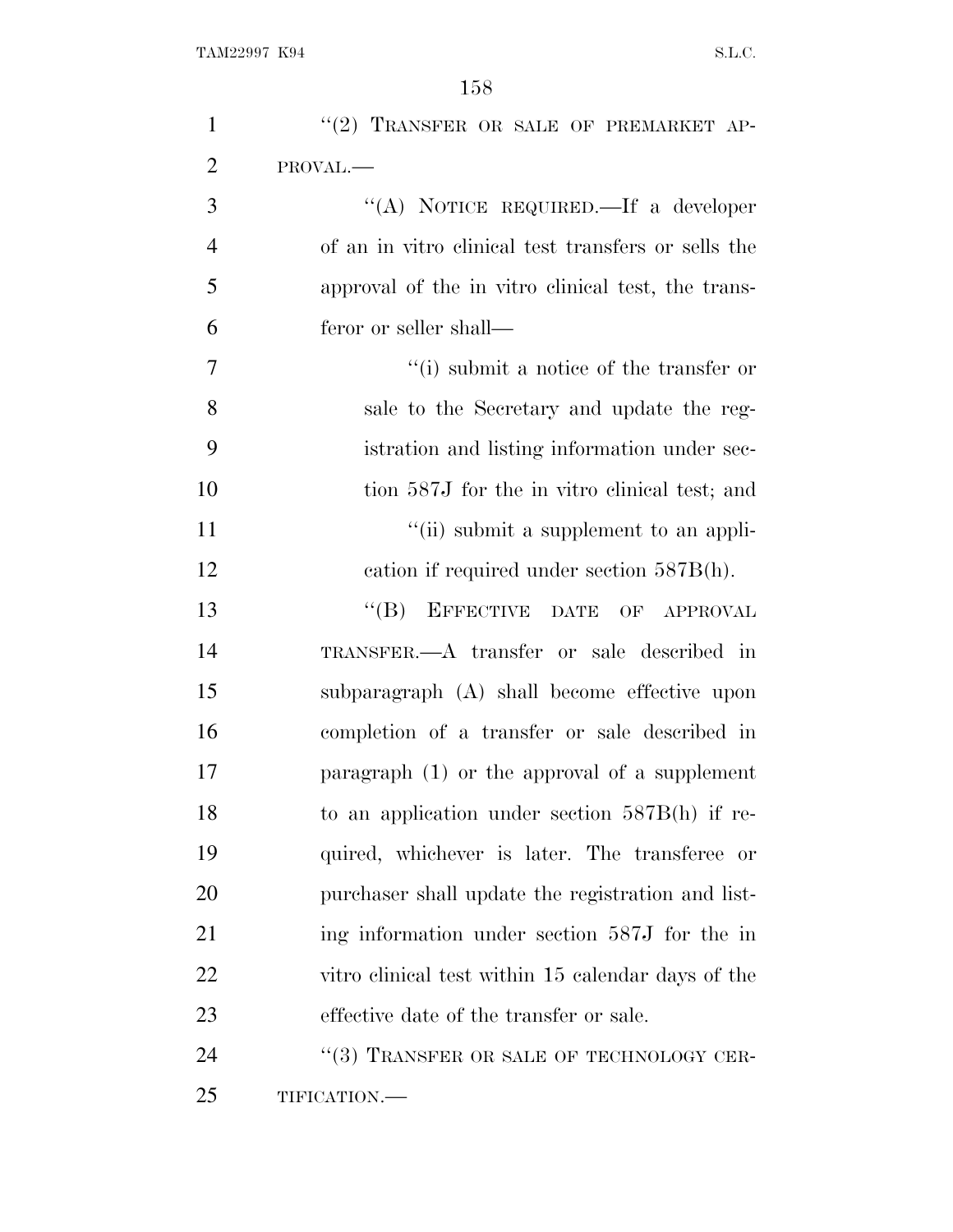| $\mathbf{1}$   | "(A) REQUIREMENTS FOR TRANSFER OR                  |
|----------------|----------------------------------------------------|
| $\overline{2}$ | OF TECHNOLOGY CERTIFICATION.—An<br>SALE            |
| 3              | unexpired technology certification can be trans-   |
| $\overline{4}$ | ferred or sold if the transferee or purchaser—     |
| 5              | "(i) is an eligible person under section           |
| 6              | $587D(a)(2)$ ; and                                 |
| 7              | "(ii) maintains, upon such transfer or             |
| 8              | sale, test design and quality requirements,        |
| 9              | processes and procedures under the scope           |
| 10             | of technology certification, and scope of the      |
| 11             | technology certification identified in the         |
| 12             | applicable technology certification order.         |
| 13             | "(B) NOTICE REQUIRED.—If a developer               |
| 14             | of an in vitro clinical test transfers or sells a  |
| 15             | technology certification order that has not ex-    |
| 16             | pired, the transferor or seller shall submit a no- |
| 17             | tice of the transfer or sale to the Secretary and  |
| 18             | shall update the registration and listing infor-   |
| 19             | mation under section 587J for all in vitro clin-   |
| 20             | ical tests covered by the technology certifi-      |
| 21             | cation.                                            |
| 22             | "(C) EFFECTIVE DATE OF TECHNOLOGY                  |
| 23             | CERTIFICATION TRANSFER.—The transfer of a          |
| 24             | technology certification shall become effective    |
| 25             | upon completion of a transfer or sale described    |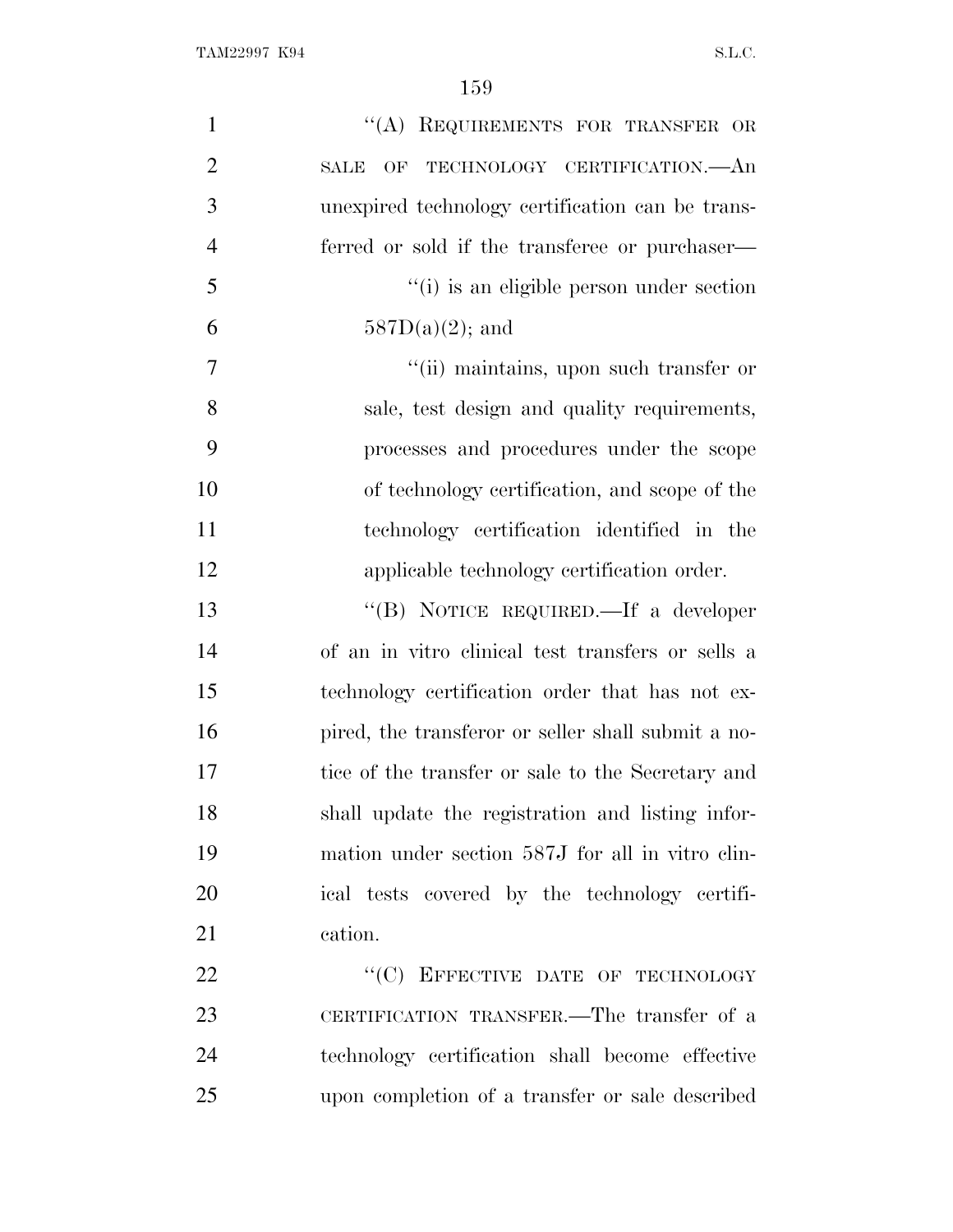in subparagraph (A). The transferee or pur- chaser shall update the registration and listing information under section 587J for the in vitro clinical test within 30 calendar days of the ef- fective date of the technology certification transfer.

7 "(D) NEW TECHNOLOGY CERTIFICATION REQUIRED.—If the requirements of subpara-9 graph  $(A)(ii)$  are not met, the technology cer- tification order may not be transferred and the transferee or purchaser of an in vitro clinical test is required to submit an application for technology certification and obtain a technology certification order prior to offering the test for clinical use.

 ''(c) REGULATIONS.—The Secretary may issue regu-lations to implement this subchapter.

## **''SEC. 587B. PREMARKET REVIEW.**

19  $\frac{1}{2}$   $\frac{1}{2}$  APPLICATION.

20 "(1) FILING.—Any developer may file with the Secretary an application for premarket approval of an in vitro clinical test under this subsection.

23 "(2) TRANSPARENCY AND PREDICTABILITY.—If a developer files a premarket application under this section and provides any additional documentation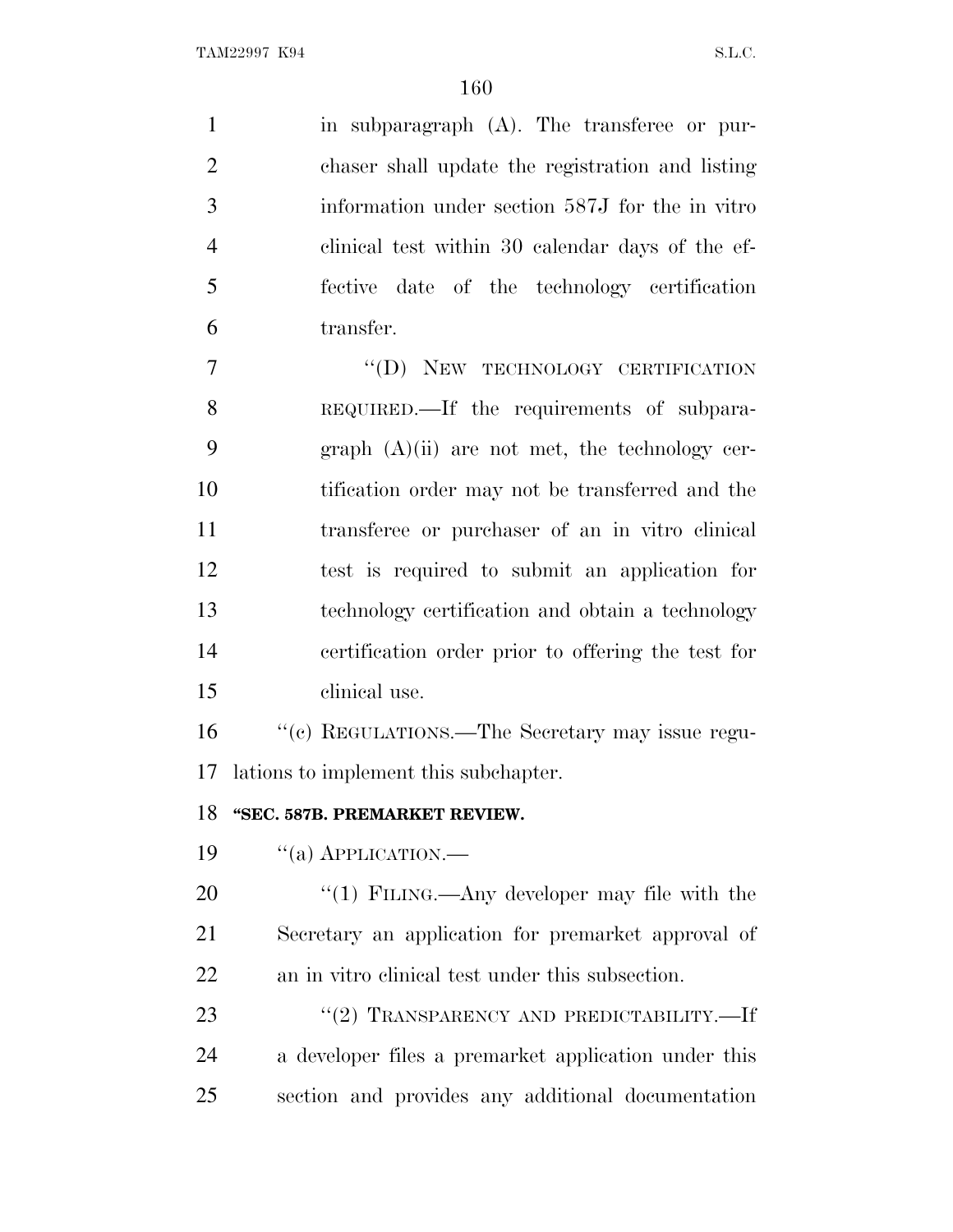| $\mathbf{1}$   | required under section 587D, the in vitro clinical      |
|----------------|---------------------------------------------------------|
| $\overline{2}$ | test that is the subject of the premarket application   |
| 3              | may be utilized as the representative in vitro clinical |
| $\overline{4}$ | test reviewed by the Secretary to support a tech-       |
| 5              | nology certification order under section 587D.          |
| 6              | "(3) APPLICATION CONTENT.—An application                |
| 7              | submitted under paragraph (1) shall include the fol-    |
| 8              | lowing, in such format as the Secretary specifies:      |
| 9              | $\lq\lq$ General information regarding the in           |
| 10             | vitro clinical test, including—                         |
| 11             | "(i) the name and address of the ap-                    |
| 12             | plicant;                                                |
| 13             | "(ii) the table of contents for the ap-                 |
| 14             | plication and the identification of the infor-          |
| 15             | mation the applicant claims as trade secret             |
| 16             | or confidential commercial or financial in-             |
| 17             | formation;                                              |
| 18             | "(iii) a description of the test's design               |
| 19             | and intended use, including the indications             |
| 20             | for use; and                                            |
| 21             | "(iv) a description regarding test                      |
| 22             | function and performance characteristics.               |
| 23             | $\lq\lq (B)$ A summary of the data and informa-         |
| 24             | tion in the application for the in vitro clinical       |
| 25             | test, including—                                        |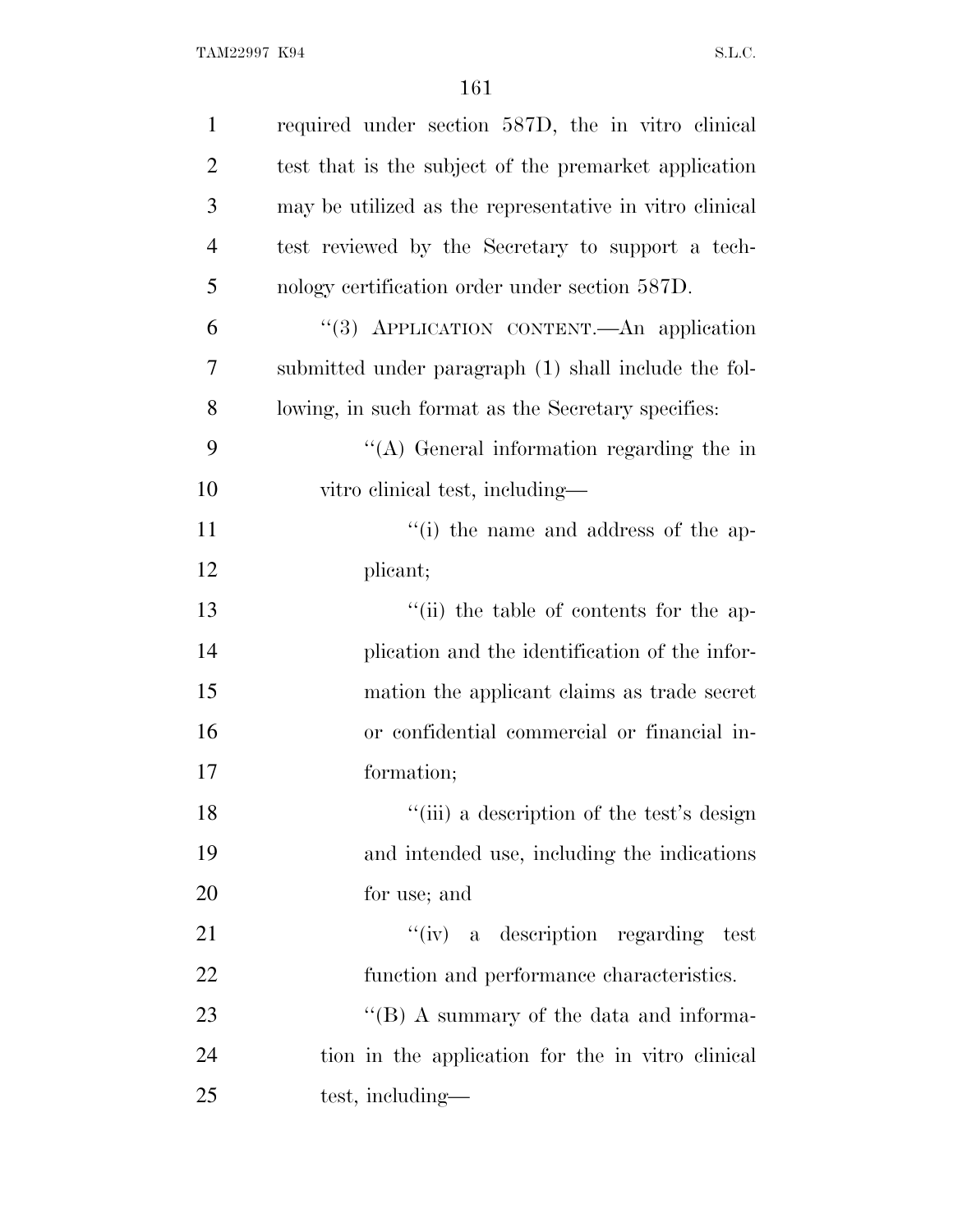| $\mathbf{1}$   | "(i) a brief description of the foreign         |
|----------------|-------------------------------------------------|
| $\overline{2}$ | and domestic marketing history of the test,     |
| 3              | if any, including a list of all countries in    |
| $\overline{4}$ | which the test has been marketed and a          |
| 5              | list of all countries in which the test has     |
| 6              | been withdrawn from marketing for any           |
| $\tau$         | reason related to the ability of the in vitro   |
| 8              | clinical test to meet the applicable stand-     |
| 9              | ard, if known by the applicant;                 |
| 10             | "(ii) a description of benefit and risk         |
| 11             | considerations related to the in vitro clin-    |
| 12             | ical test, including a description of any ap-   |
| 13             | plicable adverse effects of the test on         |
| 14             | health and how such adverse effects have        |
| 15             | been, or will be, mitigated;                    |
| 16             | "(iii) a risk assessment of the test;           |
| 17             | and                                             |
| 18             | "(iv) a description of how the data             |
| 19             | and information in the application con-         |
| 20             | stitute valid scientific evidence and support   |
| 21             | a showing that the test meets the applica-      |
| 22             | ble standard under section $587(2)$ .           |
| 23             | "(C) The signature of the developer filing      |
| 24             | the premarket application or an authorized rep- |
| 25             | resentative.                                    |
|                |                                                 |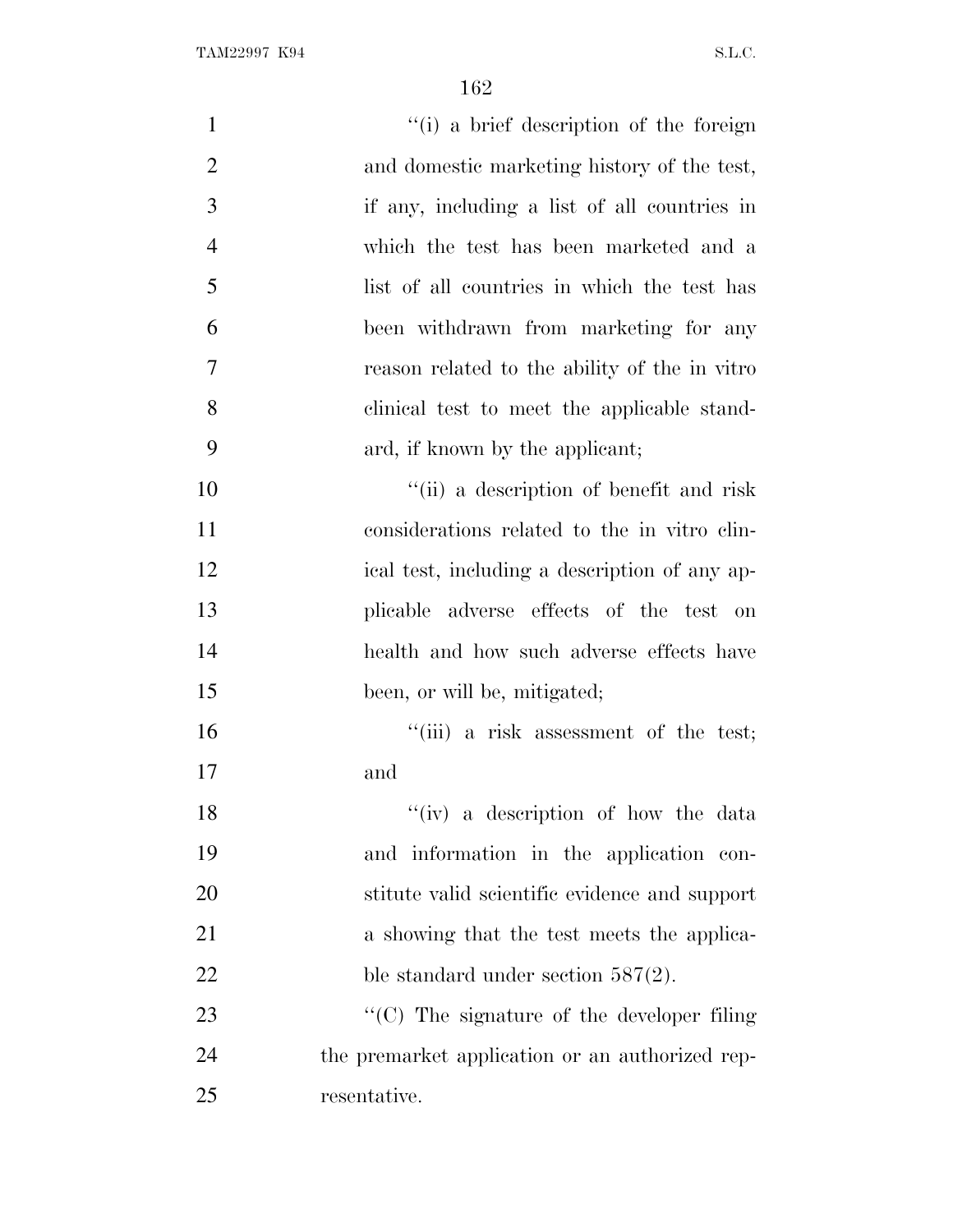| $\mathbf{1}$   | "(D) A bibliography of applicable pub-            |
|----------------|---------------------------------------------------|
| $\overline{2}$ | lished reports relied upon by the applicant and   |
| 3              | a description of any studies conducted, includ-   |
| $\overline{4}$ | ing any unpublished studies related to such       |
| 5              | test, that are known or that should reasonably    |
| 6              | be known to the applicant, and a description of   |
| 7              | data and information relevant to the evaluation   |
| 8              | of whether the test meets the applicable stand-   |
| 9              | ard.                                              |
| 10             | $\lq\lq$ (E) Applicable information regarding the |
| 11             | methods used in, and the facilities or controls   |
| 12             | used for, the development of the test to dem-     |
| 13             | onstrate compliance with the applicable quality   |
| 14             | requirements under section 587K.                  |
| 15             | "(F) Information demonstrating compli-            |
| 16             | ance with any relevant and applicable—            |
| 17             | "(i) mitigating measures under sec-               |
| 18             | tion 587E; and                                    |
| 19             | "(ii) standards established or recog-             |
| 20             | nized under section 514 prior to the date         |
| 21             | of enactment of the VALID Act of 2022,            |
| 22             | or, after applicable standards are estab-         |
| 23             | lished or recognized under section $587Q$ ,       |
| 24             | with such standards.                              |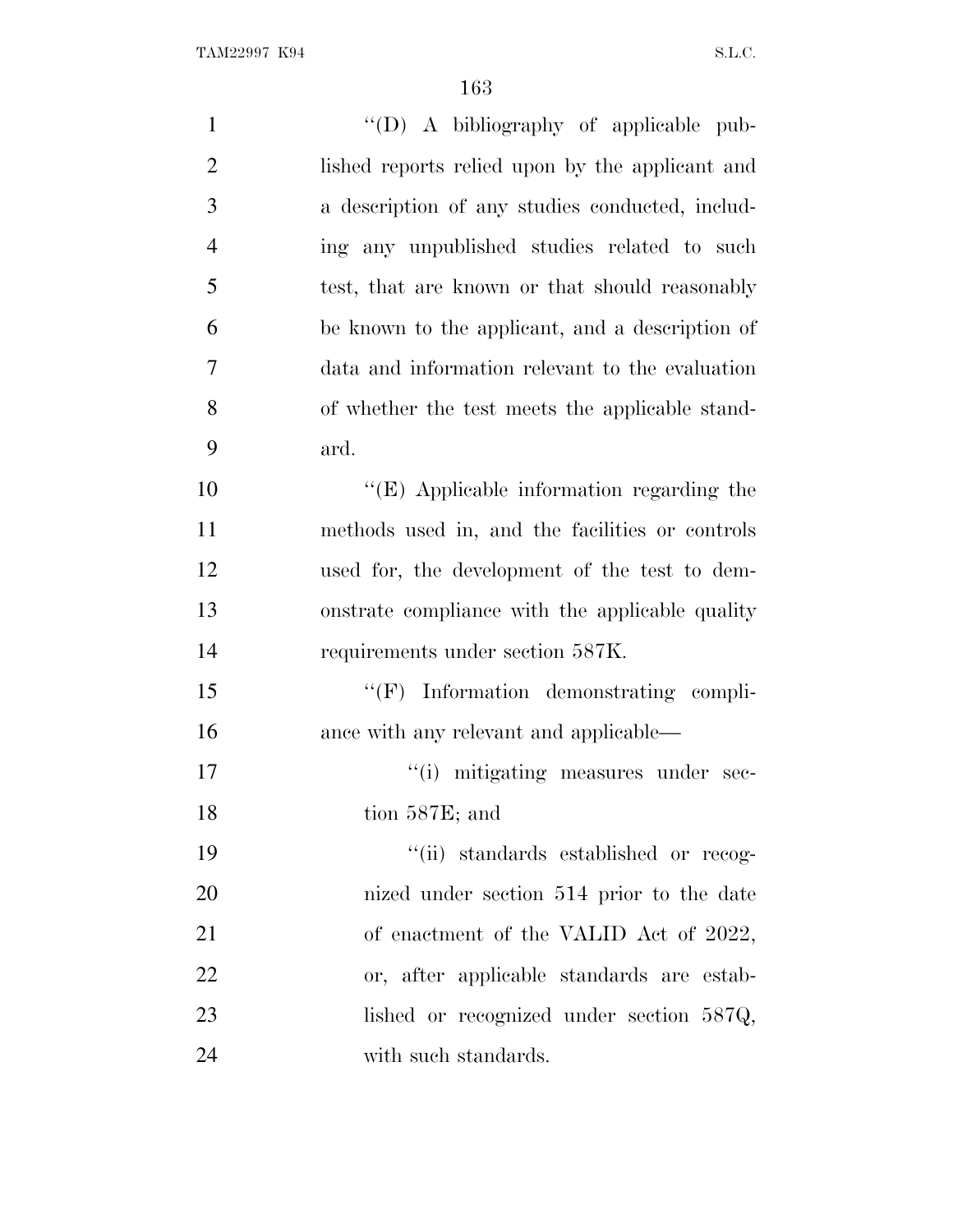$\langle G \rangle$  Valid scientific evidence to support that the test meets the applicable standard, which shall include—  $"$ (i) summary information for all sup- porting validation studies performed, in- cluding a description of the objective of the study, a description of the experimental de-

 sign of the study, a description of any limi- tations of the study, a brief description of how the data were collected and analyzed, a brief description of the results of each study, and conclusions drawn from each study; and

14 ''(ii) new raw data for each study, which may include, as applicable, tabula- tions of data and results as required under 17 section  $814.20(b)(6)(ii)$  of title 21, Code of Federal Regulations (or any successor reg-ulations); and

 $\frac{1}{20}$   $\frac{1}{20}$   $\frac{1}{20}$  for nonclinical laboratory studies involving the test, if applicable, a state- ment that studies were conducted in com-**pliance** with applicable good laboratory practices.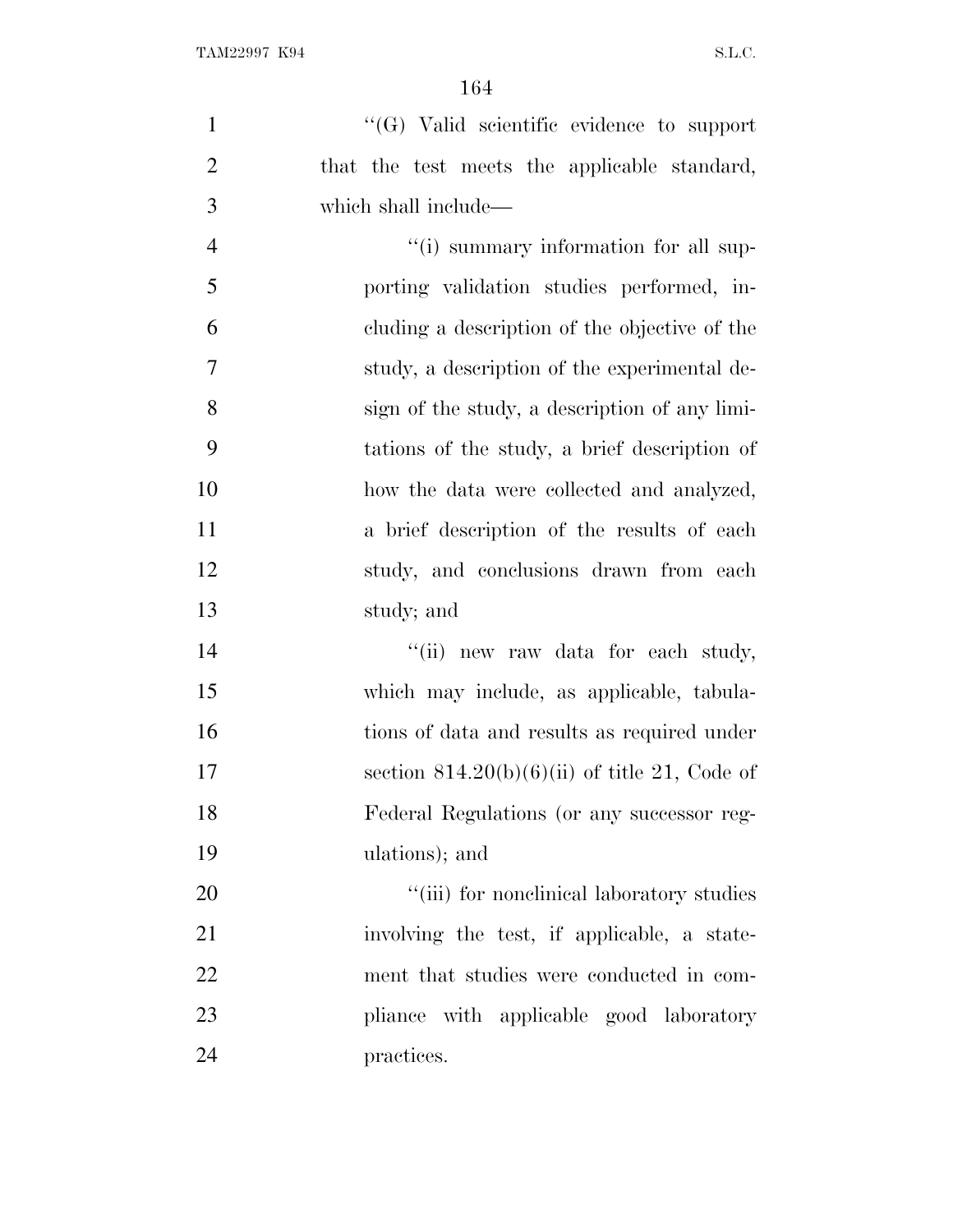| $\mathbf{1}$   | " $(H)$ To the extent the application seeks"           |
|----------------|--------------------------------------------------------|
| $\overline{2}$ | authorization to make modifications to the test        |
| 3              | within the scope of the approval that are not          |
| $\overline{4}$ | otherwise permitted without premarket review           |
| 5              | under this subchapter, a proposed change pro-          |
| 6              | tocol that includes validation procedures and          |
| $\overline{7}$ | acceptance criteria for anticipated modifications      |
| 8              | that could be made to the test within the scope        |
| 9              | of the approval.                                       |
| 10             | "(I) Proposed labeling, in accordance with             |
| 11             | the requirements of section 587L.                      |
| 12             | "(J) Such other data or information as the             |
| 13             | Secretary may require in accordance with the           |
| 14             | least burdensome requirements under section            |
| 15             | $587AA(c)$ .                                           |
| 16             | "(4) GUIDANCE FOR PREMARKET AND ABBRE-                 |
| 17             | VIATED PREMARKET APPLICATIONS.—In accordance           |
| 18             | with section 825 of the VALID Act of 2022, the         |
| 19             | Secretary shall issue draft guidance detailing the in- |
| 20             | formation to be provided in a premarket application    |
| 21             | and abbreviated premarket application under this       |
| 22             | section. The Secretary shall issue final guidance de-  |
| 23             | tailing the information to be provided in a pre-       |
| 24             | market application and abbreviated premarket appli-    |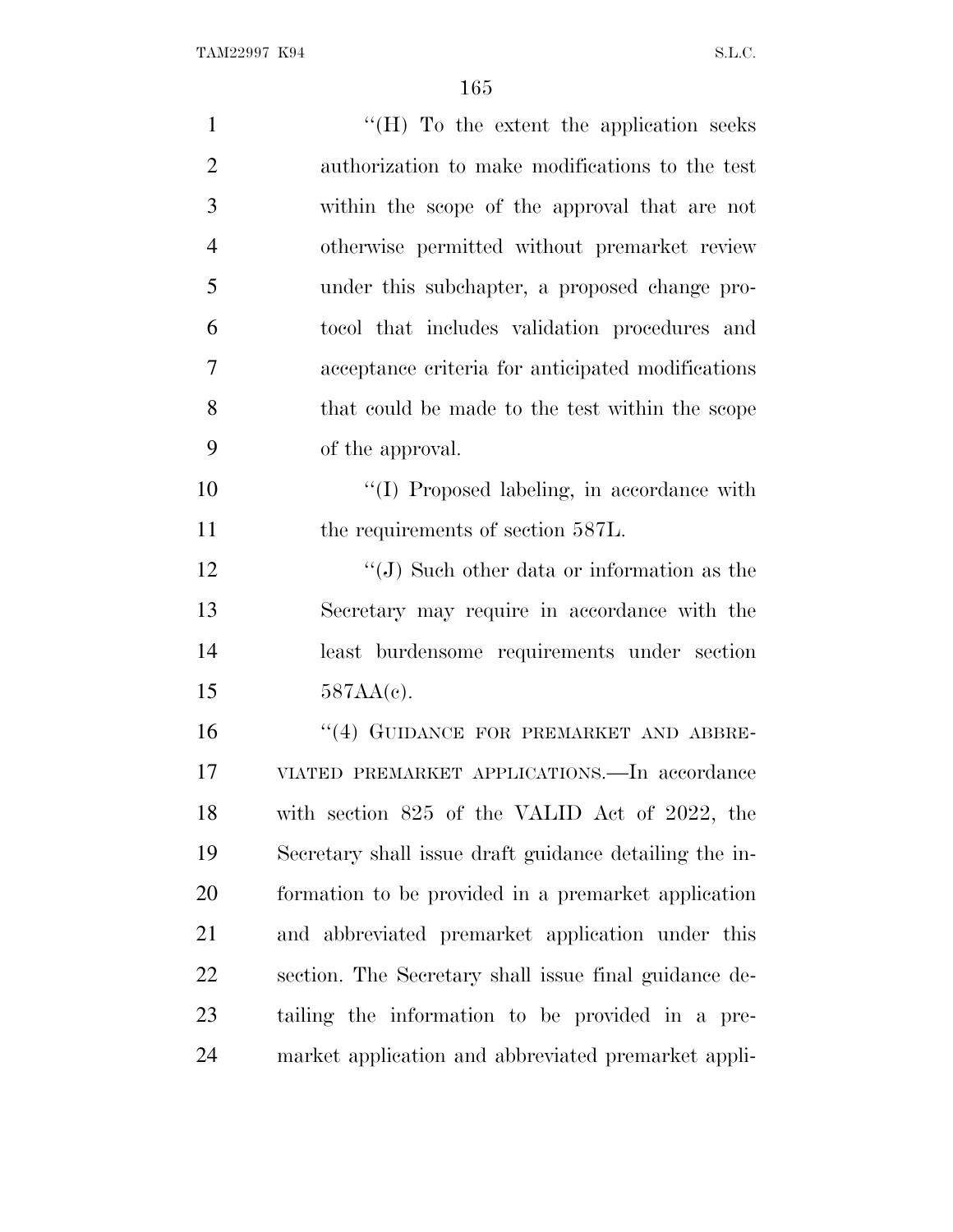cation under this section not later than 1 year prior 2 to the effective date of such Act.

3 "(5) REFUSE TO FILE A PREMARKET OR AB- BREVIATED PREMARKET APPLICATION.—The Sec- retary may refuse to file an application under this section only for lack of completeness or legibility of the application. If, after receipt of an application under this section, the Secretary refuses to file such an application, the Secretary shall provide to the de- veloper, within 60 calendar days of receipt of such application, a description of the reason for such re- fusal, and identify the information required, if any, to allow for the filing of the application.

14 ''(6) SUBSTANTIVE REVIEW FOR DEFICIENT AP- PLICATION.—If, after receipt of an application under this section, the Secretary determines that any por- tion of such application is materially deficient, the Secretary shall provide to the applicant a description of such material deficiencies and the information re-20 quired to resolve such deficiencies.

21 "(7) INSPECTIONS.—With respect to an appli- cation under paragraph (1), preapproval inspections authorized by an employee of the Food and Drug Administration or a person accredited under section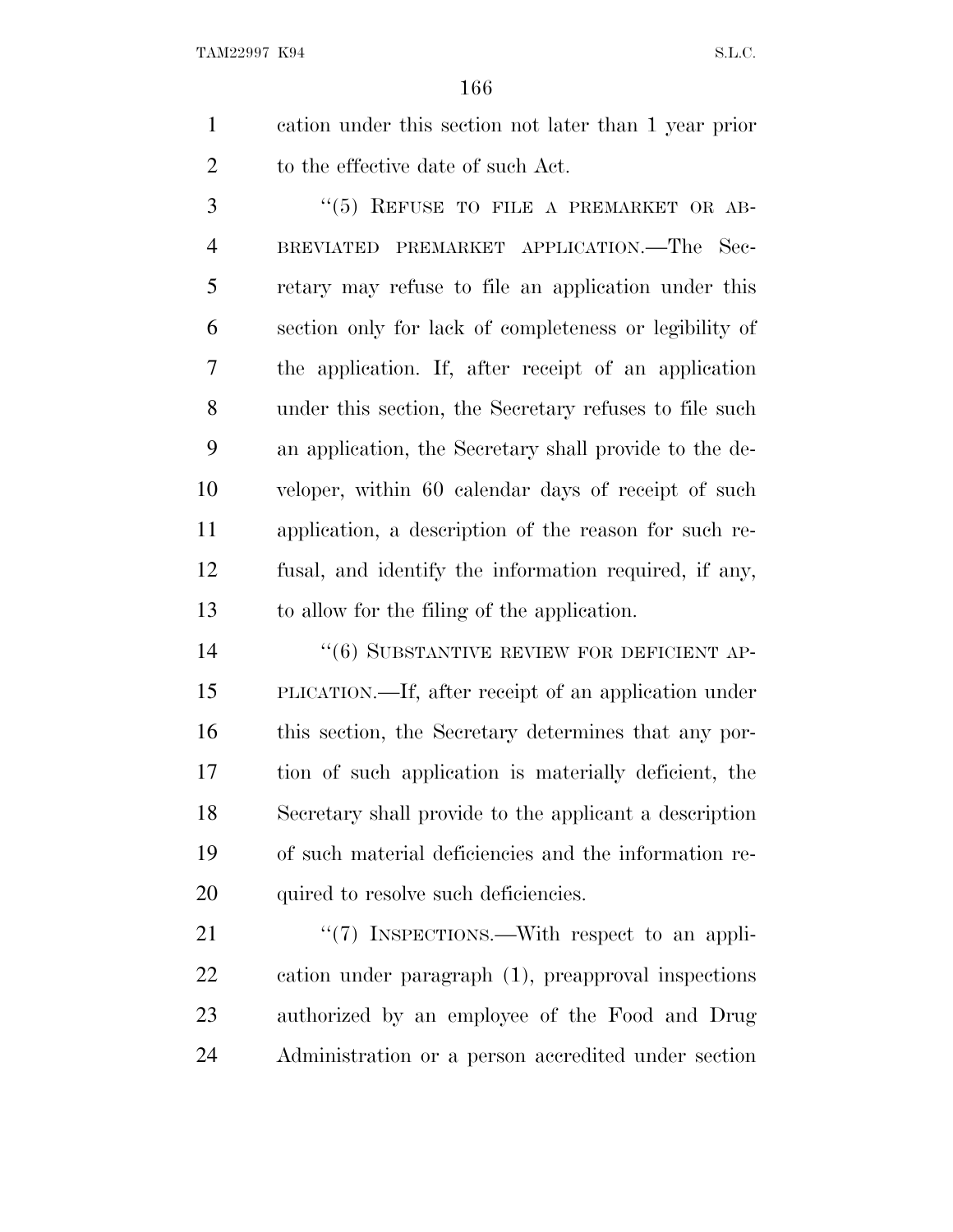| $\mathbf{1}$   | 587Q need not occur unless requested by the Sec-      |
|----------------|-------------------------------------------------------|
| $\overline{2}$ | retary                                                |
| 3              | "(b) ABBREVIATED PREMARKET REVIEW.—                   |
| $\overline{4}$ | "(1) IN GENERAL.—Any developer may file               |
| 5              | with the Secretary an application for abbreviated     |
| 6              | premarket approval for-                               |
| 7              | $\lq\lq(A)$ an instrument;                            |
| 8              | $\lq\lq$ (B) a specimen receptacle;                   |
| 9              | "(C) an in vitro clinical test that is mod-           |
| 10             | erate-risk; or                                        |
| 11             | $\lq\lq$ (D) an in vitro clinical test that is deter- |
| 12             | mined by the Secretary to be eligible for abbre-      |
| 13             | viated premarket review under<br>section              |
| 14             | $587F(a)(1)(B)$ .                                     |
| 15             | "(2) APPLICATION CONTENT.—An application              |
| 16             | under paragraph $(1)$ shall include—                  |
| 17             | $\lq\lq$ the information required for applica-        |
| 18             | tions submitted under subsection $(a)(2)$ , except    |
| 19             | that applications under paragraph (1) need not        |
| <b>20</b>      | include—                                              |
| 21             | "(i) quality requirement information;                 |
| 22             | <b>or</b>                                             |
| 23             | "(ii) raw data, unless explicitly re-                 |
| 24             | quested by the Secretary; and                         |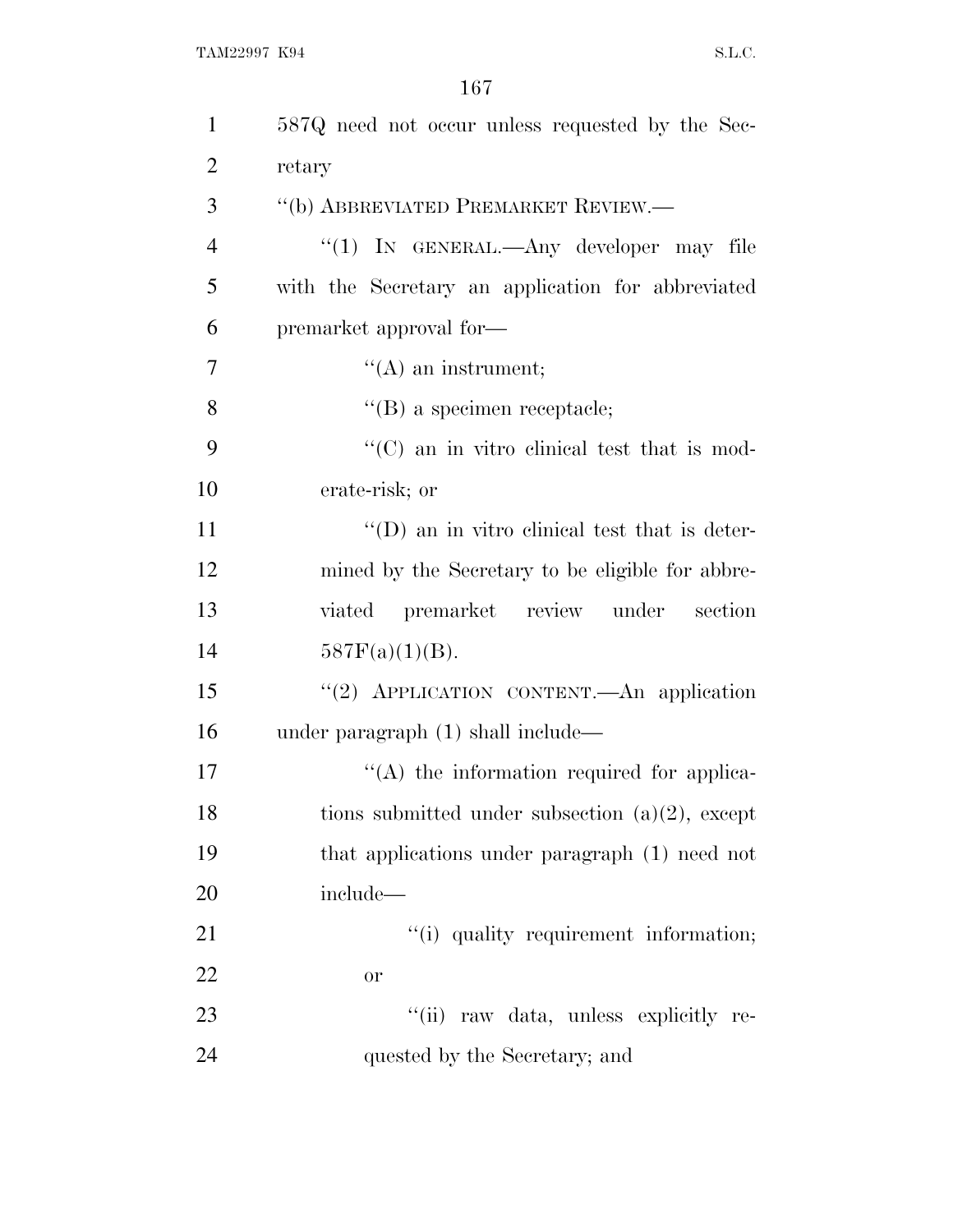| $\mathbf{1}$   | $\lq\lq (B)$ data, as applicable, to support soft-     |
|----------------|--------------------------------------------------------|
| $\overline{2}$ | ware validation, electromagnetic compatibility,        |
| 3              | and electrical safety, and information dem-            |
| $\overline{4}$ | onstrating compliance with maintaining quality         |
| 5              | systems documentation.                                 |
| 6              | "(3) SAFETY INFORMATION.—The developer of              |
| 7              | an in vitro clinical test specimen receptacle reviewed |
| 8              | under this subsection shall maintain safety informa-   |
| 9              | tion for such specimen receptacle.                     |
| 10             | "(4) INSPECTIONS.—With respect to an appli-            |
| 11             | cation under paragraph (1), preapproval inspections    |
| 12             | authorized by an employee of the Food and Drug         |
| 13             | Administration or a person accredited under section    |
| 14             | 587Q need not occur unless requested by the Sec-       |
| 15             | retary.                                                |
| 16             | "(c) INSTRUMENTS AND INSTRUMENT FAMILIES.-             |
| 17             | "(1) IN GENERAL.— $A$ developer of an instru-          |
| 18             | ment family shall file with the Secretary an applica-  |
| 19             | tion for premarket approval of one version of an in-   |
| 20             | under this subsection. Any modified<br>strument        |
| 21             | versions of the instrument that generate a new in-     |
| 22             | strument within the same instrument family shall be    |
| 23             | exempt from premarket review requirements of this      |
| 24             | section, provided that the developer of such instru-   |
| 25             | ment or instrument family—                             |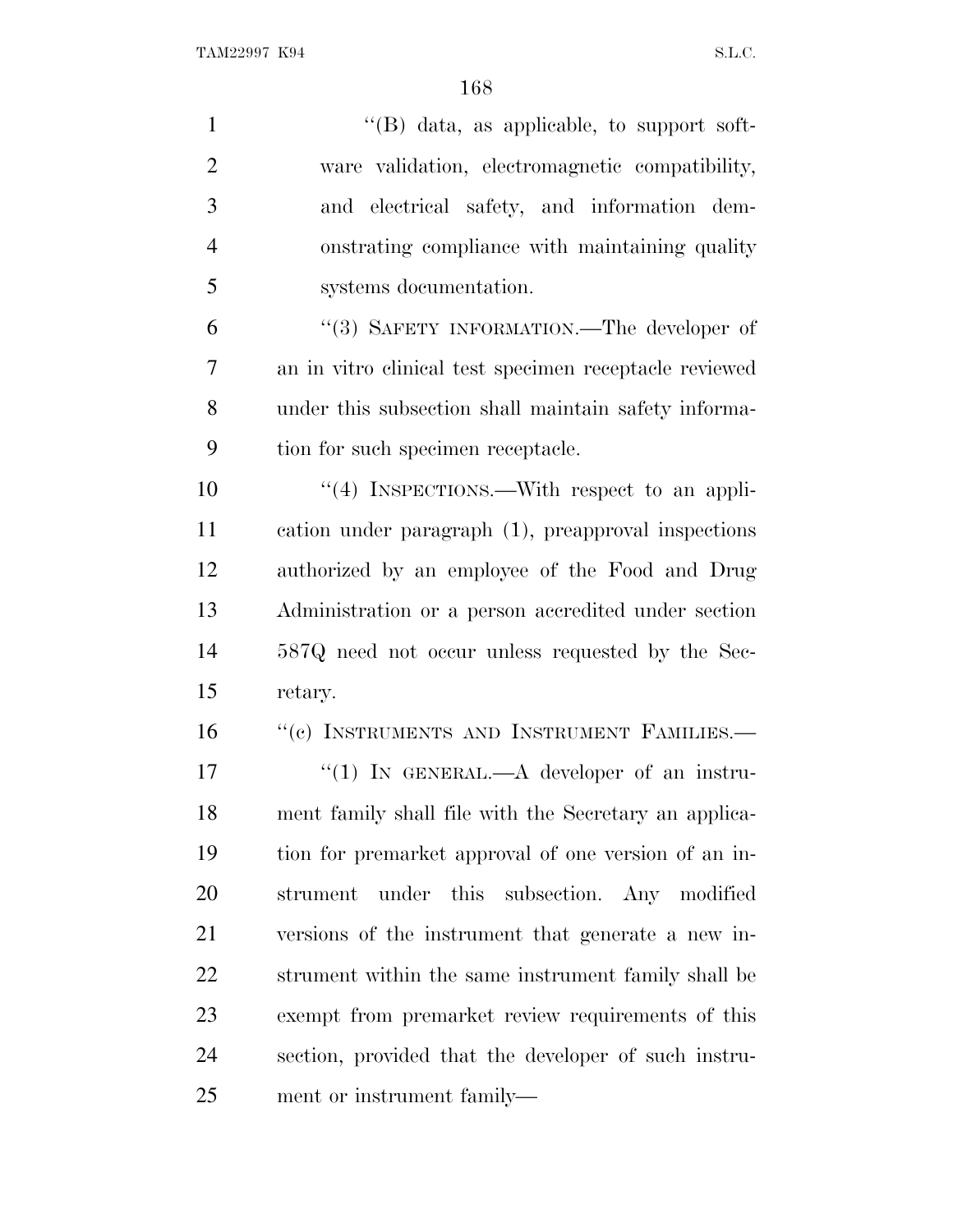| $\mathbf{1}$   | $\lq\lq$ maintains documentation that the             |
|----------------|-------------------------------------------------------|
| $\overline{2}$ | new instrument is part of the instrument fam-         |
| 3              | ily, as defined in section $587$ ;                    |
| $\overline{4}$ | $\lq\lq$ performs, documents, and maintains           |
| 5              | a risk assessment (as described in subsection         |
| 6              | $(a)(2)(B)(iv)$ of the new instrument compared        |
| 7              | to the instrument approved under subsection           |
| 8              | (b) and no new risks are identified;                  |
| 9              | $\lq\lq$ (C) performs, documents, and maintains       |
| 10             | validation and verification activities for the new    |
| 11             | instrument;                                           |
| 12             | "(D) makes such documentation available               |
| 13             | to the Secretary upon request; and                    |
| 14             | $\lq\lq$ registers and lists the new instrument       |
| 15             | in accordance with section 587J.                      |
| 16             | "(2) TEST KITS AND TEST PROTOCOLS.—A test             |
| 17             | kit or test protocol that is approved under this sec- |
| 18             | tion for use on an approved instrument or an instru-  |
| 19             | ment exempt from premarket review, including an       |
| 20             | instrument within an instrument family under this     |
| 21             | section, a submission under this section shall not be |
| 22             | required for such test kit or test protocol in order  |
| 23             | for it to be used on a new instrument within its in-  |
| 24             | strument family, provided that—                       |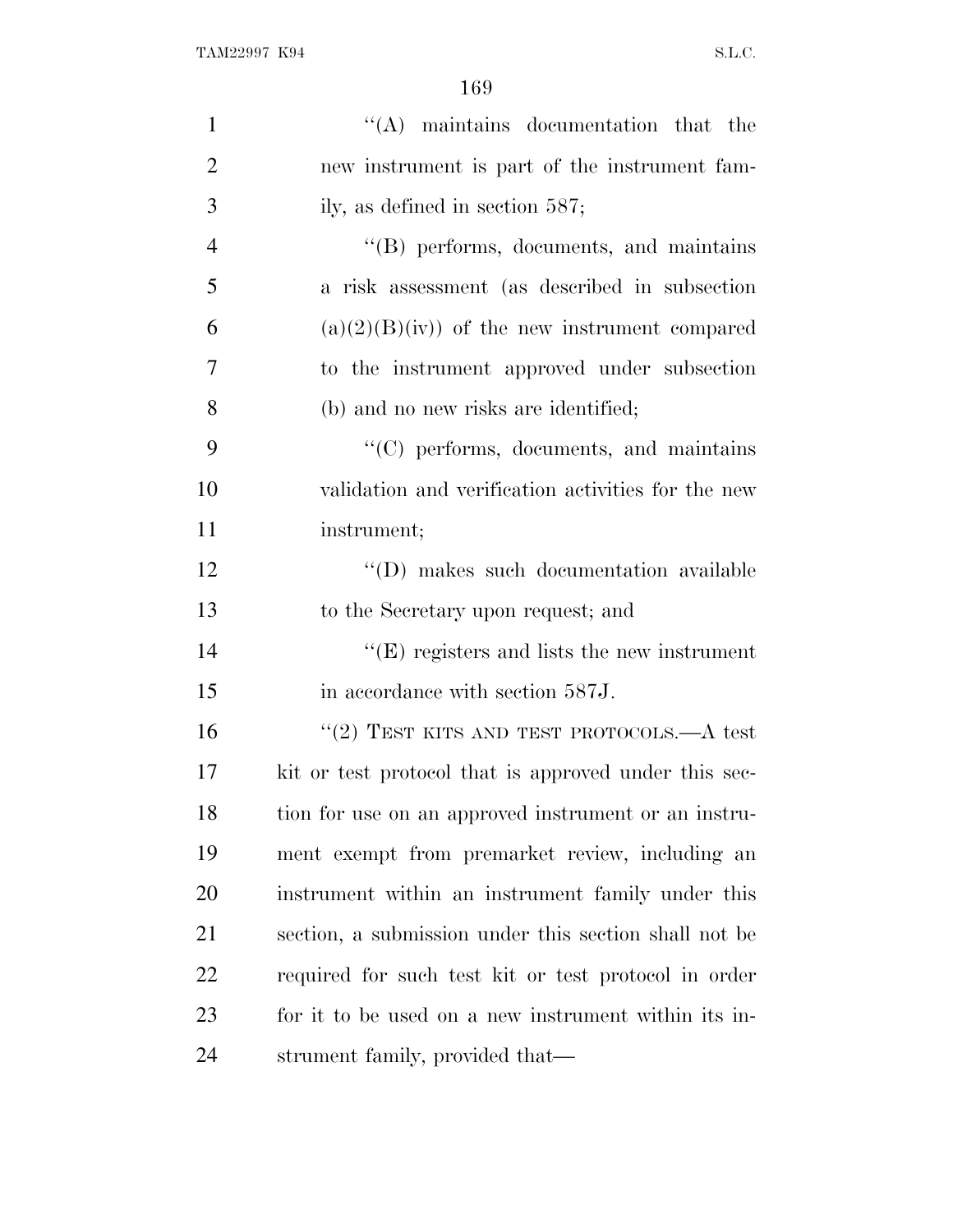| $\mathbf{1}$   | "(A) use of the test kit or test protocol            |
|----------------|------------------------------------------------------|
| $\overline{2}$ | with the new instrument does not—                    |
| 3              | "(i) change the claims for the test kit              |
| $\overline{4}$ | or test protocol, except as applicable,              |
| 5              | claims regarding an instrument or instru-            |
| 6              | ments that can be used with such test kit            |
| $\tau$         | or test protocol;                                    |
| 8              | "(ii) adversely affect performance of                |
| 9              | the test kit or test protocol; or                    |
| 10             | "(iii) cause the test kit or test pro-               |
| 11             | tocol to no longer conform with perform-             |
| 12             | standards required under section<br>ance             |
| 13             | 587R or comply with any applicable miti-             |
| 14             | gating measures under section 587E, con-             |
| 15             | ditions of approval under subsection                 |
| 16             | $(e)(2)(B)$ , or restrictions under section          |
| 17             | 5870;                                                |
| 18             | $\lq\lq$ the test developer does not identify        |
| 19             | any new risks for the test kit or test protocol      |
| 20             | when using the new instrument;                       |
| 21             | $\lq\lq$ (C) the test developer validates the use of |
| 22             | the new instrument with the test kit or test         |
| 23             | protocol and maintains validation documenta-         |
| 24             | tion;                                                |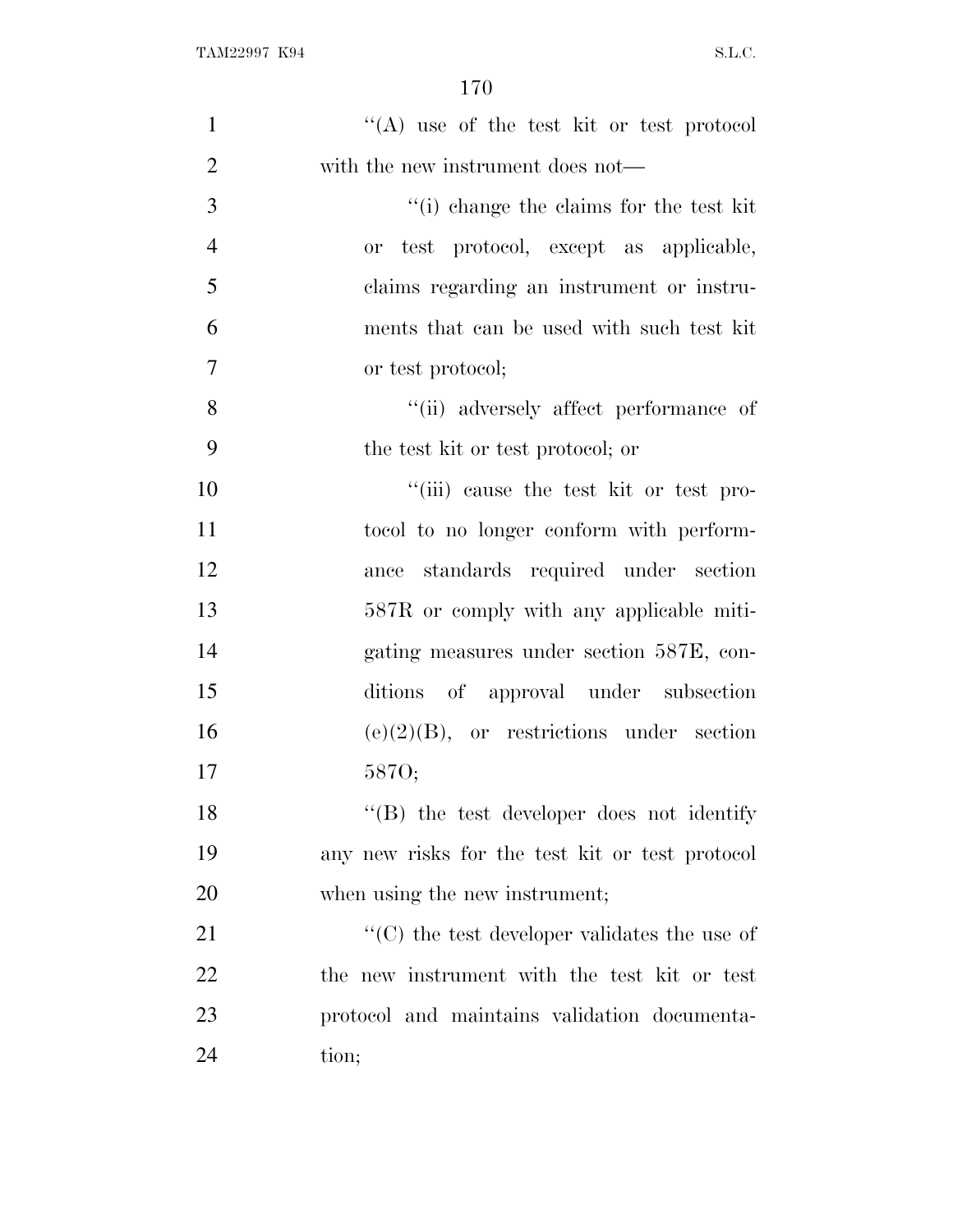| $\mathbf{1}$   | $\lq\lq$ (D) the test kit or test protocol is not in-              |
|----------------|--------------------------------------------------------------------|
| $\overline{2}$ | tended for use—                                                    |
| 3              | "(i) at the point of care setting or in                            |
| $\overline{4}$ | settings for which a certificate of waiver is                      |
| 5              | in effect under section 353 of the Public                          |
| 6              | Health Service Act;                                                |
| 7              | "(ii) without a prescription;                                      |
| 8              | $``(iii)$ at home; or                                              |
| 9              | "(iv) in testing donors, donations, and                            |
| 10             | recipients of blood, blood components,                             |
| 11             | human cells, tissues, cellular-based prod-                         |
| 12             | ucts, or tissue-based products;                                    |
| 13             | $\lq\lq$ the test developer makes the docu-                        |
| 14             | mentation described under subparagraph (C)                         |
| 15             | available to the Secretary upon request; and                       |
| 16             | $\lq\lq(F)$ the test developer updates the listing                 |
| 17             | information for the test kit or test protocol, as                  |
| 18             | applicable.                                                        |
| 19             | "(d) AMENDMENTS TO AN APPLICATION.— An appli-                      |
| 20             | cant shall amend an application submitted under sub-               |
| 21             | section $(a)$ , $(b)$ , or $(f)$ if the applicant becomes aware of |
| 22             | information that could reasonably affect an evaluation             |
| 23             | under subsection (e) of whether the approval standard has          |
| 24             | been met.                                                          |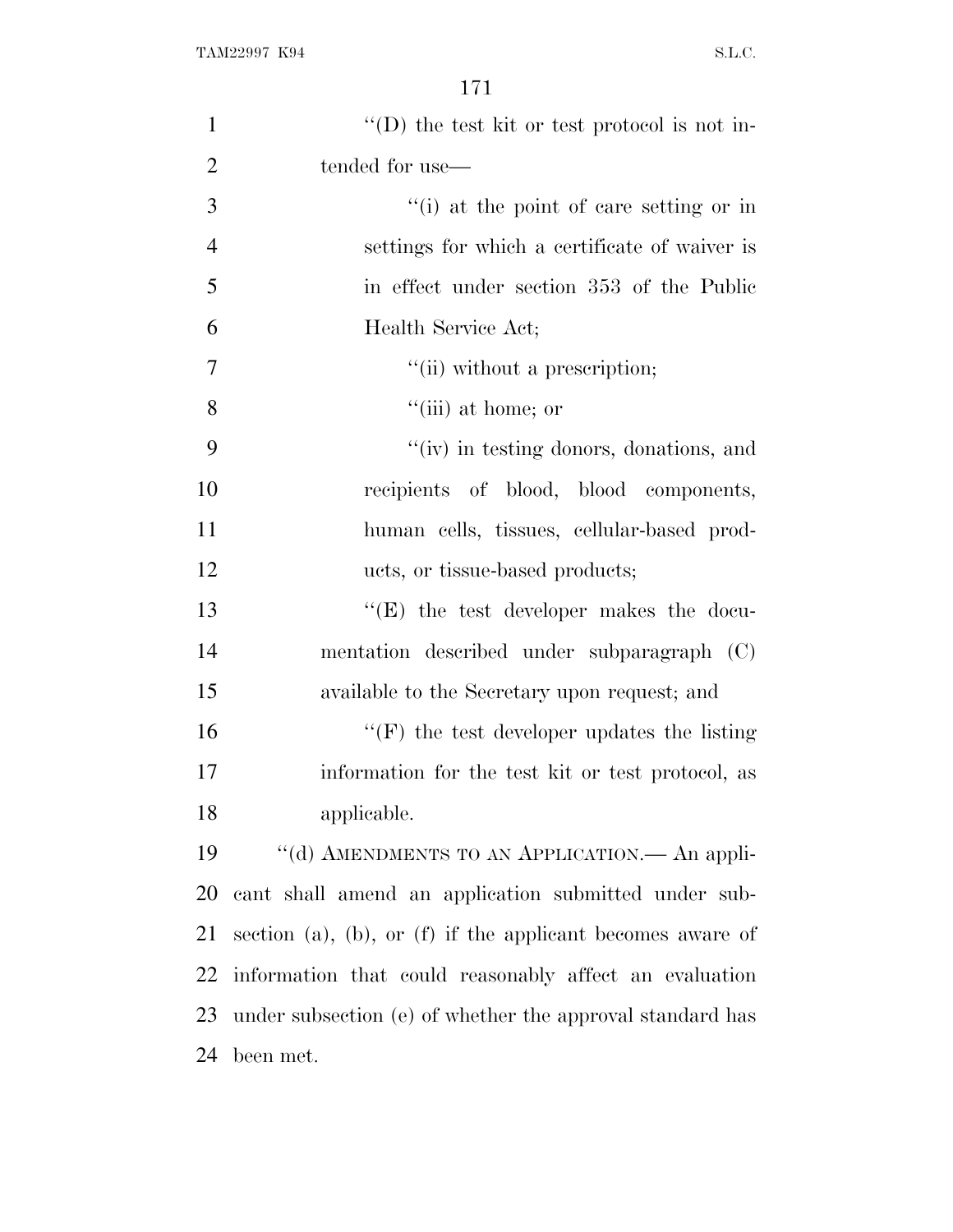1 "(e) ACTION ON AN APPLICATION FOR PREMARKET APPROVAL.—

 $3 \qquad \qquad$  "(1) REVIEW.—

4 "(A) DISPOSITION.—As promptly as pos- sible, but not later than 90 calendar days after an application under subsection (a) is accepted for submission (unless the Secretary determines that an extension is necessary to review one or more major amendments to the application), or not later than 60 calendar days after an appli- cation under subsection (b) is accepted for sub- mission or a supplemental application under subsection (f) is accepted for submission, the Secretary, after considering any applicable re- port and recommendations pursuant to advisory committees under section 587H, shall issue an order approving the application, unless the Sec- retary finds that the grounds for approval in paragraph (2) are not met.

20 "(B) RELIANCE ON PROPOSED LABEL- ING.—In determining whether to approve or deny an application under paragraph (1), the Secretary shall rely on the indications for use included in the proposed labeling, provided that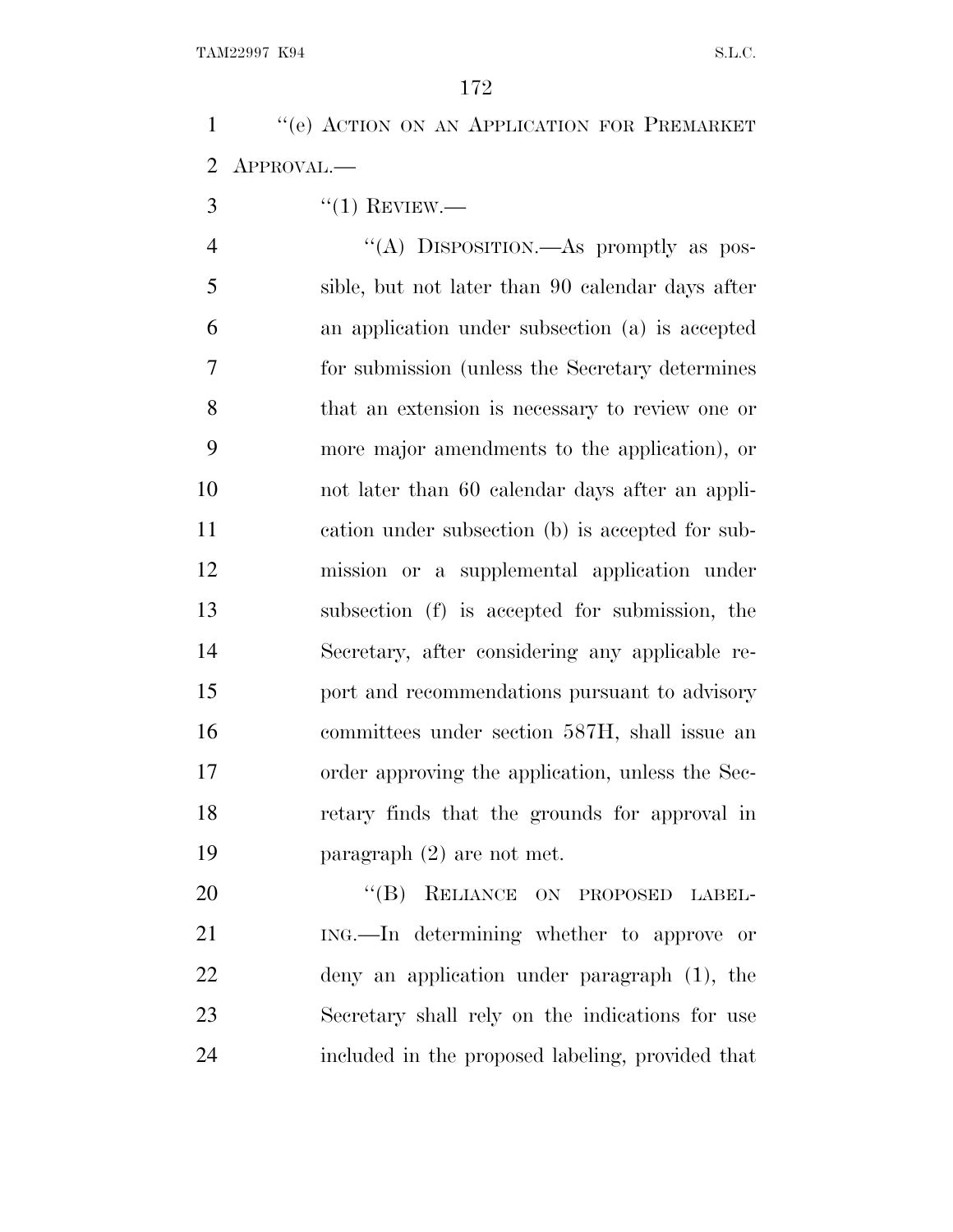| $\mathbf{1}$   | such labeling is not false or misleading based on |
|----------------|---------------------------------------------------|
| $\overline{2}$ | a fair evaluation of all material facts.          |
| 3              | $``(2)$ APPROVAL OF AN APPLICATION.—              |
| $\overline{4}$ | "(A) IN GENERAL.—The Secretary shall              |
| 5              | approve an application submitted under sub-       |
| 6              | section (a) or (b) with respect to an in vitro    |
| 7              | clinical test if the Secretary finds that the ap- |
| 8              | plicable standard is met, and—                    |
| 9              | "(i) the applicant is in compliance               |
| 10             | with applicable quality requirements in sec-      |
| 11             | tion $587K$ ;                                     |
| 12             | "(ii) the application does not contain            |
| 13             | a false statement or misrepresentation of         |
| 14             | material fact;                                    |
| 15             | "(iii) based on a fair evaluation of all          |
| 16             | material facts, the proposed labeling is          |
| 17             | truthful and non-misleading and complies          |
| 18             | with the requirements of section 587L;            |
| 19             | $``(iv)$ the applicant permits, if re-            |
| 20             | quested, authorized employees of the Food         |
| 21             | and Drug Administration and persons ac-           |
| 22             | credited under section 587Q an oppor-             |
| 23             | tunity to inspect pursuant to section 704;        |
| 24             | $f'(v)$ the test conforms with any appli-         |
| 25             | cable performance standards required              |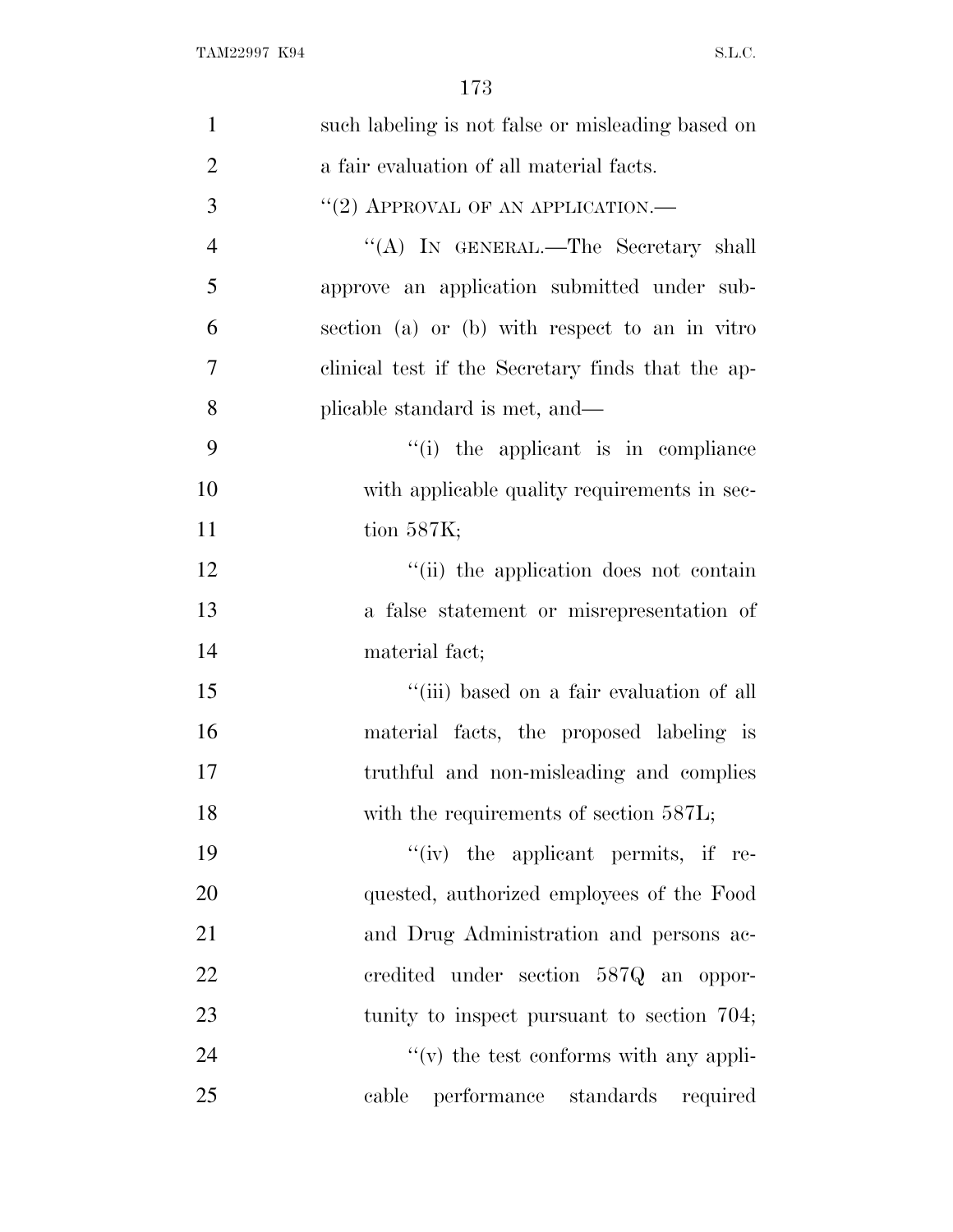| $\mathbf{1}$   | under section 587R and any applicable            |
|----------------|--------------------------------------------------|
| $\mathbf{2}$   | mitigating measures under section 587E;          |
| 3              | "(vi) all nonelinical laboratory studies         |
| $\overline{4}$ | and clinical investigations involving human      |
| 5              | subjects that are described in the applica-      |
| 6              | tion were conducted in a manner that             |
| 7              | meets the applicable requirements of this        |
| 8              | subchapter; and                                  |
| 9              | "(vii) other data and information the            |
| 10             | Secretary may require under subsection           |
| 11             | $(a)(2)(K)$ support approval.                    |
| 12             | CONDITIONS OF APPROVAL.—An<br>$\lq\lq (B)$       |
| 13             | order approving an application pursuant to this  |
| 14             | section may require reasonable conditions of ap- |
| 15             | proval for the in vitro clinical test, which may |
| 16             | include conformance with applicable mitigating   |
| 17             | measures under section 587E, restrictions        |
| 18             | under section 5870, and performance standards    |
| 19             | under section 587R.                              |
| 20             | "(C) PUBLICATION.-The Secretary shall            |
| 21             | publish an order for each application approved   |
| 22             | pursuant to this paragraph on the public         |
| 23             | website of the Food and Drug Administration      |
| 24             | and make publicly available a summary of the     |
| 25             | data used to approve such application, except to |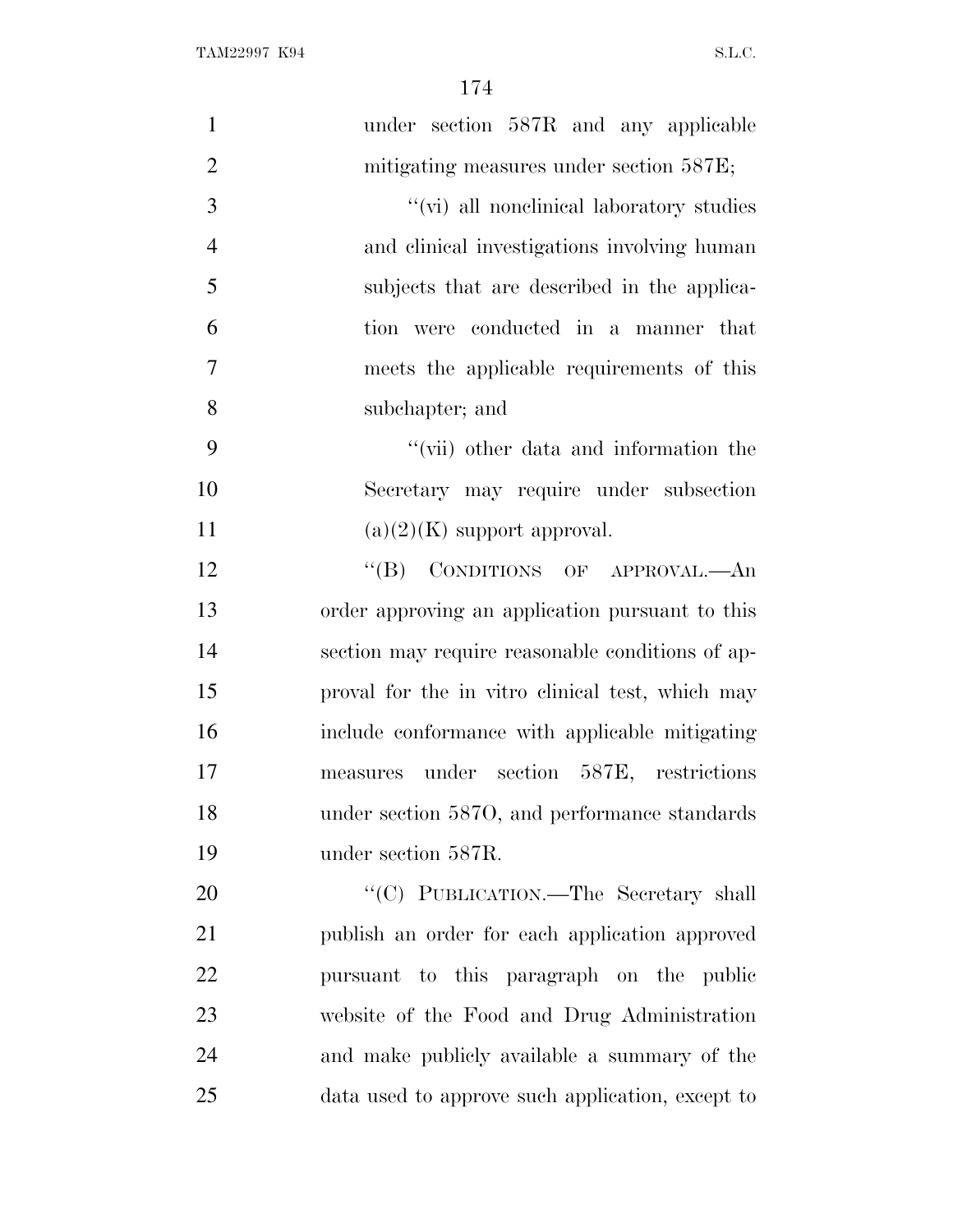| $\mathbf{1}$   | the extent the Secretary determines that such            |
|----------------|----------------------------------------------------------|
| $\overline{2}$ | order—                                                   |
| 3              | "(i) contains commercially confidential                  |
| $\overline{4}$ | or trade secret information; or                          |
| 5              | "(ii) if published, would present a risk                 |
| 6              | to national security.                                    |
| 7              | "(3) REVIEW OF DENIALS.—An applicant                     |
| 8              | whose application submitted under this section has       |
| 9              | been denied approval under this subsection may, by       |
| 10             | petition filed not more than 60 calendar days after      |
| 11             | the date on which the applicant receives notice of       |
| 12             | such denial, obtain review of the denial in accord-      |
|                |                                                          |
| 13             | ance with section 587P.                                  |
| 14             | SUPPLEMENTS TO AN APPROVED APPLICA-<br>``(f)             |
| 15             | TION.                                                    |
| 16             | "(1) RISK ANALYSIS.—Prior to implementing                |
| 17             | any modification to an in vitro clinical test, the hold- |
| 18             | er of the application approved under subsection (a)      |
| 19             | or (b) for such test shall perform risk analyses in ac-  |
| 20             | cordance with this subsection, unless such modifica-     |
| 21             | tion is included in the change protocol submitted by     |
| <u>22</u>      | the applicant and approved under this section or ex-     |
| 23             | empt under section 587C.                                 |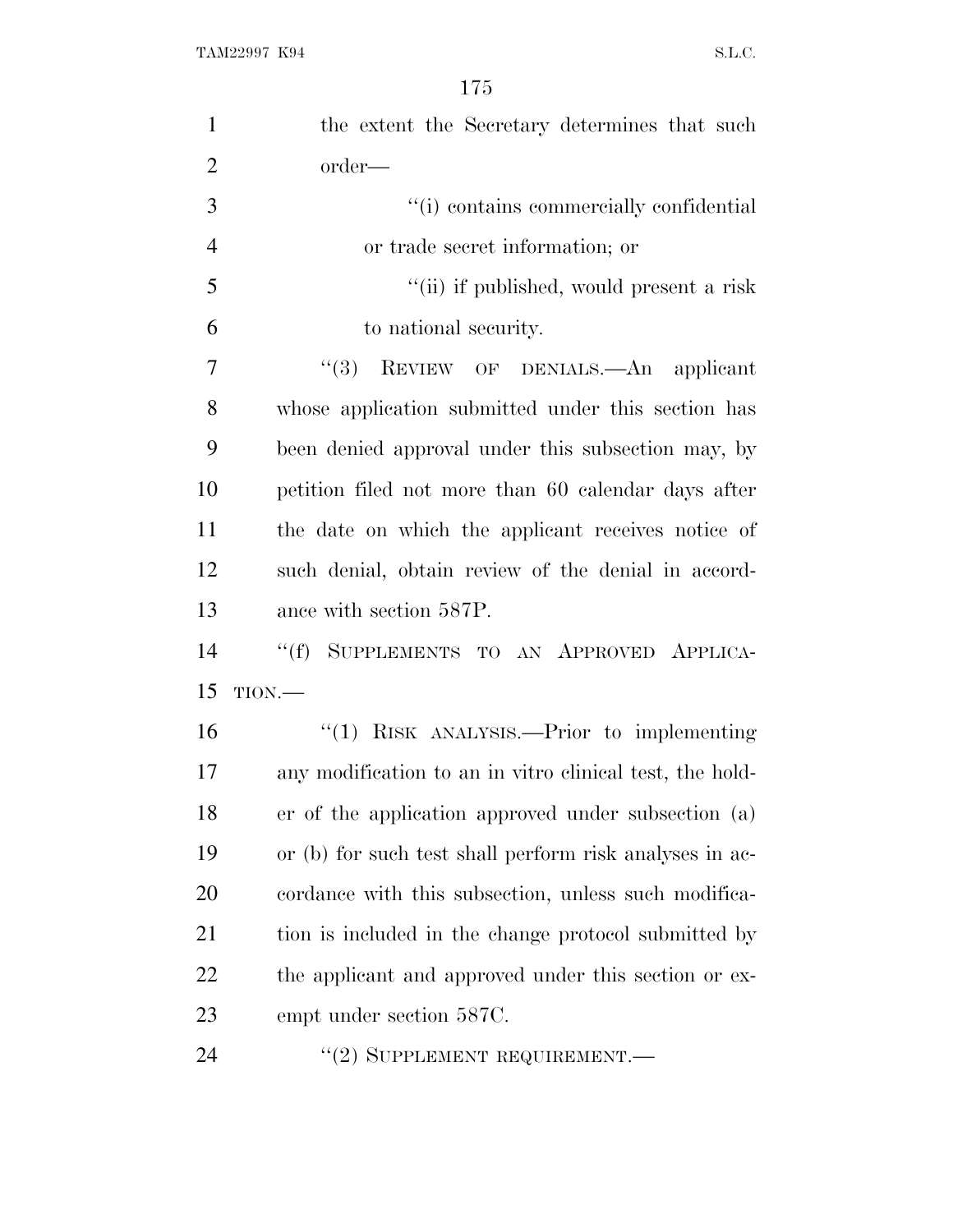1 ''(A) IN GENERAL.—If the holder of an ap- plication of an approved in vitro clinical test makes a modification to such in vitro clinical test, except as provided in subparagraph (C), or otherwise specified by the Secretary, the holder of the application approved under subsection (e) for an in vitro clinical test shall submit a sup- plemental application to the Secretary. The holder of the application may not implement such modification to the in vitro clinical test until such supplemental application is approved. The information required in a supplemental ap- plication is limited to what is needed to support the change. 15 "(B) ADJUSTMENTS TO CHANGE PRO- TOCOL.—The holder of an approved application may submit under this paragraph a supple- mental application to modify the change pro- tocol of the test at any time after the applica-20 tion is submitted under subsection (a) or (b). 21 "'(C) EXCEPTIONS.—Notwithstanding sub-

 paragraphs (A) and (B), and so long as the holder of an approved application submitted under subsection (a) or (b) for an in vitro clin-ical test does not add a manufacturing site, or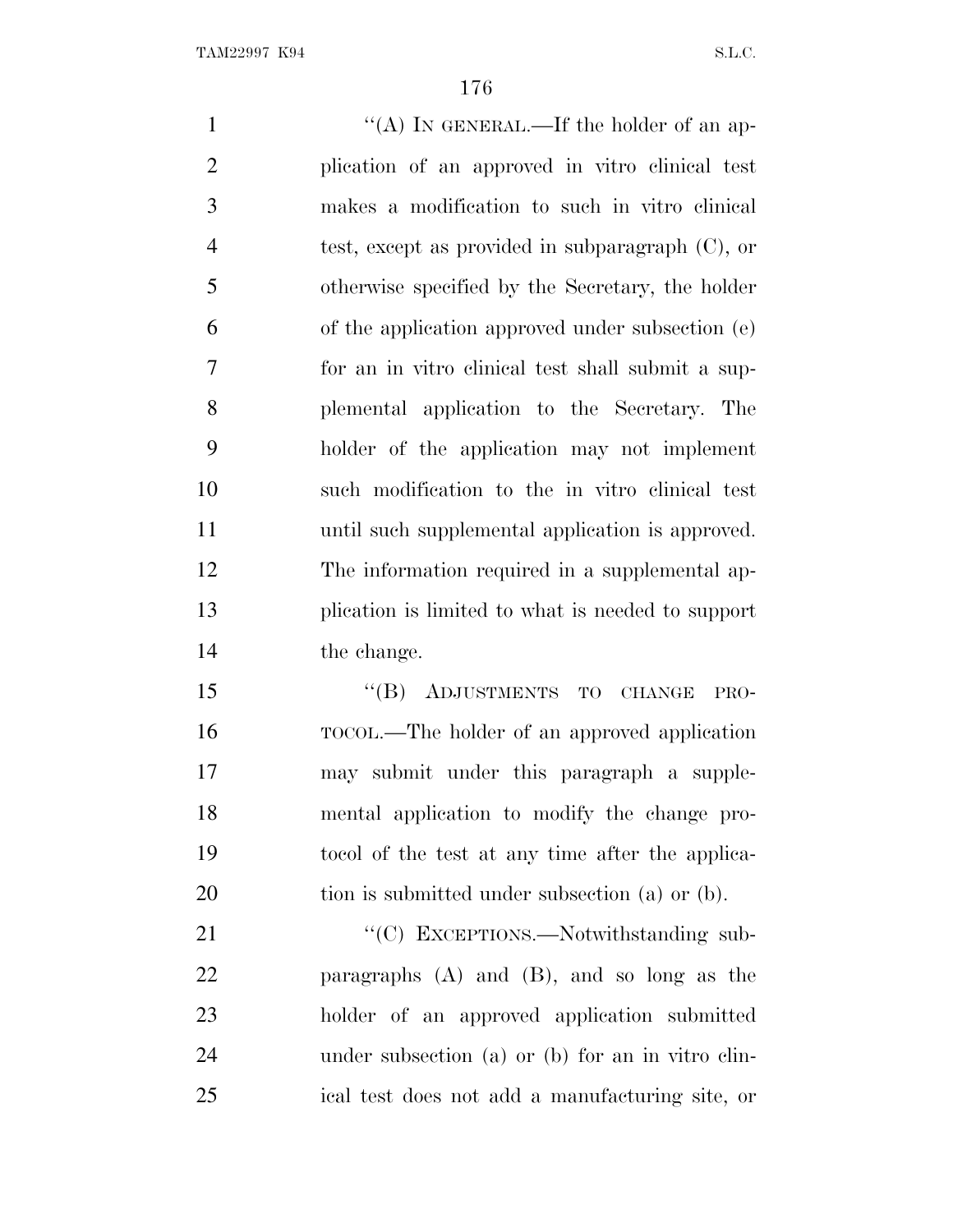| $\mathbf{1}$   | change activities at an existing manufacturing   |
|----------------|--------------------------------------------------|
| $\overline{2}$ | site, with respect to the test, the holder of an |
| 3              | approved application may, without submission     |
| $\overline{4}$ | of a supplemental application, implement the     |
| 5              | following modifications to the test:             |
| 6              | "(i) Modifications in accordance with            |
| 7              | an approved change protocol under sub-           |
| 8              | section $(a)(3)(H)$ .                            |
| 9              | "(ii) Modifications that are exempt              |
| 10             | under section $587C(b)$ .                        |
| 11             | "(iii) Labeling changes that are ap-             |
| 12             | propriate to address a safety concern, ex-       |
| 13             | cept such labeling changes that include any      |
| 14             | of the following, remain subject to sub-         |
| 15             | paragraph $(A)$ :                                |
| 16             | $\lq\lq$ (I) A change to the indications         |
| 17             | for use of the test.                             |
| 18             | $\lq\lq$ (II) A change to the perform-           |
| 19             | ance claims made with respect to the             |
| 20             | test.                                            |
| 21             | "(III) A change that adversely                   |
| 22             | affects performance of the test.                 |
| 23             | "(D) REPORTING FOR CERTAIN MODIFICA-             |
| 24             | TIONS MADE PURSUANT TO A CHANGE PRO-             |
| 25             | TOCOL.—The holder of an application approved     |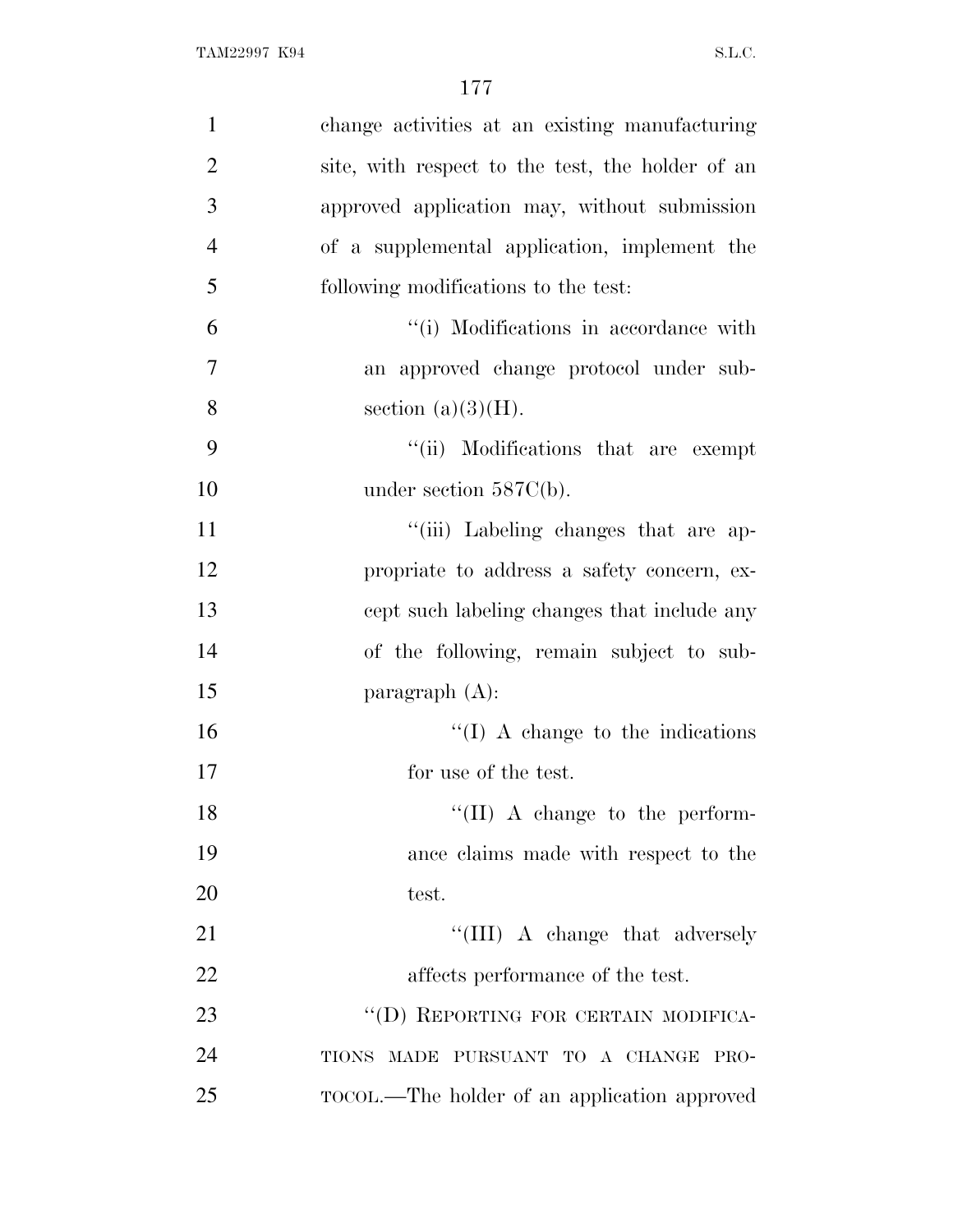| $\mathbf{1}$   | under subsection (e), with an approved change                   |
|----------------|-----------------------------------------------------------------|
| $\overline{2}$ | protocol under subsection $(a)(2)(H)$ for such in               |
| 3              | vitro clinical test shall—                                      |
| $\overline{4}$ | "(i) report any modification to such                            |
| 5              | test made pursuant to such change pro-                          |
| 6              | tocol approved under subsection $(a)(2)(H)$                     |
| 7              | submission under section<br>$\operatorname{in}$<br>$\mathbf{a}$ |
| 8              | $587J(c)(2)(B)$ ; and                                           |
| 9              | "(ii) include in such report—                                   |
| 10             | $\lq\lq$ (I) a description of the modi-                         |
| 11             | fication;                                                       |
| 12             | ``(II)<br>the rationale for imple-                              |
| 13             | menting such modification; and                                  |
| 14             | "(III) as applicable, a summary                                 |
| 15             | of the evidence supporting that the                             |
| 16             | test, as modified, meets the applicable                         |
| 17             | standard, complies with performance                             |
| 18             | standards required under section                                |
| 19             | 587Q, and complies with any miti-                               |
| 20             | gating measures established under                               |
| 21             | section 587E and any restrictions                               |
| 22             | under section 5870.                                             |
| 23             | "(E) REPORTING FOR CERTAIN SAFETY                               |
| 24             | RELATED LABELING CHANGES.—The holder of                         |
| 25             | the application for an in vitro clinical test ap-               |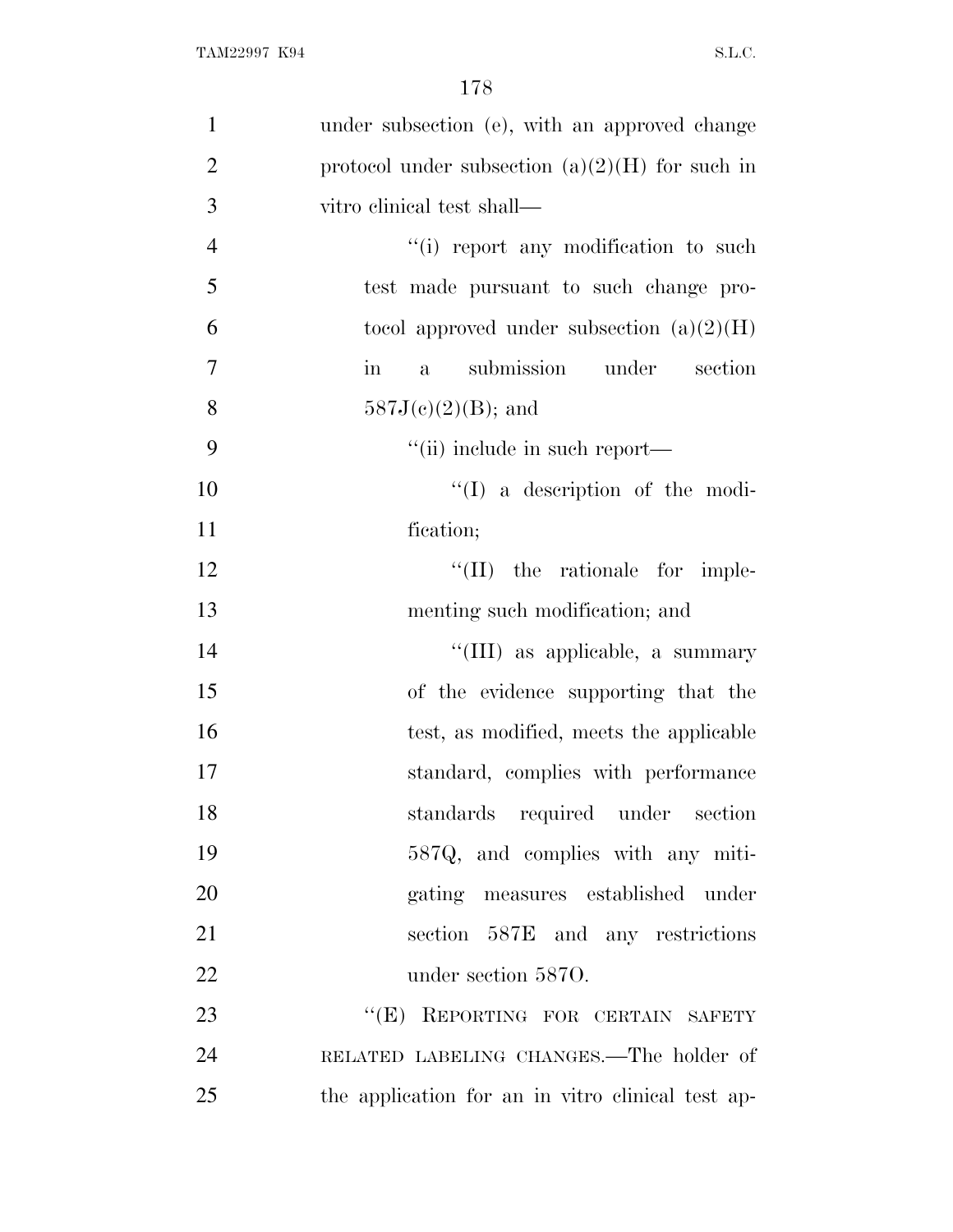| $\mathbf{1}$   | proved under subsection (a) or (b) pursuant to  |
|----------------|-------------------------------------------------|
| $\overline{2}$ | subsection (e) shall—                           |
| 3              | "(i) report to the Secretary any modi-          |
| $\overline{4}$ | fication to the test described in subpara-      |
| 5              | graph $(C)(iii)$ not more than 30 days after    |
| 6              | the date on which the test, with the modi-      |
| $\overline{7}$ | fications, is introduced into interstate com-   |
| 8              | merce; and                                      |
| 9              | $\lq$ (ii) include in the report—               |
| 10             | $\lq\lq$ (I) a description of the change        |
| 11             | or changes;                                     |
| 12             | $\lq\lq$ (II) the rationale for imple-          |
| 13             | menting such change or changes; and             |
| 14             | "(III) a description of how the                 |
| 15             | change or changes were evaluated.               |
| 16             | "(3) CONTENTS OF SUPPLEMENT.—Unless oth-        |
| 17             | erwise specified by the Secretary, a supplement |
| 18             | under this subsection shall include—            |
| 19             | $\lq\lq$ for modifications other than manufac-  |
| 20             | turing site changes requiring a supplement—     |
| 21             | "(i) a description of the modification;         |
| 22             | "(ii) data relevant to the modification         |
| 23             | to demonstrate that the applicable stand-       |
| 24             | ard is met, not to exceed data require-         |
| 25             | ments for the original submission;              |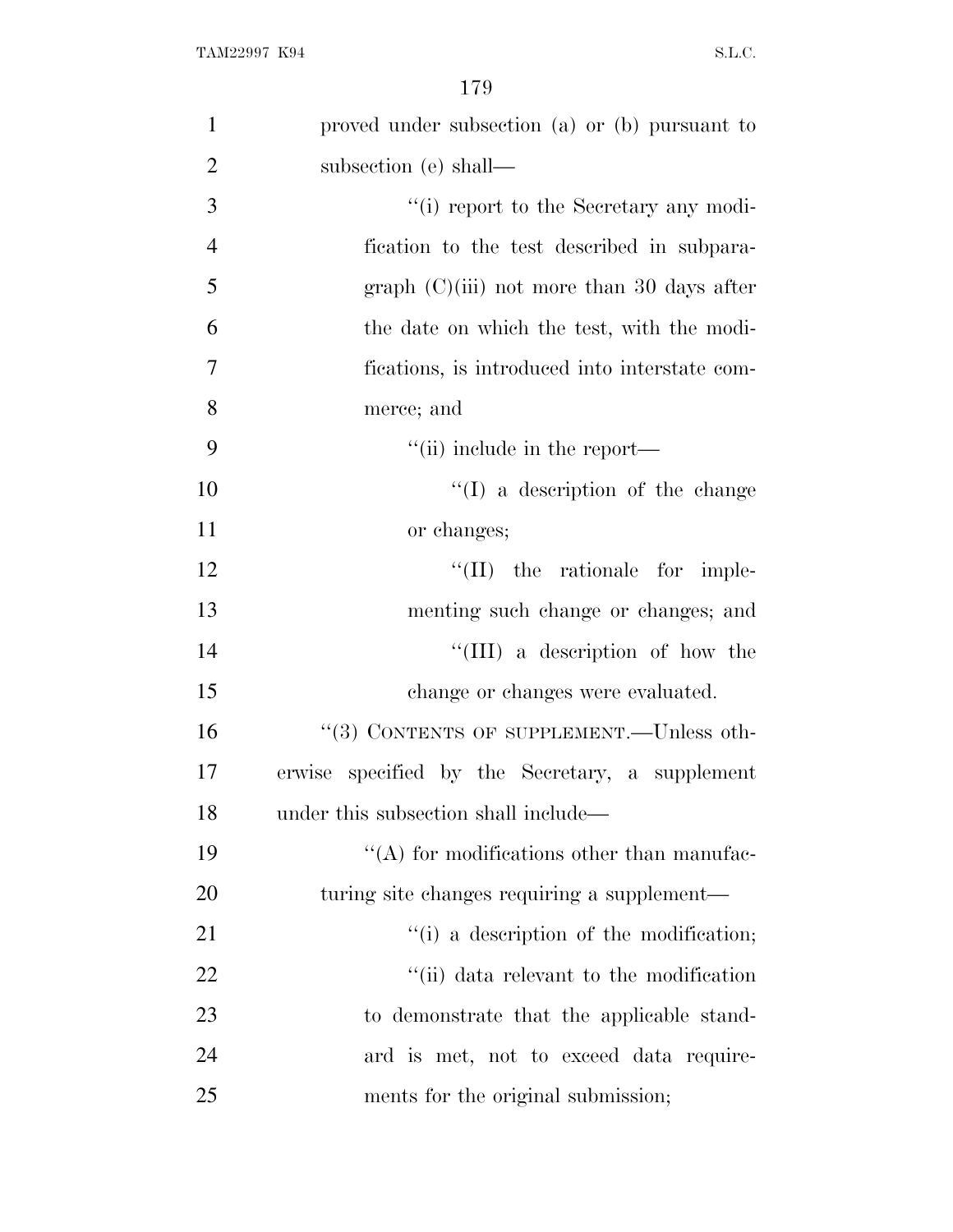TAM22997 K94 S.L.C.

| $\mathbf{1}$   | "(iii) acceptance criteria; and                          |
|----------------|----------------------------------------------------------|
| $\overline{2}$ | "(iv) any revised labeling; and                          |
| 3              | "(B) for manufacturing site changes—                     |
| $\overline{4}$ | "(i) the information listed in subpara-                  |
| 5              | $graph(A);$ and                                          |
| 6              | "(ii) information regarding the meth-                    |
| $\overline{7}$ | ods used in, or the facilities or controls               |
| 8              | used for, the development of the test to                 |
| 9              | demonstrate compliance with the applicable               |
| 10             | quality requirements under section 587K.                 |
| 11             | "(4) ADDITIONAL DATA.—The Secretary may                  |
| 12             | require, when necessary, data to evaluate a modifica-    |
| 13             | tion to an in vitro clinical test that is in addition to |
| 14             | the data otherwise required under the preceding          |
| 15             | paragraphs if the data request is in accordance with     |
| 16             | the least burdensome requirements under section          |
| 17             | $587AA(e)$ .                                             |
| 18             | "(5) CONDITIONS OF APPROVAL.—In an order                 |
| 19             | approving a supplement under this subsection, the        |
| 20             | Secretary may require conditions of approval for the     |
| 21             | in vitro clinical test, including compliance with re-    |
| 22             | strictions under section 5870 and conformance to         |
| 23             | performance standards under section 587R.                |
| 24             | "(6) APPROVAL.—The Secretary shall approve               |
| 25             | a supplement under this subsection if—                   |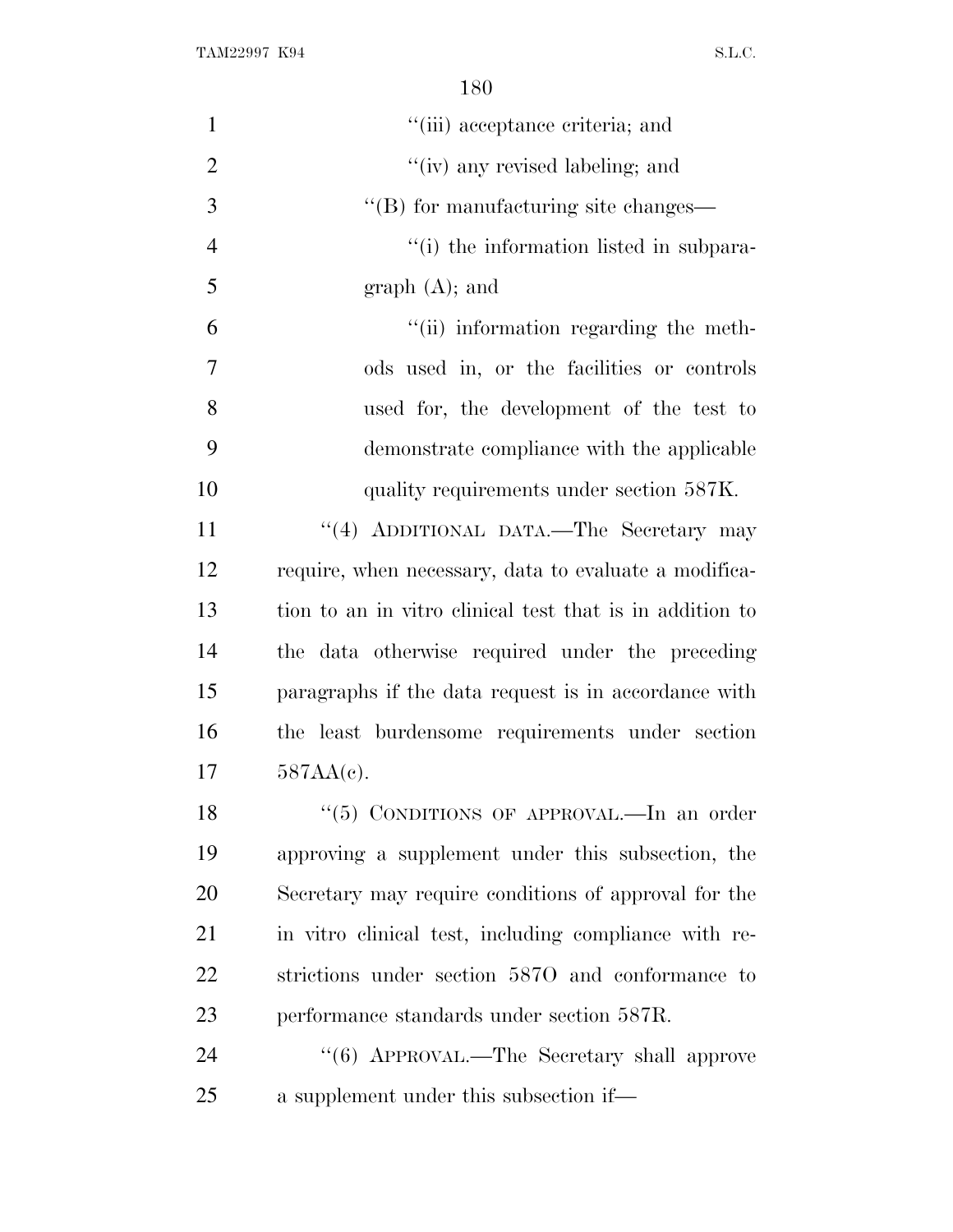| $\mathbf{1}$   | "(A) the data demonstrate that the modi-              |
|----------------|-------------------------------------------------------|
| $\overline{2}$ | fied in vitro clinical test meets the applicable      |
| 3              | standard; and                                         |
| $\overline{4}$ | $\lq\lq (B)$ the holder of the application approved   |
| 5              | under subsection (e) for the test has dem-            |
| 6              | onstrated compliance with applicable quality          |
| $\overline{7}$ | and inspection requirements, as applicable and        |
| 8              | appropriate.                                          |
| 9              | "(7) PUBLICATION.—The Secretary shall pub-            |
| 10             | lish on the public website of the Food and Drug Ad-   |
| 11             | ministration notice of any order approving a supple-  |
| 12             | ment under this subsection, except that such publi-   |
| 13             | cation shall exclude—                                 |
| 14             | "(A) commercial confidential or trade se-             |
| 15             | cret information; and                                 |
| 16             | $\lq\lq (B)$ any other information that the Sec-      |
| 17             | retary determines to relate to national security      |
| 18             | or countermeasures or to be restricted from dis-      |
| 19             | closure pursuant to another provision of law.         |
| 20             | "(8) REVIEW OF DENIAL.—An applicant whose             |
| 21             | supplement under this subsection has been denied      |
| 22             | approval may, by petition filed on or before the 60th |
| 23             | calendar day after the date upon which the applicant  |
| 24             | receives notice of such denial, obtain review of the  |
| 25             | denial in accordance with section 587P.               |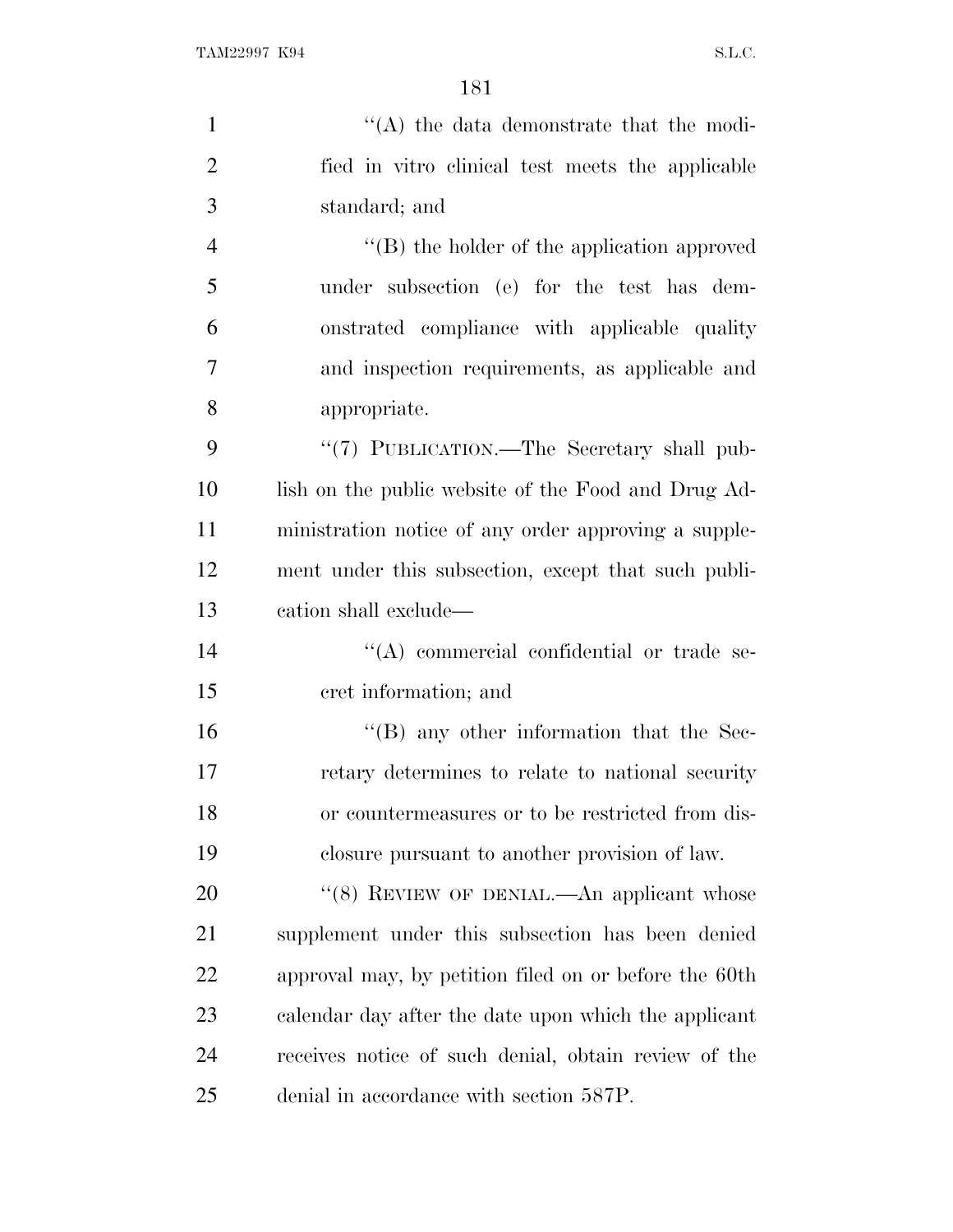''(g) WITHDRAWAL AND TEMPORARY SUSPENSION OF APPROVAL.—

| 3              | $``(1)$ ORDER WITHDRAWING APPROVAL.—             |
|----------------|--------------------------------------------------|
| $\overline{4}$ | "(A) IN GENERAL.—The Secretary may,              |
| 5              | after providing due notice and an opportunity    |
| 6              | for an informal hearing to the holder of an ap-  |
| 7              | proved application for an in vitro clinical test |
| 8              | under this section, issue an order withdrawing   |
| 9              | approval of the application if the Secretary     |
| 10             | finds that—                                      |
| 11             | "(i) the grounds for approval under              |
| 12             | subsection (e) are no longer met;                |
| 13             | "(ii) there is a reasonable likelihood           |
| 14             | that the test would cause death or serious       |
| 15             | adverse health consequences, including by        |
| 16             | causing the absence, significant delay, or       |
| 17             | discontinuation of life-saving or life sus-      |
| 18             | taining medical treatment;                       |
| 19             | "(iii) the holder of the approved appli-         |
| 20             | cation—                                          |
| 21             | $\lq\lq$ (I) has failed to, or repeatedly        |
| 22             | deliberately failed to, maintain<br><b>or</b>    |
| 23             | records to make reports, as required             |
| 24             | under section 587M;                              |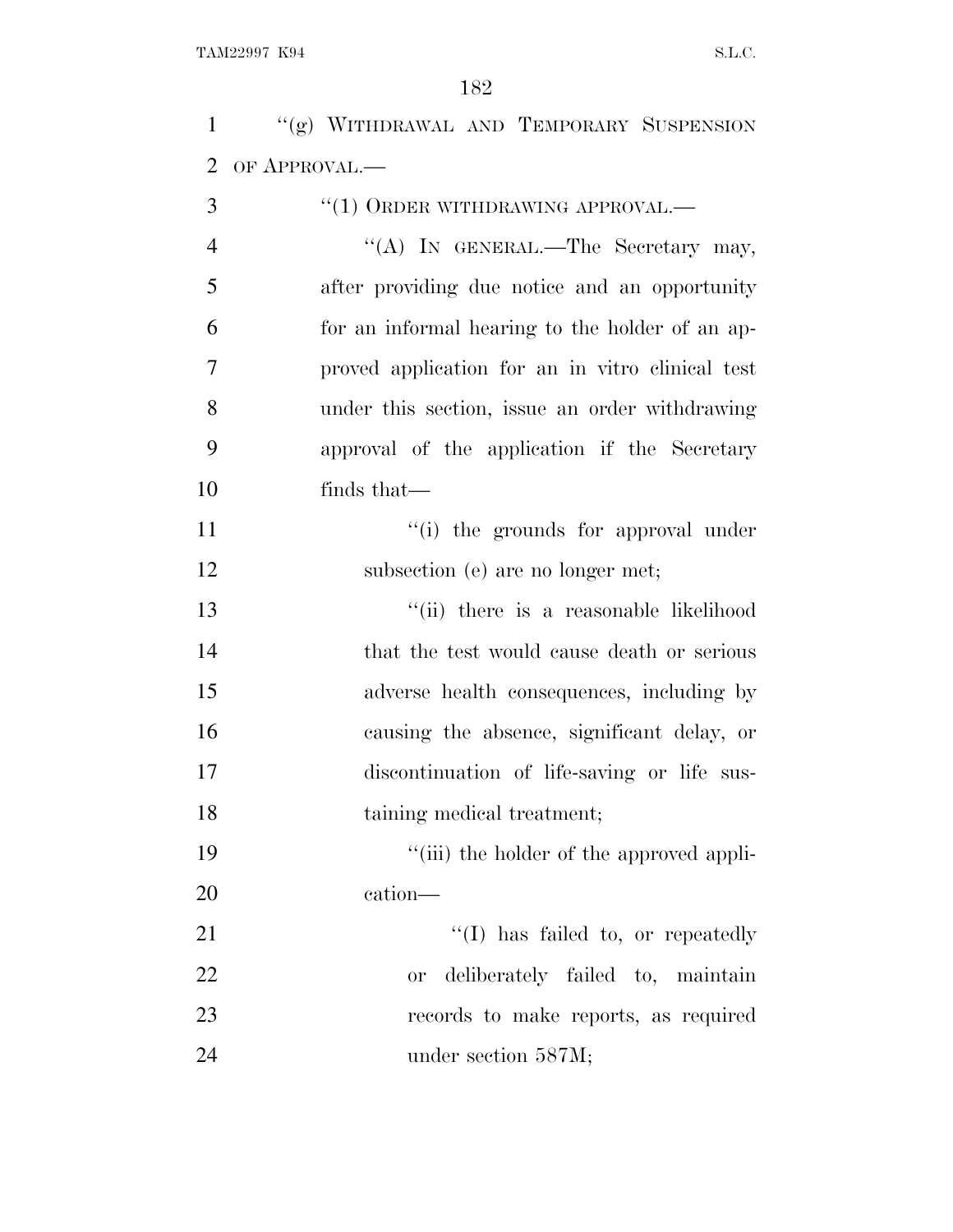| $\mathbf{1}$   | "(II) has refused to permit ac-                 |
|----------------|-------------------------------------------------|
| $\overline{2}$ | cess to, or copying or verification of          |
| 3              | such records, as required under sec-            |
| $\overline{4}$ | tion $704$ ;                                    |
| 5              | "(III) has not complied with the                |
| 6              | requirements of section 587K; or                |
| $\overline{7}$ | "(IV) has not complied with any                 |
| 8              | mitigating measure required under               |
| 9              | section 587E or restriction under sec-          |
| 10             | tion $5870$ ; or                                |
| 11             | "(iv) the labeling of such in vitro clin-       |
| 12             | ical test, based on a fair evaluation of all    |
| 13             | material facts, is false or misleading in any   |
| 14             | particular and was not corrected within a       |
| 15             | reasonable time after receipt of written no-    |
| 16             | tice from the Secretary of such fact.           |
| 17             | "(B) CONTENT.—An order under subpara-           |
| 18             | graph (A) withdrawing approval of an applica-   |
| 19             | tion shall state each ground for withdrawal and |
| 20             | shall notify the holder of such application 60  |
| 21             | calendar days prior to issuing such order.      |
| 22             | "(C) PUBLICATION.-The Secretary shall           |
| 23             | publish any order under subparagraph (A) on     |
| 24             | the public website of the Food and Drug Ad-     |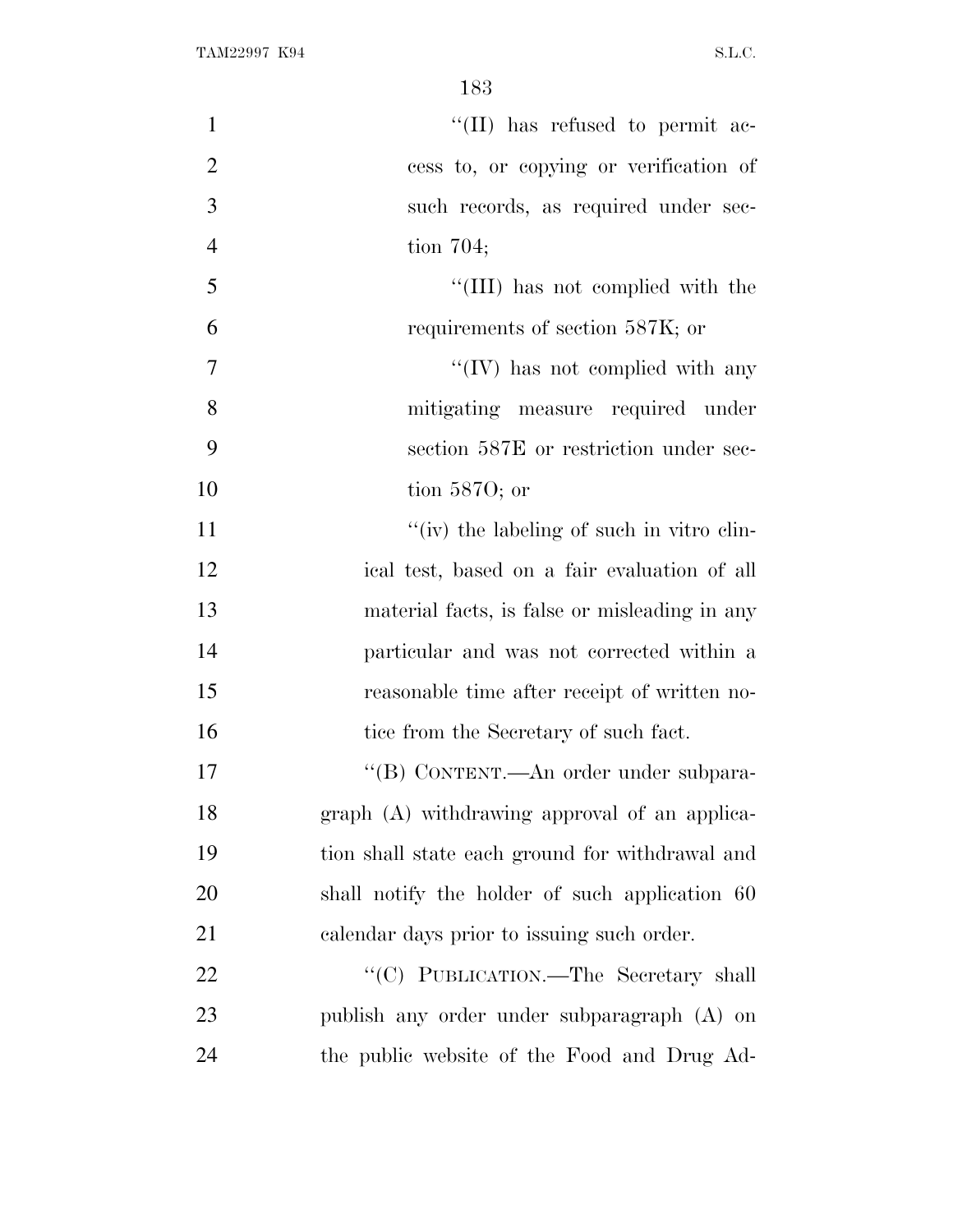| $\mathbf{1}$   | ministration, except that such publication shall         |
|----------------|----------------------------------------------------------|
| $\overline{2}$ | exclude—                                                 |
| 3              | "(i) commercial confidential or trade                    |
| $\overline{4}$ | secret information; and                                  |
| 5              | "(ii) any other information that the                     |
| 6              | Secretary determines, if published, would                |
| 7              | present a risk to national security.                     |
| 8              | $"(2)$ ORDER OF TEMPORARY SUSPENSION.—If,                |
| 9              | after providing due notice and an opportunity for an     |
| 10             | informal hearing to the holder of an approved appli-     |
| 11             | cation for an in vitro clinical test under this section, |
| 12             | the Secretary determines, based on scientific evi-       |
| 13             | dence, that there is a reasonable likelihood that the    |
| 14             | in vitro clinical test would cause death or serious ad-  |
| 15             | verse health consequences, such as by causing the        |
| 16             | absence, significant delay, or discontinuation of life-  |
| 17             | saving or life-sustaining medical treatment, the Sec-    |
| 18             | retary shall, by order, temporarily suspend the ap-      |
| 19             | proval of the application. If the Secretary issues       |
| 20             | such an order, the Secretary shall proceed expedi-       |
| 21             | tiously under paragraph (1) to withdraw approval of      |
| 22             | such application.                                        |
| 23             | ``(3)<br>APPEAL WITHDRAWING APPROVAL AND                 |

ORDERS OF TEMPORARY SUSPENSIONS.—An order of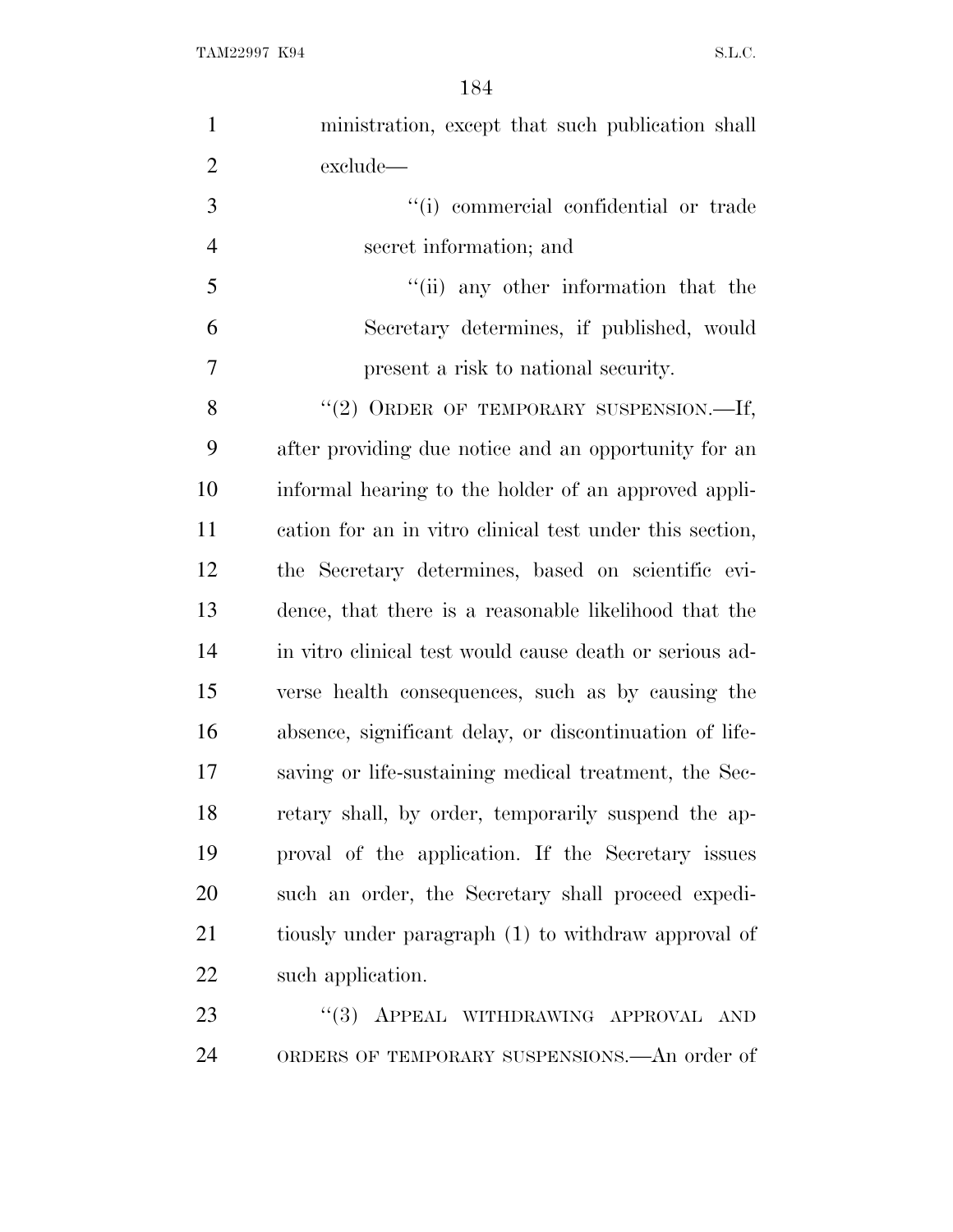| $\mathbf{1}$   | withdrawal or an order of temporary suspension may      |
|----------------|---------------------------------------------------------|
| $\overline{2}$ | be appealed under 587P.                                 |
| 3              | "SEC. 587C. EXEMPTIONS.                                 |
| $\overline{4}$ | "(a) IN GENERAL.—The following in vitro clinical        |
| 5              | tests are exempt from premarket review under section    |
| 6              | 587B, and may be lawfully marketed subject to other ap- |
| 7              | plicable requirements of this Act:                      |
| 8              | "(1) TESTS EXEMPT FROM SECTION $510(k)$ .               |
| 9              | "(A) EXEMPTION.—An in vitro clinical                    |
| 10             | test is exempt from premarket review under              |
| 11             | section 587B and may be lawfully marketed               |
| 12             | subject to the other applicable requirements of         |
| 13             | this Act, if the developer of the in vitro clinical     |
| 14             | test—                                                   |
| 15             | "(i) maintains documentation dem-                       |
| 16             | onstrating that the test meets and con-                 |
| 17             | tinues to meet the criteria set forth in sub-           |
| 18             | paragraph $(B)$ ; and                                   |
| 19             | "(ii) makes such documentation avail-                   |
| 20             | able to the Secretary upon request.                     |
| 21             | "(B) CRITERIA FOR EXEMPTION.—An in                      |
| 22             | vitro clinical test is exempt as specified in sub-      |
| 23             | paragraph $(A)$ if such test—                           |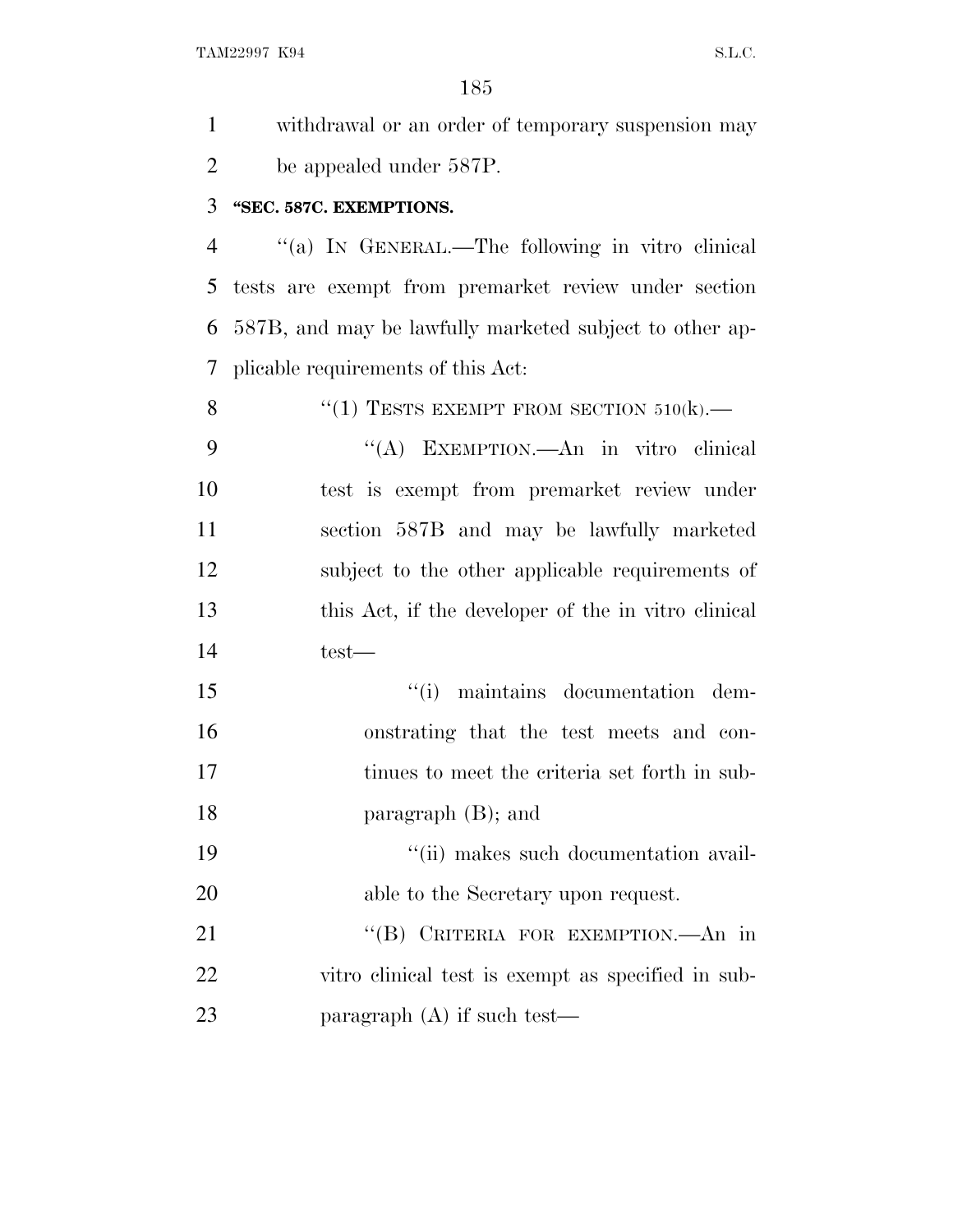| $\mathbf{1}$   | $``(i)(I)$ was offered for clinical use         |
|----------------|-------------------------------------------------|
| $\overline{2}$ | prior to the date of enactment of the           |
| 3              | VALID Act of 2022;                              |
| $\overline{4}$ | "(II) immediately prior to such date            |
| 5              | of enactment was exempt pursuant to sub-        |
| 6              | section (1) or $(m)(2)$ of section 510 from     |
| $\overline{7}$ | the requirements for submission of a re-        |
| 8              | port under section $510(k)$ ; or                |
| 9              | $\lq\lq$ (III)(aa) was not offered for clinical |
| 10             | use prior to such date of enactment;            |
| 11             | "(bb) is not an instrument; and                 |
| 12             | "(cc) falls within a category of tests          |
| 13             | that was exempt from the requirements for       |
| 14             | submission of a report under section            |
| 15             | $510(k)$ as of such date of enactment (in-      |
| 16             | cluding class II devices and excluding class    |
| 17             | I devices described in section $510(l)$ ;       |
| 18             | "(ii) meets the applicable standard as          |
| 19             | described in section $587(2)$ ;                 |
| 20             | "(iii) is not offered with labeling and         |
| 21             | advertising that is false or misleading; and    |
| 22             | "(iv) is not likely to cause or con-            |
| 23             | tribute to serious adverse health<br>$\,$ con-  |
| 24             | sequences.                                      |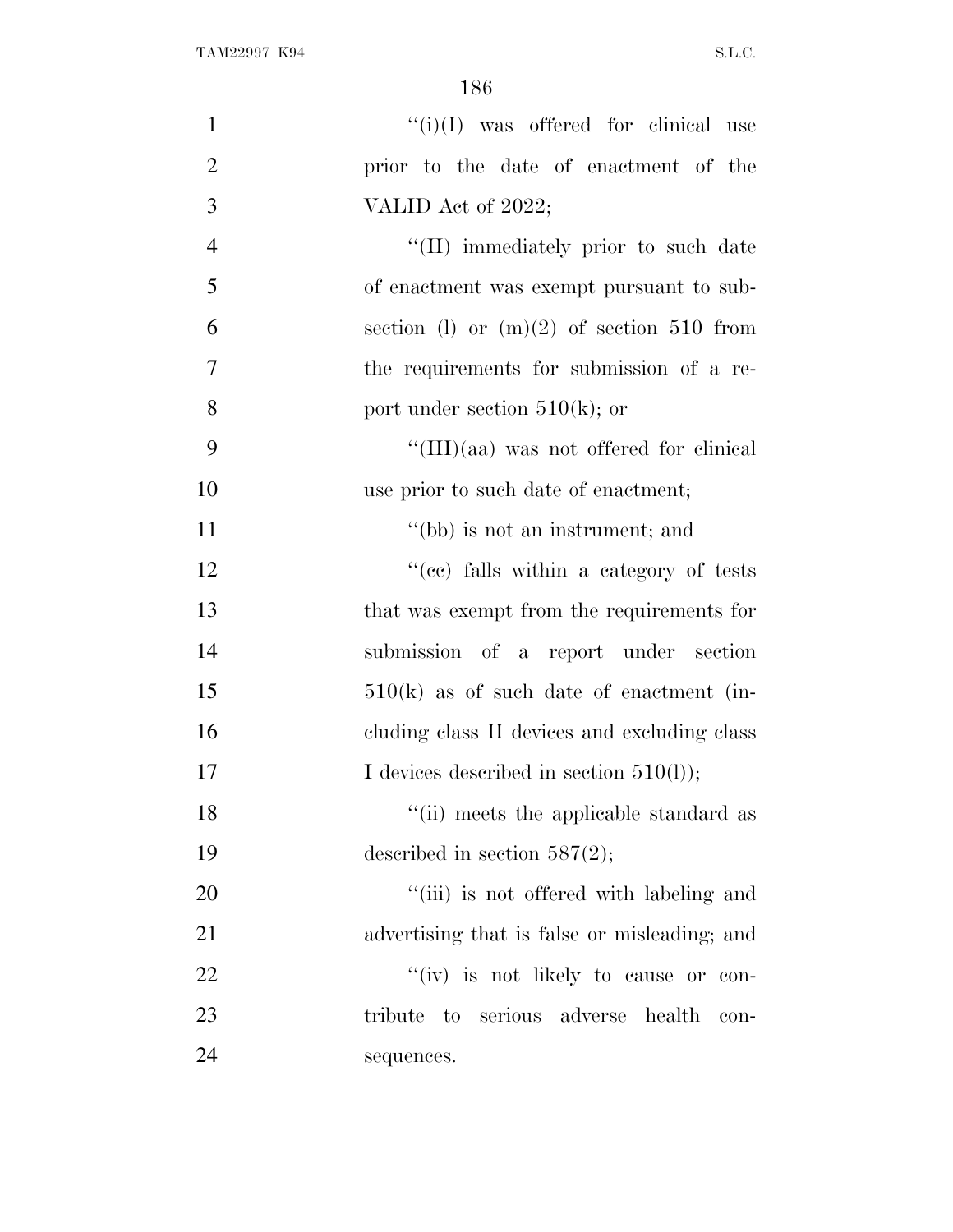1 "
(C) EFFECT ON SPECIAL CONTROLS. For any in vitro clinical test, or category of in vitro clinical tests, that is exempt from pre- market review based on the criteria in subpara- graph (B), any special control that applied to a device within a predecessor category imme- diately prior to the date of enactment of the VALID Act of 2022 shall be deemed a miti- gating measure applicable under section 587E to an in vitro clinical test within the successor category, except to the extent such mitigating measure is withdrawn or changed in accordance with section 587E. 14 "(D) NEAR-PATIENT TESTING.—Not later than 1 year after the date of enactment of the VALID Act of 2022, the Secretary shall issue draft guidance indicating categories of tests

 under section 587B when offered for near-pa- tient testing (point of care), which were not ex- empt from submission of a report under section  $510(k)$  pursuant to subsection (l) or  $(m)(2)$  of section 510 and regulations imposing limita- tions on exemption for in vitro devices intended for near-patient testing (point of care).

that shall be exempt from premarket review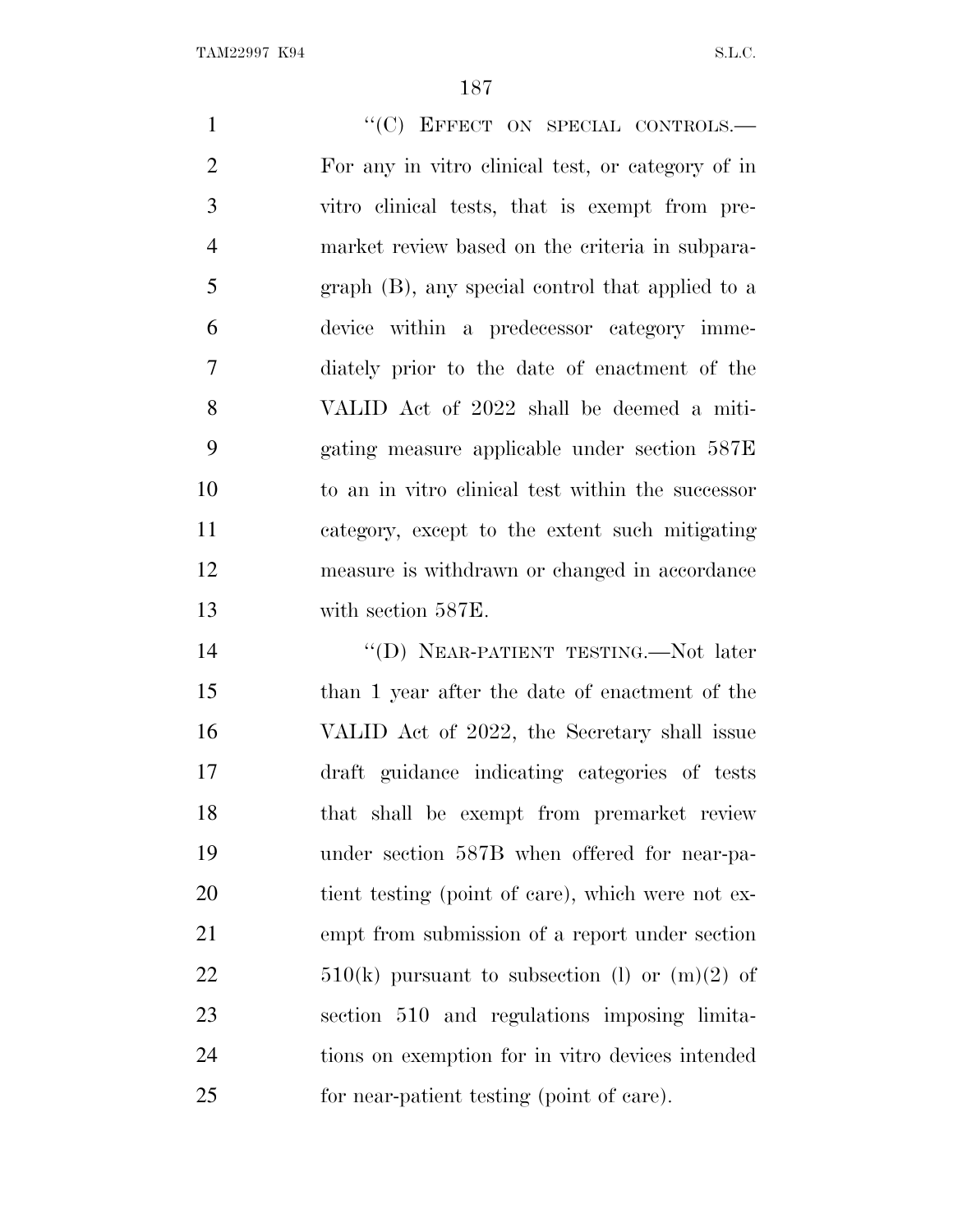| $\mathbf{1}$   | $``(2)$ LOW-RISK TESTS.—                           |
|----------------|----------------------------------------------------|
| $\overline{2}$ | "(A) EXEMPTION.—An in vitro clinical               |
| 3              | test is exempt from premarket review under         |
| $\overline{4}$ | section 587B and may be lawfully marketed          |
| 5              | subject to the other applicable requirements of    |
| 6              | this Act, including section $587J(b)(6)$ , if such |
| 7              | test meets the definition of low-risk under sec-   |
| 8              | tion 587 and if the developer of the test—         |
| 9              | "(i) maintains documentation dem-                  |
| 10             | onstrating that the in vitro clinical test         |
| 11             | meets and continues to meet the criteria           |
| 12             | set forth in paragraph $(2)$ ; and                 |
| 13             | "(ii) makes such documentation avail-              |
| 14             | able to the Secretary upon request.                |
| 15             | "(B) CRITERIA FOR EXEMPTION.—An in                 |
| 16             | vitro clinical test is exempt as specified in sub- |
| 17             | paragraph $(A)$ if—                                |
| 18             | "(i) the in vitro clinical test meets the          |
| 19             | applicable standard as described in $587(2)$ ;     |
| 20             | "(ii) the labeling and advertising are             |
| 21             | not false or misleading;                           |
| 22             | "(iii) the in vitro clinical test is not           |
| 23             | likely to cause or contribute to serious ad-       |
| 24             | verse health consequences; and                     |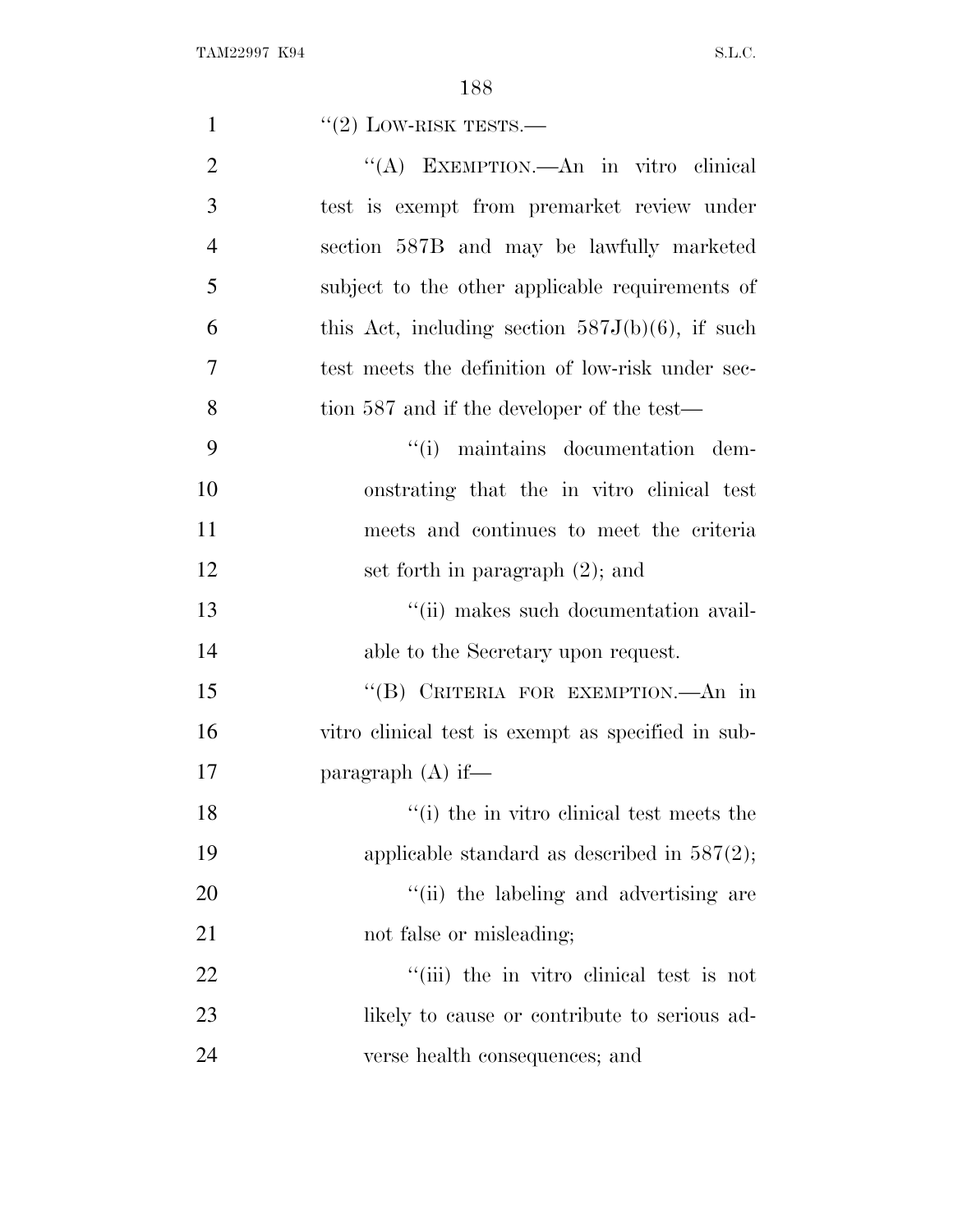| $\mathbf{1}$   | "(iv) the in vitro clinical test is listed       |
|----------------|--------------------------------------------------|
| $\overline{2}$ | pursuant to section 587J or falls within a       |
| 3              | category of tests listed as described in sub-    |
| $\overline{4}$ | $\text{param}$ (C).                              |
| 5              | $``(C)$ LIST OF LOW-RISK TESTS.—                 |
| 6              | ``(i)<br>IN GENERAL.—The Secretary               |
| 7              | shall maintain, and make publicly available      |
| 8              | on the website of the Food and Drug Ad-          |
| 9              | ministration, a list of in vitro clinical tests, |
| 10             | and categories of in vitro clinical tests,       |
| 11             | that are low-risk in vitro clinical tests for    |
| 12             | purposes of the exemption under this para-       |
| 13             | graph.                                           |
| 14             | "(ii) INCLUSION.—The list under                  |
| 15             | clause (i) shall consist of—                     |
| 16             | $\lq\lq$ (I) all in vitro clinical tests and     |
| 17             | categories of in vitro clinical tests that       |
| 18             | exempt from premarket review<br>are              |
| 19             | pursuant to subsection $(d)(1)$<br><b>or</b>     |
| 20             | $(d)(3)$ ; and                                   |
| 21             | $\lq\lq$ (II) all in vitro clinical tests and    |
| 22             | categories of in vitro clinical tests that       |
| 23             | are designated by the Secretary pur-             |
| 24             | suant to subparagraph $(C)$ as low-risk          |
| 25             | for purposes of this paragraph.                  |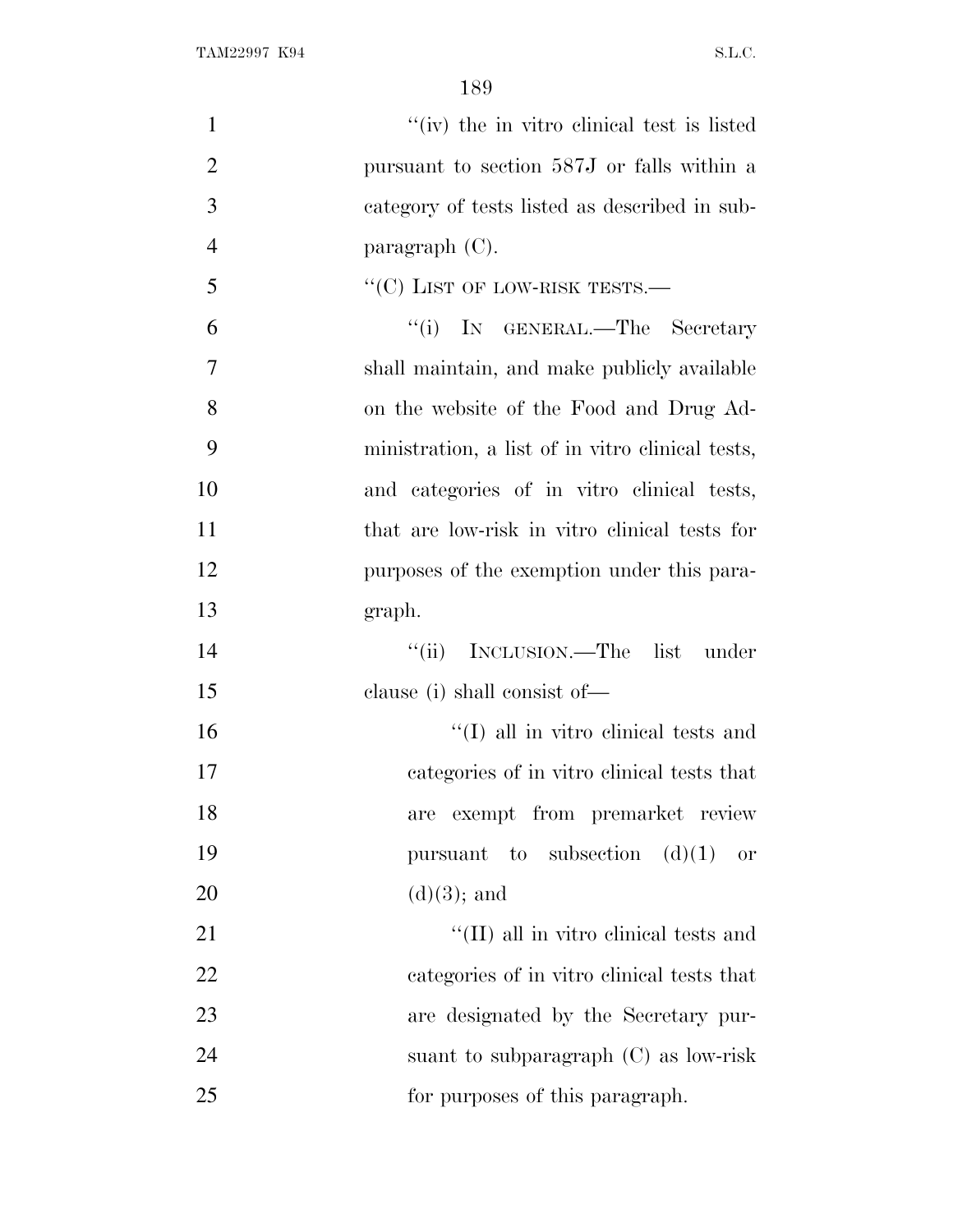| $\mathbf{1}$   | "(D) DESIGNATION OF TESTS AND CAT-                      |
|----------------|---------------------------------------------------------|
| $\overline{2}$ | EGORIES.—Without regard to subchapter II of             |
| 3              | chapter 5 of title 5, United States Code, the           |
| $\overline{4}$ | Secretary may designate, in addition to the             |
| 5              | tests and categories described in subparagraph          |
| 6              | $(C)(i)$ , additional in vitro clinical tests, and cat- |
| 7              | egories of in vitro clinical tests, as low-risk in      |
| 8              | vitro clinical tests for purposes of the exemption      |
| 9              | under this paragraph. The Secretary may make            |
| 10             | such a designation on the Secretary's own ini-          |
| 11             | tiative or in response to a request by a devel-         |
| 12             | oper pursuant to subsection (a) or (b) of section       |
| 13             | 587F. In making such a designation for a test           |
| 14             | or category of tests, the Secretary shall con-          |
| 15             | sider—                                                  |
| 16             | "(i) whether the test, or category of                   |
| 17             | tests, is low-risk;                                     |
| 18             | "(ii) the existence of and ability to de-               |
| 19             | velop mitigating measures sufficient for                |
| 20             | such test category to meet the low-risk                 |
| 21             | standard; and                                           |
| 22             | "(iii) such other factors as the Sec-                   |
| 23             | retary determines to be appropriate for the             |
| 24             | protection of the public health.                        |
| 25             | $``(3)$ HUMANITARIAN TEST EXEMPTION.—                   |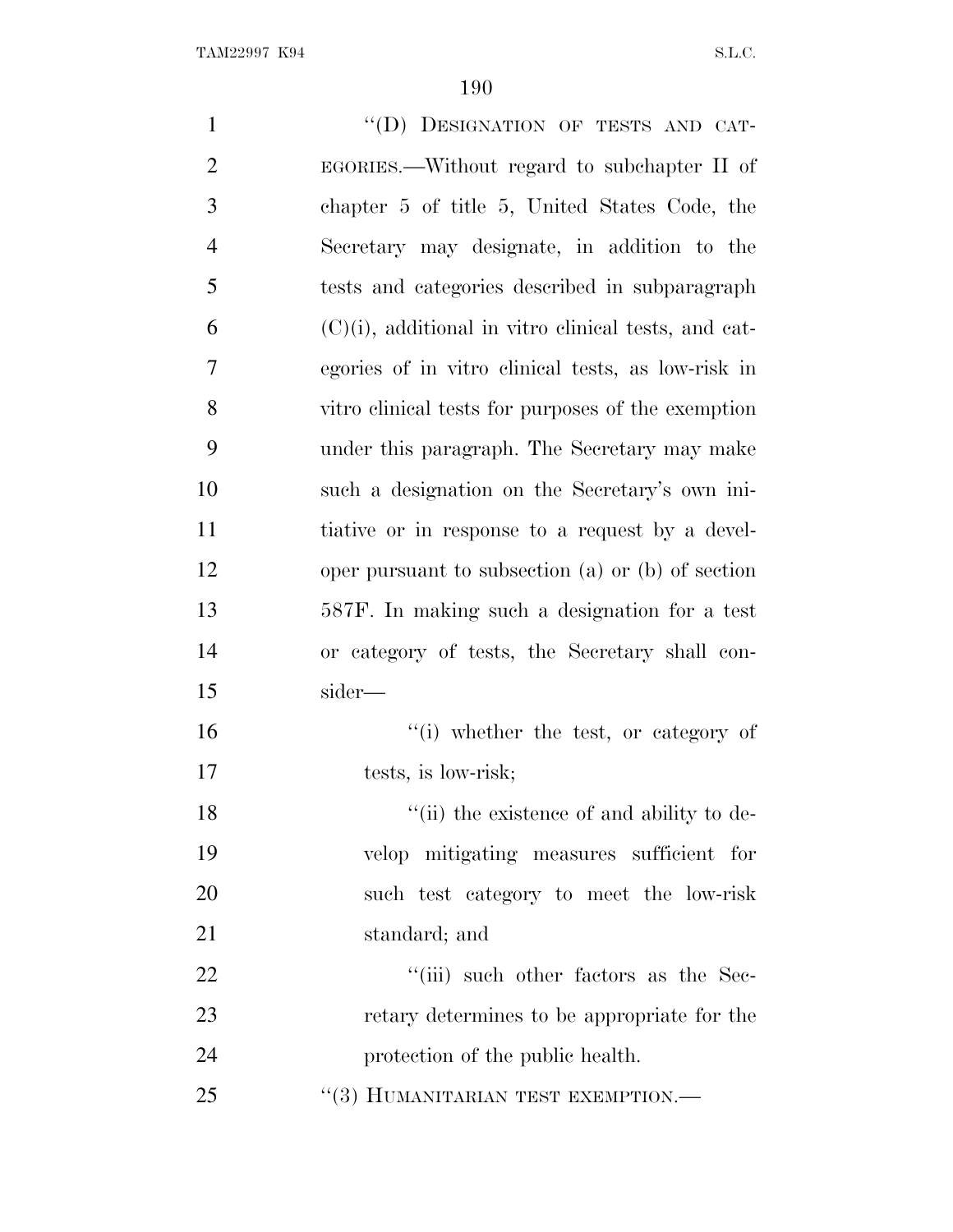| $\mathbf{1}$   | "(A) IN GENERAL.—An in vitro clinical              |
|----------------|----------------------------------------------------|
| $\overline{2}$ | test that meets the criteria under subparagraph    |
| 3              | (B) is exempt from premarket review under sec-     |
| $\overline{4}$ | tion 587B and may be lawfully offered subject      |
| 5              | to the other applicable requirements of this sub-  |
| 6              | chapter, if the developer of the test—             |
| 7              | "(i) maintains documentation (which                |
| 8              | may include literature citations in special-       |
| 9              | ized medical journals, textbooks, special-         |
| 10             | ized medical society proceedings, and gov-         |
| 11             | ernmental statistics publications, or, if no       |
| 12             | such studies or literature citations exist,        |
| 13             | credible conclusions from appropriate re-          |
| 14             | search or surveys) demonstrating that such         |
| 15             | test meets and continues to meet the cri-          |
| 16             | teria described in this subsection; and            |
| 17             | "(ii) makes such documentation avail-              |
| 18             | able to the Secretary upon request.                |
| 19             | "(B) CRITERIA FOR EXEMPTION.—An in                 |
| 20             | vitro clinical test is exempt as described in sub- |
| 21             | paragraph $(A)$ if—                                |
| 22             | "(i) the in vitro clinical test is in-             |
| 23             | tended by the developer for use for a diag-        |
| 24             | nostic purpose for a disease or condition          |
| 25             | that affects not more than $10,000$ (or such       |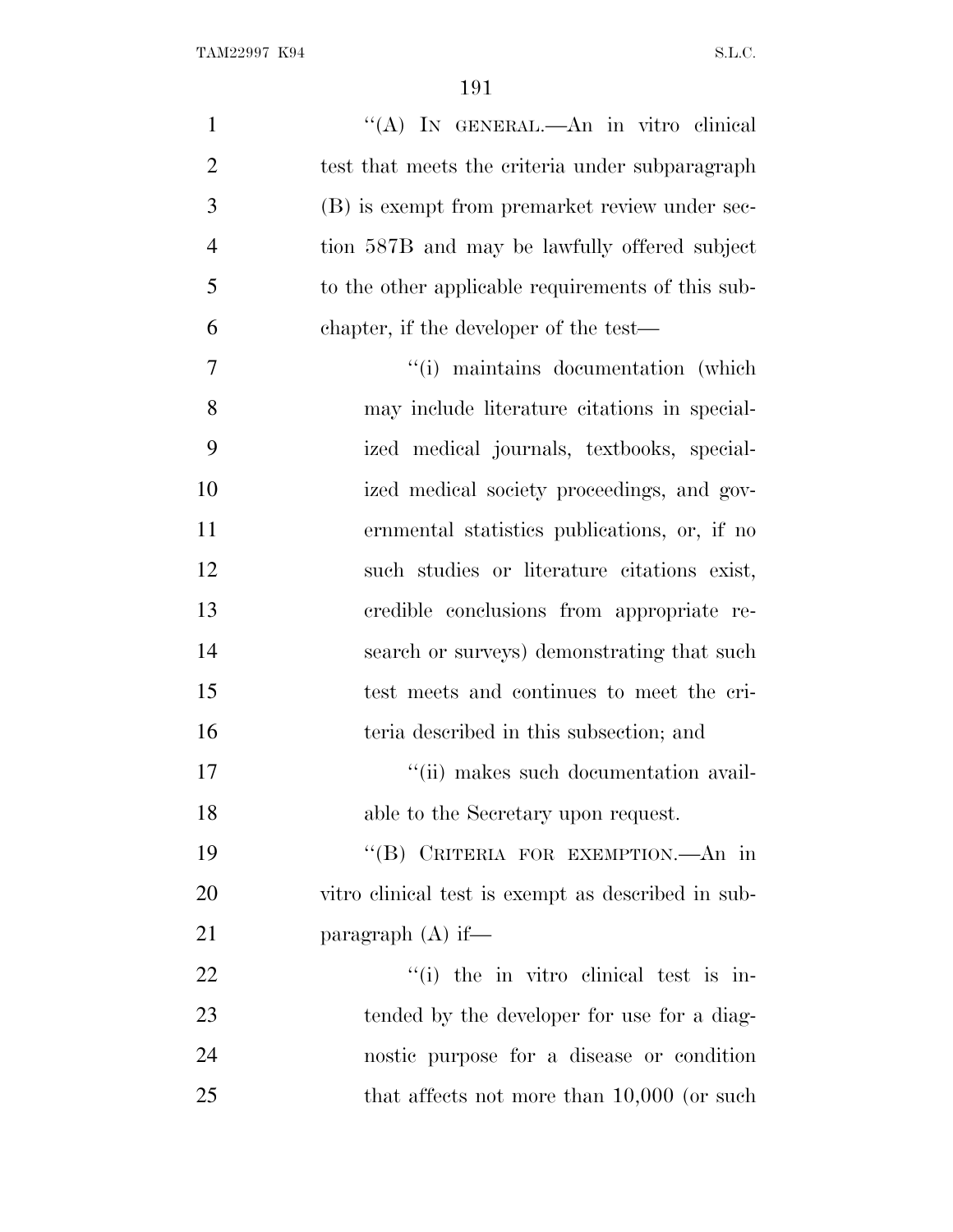| $\mathbf{1}$   | other higher number determined by the                |
|----------------|------------------------------------------------------|
| $\overline{2}$ | Secretary) individuals in the United States          |
| 3              | per year; and                                        |
| $\overline{4}$ | "(ii) the in vitro clinical test meets"              |
| 5              | the applicable standard described in sec-            |
| 6              | tion $587(2)$ ;                                      |
| $\overline{7}$ | "(iii) the labeling and advertising for              |
| 8              | the in vitro clinical test are not false or          |
| 9              | misleading;                                          |
| 10             | $f'(iv)$ the in vitro clinical test is not           |
| 11             | likely to cause or contribute to serious             |
| 12             | health consequences; and                             |
| 13             | $f'(v)$ the in vitro clinical test is not in-        |
| 14             | tended for screening.                                |
| 15             | "(C) EXCEPTION FOR CERTAIN TESTS.-                   |
| 16             | An in vitro clinical test intended to inform the     |
| 17             | use of a specific individual or specific type of bi- |
| 18             | ological product, drug, or device shall be eligible  |
| 19             | for an exemption from premarket review under         |
| 20             | this subsection only if, the developer submits a     |
| 21             | request under subsection (m) for informal feed-      |
| 22             | back and the Secretary determines that such in       |
| 23             | vitro clinical test is eligible for an exemption     |
| 24             |                                                      |
|                | from premarket review under this subsection.         |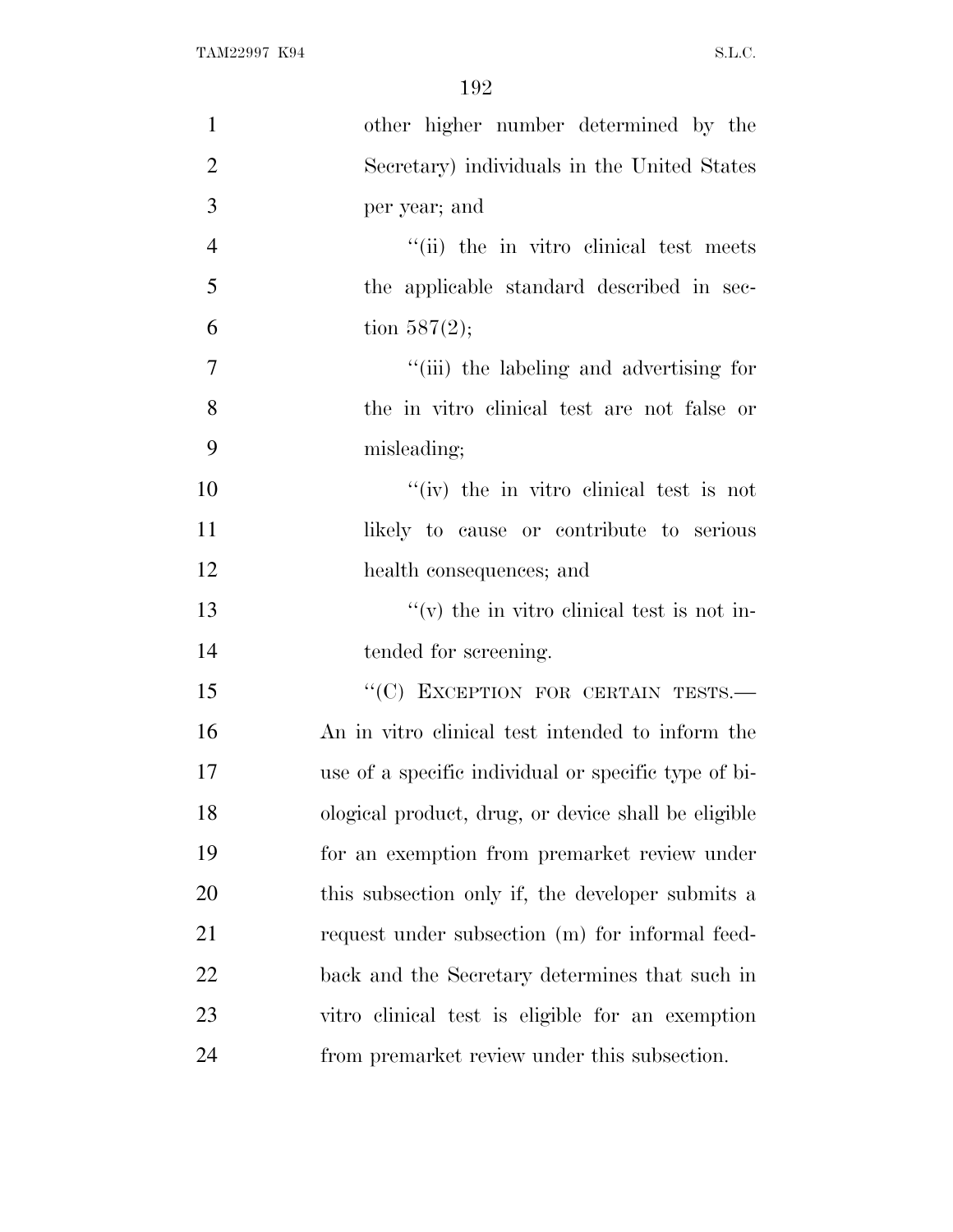| $\mathbf{1}$   | $``(4)$ CUSTOM TESTS AND LOW-VOLUME                  |
|----------------|------------------------------------------------------|
| $\overline{2}$ | TESTS.—An in vitro clinical test is exempt from pre- |
| 3              | market review under section 587B, quality require-   |
| $\overline{4}$ | ments under section 587K, and listing requirements   |
| 5              | under section 587J, and may be lawfully marketed     |
| 6              | subject to the other applicable requirements of this |
| 7              | Act, if—                                             |
| 8              | $\lq\lq$ such in vitro clinical test—                |
| 9              | "(i) is a test protocol performed for                |
| 10             | not more than 5 patients per year (or such           |
| 11             | other higher number determined by the                |
| 12             | Secretary), in a laboratory certified by the         |
| 13             | Secretary under section 353 of the Public            |
| 14             | Health Service Act that—                             |
| 15             | $\lq\lq$ meets the requirements to                   |
| 16             | perform tests of high-complexity in                  |
| 17             | which the test protocol was developed;               |
| 18             | <b>or</b>                                            |
| 19             | $\lq\lq$ (II) meets the requirements to              |
| 20             | perform tests of high-complexity with-               |
| 21             | in the same corporate organization                   |
| 22             | and having common ownership by the                   |
| 23             | same parent corporation as the lab-                  |
| 24             | oratory in which such test protocol                  |
| 25             | was developed; or                                    |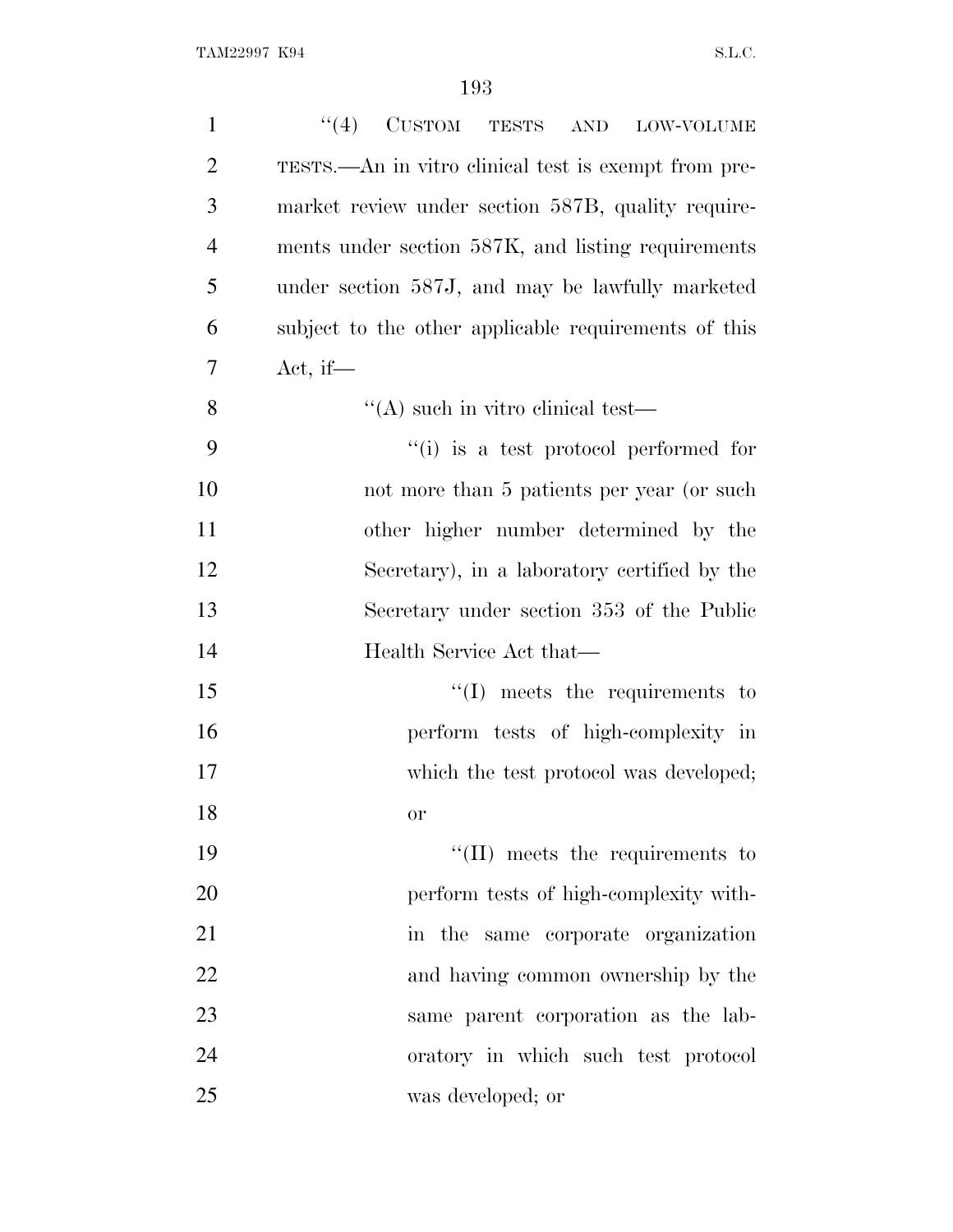| $\mathbf{1}$   | "(ii) is an in vitro clinical test devel-     |
|----------------|-----------------------------------------------|
| $\overline{2}$ | oped or modified to diagnose a unique pa-     |
| 3              | thology or physical condition of a specific   |
| $\overline{4}$ | patient or patients, upon order of a health   |
| 5              | professional or other specially qualified     |
| 6              | person designated under regulations, for      |
| $\overline{7}$ | which no other in vitro clinical test is com- |
| 8              | mercially available in the United States,     |
| 9              | and is—                                       |
| 10             | $\lq\lq$ (I) not intended for use with re-    |
| 11             | spect to more than 5 (or such other           |
| 12             | higher number determined by the Sec-          |
| 13             | retary) other patients; and                   |
| 14             | "(II) after the development of                |
| 15             | such test, not included in any test           |
| 16             | menu or template test report or other         |
| 17             | promotional materials, and is not oth-        |
| 18             | erwise advertised; and                        |
| 19             | "(B) the developer of the in vitro clinical   |
| 20             | $test-$                                       |
| 21             | "(i) maintains documentation dem-             |
| 22             | onstrating that such test meets the appli-    |
| 23             | cable criteria described in subparagraph      |
| 24             | (A);                                          |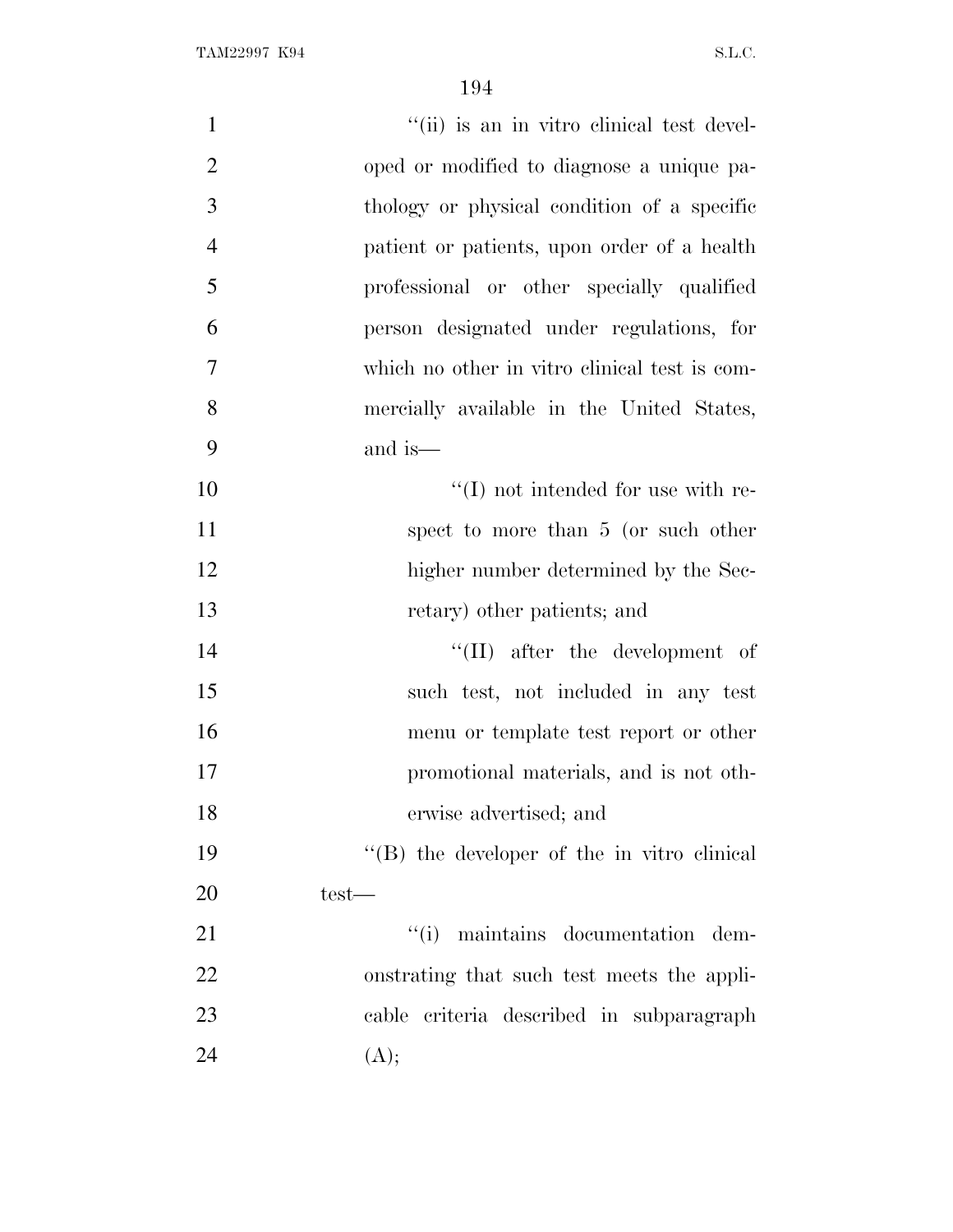TAM22997 K94 S.L.C.

| $\mathbf{1}$   | "(ii) makes such documentation, such                     |
|----------------|----------------------------------------------------------|
| $\overline{2}$ | as a prescription order requesting the cus-              |
| 3              | tom test for an individual patient, available            |
| $\overline{4}$ | to the Secretary upon request; and                       |
| 5              | "(iii) informs the Secretary, on an an-                  |
| 6              | nual basis, in a manner prescribed by the                |
| 7              | Secretary by guidance, that such test was                |
| 8              | offered.                                                 |
| 9              | " $(5)$ IN VITRO CLINICAL TESTS UNDER A TECH-            |
| 10             | NOLOGY CERTIFICATION ORDER. An in vitro clin-            |
| 11             | ical test that is within the scope of a technology cer-  |
| 12             | tification order, as described in section $587D(a)$ , is |
| 13             | exempt from premarket review under section               |
| 14             | 587B.".                                                  |
| 15             | $``(6)$ MODIFIED TESTS.—                                 |
| 16             | "(A) IN GENERAL.—An in vitro clinical                    |
| 17             | test that is modified is exempt from premarket           |
| 18             | review under section 587B if—                            |
| 19             | "(i)(I) the modification is made by-                     |
| 20             | "(aa) the developer that obtained                        |
| 21             | premarket approval for the unmodi-                       |
| 22             | fied version of the test under section                   |
| 23             | $587B$ ; or                                              |
| 24             | "(bb) a clinical laboratory cer-                         |
| 25             | tified by the Secretary under section                    |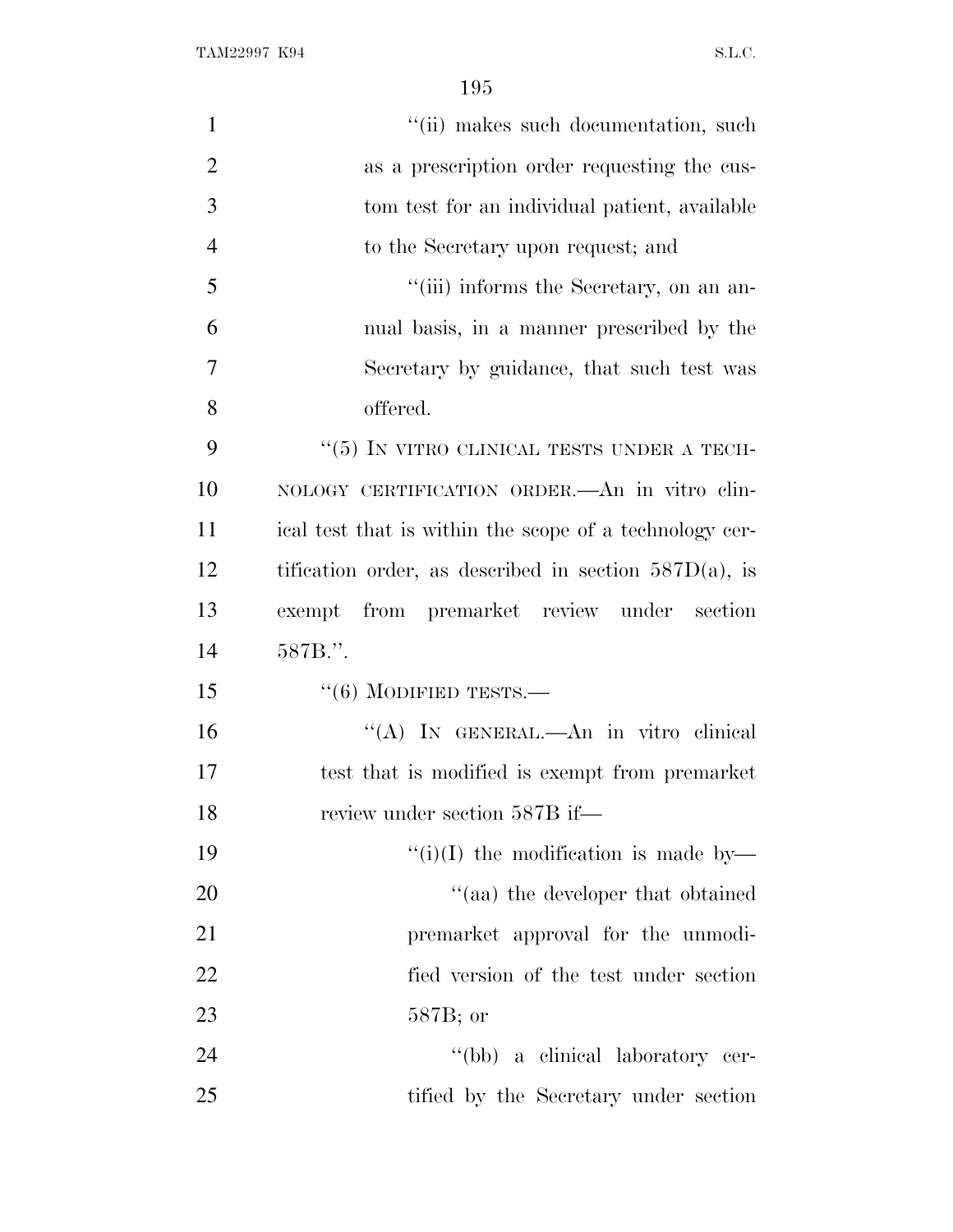| $\mathbf{1}$   | 353 of the Public Health Service Act      |
|----------------|-------------------------------------------|
| $\overline{2}$ | that meets the requirements for per-      |
| 3              | forming high complexity testing, to a     |
| $\overline{4}$ | lawfully offered in vitro clinical test,  |
| 5              | including another developer's lawfully    |
| 6              | offered in vitro clinical test, excluding |
| 7              | investigational in vitro clinical tests   |
| 8              | offered under section 587S, and the       |
| 9              | modified test is performed—               |
| 10             | $\lq\lq$ (AA) in the same clinical        |
| 11             | laboratory in which it was devel-         |
| 12             | oped for which a certification is         |
| 13             | still in effect under section 353         |
| 14             | that meets the requirements to            |
| 15             | perform tests of high complexity;         |
| 16             | "(BB) by another clinical                 |
| 17             | laboratory for which a certificate        |
| 18             | is in effect under section 353            |
| 19             | that meets the requirements to            |
| 20             | perform tests of high complexity,         |
| 21             | is within the same corporate or-          |
| 22             | ganization, and has common                |
| 23             | ownership by the same parent              |
| 24             | corporation as the laboratory in          |
| 25             | which the test was developed; or          |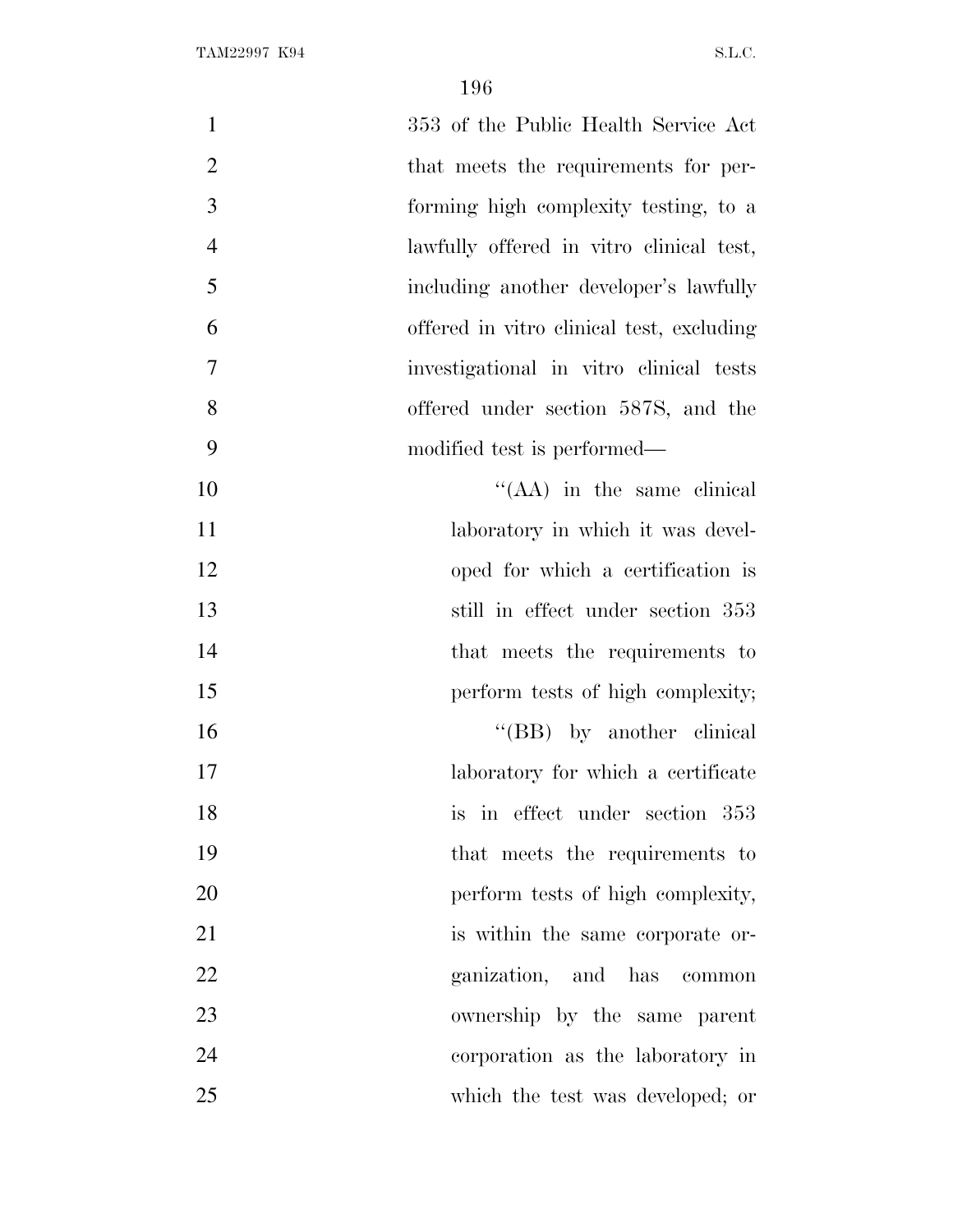| $\mathbf{1}$   | " $(CC)$ by a clinical labora-        |
|----------------|---------------------------------------|
| $\overline{2}$ | tory for which a certificate is in    |
| 3              | effect under section 353 that         |
| $\overline{4}$ | meets the requirements to per-        |
| 5              | form tests of high complexity and     |
| 6              | is within a public health labora-     |
| 7              | tory network coordinated [or          |
| 8              | managed] by the Centers for Dis-      |
| 9              | ease Control and Prevention, if       |
| 10             | the test was developed by the         |
| 11             | Centers for Disease Control and       |
| 12             | Prevention or another laboratory      |
| 13             | within such public health labora-     |
| 14             | tory network; or                      |
| 15             | $\lq$ (II) the modification does not— |
| 16             | "(aa) constitute a significant        |
| 17             | change to the indications for use;    |
| 18             | "(bb) cause the test to no longer     |
| 19             | comply with applicable mitigating     |
| 20             | measures under section 587E or re-    |
| 21             | strictions under section 5870;        |
| 22             | "(cc) significantly change per-       |
| 23             | formance claims or significantly and  |
| 24             | adversely change performance, unless  |
| 25             | provided for under an approved        |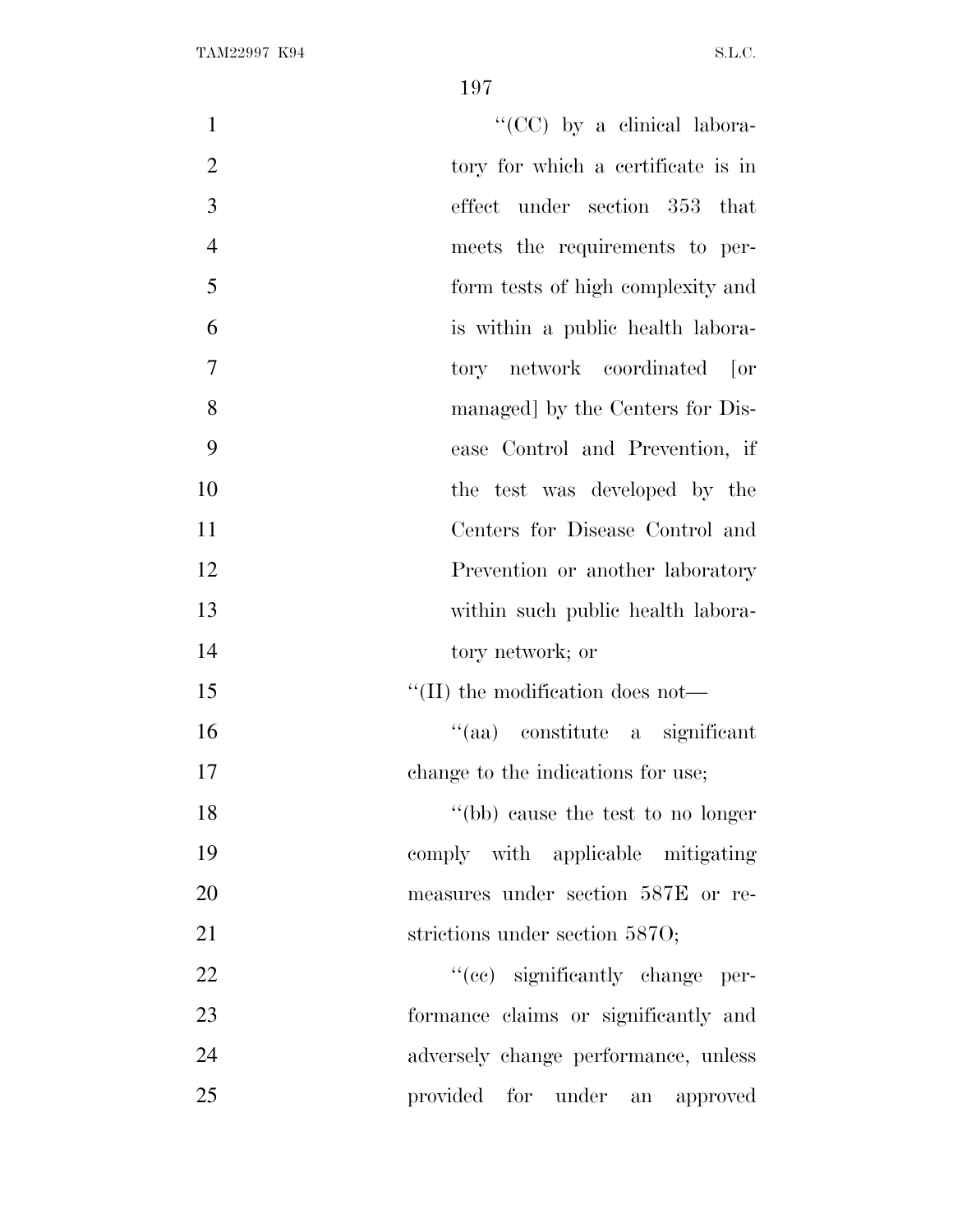| $\mathbf{1}$   | change protocol under section                       |
|----------------|-----------------------------------------------------|
| $\overline{2}$ | $587(a)(2)(H)$ ; or                                 |
| 3              | "(dd) constitute an adverse                         |
| $\overline{4}$ | change in the safety of the in vitro                |
| 5              | clinical test for individuals who come              |
| 6              | in contact with the in vitro clinical               |
| $\tau$         | test; and                                           |
| 8              | "(ii) the test meets the applicable                 |
| 9              | standard as described in section $587(2)$ ;         |
| 10             | "(iii) the labeling and advertising are             |
| 11             | not false or misleading; and                        |
| 12             | "(iv) the test is not likely to cause or            |
| 13             | contribute to serious adverse health con-           |
| 14             | sequences.                                          |
| 15             | "(B) CERTAIN MODIFICATIONS.- A modi-                |
| 16             | fication to extend specimen stability is exempt     |
| 17             | from premarket review under section 587B if         |
| 18             | the modified test meets the requirements in         |
| 19             | clauses (iii) through $(v)$ of subparagraph $(A)$ . |
| 20             | "(C) MODIFICATIONS UNDER A CHANGE                   |
| 21             | PROTOCOL.—Notwithstanding subparagraph              |
| 22             | (A), a modification made under a change pro-        |
| 23             | tocol pursuant to subsection $(a)(2)(H)$ of sec-    |
| 24             | tion 587B is exempt from review under such          |
| 25             | section.                                            |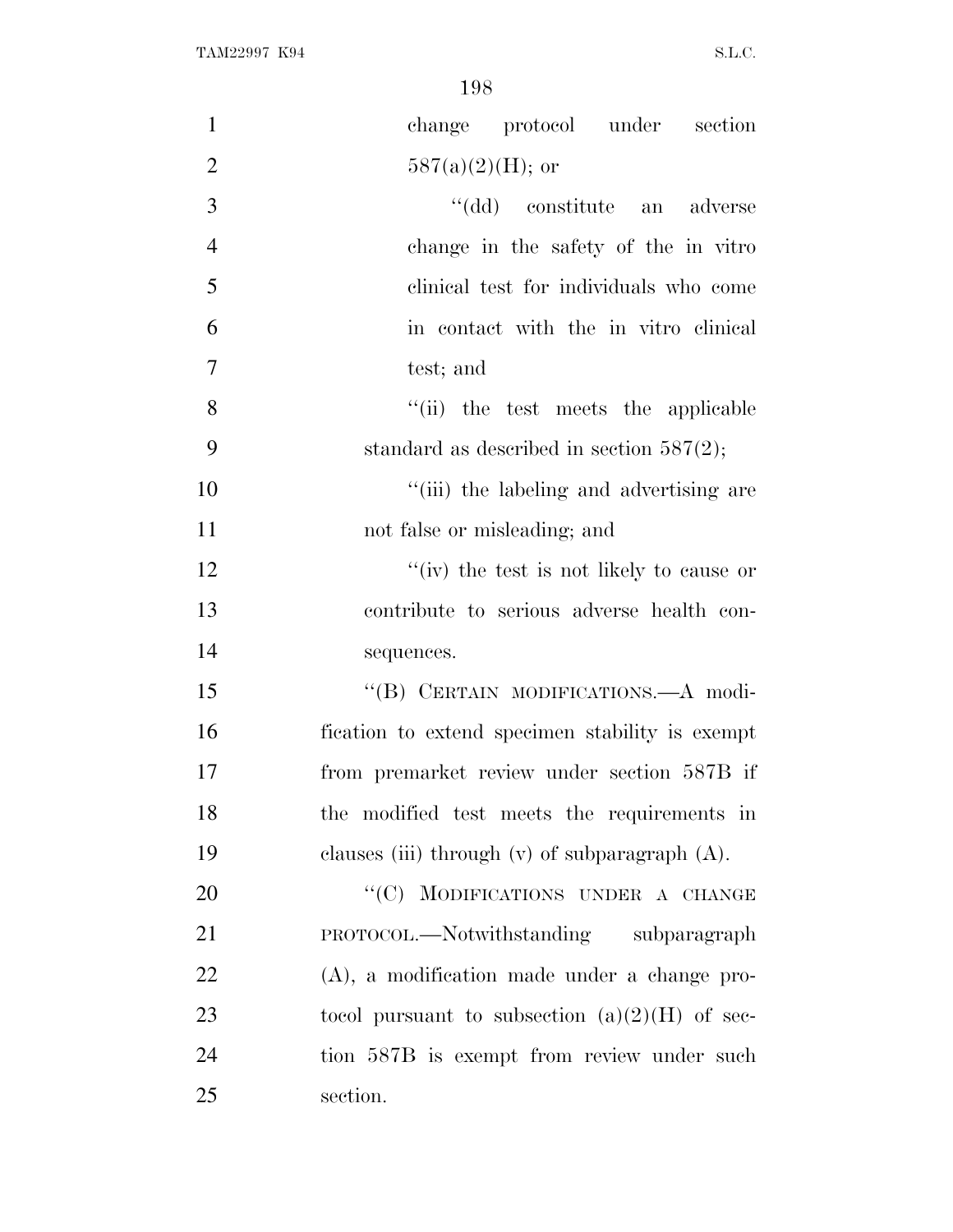| $\mathbf{1}$   | "(D) DOCUMENTATION.—A person who                        |
|----------------|---------------------------------------------------------|
| $\overline{2}$ | modifies an in vitro clinical test in a manner          |
| 3              | that is a modification described in subpara-            |
| $\overline{4}$ | graph $(A)$ shall—                                      |
| 5              | "(i) document the modification that                     |
| 6              | was made and the basis for determining                  |
| $\tau$         | that the modification, considering the                  |
| 8              | changes individually and collectively, is a             |
| 9              | type of modification described in subpara-              |
| 10             | graph $(A)$ , $(B)$ , or $(C)$ ; and                    |
| 11             | "(ii) provide such documentation to                     |
| 12             | the Secretary upon request or inspection.               |
| 13             | "(E) GUIDANCE.—Not later than $30$                      |
| 14             | months after the date of enactment of the               |
| 15             | VALID Act of 2022, the Secretary shall issue            |
| 16             | guidance regarding the in vitro clinical tests          |
| 17             | that are modified and exempt from premarket             |
| 18             | review under section 587B pursuant to this              |
| 19             | paragraph.                                              |
| 20             | "(b) MANUAL TESTS.-                                     |
| 21             | "(1) EXEMPTION.—An in vitro clinical test is            |
| 22             | exempt from all requirements of this subchapter if      |
| 23             | the output of such in vitro clinical test is the result |
| 24             | of direct, manual observation, without the use of       |
| 25             | automated instrumentation or software for inter-        |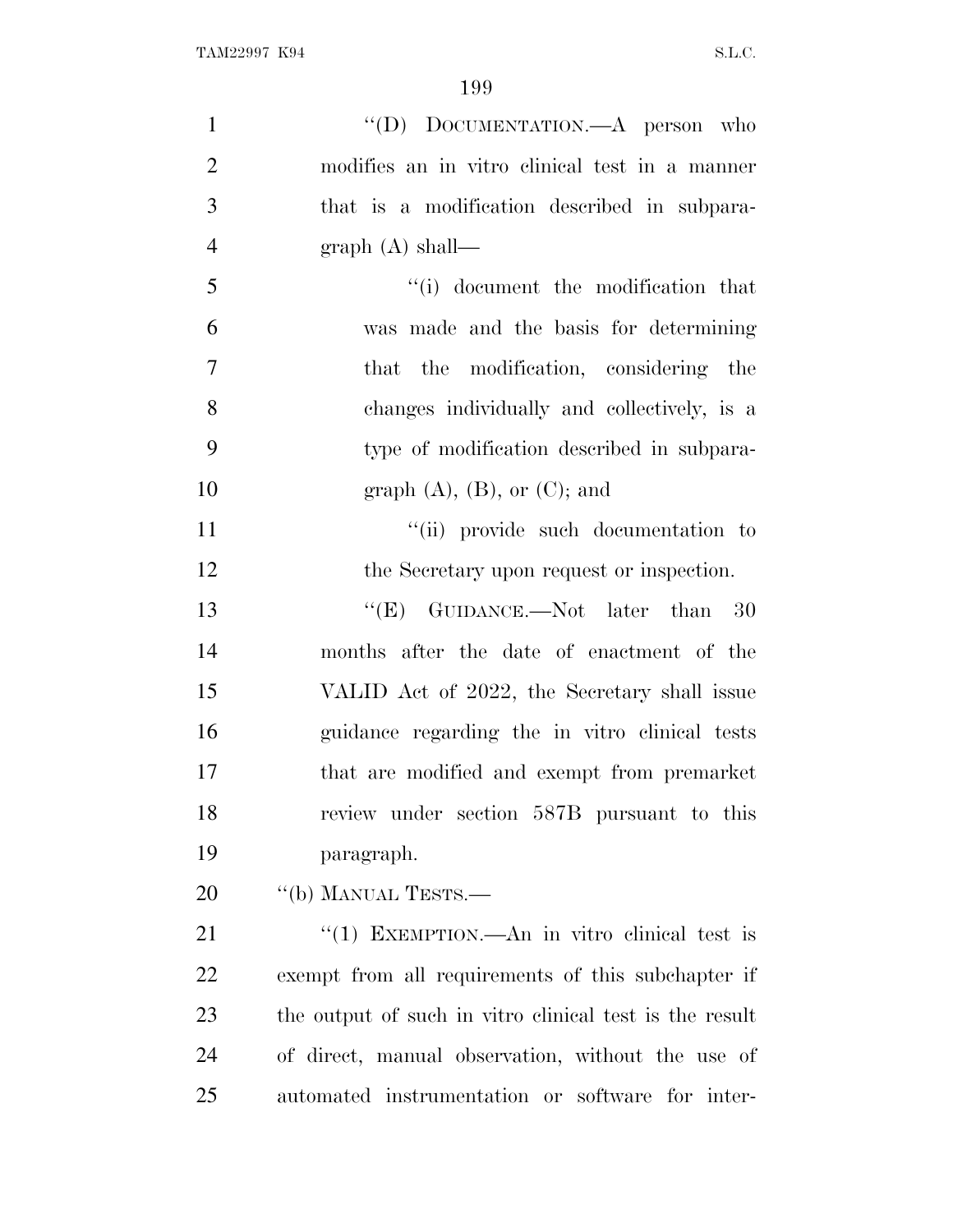| $\mathbf{1}$   | mediate or final interpretation, by a qualified labora- |
|----------------|---------------------------------------------------------|
| $\overline{2}$ | tory professional, and such in vitro clinical test—     |
| 3              | $\lq\lq$ is designed, developed, and used with-         |
| $\overline{4}$ | in a single clinical laboratory for which a cer-        |
| 5              | tificate is in effect under section 353 of the          |
| 6              | Public Health Service Act that meets the re-            |
| 7              | quirements under section 353 for performing             |
| 8              | high-complexity testing;                                |
| 9              | $\lq\lq (B)$ is not a specimen receptacle, instru-      |
| 10             | ment, or an in vitro clinical test that includes        |
| 11             | an instrument or specimen receptacle that is            |
| 12             | not approved under or exempt from section               |
| 13             | 587B;                                                   |
| 14             | "(C) is not a high-risk test, or is a high-             |
| 15             | risk test that the Secretary has determined             |
| 16             | meets at least one condition in paragraph $(2)$         |
| 17             | and is otherwise appropriate for this exemption;        |
| 18             | and                                                     |
| 19             | $\lq\lq$ (D) is not intended for testing donors,        |
| 20             | donations, or recipients of blood, blood compo-         |
| 21             | nents, human cells, tissues, cellular-based prod-       |
| 22             | ucts, or tissue-based products.                         |
| 23             | "(2) HIGH-RISK TEST LIMITATION OR CONDI-                |
| 24             | TION.—A high-risk test may be exempt under para-        |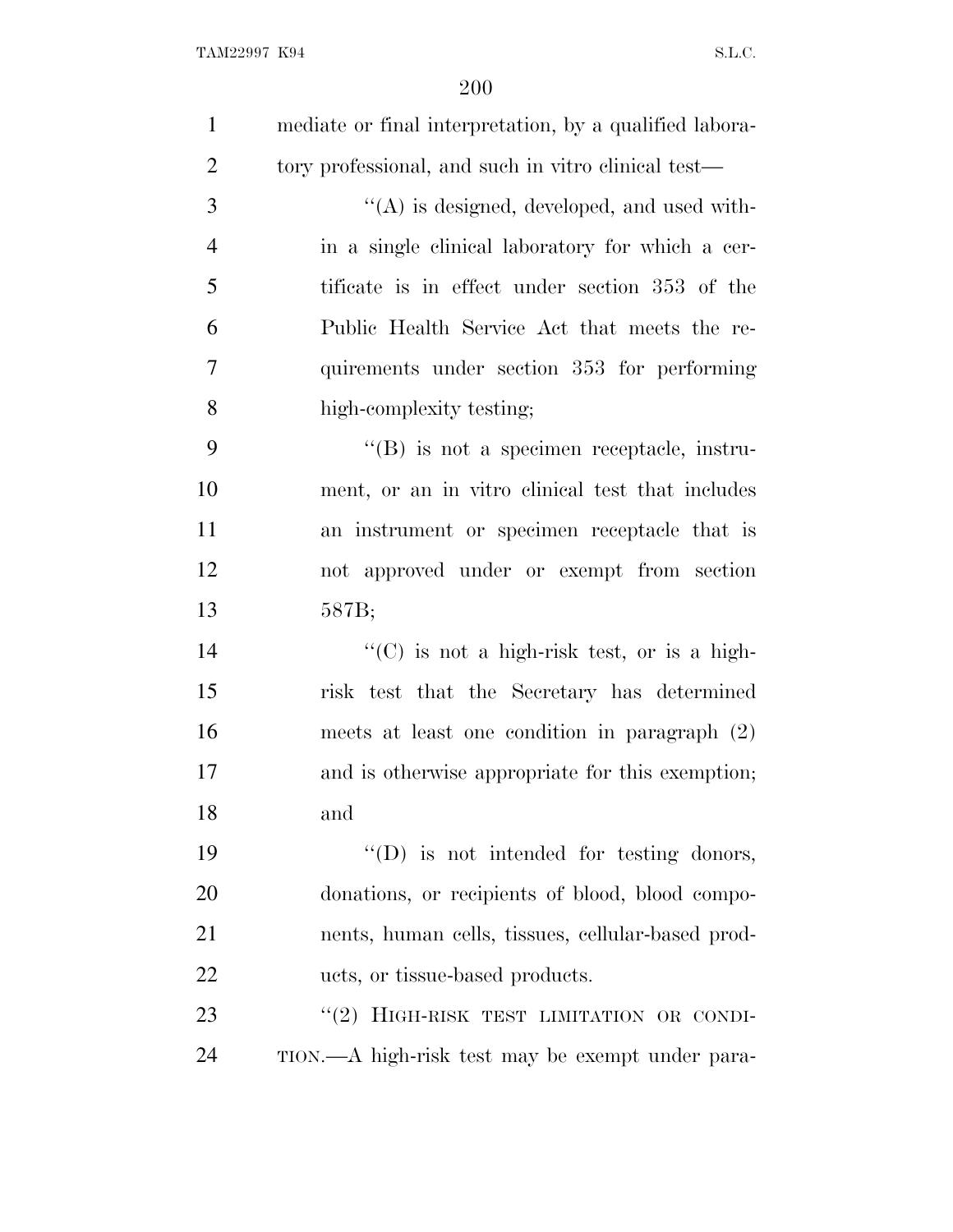graph (1) from the requirements of this subchapter only if—

 ''(A) no component or part of such test, in- cluding any reagent, is introduced into inter- state commerce under the exemption under paragraph (5), and any article for taking or de- riving specimens from the human body used in conjunction with the test remains subject to the requirements of this subchapter; or

10  $\langle G \rangle$  the test has been developed in accord-11 ance with the applicable test design and quality requirements under section 587J.

13 " (c) PUBLIC HEALTH SURVEILLANCE ACTIVITIES.

14 "(1) IN GENERAL.—The provisions of this sub- chapter shall not apply to a test intended by the de- veloper to be used solely for public health surveil-lance activities.

18 ''(2) EXCLUSION.—An in vitro clinical test used for public health surveillance activities is not ex- cluded from the provisions of this subchapter pursu- ant to this subsection if such test is intended for use in making clinical decisions for individual patients.

 ''(d) GENERAL LABORATORY EQUIPMENT.—Any in- strument that does not produce an analytical result, and that functions as a component of pre-analytical procedures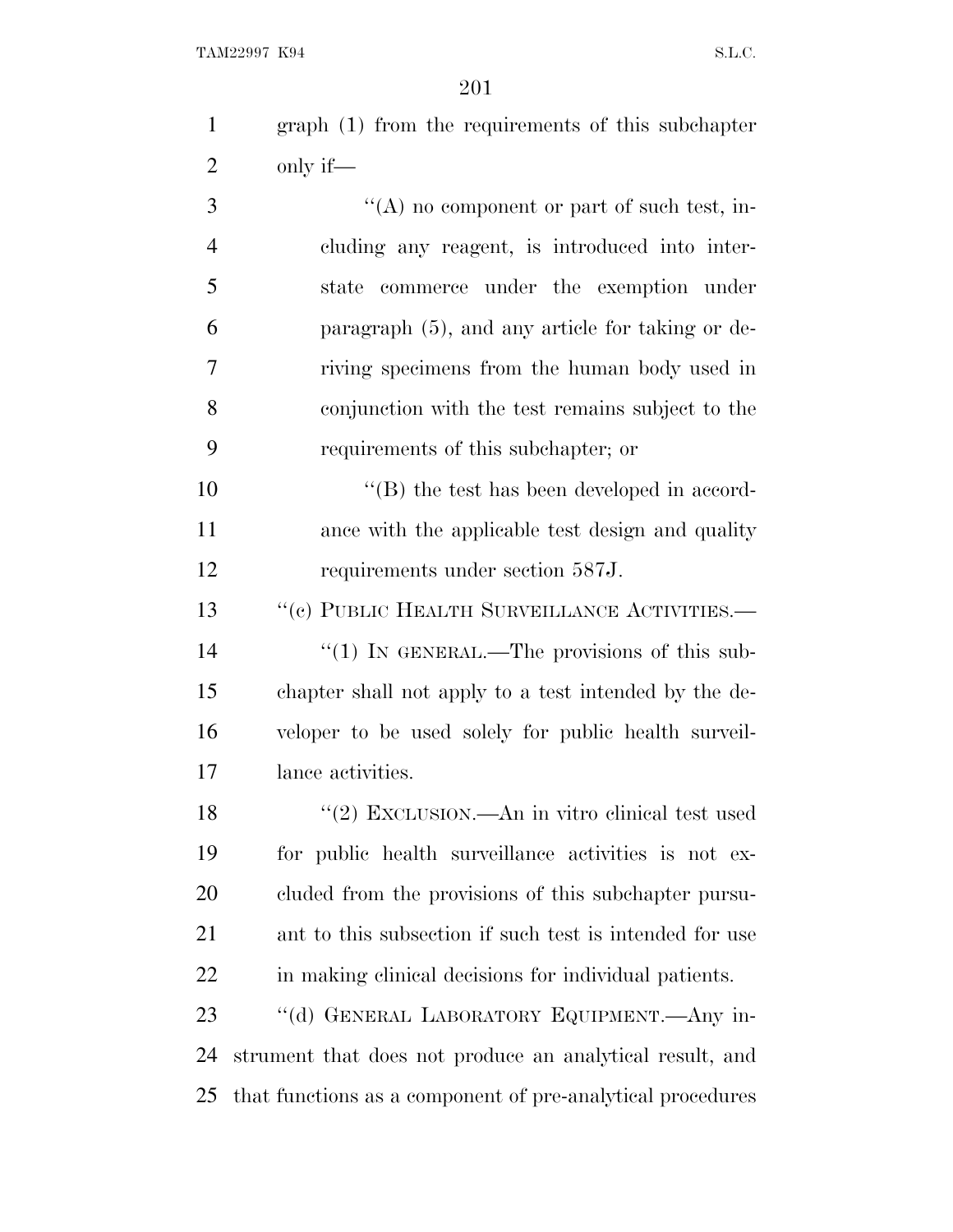related to in vitro clinical tests, is not subject to the re- quirements of this subchapter, provided that the instru- ment is operating in a clinical laboratory that is certified under section 353 of the Public Health Service Act. ''(e) COMPONENTS AND PARTS.— 6 "(1) In GENERAL.—Subject to paragraph  $(2)$ , a component or part described in section

8  $201(s) (2) (E)$  is —

9  $\langle (A)$  exempt from the requirements of this subchapter if it is intended for further develop-ment as described in paragraph (3); or

12 "(B) subject to the requirements of this subchapter and regulated based on its risk when used as intended by the developer, not- withstanding its subsequent use by a developer as a component, part, or raw material of an-other in vitro clinical test.

18 "(2) INAPPLICABILITY TO OTHER TESTS.—Not- withstanding paragraph (1), an in vitro clinical test 20 that is described in section (ss)(1)(B) and that uses a component or part described in such subpara- graph shall be subject to the requirements of this subchapter, unless the test is otherwise exempt under this section.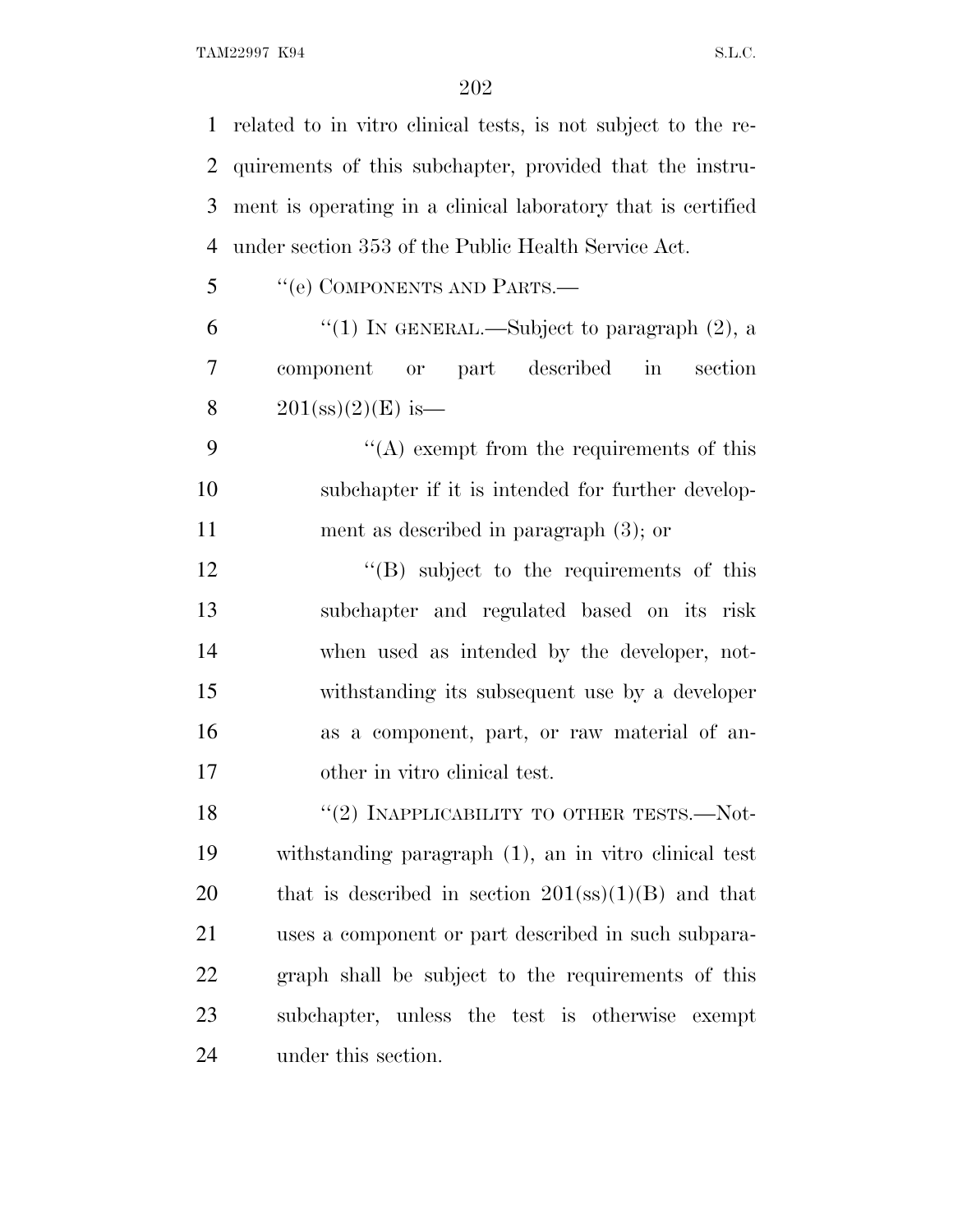| $\mathbf{1}$   | "(3) FURTHER DEVELOPMENT.—A component,                   |
|----------------|----------------------------------------------------------|
| $\overline{2}$ | part, or raw material (as described in paragraph         |
| 3              | $(1)$ ) is intended for further development (for pur-    |
| $\overline{4}$ | poses of such paragraph) if—                             |
| 5              | $\lq\lq$ it is intended solely for use in the de-        |
| 6              | velopment of another in vitro clinical test; and         |
| $\tau$         | $\lq\lq$ (B) in the case of such a test that is in-      |
| 8              | troduced or delivered for introduction into              |
| 9              | interstate commerce after the date of enactment          |
| 10             | of the VALID Act of 2022, the labeling of such           |
| 11             | test bears the following statement: This prod-           |
| 12             | uct is intended solely for further development of        |
| 13             | an in vitro clinical test and is exempt from             |
| 14             | FDA regulation. This product must be evalu-              |
| 15             | ated by the in vitro clinical test developer if it       |
| 16             | is used with or in the development of an in vitro        |
| 17             | clinical test.'.                                         |
| 18             | "(f) GENERAL EXEMPTION AUTHORITY.-The Sec-               |
|                | 19 retary may by order published in the Federal Register |

 retary may, by order published in the Federal Register following notice and an opportunity for comment, exempt a class of persons from any section under this subchapter upon a finding that such exemption is appropriate for the protection of the public health and other relevant consider-ations.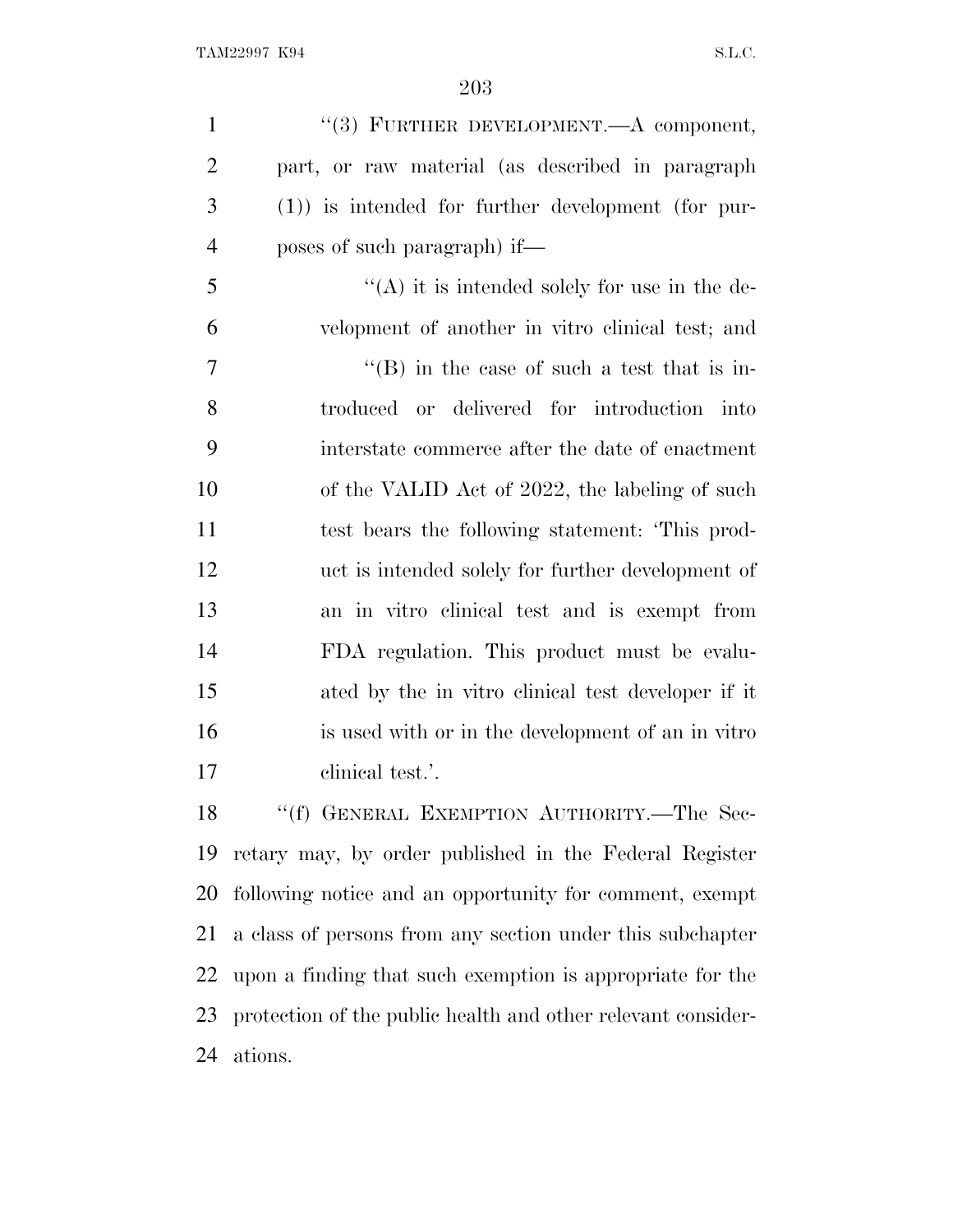$\frac{u'(g)}{g}$  EXEMPTION.—An in vitro clinical test that is in- tended solely for use in forensic analysis or law enforce- ment activity is exempt from the requirements of this sub- chapter. An in vitro clinical test that is intended for use in making clinical decisions for individual patients, or whose individually identifiable results may be reported back to an individual patient or the patient's health care provider, even if also intended for forensic analysis or law enforcement purposes, is not intended solely for forensic analysis or law enforcement for purposes of this sub-section.

12 "(h) REVOCATION.—

13 "(1) IN GENERAL.—The Secretary may revoke any exemption with respect to in vitro clinical tests with the same indications for use if new clinical in- formation indicates that the exemption of an in vitro clinical test or tests from premarket review under section 587B has a reasonable probability of severe adverse health consequences, including the absence, delay, or discontinuation of appropriate medical treatment.

22 "'(2) PROCESS.—Any action under paragraph 23 (1) shall be made by publication of a notice of such proposed action on the website of the Food and Drug Administration, the consideration of comments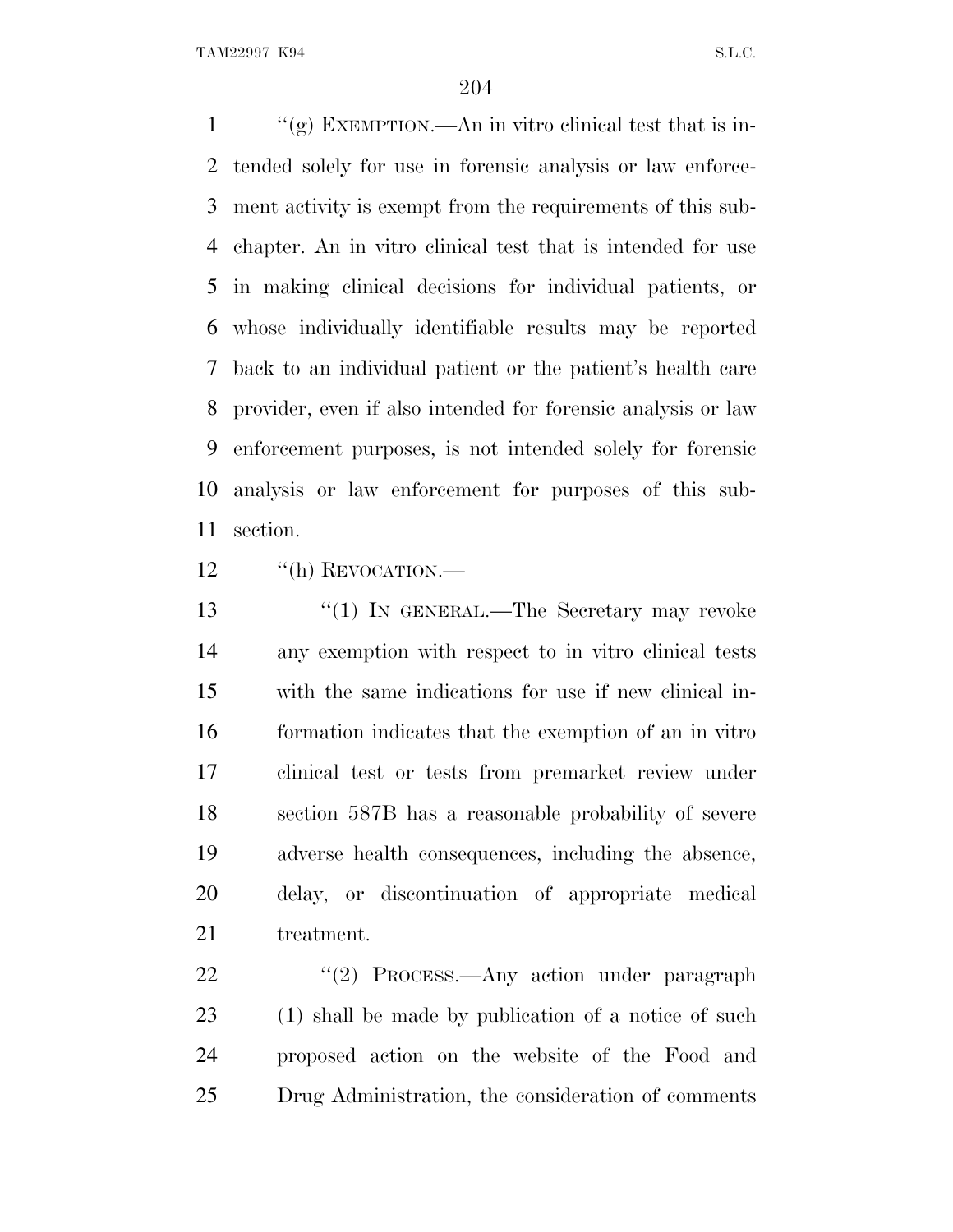TAM22997 K94 S.L.C.

 to a public docket on such proposal, and publication of a final action on such website within 60 calendar days of the close of the comment period posted to such public docket, notwithstanding subchapter II of chapter 5 of title 5, United States Code.

 ''(i) PRE-ANALYTICAL INSTRUMENT.—A pre-analyt- ical instrument is exempt from premarket review under section 587B and may be lawfully offered subject to the other applicable requirements of this Act, if either of the following applies:

 $\frac{1}{2}$  (1) Such instrument provides additional infor- mation regarding the sample or performs an action on the sample but is not preparing or processing the sample and does not perform any function of an an- alytical instrument. Such types of pre-analytical in- struments include barcode readers, sample movers, and sample identifiers.

18 ''(2) Such instrument processes or prepares the sample prior to use on an analytical instrument, does not perform any function of an analytical in- strument, and does not select, isolate, or prepare a part of a sample based on specific properties. Such types of pre-analytical instruments may include sam- ple mixers, DNA extractors and those used to dilute samples.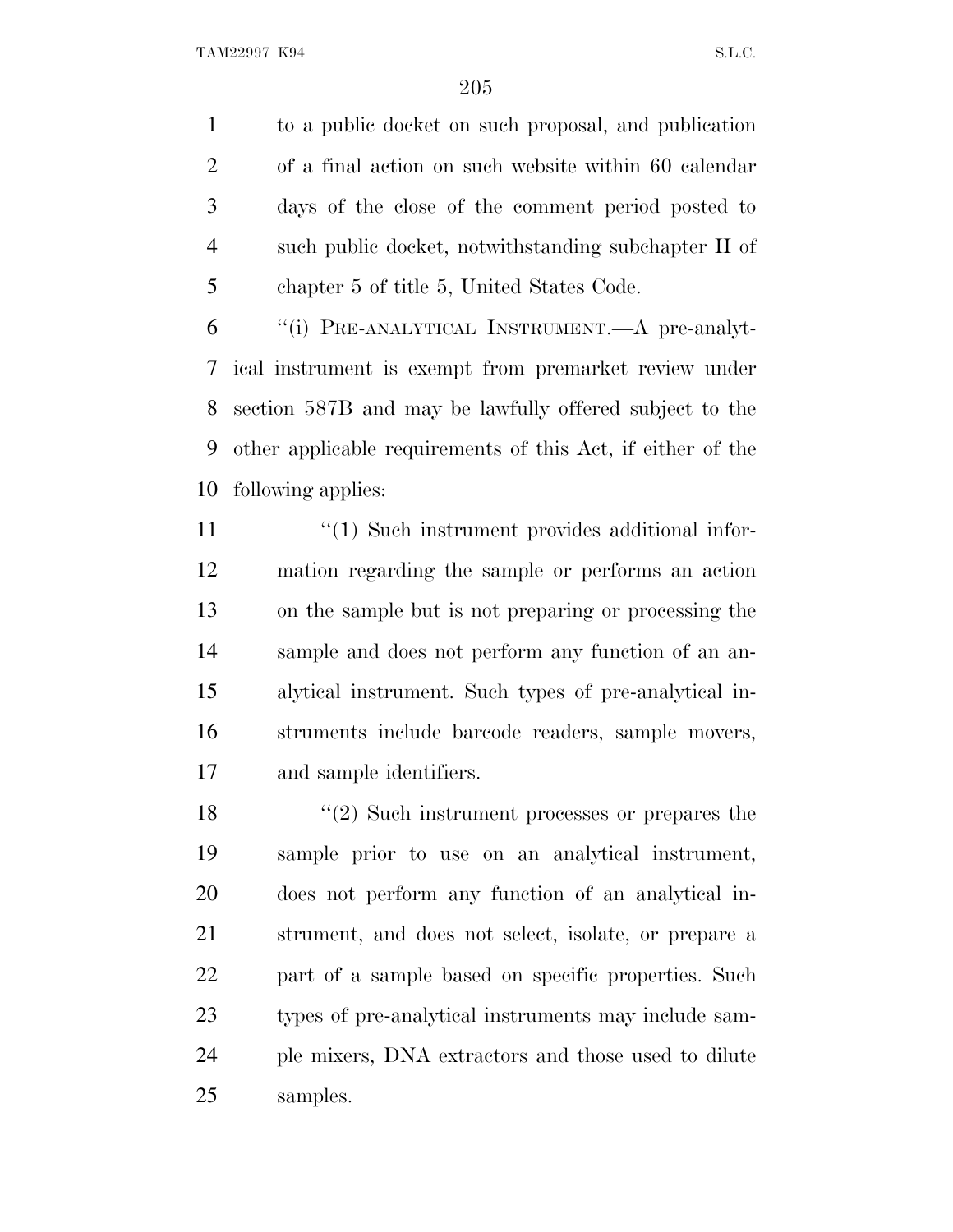| 1              | "SEC. 587D. TECHNOLOGY CERTIFICATION.                    |
|----------------|----------------------------------------------------------|
| $\overline{2}$ | "(a) DEFINITIONS.—In this section:                       |
| 3              | "(1) ELIGIBLE IN VITRO CLINICAL TEST.—The                |
| $\overline{4}$ | term 'eligible in vitro clinical test' means an in vitro |
| 5              | elinical test that is not—                               |
| 6              | $\lq\lq$ a component or part of an in vitro              |
| 7              | clinical test as described<br>in section                 |
| 8              | 201(s) (2) (E);                                          |
| 9              | "(B) an instrument under section                         |
| 10             | $201(\text{ss})(2)(B)$ or an in vitro clinical test that |
| 11             | includes an instrument that is not approved              |
| 12             | under, or exempt from, section 587B;                     |
| 13             | "(C) a specimen receptacle under section                 |
| 14             | $201$ (ss)(2)(C) vor an in vitro clinical test that      |
| 15             | includes a specimen receptacle that is not ap-           |
| 16             | proved under, or exempt from, section 587B;              |
| 17             | $\lq\lq$ (D) an in vitro clinical test, including re-    |
| 18             | agents used in such tests, intended for use for          |
| 19             | testing donors, donations, and recipients of             |
| 20             | blood, blood components, human cells, tissues,           |
| 21             | cellular-based products, or tissue-based prod-           |
| 22             | ucts;                                                    |
| 23             | $"E)$ high-risk;                                         |
| 24             | $\lq\lq(F)$ a combination product unless such            |
| 25             | test has been determined to be eligible to be in-        |
| 26             | troduced into interstate commerce under a tech-          |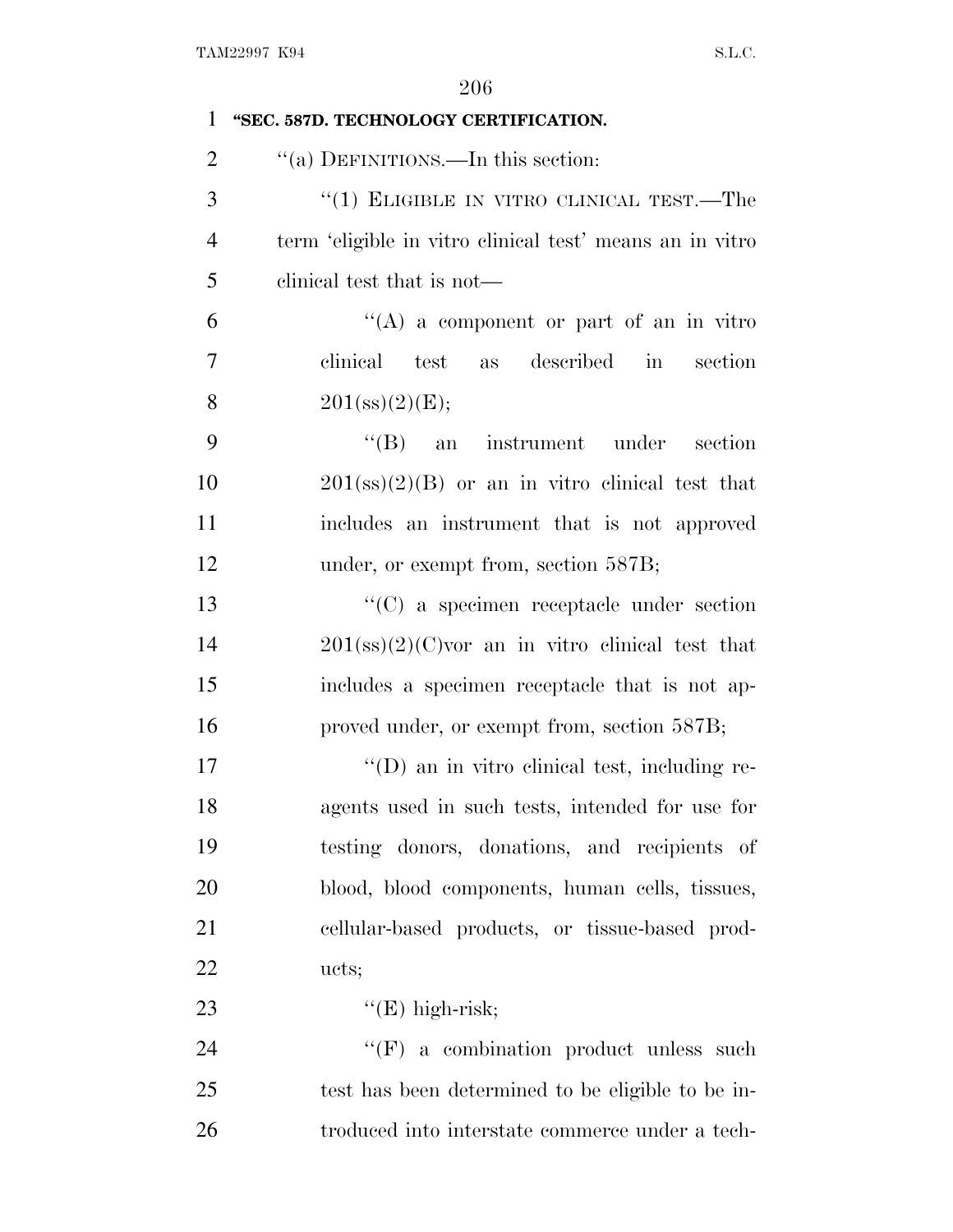| $\mathbf{1}$   | nology certification order pursuant to the regu-      |
|----------------|-------------------------------------------------------|
| $\overline{2}$ | latory pathway designation process described in       |
| 3              | section 587F, or as described in subsection $(k)$ ;   |
| $\overline{4}$ | <b>or</b>                                             |
| 5              | $\lq\lq(G)$ a first-of-a-kind in vitro clinical test, |
| 6              | unless such test has been determined to be eli-       |
| 7              | gible to be introduced into interstate commerce       |
| 8              | under a technology certification order pursuant       |
| 9              | to the regulatory pathway designation process         |
| 10             | described in section 587F, or as described in         |
| 11             | subsection (k).                                       |
| 12             | "(2) ELIGIBLE PERSON.—The term 'eligible              |
| 13             | person' means an in vitro clinical test developer un- |
| 14             | less such developer—                                  |
| 15             | "(A) is a laboratory subject to section $353$         |
| 16             | of the Public Health Service Act and does not         |
| 17             | have in effect a certificate applicable to the cat-   |
| 18             | egory of laboratory examination or other proce-       |
| 19             | dure;                                                 |
| 20             | "(B) was a laboratory, or an owner or op-             |
| 21             | erator or any employee of a laboratory, found         |
| 22             | to have committed a significant violation of sec-     |
| 23             | tion 353 of the Public Health Service Act that        |
| 24             | resulted in a suspended, revoked, or limited cer-     |
| 25             | tificate within the 2-year period preceding the       |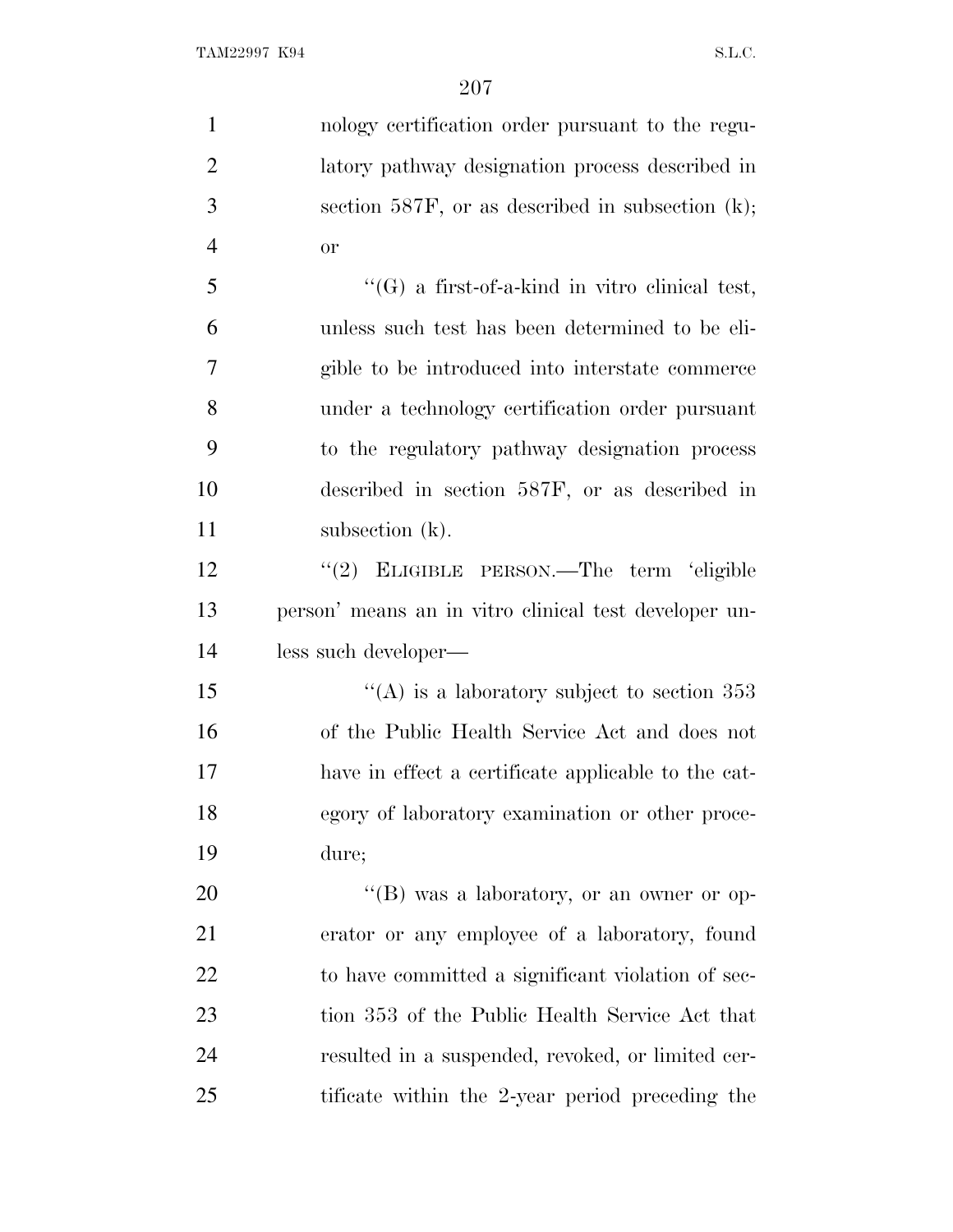| $\mathbf{1}$   | date of the submission of the application for a                |
|----------------|----------------------------------------------------------------|
| $\overline{2}$ | technology certificate under subsection (c) and                |
| 3              | such violation has not been resolved; or                       |
| $\overline{4}$ | $\lq\lq$ <sup>"</sup> (C) has been found to have submitted in- |
| 5              | formation to the Secretary, or otherwise dis-                  |
| 6              | seminated information, that—                                   |
| 7              | "(i) made false or misleading state-                           |
| 8              | ments relevant to the requirements of this                     |
| 9              | subchapter; or                                                 |
| 10             | "(ii) violated any requirement of this                         |
| 11             | Act, where such violation exposed individ-                     |
| 12             | uals to serious risk of illness, injury, or                    |
| 13             | death, unless—                                                 |
| 14             | "(I) such violation has been re-                               |
| 15             | solved; or                                                     |
| 16             | "(II) such violation is not perti-                             |
| 17             | nent to any in vitro clinical test within                      |
| 18             | the scope of the technology certifi-                           |
| 19             | cation that such developer seeks.                              |
| 20             | "(b) APPLICABILITY.—                                           |
| 21             | "(1) IN GENERAL.—An in vitro clinical test is                  |
| 22             | not subject to section 587B and may be introduced              |
| 23             | into interstate commerce if the in vitro clinical              |
| 24             | test—                                                          |
| 25             | $\lq\lq$ is an eligible in vitro clinical test;                |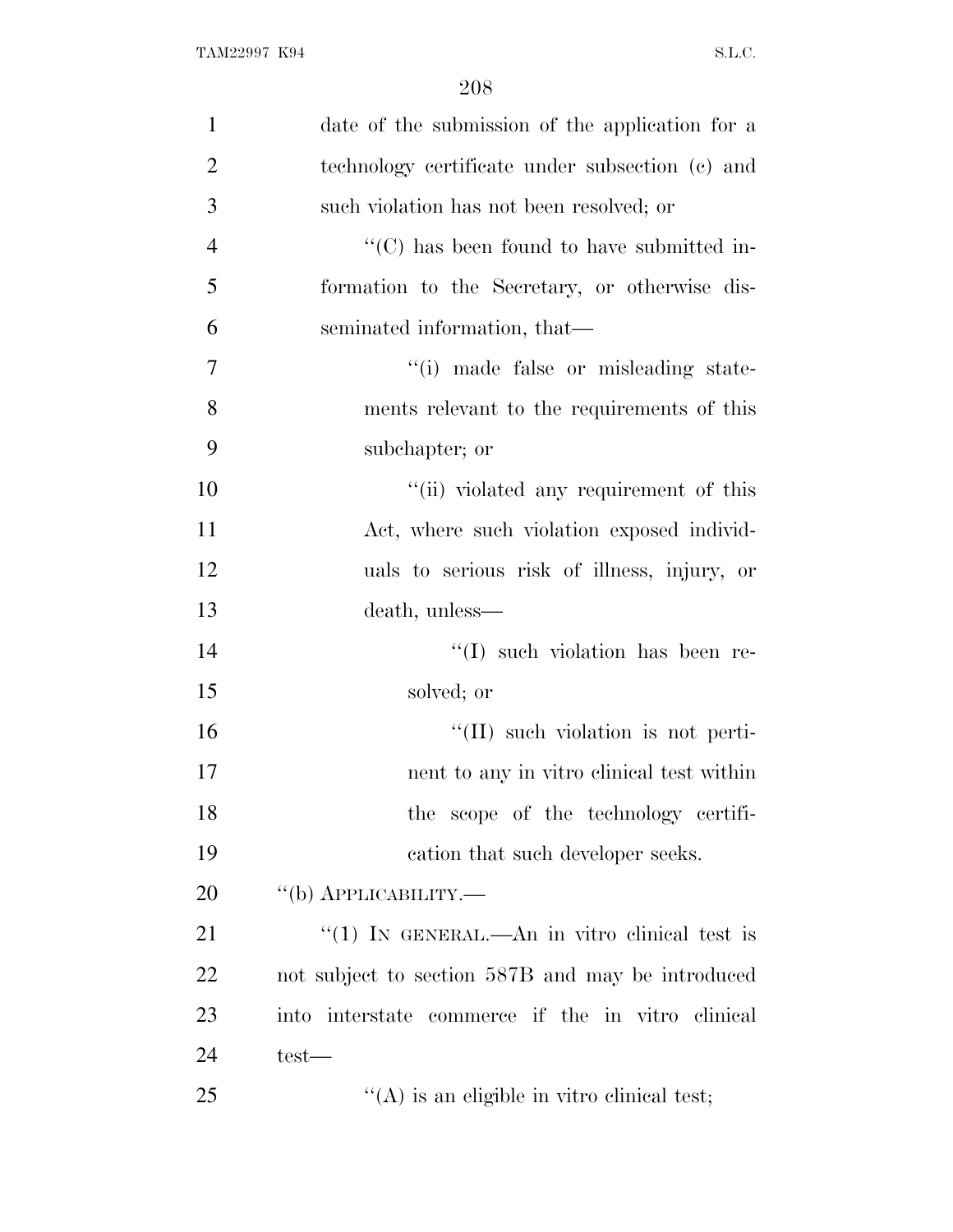| $\mathbf{1}$   | $\lq\lq (B)$ is developed by an eligible person;                 |
|----------------|------------------------------------------------------------------|
| $\overline{2}$ | $\lq\lq$ <sup>c</sup> (C) falls within the scope of a technology |
| 3              | certification order issued under this section and                |
| $\overline{4}$ | that is in effect;                                               |
| 5              | $\lq\lq$ (D) complies with the conditions of the                 |
| 6              | technology certification order, including with                   |
| 7              | applicable mitigating measures under section                     |
| 8              | 587E, restrictions under section 587O, and per-                  |
| 9              | formance standards under section 587R; and                       |
| 10             | $\lq\lq$ (E) meets the applicable standard de-                   |
| 11             | scribed in section $587(2)$ .                                    |
| 12             | $"(2)$ SCOPE.—                                                   |
| 13             | "(A) IN GENERAL.—Subject to subpara-                             |
| 14             | $graph$ (B), the scope of a technology certifi-                  |
| 15             | cation order issued under this section shall                     |
| 16             | apply to multiple in vitro clinical tests utilizing              |
| 17             | the technology do not significantly differ in con-               |
| 18             | trol mechanisms, energy sources, or operating                    |
| 19             | principles and for which development, including                  |
| 20             | design, and analytical and clinical validation, of               |
| 21             | the in vitro clinical tests would be addressed                   |
| 22             | through similar procedures, and be no broader                    |
| 23             | than—                                                            |
| 24             | "(i) a single technology type; or                                |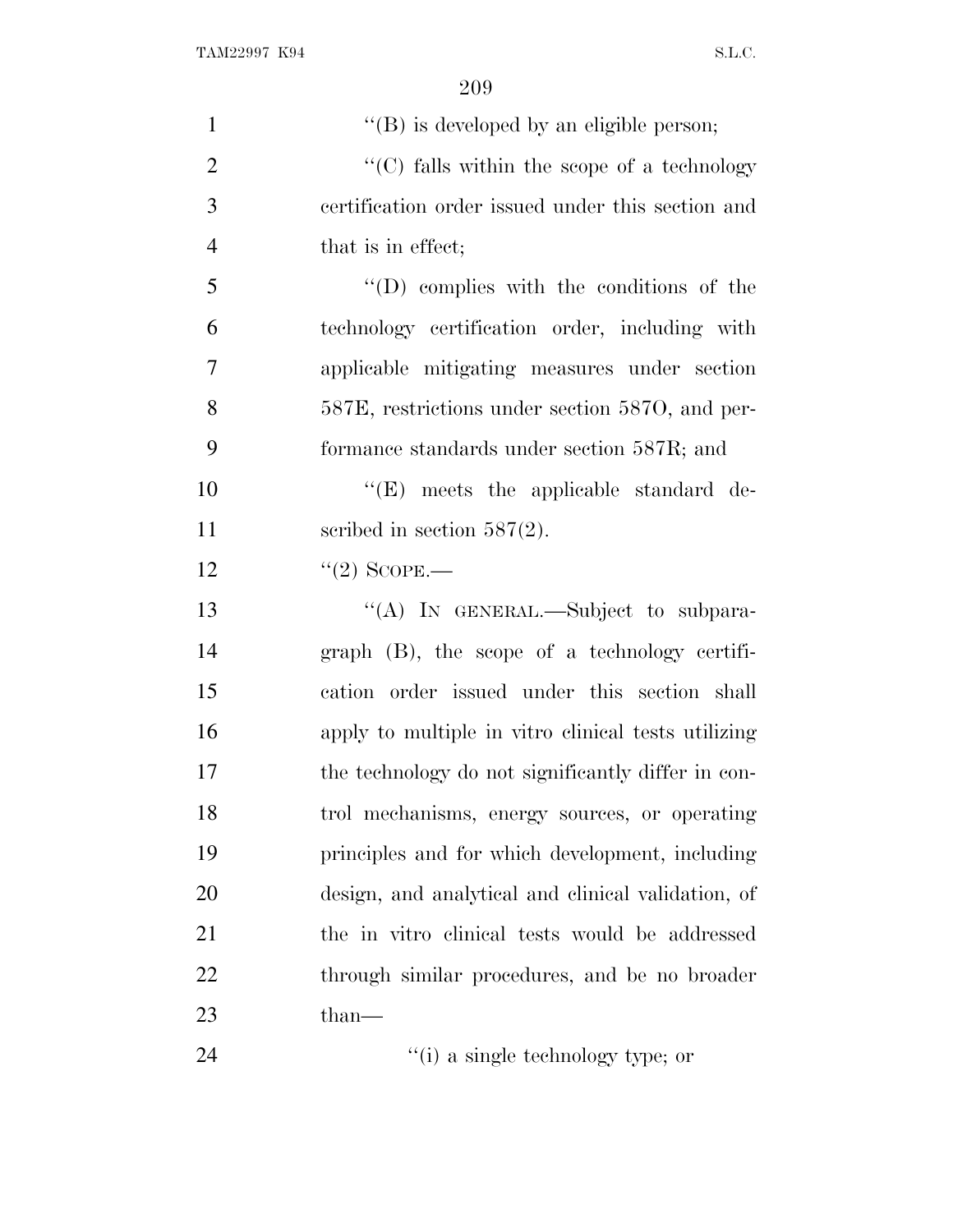TAM22997 K94 S.L.C.

1  $"$ (ii) a fixed combination of tech-2 nologies.

3 "(B) TECHNOLOGY TYPE.—A technology type described in this paragraph may include clot detection, colorimetric (non-immunoassay), electrochemical (non-immunoassay), enzymatic (non-immunoassay), flow cytometry, fluorometry (non-immunoassay), immunoassay, mass spectrometry or chromatography, micro- bial culture, next generation sequencing, nephlometric or turbidimetric (non- immunoassay), singleplex or multiplex non-NGS nucleic acid analysis, slide-based technology, spectroscopy, and any other technology, as the Secretary determines appropriate.

 ''(c) APPLICATION FOR TECHNOLOGY CERTIFI-CATION.—

18 "(1) IN GENERAL.—A developer seeking a tech- nology certification order shall submit an application under this subsection, which shall contain the infor-mation specified under paragraph (2).

22 "(2) CONTENT OF APPLICATION.—A developer that submits an application for a technology certifi- cation shall include all necessary information to make a showing that all eligible in vitro clinical tests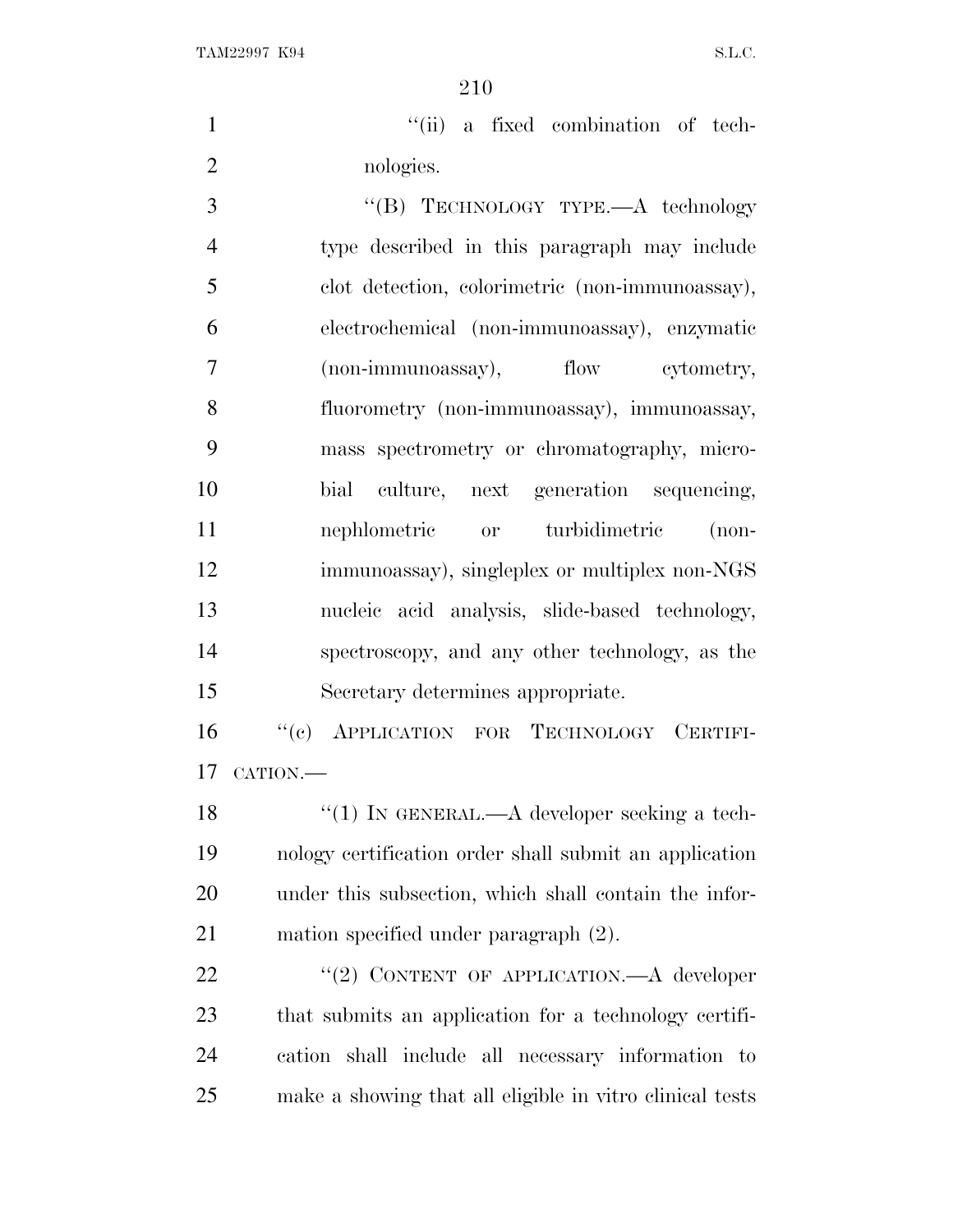| $\mathbf{1}$   | developed within the scope of the technology certifi- |
|----------------|-------------------------------------------------------|
| $\overline{2}$ | cation order will meet the applicable standard, in-   |
| 3              | $cluding$ —                                           |
| $\overline{4}$ | $\lq\lq$ the name and address of the devel-           |
| 5              | oper;                                                 |
| 6              | $\lq\lq (B)$ a table of contents for the application  |
| 7              | and the identification of the information the de-     |
| 8              | veloper claims as trade secret or confidential        |
| 9              | commercial or financial information;                  |
| 10             | $\lq\lq$ (C) the signature of the individual filing   |
| 11             | the application or an authorized representative;      |
| 12             | $\lq\lq$ ) a statement identifying the scope of       |
| 13             | the proposed technology certification intended        |
| 14             | to be introduced into interstate commerce under       |
| 15             | the application;                                      |
| 16             | $\lq\lq$ . Information establishing that the de-      |
| 17             | veloper submitting the application is an eligible     |
| 18             | person;                                               |
| 19             | "(F) quality procedures showing that eligi-           |
| 20             | ble in vitro clinical tests covered under the tech-   |
| 21             | nology certification will conform to the applica-     |
| 22             | ble quality requirements of section 587K with         |
| 23             | respect to-                                           |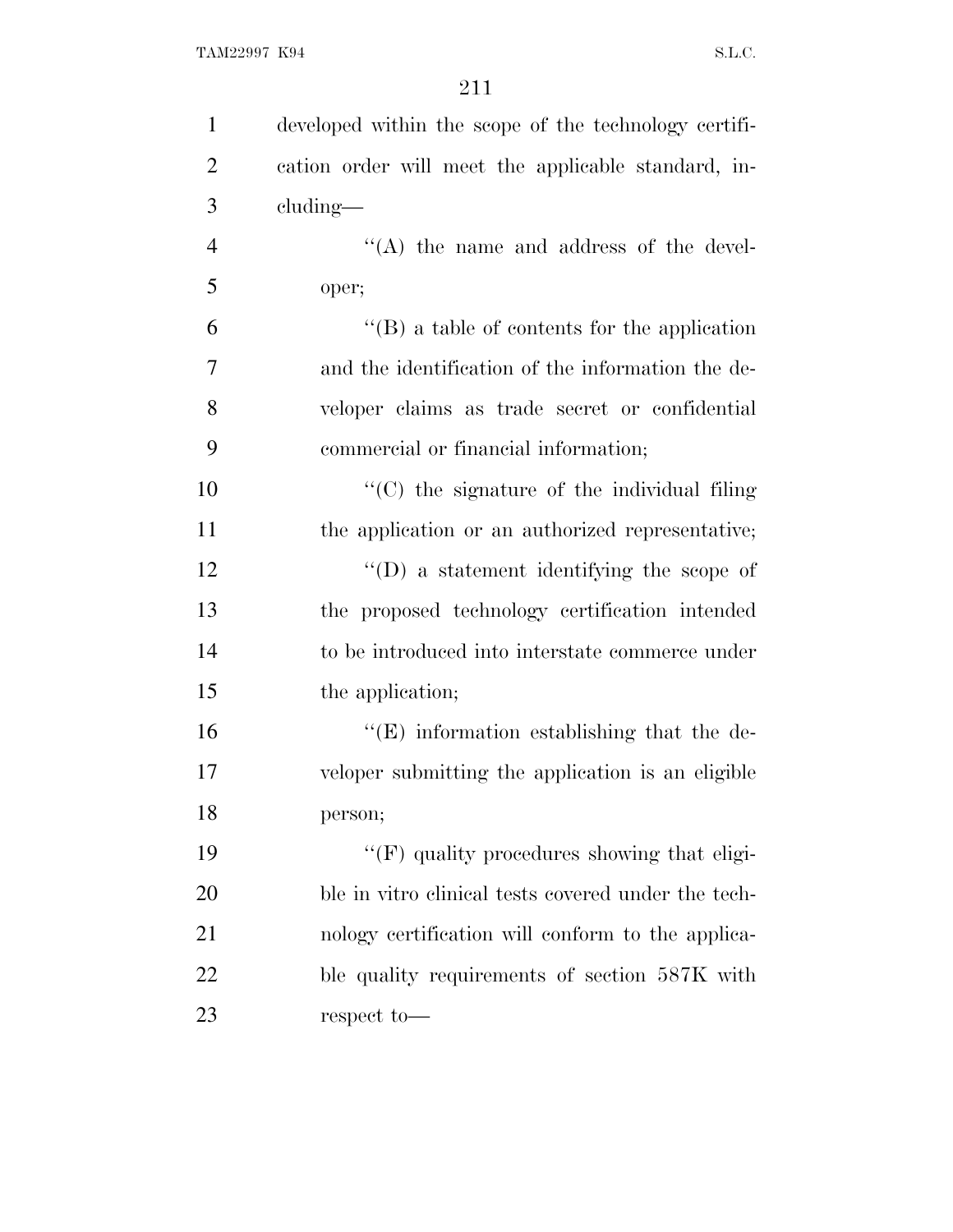| $\mathbf{1}$   | "(i) design controls, including related            |
|----------------|----------------------------------------------------|
| $\overline{2}$ | purchasing controls and acceptance activi-         |
| 3              | ties;                                              |
| $\overline{4}$ | "(ii) complaint investigation, adverse             |
| 5              | event reporting, and corrections and re-           |
| 6              | movals; and                                        |
| $\tau$         | "(iii) process validation, as applicable;          |
| 8              | "(G) procedures for analytical and clinical        |
| 9              | validation, including all procedures for valida-   |
| 10             | tion, verification, and acceptance criteria, and   |
| 11             | an explanation as to how such procedures, when     |
| 12             | used, provide a showing of analytical validity of  |
| 13             | eligible in vitro clinical tests within the pro-   |
| 14             | posed scope of the technology certification order  |
| 15             | that is analytically and clinically valid;         |
| 16             | "(H) procedures that provide a showing             |
| 17             | that in vitro clinical tests covered by the pro-   |
| 18             | posed scope of the technology certification order  |
| 19             | will be safe for individuals who come into con-    |
| 20             | tact with in vitro clinical tests covered by such  |
| 21             | order;                                             |
| 22             | "(I) a proposed listing submission under           |
| 23             | section $587J(b)$ for in vitro clinical tests that |
| 24             | the developer intends to introduce into inter-     |
| 25             | state commerce upon receiving a technology cer-    |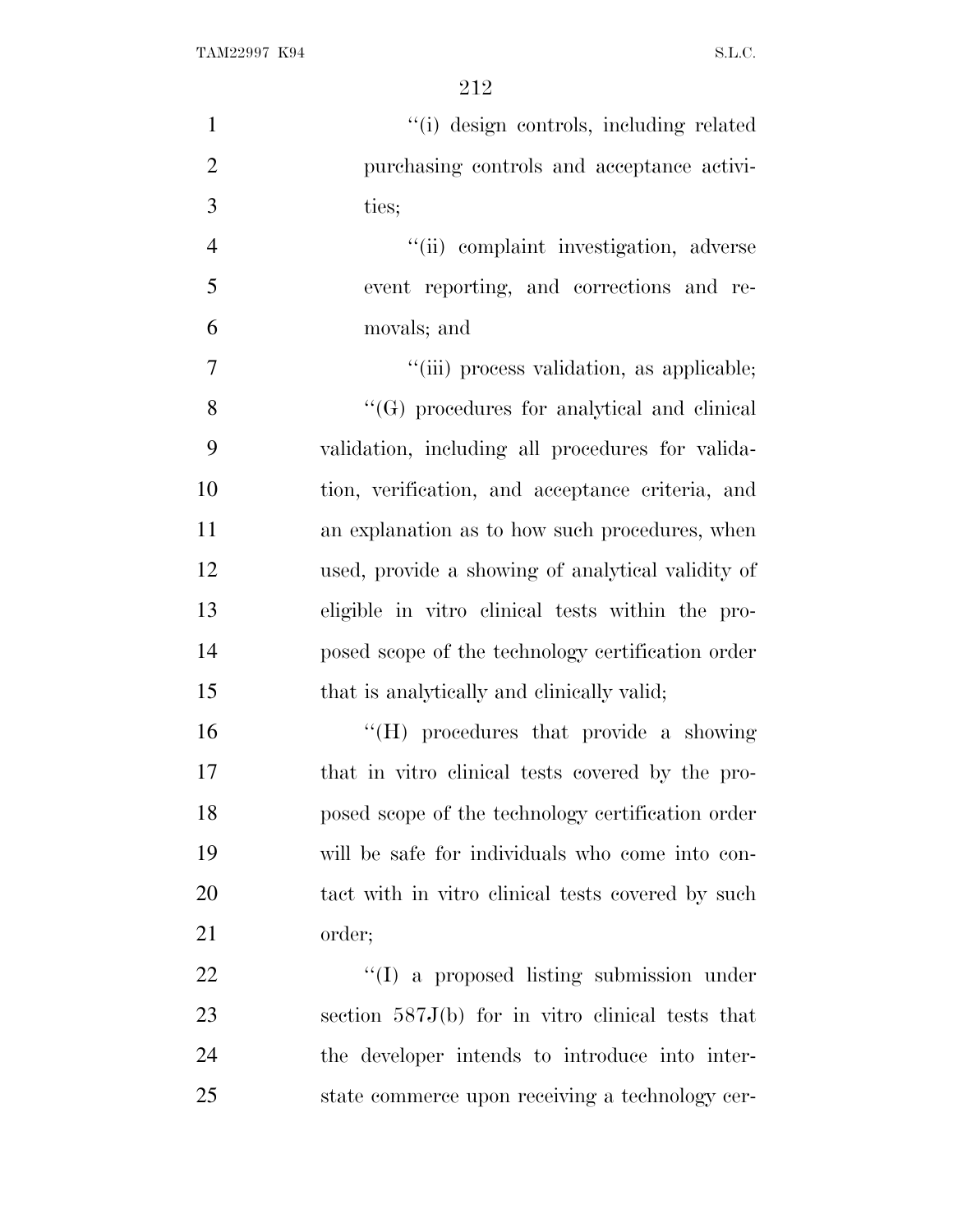| $\mathbf{1}$   | tification order, which shall not be construed to  |
|----------------|----------------------------------------------------|
| $\overline{2}$ | limit the developer from introducing additional    |
| 3              | tests not included in such submission under the    |
| $\overline{4}$ | same technology certification order;               |
| 5              | "(J) information concerning one or more            |
| 6              | representative in vitro clinical tests, including— |
| 7              | $f'(i)$ a test within the scope of the             |
| 8              | technology certification application with          |
| 9              | the appropriate analytical complexity at           |
| 10             | the time of the submission of the applica-         |
| 11             | tion under this section to serve as the rep-       |
| 12             | resentative test and validate and run with-        |
| 13             | in the developer's stated scope;                   |
| 14             | "(ii) the information specified in sub-            |
| 15             | section (a) or (b) of section $587B$ , as ap-      |
| 16             | plicable, for the representative in vitro clin-    |
| 17             | ical test or tests, including information and      |
| 18             | data required pursuant to subsection               |
| 19             | $(a)(2)(G)$ of section 587B, unless the Sec-       |
| 20             | retary determines that such information is         |
| 21             | not necessary;                                     |
| 22             | "(iii) a summary of a risk assessment              |
| 23             | of the in vitro clinical test;                     |
| 24             | "(iv) an explanation of the choice of              |
| 25             | the representative in vitro clinical test or       |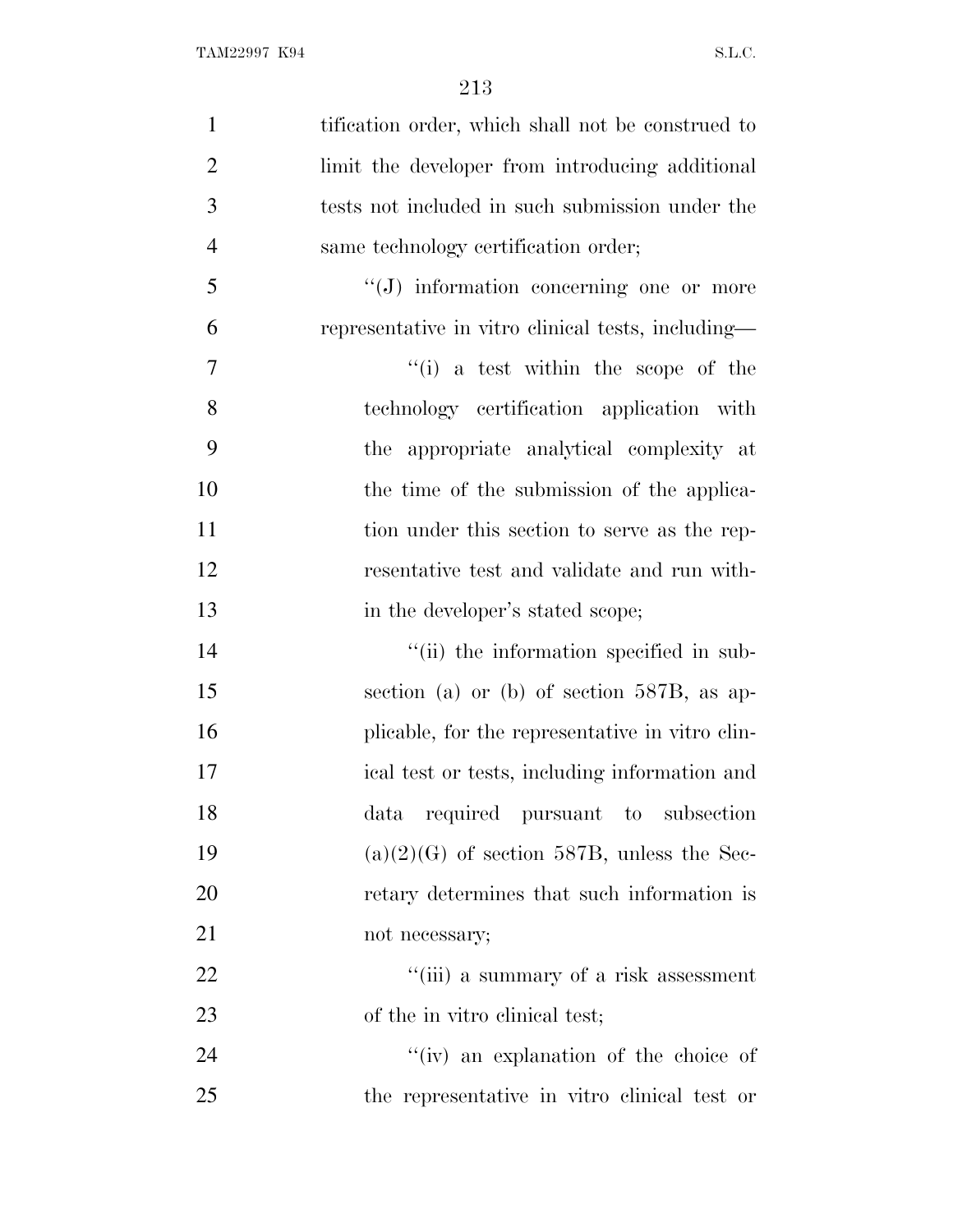| $\mathbf{1}$   | tests for the technology certification appli-         |
|----------------|-------------------------------------------------------|
| $\overline{2}$ | cation and how such test adequately dem-              |
| 3              | onstrates the range of procedures that the            |
| $\overline{4}$ | developer includes in the application under           |
| 5              | subparagraphs $(F)$ , $(G)$ , $(H)$ , and $(I)$ ; and |
| 6              | "(v) a brief explanation of the ways in               |
| 7              | which the procedures included in the appli-           |
| 8              | cation under subparagraphs $(F)$ , $(G)$ , $(H)$ ,    |
| 9              | and (I) have been applied to the represent-           |
| 10             | ative in vitro clinical test or tests; and            |
| 11             | $\lq\lq(K)$ such other information necessary to       |
| 12             | make a determination on a technology certifi-         |
| 13             | cation application as the Secretary may deter-        |
| 14             | mine necessary.                                       |
| 15             | REFERENCE<br>(3)<br>TO<br>EXISTING APPLICA-           |
| 16             | TIONS.—With respect to the content requirements in    |
| 17             | the technology certification application described in |
| 18             | paragraph $(2)$ , a developer may incorporate by ref- |
| 19             | erence any content of an application previously sub-  |
| 20             | mitted by the developer.                              |
| 21             | "(d) ACTION ON AN APPLICATION FOR TECHNOLOGY          |
| 22             | CERTIFICATION.                                        |
| 23             | $``(1)$ SECRETARY RESPONSE.—                          |
| 24             | "(A) IN GENERAL.—As promptly as prac-                 |
| 25             | ticable, and not later than 90 days after receipt     |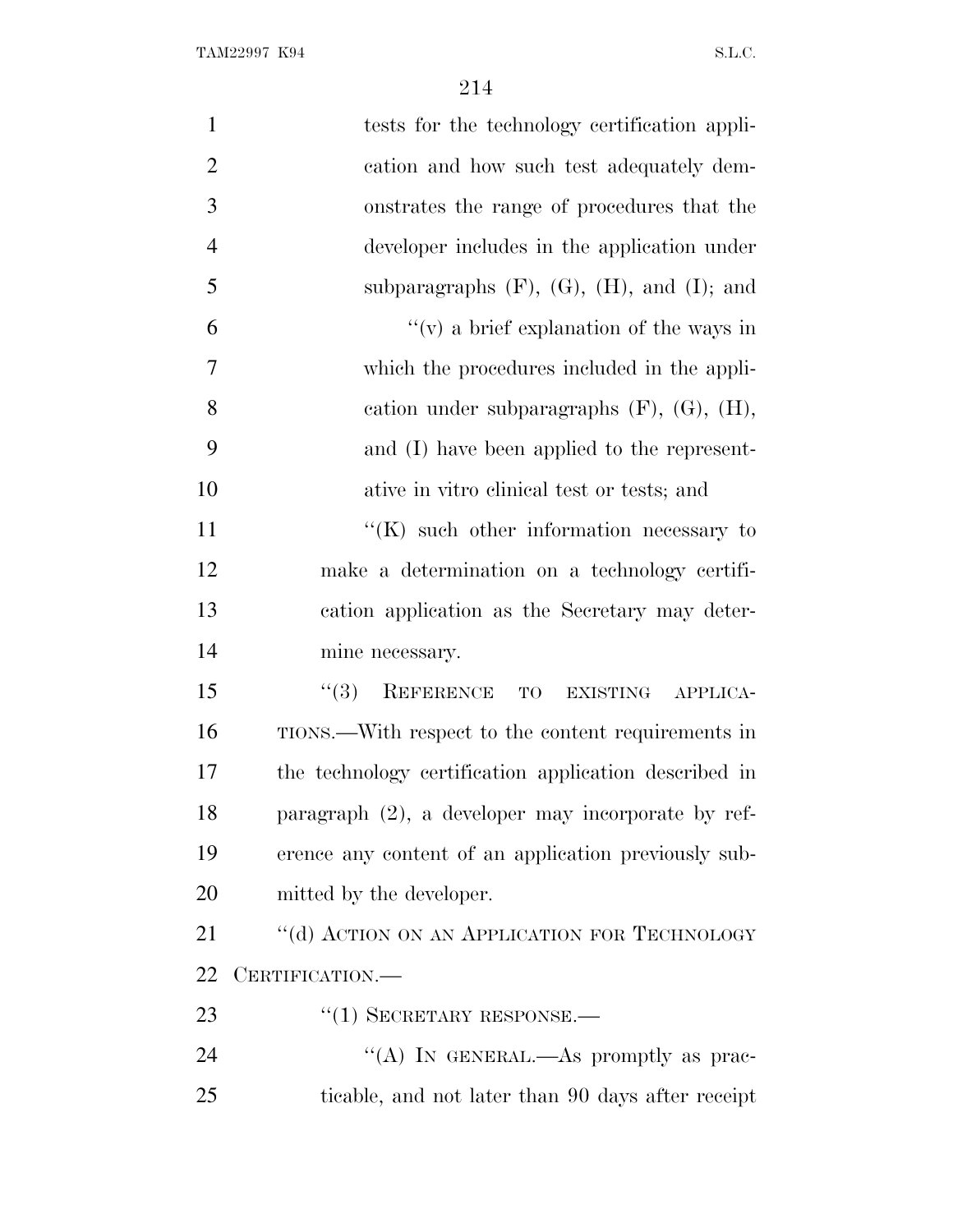| $\mathbf{1}$     | of an application under subsection (c), the Sec-  |
|------------------|---------------------------------------------------|
| $\overline{2}$   | retary shall—                                     |
| $\mathfrak{Z}$   | "(i) issue a technology certification             |
| $\overline{4}$   | order granting the application, which shall       |
| 5                | specify the scope of the technology certifi-      |
| 6                | cation, if the Secretary finds that all of the    |
| $\boldsymbol{7}$ | grounds in paragraph (3) are met; or              |
| 8                | "(ii) deny the application if the Sec-            |
| 9                | retary finds (and sets forth the basis of         |
| 10               | such finding as part of or accompanying           |
| 11               | such denial) that one or more grounds for         |
| 12               | granting the application specified in para-       |
| 13               | $graph(3)$ are not met.                           |
| 14               | "(B) EXTENSION.—The timeline described            |
| 15               | in subparagraph (A) may be extended by mu-        |
| 16               | tual agreement between the Secretary and the      |
| 17               | applicant.                                        |
| 18               | $``(2)$ DEFICIENT APPLICATIONS.—                  |
| 19               | "(A) IN GENERAL.—If, after receipt of an          |
| 20               | application under this section, the Secretary de- |
| 21               | termines that any portion of such application is  |
| 22               | deficient, the Secretary, not later than 60 days  |
| 23               | after receipt of such application, shall provide  |
| 24               | to the applicant a description of such defi-      |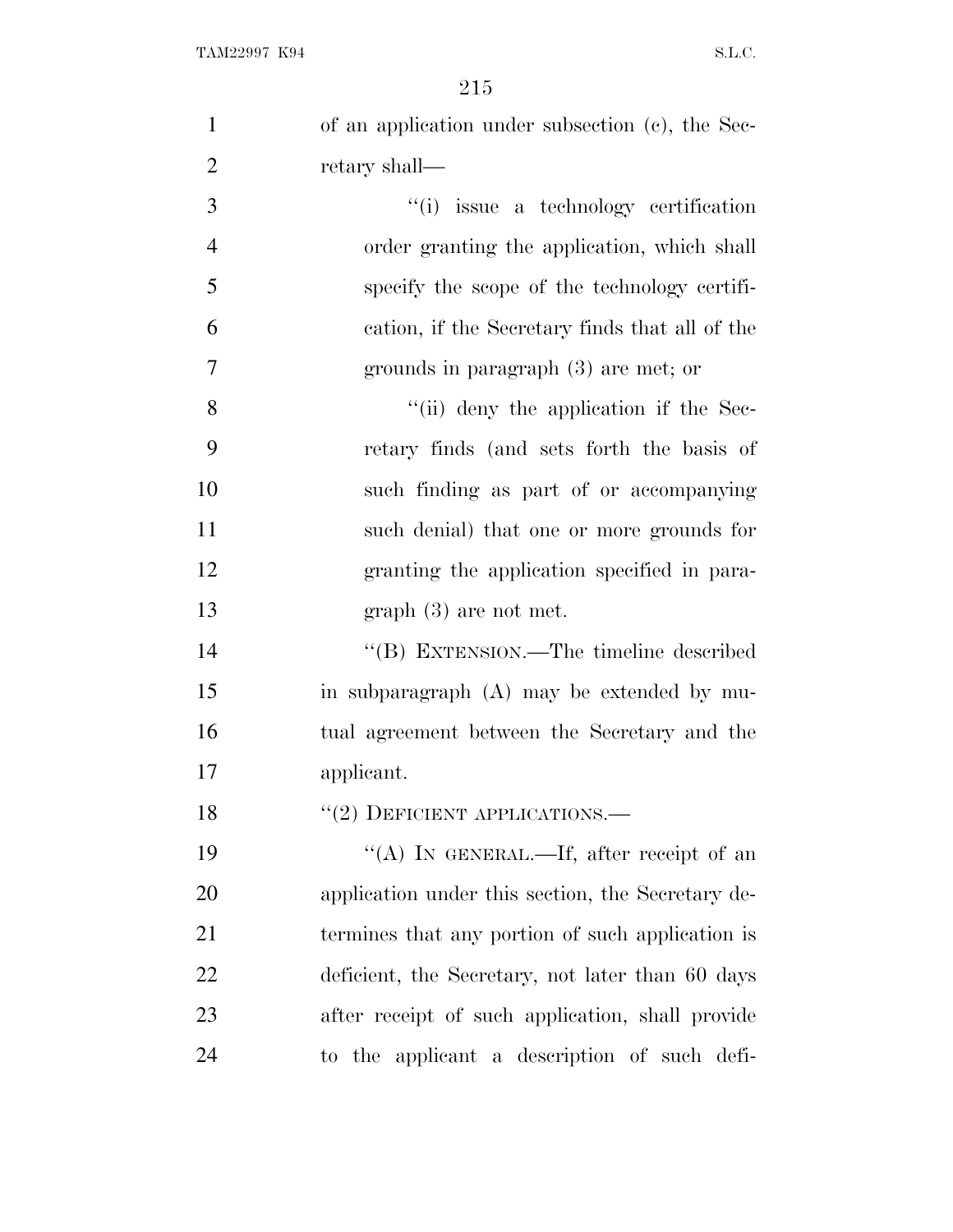| $\mathbf{1}$   | ciencies and identify the information required to    |
|----------------|------------------------------------------------------|
| $\overline{2}$ | resolve such deficiencies.                           |
| 3              | "(B) CONVERTING TO PREMARKET APPLI-                  |
| $\overline{4}$ | CATIONS.—When responding to the deficiency           |
| 5              | letter, the developer may convert the application    |
| 6              | for technology certification under subsection (c)    |
| 7              | a premarket application under section<br>into        |
| 8              | 587B.                                                |
| 9              | TECHNOLOGY CERTIFICATION ORDER.<br>(3)               |
| 10             | The Secretary shall issue an order granting a tech-  |
| 11             | nology certification under this section if, on the   |
| 12             | basis of the information submitted to the Secretary  |
| 13             | as part of the application and any other information |
| 14             | with respect to such applicant, the Secretary finds  |
| 15             | $that-$                                              |
| 16             | "(A) there is a showing that in vitro clin-          |
| 17             | ical tests within the scope of the technology cer-   |
| 18             | tification order will meet the applicable stand-     |
| 19             | ard;                                                 |
| 20             | $\lq\lq$ (B) the methods used in, and the facili-    |
| 21             | ties or controls used for, the development of eli-   |
| 22             | gible in vitro clinical tests covered by the pro-    |
| 23             | posed scope of the technology certification con-     |
| 24             | form to the applicable requirements of section       |
| 25             | 587K with respect to-                                |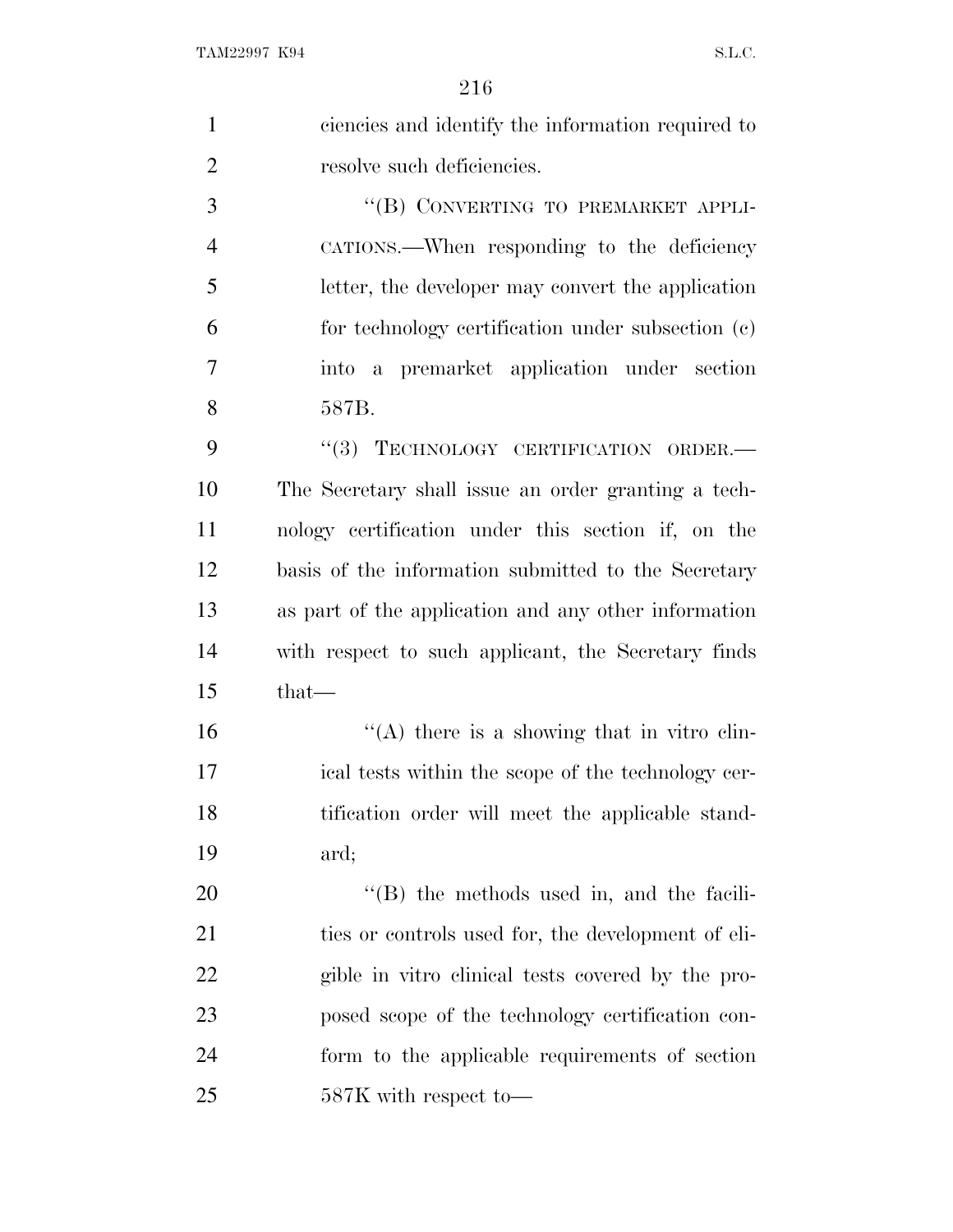| $\mathbf{1}$   | "(i) design controls, including related              |
|----------------|------------------------------------------------------|
| $\overline{2}$ | purchasing controls and acceptance activi-           |
| 3              | ties;                                                |
| $\overline{4}$ | "(ii) complaint investigation, adverse               |
| 5              | event reporting, and corrections and re-             |
| 6              | movals; and                                          |
| $\tau$         | "(iii) process validation, as applicable;            |
| 8              | $\lq\lq$ (C) based on a fair evaluation of all mate- |
| 9              | rial facts, the applicant's proposed labeling and    |
| 10             | advertising are not false or misleading in any       |
| 11             | particular;                                          |
| 12             | "(D) the application does not contain a              |
| 13             | false statement of material fact;                    |
| 14             | $\lq\lq$ (E) there is a showing that the represent-  |
| 15             | ative in vitro clinical test or tests—               |
| 16             | "(i) meet the applicable standard; and               |
| 17             | "(ii) reasonably represent the range of              |
| 18             | procedures required to be submitted in the           |
| 19             | application;                                         |
| 20             | $\lq\lq(F)$ the applicant has agreed to permit,      |
| 21             | upon request, authorized employees of the Food       |
| 22             | and Drug Administration or persons accredited,       |
| 23             | or recognized under this Act, an opportunity to      |
| 24             | inspect at a reasonable time and in a reason-        |
| 25             | able manner the facilities and all pertinent         |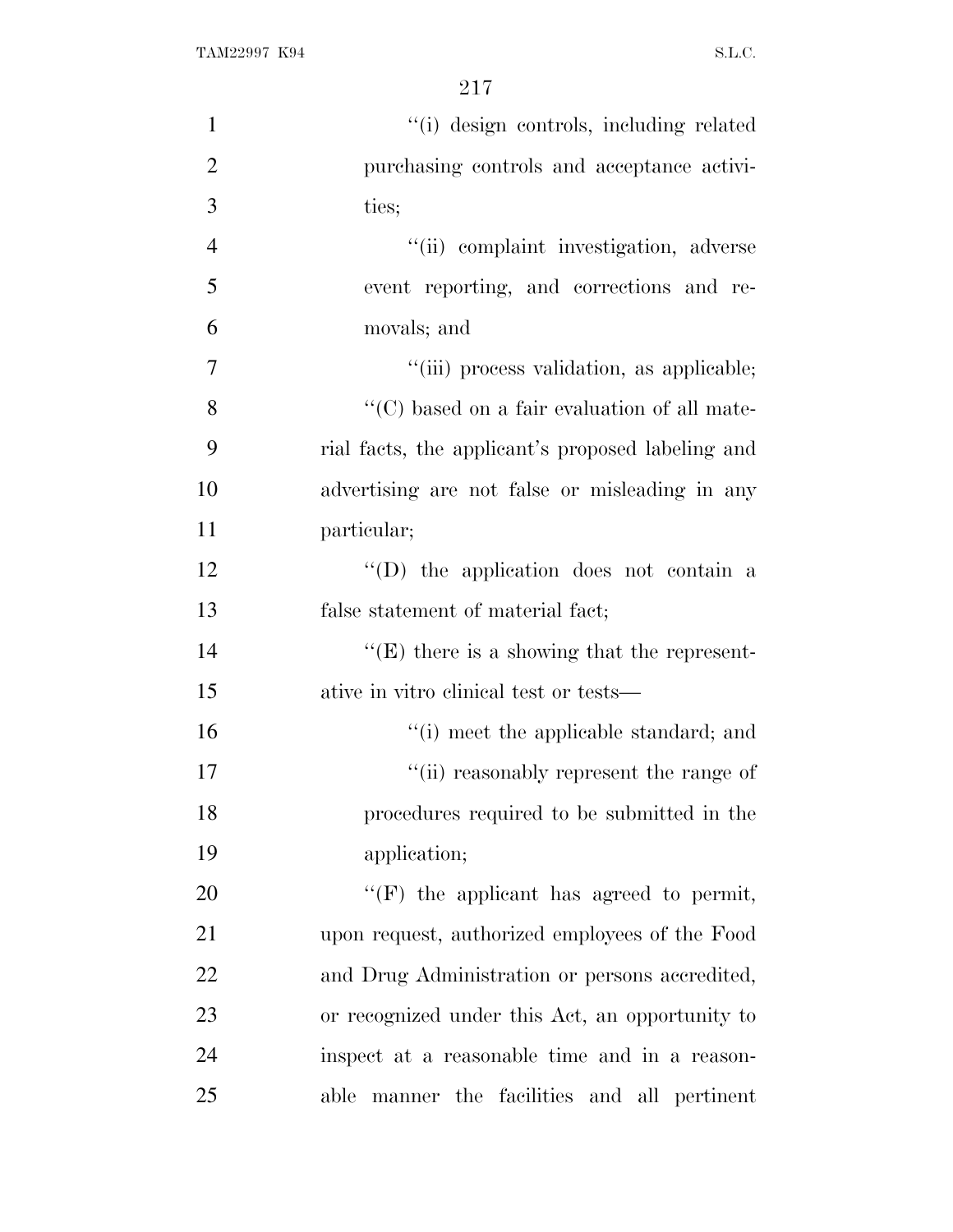| $\mathbf{1}$   | equipment, finished and unfinished materials,       |
|----------------|-----------------------------------------------------|
| $\overline{2}$ | containers, and labeling therein, including all     |
| 3              | things (including records, files, papers, and con-  |
| $\overline{4}$ | trols) bearing on whether an in vitro clinical      |
| 5              | test is adulterated, misbranded, or otherwise in    |
| 6              | violation of this Act, and permits such author-     |
| 7              | ized employees or persons accredited under this     |
| 8              | Act to view and to copy and verify all records      |
| 9              | pertinent to the application and the in vitro       |
| 10             | clinical test; and                                  |
| 11             | $\lq\lq(G)$ based on other data and information     |
| 12             | the Secretary may require under subsection          |
| 13             | $(e)(2)(K)$ , the Secretary finds that such data    |
| 14             | and information support granting a technology       |
| 15             | certification order.                                |
| 16             | "(4) REVIEW OF DENIALS.—An applicant                |
| 17             | whose application has been denied under this sub-   |
| 18             | section may obtain review of such denial under sec- |
| 19             | tion 587P.                                          |
| 20             | $``$ (e) SUPPLEMENTS.—                              |
| 21             | "(1) SUPPLEMENTAL APPLICATIONS.—                    |
| 22             | "(A) IN GENERAL.—With respect to any of             |
| 23             | the following changes related to an in vitro clin-  |
| 24             | ical test under a technology certification order,   |
| 25             | a supplemental application to a technology cer-     |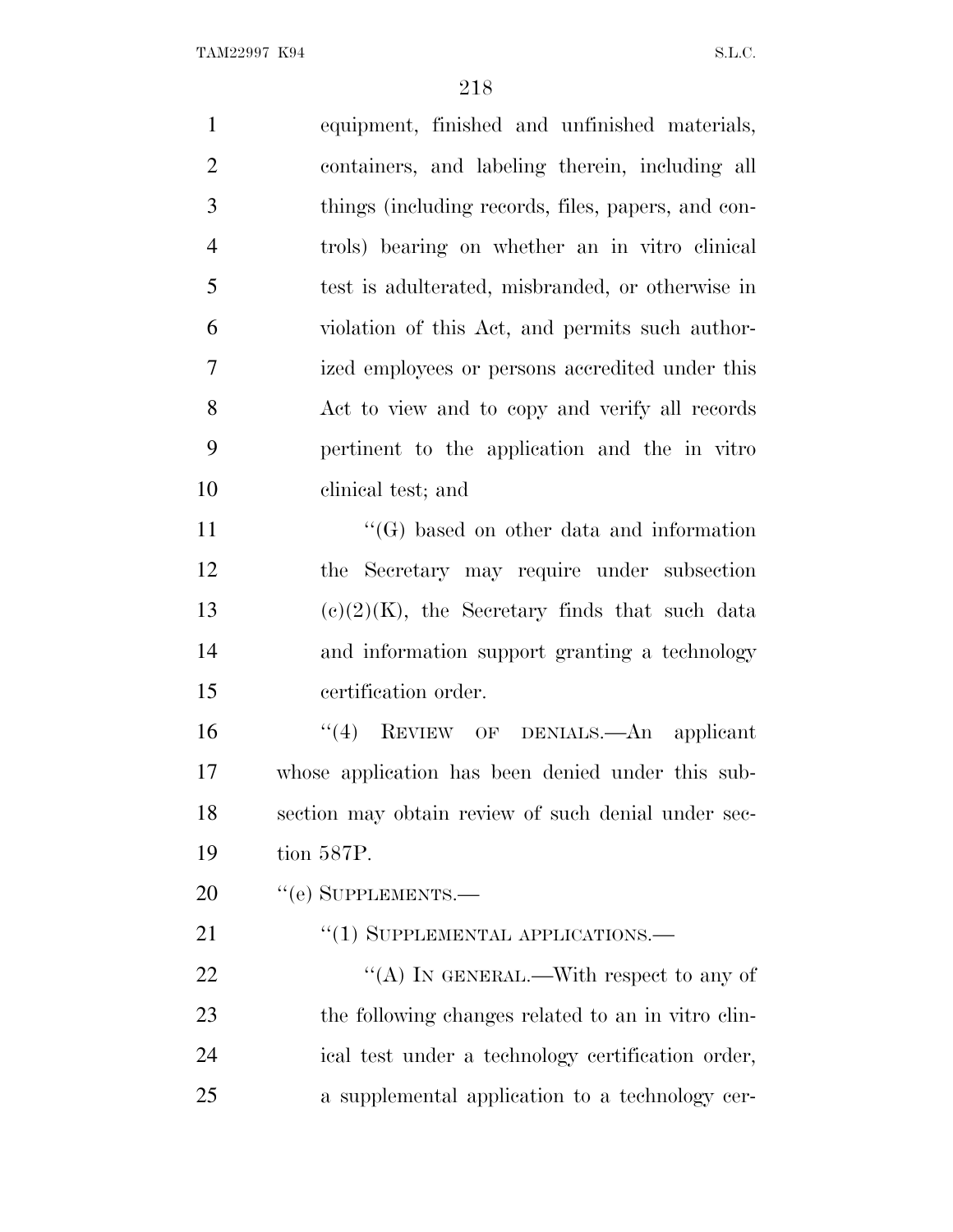| $\mathbf{1}$   | tification order shall be submitted by the holder |
|----------------|---------------------------------------------------|
| $\overline{2}$ | of the technology certification order describing  |
| 3              | such proposed changes, prior to introducing the   |
| $\overline{4}$ | in vitro clinical test that is the subject of the |
| 5              | technology certification order into interstate    |
| 6              | commerce-                                         |
| 7              | "(i) any significant change to the pro-           |
| 8              | cedures provided in support of the applica-       |
| 9              | tion for technology certification submitted       |
| 10             | under subparagraph $(G)$ or $(H)$ of sub-         |
| 11             | section (c) $(2)$ ; or                            |
| 12             | "(ii) any significant change to the               |
| 13             | procedures provided in support of the ap-         |
| 14             | plication for technology certification sub-       |
| 15             | mitted under subparagraph (F) of sub-             |
| 16             | section $(c)(2)$ .                                |
| 17             | "(B) SECRETARY ACTION ON SUPPLE-                  |
| 18             | MENTAL APPLICATIONS.—Any action by the            |
| 19             | Secretary on a supplemental application shall     |
| <b>20</b>      | be in accordance with subsection (d), and any     |
| 21             | order resulting from such supplement shall be     |
| 22             | treated as an amendment to a technology cer-      |
| 23             | tification order.                                 |
| 24             | "(2) CONTENT OF APPLICATION.—                     |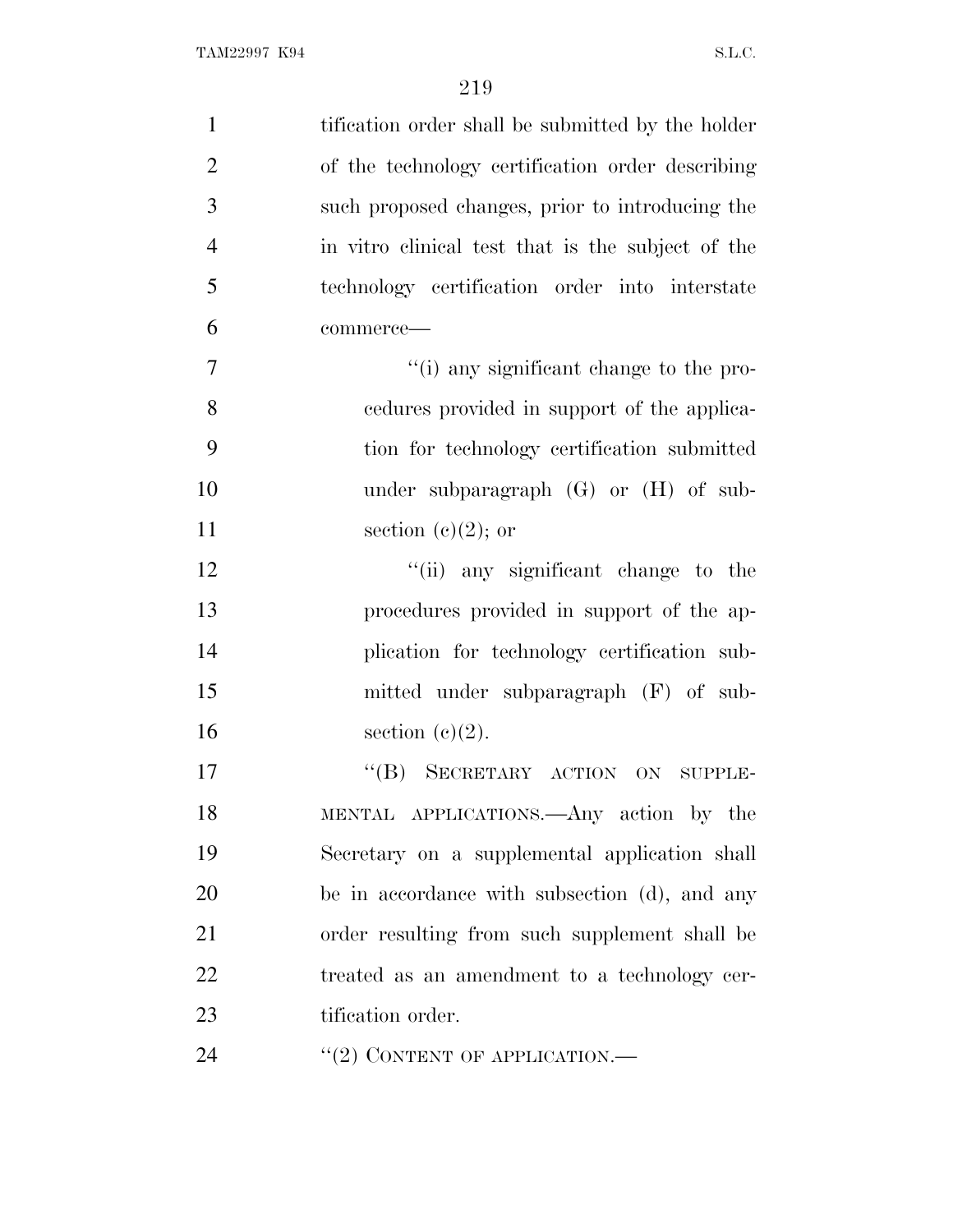| $\mathbf{1}$   | "(A) IN GENERAL.—A supplemental appli-                 |
|----------------|--------------------------------------------------------|
| $\overline{2}$ | cation for a change to an in vitro clinical test       |
| 3              | under a technology certification order shall—          |
| $\overline{4}$ | "(i) contain all necessary information                 |
| 5              | to make a showing that any in vitro clin-              |
| 6              | ical test affected by such change that is              |
| 7              | within the scope of the technology certifi-            |
| 8              | cation order will meet the applicable stand-           |
| 9              | ard; and                                               |
| 10             | "(ii) be limited to such information                   |
| 11             | that is needed to support the change.                  |
| 12             | "(B) CONTENT.-Unless otherwise speci-                  |
| 13             | fied by the Secretary, a supplemental applica-         |
| 14             | tion under this subsection shall include—              |
| 15             | $\lq$ <sup>"(i)</sup> a description of the change, in- |
| 16             | cluding a rationale for implementing such              |
| 17             | change;                                                |
| 18             | "(ii) a description of how the change                  |
| 19             | was evaluated;                                         |
| 20             | "(iii) data from a representative in                   |
| 21             | vitro clinical test or tests that supports a           |
| 22             | showing that, in using the modified proce-             |
| 23             | dure or procedures, all eligible in vitro clin-        |
| 24             | ical tests within the scope of the tech-               |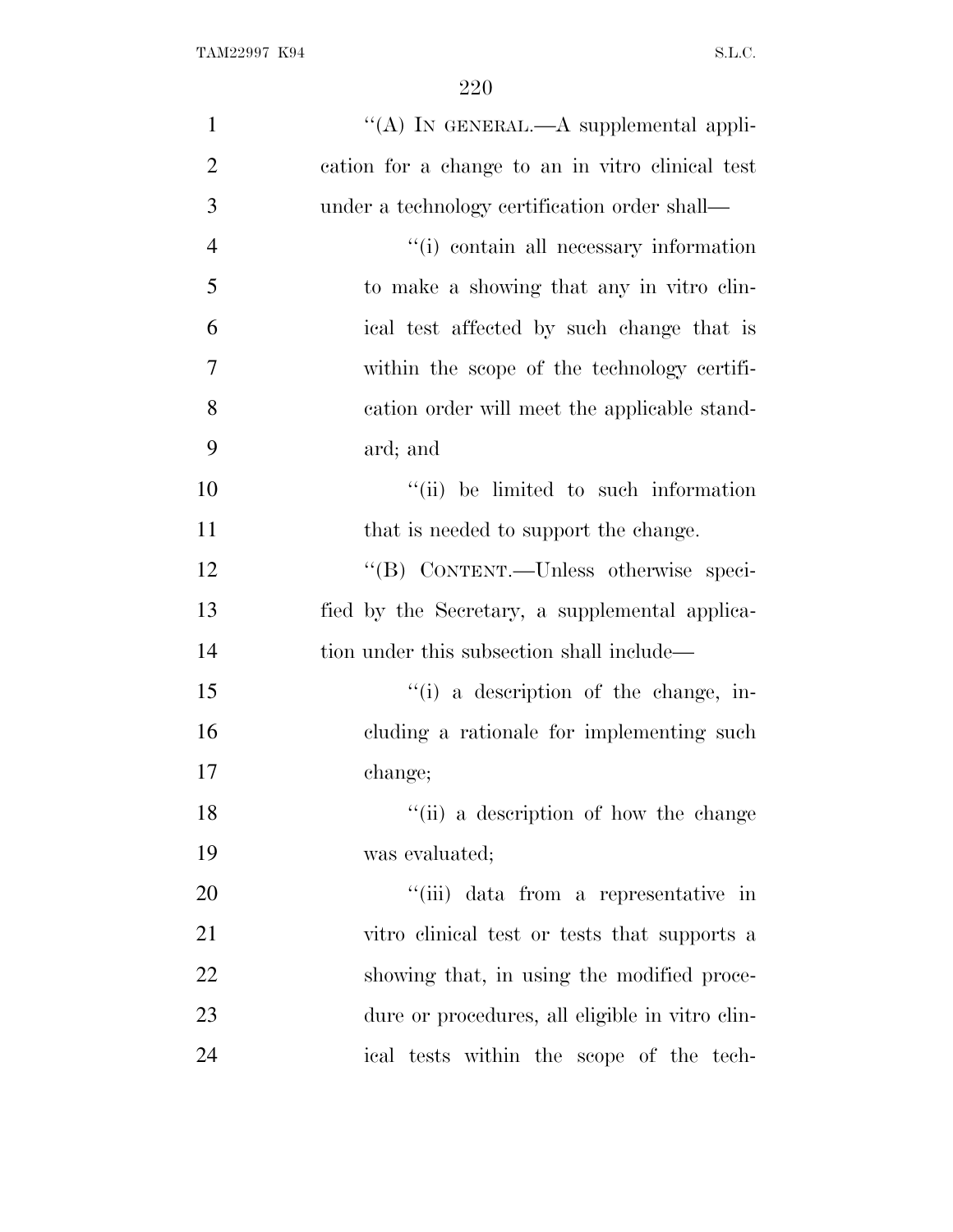| $\mathbf{1}$   | nology certification will meet the applicable       |
|----------------|-----------------------------------------------------|
| $\overline{2}$ | standard;                                           |
| 3              | $``(iv)$ as applicable, information to              |
| $\overline{4}$ | demonstrate that the modified procedure             |
| 5              | or procedures submitted under subsection            |
| 6              | $(e)(2)(F)$ continue to conform to applicable       |
| $\overline{7}$ | requirements under section 587K; and                |
| 8              | "(v) any other information requested                |
| 9              | by the Secretary.                                   |
| 10             | "(3) CHANGES IN RESPONSE TO A PUBLIC                |
| 11             | HEALTH RISK.-                                       |
| 12             | "(A) IN GENERAL.—If the holder of a                 |
| 13             | technology certification makes a change to an       |
| 14             | in vitro clinical test or tests to address a poten- |
| 15             | tial risk to public health by adding a new speci-   |
| 16             | fication or test method, such holder may imme-      |
| 17             | diately implement such change and shall submit      |
| 18             | a notification for such change to the Secretary     |
| 19             | within 30 days.                                     |
| 20             | "(B) CONTENT.—Any notification to the               |
| 21             | Secretary under this paragraph shall include—       |
| 22             | "(i) a summary of the relevant                      |
| 23             | change;                                             |
| 24             | "(ii) the rationale for implementing                |
| 25             | such change;                                        |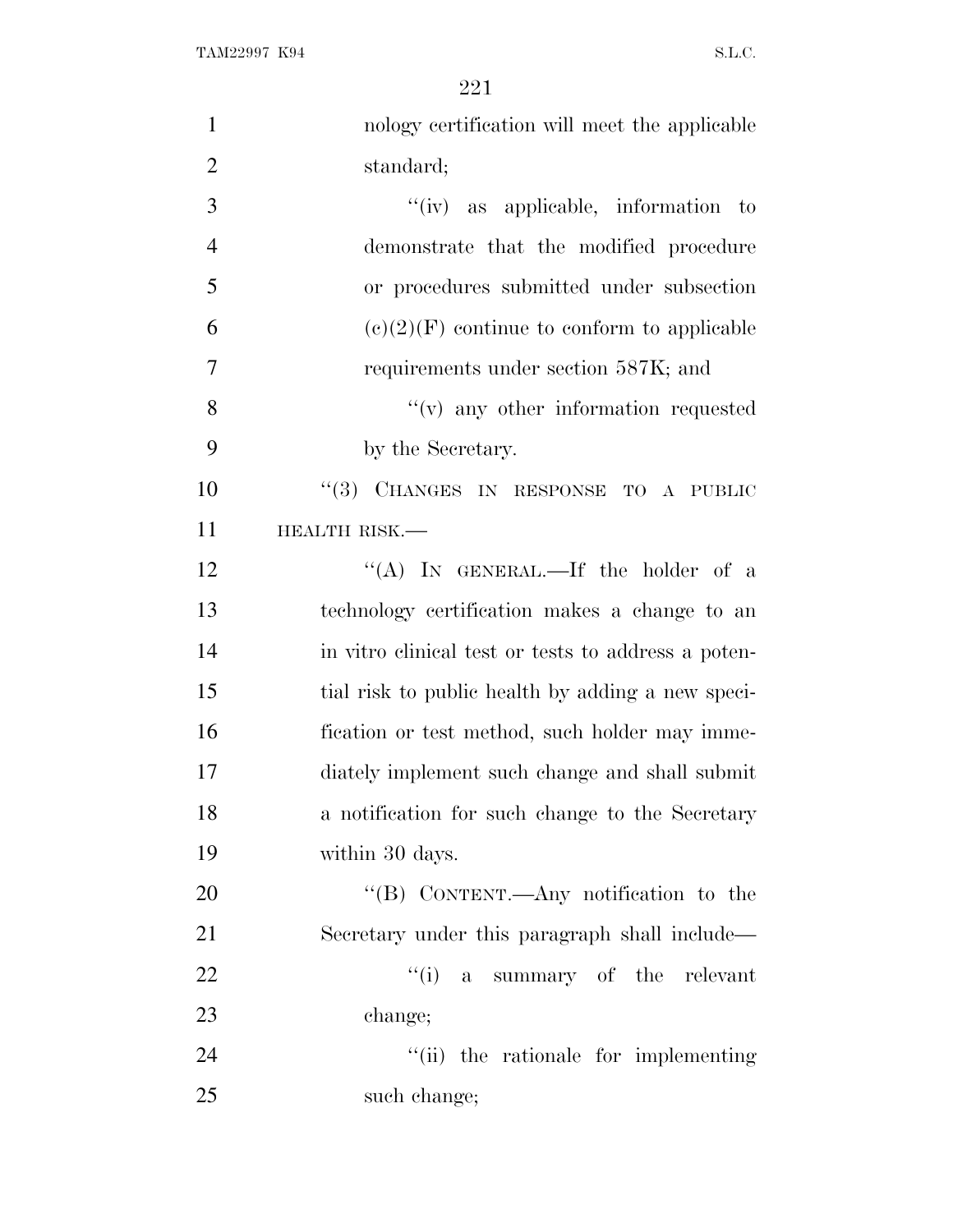| $\mathbf{1}$   | $``(iii)(I)$ if such a change necessitates            |
|----------------|-------------------------------------------------------|
| $\overline{2}$ | a change to the procedures reviewed as                |
| 3              | part of the granted technology certification          |
| $\overline{4}$ | order, the modified procedures; or                    |
| 5              | $\lq\lq$ (II) if the procedures were<br>not           |
| 6              | changed, an explanation as to why they                |
| 7              | were not changed; and                                 |
| 8              | "(iv) if such a change necessitates a                 |
| 9              | change to the procedures reviewed as part             |
| 10             | of the granted technology certification               |
| 11             | order, data from a representative in vitro            |
| 12             | clinical test or tests that support a showing         |
| 13             | that, in using the modified procedures, all           |
| 14             | eligible in vitro clinical tests within the           |
| 15             | scope of the technology certification will            |
| 16             | meet the applicable standard.                         |
| 17             | "(f) TEMPORARY HOLD.—                                 |
| 18             | "(1) IN GENERAL.—Subject to the process               |
| 19             | specified in paragraph $(2)$ , and based on one or    |
| 20             | more findings under paragraph (4), the Secretary      |
| 21             | may issue a temporary hold prohibiting any holder     |
| 22             | of a technology certification order issued under this |
| 23             | section from introducing into interstate commerce     |
| 24             | an in vitro clinical test that was not previously the |
| 25             | subject of a listing under section 587J. The tem-     |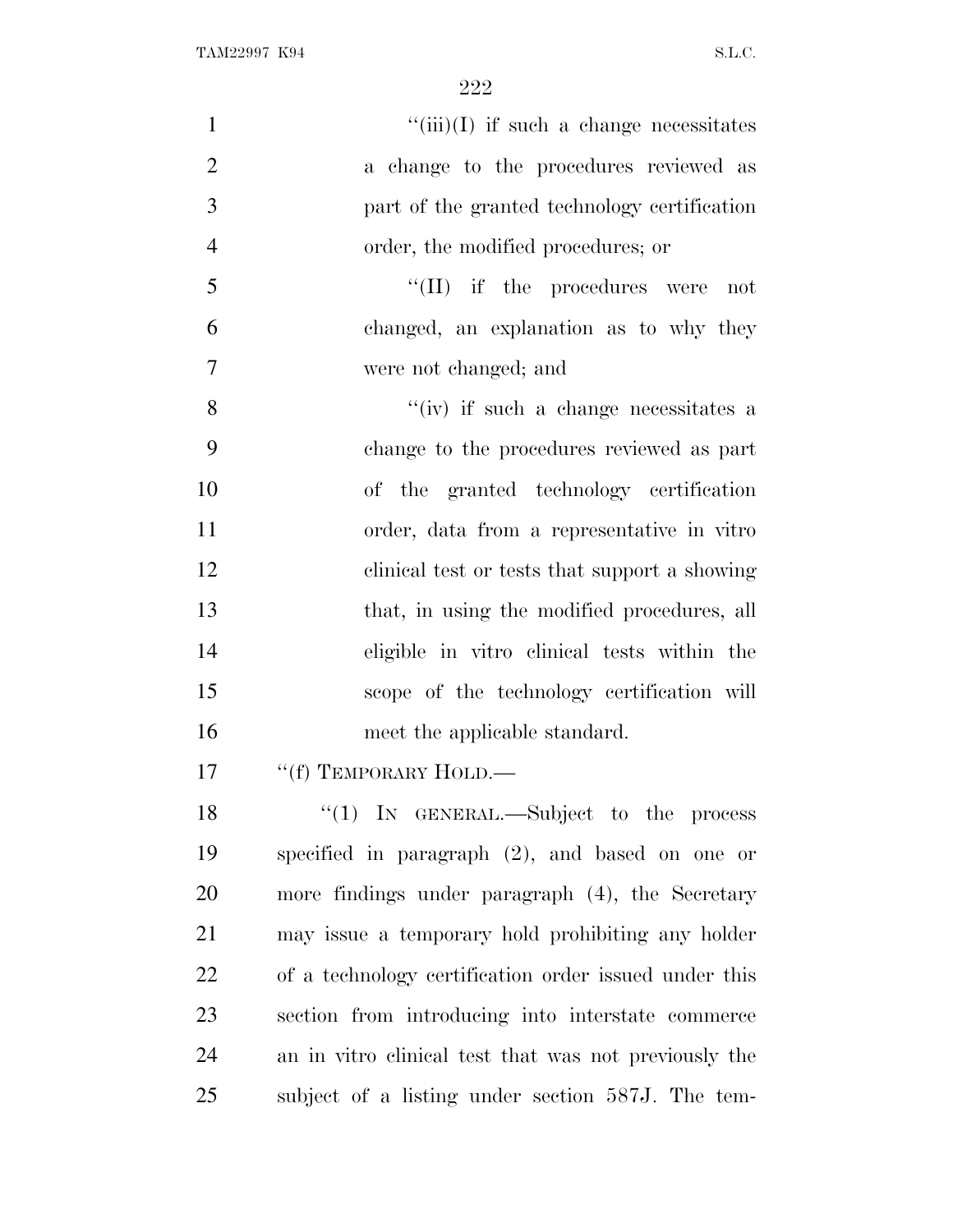porary hold shall identify the grounds for the tem- porary hold under paragraph (4) and the rationale for such finding.

4 "(2) PROCESS FOR ISSUING A TEMPORARY HOLD.—If the Secretary makes a finding that a temporary hold may be warranted based on one or more grounds specified in paragraph (4), the Sec- retary shall promptly notify the holder of the tech- nology certification order of such finding and pro- vide 30 calendar days for the developer to come into compliance with or otherwise resolve the finding.

12 "(3) WRITTEN REQUESTS.—Any written re- quest to the Secretary from the holder of a tech- nology certification order that a temporary hold under paragraph (1) be removed shall receive a deci- sion, in writing and specifying the reasons therefore, within 90 days after receipt of such request. Any such request shall include information to support the removal of the temporary hold.

20 "(4) GROUNDS FOR TEMPORARY HOLD.—The Secretary may initiate a temporary hold under this subsection upon a finding that the holder of a tech-nology certification order—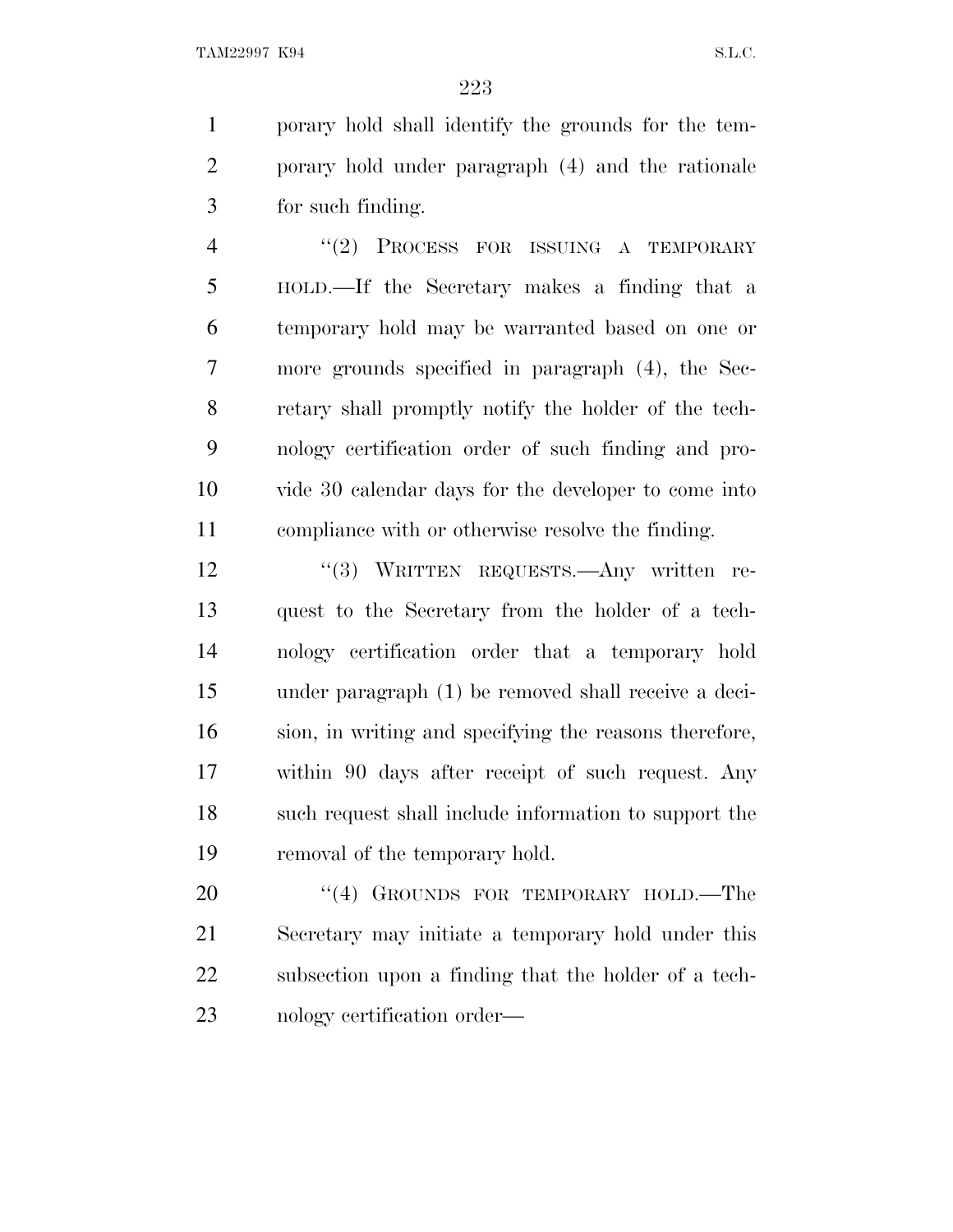| $\mathbf{1}$   | "(A) is not in compliance with the condi-           |
|----------------|-----------------------------------------------------|
| $\overline{2}$ | tions of the technology certification order pur-    |
| 3              | suant to subsection (b) $(1)(D)$ ;                  |
| $\overline{4}$ | "(B) offers one or more in vitro clinical           |
| 5              | tests with advertising or labeling that is false or |
| 6              | misleading;                                         |
| 7              | "(C) has reported a correction or removal           |
| 8              | of an in vitro clinical test that is offered under  |
| 9              | a technology certification order under this sec-    |
| 10             | tion and has failed to demonstrate that the         |
| 11             | issue or issues causing the correction or re-       |
| 12             | moval does not adversely impact the ability of      |
| 13             | other in vitro clinical tests offered under the     |
| 14             | same technology certification order to meet the     |
| 15             | applicable standard; or                             |
| 16             | "(D) has introduced into interstate com-            |
| 17             | merce an in vitro clinical test under a tech-       |
| 18             | nology certification order and such test is adul-   |
| 19             | terated or misbranded, based on a determina-        |
| 20             | tion by the Secretary, and has failed to dem-       |
| 21             | onstrate that the issue or issues causing the       |
| 22             | adulteration or misbranding does not adversely      |
| 23             | impact the ability of other in vitro clinical tests |
| 24             | offered under the same technology certification     |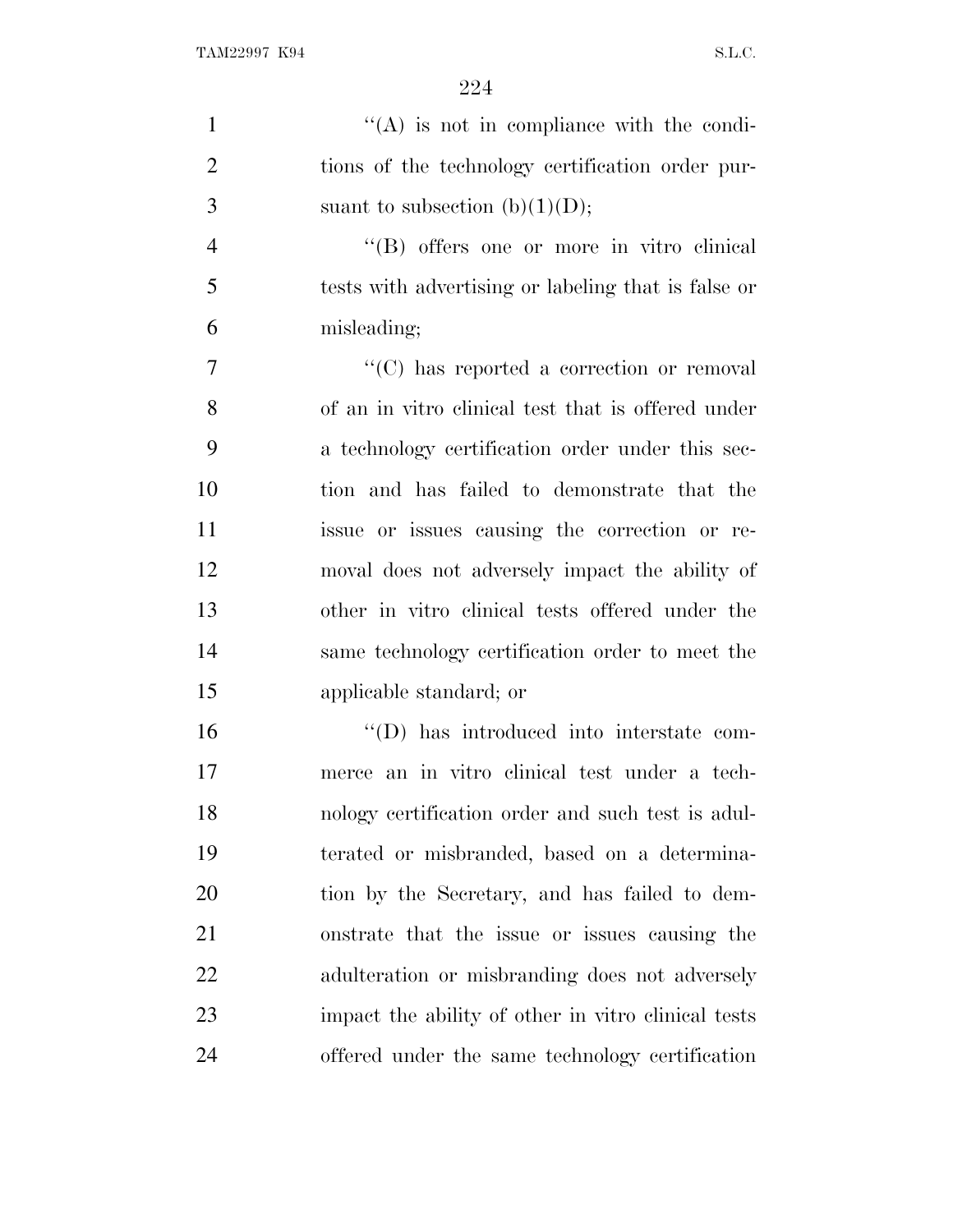| $\mathbf{1}$   | granted under this section to meet the applica-             |
|----------------|-------------------------------------------------------------|
| $\overline{2}$ | ble standard.                                               |
| 3              | "(g) WITHDRAWAL.—The Secretary may, after due               |
| 4              | notice and opportunity for an informal hearing, issue an    |
| 5              | order withdrawing a technology certification order includ-  |
| 6              | ing all tests introduced into interstate commerce under the |
| 7              | technology certification order if the Secretary finds that— |
| 8              | $\lq(1)$ the application, supplement, or report             |
| 9              | under subsection (h) contains false or misleading in-       |
| 10             | formation or fails to reveal a material fact;               |
| 11             | $(2)$ such holder fails to correct false or mis-            |
| 12             | leading labeling or advertising upon the request of         |
| 13             | the Secretary;                                              |
| 14             | $\lq(3)$ in connection with a technology certifi-           |
| 15             | cation, the holder provides false or misleading infor-      |
| 16             | mation to the Secretary; or                                 |
| 17             | $\lq(4)$ the holder of such technology certification        |
| 18             | order fails to correct the grounds for a temporary          |
| 19             | hold within a timeframe specified in the temporary          |
| 20             | hold order.                                                 |
| 21             | "(h) REPORTS TO CONGRESS.—                                  |
| 22             | "(1) IN GENERAL.—Not later than 1 year after                |
| 23             | the effective date of the VALID Act of 2022, and            |
| 24             | annually thereafter for the next 4 years, the Sec-          |
| 25             | retary shall submit to the Committee on Health,             |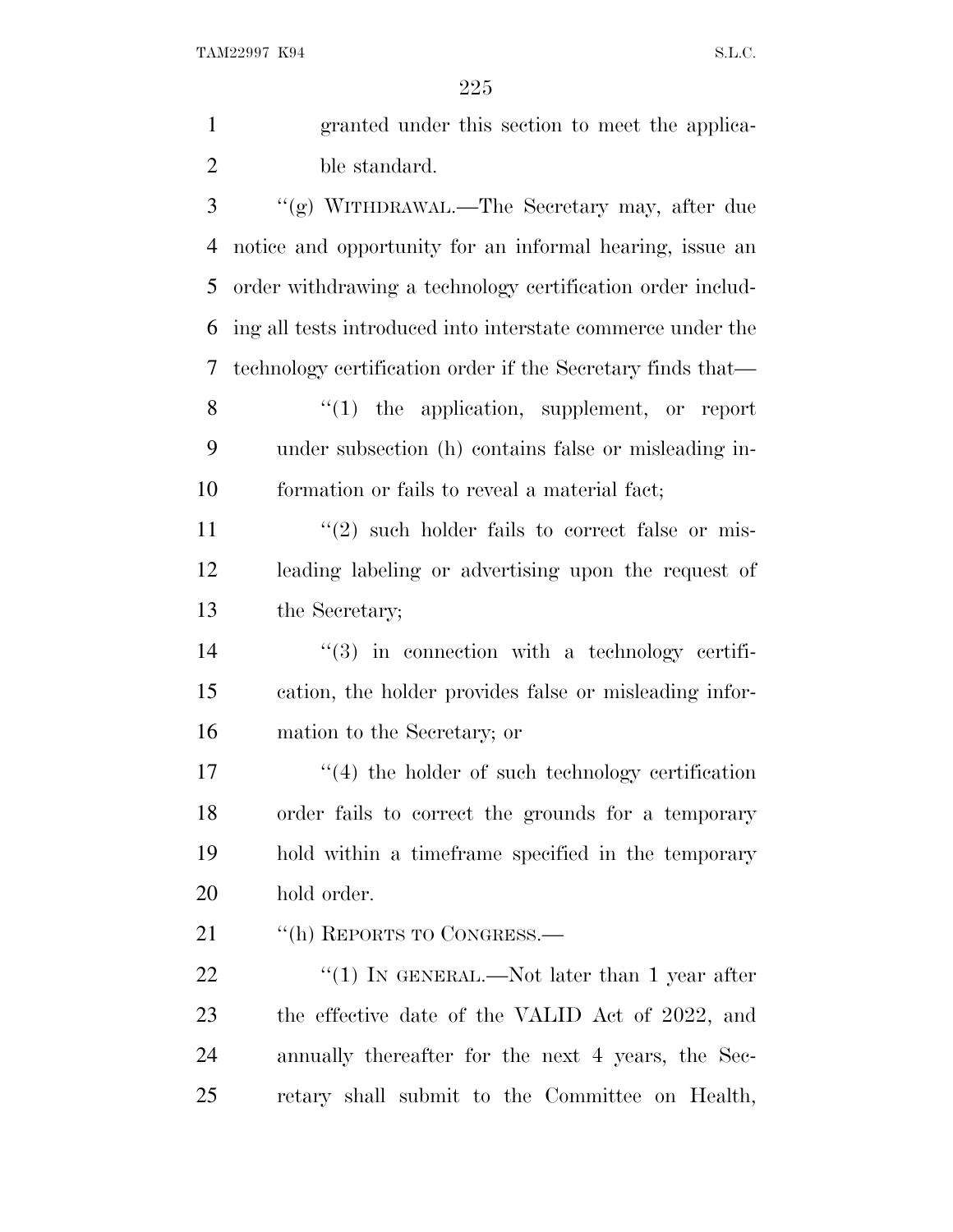| $\mathbf{1}$   | Education, Labor, and Pensions of the Senate and      |
|----------------|-------------------------------------------------------|
| $\overline{2}$ | the Committee on Energy and Commerce of the           |
| 3              | House of Representatives, and make publicly avail-    |
| $\overline{4}$ | able, including through posting on the website of the |
| 5              | Food and Drug Administration, a report containing     |
| 6              | the information described in paragraph $(2)$ .        |
| 7              | $"(2)$ CONTENT.—                                      |
| 8              | "(A) IN GENERAL.—Each report under                    |
| 9              | paragraph (1) shall address, at a minimum—            |
| 10             | "(i) the total number of applications                 |
| 11             | for technology certifications filed, granted,         |
| 12             | withdrawn and denied;                                 |
| 13             | "(ii) the total number of technology                  |
| 14             | certification orders the Secretary put on             |
| 15             | temporary hold under subsection (h) and               |
| 16             | the number of technology certification or-            |
| 17             | ders withdrawn under subsection (i);                  |
| 18             | "(iii) the types of technologies for                  |
| 19             | which the Secretary granted technology                |
| 20             | certification orders;                                 |
| 21             | "(iv) the total number of holders of                  |
| 22             | technology certification orders that are in           |
| 23             | effect; and                                           |
| 24             | $f'(v)$ the total number of in vitro clin-            |
| 25             | ical test categories that required premarket          |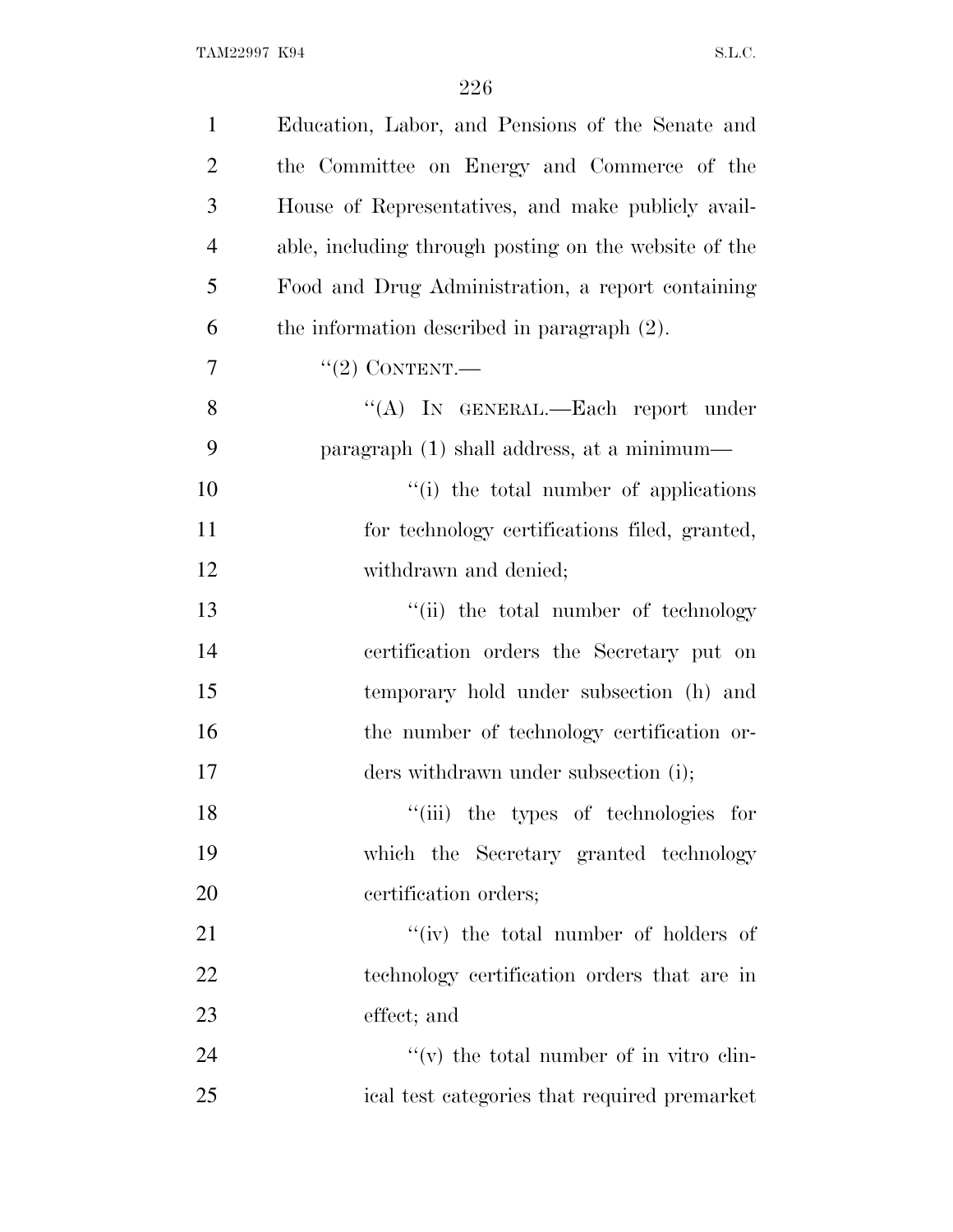| $\mathbf{1}$   | review under section 587B that were redes-             |
|----------------|--------------------------------------------------------|
| $\overline{2}$ | ignated as eligible in vitro clinical tests            |
| 3              | under this section.                                    |
| $\overline{4}$ | "(B) FINAL REPORT.—The fifth report                    |
| 5              | submitted under paragraph (1) shall include a          |
| 6              | summary of, and responses to, comments raised          |
| $\overline{7}$ | in the docket.                                         |
| 8              | "(C) PERFORMANCE REPORTS.-The re-                      |
| 9              | ports required under this section may be issued        |
| 10             | with performance reports as required under sec-        |
| 11             | tion 829 of the VALID Act of 2022.                     |
| 12             | "(i) PUBLIC MEETING AND INPUT.—                        |
| 13             | "(1) PUBLIC DOCKET.—Not later than 30 days             |
| 14             | after the date of enactment of the VALID Act of        |
| 15             | 2022, the Secretary shall establish a public docket to |
| 16             | receive comments concerning recommendations for        |
| 17             | implementation of this section, including criteria and |
| 18             | procedures for subsections (c) through (h). The pub-   |
| 19             | lic docket shall remain open for at least 1 year after |
| 20             | the establishment of the public docket.                |
| 21             | "(2) PUBLIC MEETING.—Not later than $180$              |
| 22             | days after the date of enactment of the VALID Act      |
| 23             | of 2022, the Secretary shall convene a public meet-    |
| 24             | ing to which stakeholders from organizations rep-      |
| 25             | resenting patients and consumers, academia, and the    |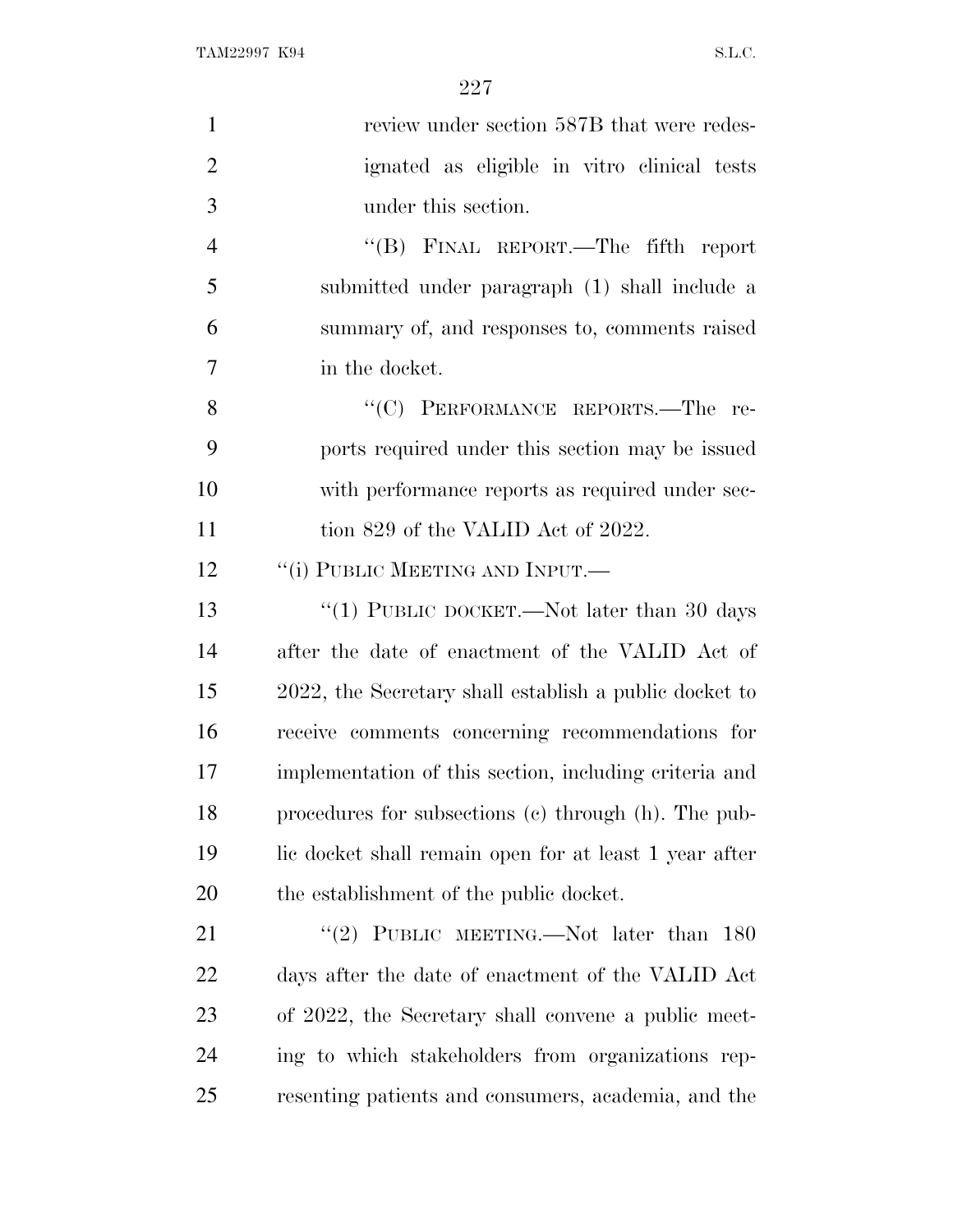in vitro clinical test industry are invited to discuss the technology certification process including appli- cation requirements, inspections, alignment with third-party accreditors, and the definition of the 5 term 'technology' under section 587.

 ''(j) REGULATIONS.—The Secretary shall issue regu- lations regarding the technology certification process, in- cluding describing criteria or procedures relating to tech- nology certification under this section, which shall be sub- ject to public comment for a minimum of 60 days from issuance prior to finalizing such regulations after consid- ering the comments received. The regulation shall include an outline of the application process, opportunities to meet with officials of the Food and Drug Administration, and plans to streamline inspections.

16 "(k) NOTIFICATION.—

17 "(1) IN GENERAL.—Notwithstanding subsection (a)(1), a first-of-a-kind in vitro clinical test or a combination product that meets the definition of a moderate-risk test under section 587A may be intro- duced into interstate commerce under a technology certification order that has been issued by the Sec-retary, subject to other applicable requirements if—

24  $\langle (A) \rangle$  the developer provides notification to the Secretary 60 days prior to introducing such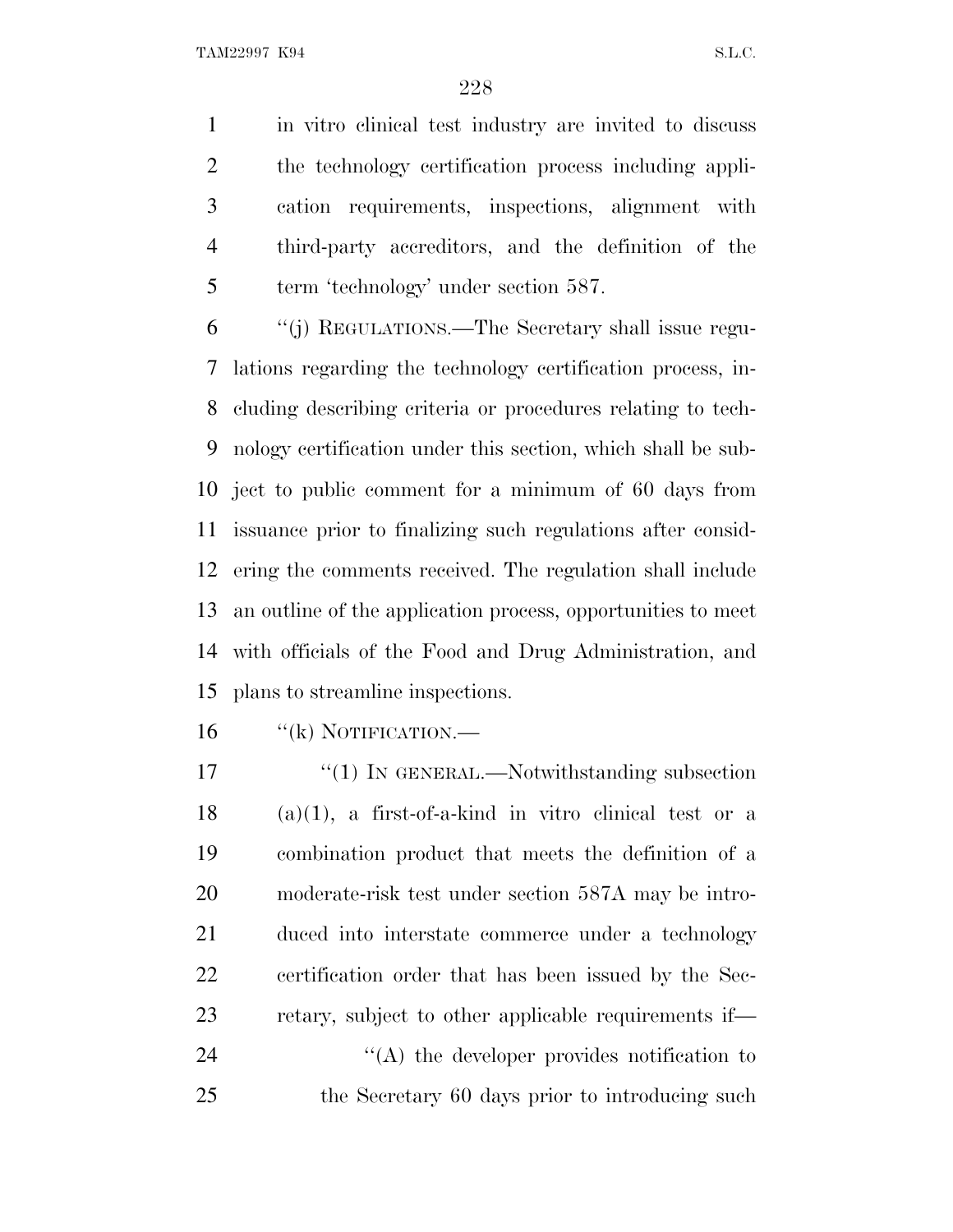| $\mathbf{1}$   | tests into interstate commerce that includes in-      |
|----------------|-------------------------------------------------------|
| $\overline{2}$ | formation demonstrating that the test is mod-         |
| 3              | erate-risk and within the scope of the applicable     |
| $\overline{4}$ | technology certification order; and                   |
| 5              | "(B) the Secretary has not issued a notifi-           |
| 6              | cation to the developer under paragraph (2) be-       |
| 7              | fore such time has elapsed.                           |
| 8              | NOTIFICATION FROM SECRETARY.-The<br>(2)               |
| 9              | Secretary shall issue a notification to the developer |
| 10             | that such test may not be introduced into interstate  |
| 11             | commerce under such order if the Secretary deter-     |
| 12             | mines that—                                           |
| 13             | $\lq\lq$ such test—                                   |
| 14             | "(i) does not meet the definition of a                |
| 15             | moderate-risk test under section 587A;                |
| 16             | "(ii) is not eligible to be introduced                |
| 17             | into interstate commerce under the ref-               |
| 18             | erenced<br>technology certification<br>order          |
| 19             | issued by the Secretary; or                           |
| <b>20</b>      | "(iii) is not eligible for technology cer-            |
| 21             | tification under subsection $(b)(2)$ ; or             |
| 22             | $\lq\lq$ based on the information included in         |
| 23             | the notification submitted by the developer pur-      |
| 24             | suant to this subsection, there is insufficient in-   |
| 25             | formation for the Secretary to make the deter-        |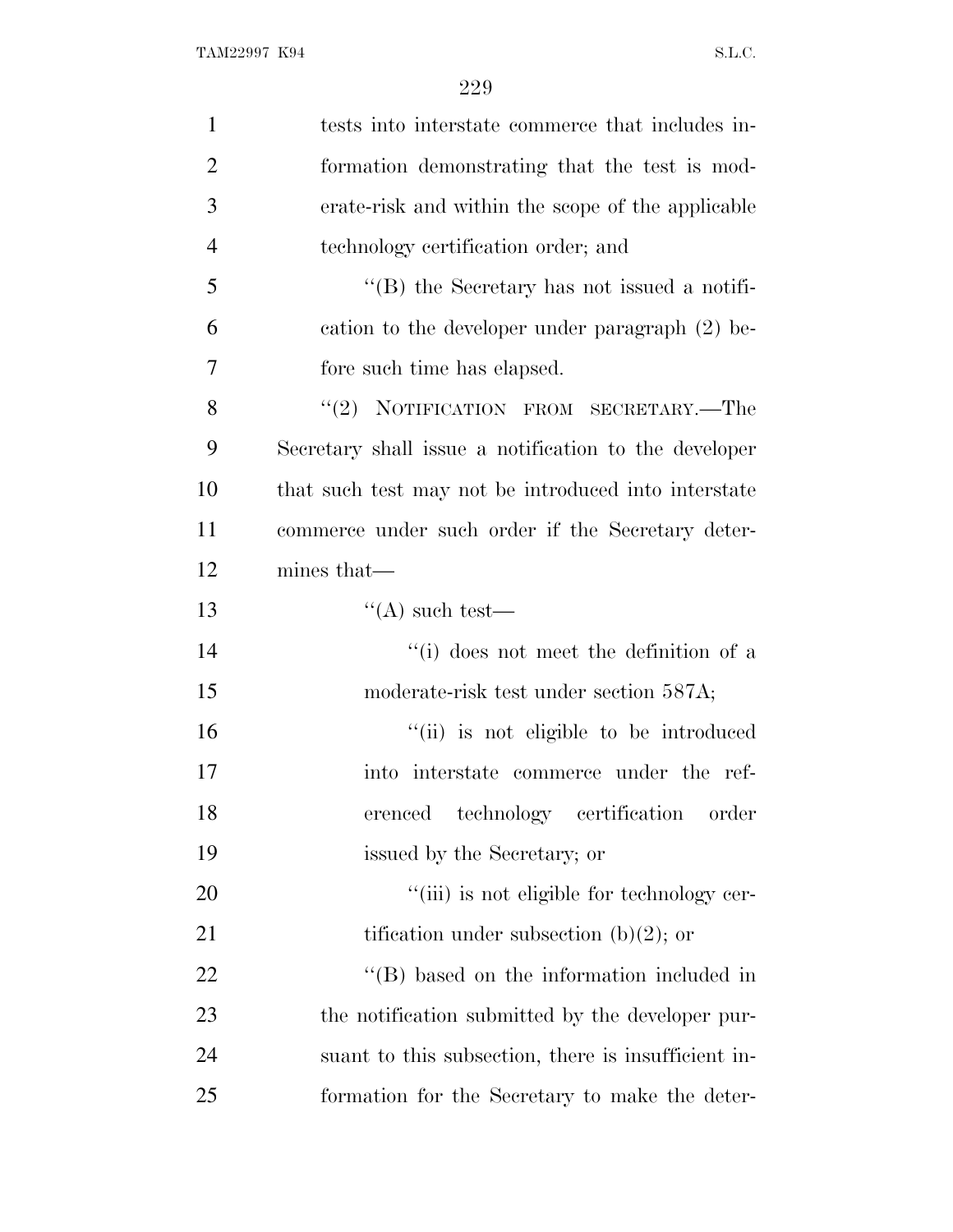| $\mathbf{1}$   | minations described in clauses (i), (ii), and (iii) |
|----------------|-----------------------------------------------------|
| $\overline{2}$ | of subparagraph $(A)$ .                             |
| 3              | "SEC. 587E. MITIGATING MEASURES.                    |
| $\overline{4}$ | "(a) ESTABLISHMENT OF MITIGATING MEASURES.-         |
| 5              | "(1) ESTABLISHING, CHANGING, OR WITH-               |
| 6              | DRAWING.                                            |
| 7              | "(A) ESTABLISHMENT.—The Secretary                   |
| 8              | may establish and require, on the basis of evi-     |
| 9              | dence, mitigating measures for any in vitro clin-   |
| 10             | ical test or category of in vitro clinical tests    |
| 11             | with the same indications for use that is intro-    |
| 12             | duced or delivered for introduction into inter-     |
| 13             | state commerce after the establishment of such      |
| 14             | mitigating measures.                                |
| 15             | "(B) METHODS OF ESTABLISHMENT.—The                  |
| 16             | Secretary may establish mitigating measures—        |
| 17             | "(i) under the process set forth in                 |
| 18             | subparagraph $(D)$ ;                                |
| 19             | "(ii) as provided under section 587F;               |
| 20             | <b>or</b>                                           |
| 21             | "(iii) through a premarket approval or              |
| 22             | technology certification order, which may           |
| 23             | establish mitigating measures for an indi-          |
| 24             | vidual in vitro clinical test or a category of      |
| 25             | in vitro clinical tests.                            |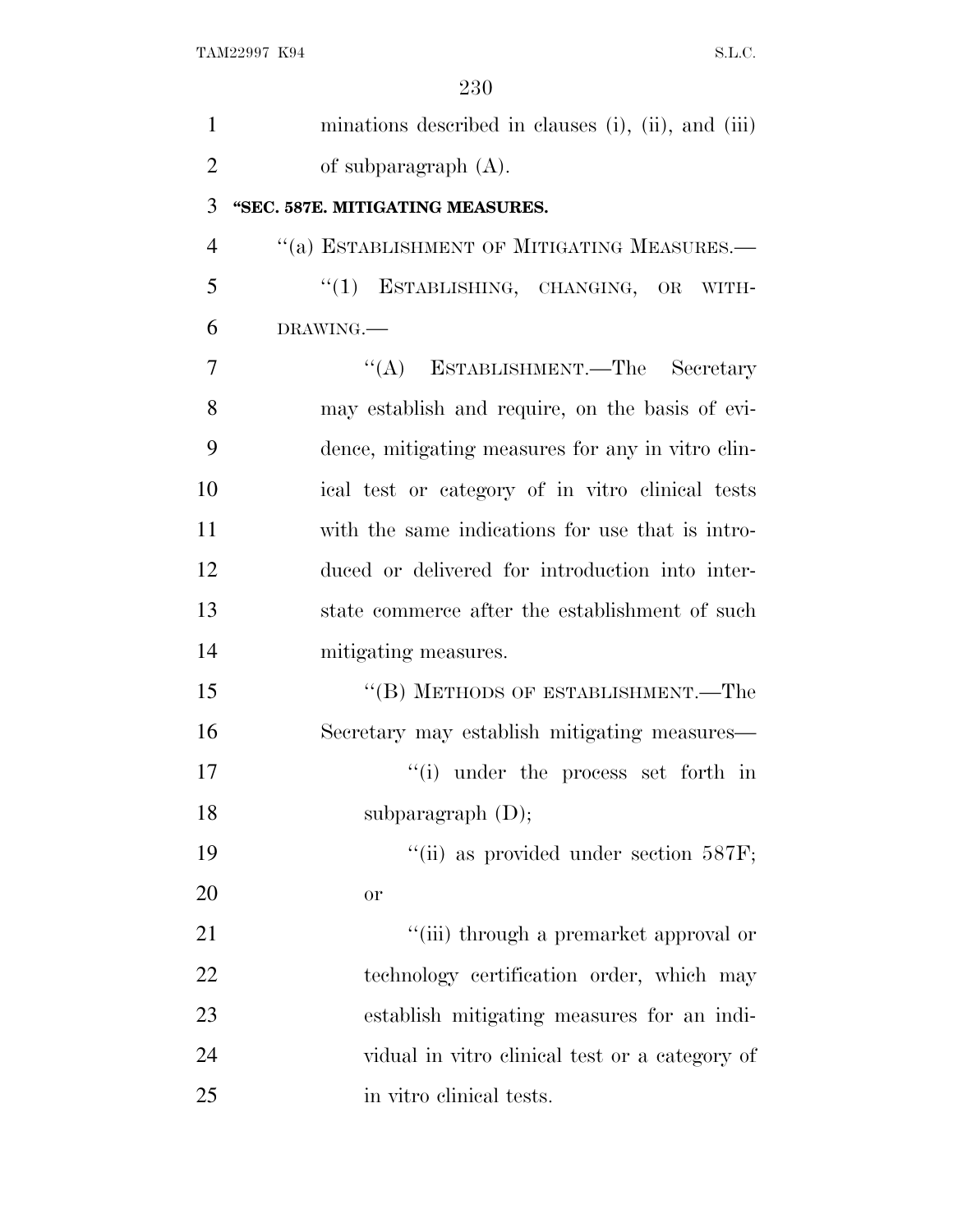| $\mathbf{1}$   | "(C) METHODS OF CHANGE OR WITH-                 |
|----------------|-------------------------------------------------|
| $\overline{2}$ | DRAWAL.—The Secretary may change or with-       |
| 3              | draw mitigating measures—                       |
| $\overline{4}$ | $\lq\lq$ under the process set forth in         |
| 5              | subparagraph $(D)$ ; or                         |
| 6              | "(ii) as provided under section 587F.           |
| $\overline{7}$ | "(D) PROCESS FOR ESTABLISHMENT,                 |
| 8              | CHANGE, OR WITHDRAWAL.—Notwithstanding          |
| 9              | subchapter II of chapter 5 of title 5, United   |
| 10             | States Code, the Secretary may, upon the ini-   |
| 11             | tiative of the Secretary or upon petition of an |
| 12             | interested person—                              |
| 13             | "(i) establish, change, or withdraw             |
| 14             | mitigating measures for an in vitro clinical    |
| 15             | test or category of in vitro clinical tests     |
| 16             | $by-$                                           |
| 17             | "(I) publishing a proposed order                |
| 18             | in the Federal Register;                        |
| 19             | "(II) providing an opportunity                  |
| 20             | for public comment for a period of not          |
| 21             | less than 30 60 calendar days; and              |
| 22             | "(III) after consideration of any               |
| 23             | comments submitted, publishing a                |
| 24             | final order in the Federal Register             |
| 25             | that responds to the comments sub-              |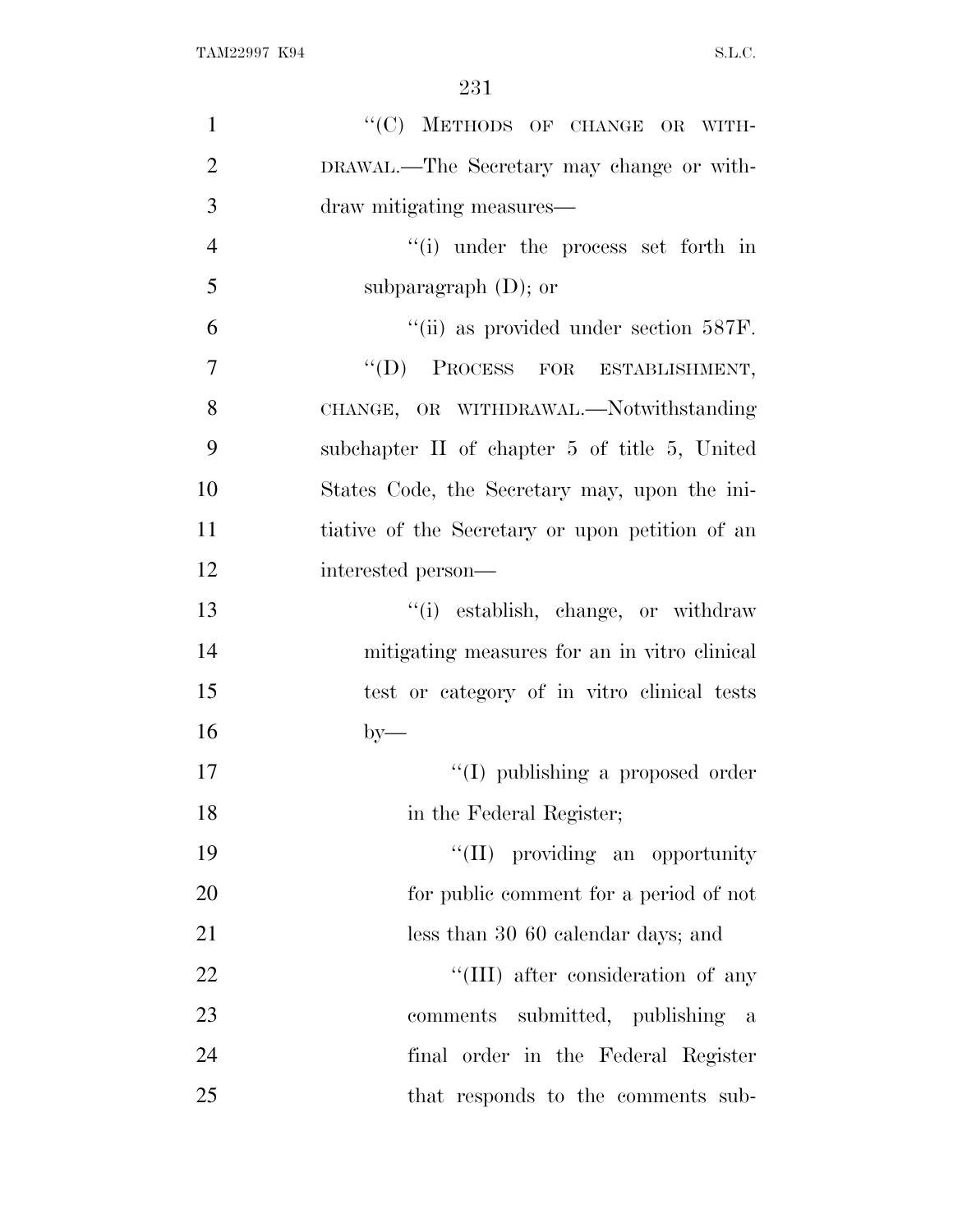| $\mathbf{1}$   | mitted, and which shall include a rea-              |
|----------------|-----------------------------------------------------|
| $\overline{2}$ | sonable transition period.                          |
| 3              | "(E) EFFECT OF MITIGATING MEASURES                  |
| $\overline{4}$ | GRANDFATHERED TESTS.—A mitigating<br><b>ON</b>      |
| 5              | measure shall not be required by the Secretary      |
| 6              | for an in vitro clinical test subject to section    |
| 7              | $587G(a)$ , unless otherwise provided under sec-    |
| 8              | tion 587F.                                          |
| 9              | "(2) IN VITRO CLINICAL TESTS PREVIOUSLY             |
| 10             | CLEARED OR EXEMPT AS DEVICES WITH SPECIAL           |
| 11             | CONTROLS.-                                          |
| 12             | "(A) IN GENERAL.—Any special controls               |
| 13             | applicable to an in vitro clinical test previously  |
| 14             | cleared or exempt under section $510(k)$ , or clas- |
| 15             | sified under section $513(f)(2)$ prior to date of   |
| 16             | enactment of the VALID Act of 2022, including       |
| 17             | any such special controls established during the    |
| 18             | period beginning on the date of enactment of        |
| 19             | the VALID Act of 2022 and ending on the ef-         |
| 20             | fective date of such Act (as described in section   |
| 21             | $5(b)$ of such $Act$ )—                             |
| 22             | "(i) shall continue to apply to such in             |
| 23             | vitro clinical test after such effective date;      |
| 24             | and                                                 |
|                |                                                     |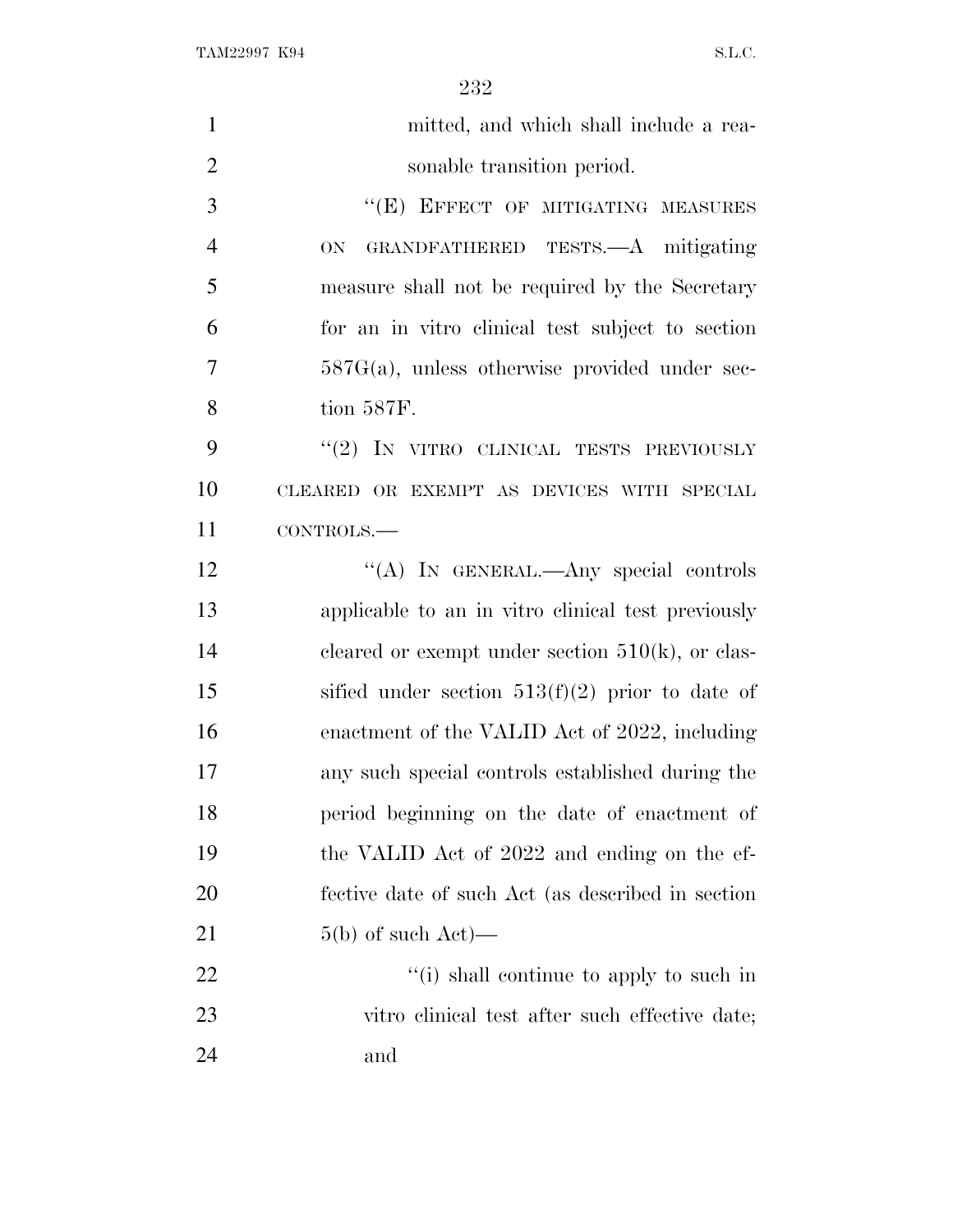| $\mathbf{1}$   | "(ii) are deemed to be mitigating                    |
|----------------|------------------------------------------------------|
| $\overline{2}$ | measures as of the effective date specified          |
| 3              | in section $825(a)(1)(A)$ of the VALID Act           |
| $\overline{4}$ | of 2022.                                             |
| 5              | "(B) CHANGES.—Notwithstanding<br>sub-                |
| 6              | paragraph (A), the Secretary may establish,          |
| 7              | change, or withdraw mitigating measures for          |
| 8              | such tests or category of tests using the proce-     |
| 9              | dures under paragraph $(1)$ .                        |
| 10             | "(b) DOCUMENTATION.-                                 |
| 11             | "(1) IN VITRO CLINICAL TESTS SUBJECT TO              |
| 12             | PREMARKET REVIEW.—The developer of an in vitro       |
| 13             | clinical test subject to premarket review under sec- |
| 14             | tion 587B and to which mitigating measures apply     |
| 15             | shall—                                               |
| 16             | $\lq\lq (A)$<br>in accordance with section           |
| 17             | $587B(e)(2)(G)(i)$ , submit documentation to the     |
| 18             | Secretary as part of the application for the test    |
| 19             | under subsection (c) or (d) of section $587B$        |
| 20             | demonstrating that such mitigating measures          |
| 21             | have been met;                                       |
| 22             | "(B) if such application is approved, main-          |
| 23             | tain documentation demonstrating that such           |
| 24             | mitigating measures continue to be met fol-          |
| 25             | lowing a test modification by the developer; and     |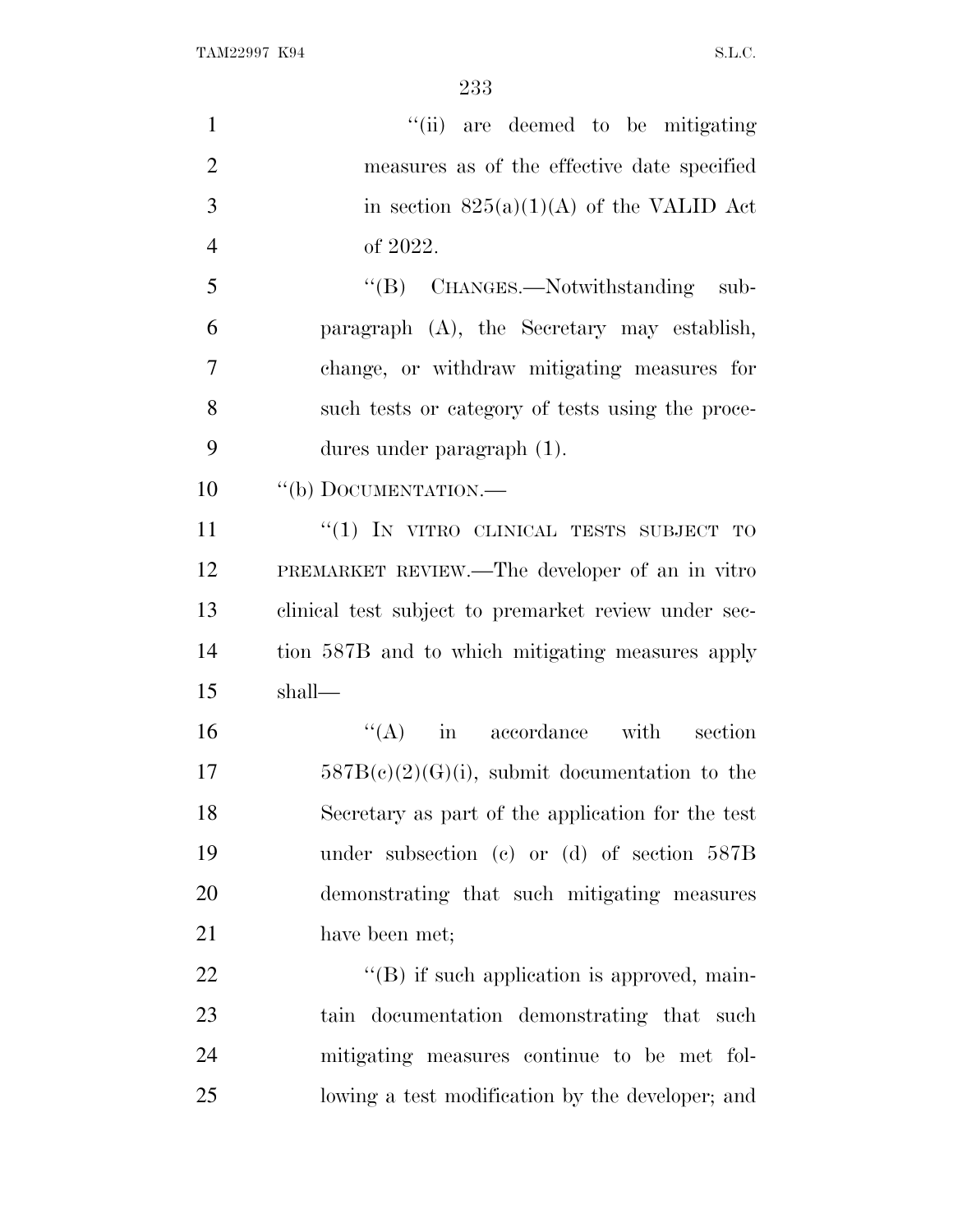| $\mathbf{1}$   | $\lq\lq$ <sup>c</sup> (C) make such documentation available to |
|----------------|----------------------------------------------------------------|
| $\overline{2}$ | the Secretary upon request or inspection.                      |
| 3              | "(2) OTHER TESTS.—The developer of an in                       |
| $\overline{4}$ | vitro clinical test that is offered under a technology         |
| 5              | certification order or other exemption from pre-               |
| 6              | market review under section 587B and to which                  |
| 7              | mitigating measures apply shall—                               |
| 8              | "(A) maintain documentation in accord-                         |
| 9              | ance with the applicable quality requirements                  |
| 10             | under section 587J demonstrating that such                     |
| 11             | mitigating measures continue to be met fol-                    |
| 12             | lowing a test modification by the developer;                   |
| 13             | $\lq\lq$ (B) make such documentation available to              |
| 14             | the Secretary upon request or inspection; and                  |
| 15             | "(C) include in the performance summary                        |
| 16             | for such test a brief description of how such                  |
| 17             | mitigating measures are met, if applicable.                    |
| 18             | "SEC. 587F. REGULATORY PATHWAY DESIGNATION.                    |
| 19             | "(a) PATHWAY DETERMINATIONS.—                                  |
| 20             | $\lq(1)$ In GENERAL.—After considering available               |
| 21             | evidence with respect to an in vitro clinical test or          |
| 22             | category of in vitro clinical tests with the same in-          |
| 23             | tended use, including the identification, establish-           |
| 24             | ment, and implementation of mitigating measures                |
| 25             | under section 587E, as appropriate, the Secretary              |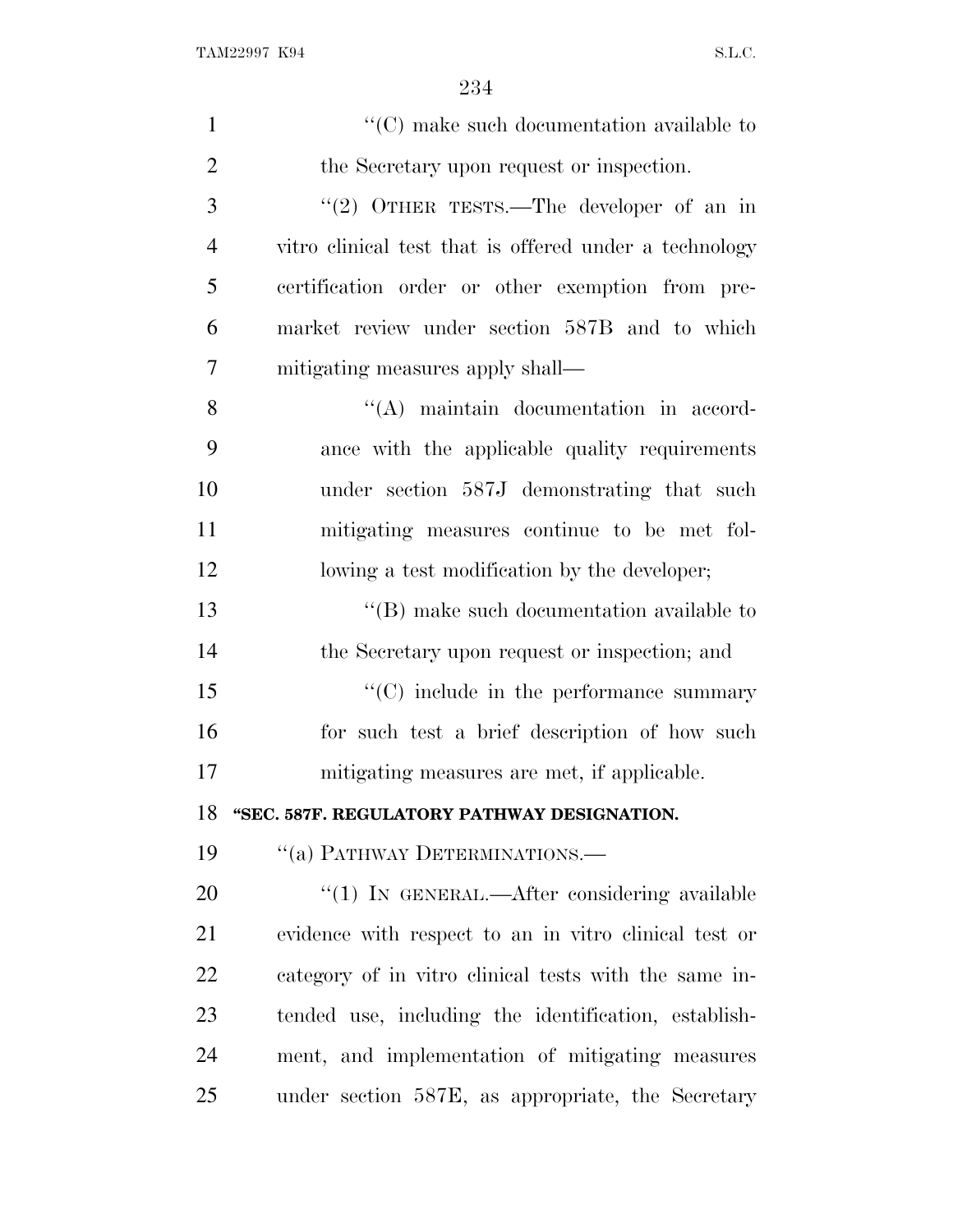| $\mathbf{1}$   | may, upon the initiative of the Secretary or upon re- |
|----------------|-------------------------------------------------------|
| $\overline{2}$ | quest of a developer, determine that—                 |
| 3              | "(A) such in vitro clinical test is high-risk         |
| 4              | and subject to premarket review under section         |
| 5              | 587B;                                                 |
| 6              | "(B) such in vitro clinical tests, including          |
| 7              | a first of a kind test, is moderate-risk and sub-     |
| 8              | ject to abbreviated premarket review under sec-       |
| 9              | tion $587B(d)$ or technology certification under      |
| 10             | section $587D(b)(2)$ ; or                             |
| 11             | $\lq\lq$ such in vitro clinical test, including a     |
| 12             | first of a kind test is low-risk or otherwise ex-     |
| 13             | empt from premarket review under section              |
| 14             | 587B.                                                 |
| 15             | $"(2)$ REQUESTS.—                                     |
| 16             | "(A) SUBMISSIONS BY DEVELOPERS.—                      |
| 17             | ``(i)<br>SPECIAL PREMARKET<br>REVIEW;                 |
| 18             | TECHNOLOGY CERTIFICATION.-A devel-                    |
| 19             | oper submitting a request that the Sec-               |
| 20             | retary make a determination as described              |
| 21             | in paragraph $(1)(B)$ shall submit informa-           |
| 22             | tion to support that the in vitro clinical            |
| 23             | test is moderate-risk or propose mitigating           |
| 24             | measures, if applicable, that would support           |
| 25             | such a determination.                                 |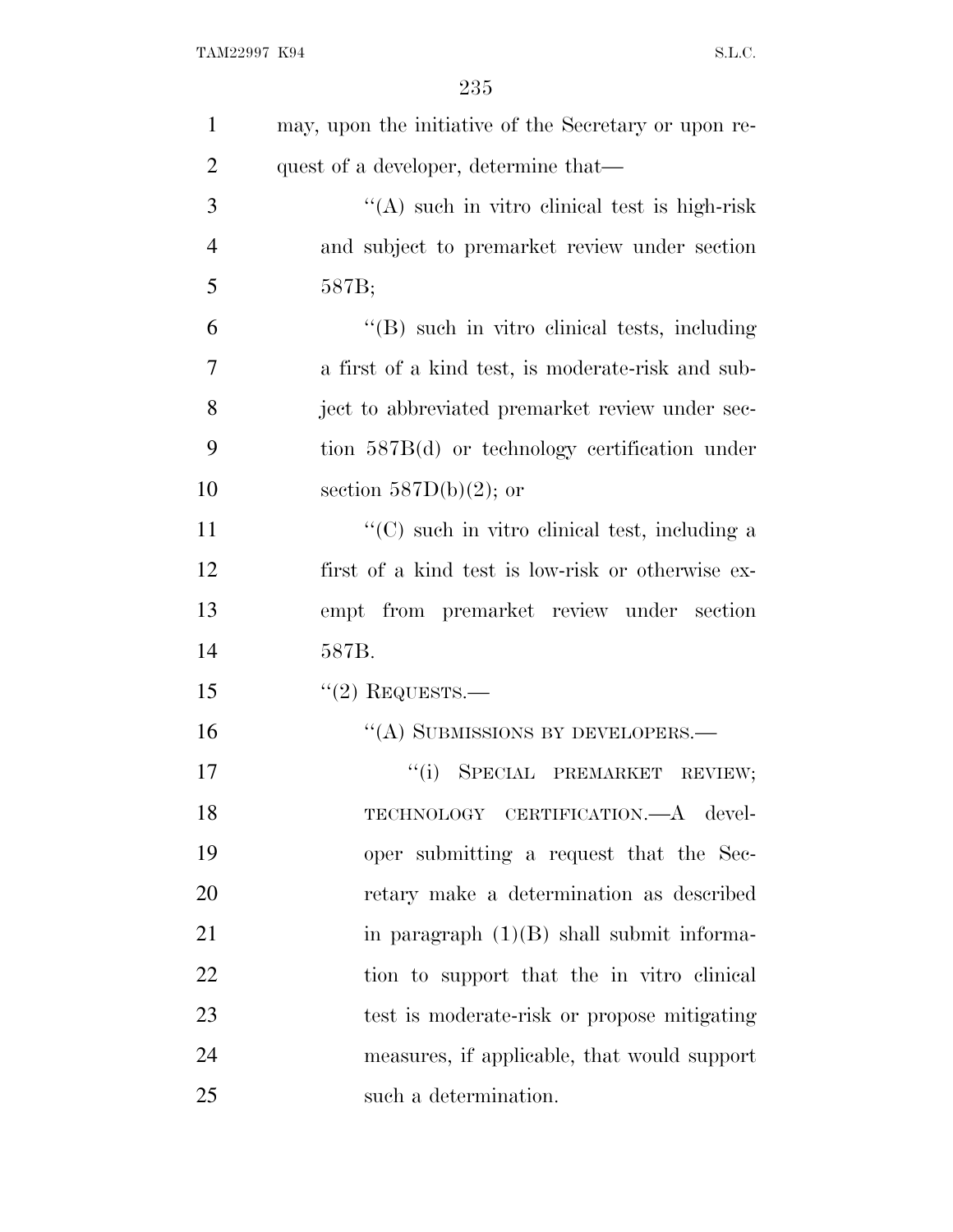| $\mathbf{1}$   | "(ii) LOW-RISK; EXEMPT FROM PRE-                       |
|----------------|--------------------------------------------------------|
| $\mathbf{2}$   | MARKET REVIEW.—A developer submitting                  |
| 3              | a request that the Secretary make a deter-             |
| $\overline{4}$ | mination as described in paragraph $(1)(C)$            |
| 5              | shall submit information that the in vitro             |
| 6              | clinical test is low-risk, or otherwise appro-         |
| 7              | priate for exemption from premarket re-                |
| 8              | view under section 587B and propose miti-              |
| 9              | gating measures, if applicable, that would             |
| 10             | support such a determination.                          |
| 11             | "(B) RESPONSE BY THE SECRETARY.-                       |
| 12             | After receiving a request under clause (i) or (ii)     |
| 13             | of subparagraph $(A)$ , the Secretary shall pro-       |
| 14             | vide a timely response describing whether or           |
| 15             | not the Secretary will initiate the process for        |
| 16             | making a determination under paragraph                 |
| 17             | $(1)(B)$ or $(1)(C)$ as described in paragraph $(4)$ . |
| 18             | (3)<br>SUFFICIENCY OF MITIGATING<br>MEAS-              |
| 19             | URES.—When determining whether mitigating meas-        |
| 20             | ures for an in vitro clinical test, or category of in  |
| 21             | vitro clinical tests, are sufficient to make such test |
| 22             | moderate-risk or low-risk, the Secretary shall take    |
| 23             | into account the following:                            |
| 24             | $\lq\lq$ . The degree to which the technology          |
| 25             | for the intended use of the in vitro clinical test     |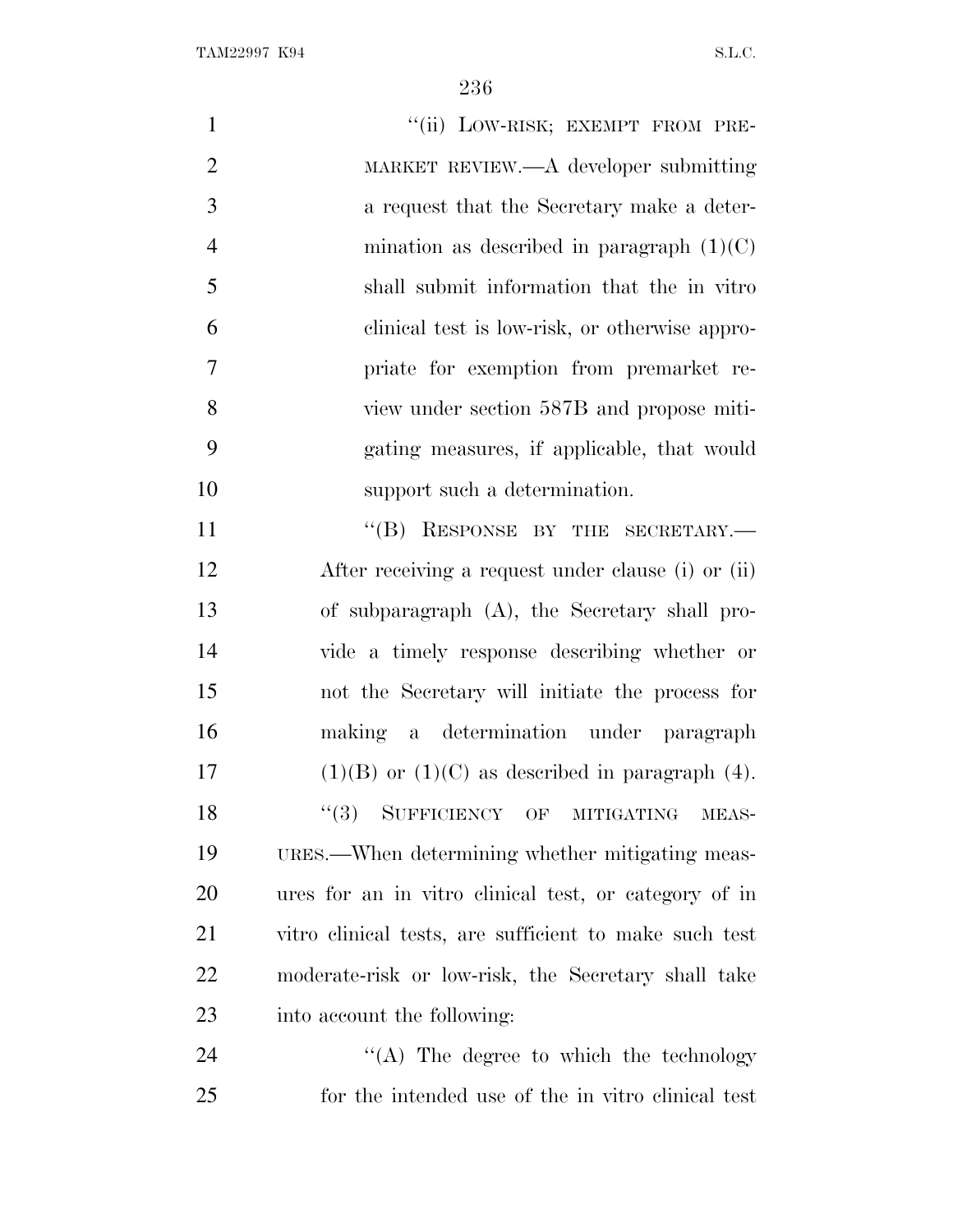| $\mathbf{1}$   | is well-characterized, taking into consideration    |
|----------------|-----------------------------------------------------|
| $\overline{2}$ | factors that include one or more of the fol-        |
| 3              | lowing:                                             |
| $\overline{4}$ | "(i) Peer-reviewed literature.                      |
| 5              | "(ii) Practice guidelines.                          |
| 6              | "(iii) Consensus standards.                         |
| $\overline{7}$ | "(iv) Recognized standards of care.                 |
| 8              | "(v) Use of such technology, including              |
| 9              | historical use.                                     |
| 10             | "(vi) Multiple scientific publications              |
| 11             | by different authors.                               |
| 12             | "(vii) Adoption by the scientific or                |
| 13             | clinical community.                                 |
| 14             | "(viii) Real world evidence.                        |
| 15             | $\lq\lq$ (B) Whether the criteria for performance   |
| 16             | of the test are well-established to be sufficient   |
| 17             | for the intended use.                               |
| 18             | $\lq\lq$ (C) The clinical circumstances<br>under    |
| 19             | which the in vitro clinical test is used, including |
| 20             | whether the in vitro clinical test is the sole de-  |
| 21             | terminate for the diagnosis or treatment of the     |
| 22             | targeted disease, and the availability of other     |
| 23             | tests (such as confirmatory or adjunctive tests)    |
| 24             | or relevant material standards.                     |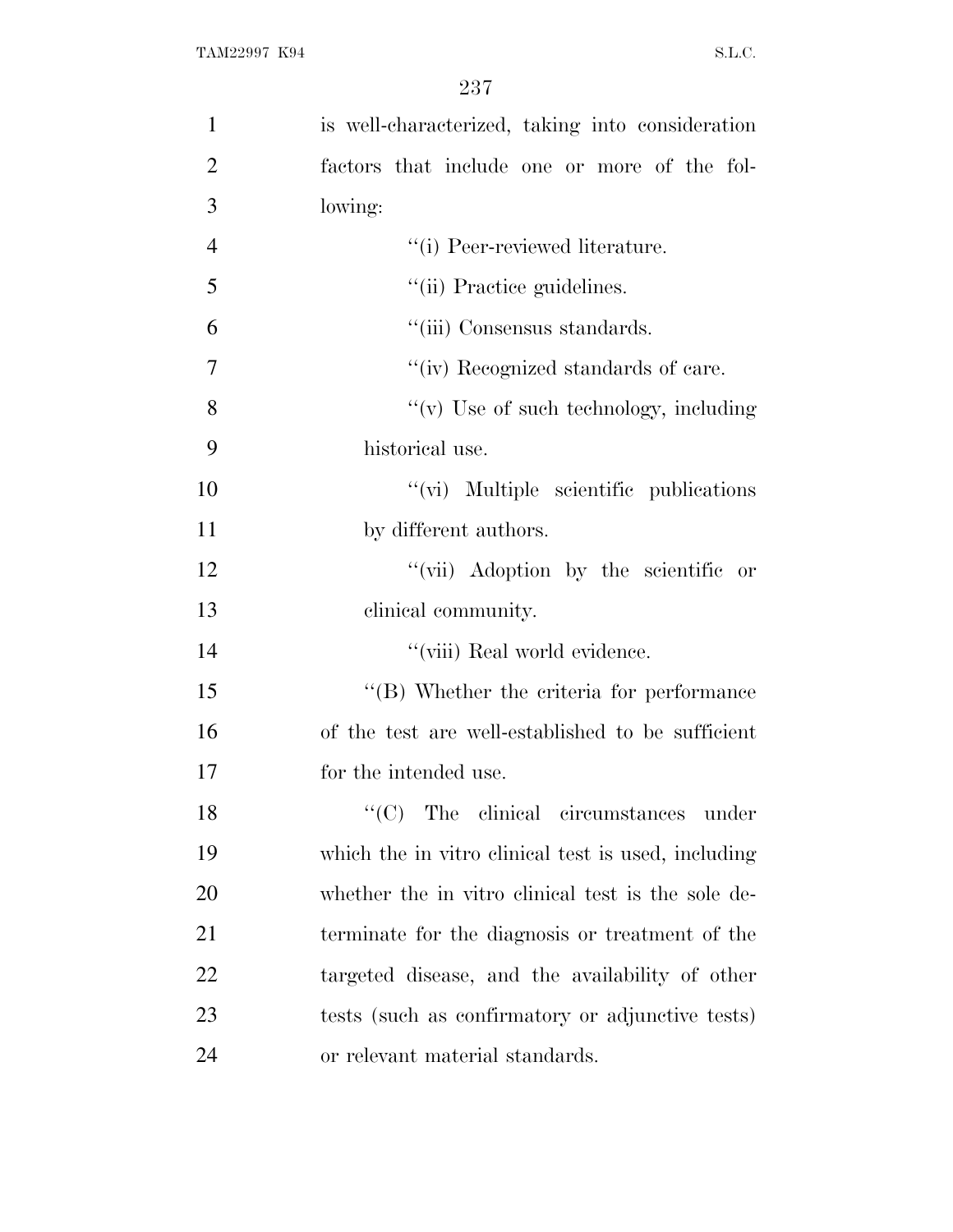$''(D)$  Whether such mitigating measures sufficiently mitigate the risk of harm such that the test or category of tests is moderate-risk or low-risk.

5  $"(4)$  PROCESS.—

 $"$ (A) IN GENERAL.—For a test that is not first-of-a-kind, any action under paragraph (1) shall be made by publication of a notice of such proposed action on the website of the Food and Drug Administration, the consideration of com- ments to a public docket on such proposal, and publication of a final action on such website 13 within 60 calendar days of the close of the com- ment period posted to such public docket, not- withstanding subchapter II of chapter 5 of title 16 5, United States Code.

17 "(B) PROCESS FOR FIRST-OF-A-KIND TEST.—In the case of an in vitro clinical test that is first-of-a-kind, the process is as follows:  $\frac{1}{1}$  Any determination that the test is subject to premarket approval or abbre-viated premarket review under subpara-

23 graph (A) or (B) of paragraph (1) shall be published on the website of the Food and Drug Administration, notwithstanding sub-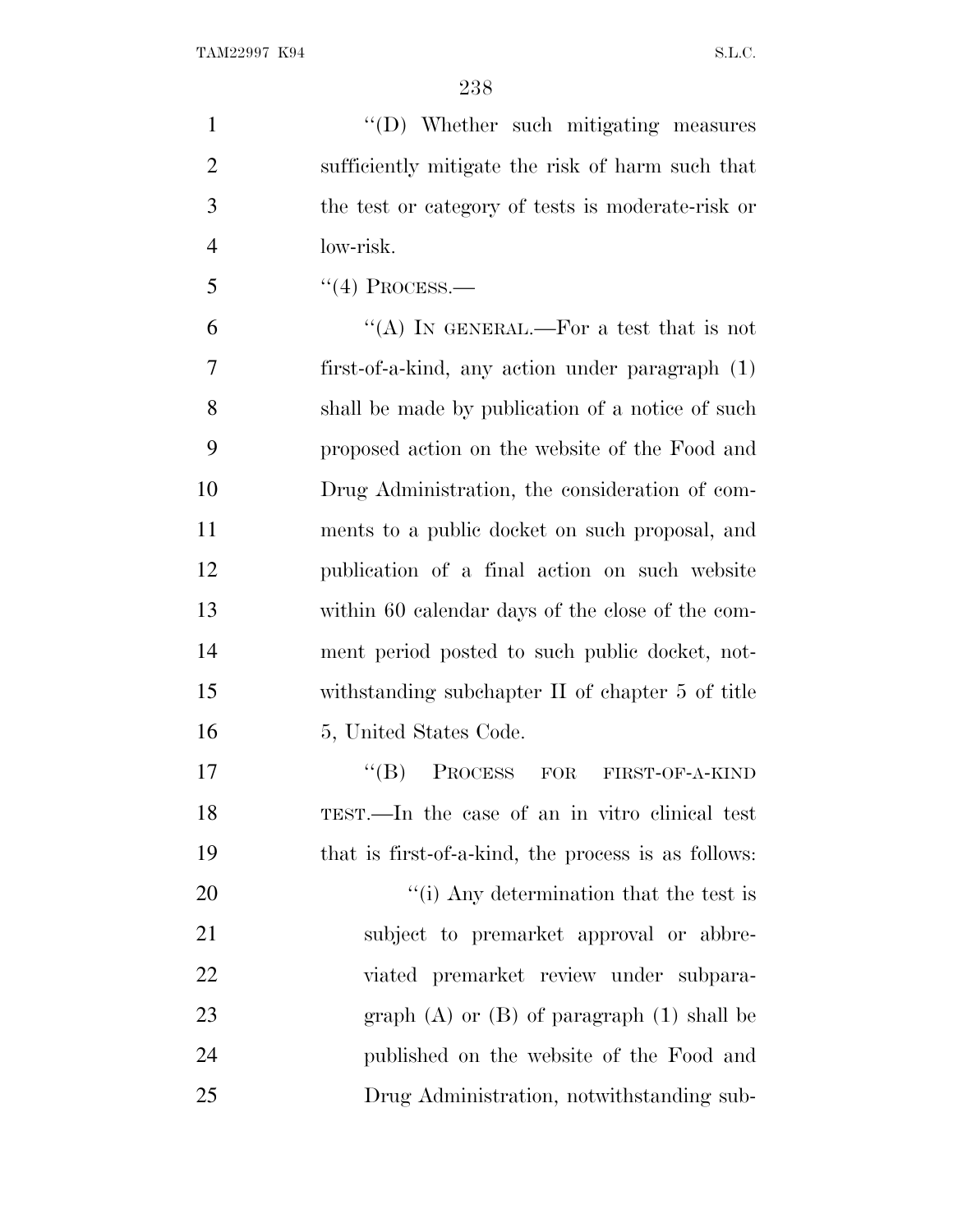| $\mathbf{1}$   | clause II of chapter $5$ of title $5$ , United                  |
|----------------|-----------------------------------------------------------------|
| $\overline{2}$ | States Code, only after the in vitro clinical                   |
| 3              | test is approved under section 587B. Until                      |
| $\overline{4}$ | that time, the determination shall not be                       |
| 5              | binding on other in vitro clinical tests.                       |
| 6              | "(ii) Any determination other than                              |
| 7              | those made under clause (i) shall be made                       |
| 8              | by publication of a notice of final action on                   |
| 9              | the website of the Food and Drug Admin-                         |
| 10             | istration, notwithstanding subchapter II of                     |
| 11             | chapter 5 of title 5, United States Code.                       |
| 12             | "(b) TRANSITION PERIOD.—Upon a decision by the                  |
| 13             | Secretary to change a regulatory pathway designation, or        |
| 14             | reclassifies an in vitro clinical test, or category of in vitro |
| 15             | clinical tests, the Secretary shall provide an appropriate      |
|                | 16 transition period with respect to any new requirements.      |
| 17             | "(c) APPEALS.—A decision by the Secretary under                 |
|                | 18 this section shall be deemed a significant decision subject  |
| 19             | to appeal under section 587P.                                   |
| 20             | "(d) ADVISORY COMMITTEE.—The Secretary may re-                  |
| 21             | quest recommendations from an advisory committee under          |
| 22             | section 587H pursuant to carrying out this section.             |
| 23             | "(e) REQUEST FOR INFORMAL FEEDBACK.--- Before                   |
| 24             | submitting a premarket application or technology certifi-       |
| 25             | cation application for an in vitro clinical test—               |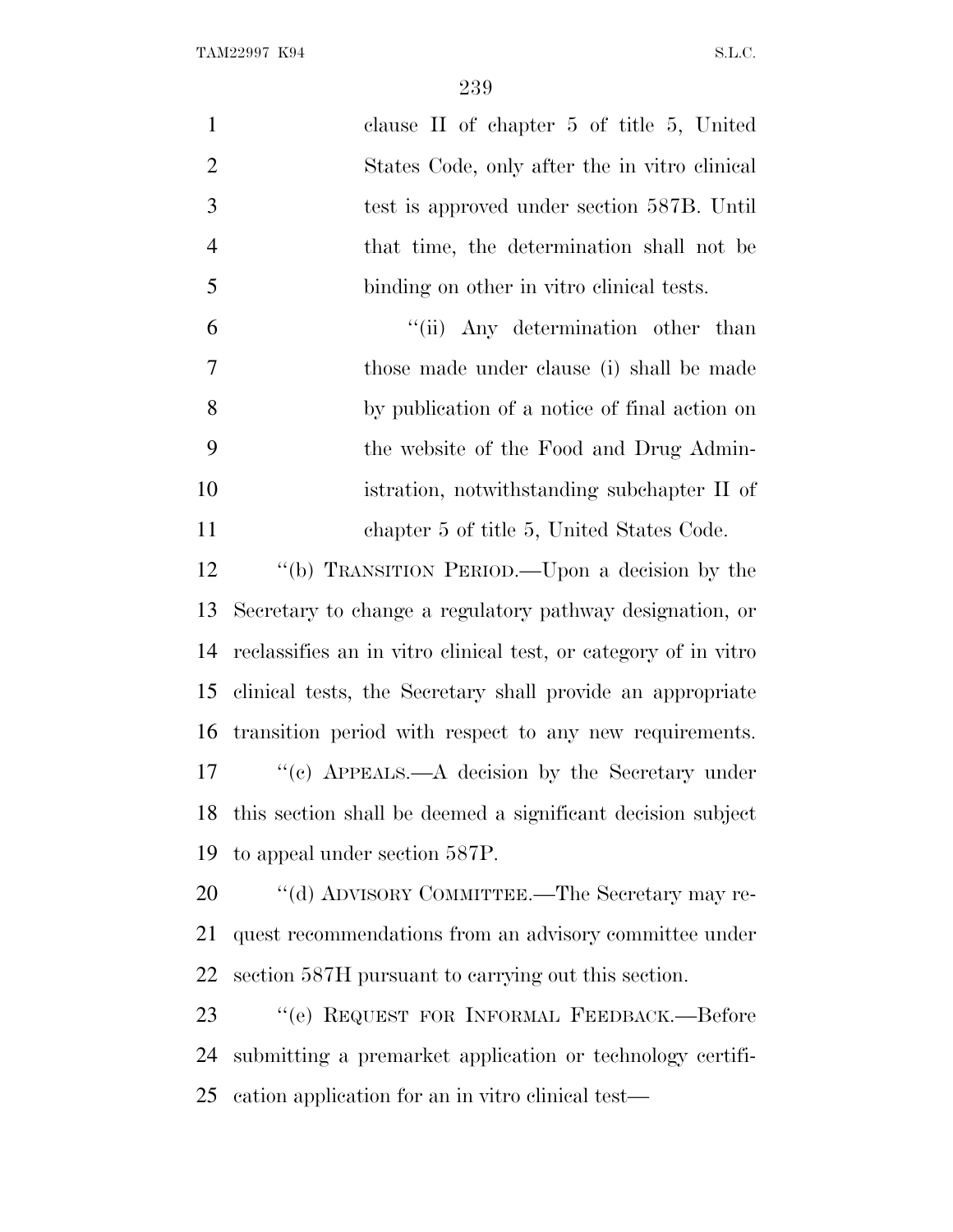| $\mathbf{1}$   | $\cdot$ (1) the developer of the test may submit to the |
|----------------|---------------------------------------------------------|
| $\overline{2}$ | Secretary a written request for a meeting, con-         |
| 3              | ference, or written feedback to discuss and provide     |
| $\overline{4}$ | information relating to the regulation of such in       |
| 5              | vitro clinical test which may include—                  |
| 6              | $\lq\lq$ the submission process and the type            |
| $\overline{7}$ | amount of evidence expected to dem-<br>and              |
| 8              | onstrate the applicable standard;                       |
| 9              | "(B) which regulatory pathway is appro-                 |
| 10             | priate for an in vitro clinical test; and               |
| 11             | $\lq\lq$ (C) an investigation plan for an in vitro      |
| 12             | clinical test, including a clinical protocol; and       |
| 13             | $\lq(2)$ upon receipt of such a request, the Sec-       |
| 14             | retary shall—                                           |
| 15             | $\lq\lq$ if a meeting is requested—                     |
| 16             | $``(i)$ within 60 calendar days after                   |
| 17             | such receipt, or within such time period as             |
| 18             | may be agreed to by the developer, meet or              |
| 19             | confer with the developer submitting the                |
| 20             | request; and                                            |
| 21             | "(ii) within $15$ calendar days after                   |
| 22             | such meeting or conference, provide to the              |
| 23             | developer a written record or response de-              |
| 24             | scribing the issues discussed and conclu-               |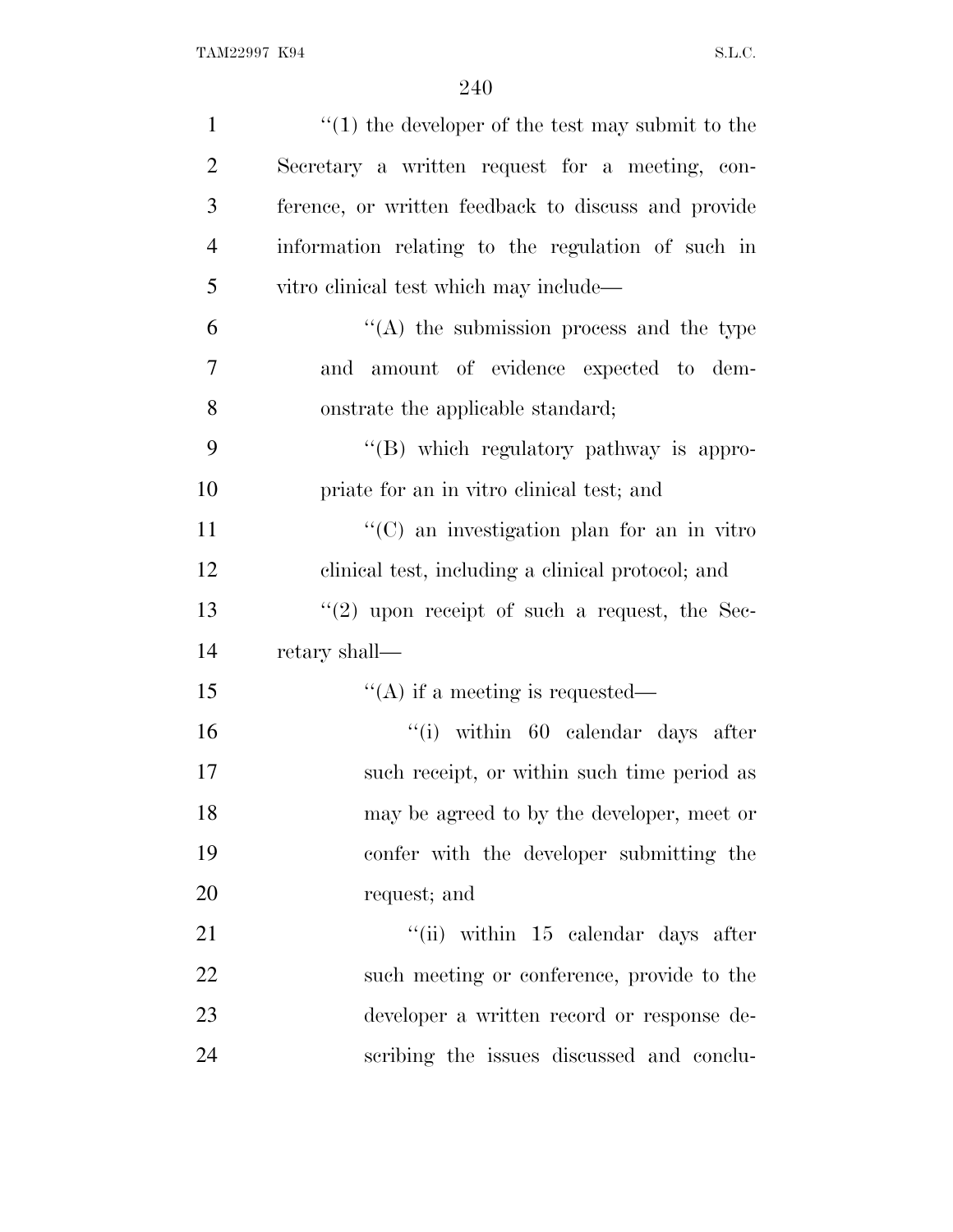| $\mathbf{1}$   | sions reached in the meeting or conference;                 |
|----------------|-------------------------------------------------------------|
| $\overline{2}$ | and                                                         |
| 3              | $\lq\lq (B)$ if written feedback is requested, pro-         |
| $\overline{4}$ | vide feedback to the requestor within 75 days               |
| 5              | after such receipt.                                         |
| 6              | "SEC. 587G. GRANDFATHERED IN VITRO CLINICAL TESTS.          |
| 7              | "(a) IN GENERAL.—Subject to subsection (d), an in           |
| 8              | vitro clinical test is exempt from the requirements of this |
| 9              | subchapter specified in subsection (b) if—                  |
| 10             | $(1)$ the test was first offered for clinical use           |
| 11             | before the date of enactment of the VALID Act of            |
| 12             | 2022;                                                       |
| 13             | $\lq(2)$ the was developed by a clinical laboratory         |
| 14             | for which a certificate was in effect under section         |
| 15             | 353 of the Public Health Service Act that meets the         |
| 16             | requirements for performing tests of high com-              |
| 17             | plexity; and                                                |
| 18             | $\lq(3)$ the test is performed—                             |
| 19             | $\lq\lq$ in the same clinical laboratory in                 |
| <b>20</b>      | which the test was developed for which a certifi-           |
| 21             | cation is still in effect under section 353 of the          |
| 22             | Public Health Service Act that meets the re-                |
| 23             | quirements to perform tests of high complexity;             |
| 24             | "(B) by another clinical laboratory for                     |
| 25             | which a certificate is in effect under section 353          |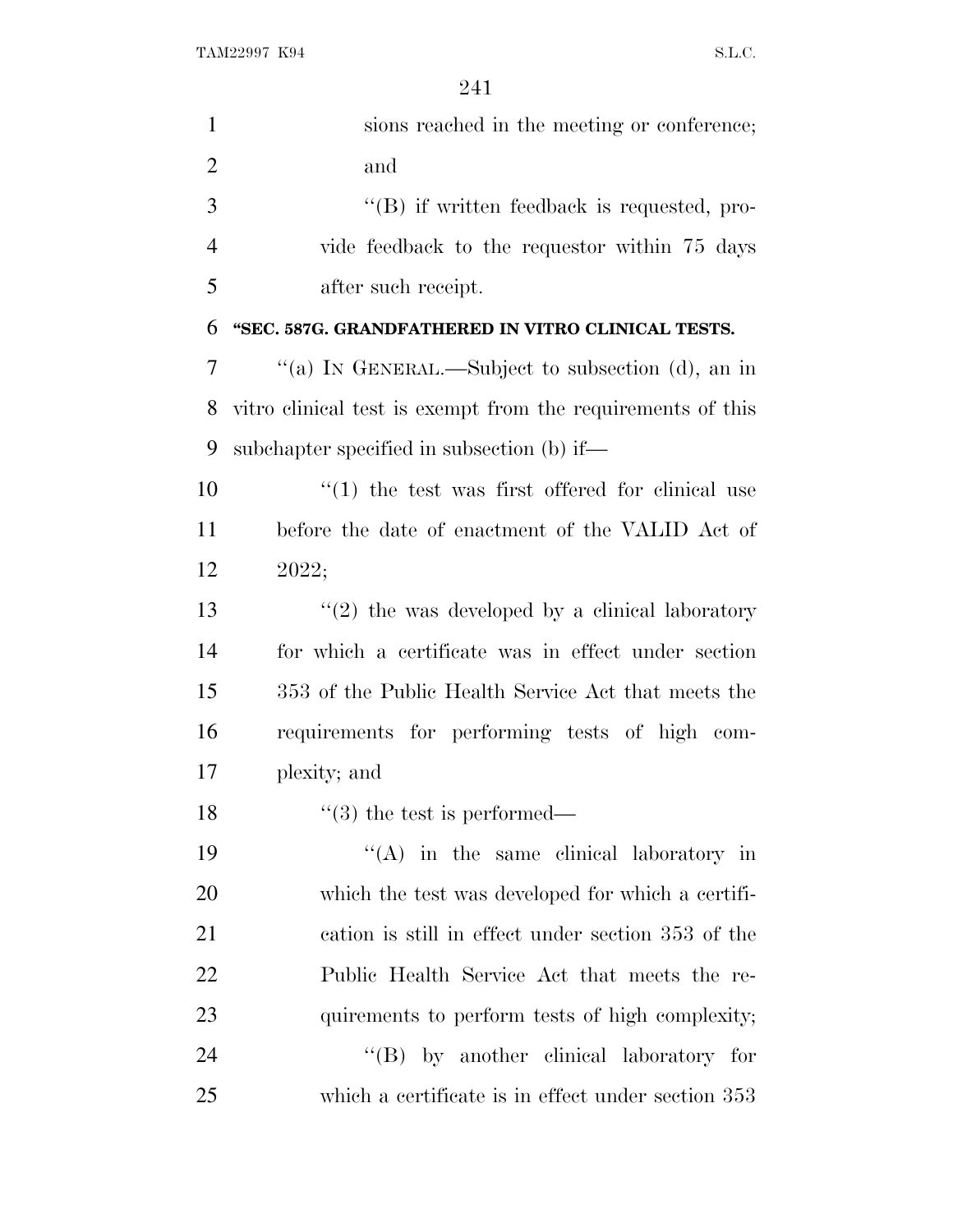of such Act that meets the requirements to per- form tests of high complexity, and that is with- in the same corporate organization and having common ownership by the same parent corpora- tion as the laboratory in which the test was de-veloped; or

 $\frac{1}{2}$  (C) in the case of a test that was devel- oped by the Centers for Disease Control and Prevention or another laboratory a public health laboratory network coordinated or man- aged by the Centers for Disease Control and Prevention, by a clinical laboratory for which a certificate is in effect under section 353 of such Act that meets the requirements to perform tests of high complexity, and that is within a public health laboratory network coordinated or managed by the Centers for Disease Control and Prevention;

 $\frac{1}{2}$  (4) the test does not have in effect an ap- proval under section 515, a clearance under section  $510(k)$ , an authorization under section  $513(f)(2)$ , or an exemption under section 520(m), or licensure under section 351 of the Public Health Service Act; 24 ''(5) any modification to the test on or after the date of enactment of the VALID Act of 2022 made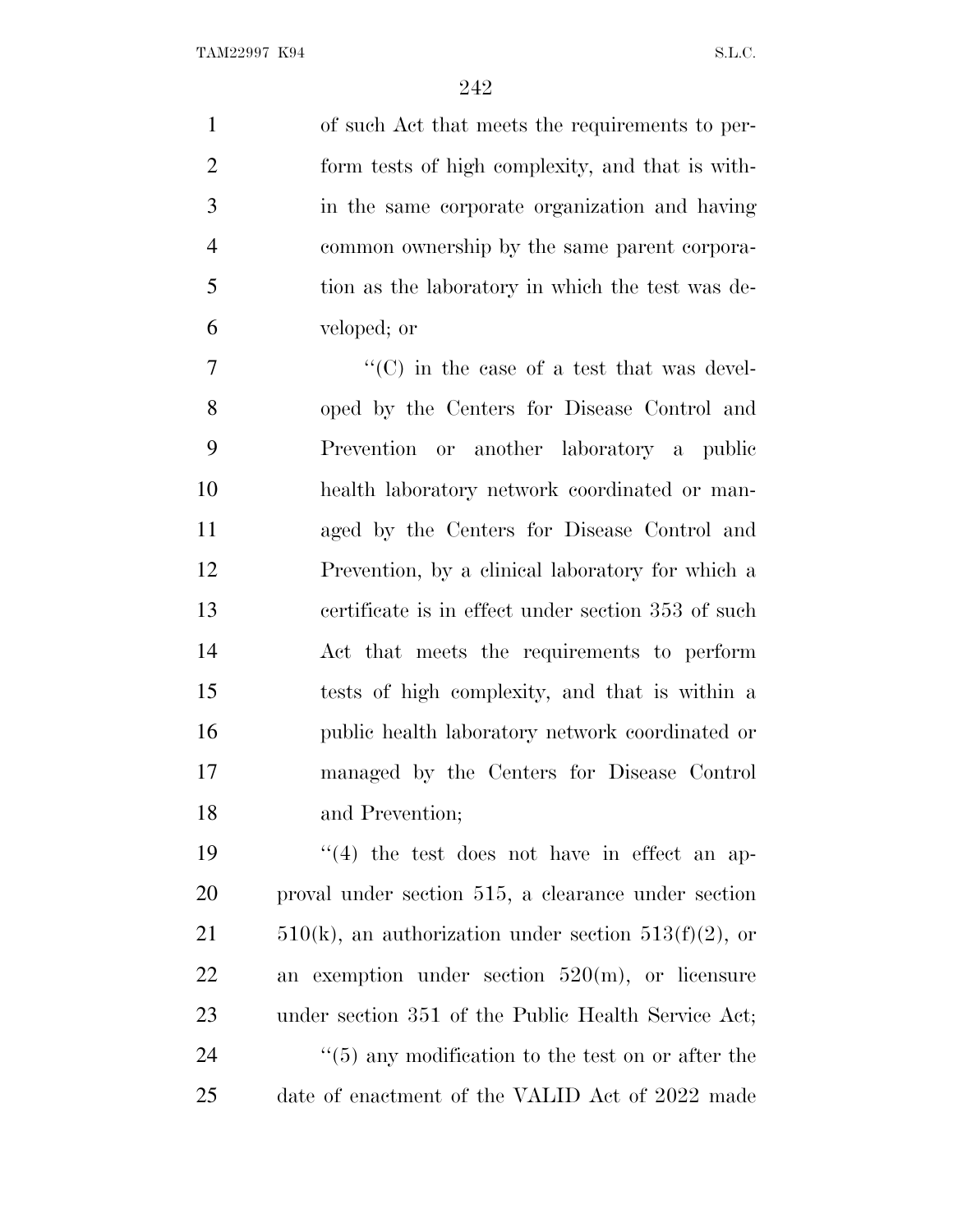| $\mathbf{1}$   | by the initial developer and conform with section         |
|----------------|-----------------------------------------------------------|
| $\overline{2}$ | $587C(a)(6)(A)(ii)$ and does not meet the criterial in    |
| 3              | subsection $(d)(1);$                                      |
| $\overline{4}$ | $\cdot\cdot$ (6) the test is not for investigational use; |
| 5              | $\lq(7)$ the test is offered with an order from an        |
| 6              | authorized person as required under section 353 of        |
| 7              | the Public Health Service Act, and was offered with       |
| 8              | a prescription required under section $809.30(f)$ of      |
| 9              | title 21, Code of Federal Regulations prior to the ef-    |
| 10             | fective date of this subchapter;                          |
| 11             | $\cdot$ (8) the test is not for use with home specimen    |
| 12             | collection, unless the specimen is collected with a       |
| 13             | collection container, receptacle, or kit that-            |
| 14             | "(A) has been approved, cleared, or au-                   |
| 15             | thorized by the Secretary for home specimen               |
| 16             | collection and the collection is performed pursu-         |
| 17             | ant to the approved, cleared, or authorized la-           |
| 18             | beling, including any indication for use as pre-          |
| 19             | scription use or over-the-counter use, or                 |
| 20             | $\lq\lq (B)$ is exempt from premarket review and          |
| 21             | its use is consistent with applicable limitations         |
| 22             | on the exemption;                                         |
| 23             | $\lq(9)$ is not a specimen receptacle or instrument       |
| 24             | $\lq(10)$ each test report template for the test          |
| 25             | bears a statement that reads as follows: This in          |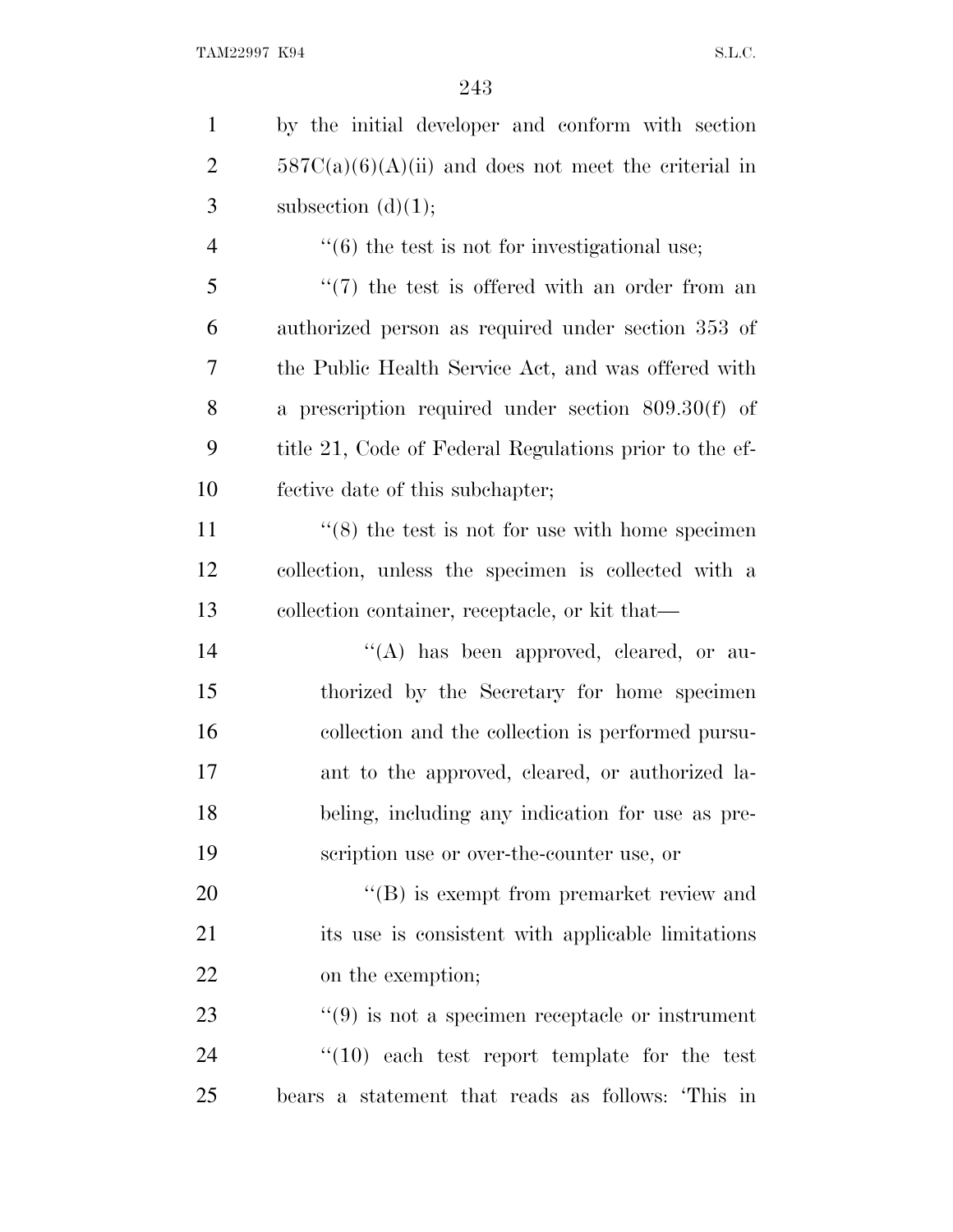| $\mathbf{1}$   | vitro clinical test has not been reviewed by the Food             |
|----------------|-------------------------------------------------------------------|
| $\overline{2}$ | and Drug Administration.'; and                                    |
| 3              | $\cdot$ (11) the developer of the test—                           |
| $\overline{4}$ | $\lq\lq$ maintains documentation<br>dem-                          |
| 5              | onstrating that the test meets and continues to                   |
| 6              | meet the criteria set forth in this subsection;                   |
| 7              | "(B) makes such documentation available                           |
| 8              | to the Secretary upon request.                                    |
| 9              | $``$ (b)<br>EXEMPTIONS APPLICABLE<br>GRAND-<br>TO                 |
| 10             | FATHERED TESTS.—An in vitro clinical test that meets              |
| 11             | the criteria specified in subsection (a) is exempt from pre-      |
| 12             | market review under 587B, labeling requirements under             |
| 13             | 587L, and test design requirements and quality require-           |
| 14             | ments under 587K, and may be lawfully offered subject             |
| 15             | to the other applicable requirements of this Act.                 |
| 16             | "(c) MODIFICATIONS.—In the case of an in vitro clin-              |
|                | 17 ical test that meets the criteria specified in subsection (a), |
| 18             | such test continues to qualify for the exemptions described       |
| 19             | in subsection (b) if the test is modified and the modifica-       |
| 20             | tion is not of a type described in subsection $(a)(5)$ , and      |
| 21             | the person modifying such in vitro clinical test—                 |
|                |                                                                   |

22 ''(1) documents each such modification and maintains documentation of the basis for such deter-mination;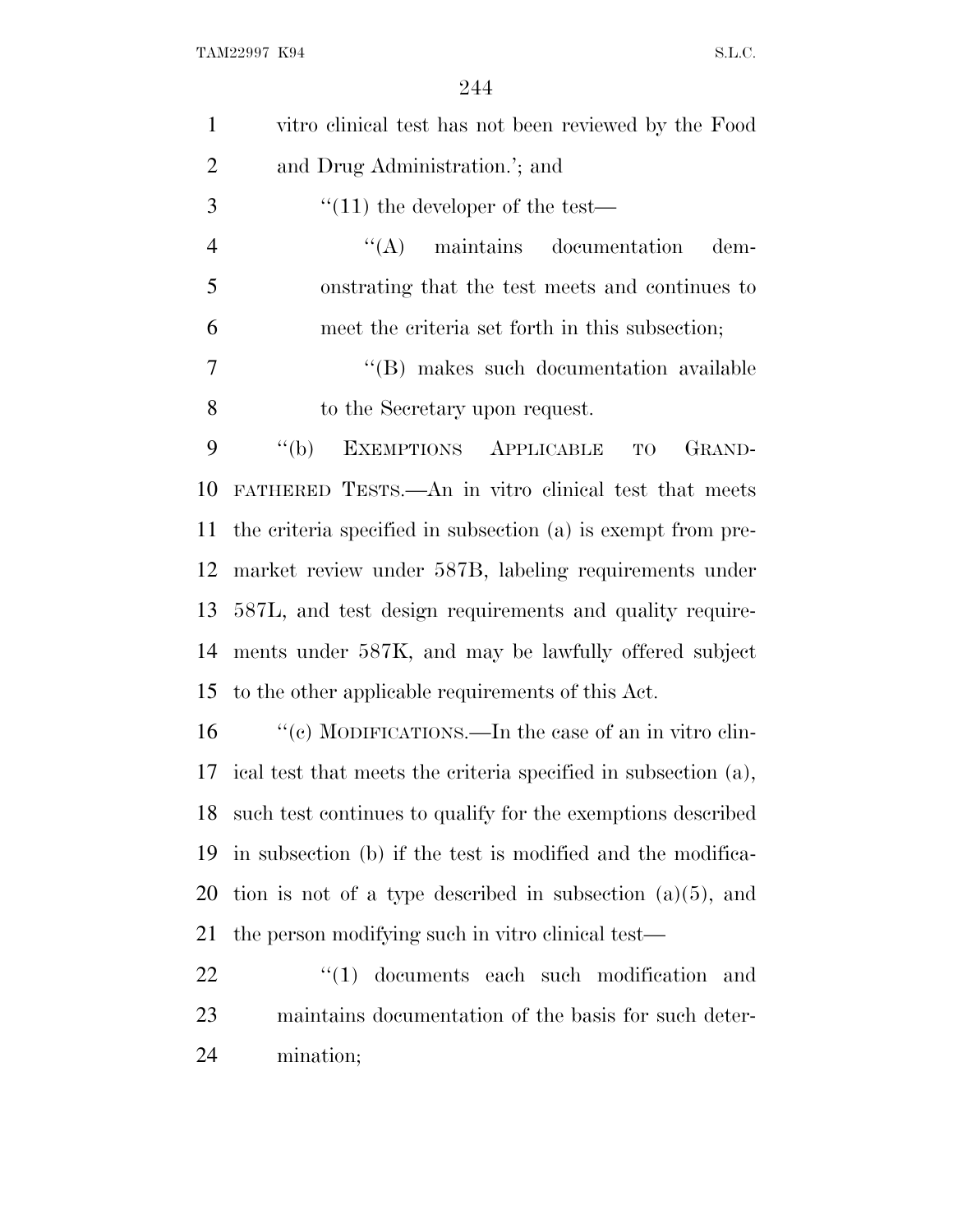| $\mathbf{1}$   | $"(2)$ provides such documentation relating to         |
|----------------|--------------------------------------------------------|
| $\overline{2}$ | the change to the Secretary upon request or inspec-    |
| 3              | tion; and                                              |
| $\overline{4}$ | $\cdot$ (3) does not modify the in vitro clinical test |
| 5              | such that it no longer meets the criteria under sub-   |
| 6              | section (a).                                           |
| 7              | "(d) REQUEST FOR INFORMATION.—                         |
| 8              | "(1) CRITERIA.—The criteria described in this          |
| 9              | paragraph are any of the following:                    |
| 10             | $\lq\lq$ . There is insufficient valid scientific      |
| 11             | evidence to support that the test is analytically      |
| 12             | valid or clinically valid.                             |
| 13             | "(B) Such in vitro clinical test is being of-          |
| 14             | fered by its developer with any false or mis-          |
| 15             | leading analytical or clinical claims.                 |
| 16             | "(C) It is probable that such in vitro clin-           |
| 17             | ical test will cause serious adverse health con-       |
| 18             | sequences.                                             |
| 19             | $"(2)$ Process.—                                       |
| 20             | "(A) WRITTEN REQUEST FOR INFORMA-                      |
| 21             | TION.—The Secretary may issue a written re-            |
| 22             | quest to a developer identifying specific sci-         |
| 23             | entific concerns, based on credible information,       |
| 24             | with an in vitro clinical test, which indicate that    |
| 25             | one or more of the criteria described in para-         |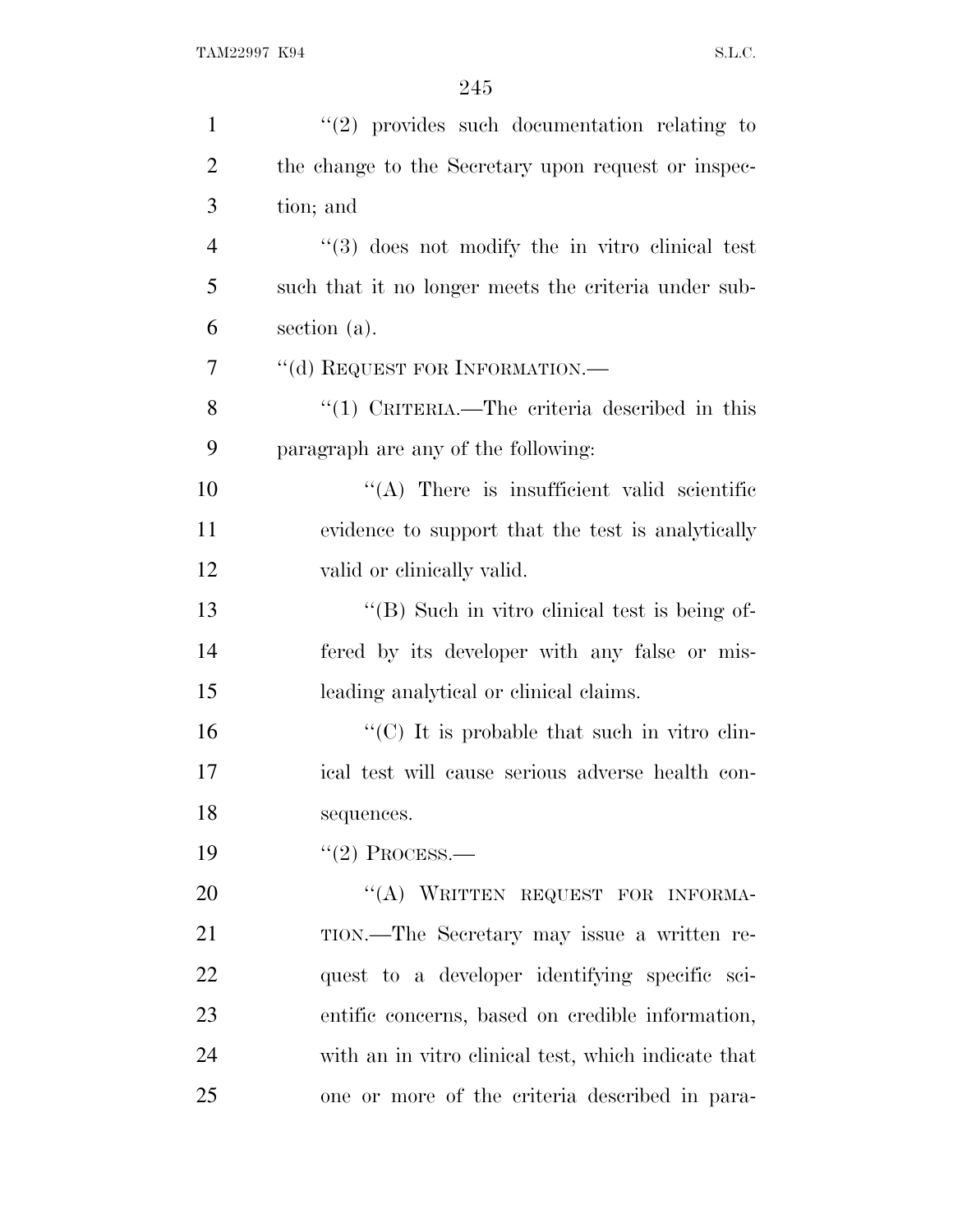| $\mathbf{1}$   | $graph (1)$ apply to such in vitro clinical tests. |
|----------------|----------------------------------------------------|
| $\overline{2}$ | Such written request shall include specific infor- |
| 3              | mation requests pertaining to such criteria.       |
| $\overline{4}$ | "(B) DEADLINE FOR SUBMITTING INFOR-                |
| 5              | MATION.—Not later than 45 days after receiv-       |
| 6              | ing a request for information under subpara-       |
| 7              | $graph(A)$ —                                       |
| 8              | "(i) the developer of an in vitro clin-            |
| 9              | ical test—                                         |
| 10             | $\lq\lq$ (I) may seek a teleconference             |
| 11             | prior to the submission of information             |
| 12             | under clause (ii) to discuss the Sec-              |
| 13             | retary's request; and                              |
| 14             | "(II) shall submit the informa-                    |
| 15             | tion requested pursuant to subpara-                |
| 16             | $graph(A)$ within 30 days of receipt of            |
| 17             | such request; and                                  |
| 18             | $``$ (ii) the Secretary shall—                     |
| 19             | $\lq\lq$ schedule a teleconference re-             |
| 20             | quested under clause $(i)(I)$ ; and                |
| 21             | $\lq\lq$ (II) hold a teleconference so re-         |
| 22             | quested within 10 days of the Sec-                 |
| 23             | retary's receipt of the information re-            |
| 24             | quested under clause $(i)(II)$ .                   |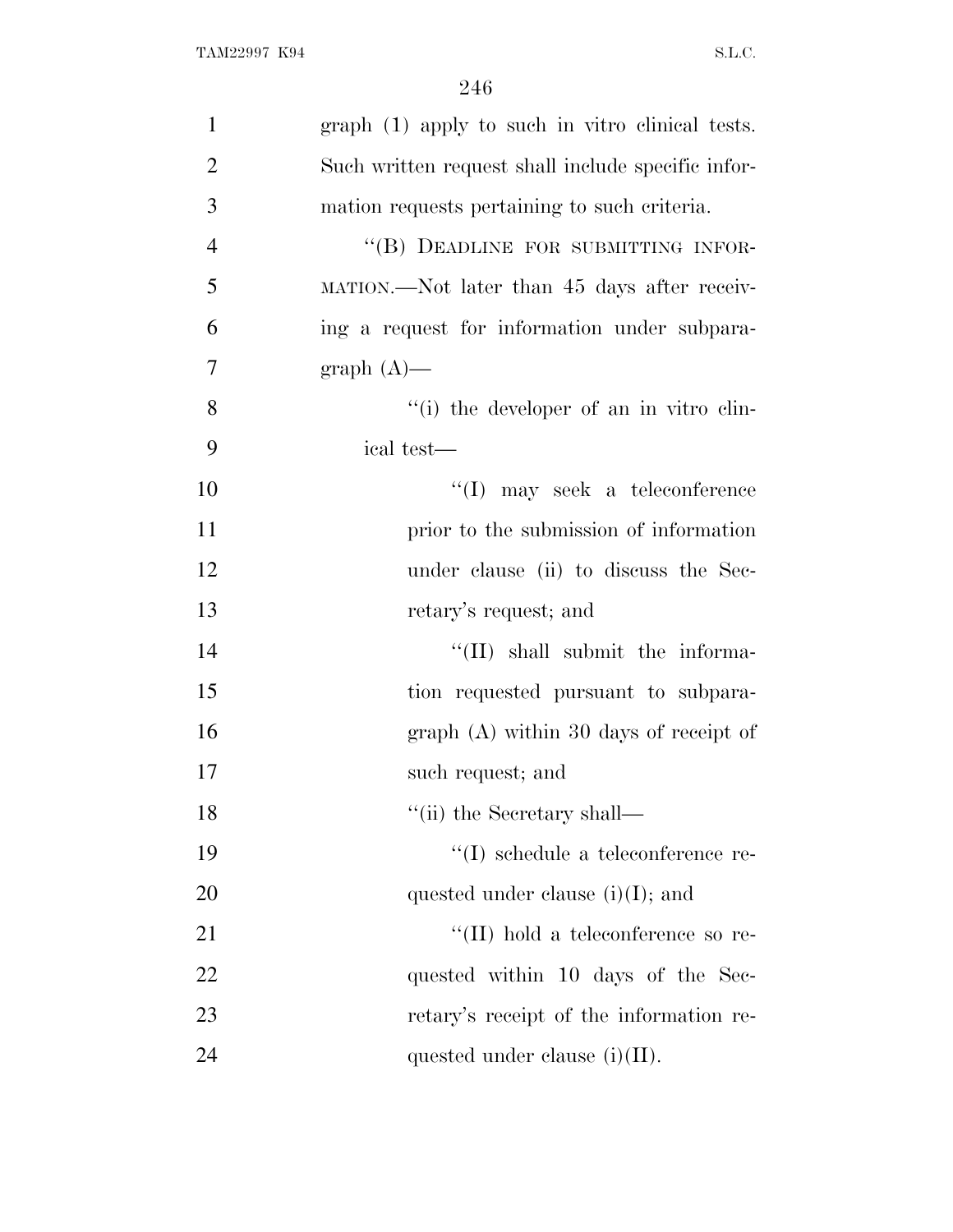| $\mathbf{1}$   | "(C) REVIEW DEADLINE.—Upon receiving               |
|----------------|----------------------------------------------------|
| $\overline{2}$ | a submission under subparagraph (B), the Sec-      |
| 3              | retary shall—                                      |
| $\overline{4}$ | "(i) review the submitted information              |
| 5              | within 45 calendar days of such receipt,           |
| 6              | which may include communication with the           |
| 7              | developer; and                                     |
| 8              | "(ii) determine whether the criteria               |
| 9              | listed in paragraph (1) apply to the in            |
| 10             | vitro clinical test and communicate such           |
| 11             | determination to the developer as described        |
| 12             | in subparagraph $(D)$ .                            |
| 13             | "(D) COMMUNICATION AND RESULTS OF                  |
| 14             | DETERMINATION.—The Secretary shall notify          |
| 15             | the developer, in writing, of the Secretary's de-  |
| 16             | termination under subparagraph $(C)$ , as follows: |
| 17             | "(i) If the Secretary determines that              |
| 18             | none of the criteria listed in paragraph (1)       |
| 19             | apply to the in vitro clinical test, such test     |
| 20             | shall be exempt from relevant requirements         |
| 21             | of this subchapter, as set forth in sub-           |
| 22             | section (b), subject to applicable limitation.     |
| 23             | "(ii) If the Secretary determines that             |
| 24             | one or more of the criteria listed in sub-         |
| 25             | paragraph (1) apply to the test but such a         |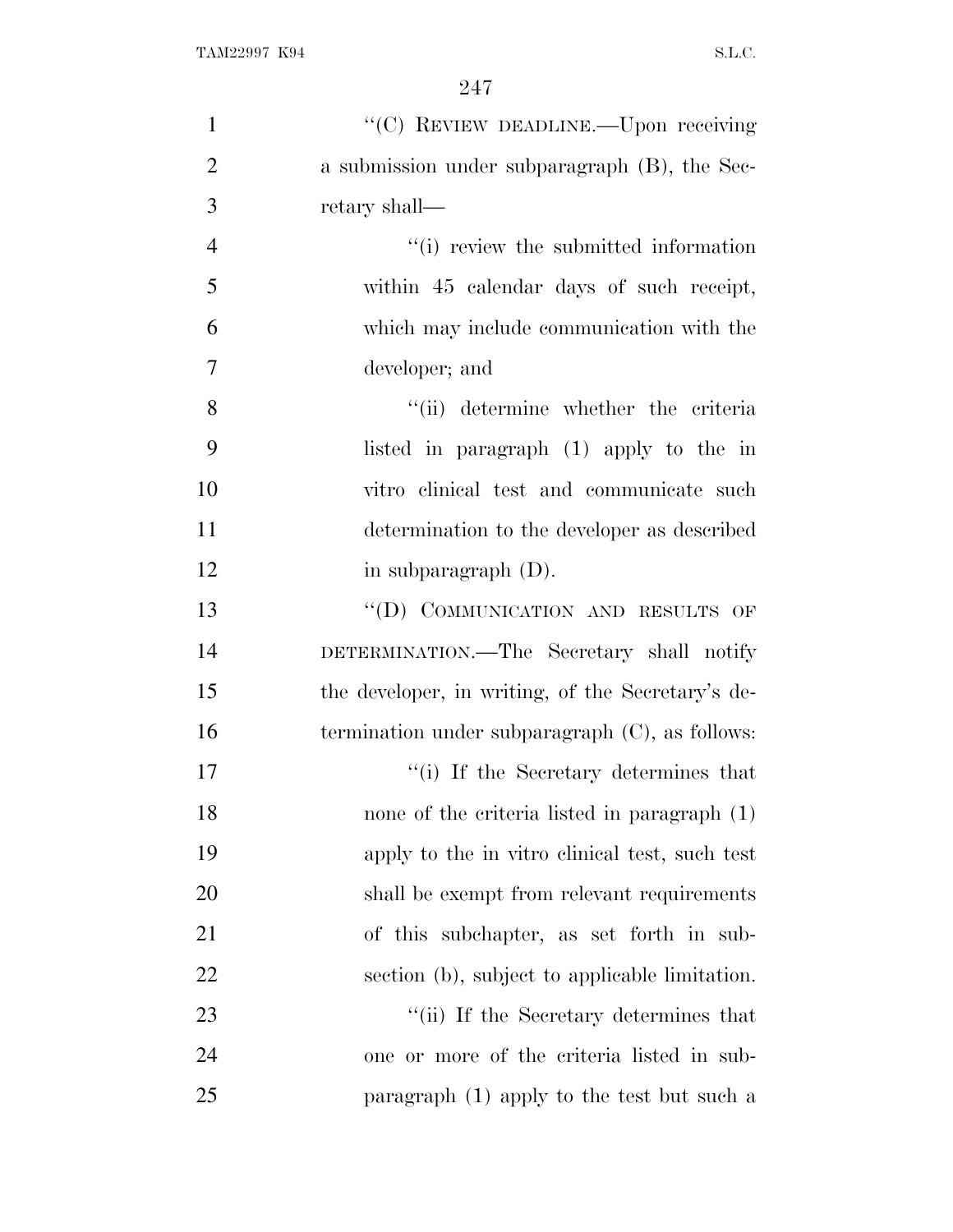| $\mathbf{1}$   | determination may be resolved within a        |
|----------------|-----------------------------------------------|
| $\overline{2}$ | reasonable time, and the test has not been    |
| 3              | previously subject to this subsection on the  |
| $\overline{4}$ | basis of the same or substantially similar    |
| 5              | scientific concerns identified in the written |
| 6              | request issued under paragraph                |
| 7              | $(d)(2)(A)$ —                                 |
| 8              | $\lq\lq$ (I) the Secretary shall notify the   |
| 9              | developer of such a determination and         |
| 10             | allow the developer to seek a tele-           |
| 11             | conference to discuss the finding;            |
| 12             | "(II) the developer shall submit              |
| 13             | information demonstrating resolution          |
| 14             | of the determination within 15 days of        |
| 15             | receiving the notification; and               |
| 16             | "(III) the Secretary shall make a             |
| 17             | determination within 30 days of the           |
| 18             | submission of information<br>$\rm{to}$<br>as  |
| 19             | whether the criteria under paragraph          |
| 20             | $(1)$ apply to the test.                      |
| 21             | "(iii) If the Secretary determines that       |
| 22             | none of the criteria listed in paragraph (1)  |
| 23             | apply to the test, such test shall be exempt  |
| 24             | from relevant requirements of the<br>sub-     |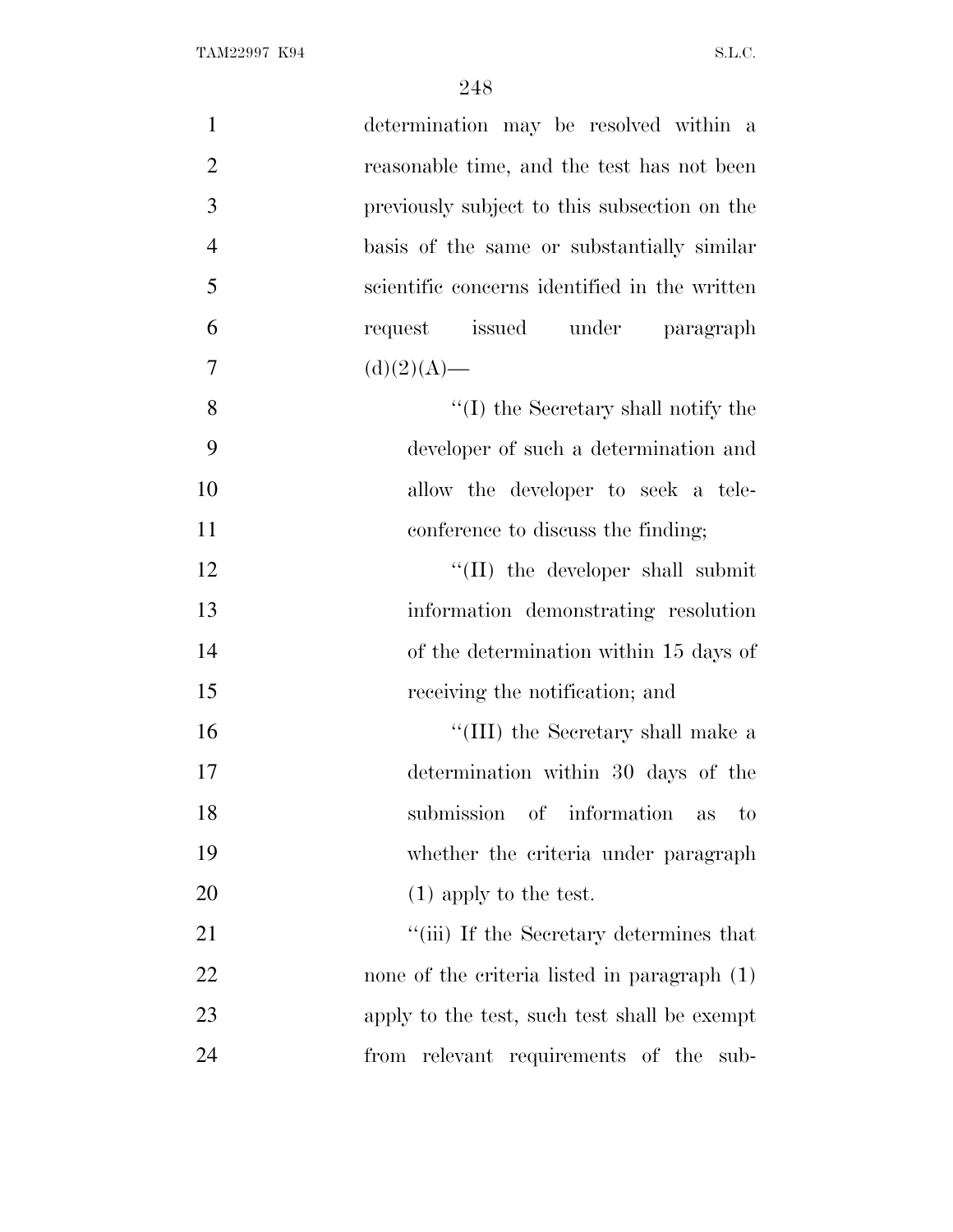chapter as set forth in subsection (b), sub-2 ject to applicable limitations.

 ''(iv) If the Secretary determines that one or more of the criteria listed in para- graph (1) apply to the in vitro clinical test, such test is not exempt as set forth in this section and shall not be offered unless ap- proved under section 587B, offered under a technology certification order under sec- tion 587D, or offered as a low-risk test. upon a determination by the Secretary 12 pursuant to section 587F.

 ''(v) If the Secretary determines that one or more of the criteria listed in para- graph (1) apply to the in vitro clinical test and clause (ii) does not apply, the in vitro clinical test is not exempt as set forth in section and shall not be offered unless ap- proved under section 587B, offered under a technology certification order under sec- tion 587D, or offered as a low-risk test upon a determination by the Secretary 23 pursuant to section 587F.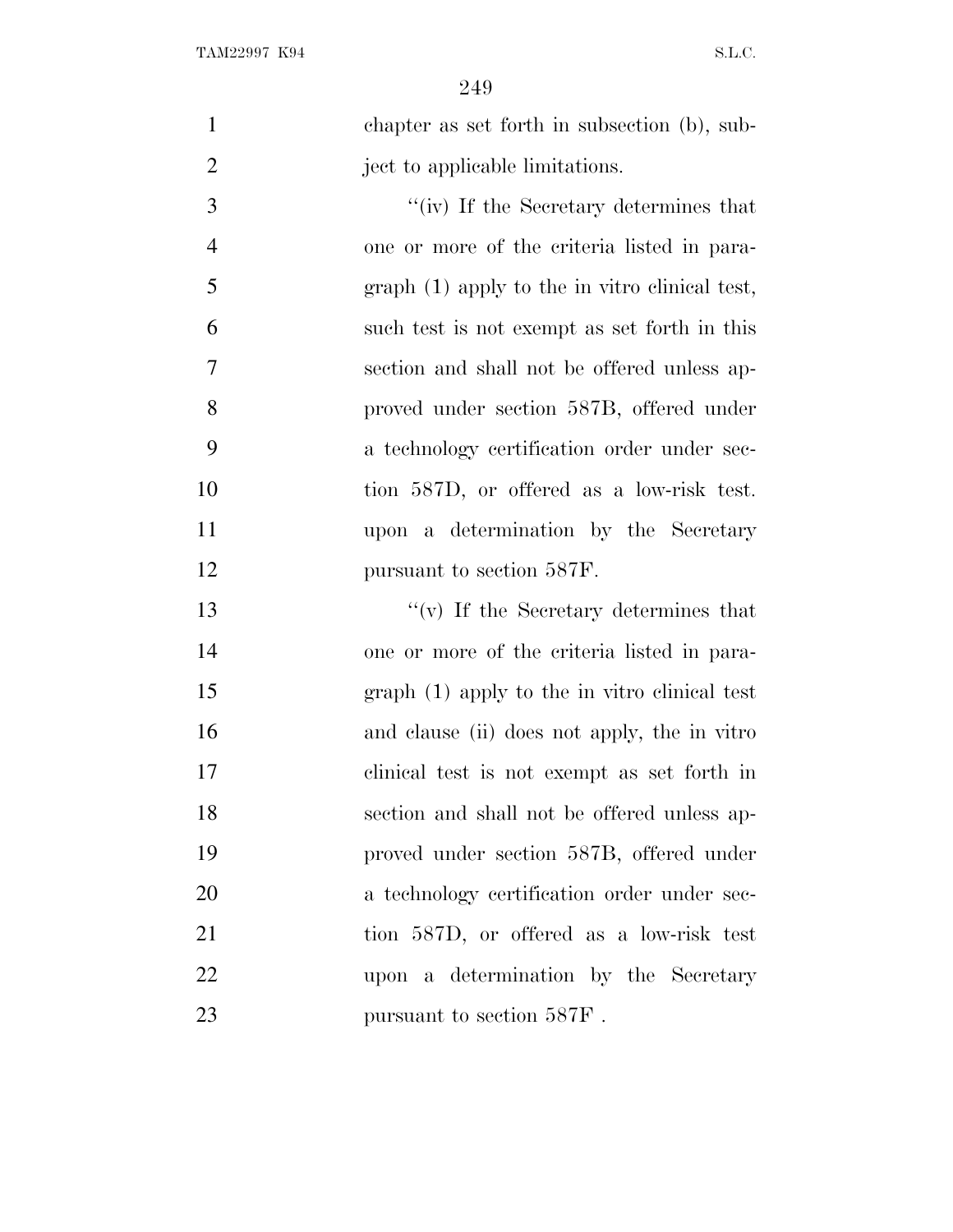## **''SEC. 587H. ADVISORY COMMITTEES.**

 $\gamma$  (a) In GENERAL.—The Secretary may establish ad- visory committees or use advisory committee panels of ex- perts established before the date of enactment of the VALID Act of 2022 (including a device classification panel under section 513) for the purposes of providing ex- pert scientific advice and making recommendations related to—

 ''(1) the approval of an application for an in vitro clinical test submitted under this subchapter, including for evaluating, as applicable, the analytical validity, clinical validity, and safety of in vitro clin-ical tests;

 ''(2) the potential effectiveness of mitigating measures for a determination of the applicable regu- latory pathway under section 587F(b) or risk eval-uation for an in vitro clinical test or tests;

18 ''(3) quality requirements under section 587K or applying such requirements to in vitro clinical 20 tests developed or imported by developers;

21 ''(4) appeals under section 587P; or

22 ''(5) such other purposes as the Secretary de-termines appropriate.

24 "(b) APPOINTMENTS.—

25 "(1) VOTING MEMBERS.—The Secretary shall appoint to each committee established under sub-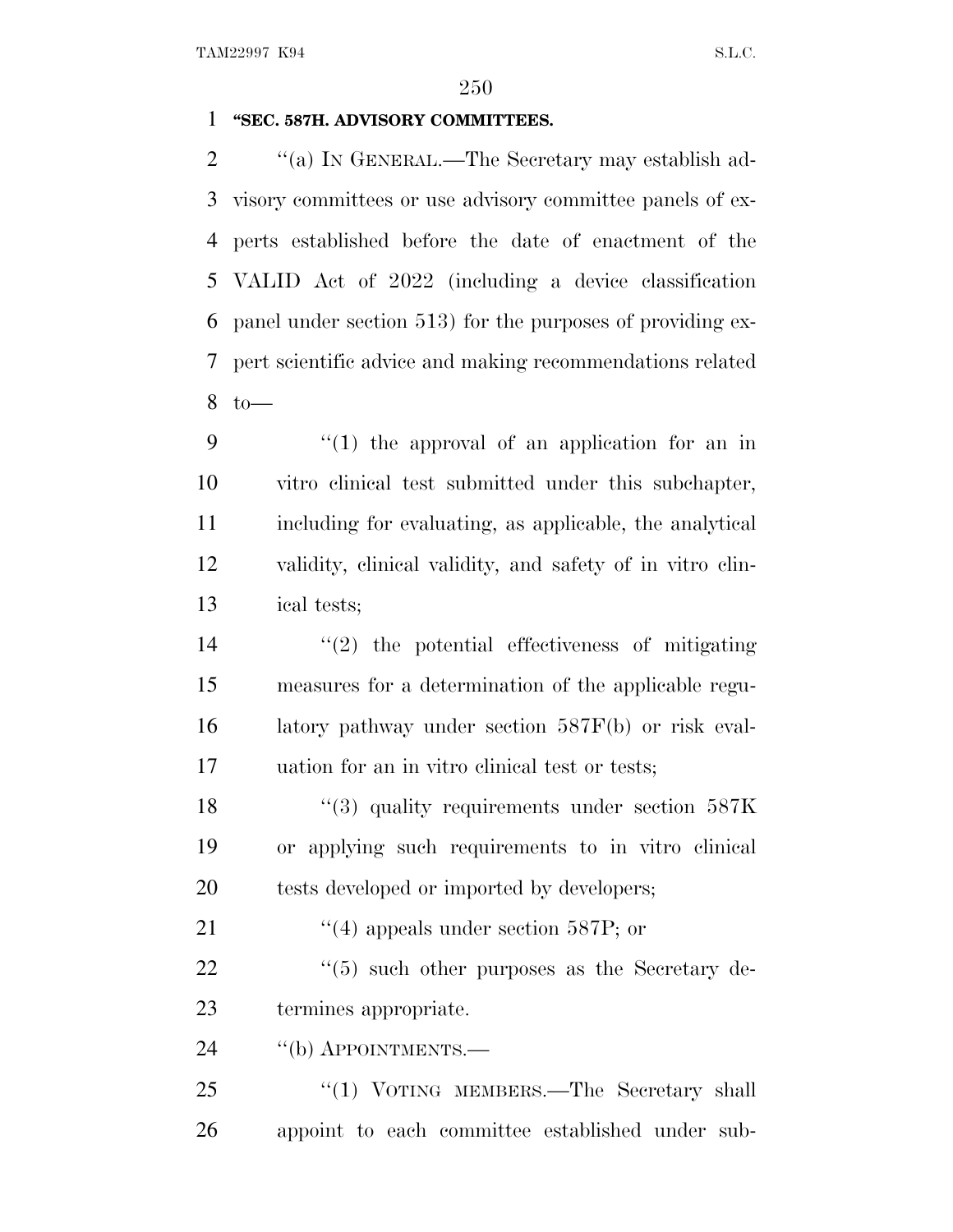| $\mathbf{1}$   | section (a), as voting members, individuals who are      |
|----------------|----------------------------------------------------------|
| $\overline{2}$ | qualified by training and experience to evaluate in      |
| 3              | vitro clinical tests referred to the committee for the   |
| $\overline{4}$ | purposes specified in subsection (a), including indi-    |
| 5              | viduals with, to the extent feasible, scientific exper-  |
| 6              | tise in the development of such in vitro clinical tests, |
| $\tau$         | laboratory operations, and the use of in vitro clinical  |
| 8              | tests. The Secretary shall designate one member of       |
| 9              | each committee to serve as chair.                        |
| 10             | "(2) NONVOTING MEMBERS.—In addition to the               |
| 11             | individuals appointed pursuant to paragraph (1), the     |
| 12             | Secretary shall appoint to each committee estab-         |
| 13             | lished under subsection (a), as nonvoting members—       |
| 14             | $\lq\lq$ a representative of consumer inter-             |
| 15             | ests; and                                                |
| 16             | $\lq\lq (B)$ a representative of interests of in         |
| 17             | vitro clinical test developers not directly af-          |
| 18             | fected by the matter to be brought before the            |
| 19             | committee.                                               |
| <b>20</b>      | "(3) LIMITATION.—No individual who is a reg-             |
| 21             | ular full-time employee of the United States and en-     |
| 22             | gaged in the administration of this Act may be a         |
| 23             | member of any advisory committee established under       |
| 24             | subsection (a).                                          |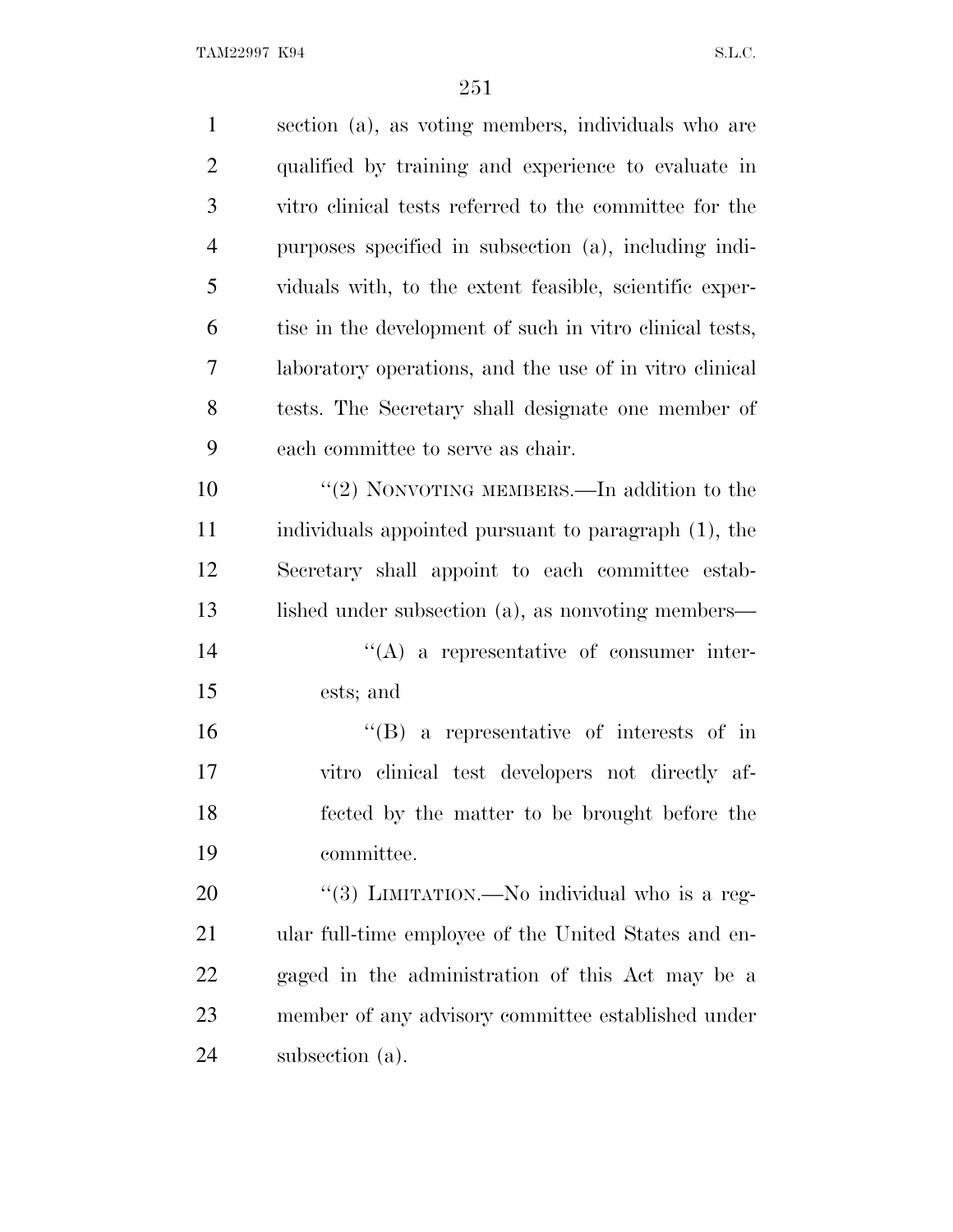1 "(4) EDUCATION AND TRAINING.—The Sec- retary shall, as appropriate, provide education and training to each new committee member before such member participates in a committee's activities, in- cluding education regarding requirements under this Act and related regulations of the Secretary, and the administrative processes and procedures related to committee meetings.

9 "(5) MEETINGS.—The Secretary shall ensure that scientific advisory committees meet regularly and at appropriate intervals so that any matter to be reviewed by such a committee can be presented to the committee not more than 60 calendar days after the matter is ready for such review. Meetings of the committee may be held using electronic or tel-ephonic communication to convene the meetings.

17 "(6) COMPENSATION.—Members of an advisory committee established under subsection (a), while at- tending meetings or conferences or otherwise en-gaged in the business of the advisory committee—

 $\langle (A) \rangle$  shall be entitled to receive compensa- tion at rates to be fixed by the Secretary, but not to exceed the daily equivalent of the rate in effect for positions classified above level GS–15 of the General Schedule; and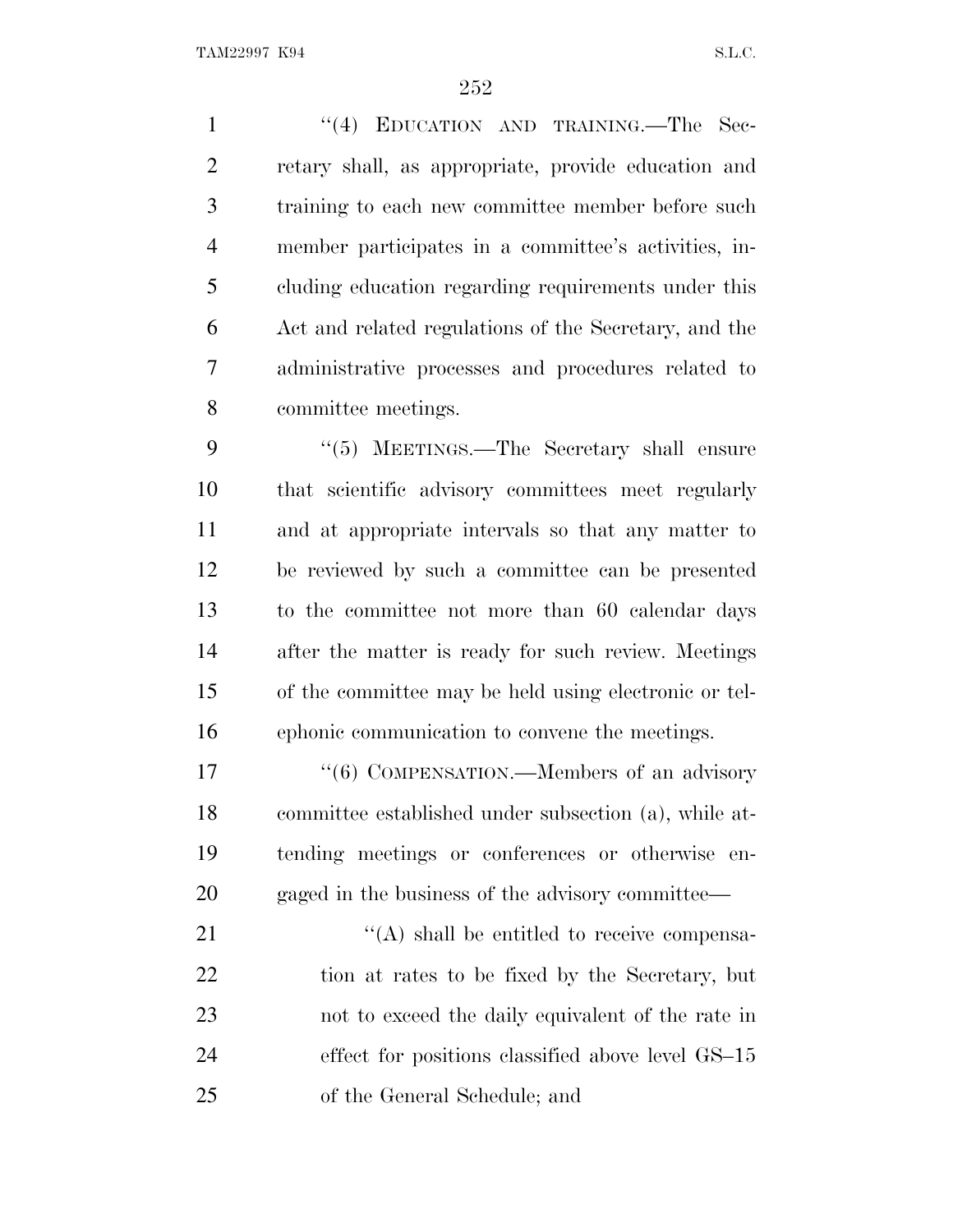1 ''(B) may be allowed travel expenses as au- thorized by section 5703 of title 5, United States Code, for employees serving intermit-tently in the Government service.

 ''(c) GUIDANCE.—The Secretary may issue guidance on the policies and procedures governing advisory commit-tees established under subsection (a).

#### **''SEC. 587I. BREAKTHROUGH IN VITRO CLINICAL TESTS.**

 ''(a) I<sup>N</sup> GENERAL.—The purpose of this section is to encourage the Secretary, and provide the Secretary with sufficient authority, to apply efficient and flexible ap- proaches to expedite the development of, and prioritize the review of, in vitro clinical tests that represent break-through technologies.

 ''(b) ESTABLISHMENT OF PROGRAM.—The Secretary shall establish a program to expedite the development of, and provide for the priority review of, in vitro clinical tests.

 ''(c) ELIGIBILITY.—The program developed under subsection (b) shall be available for any in vitro clinical test that—

 $\frac{1}{2}$  (1) provides or enables more effective treat- ment or diagnosis of life-threatening or irreversibly debilitating human disease or conditions compared to existing approved or cleared alternatives, includ-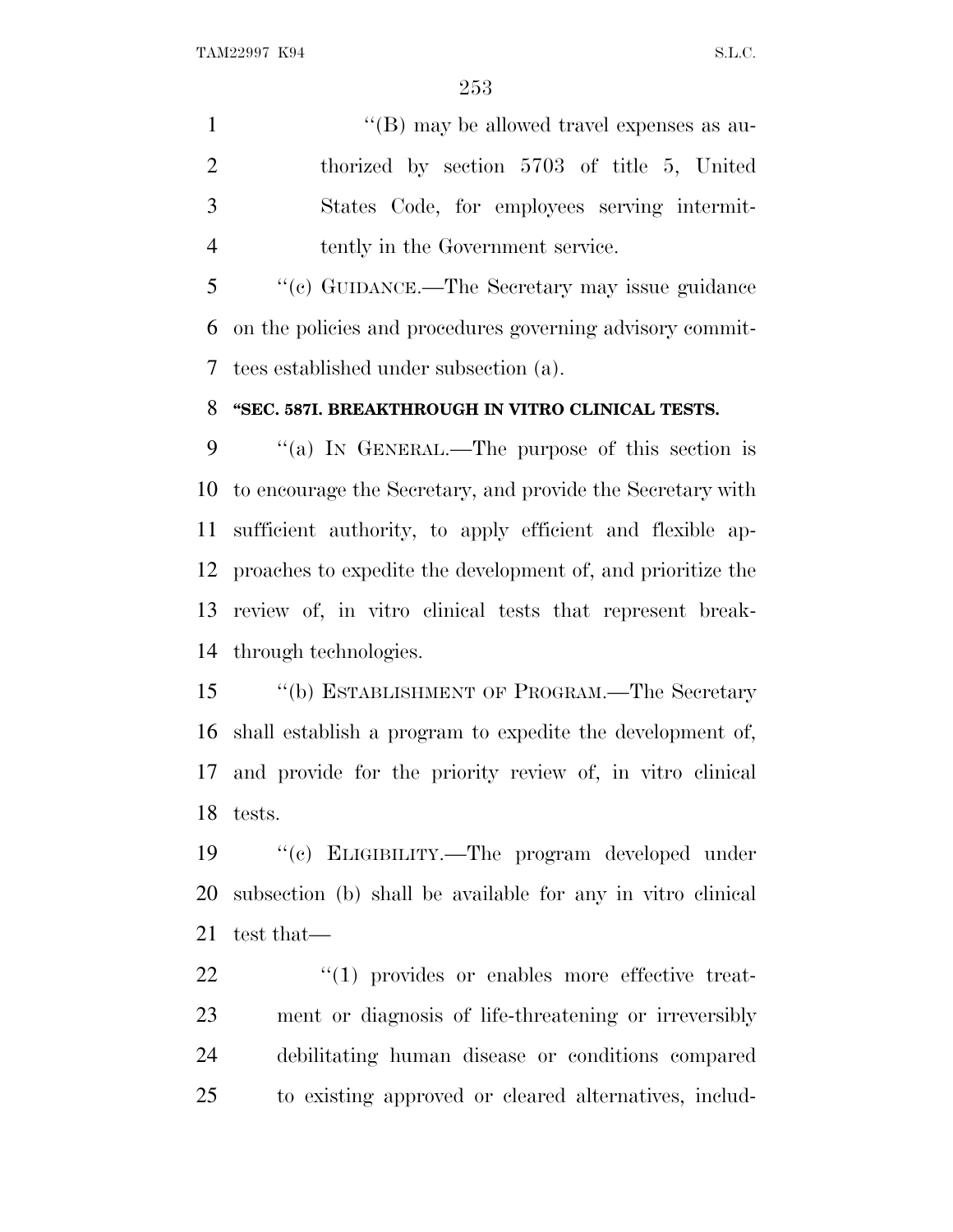| $\mathbf{1}$   | ing an in vitro clinical test offered under a tech-  |
|----------------|------------------------------------------------------|
| $\overline{2}$ | nology certification order; and                      |
| 3              | $\lq(2)$ is a test—                                  |
| $\overline{4}$ | $\lq\lq$ that represents a breakthrough tech-        |
| 5              | nology;                                              |
| 6              | "(B) for which no approved or cleared al-            |
| 7              | ternative in vitro clinical test exists, including   |
| 8              | no in vitro clinical test offered under a tech-      |
| 9              | nology certification order;                          |
| 10             | $\lq\lq$ (C) that offers a clinically meaningful ad- |
| 11             | vantage over any existing alternative in vitro       |
| 12             | clinical test that is approved or cleared (includ-   |
| 13             | ing any in vitro clinical test offered under a       |
| 14             | technology certification order), including the po-   |
| 15             | tential to reduce or eliminate the need for hos-     |
| 16             | pitalization, improve patient quality of life, fa-   |
| 17             | cilitate patients' ability to manage their own       |
| 18             | care (such as through self-directed personal as-     |
| 19             | sistance), or establish long-term clinical effi-     |
| 20             | ciencies; or                                         |
| 21             | $\lq\lq$ the availability of which is in the best    |
| 22             | interest of patients or public health.               |
| 23             | "(d) DESIGNATION.-                                   |
| 24             | "(1) REQUEST.—To receive breakthrough des-           |
| 25             | ignation under this section, an applicant may re-    |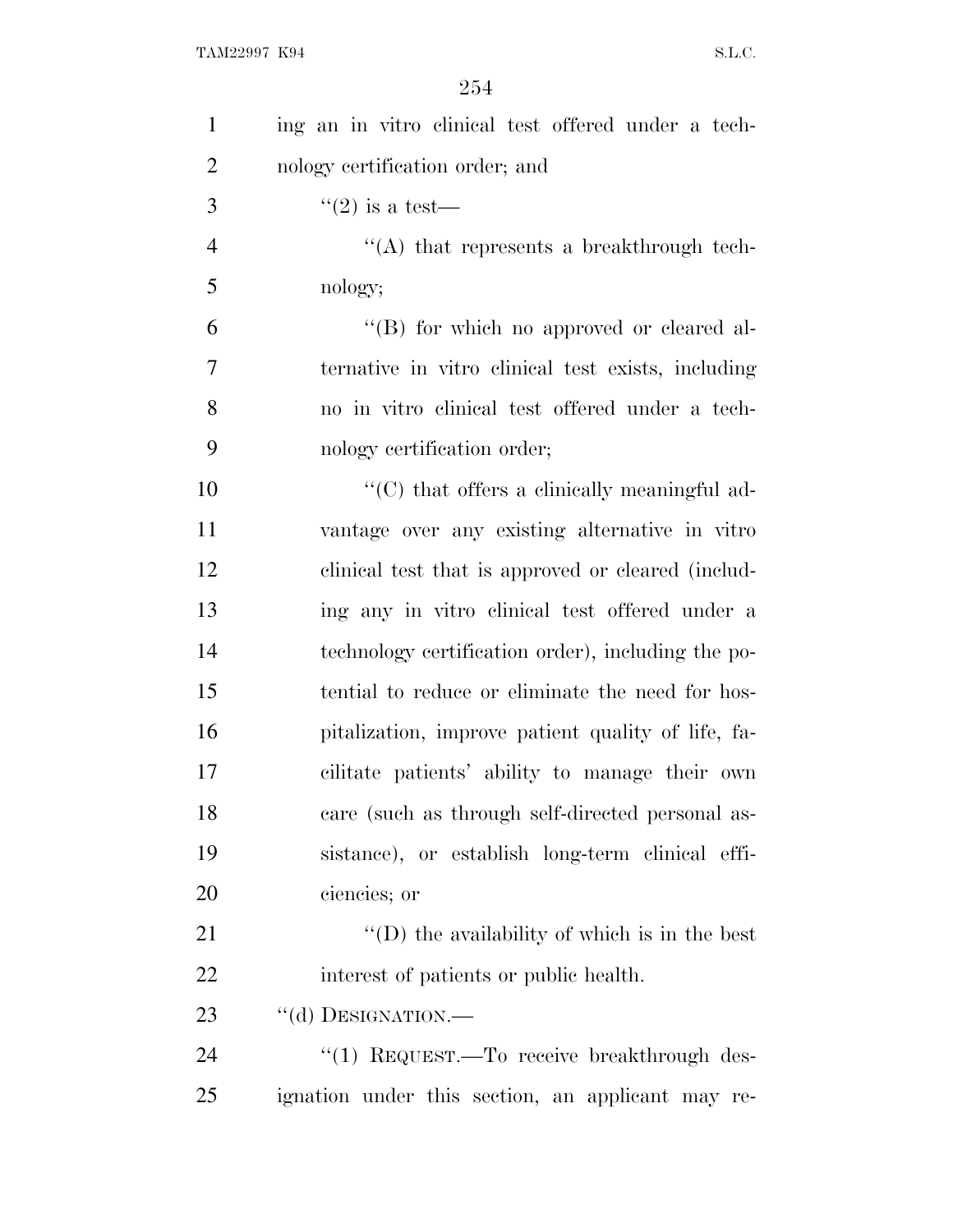TAM22997 K94 S.L.C.

| $\mathbf{1}$   | quest that the Secretary designate the in vitro clin-     |
|----------------|-----------------------------------------------------------|
| $\overline{2}$ | ical test for expedited development and priority re-      |
| 3              | view. Any such request for designation may be made        |
| $\overline{4}$ | at any time prior to, or at the time of, the submis-      |
| 5              | sion of an application under section 587B or 587D,        |
| 6              | and shall include information demonstrating that the      |
| 7              | test meets the criteria described in subsection (c).      |
| 8              | "(2) DETERMINATION.—Not later than 60 cal-                |
| 9              | endar days after the receipt of a request under para-     |
| 10             | graph (1), the Secretary shall determine whether the      |
| 11             | in vitro clinical test that is the subject of the request |
| 12             | meets the criteria described in subsection (c). If the    |
| 13             | Secretary determines that the test meets the criteria,    |
| 14             | the Secretary shall designate the test for expedited      |
| 15             | development and priority review.                          |
| 16             | "(3) REVIEW.—Review of a request under para-              |
| 17             | graph (1) shall be undertaken by a team that is           |
| 18             | composed of experienced staff and senior managers         |
| 19             | of the Food and Drug Administration.                      |
| 20             | $``(4)$ WITHDRAWAL.—                                      |
| 21             | "(A) IN GENERAL.—The designation of an                    |
| 22             | in vitro clinical test under this subsection is           |
| 23             | deemed to be withdrawn, and such in vitro clin-           |
| 24             | ical test shall no longer be eligible for designa-        |
| 25             | tion under this section, if an application for ap-        |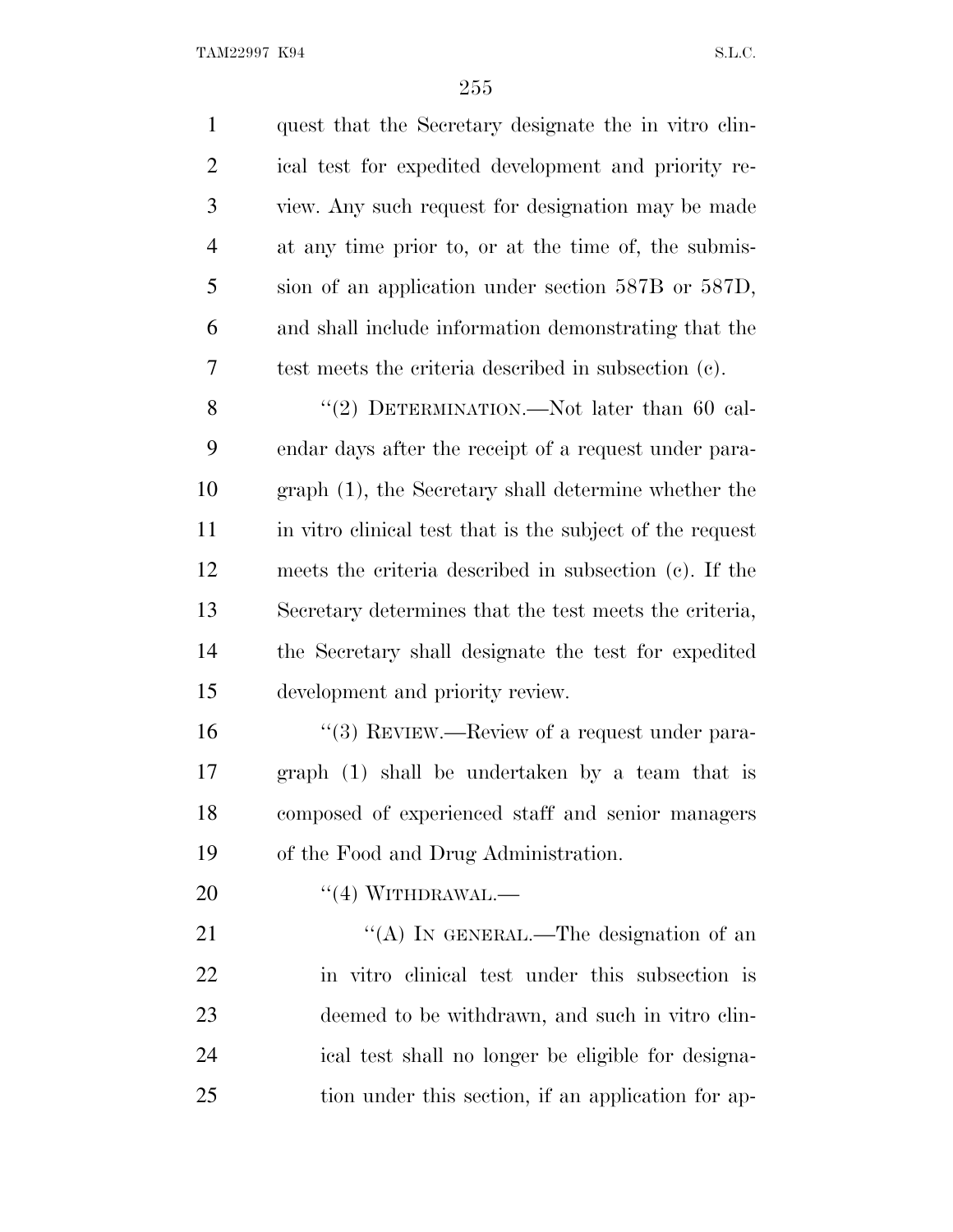| $\mathbf{1}$   | proval for such test under section 587B or                                    |
|----------------|-------------------------------------------------------------------------------|
| $\overline{2}$ | 587D is denied. Such test shall be eligible for                               |
| 3              | breakthrough designation upon a new request                                   |
| $\overline{4}$ | for such designation.                                                         |
| 5              | "(B) EXCEPTION.—The Secretary may not                                         |
| 6              | withdraw a designation granted under this sub-                                |
| 7              | section based on the subsequent approval or                                   |
| 8              | technology certification of another in vitro clin-                            |
| 9              | ical test that—                                                               |
| 10             | "(i) is designated under this section;                                        |
| 11             | <b>or</b>                                                                     |
| 12             | "(ii) was given priority review under                                         |
| 13             | section 515B.                                                                 |
| 14             | "(e) ACTIONS.—For purposes of expediting the devel-                           |
| 15             | opment and review of in vitro clinical tests under this sec-                  |
| 16             | tion, the Secretary may take the actions and additional                       |
| 17             | actions set forth in paragraphs $(1)$ and $(2)$ , respectively,               |
|                | 18 of section $515B(e)$ when reviewing such tests. Any ref-                   |
| 19             | erence or authorization in section $515B(e)$ with respect                     |
|                | 20 to a device shall be deemed a reference or authorization                   |
| 21             | with respect to an in vitro clinical test for purposes of this                |
| 22             | section.                                                                      |
| つく             | $\mathcal{L}(f)$ CHIDANCE $\longrightarrow$ Not later than the date specified |

23 ''(f) GUIDANCE.—Not later than the date specified for final guidance under section 825 of the VALID Act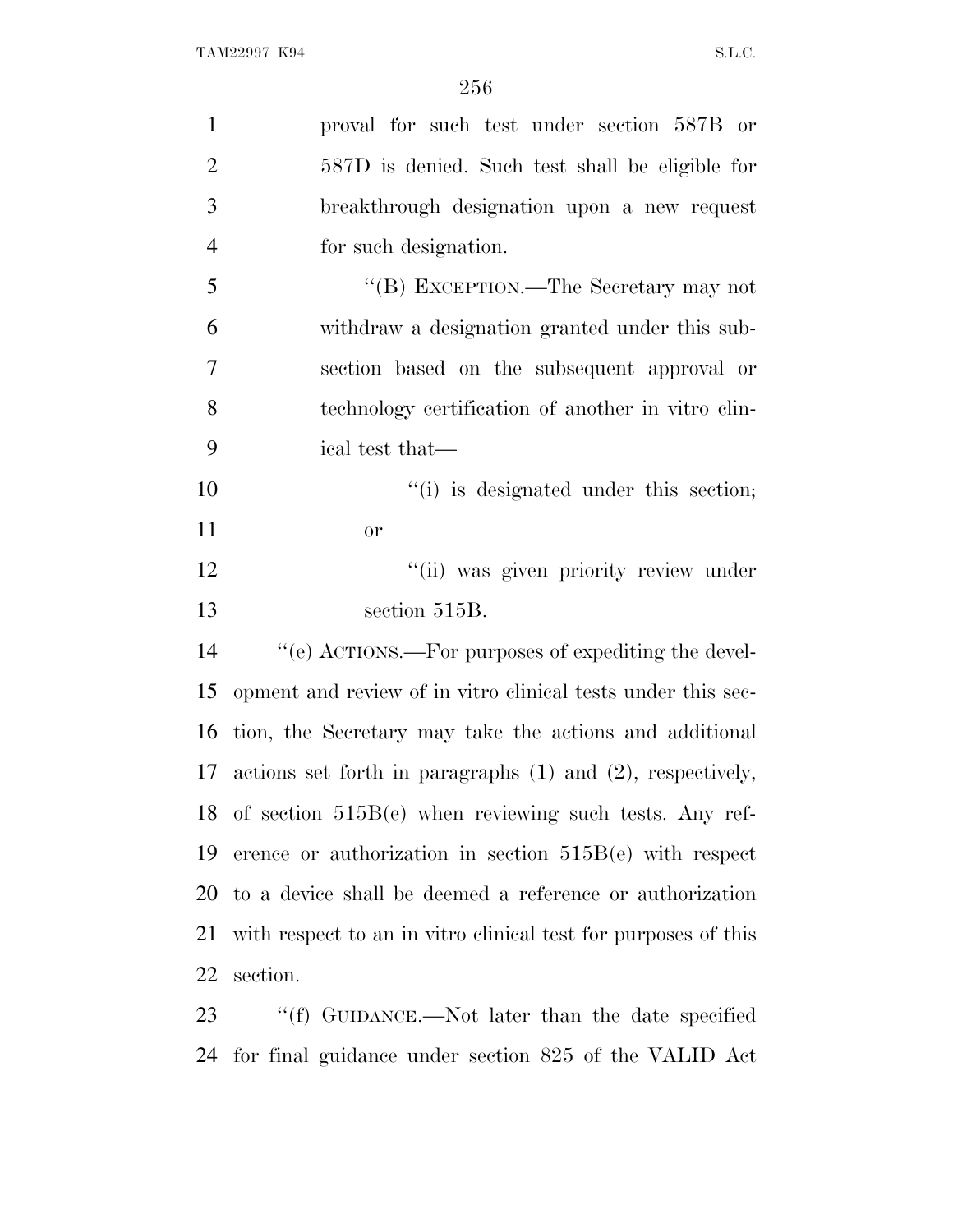| 1  | of 2022, the Secretary shall issue final guidance on the          |
|----|-------------------------------------------------------------------|
| 2  | implementation of this section. Such guidance shall—              |
| 3  | $(1)$ set forth the process by which a person                     |
| 4  | may seek a designation under subsection (d);                      |
| 5  | $(2)$ provide a template for request under sub-                   |
| 6  | section $(d)$ ;                                                   |
| 7  | $\cdot\cdot\cdot(3)$ identify the criteria the Secretary will use |
| 8  | in evaluating a request for designation; and                      |
| 9  | $\cdot$ (4) identify the criteria and processes the Sec-          |
| 10 | retary will use to assign a team of staff, including              |
| 11 | team leaders, to review in vitro clinical tests des-              |
| 12 | ignated for expedited development and priority re-                |
| 13 | view, including any training required for such per-               |
| 14 | sonnel to ensure effective and efficient review.                  |
| 15 | "(g) RULES OF CONSTRUCTION.—Nothing in this                       |
| 16 | section shall be construed to affect—                             |
| 17 | $\lq(1)$ the criteria and standards for evaluating                |
| 18 | an application pursuant to section 587B or 587D,                  |
| 19 | including the recognition of valid scientific evidence            |
| 20 | as described in section $587(17)$ and consideration               |
| 21 | and application of the least burdensome means de-                 |
| 22 | scribed under section $587AA(c)$ ;                                |
| 23 | $\lq(2)$ the authority of the Secretary with respect              |
| 24 | to clinical holds under section 587R;                             |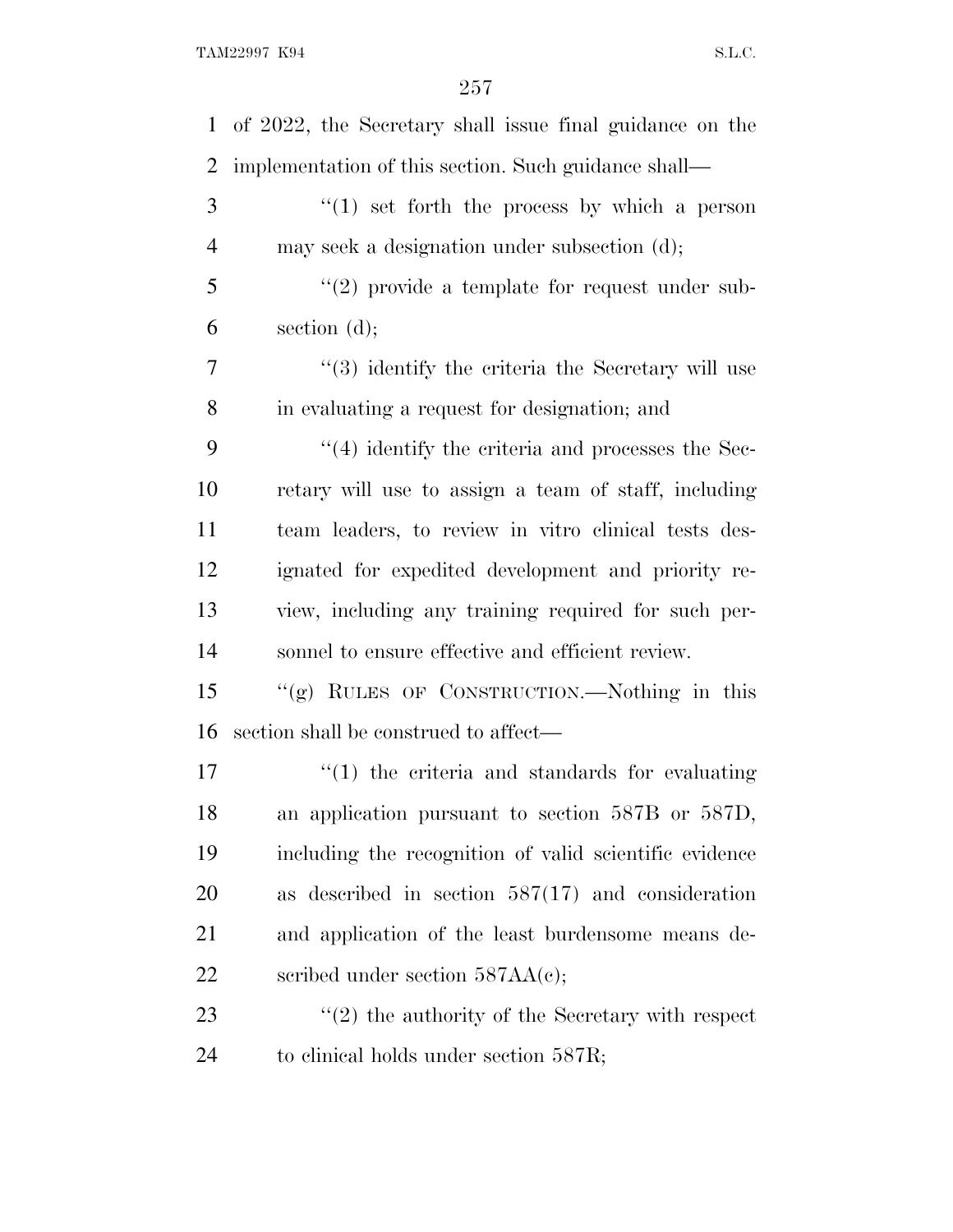| $\mathbf{1}$   | $(3)$ the authority of the Secretary to act on an       |
|----------------|---------------------------------------------------------|
| $\overline{2}$ | application pursuant to section 587B before comple-     |
| 3              | tion of an establishment inspection, as the Secretary   |
| $\overline{4}$ | determines appropriate; or                              |
| 5              | $\cdot$ (4) the authority of the Secretary with respect |
| 6              | to postmarket surveillance under sections $587L(d)$     |
| 7              | and 587Y.                                               |
| 8              | "SEC. 587J. REGISTRATION AND LISTING.                   |
| 9              | "(a) REGISTRATION REQUIREMENT.—                         |
| 10             | " $(1)$ IN GENERAL.—Each person described in            |
| 11             | subsection $(b)(1)$ shall—                              |
| 12             | "(A) during the period beginning on Octo-               |
| 13             | ber 1 and ending on December 31 of each year,           |
| 14             | register with the Secretary the name of such            |
| 15             | person, places of business of such person, all es-      |
| 16             | tablishments engaged in the activities specified        |
| 17             | under this paragraph, the establishment reg-            |
| 18             | istration number of each such establishment,            |
| 19             | and a point of contact for each such establish-         |
| 20             | ment, including an electronic point of contact;         |
| 21             | and                                                     |
| 22             | "(B) submit an initial registration con-                |
| 23             | taining the information required under subpara-         |
| 24             | graph $(A)$ not later than—                             |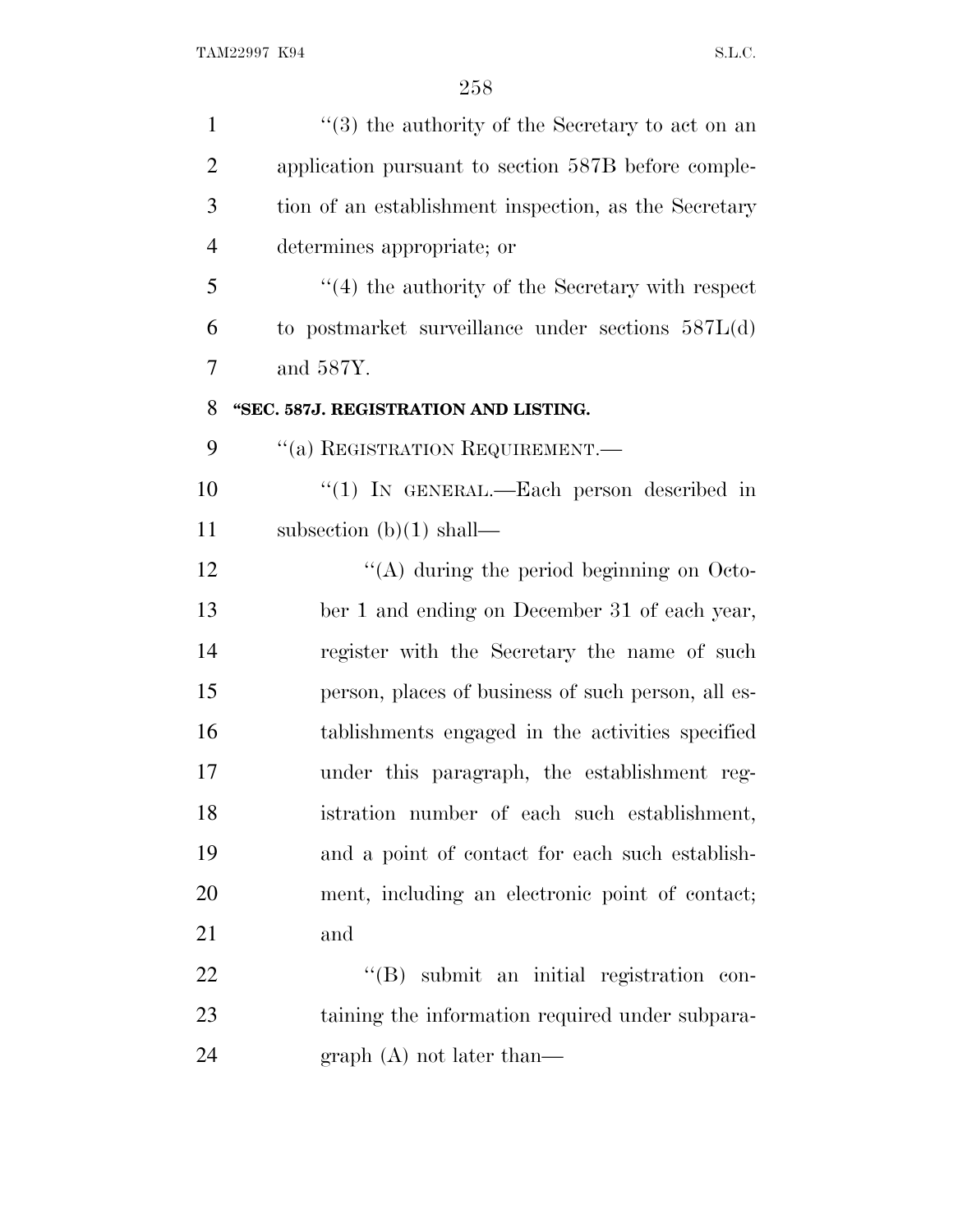TAM22997 K94 S.L.C.

| $\mathbf{1}$   | "(i) the effective date of this section if            |
|----------------|-------------------------------------------------------|
| $\overline{2}$ | such establishment is engaged in any activ-           |
| 3              | ity described in subsection $(b)(1)$ on such          |
| $\overline{4}$ | effective date, unless the Secretary estab-           |
| 5              | lishes by guidance a date later than such             |
| 6              | implementation date for all or a category             |
| $\tau$         | of such establishments; or                            |
| 8              | "(ii) 30 days prior to engaging in any                |
| 9              | activity described in subsection $(b)(1)$ , if        |
| 10             | such establishment is not engaged in any              |
| 11             | activity described in this paragraph on               |
| 12             | such effective date.                                  |
| 13             | "(2) REGISTRATION NUMBERS.—The Secretary              |
| 14             | may assign a registration number to any person or     |
| 15             | an establishment registration number to any estab-    |
| 16             | lishment registered in accordance with this section.  |
| 17             | Registration information shall be made publicly       |
| 18             | available by publication on the website maintained    |
| 19             | by the Food and Drug Administration, in accord-       |
| 20             | ance with subsection (d).                             |
| 21             | "(3) INSPECTION.—Each person or establish-            |
| 22             | ment that is required to be registered with the Sec-  |
| 23             | retary under this section shall be subject to inspec- |
| 24             | tion pursuant to section 704.                         |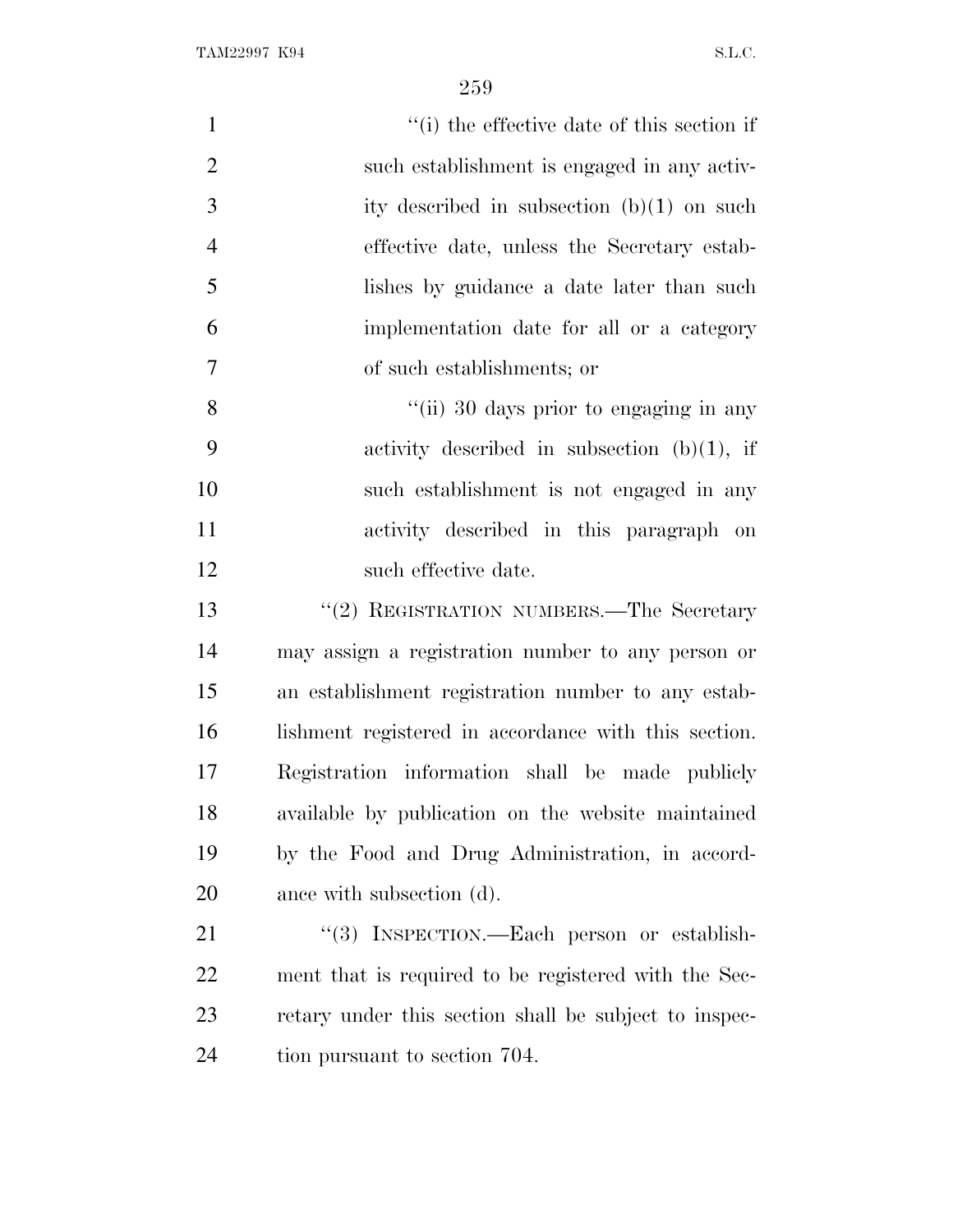TAM22997 K94 S.L.C.

 ''(b) LISTING INFORMATION FOR I<sup>N</sup> VITRO CLINICAL TESTS.— "(1) In GENERAL.—Each person who—  $((A)$  is a developer; and ''(B) introduces or proposes to begin the introduction or delivery for introduction into interstate commerce through an exemption 8 under subsection (a)(1), (a)(2), (a)(3), or (g) of section 587C or section 587G or through the filing of an application under section 587B or 11 section 587D, shall submit a listing to the Secretary containing the information described in paragraph (2), (4), or (5), as applicable, in accordance with the applicable schedule described under subsection (c). Such listing shall be prepared in such form and manner as the Secretary may specify in guidance. Listing informa- tion shall be submitted through the comprehensive test information system in accordance with section 587T, as appropriate. 21 "(2) SUBMISSIONS.—Each developer submitting a listing under paragraph (1) shall electronically submit to the comprehensive test information system described in section 587T the following information, as applicable, for each in vitro clinical test for which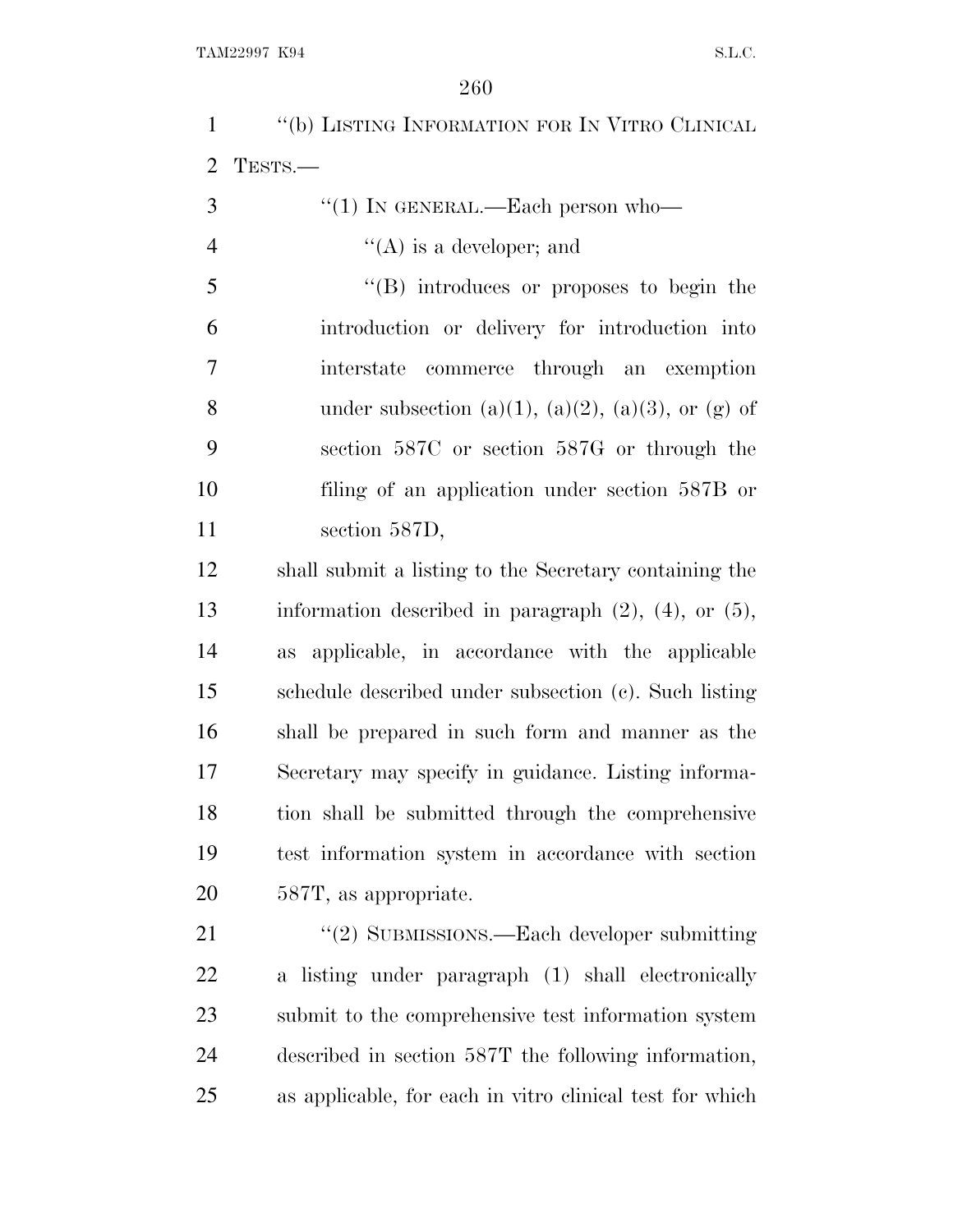| $\mathbf{1}$   | such person is a developer in the form and manner  |
|----------------|----------------------------------------------------|
| $\overline{2}$ | prescribed by the Secretary, taking into account   |
| 3              | least burdensome principles:                       |
| $\overline{4}$ | "(A) Name of the establishment and its es-         |
| 5              | tablishment registration number.                   |
| 6              | "(B) Contact information for the official          |
| 7              | correspondent for the listing.                     |
| 8              | "(C) Name (common name and trade                   |
| 9              | name, if applicable) of the in vitro clinical test |
| 10             | and its test listing number (when available).      |
| 11             | $\lq\lq$ . The certificate number for any lab-     |
| 12             | oratory certified by the Secretary under section   |
| 13             | 353 of the Public Health Service Act that          |
| 14             | meets the requirements to perform high-com-        |
| 15             | plexity testing and that is the developer of the   |
| 16             | in vitro clinical test, and the certificate number |
| 17             | under such section for any laboratory that is      |
| 18             | performing the test, is within the same cor-       |
| 19             | porate organization, and has common ownership      |
| 20             | by the same parent corporation.                    |
| 21             | " $(E)$ Whether the in vitro clinical test is,     |
| 22             | as applicable, offered as a test approved under    |
| 23             | section 587B, cleared to be offered under a        |
| 24             | granted technology certification order, or of-     |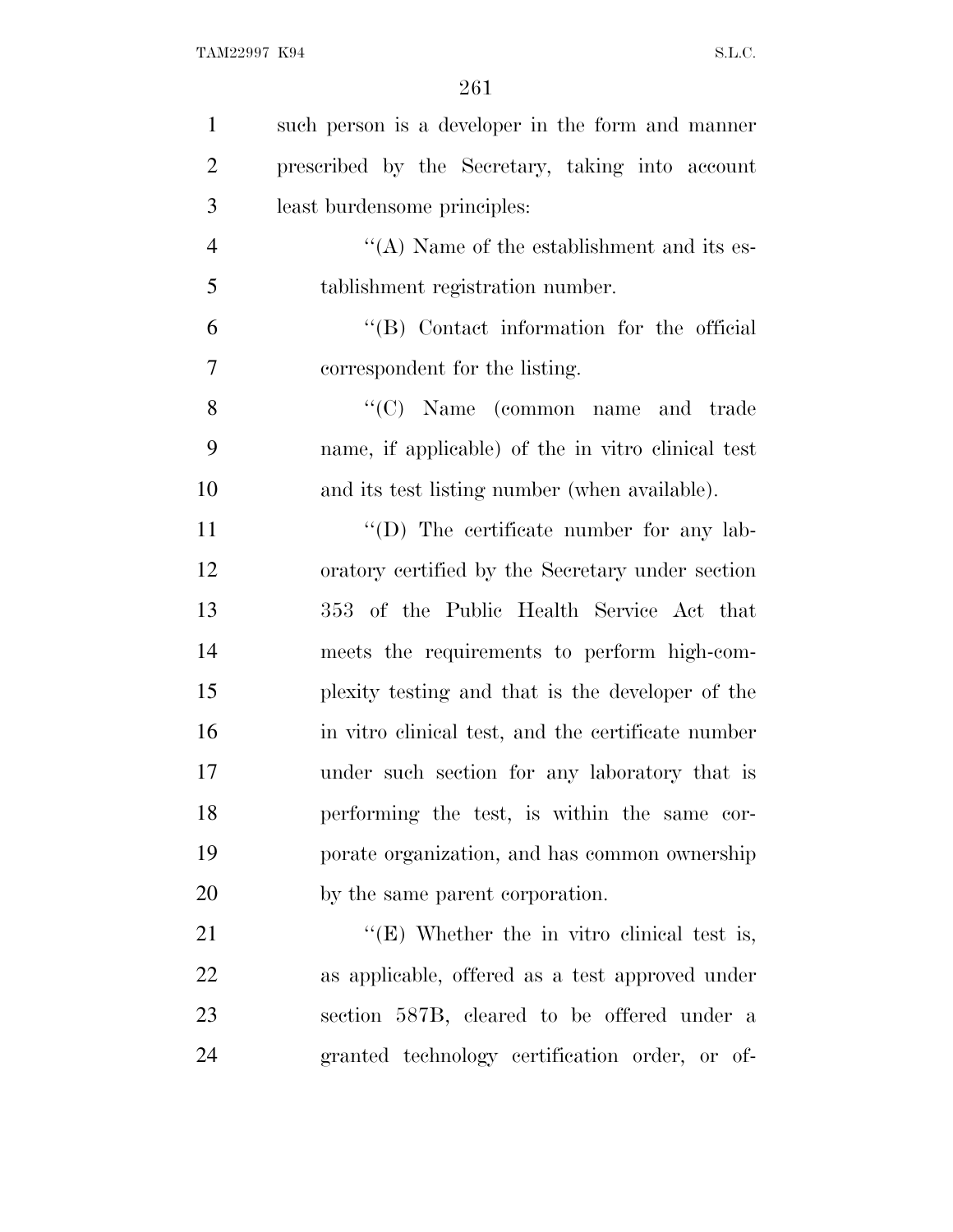| $\mathbf{1}$   | fered as an exempt in vitro clinical test under           |
|----------------|-----------------------------------------------------------|
| $\overline{2}$ | section 587A.                                             |
| 3              | $\lq\lq(F)$ Indications for use information under         |
| $\overline{4}$ | section $587(10)$ .                                       |
| 5              | $\lq\lq(G)$ A brief summary of the analytical             |
| 6              | and clinical performance of the in vitro clinical         |
| 7              | test, and as applicable, the lot release criteria.        |
| 8              | $\lq\lq (H)$ A brief description of conformance           |
| 9              | with any applicable mitigating measures, re-              |
| 10             | strictions, and standards.                                |
| 11             | "(I) Representative labeling for the in vitro"            |
| 12             | clinical test, as appropriate.                            |
| 13             | "(3) TEST LISTING NUMBER.—The Secretary                   |
| 14             | may assign a test listing number to each in vitro         |
| 15             | clinical test that is the subject of a listing under this |
| 16             | section. The process for assigning test listing num-      |
| 17             | bers may be established through guidance, and may         |
| 18             | include the recognition of standards, formats, or         |
| 19             | conventions developed by a third-party organization.      |
| 20             | "(4) ABBREVIATED LISTING.—A person who is                 |
| 21             | not a developer but is otherwise required to register     |
| 22             | pursuant to subsection (a) shall submit an abbre-         |
| 23             | viated listing to the Secretary containing the infor-     |
| 24             | mation described in subparagraphs $(A)$ through $(C)$     |
| 25             | of paragraph $(2)$ , and the name of the developer.       |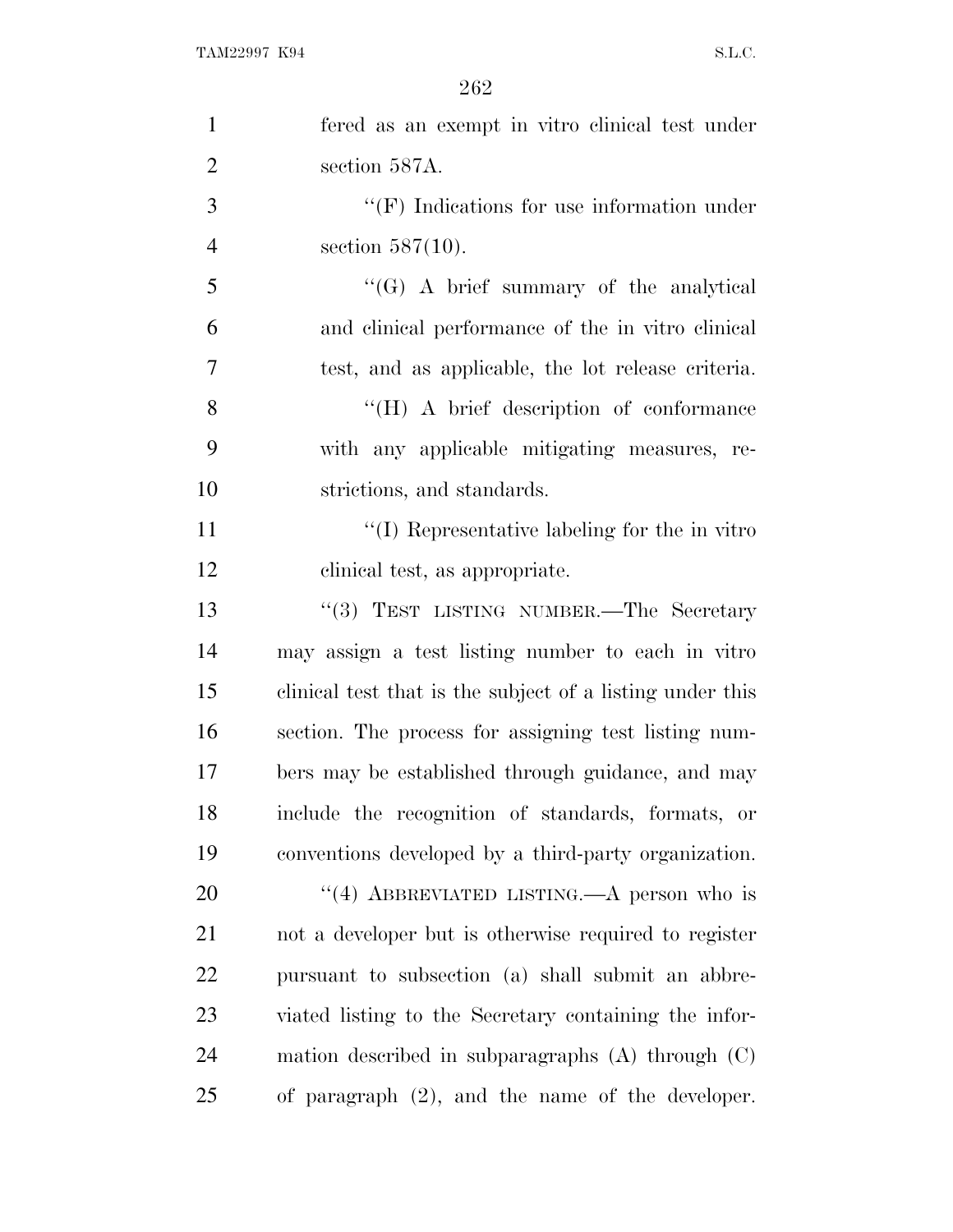TAM22997 K94 S.L.C.

 The information shall be submitted in accordance with the applicable schedule described under sub- section (c). Such abbreviated listing shall be pre- pared in such form and manner as the Secretary may specify through guidance. Listing information shall be submitted to the comprehensive test infor- mation system in accordance with section 587T, as appropriate.

9 "(5) GRANDFATHERED TESTS.—A developer of- fering a test that is a grandfathered in vitro clinical test under section 587G(a) shall submit listing infor- mation required under subparagraphs (A) through (F) of paragraph (2), and may submit a statement of the performance specifications for such in vitro clinical tests.

16 "(6) EXEMPT TESTS.—A developer of an in vitro clinical test who introduces or proposes to begin the introduction or delivery for introduction into interstate commerce that is otherwise exempt from the requirement to submit listing information pursuant to an exemption under section 587C may submit listing information under this subsection.

23 "(c) TIMELINES FOR SUBMISSION OF LISTING IN-FORMATION.—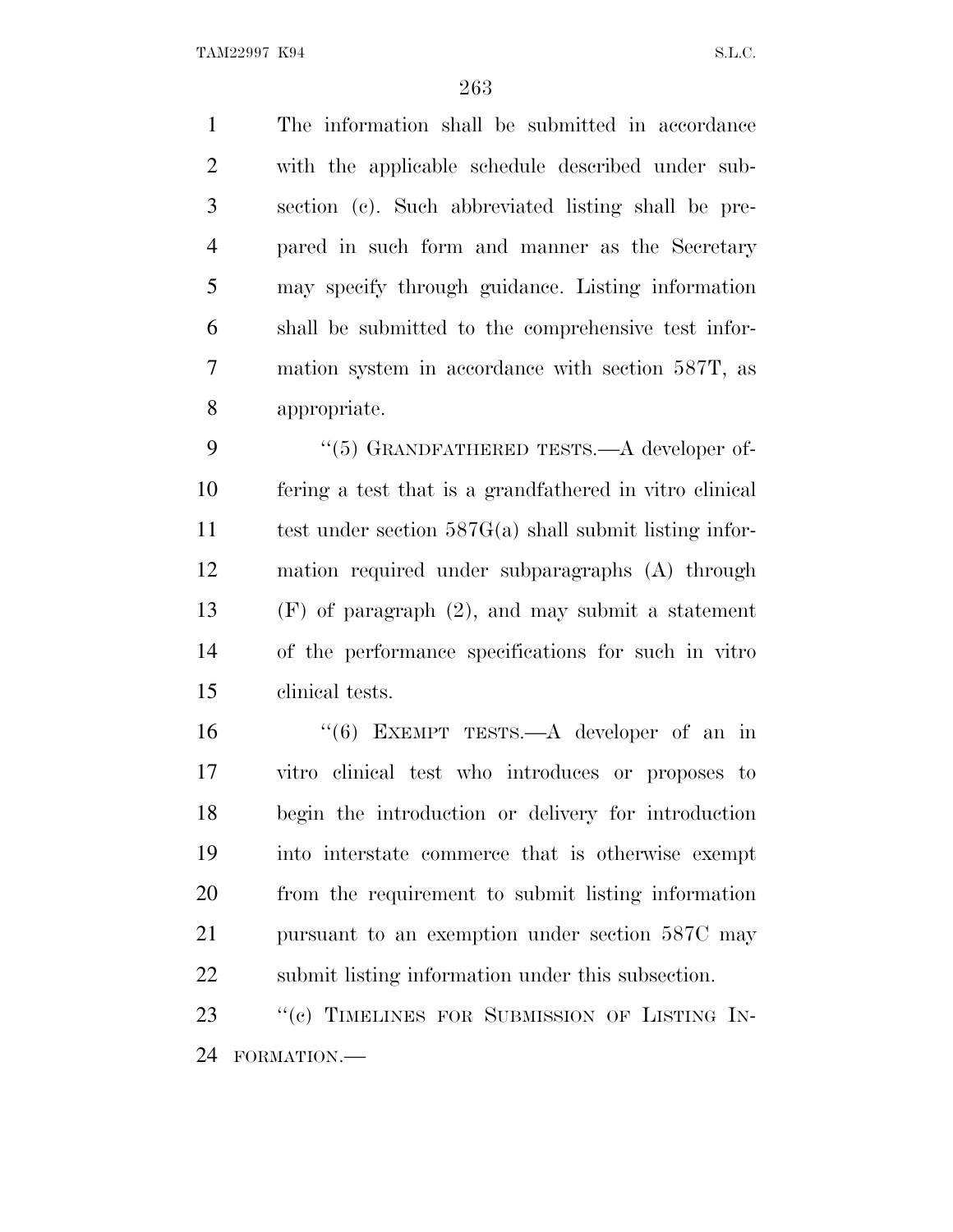1 "(1) IN GENERAL.—The timelines for submis- sion of registration and listing under subsections (a) and (b) are as follows:

 $\mathcal{L}$   $\mathcal{L}(\mathbf{A})$  For an in vitro clinical test that was listed as a device under section 510(j) prior to the effective date of this section, a person shall maintain a device listing under section 510 until such time as the system for submitting the listing information required under sub- section (b) becomes available and thereafter shall submit the listing information not later than the later of 1 year after the system for submitting the listing under this section be- comes available or the effective date of this sec-tion.

 ''(B) For an in vitro clinical test that is subject to grandfathering under section  $18 \t\t 587G(a)$  a person shall submit the listing infor- mation required under subsection (b)(5) not later that the later of 1 year after the system for submitting the listing under this section be- comes available or the effective date of this sec-tion.

24 "'(C) For an in vitro clinical test that is not described in subparagraph (A) or (B), a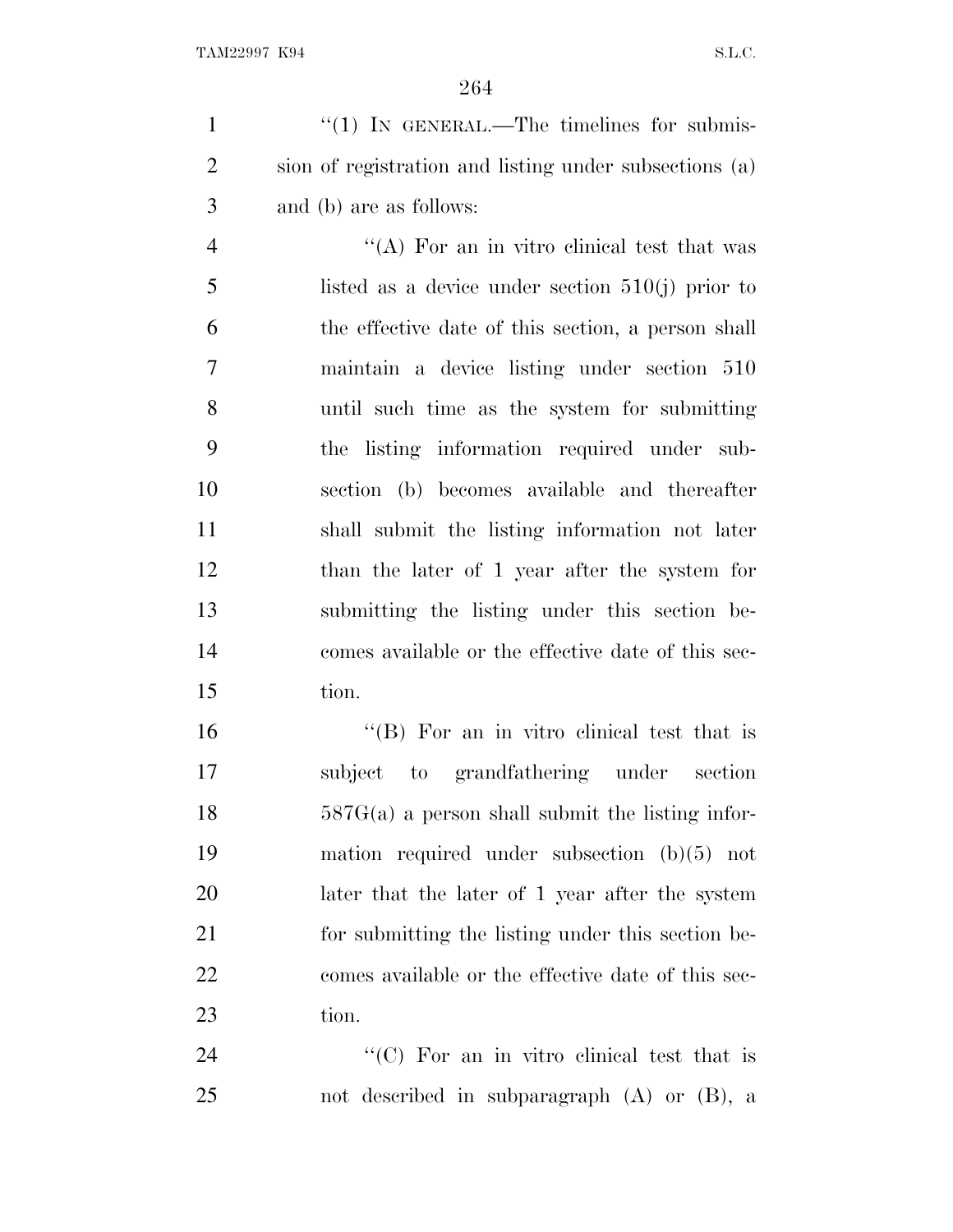| $\mathbf{1}$   | person shall submit the required listing infor-  |
|----------------|--------------------------------------------------|
| $\overline{2}$ | mation as follows:                               |
| 3              | "(i) For an in vitro clinical test that          |
| $\overline{4}$ | is not exempt from premarket approval            |
| 5              | under section 587B, a person shall submit        |
| 6              | the required listing information, prior to       |
| 7              | offering the in vitro clinical test and not      |
| 8              | later than 30 business days after the date       |
| 9              | of approval of the premarket approval ap-        |
| 10             | plication.                                       |
| 11             | "(ii) For an in vitro clinical test that         |
| 12             | is exempt from premarket review under            |
| 13             | section 587C, the required listing informa-      |
| 14             | tion shall be submitted prior to offering        |
| 15             | the in vitro clinical test.                      |
| 16             | $"(2)$ UPDATES.—                                 |
| 17             | "(A) UPDATES AFTER CHANGES.-Each                 |
| 18             | developer required to submit listing information |
| 19             | under this section shall update such informa-    |
| 20             | tion within 10 business days of any change that  |
| 21             | causes any previously listed information to be   |
| 22             | inaccurate or incomplete.                        |
| 23             | "(B) ANNUAL UPDATES.—Each developer              |
| 24             | required to submit listing information under     |
| 25             | this section shall update its information annu-  |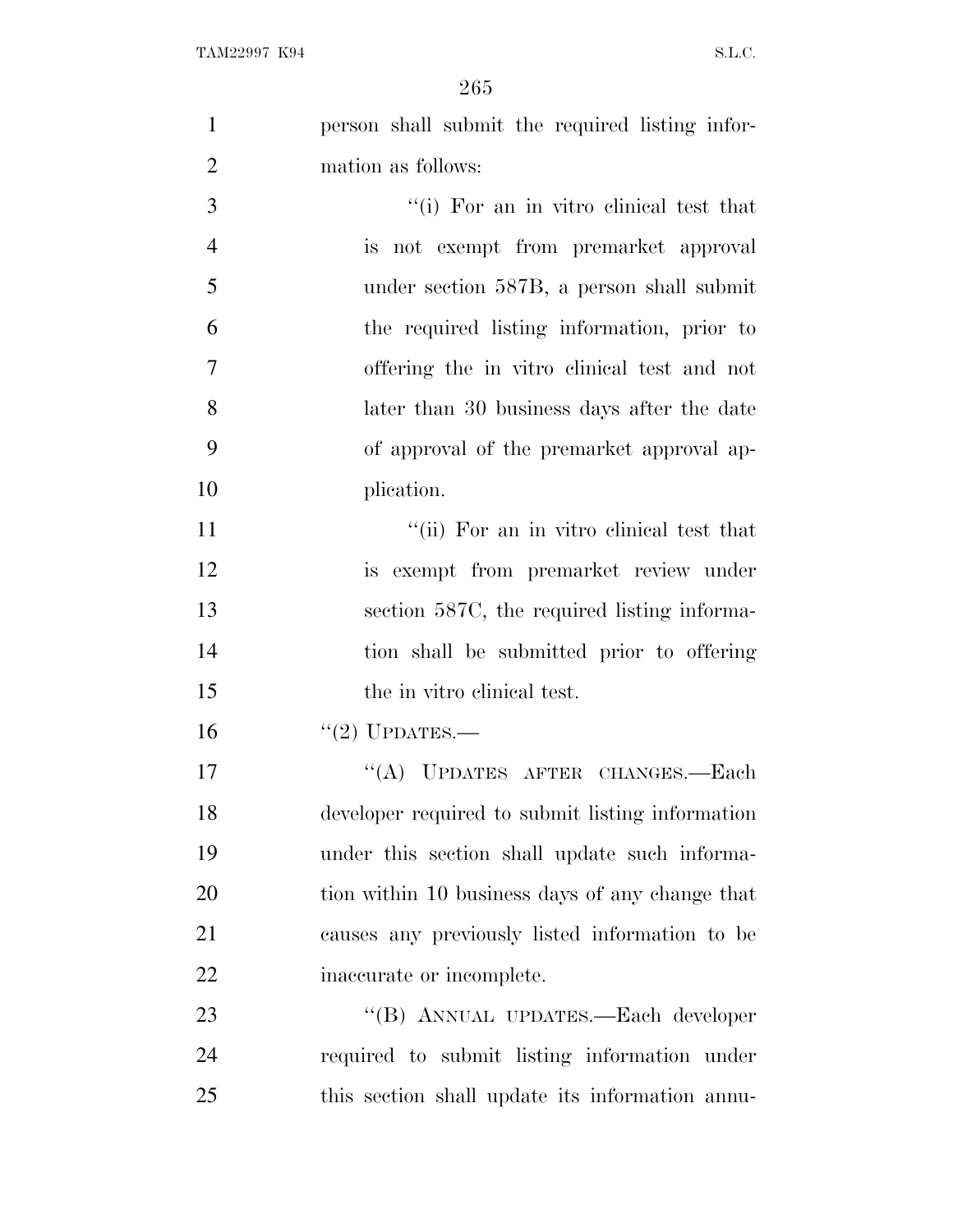ally during the period beginning on October 1 and ending on December 31 of each year. 3 "(d) PUBLIC AVAILABILITY OF LISTING INFORMA- TION.— ''(1) IN GENERAL.—Listing information sub- mitted pursuant to this section shall be made pub- licly available on the website of the Food and Drug Administration in accordance with paragraph (3). 9 "(2) CONFIDENTIALITY.—Listing information for an in vitro clinical test that is subject to pre- market approval or technology certification shall re- main confidential until such date as the in vitro clin- ical test receives the applicable premarket approval or the developer receives a technology certification order and for subsequent tests introduced under a technology certification order until their introduc- tion. 18 "(3) EXCEPTIONS FROM PUBLIC AVAILABILITY REQUIREMENTS.—The public listing requirements of this subsection shall not apply to any registration and listing information submitted under subsection (a) or (b), if the Secretary determines that such in- formation—  $\langle (A)$  is a trade secret or confidential com-mercial information; or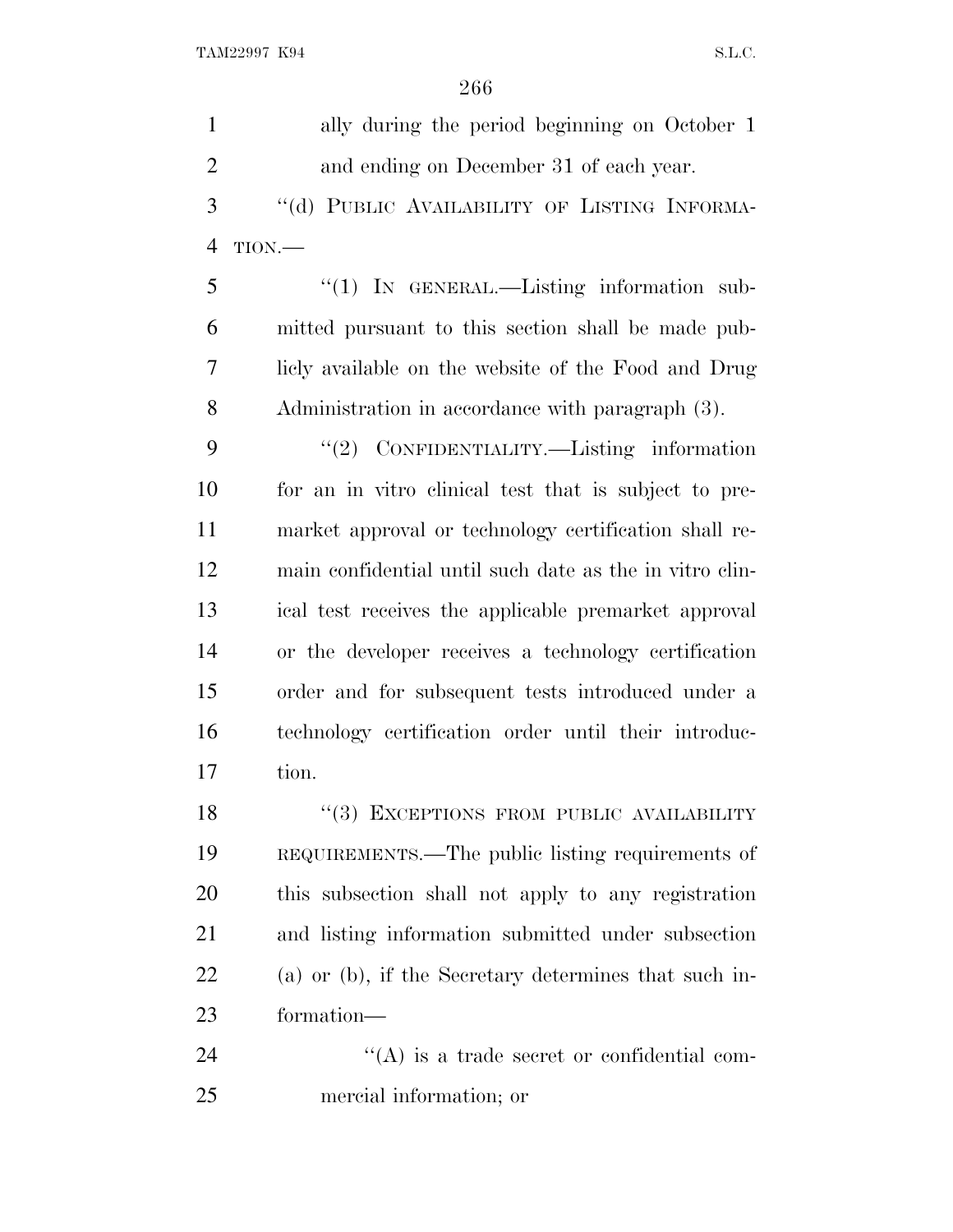1 ''(B) if posted, would present a risk to na-2 tional security.

 ''(e) SUBMISSION OF INFORMATION BY ACCREDITED PERSONS.—If agreed upon by the developer, the informa- tion required under this section may be submitted by a person accredited under section 587Q.

**''SEC. 587K. TEST DESIGN AND QUALITY REQUIREMENTS.**

 $\frac{8}{100}$   $\frac{4(a)$  APPLICABILITY.

9 "(1) IN GENERAL.—Each developer and each other person required to register under section 587I(b)(1) shall establish and maintain quality re- quirements in accordance with the applicable re-quirements set forth in subsection (b).

 $(2)$  CERTIFIED LABORATORY REQUIRE- MENTS.—A developer shall establish and maintain quality requirement under subsection (b)(2) or (b)(3), as applicable, if such developer is a clinical laboratory certified by the Secretary under section 353 of the Public Health Service Act that—

20  $\text{``(A)}$  is certified to perform high-com-21 plexity testing;

22  $\bullet$  (B) develops an in vitro clinical test that is for use only—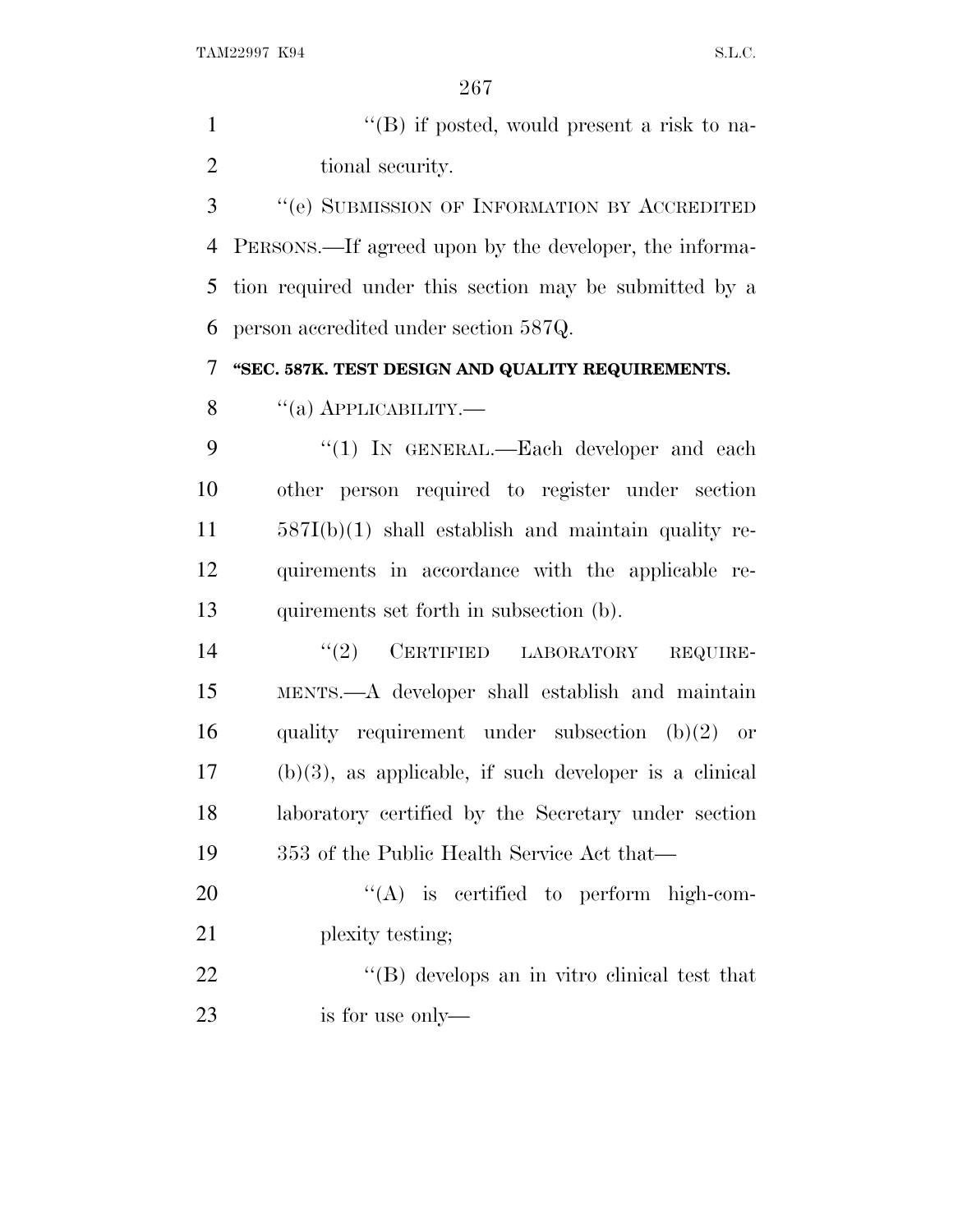| $\mathbf{1}$   | "(i) within the laboratory certified by              |
|----------------|------------------------------------------------------|
| $\mathfrak{2}$ | the Secretary under such section 353 in              |
| 3              | which such test was developed; or                    |
| $\overline{4}$ | "(ii) within another laboratory cer-                 |
| 5              | tified by the Secretary under such section           |
| 6              | 353 if such laboratory is—                           |
| $\tau$         | $\lq\lq$ within the same corporate                   |
| 8              | organization and has common owner-                   |
| 9              | ship by the same parent corporation                  |
| 10             | as the laboratory in which the test                  |
| 11             | was developed; or                                    |
| 12             | $\lq$ (II) within a public health lab-               |
| 13             | oratory network coordinated or man-                  |
| 14             | aged by the Centers for Disease Con-                 |
| 15             | trol and Prevention, if the test is de-              |
| 16             | veloped by a public health laboratory                |
| 17             | or the Centers for Disease Control                   |
| 18             | and Prevention; and                                  |
| 19             | "(C) does not manufacture, produce, or               |
| 20             | distribute in vitro clinical tests other than lab-   |
| 21             | oratory test protocols.                              |
| 22             | "(3) REGULATIONS.—The Secretary shall pro-           |
| 23             | mulgate quality system regulations implementing      |
| 24             | this section. In promulgating such regulations under |
| 25             | this section, the Secretary shall consider whether,  |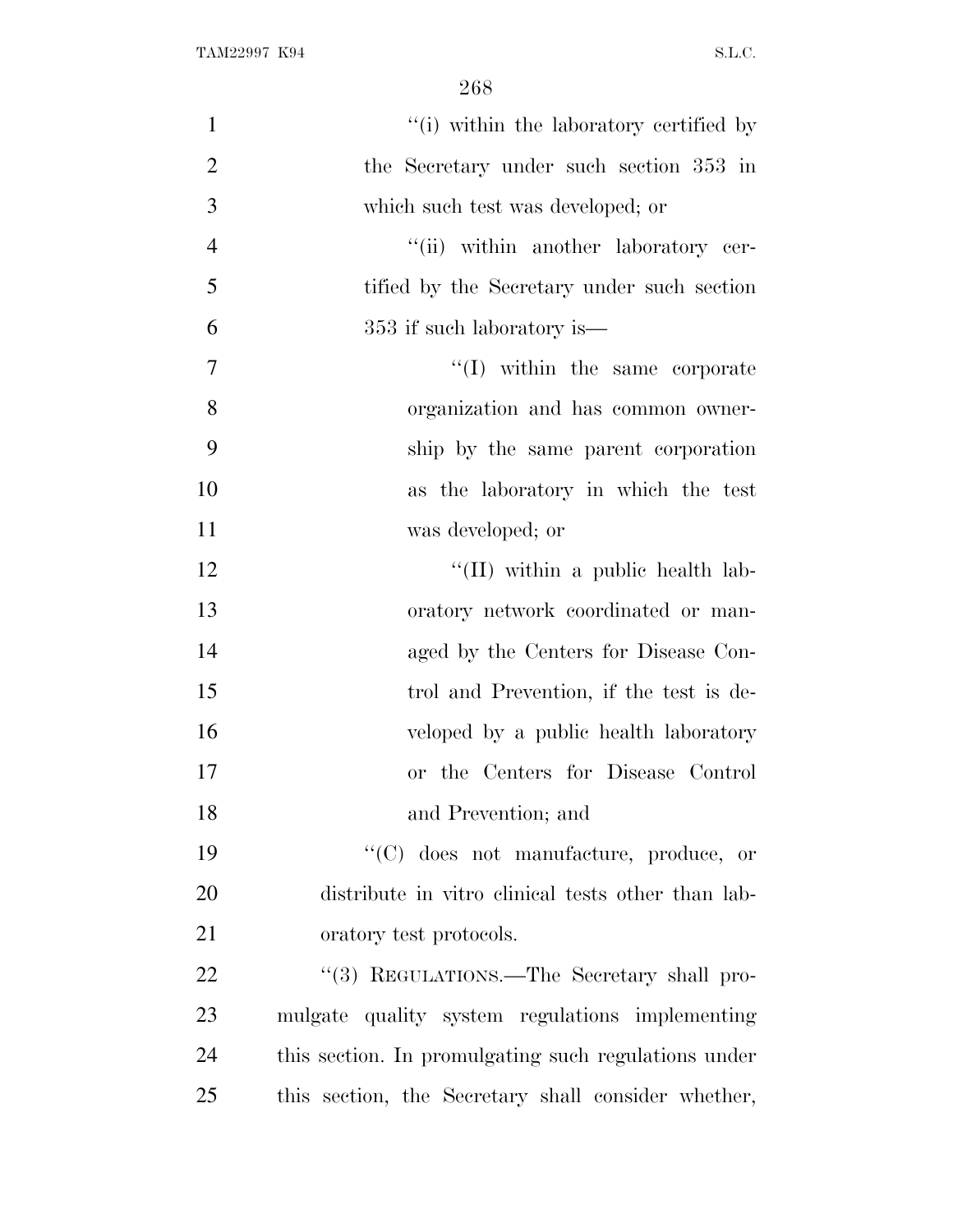TAM22997 K94 S.L.C.

269

1 and to what extent, international harmonization is 2 appropriate.

3 "(4) QUALITY SYSTEMS FOR HYBRID DEVEL- OPERS OF BOTH LABORATORY TEST PROTOCOLS AND OTHER IN VITRO CLINICAL TESTS.—An entity that develops both finished products and laboratory test protocols and other in vitro clinical tests shall com-8 ply with subsection  $(b)(1)$  for activities related to the development of any in vitro clinical test that is not a laboratory test protocol product and with sub-11 section (b)(2) or (b)(3), as applicable, for activities related to the development of any laboratory test protocol.

14 ''(b) QUALITY REQUIREMENTS.—

15 "(1) IN GENERAL.—The quality requirements 16 applicable under this section shall—

17  $\langle (A) \rangle$  avoid duplication of regulations under 18 section 353 of the Public Health Service Act; 19 and

20  $(1)$  shall include the following, as applica-21 ble, subject to subparagraph (A) and para-22 graphs  $(2)$  and  $(3)$ —

- 23  $\frac{1}{1}$  management responsibilities;
- 24  $\qquad \qquad \text{(ii) quality audits};$
- 25  $"(\text{iii})$  personnel;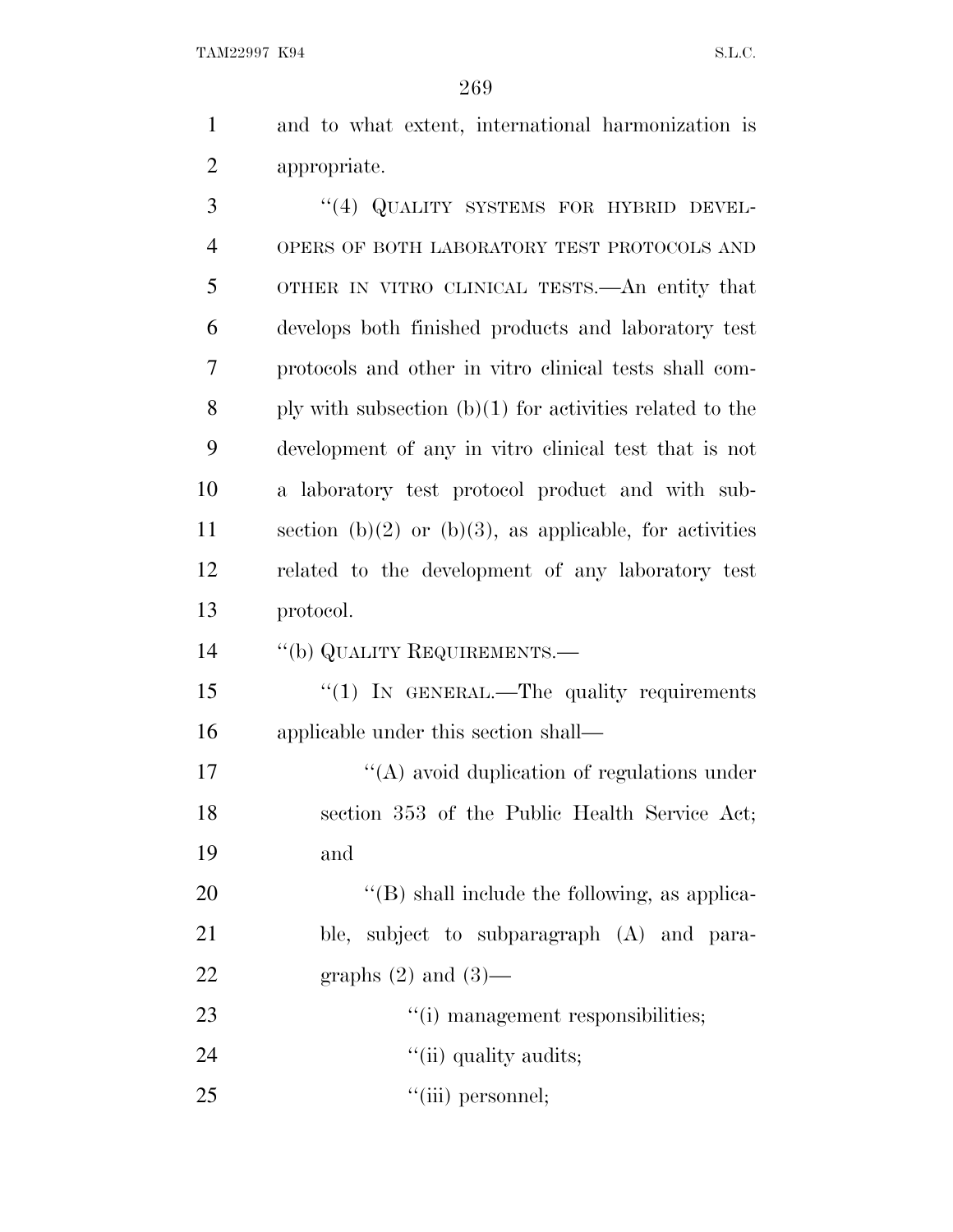| $\mathbf{1}$   | "(iv) design controls;                                  |
|----------------|---------------------------------------------------------|
| $\overline{2}$ | $f'(v)$ document controls;                              |
| 3              | $\lq\lq$ (vi) purchasing controls;                      |
| $\overline{4}$ | "(vii) identification and traceability;                 |
| 5              | "(viii) production and process con-                     |
| 6              | trols;                                                  |
| 7              | "(ix) acceptance activities;                            |
| 8              | $f(x)$ nonconforming in vitro clinical                  |
| 9              | tests;                                                  |
| 10             | $\lq\lq$ (xi) corrective and preventive action;         |
| 11             | "(xii) labeling and packaging controls;                 |
| 12             | "(xiii) handling, storage, distribution,                |
| 13             | and installation;                                       |
| 14             | "(xiv) complaints and records;                          |
| 15             | $\lq(\mathbf{x}\mathbf{v})$ servicing; and              |
| 16             | "(xvi) statistical techniques.                          |
| 17             | "(2) EXCEPTION FOR LABORATORY TEST PRO-                 |
| 18             | TOCOLS.—Developers that are developing test proto-      |
| 19             | cols for use as described in subsection $(a)(2)(B)(i)$  |
| 20             | are exempt from the requirements under paragraph        |
| 21             | $(1)(B)$ except for the requirements described in       |
| 22             | clauses (iv), (vi), (ix), (xi), and (xiv) of such para- |
| 23             | graph.                                                  |
| 24             | "(3) QUALITY REQUIREMENTS FOR CERTAIN                   |
| 25             | LABORATORIES DISTRIBUTING LABORATORY TEST               |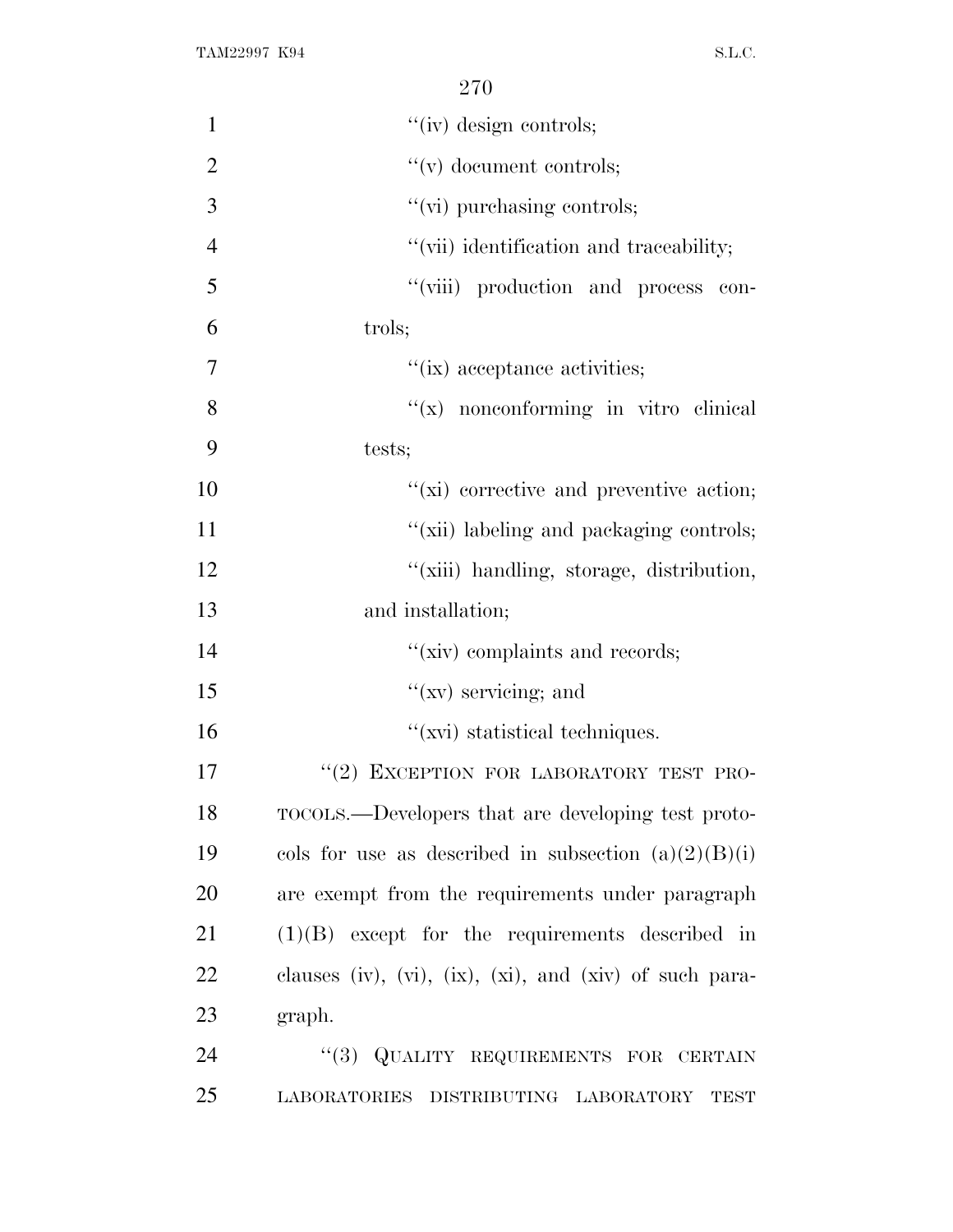| $\mathbf{1}$   | <b>PROTOCOLS</b><br><b>ORGANIZATIONS</b><br><b>PUBLIC</b><br><b>WITHIN</b><br>OR |
|----------------|----------------------------------------------------------------------------------|
| $\overline{2}$ | HEALTH NETWORKS.—Quality requirements applica-                                   |
| 3              | ble to the developer who is distributing a laboratory                            |
| $\overline{4}$ | test protocol as described in subsection $(a)(2)(B)(ii)$                         |
| 5              | shall consist of the following:                                                  |
| 6              | "(A) Clauses (iv), (vi), (ix), (xi), (xiv), (xii)                                |
| 7              | of paragraph $(1)(B)$ .                                                          |
| 8              | $\lq\lq$ (B) The requirement to maintain records                                 |
| 9              | of the laboratories to which the laboratory test                                 |
| 10             | protocol is distributed.                                                         |
| 11             | "(c) REGULATIONS.—In implementing quality re-                                    |
| 12             | quirements for test developers that participate in inter-                        |
| 13             | national audit programs under this section, the Secretary                        |
| 14             | shall—                                                                           |
| 15             | $\lq(1)$ for purposes of facilitating international                              |
| 16             | harmonization, consider whether the developer par-                               |
| 17             | ticipates in an international audit program in which                             |
| 18             | the United States participates and recognizes com-                               |
| 19             | pliance with, or conformance to, such standards rec-                             |
| 20             | ognized by the Secretary; and                                                    |
| 21             | $(2)$ ensure a least burdensome approach de-                                     |
| 22             | scribed in section $587AA(c)$ by leveraging, to the ex-                          |
| 23             | tent applicable, the quality assurance requirements                              |
| 24             | applicable to developers certified by the Secretary                              |
| 25             | under section 353 of the Public Health Service Act.                              |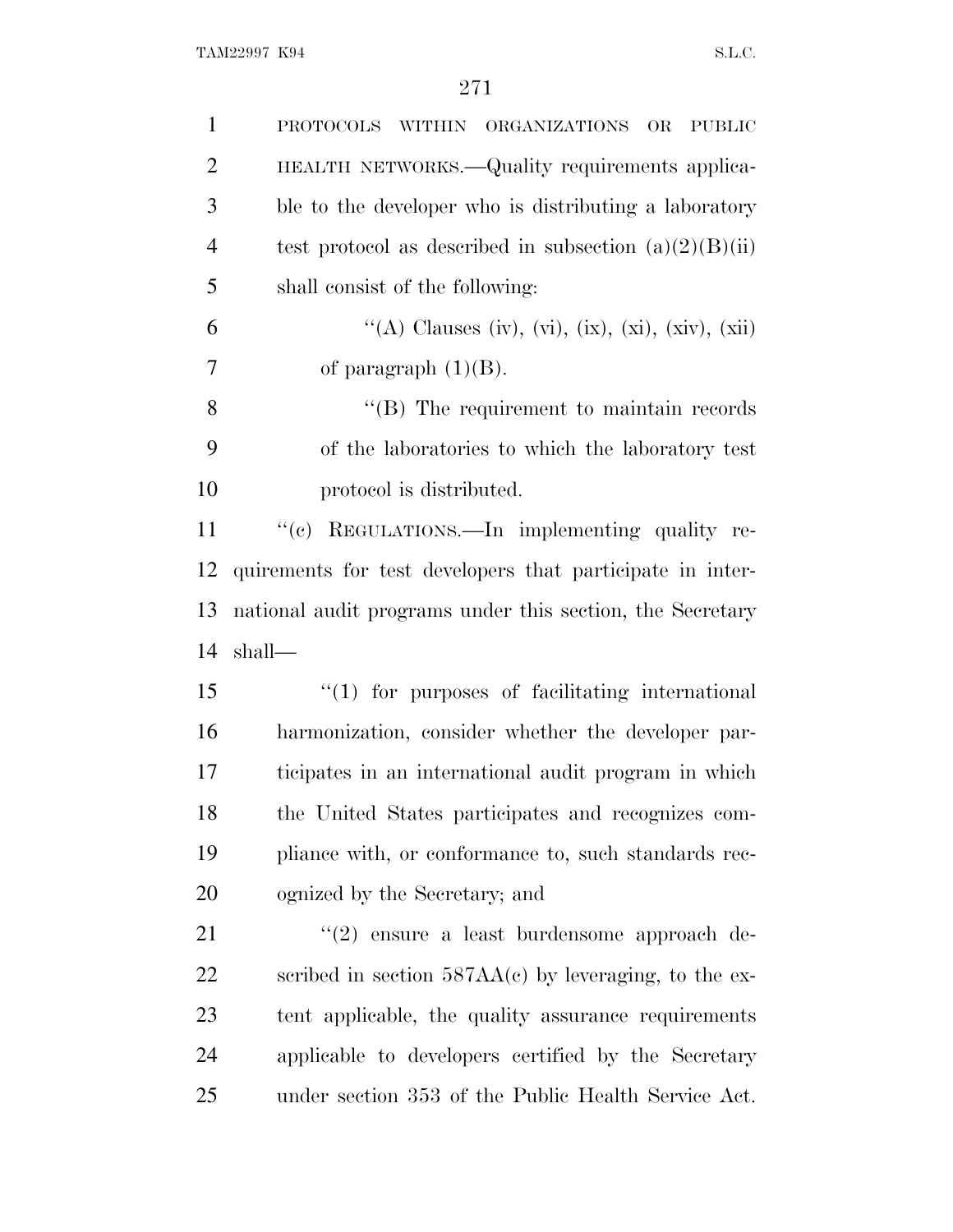# **''SEC. 587L. LABELING REQUIREMENTS.**

 ''(a) I<sup>N</sup> GENERAL.—An in vitro clinical test shall bear or be accompanied by labeling, as applicable, that meets the requirements set forth in subsections (b) and (c), unless such test is exempt under subsection (d) or (e). "(b) LABELS.—

7 "(1) IN GENERAL.—The label of an in vitro clinical test, shall meet the requirements set forth in paragraph (2) if there is an immediate container to which the label is applied.

11 "(2) REGULATIONS.—The label of an in vitro clinical test shall state the name and place of busi- ness of its developer and meet the requirements set forth in regulations promulgated in accordance with this section.

"(c) LABELING.—

17 "(1) IN GENERAL.—Labeling of an in vitro clin- ical test, including labeling in the form of a package insert, website, standalone laboratory reference docu-ment, or other similar document shall include—

21 ''(A) adequate directions for use and shall meet the requirements set forth in regulations promulgated under this section, except as pro-24 vided in subsection (d) or (e); and

 ''(B) the information described in para-graph (2), as applicable.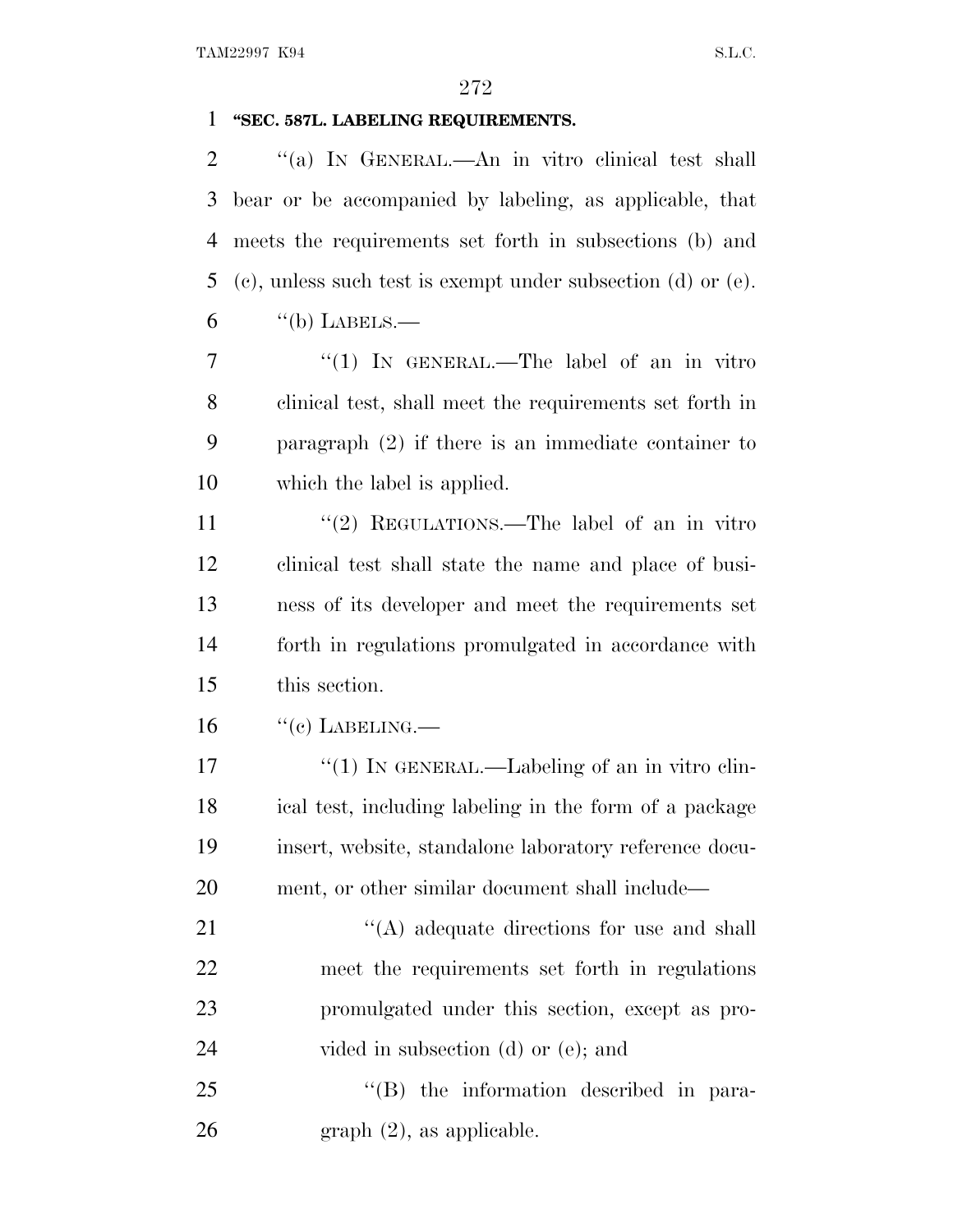| $\mathbf{1}$   | "(2) CONTENT.—Labeling of an in vitro clinical           |
|----------------|----------------------------------------------------------|
| $\overline{2}$ | test shall include—                                      |
| 3              | $\lq\lq$ the test listing number that was pro-           |
| $\overline{4}$ | vided to the developer at the time of listing;           |
| 5              | "(B) information to facilitate reporting an              |
| 6              | adverse event;                                           |
| 7              | $\cdot$ (C) information regarding accessing the          |
| 8              | performance summary data displayed in the                |
| 9              | listing database for the test;                           |
| 10             | $\lq\lq$ the indications of use of the in vitro          |
| 11             | clinical test; and                                       |
| 12             | $\lq\lq$ (E) any warnings, contraindications, or         |
| 13             | limitations.                                             |
| 14             | "(3) PUBLIC AVAILABILITY OF INFORMATION.-                |
| 15             | The Secretary shall make all of the information de-      |
| 16             | scribed in paragraph $(2)$ with respect to each in       |
| 17             | vitro clinical test available to the public, as applica- |
| 18             | ble, in accordance with section 587T, except to the      |
| 19             | extent that the Secretary determines that such infor-    |
| 20             | mation—                                                  |
| 21             | "(A) is trade secret or confidential com-                |
| 22             | mercial information; or                                  |
| 23             | $\lq\lq (B)$ if posted, would present a risk to na-      |
| 24             | tional security.                                         |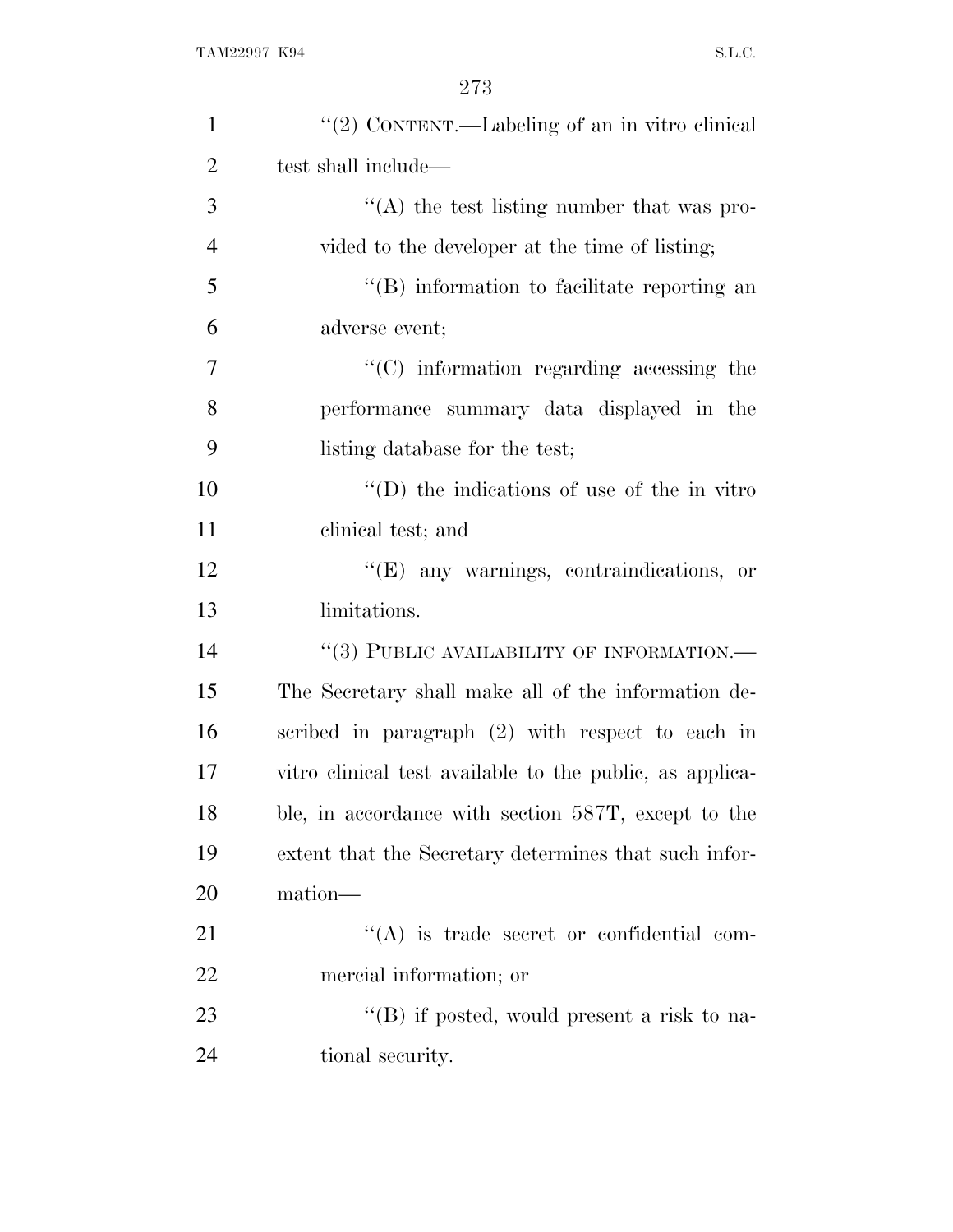''(4) ADDITIONAL REQUIREMENTS.—Labeling for an in vitro clinical test used for immunohematology testing shall meet the applicable requirements set forth in part 660 of title 21, Code of Federal Regulations (or any successor regula- tions), related to the labeling of blood grouping re- agents, reagent red blood cells, and anti-human globulin. 9 "(d) EXEMPTIONS AND ALTERNATIVE REQUIRE-MENTS.—

11  $\frac{((1) \text{IN} \text{GENERAL}}{((1) \text{IN} \text{QENERAL})}$ 

 $\cdot$  (A) In GENERAL.—With respect to an in vitro clinical test that meets the criteria of sub- paragraph (B), the 'state in one place' regula- tions under section 809.10(b) of title 21, Code of Federal Regulations (or any successor regu- lations) may be satisfied by the laboratory post- ing such information on its website or in mul- tiple documents, if such documents are main-tained and accessible in one place.

21 "(B) APPLICABLE TESTS.—An in vitro clinical test meets the criteria of this subpara-graph if such test is—

24  $\qquad \qquad \text{(i)} \text{ developed by a laboratory cer-}$ 25 tified by the Secretary under section 353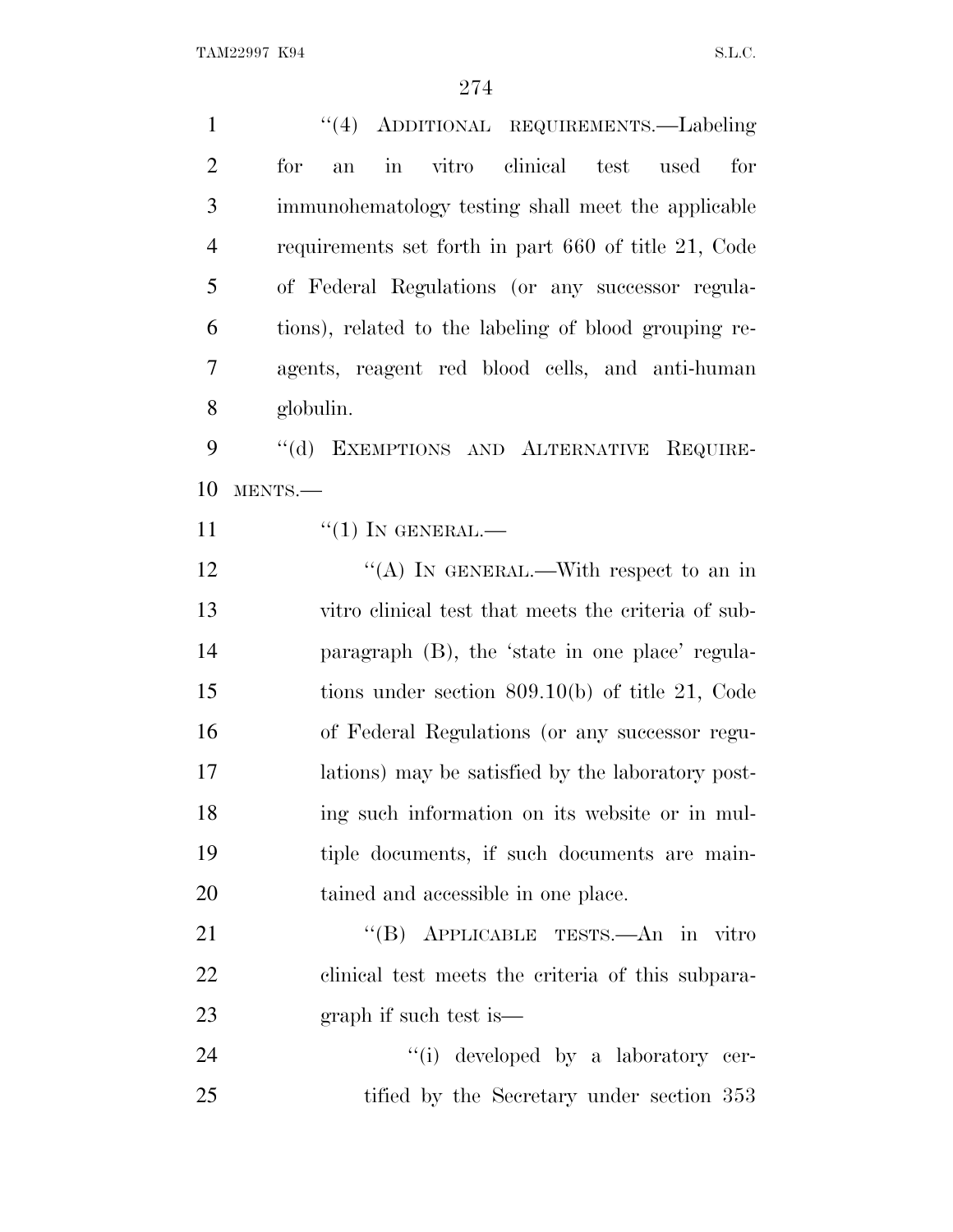| $\mathbf{1}$   | of the Public Health Service Act that                            |
|----------------|------------------------------------------------------------------|
| $\overline{2}$ | meets the requirements to perform tests of                       |
| 3              | high-complexity; and                                             |
| $\overline{4}$ | $\lq\lq$ (ii) performed in—                                      |
| 5              | $\lq\lq$ (I) the same laboratory in which                        |
| 6              | such test was developed; or                                      |
| 7              | $\lq\lq$ (II) by another laboratory cer-                         |
| 8              | tified by the Secretary under section                            |
| 9              | 353 of the Public Health Service Act                             |
| 10             | that-                                                            |
| 11             | $\lq(aa)$ meets the require-                                     |
| 12             | ments to perform tests of high                                   |
| 13             | complexity; and                                                  |
| 14             | "(bb) is under common own-                                       |
| 15             | ership and control as the labora-                                |
| 16             | tory that developed the test.                                    |
| 17             | INSTRUMENT LABELING.--Unless<br>(2)<br>TEST                      |
| 18             | the instrument is the entire test system, the labeling           |
| 19             | for an instrument is not required to bear the infor-             |
| 20             | mation indicated in paragraphs $(3)$ , $(4)$ , $(5)$ , $(7)$ ,   |
| 21             | $(8)$ , $(9)$ , $(10)$ , $(11)$ , $(12)$ , and $(13)$ of section |
| 22             | $809.10(b)$ of title 21, Code of Federal Regulations             |
| 23             | (or any successor regulations).                                  |
| 24             | "(3) REAGENT LABELING.—For purposes of                           |
| 25             | compliance with subsection $(c)(1)$ , the labeling for a         |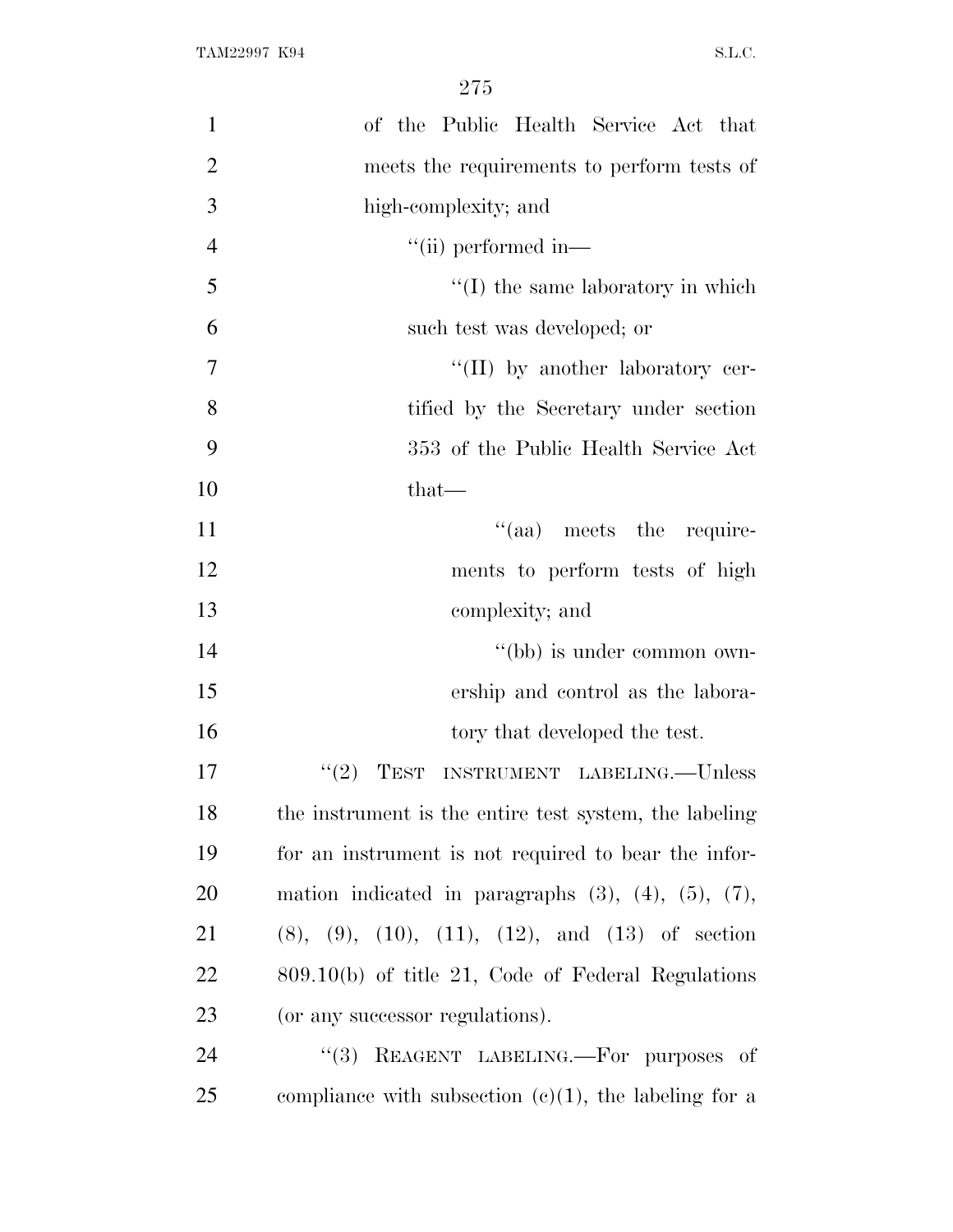reagent intended for use as a replacement in an in vitro clinical test may be limited to that information necessary to identify the reagent adequately and to describe its proper use in the test.

 ''(4) INVESTIGATIONAL USE.—A shipment or other delivery of an in vitro clinical test for inves- tigational use pursuant to section 587S shall be ex- empt from the labeling requirements of subsections (b) and (c)(1) and from any standard promulgated through regulations, except as required under sec- tion 353 of the Public Health Service Act or section 587R of this Act.

13 "(5) GENERAL PURPOSE LABORATORY RE- AGENTS.—The labeling of general purpose labora- tory reagents (such as hydrochloric acid) whose uses are generally known by persons trained in their use need not bear the directions for use required by sub-18 section  $(e)(1)(A)$ .

19 "(6) OVER-THE-COUNTER TEST SPECIMEN RE- CEPTACLE LABELING.—The labeling for over-the- counter test specimen receptacles for drugs of abuse testing shall bear the name and place of business of the developer included in the registration under sec-tion 587J and any information specified in applica-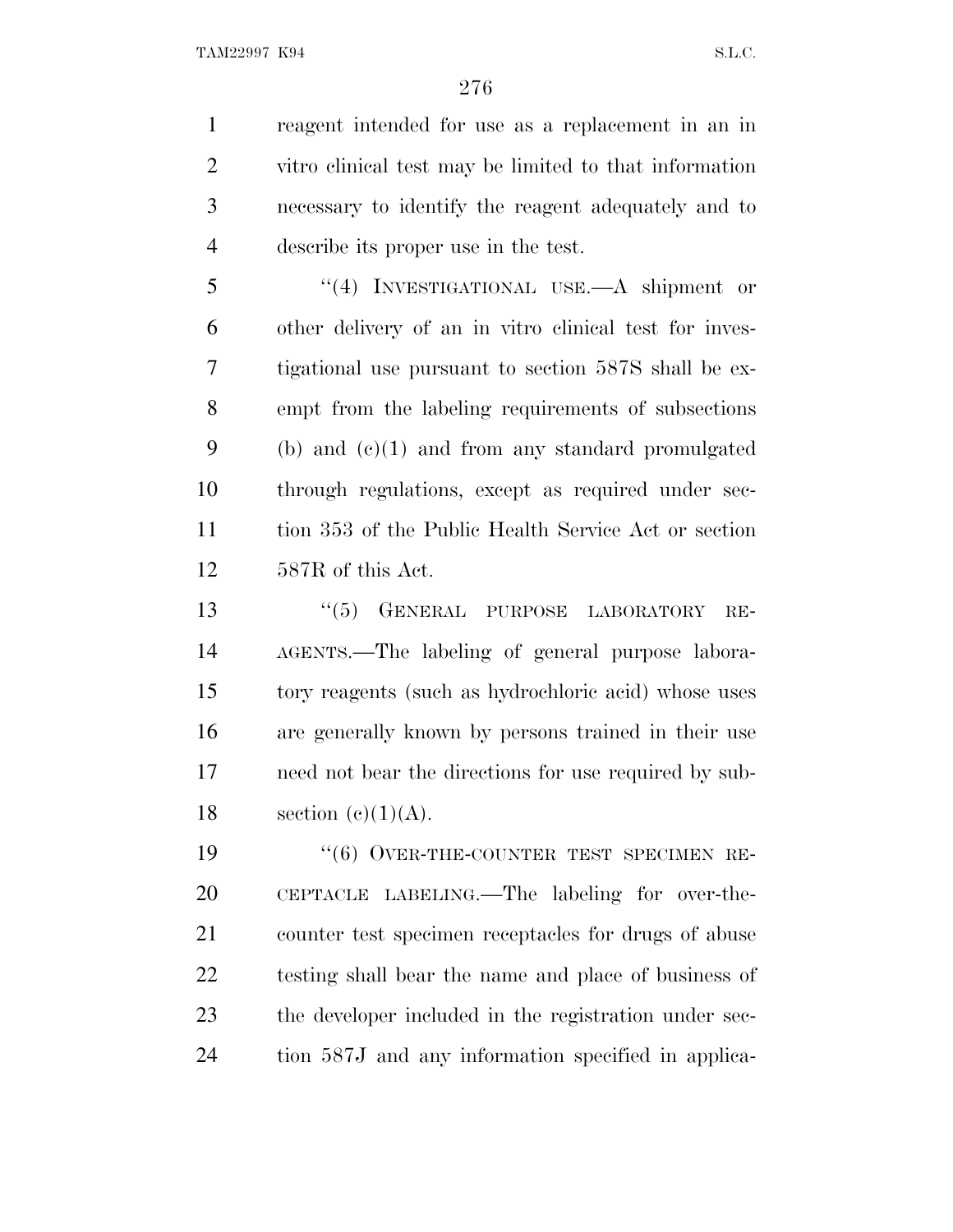ble regulations promulgated under this section, in language appropriate for the intended users.

 ''(e) TESTS IN THE STRATEGIC NATIONAL STOCK-PILE.—

 ''(1) IN GENERAL.—The Secretary may grant an exception or alternative to any provision listed in this section, unless explicitly required by a statutory provision outside this subchapter, for specified lots, batches, or other units of an in vitro clinical test, if the Secretary determines that compliance with such 11 labeling requirement could adversely affect the avail- ability of such products that are, or will be, included in the Strategic National Stockpile under section 319F–2 of the Public Health Service Act.

 ''(2) REGULATIONS.—The Secretary may issue regulations amending section 809.11 of title 21, Code of Federal Regulations (or any successor regu- lation) to apply in full or in part to in vitro clinical tests and in vitro clinical test developers.

20 "'(f) REGULATIONS.—The Secretary shall issue or re- vise regulations related to standardized, general content and format for in vitro clinical test labeling pursuant to this subsection.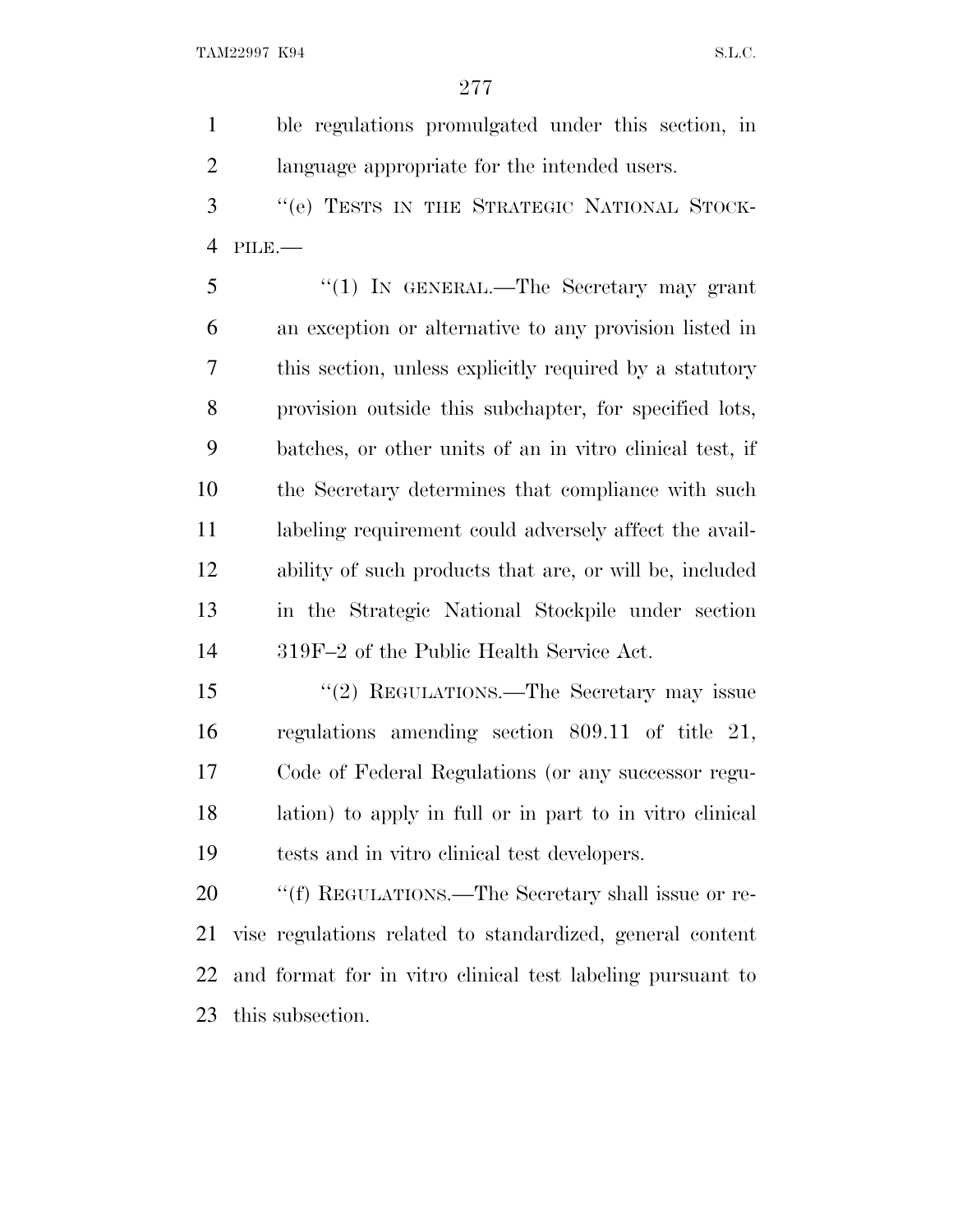### **''SEC. 587M. ADVERSE EVENT REPORTING.**

 $\gamma$  (a) In GENERAL.—Each in vitro clinical test devel- oper shall establish and maintain a system for establishing and maintaining records of adverse events and reporting adverse events in accordance with this section.

 ''(b) SUBMISSION OF INDIVIDUAL REPORTS.—A de- veloper shall submit an individual adverse event not later than 5 calendar days after the developer receives or be- comes aware of an adverse event that reasonably suggests that an in vitro clinical test may—

11  $\frac{1}{2}$  (1) have caused or contributed to a patient or user death; or

13  $(2)$  present an imminent threat to public health.

 ''(c) SUBMISSION OF QUARTERLY REPORTS.—As ap- plicable, a developer shall submit quarterly reports that include any in vitro clinical test errors and serious injuries that occurred during the applicable quarter. Such quar- terly reports shall be submitted not later than the end of the quarter following the quarter in which the developer receives or becomes aware of such adverse events.

22 "(d) DEFINITIONS.—For the purposes of this sec-tion—

  $\frac{1}{24}$   $\frac{1}{24}$  the term 'in vitro clinical test error' means a failure of an in vitro clinical test to meet its per-formance specifications, or to otherwise perform as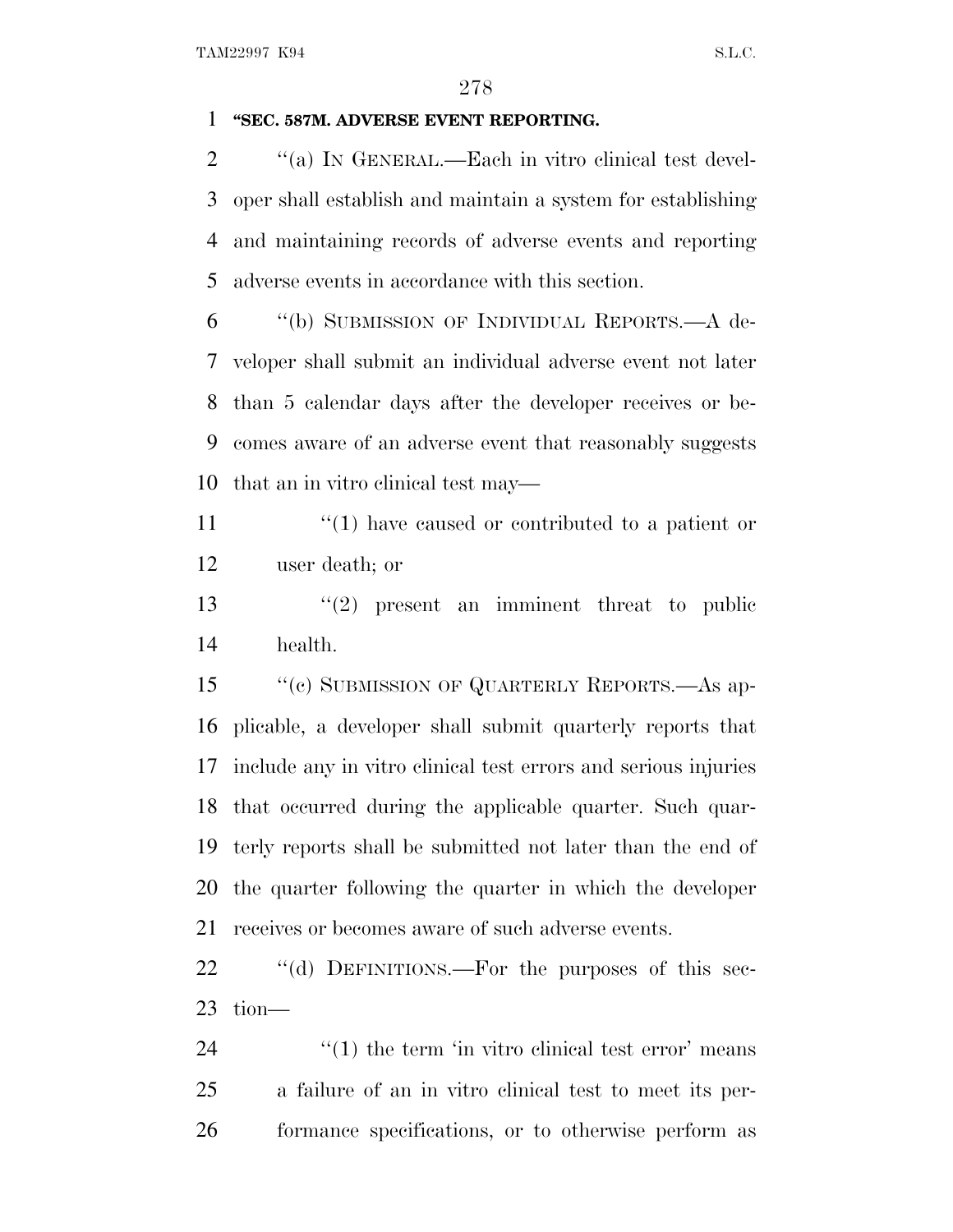| $\mathbf{1}$   | intended by the developer, including an inaccurate          |
|----------------|-------------------------------------------------------------|
| $\overline{2}$ | result resulting from such failure; and                     |
| 3              | $\cdot\cdot(2)$ the term 'serious injury' means—            |
| $\overline{4}$ | "(A) a significant delay in a diagnosis that                |
| 5              | results in the absence, delay, or discontinuation           |
| 6              | of critical medical treatment or that irreversibly          |
| 7              | or seriously and negatively alters the course of            |
| 8              | a disease or condition; or                                  |
| 9              | "(B) an injury that—                                        |
| 10             | "(i) is life threatening;                                   |
| 11             | "(ii) results in permanent impairment                       |
| 12             | of a body function or permanent damage                      |
| 13             | to a body structure; or                                     |
| 14             | "(iii) necessitates medical or surgical                     |
| 15             | intervention to preclude permanent impair-                  |
| 16             | ment of a body function or permanent                        |
| 17             | damage to a body structure.                                 |
| 18             | "(e) REGULATIONS.—The Secretary shall promulgate            |
| 19             | regulations to implement this section.                      |
| 20             | "SEC. 587N. CORRECTIONS AND REMOVALS.                       |
| 21             | "(a) REGULATIONS.—The Secretary shall promulgate            |
| 22             | regulations, or amend existing regulations, as appropriate, |
| 23             | to implement this section.                                  |
| 24             | "(b) REPORTS OF CORRECTIONS AND REMOVALS.-                  |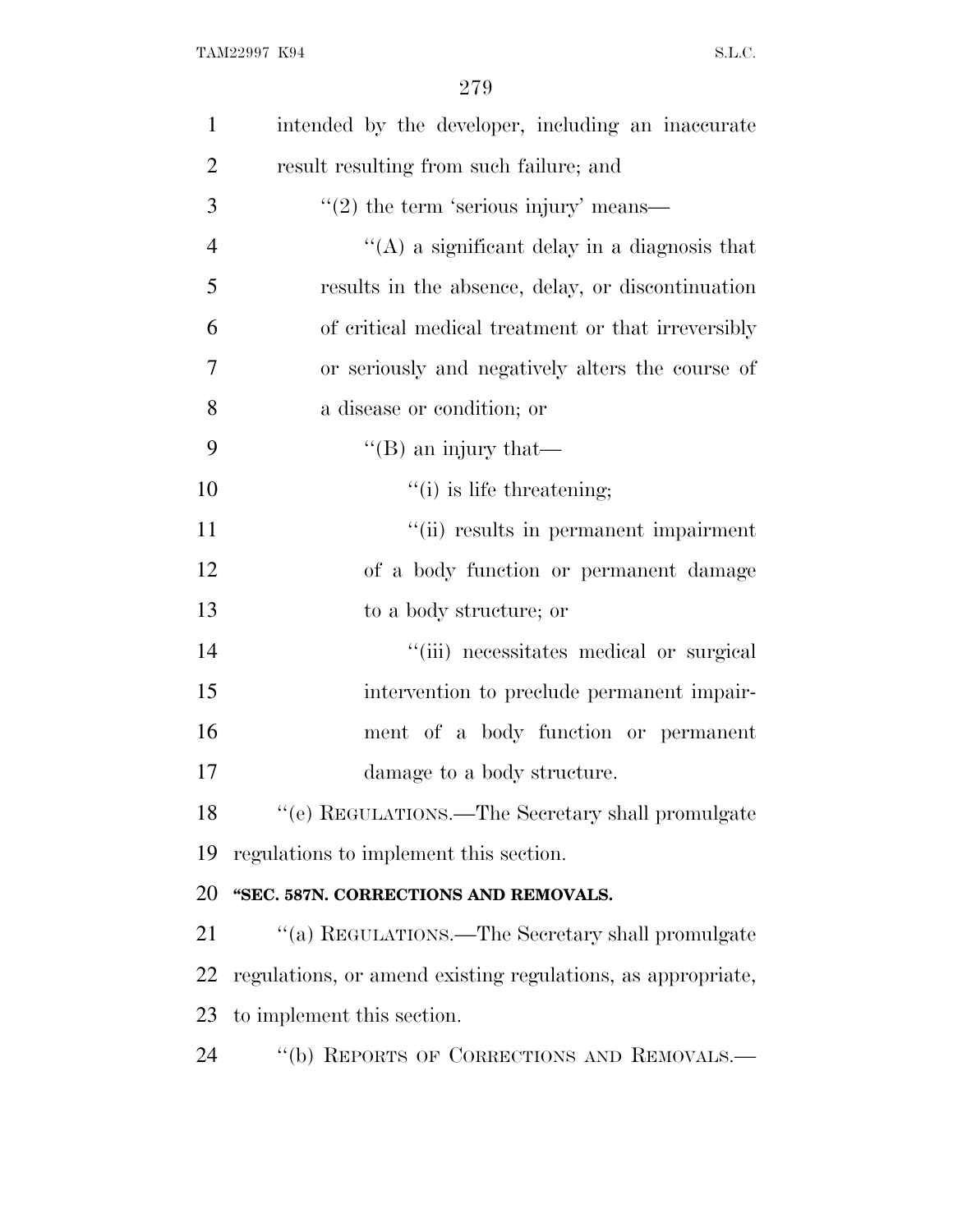| $\mathbf{1}$   | " $(1)$ In GENERAL.—Each in vitro clinical test             |
|----------------|-------------------------------------------------------------|
| $\overline{2}$ | developer shall report to the Secretary any correc-         |
| 3              | tion or removal of an in vitro clinical test under-         |
| $\overline{4}$ | taken by such developer if the correction or removal        |
| 5              | was undertaken—                                             |
| 6              | "(A) to reduce the risk to health posed by                  |
| 7              | the in vitro clinical test; or                              |
| 8              | $\lq\lq (B)$ to remedy a violation of this Act              |
| 9              | caused by the in vitro clinical test which may              |
| 10             | present a risk to health.                                   |
| 11             | $``(2)$ EXCEPTION FOR IN VITRO CLINICAL TESTS               |
| 12             | OFFERED UNDER A TECHNOLOGY CERTIFICATION                    |
| 13             | ORDER.—For any eligible test offered under a tech-          |
| 14             | nology certification order under section 587D, a cor-       |
| 15             | rection and removal report for any correction or re-        |
| 16             | moval of an in vitro clinical test should demonstrate       |
| 17             | that the issue or issues causing the correction or re-      |
| 18             | moval do not adversely impact the ability of other in       |
| 19             | vitro clinical tests offered under the same technology      |
| 20             | certification order to meet the applicable standard.        |
| 21             | "(c) TIMING.—A developer shall submit any report            |
| 22             | required under this subsection to the Secretary within 15   |
| 23             | business days of initiating such correction or removal.     |
| 24             | "(d) RECORDKEEPING.—A developer of an in vitro              |
| 25             | clinical test that undertakes a correction or removal of an |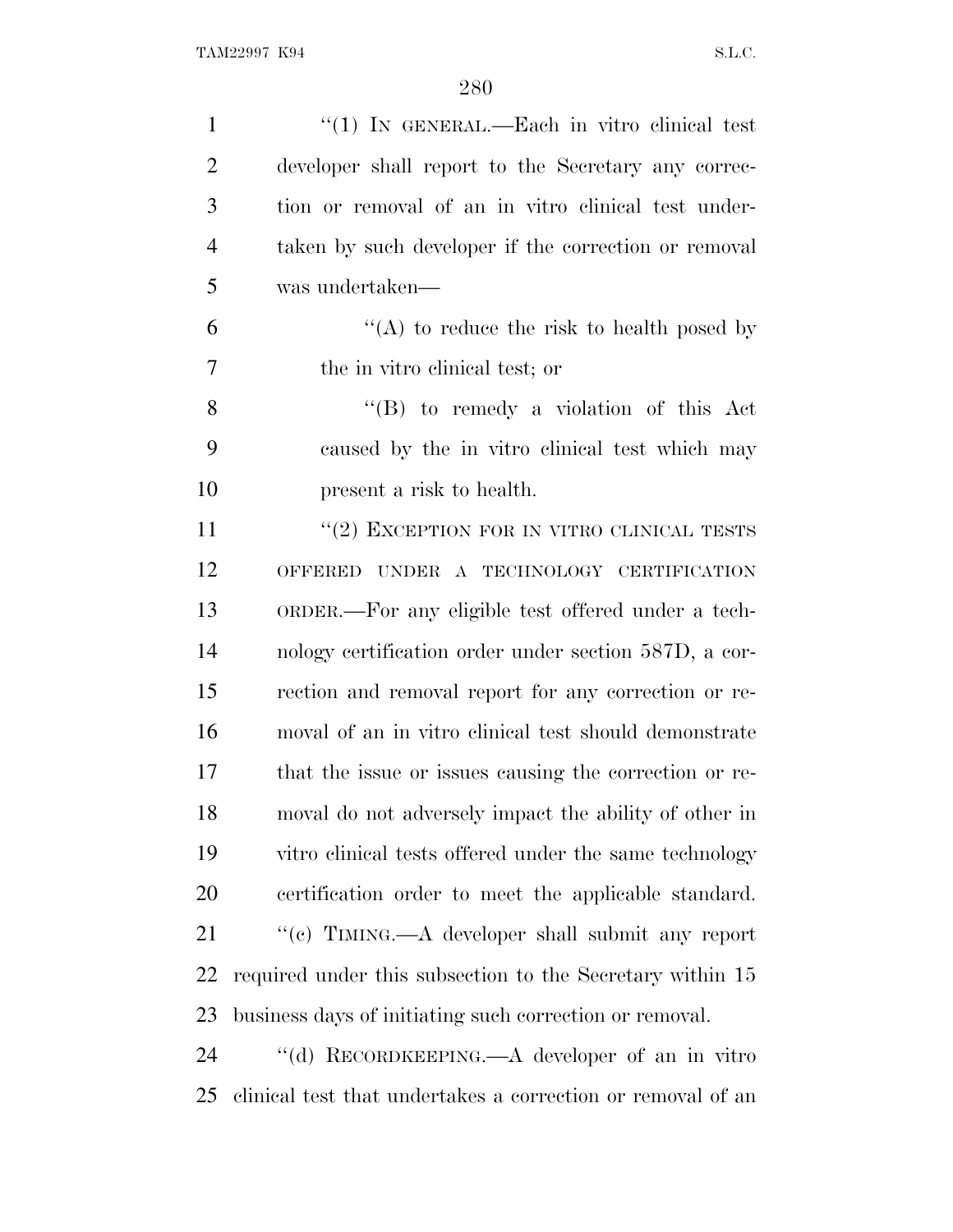in vitro clinical test which is not required to be reported under this subsection shall keep a record of such correc-tion or removal.

 ''(e) RECALL COMMUNICATIONS.—Upon the vol- untary reporting of a correction or removal by the devel-oper—

 ''(1) the Secretary shall classify such correction or removal under this section within 15 calendar days; and

 $\frac{10}{2}$  ''(2) not later than 45 calendar days after the developer or other responsible party notifies the Sec- retary that it has completed a recall action, the Sec- retary shall provide the developer or other respon- sible party with a written statement closing the re- call action or stating the reasons the Secretary can-not close the recall at that time.

# **''SEC. 587O. RESTRICTED IN VITRO CLINICAL TESTS.**

18 "(a) APPLICABILITY.—

 $\frac{1}{2}$  (1) In GENERAL.—For the types of in vitro clinical tests described in paragraph (3) the Sec- retary may require, in issuing an approval of an in vitro clinical test under section 587B, granting a technology certification order under section 587D, or 24 in issuing a determination under section  $587F(a)$ , or by issuing a regulation, that such test, or category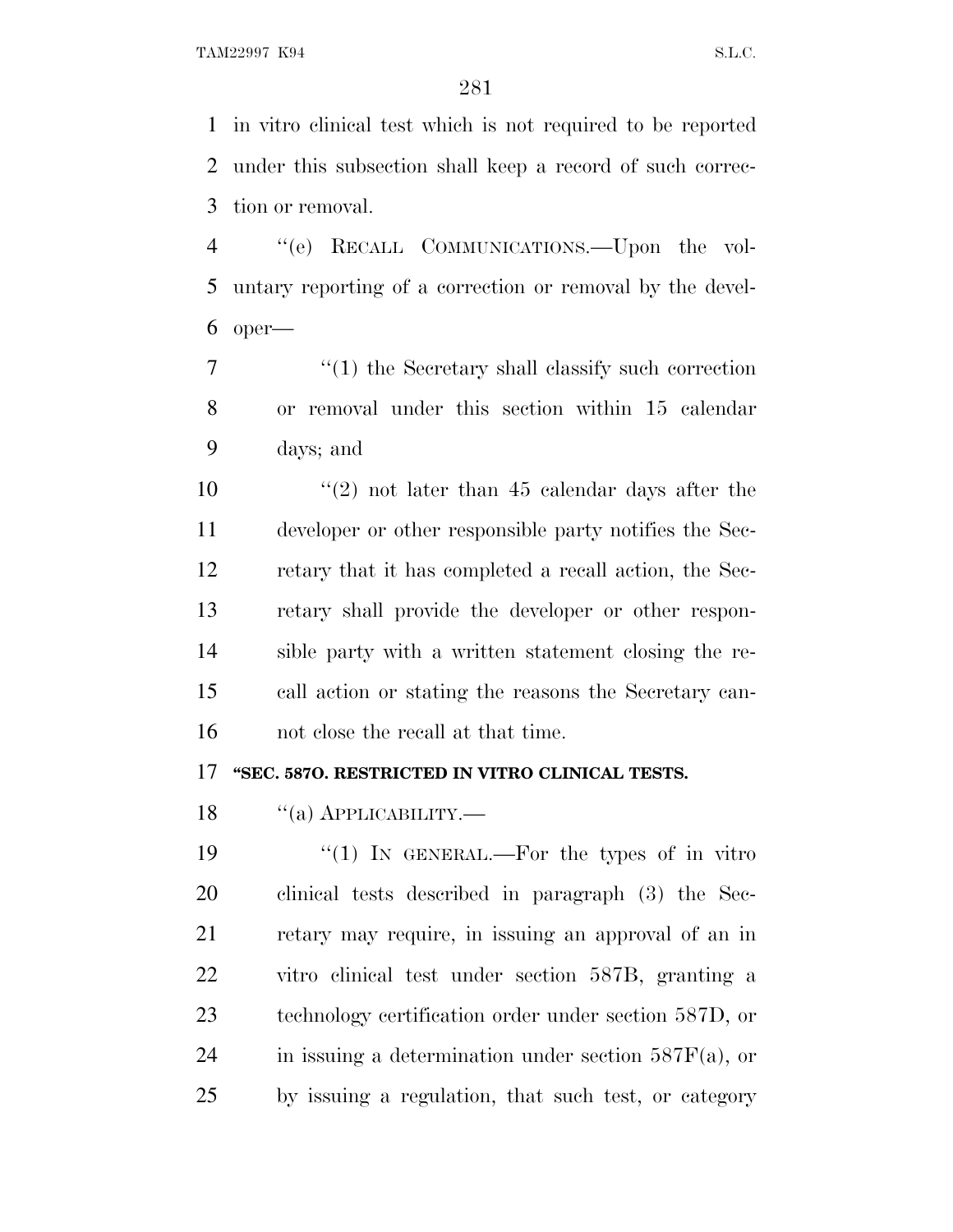of tests, be restricted to sale, distribution, or use upon such conditions as the Secretary may prescribe under paragraph (2).

4 "(2) CONDITIONS.— The Secretary may pre- scribe conditions under this section, based on avail- able evidence, with respect to an in vitro clinical test described in paragraph (3), that are determined to be needed due to the potential for harmful effect of such test (including any resulting absence, signifi- cant delay, or discontinuation of appropriate medical treatment), and are necessary to ensure that the test meets the applicable standard.

13 "(3) IN VITRO CLINICAL TESTS SUBJECT TO RESTRICTIONS.—The restrictions or conditions au- thorized under this section may be applied by the Secretary to any high-risk or moderate-risk in vitro clinical test, prescription home-use in vitro clinical 18 test, direct-to-consumer in vitro clinical test, or over-the-counter in vitro clinical test.

20 "(b) LABELING AND ADVERTISING OF A RESTRICTED IN VITRO CLINICAL TEST.—The labeling and advertising of an in vitro clinical test to which restrictions apply under subsection (a) shall bear such appropriate statements of the restrictions as the Secretary may prescribe in an ap-proval under section 587B, an order under section 587D,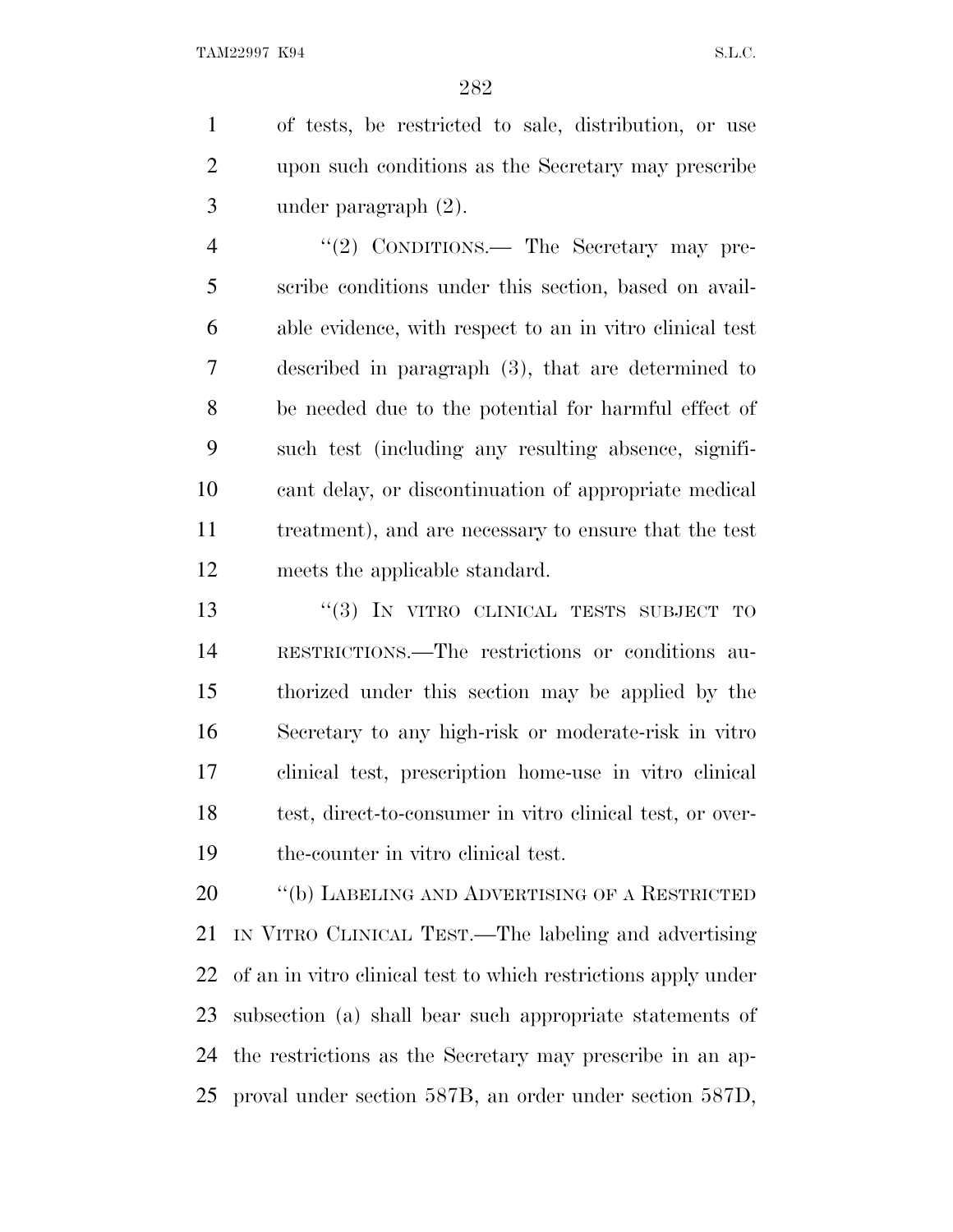TAM22997 K94 S.L.C.

 a determination under section 587F(a), or in regulation, as applicable.

 ''(c) DEVICE RESTRICTIONS.—An in vitro clinical test that was offered as a restricted device prior to the date of enactment of this subchapter—

 $(1)$  shall continue to comply with the applica- ble restrictions under section 515 or section 520(e) until the this subchapter takes effect; and

 $(2)$  except for in vitro clinical tests required to meet section 809.30 of title 21, Code of Federal Regulations prior to the effective date of this sub- chapter specified in section 825(a)(1)(A) of the VALID Act of 2022, such restrictions shall be deemed to be restrictions under this Act as of such effective date.

### **''SEC. 587P. APPEALS.**

17 <sup>"</sup>(a) SIGNIFICANT DECISION.—

18 "(1) IN GENERAL.—The Secretary shall main- tain a substantive summary of the scientific and reg- ulatory rationale for any significant decision of the Food and Drug Administration pursuant to section 587F, regarding—

23 "(A) the submission of an application for, or a review of, an in vitro clinical test under section 587B or section 587D;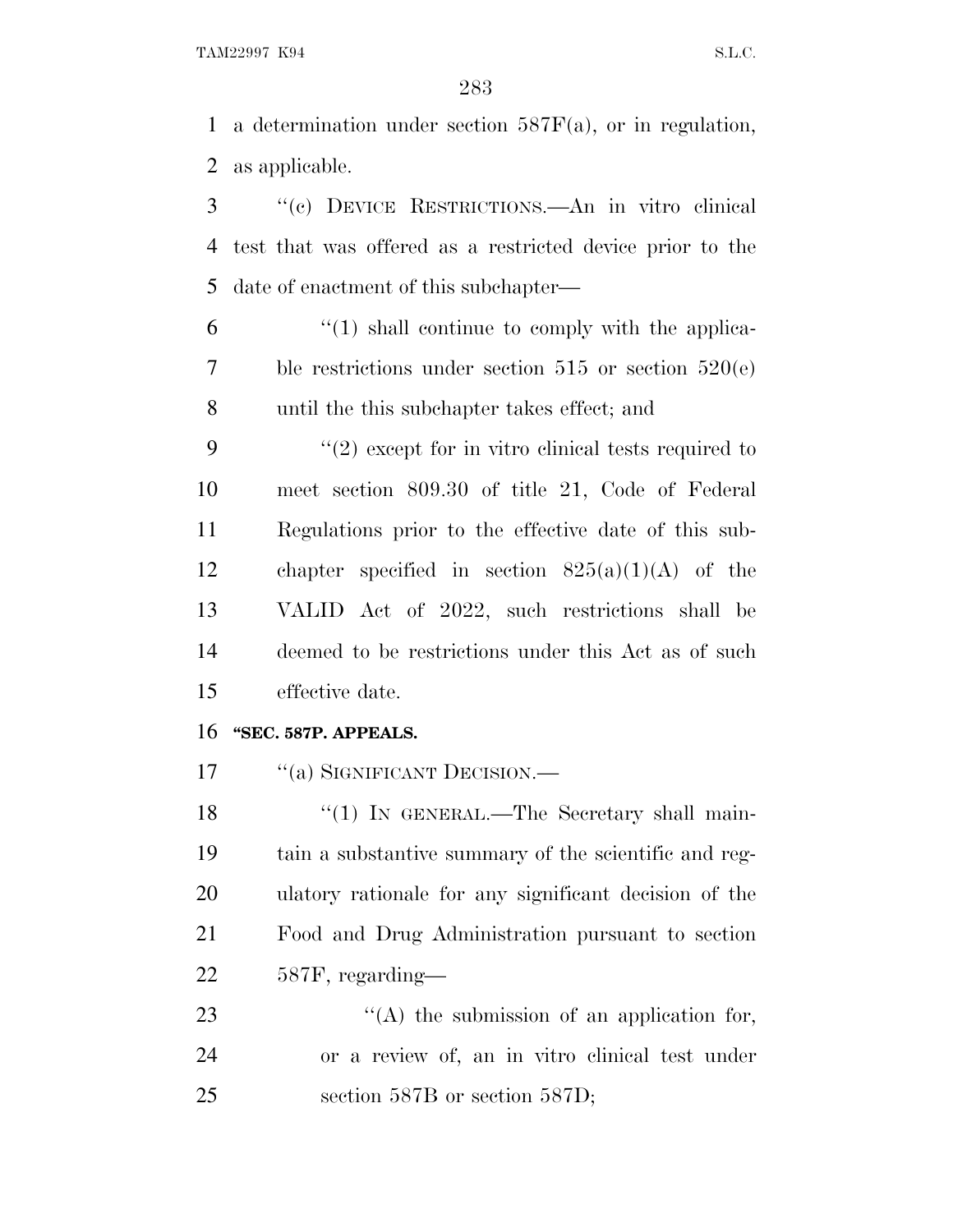$\text{``(B)}$  an exemption under section 587C; or  $\text{``(C)}$  any requirements for mitigation measures to an in vitro clinical test or category of in vitro clinical tests. Such summaries shall include documentation of sig-nificant controversies or differences of opinion and

 the resolution of such controversies or differences of opinion.

9 "(2) PROVISION OF DOCUMENTATION.—Upon request, the Secretary shall furnish a substantive summary described in paragraph (1) to the person who has made, or is seeking to make, a submission described in such paragraph.

14 "(3) APPLICATION OF LEAST BURDENSOME RE- QUIREMENTS.—The substantive summary required under this subsection shall include a brief statement regarding how the least burdensome requirements were considered and applied consistent with section 587AA(c), as applicable.

20 "(b) REVIEW OF SIGNIFICANT DECISIONS.—

21 "(1) REQUEST FOR SUPERVISORY REVIEW OF SIGNIFICANT DECISION.—A developer may request a supervisory review of the significant decision de-24 scribed in subsection  $(a)(1)$ . Such review may be conducted at the next supervisory level or higher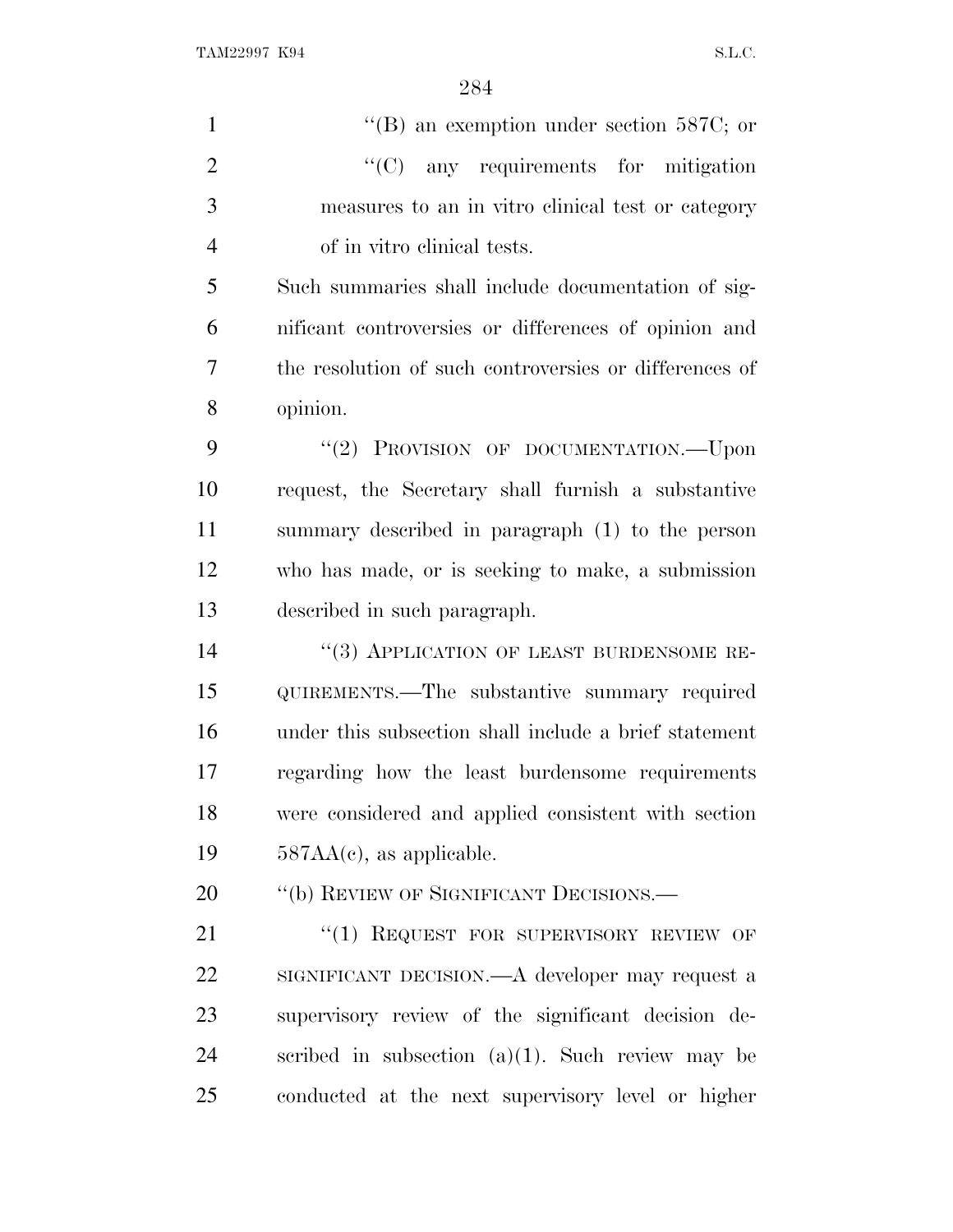above the agency official who made the significant decision.

3 "(2) SUBMISSION OF REQUEST.—A developer requesting a supervisory review under paragraph (1) shall submit such request to the Secretary not later than 30 days after the decision for which the review is requested and shall indicate in the request wheth- er such developer seeks an in-person meeting or a teleconference review.

10 "(3) TIMEFRAME.—The Secretary shall sched- ule an in-person or teleconference review, if so re- quested, not later than 30 days after such request is made. The Secretary shall issue a decision to the developer requesting a review under this subsection not later than 45 days after the request is made under paragraph (1), or, in the case of a developer who requests an in-person meeting or teleconference, 30 days after such meeting or teleconference.

 ''(c) ADVISORY PANELS.—The process established under subsection (a) shall permit the appellant to request review by an advisory committee established under section 587G when there is a dispute involving substantial sci- entific fact. If an advisory panel meeting is held, the Sec-retary shall make a determination under this subsection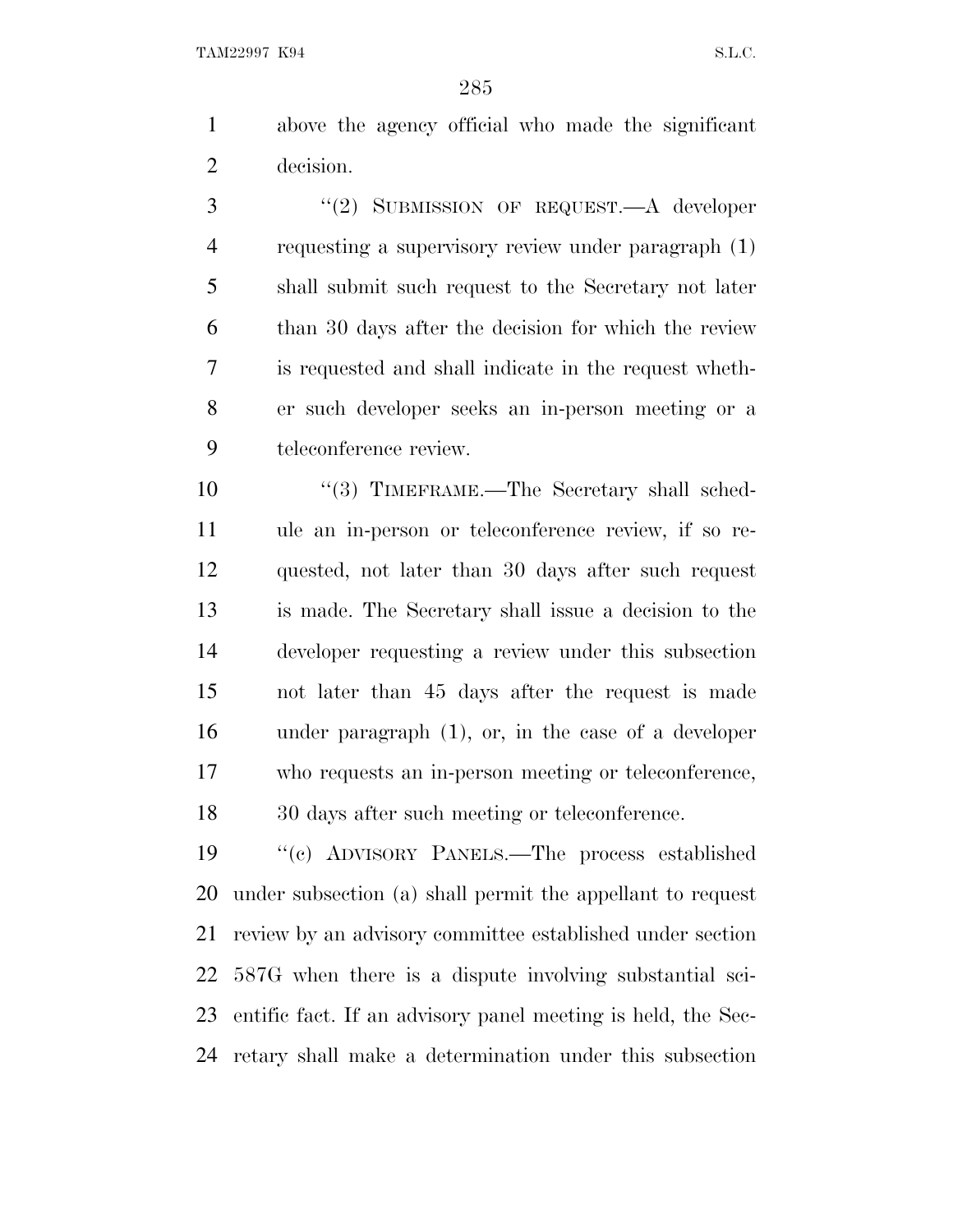not later than 45 days after the requested advisory com-mittee meeting has concluded.

 ''(d) LEAST BURDENSOME REVIEW.—Any developer who has submitted an application under section 587B or 587D may request a supervisory review of a request for additional information during an evaluation of such sub- mission within 60 calendar days of receipt of the addi-tional information request from the Secretary.

9 "(e) AVAILABILITY OF ALL REMEDIES.—The proce- dures set forth in this section shall be in addition to, and not in lieu of, other remedies available to the developer. **''SEC. 587Q. ACCREDITED PERSONS.**

 $\frac{13}{\text{N}}$  (a) In GENERAL.—

 ''(1) AUTHORIZATION.—Beginning on the date of enactment of the VALID Act of 2022, the Sec- retary shall accredit persons for any of the following purposes:

18 ''(A) Reviewing applications for premarket approval under section 587B and making find-20 ings with respect to such applications.

21 "'(B) Reviewing applications for technology certification under section 587D and making recommendations to the Secretary with respect to such applications.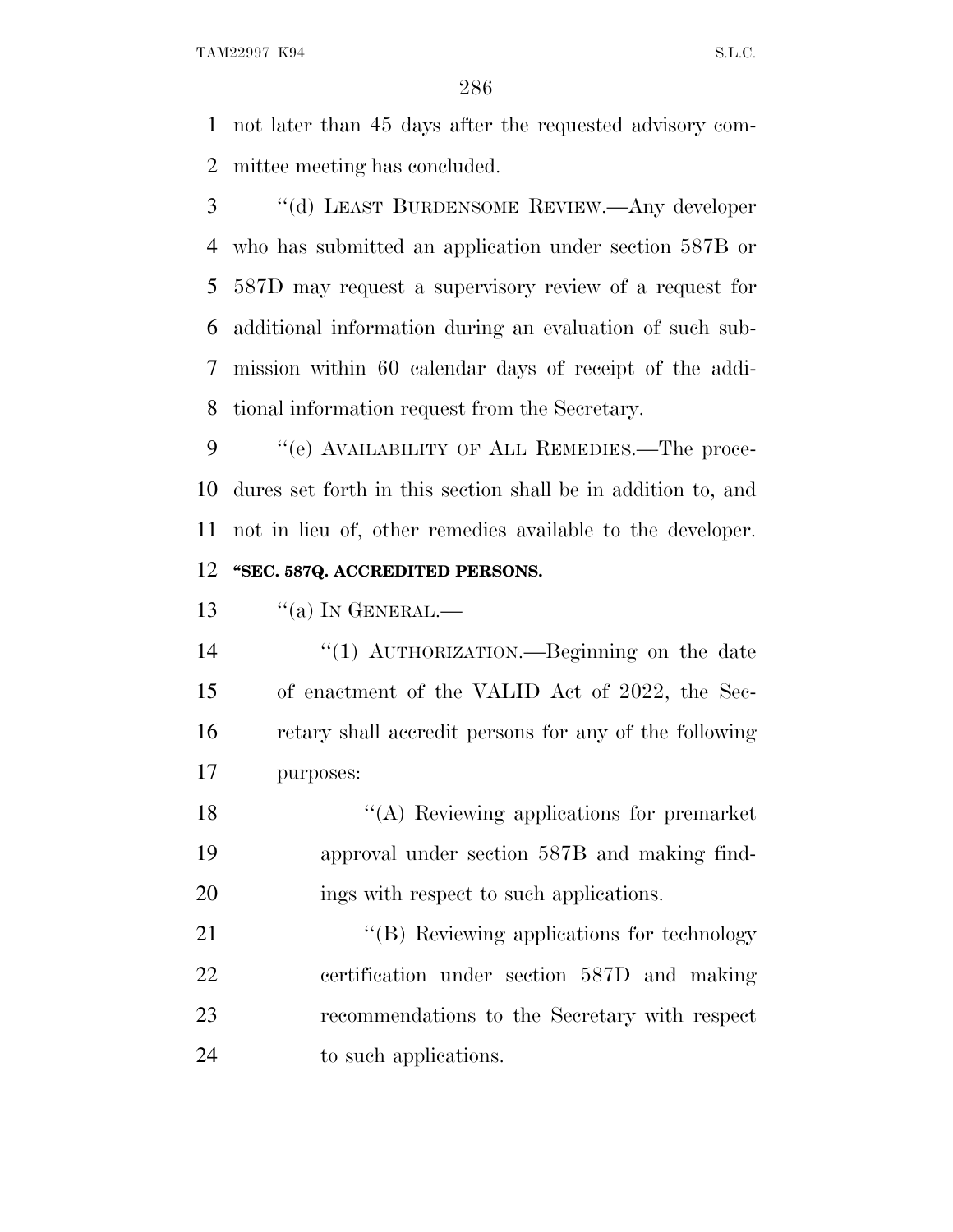| $\mathbf{1}$   | $\lq\lq$ <sup>c</sup> (C) Conducting inspections as specified in |
|----------------|------------------------------------------------------------------|
| $\overline{2}$ | subsection (c) of in vitro clinical test developers              |
| 3              | and other persons required to register pursuant                  |
| $\overline{4}$ | to section 587I.                                                 |
| 5              | $``(2)$ PERSONS SUBMITTING APPLICATIONS.— $A$                    |
| 6              | person submitting an application for premarket ap-               |
| 7              | proval under section 587B or an application for                  |
| 8              | technology certification under section 587D may                  |
| 9              | submit such application to the Secretary or to a per-            |
| 10             | son accredited pursuant to subparagraph $(A)$ or $(B)$           |
| 11             | of paragraph $(1)$ .                                             |
| 12             | "(b) ACCREDITED PERSONS APPLICATION REVIEWS,                     |
| 13             | FINDINGS AND RECOMMENDATIONS.                                    |
| 14             | "(1) REQUIREMENTS FOR PREMARKET APPLI-                           |
| 15             | CATION.-                                                         |
| 16             | "(A) REVIEW AND FINDING REQUIRE-                                 |
| 17             | MENTS.—An accredited person receiving an ap-                     |
| 18             | plication for premarket approval under section                   |
| 19             | 587B shall either—                                               |
| 20             | "(i) provide to the Secretary, together                          |
| 21             | with the application for premarket ap-                           |
| 22             | proval submitted by the applicant, a find-                       |
| 23             | ing that the criteria for approval of the ap-                    |
| 24             | plication under section $587B(g)(2)(A)$ are                      |
| 25             | met and issue a copy of such finding to the                      |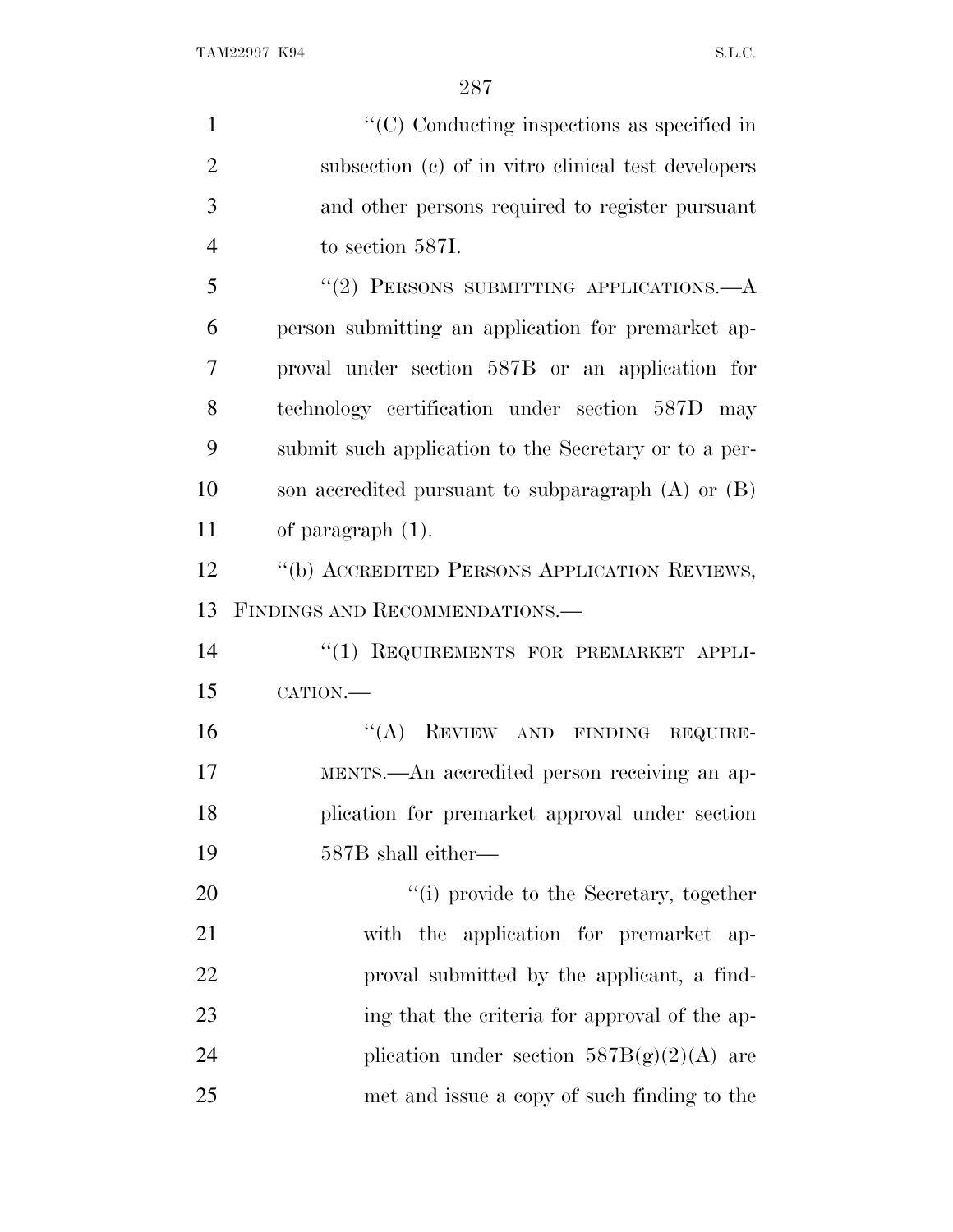| $\mathbf{1}$   | applicant, which finding shall plainly             |
|----------------|----------------------------------------------------|
| $\overline{2}$ | state—                                             |
| 3              | "(I) the basis for the accredited                  |
| $\overline{4}$ | person's finding that the criteria                 |
| 5              | under section $587B(g)(2)(A)$ are met;             |
| 6              | and                                                |
| 7              | "(II) any proposed restrictions,                   |
| 8              | mitigating measures, or conditions of              |
| 9              | under<br>section<br>approval                       |
| 10             | $587B(g)(2)(B)$ , as applicable; or                |
| 11             | "(ii) provide a notification to the ap-            |
| 12             | plicant that the accredited person cannot          |
| 13             | find that the criteria for approval of the         |
| 14             | application under section $587B(g)(2)(A)$          |
| 15             | are met and the reasons for such decision.         |
| 16             | "(B) REQUESTING MISSING OR CLARI-                  |
| 17             | FYING INFORMATION.—After receipt of an ap-         |
| 18             | plication under this section, the Secretary may    |
| 19             | request missing or clarifying information from     |
| 20             | the applicant concerning the application, which    |
| 21             | the applicant shall promptly provide.              |
| 22             | "(C) SECRETARY ACTION ON FINDING                   |
| 23             | THAT APPROVAL CRITERIA ARE MET.—If the             |
| 24             | accredited person transmits a finding to the       |
| 25             | Secretary under clause (i) of subparagraph $(A)$ , |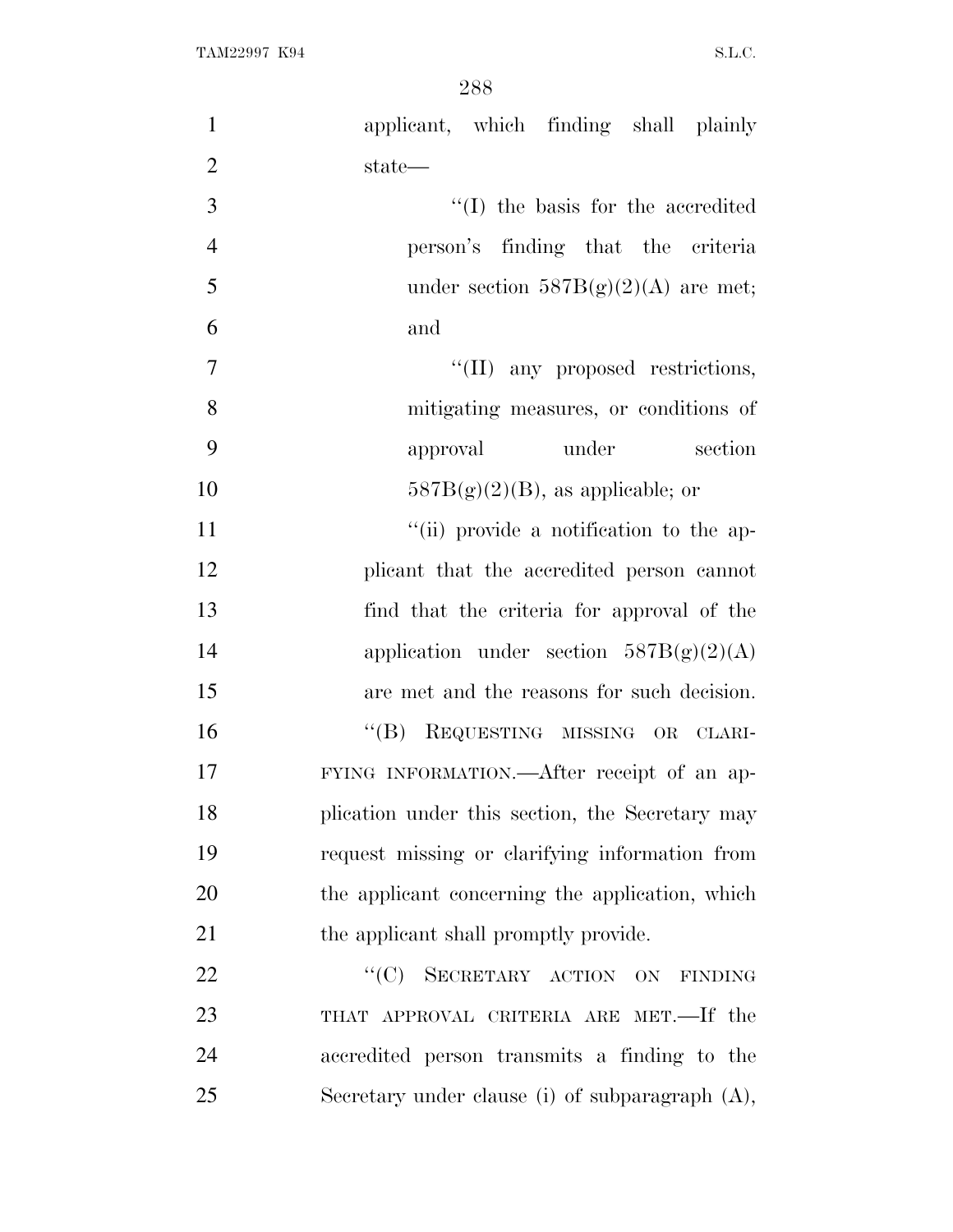| $\mathbf{1}$   | then prior to the date that is 45 calendar days |
|----------------|-------------------------------------------------|
| $\overline{2}$ | after the transmittal date the Secretary shall— |
| 3              | "(i) approve the application for pre-           |
| $\overline{4}$ | market approval under section $587B(g)(2)$      |
| 5              | with appropriate restrictions, mitigating       |
| 6              | measures, or conditions of approval, as ap-     |
| $\overline{7}$ | plicable; or                                    |
| 8              | "(ii) deny approval of the application          |
| 9              | by issuing a written notice that reflects ap-   |
| 10             | propriate management input and concur-          |
| 11             | rence to the accredited person and the ap-      |
| 12             | plicant detailing the scientific basis for the  |
| 13             | Secretary's determination that the criteria     |
| 14             | for issuance of an approval under section       |
| 15             | $587B(g)(2)(A)$ have not been met.              |
| 16             | "(D) EFFECT OF INACTION ON FINDING.             |
| 17             | If the Secretary fails to take an action under  |
| 18             | subparagraph (C) the Secretary shall—           |
| 19             | "(i) within 45 calendar days after the          |
| 20             | transmittal date, provide written feedback      |
| 21             | to the applicant that—                          |
| 22             | ``(I)<br>includes all outstanding               |
| 23             | issues with the application preventing          |
| 24             | the Secretary from taking an action             |
| 25             | under subparagraph (B);                         |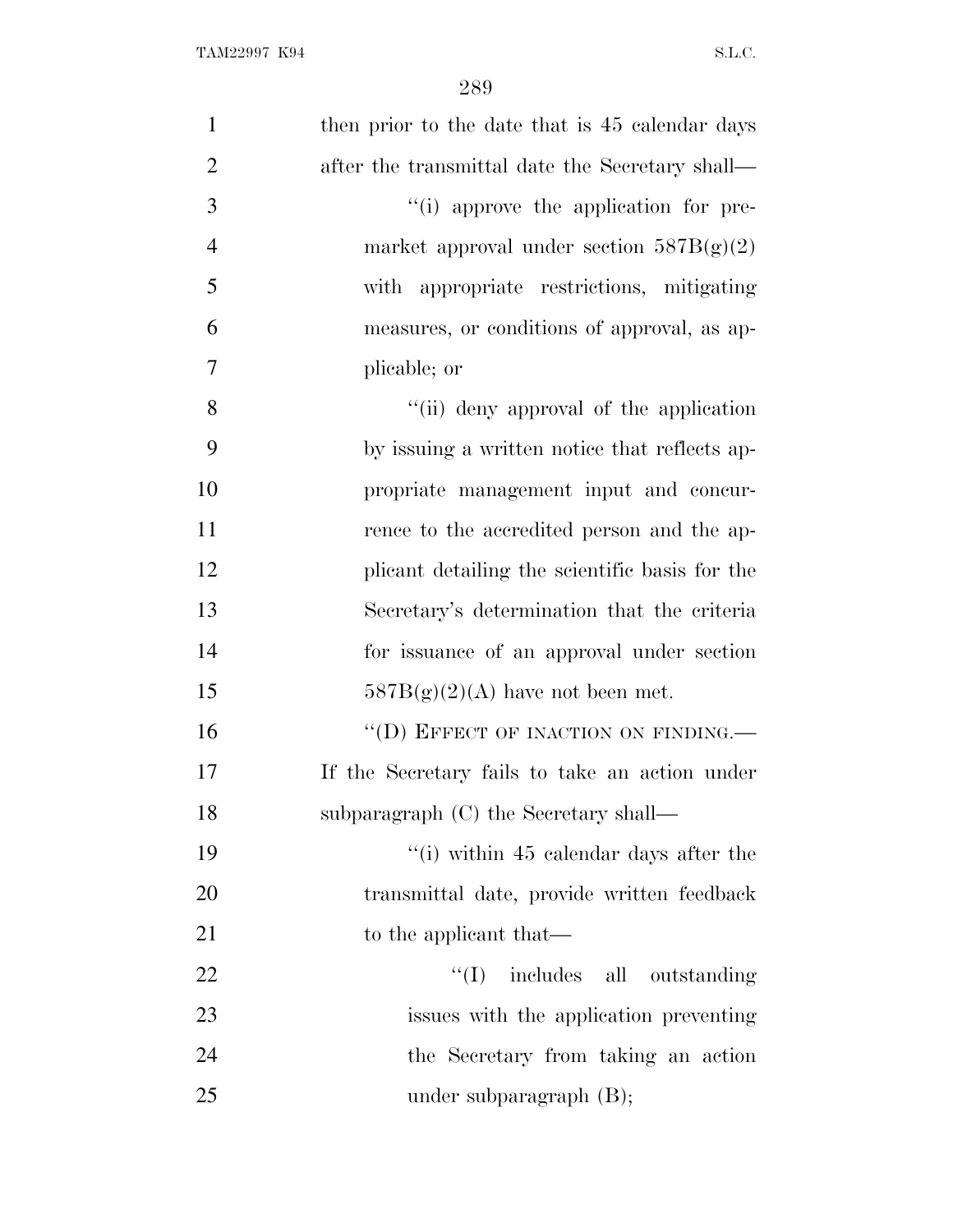| $\mathbf{1}$   | "(II) reflects appropriate man-                   |
|----------------|---------------------------------------------------|
| $\overline{2}$ | agement input and concurrence; and                |
| 3              | "(III) includes action items for                  |
| $\overline{4}$ | the Secretary, the applicant, or both,            |
| 5              | as appropriate, with an estimated date            |
| 6              | of completion for the Secretary and               |
| 7              | the applicant to complete their respec-           |
| 8              | tive tasks, as applicable; and                    |
| 9              | "(ii) promptly schedule a meeting or              |
| 10             | teleconference to discuss the feedback pro-       |
| 11             | vided under clause (i), unless the Secretary      |
| 12             | and applicant agree that the outstanding          |
| 13             | issues are adequately presented through           |
| 14             | written correspondence and a meeting or           |
| 15             | teleconference is not necessary.                  |
| 16             | "(2) REQUIREMENTS FOR TECHNOLOGY CER-             |
| 17             | TIFICATION.-                                      |
| 18             | "(A) REVIEW AND RECOMMENDATION RE-                |
| 19             | QUIREMENTS.—An accredited person receiving        |
| 20             | an application for technology certification under |
| 21             | section 587D shall either—                        |
| 22             | "(i) provide to the Secretary, together           |
| 23             | with the application for technology certifi-      |
| 24             | cation submitted by the applicant, a rec-         |
| 25             | ommendation that the criteria for issuance        |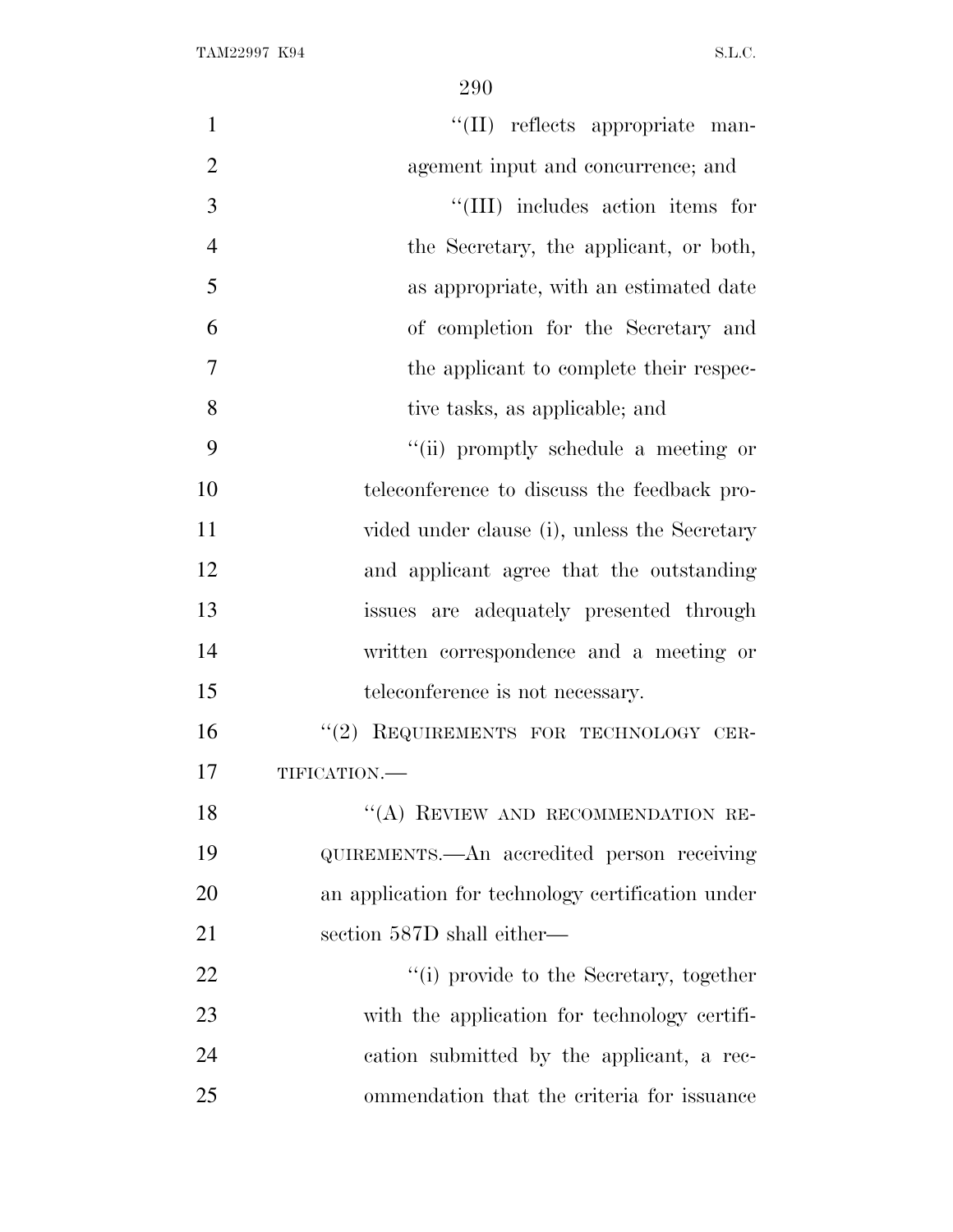| $\mathbf{1}$   | of a technology certification order under          |
|----------------|----------------------------------------------------|
| $\overline{2}$ | section $587D(f)(3)$ are met and issue a           |
| 3              | copy of such recommendation to the appli-          |
| $\overline{4}$ | cant, which recommendation shall plainly           |
| 5              | state the basis for the accredited person's        |
| 6              | recommendation that the criteria under             |
| 7              | section $587D(f)(3)$ are met; or                   |
| 8              | "(ii) provide a notification to the ap-            |
| 9              | plicant that the accredited person cannot          |
| 10             | recommend that the criteria for issuance of        |
| 11             | a technology certification order under sec-        |
| 12             | tion $587D(f)(3)$ are met and the reasons          |
| 13             | for such decision.                                 |
| 14             | "(B) REQUESTING MISSING OR CLARI-                  |
| 15             | FYING INFORMATION.—After receipt of an ap-         |
| 16             | plication under this section, the Secretary may    |
| 17             | request missing or clarifying information from     |
| 18             | the applicant concerning the application, which    |
| 19             | the applicant shall promptly provide.              |
| 20             | ``(C)<br>SECRETARY ACTION<br>ON<br>REC-            |
| 21             | OMMENDATION FOR ISSUANCE OF A<br>TECH-             |
| 22             | NOLOGY CERTIFICATION ORDER.—If the accred-         |
| 23             | ited person transmits a recommendation to the      |
| 24             | Secretary under clause (i) of subparagraph $(A)$ , |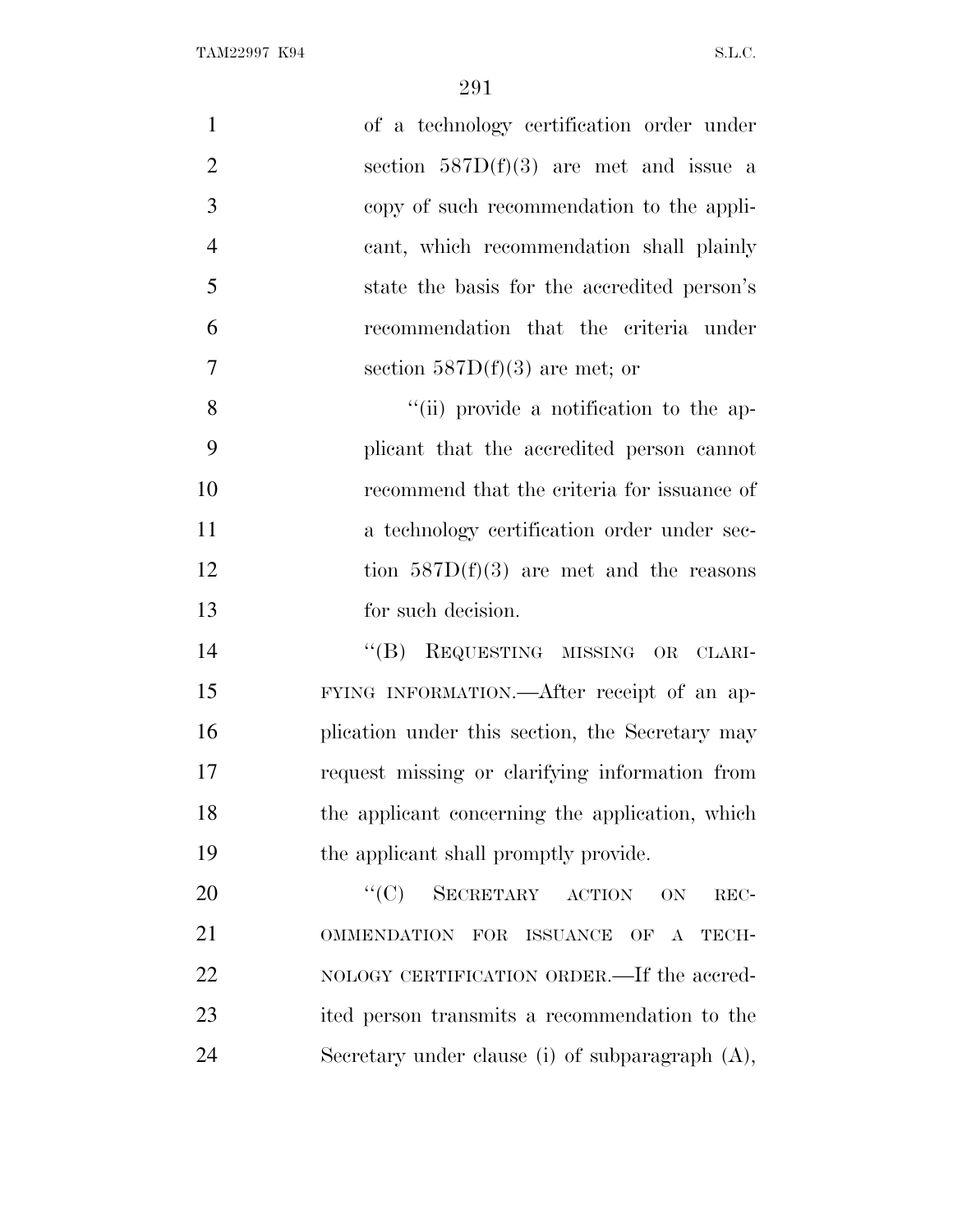| $\mathbf{1}$   | then prior to the date that is 60 calendar days           |
|----------------|-----------------------------------------------------------|
| $\mathbf{2}$   | after the transmittal date the Secretary shall—           |
| 3              | "(i) issue the technology certification                   |
| $\overline{4}$ | order under section $587D(f)(3)$ , consistent             |
| 5              | with such recommendation from the ac-                     |
| 6              | credited person; or                                       |
| $\overline{7}$ | "(ii) deny approval of the application                    |
| 8              | by issuing a written notice to the accred-                |
| 9              | ited person and the applicant detailing the               |
| 10             | scientific basis for a determination by the               |
| 11             | Secretary that the criteria for issuance of               |
| 12             | a technology certification order under sec-               |
| 13             | tion $587D(f)(3)$ have not been met.                      |
| 14             | "(c) REQUIREMENTS FOR INSPECTIONS.-                       |
| 15             | $\lq(1)$ In GENERAL.—When conducting inspec-              |
| 16             | tion, persons accredited under subparagraph               |
| 17             | $(a)(1)(B)$ shall record in writing their specific obser- |
| 18             | vations and shall present their observations to the       |
| 19             | designated representative of the inspected establish-     |
| 20             | ment.                                                     |
| 21             | $``(2)$ INSPECTION REPORT REQUIREMENTS.                   |
| 22             | Each person accredited under this subparagraph            |
| 23             | $(a)(1)(C)$ shall prepare and submit to the Secretary     |
| 24             | an inspection report in a form and manner des-            |
| 25             | ignated by the Secretary for conducting inspections.      |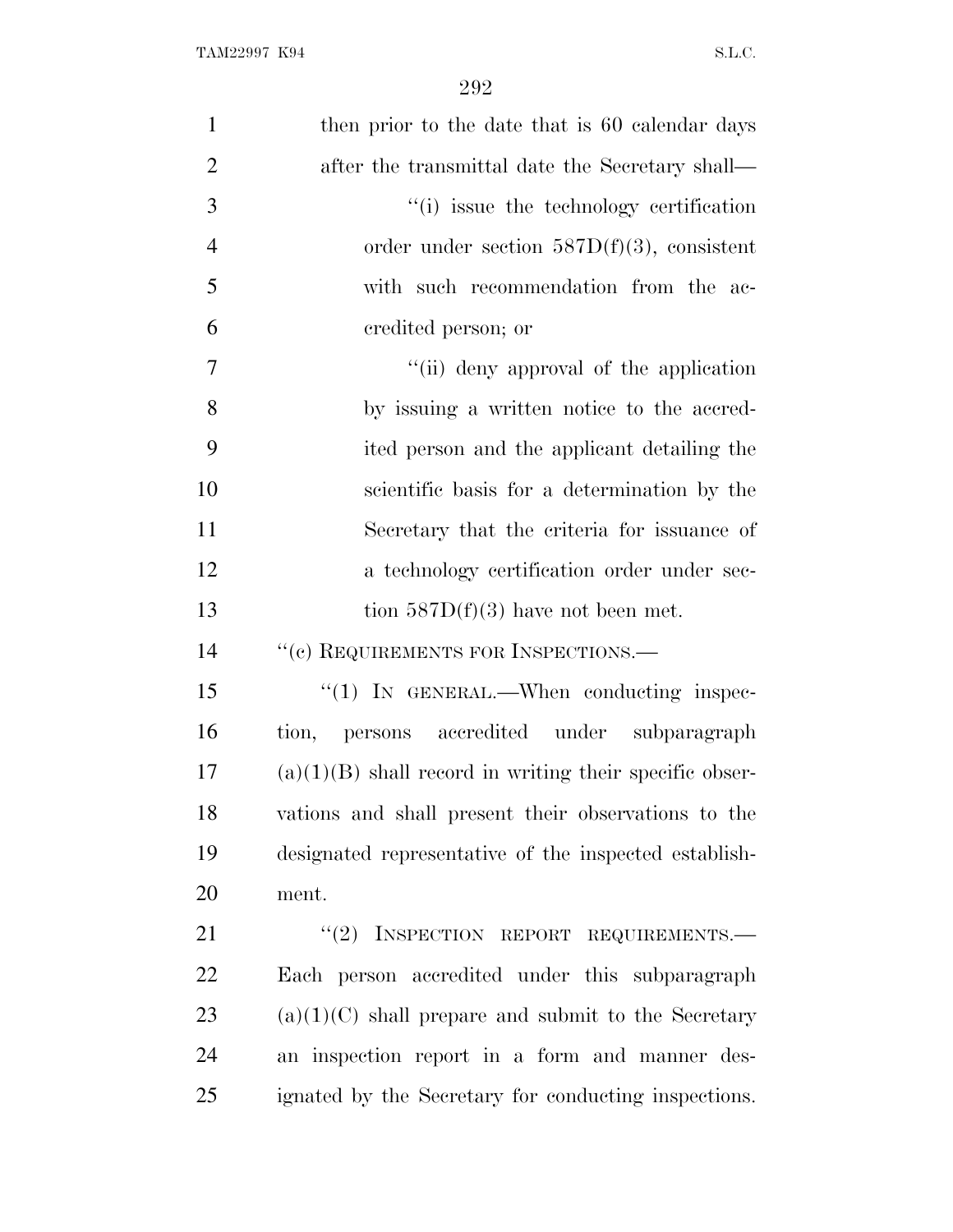TAM22997 K94 S.L.C.

 Any statement or representation made by an em- ployee or agent of an establishment to a person ac- credited to conduct inspections under subparagraph 4 (a)(1)(C) shall be subject to section 1001 of title 18, United States Code.

 ''(3) SAVINGS CLAUSE.—Nothing in this section affects the authority of the Secretary to inspect any in vitro clinical test developer or other person reg- istered under section 587I or recognize inspections conducted by auditing organizations as described 11 under section  $704(g)(15)$ .

12 "(4) INSPECTION LIMITATIONS.—The Secretary shall ensure that inspections carried out under this section are not duplicative of inspections carried out under section 353 of the Public Health Service Act. Inspections under this section shall be limited to the data and information necessary—

 $(4)$  for routine surveillance activities of facilities associated with an approved applica-20 tion under section 587B or issuance of a tech-21 nology certification order under section 587D; or

23  $\text{``(B)}$  to meet the requirements for pre-market approval under section 587B or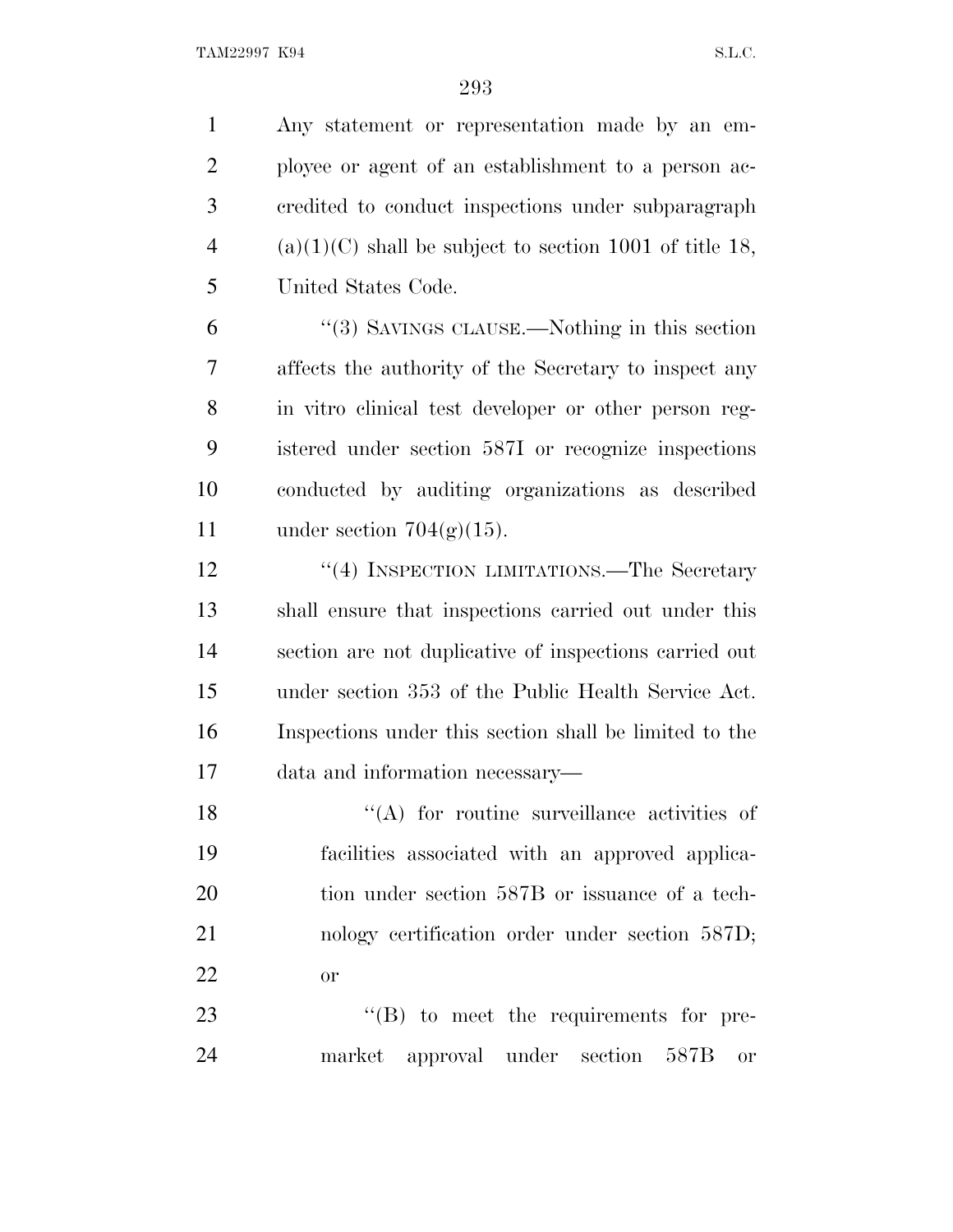| $\mathbf{1}$   | issuance of a technology certification order            |
|----------------|---------------------------------------------------------|
| $\overline{2}$ | under section 587D, as applicable.                      |
| 3              | "(d) ACCREDITATION.—                                    |
| $\overline{4}$ | $(1)$ ACCREDITATION PROGRAM.—The<br>Sec-                |
| 5              | retary may provide for accreditation under this sec-    |
| 6              | tion through programs administered by the Food          |
| 7              | and Drug Administration, by other non-Federal gov-      |
| 8              | ernment agencies, or by qualified nongovernmental       |
| 9              | organizations. A person may be accredited for the       |
| 10             | review of applications submitted under sections         |
| 11             | 587B as described in subsection $(a)(1)(A)$ , for the   |
| 12             | review of applications submitted under section 587D     |
| 13             | as described in subsection $(a)(1)(B)$ and to conduct   |
| 14             | inspection activities under subsection $(a)(1)(C)$ , or |
| 15             | for a subset of such reviews or activities.             |
| 16             | $"(2)$ ELIGIBLE PERSONS.—                               |
| 17             | "(A) MINIMUM QUALIFICATIONS.—An ac-                     |
| 18             | eredited person, at a minimum, shall—                   |
| 19             | "(i) not be an employee of the Federal"                 |
| 20             | Government;                                             |
| 21             | "(ii) not engage in the activities of a                 |
| 22             | developer, as defined in section $587(7)$ ;             |
| 23             | "(iii) not be a person required to reg-                 |
| 24             | ister under section 587I, unless such per-              |
| 25             | established sufficient processes<br>has<br>son          |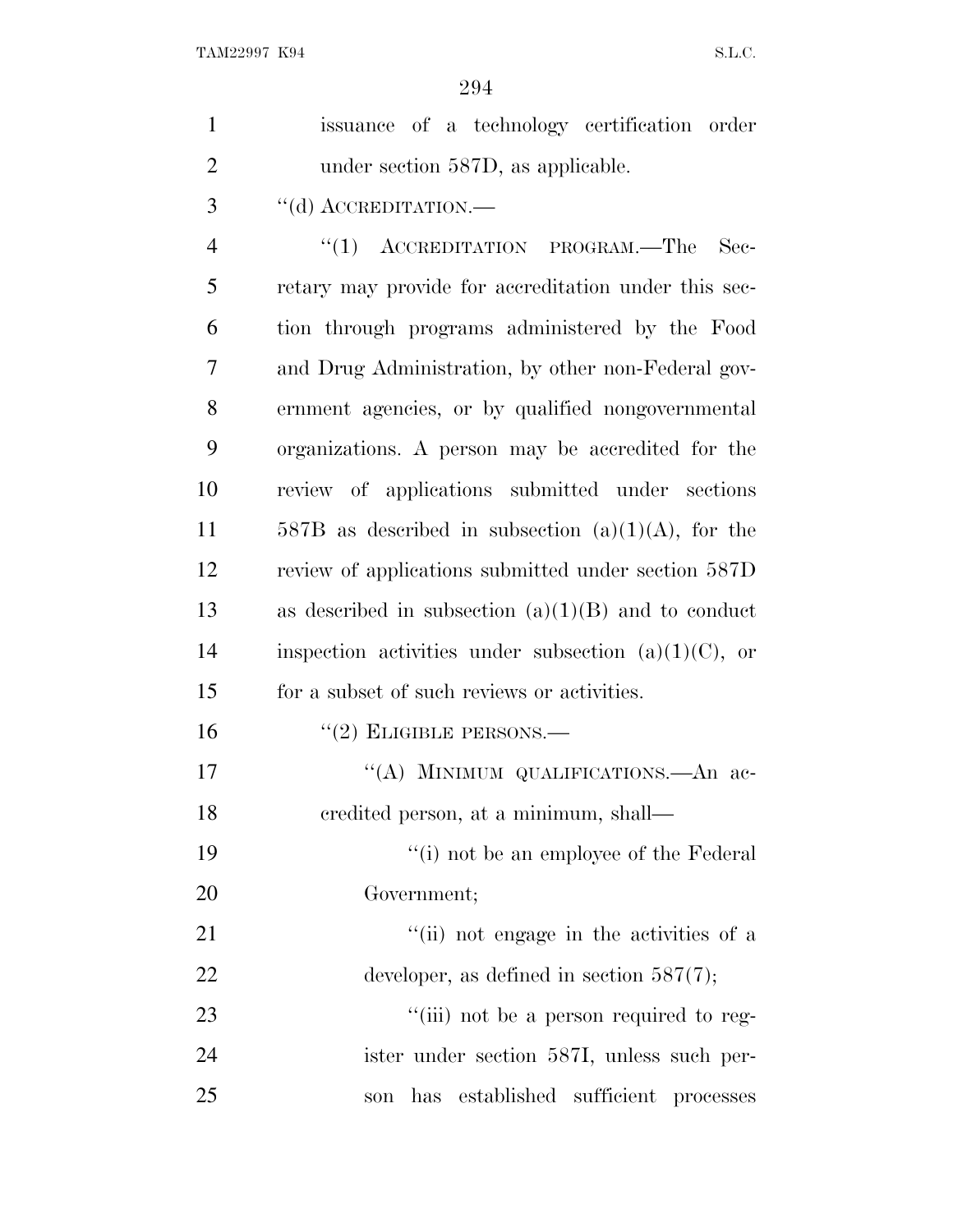| $\mathbf{1}$   | and protocols to separate activities to de-   |
|----------------|-----------------------------------------------|
| $\overline{2}$ | velop in vitro clinical tests and the activi- |
| 3              | ties for which such person would be ac-       |
| $\overline{4}$ | credited under subsection (a) and discloses   |
| 5              | applicable information under this section;    |
| 6              | "(iv) not be owned or controlled by,          |
| 7              | and shall have no organizational, material,   |
| 8              | or financial affiliation with, an in vitro    |
| 9              | clinical test developer or other person re-   |
| 10             | quired to register under section 587I;        |
| 11             | $f'(v)$ be a legally constituted entity       |
| 12             | permitted to conduct the activities for       |
| 13             | which it seeks accreditation;                 |
| 14             | $\lq\lq$ (vi) ensure that the operations of   |
| 15             | such person are in accordance with gen-       |
| 16             | erally accepted professional and ethical      |
| 17             | business practices; and                       |
| 18             | "(vii) include in its request for accred-     |
| 19             | itation a commitment to, at the time of ac-   |
| 20             | creditation and at any time it is per-        |
| 21             | forming activities pursuant to this sec-      |
| 22             | $tion$ —                                      |
| 23             | $\lq\lq$ (I) certify that the information     |
| 24             | reported to the Secretary accurately          |
| 25             | reflects the data or protocol reviewed,       |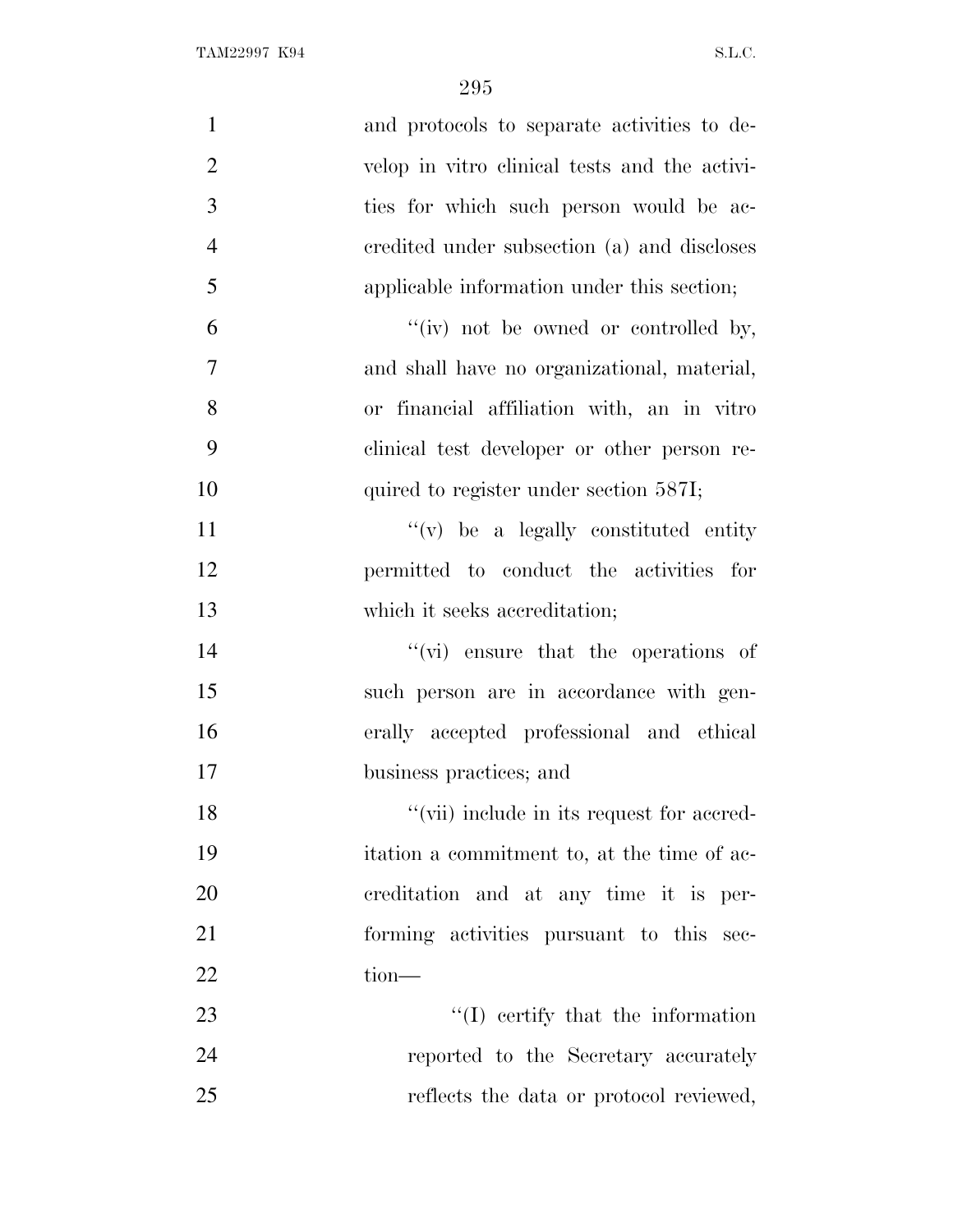| $\mathbf{1}$   | and the documented inspection find-                   |
|----------------|-------------------------------------------------------|
| $\overline{2}$ | ings, as applicable;                                  |
| 3              | $\lq\lq$ (II) limit work to that for which            |
| $\overline{4}$ | competence and capacity are available;                |
| 5              | "(III) treat information received                     |
| 6              | or learned, records, reports, and rec-                |
| 7              | ommendations as proprietary informa-                  |
| 8              | tion of the person submitting such in-                |
| 9              | formation; and                                        |
| 10             | $\lq\lq$ (IV) in conducting the activities            |
| 11             | for which the person is accredited in                 |
| 12             | respect to a particular in vitro clinical             |
| 13             | test, protect against the use of any                  |
| 14             | employee or consultant who has a fi-                  |
| 15             | nancial conflict of interest regarding                |
| 16             | that in vitro clinical test.                          |
| 17             | "(B) WAIVER.—The Secretary may waive                  |
| 18             | any requirements in clauses (i), (ii), (iii), or (iv) |
| 19             | of subparagraph (A) upon making a determina-          |
| 20             | tion that such person has implemented other           |
| 21             | appropriate controls sufficient to ensure a com-      |
| 22             | petent and impartial review.                          |
| 23             | $\cdot$ (3) ACCREDITATION PROCESS.—                   |
| 24             | "(A) ACCREDITATION PROCESS GUIDANCE                   |
| 25             | AND REGULATIONS.—Not later than 180 days              |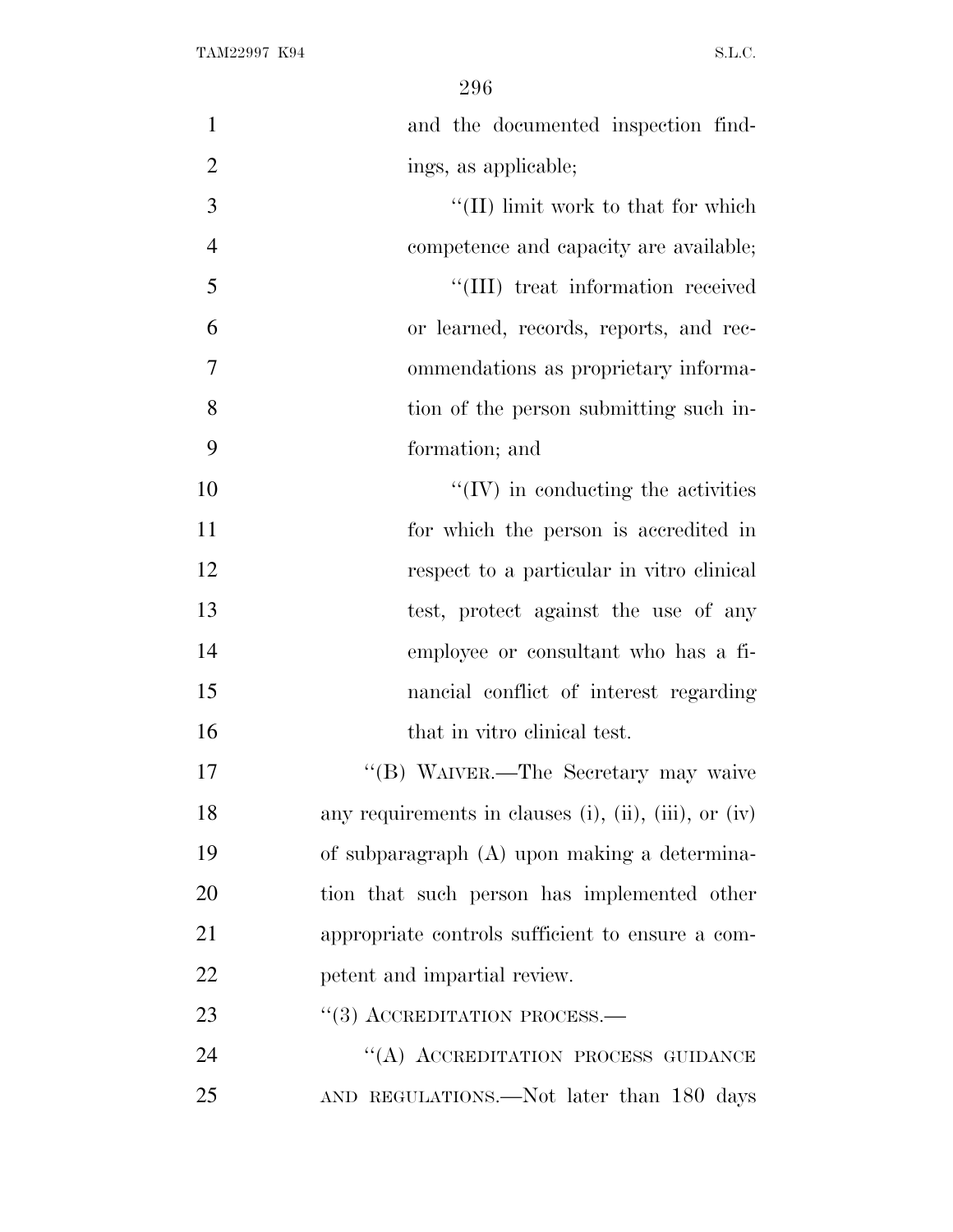after the date of enactment of the VALID Act of 2022, the Secretary shall issue draft guid- ance specifying the process for submitting a re- quest for accreditation and reaccreditation under this section, including the form and con- tent of information to be submitted, including the criteria that the Secretary will consider to accredit or deny accreditation and, not later than 1 year after the close of the comment pe- riod for the draft guidance, issue final guid-ance.

12 "(B) RESPONSE TO REQUEST.—The Sec- retary shall respond to a request for accredita- tion or reaccreditation within 60 calendar days of the receipt of the request. The Secretary's response may be to accredit or reaccredit the person, to deny accreditation, or to request ad- ditional information in support of the request. If the Secretary requests additional informa- tion, the Secretary shall respond within 60 cal- endar days of receipt of such additional infor-mation to accredit or deny the accreditation.

23 "'(C) TYPE OF ACCREDITATION.—The ac- creditation or reaccreditation of a person shall specify the particular activity or activities under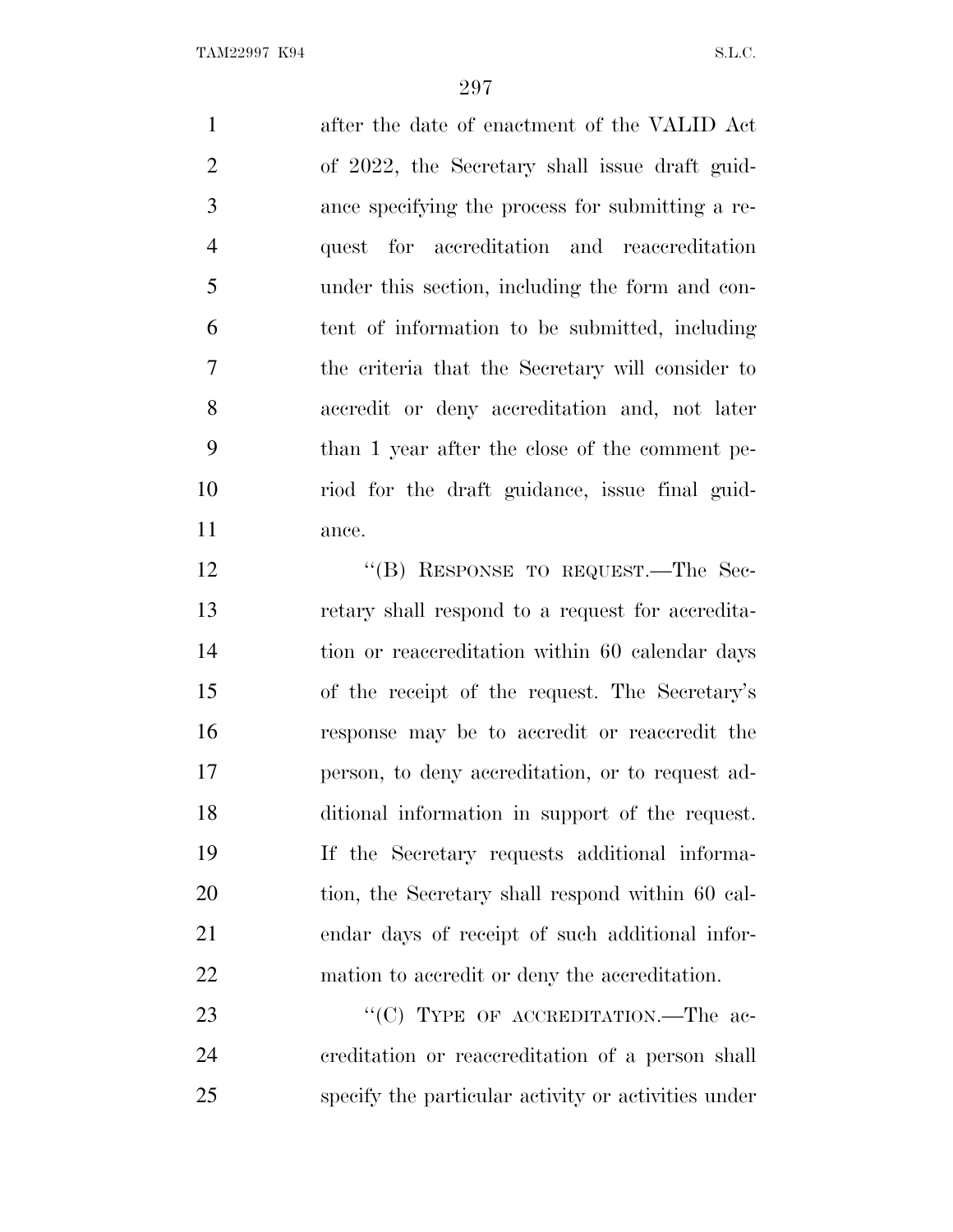subsection (a) for which such person is accred- ited, and shall include any limitation to certain eligible in vitro clinical tests. ''(D) PUBLIC LIST.—The Secretary shall publish on the website of the Food and Drug Administration a list of persons who are accred- ited under this section. Such list shall be up- dated on at least a monthly basis. The list shall specify the particular activity or activities under this section for which the person is accredited. 11 "'(E) AUDIT.—The Secretary may audit the performance of persons accredited under this section for purposes of ensuring that such persons continue to meet the published criteria for accreditation, and may modify the scope or particular activities for which a person is ac- credited if the Secretary determines that such person fails to meet one or more criteria for ac- creditation. 20 "'(F) SUSPENSION OR WITHDRAWAL.—The Secretary may suspend or withdraw accredita-22 tion of any person accredited under this section, after providing notice and an opportunity for an

informal hearing, when such person is substan-

tially not in compliance with the requirements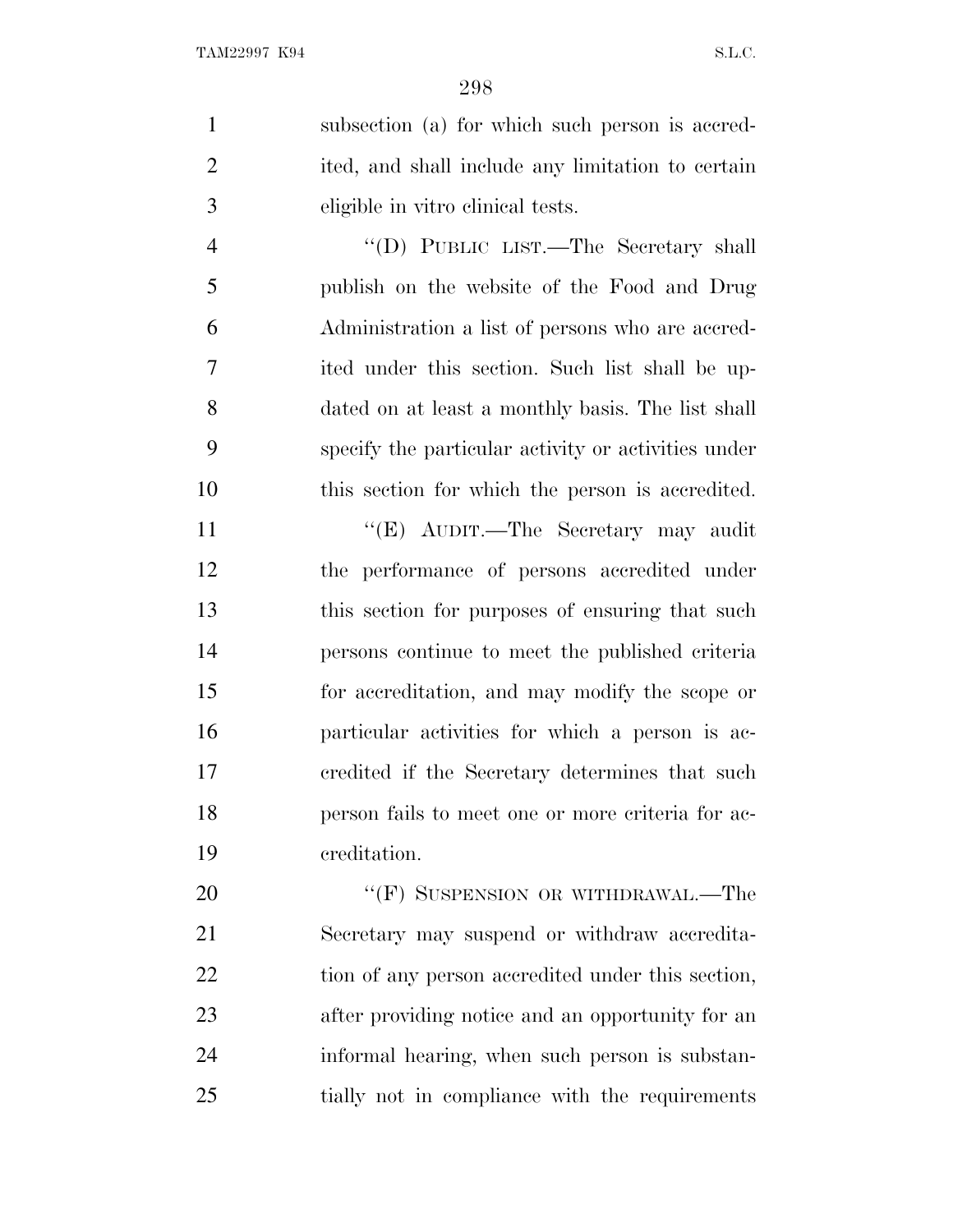of this section or the published criteria for ac- creditation, or poses a threat to public health, or fails to act in a manner that is consistent with the purposes of this section.

 ''(G) REACCREDITATION.—Accredited per- sons may be initially accredited for up to 3 years. After expiration of such initial period, persons may be reaccredited for unlimited addi- tional 35-year periods, as determined by the Secretary.

11 "
"(e) COMPENSATION OF ACCREDITED PERSONS.— Compensation of an accredited person shall be determined by agreement between the accredited person and the per- son who engages the services of the accredited person, and shall be paid by the person who engages such services. ''(f) INTERNATIONAL HARMONIZATION.—Notwith- standing any other provision of this section, to facilitate international harmonization the Secretary may recognize persons accredited or recognized by governments, who have also entered into information sharing agreements, in- cluding confidentiality commitments, with the Commis-sioner of Food and Drugs.

23 ""(g) INFORMATION SHARING AGREEMENTS.—An ac- credited person may enter into an agreement with a test developer to provide information to the comprehensive test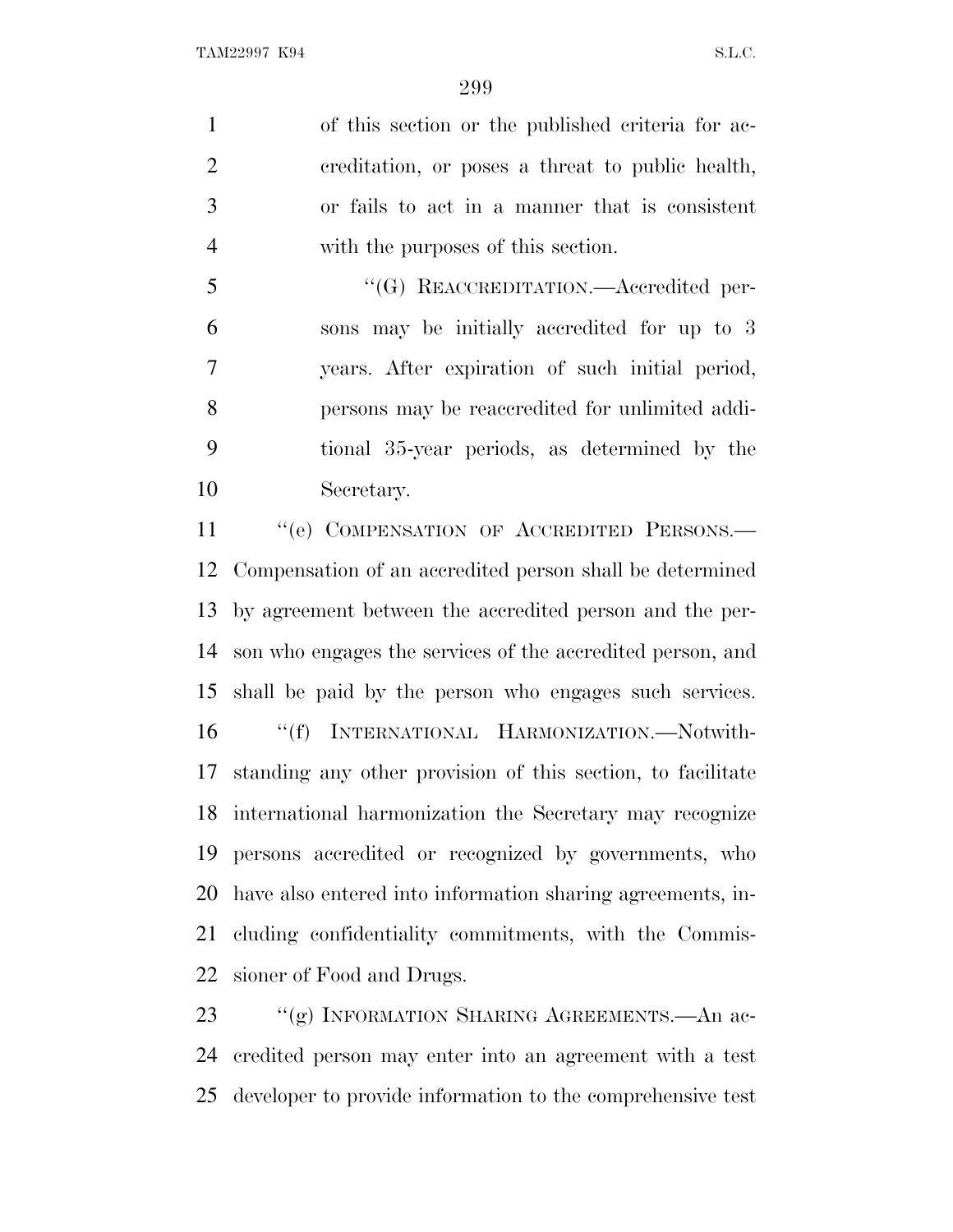TAM22997 K94 S.L.C.

 information system under section 587T, including any re-quirements under section 587I.

 ''(h) REPORTS.—Not later than 2 years after the ef- fective date of the VALID Act of 2022, and annually thereafter for the next 4 years, the Secretary shall post on the website of the Food and Drug Administration, a report describing the Secretary's performance in imple- menting this section, including the Secretary's progress in minimizing duplicative reviews of applications for which an accredited person finds the criteria for approval are met. Such reports shall include, for each period—

12 ''(1) with regard to premarket approval applica-tions—

14 ''(A) the total number of findings trans- mitted to the Secretary under subsection 16 (b)(1)(A)(i);

 $\text{``(B)}$  the total number of determinations made by the Secretary under subsection  $(b)(1)(B)(i)$  within 30 calendar days of the transmittal date to approve an application;

21  $\cdot$  (C) the total number of determinations made by the Secretary under subsection 23 (b) $(1)(B)(ii)$  within 30 calendar days of the transmittal date to deny approval of an applica-tion; and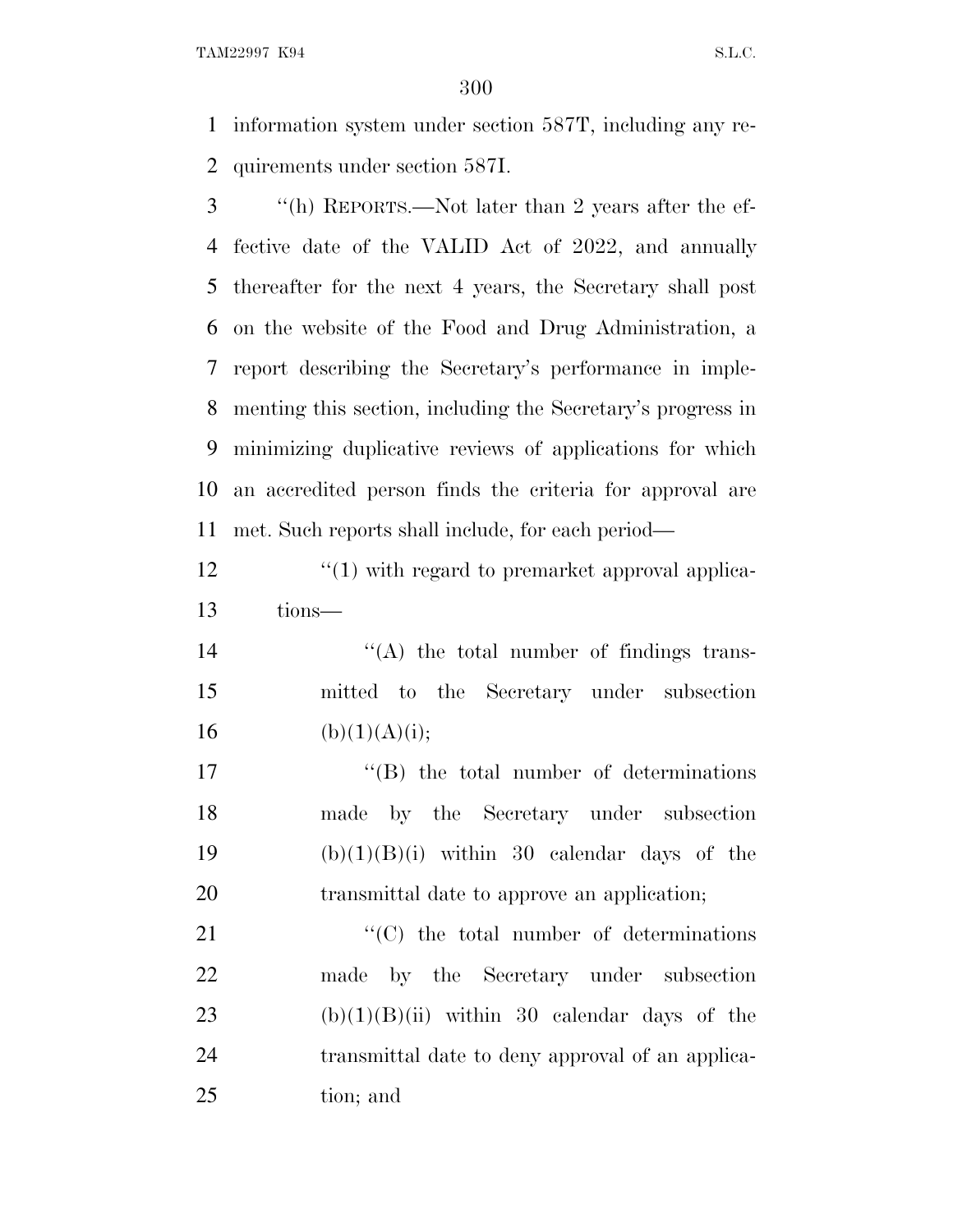| $\mathbf{1}$   | "(D) the total number of applications that          |
|----------------|-----------------------------------------------------|
| $\overline{2}$ | were approved and the total number of applica-      |
| 3              | tions that were denied approval, after the Sec-     |
| $\overline{4}$ | retary failed to make a determination within 30     |
| 5              | calendar days of the transmittal date under         |
| 6              | subsection $(b)(1)(B)$ ; and                        |
| 7              | $\lq(2)$ with regard to applications for technology |
| 8              | certification—                                      |
| 9              | $\lq\lq$ the total number of recommendations        |
| 10             | transmitted to the Secretary under subsection       |
| 11             | (b)(2)(A)(i);                                       |
| 12             | $\lq\lq (B)$ the total number of determinations     |
| 13             | made by the Secretary under subsection              |
| 14             | $(b)(2)(B)(i)$ to issue a technology certification  |
| 15             | order, including determinations made within 30      |
| 16             | days of the transmittal date;                       |
| 17             | $\cdot$ (C) the total number of determinations      |
| 18             | made by the Secretary under subsection              |
| 19             | $(b)(2)(B)(ii)$ to deny the application for tech-   |
| 20             | nology certification, including determinations      |
| 21             | made within 30 calendar days of the trans-          |
| 22             | mittal date; and                                    |
| 23             | "(D) the total number of technology cer-            |
| 24             | tification orders issued, and the total number of   |
| 25             | applications for technology certification that      |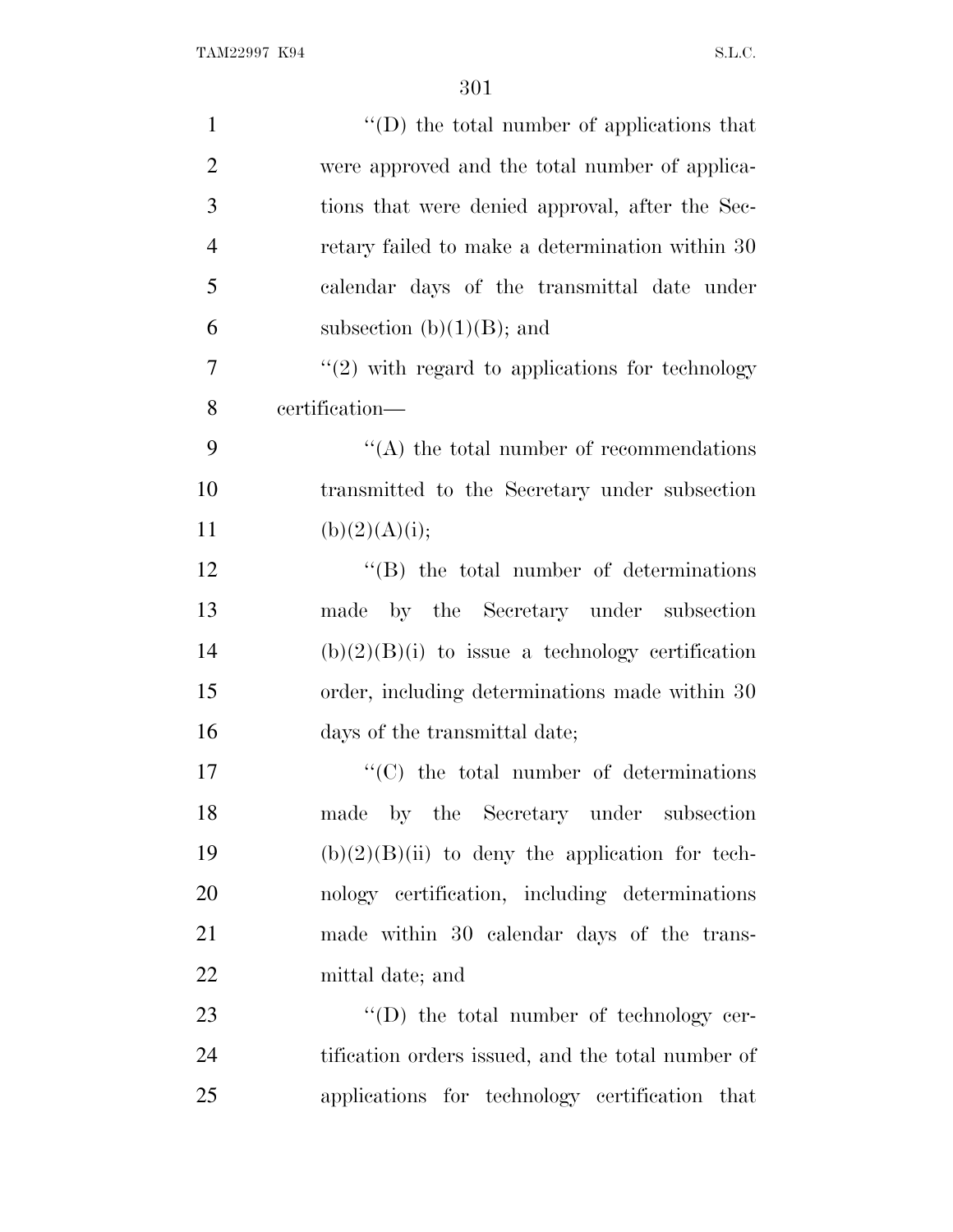were denied, including applications denied after the Secretary failed to make a determination within 30 calendar days of the transmittal date 4 under subsection  $(b)(2)(B)$ .

## **''SEC. 587R. RECOGNIZED STANDARDS.**

 ''(a) I<sup>N</sup> GENERAL.—The Secretary may recognize all or part of appropriate standards established by nationally or internationally recognized standards development orga- nizations for which a person may submit a declaration of conformity in order to meet a requirement under this sub- chapter to which that standard is applicable. Standards for in vitro diagnostic devices previously recognized under section 514(c) shall be considered recognized standards under this section. Recognized and proposed standards shall be accessible to the public at no charge. The applica- tion of any such consensus standard shall only apply pro- spectively. The Secretary shall issue regulations estab- lishing the criteria and process, for such recognition and adoption.

20 "(b) AMENDMENT PROCESS.—The procedures estab- lished in this section or in regulation or guidance issued under this section shall apply to amendment of an existing standard.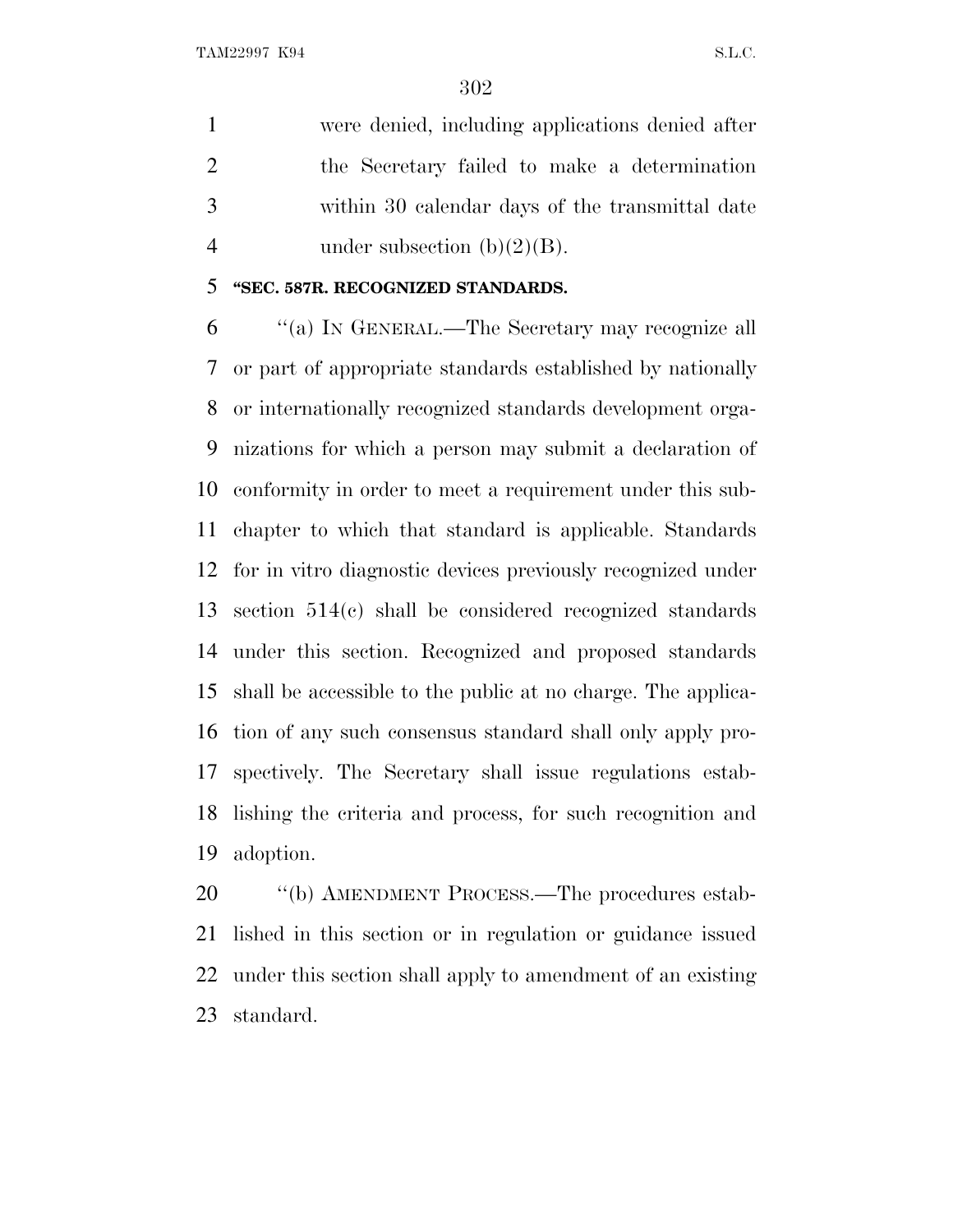## **''SEC. 587S. INVESTIGATIONAL USE.**

2 "(a) In GENERAL.—Subject to the conditions pre-3 scribed in subsections (c), (d), (e), (f), and (g) of this sec- tion, an in vitro clinical test for investigational use shall be exempt from the requirements of this subchapter other than sections 587A, 587P, 587T, and 587V. The Sec- retary may amend parts 50, 54, and 56 of title 21 of the Code of Federal Regulations, or any successor regulations, to apply to in vitro clinical tests to permit the investiga- tional use of such tests by experts qualified by scientific training and experience.

12 "(b) REGULATIONS.

13 "(1) In GENERAL.—Not later than 2 years after the date of enactment of the VALID Act of 2022, the Secretary shall promulgate regulations, or amend existing regulations, to implement this sec-tion.

18 "(2) VARIATION.—The requirements in the reg- ulations promulgated under this section shall take into account variations based on—

21  $\langle (A)$  the scope and duration of clinical testing to be conducted under investigation that 23 is the subject of such application;

24 ''(B) the number of human subjects that are to be involved in such testing;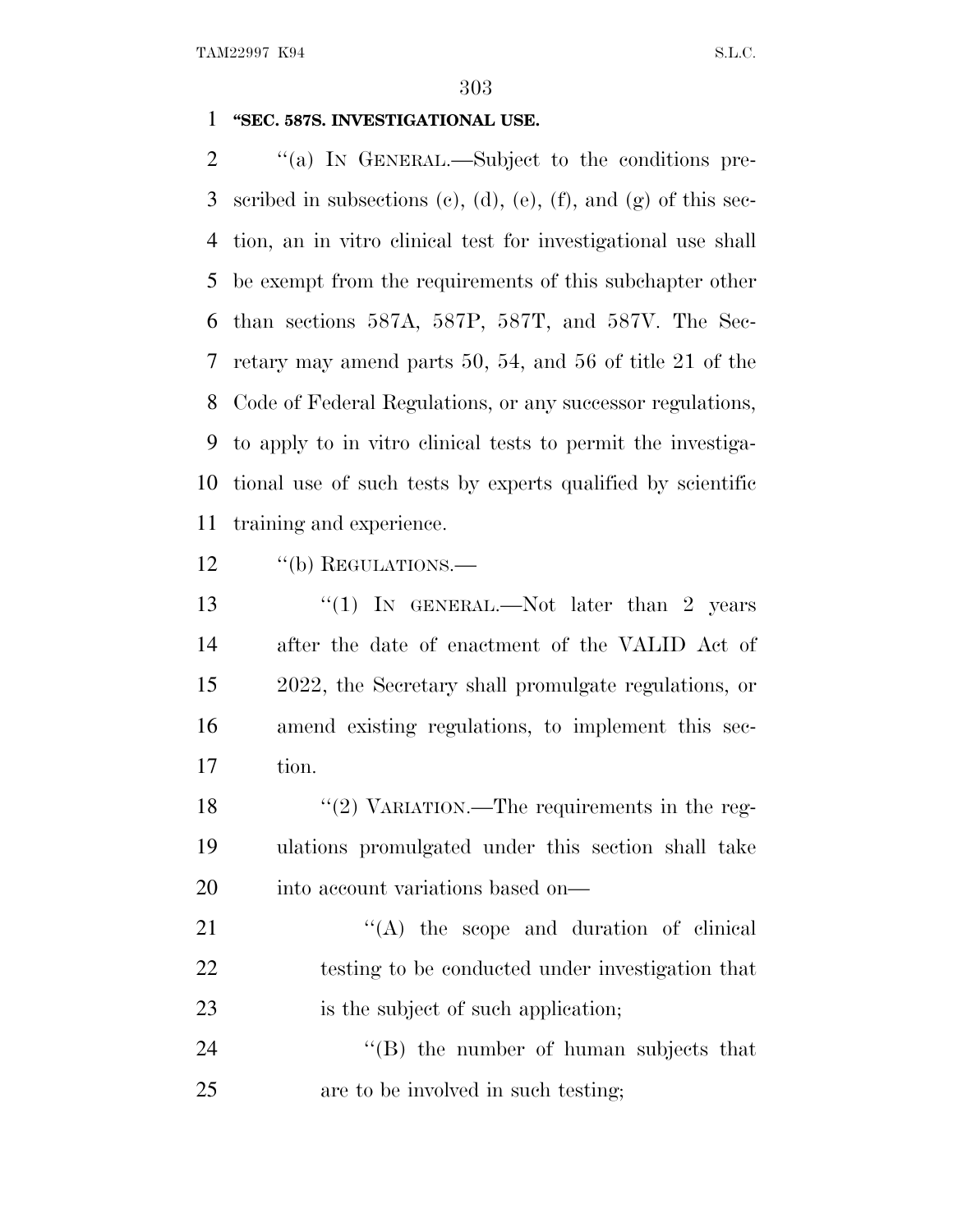$\lq(0)$  the need to permit changes to be made to the in vitro clinical test involved during testing conducted in accordance with a plan re-4 quired under subsection  $(c)(5)$ ; or ''(D) whether the clinical testing of such in vitro clinical test is for the purpose of devel- oping data to obtain approval to offer such test. 8 "(c) APPLICATION FOR INVESTIGATIONAL USE. The following shall apply with respect to in vitro clinical tests for investigational use: 11 "(1) SIGNIFICANT RISK AND OTHER STUD- IES.—In the case of an in vitro clinical test the in- vestigational use of which poses a significant risk to the human subject, a sponsor of an investigation of such a test seeking an investigational use exemption shall submit to the Secretary an investigational use application with respect to the in vitro clinical test in accordance with paragraphs (3) and (4). For pur-poses of this subparagraph, the term 'significant

and that the use of such in vitro clinical test—

risk' means, with respect to an in vitro clinical test

  $\qquad$   $\qquad$   $\qquad$   $\qquad$   $\qquad$   $\qquad$   $\qquad$   $\qquad$   $\qquad$   $\qquad$   $\qquad$   $\qquad$   $\qquad$   $\qquad$   $\qquad$   $\qquad$   $\qquad$   $\qquad$   $\qquad$   $\qquad$   $\qquad$   $\qquad$   $\qquad$   $\qquad$   $\qquad$   $\qquad$   $\qquad$   $\qquad$   $\qquad$   $\qquad$   $\qquad$   $\qquad$   $\qquad$   $\qquad$   $\qquad$   $\qquad$  forming an activity or activities described in 24 section (ss)(1) for, a serious or life-threat-ening disease or condition without confirmation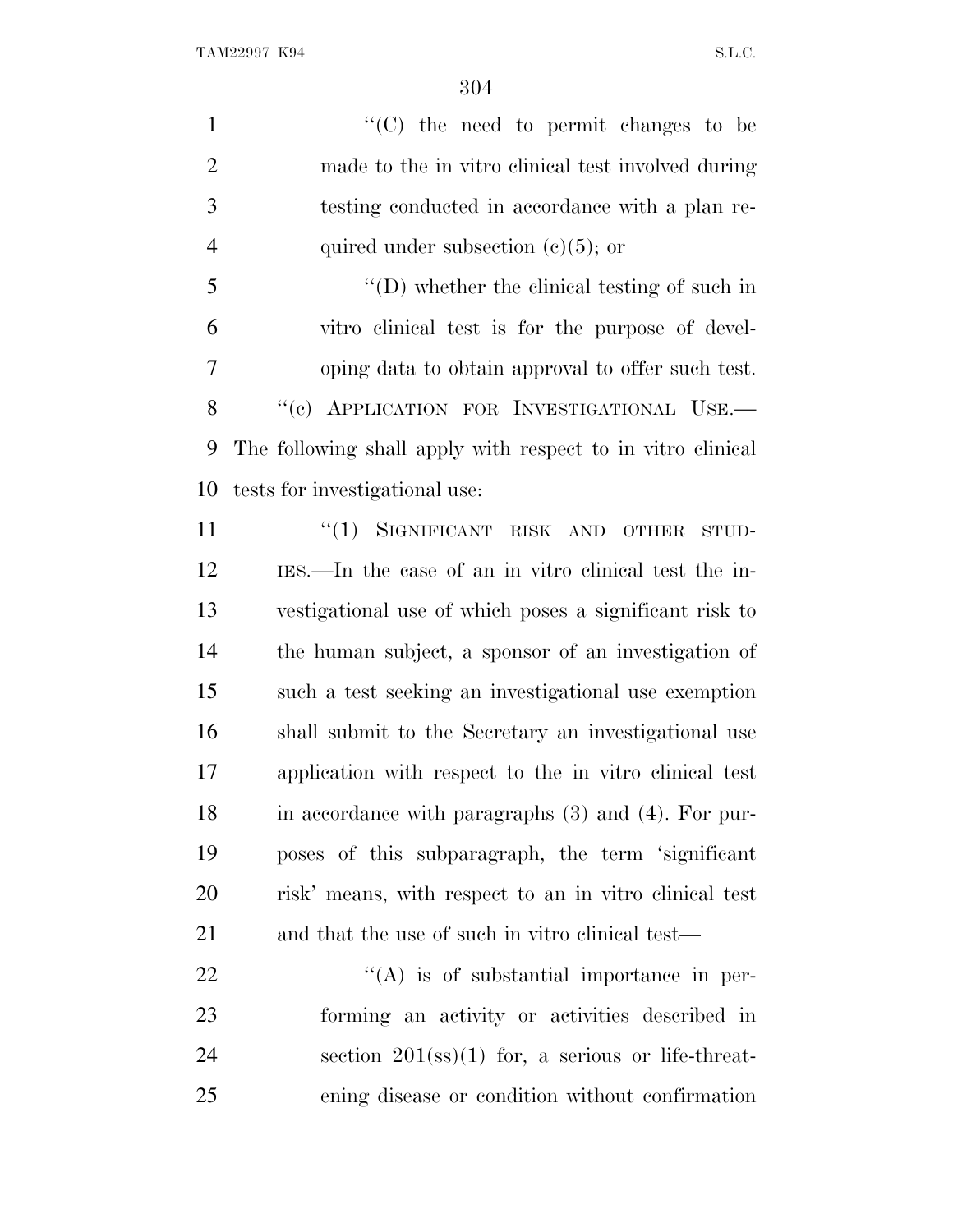| $\mathbf{1}$   | of the diagnosis by a medically established diag-      |
|----------------|--------------------------------------------------------|
| $\overline{2}$ | nostic product or procedure;                           |
| 3              | "(B) requires an invasive sampling proce-              |
| $\overline{4}$ | dure that presents a significant risk to the           |
| 5              | subject, provided that routine<br>human                |
| 6              | venipuncture shall not be considered an invasive       |
| 7              | sampling procedure; or                                 |
| 8              | "(C) otherwise presents a potential for se-            |
| 9              | rious risk to the health of a human subject.           |
| 10             | " $(2)$ NON-SIGNIFICANT RISK STUDIES.—In the           |
| 11             | case of an in vitro clinical test, the investigational |
| 12             | use of which is not described in paragraph $(1)$ —     |
| 13             | $\lq\lq$ the sponsor of such investigation             |
| 14             | shall—                                                 |
| 15             | "(i) ensure such investigation is con-                 |
| 16             | ducted in compliance with an investiga-                |
| 17             | tional plan approved by an institutional re-           |
| 18             | view committee and the labeling of the in              |
| 19             | vitro clinical test involved clearly and con-          |
| 20             | spicuously states, 'For investigational use            |
| 21             | only', as specified in paragraph $(4)(A)(ii)$ ;        |
| 22             | "(ii) ensure each investigator obtains                 |
| 23             | informed consent as required under part                |
| 24             | $50, 54,$ and $56$ of title 21, Code of Federal        |
| 25             | Regulations (or any successor regulations),            |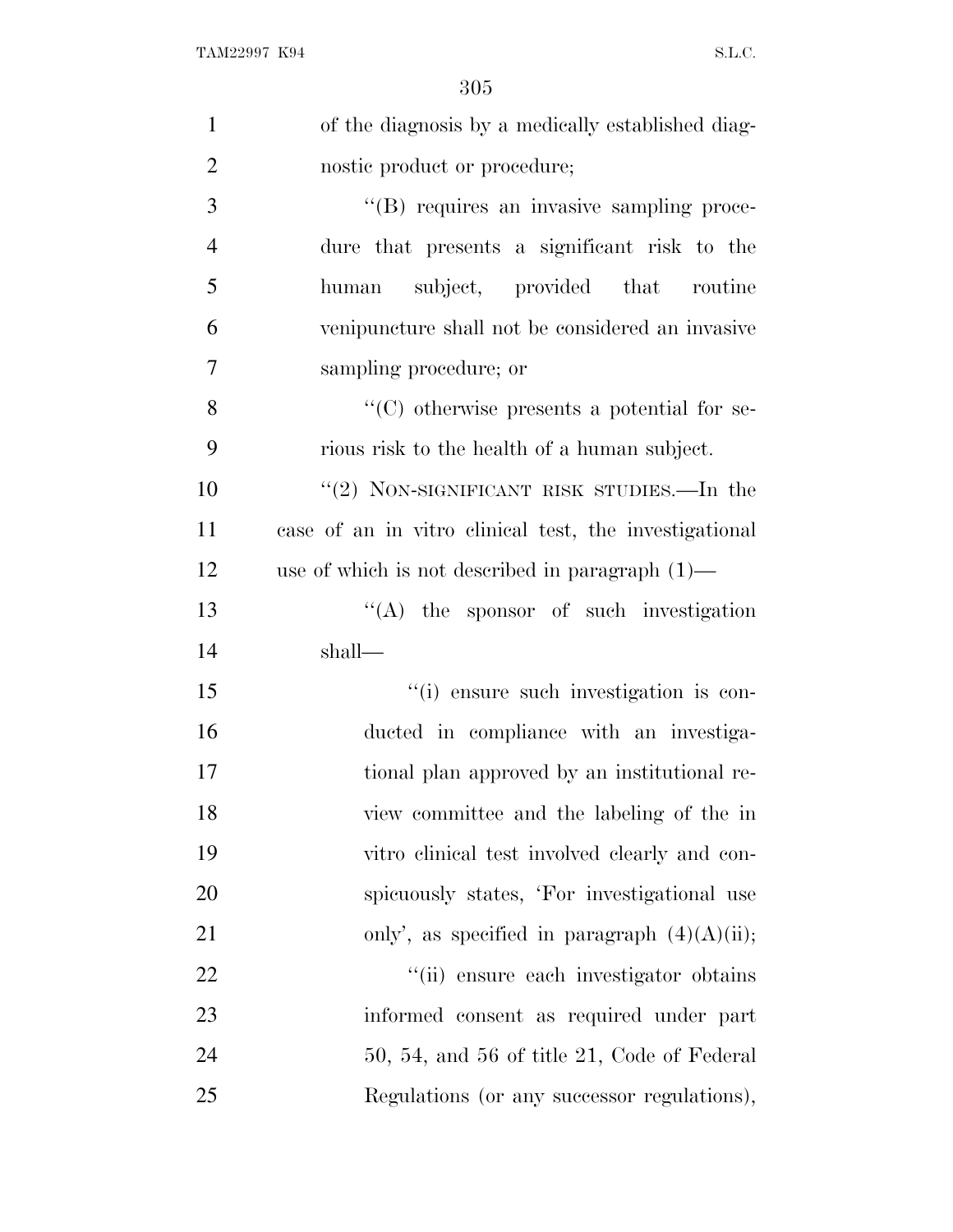| $\mathbf{1}$   | subject to the exceptions set forth in para-         |
|----------------|------------------------------------------------------|
| $\overline{2}$ | graph $(6)(C)$ ;                                     |
| 3              | "(iii) establish and maintain records                |
| $\overline{4}$ | with respect to all requirements in this             |
| 5              | subparagraph;                                        |
| 6              | "(iv) maintain records and make re-                  |
| $\tau$         | ports as established by the Secretary in             |
| 8              | regulations issued under subsection (b);             |
| 9              | and                                                  |
| 10             | $f'(v)$ ensure that investigators monitor            |
| 11             | investigations, maintain records and make            |
| 12             | reports as established by the Secretary in           |
| 13             | regulations issued under subsection (b);             |
| 14             | and                                                  |
| 15             | "(B) the sponsor may rely on any excep-              |
| 16             | tion or exemption described in paragraph             |
| 17             | $(5)(B)$ or as established by the Secretary in       |
| 18             | regulations issued under subsection (b).             |
| 19             | "(3) APPLICATION.—An investigational use ap-         |
| <b>20</b>      | plication shall be submitted in such time and man-   |
| 21             | ner and contain such information as the Secretary    |
| 22             | may require in regulation, and shall include an in-  |
| 23             | vestigational plan for proposed clinical testing and |
| 24             | assurances that the sponsor submitting the applica-  |
| 25             | tion will—                                           |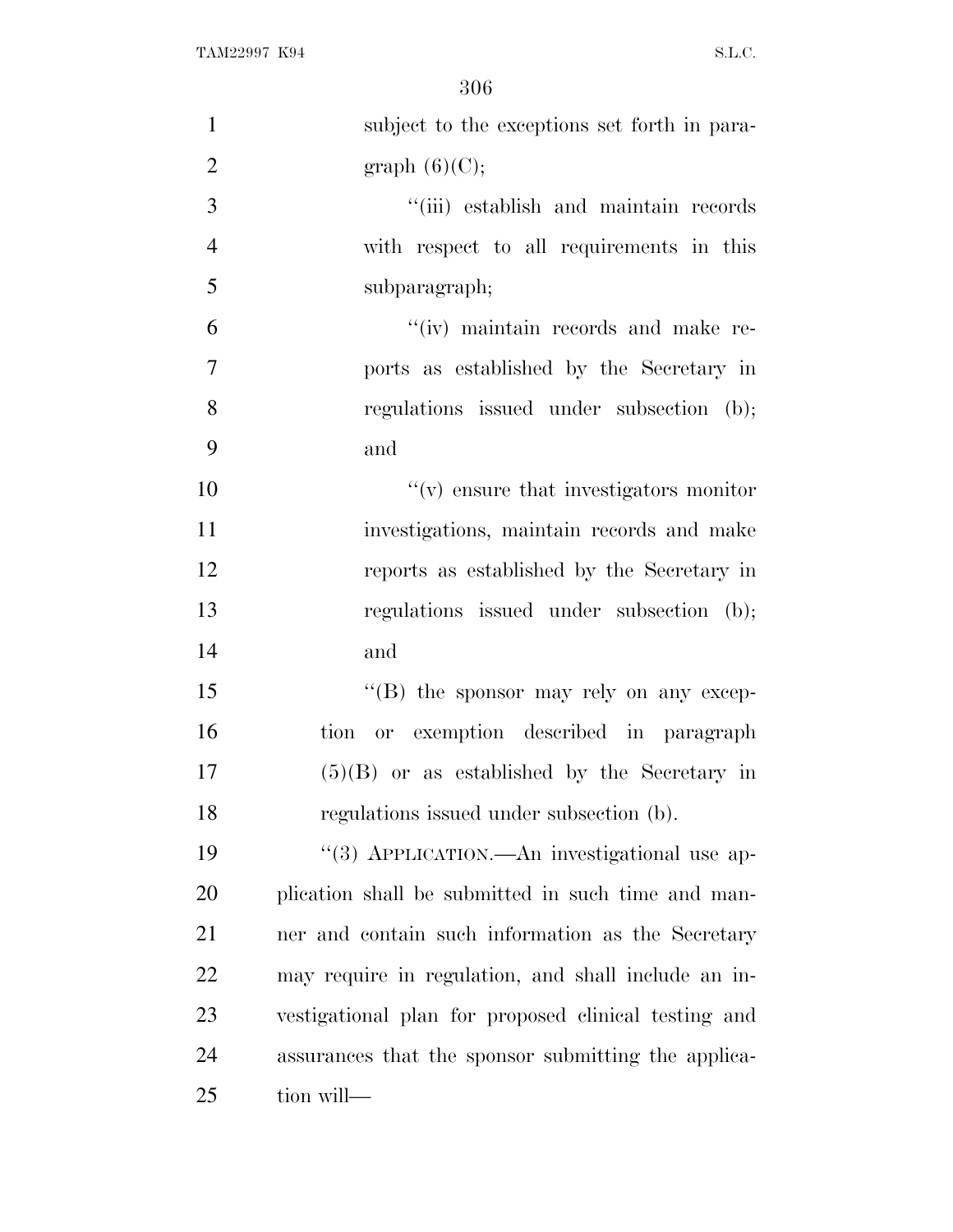| $\mathbf{1}$   | "(A) establish and maintain records rel-            |
|----------------|-----------------------------------------------------|
| $\mathbf{2}$   | evant to the investigation of such in vitro clin-   |
| 3              | ical test; and                                      |
| $\overline{4}$ | $\lq\lq (B)$ submit to the Secretary annual re-     |
| 5              | ports of data obtained as a result of the inves-    |
| 6              | tigational use of the in vitro clinical test during |
| 7              | the period covered by the exemption that the        |
| 8              | Secretary reasonably determines will enable the     |
| 9              | Secretary—                                          |
| 10             | "(i) to ensure compliance with the                  |
| 11             | conditions for the exemption specified in           |
| 12             | paragraph $(4)$ ;                                   |
| 13             | "(ii) to review the progress of the in-             |
| 14             | vestigation involved; and                           |
| 15             | "(iii) to evaluate the ability to meet              |
| 16             | the applicable standard.                            |
| 17             | $``(4)$ CONDITIONS FOR EXEMPTION.—                  |
| 18             | "(A) IN GENERAL.—An application for an              |
| 19             | investigational use exemption with respect to a     |
| 20             | significant risk study shall be granted if each of  |
| 21             | the following conditions is met.                    |
| 22             | "(i) The risks to the subjects of the in            |
| 23             | vitro clinical test are outweighed by the an-       |
| 24             | ticipated benefits of the test to the subjects      |
| 25             | and the importance of the knowledge to be           |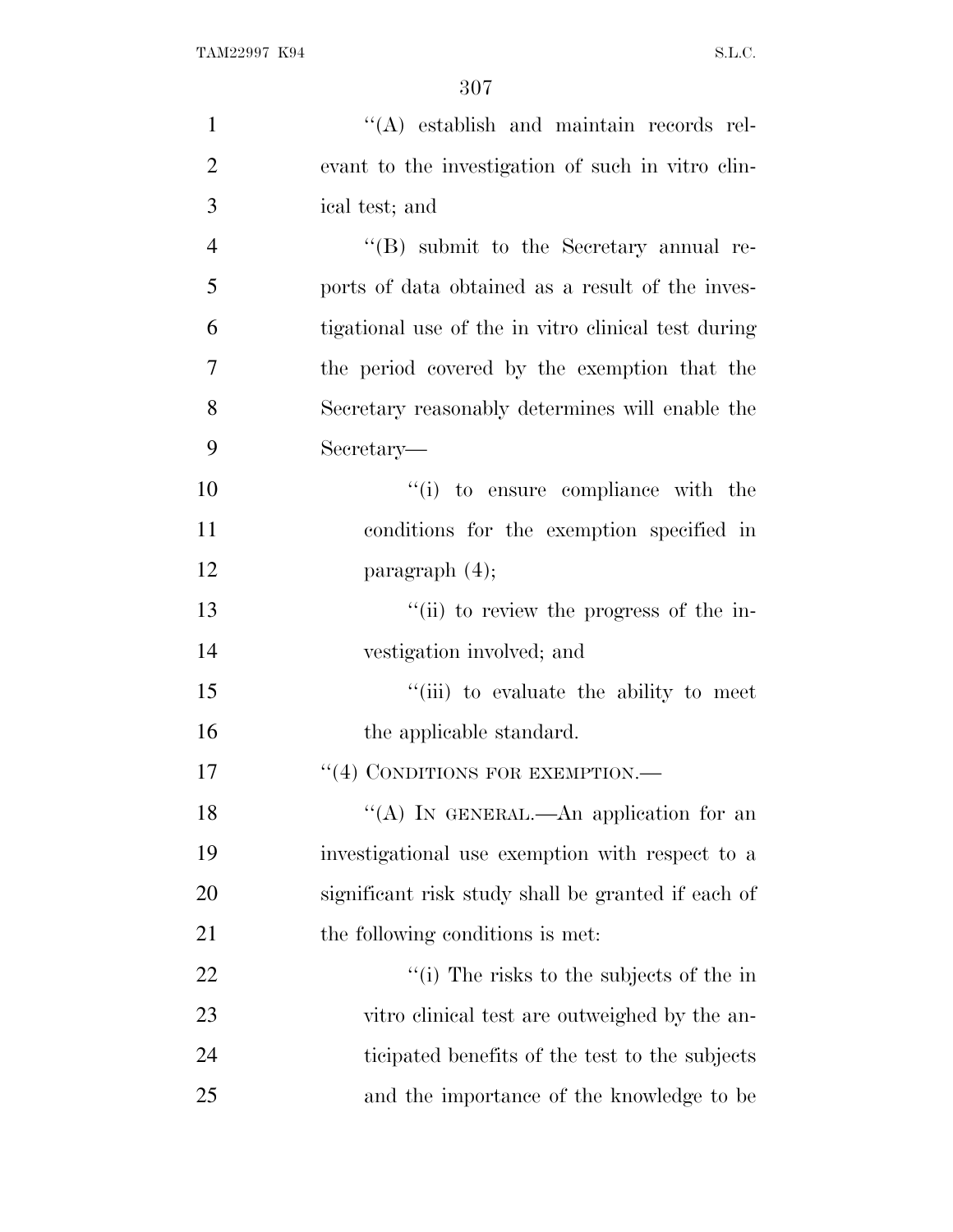| $\mathbf{1}$   | gained, and adequate assurance of in-                 |
|----------------|-------------------------------------------------------|
| $\overline{2}$ | formed consent is provided in accordance              |
| 3              | with paragraphs $(6)(A)(iii)$ and $(6)(B)$ .          |
| $\overline{4}$ | "(ii) The proposed labeling for the in                |
| 5              | vitro clinical test involved clearly and con-         |
| 6              | spicuously states 'For investigational use            |
| $\tau$         | only'.                                                |
| 8              | "(iii) Such other requirements the                    |
| 9              | Secretary determines—                                 |
| 10             | $\lq\lq$ (I) are necessary for the protec-            |
| 11             | tion of the public health and safety;                 |
| 12             | and                                                   |
| 13             | "(II) do not unduly delay inves-                      |
| 14             | tigation.                                             |
| 15             | "(B) CERTAIN SIGNIFICANT RISK STUDIES                 |
| 16             | OF IN VITRO CLINICAL TESTS FOR AN UNMET               |
| 17             | NEED.—The Secretary shall not impose a limit          |
| 18             | on the sample size for a significant risk study       |
| 19             | of an in vitro clinical test that has received        |
| 20             | breakthrough designation under section 587I.          |
| 21             | COORDINATION WITH INVESTIGATIONAL<br>``(5)            |
| 22             | NEW DRUG APPLICATIONS.—Any requirement for            |
| 23             | the submission of a report to the Secretary pursuant  |
| 24             | to an application for an investigational new drug ex- |
| 25             | emption involving an in vitro clinical test shall su- |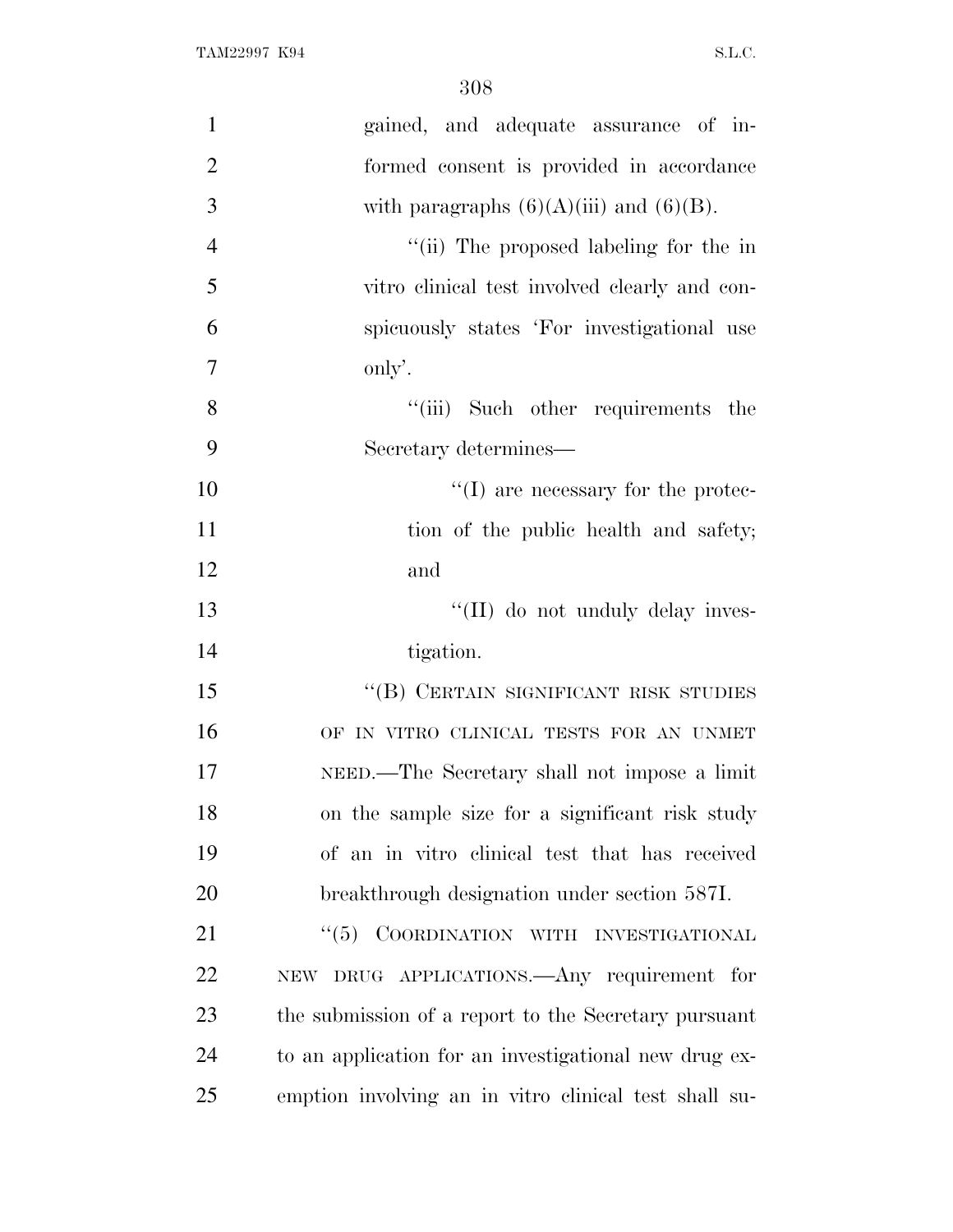| $\mathbf{1}$   | persede the reporting requirement in paragraph         |
|----------------|--------------------------------------------------------|
| $\overline{2}$ | $(3)(B)$ , but only to the extent the requirement with |
| 3              | respect to the application for exemption with respect  |
| $\overline{4}$ | to the drug is duplicative of the reporting require-   |
| 5              | ment under such paragraph.                             |
| 6              | "(6) INVESTIGATIONAL PLAN, PROCEDURES,                 |
| 7              | AND CONDITIONS.—With respect to an investiga-          |
| 8              | tional plan submitted under paragraph (3), the         |
| 9              | sponsor submitting such plan shall—                    |
| 10             | "(A) promptly notify the Secretary of the              |
| 11             | approval or the suspension or termination of           |
| 12             | the approval of such plan by an institutional re-      |
| 13             | view committee;                                        |
| 14             | $\lq\lq$ (B) in the case of an in vitro clinical test  |
| 15             | made available to investigators for clinical test-     |
| 16             | ing, obtain agreements from each investigator          |
| 17             | that any testing of the in vitro clinical test in-     |
| 18             | volving human subjects will be under such in-          |
| 19             | vestigator's supervision and in accordance with        |
| 20             | paragraph $(C)$ and submit such agreements to          |
| 21             | the Secretary that ensure—                             |
| 22             | "(i) all investigators will comply with                |
| 23             | this section, regulations promulgated or re-           |
| 24             | vised under this section, and applicable               |
| 25             | human subjects regulations; and                        |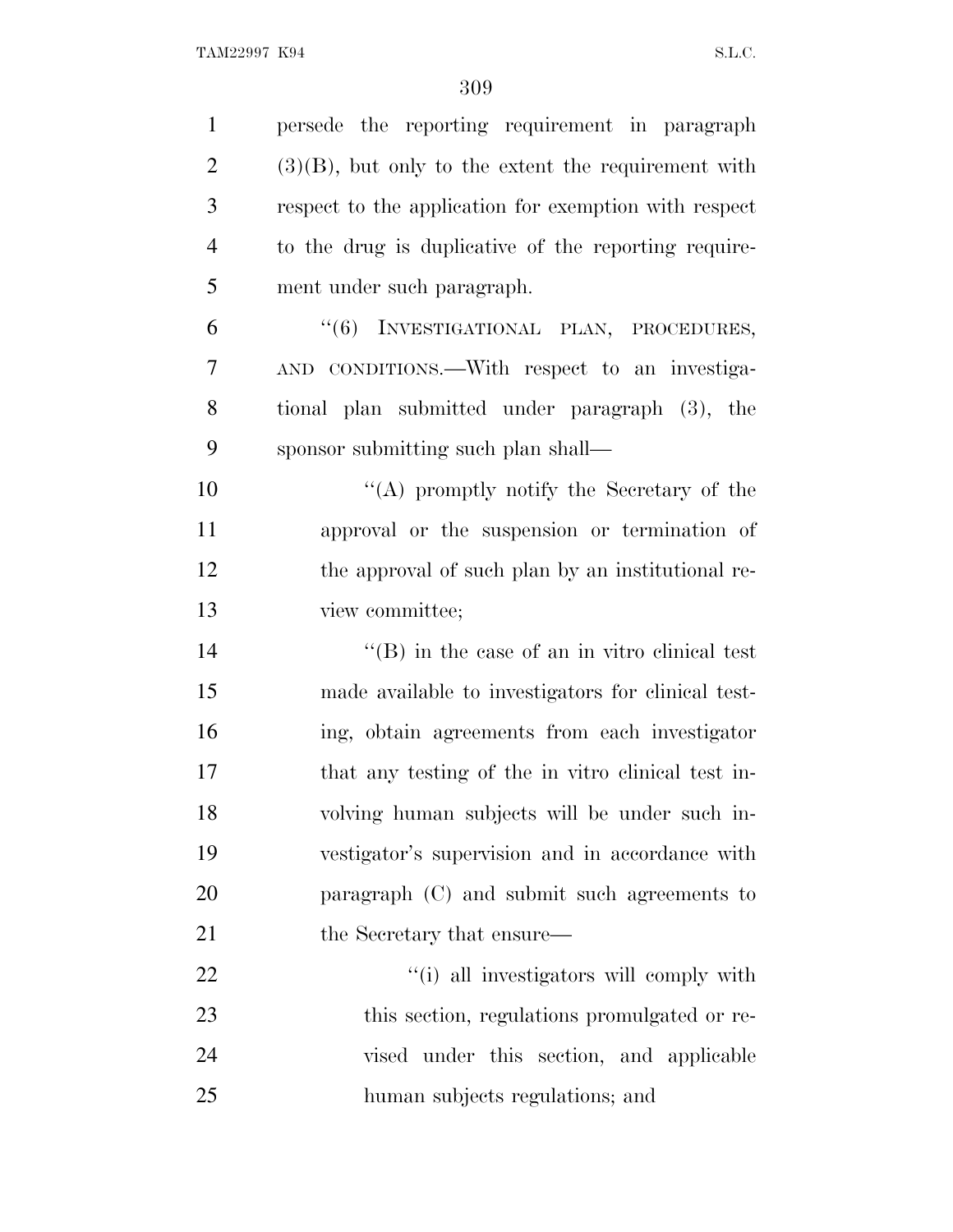| $\mathbf{1}$   | "(ii) the investigator will ensure                 |
|----------------|----------------------------------------------------|
| $\overline{2}$ | $that-$                                            |
| $\mathfrak{Z}$ | "(I) informed consent is obtained                  |
| $\overline{4}$ | as required under part $50$ of title $21$ ,        |
| 5              | Code of Federal Regulations (or any                |
| 6              | successor regulations), amended to                 |
| 7              | apply to in vitro clinical tests; and              |
| 8              | $\lq$ (II) the requirements for insti-             |
| 9              | tutional review board under part 56 of             |
| 10             | title 21 of the Code of Federal Regu-              |
| 11             | lations (or successor regulations),                |
| 12             | amended to apply to in vitro clinical              |
| 13             | tests, are met;                                    |
| 14             | $\lq\lq$ (C) assure that informed consent will be  |
| 15             | obtained from each human subject (or the rep-      |
| 16             | resentative of such subject) of proposed clinical  |
| 17             | testing involving such in vitro clinical test, ex- |
| 18             | cept where, subject to such other conditions as    |
| 19             | the Secretary may prescribe—                       |
| 20             | "(i) the proposed clinical testing poses           |
| 21             | no more than minimal risk to the human             |
| 22             | subject and includes appropriate safe-             |
| 23             | guards to protect the rights, safety, and          |
| 24             | welfare of the human subject; or                   |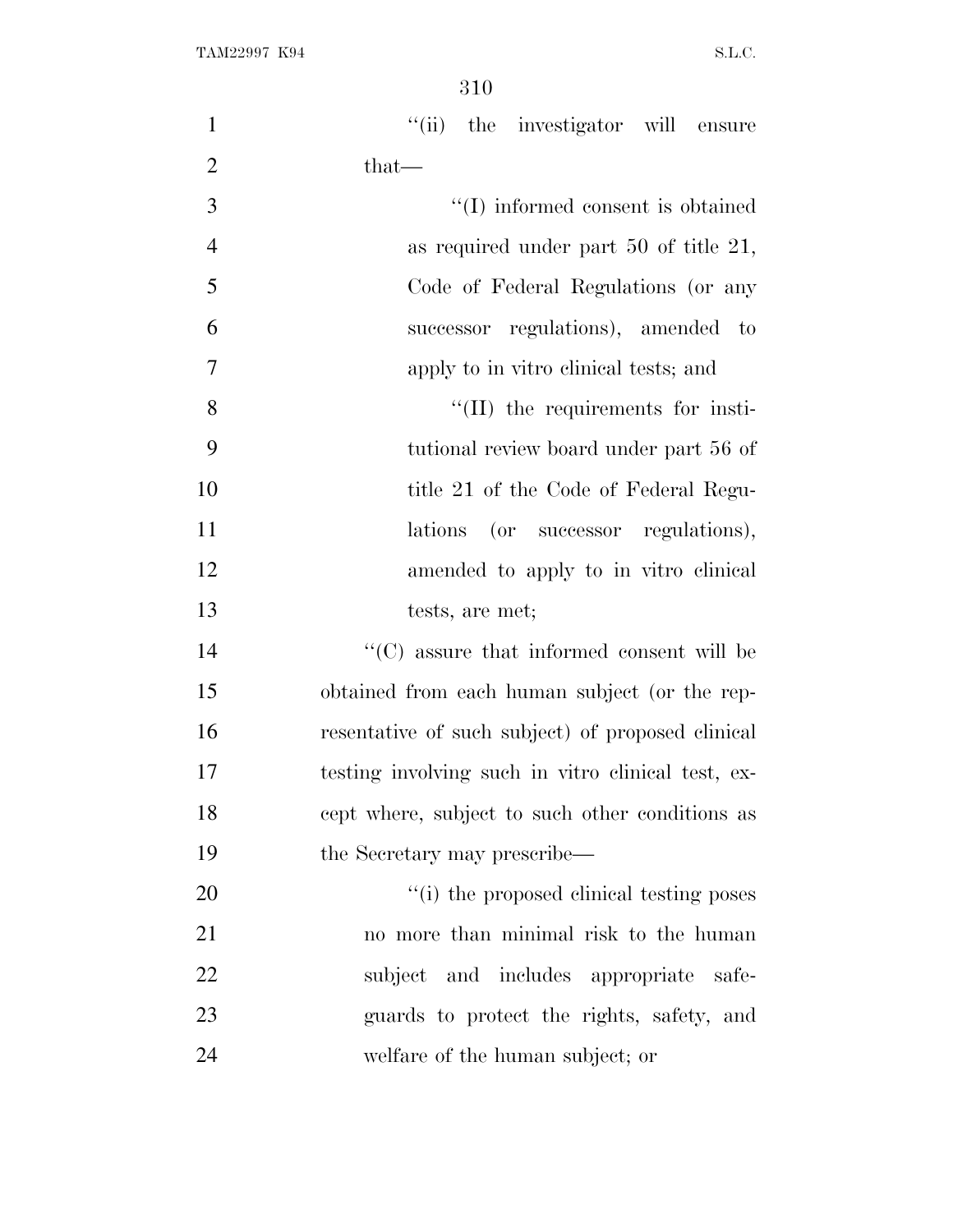TAM22997 K94 S.L.C.

| $\mathbf{1}$   | "(ii) the investigator conducting or                  |
|----------------|-------------------------------------------------------|
| $\overline{2}$ | supervising the clinical testing determines           |
| 3              | in writing that there exists a life-threat-           |
| $\overline{4}$ | ening situation involving the human sub-              |
| 5              | ject of such testing which necessitates the           |
| 6              | use of such in vitro clinical test and it is          |
| $\tau$         | not feasible to obtain informed consent               |
| 8              | from the subject and there is not sufficient          |
| 9              | time to obtain such consent from a rep-               |
| 10             | resentative of such subject.                          |
| 11             | "(7) CONCURRED BY LICENSED PHYSICIAN.-                |
| 12             | The determination required by paragraph $(6)(C)(ii)$  |
| 13             | shall be concurred in writing by a licensed physician |
| 14             | who is not involved in the testing of the human sub-  |
| 15             | ject with respect to which such determination is      |
| 16             | made unless immediate use of the device is required   |
| 17             | to save the life of the human subject of such testing |
| 18             | and there is not sufficient time to obtain such con-  |
| 19             | currence.                                             |
| 20             | "(d) REVIEW OF APPLICATIONS.—                         |
| 21             | "(1) IN GENERAL.—The Secretary may issue              |
| 22             | an order approving an investigation as proposed, ap-  |
| 23             | proving it with conditions or modifications, or dis-  |

approving it.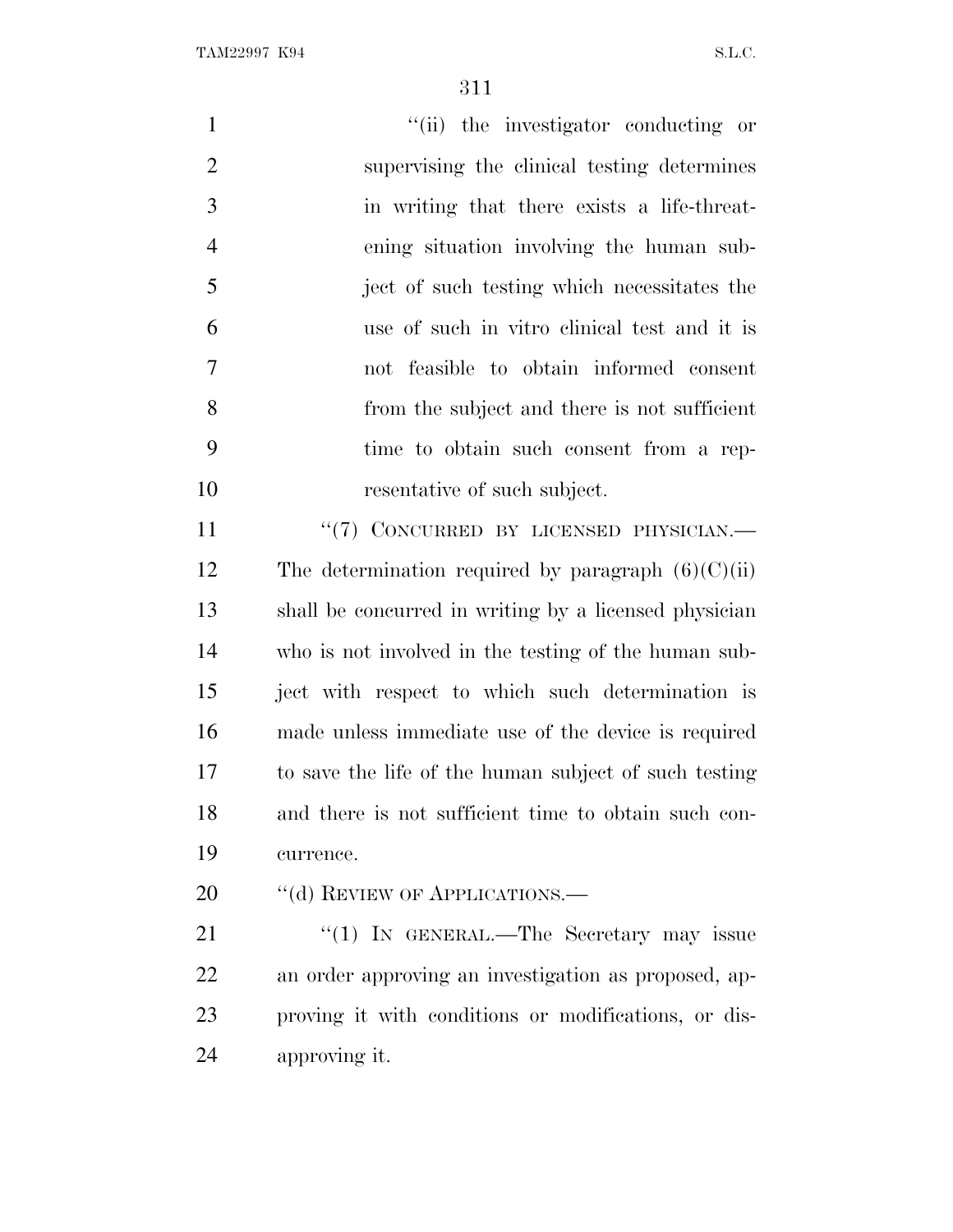1 "(2) FAILURE TO ACT.—Unless the Secretary, not later than the date that is 30 calendar days after the date of the submission of an application for an investigational use exemption that meets the re- quirements of subsection (c), issues an order under paragraph (1) and notifies the sponsor submitting the application, the application shall be treated as approved as of such date without further action by the Secretary.

 ''(3) DENIAL.—The Secretary may deny an in- vestigational use application submitted under this subsection if the Secretary determines that the in- vestigation with respect to which the application is submitted does not conform to the requirements of subsection (c). A notification of such denial sub- mitted to the sponsor with respect to such a request shall contain the order of disapproval and a complete statement of the reasons for the Secretary's denial of the application.

20 <sup>''</sup>(e) WITHDRAWAL OF EXEMPTION.—

21 "(1) IN GENERAL.—The Secretary may, by ad- ministrative order, withdraw an exemption approved under this section with respect to an in vitro clinical test, including an exemption treated as approved based on the Secretary's failure to act pursuant to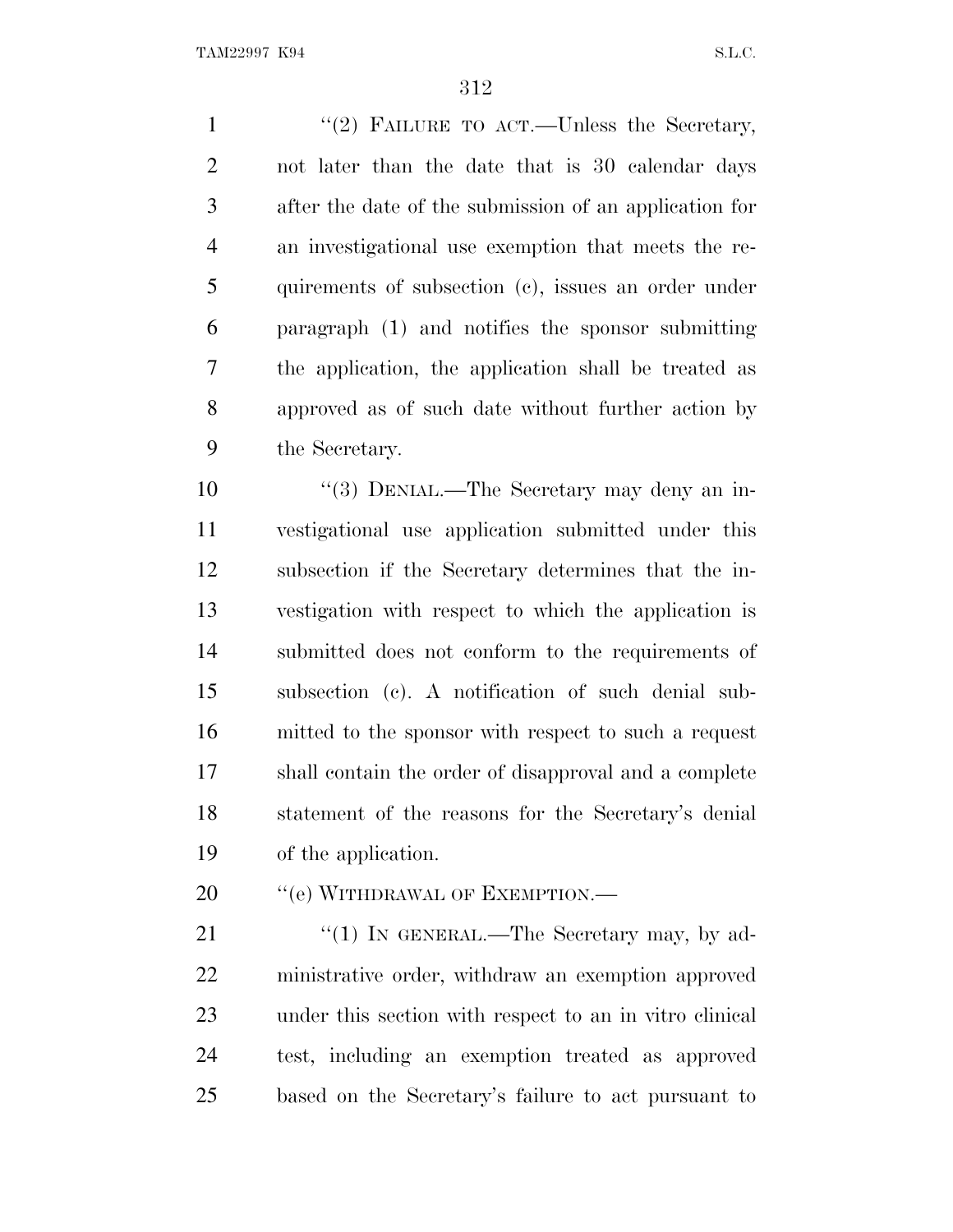1 subsection  $(d)(2)$ , if the Secretary determines that an investigation conducted under such an exemption does not meet the applicable conditions under sub-4 section (c)(3) for such exemption. "(2) OPPORTUNITY TO BE HEARD.— ''(A) IN GENERAL.—Subject to subpara- graph (B), an order withdrawing an investiga- tional use exemption granted under this section may be issued only after the Secretary provides the sponsor of the in vitro clinical test with an opportunity for an informal hearing. 12 "(B) EXCEPTION.—An order referred to in subparagraph (A) with respect to an investiga- tional use exemption granted under this section may be issued on a preliminary basis before the provision of an opportunity for an informal hearing if the Secretary determines that the continuation of testing under the exemption will result in an unreasonable risk to the public health. The Secretary will provide an oppor- tunity for an informal hearing promptly fol- lowing any preliminary action under this sub-paragraph.

''(f) CHANGES.—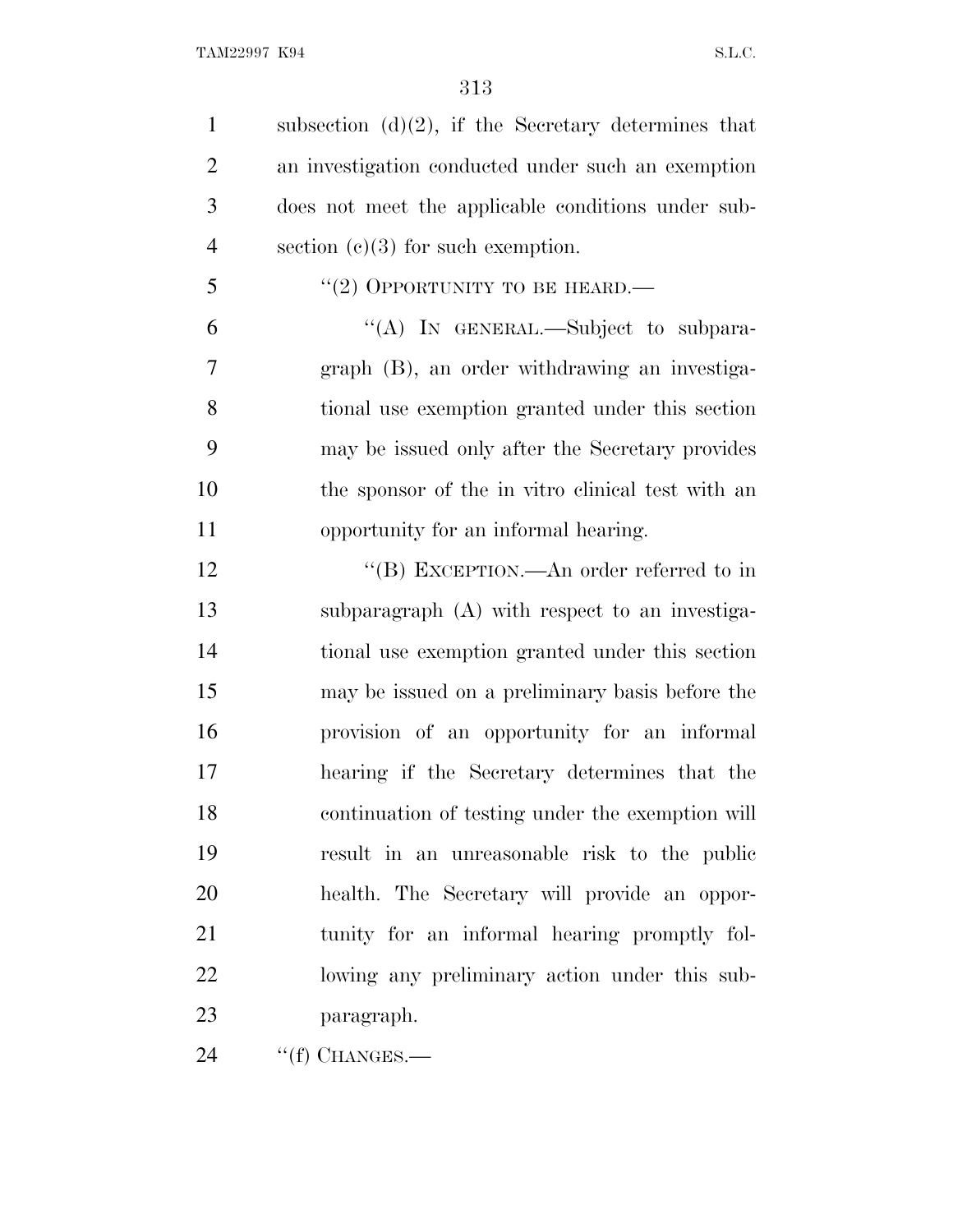| $\mathbf{1}$   | $\lq(1)$ IN GENERAL.—The regulations promul-           |
|----------------|--------------------------------------------------------|
| $\overline{2}$ | gated under subsection (b) shall provide, with re-     |
| 3              | spect to an in vitro clinical test for which an exemp- |
| $\overline{4}$ | tion under this subsection is in effect, procedures    |
| 5              | and conditions under which changes are allowed         |
| 6              | without the additional approval of an application for  |
| $\overline{7}$ | an exemption or submission of a supplement to such     |
| 8              | an application. Such regulations shall provide that    |
| 9              | such a change may be made if—                          |
| 10             | $\lq\lq$ the sponsor determines, on the basis          |
| 11             | of credible information (as defined in regula-         |
| 12             | tions) that the change meets the conditions            |
| 13             | specified in paragraph $(2)$ ; and                     |
| 14             | $\lq\lq$ the sponsor submits to the Secretary,         |
| 15             | not later than 5 calendar days after making the        |
| 16             | change, a notice of the change.                        |
| 17             | "(2) CONDITIONS.—The conditions specified in           |
| 18             | this paragraph are that—                               |
| 19             | $\lq\lq$ in the case of developmental changes          |
| 20             | to an in vitro clinical test, including manufac-       |
| 21             | turing changes, the changes—                           |
| 22             | "(i) do not constitute a significant                   |
| 23             | change in design or in basic principles of             |
| 24             | operation;                                             |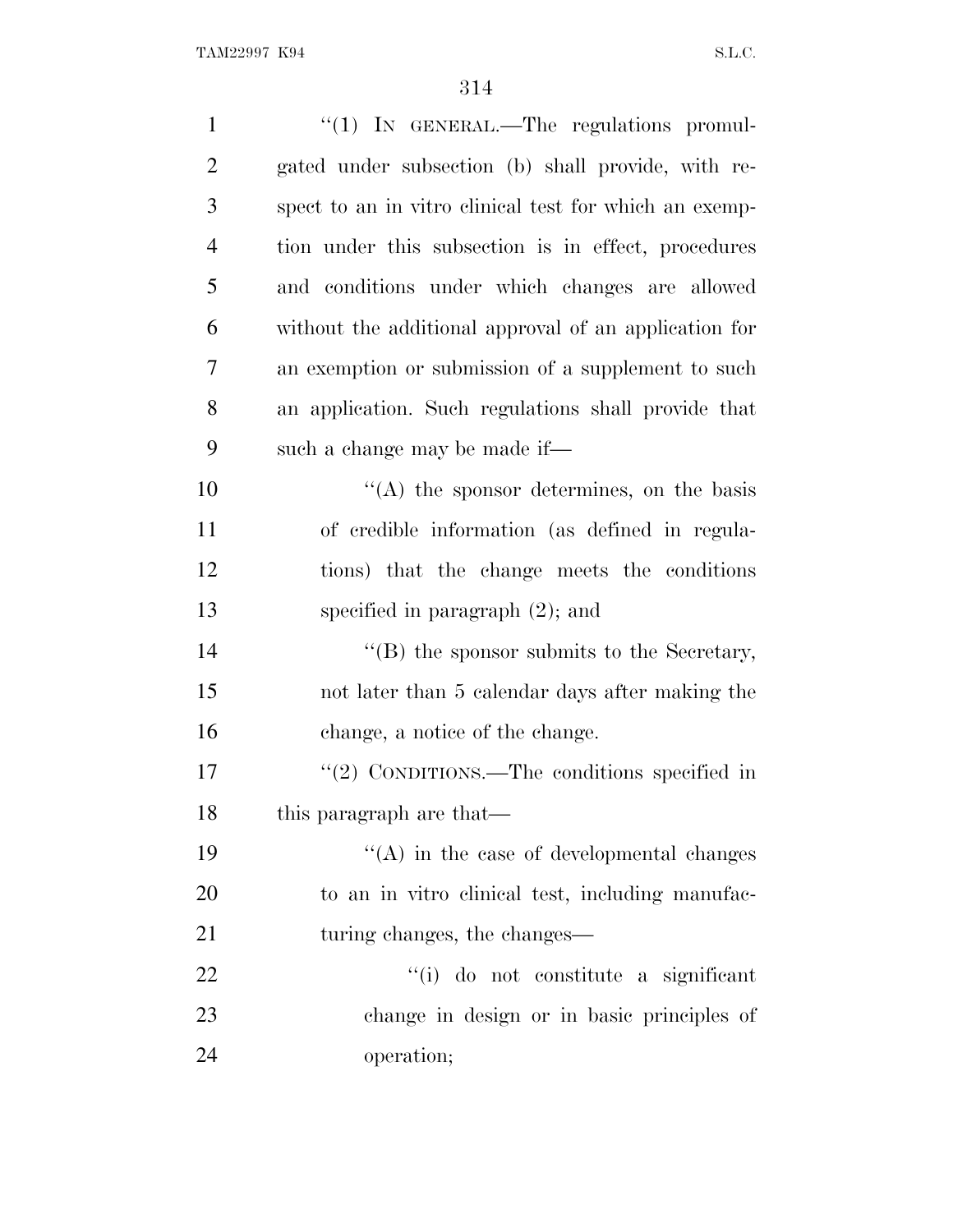| $\mathbf{1}$   | "(ii) do not affect the rights, safety,                |
|----------------|--------------------------------------------------------|
| $\overline{2}$ | or welfare of the human subjects involved              |
| 3              | in the investigation; and                              |
| $\overline{4}$ | "(iii) are made in response to infor-                  |
| 5              | mation gathered during the course of an                |
| 6              | investigation; and                                     |
| 7              | $\lq\lq (B)$ in the case of changes to clinical pro-   |
| 8              | to to the test, the changes do not                     |
| 9              | affect-                                                |
| 10             | "(i) the validity of data or information               |
| 11             | resulting from the completion of an ap-                |
| 12             | proved clinical protocol, or the relationship          |
| 13             | of likely patient risk to benefit relied upon          |
| 14             | to approve a product;                                  |
| 15             | "(ii) the scientific soundness of a plan               |
| 16             | submitted under subsection $(c)(3)$ ; or               |
| 17             | "(iii) the rights, safety, or welfare of               |
| 18             | the human subjects involved in the inves-              |
| 19             | tigation.                                              |
| 20             | "(g) CLINICAL HOLD.—                                   |
| 21             | "(1) IN GENERAL.—At any time, the Secretary            |
| 22             | may impose a clinical hold with respect to an inves-   |
| 23             | tigation of an in vitro clinical test if the Secretary |
| 24             | makes a written determination described in para-       |
| 25             | graph (2). The Secretary shall, in imposing such       |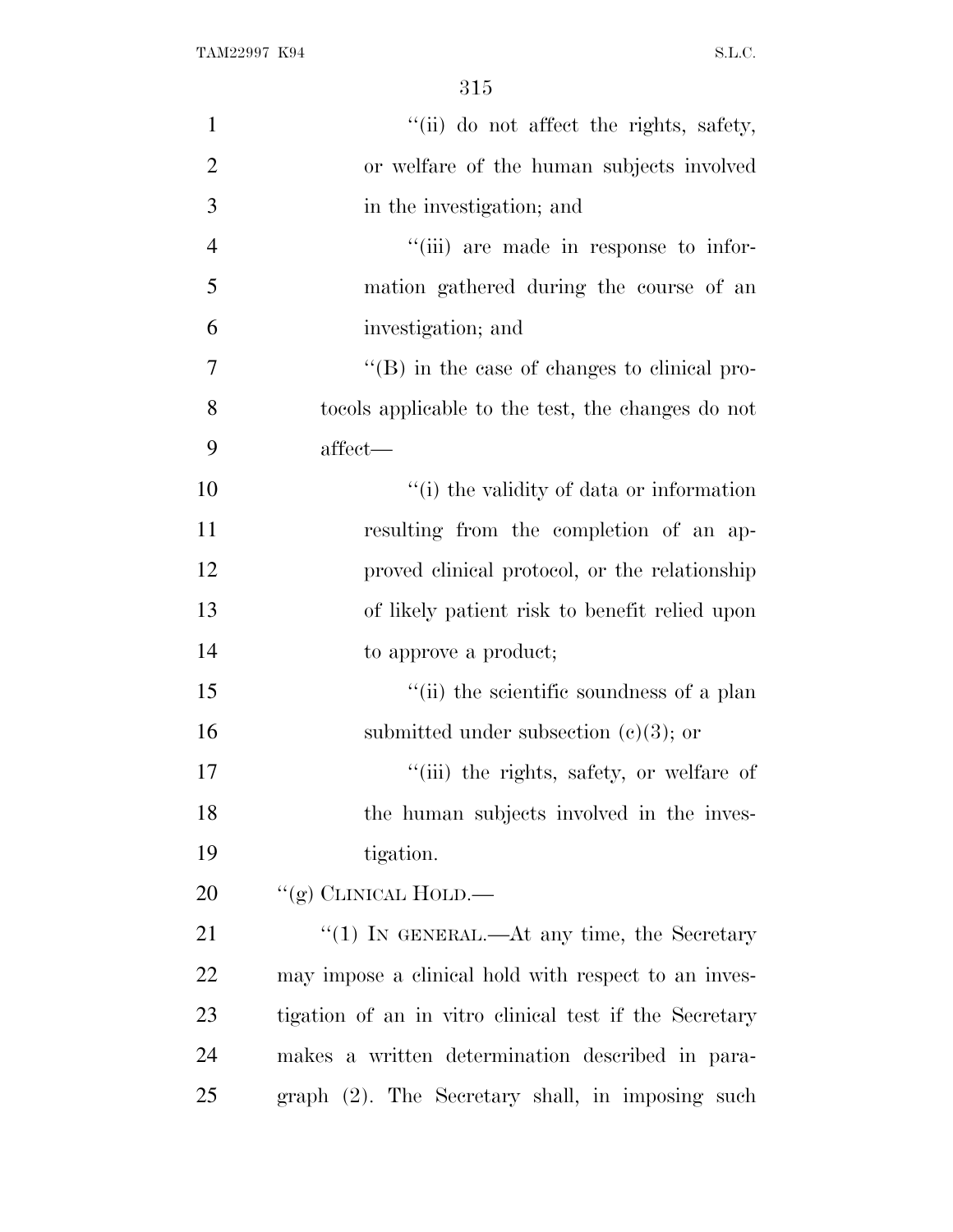clinical hold, specify the basis for the clinical hold, including the specific information available to the Secretary which served as the basis for such clinical hold, and confirm such determination in writing. The applicant may immediately appeal any such de-termination pursuant to section 587P.

 $7 \t\t\t\t\t\t''(2)$  DETERMINATION.—

 $"$ (A) In GENERAL.—For purposes of para- graph (1), a determination described in this subparagraph with respect to a clinical hold is a determination that, based on credible evi- dence, the in vitro clinical test involved rep- resents an unreasonable risk to the safety of the persons who are the subjects of the clinical investigation, taking into account the qualifica- tions of the clinical investigators, information about the in vitro clinical test, the design of the clinical investigation, the condition for which the in vitro clinical test is to be investigated, and the health status of the subjects involved.

21 "(B) REMOVAL OF CLINICAL HOLD.—Any written request to the Secretary from the spon- sor of an investigation that a clinical hold be re- moved shall receive a decision, in writing and specifying the reasons therefor, within 30 days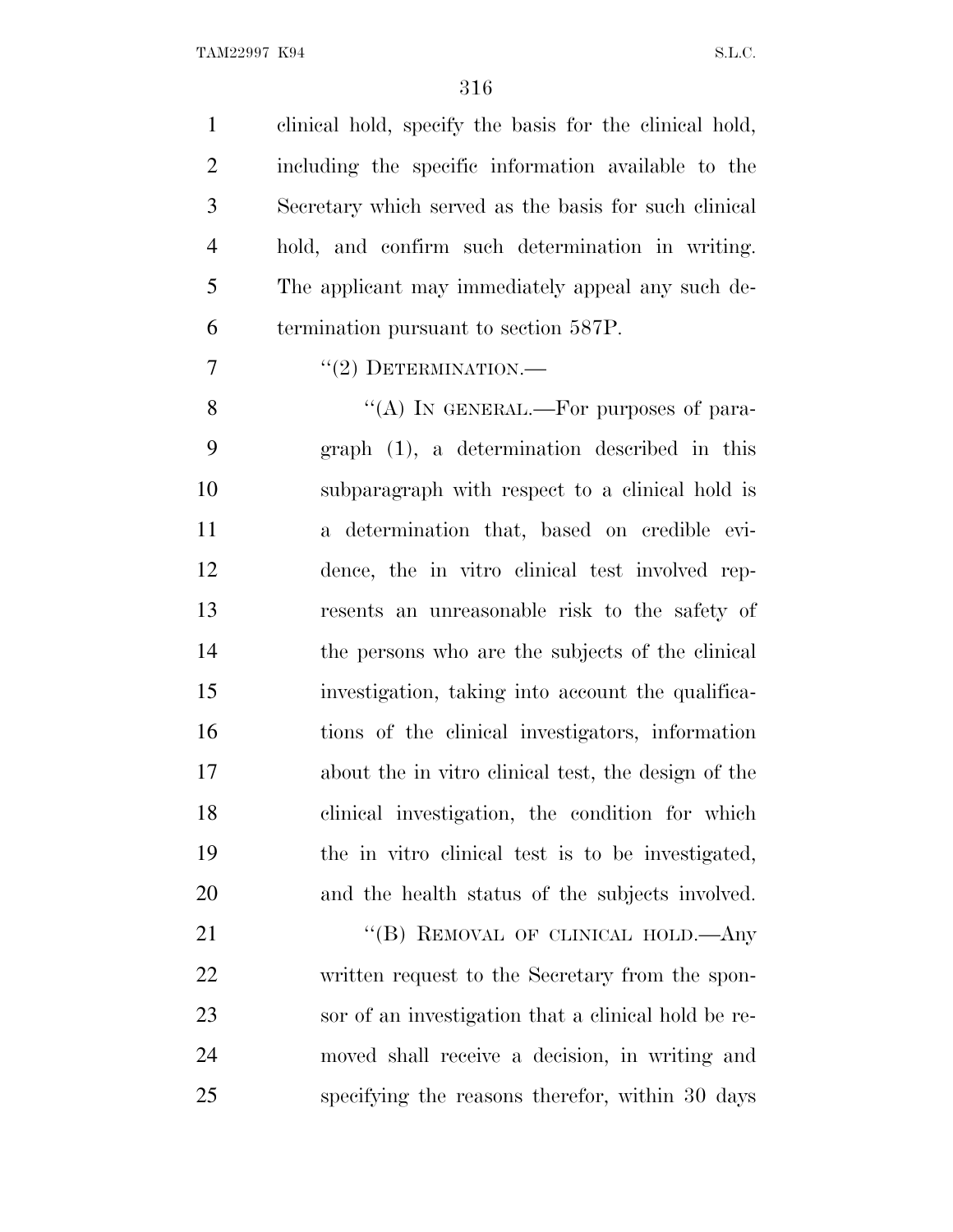| $\mathbf{1}$   | after receipt of such request. Any such request              |
|----------------|--------------------------------------------------------------|
| $\overline{2}$ | shall include sufficient information to support              |
| 3              | the removal of such clinical hold.                           |
| 4              | "SEC. 587T. COMPREHENSIVE TEST INFORMATION SYSTEM.           |
| 5              | "(a) ESTABLISHMENT.—Not later than 2 years after             |
| 6              | the date of enactment of the VALID Act of 2022, the Sec-     |
| 7              | retary shall make available a comprehensive test informa-    |
| 8              | tion system for in vitro clinical tests that is designed to— |
| 9              | $\lq(1)$ provide a transparent interface on the              |
| 10             | website of the Food and Drug Administration for              |
| 11             | stakeholders, to the extent permitted by applicable          |
| 12             | law, which may include access to the—                        |
| 13             | "(A) regulatory pathway designation infor-                   |
| 14             | mation for each in vitro clinical test or tests              |
| 15             | with the same indications for use;                           |
| 16             | $\lq\lq$ registration and listing information                |
| 17             | provided by developers under section 587J, in-               |
| 18             | cluding the use of a link for labels;                        |
| 19             | "(C) adverse event reports submitted                         |
| 20             | under section 587M, as appropriate;                          |
| 21             | $\lq\lq$ reports of corrections and removals                 |
| 22             | submitted under section 587N; and                            |
| 23             | $\lq\lq$ (E) other information pertaining to an in           |
| 24             | vitro clinical test or tests with the same indica-           |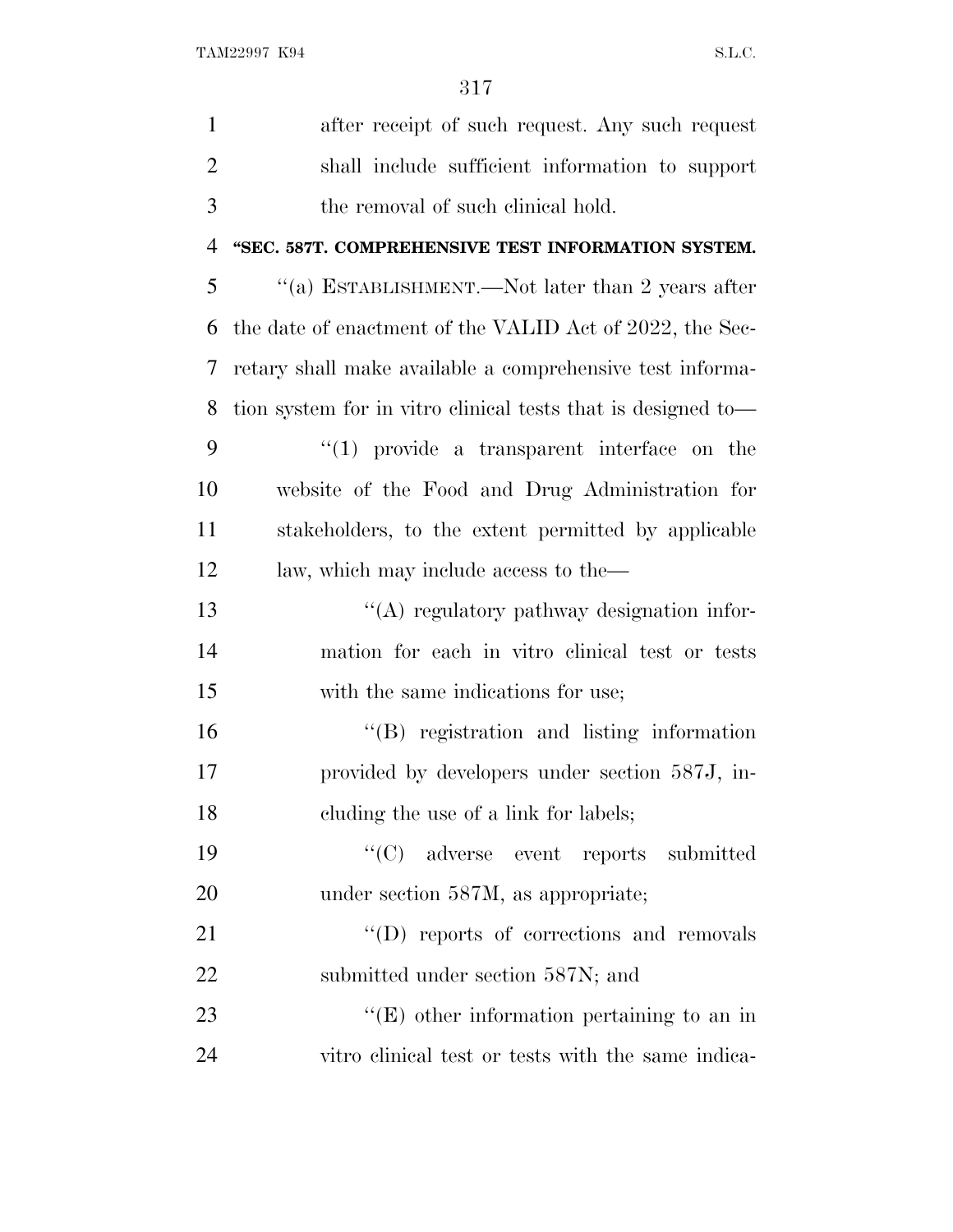| $\mathbf{1}$   | tions for use, as the Secretary determines ap-                |
|----------------|---------------------------------------------------------------|
| $\overline{2}$ | propriate; and                                                |
| 3              | $\lq(2)$ provide a secure portal for electronic sub-          |
| $\overline{4}$ | mission, including applications and other in vitro            |
| 5              | clinical test submissions, registration and listing in-       |
| 6              | formation, and adverse event reports, which provides          |
| 7              | protections from unauthorized disclosure of informa-          |
| 8              | tion, including of—                                           |
| 9              | $\lq\lq$ trade secret or commercial confiden-                 |
| 10             | tial information; and                                         |
| 11             | "(B) national security, countermeasure, or                    |
| 12             | other information restricted from disclosure                  |
| 13             | pursuant to any provision of law.                             |
| 14             | "(b) SUBMISSION FUNCTION.—The comprehensive                   |
| 15             | test information system shall serve as the electronic sub-    |
| 16             | mission service for test developers submitting information    |
| 17             | for applications under sections 587B and 587D.                |
|                | 18 "SEC. 587U. PREEMPTION.                                    |
| 19             | "(a) IN GENERAL.—Except as provided in subsection             |
| 20             | (b), no State, Tribal, or local government (or political sub- |
| 21             | division thereof) may establish or continue in effect any     |
| 22             | requirement that—                                             |
| 23             | $``(1)$ is different from, or in addition to, any re-         |
| 24             | quirement applicable to an in vitro clinical test             |
|                |                                                               |

under this Act; or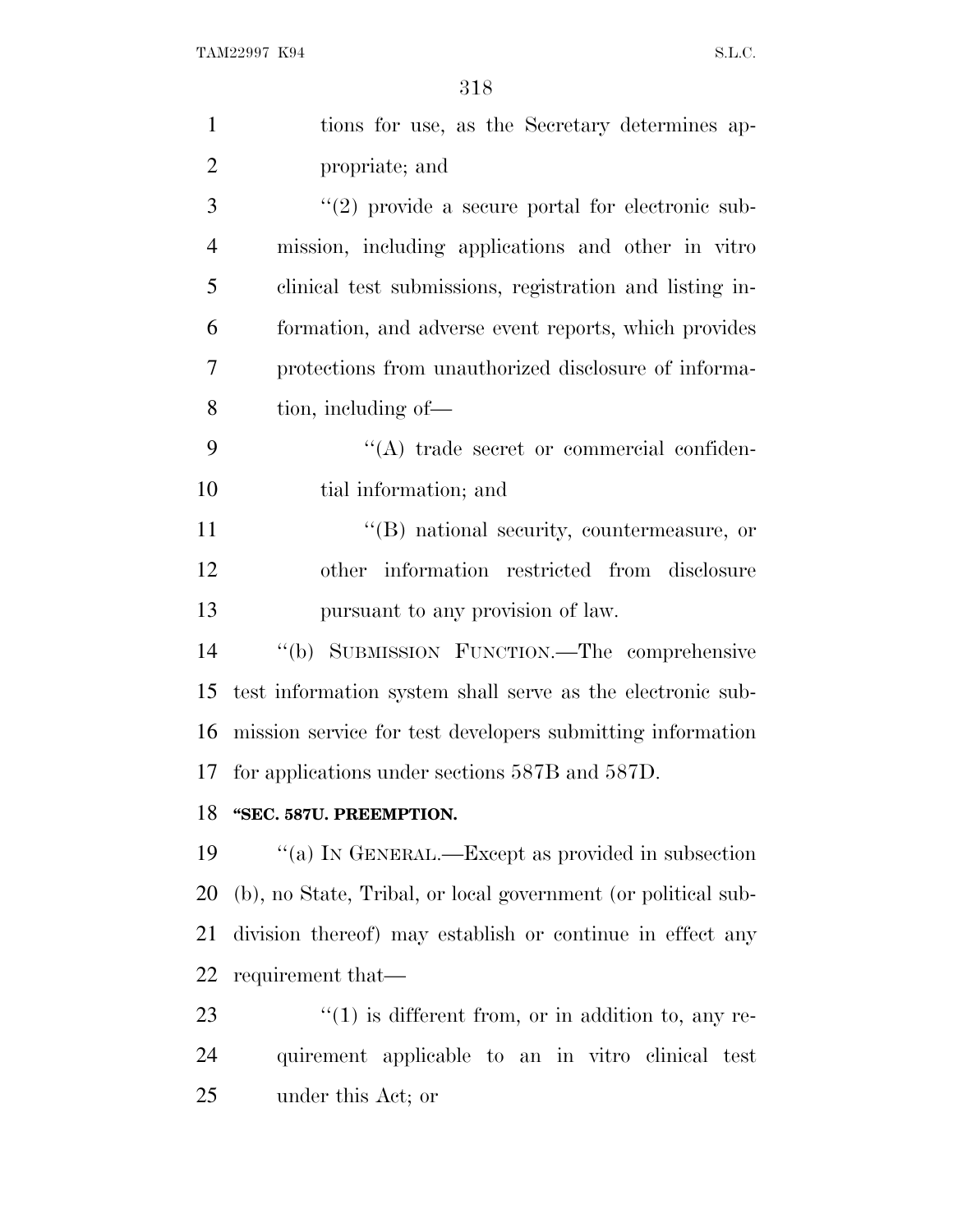$\frac{1}{2}$  with respect to the analytical validity, clin- ical validity, or safety for individuals who come into contact with such an in vitro clinical test under this Act.

 ''(b) EXCEPTIONS.—Subsection (a) shall not be con- strued to affect the authority of a State, Tribal, or local government to do any of the following:

8 "(1) To license laboratory personnel, health care practitioners, or health care facilities or to reg- ulate any aspect of a health care practitioner-patient relationship.

12  $\frac{12}{2}$  To enforce laws of general applicability, such as zoning laws, environmental laws, labor laws, and general business laws.

 ''(3) To authorize laboratories to develop and perform an in vitro clinical test, pursuant to a law enacted by a State prior to January 1, 2022, as long as such law does not impose requirements that are different from any requirement applicable to an in vitro clinical test under this Act. If a State has en- acted such a law, the Secretary may exempt such laboratories in that State from compliance with this subchapter.

 ''(c) CLARIFICATION.—Nothing in this section shall be construed to—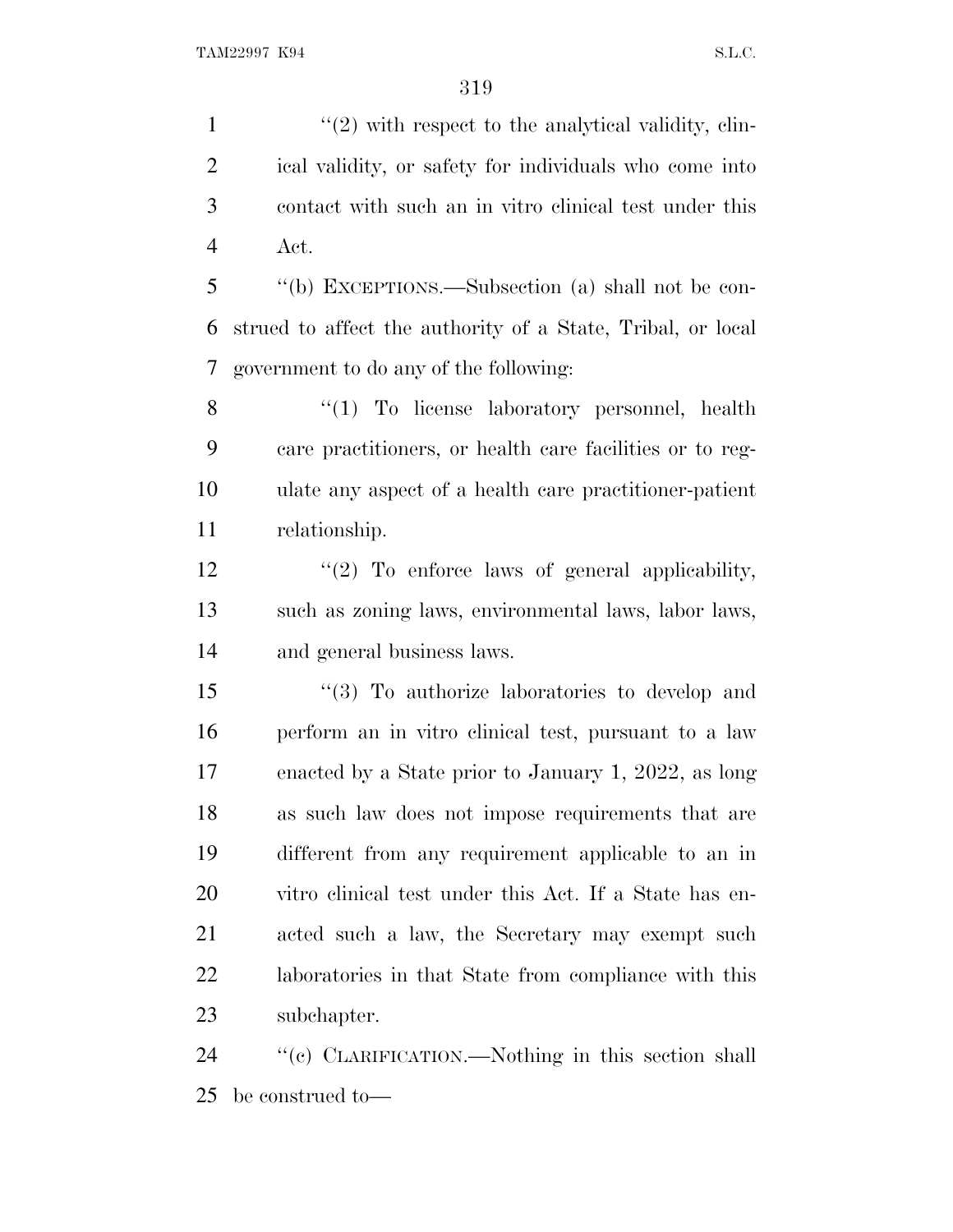| $\mathbf{1}$   | $\lq(1)$ modify any action for damages or the li-       |
|----------------|---------------------------------------------------------|
| $\overline{2}$ | ability of any person under the law of any State; or    |
| 3              | $\lq(2)$ shift liability to health care practitioners   |
| $\overline{4}$ | or other users.                                         |
| 5              | "SEC. 587V. ADULTERATION.                               |
| 6              | "An in vitro clinical test shall be deemed to be adul-  |
| 7              | terated:                                                |
| 8              | $\lq(1)$ If it consists in whole or in part of any      |
| 9              | filthy, putrid, or decomposed substance.                |
| 10             | "(2) If it has been developed, prepared, packed,        |
| 11             | or held under insanitary conditions whereby it may      |
| 12             | have been contaminated with filth, or whereby it        |
| 13             | may have been rendered injurious to health.             |
| 14             | $\lq(3)$ If its container or package is composed, in    |
| 15             | whole or in part, of any poisonous or deleterious       |
| 16             | substance which may render the contents injurious       |
| 17             | to health.                                              |
| 18             | "(4) If it bears or contains, for purposes of           |
| 19             | coloring only, a color additive which is unsafe within  |
| 20             | the meaning of section $721(a)$ .                       |
| 21             | "(5) If its analytical or clinical validity, as ap-     |
| 22             | plicable, or with respect to a specimen receptacle, its |
| 23             | safety, falls below that which it purports or is rep-   |
| 24             | resented to possess.                                    |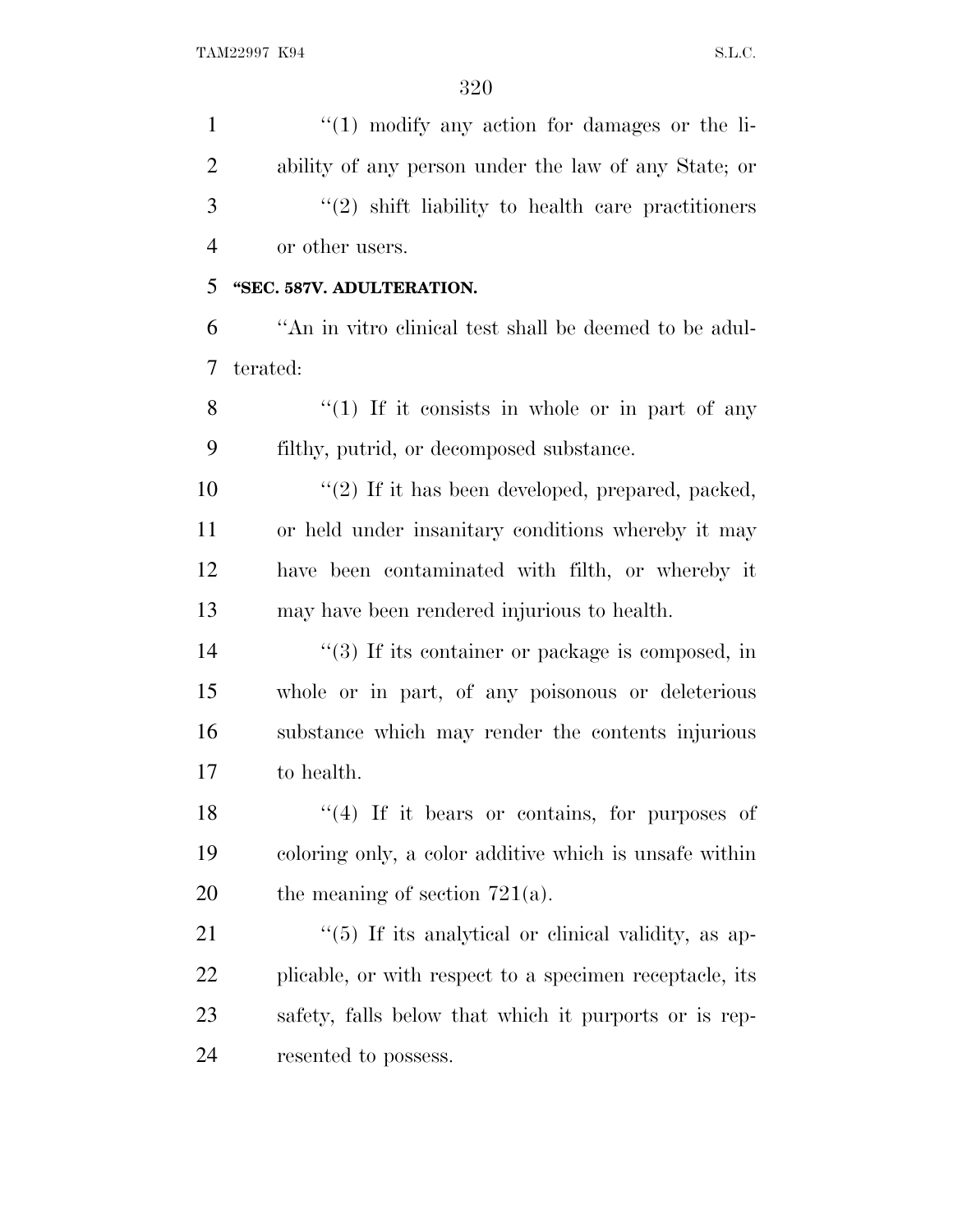| $\mathbf{1}$   | $\lq(6)$ If it is required to be, declared to be, pur- |
|----------------|--------------------------------------------------------|
| $\overline{2}$ | ports to be, or is represented as being, in conformity |
| 3              | with any performance standard established or recog-    |
| $\overline{4}$ | nized under section 587R and is not in conformity      |
| 5              | with such standard.                                    |
| 6              | $\lq(7)$ If it is required to be in compliance with    |
| 7              | mitigating measures established under section 587E     |
| 8              | and is not in conformity with such mitigating meas-    |
| 9              | ures.                                                  |
| 10             | " $(8)$ If it fails to have in effect an approved      |
| 11             | premarket application under section 587B unless        |
| 12             | such in vitro clinical test is in compliance with the  |
| 13             | requirements for-                                      |
| 14             | "(A) offering without an approved pre-                 |
| 15             | market application under section 587D;                 |
| 16             | "(B) an exemption from premarket ap-                   |
| 17             | proval under section 587C or 587G; or                  |
| 18             | $\cdot$ (C) investigational use pursuant to sec-       |
| 19             | tion 587S.                                             |
| 20             | "(9) If it is not in conformity with any condi-        |
| 21             | tion established under section 587B or 587D.           |
| 22             | $\lq(10)$ If it purports to be an in vitro clinical    |
| 23             | test subject to an exemption under section 587C and    |
| 24             | it fails to meet or maintain any criteria, condition,  |
| 25             | or requirement of such exemption.                      |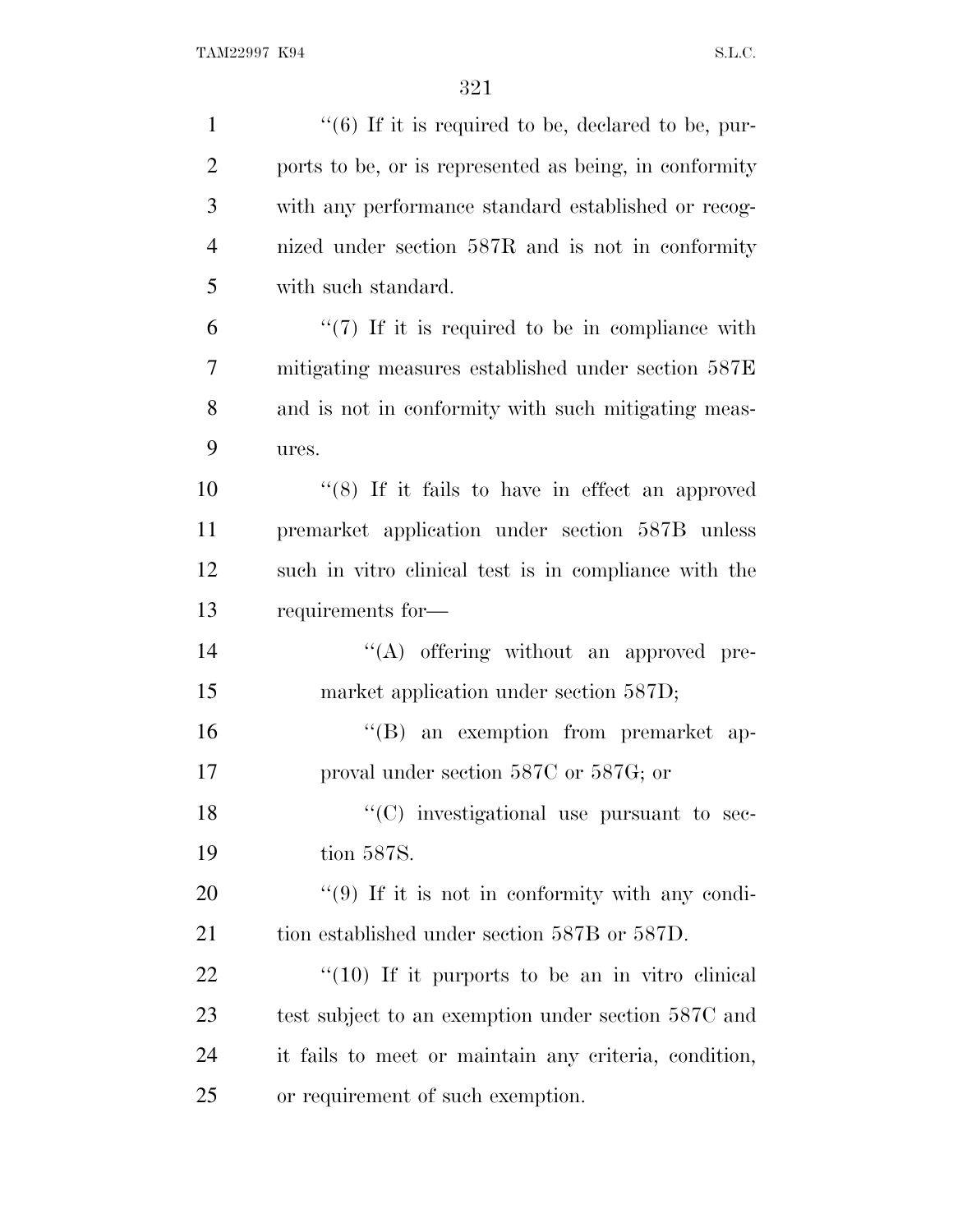1 "(11) If it has been granted an exemption under section 587S for investigational use, and the person granted such exemption or any investigator who uses such in vitro clinical test under such ex- emption fails to comply with a requirement pre-scribed by or under such section.

 $7 \t\t\t\t\t''(12)$  If it fails to meet the quality require- ments prescribed in or established under section 587K (as applicable), or the methods used in, or fa- cilities or controls used for, its development, pack- aging, storage, or installation are not in conformity with applicable requirements established under such section.

 $\frac{1}{2}$  (13) If it has been developed, processed, pack- aged, or held in any establishment, factory, or ware- house and the owner, operator or agent of such es- tablishment, factory, or warehouse delays, denies, or limits an inspection, or refuses to permit entry or in-spection.

 ''(14) If it is not in compliance with any restric-21 tion required under section 5870.

## **''SEC. 587W. MISBRANDING.**

 ''An in vitro clinical test shall be deemed to be mis-branded: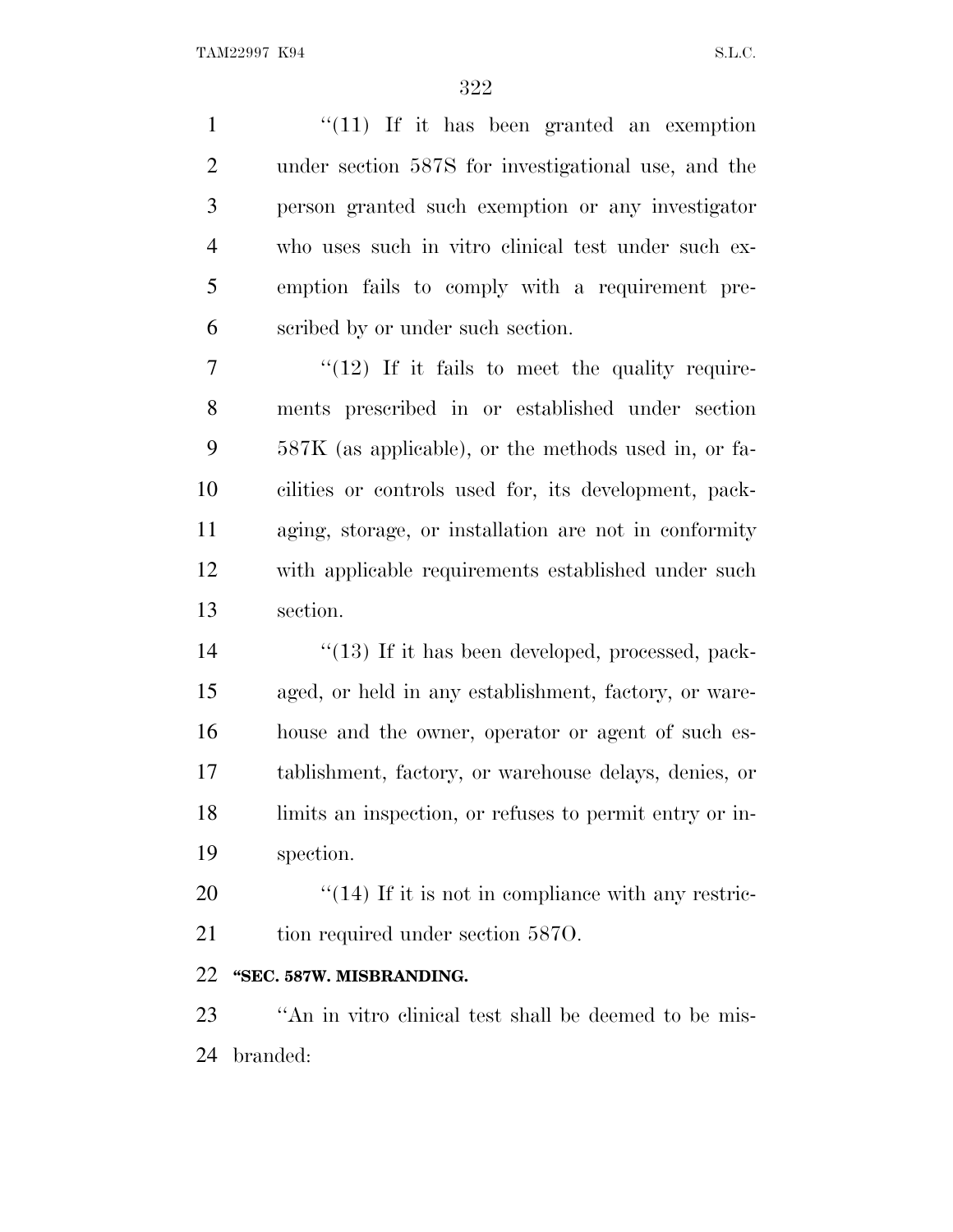| $\mathbf{1}$   | $"(1)$ If its labeling is false or misleading in any    |
|----------------|---------------------------------------------------------|
| $\overline{2}$ | particular.                                             |
| 3              | "(2) If in a package form unless it bears a label       |
| $\overline{4}$ | containing—                                             |
| 5              | $\lq\lq$ the name and place of business of the          |
| 6              | test developer, packager, or distributor; and           |
| 7              | $\lq\lq (B)$ an accurate statement of the quantity      |
| 8              | of contents in terms of weight, measure, or nu-         |
| 9              | merical count with respect to small packages,           |
| 10             | unless an exemption is granted by the Secretary         |
| 11             | by the issuance of guidance.                            |
| 12             | $\lq(3)$ If any word, statement, or other informa-      |
| 13             | tion required by or under authority of this Act to      |
| 14             | appear on the label or labeling, including a test re-   |
| 15             | port, is not prominently placed thereon with such       |
| 16             | conspicuousness (as compared with other words,          |
| 17             | statements, designs, or devices, in the labeling) and   |
| 18             | in such terms as to render it likely to be read and     |
| 19             | understood by the ordinary individual under cus-        |
| 20             | tomary conditions of purchase and use.                  |
| 21             | $\cdot$ (4) Unless its labeling bears adequate direc-   |
| 22             | tions for use and such adequate warnings as are         |
| 23             | necessary for the protection of users of the in vitro   |
| 24             | clinical test and recipients of the results of such in  |
| 25             | vitro clinical test, including patients, consumers, do- |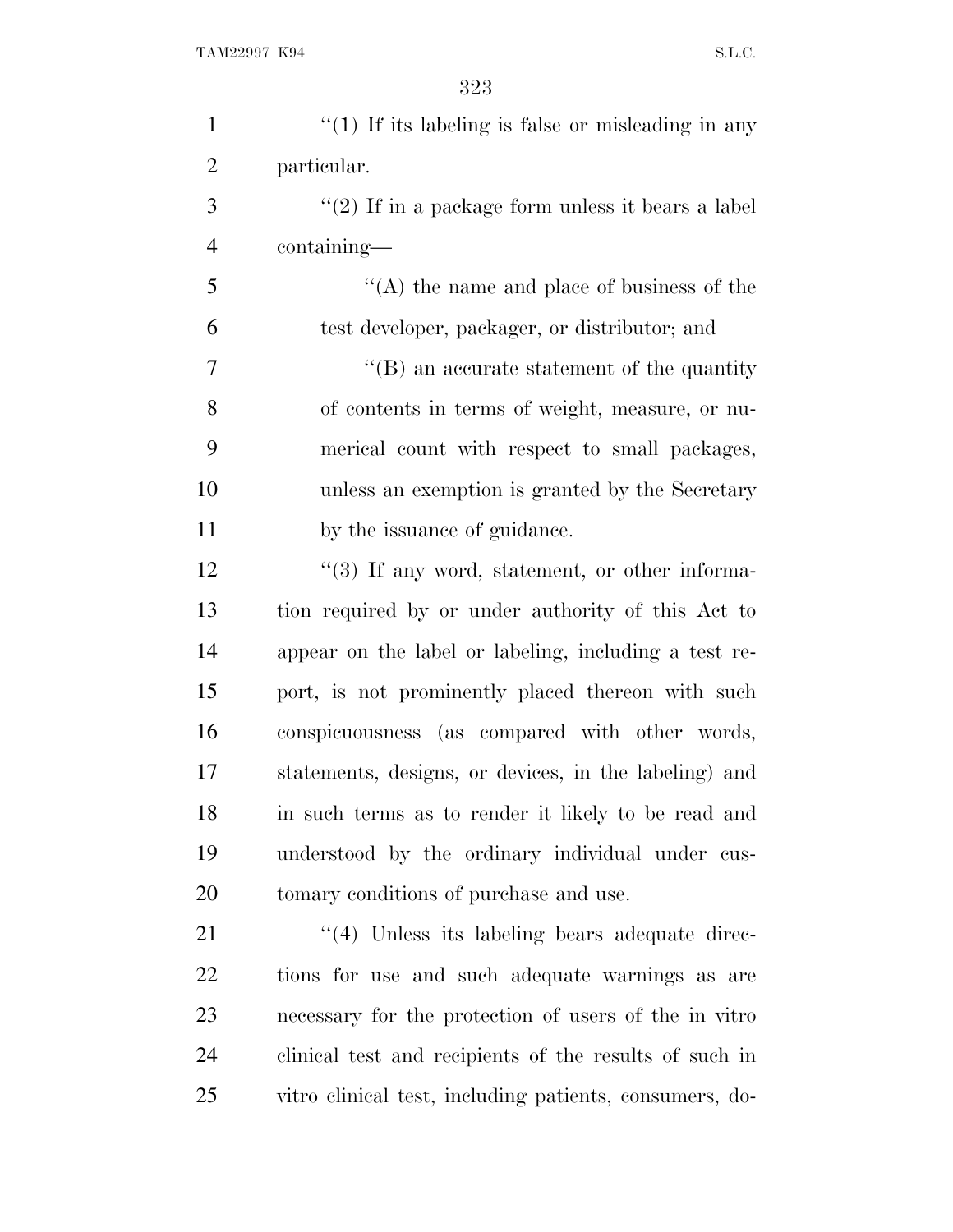TAM22997 K94 S.L.C.

 nors, and related health care professionals. Required labeling for in vitro clinical tests intended for use in health care facilities, blood establishments, or by a health care professional may be made available solely by electronic means, provided that the labeling com- plies with all applicable requirements of law, and that the test developer, or distributor affords such users the opportunity to request the labeling in paper form, and after such request, promptly pro- vides the requested information without additional cost.

 $\frac{12}{12}$  ''(5) If there is a reasonable probability that it could cause serious or adverse health consequences or death, including through absence, delay, or dis- continuation in diagnosis or treatment, when used in the manner prescribed, recommended, or suggested in the labeling thereof.

18 ''(6) If it was developed, sterilized, packaged, repackaged, relabeled, installed, or imported in an establishment not duly registered under section 587J or it was not included in a listing under sec- tion 587J, in accordance with timely reporting re-23 quirements under this subchapter.

24  $\frac{1}{2}$  (7) In the case of any in vitro clinical test sub-25 ject to restrictions under section 587O, (1) if its ad-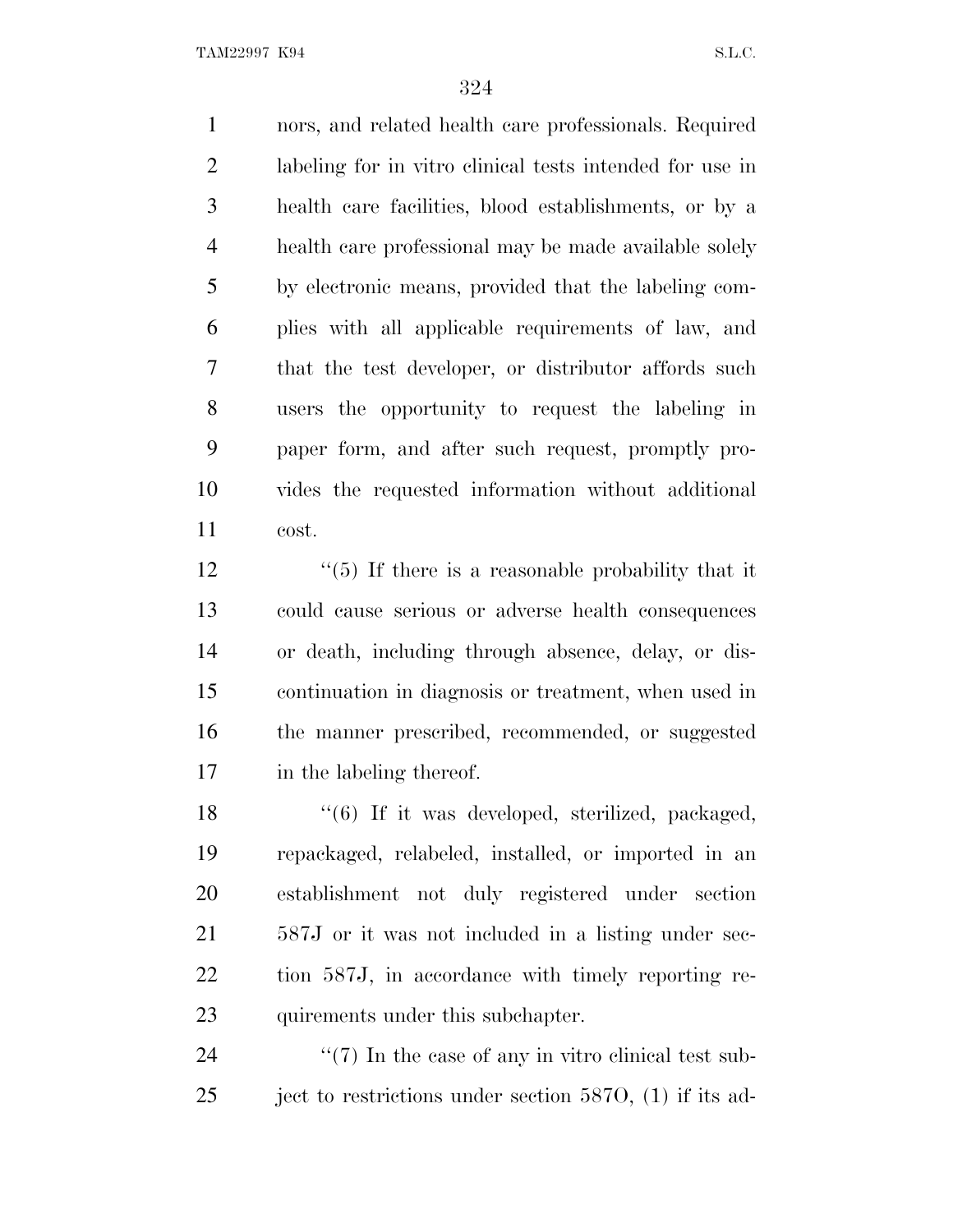vertising is false or misleading in any particular, (2) if it is offered for clinical use, sold, distributed, or used in violation of such restrictions, or (3) unless the test developer or distributor includes in all ad- vertisements and other descriptive printed matter that such person issues or causes to be issued, a brief statement of the indications for use of the in vitro clinical test and relevant warnings, precautions, side effects, and contraindications. This subsection shall not be applicable to any printed matter that the Secretary determines to be labeling as defined in section 201(m). 13 ''(8) If it is subject to a mitigating measure es- tablished under section 587E and does not bear such labeling as may be prescribed in such mitigating measure.  $\frac{17}{2}$   $\frac{17}{2}$  if it is subject to a standard established under section 587R and it does not bear such label- ing as may be prescribed in such standard. ''(10) Unless it bears such labeling as may be required by or established under an applicable label-

ing requirement under this Act.

23 "(11) If there was a failure to comply with any requirement prescribed in or under section 587D, 587J, 587K, 587L, 587M, 587N, 587X, 587Y,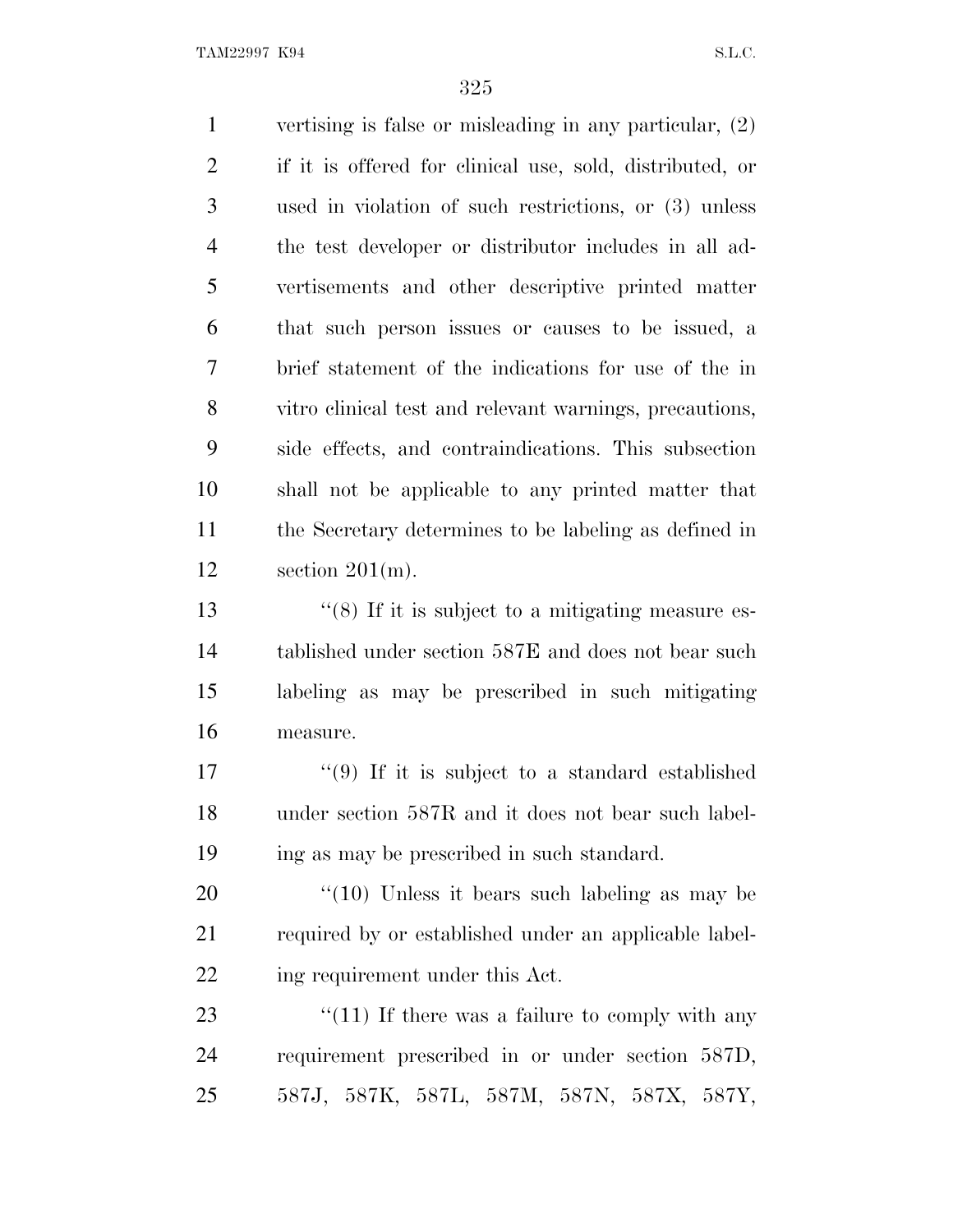587Z, or to provide any report, material, or other in- formation required with respect to in vitro clinical tests under this subchapter.

### **''SEC. 587X. POSTMARKET SURVEILLANCE.**

 $\frac{1}{2}$  ''(a) In GENERAL.—

 $(1)$  In GENERAL.—In addition to other appli- cable requirements under this Act, the Secretary may issue an order requiring a developer of a high- risk or moderate-risk in vitro clinical test to conduct postmarket surveillance of such in vitro clinical test, if the failure of the in vitro clinical test is reasonably likely to result in serious adverse health con- sequences or death from use of such in vitro clinical test.

 ''(2) CONSIDERATION.—In determining whether to require a developer to conduct postmarket surveil- lance of an in vitro clinical test, the Secretary shall take into consideration the benefits and risks for the patient and the least burdensome principles under section 587B(j).

21 "(b) SURVEILLANCE APPROVAL.—

22 "(1) IN GENERAL.—Each developer required to conduct surveillance of an in vitro clinical test shall submit, within 30 days of receiving an order from the Secretary, a plan for the required surveillance.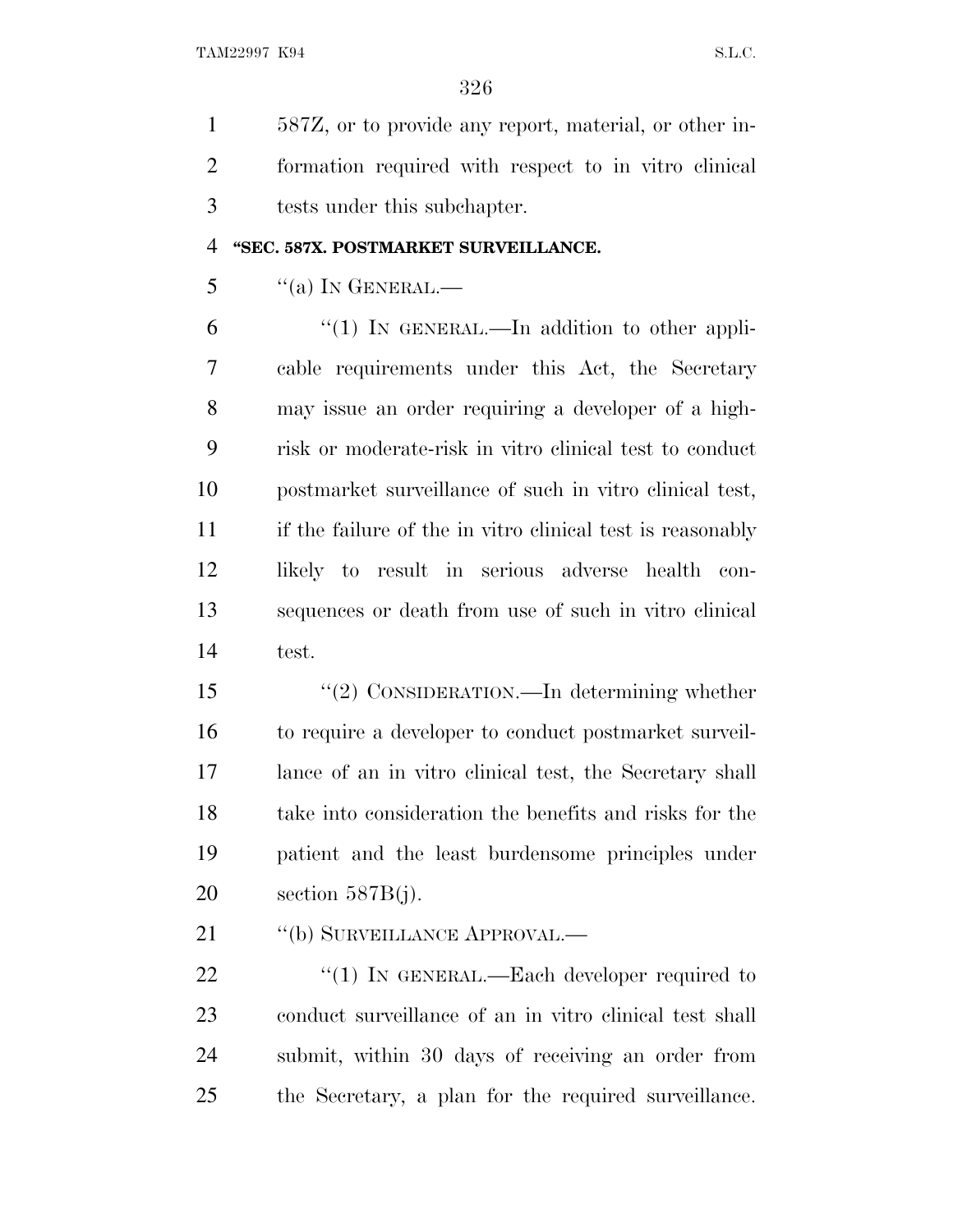The Secretary, within 60 days of the receipt of such plan, shall determine if the person designated to conduct the surveillance has the appropriate quali- fications and experience to undertake such surveil- lance and if the plan will result in useful data that can reveal unforeseen adverse events or other infor- mation necessary to protect the health of patients or the public.

9 "(2) TIMELINE.—The developer shall com- mence surveillance under this section not later than 11 15 months after the day on which the Secretary or- ders such postmarket surveillance, unless the Sec- retary determines more time is needed to commence surveillance.

 ''(3) PROSPECTIVE SURVEILLANCE.—The Sec- retary may order a prospective surveillance period of up to 3 years. Any determination by the Secretary that a longer period is necessary shall be made by mutual agreement between the Secretary and the de- veloper or, if no agreement can be reached, upon the completion of a dispute resolution process pursuant to section 562.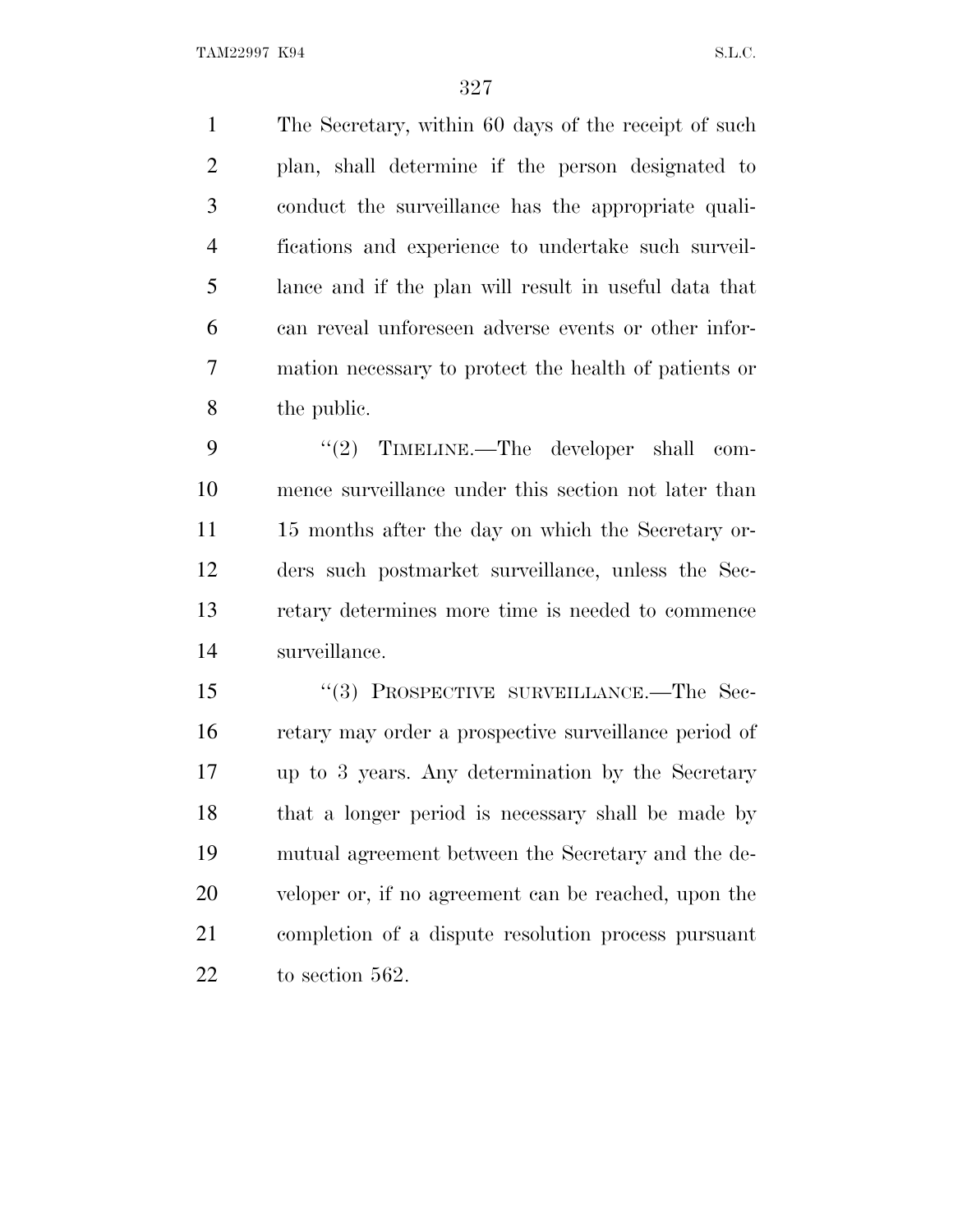## **''SEC. 587Y. ELECTRONIC FORMAT FOR SUBMISSIONS.**

2  $\gamma$  (a) IN GENERAL.—All submissions to the Food and Drug Administration with respect to an in vitro clinical test, unless otherwise agreed to by the Secretary, shall—

''(1) be made electronically; and

 "(2) with respect to the information required under sections 587B and 587D, utilize the system described in section 587U.

9 "(b) ELECTRONIC FORMAT.—Beginning on such date as the Secretary specifies in final guidance issued under subsection (c), submissions for in vitro clinical tests, in- cluding recommendations submitted by accredited and rec- ognized persons under section 587Q, and any appeals of action taken by the Secretary with respect to such submis- sions, shall be submitted in such electronic format as spec-ified by the Secretary in such guidance.

17 ''(c) GUIDANCE.—The Secretary shall issue guidance implementing this section. Such guidance may—

 ''(1) provide standards for the electronic sub- mission required under subsection (a) or the submis- sion in electronic format required under subsection 22 (b);

23  $\frac{1}{2}$  set forth criteria for waivers of, or exemp-24 tions from, the requirements of subsection (a) or (b); and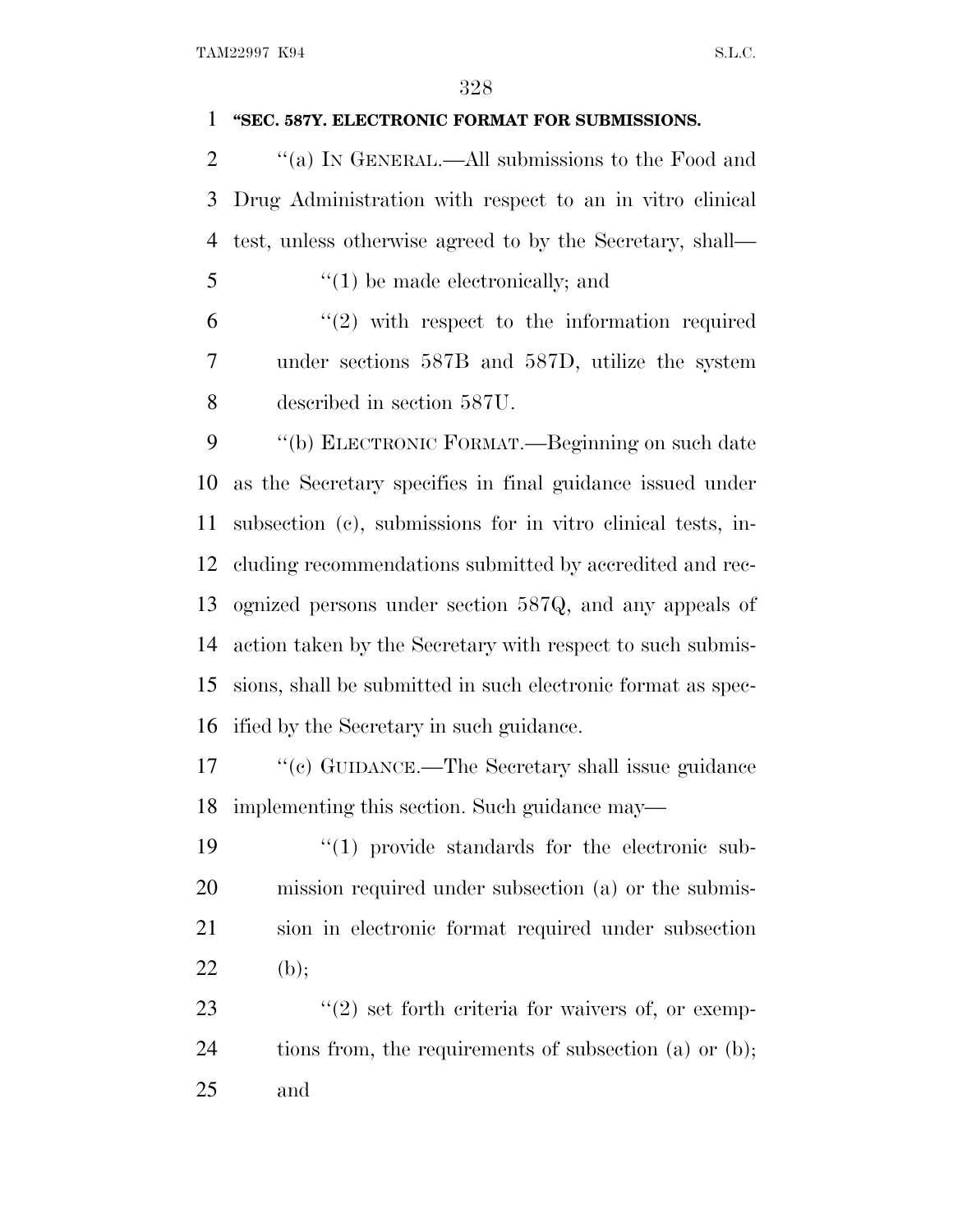1 ''(3) provide any other information for the effi- cient implementation and enforcement of this sec-tion.

## **''SEC. 587Z. POSTMARKET REMEDIES.**

# "(a) SAFETY NOTICE.—

 ''(1) IN GENERAL.—If the Secretary determines that an in vitro clinical test presents an unreason- able risk of substantial harm to the public health, and notification under this subsection is necessary to eliminate the unreasonable risk of such harm and no more practicable means is available under the provi- sions of this Act (other than this section) to elimi- nate the risk, the Secretary may issue such order as may be necessary to ensure that adequate safety no- tice is provided in an appropriate form, by the per- sons and means best suited under the circumstances, to all health care professionals who prescribe, order, or use the in vitro clinical test and to any other per- son (including developers, importers, distributors, re- tailers, and users) who should properly receive such notice.

22 "(2) NOTICE TO INDIVIDUALS.—An order under this subsection shall require that the individ- uals subject to the risk with respect to which the order is to be issued be included in the persons to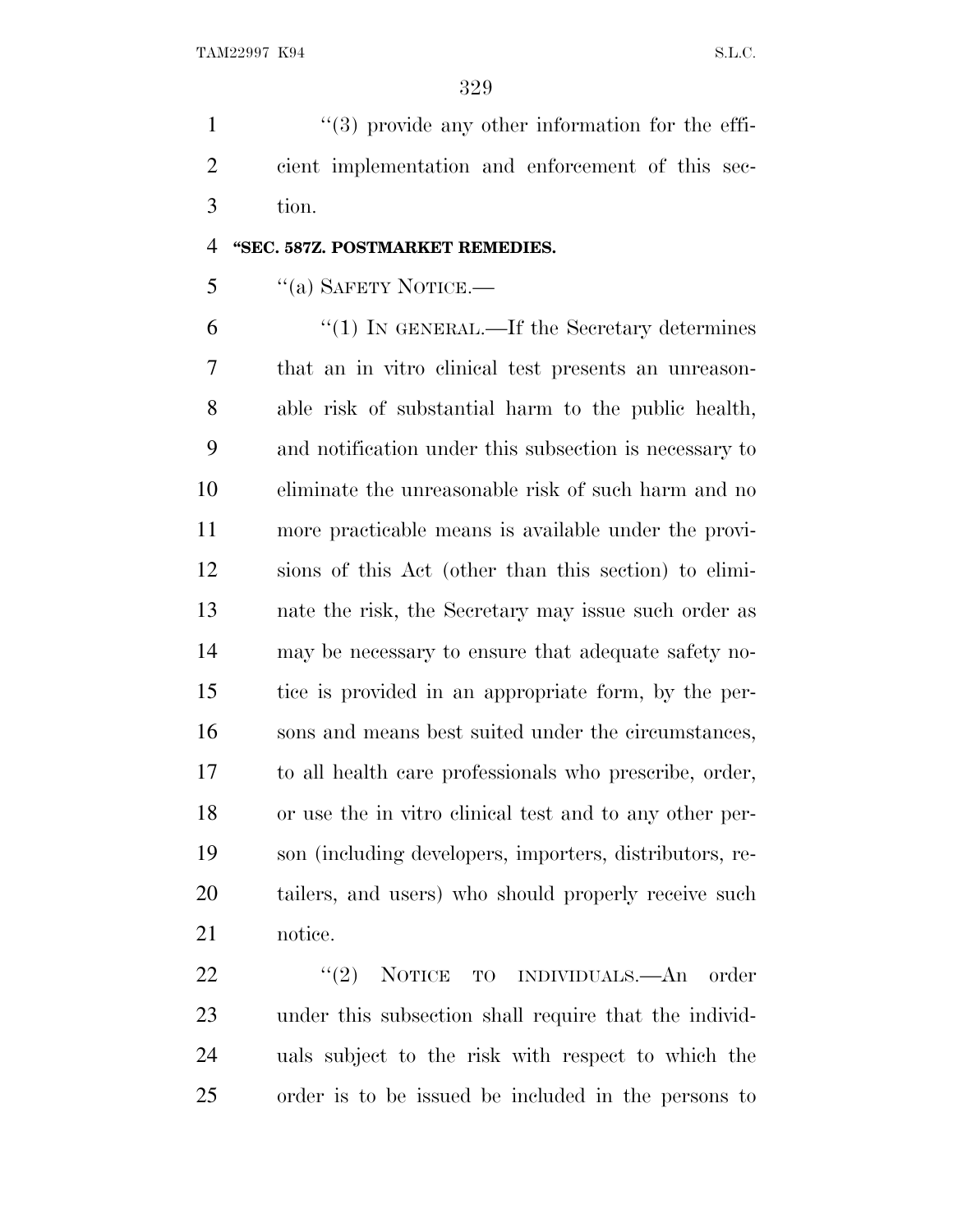be notified of the risk unless the Secretary deter- mines that notice to such individuals would present a greater danger to the health of such individuals than no such notice. If the Secretary makes such a determination with respect to such individuals, the order shall require the health care professionals who prescribed, ordered, or used the in vitro clinical test provide notification to the individuals for whom the health professionals prescribed, ordered, or used such test, of the risk presented by such in vitro clin- ical test and of any action which may be taken by or on behalf of such individuals to eliminate or re- duce such risk. Before issuing an order under this subsection, the Secretary shall consult with the per- sons required to give notice under the order. 16 "(b) REPAIR, REPLACEMENT, OR REFUND.— 17 "(1) DETERMINATION AFTER AN INFORMAL HEARING.— 19 "(A) IN GENERAL.—If, after affording op- portunity for an informal hearing, the Secretary determines that—  $\frac{1}{1}$  an in vitro clinical test presents an unreasonable risk of substantial harm 24 to the public health;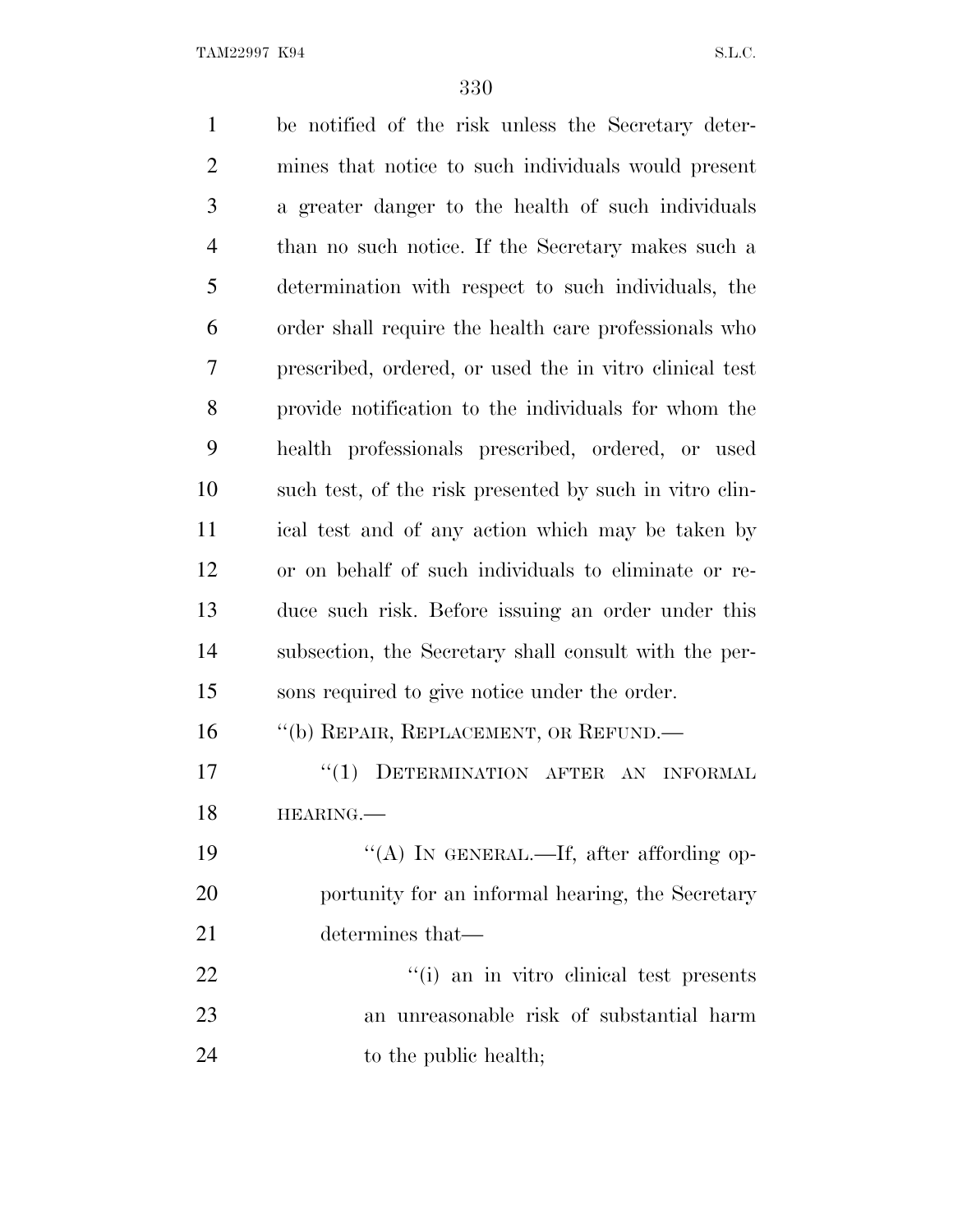| $\mathbf{1}$   | "(ii) there are reasonable grounds to             |
|----------------|---------------------------------------------------|
| $\overline{2}$ | believe that the in vitro clinical test was       |
| 3              | not properly developed or manufactured            |
| $\overline{4}$ | considering the state of the art as it ex-        |
| 5              | isted at the time of its development;             |
| 6              | "(iii) there are reasonable grounds to            |
| 7              | believe that the unreasonable risk was not        |
| 8              | caused by failure of a person other than a        |
| 9              | developer, importer, distributor, or retailer     |
| 10             | of the in vitro clinical test to exercise due     |
| 11             | care in the installation, maintenance, re-        |
| 12             | pair, or use of the in vitro clinical test; and   |
| 13             | $``(iv)$ the notice authorized by sub-            |
| 14             | section (a) would not by itself be sufficient     |
| 15             | to eliminate the unreasonable risk and ac-        |
| 16             | tion described in paragraph (2) of this sub-      |
| 17             | section is necessary to eliminate such risk,      |
| 18             | the Secretary may order the developer, im-        |
| 19             | porter, or any distributor of such in vitro clin- |
| 20             | ical test, or any combination of such persons, to |
| 21             | submit to him within a reasonable time a plan     |
| 22             | for taking one or more of the actions described   |
| 23             | in paragraph $(2)$ . An order issued under the    |
| 24             | preceding sentence which is directed to more      |
| 25             | than one person shall specify which person may    |
|                |                                                   |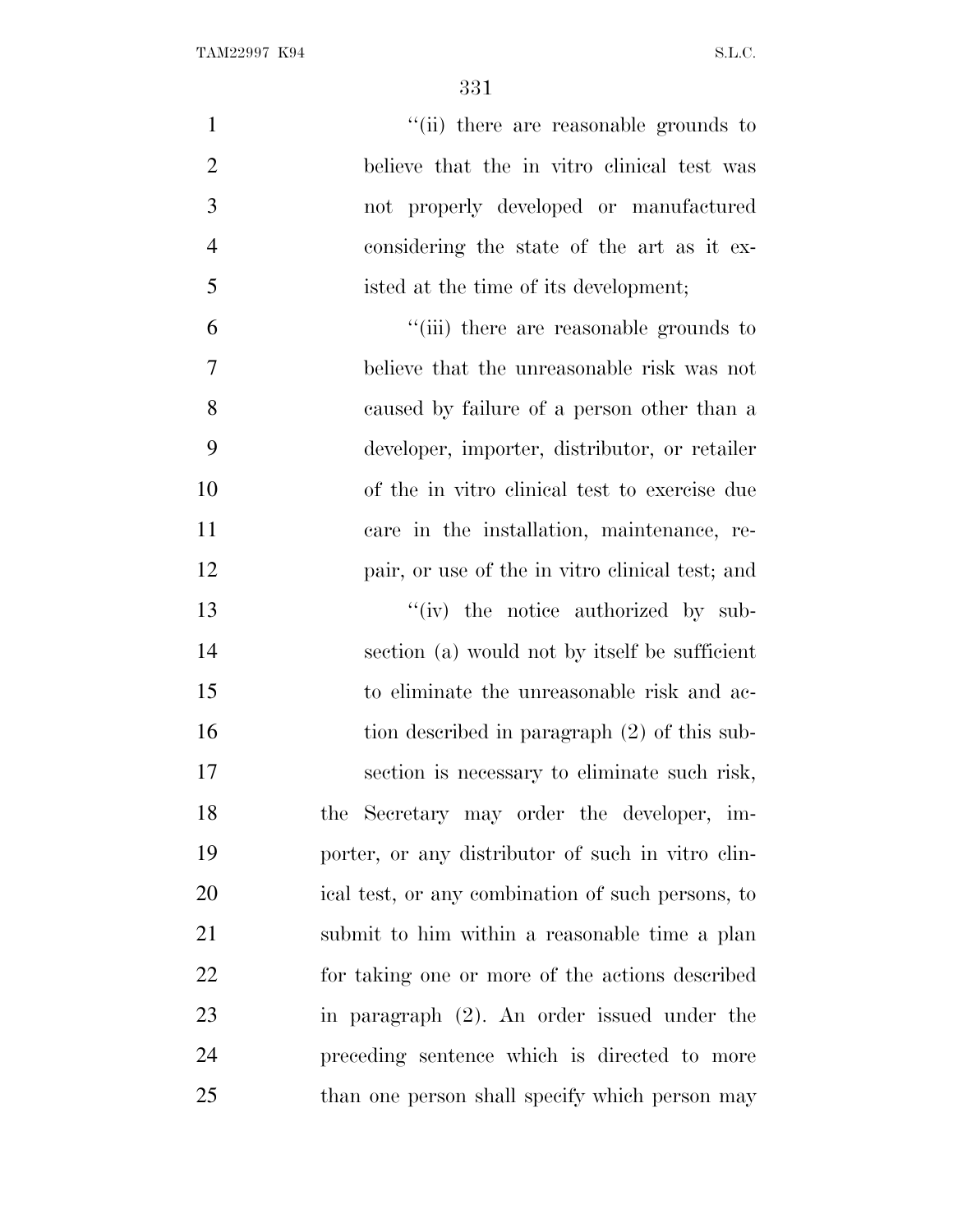decide which action shall be taken under such plan and the person specified shall be the per- son who the Secretary determines bears the principal, ultimate financial responsibility for action taken under the plan unless the Sec- retary cannot determine who bears such respon- sibility or the Secretary determines that the protection of the public health requires that such decision be made by a person (including a health professional or user of the in vitro clin- ical test) other than the person the Secretary determines bears such responsibility.

13 "(B) SECRETARY APPROVAL OF PLAN.— The Secretary shall approve a plan submitted pursuant to an order issued under subpara- graph (A) unless the Secretary determines (after affording opportunity for an informal hearing) that the action or actions to be taken under the plan or the manner in which such ac- tion or actions are to be taken under the plan will not assure that the unreasonable risk with respect to which such order was issued will be eliminated. If the Secretary disapproves a plan, the Secretary shall order a revised plan to be submitted within a reasonable time. If the Sec-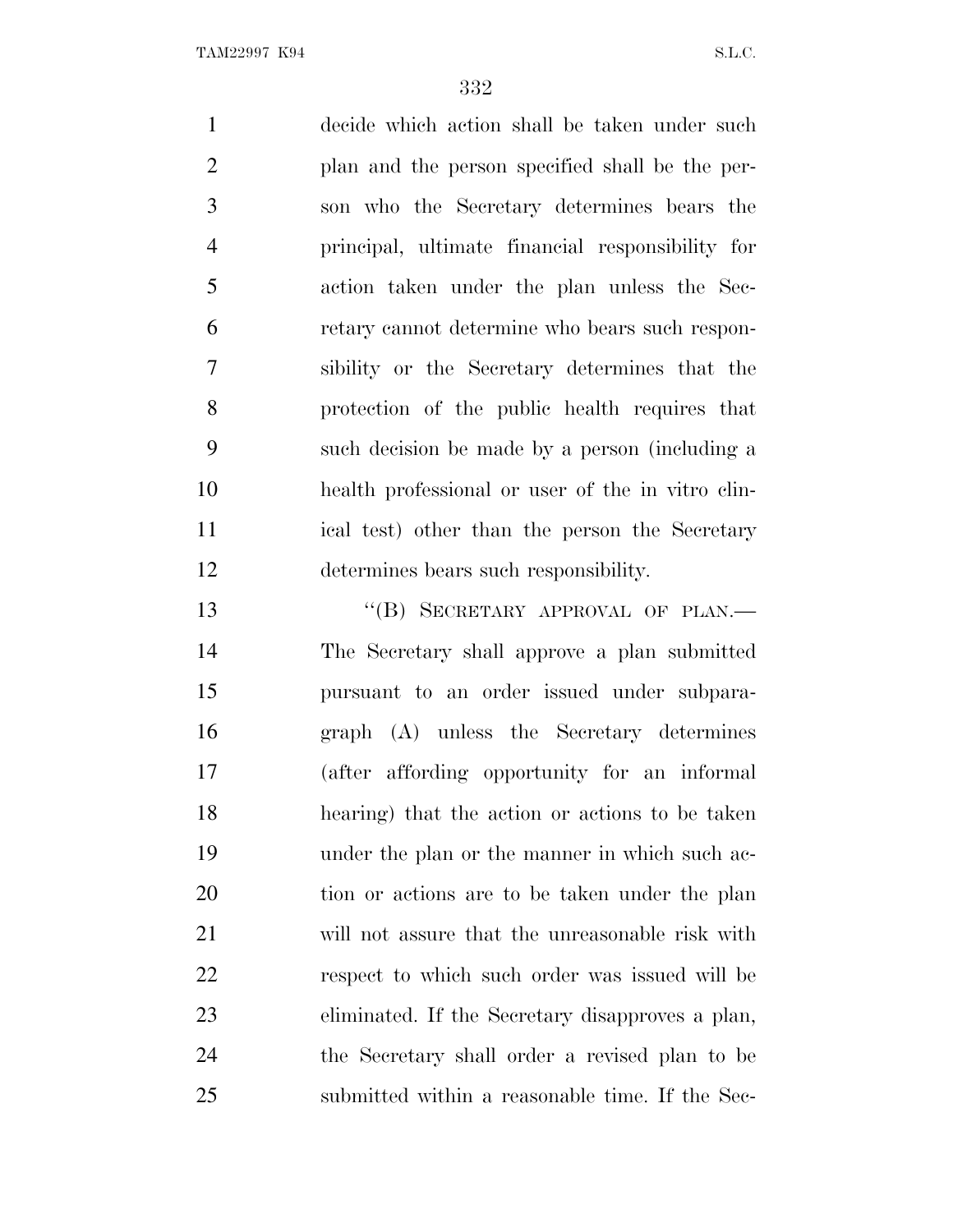retary determines (after affording opportunity for an informal hearing) that the revised plan is unsatisfactory or if no revised plan or no ini- tial plan has been submitted to the Secretary within the prescribed time, the Secretary shall (i) prescribe a plan to be carried out by the per- son or persons to whom the order issued under subparagraph (A) was directed, or (ii) after af- fording an opportunity for an informal hearing, by order prescribe a plan to be carried out by a person who is a developer, importer, dis- tributor, or retailer of the in vitro clinical test with respect to which the order was issued but to whom the order under subparagraph (A) was not directed. 16 "(2) ACTIONS ON A PLAN.—The actions which may be taken under a plan submitted under an order issued under paragraph (1)(A) are as follows:  $((A)$  To repair the in vitro clinical test so that it does not present the unreasonable risk of substantial harm with respect to which the 22 order under paragraph  $(1)(A)$  was issued.

23 "'(B) To replace the in vitro clinical test with a like or equivalent test which is in con-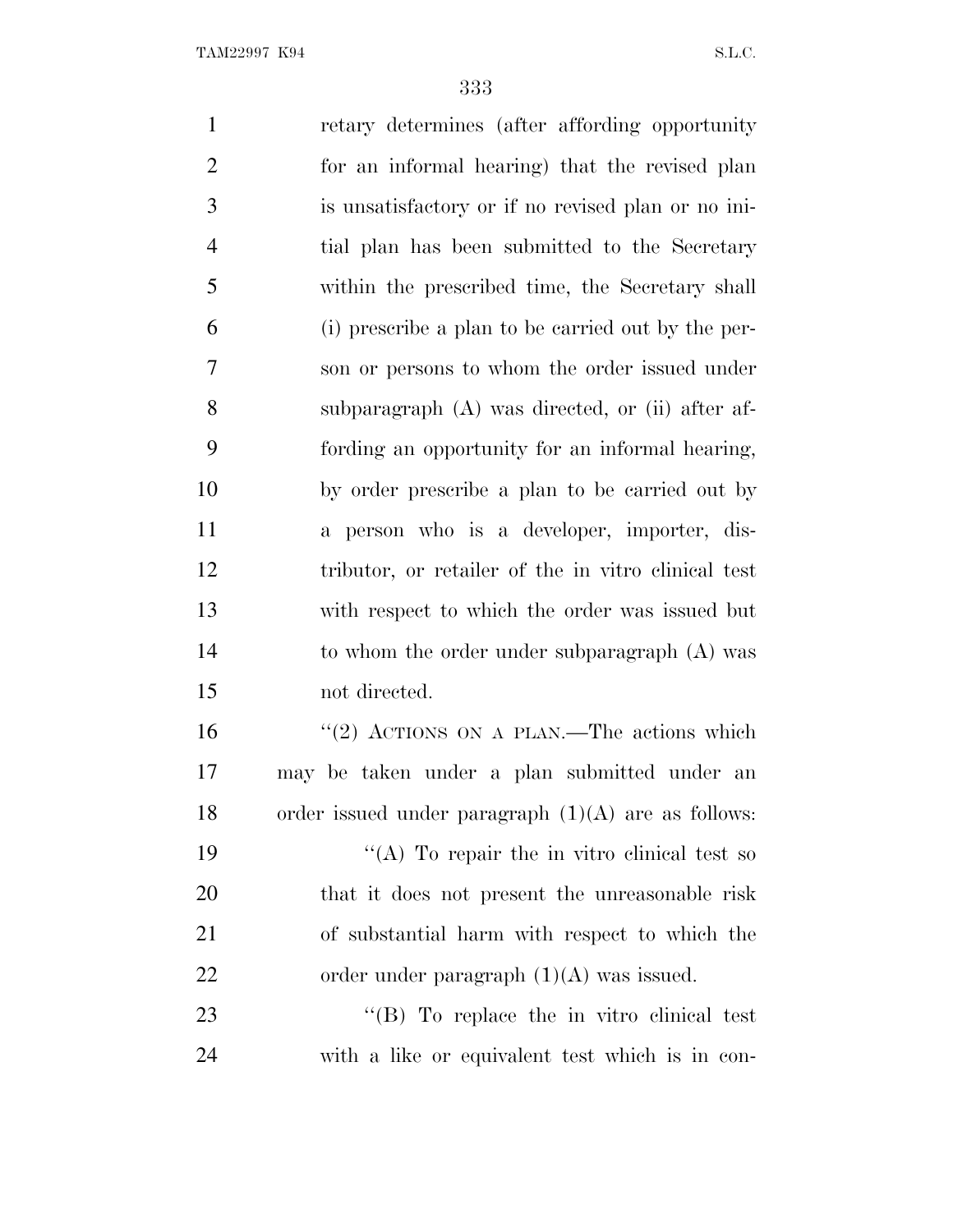formity with all applicable requirements of this Act.

 $\cdot$  (C) To refund the purchase price of the in vitro clinical test (less a reasonable allowance for use if such in vitro clinical test has been in the possession of the user for one year or more at the time of notice ordered under subsection (a), or at the time the user receives actual no- tice of the unreasonable risk with respect to which the order was issued under paragraph  $(1)(A)$ , whichever occurs first).

12 "(3) No CHARGE.—No charge shall be made to any person (other than a developer, importer, dis- tributor or retailer) for using a remedy described in paragraph (2) and provided under an order issued under paragraph (1), and the person subject to the order shall reimburse each person (other than a de- veloper, manufacturer, importer, distributor, or re- tailer) who is entitled to such a remedy for any rea- sonable and foreseeable expenses actually incurred by such person in using such remedy.

22 " (c) REIMBURSEMENT.—An order issued under sub-23 section  $(b)(1)(A)$  with respect to an in vitro clinical test may require any person who is a developer, importer, dis-tributor, or retailer of the in vitro clinical test to reimburse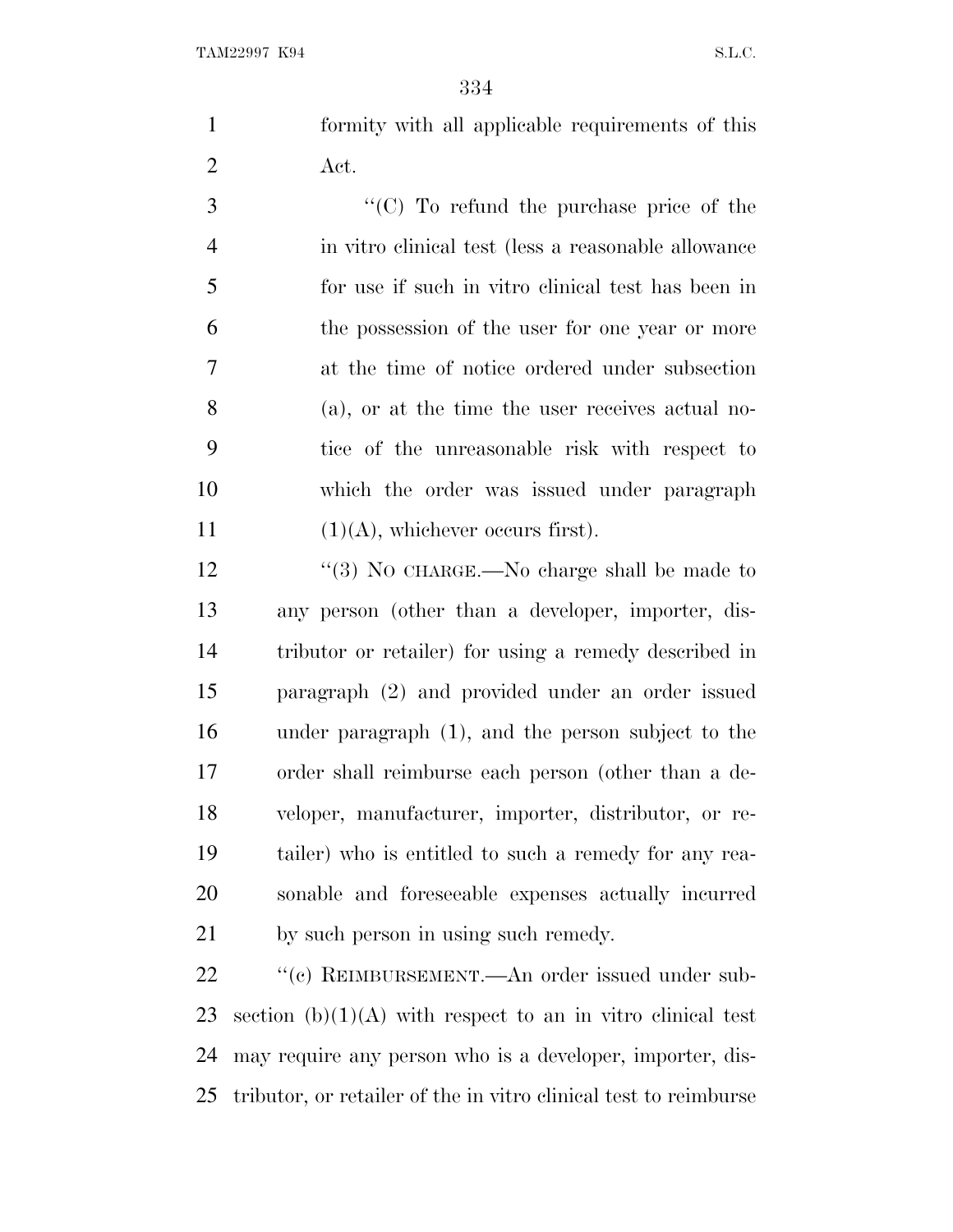any other person who is a developer, importer, distributor, or retailer of such in vitro clinical test for such other per- son's expenses actually incurred in connection with car- rying out the order if the Secretary determines such reim- bursement is required for the protection of the public health. Any such requirement shall not affect any rights or obligations under any contract to which the person re- ceiving reimbursement or the person making such reim-bursement is a party.

10 "(d) RECALL AUTHORITY.—

11 ''(1) IN GENERAL.—If the Secretary finds that there is a reasonable probability that an in vitro clinical test approved under section 587B or offered under a technology certification order under section 587D would cause serious, adverse health con- sequences or death, including by the absence, signifi- cant delay, or discontinuation of appropriate medical treatment, the Secretary shall issue an order requir- ing the appropriate person (including the developers, importers, distributors, or retailers of the in vitro clinical test)—

22  $\langle (A)$  to immediately cease distribution of 23 such in vitro clinical test; and

24 "(B) to immediately notify health profes-sionals and applicable in vitro clinical test user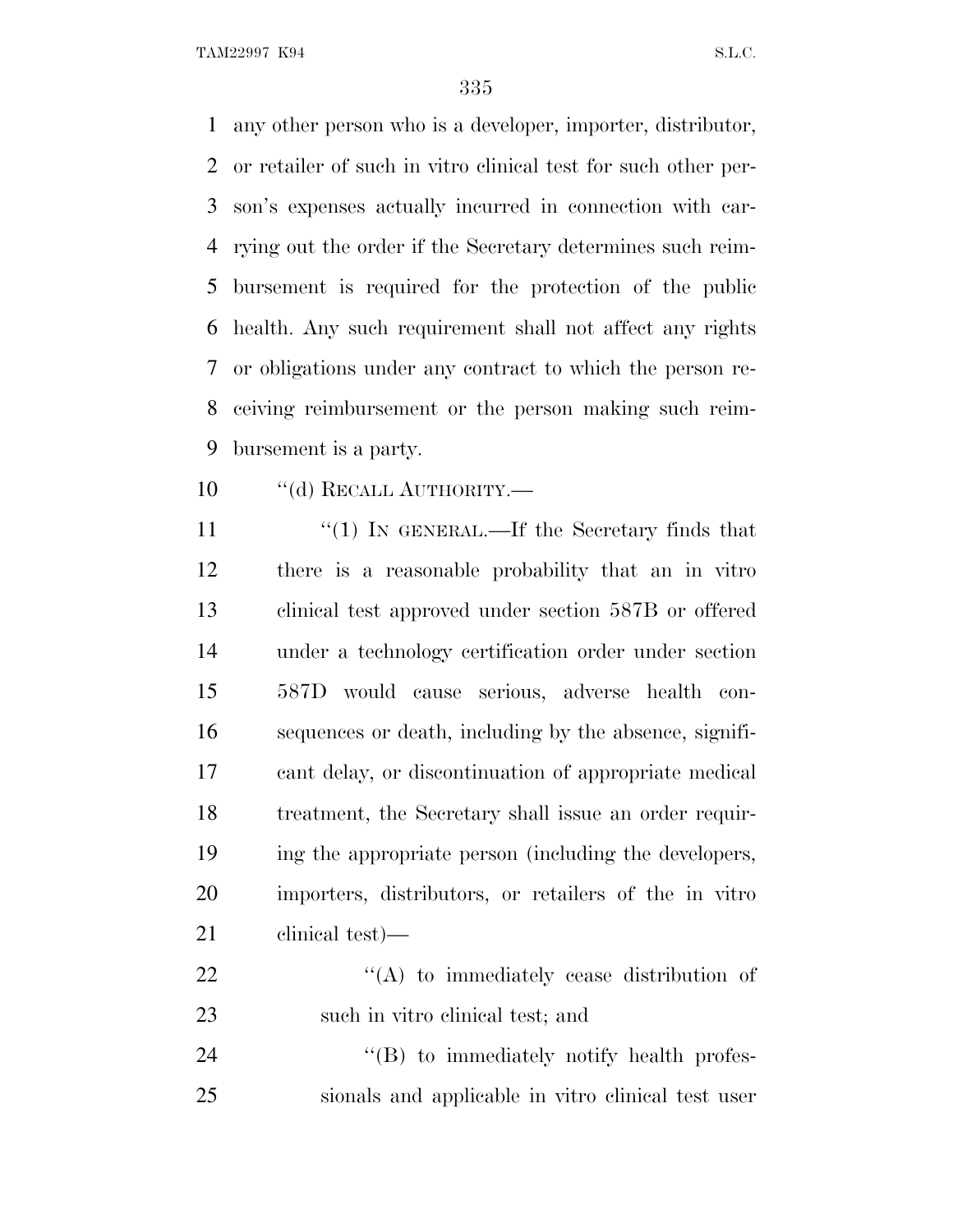facilities of the order and to instruct such pro- fessionals and facilities to cease use of such in vitro clinical test.

4 "(2) INFORMAL HEARING.—The order issued 5 under paragraph  $(1)(A)$ , shall provide the person subject to the order with an opportunity for an in- formal hearing, to be held not later than 10 calendar days after the date of the issuance of the order, on the actions required by the order and on whether the order should be amended to require a recall of such in vitro clinical test. If, after providing an oppor- tunity for such a hearing, the Secretary determines that inadequate grounds exist to support the actions required by the order, the Secretary shall vacate the order.

16 "(3) AMENDED ORDER.—

17 "(A) IN GENERAL.—If, after providing an opportunity for an informal hearing under paragraph (2), the Secretary determines that the order should be amended to include a recall of the in vitro clinical test with respect to which 22 the order was issued, the Secretary shall, except as provided in subparagraph (B), amend the order to require a recall. The Secretary shall specify a timetable in which the recall will occur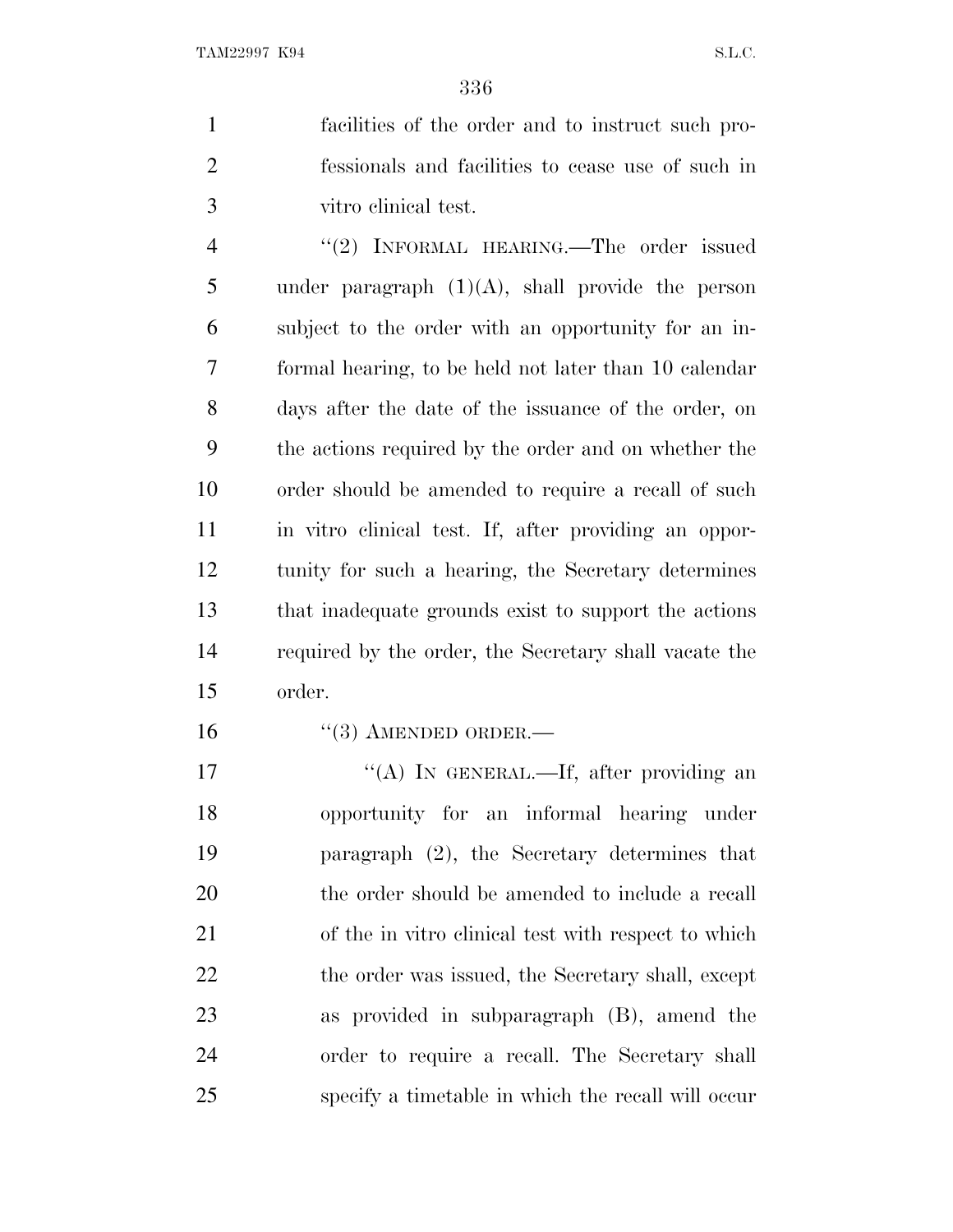| $\mathbf{1}$   | and shall require periodic reports describing the     |
|----------------|-------------------------------------------------------|
| $\overline{2}$ | progress of the recall.                               |
| 3              | "(B) REQUIREMENTS.—An amended order                   |
| $\overline{4}$ | under subparagraph $(A)$ —                            |
| 5              | "(i) shall not include recall of the in               |
| 6              | vitro clinical test from individuals;                 |
| $\overline{7}$ | "(ii) shall not include recall of an in               |
| 8              | vitro clinical test from test user facilities if      |
| 9              | the Secretary determines that the risk of             |
| 10             | recalling such in vitro clinical test from the        |
| 11             | facilities presents a greater health risk             |
| 12             | than the health risk of not recalling the in          |
| 13             | vitro clinical test from use; and                     |
| 14             | "(iii) shall provide for notice to indi-              |
| 15             | viduals subject to the risks associated with          |
| 16             | the use of such in vitro clinical test. In            |
| 17             | providing the notice required by this                 |
| 18             | clause, the Secretary may use the assist-             |
| 19             | of health professionals who pre-<br>ance              |
| 20             | scribed, ordered, or used such an in vitro            |
| 21             | elinical test for individuals.                        |
| 22             | "(4) CLARIFICATION.—The remedy provided by            |
| 23             | this subsection shall be in addition to remedies pro- |
| 24             | vided by subsections $(a)$ , $(b)$ , and $(c)$ .      |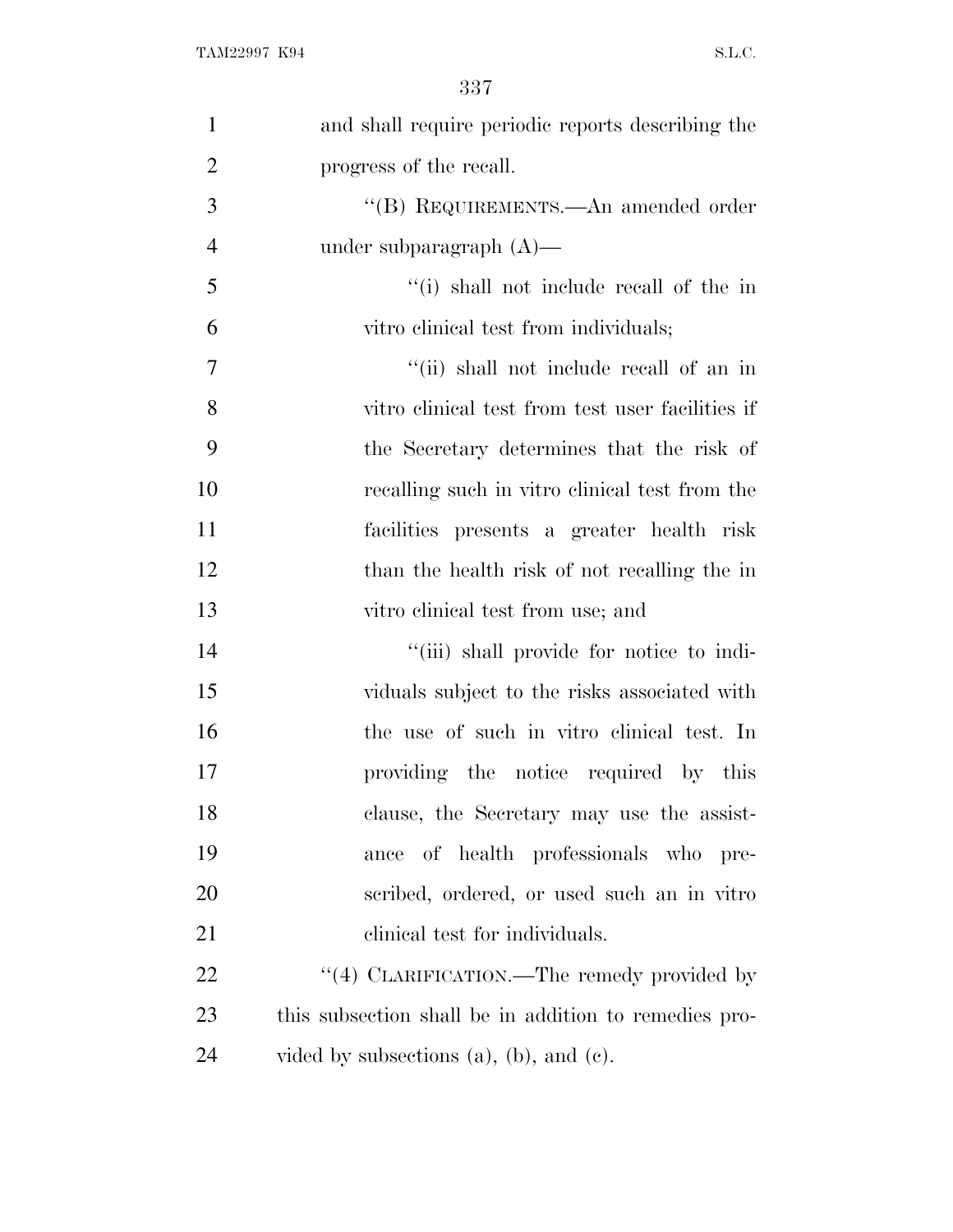## **''SEC. 587AA. APPLICABILITY.**

 ''(a) I<sup>N</sup> GENERAL.—An in vitro clinical test shall be subject to the requirements of this subchapter, except as otherwise provided in this subchapter.

 ''(b) INTERSTATE COMMERCE.—Any in vitro clinical test that is offered, including by making available for clin- ical use in the United States is deemed to be an act that constitutes introduction into interstate commerce for pur-poses of enforcing the requirements of this Act.

10 <sup>''</sup>(c) LEAST BURDENSOME REQUIREMENTS.—

11 "(1) In GENERAL.—In carrying out this sub- chapter, the Secretary shall consider the least bur- densome means necessary to meet the applicable standard, and other regulatory requirements, as de-termined by the Secretary.

 ''(2) NECESSARY DEFINED.—For purposes of paragraph (1) and paragraph (3), the term 'nec- essary' means the minimum required information that would support a determination by the Secretary that the application meet the applicable standard or regulatory requirement, as determined by the Sec-retary.

23 "(d) SERVICE OF ORDERS.—Orders of the Secretary under this section with respect to applications under sub- section (a) or (b) of section 587B or supplements under subsection (f) of such section shall be served—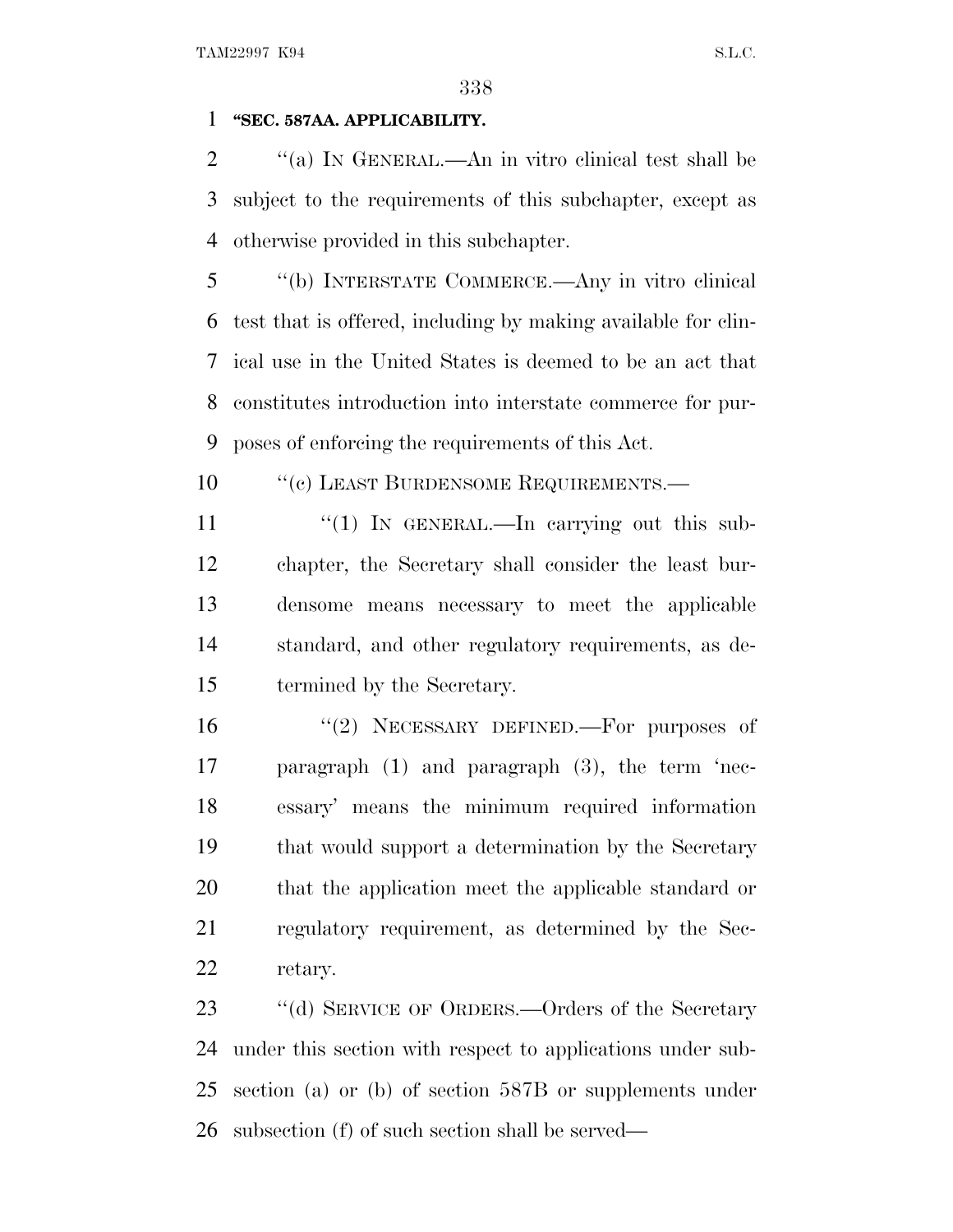1 ''(1) in person by any officer or employee of the Department of Health and Human Services des-ignated by the Secretary; or

4 "(2) by mailing the order by registered mail or certified mail or electronic equivalent addressed to the applicant at the last known address in the records of the Secretary.

8 "(e) LABORATORIES AND BLOOD AND TISSUE ES-TABLISHMENTS.—

 $(1)$  RELATION TO LABORATORY CERTIFI- CATION PURSUANT TO SECTION 353 OF THE PUBLIC HEALTH SERVICE ACT.—Nothing in this subchapter shall be construed to modify the authority of the Secretary with respect to laboratories or clinical lab- oratories under section 353 of the Public Health Service Act.

17 "(2) AVOIDING DUPLICATION.—In imple- menting this subchapter, the Secretary shall avoid issuing or enforcing regulations or guidance that are duplicative of regulations or guidance under section 353 of the Public Health Service Act.

22 "(3) BLOOD AND TISSUE.—Nothing in this sub- chapter shall be construed to modify the authority of the Secretary with respect to laboratories, establish-ments, or other facilities to the extent they are en-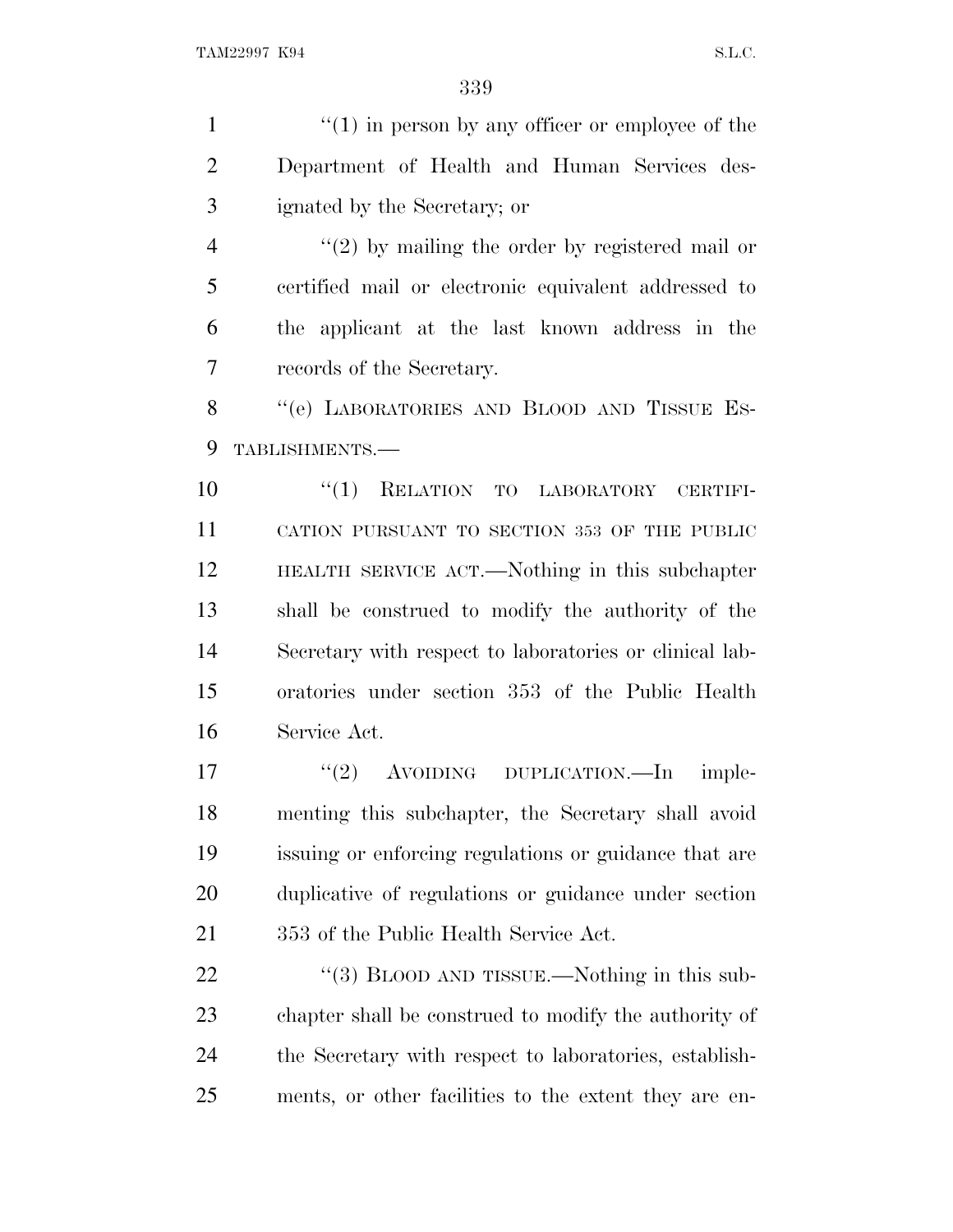gaged in the propagation, manufacture, or prepara- tion, including filling, labeling, packaging, and stor- age, of blood, blood components, human cells, tis- sues, or tissue products pursuant to any require- ments under this Act or section 351 or 361 of the Public Health Service Act.

 ''(f) NOT COMBINATION PRODUCT.—A product con- stituted of a device and an in vitro clinical test is not a combination product and shall be regulated as a device. 10 "(g) PRACTICE OF MEDICINE.—Nothing in this sub- chapter shall be construed to limit or interfere with the authority of a health care practitioner to prescribe or ad- minister any lawfully offered in vitro clinical test for any condition or disease within a legitimate health care practi- tioner-patient relationship pursuant to applicable Federal or State law.

17 "(h) RULES OF CONSTRUCTION.—

18 "(1) SALE, DISTRIBUTION, LABELING.—Noth- ing in this paragraph shall be construed to limit the authority of the Secretary to establish or enforce re- strictions on the sale, distribution, or labeling of an in vitro clinical test under this Act.

23 "(2) PROMOTION OF UNAPPROVED USES.— Nothing in this paragraph shall be construed to alter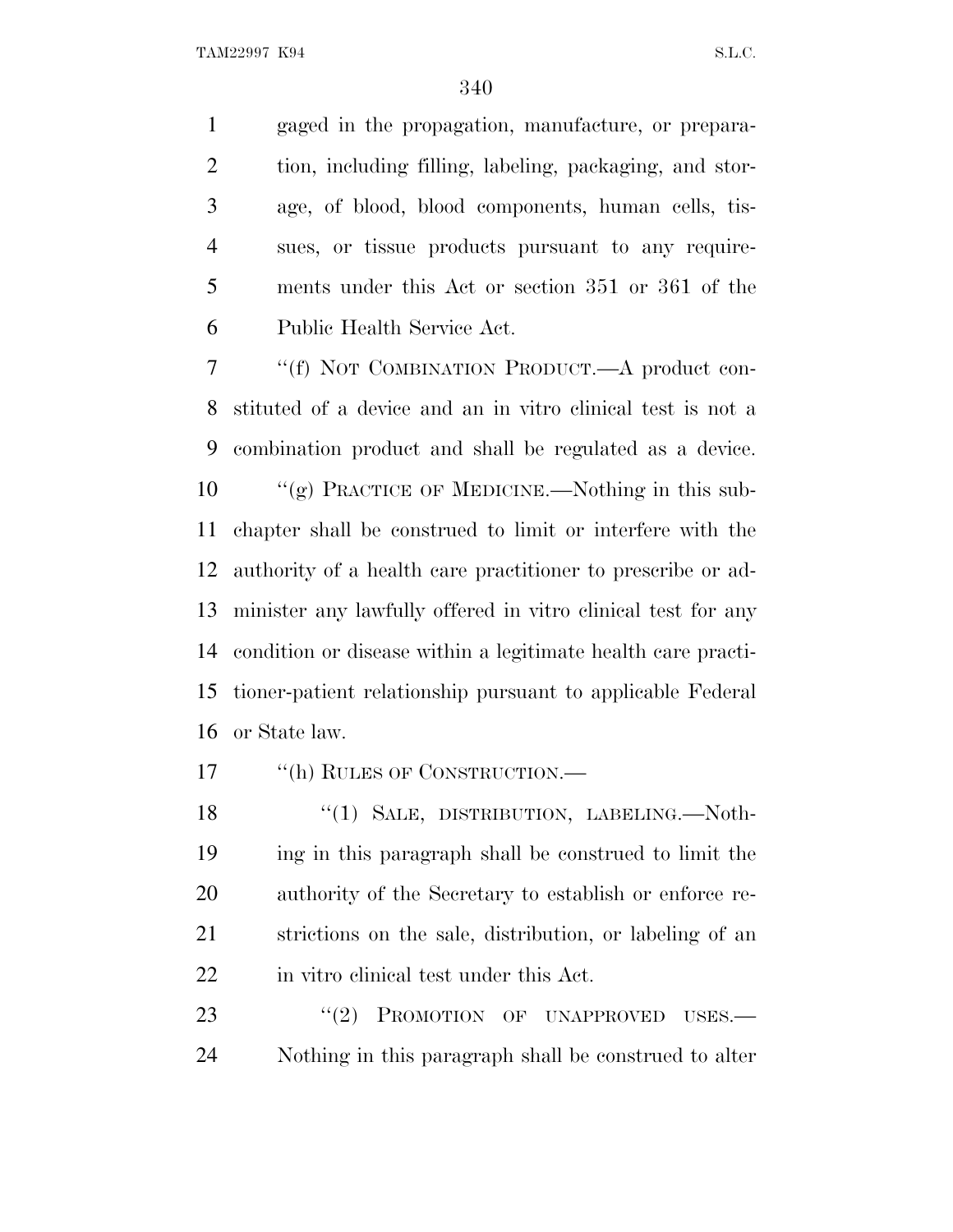any prohibition on the promotion of unapproved uses of legally marketed in vitro clinical tests.

### **''SEC. 587BB. JUDICIAL REVIEW.**

 ''(a) I<sup>N</sup> GENERAL.—Not later than 30 days after an order issued pursuant to sections 587B or 587D, any per- son adversely affected by such order may file a petition with the United States Court of Appeals for the District of Columbia or for the circuit wherein such person resides or has a principal place of business for judicial review of such order, in accordance with the procedure set forth in section 517(a).

 ''(b) APPLICATION OF PROVISIONS.—Subsections (a) through (e) of section 517 shall apply with respect to a petition under subsection (a) of this section in the same manner such subsections apply to a petition under section 517. Subsection (f) of section 517 shall apply to an order issued under section 587B or 587D.''.

#### **SEC. 824. ENFORCEMENT AND OTHER PROVISIONS.**

 (a) PROHIBITED ACTS.—Section 301 of the Federal Food, Drug, and Cosmetic Act (21 U.S.C. 331), as amended by section 811, is further amended—

22 (1) in paragraphs (a), (b), (c), (g), (h), (k), (q), (r), and (y), by inserting ''in vitro clinical test,'' 24 after "device," each place it appears;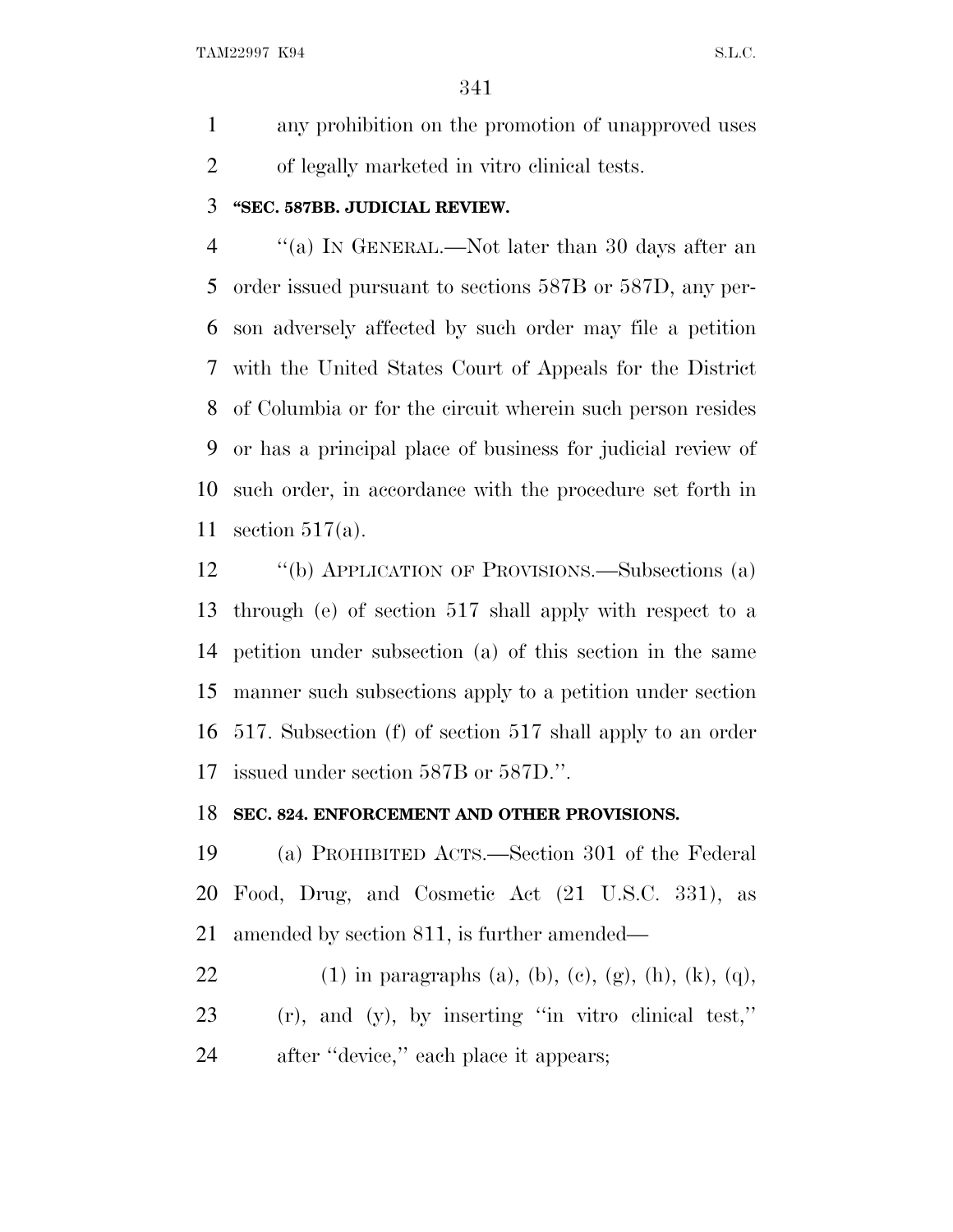| $\mathbf{1}$   | $(2)$ in paragraph $(g)$ , by inserting after "mis-            |
|----------------|----------------------------------------------------------------|
| $\overline{2}$ | branded", ", and the development within any Terri-             |
| 3              | tory of any in vitro clinical test that is adulterated         |
| $\overline{4}$ | or misbranded";                                                |
| 5              | (3) in paragraph (y), by inserting "or $587Q"$                 |
| 6              | after "section 523" each place it appears;                     |
| 7              | $(4)$ in paragraph $(ff)$ , by striking "or device"            |
| $8\,$          | and inserting ", device, or in vitro clinical test"; and       |
| 9              | $(5)$ by adding at the end, the following:                     |
| 10             | $``(iii)(1)$ Forging, counterfeiting, simulating, or false-    |
| 11             | ly representing, or without proper authority using any         |
| 12             | mark, stamp, tag, label, or other identification upon any      |
|                | 13 in vitro clinical test or container, packaging, or labeling |
| 14             | thereof so as to render such in vitro clinical test a counter- |
| 15             | feit in vitro clinical test.                                   |
| 16             | $\lq(2)$ Making, selling, disposing of, or keeping in pos-     |
| 17             | session, control, or custody, or concealing any punch, die,    |
|                | 18 plate, stone, or other thing designed to print, imprint, or |
| 19             | reproduce the trademark, trademane, or other identifying       |
| 20             | mark or imprint of another or any likeness of any of the       |
| 21             | foregoing upon any in vitro clinical test or container, pack-  |
| 22             | aging, or labeling thereof so as to render such in vitro       |
| 23             | clinical test a counterfeit in vitro clinical test.            |
|                |                                                                |

24 ''(3) The doing of any act which causes an in vitro clinical test to be a counterfeit in vitro clinical test, or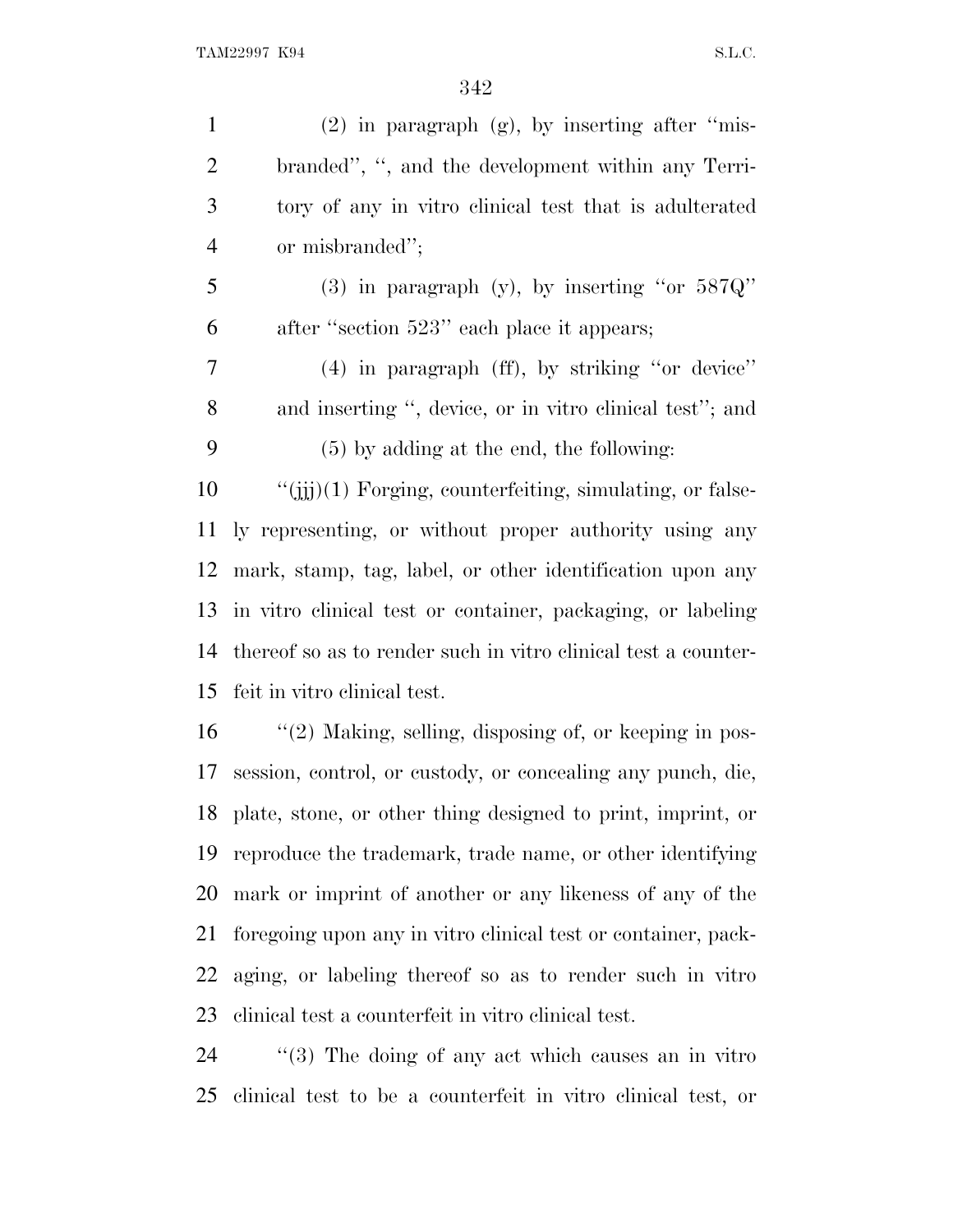the sale or dispensing, or the holding for sale or dis-pensing, of a counterfeit in vitro clinical test.

 ''(kkk)(1) The introduction or delivery for introduc- tion into interstate commerce of an in vitro clinical test in violation of section 587B(a).

 ''(2) The making of a false, fraudulent, or deceptive statement about an in vitro clinical test that is exempt from premarket review under section 587C.

 ''(3) The failure to maintain complete and accurate documentation for an exemption as required under section 587C or the failure to provide labeling required under sec-tion 587L.

13 ''(4) With respect to an in vitro clinical test, the sub- mission of any report or listing under this Act that is false or misleading in any material respect.

 ''(5) The failure to comply with a condition of ap- proval, or restriction required under an approved applica- tion under section 587B; the failure to perform a risk analysis required by section 587B; the failure to submit 20 an annual update required under section  $587J(c)(2)(B)$ ; or the failure to complete postmarket surveillance as re-quired under section 587X.

23  $\frac{1}{6}$  The failure to comply with applicable require- ments to submit an application or report under section 587D(e).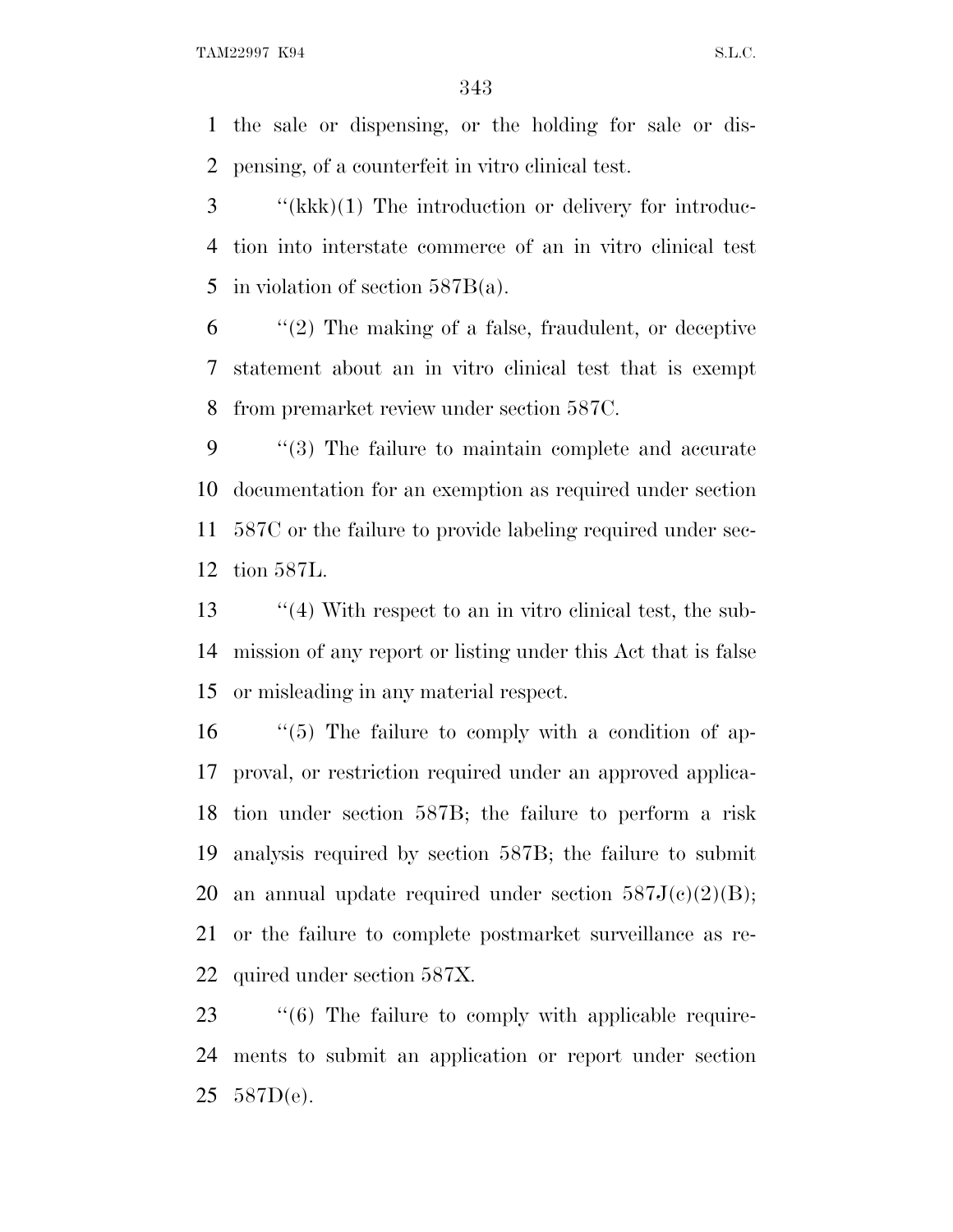''(7) The failure to comply with applicable mitigating measures established under section 587E or to submit, maintain, or make available the documentation required under section 587E(b); or the failure to comply with appli- cable performance standards established under section 587R.

 ''(8) The failure to register in accordance with section 587J, the failure to provide information required under section 587J(b), or the failure to maintain or submit infor-mation required under section 587J(c).

11 "(9) The failure to comply with requirements under section 587M or 587N, the failure to comply with a re- striction required under section 587O, or the failure to comply with labeling and advertising requirements under section 587O(b).

16 "(10) The failure to comply with the requirements of section 587Q.

18 "(11) The failure to comply with any requirement of section 587S; the failure to furnish any notification, infor- mation, material, or report required under section 587S; or the failure to comply with an order issued under section 587S.

23  $\frac{1}{2}$  (12) The failure to furnish information requested by 24 the Secretary under  $587G(d)(2)$ .".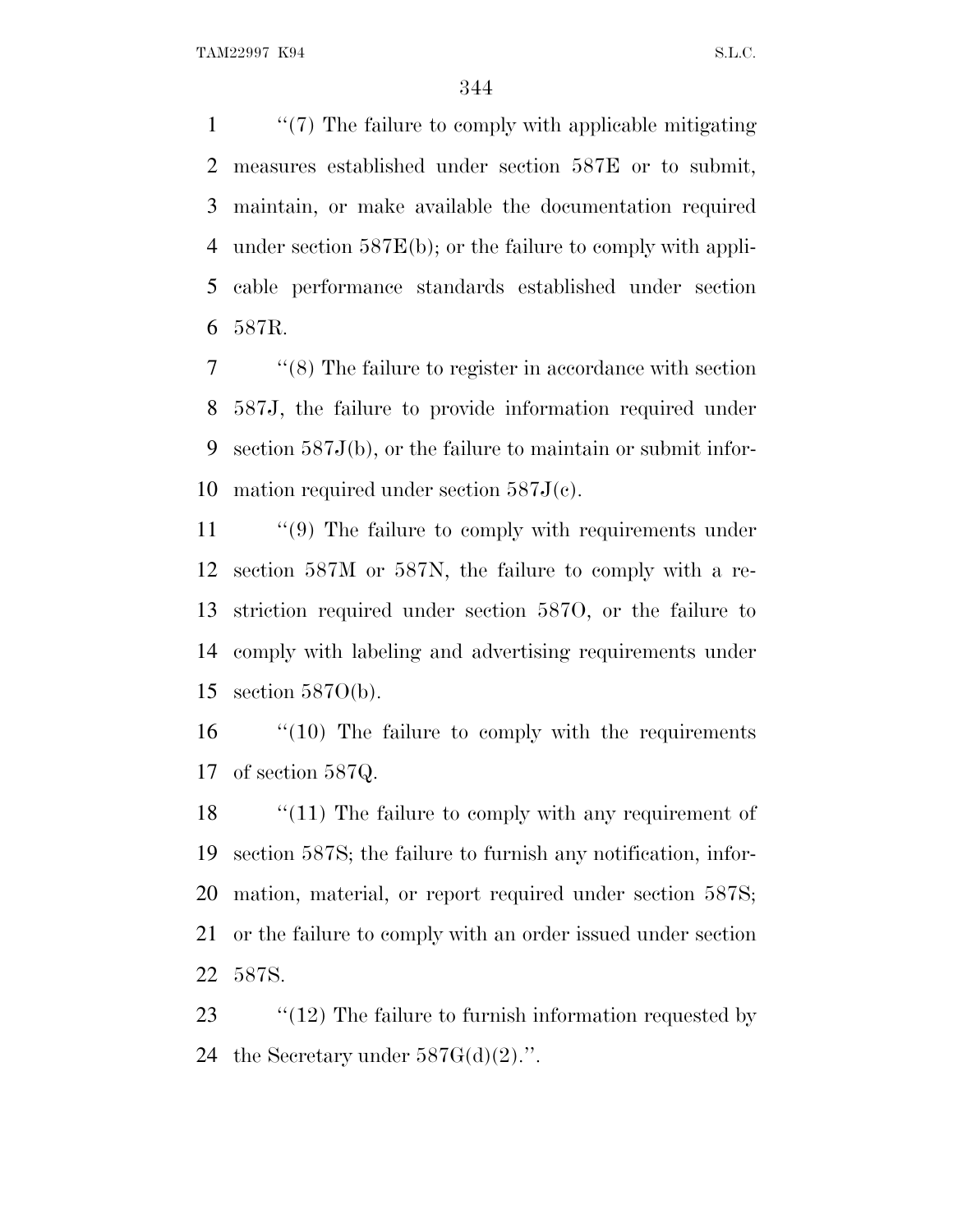| $\mathbf{1}$   | (b) PENALTIES.—Section 303 of the Federal Food,           |
|----------------|-----------------------------------------------------------|
| $\overline{2}$ | Drug, and Cosmetic Act (21 U.S.C. 333) is amended—        |
| 3              | $(1)$ in subsection (b)(8), by inserting "or coun-        |
| $\overline{4}$ | terfeit in vitro clinical test" after "counterfeit drug"; |
| 5              | $(2)$ in subsection $(e)$ —                               |
| 6              | (A) by striking "; or $(5)$ " and inserting ";            |
| 7              | $(5)$ "; and                                              |
| 8              | (B) by inserting before the period at the                 |
| 9              | end the following: "; or $(6)$ for having violated        |
| 10             | section $301(fff)(2)$ if such person acted in good        |
| 11             | faith and had no reason to believe that use of            |
| 12             | the punch, die, plate, stone, or other thing in-          |
| 13             | volved would result in an in vitro clinical test          |
| 14             | being a counterfeit in vitro clinical test, or for        |
| 15             | having violated section $301(fff)(3)$ if the person       |
| 16             | doing the act or causing it to be done acted in           |
| 17             | good faith and had no reason to believe that the          |
| 18             | in vitro clinical test was a counterfeit in vitro         |
| 19             | clinical test";                                           |
| 20             | $(3)$ in subsection $(f)(1)$ —                            |
| 21             | $(A)$ in subparagraph $(A)$ —                             |
| 22             | (i) by inserting "or in vitro clinical                    |
| 23             | tests" after "which relates to devices";                  |
| 24             | by inserting "or section"<br>(ii)                         |
| 25             | $587Q(a)(2)$ " after "section $704(g)$ "; and             |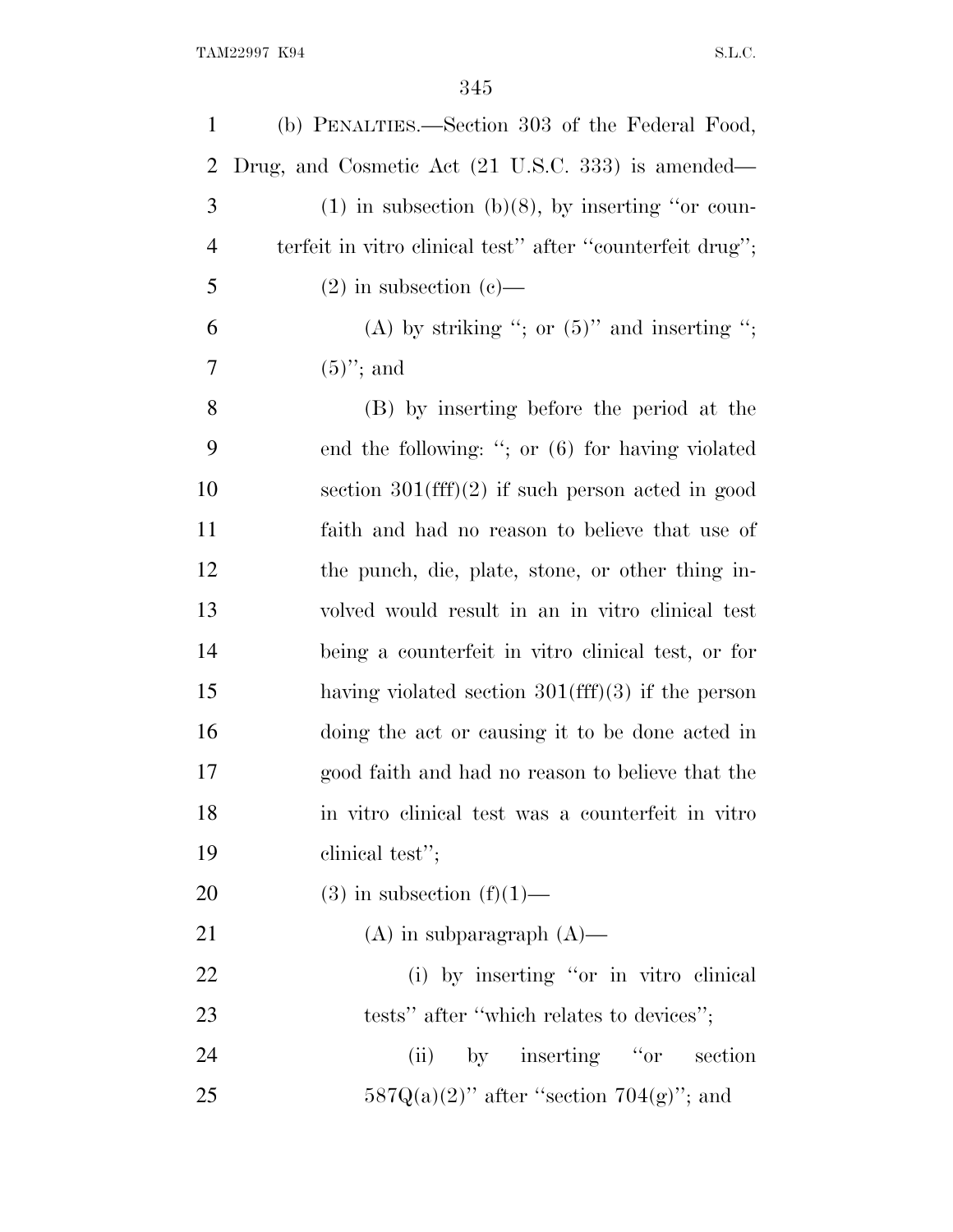| $\mathbf{1}$   | (iii) by inserting "or in vitro clinical                      |  |
|----------------|---------------------------------------------------------------|--|
| $\overline{2}$ | tests, as applicable" before the period at                    |  |
| 3              | the end of the second sentence; and                           |  |
| 4              | $(B)$ in subparagraph $(B)(i)$ , by striking "or              |  |
| 5              | $520(f)$ " and inserting ", $520(f)$ , $587K$ , or            |  |
| 6              | 587M,".                                                       |  |
| 7              | SEIZURE.—Section 304 of the Federal Food,<br>(e)              |  |
| 8              | Drug, and Cosmetic Act $(21 \text{ U.S.C. } 334)$ is amended— |  |
| 9              | $(1)$ in subsection $(a)(2)$ —                                |  |
| 10             | (A) by striking ", and $(E)$ " and inserting                  |  |
| 11             | ", $(E)$ "; and                                               |  |
| 12             | (B) by inserting before the period at the                     |  |
| 13             | end the following: ", and $(F)$ Any in vitro clin-            |  |
| 14             | ical test that is a counterfeit in vitro clinical             |  |
| 15             | test, (G) Any container, packaging, or labeling               |  |
| 16             | of a counterfeit in vitro clinical test, and (H)              |  |
| 17             | Any punch, die, plate, stone, labeling, container,            |  |
| 18             | or other thing used or designed for use in mak-               |  |
| 19             | ing a counterfeit in vitro clinical test";                    |  |
| 20             | $(2)$ in subsection $(d)(1)$ , by inserting "in vitro"        |  |
| 21             | clinical test," after "device,"; and                          |  |
| <u>22</u>      | $(3)$ in subsection $(g)$ —                                   |  |
| 23             | (A) in paragraph $(1)$ , by inserting ", in                   |  |
| 24             | vitro clinical test," after "device" each place it            |  |
| 25             | appears; and                                                  |  |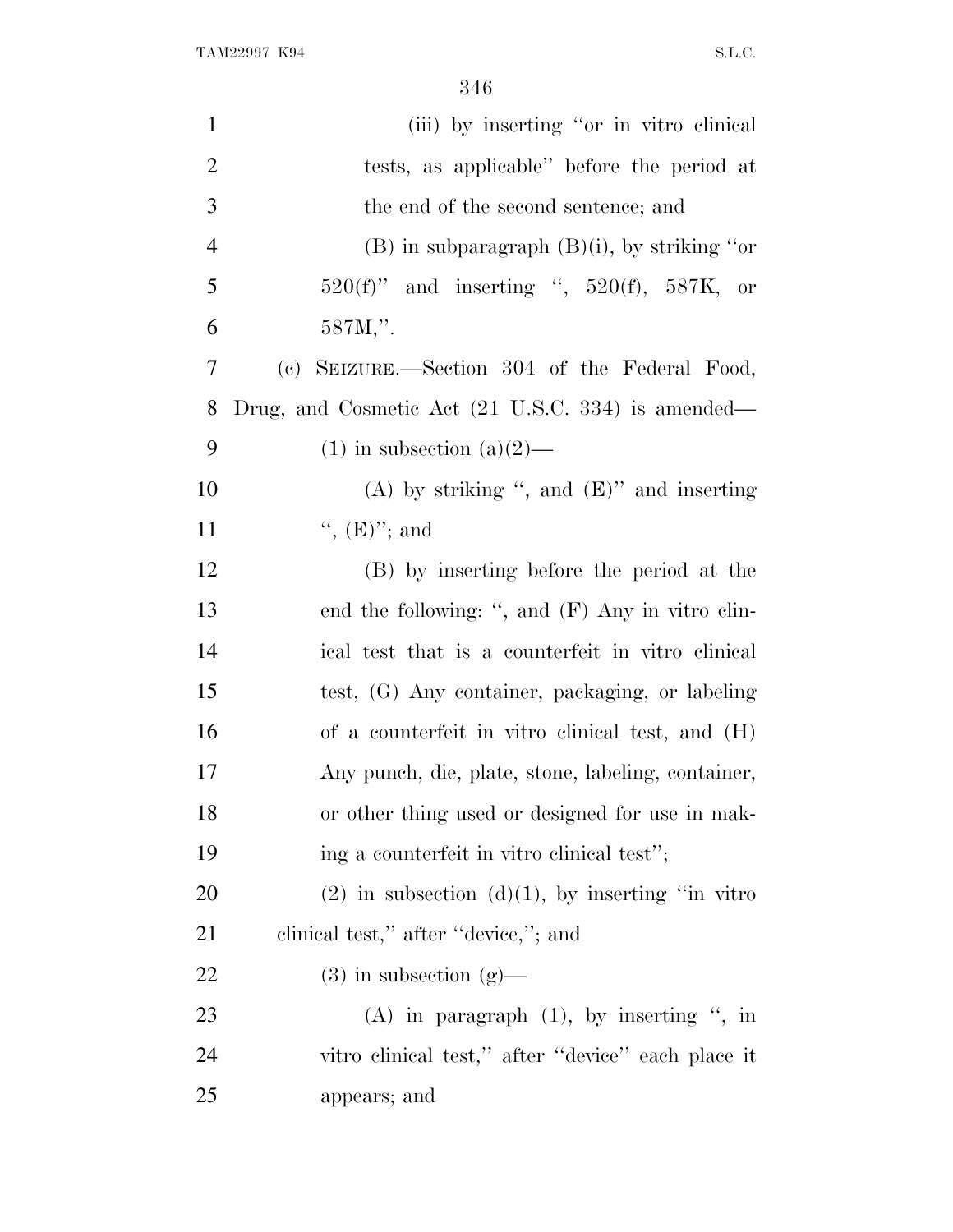| $\mathbf{1}$   | (B) in paragraph $(2)$ —                                   |  |
|----------------|------------------------------------------------------------|--|
| $\overline{2}$ | (i) in subparagraph $(A)$ , by inserting                   |  |
| 3              | ", in vitro clinical test," after "device";                |  |
| $\overline{4}$ | and                                                        |  |
| 5              | (ii) in subparagraph $(B)$ , by inserting                  |  |
| 6              | "or in vitro clinical test" after "device"                 |  |
| 7              | each place it appears.                                     |  |
| 8              | (d)<br>DEBARMENT, TEMPORARY DENIAL OF AP-                  |  |
| 9              | PROVAL, AND SUSPENSION.—Section 306 of the Federal         |  |
| 10             | Food, Drug, and Cosmetic Act (21 U.S.C. 335a) is           |  |
| 11             | amended by adding at the end the following:                |  |
| 12             | "(n) IN VITRO CLINICAL TESTS; MANDATORY DE-                |  |
| 13             | BARMENT REGARDING THIRD-PARTY INSPECTIONS AND              |  |
| 14             | REVIEWS.                                                   |  |
| 15             | " $(1)$ IN GENERAL.—If the Secretary finds that            |  |
| 16             | a person has been convicted of a felony for a viola-       |  |
| 17             | tion of section $301(gg)$ or $301(jjj)(1)$ , the Secretary |  |
| 18             | shall debar such person from being accredited under        |  |
| 19             | section 587Q and from carrying out activities under        |  |
| 20             | an agreement described in section $803(b)$ .               |  |
| 21             | DEBARMENT PERIOD.-The Secretary<br>(2)                     |  |
| 22             | shall debar a person under paragraph (1) for the fol-      |  |
| 23             | lowing periods:                                            |  |
| 24             | "(A) The period of debarment of a person                   |  |
| 25             | (other than an individual) shall not be less than          |  |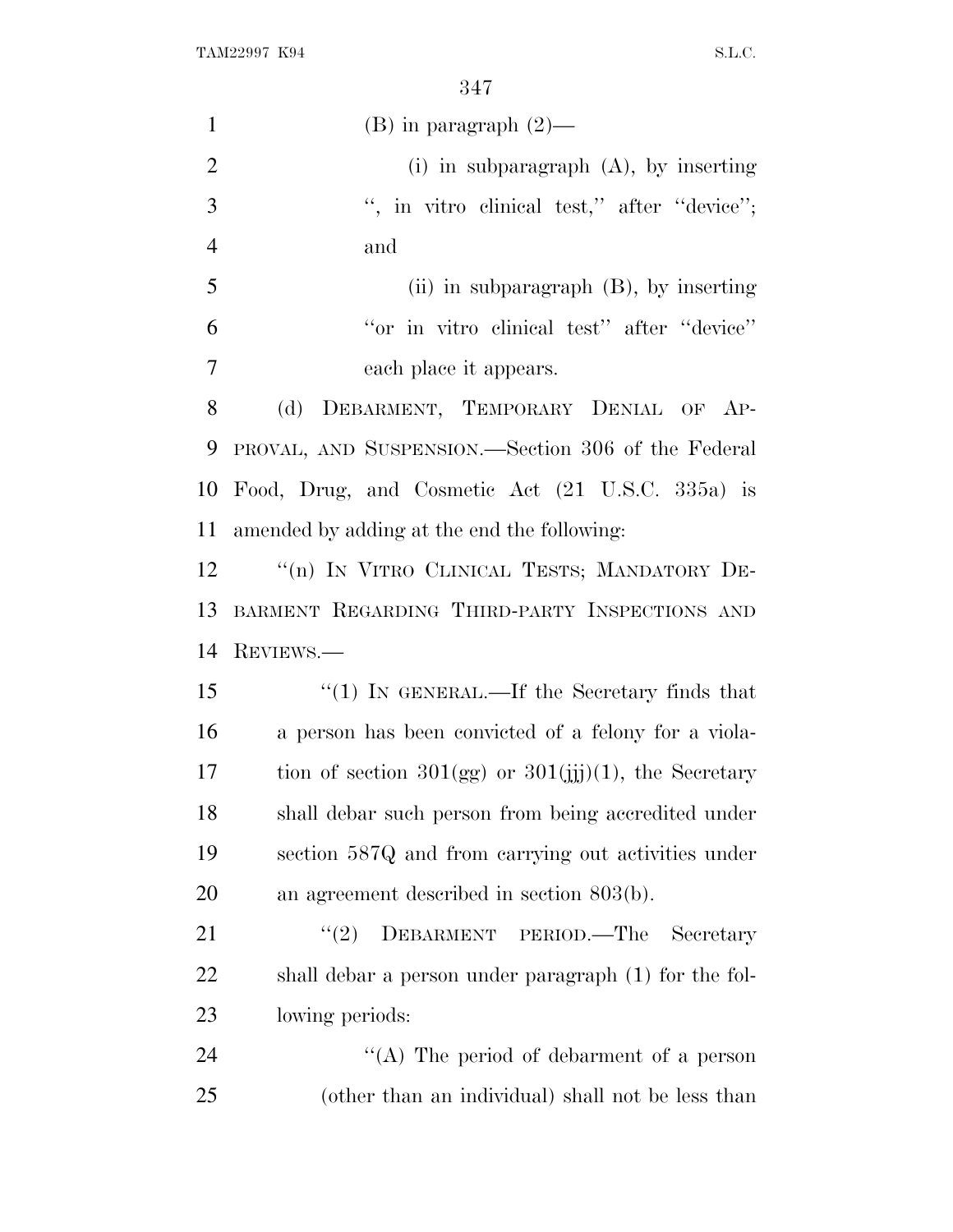| $\mathbf{1}$   | 1 year or more than 10 years, but if an act              |
|----------------|----------------------------------------------------------|
| $\overline{2}$ | leading to a subsequent debarment under such             |
| 3              | paragraph occurs within 10 years after such              |
| $\overline{4}$ | person has been debarred under such para-                |
| 5              | graph, the period of debarment shall be perma-           |
| 6              | nent.                                                    |
| 7              | "(B) The debarment of an individual shall                |
| 8              | be permanent.                                            |
| 9              | "(3) TERMINATION OF DEBARMENT; JUDICIAL                  |
| 10             | REVIEW; OTHER MATTERS.—Subsections $(e)(3)$ , $(d)$ ,    |
| 11             | (e), (i), (j), and (l)(1) apply with respect to a person |
| 12             | (other than an individual) or an individual who is       |
| 13             | debarred under paragraph (1) to the same extent          |
| 14             | and in the same manner as such subsections apply         |
| 15             | with respect to a person who is debarred under sub-      |
| 16             | section $(a)(1)$ , or an individual who is debarred      |
| 17             | under subsection $(a)(2)$ , respectively.".              |
| 18             | (e) EXPANDED ACCESS TO UNAPPROVED THERAPIES              |
| 19             | AND DIAGNOSTICS.—Section 561 of the Federal Food,        |
| 20             | Drug, and Cosmetic Act (21 U.S.C. 360bbb) is amend-      |
| 21             | $ed$ —                                                   |
| 22             | $(1)$ in subsections (a) through $(d)$ —                 |
| 23             | (A) by striking "or investigational devices"             |
| 24             | each place it appears and inserting ", investiga-        |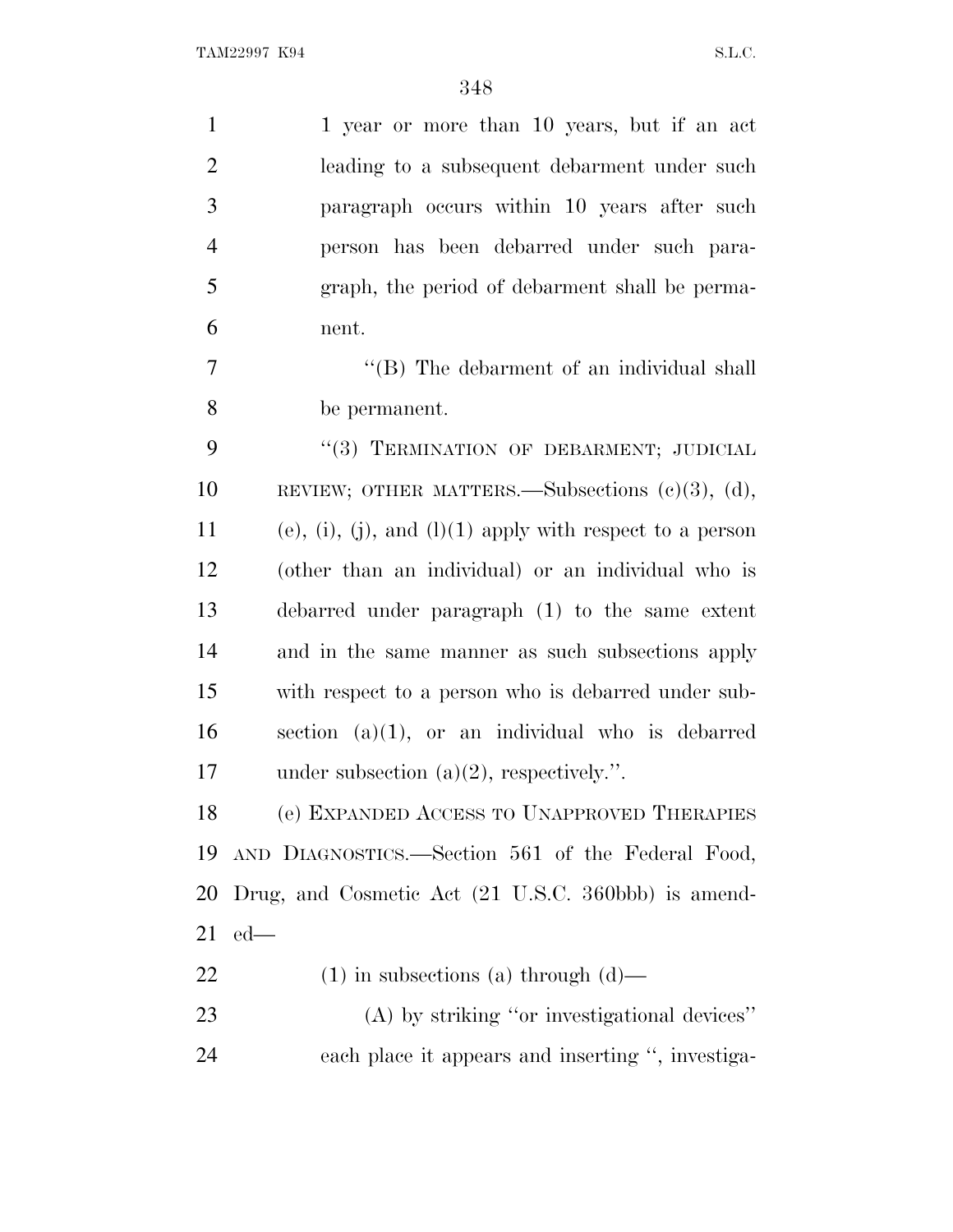| $\mathbf{1}$   | tional devices, or investigational in vitro clinical      |
|----------------|-----------------------------------------------------------|
| $\overline{2}$ | tests"; and                                               |
| 3              | (B) by striking "or investigational device"               |
| $\overline{4}$ | each place it appears (other than the second              |
| 5              | such place in paragraph $(3)(A)$ of subsection            |
| 6              | (c)) and inserting ", investigational device, or          |
| 7              | investigational in vitro clinical test";                  |
| 8              | (2) in subsection (b)(4) by striking "or $520(g)$ "       |
| 9              | and inserting ", $520(g)$ , or $587S$ " each place it ap- |
| 10             | pears;                                                    |
| 11             | $(3)$ in subsection $(e)$ —                               |
| 12             | $(A)$ by amending the subsection heading to               |
| 13             | read: "TREATMENT INVESTIGATIONAL<br><b>NEW</b>            |
| 14             | DRUG APPLICATIONS, TREATMENT INVESTIGA-                   |
| 15             | TIONAL DEVICE EXEMPTIONS, AND TREAT-                      |
| 16             | MENT INVESTIGATIONAL IN VITRO CLINICAL                    |
| 17             | TEST EXEMPTIONS.-";                                       |
| 18             | (B) in paragraph $(3)(A)$ , by striking "or               |
| 19             | investigational device exemption in effect under          |
| 20             | section $520(g)$ " and inserting ", investigational       |
| 21             | device exemption in effect under section $520(g)$ ,       |
| 22             | or investigational in vitro clinical test exemption       |
| 23             | under section 587S";                                      |
| 24             | (C) by striking "or treatment investiga-                  |
| 25             | tional device exemption" each place it appears            |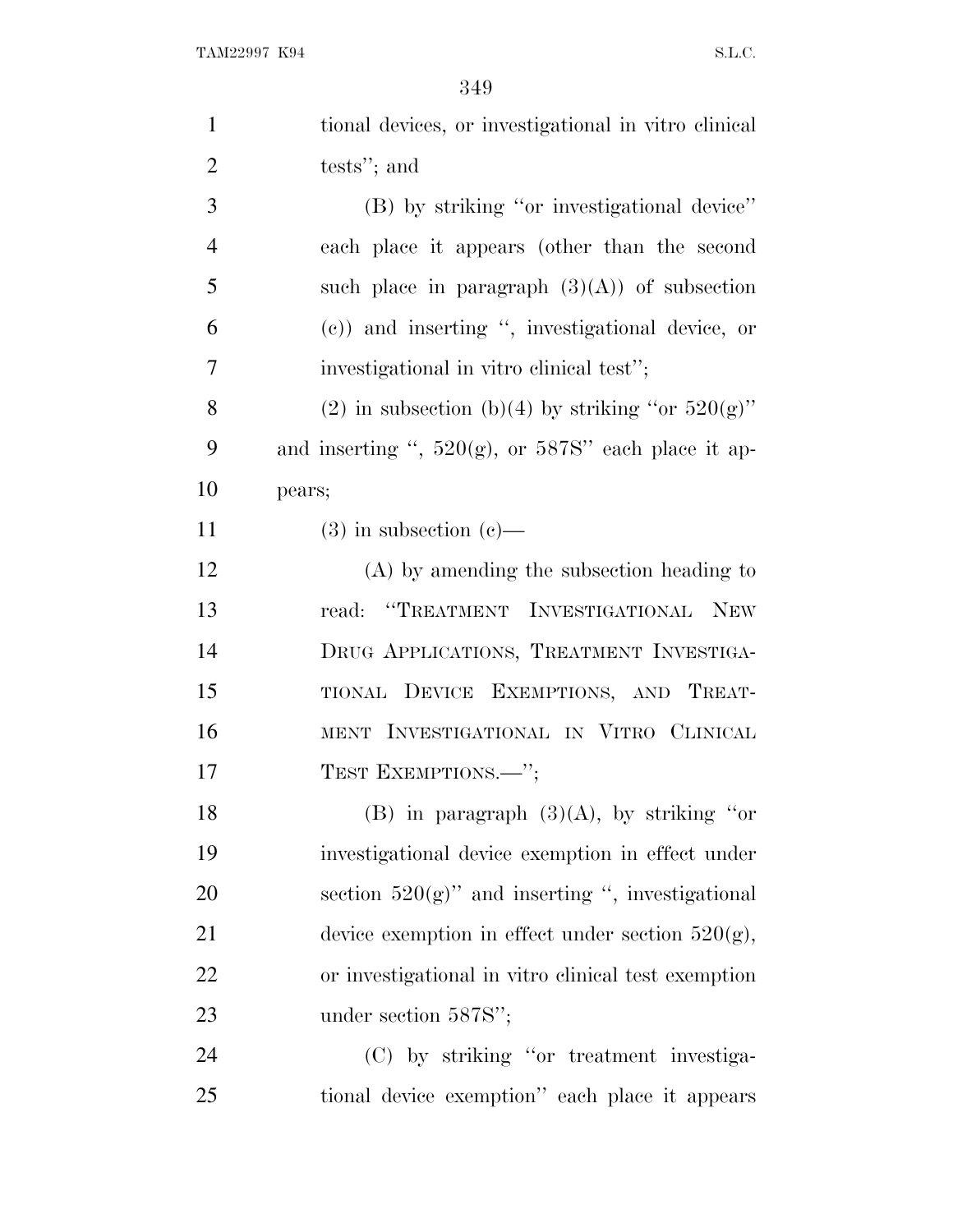| $\mathbf{1}$   | and inserting ", treatment investigational device               |
|----------------|-----------------------------------------------------------------|
| $\overline{2}$ | exemption, or treatment investigational in vitro                |
| 3              | clinical test exemption"; and                                   |
| $\overline{4}$ | (D) in paragraph $(5)$ , by striking "or                        |
| 5              | $520(g)$ " and inserting ", $520(g)$ , or $587S$ ";             |
| 6              | $(E)$ in the matter following paragraph $(7)$                   |
| $\overline{7}$ | by striking "or $520(g)$ " each place it appears                |
| 8              | and inserting ", $520(g)$ or $587S$ "; and                      |
| 9              | $(4)$ by amending subsection (e) to read as fol-                |
| 10             | lows:                                                           |
| 11             | "(e) DEFINITIONS.—In this section, the terms 'inves-            |
| 12             | tigational drug', 'investigational device', 'investigational in |
| 13             | vitro clinical test', 'treatment investigational new drug ap-   |
| 14             | plication', 'treatment investigational device exemption',       |
| 15             | and 'treatment investigational in vitro clinical test exemp-    |
| 16             | tion' shall have the meanings given the terms in regula-        |
| 17             | tions prescribed by the Secretary.".                            |
| 18             | (f) OPTIMIZING GLOBAL CLINICAL TRIALS.-Section                  |
| 19             | 569A(b) of the Federal Food, Drug, and Cosmetic Act (21         |
| 20             | U.S.C. 360bbb-8a(b)) is amended by inserting "an in             |
| 21             | vitro clinical test, as defined in subsection (ss) of such sec- |
| <u>22</u>      | tion," before "or a biological product".                        |
| 23             | (g) PATIENT PARTICIPATION IN MEDICAL PRODUCT                    |
| 24             | DISCUSSION.—The heading of subsection (a) of section            |
| 25             | 569C of the Federal Food, Drug, and Cosmetic Act (21)           |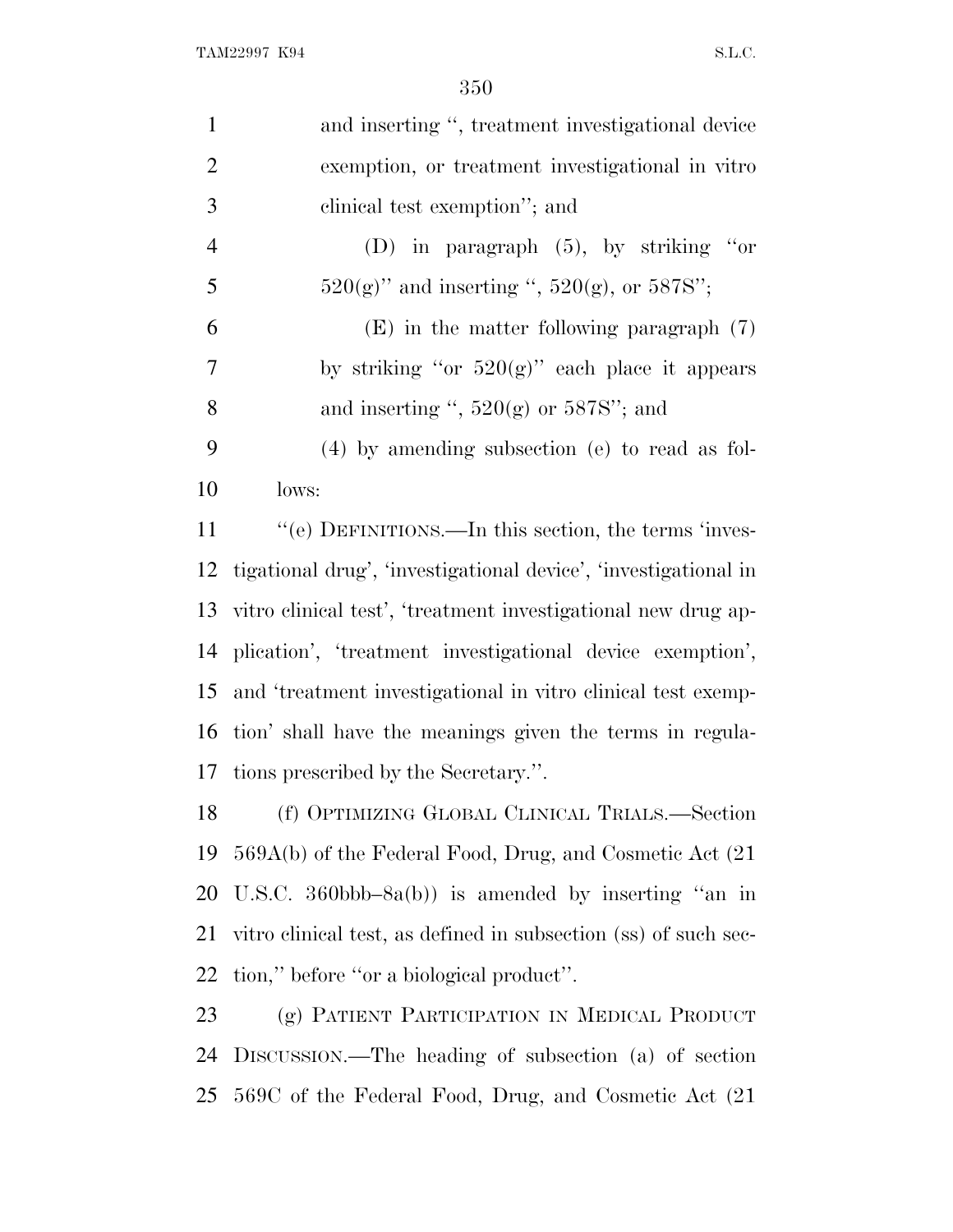U.S.C. 360bbb–8c) is amended by striking ''Drugs and Devices'' and inserting ''Drugs, Devices, and In Vitro Clinical Tests''. (h) REGULATIONS AND HEARINGS.—Section 5 701(h)(1)(C)(ii) of the Federal Food, Drug, and Cosmetic 6 Act  $(21 \text{ U.S.C. } 371(h)(1)(C(ii))$  is amended by inserting ''and in vitro clinical tests'' after ''devices''. (i) RECORDS.—Section 703 of the Federal Food, Drug, and Cosmetic Act (21 U.S.C. 373) is amended— (1) by inserting ''in vitro clinical tests'' after ''devices'' each place such term appears; and

 (2) by inserting ''in vitro clinical test'' after ''device'' each place such term appears.

 (j) FACTORY INSPECTION.—Section 704 of the Fed- eral Food, Drug, and Cosmetic Act (21 U.S.C. 374) (other than subsection (g)) is amended—

 (1) by striking ''drugs or devices'' each place it appears and inserting ''drugs, devices, or in vitro clinical tests'';

20 (2) in subsection (a)(1), in the fourth sentence, by striking ''or chapter IX'' and inserting ''section 587S, section 587M, section 587N, or chapter IX''; (3) after making the amendments in para- graphs (1) and (2), by inserting ''in vitro clinical tests,'' after ''devices,'' each place it appears;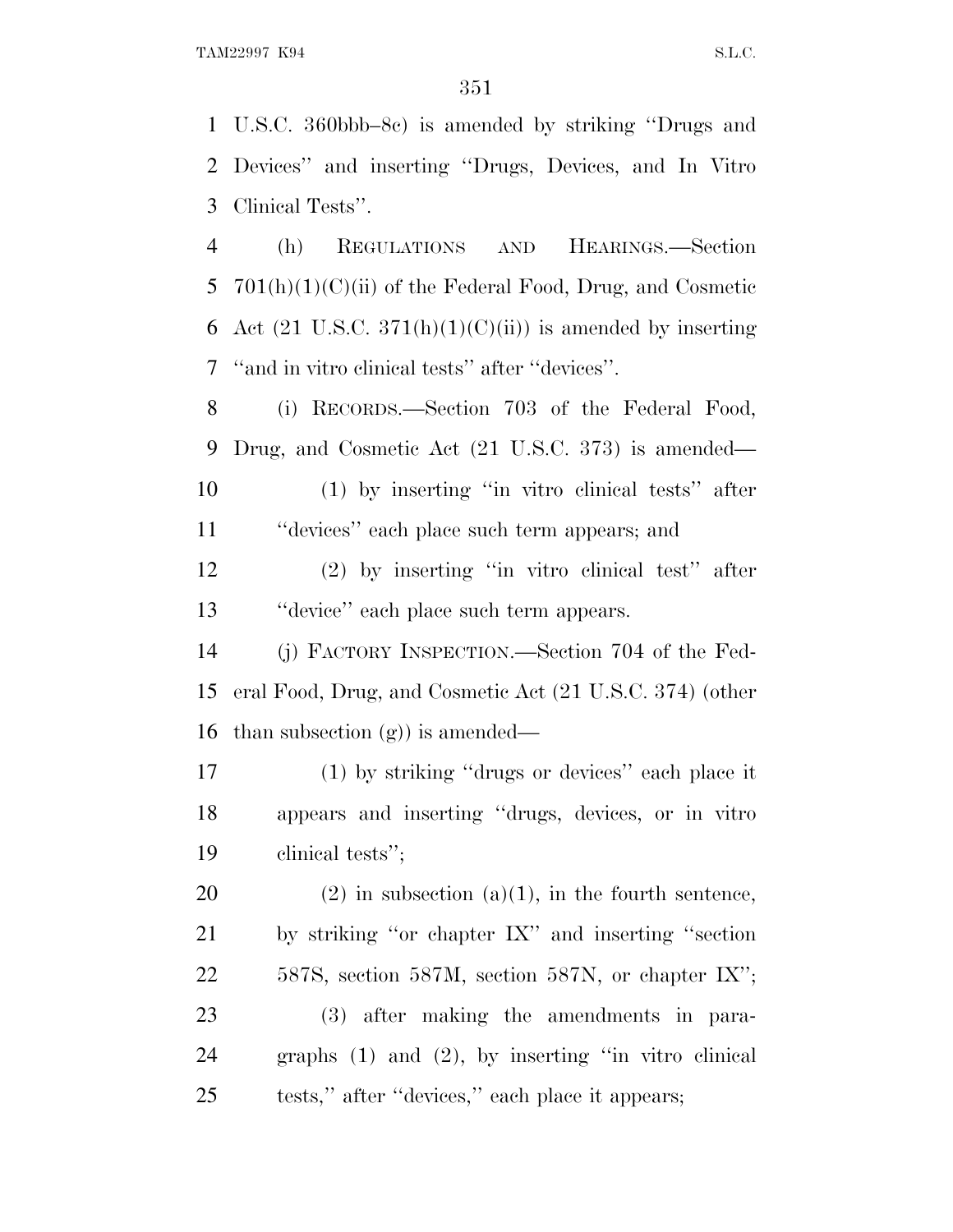| $\mathbf{1}$   | (4) in subsection (a)(2)(B)—                                    |
|----------------|-----------------------------------------------------------------|
| $\overline{2}$ | (A) by inserting "or in vitro clinical tests"                   |
| 3              | after "prescribe or use devices"; and                           |
| $\overline{4}$ | (B) by inserting "or in vitro clinical tests"                   |
| 5              | after "process devices";                                        |
| 6              | $(5)$ by inserting "in vitro clinical test," after              |
| 7              | "device," each place it appears;                                |
| 8              | $(6)$ in subsection (e), by inserting ", or section             |
| 9              | 587M, 587N, or 587S," after "section 519 or                     |
| 10             | $520(g)$ "; and                                                 |
| 11             | $(7)$ in subsection $(f)(3)$ —                                  |
| 12             | (A) in subparagraph $(A)$ , by striking "or"                    |
| 13             | at the end;                                                     |
| 14             | $(B)$ in subparagraph $(B)$ , by striking the                   |
| 15             | period at the end and inserting "; or"; and                     |
| 16             | $(C)$ after subparagraph $(B)$ , by inserting                   |
| 17             | the following:                                                  |
| 18             | "(C) is accredited under section $587Q$ .".                     |
| 19             | $(8)$ by adding at the end the following:                       |
| 20             | "(i) For purposes of this section, the term 'establish-         |
| 21             | ment' includes a laboratory performing an in vitro clinical     |
| 22             | test.".                                                         |
| 23             | (k) PUBLICITY.—Section $705(b)$ of the Federal Food,            |
| 24             | Drug, and Cosmetic Act $(21 \text{ U.S.C. } 375(b))$ is amended |
| 25             | by inserting "in vitro clinical tests," after "devices,".       |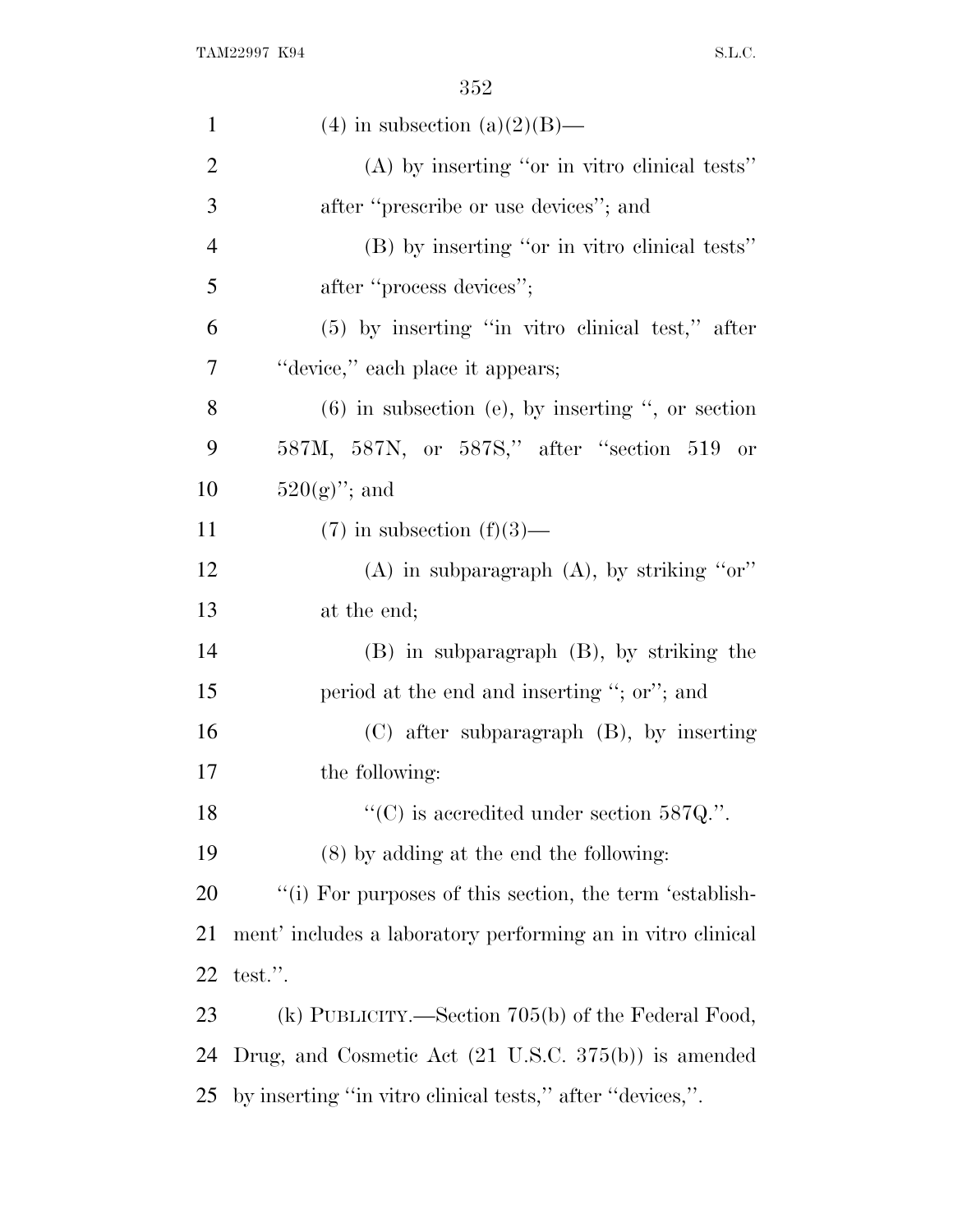| 1         | (1) PRESUMPTION.—Section 709 of the Federal Food,           |
|-----------|-------------------------------------------------------------|
| 2         | Drug, and Cosmetic Act (21 U.S.C. 379a) is amended by       |
| 3         | inserting "in vitro clinical test," after "device,".        |
| 4         | (m) LISTING AND CERTIFICATION OF COLOR ADDI-                |
| 5         | TIVES FOR FOODS, DRUGS, AND COSMETICS.-Section              |
| 6         | $721(a)$ of the Federal Food, Drug, and Cosmetic Act $(21)$ |
| 7         | U.S.C. $379e(a)$ is amended—                                |
| 8         | $(1)$ in the matter preceding paragraph $(1)$ , by          |
| 9         | inserting "or in vitro clinical tests" after "or de-        |
| 10        | vices"; and                                                 |
| 11        | $(2)$ in the flush text following paragraph $(2)$ —         |
| 12        | (A) by inserting "or an in vitro clinical                   |
| 13        | test" after "a device"; and                                 |
| 14        | (B) by inserting "or in vitro clinical tests"               |
| 15        | after "devices".                                            |
| 16        | (n) IMPORTS AND EXPORTS.—Section 801 of the                 |
| 17        | Federal Food, Drug, and Cosmetic Act (21 U.S.C. 381)        |
| 18        | is amended—                                                 |
| 19        | $(1)$ in subsection $(a)$ —                                 |
| <b>20</b> | $(A)$ by inserting "in vitro clinical tests,"               |
| 21        | after "devices," each place it appears; and                 |
| 22        | (B) by inserting "in the case of an in vitro"               |
| 23        | clinical test, the test does not conform to the             |
| 24        | applicable requirements of section 587K, or"                |
| 25        | after "requirements of section $520(f)$ , or";              |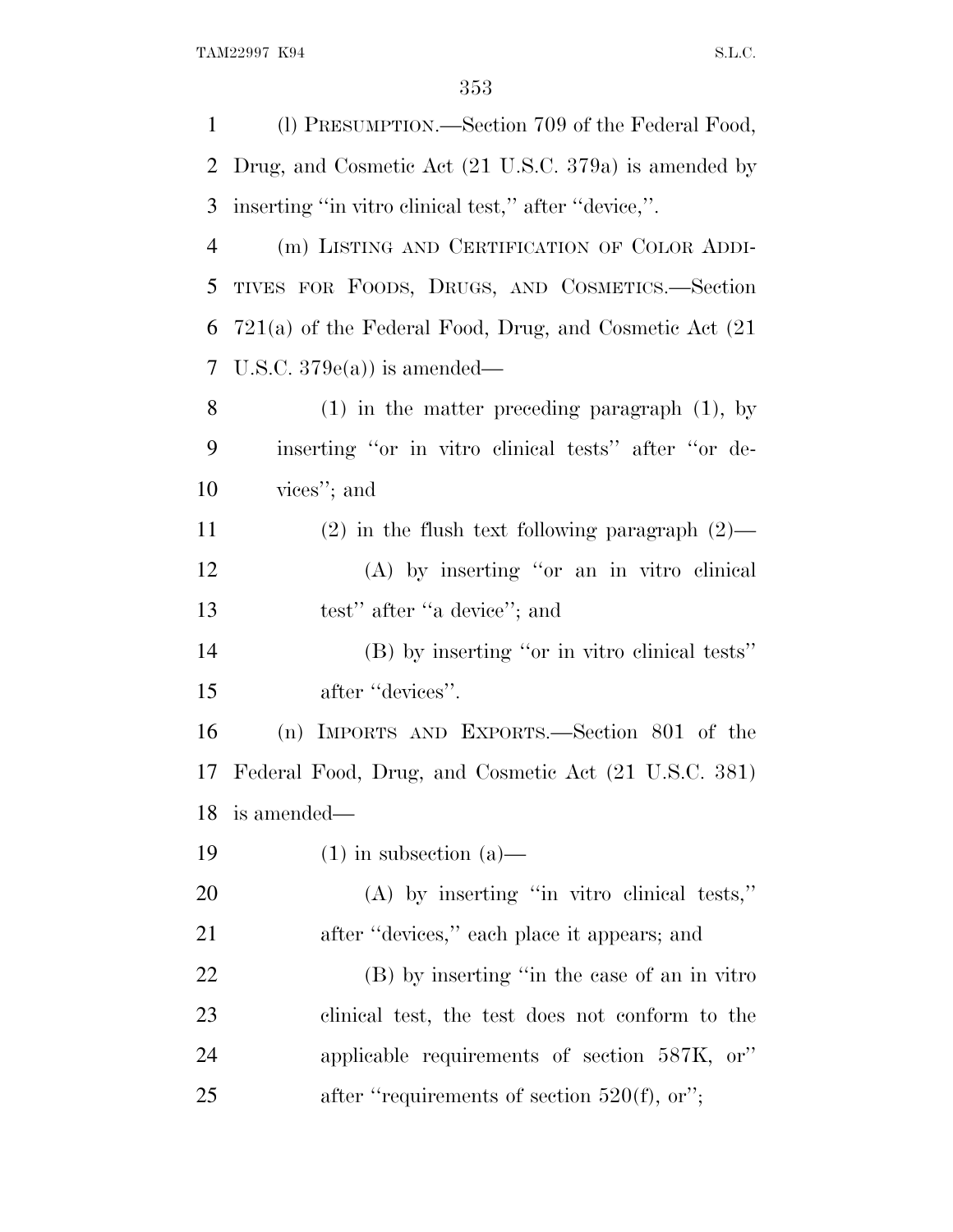| ٧<br>v |  |
|--------|--|
|--------|--|

| $\mathbf{1}$   | $(2)$ in subsection $(d)(3)$ —                         |
|----------------|--------------------------------------------------------|
| $\overline{2}$ | $(A)$ in subparagraph $(A)$ —                          |
| 3              | (i) in the matter preceding clause (i),                |
| $\overline{4}$ | by inserting "and no component of an in                |
| 5              | vitro elinical test or other article of in vitro       |
| 6              | clinical test that requires further proc-              |
| 7              | essing," after "health-related purposes";              |
| 8              | (ii) in clause (i), by striking "drug or               |
| 9              | device" and inserting "drug, device, or in             |
| 10             | vitro clinical test"; and                              |
| 11             | (iii) in clause (i)(I), by inserting "in               |
| 12             | vitro clinical test," after "device,"; and             |
| 13             | $(B)$ in subparagraph $(B)$ , by inserting "in         |
| 14             | vitro clinical test," after "device,";                 |
| 15             | $(3)$ in subsection $(e)(1)$ , by inserting "in vitro" |
| 16             | clinical test," after "device,"; and                   |
| 17             | $(4)$ in subsection $(o)$ —                            |
| 18             | (A) by inserting "or in vitro clinical test"           |
| 19             | after "device";                                        |
| 20             | (B) and "section 587J of each foreign es-              |
| 21             | tablishment" after "section $510(i)$ of each es-       |
| 22             | tablishment".                                          |
| 23             | (o) OFFICE OF INTERNATIONAL RELATIONS.—Sec-            |
| 24             | tion 803 of the Federal Food, Drug, and Cosmetic Act   |
| 25             | $(21 \text{ U.S.C. } 383)$ is amended—                 |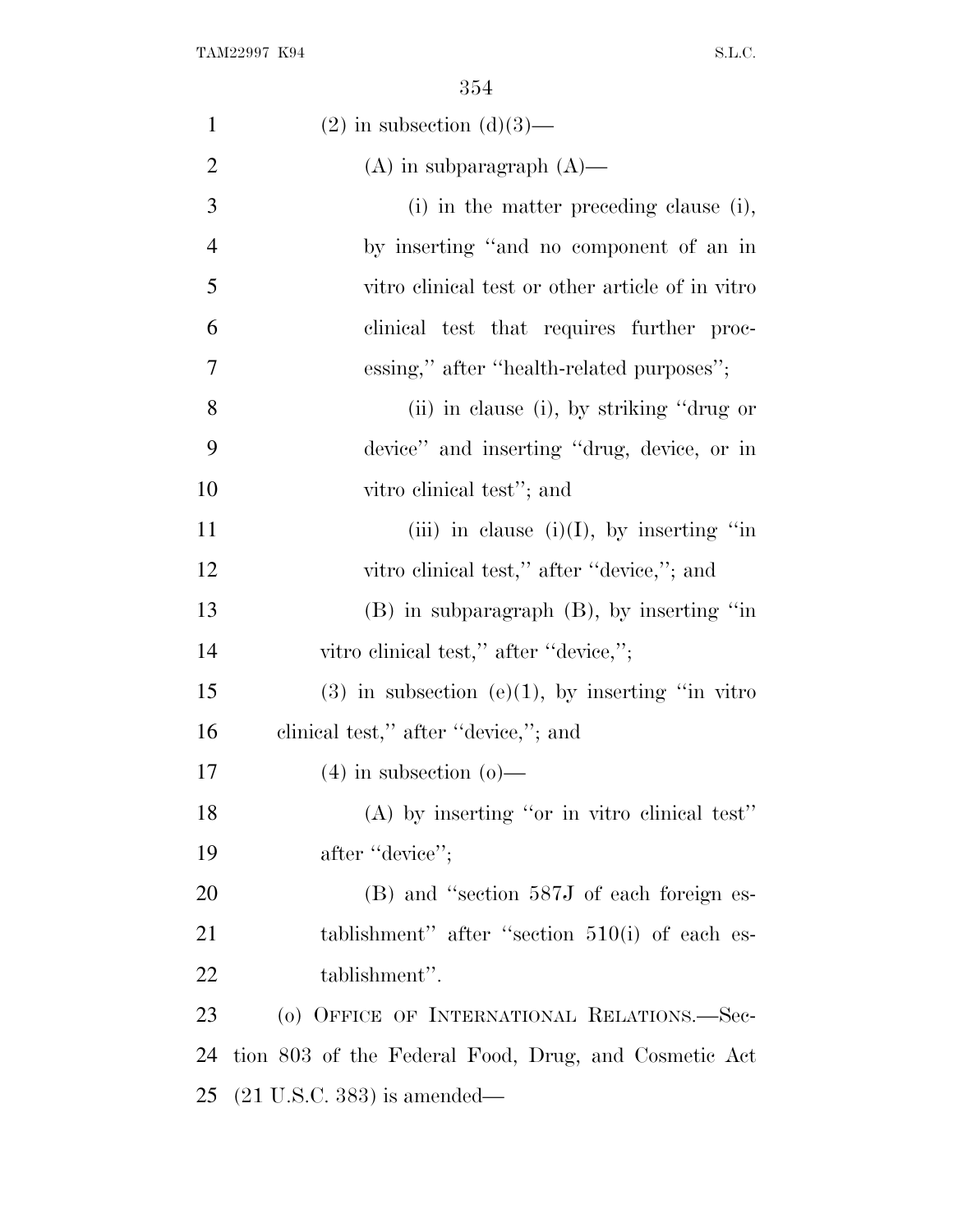| $\mathbf{1}$   | $(1)$ in subsection $(b)$ —                                        |
|----------------|--------------------------------------------------------------------|
| $\overline{2}$ | $(A)$ in the matter preceding paragraph $(1)$ ,                    |
| 3              | by inserting "and in vitro clinical tests" after                   |
| $\overline{4}$ | "devices"; and                                                     |
| 5              | $(B)$ in paragraph $(1)$ , by inserting "quality"                  |
| 6              | requirements established under section 587K;                       |
| 7              | and" at the end; and                                               |
| 8              | $(2)$ in subsection $(e)$ —                                        |
| 9              | $(A)$ in paragraph $(2)$ , by inserting "in vitro"                 |
| 10             | clinical tests," after "devices,"; and                             |
| 11             | $(B)$ in paragraph $(4)$ , by inserting "or in                     |
| 12             | vitro clinical tests" after "devices".                             |
| 13             | (p) RECOGNITION OF FOREIGN GOVERNMENT IN-                          |
| 14             | SPECTIONS.—Section $809(a)(1)$ of the Federal Food,                |
| 15             | Drug, and Cosmetic Act $(21 \text{ U.S.C. } 384e(a)(1))$ is amend- |
| 16             | ed by inserting ", or of foreign establishments registered         |
| 17             | under section $587J'$ after " $510(h)$ ".                          |
| 18             | (q) FOOD AND DRUG ADMINISTRATION.-Section                          |
| 19             | $1003(b)(2)$ of the Federal Food, Drug, and Cosmetic Act           |
| 20             | $(21 \text{ U.S.C. } 393(b)(2))$ is amended—                       |
| 21             | $(1)$ in subparagraph $(D)$ , by striking "and" at                 |
| 22             | the end;                                                           |
| 23             | $(2)$ in subparagraph $(E)$ , by striking the semi-                |
| 24             | colon at the end and inserting "; and"; and                        |
| 25             | $(3)$ by adding at the end the following:                          |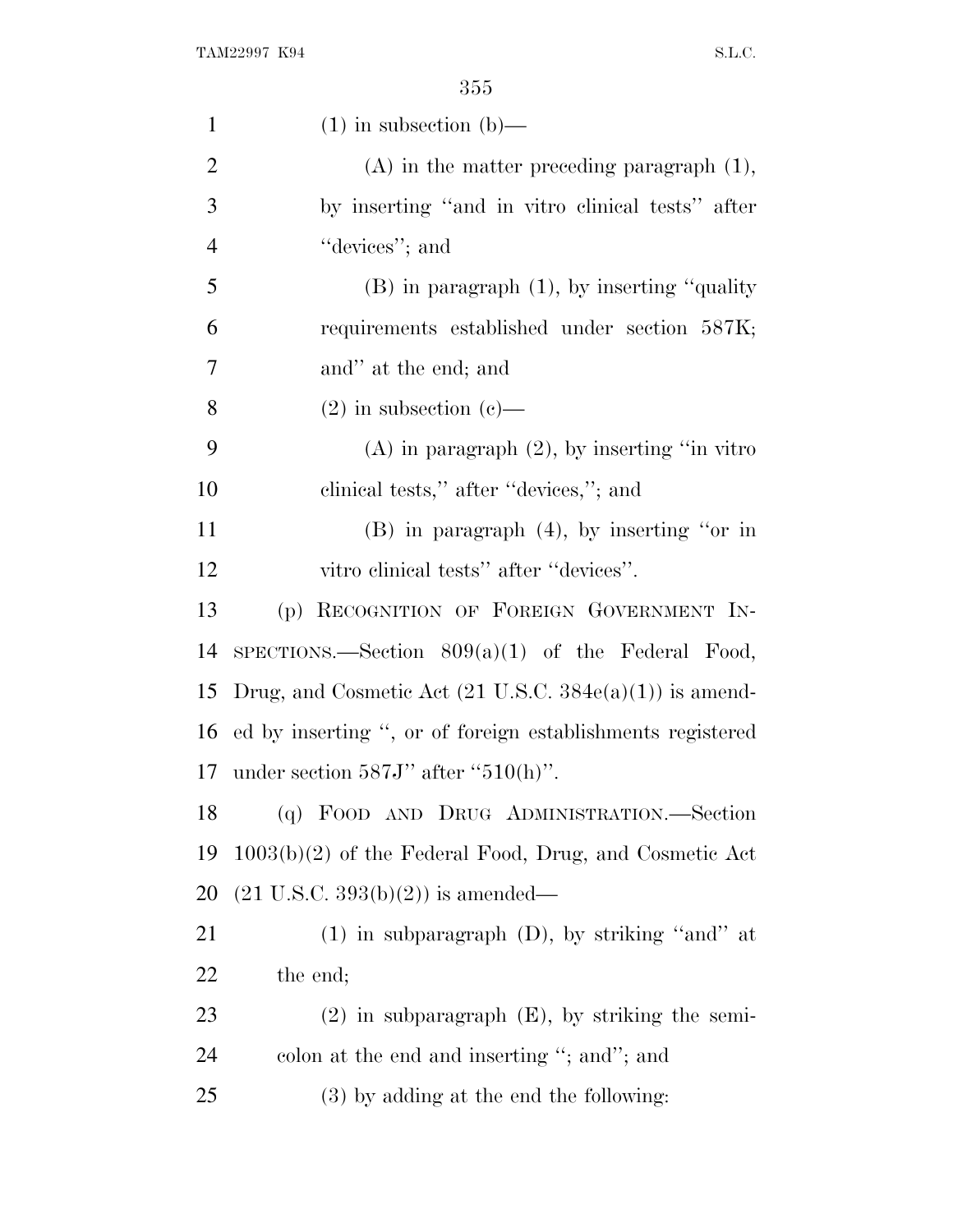| $\mathbf{1}$   | $\lq\lq(F)$ in vitro clinical tests are analytically       |
|----------------|------------------------------------------------------------|
| $\overline{c}$ | and clinically valid;".                                    |
| 3              | (r) OFFICE OF WOMEN'S HEALTH.—Section 1011(b)              |
| 4              | of the Federal Food, Drug, and Cosmetic Act (21 U.S.C.     |
| 5              | $399b(b)$ is amended—                                      |
| 6              | $(1)$ in paragraph $(1)$ , by inserting "in vitro clin-    |
| 7              | ical tests," after "devices,"; and                         |
| 8              | $(2)$ in paragraph $(4)$ , by striking "and device         |
| 9              | manufacturers" and inserting "device manufactur-           |
| 10             | ers, and in vitro clinical test developers,".              |
| 11             | (s) COUNTERMEASURE PROVISIONS OF THE PUBLIC                |
| 12             | HEALTH SERVICE ACT.—Title III of the Public Health         |
| 13             | Service Act is amended—                                    |
| 14             | (1) in section 319F-1(a)(2)(A) (42 U.S.C.                  |
| 15             | $247d - 6a(a)(2)(A)$ —                                     |
| 16             | (A) in the matter preceding clause $(i)$ —                 |
| 17             | (i) by striking "or device" and insert-                    |
| 18             | ing "device"; and                                          |
| 19             | (ii) by inserting "or an in vitro clin-                    |
| 20             | ical tests (as that term is defined in sec-                |
| 21             | tion $201$ (ss) of the Federal Food, Drug,                 |
| 22             | and Cosmetic Act $(21 \text{ U.S.C. } 321(\text{ss}))),$ " |
| 23             | after "Act $(21 \text{ U.S.C. } 321(h))$ ),"; and          |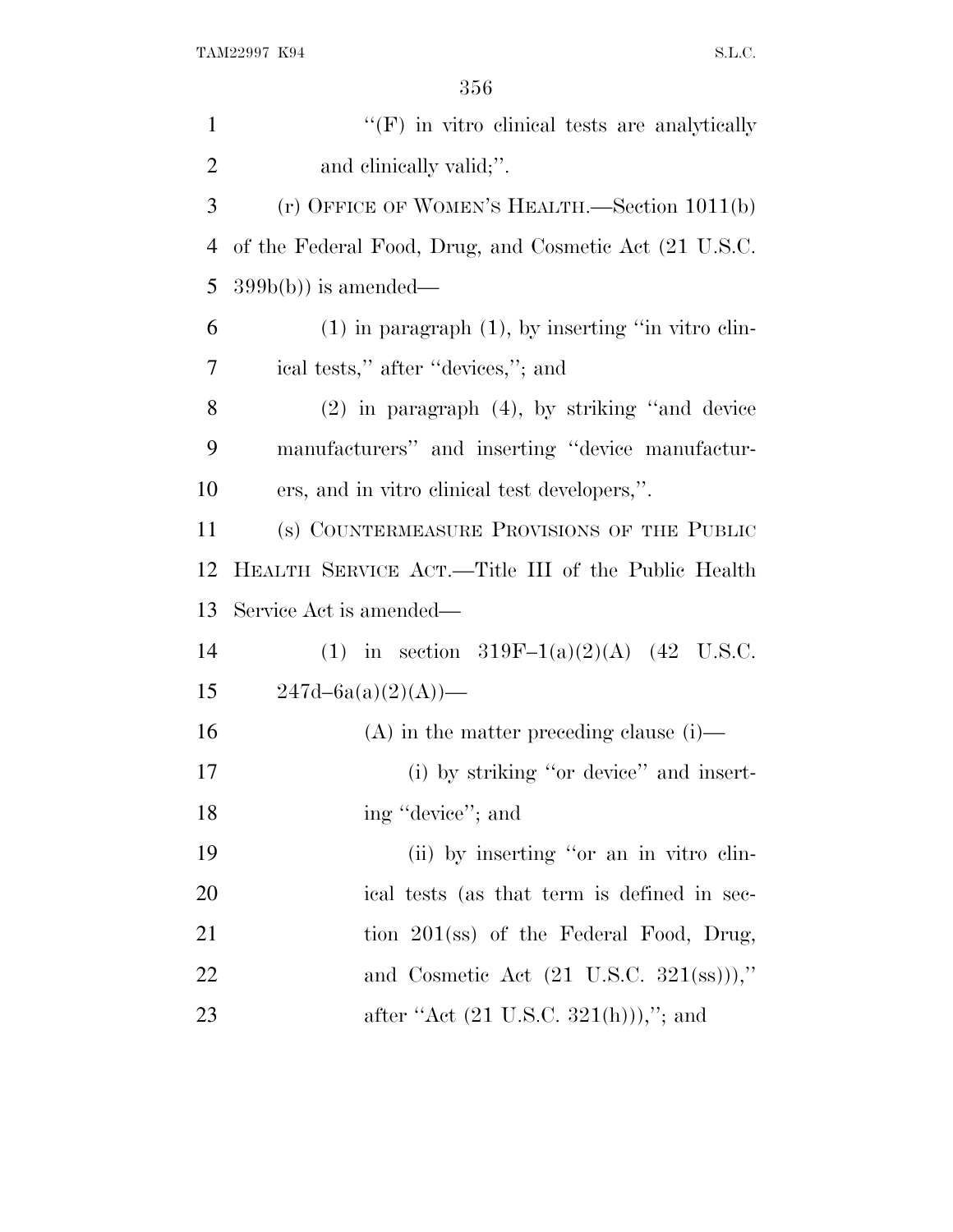| $\mathbf{1}$   | (B) in each of clauses (ii) and (iii), by                                                  |
|----------------|--------------------------------------------------------------------------------------------|
| $\overline{2}$ | striking "or device" and inserting "device, or in                                          |
| 3              | vitro clinical test";                                                                      |
| $\overline{4}$ | (2) in section 319F-2(c)(1)(B) (42 U.S.C.                                                  |
| 5              | $247d - 6b(c)(1)(B)$ —                                                                     |
| 6              | (A) by striking "or device" and inserting                                                  |
| 7              | "device"; and                                                                              |
| 8              | (B) by inserting ", or an in vitro clinical                                                |
| 9              | test (as that term is defined in section $201$ (ss)                                        |
| 10             | of the Federal Food, Drug, and Cosmetic Act                                                |
| <sup>11</sup>  | $(21 \text{ U.S.C. } 321(\text{ss}))$ " after "Act $(21 \text{ U.S.C. } 321(\text{ss}))$ " |
| 12             | $321(h))$ ,"; and                                                                          |
| 13             | (3) in section 319F-3(i)(7) (42 U.S.C. 247d-                                               |
| 14             | $6d(i)(7)$ —                                                                               |
| 15             | (A) in the matter preceding subparagraph                                                   |
| 16             | $(A)$ —                                                                                    |
| 17             | (i) by striking "or device" and insert-                                                    |
| 18             | ing "device"; and                                                                          |
| 19             | (ii) by inserting "or an in vitro clin-                                                    |
| 20             | ical tests (as that term is defined in sec-                                                |
| 21             | tion $201$ (ss) of the Federal Food, Drug,                                                 |
| 22             | and Cosmetic Act $(21 \text{ U.S.C. } 321(\text{ss}))),$ "                                 |
| 23             | after "Act (21 U.S.C. 321(h))";                                                            |
| 24             | $(B)$ in subparagraph $(A)$ —                                                              |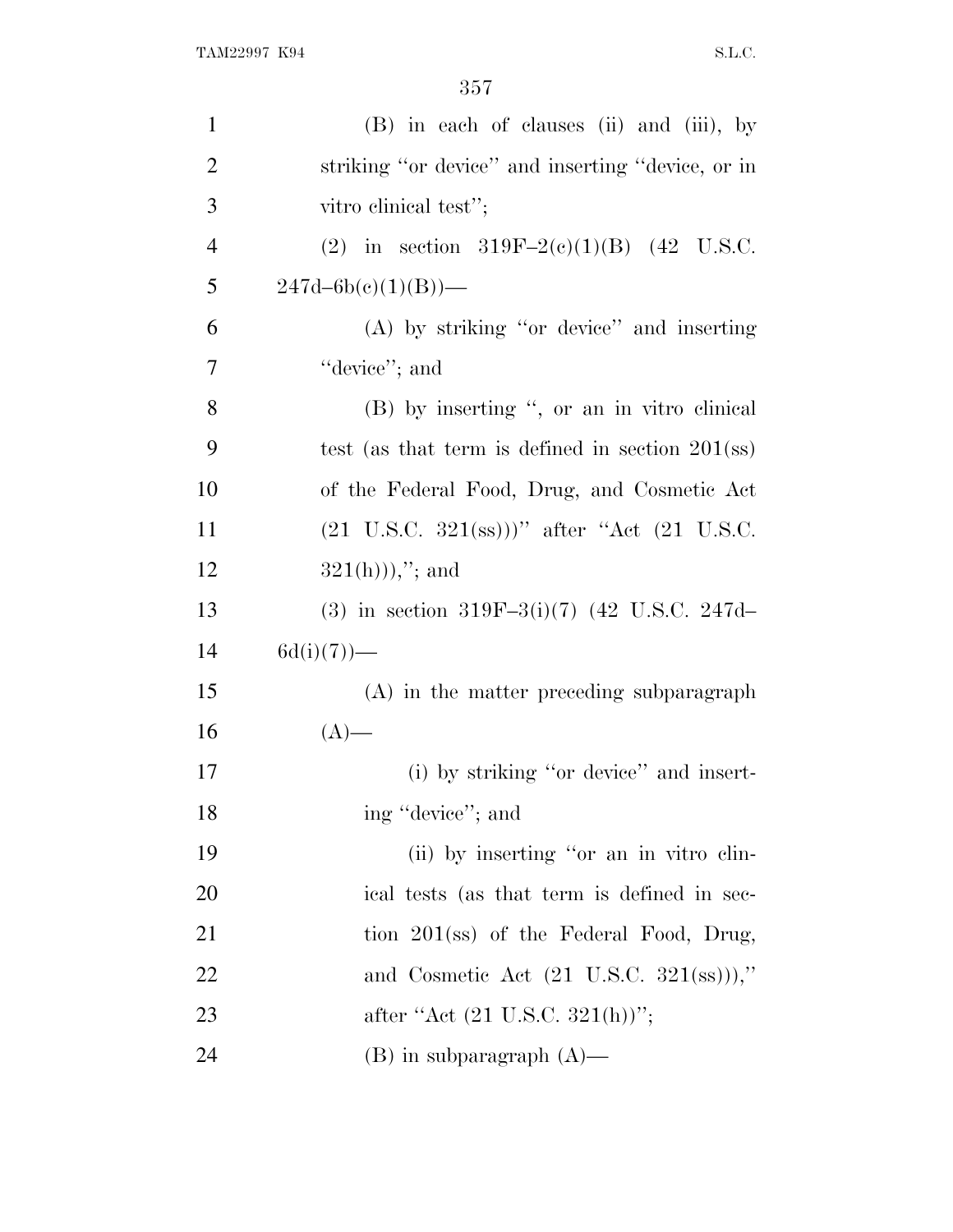| $\mathbf{1}$   | (i) by moving the margin of clause                  |
|----------------|-----------------------------------------------------|
| $\overline{2}$ | (iii) $2 \text{ ems}$ to the left; and              |
| 3              | (ii) in clause (iii), by striking "or de-           |
| $\overline{4}$ | vice" and inserting "device, or in vitro clin-      |
| 5              | ical test"; and                                     |
| 6              | $(C)$ in subparagraph $(B)$ —                       |
| 7              | $(i)$ in clause $(i)$ , by inserting "or the        |
| 8              | subject of a technology certification order"        |
| 9              | after "approved or cleared"; and                    |
| 10             | (ii) in clause (ii), by striking "or                |
| 11             | $520(g)$ " and inserting ", $520(g)$ , or $587S$ ". |
| 12             | SEC. 825. TRANSITION.                               |
| 13             | (a) IMPLEMENTATION.—                                |
| 14             | $(1)$ EFFECTIVE DATE.—                              |
| 15             | (A) IN GENERAL.—Except as otherwise                 |
| 16             | provided in this section, the amendments made       |
| 17             | by this Act shall take effect on October 1, 2027    |
| 18             | (in this section and in subchapter J of chapter)    |
| 19             | V of the Federal Food, Drug, and Cosmetic           |
| 20             | Act, as added by this Act, referred to in this      |
| 21             | section as the "effective date of this Act").       |
| 22             | (B) EXCEPTIONS.—                                    |
| 23             | (i) IN GENERAL.—The Secretary of                    |
| 24             | Health and Human Services (in this sec-             |
| 25             | tion referred to as the "Secretary" may             |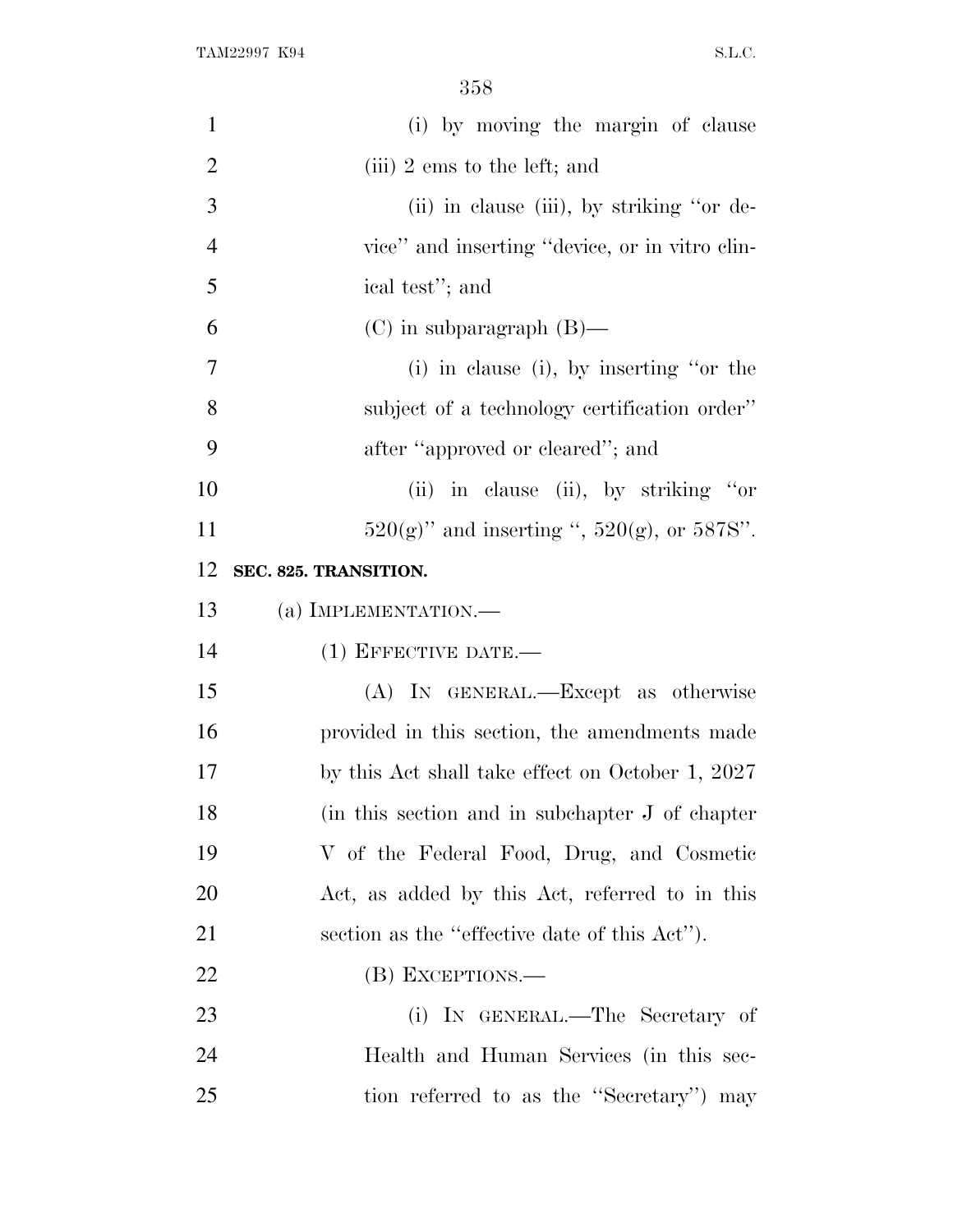| $\mathbf{1}$   | take the actions described in paragraph       |
|----------------|-----------------------------------------------|
| $\overline{2}$ | $(3)$ , and may expend such funds as the      |
| 3              | Secretary determines necessary to ensure      |
| $\overline{4}$ | an orderly transition, including prior to the |
| 5              | effect date of this Act.                      |
| 6              | (ii)<br>IMPLEMENTATION OF CERTAIN             |
| $\overline{7}$ | PROVISIONS.—The Secretary may imple-          |
| 8              | ment sections 587J and 587U of the Fed-       |
| 9              | eral Food, Drug, and Cosmetic Act (as         |
| 10             | added by section 3) beginning on October      |
| 11             | 1, 2024, and such sections may take effect    |
| 12             | not earlier than October 1, 2027, to the      |
| 13             | extent and for the purposes indicated in      |
| 14             | such sections. In the case of a developer     |
| 15             | who, between October 1, 2024, and the ef-     |
| 16             | fective date of this Act specified in sub-    |
| 17             | paragraph (A), registers under such sec-      |
| 18             | tion 587K with respect to an article that     |
| 19             | is an in vitro clinical test, such developer  |
| 20             | shall not be required to register with re-    |
| 21             | spect to such article under section 510 of    |
| 22             | such Act (21 U.S.C. 360).                     |
| 23             | (2) ACTIONS.—The Secretary—                   |
| 24             | $(A)$ shall—                                  |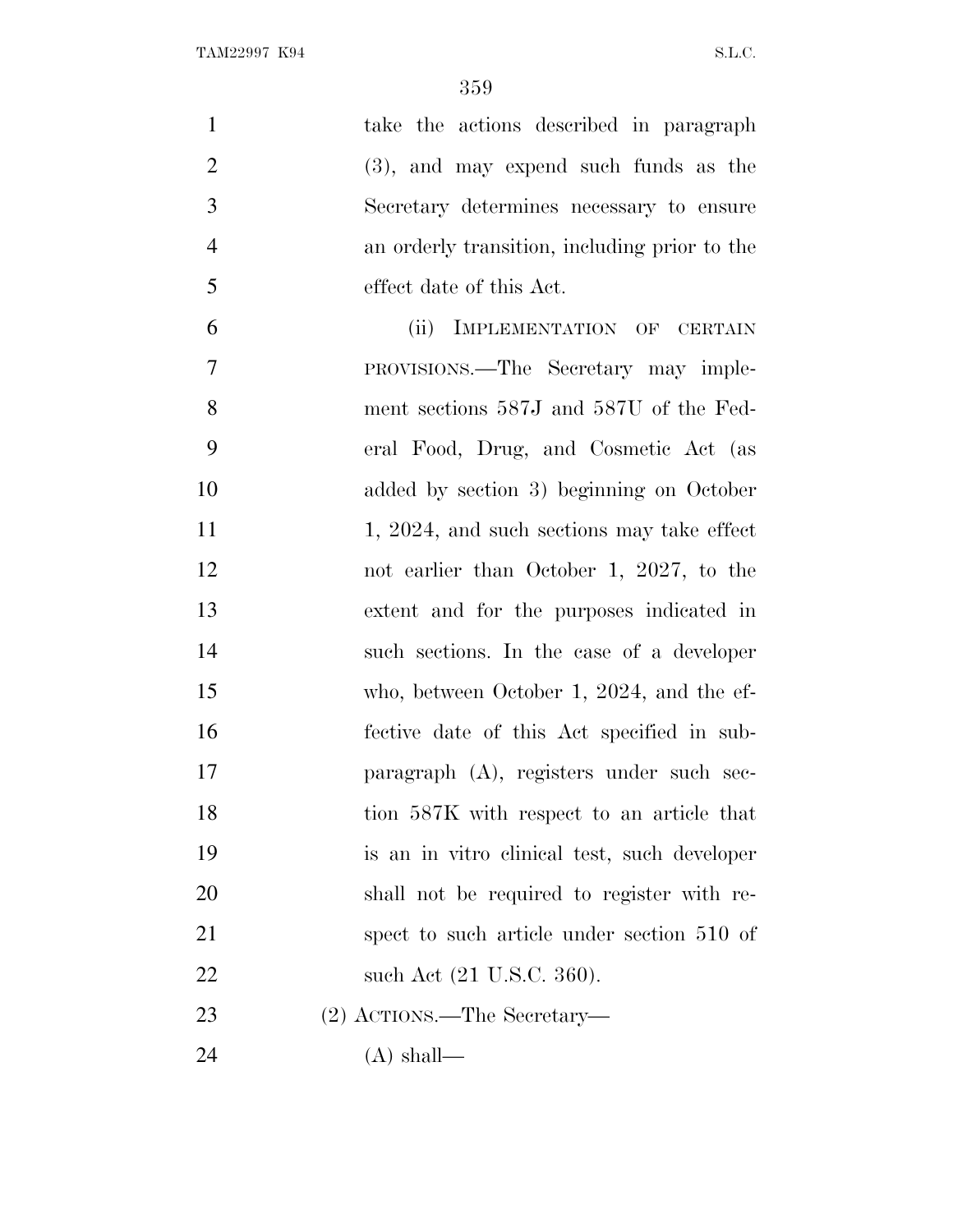| $\mathbf{1}$   | (i) within 1 year of the date of enact-          |
|----------------|--------------------------------------------------|
| $\overline{2}$ | ment of this Act, hold the public meetings       |
| 3              | described in section $587D(c)$ of the Fed-       |
| $\overline{4}$ | eral Food, Drug, and Cosmetic Act (as            |
| 5              | added by section $3$ ;                           |
| 6              | (ii) within 3 years of the date of en-           |
| $\overline{7}$ | actment of this Act, promulgate final regu-      |
| 8              | lations required under the amendments            |
| 9              | made by this Act; and                            |
| 10             | (iii) within 30 months of the date of            |
| 11             | enactment of this Act, issue final guidance      |
| 12             | applicability requirements under<br>on           |
| 13             | amendments made by this Act; and                 |
| 14             | (B) may take additional actions after the        |
| 15             | date of enactment that the Secretary deter-      |
| 16             | mines necessary to ensure an orderly transition, |
| 17             | which may not take effect until after the effec- |
| 18             | tive date, including—                            |
| 19             | (i) establishment of mitigating meas-            |
| 20             | ures for an in vitro clinical test or category   |
| 21             | of in vitro clinical tests; and                  |
| 22             | (ii) establishment of the comprehen-             |
| 23             | sive test information system under section       |
| 24             | 587T.                                            |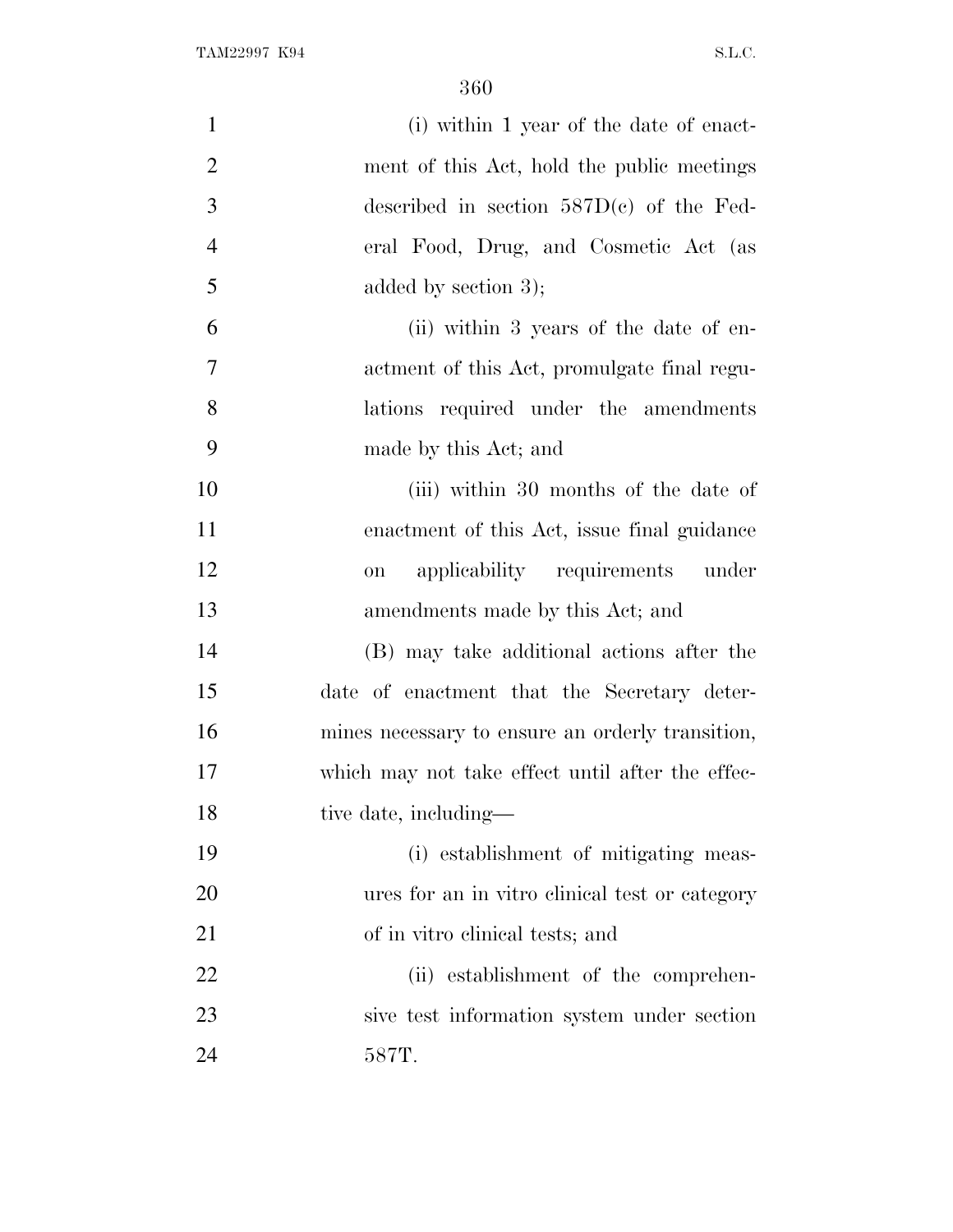(3) APPLICABILITY OF GUIDANCE AND REGULA- TIONS.—Notwithstanding the date on which guid- ance or regulations are issued under paragraph (3) and section 587K, no guidance or regulations issued pursuant to the amendments made by this Act shall be implemented or take effect until the effective date of this Act, as described in paragraph (1), except as otherwise specified in this Act (including the amend-ments made by this Act).

 (b) APPLICATION OF AUTHORITIES TO IN VITRO CLINICAL TESTS UNDER REVIEW ON THE EFFECTIVE DATE OF THIS ACT.—For any in vitro clinical test, as defined in section 201(ss) of the Federal Food, Drug, and Cosmetic Act, as added by section 822, for which a sub- mission for approval under section 515 of the Federal Food, Drug, and Cosmetic Act (21 U.S.C. 360e), clear-17 ance under section  $510(k)$  of such Act  $(21 \text{ U.S.C. } 360(k)),$  authorization under section 513(f)(2) of such Act (21 19 U.S.C.  $360e(f)(2)$ , or licensure under section 351 of the Public Health Service Act (42 U.S.C. 262) is pending on the effective date of this Act, including transitional in vitro clinical tests as described in subsection (c), the Secretary may review and take action on such submission after the effective date of this Act according to the statutory provi-sion under which such submission was submitted.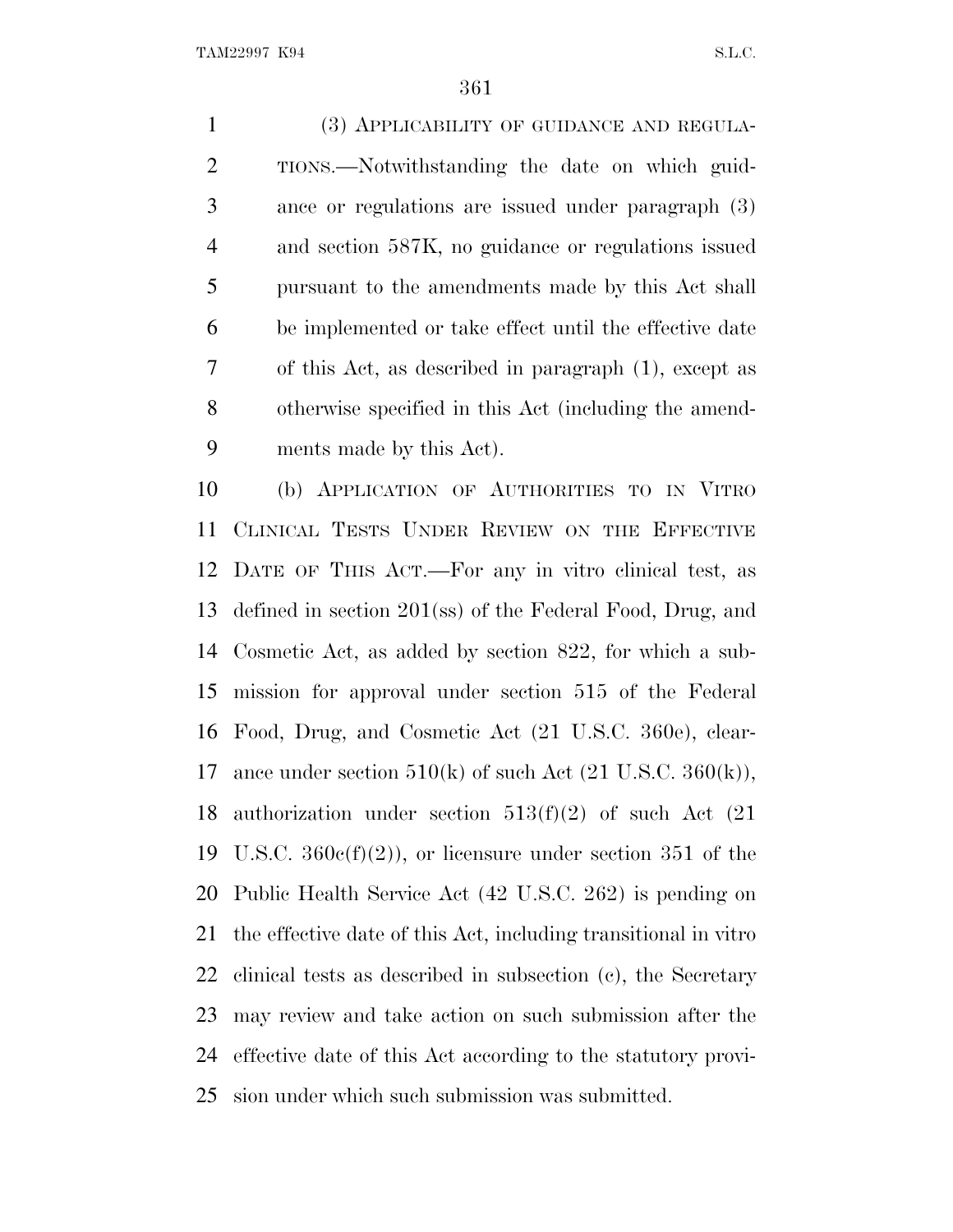(c) APPLICATION OF AUTHORITIES TO TRANSI- TIONAL I<sup>N</sup> VITRO CLINICAL TESTS.— (1) DEFINITION.—For purposes of this section, the term ''transitional in vitro clinical test'' means an in vitro clinical test, as defined in section 201(ss) of the Federal Food, Drug, and Cosmetic Act, as added by this Act, that— (A) is first offered for clinical use during the period beginning on the date of enactment of this Act and ending on the effective date of 11 this Act; (B) is developed by a clinical laboratory certified by the Secretary under section 353 of the Public Health Service Act (42 U.S.C. 263a) that meets the requirements for performing high-complexity testing and performed— (i) in the same clinical laboratory in which the test was developed and for which a certification is still in effect under such section 353 that meets the requirements to 21 perform tests of high complexity; 22 (ii) by another laboratory for which a certificate is in effect under such section 353 that meets the requirements to per-form tests of high complexity, is within the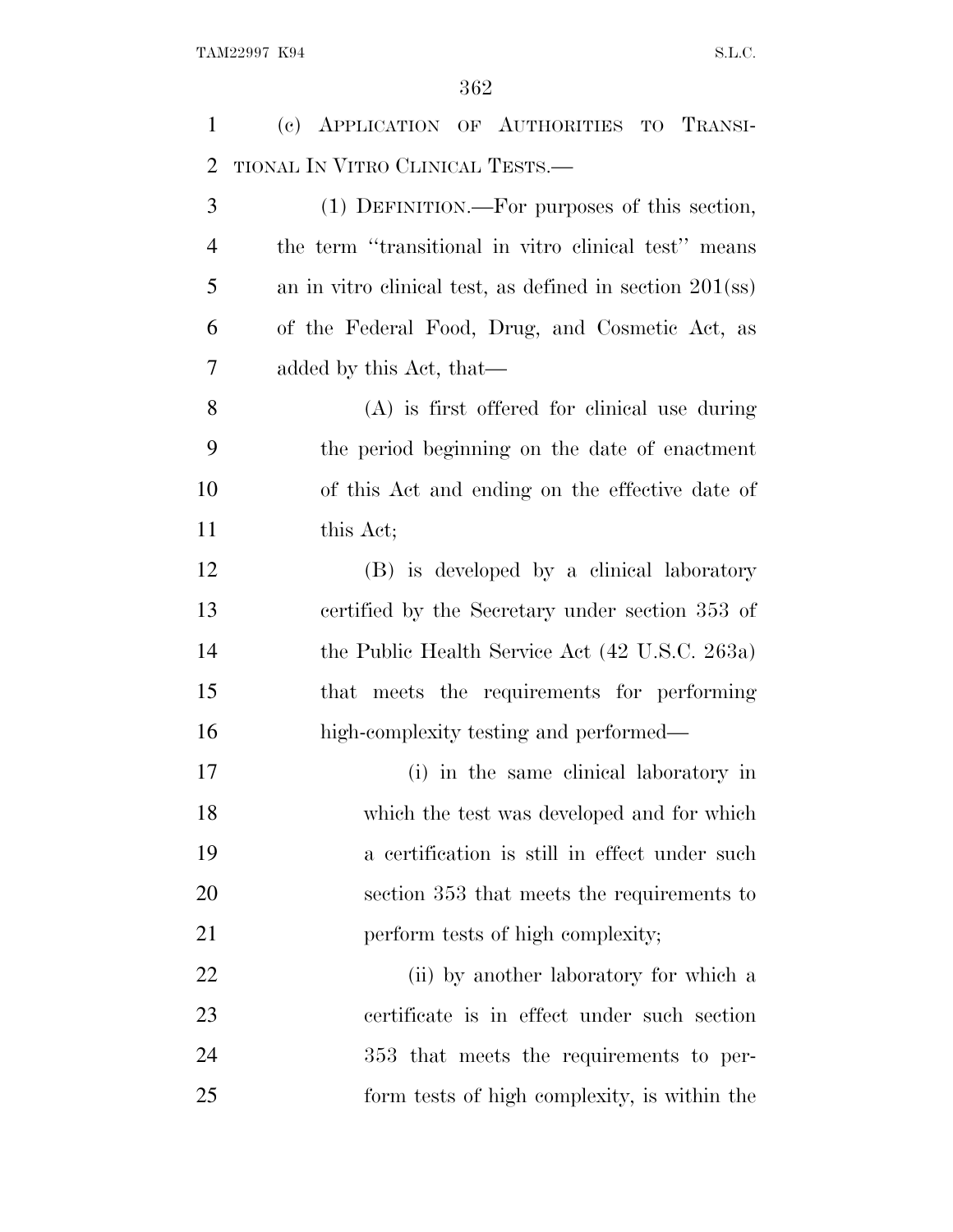same corporate organization, and has com- mon ownership by the same parent cor- poration as the laboratory in which the test was developed; or (iii) in the case of a test that was de- veloped by the Centers for Disease Control and Prevention or another laboratory a public health laboratory network coordi-nated or managed by the Centers for Dis-

 ease Control and Prevention, by a clinical 11 laboratory for which a certificate is in ef- fect under section 353 of such Act that meets the requirements to perform tests of high complexity, and that is within a pub- lic health laboratory network coordinated or managed by the Centers for Disease Control and Prevention;

 (C) when first offered, is not approved under section 515 of the Federal Food, Drug, and Cosmetic Act, cleared under section 510(k) 21 of such Act, authorized under section  $513(f)(2)$  of such Act, subject to a humanitarian device exemption under section 520(m) of such Act  $(21 \text{ U.S.C. } 360j(m))$ , subject to an exemption 25 for investigation use under section  $520(g)$  of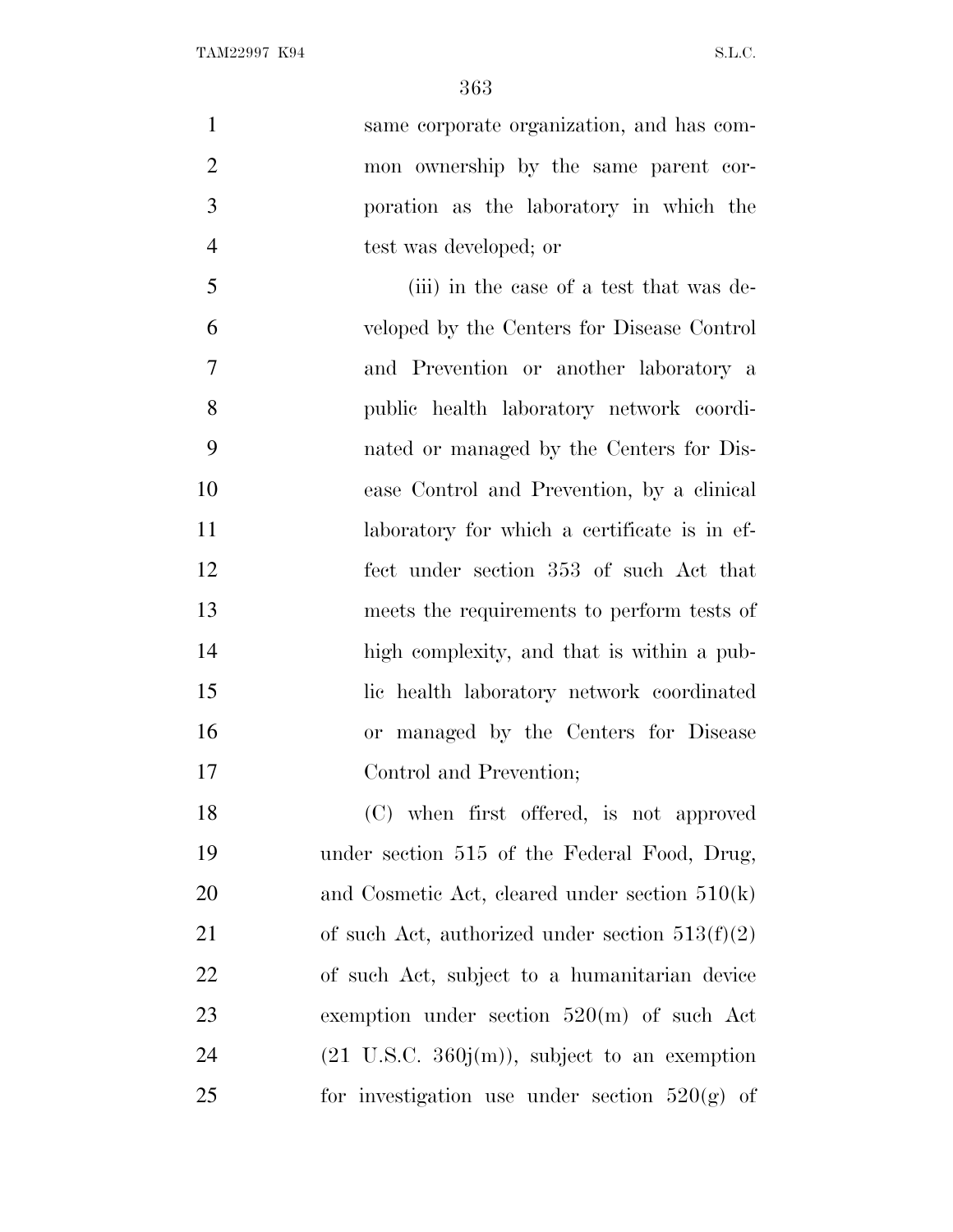1 such Act (21 U.S.C. 360j(g)), authorized under section 564 of such Act (21 U.S.C. 360bbb–3), or licensed under section 351 of the Public 4 Health Service Act (42 U.S.C. 262).

 (2) PREMARKET REVIEW OR TECHNOLOGY CER- TIFICATION.—A transitional in vitro clinical test that is the subject of an application for premarket review under section 587B of the Federal Food, Drug, and Cosmetic Act or technology certification application under section 587D of such Act, as added by this Act, may continue to be offered, sold, or distributed until completion of the Secretary's re- view of the premarket application or technology cer- tification application, if such application is sub- mitted no later than 90 days after the effective date of this Act.

17 (3) TESTS APPROVED BY NEW YORK STATE. Notwithstanding paragraph (2), a transitional in vitro clinical test that has been approved by the New York State Department of Health may continue to be offered, sold, or distributed after the effective date if—

 (A) starting on the effective date of this Act, the in vitro clinical test complies with the requirements of subchapter J of the Federal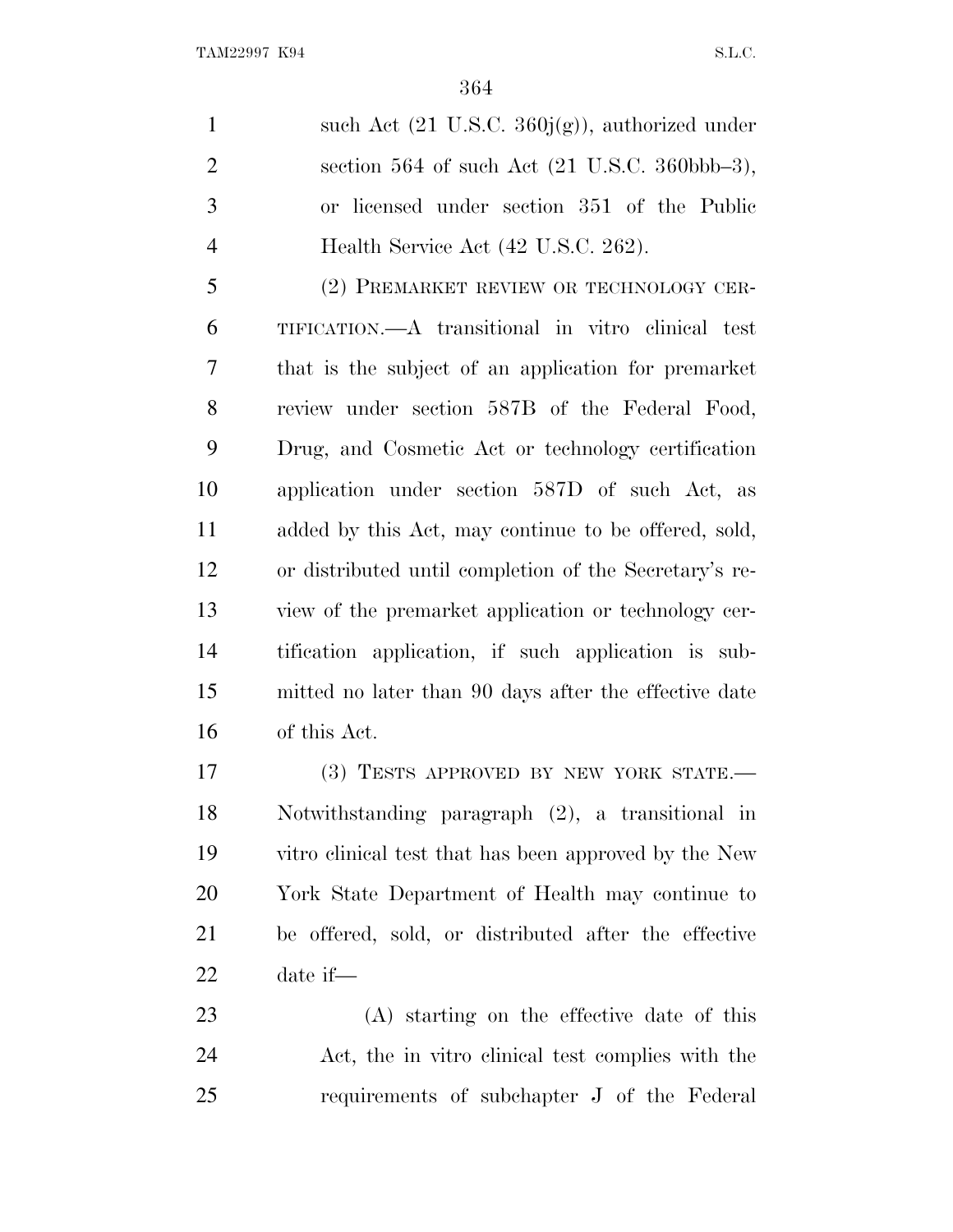| $\mathbf{1}$   | Food, Drug, and Cosmetic Act, as added by          |
|----------------|----------------------------------------------------|
| $\overline{2}$ | this Act, except for sections 587B and design      |
| 3              | control provisions of section 587K;                |
| $\overline{4}$ | (B) each test report template for the test         |
| 5              | bears a statement of adequate prominence that      |
| 6              | reads as follows: "This in vitro clinical test was |
| 7              | developed and first introduced prior to the ef-    |
| 8              | fective date of the VALID Act of 2022. This        |
| 9              | test was approved by the New York State De-        |
| 10             | partment of Health, but the test has not been      |
| 11             | reviewed by the Food and Drug Administra-          |
| 12             | tion."; and                                        |
| 13             | (C) a premarket application under section          |
| 14             | 587B or technology certification application       |
| 15             | under<br>section 587D is submitted no later        |
| 16             | $than-$                                            |
| 17             | (i) 5 years after the effective date of            |
| 18             | this Act, if the in vitro clinical test is ap-     |
| 19             | proved by the New York State Department            |
| 20             | of Health as a genetic testing molecular           |
| 21             | test, a microbiology molecular test, an on-        |
| 22             | cology molecular test, or any other type of        |
| 23             | molecular test; or                                 |
| 24             | (ii) 2 years after the effective date of           |
| 25             | this Act, if the in vitro clinical test is ap-     |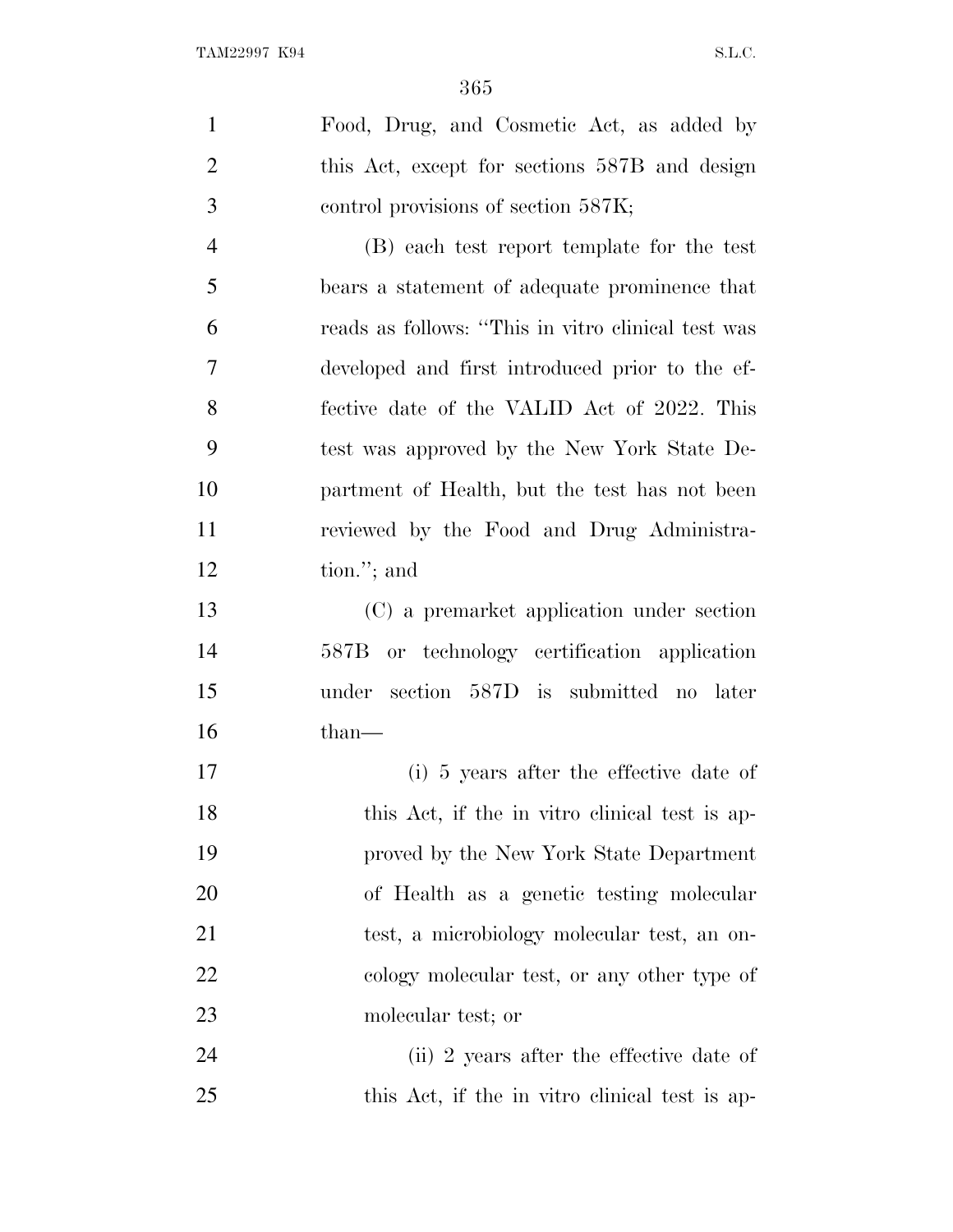| $\mathbf{1}$   | proved by the New York State Department          |
|----------------|--------------------------------------------------|
| $\overline{2}$ | of Health as a type of test not described        |
| 3              | in clause (i);                                   |
| $\overline{4}$ | (D) a test in compliance with this para-         |
| 5              | graph (3) may continue to be offered, sold, or   |
| 6              | distributed until the completion of the Sec-     |
| 7              | retary's review of the premarket application or  |
| 8              | technology certification application referenced  |
| 9              | in subparagraph $(C)$ .                          |
| 10             | (d) CONVERSION.—                                 |
| 11             | (1) DEEMED PREMARKET APPROVAL.—Begin-            |
| 12             | ning on the effective date of this Act—          |
| 13             | (A) any in vitro clinical test (as defined in    |
| 14             | section 201(ss) of the Federal Food, Drug, and   |
| 15             | Cosmetic Act, as added by section $822$ ) with a |
| 16             | premarket approval under section 515 of the      |
| 17             | Federal Food, Drug, and Cosmetic Act (21)        |
| 18             | U.S.C. 360e) or a licensure under section 351    |
| 19             | of the Public Health Service Act (42 U.S.C.      |
| 20             | 262) is deemed to be approved pursuant to an     |
| 21             | application under section $587B(c)$ of the Fed-  |
| 22             | eral Food, Drug, and Cosmetic Act, as added      |
| 23             | by this Act; and                                 |
| 24             | (B) any in vitro clinical test (as so defined)   |
| 25             | that was cleared under section $510(k)$ of the   |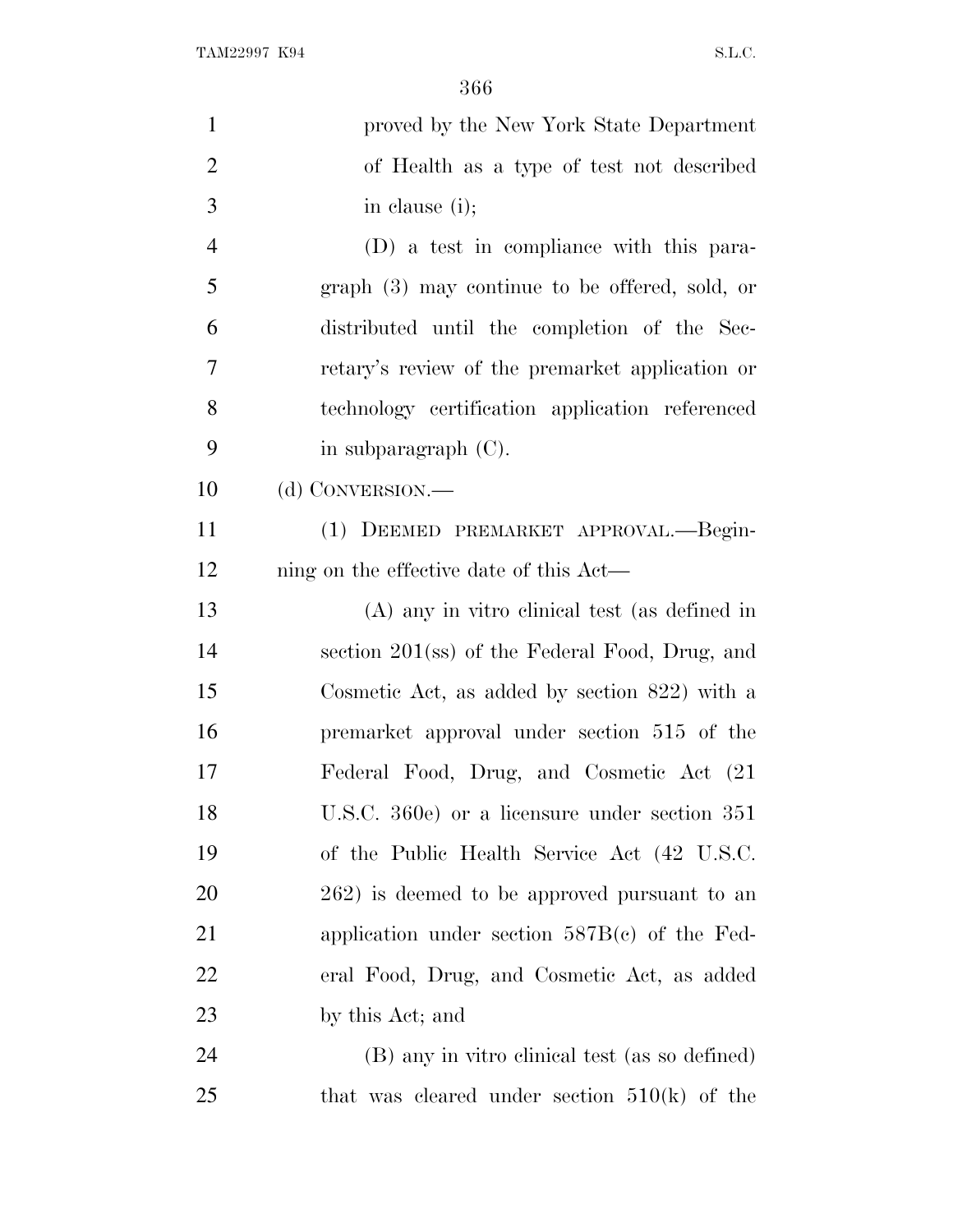| -1             | Federal Food, Drug, and Cosmetic Act (21)                |
|----------------|----------------------------------------------------------|
| 2              | U.S.C. $360(k)$ or authorized under section              |
| 3              | $513(f)(2)$ of the Federal Food, Drug, and Cos-          |
| $\overline{4}$ | metic Act $(21 \text{ U.S.C. } 360c(f)(2))$ is deemed to |
| 5              | be approved pursuant to an application under             |
| 6              | section 587B(d) of the Federal Food, Drug,               |
| 7              | and Cosmetic Act, as added by this Act.                  |

 (2) DEEMED INVESTIGATIONAL USE EXEMP- TION.—Any in vitro clinical test (as defined in sec- tion 201(ss) of the Federal Food, Drug, and Cos- metic Act, as added by section 822) that has an in- vestigational device exemption in effect under section 520(g) of the Federal Food, Drug, and Cosmetic Act 14 (21 U.S.C.  $360<sub>i</sub>(g)$ ) is deemed to have an investiga- tional use exemption in effect under section 587S of such Act, as added by this Act, beginning on the ef-fective date of this Act.

 (3) DEEMED HUMANITARIAN DEVICE EXEMP- TION.—Any in vitro clinical test (as defined in sec- tion 201(ss) of the Federal Food, Drug, and Cos- metic Act, as added by section 822) that has an ap- proved humanitarian device exemption under section 520(m) of such Act is deemed to have a humani-24 tarian test exemption under section  $587A(g)$  of such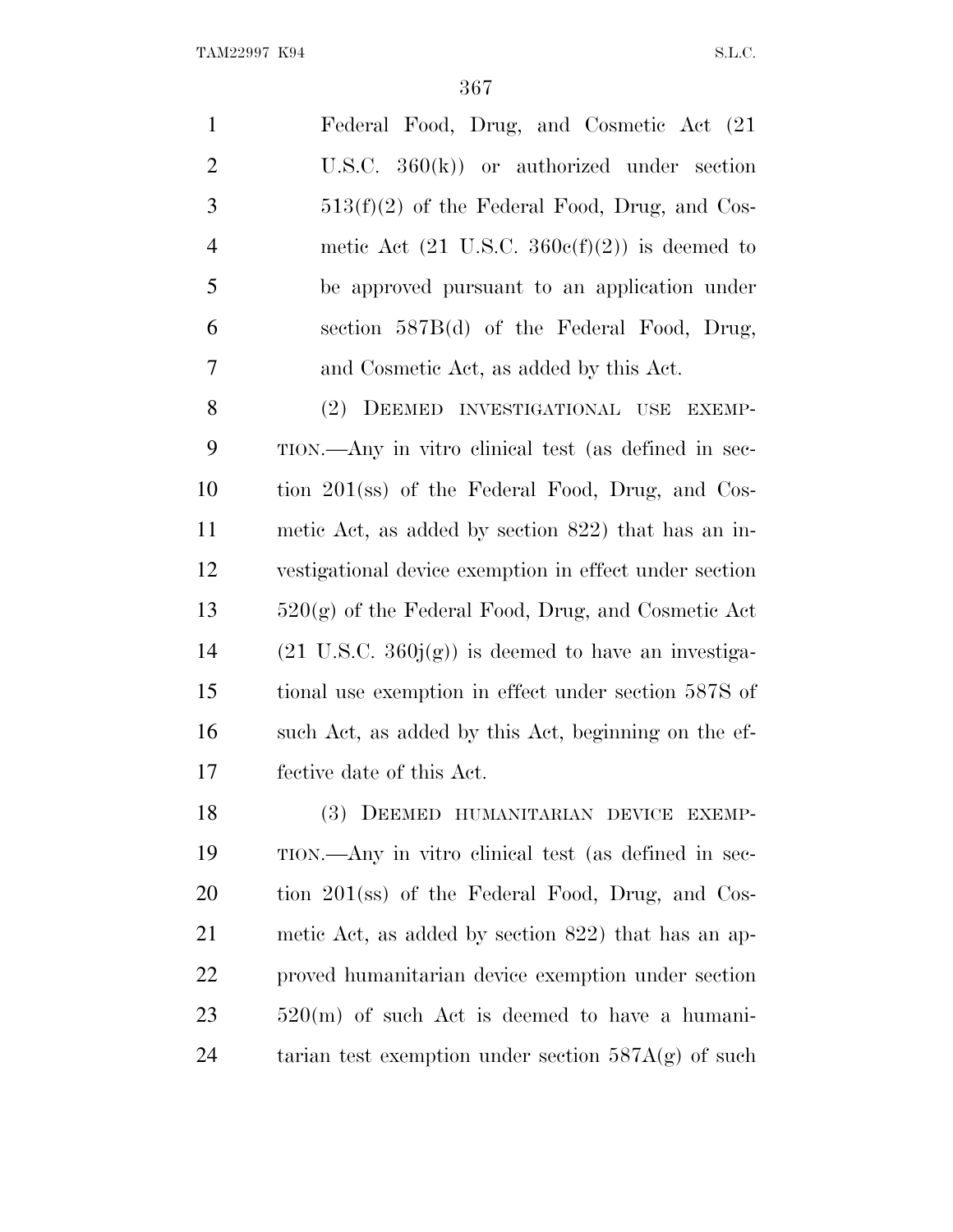Act, as added by this Act, beginning on the effective date of this Act.

 (4) DEEMED DESIGNATED BREAKTHROUGH.— Any in vitro clinical test (as defined in section 201(gg) of the Federal Food, Drug, and Cosmetic Act, as added by section 822) that has received a breakthrough device designation under section  $515B(e)(1)(D)$  of such Act  $(21 \text{ U.S.C. } 360e 9 \qquad 3(e)(1)(D)$  is deemed to have a breakthrough in vitro clinical test designation under section 587C of such Act, as added by this Act, beginning on the ef-fective date of this Act.

 (5) DEEMED REQUEST FOR INFORMAL FEED- BACK.—With regard to any in vitro clinical test that is the subject of a pre-submission request described in the guidance, ''Requests for Feedback and Meet- ings for Medical Device Submissions: The Q-Submis- sion Program'', issued by the Food and Drug Ad- ministration on January 6, 2021, such request is deemed to constitute a request for informal feedback under section 587F of the Federal Food, Drug, and Cosmetic Act, as added by section 823, beginning on the effective date of this Act.

 (e) PREVIOUSLY CLASSIFIED DEVICES.—Notwith-standing section 587 of the Federal Food, Drug, and Cos-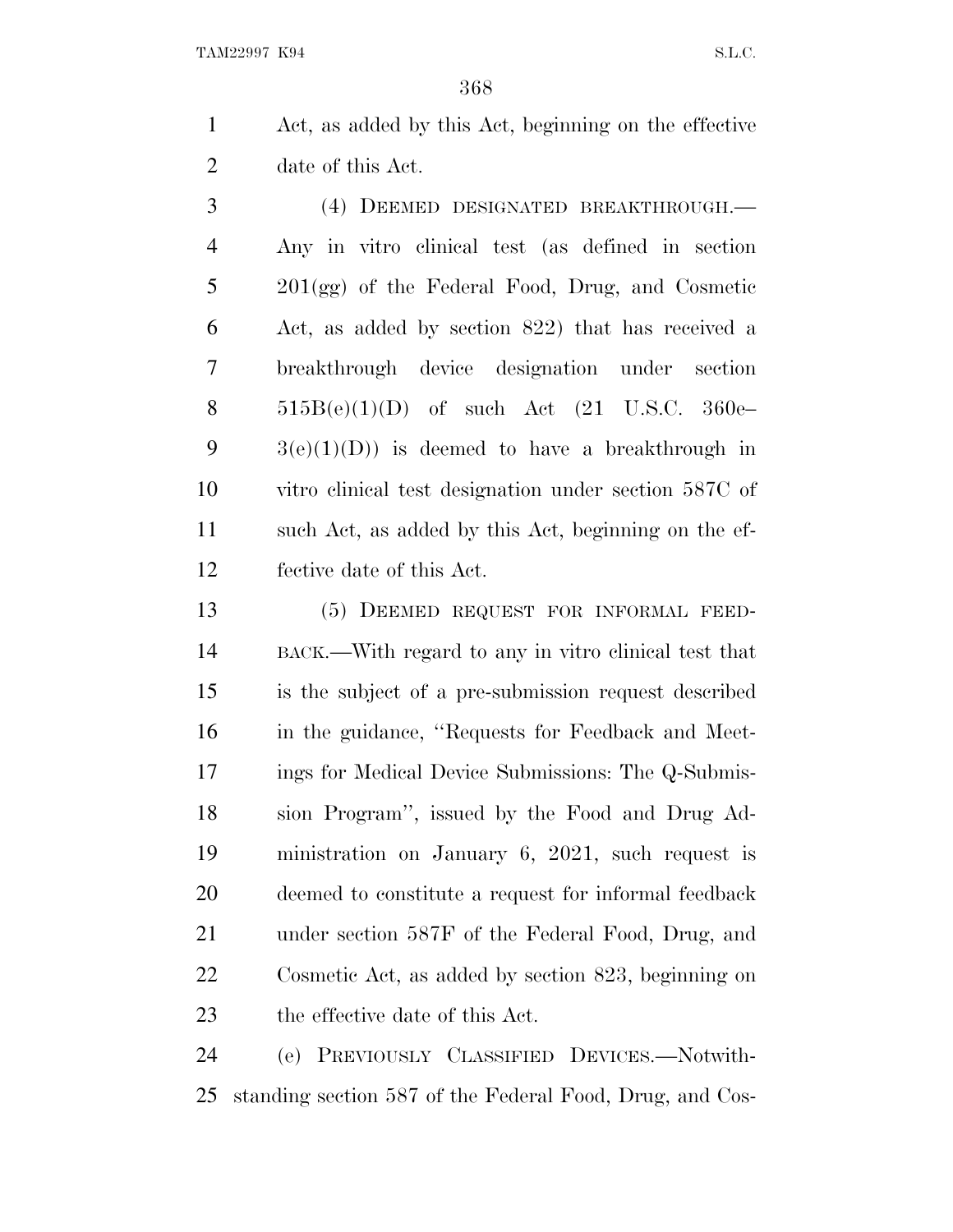metic Act, as added by section 823, for purposes of sub- chapter J of chapter V of such Act, as added by section 823, the following apply:

 (1) In the case of an in vitro clinical test type that has been classified by the Secretary as a class I device pursuant to section 513 of such Act (21 U.S.C. 360c), such in vitro clinical test shall be low- risk, unless the in vitro clinical test is a test de- scribed in section 510(l) or the test is redesignated by the Secretary pursuant to section 587F of such Act.

 (2) In the case of an in vitro clinical test type that has been classified by the Secretary as a class II device pursuant to section 513 of such Act (21 U.S.C. 360c), such in vitro clinical test shall be moderate-risk, unless inaccurate results from the test would be immediately life threatening or the test is redesignated by the Secretary pursuant to section 587F of such Act.

 (3) In the case of an in vitro clinical test type 21 that is a class III device pursuant to section 513 of 22 such Act (21 U.S.C. 360c), such in vitro clinical test shall be high-risk, unless redesignated by the Sec-retary pursuant to section 587F of such Act.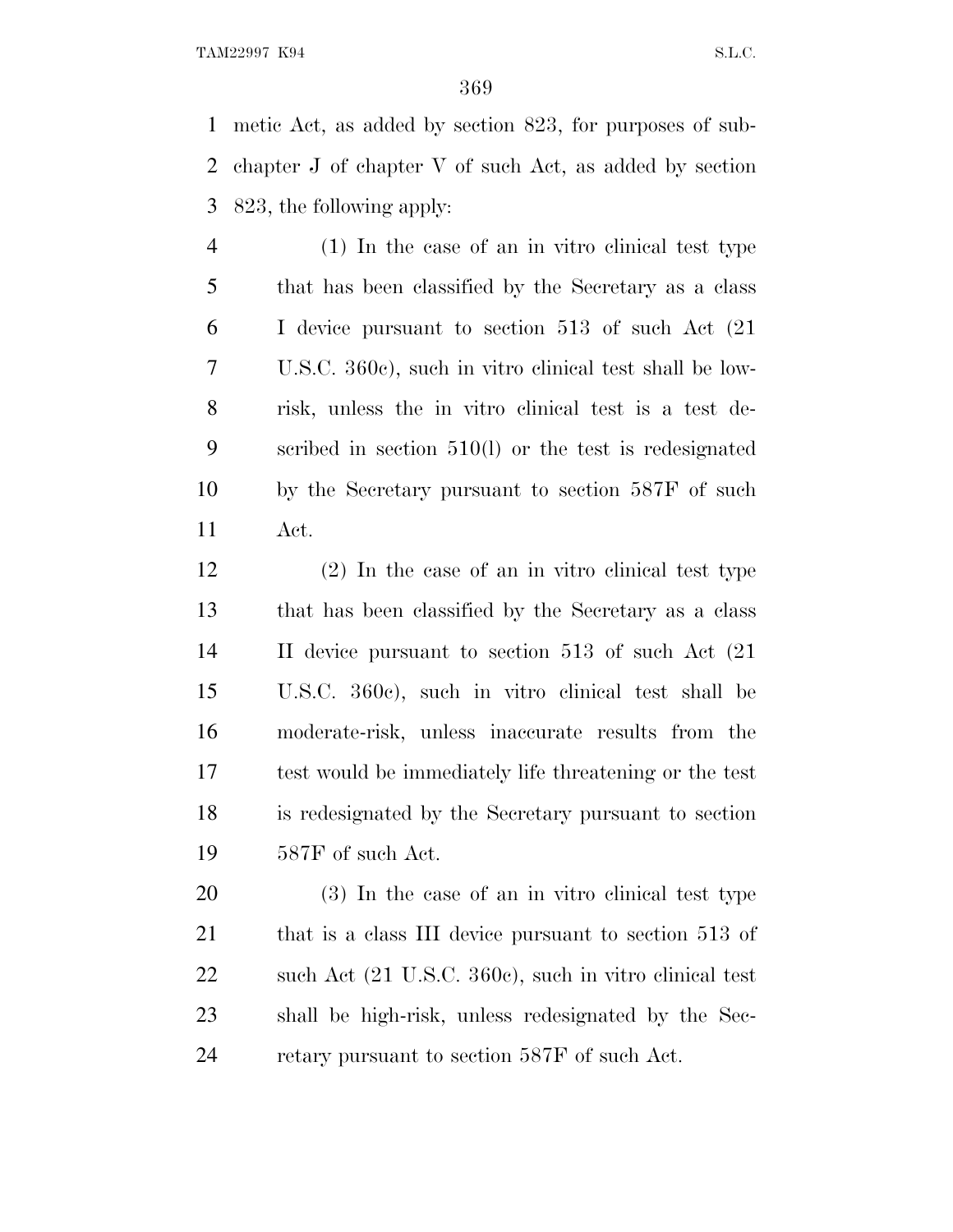| 1              | SEC. 826. EMERGENCY USE AUTHORIZATION.                |
|----------------|-------------------------------------------------------|
| $\overline{2}$ | (a) IN GENERAL.—Section 564 of the Federal Food,      |
| 3              | Drug, and Cosmetic Act (21 U.S.C. 360bbb–3) is amend- |
| $\overline{4}$ | $ed$ —                                                |
| 5              | $(1)$ in subsection $(a)$ —                           |
| 6              | (A) in paragraphs (1) and (4)(C), by in-              |
| 7              | serting "in vitro clinical test," before "or bio-     |
| 8              | logical product" each place such term appears;        |
| 9              | and                                                   |
| 10             | (B) in paragraph $(2)(A)$ , by striking "or           |
| 11             | $515"$ and inserting "515, or 587B";                  |
| 12             | $(2)$ in subsection $(e)$ —                           |
| 13             | $(A)$ in paragraph $(3)$ —                            |
| 14             | (i) in subparagraph $(B)$ , by striking               |
| 15             | "and" at the end;                                     |
| 16             | (ii) in subparagraph $(C)$ , by striking              |
| 17             | the period and inserting "; and"; and                 |
| 18             | (iii) by adding at the end the fol-                   |
| 19             | lowing:                                               |
| 20             | $\lq\lq$ (D) quality requirements (with respect to    |
| 21             | in vitro clinical tests) under section 587K.";        |
| 22             | and                                                   |
| 23             | $(B)$ in paragraph $(4)$ —                            |
| 24             | (i) in subparagraph $(A)$ , by striking ";            |
| 25             | or" and inserting a semicolon;                        |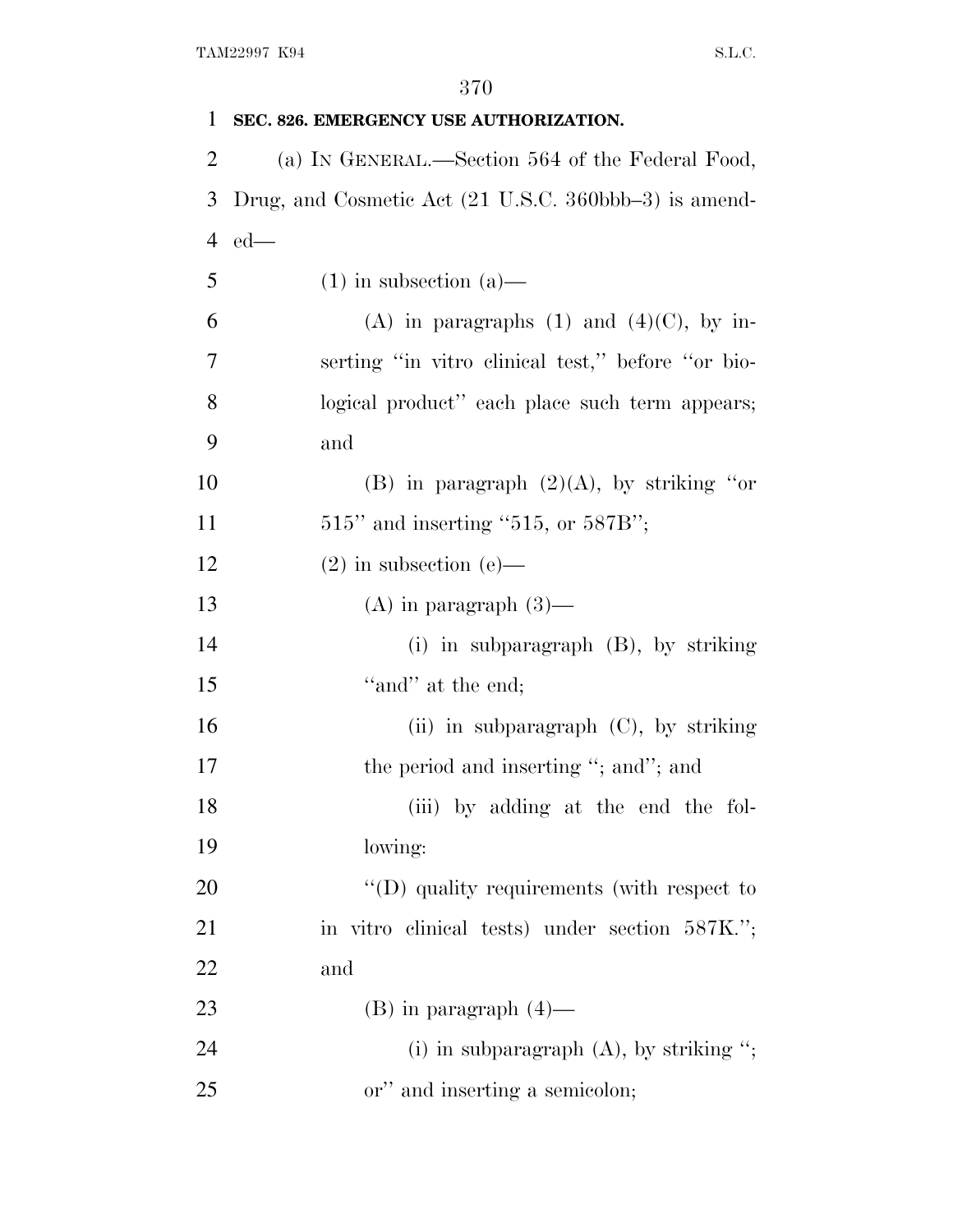TAM22997 K94 S.L.C.

| $\mathbf{1}$   | (ii) in subparagraph (B), by striking                                        |
|----------------|------------------------------------------------------------------------------|
| $\overline{2}$ | the period and inserting "; or"; and                                         |
| 3              | (iii) by adding at the end the fol-                                          |
| $\overline{4}$ | lowing:                                                                      |
| 5              | $\lq\lq$ (C) with respect to in vitro clinical tests,                        |
| 6              | requirements applicable to restricted in vitro                               |
| $\tau$         | elinical tests pursuant to section $5870$ .";                                |
| 8              | $(3)$ in subsection $(m)$ —                                                  |
| 9              | (A) in the subsection heading, by striking                                   |
| 10             | "LABORATORY TESTS ASSOCIATED WITH DE-                                        |
| 11             | VICES" inserting "IN VITRO CLINICAL TESTS"                                   |
| 12             | after "DEVICES"; and                                                         |
| 13             | $(B)$ in paragraph $(1)$ —                                                   |
| 14             | (i) by striking "to a device" and in-                                        |
| 15             | serting "to an in vitro clinical test";                                      |
| 16             | (ii) by striking "such device" and in-                                       |
| 17             | serting "such in vitro clinical test".                                       |
| 18             | (b) EMERGENCY USE OF MEDICAL PRODUCTS.—Sec-                                  |
| 19             | tion $564A(a)(2)$ of the Federal Food, Drug, and Cosmetic                    |
| 20             | Act $(21 \text{ U.S.C. } 360 \text{bbb} - 3a(a)(2))$ is amended by inserting |
| 21             | "in vitro clinical test," after "device,".                                   |
| 22             | (c) PRODUCTS HELD FOR EMERGENCY USE.—Sec-                                    |
| 23             | tion $564B(2)$ of the Federal Food, Drug, and Cosmetic                       |
| 24             | Act $(21 \text{ U.S.C. } 360 \text{bbb} -3b(2))$ is amended—                 |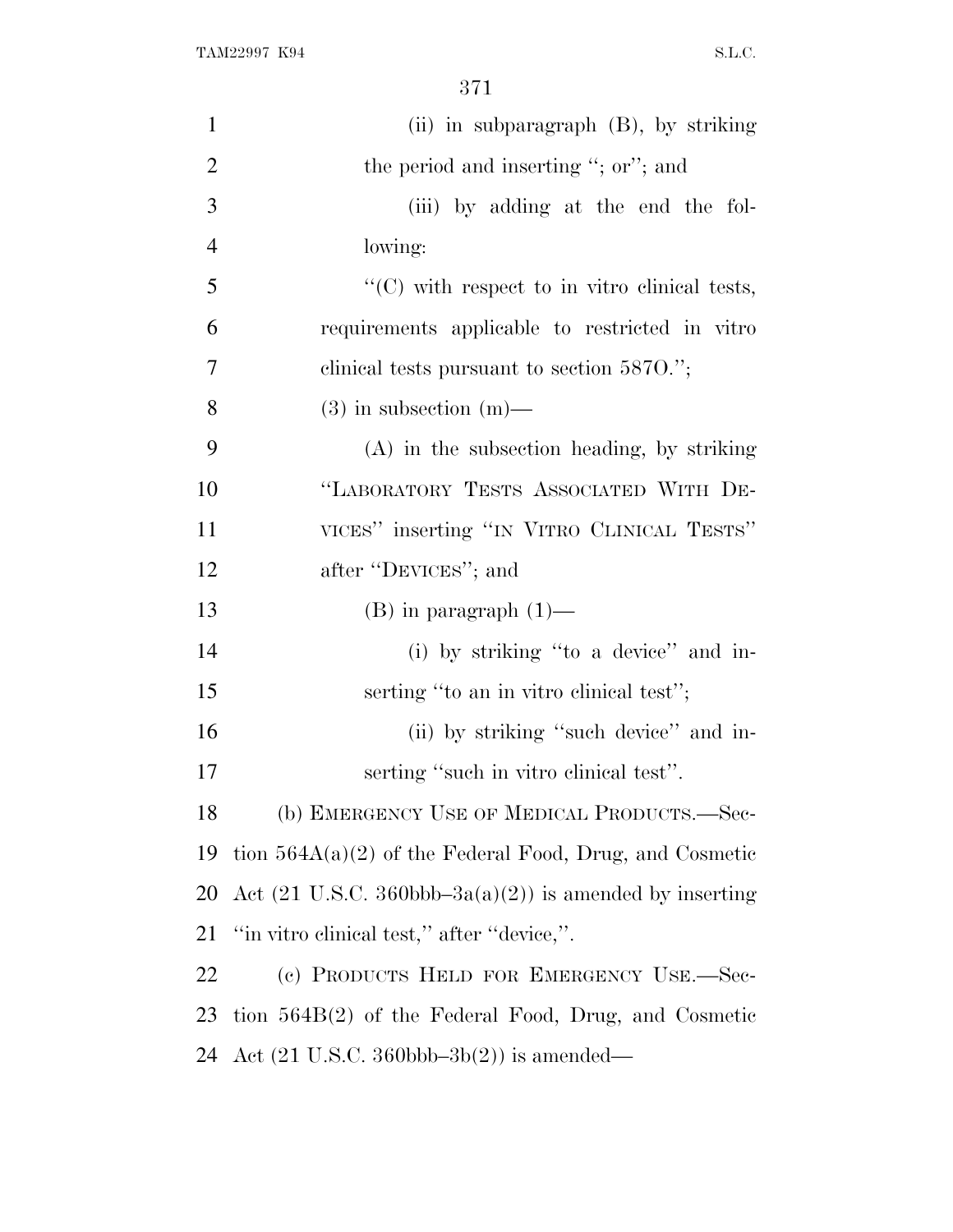| $\mathbf{1}$   | (1) in subparagraph (A), by striking "or $515"$        |
|----------------|--------------------------------------------------------|
| $\overline{2}$ | and inserting " $515$ , or $587B$ "; and               |
| 3              | $(2)$ in subparagraph $(B)$ , by striking "or 520"     |
| $\overline{4}$ | and inserting 520, or 587S.                            |
| 5              | SEC. 827. ANTIMICROBIAL SUSCEPTIBILITY TESTS.          |
| 6              | Section 511A of the Federal Food, Drug, and Cos-       |
| 7              | metic Act $(21 \text{ U.S.C. } 360a-2)$ is amended—    |
| 8              | $(1)$ in subsection $(a)(1)(C)$ —                      |
| 9              | (A) by striking "clear under section                   |
| 10             | $510(k)$ , classify under section $513(f)(2)$ , or ap- |
| 11             | prove under section 515" and inserting "ap-            |
| 12             | prove under section 587B, exempt from pre-             |
| 13             | market review under section 587C, or grant a           |
| 14             | technology certification order under section           |
| 15             | $587D$ "; and                                          |
| 16             | (B) by striking "testing devices" and in-              |
| 17             | serting "in vitro clinical tests";                     |
| 18             | $(2)$ in subsection $(e)(5)$ , by striking "drug or    |
| 19             | device" each place it appears and inserting "drug,     |
| 20             | device, or in vitro clinical test";                    |
| 21             | $(3)$ in subsection $(e)$ —                            |
| 22             | $(A)$ in the heading, by striking "TESTING"            |
| 23             | DEVICES" and inserting "IN VITRO CLINICAL              |
| 24             | TESTS";                                                |
| 25             | $(B)$ in paragraph $(1)$ —                             |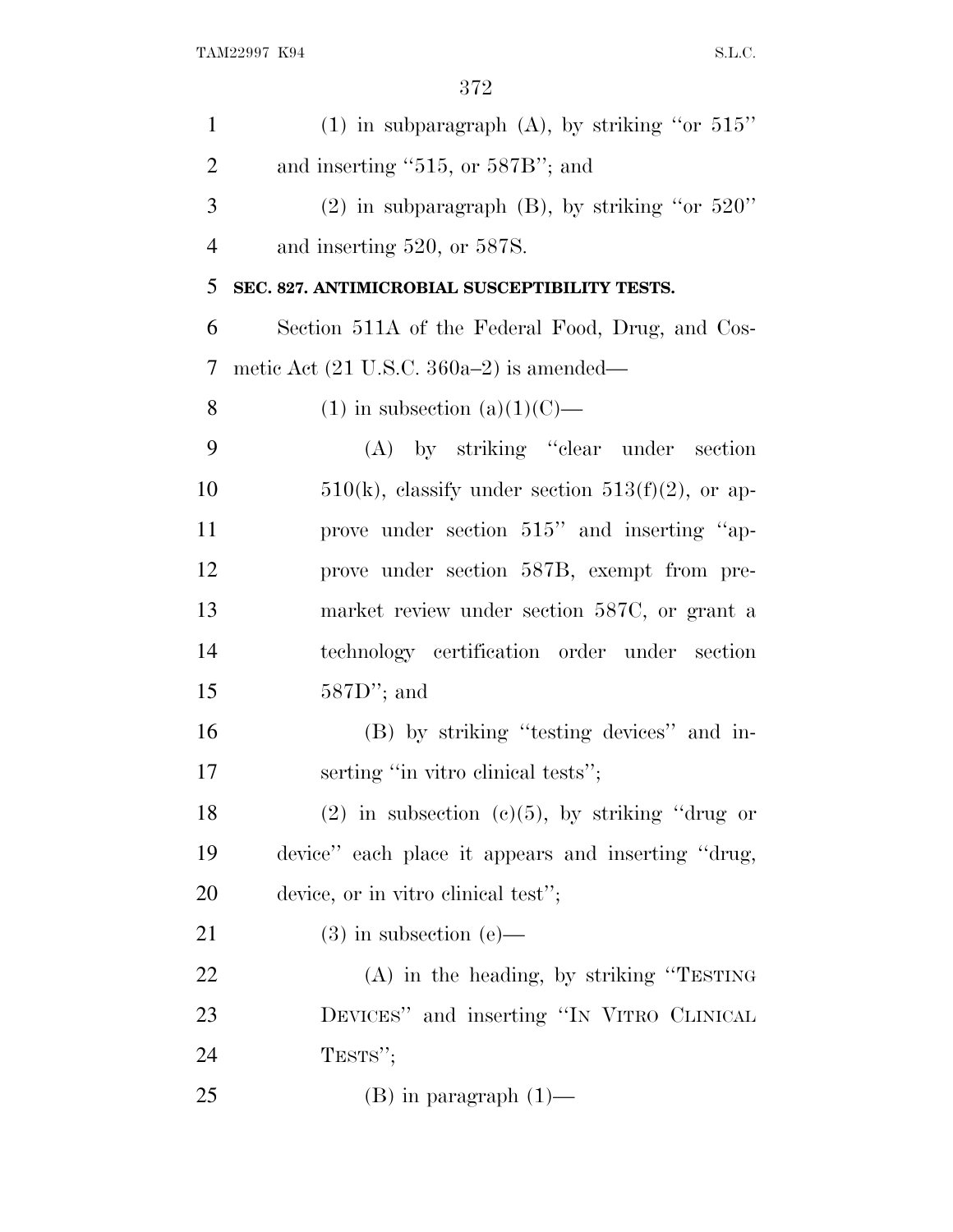| $\mathbf{1}$   | (i) by striking "510, 513, and 515,"             |
|----------------|--------------------------------------------------|
| $\overline{2}$ | and inserting "587B, and 587D";                  |
| 3              | (ii) by striking "antimicrobial suscep-          |
| $\overline{4}$ | tibility testing device" and inserting "anti-    |
| 5              | microbial susceptibility in vitro clinical       |
| 6              | test"; and                                       |
| $\overline{7}$ | (iii) by striking "such device" and in-          |
| 8              | serting "such in vitro clinical test";           |
| 9              | $(C)$ in paragraph $(2)$ —                       |
| 10             | (i) in the heading, by striking "TEST-           |
| 11             | ING DEVICES" and inserting "IN VITRO             |
| 12             | CLINICAL TESTS";                                 |
| 13             | (ii) in subparagraphs $(A)$ and $(B)$            |
| 14             | (other than clause (iii) of such subpara-        |
| 15             | $graph (B)$ , by striking "device" each place    |
| 16             | it appears and inserting "in vitro clinical      |
| 17             | test"; and                                       |
| 18             | (iii) in subparagraph $(B)(iii)$ , by strik-     |
| 19             | ing "a device" and inserting "an in vitro"       |
| 20             | clinical test"; and                              |
| 21             | $(iv)$ by amending subparagraph $(C)$ to         |
| 22             | read as follows:                                 |
| 23             | $\lq\lq$ The antimicrobial susceptibility in     |
| 24             | vitro clinical test meets all other requirements |
| 25             | to be approved under section 587B, exempted      |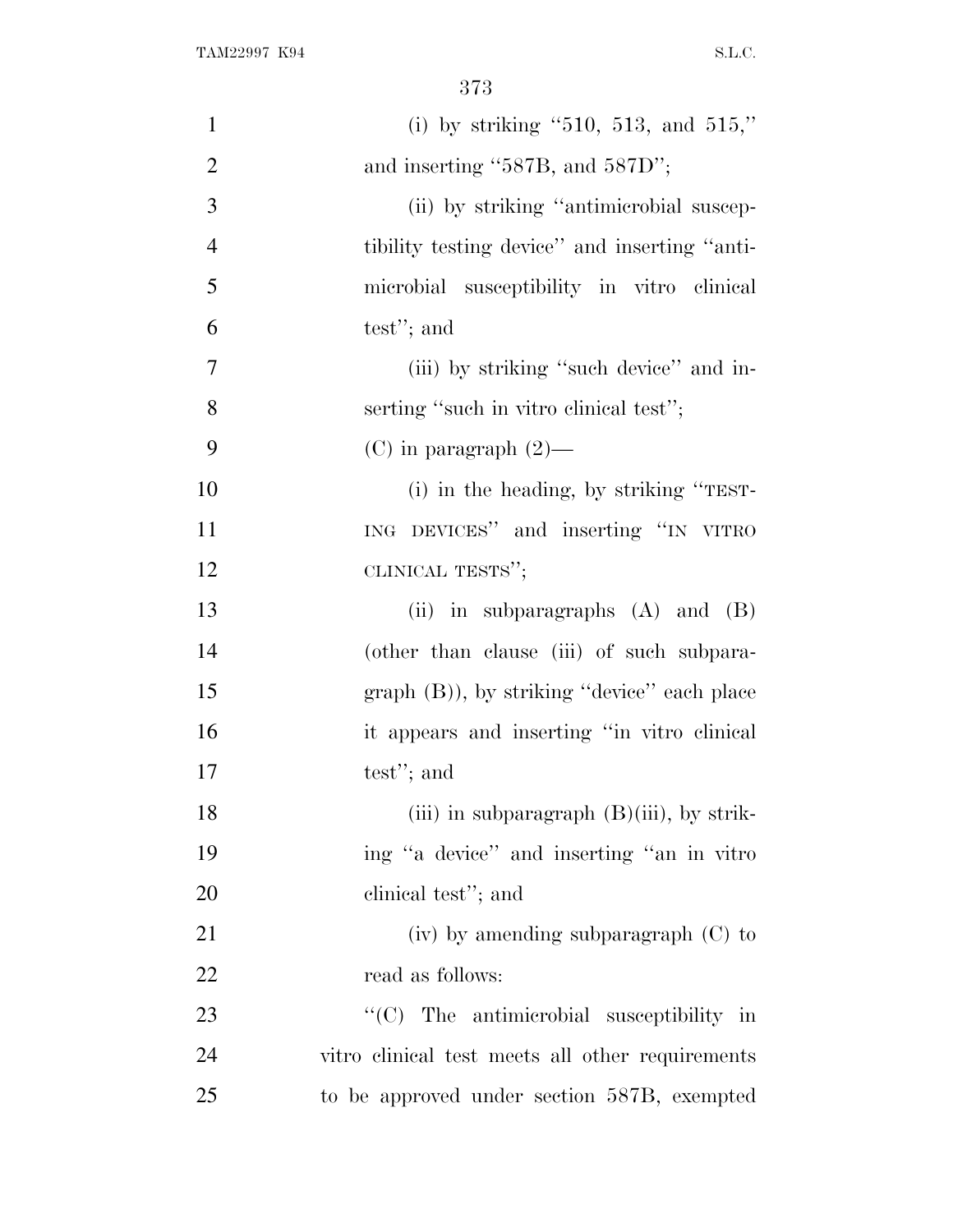| $\mathbf{1}$   | from premarket review under section 587C, or              |
|----------------|-----------------------------------------------------------|
| $\overline{2}$ | offered under a technology certification order            |
| 3              | under section $587D$ ."; and                              |
| $\overline{4}$ | $(4)$ in subsection $(f)$ , by amending paragraph         |
| 5              | $(1)$ to read as follows:                                 |
| 6              | $\lq(1)$ The term 'antimicrobial susceptibility in        |
| 7              | vitro clinical test' means an in vitro clinical test that |
| 8              | utilizes susceptibility test interpretive criteria to de- |
| 9              | termine and report the in vitro susceptibility of cer-    |
| 10             | tain microorganisms to a drug (or drugs)."; and           |
| 11             | $(5)$ in subsection $(g)(2)$ —                            |
| 12             | (A) by amending the matter preceding sub-                 |
| 13             | paragraph $(A)$ to read as follows:                       |
| 14             | $\lq(2)$ with respect to approving an application         |
| 15             | under section 587B or granting a technology certifi-      |
| 16             | eation order under section 587D—"; and                    |
| 17             | $(B)$ in subparagraph $(A)$ —                             |
| 18             | (i) by striking "device" and inserting                    |
| 19             | "in vitro clinical test"; and                             |
| 20             | (ii) by striking "antimicrobial suscep-                   |
| 21             | tibility testing device" and inserting "anti-             |
| 22             | microbial susceptibility in vitro clinical                |
| 23             | test".                                                    |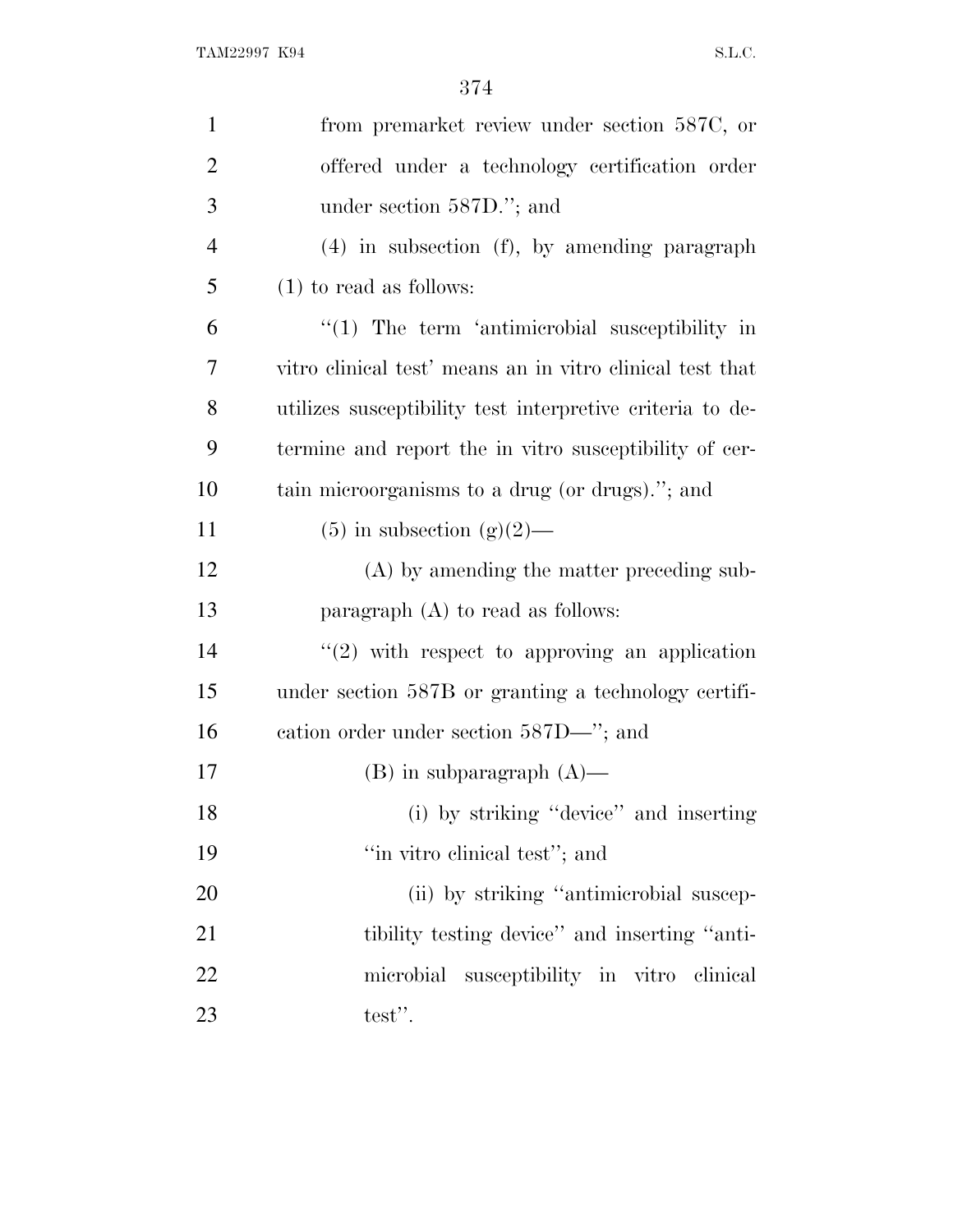## **SEC. 828. COMBINATION PRODUCTS.**

 (a) I<sup>N</sup> GENERAL.—Section 503(g) of the Federal 3 Food, Drug, and Cosmetic Act  $(21 \text{ U.S.C. } 353(g))$  is amended—

5 (1) in paragraph  $(1)$ —

 (A) in subparagraph (A), by striking ''or biological product'' and inserting ''in vitro clin- ical test, or biological product (except for a product constituted of a device and an in vitro 10 clinical test)";

 (B) in subparagraph (B), by adding at the end the following: ''For purposes of this Act, a product that constitutes a combination of a drug and an in vitro clinical test is not a com- bination product within the meaning of this subsection.''; and

- 17 (C) in subparagraph  $(D)(ii)$ —
- (i) by inserting ''or in vitro clinical 19 test'' after "device"; and

20 (ii) by inserting "and in vitro clinical 21 tests'' before "shall";

 (2) in paragraph (3), by striking ''safety and effectiveness or substantial equivalence'' and insert- ing ''safety and effectiveness, substantial equiva- lence, or analytical validity and clinical validity'' be-26 fore "for the approved constituent part";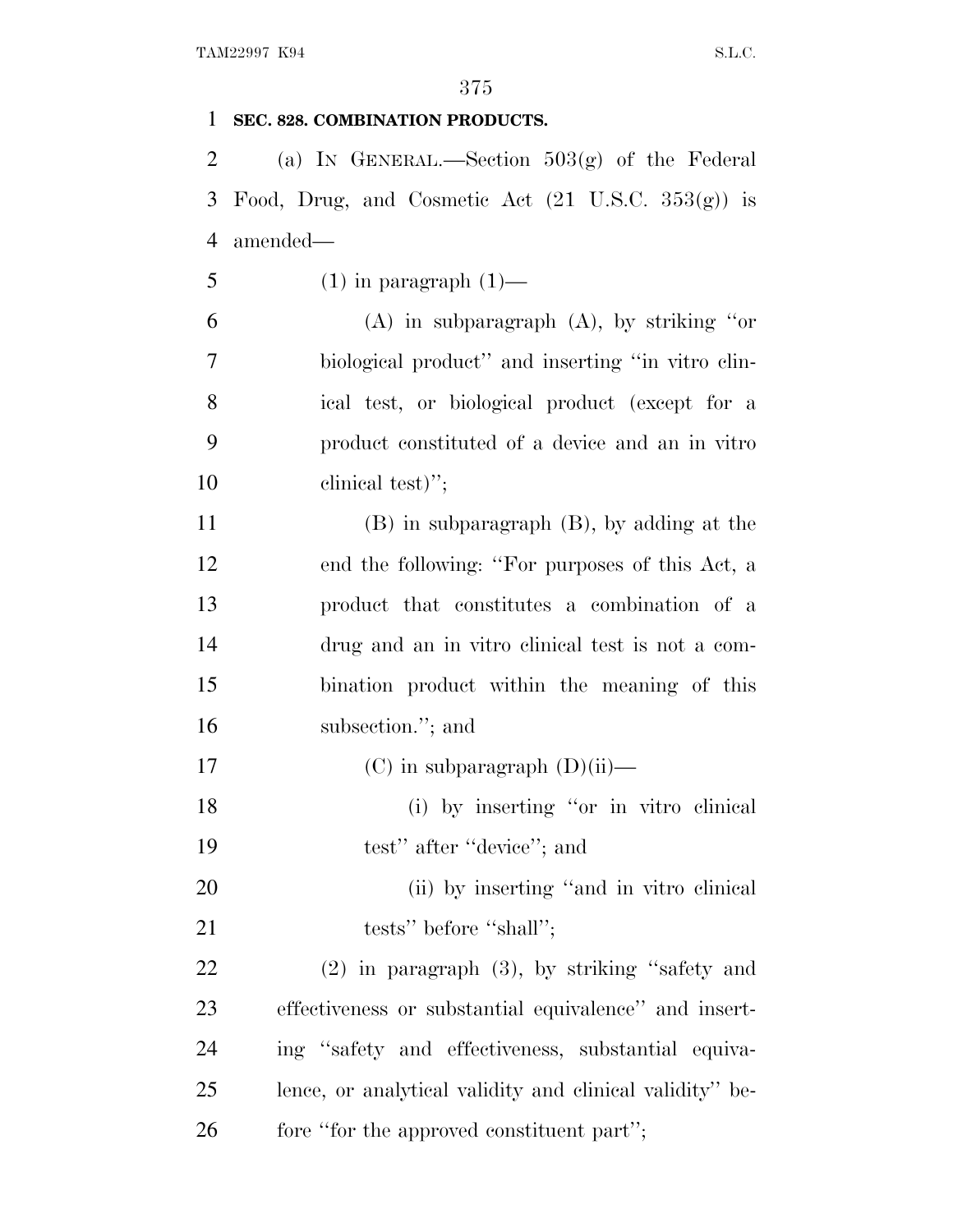| $\mathbf{1}$   | $(3)$ in paragraph $(4)$ —                                   |
|----------------|--------------------------------------------------------------|
| $\overline{2}$ | $(A)$ in subparagraph $(A)$ , by striking "or                |
| 3              | $513(f)(2)$ (submitted in accordance with para-              |
| $\overline{4}$ | graph $(5)$ " and inserting "513(f)(2) (sub-                 |
| 5              | mitted in accordance with paragraph $(5)$ ),                 |
| 6              | 587B, or 587D, or an exempt test under sec-                  |
| 7              | tion 587C, as applicable"; and                               |
| 8              | $(B)$ in subparagraph $(B)$ , by inserting ",                |
| 9              | $587B$ , or $587D$ " after "section $515$ ";                 |
| 10             | (4) in paragraph $(5)(A)$ , by striking "or                  |
| 11             | $510(k)$ " and inserting ", $510(k)$ , $587B$ , or $587D$ "; |
| 12             | $(5)$ in paragraph $(7)$ , by striking "or substan-          |
| 13             | tial equivalence" and inserting ", substantial equiva-       |
| 14             | lence, or analytical validity and clinical validity";        |
| 15             | $(6)$ in paragraph $(8)$ , by adding at the end the          |
| 16             | following:                                                   |
| 17             | "(I) This paragraph shall not apply to a                     |
| 18             | product constituted of a device and an in vitro              |
| 19             | clinical test."; and                                         |
| 20             | $(7)$ in paragraph $(9)$ —                                   |
| 21             | (A) in subparagraph $(C)(i)$ , by striking "or               |
| 22             | $520(g)$ " and inserting " $520(g)$ , $587B$ ,<br>or         |
| 23             | $587D$ "; and                                                |
| 24             | $(B)$ in subparagraph $(D)$ , by striking "or                |
| 25             | 520" and inserting "520, 587B, or 587D".                     |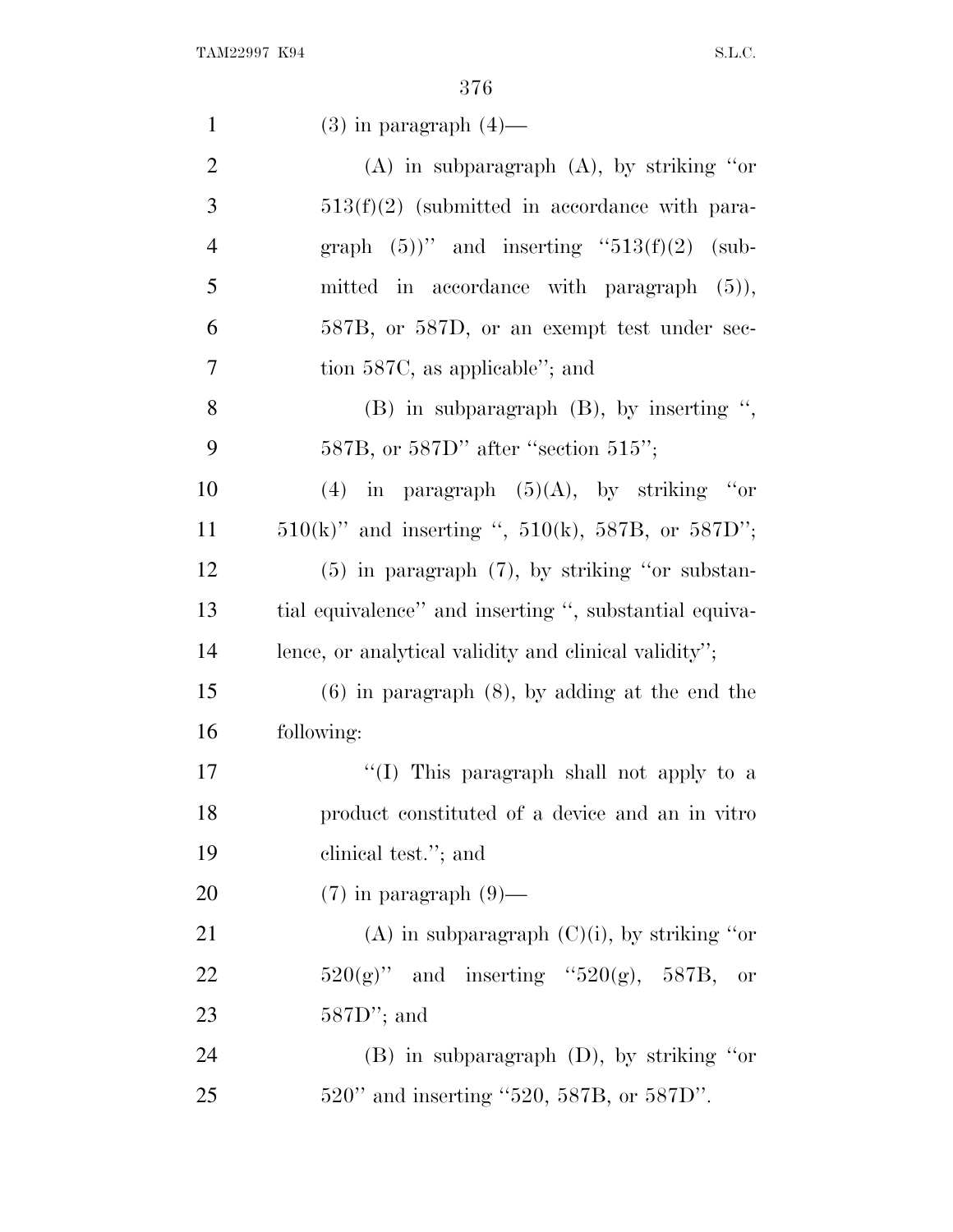(b) CLASSIFICATION OF PRODUCTS.—Section 563 of the Federal Food, Drug, and Cosmetic Act (21 U.S.C. 360bbb–2) is amended by adding at the end the following: ''(d) EXEMPTION.—This section shall not apply to a product constituted of a device and an in vitro clinical test.''.

## **SEC. 829. RESOURCES.**

 (a) FINDINGS.—Congress finds that the fees author- ized by this section will be dedicated to meeting the goals identified in the letters from the Secretary of Health and Human Services to the Committee on Health, Education, Labor, and Pensions of the Senate and the Committee on Energy and Commerce of the House of Representatives, as set forth in the Congressional Record.

 (b) AUTHORIZATION OF APPROPRIATIONS.—For pur- poses of funding implementation of subchapter J of title V of the Federal Food, Drug, and Cosmetic Act, as added by this Act, including undertaking activities for the devel- opment of regulations and guidances, hiring of necessary staff, and the development of technology systems to imple- ment this subchapter in a timely, effective, and efficient manner there is authorized to be appropriated \$480,000,000.

(c) ESTABLISHMENT OF USER FEE PROGRAM.—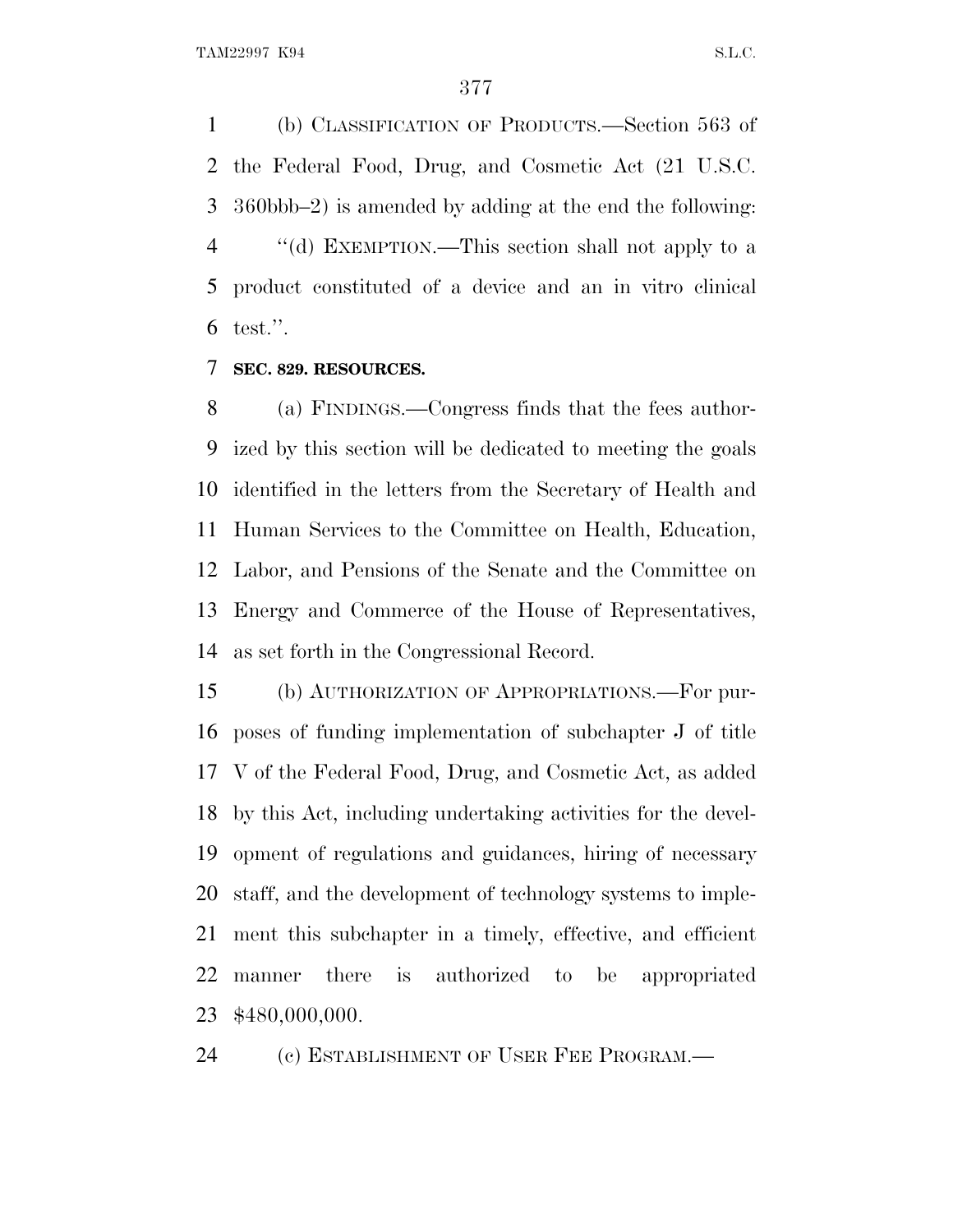| $\mathbf{1}$   | (1) DEVELOPMENT OF USER FEES FOR IN               |
|----------------|---------------------------------------------------|
| $\overline{2}$ | VITRO CLINICAL TESTS.-                            |
| 3              | (A) IN GENERAL.—Beginning not later               |
| $\overline{4}$ | than October 1, 2021, the Secretary of Health     |
| 5              | and Human Services (in this section referred to   |
| 6              | as the "Secretary") shall develop recommenda-     |
| 7              | tions to present to Congress with respect to the  |
| 8              | goals, and plans for meeting the goals, for the   |
| 9              | process for the review of in vitro clinical test  |
| 10             | submissions and applications under subchapter     |
| 11             | J of chapter V of the Federal Food, Drug, and     |
| 12             | Cosmetic Act, as added by this Act, for the first |
| 13             | 5 fiscal years after fiscal year 2022. In devel-  |
| 14             | oping such recommendations, the Secretary         |
| 15             | shall consult with—                               |
| 16             | (i) the Committee on Health, Edu-                 |
| 17             | cation, Labor, and Pensions of the Senate;        |
| 18             | (ii) the Committee on Energy and                  |
| 19             | Commerce of the House of Representa-              |
| 20             | tives;                                            |
| 21             | (iii) scientific and academic experts;            |
| 22             | (iv) health care professionals;                   |
| 23             | (v) representatives of patient and con-           |
| 24             | sumer advocacy groups; and                        |
| 25             | (vi) the regulated industry.                      |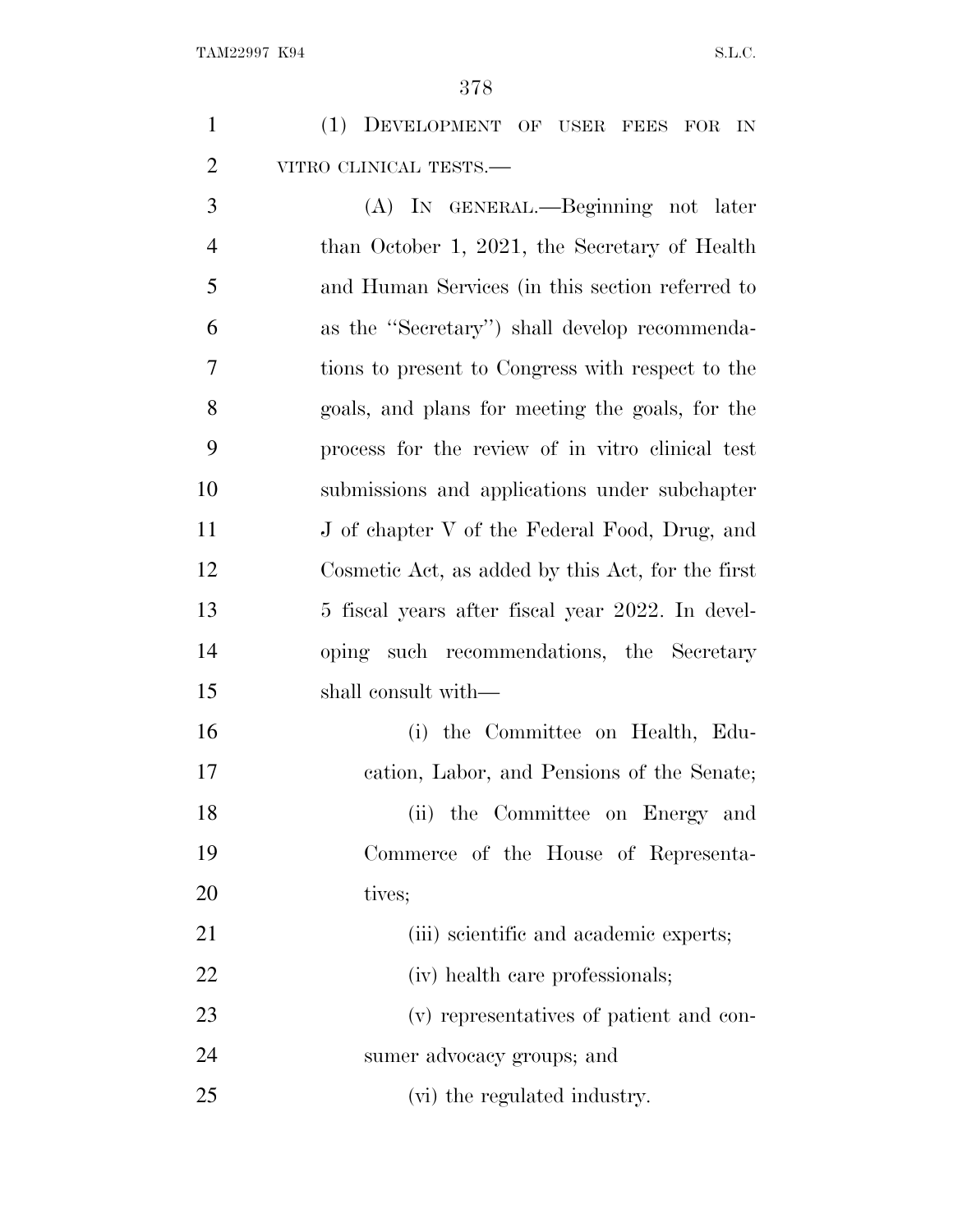| $\mathbf{1}$   | (B) PRIOR PUBLIC INPUT.—Prior to begin-        |
|----------------|------------------------------------------------|
| $\overline{2}$ | ning negotiations with the regulated industry  |
| 3              | on the authorization of such subchapter J, the |
| $\overline{4}$ | Secretary shall—                               |
| 5              | (i) publish a notice in the Federal            |
| 6              | Register requesting public input on the au-    |
| $\overline{7}$ | thorization of user fees;                      |
| 8              | (ii) hold a public meeting at which the        |
| 9              | public may present its views on the author-    |
| 10             | ization, including specific suggestions for    |
| 11             | the recommendations submitted under sub-       |
| 12             | paragraph $(E);$                               |
| 13             | (iii) provide a period of 30 days after        |
| 14             | the public meeting to obtain written com-      |
| 15             | ments from the public suggesting changes       |
| 16             | to such subchapter J; and                      |
| 17             | (iv) publish any comments received             |
| 18             | under clause (iii) on the website of the       |
| 19             | Food and Drug Administration.                  |
| 20             | (C) PERIODIC CONSULTATION.-Not less            |
| 21             | frequently than once every month during nego-  |
| 22             | tiations with the regulated industry, the Sec- |
| 23             | retary shall hold discussions with representa- |
| 24             | tives of patient and consumer advocacy groups  |
| 25             | to continue discussions of the authorization   |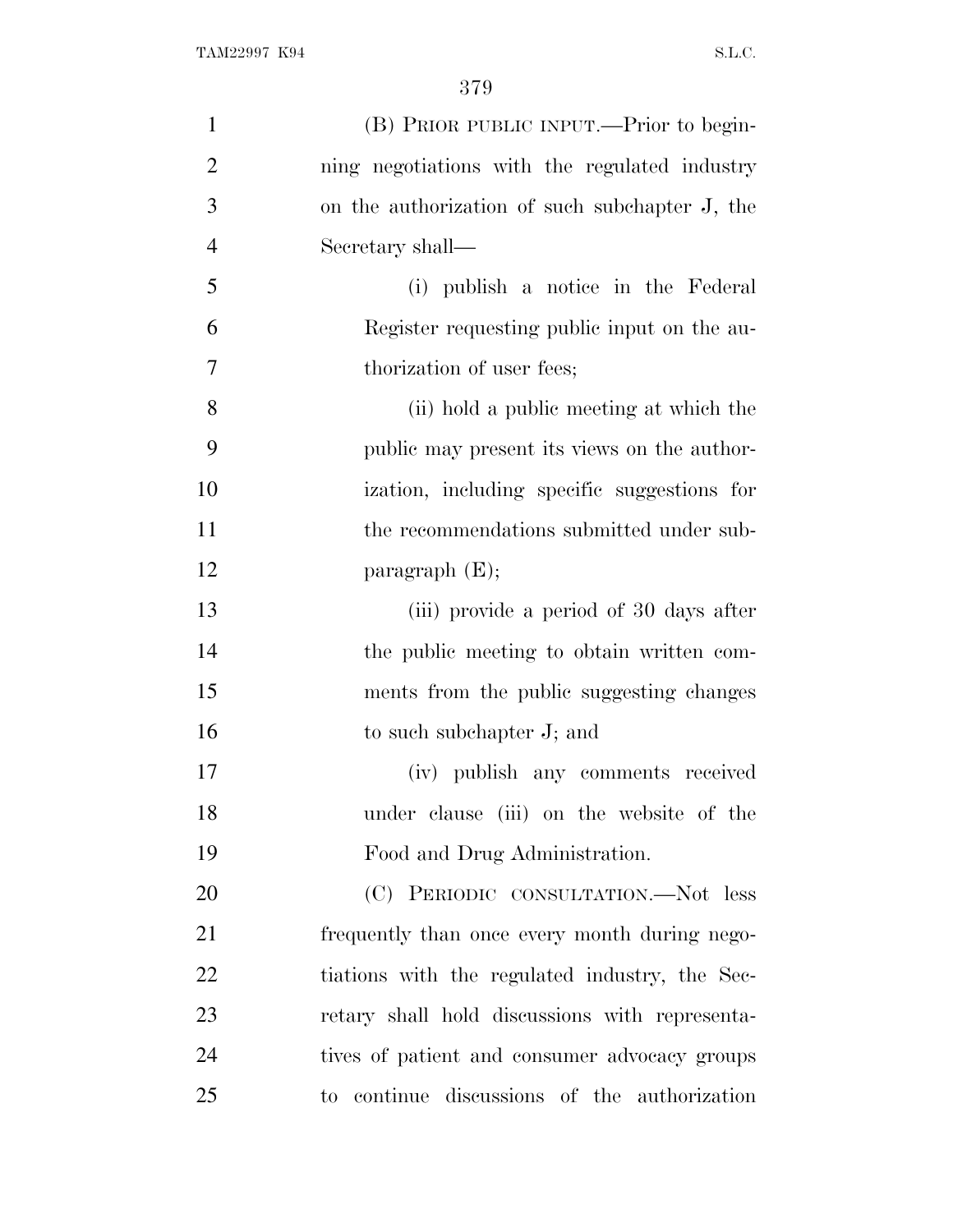| $\mathbf{1}$   | under such subchapter J and to solicit sugges- |
|----------------|------------------------------------------------|
| $\overline{2}$ | tions to be included in the recommendations    |
| 3              | transmitted to Congress under subparagraph     |
| $\overline{4}$ | (E).                                           |
| 5              | (D) PUBLIC REVIEW OF RECOMMENDA-               |
| 6              | TIONS.—After negotiations with the regulated   |
| 7              | industry, the Secretary shall—                 |
| 8              | (i) present the recommendations de-            |
| 9              | veloped under subparagraph (A) to the          |
| 10             | Committee on Health, Education, Labor,         |
| 11             | and Pensions of the Senate and the Com-        |
| 12             | mittee on Energy and Commerce of the           |
| 13             | House of Representatives;                      |
| 14             | (ii) publish such recommendations in           |
| 15             | the Federal Register;                          |
| 16             | (iii) provide for a period of 30 days          |
| 17             | for the public to provide written comments     |
| 18             | on such recommendations;                       |
| 19             | (iv) hold a meeting at which the pub-          |
| 20             | lic may present its views on such rec-         |
| 21             | ommendations; and                              |
| 22             | (v) after consideration of such public         |
| 23             | views and comments, revise such rec-           |
| 24             | ommendations as necessary.                     |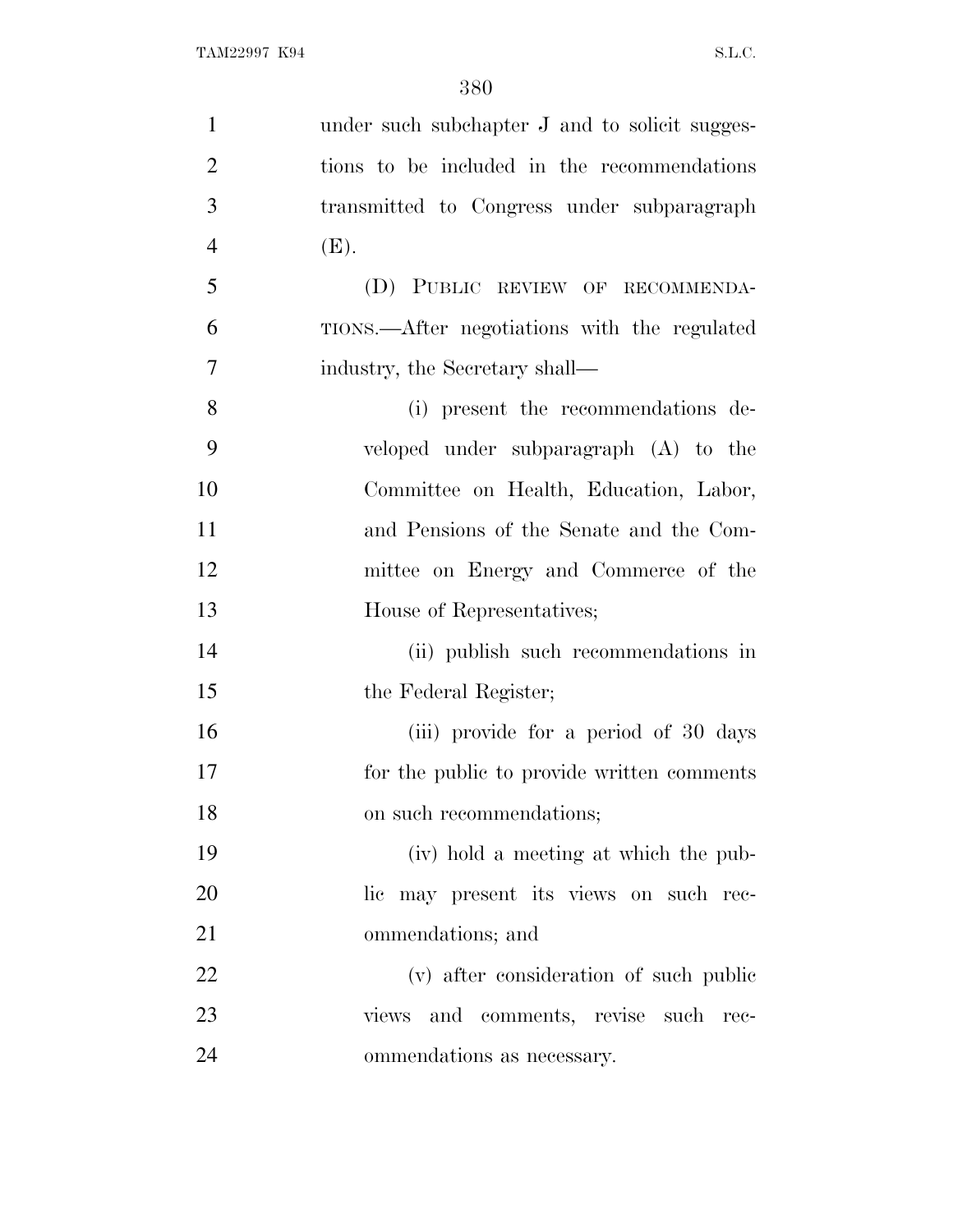TAM22997 K94 S.L.C.

| $\mathbf{1}$   | (E) TRANSMITTAL OF RECOMMENDA-             |
|----------------|--------------------------------------------|
| $\overline{2}$ | TIONS.-                                    |
| 3              | (i) IN GENERAL.—Not later than Jan-        |
| $\overline{4}$ | uary 15, 2027, the Secretary shall trans-  |
| 5              | mit to Congress the revised recommenda-    |
| 6              | tions under subparagraph $(A)$ , a summary |
| $\overline{7}$ | of the views and comments received under   |
| 8              | such subparagraph, and any changes made    |
| 9              | to the recommendations in response to      |
| 10             | such views and comments.                   |
| 11             | RECOMMENDATION<br>(ii)<br>REQUIRE-         |
| 12             | recommendations<br>MENTS.—The<br>trans-    |
| 13             | mitted under this subparagraph shall—      |
| 14             | (I) include the number of full-            |
| 15             | time equivalent employees per fiscal       |
| 16             | year that are agreed to be hired to        |
| 17             | carry out the goals included in such       |
| 18             | recommendations for each year of the       |
| 19             | 5-year period;                             |
| 20             | (II) provide that the amount of            |
| 21             | operating reserve balance in the user      |
| 22             | fee program established under this         |
| 23             | section is not more than the equiva-       |
| 24             | lent of 10 weeks of operating reserve;     |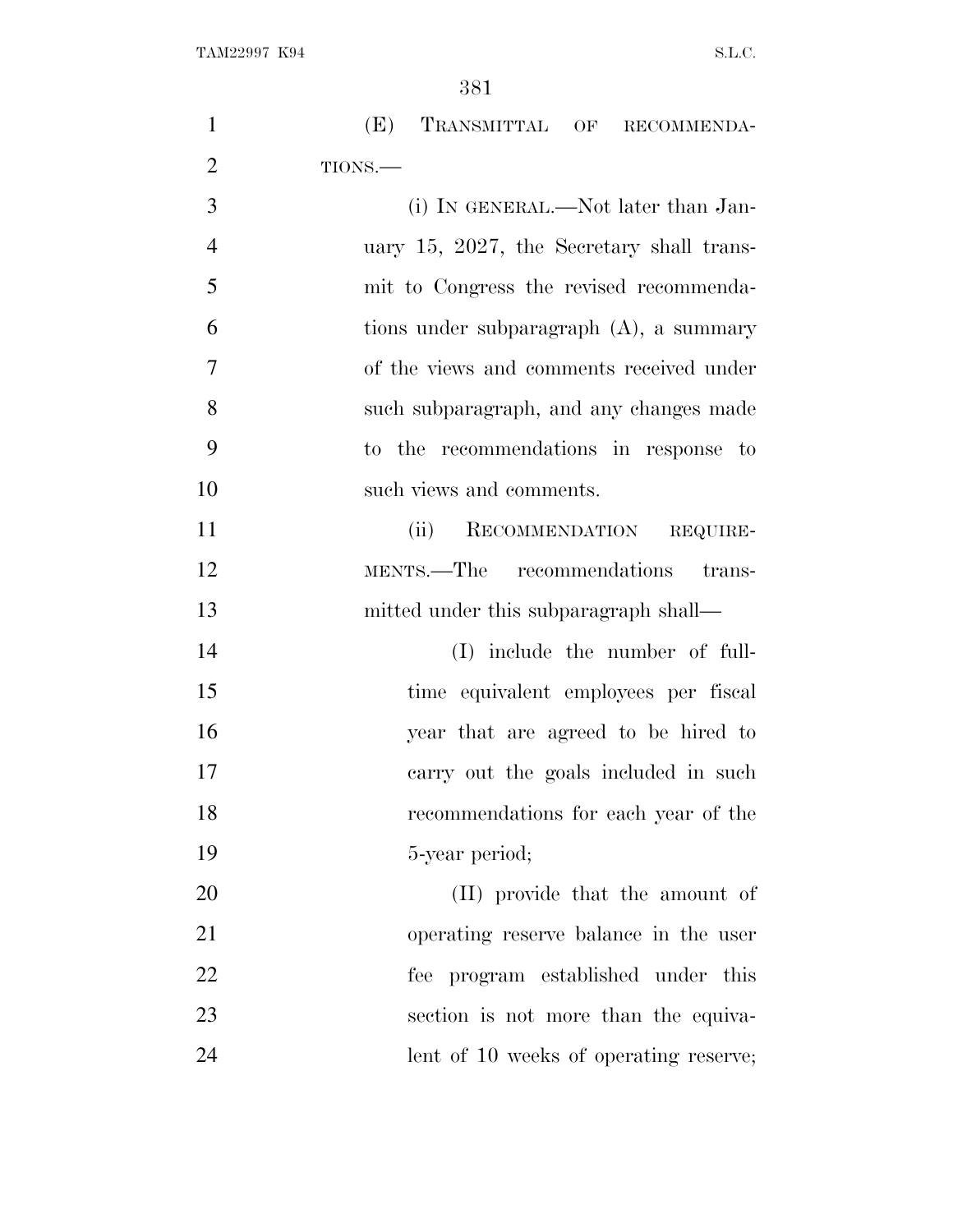| $\mathbf{1}$   | (III) require the development of        |
|----------------|-----------------------------------------|
| $\overline{2}$ | a strategic plan for any surplus within |
| 3              | the operating reserve account above     |
| $\overline{4}$ | the 10-week operating reserve within    |
| 5              | 2 years of the establishment of the     |
| 6              | program;                                |
| $\overline{7}$ | (IV) include an operating reserve       |
| 8              | adjustment such that, if the Secretary  |
| 9              | has an operating reserve balance in     |
| 10             | excess of 10 weeks of such operating    |
| 11             | reserves, the Secretary shall decrease  |
| 12             | such fee revenue and fees to provide    |
| 13             | for not more than 10 weeks of such      |
| 14             | operating reserves;                     |
| 15             | (V) if an adjustment is made as         |
| 16             | described in subclause $(IV)$ , provide |
| 17             | the rationale for the amount of the     |
| 18             | decrease in fee revenue and fees shall  |
| 19             | be contained in the Federal Register;   |
| 20             | and                                     |
| 21             | (VI) provide that the fees as-          |
| 22             | sessed and collected for the full-time  |
| 23             | equivalent employees at the Center for  |
| 24             | Devices and Radiological Health, with   |
| 25             | respect to which the majority of time   |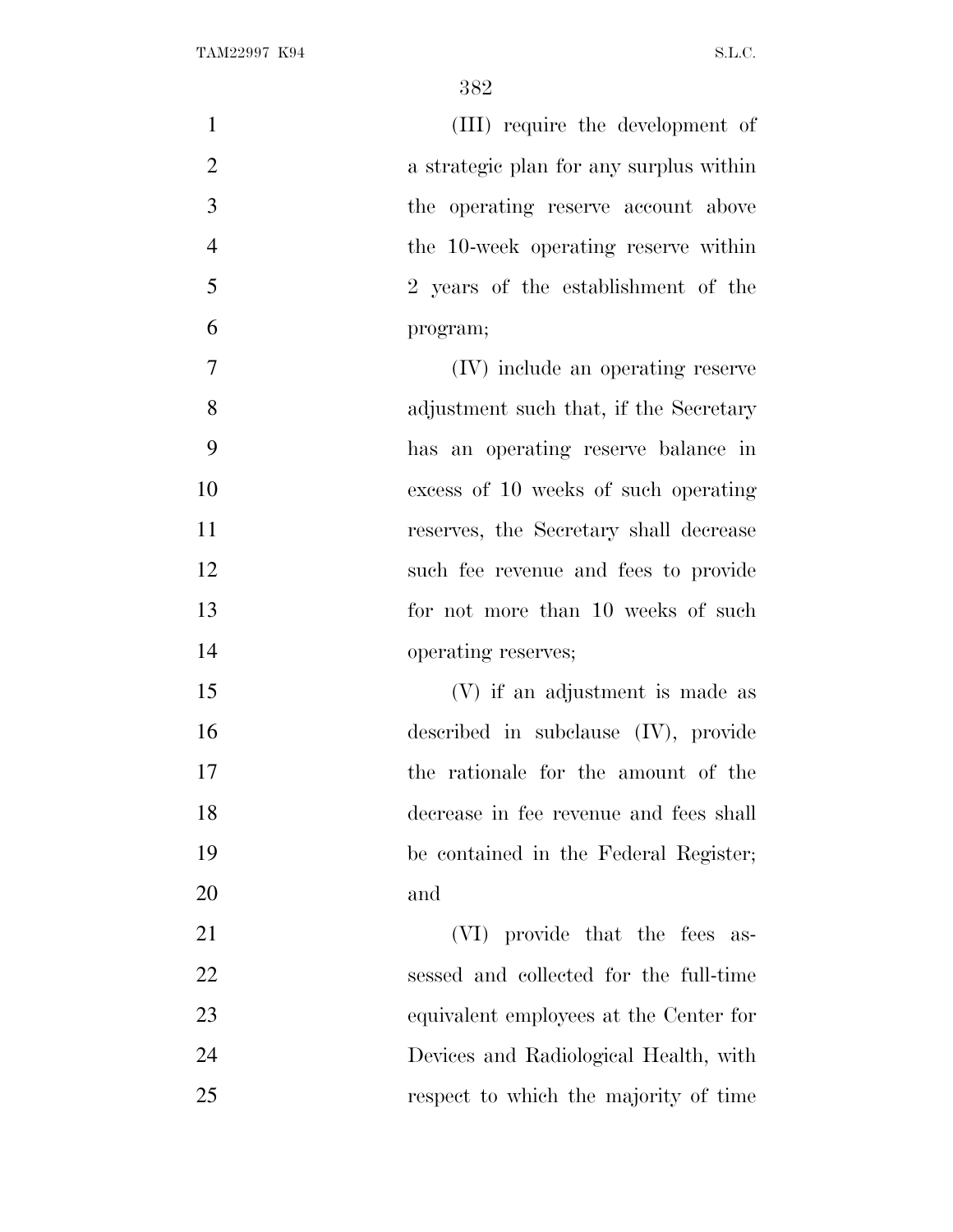| $\mathbf{1}$<br>reporting data indicates are dedicated     |    |
|------------------------------------------------------------|----|
| $\overline{2}$<br>to the process for the review of in      |    |
| 3<br>vitro clinical test submissions and ap-               |    |
| $\overline{4}$<br>plications under paragraph (5), are      |    |
| 5<br>not supported by the funds authorized                 |    |
| 6<br>to be collected and assessed under sec-               |    |
| $\overline{7}$<br>tion 738 of the Federal Food, Drug,      |    |
| 8<br>and Cosmetic Act $(21 \text{ U.S.C. } 379 \text{j}).$ |    |
| 9<br>PUBLICATION OF RECOMMENDA-<br>(F)                     |    |
| TIONS.—The Secretary shall publish on the                  | 10 |
| website of the Food and Drug Administration                | 11 |
| the revised recommendations under subpara-                 | 12 |
| $graph$ $(A)$ , a summary of the views and com-            | 13 |
| ments received under subparagraphs (B)                     | 14 |
| through $(D)$ , and any changes made to the rec-           | 15 |
| ommendations originally proposed by the Sec-               | 16 |
| retary in response to such views and comments.             | 17 |
| MINUTES OF NEGOTIATION MEET-<br>(G)                        | 18 |
| $INGS$ .                                                   | 19 |
| (i) PUBLIC AVAILABILITY.—The Sec-                          | 20 |
| retary shall make publicly available, on the               | 21 |
| website of the Food and Drug Administra-                   | 22 |
| tion, minutes of all negotiation meetings                  | 23 |
| conducted under this subsection between                    | 24 |
| the Food and Drug Administration and the                   | 25 |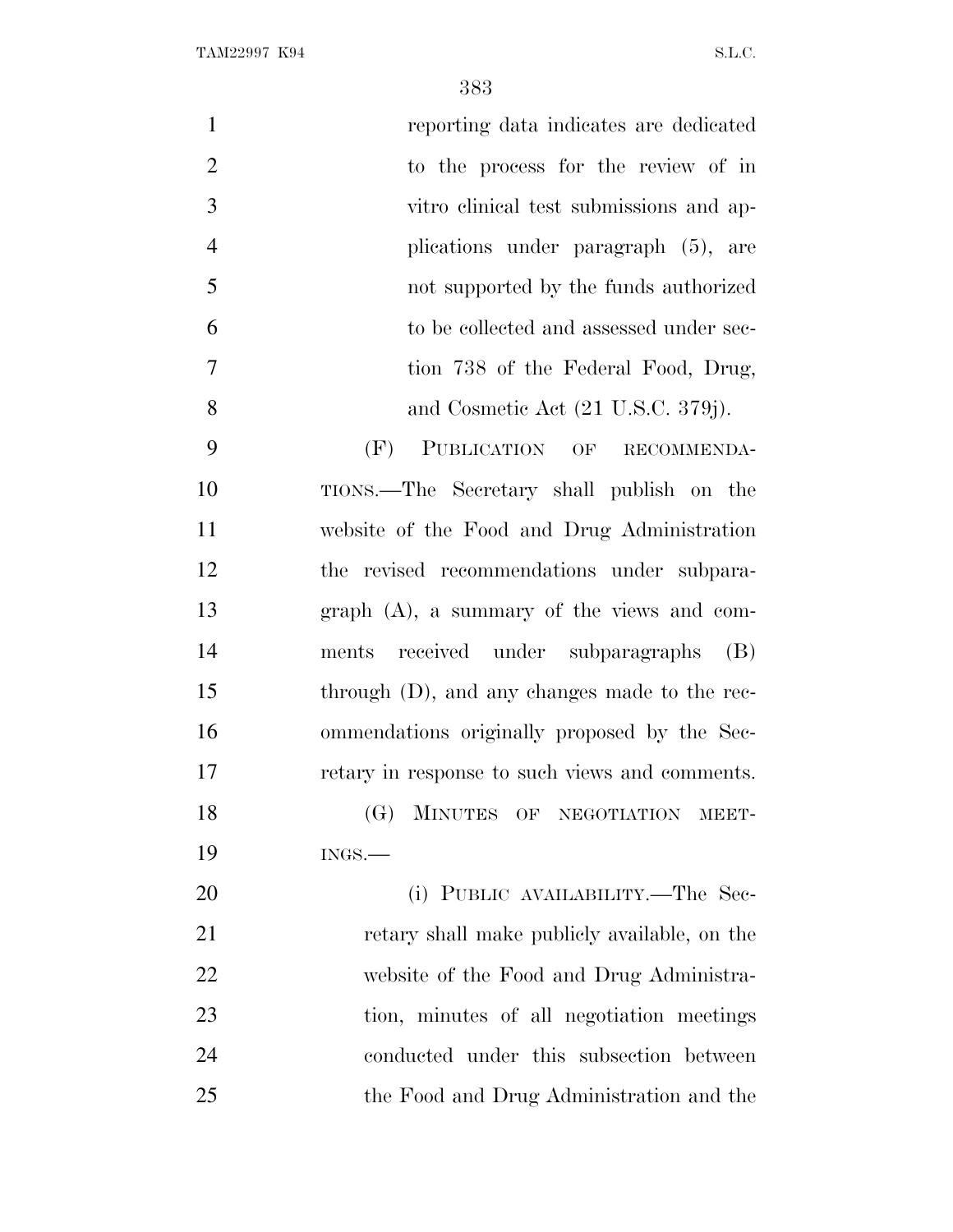TAM22997 K94 S.L.C.

 regulated industry not later than 30 days 2 after such meeting. (ii) CONTENT.—The minutes de- scribed under clause (i) shall summarize any substantive proposal made by any party to the negotiations, any significant

 controversies or differences of opinion dur- ing the negotiations, and the resolution of any such controversy or difference of opin-ion.

 (2) ESTABLISHMENT OF USER FEE PRO- GRAM.—Effective on October 1, 2027, provided that the Secretary transmits the recommendations under paragraph (1)(E), the Secretary is authorized to col- lect user fees relating to the review of in vitro clin- ical test submissions and applications under sub- chapter J of chapter V of the Federal Food, Drug, and Cosmetic Act, as added by this Act. Fees under such program shall be assessed and collected only if the requirements under paragraph (4) are met.

(3) AUDIT.—

22 (A) In GENERAL.—On the date that is 2 years after first receiving a user fee applicable to submission of an in vitro clinical test applica-tion submitted under subchapter J of chapter V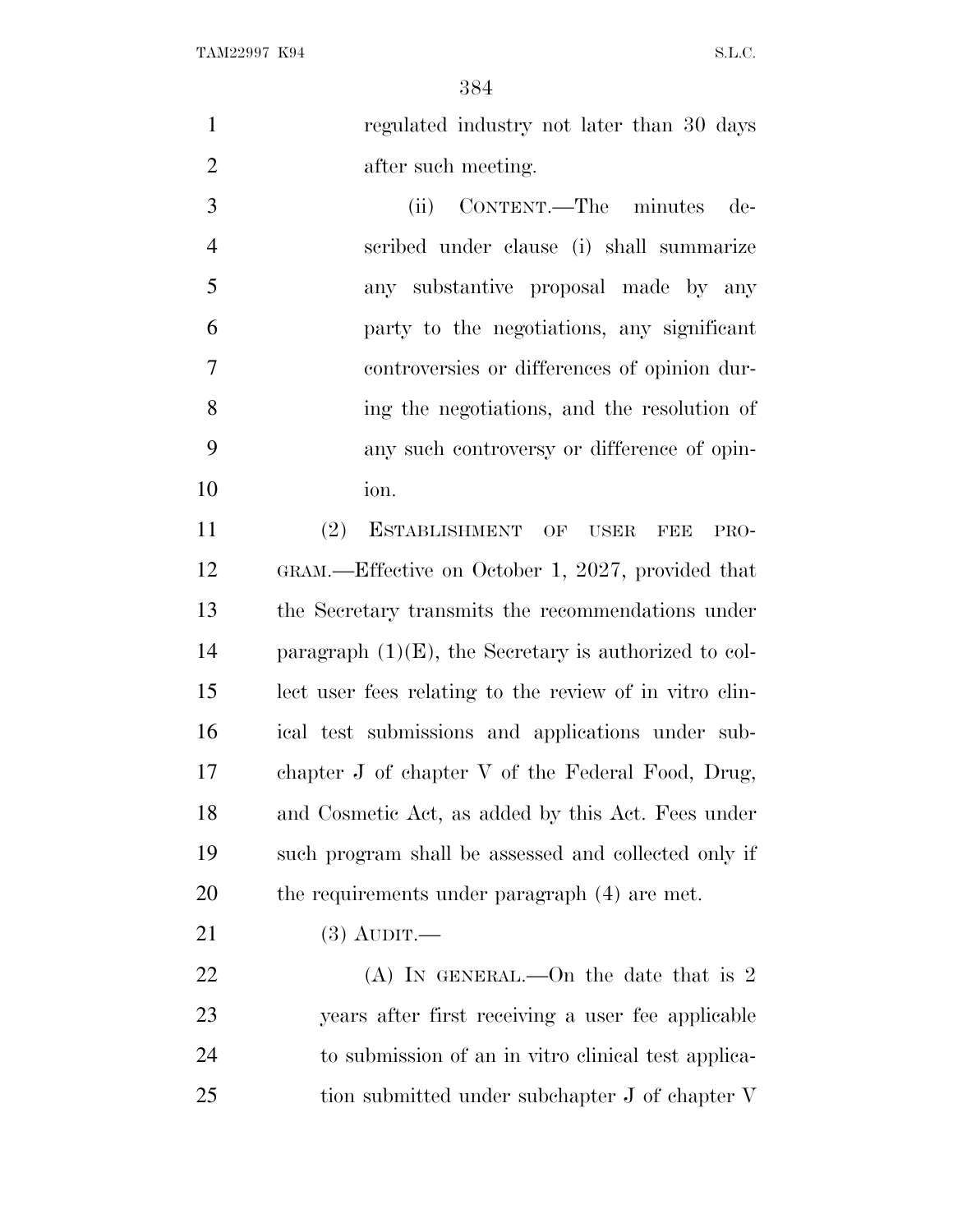of the Federal Food, Drug, and Cosmetic Act, as added by this Act, and on a biennial basis thereafter, the Secretary shall perform an audit of the costs of reviewing such applications under such subchapter J. Such an audit shall compare the costs of reviewing such applica- tions under such subchapter J to the amount of the user fee applicable to such applications.

 (B) ALTERATION OF USER FEE.—If the audit performed under subparagraph (A) indi- cates that the user fees applicable to applica- tions submitted under such subchapter J exceed 49 percent of the costs of reviewing such appli- cations, the Secretary shall alter the user fees applicable to applications submitted under such 16 subchapter J such that the user fees do not ex-ceed such percentage.

 (C) ACCOUNTING STANDARDS.—The Sec- retary shall perform an audit under subpara- graph (A) in conformance with the accounting principles, standards, and requirements pre- scribed by the Comptroller General of the United States under section 3511 of title 31, United States Code, to ensure the validity of any potential variability.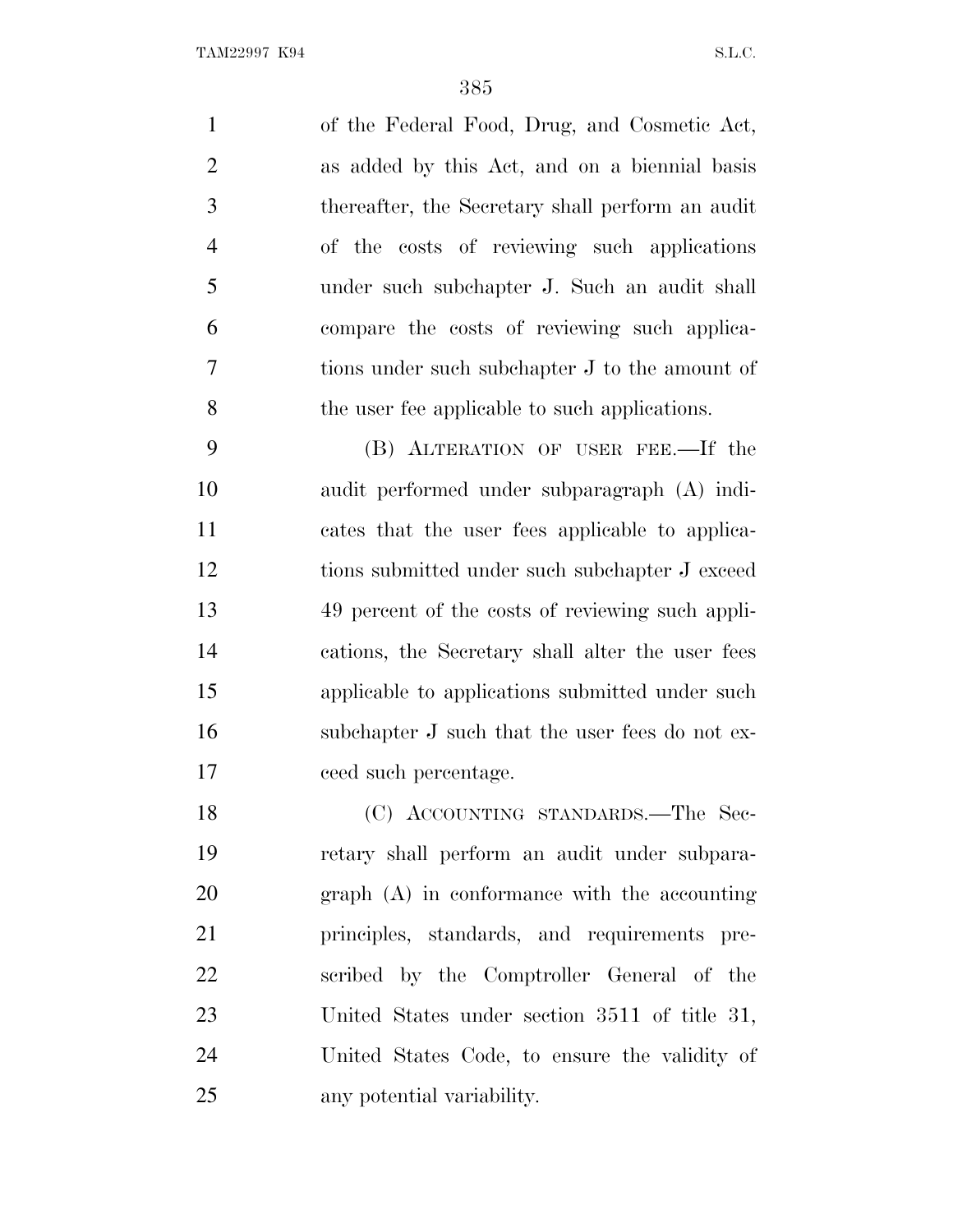| $\mathbf{1}$   | (4) CONDITIONS.—The user fee program de-                 |
|----------------|----------------------------------------------------------|
| $\overline{2}$ | scribed in this subsection shall take effect only if the |
| 3              | Food and Drug Administration issues draft guidance       |
| $\overline{4}$ | related to the review requirements for in vitro diag-    |
| 5              | nostic tests that would be subject to premarket re-      |
| 6              | view under section 587B of the Federal Food, Drug,       |
| 7              | and Cosmetic Act, as added by section 823, the re-       |
| 8              | view requirements for test categories eligible for       |
| 9              | technology certification under section 587D of such      |
| 10             | Act, as added by section 823, and the parameters         |
| 11             | for the test categories that would be exempt from        |
| 12             | any review under subchapter J of chapter V of such       |
| 13             | Act.                                                     |
| 14             | (5) USER FEE PROGRAM DEFINITIONS AND RE-                 |
| 15             | SOURCE REQUIREMENTS.-                                    |
| 16             | $(A)$ In GENERAL.—The term "process for                  |
| $17\,$         | the review of in vitro clinical test submissions         |
| 18             | and applications" means the following activities         |
| 19             | of the Secretary with respect to the review of in        |
| 20             | vitro clinical test premarket and technology cer-        |
| 21             | tification applications including supplements for        |
| 22             | such applications:                                       |
| 23             | (i) The activities necessary for the re-                 |
| 24             | view of premarket applications, premarket                |
| 25             | reports, technology certification applica-               |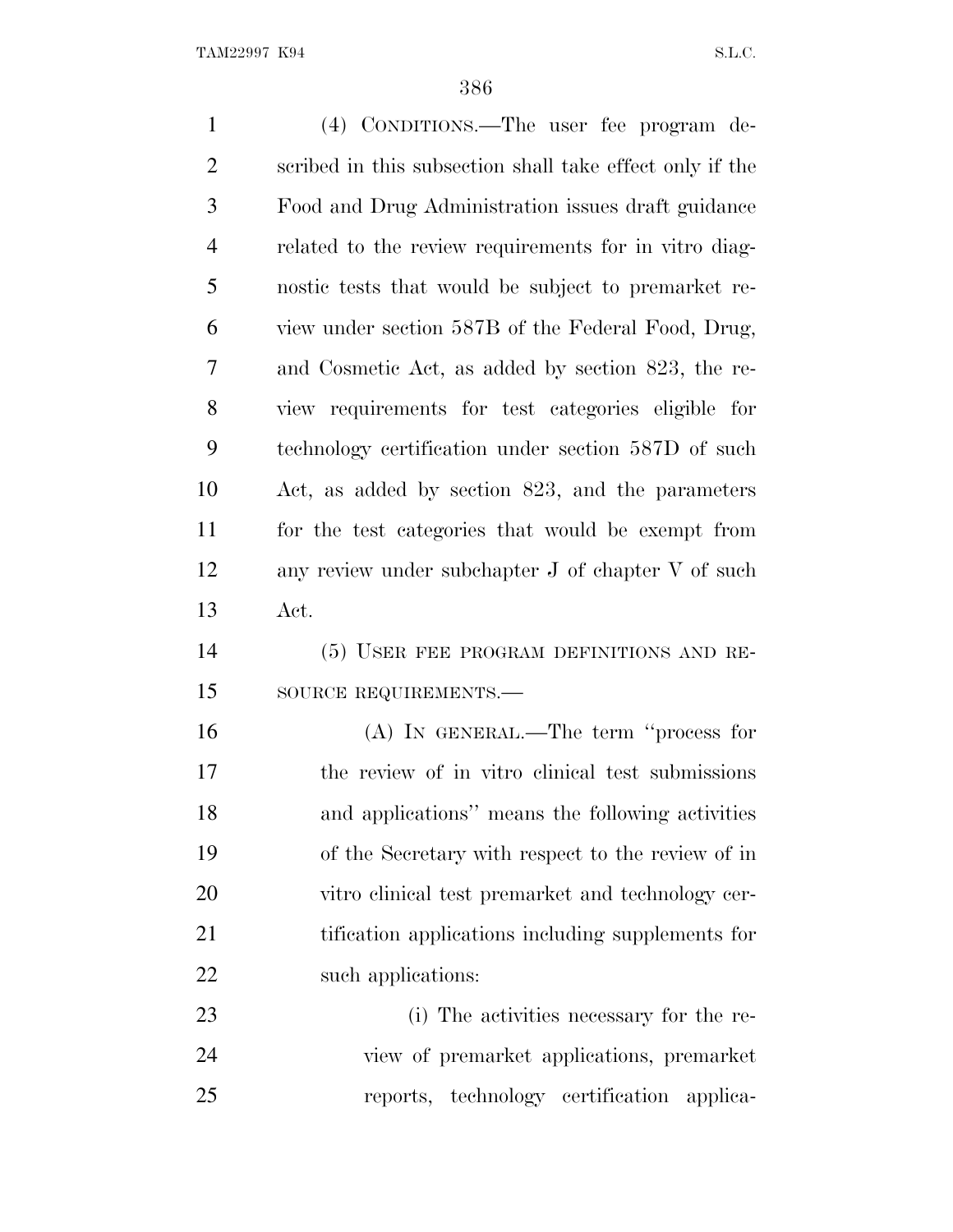tions, and supplements to such applica-2 tions.

 (ii) Actions related to submissions in connection with in vitro clinical test devel- opment, the issuance of action letters that allow the marketing of in vitro clinical tests or which set forth in detail the spe- cific deficiencies in such applications, re- ports, supplements, or submissions and, where appropriate, the actions necessary to support the development of in vitro clinical tests.

 (iii) The inspection of manufacturing establishments and other facilities under- taken as part of the Secretary's review of pending premarket applications, technology certifications, and supplements.

 (iv) Monitoring of research conducted in connection with the review of such appli-cations, supplements, and submissions.

 (v) Review of in vitro clinical test ap- plications subject to section 351 of the Public Health Service Act (42 U.S.C. 262) and activities conducted in anticipation of the submission of such applications for in-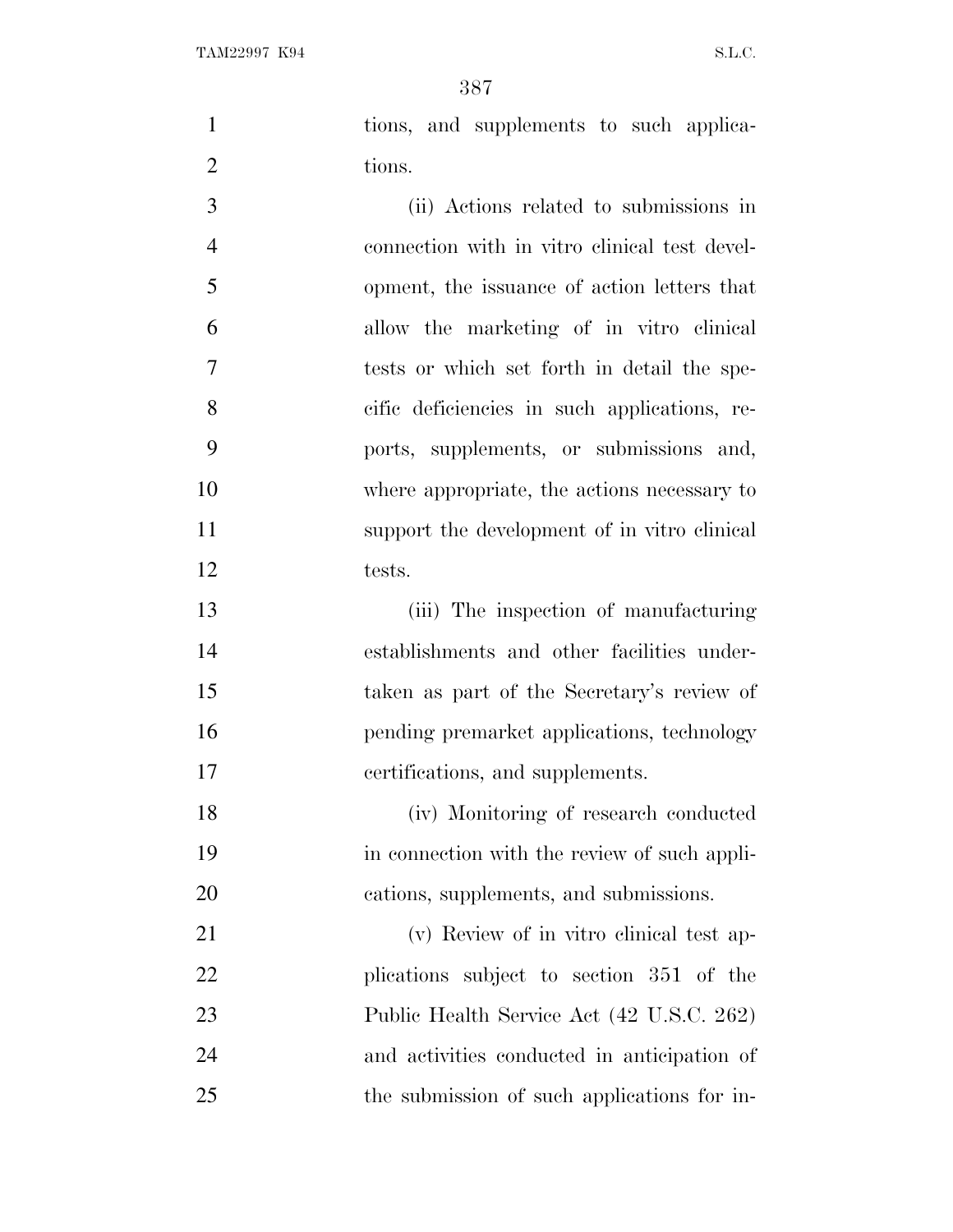| $\mathbf{1}$   | vestigational use under section 587S of the    |
|----------------|------------------------------------------------|
| $\overline{2}$ | Federal Food, Drug, and Cosmetic Act (as       |
| 3              | added by section 823).                         |
| $\overline{4}$ | (vi) The development of guidance, pol-         |
| 5              | icy documents, or regulations to improve       |
| 6              | the process for the review of premarket ap-    |
| 7              | plications, technology certification applica-  |
| 8              | tions, and supplements.                        |
| 9              | (vii) The development of voluntary             |
| 10             | methods, consensus standards, or<br>test       |
| 11             | mandatory performance standards in con-        |
| 12             | nection with the review of such applica-       |
| 13             | tions, supplements, or submissions and re-     |
| 14             | lated activities.                              |
| 15             | (viii) The provision of technical assist-      |
| 16             | ance to in vitro clinical test developers in   |
| 17             | connection with the submission of such ap-     |
| 18             | plications, reports, supplements, or submis-   |
| 19             | sions.                                         |
| 20             | (ix) Any activity undertaken in con-           |
| 21             | nection with the initial classification or re- |
| 22             | classification of an in vitro clinical test in |
| 23             | connection with any requirement for ap-        |
| 24             | proval or eligibility for an exemption from    |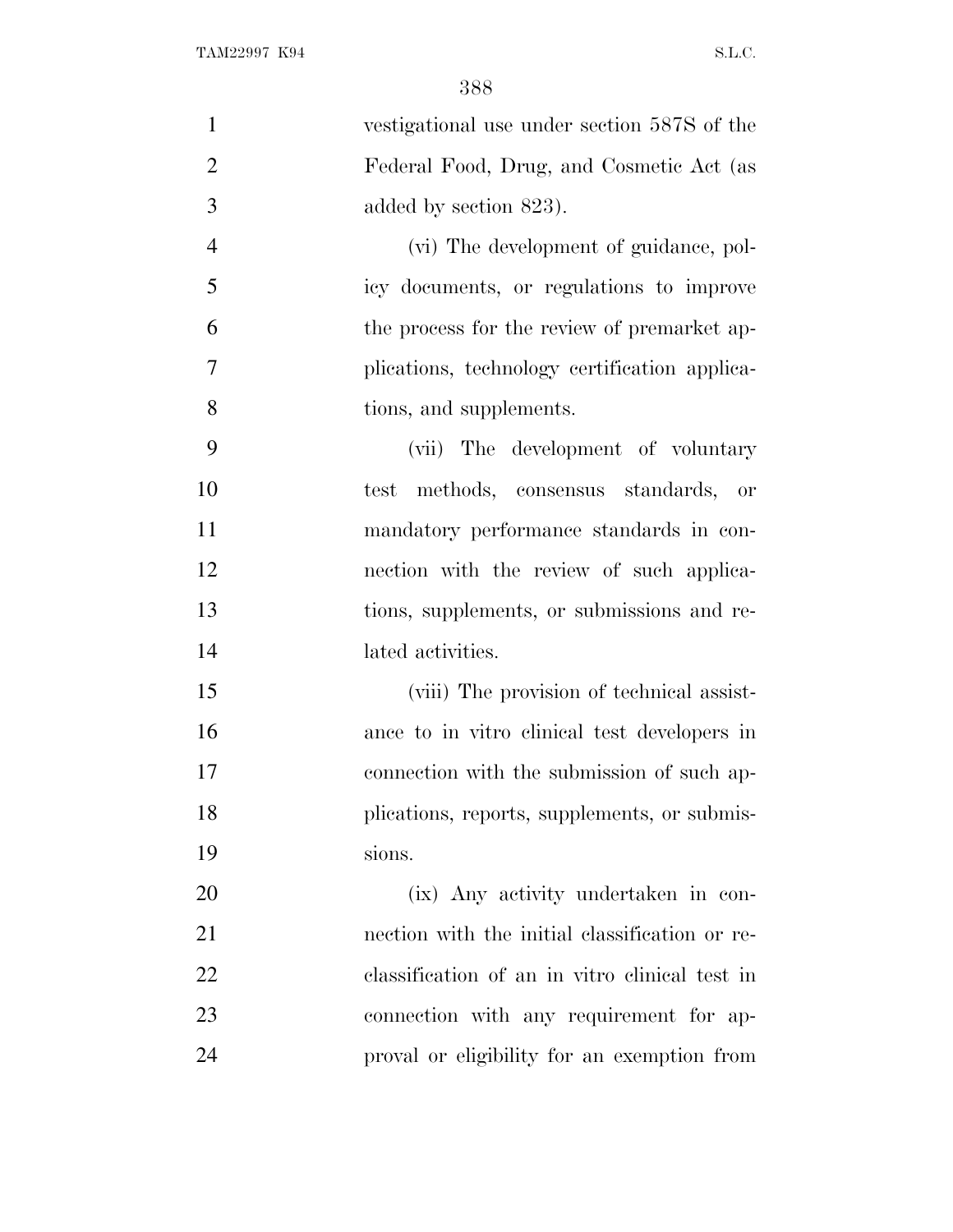TAM22997 K94 S.L.C.

| $\mathbf{1}$   | premarket review of an in vitro clinical        |
|----------------|-------------------------------------------------|
| $\overline{2}$ | test.                                           |
| 3              | (x) Any activity undertaken in connec-          |
| $\overline{4}$ | tion with making a pathway determination        |
| 5              | of an in vitro clinical test, including the     |
| 6              | identification, establishment, and imple-       |
| $\overline{7}$ | mentation of mitigation measures.               |
| 8              | (xi) Evaluation of postmarket studies           |
| 9              | required as a condition of an approval of       |
| 10             | a premarket application of an in vitro clin-    |
| 11             | ical test and ensuring such studies are con-    |
| 12             | ducted as required.                             |
| 13             | (xii) Any activity undertaken in con-           |
| 14             | nection with ensuring in vitro clinical tests   |
| 15             | marketed under an exemption from pre-           |
| 16             | market review pursuant to section 587C or       |
| 17             | 587G meet the criteria for such exemption       |
| 18             | and the applicable standard.                    |
| 19             | (xiii) Compiling, developing, and re-           |
| 20             | viewing information on in vitro clinical        |
| 21             | tests necessary to identify issues with the     |
| 22             | ability of in vitro clinical tests to meet the  |
| 23             | applicable standard, as applicable.             |
| 24             | (B) RESOURCE REQUIREMENTS.—Fees col-            |
| 25             | lected and assessed under this section shall be |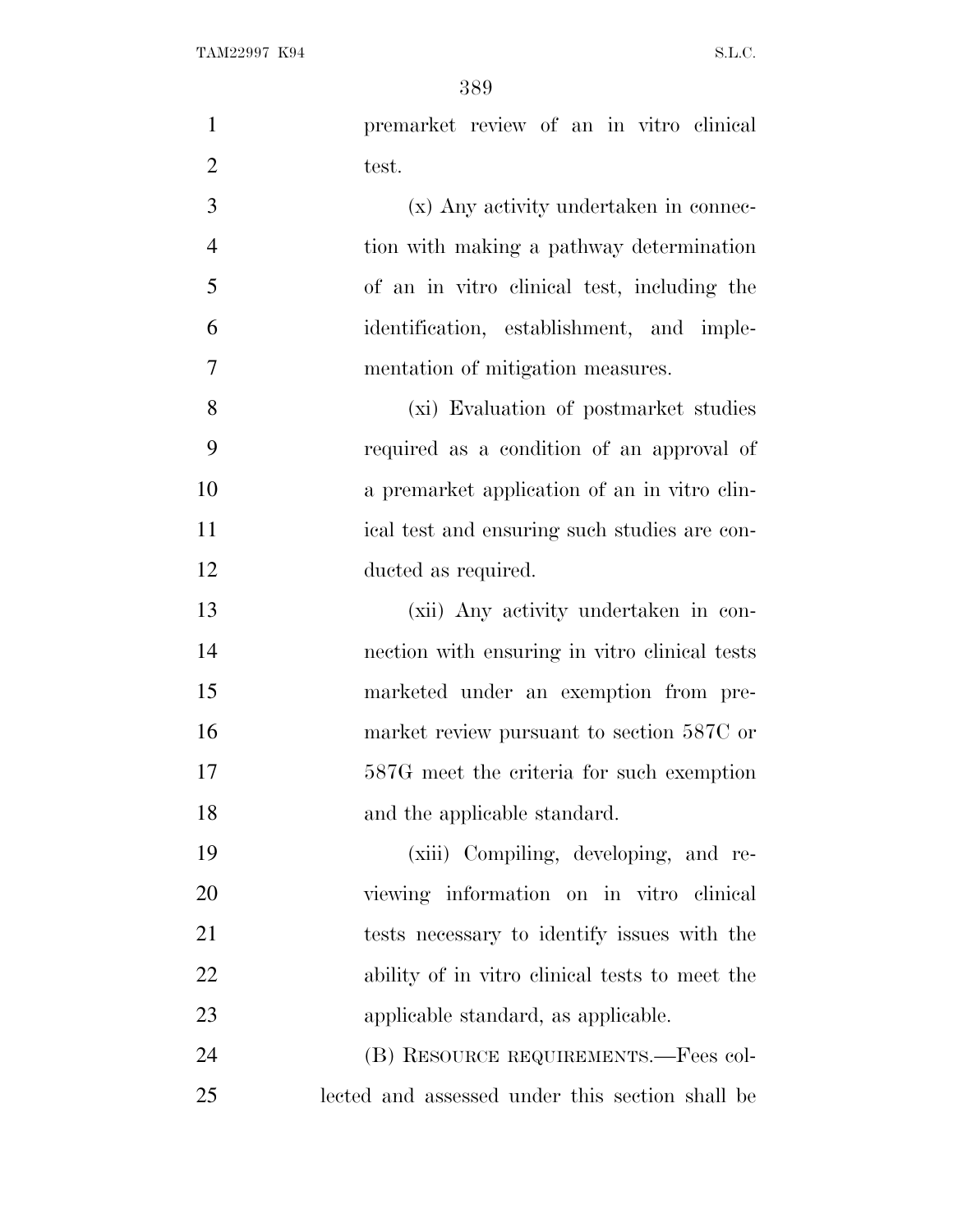| $\mathbf{1}$   | used for the process for the review of in vitro  |
|----------------|--------------------------------------------------|
| $\overline{2}$ | clinical test applications, as described in sub- |
| 3              | paragraph $(A)$ , and shall—                     |
| $\overline{4}$ | (i) be subject to the limitation under           |
| 5              | section $738(g)(3)$ of the Federal Food,         |
| 6              | Drug, and Cosmetic Act (21 U.S.C.                |
| 7              | $379j(g)(3)$ , in the same manner that fees      |
| 8              | collected and assessed under<br>section          |
| 9              | $737(9)(C)$ of such Act $(21 \text{ U.S.C.})$    |
| 10             | $379i(9)(C)$ are subject to such limitation;     |
| 11             | (ii) include travel expenses for officers        |
| 12             | and employees of the Food and Drug Ad-           |
| 13             | ministration only if the Secretary deter-        |
| 14             | mines that such travel is directly related to    |
| 15             | an activity described in subparagraph $(A)$ ;    |
| 16             | and                                              |
| 17             | (iii) not be allocated to purposes de-           |
| 18             | scribed under section $722(a)$ of the Con-       |
| 19             | solidated Appropriations Act, 2018 (Public       |
| 20             | Law $115-141$ .                                  |
| 21             | (d) REPORTS.—                                    |
| 22             | (1) PERFORMANCE REPORT.                          |
| 23             | $(A)$ In GENERAL.—                               |
| 24             | GENERAL REQUIREMENTS.-Be-<br>(i)                 |
| 25             | ginning with fiscal year 2027, for each fis-     |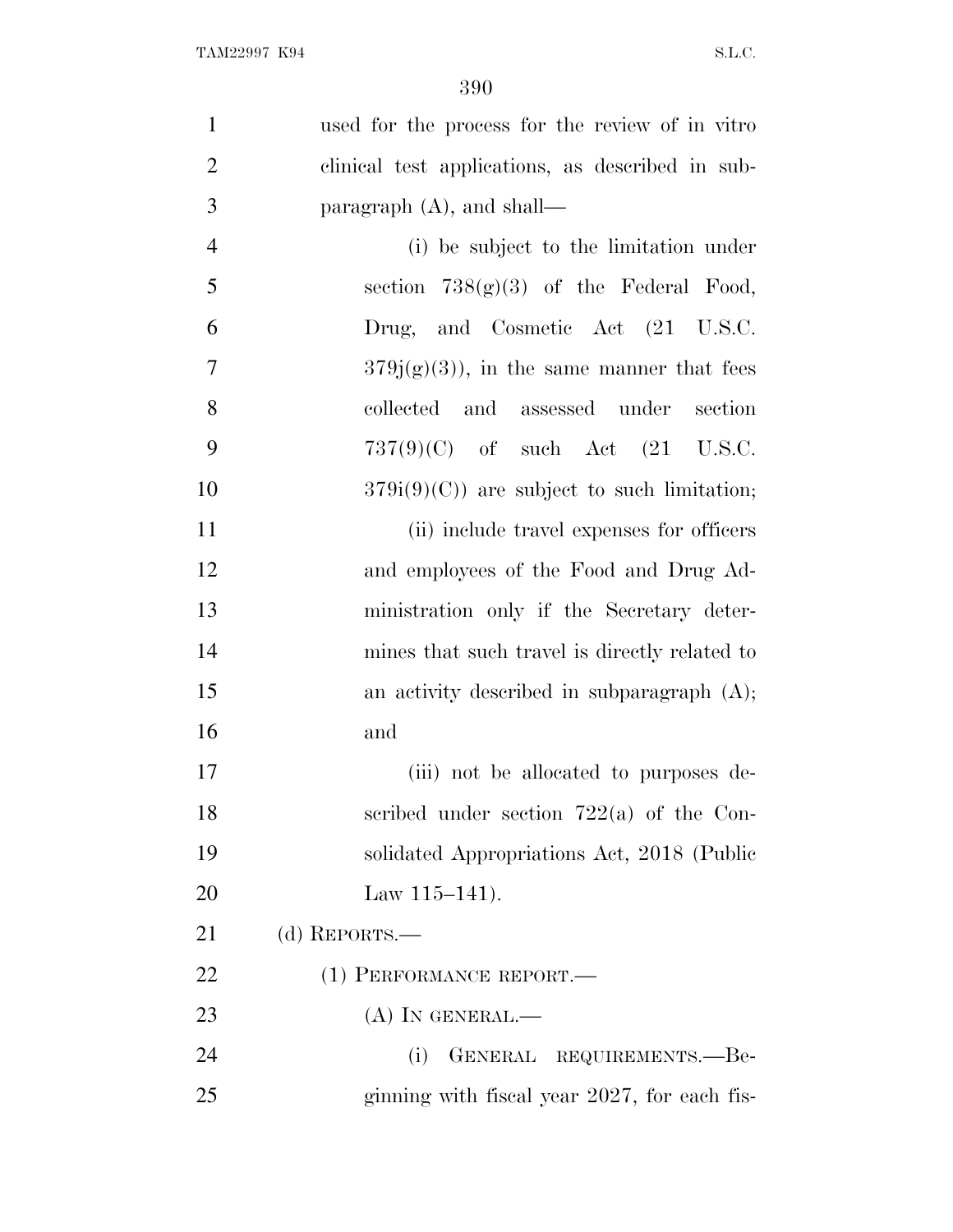| $\mathbf{1}$   | cal year for which fees are collected under |
|----------------|---------------------------------------------|
| $\overline{2}$ | this section, the Secretary shall prepare   |
| 3              | and submit to the Committee on Health,      |
| $\overline{4}$ | Education, Labor, and Pensions of the       |
| 5              | Senate and the Committee on Energy and      |
| 6              | Commerce of the House of Representatives    |
| 7              | annual reports concerning the progress of   |
| 8              | the Food and Drug Administration in         |
| 9              | achieving the goals identified in the rec-  |
| 10             | ommendations transmitted to Congress by     |
| 11             | Secretary pursuant to subsection<br>the     |
| 12             | $(b)(1)(E)$ during such fiscal year and the |
| 13             | future plans of the Food and Drug Admin-    |
| 14             | istration for meeting the goals.            |
| 15             | (ii) ADDITIONAL INFORMATION.—Be-            |
| 16             | ginning with fiscal year 2021, the annual   |
| 17             | report under this subparagraph shall in-    |
| 18             | clude the progress of the Food and Drug     |
| 19             | Administration in achieving the goals, and  |
| 20             | future plans for meeting the goals, includ- |
| 21             | $ing$ —                                     |
| 22             | (I) the number of premarket ap-             |
| 23             | plications filed under section 587B of      |
| 24             | the Federal Food, Drug, and Cos-            |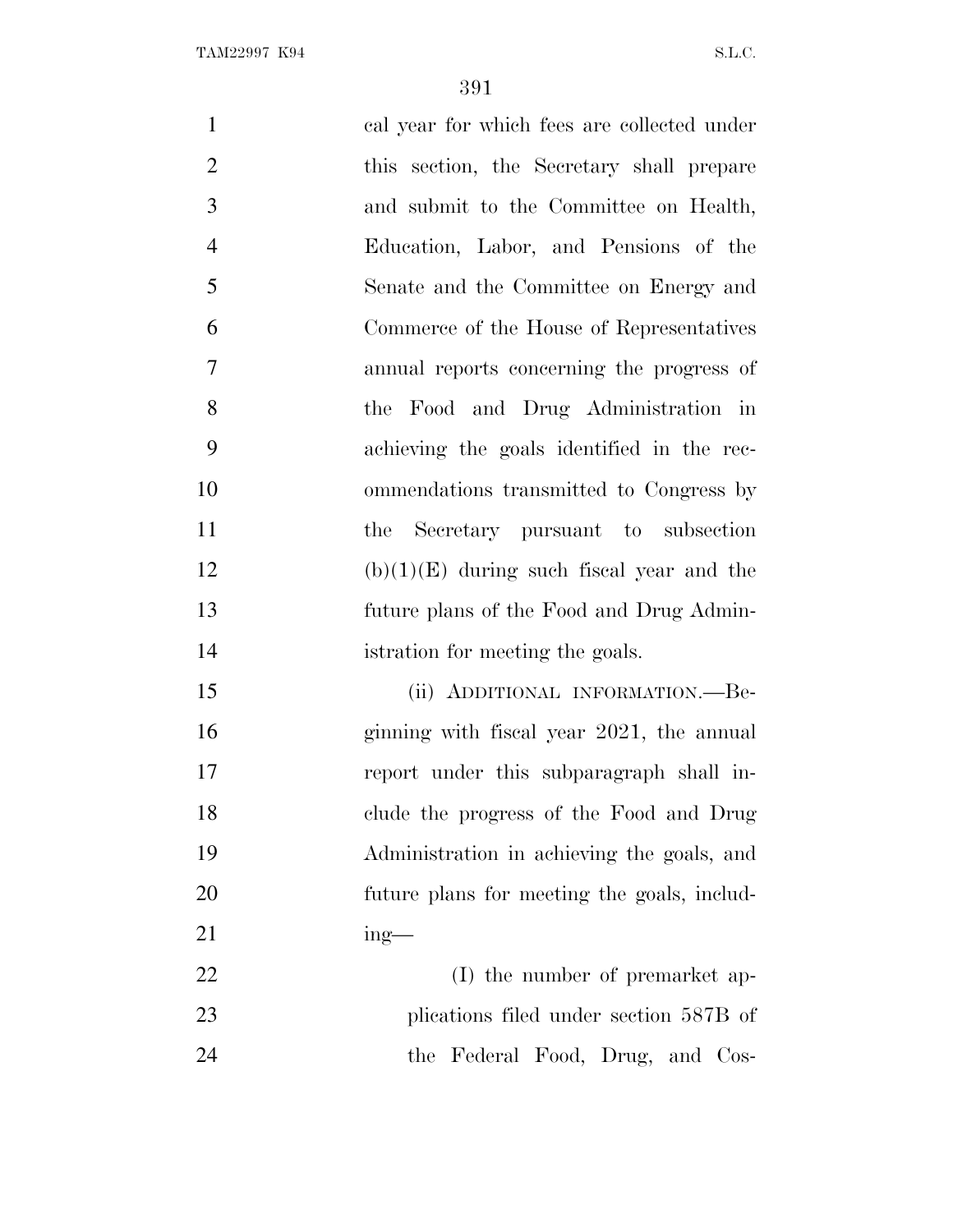metic Act during the applicable fiscal year; (II) the number of technology certification applications submitted under section 587D of the Federal Food, Drug, and Cosmetic Act during the applicable fiscal year for each re- view division; (III) the number of breakthrough designations under section 587I of the Federal Food, Drug, and Cosmetic 12 Act during the applicable fiscal year; and (IV) the number of information requests requested by the Secretary 16 pursuant to section 587G(d) of such Act. 18 (iii) REAL-TIME REPORTING.— 19 (I) IN GENERAL.—Not later than 30 calendar days after the end of the 21 second quarter of fiscal year 2027, 22 and not later than 30 calendar days after the end of each quarter of each fiscal year thereafter, the Secretary shall post the data described in sub-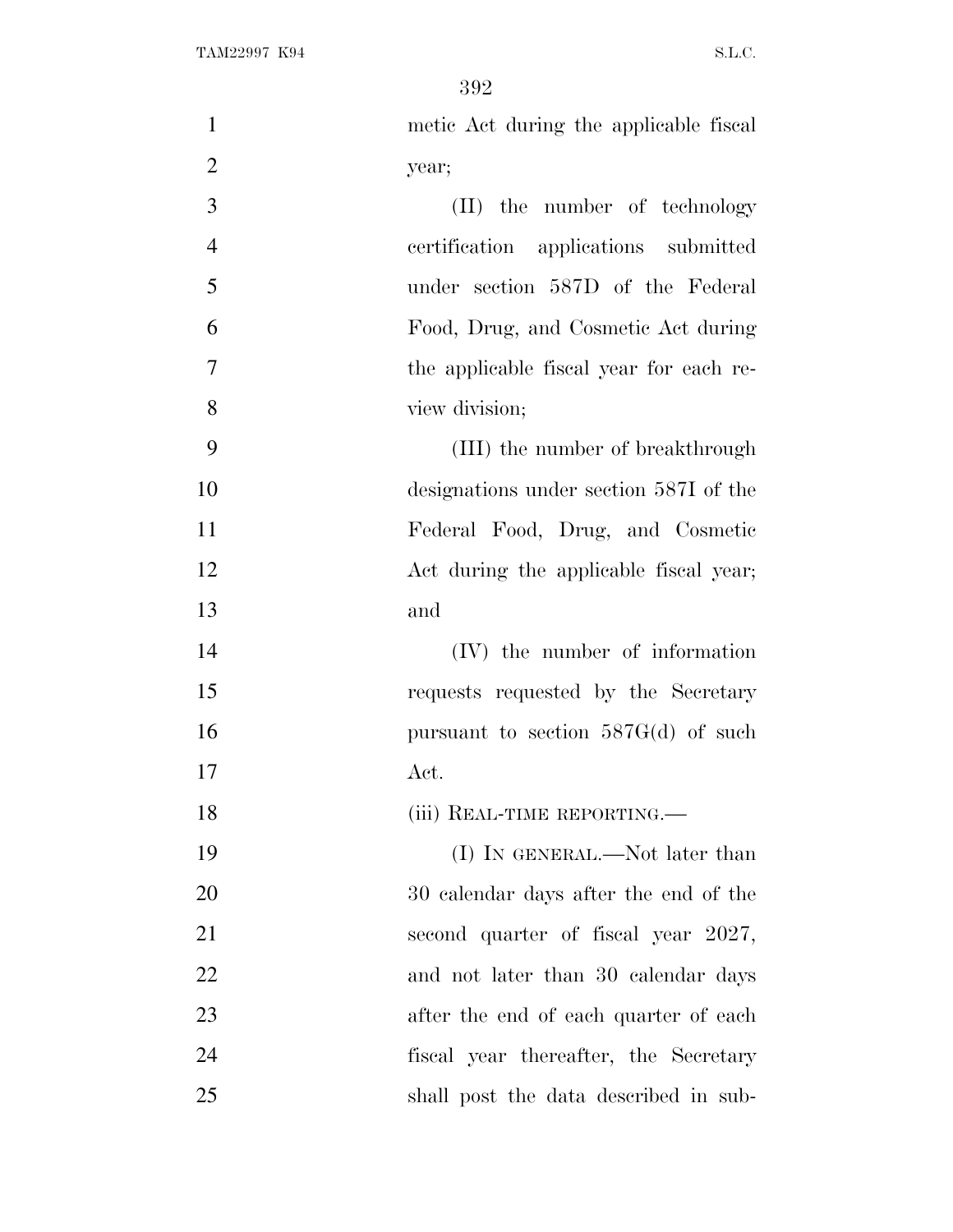| $\mathbf{1}$   | clause (II) on the website of the Food |
|----------------|----------------------------------------|
| $\overline{2}$ | and Drug Administration for such       |
| 3              | quarter and on a cumulative basis for  |
| $\overline{4}$ | such fiscal year, and may remove du-   |
| 5              | plicative data from the annual report  |
| 6              | under this subparagraph.               |
| 7              | (II) DATA.—The Secretary shall         |
| 8              | post the following data in accordance  |
| 9              | with subclause $(I)$ :                 |
| 10             | (aa) The number and titles             |
| 11             | of draft and final regulations on      |
| 12             | topics related to the process for      |
| 13             | the review of in vitro clinical test   |
| 14             | submissions and applications,          |
| 15             | and whether such guidances were        |
| 16             | required by statute or pursuant        |
| 17             | to the recommendations trans-          |
| 18             | mitted to Congress by the Sec-         |
| 19             | retary pursuant to subsection          |
| 20             | (b)(1)(E).                             |
| 21             | (bb) The number and titles             |
| 22             | of draft and final guidance on         |
| 23             | topics related to the process for      |
| 24             | the review of in vitro clinical test   |
| 25             | submissions and applications,          |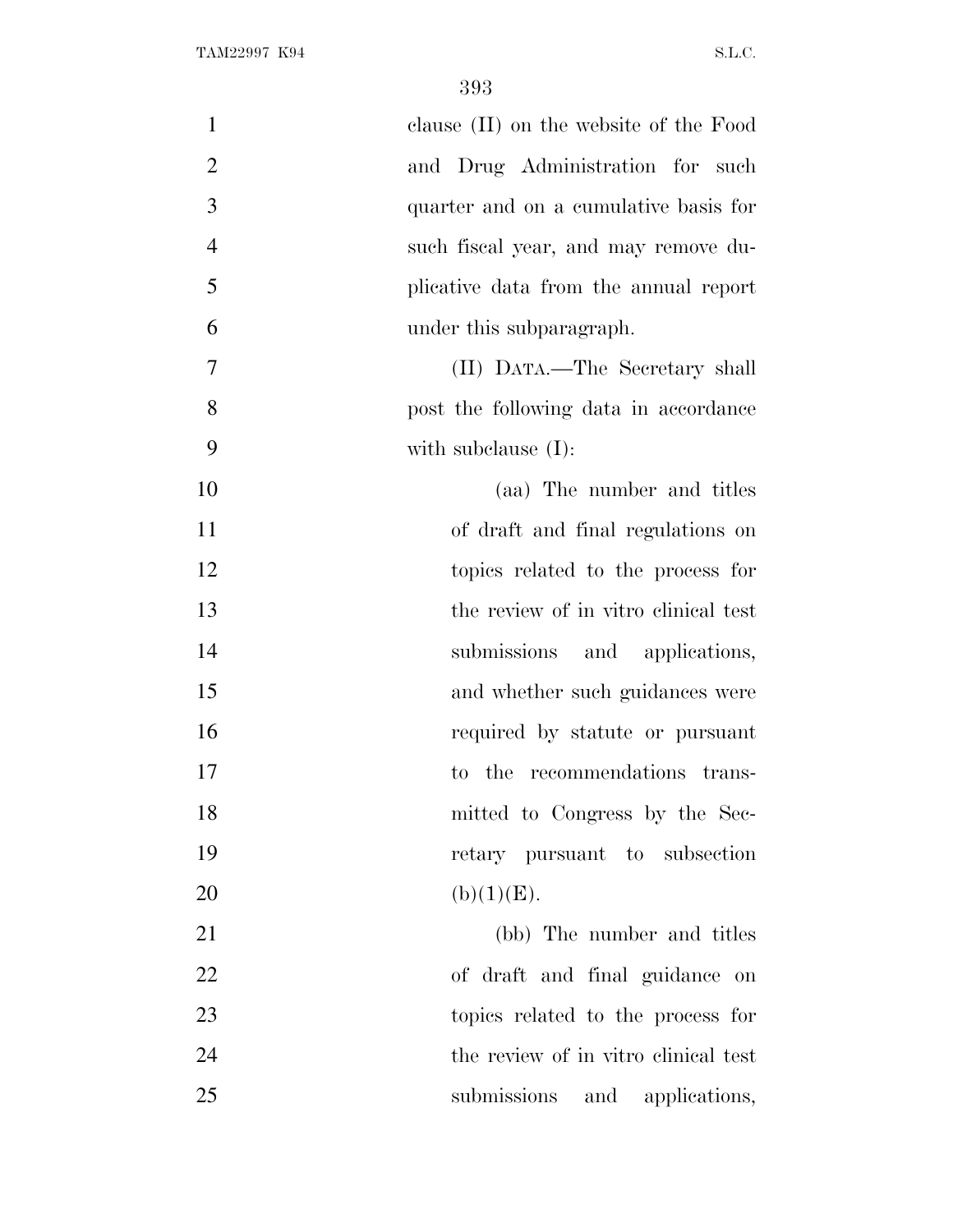1 and whether such guidances were issued as required by statute or pursuant to the recommendations transmitted to Congress by the Secretary pursuant to subsection 6 (e)(1)(E). (cc) The number and titles of public meetings held on topics

 related to the process for the re- view of in vitro clinical tests, and 11 if such meetings were required by

- statute or pursuant to the rec-ommendations transmitted to
- Congress by the Secretary pursu-
- 15 ant to subsection  $(c)(1)(E)$ .

16 (iv) RATIONALE FOR IVCT USER FEE PROGRAM CHANGES.—Beginning with fis- cal year 2027, the Secretary shall include in the annual performance report under paragraph (1)—

 (I) data, analysis, and discussion of the changes in the number of full- time equivalents hired as agreed upon 24 in the recommendations transmitted to Congress by the Secretary pursuant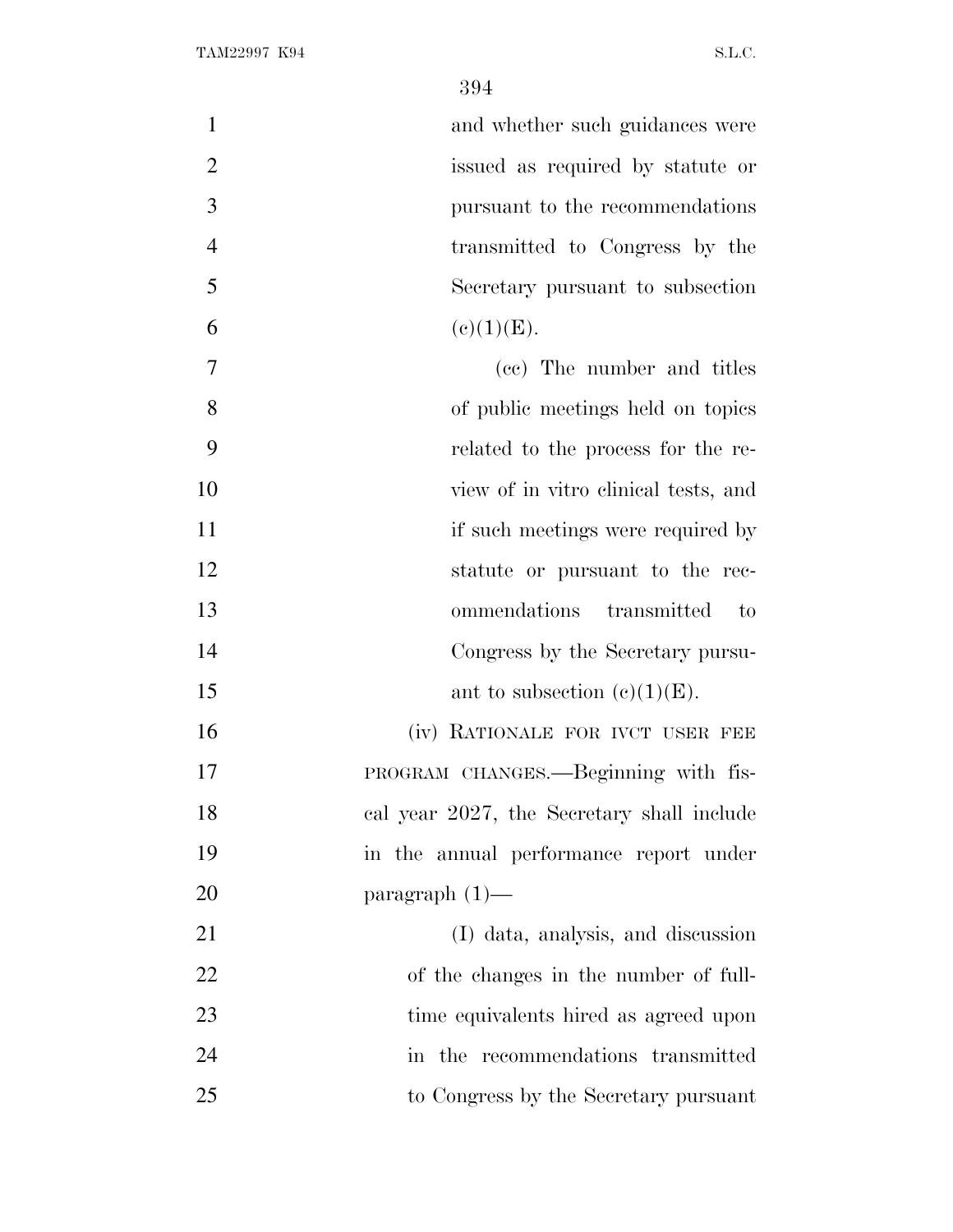| $\mathbf{1}$   | to subsection $(b)(1)(E)$ and the num-    |
|----------------|-------------------------------------------|
| $\overline{2}$ | ber of full-time equivalents funded by    |
| 3              | budget authority at the Food and          |
| $\overline{4}$ | Drug Administration by each division      |
| 5              | within the Center for Devices and Ra-     |
| 6              | diological Health, the Center for Bio-    |
| $\overline{7}$ | logics Evaluation and Research, the       |
| 8              | Office of Regulatory Affairs, and the     |
| 9              | Office of the Commissioner;               |
| 10             | (II) data, analysis, and discus-          |
| 11             | sion of the changes in the fee revenue    |
| 12             | amounts and costs for the process for     |
| 13             | the review of in vitro clinical test sub- |
| 14             | missions and applications, including      |
| 15             | identifying drivers of such changes;      |
| 16             | and                                       |
| 17             | (III) for each of the Center for          |
| 18             | Devices and Radiological Health, the      |
| 19             | Center for Biologies Evaluation and       |
| 20             | Research, the Office of Regulatory Af-    |
| 21             | fairs, and the Office of the Commis-      |
| 22             | sioner, the number of employees for       |
| 23             | whom time reporting is required and       |
| 24             | the number of employees for whom          |
| 25             | time reporting is not required.           |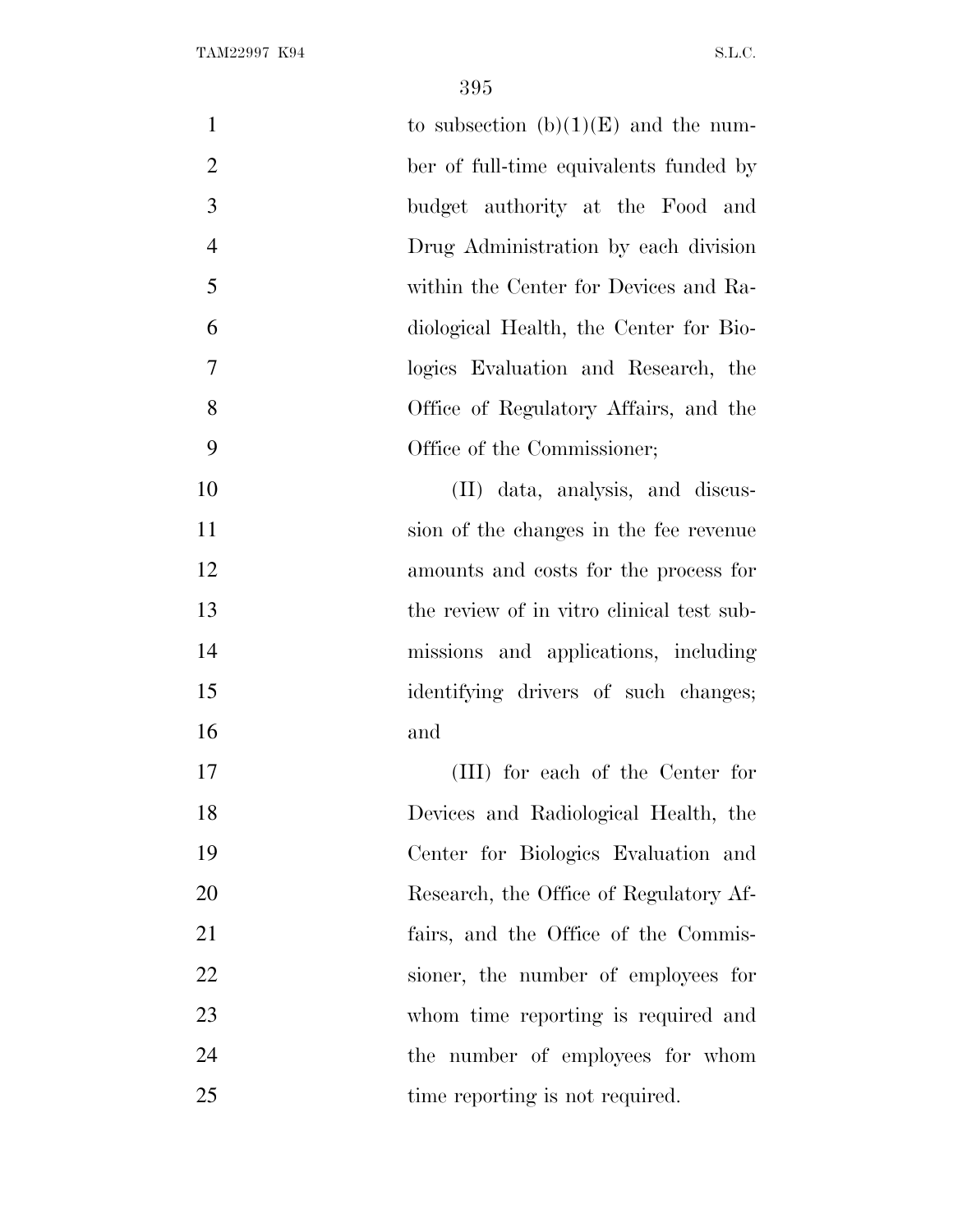| $\mathbf{1}$   | (v) ANALYSIS.—For each fiscal year,       |
|----------------|-------------------------------------------|
| $\overline{2}$ | the Secretary shall include in the report |
| 3              | under clause (i) an analysis of the fol-  |
| $\overline{4}$ | lowing:                                   |
| 5              | (I) The difference between the            |
| 6              | aggregate number of premarket appli-      |
| $\overline{7}$ | cations filed under section 587B or       |
| 8              | section 587D of the Federal Food,         |
| 9              | Drug, and Cosmetic Act and the ag-        |
| 10             | gregate number of major deficiency        |
| 11             | letters, not approvable letters, and de-  |
| 12             | mials for such applications issued by     |
| 13             | the agency, accounting for-               |
| 14             | (aa) the number of applica-               |
| 15             | tions filed under each of sections        |
| 16             | 587B and 587D of the Federal              |
| 17             | Food, Drug, and Cosmetic Act              |
| 18             | during one fiscal year for which a        |
| 19             | decision is not scheduled to be           |
| 20             | made until the following fiscal           |
| 21             | year; and                                 |
| 22             | (bb) the aggregate number                 |
| 23             | of applications under each of sec-        |
| 24             | tions 587B and 587D of the                |
| 25             | Federal Food, Drug, and Cos-              |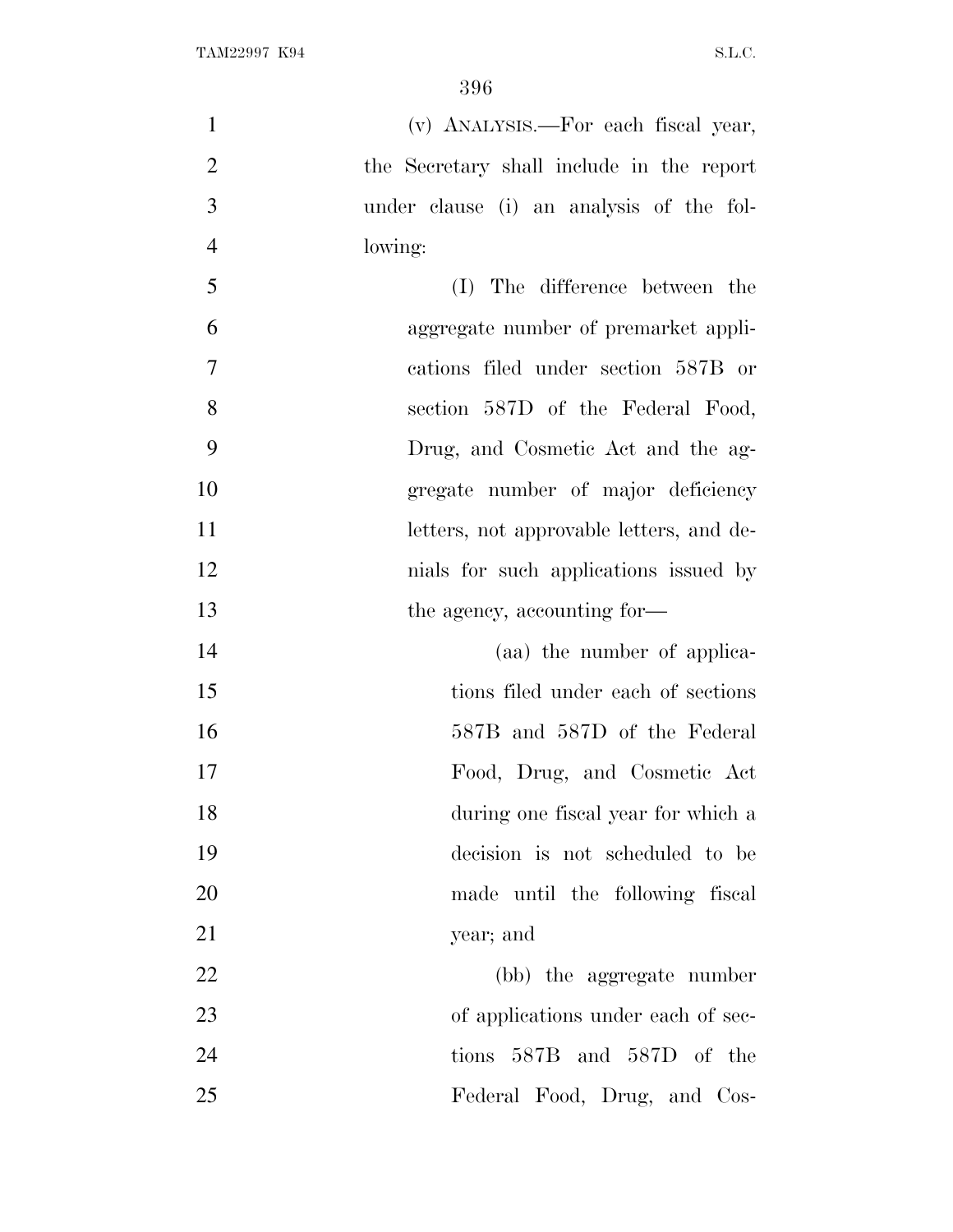| $\mathbf{1}$   | metic Act for each fiscal year          |
|----------------|-----------------------------------------|
| $\overline{2}$ | that did not meet the goals as          |
| 3              | identified by the recommenda-           |
| $\overline{4}$ | tions transmitted to Congress by        |
| 5              | the Secretary pursuant to sub-          |
| 6              | section $(b)(1)(E)$ .                   |
| $\overline{7}$ | (II) Relevant data to determine         |
| 8              | whether the Center for Devices and      |
| 9              | Radiological Health has met perform-    |
| 10             | ance enhancement goals identified by    |
| 11             | the recommendations transmitted to      |
| 12             | Congress by the Secretary pursuant to   |
| 13             | subsection $(b)(1)(E)$ .                |
| 14             | (III) The most common causes            |
| 15             | and trends for external or other cir-   |
| 16             | cumstances affecting the ability of the |
| 17             | Food and Drug Administration to         |
| 18             | meet review time and performance en-    |
| 19             | hancement goals identified by the rec-  |
| 20             | ommendations transmitted to Con-        |

 gress by the Secretary pursuant to 22 subsection  $(b)(1)(E)$ .

 (B) PUBLICATION.—With regard to infor- mation to be reported by the Food and Drug Administration to industry on a quarterly and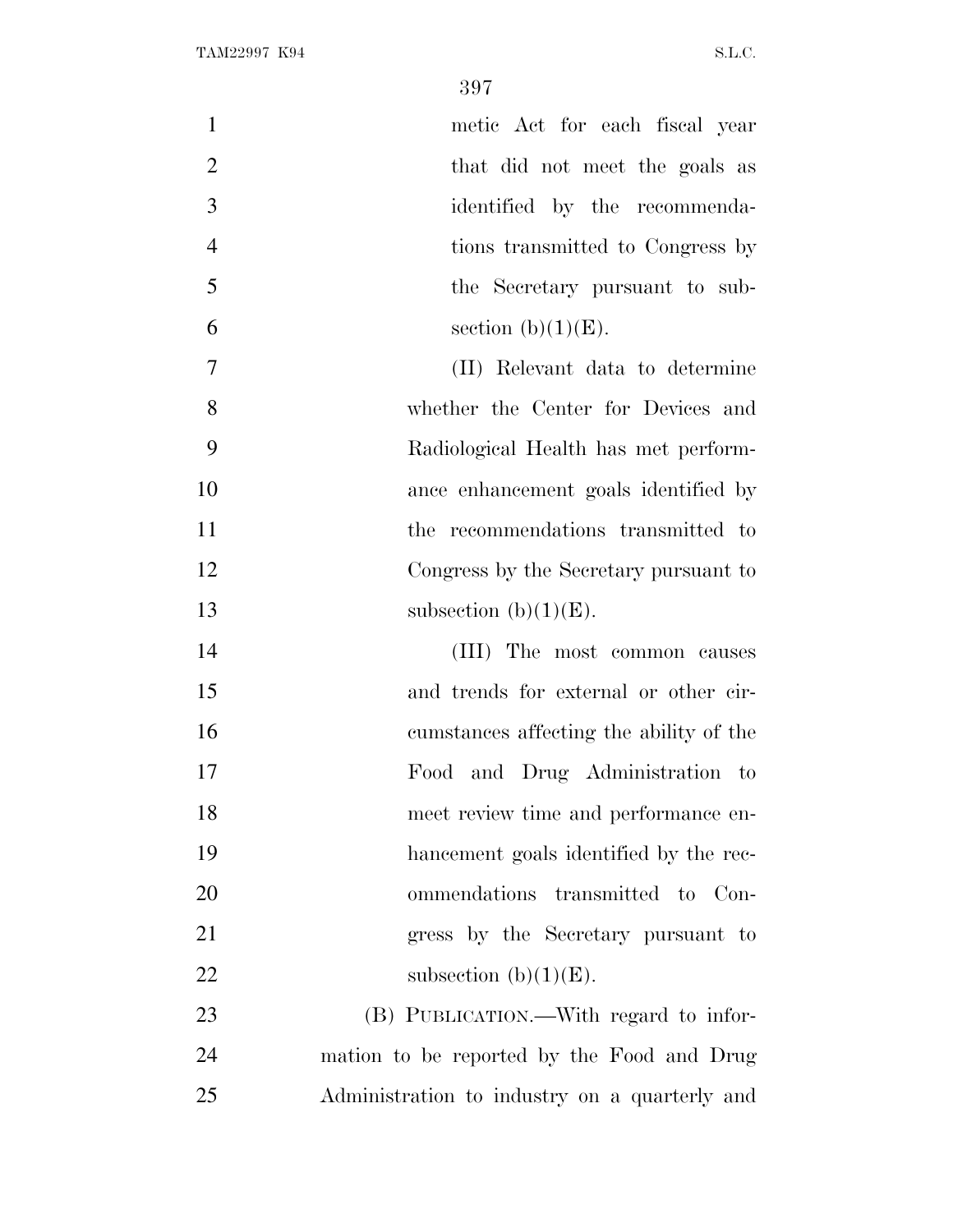annual basis pursuant to recommendations transmitted to Congress by the Secretary pur-3 suant to subsection  $(b)(1)(E)$ , the Secretary shall make such information publicly available on the website of the Food and Drug Adminis- tration not later than 60 days after the end of each quarter or 120 days after the end of each fiscal year, respectively, to which such informa-tion applies.

 (C) UPDATES.—The Secretary shall in- clude in each report under subparagraph (A) information on all previous cohorts for which the Secretary has not given a complete response on all in vitro clinical test premarket applica- tions and technology certification orders and supplements, premarket, and technology certifi-cation notifications in the cohort.

 (2) CORRECTIVE ACTION REPORT.—Beginning with fiscal year 2022, for each fiscal year for which fees are collected under this section, the Secretary shall prepare and submit a corrective action report to the Committee on Health, Education, Labor, and Pensions and the Committee on Appropriations of the Senate and the Committee on Energy and Com-merce and the Committee on Appropriations of the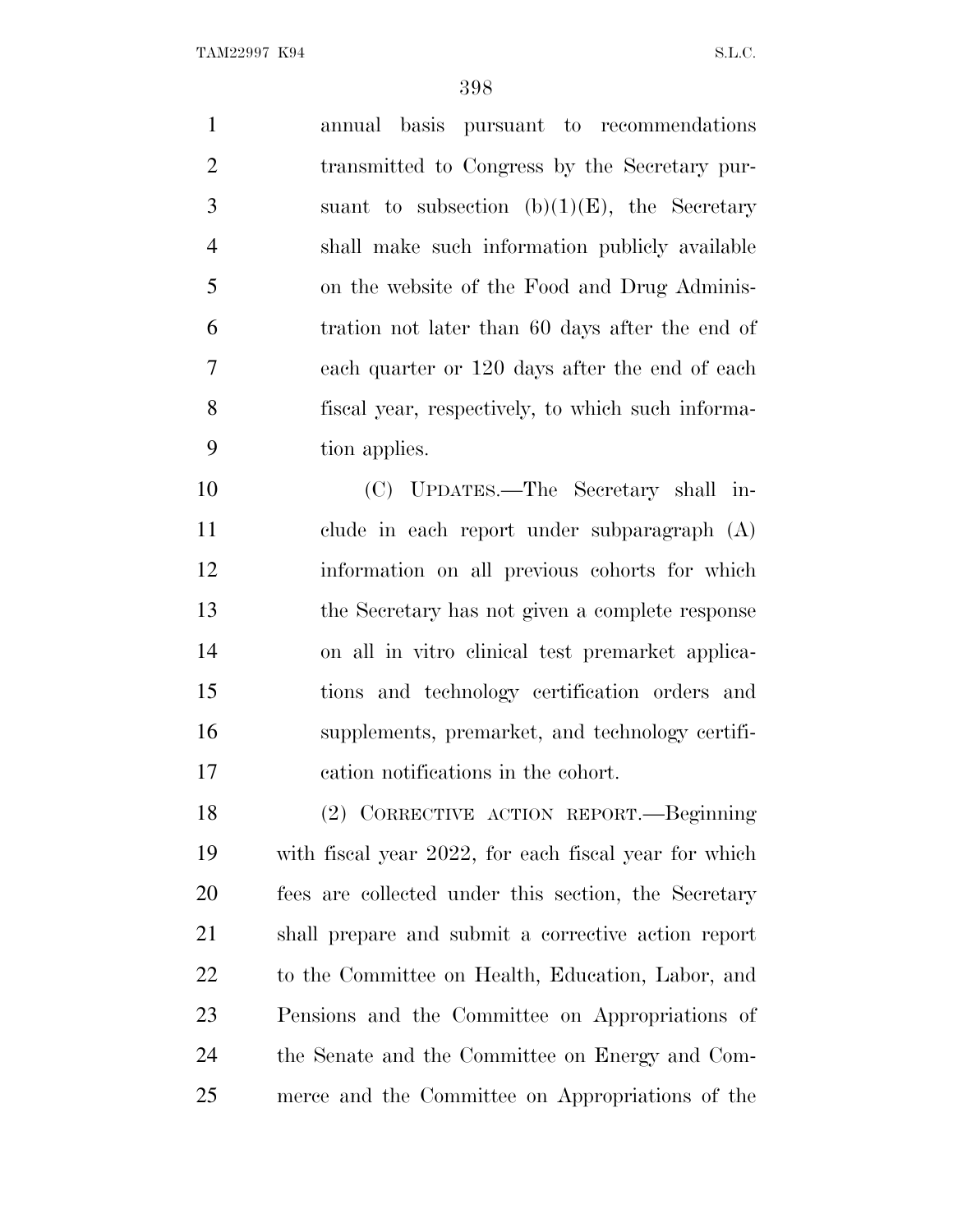House of Representatives. The report shall include the following information, as applicable:

 (A) GOALS MET.—For each fiscal year, if the Secretary determines, based on the analysis 5 under paragraph  $(1)(A)(v)$ , that each of the goals identified by the recommendations trans- mitted to Congress by the Secretary pursuant 8 to subsection  $(b)(1)(E)$  for the applicable fiscal year have been met, the corrective action report shall include recommendations on ways in which the Secretary can improve and streamline the in vitro clinical test premarket application and technology certification review process.

 (B) GOALS MISSED.—For each of the goals identified by the letters described in rec- ommendations transmitted to Congress by the 17 Secretary pursuant to subsection  $(b)(1)(E)$  for the applicable fiscal year that the Secretary de- termines to not have been met, the corrective action report shall include—

 (i) a justification for such determina-22 tion;

 (ii) a description of the types of cir- cumstances, in the aggregate, under which applications or reports submitted under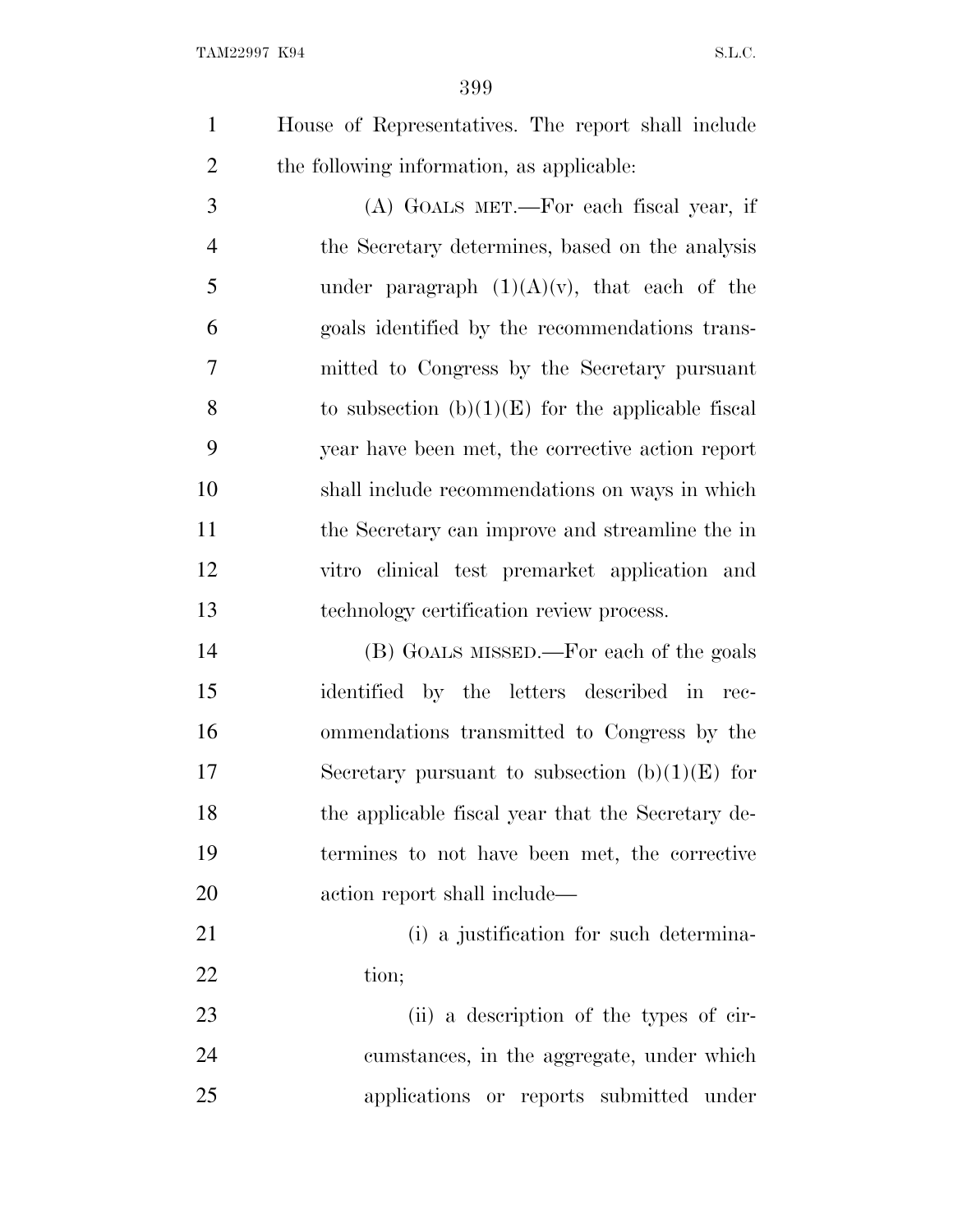| $\mathbf{1}$   | sections 587B and 587D of the Federal                  |
|----------------|--------------------------------------------------------|
| $\overline{2}$ | Food, Drug, and Cosmetic Act missed the                |
| 3              | review goal times but were approved dur-               |
| $\overline{4}$ | ing the first cycle review, as applicable;             |
| 5              | (iii) a summary and any trends with                    |
| 6              | regard to the circumstances for which a re-            |
| $\tau$         | view goal was missed; and                              |
| 8              | (iv) the performance enhancement                       |
| 9              | goals that were not achieved during the                |
| 10             | previous fiscal year and a description of ef-          |
| 11             | forts the Food and Drug Administration                 |
| 12             | has put in place for the fiscal year in                |
| 13             | which the report is submitted to improve               |
| 14             | the ability of such agency to meet each                |
| 15             | such goal for the such fiscal year.                    |
| 16             | (3) FISCAL REPORT.—For fiscal years 2027               |
| 17             | and annually thereafter, not later than 120 days       |
| 18             | after the end of each fiscal year during which fees    |
| 19             | are collected under this subpart, the Secretary shall  |
| 20             | prepare and submit to the Committee on Health,         |
| 21             | Education, Labor, and Pensions of the Senate and       |
| 22             | the Committee on Energy and Commerce of the            |
| 23             | House of Representatives, a report on the implemen-    |
| 24             | tation of the authority for such fees during such fis- |
| 25             | cal year and the use, by the Food and Drug Admin-      |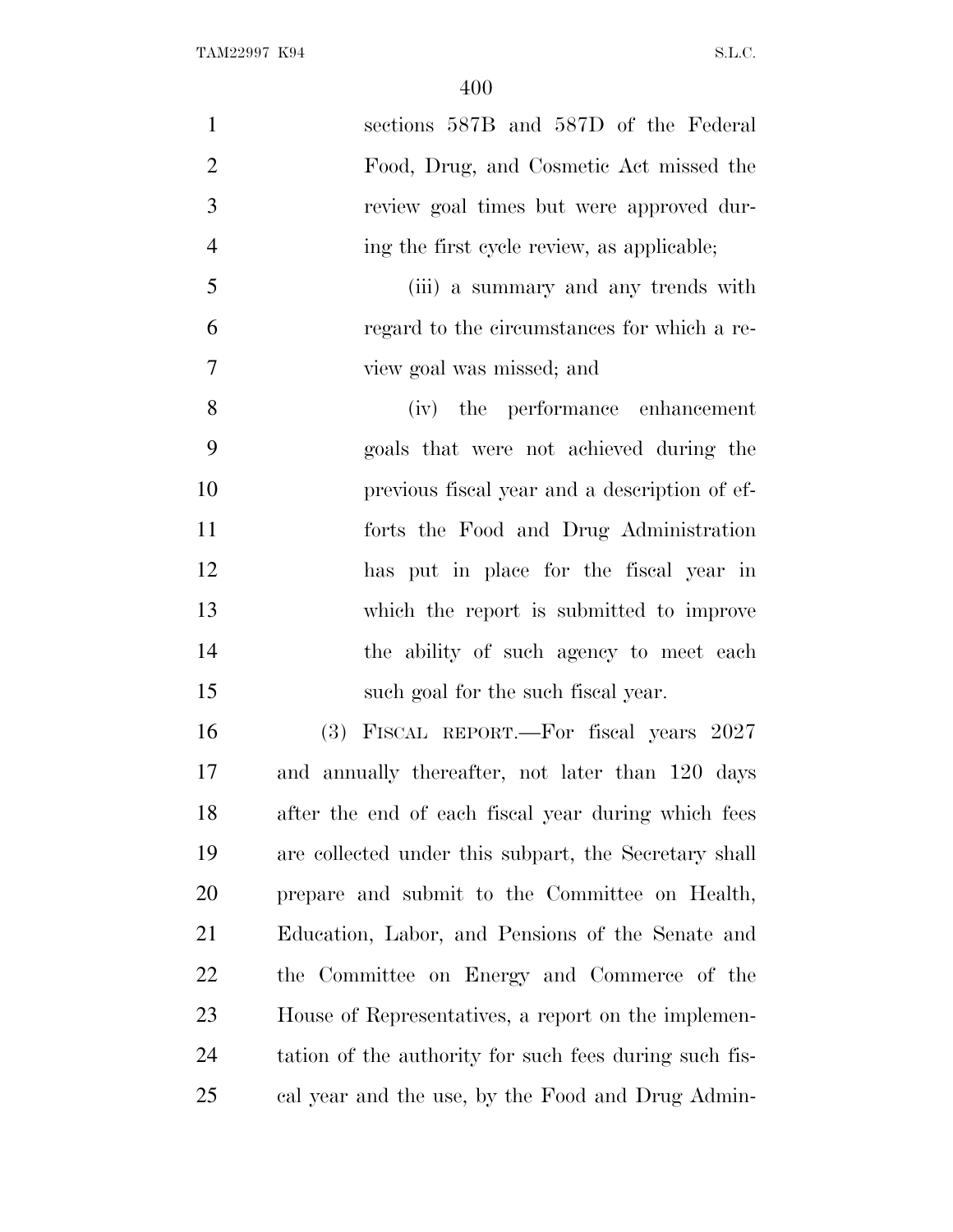|   | istration, of the fees collected during such fiscal year |
|---|----------------------------------------------------------|
| 2 | for which the report is made.                            |
| 3 | (A) CONTENTS.—Such report shall include                  |
|   | expenditures delineated by budget authority and          |

 user fee dollars related to administrative ex- penses and information technology infrastruc-ture contracts and expenditures.

 (B) OPERATING RESERVE.—Such report shall provide the amount of operating reserve balance available each year, and any planned al- locations or obligations of such balance that is above 10 weeks of operating reserve for the pro-gram.

 (4) PUBLIC AVAILABILITY.—The Secretary shall make the reports required under paragraphs (1) through (3) available to the public on the website of the Food and Drug Administration.

18 (5) ENHANCED COMMUNICATION.—

 (A) COMMUNICATIONS WITH CONGRESS.— Each fiscal year, as applicable and requested, representatives from the Centers with expertise in the review of in vitro clinical tests shall meet with representatives from the Committee on Health, Education, Labor, and Pensions of the Senate and the Committee on Energy and Com-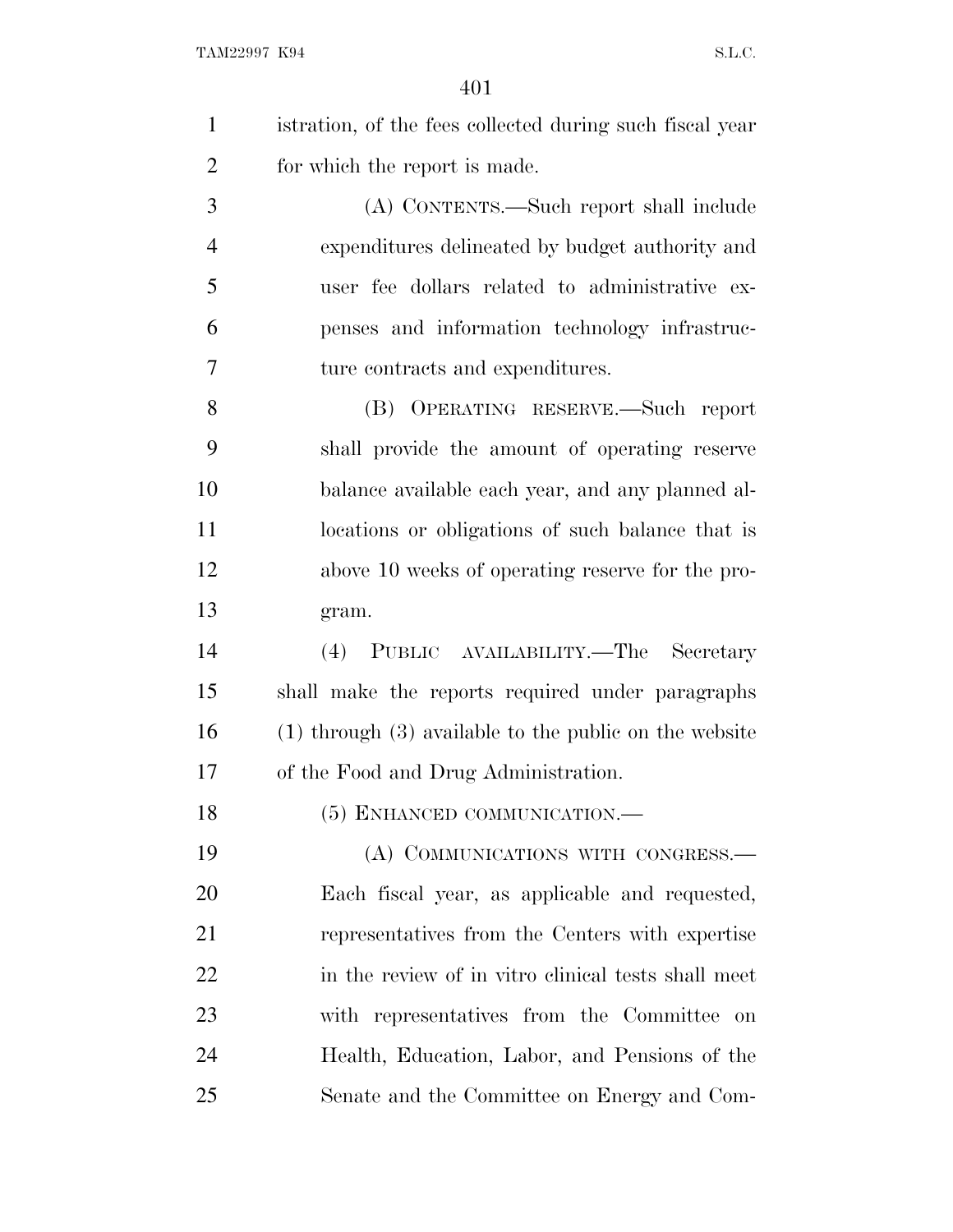merce of the House of Representatives to report on the contents described in the reports under this section.

 (B) PARTICIPATION IN CONGRESSIONAL HEARING.—Each fiscal year, as applicable and requested, representatives from the Food and Drug Administration shall participate in a pub- lic hearing before the Committee on Health, Education, Labor, and Pensions of the Senate and the Committee on Energy and Commerce of the House of Representatives, to report on the contents described in the reports under this section. Such hearing shall occur not later than 120 days after the end of each fiscal year for which fees are collected under this section.

## **SEC. 830. AUTHORIZATION OF APPROPRIATIONS.**

 For purposes of funding implementation of this sub- title (including the amendments made by this subtitle), in- cluding undertaking activities for the development of regu- lations and guidances, hiring of necessary staff, and the development of technology systems to implement this sub- title (including the amendments made by this subtitle) in a timely, effective, and efficient manner, there is author- ized to be appropriated not more than \$480,000,000, to remain available through the end of fiscal year 2027.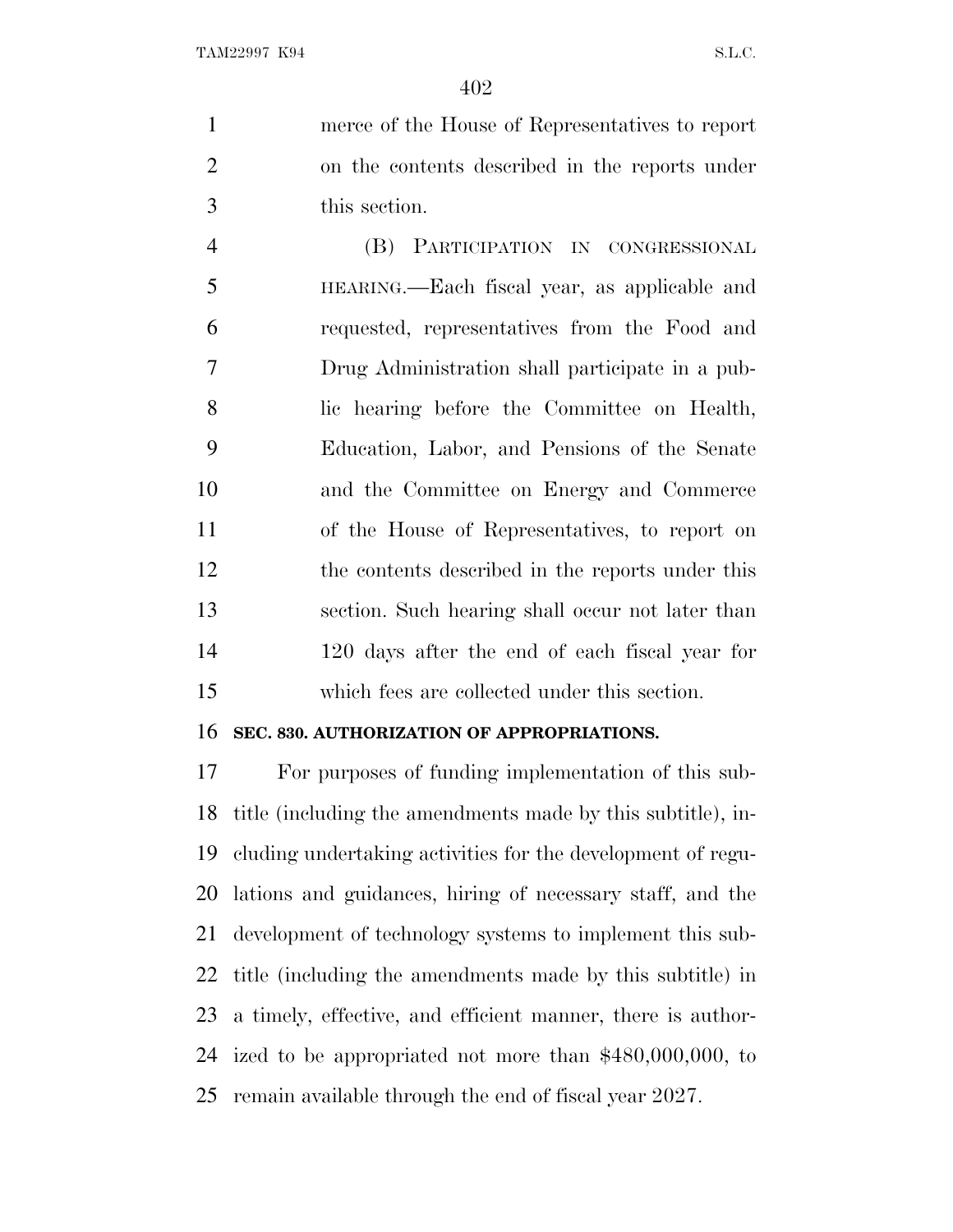## 1 **TITLE IX—OTHER PROVISIONS**

## 2 **SEC. 901. FACILITIES MANAGEMENT.**

3 (a) PDUFA AUTHORITY.—Section  $736(g)(2)$  of the 4 Federal Food, Drug, and Cosmetic Act (21 U.S.C. 5  $379h(g)(2)$ —

6 (1) in subparagraph  $(A)(ii)$ —

7 (A) by striking ''shall be available to de-8 fray'' and inserting the following: ''shall be 9 available—

10  $\text{``(I)}$  for fiscal year 2023, to de- $11$  fray'';

12 (B) by striking the period and inserting "; 13 and''; and

14 (C) by adding at the end the following:

15 ''(II) for fiscal year 2024 and 16 each subsequent fiscal year, to defray 17 the costs of the resources allocated for 18 the process for the review of human 19 drug applications (including such 20 costs for an additional number of full-21 time equivalent positions in the De-22 partment of Health and Human Serv-23 ices to be engaged in such process), 24 only if the sum of the amounts allo-25 cated by the Secretary for such costs,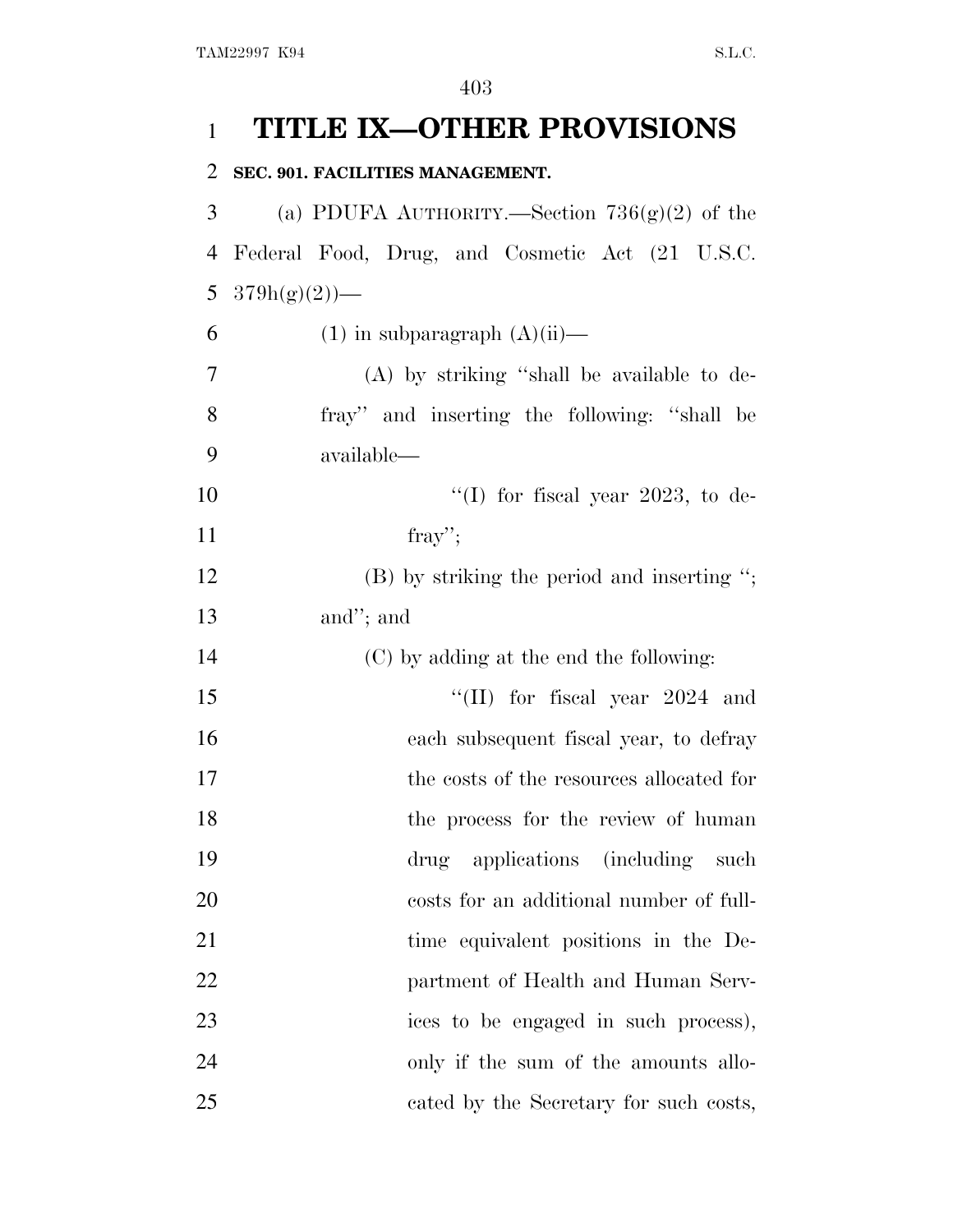| $\mathbf{1}$   | excluding costs paid from fees col-                      |
|----------------|----------------------------------------------------------|
| $\overline{2}$ | lected under this section, plus other                    |
| 3              | costs for the maintenance, renovation,                   |
| $\overline{4}$ | and repair of facilities and acquisition,                |
| 5              | maintenance, and repair of fixtures,                     |
| 6              | furniture, and other necessary mate-                     |
| $\overline{7}$ | rials and supplies in connection with                    |
| 8              | the process for the review of human                      |
| 9              | drug applications, is no less than the                   |
| 10             | amount allocated for such costs, ex-                     |
| 11             | eluding any such costs paid from fees                    |
| 12             | collected under this section, for fiscal                 |
| 13             | year 1997, multiplied by the adjust-                     |
| 14             | ment factor."; and                                       |
| 15             | $(2)$ in subparagraph $(B)$ , by striking "for the       |
| 16             | process for the review of human drug applications"       |
| 17             | and inserting "as described in subclause $(I)$ or $(II)$ |
| 18             | of such subparagraph, as applicable".                    |
| 19             | (b) BSUFA AUTHORITY.—Section $744H(f)(2)$ of the         |
| 20             | Federal Food, Drug, and Cosmetic Act (21 U.S.C. 379j–    |
| 21             | $52(f)(2)$ is amended—                                   |
| 22             | $(1)$ in subparagraph $(B)(i)$ —                         |
| 23             | $(A)$ by striking "available for a fiscal year           |
| 24             | beginning after fiscal year 2012" and inserting          |
| 25             | the following: "available—                               |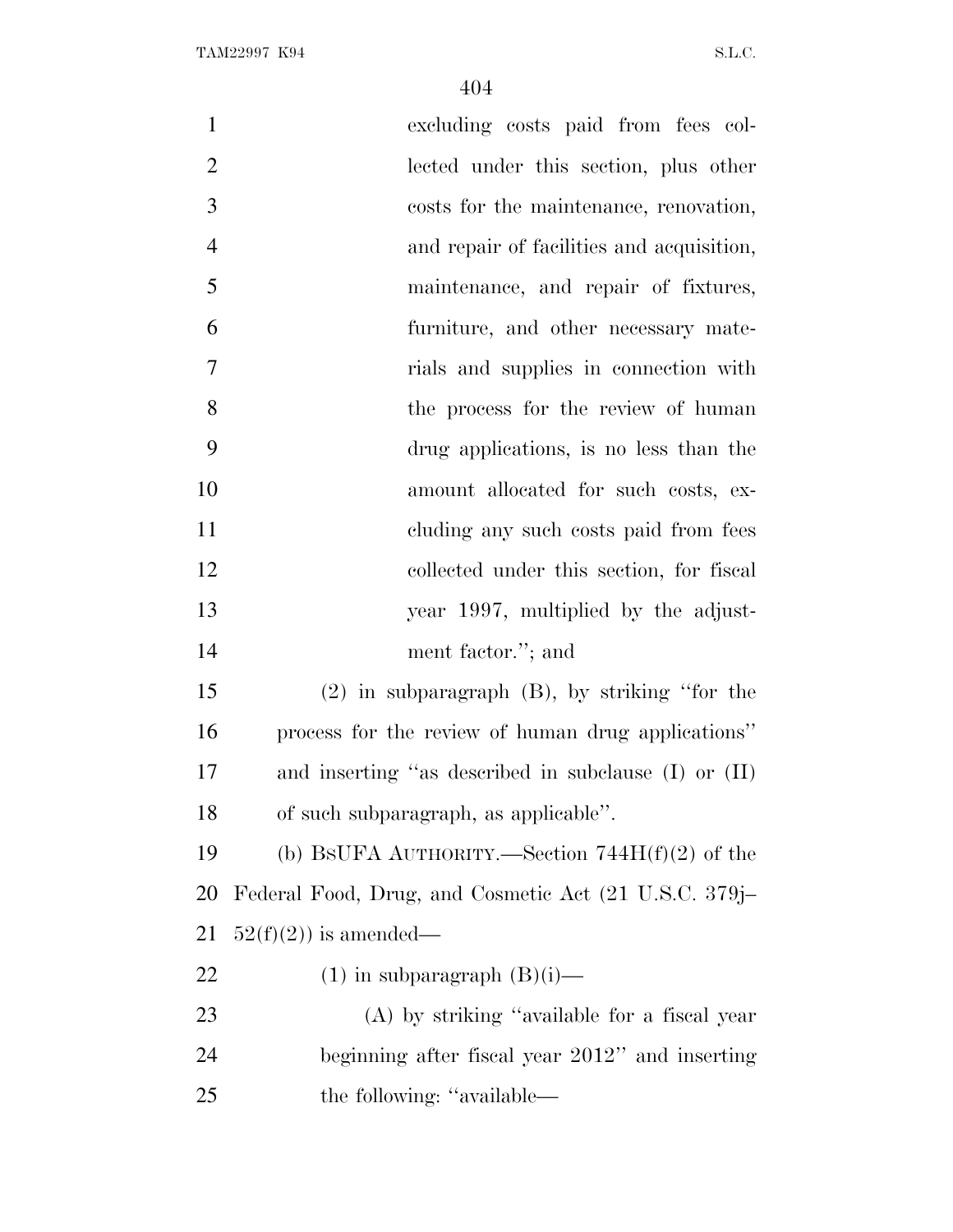| $\mathbf{1}$   | "(I) for fiscal year $2023"$ ;              |
|----------------|---------------------------------------------|
| $\overline{2}$ | (B) by striking "the fiscal year involved." |
| 3              | and inserting "such fiscal year; and"; and  |
| $\overline{4}$ | (C) by adding at the end the following:     |
| 5              | "(II) for fiscal year $2024$ and            |
| 6              | each subsequent fiscal year, to defray      |
| 7              | the costs of the process for the review     |
| 8              | of biosimilar biological product appli-     |
| 9              | cations (including such costs for an        |
| 10             | additional number of full-time equiva-      |
| 11             | lent positions in the Department of         |
| 12             | Health and Human Services to be en-         |
| 13             | gaged in such process), only if the         |
| 14             | sum of the amounts allocated by the         |
| 15             | Secretary for such costs, excluding         |
| 16             | costs paid from fees collected under        |
| 17             | this section, plus other costs for the      |
| 18             | maintenance, renovation, and repair         |
| 19             | of facilities and acquisition, mainte-      |
| 20             | nance, and repair of fixtures, fur-         |
| 21             | niture, and other necessary materials       |
| 22             | and supplies in connection with the         |
| 23             | process for the review of biosimilar bi-    |
| 24             | ological product applications, is no        |
| 25             | less than $$20,000,000$ , multiplied by     |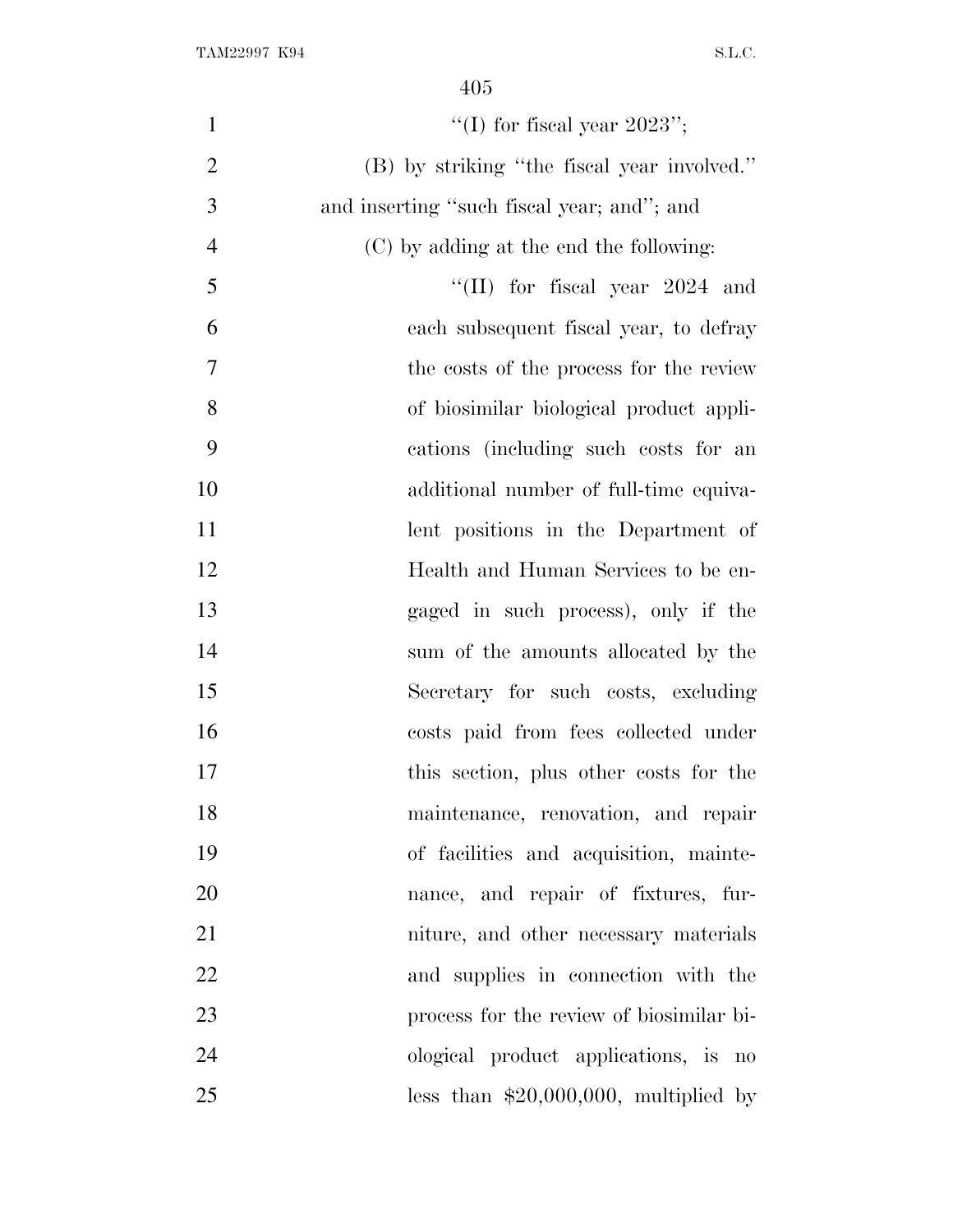TAM22997 K94 S.L.C.

| $\mathbf{1}$   | the adjustment factor applicable to                       |
|----------------|-----------------------------------------------------------|
| $\overline{2}$ | the fiscal year involved."; and                           |
| 3              | $(2)$ in subparagraph $(C)$ , by striking "subpara-       |
| 4              | graph (B) in any fiscal year if the costs described       |
| 5              | in such subparagraph" and inserting "subparagraph"        |
| 6              | $(B)(i)$ in any fiscal year if the costs allocated as de- |
| 7              | scribed in subclause (I) or (II) of such subpara-         |
| 8              | graph, as applicable,".                                   |
| 9              | (c) GDUFA AUTHORITY.—Section 744B of the Fed-             |
| 10             | eral Food, Drug, and Cosmetic Act (21 U.S.C. 379j–42)     |
| 11             | is amended—                                               |
| 12             | in subsection (e)(2), by striking<br>(1)                  |
| 13             | "744A(11)(C)" and inserting "744A(12)(C)"; and            |
| 14             | $(2)$ in subsection $(i)(2)$ —                            |
| 15             | $(A)$ in subparagraph $(A)(ii)$ —                         |
| 16             | (i) by striking "available for a fiscal                   |
| 17             | year beginning after fiscal year 2012" and                |
| 18             | inserting the following: "available—                      |
| 19             | "(I) for fiscal year 2023; and";                          |
| 20             | (ii) by striking "the fiscal year in-                     |
| 21             | volved." and inserting "such fiscal year;                 |
| 22             | and"; and                                                 |
| 23             | (iii) by adding at the end the fol-                       |
| 24             | lowing:                                                   |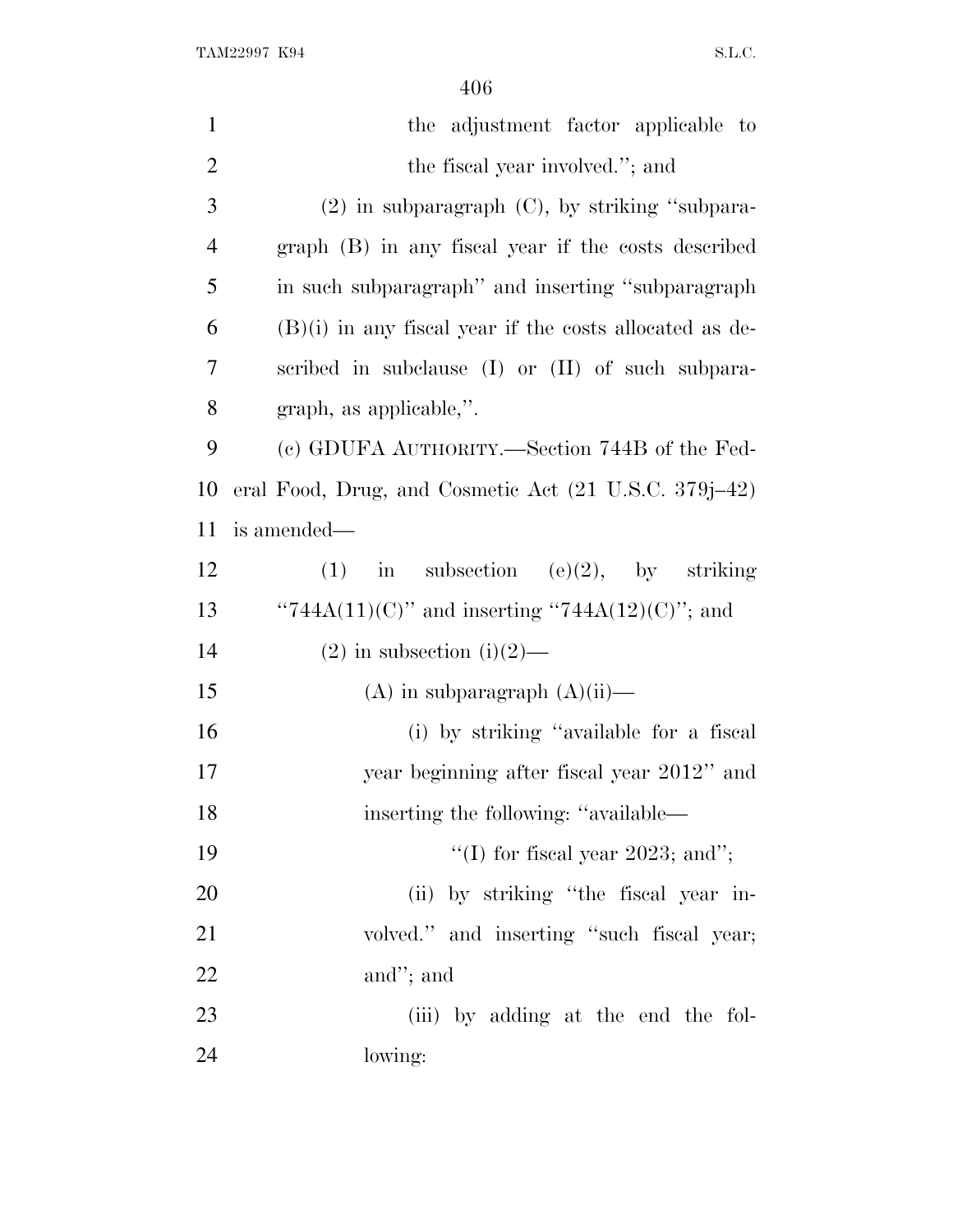$\text{``(II)}$  for fiscal year 2024 and each subsequent fiscal year, to defray the costs of human generic drug ac- tivities (including such costs for an additional number of full-time equiva- lent positions in the Department of Health and Human Services to be en- gaged in such activities), only if the sum of the amounts allocated by the Secretary for such costs, excluding costs paid from fees collected under this section, plus other costs for the maintenance, renovation, and repair of facilities and acquisition, mainte- nance, and repair of fixtures, fur- niture, and other necessary materials and supplies in connection with human generic drug activities, is no less than \$97,000,000 multiplied by the adjustment factor defined in sec-21 tion 744A(3) applicable to the fiscal 22 year involved."; and (B) in subparagraph (B), by striking ''for human generic activities'' and inserting ''as de-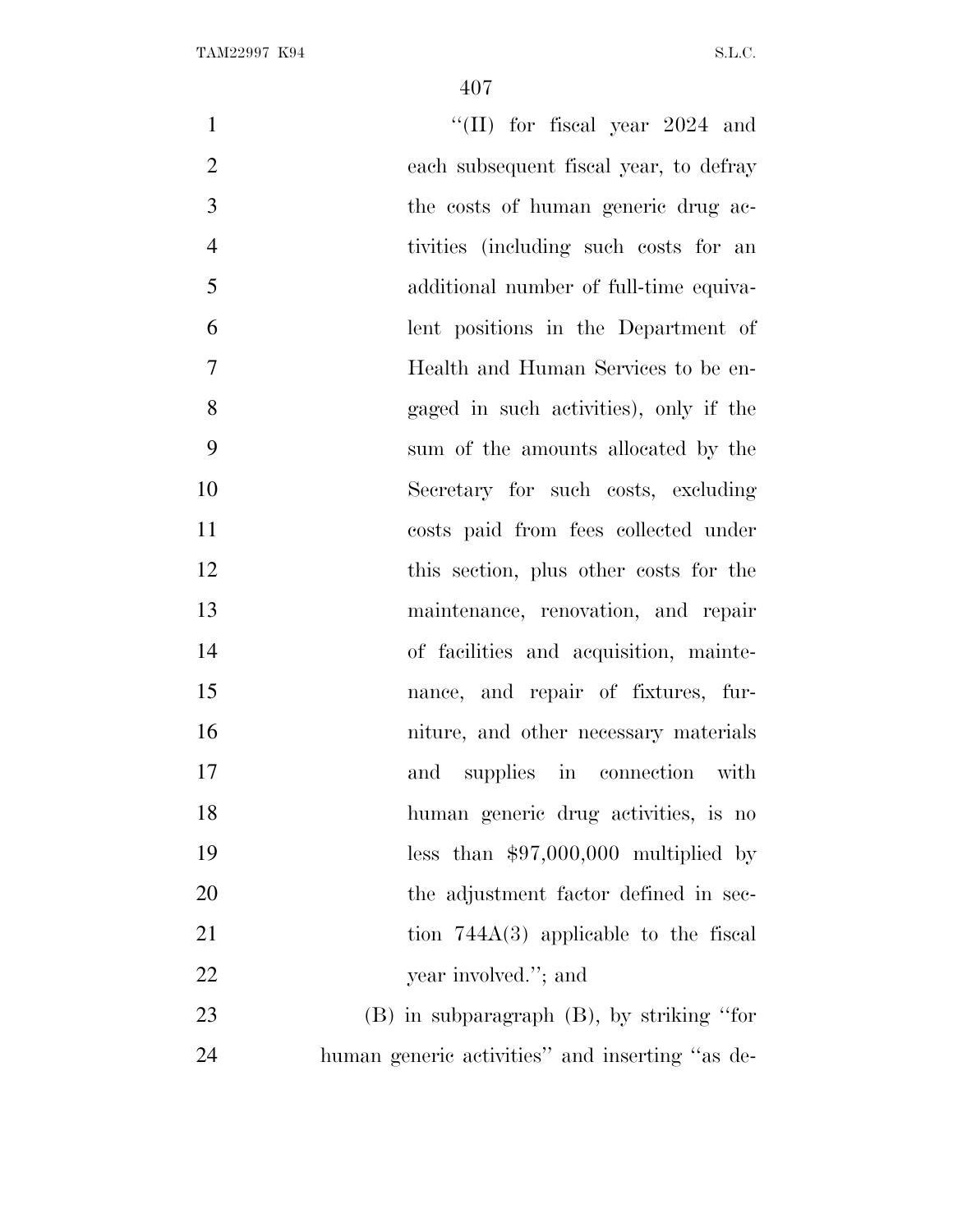| $\mathbf{1}$   | scribed in subclause (I) or (II) of such subpara-     |
|----------------|-------------------------------------------------------|
| $\overline{2}$ | graph, as applicable".                                |
| 3              | (d) MDUFA AUTHORITY.—Section 738 of the Fed-          |
| $\overline{4}$ | eral Food, Drug, and Cosmetic Act (21 U.S.C. 379j) is |
| 5              | amended—                                              |
| 6              | $(1)$ in subsection $(h)(2)$ —                        |
| 7              | $(A)$ in subparagraph $(A)(ii)$ —                     |
| 8              | (i) by striking "shall be available to                |
| 9              | defray" and inserting the following: "shall           |
| 10             | be available—                                         |
| 11             | "(I) for fiscal year 2023, to de-                     |
| 12             | fray";                                                |
| 13             | (ii) by striking the period and insert-               |
| 14             | ing "; and"; and                                      |
| 15             | (iii) by adding at the end the fol-                   |
| 16             | lowing:                                               |
| 17             | $\text{``(II)}$ for fiscal year 2024 and              |
| 18             | each subsequent fiscal year, to defray                |
| 19             | the costs of the resources allocated for              |
| 20             | the process for the review of device                  |
| 21             | applications (including such costs for                |
| 22             | additional number of full-time<br>an                  |
| 23             | equivalent positions in the Depart-                   |
| 24             | ment of Health and Human Services                     |
| 25             | to be engaged in such process), only if               |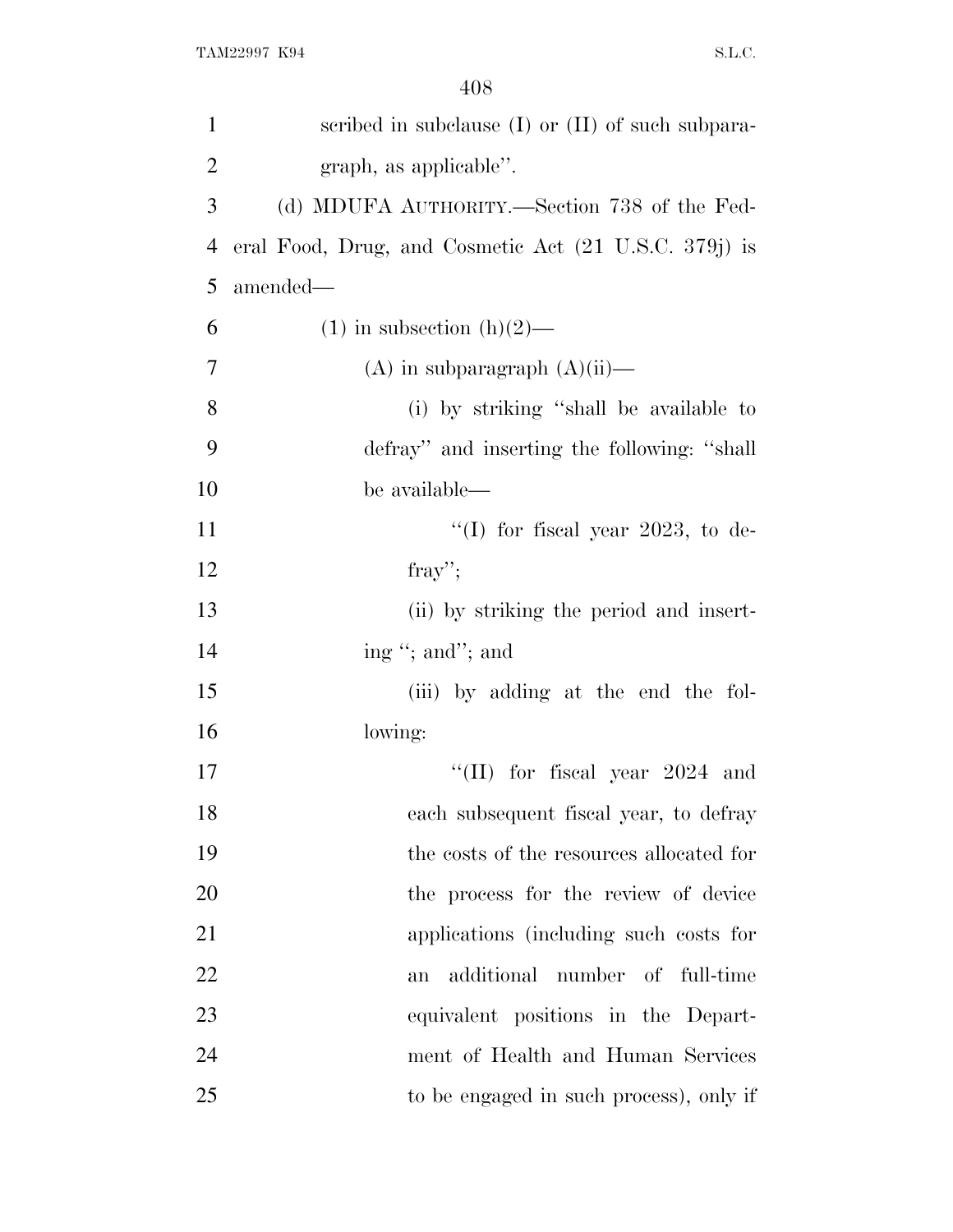| $\mathbf{1}$   | the sum of the amounts allocated by             |
|----------------|-------------------------------------------------|
| $\overline{2}$ | the Secretary for such costs, excluding         |
| 3              | costs paid from fees collected under            |
| $\overline{4}$ | this section, plus other costs for the          |
| 5              | maintenance, renovation, and repair             |
| 6              | of facilities and acquisition, mainte-          |
| 7              | nance, and repair of fixtures, fur-             |
| 8              | niture and other necessary materials            |
| 9              | and supplies in connection with the             |
| 10             | process for the review of device appli-         |
| 11             | cations, is no less than the amount al-         |
| 12             | located for such costs, excluding any           |
| 13             | such costs paid from fees collected             |
| 14             | under this section, for fiscal year             |
| 15             | 2009 multiplied by the adjustment               |
| 16             | factor."; and                                   |
| 17             | $(B)$ in subparagraph $(B)(i)$ , in the matter  |
| 18             | preceding subclause (I), by striking "for the   |
| 19             | process for the review of device applications"  |
| 20             | and inserting "as described in subclause (I) or |
| 21             | (II) of such subparagraph, as applicable"; and  |
| 22             | in subsection $(g)(3)$ , by striking<br>(2)     |
| 23             | " $737(9)(C)$ " and inserting " $737(10)(C)$ ". |
| 24             | (e) TECHNICAL CORRECTION.                       |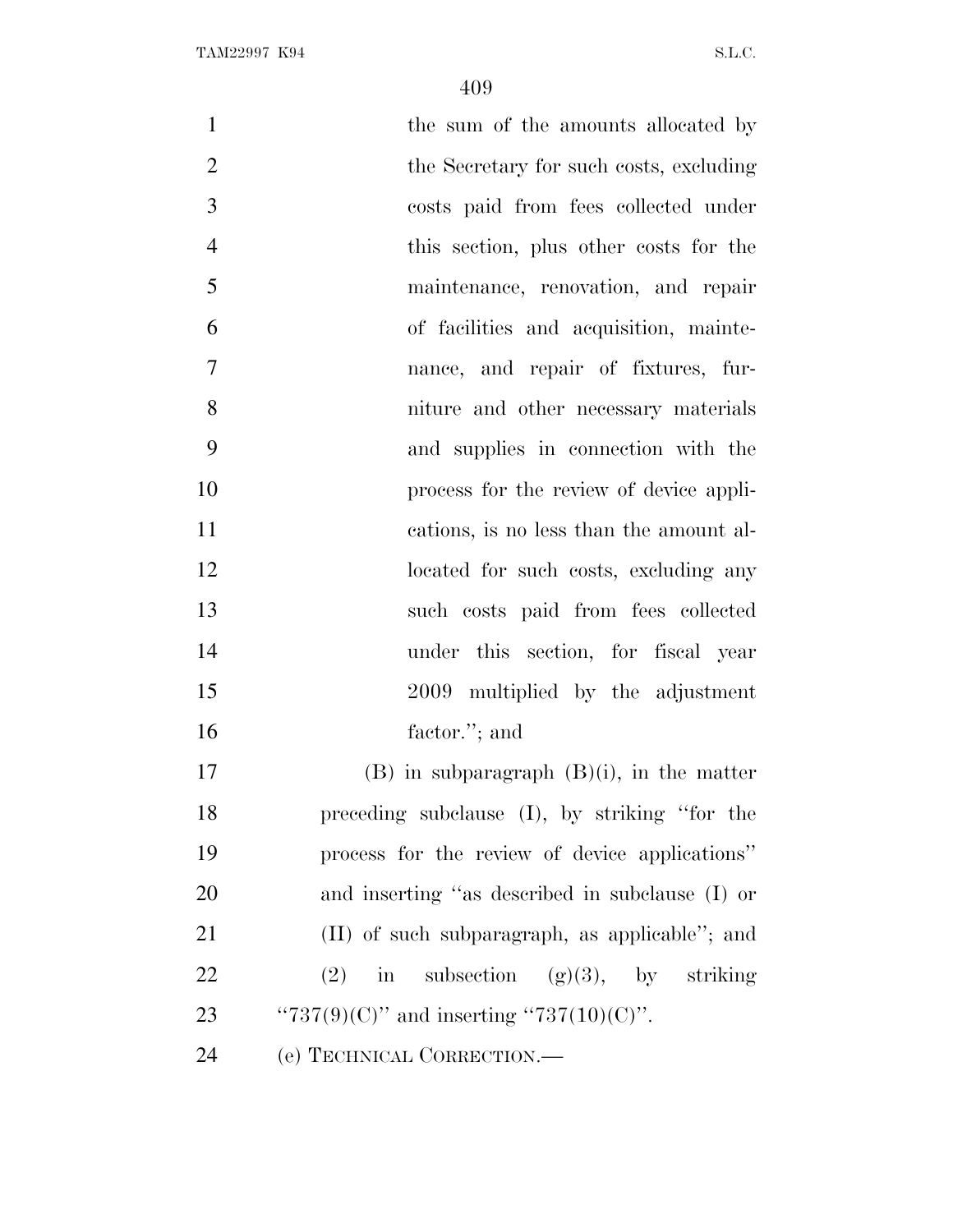| $\mathbf{1}$                     | (1) IN GENERAL.—Section $905(b)(2)$ of the                    |
|----------------------------------|---------------------------------------------------------------|
| $\overline{2}$                   | FDA Reauthorization Act of 2017 (Public Law 115–              |
| 3                                | 52) is amended by striking "Section 738(h) of the             |
| $\overline{4}$                   | Federal Food, Drug, and Cosmetic Act (21 U.S.C.               |
| 5                                | $379j(h)$ is amended" and inserting "Subsection (g)           |
| 6                                | of section 738 of the Federal Food, Drug, and Cos-            |
| 7                                | metic Act $(21 \text{ U.S.C. } 379j)$ , as so redesignated by |
| 8                                | section $203(f)(2)(B)(i)$ , is amended".                      |
| 9                                | (2) EFFECTIVE DATE.—The amendment made                        |
| 10                               | by paragraph (1) shall take effect as though in-              |
| 11                               | cluded in the enactment of section 905 of the FDA             |
| 12                               | Reauthorization Act of 2017 (Public Law 115–52).              |
|                                  |                                                               |
| 13                               | SEC. 902. ANNUAL REPORT ON INSPECTIONS.                       |
|                                  | Section 902 of the FDA Reauthorization Act of 2017            |
|                                  | (Public Law $115-52$ ) is amended, in the matter preceding    |
|                                  | paragraph $(1)$ —                                             |
|                                  | (1) by striking "March 1 of each year" and in-                |
|                                  | serting "120 days after the end of each fiscal year";         |
| 14<br>15<br>16<br>17<br>18<br>19 | and                                                           |
| 20                               | $(2)$ by striking "previous calendar year" and in-            |
| 21                               | serting "previous fiscal year".                               |
| 22                               | SEC. 903. USER FEE PROGRAM TRANSPARENCY AND AC-               |
| 23                               | <b>COUNTABILITY.</b>                                          |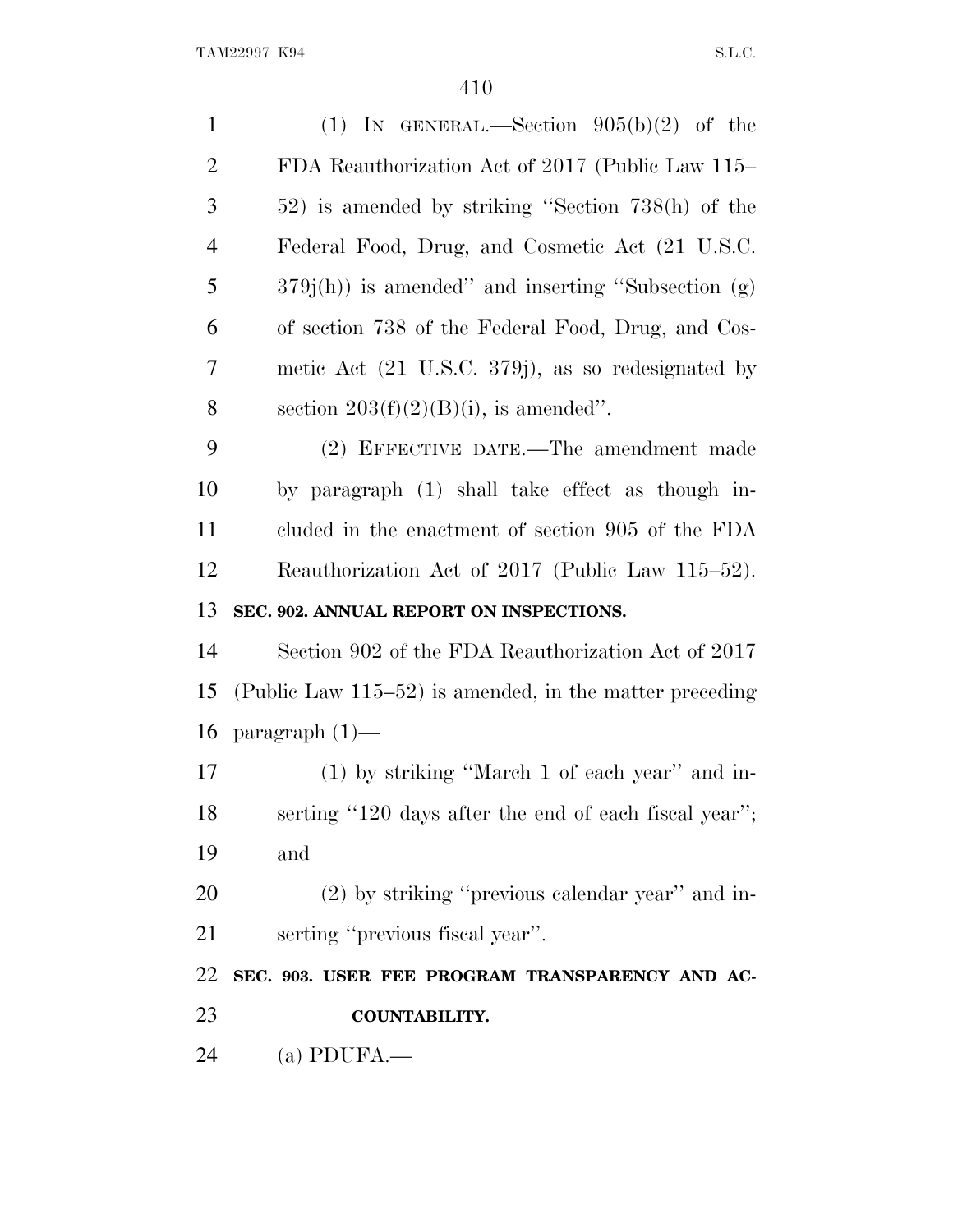| $\mathbf{1}$   | (1) REAUTHORIZATION; REPORTING REQUIRE-                |
|----------------|--------------------------------------------------------|
| $\overline{2}$ | MENTS.                                                 |
| 3              | PERFORMANCE REPORT.-Section<br>(A)                     |
| $\overline{4}$ | $736B(a)$ of the Federal Food, Drug, and Cos-          |
| 5              | metic Act $(21 \text{ U.S.C. } 379h-2(a))$ is amended— |
| 6              | $(i)$ in paragraph $(1)$ —                             |
| 7              | (I) in subparagraph $(B)$ —                            |
| 8              | (aa) in clause (vii), by strik-                        |
| 9              | ing "; and" and inserting a semi-                      |
| 10             | colon;                                                 |
| 11             | (bb) in clause (viii), by strik-                       |
| 12             | ing the period and inserting ";                        |
| 13             | and"; and                                              |
| 14             | (cc) by adding at the end                              |
| 15             | the following:                                         |
| 16             | "(ix) the number of investigational                    |
| 17             | new drug applications submitted per fiscal             |
| 18             | year, including for each review division.";            |
| 19             | and                                                    |
| 20             | (II) by adding at the end the fol-                     |
| 21             | lowing flush text:                                     |
| 22             | "Nothing in subparagraph (B) shall be construed to     |
| 23             | authorize the disclosure of confidential commercial    |
| 24             | information or other information considered propri-    |
| 25             | etary or trade secret, as prohibited under section     |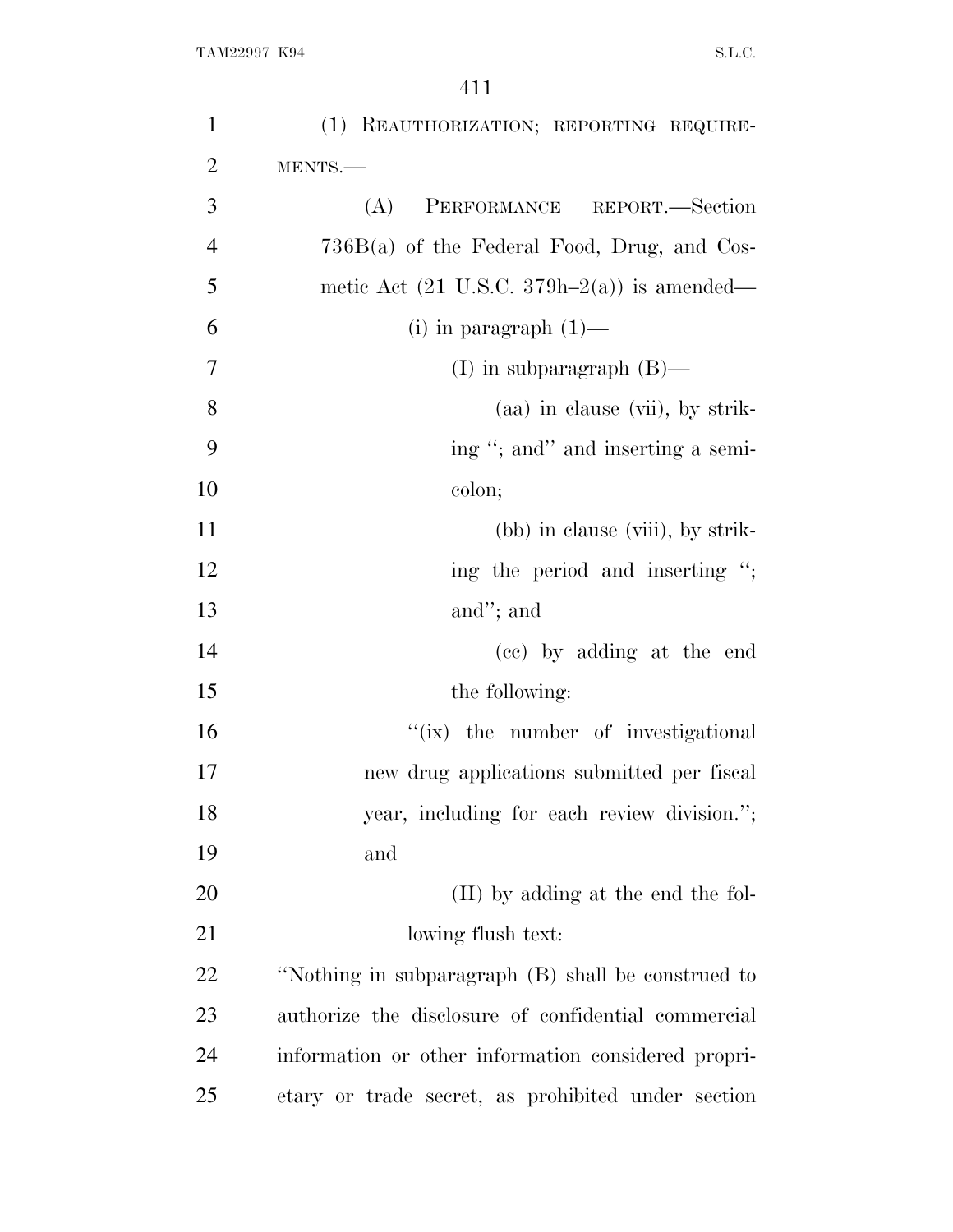| $\mathbf{1}$   | $301(j)$ of this Act of section 1905 of title 18, United |
|----------------|----------------------------------------------------------|
| $\overline{2}$ | States Code."; and                                       |
| 3              | (ii) in paragraph $(4)$ —                                |
| $\overline{4}$ | (I) by amending subparagraph                             |
| 5              | $(A)$ to read as follows:                                |
| 6              | $\lq\lq$ data, analysis, and discussion of the           |
| 7              | changes in the number of individuals hired as            |
| 8              | agreed upon in the letters described in section          |
| 9              | 101(b) of the Prescription Drug User Fee                 |
| 10             | Amendments of 2022 and the number of re-                 |
| 11             | maining vacancies, the number of full-time               |
| 12             | equivalents funded by fees collected pursuant to         |
| 13             | section 736, and the number of full-time                 |
| 14             | equivalents funded by budget authority at the            |
| 15             | Food and Drug Administration by each division            |
| 16             | within the Center for Drug Evaluation and Re-            |
| 17             | search, the Center for Biologics Evaluation and          |
| 18             | Research, the Office of Regulatory Affairs, and          |
| 19             | the Office of the Commissioner;";                        |
| 20             | (II) by amending subparagraph                            |
| 21             | (B) to read as follows:                                  |
| 22             | "(B) data, analysis, and discussion of the               |
| 23             | changes in the fee revenue amounts and costs             |
| 24             | for the process for the review of human drug             |
| 25             | applications, including identifying—                     |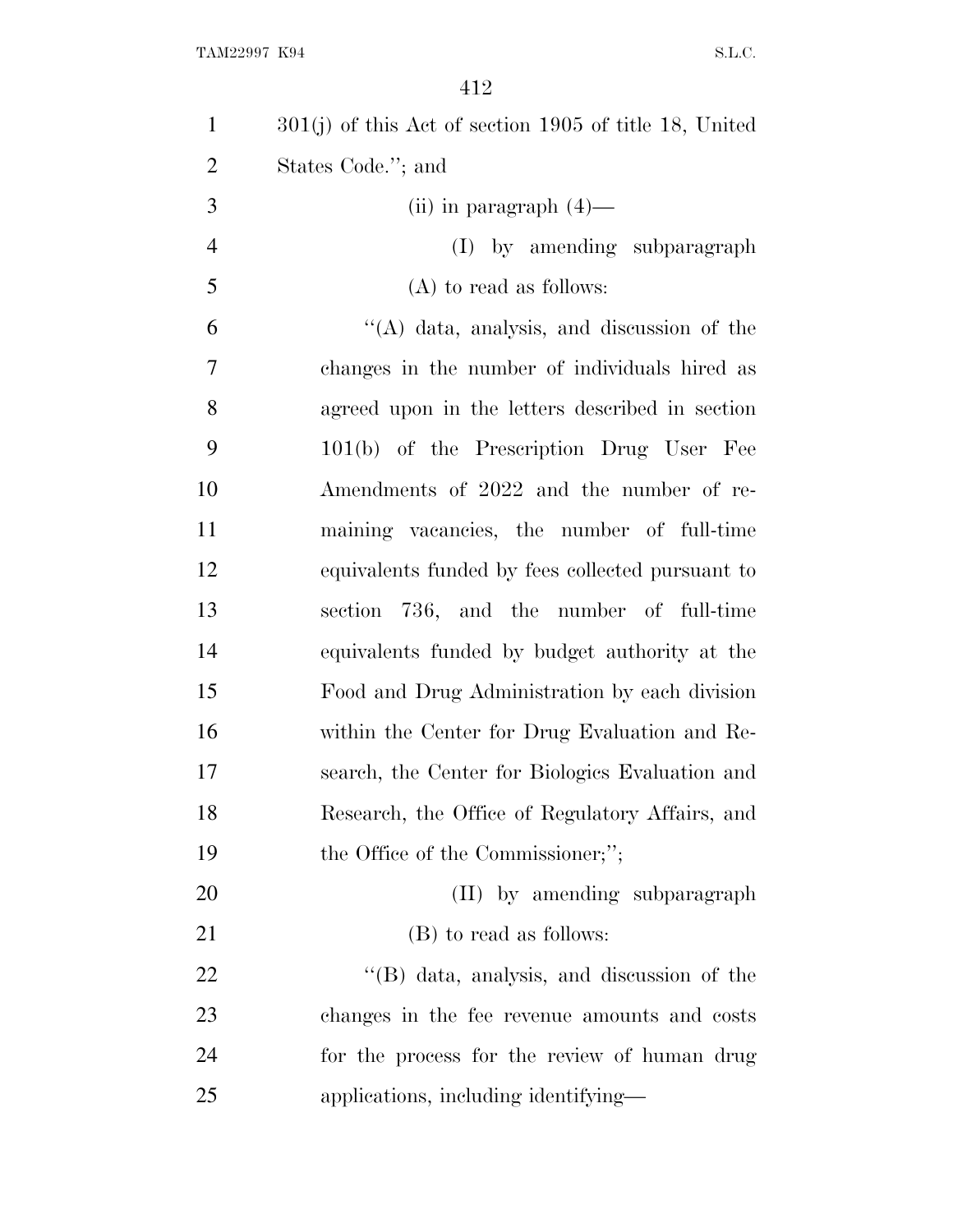| $\mathbf{1}$   | "(i) drivers of such changes; and                      |
|----------------|--------------------------------------------------------|
| $\overline{2}$ | "(ii) changes in the average total cost                |
| 3              | per full-time equivalent in the prescription           |
| $\overline{4}$ | drug review program;";                                 |
| 5              | (III) in subparagraph $(C)$ , by                       |
| 6              | striking the period and inserting ";                   |
| 7              | and"; and                                              |
| 8              | (IV) by adding at the end the fol-                     |
| 9              | lowing:                                                |
| 10             | $\lq\lq$ (D) data, analysis, and discussion of the     |
| 11             | changes in the average full-time equivalent            |
| 12             | hours required to complete review of each type         |
| 13             | of human drug application.".                           |
| 14             | (2) REAUTHORIZATION.—Section 736B(f) of                |
| 15             | the Federal Food, Drug, and Cosmetic Act (21)          |
| 16             | U.S.C. $379h-2(f)$ is amended—                         |
| 17             | (A) by redesignating paragraphs<br>(4)                 |
| 18             | through $(6)$ as paragraphs $(5)$ through $(7)$ , re-  |
| 19             | spectively;                                            |
| 20             | (B) by inserting after paragraph (3) the               |
| 21             | following:                                             |
| 22             | "(4) UPDATES TO CONGRESS.-The Secretary,               |
| 23             | in consultation with regulated industry, shall provide |
| 24             | regular updates on negotiations on the reauthoriza-    |
| 25             | tion of this part to the Committee on Health, Edu-     |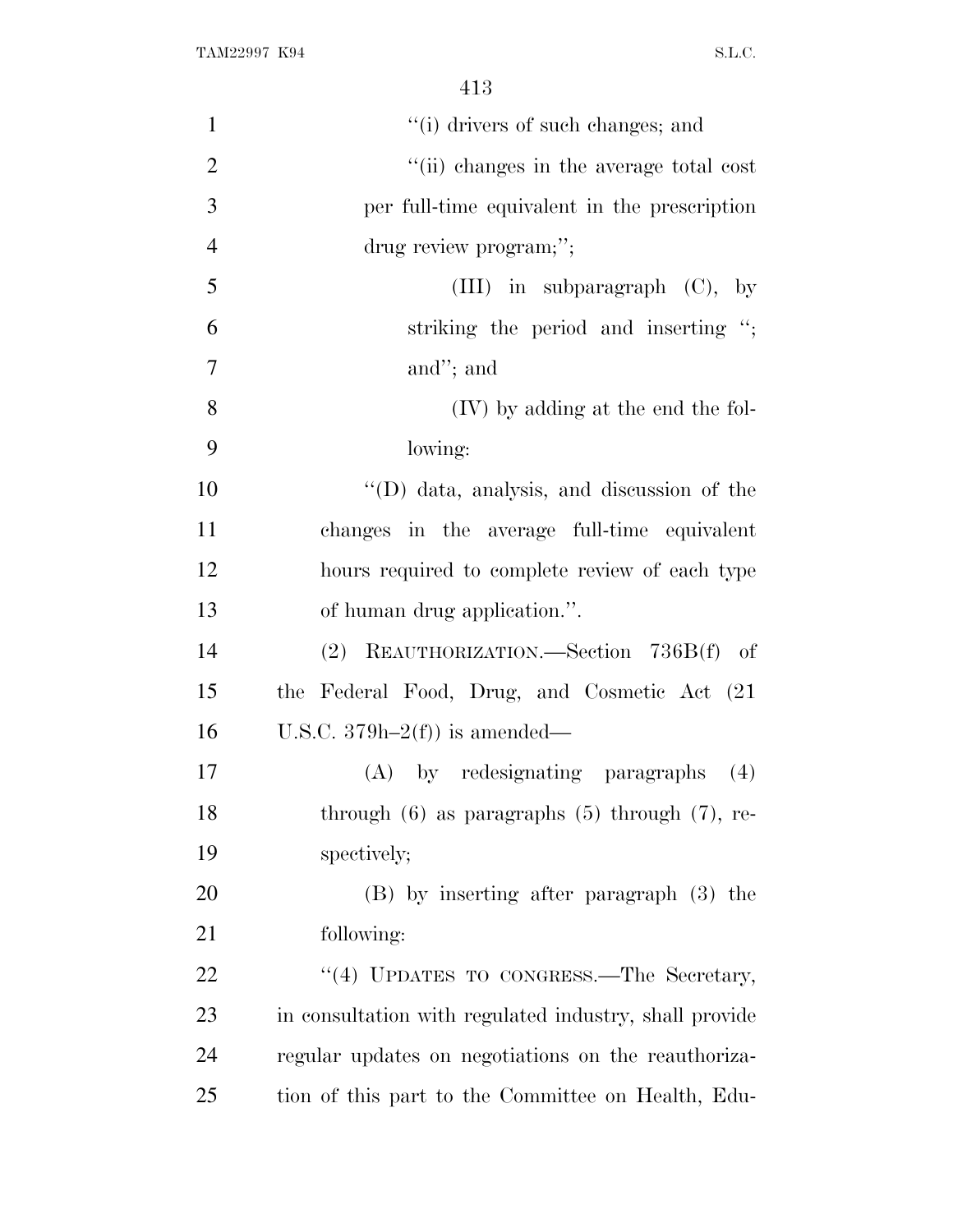| $\mathbf{1}$   | cation, Labor, and Pensions of the Senate and the |
|----------------|---------------------------------------------------|
| $\overline{2}$ | Committee on Energy and Commerce of the House     |
| 3              | of Representatives."; and                         |
| $\overline{4}$ | $(C)$ in paragraph $(7)$ , as so redesignated—    |
| 5              | (i) in subparagraph $(A)$ —                       |
| 6              | (I) by striking "Before"<br>pre-                  |
| 7              | senting the recommendations devel-                |
| 8              | oped under paragraphs (1) through                 |
| 9              | $(5)$ to the Congress, the'' and insert-          |
| 10             | ing "The"; and                                    |
| 11             | $(II)$ by inserting ", not later than             |
| 12             | 30 days after each such negotiation               |
| 13             | meeting" before the period at the end;            |
| 14             | and                                               |
| 15             | (ii) in subparagraph (B), by inserting            |
| 16             | ", in sufficient detail," after "shall sum-       |
| 17             | marize".                                          |
| 18             | $(b)$ MDUFA.—                                     |
| 19             | (1) REAUTHORIZATION; REPORTING REQUIRE-           |
| 20             | MENTS.-                                           |
| 21             | (A) REPORTS.—Section $738A(a)(1)(A)$ of           |
| 22             | the Federal Food, Drug, and Cosmetic Act (21)     |
| 23             | U.S.C. 379 $j-1(a)(1)(A)$ is amended—             |
| 24             | $(i)$ in clause $(ii)$ —                          |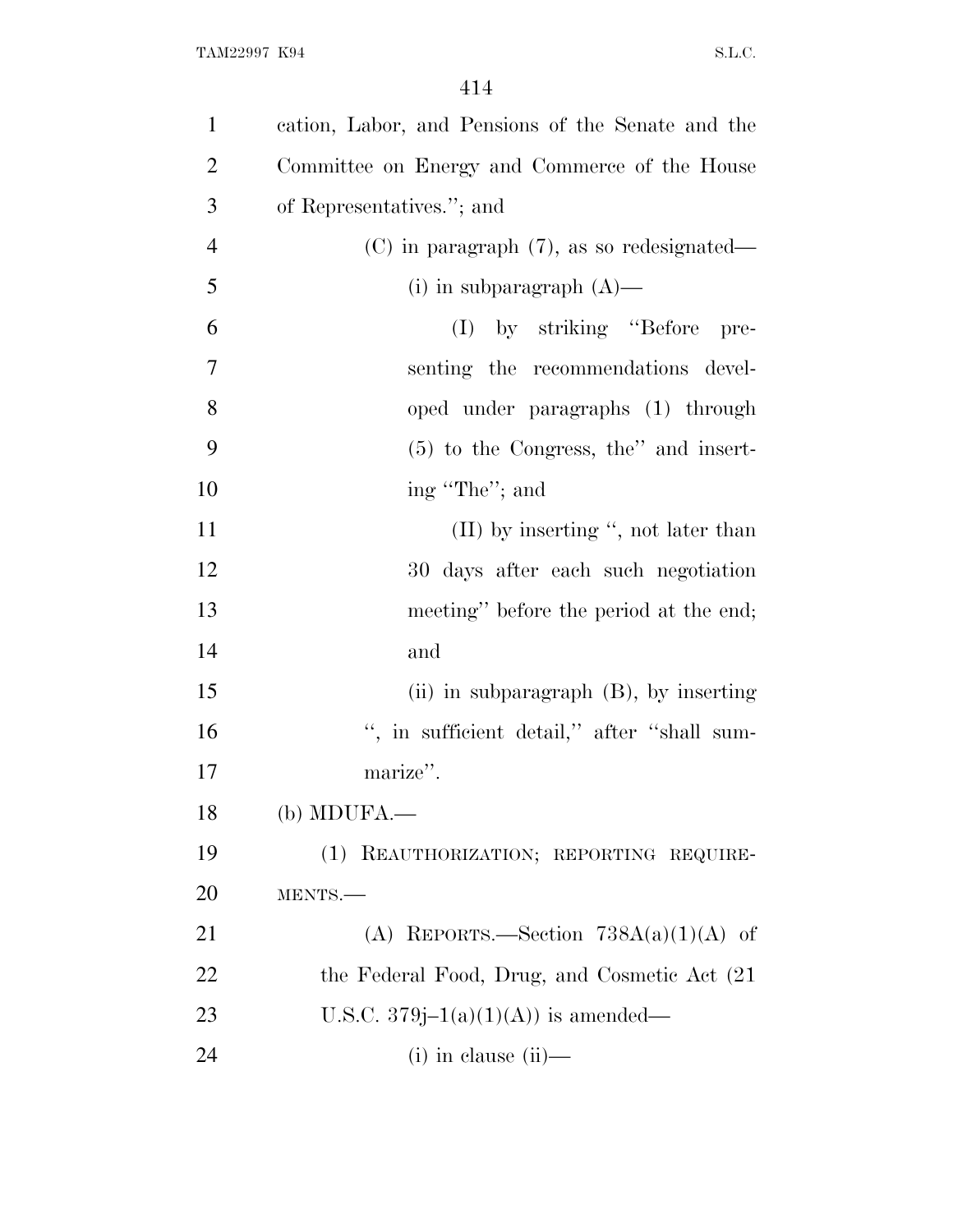| $\mathbf{1}$   | $(I)$ in subclause $(II)$ , by striking      |
|----------------|----------------------------------------------|
| $\overline{2}$ | "; and" and inserting a semicolon;           |
| 3              | $(II)$ in subclause $(III)$ , by strik-      |
| $\overline{4}$ | ing the period and inserting a semi-         |
| 5              | colon;                                       |
| 6              | (III) by adding at the end the               |
| 7              | following:                                   |
| 8              | $\lq\lq$ (IV) the number of investiga-       |
| 9              | tional device exemption applications         |
| 10             | submitted under section $520(g)$ per         |
| 11             | fiscal year, including for each review       |
| 12             | division; and                                |
| 13             | $\lq\lq(V)$ the number of expedited de-      |
| 14             | velopment and priority review requests       |
| 15             | and designations under section 515B          |
| 16             | per fiscal year, including for each re-      |
| 17             | view division."; and                         |
| 18             | (IV) by adding at the end the fol-           |
| 19             | lowing flush text:                           |
| 20             | "Nothing in this clause shall be construed   |
| 21             | to authorize the disclosure of confidential  |
| 22             | commercial information or other informa-     |
| 23             | tion considered proprietary or trade secret, |
| 24             | as prohibited under section $301(j)$ of this |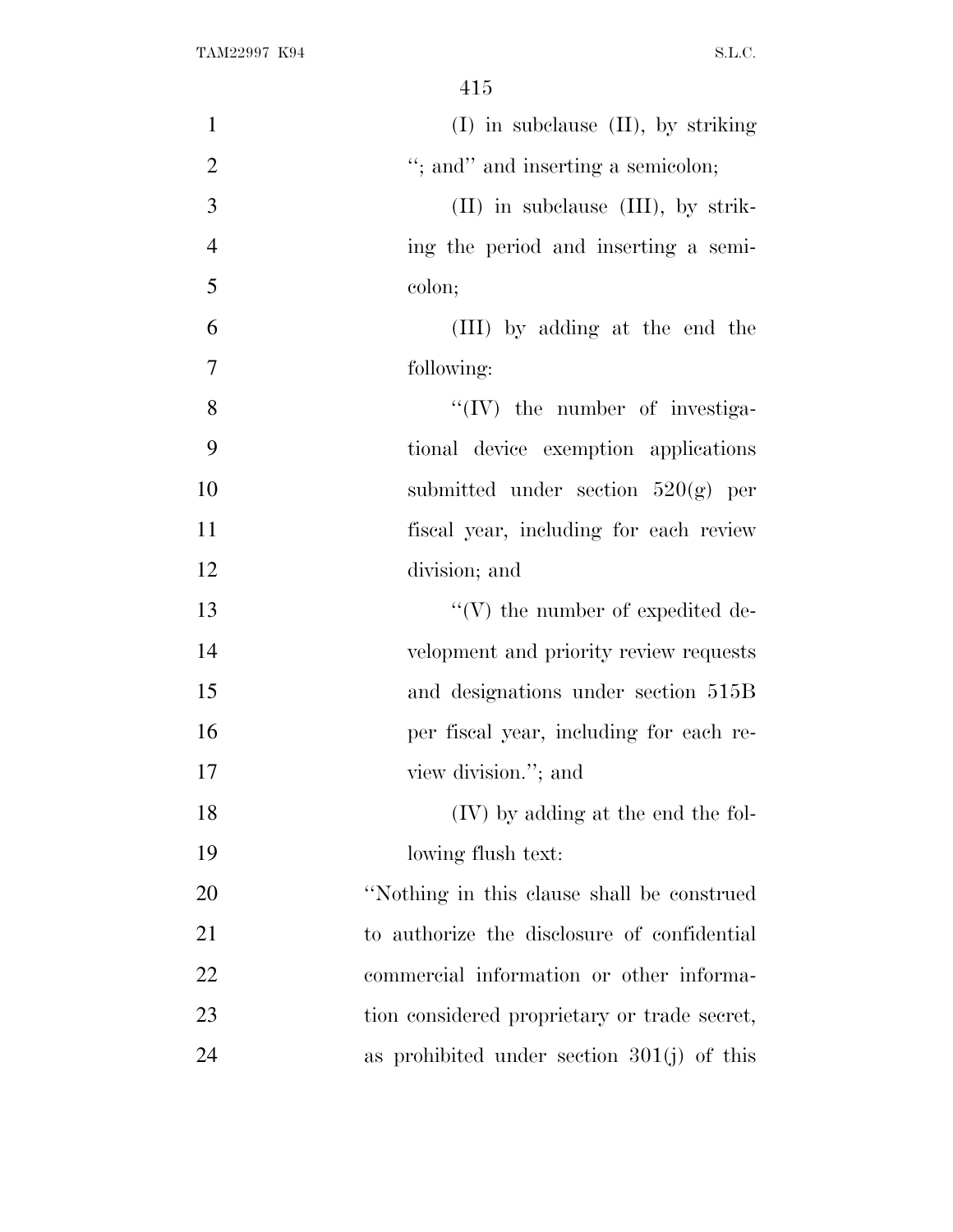| $\mathbf{1}$   | Act or section 1905 of title 18, United    |
|----------------|--------------------------------------------|
| $\overline{2}$ | States Code.";                             |
| 3              | (ii) in the first clause (iv) (relating to |
| $\overline{4}$ | rationale for MDUFA program changes)—      |
| 5              | $(I)$ by amending subclause $(I)$ to       |
| 6              | read as follows:                           |
| $\overline{7}$ | $\lq$ (I) data, analysis, and discus-      |
| 8              | sion of the changes in the number of       |
| 9              | individuals hired as agreed upon in        |
| 10             | the letters described in section $201(b)$  |
| 11             | of the Medical Device User Fee             |
| 12             | Amendments of 2022 and the number          |
| 13             | of remaining vacancies, the number of      |
| 14             | full-time equivalents funded by fees       |
| 15             | collected pursuant to section 738, and     |
| 16             | the number of full time equivalents        |
| 17             | funded by budget authority at the          |
| 18             | Food and Drug Administration by            |
| 19             | each division within the Center for        |
| 20             | Devices and Radiological Health, the       |
| 21             | Center for Biologies Evaluation and        |
| 22             | Research, the Office of Regulatory Af-     |
| 23             | fairs, and the Office of the Commis-       |
| 24             | sioner;";                                  |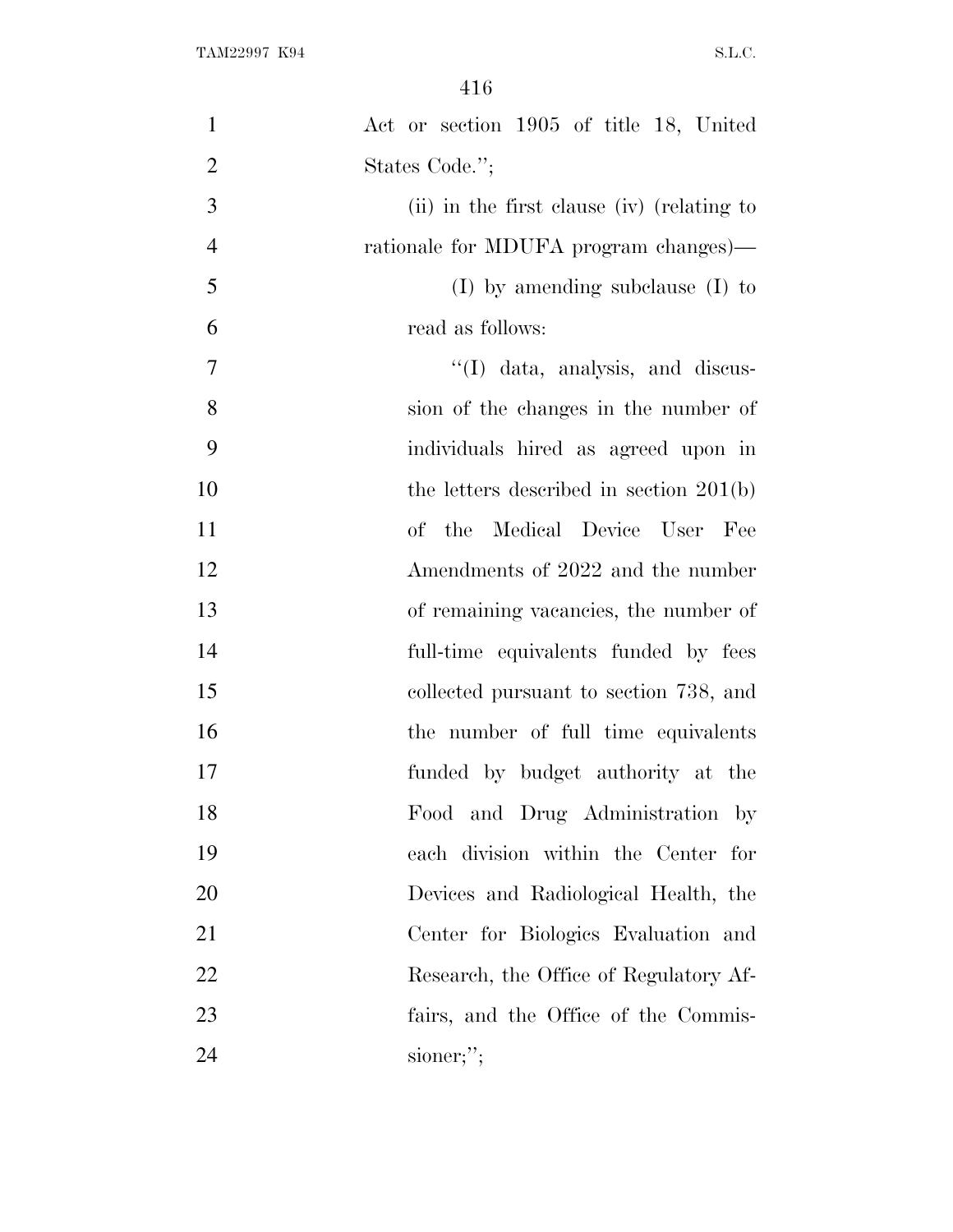| $\mathbf{1}$   | $(II)$ by amending subclause $(II)$    |
|----------------|----------------------------------------|
| $\overline{2}$ | to read as follows:                    |
| 3              | "(II) data, analysis, and discus-      |
| $\overline{4}$ | sion of the changes in the fee revenue |
| 5              | amounts and costs for the process for  |
| 6              | the review of device applications, in- |
| $\tau$         | cluding identifying—                   |
| 8              | "(aa) drivers of such                  |
| 9              | changes; and                           |
| 10             | "(bb) changes in the average           |
| 11             | total cost per full-time equivalent    |
| 12             | in the medical device review pro-      |
| 13             | gram;                                  |
| 14             | (III) in subclause (III), by strik-    |
| 15             | ing the period and inserting "; and";  |
| 16             | and                                    |
| 17             | (IV) by adding at the end the fol-     |
| 18             | lowing:                                |
| 19             | "(IV) data, analysis, and discus-      |
| 20             | sion of the changes in the average     |
| 21             | full-time equivalent hours required to |
| 22             | complete review of medical device ap-  |
| 23             | plication types."; and                 |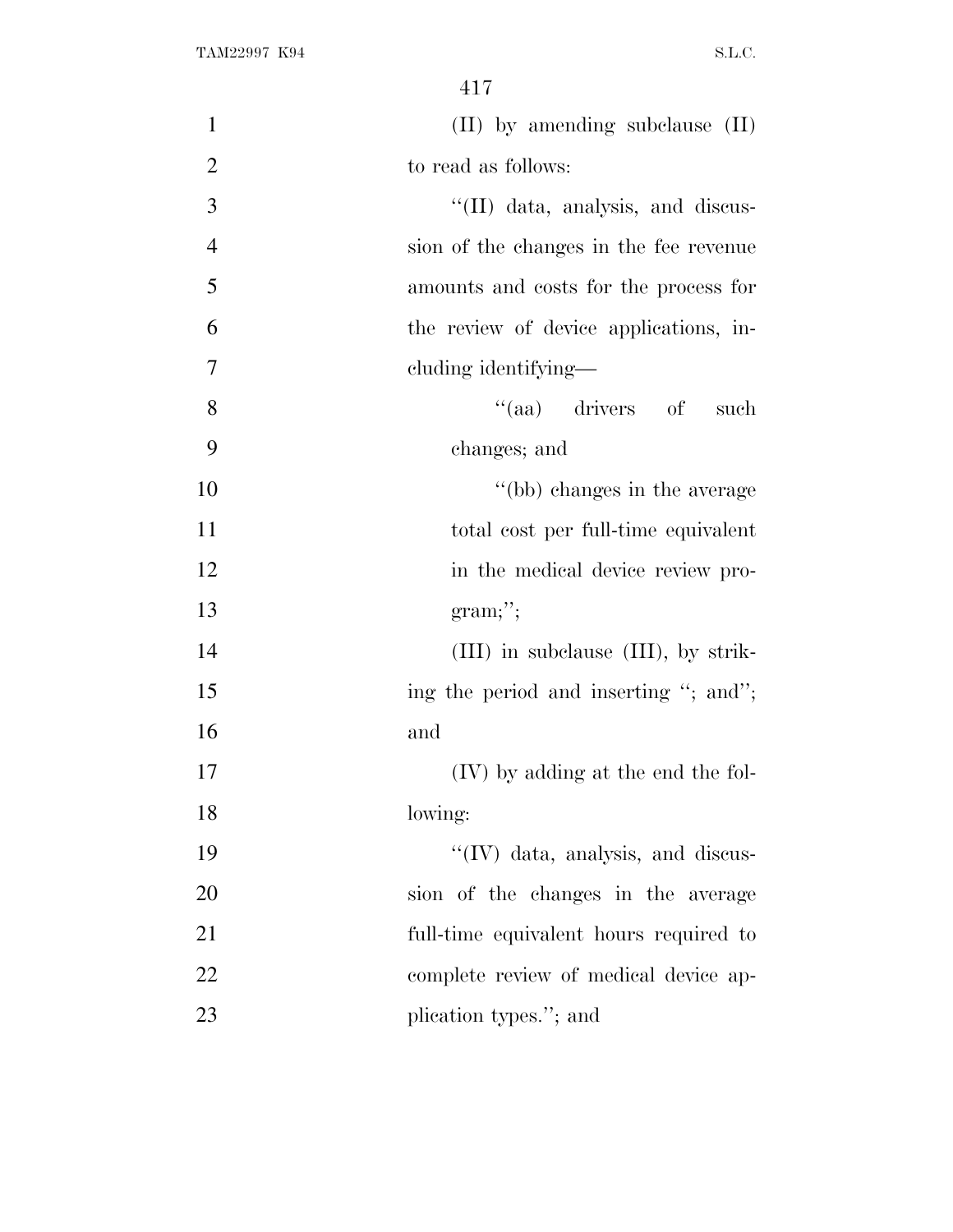TAM22997 K94 S.L.C.

| $\mathbf{1}$   | by redesignating the second<br>(iii)                   |
|----------------|--------------------------------------------------------|
| $\overline{2}$ | clause (iv) (relating to analysis) as clause           |
| 3              | (v).                                                   |
| $\overline{4}$ | REAUTHORIZATION.—Section 738A(b) of<br>(2)             |
| 5              | the Federal Food, Drug, and Cosmetic Act (21)          |
| 6              | U.S.C. $379j-1(b)$ is amended—                         |
| $\overline{7}$ | (A) by redesignating paragraphs<br>(4)                 |
| 8              | through $(6)$ as paragraphs $(5)$ through $(7)$ , re-  |
| 9              | spectively;                                            |
| 10             | $(B)$ by inserting after paragraph $(3)$ the           |
| 11             | following:                                             |
| 12             | "(4) UPDATES TO CONGRESS.—The Secretary,               |
| 13             | in consultation with regulated industry, shall provide |
| 14             | regular updates on negotiations on the reauthoriza-    |
| 15             | tion of this part to the Committee on Health, Edu-     |
| 16             | cation, Labor, and Pensions of the Senate and the      |
| 17             | Committee on Energy and Commerce of the House          |
| 18             | of Representatives."; and                              |
| 19             | $(C)$ in paragraph $(7)$ , as so redesignated—         |
| 20             | (i) in subparagraph $(A)$ —                            |
| 21             | (I) by striking "Before"<br>pre-                       |
| 22             | senting the recommendations devel-                     |
| 23             | oped under paragraphs (1) through                      |
| 24             | $(5)$ to the Congress, the" and insert-                |
| 25             | ing "The"; and                                         |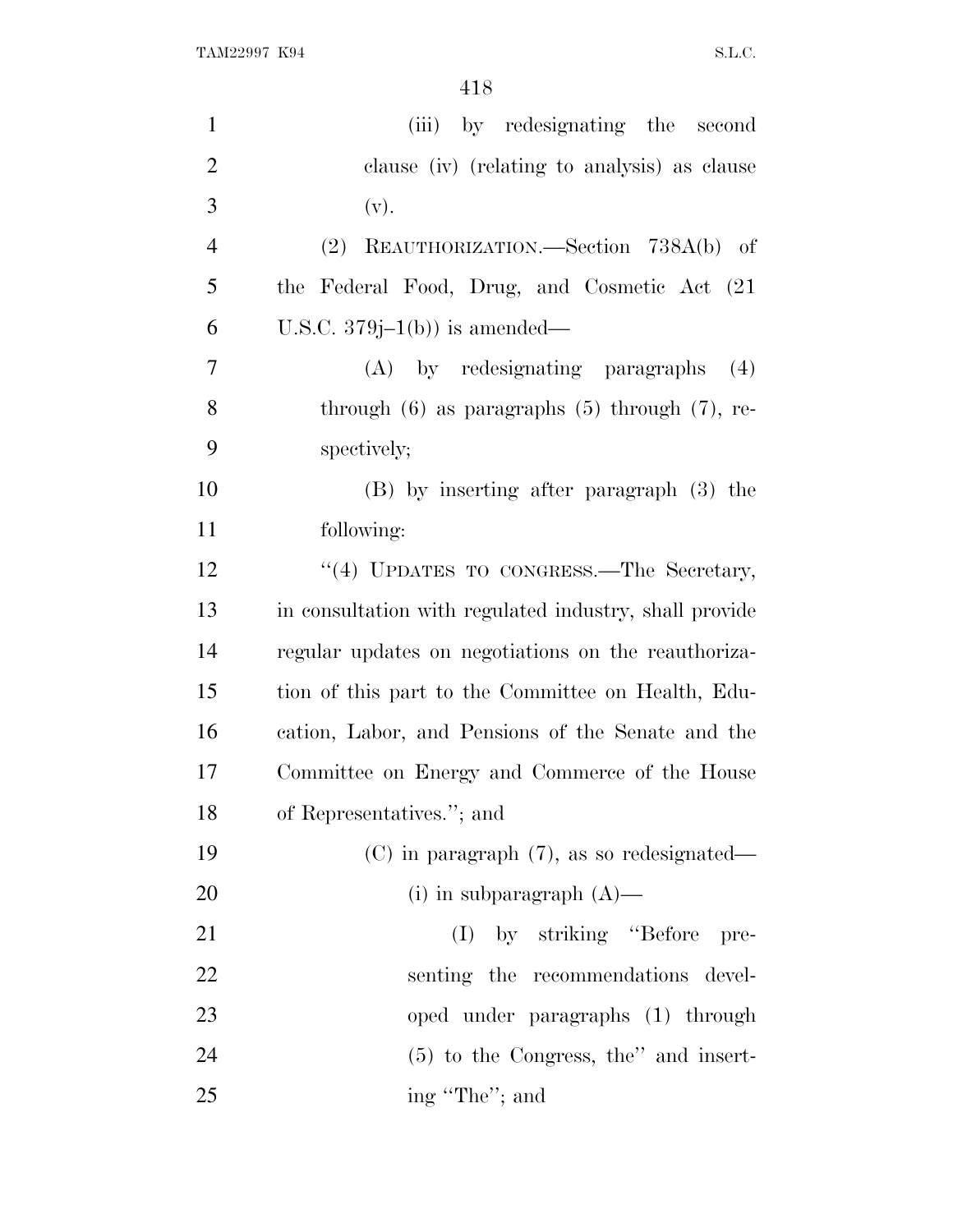| $\mathbf{1}$   | $(II)$ by inserting ", not later than                |
|----------------|------------------------------------------------------|
| $\overline{2}$ | 30 days after each such negotiation                  |
| 3              | meeting" before the period at the end;               |
| $\overline{4}$ | and                                                  |
| 5              | (ii) in subparagraph $(B)$ , by inserting            |
| 6              | ", in sufficient detail," after "shall sum-          |
| $\overline{7}$ | marize".                                             |
| 8              | $(c)$ GDUFA.—                                        |
| 9              | (1) REAUTHORIZATION; REPORTING REQUIRE-              |
| 10             | MENTS.-                                              |
| 11             | PERFORMANCE REPORT.-Section<br>(A)                   |
| 12             | $744C(a)(3)$ of the Federal Food, Drug, and          |
| 13             | Cosmetic Act $(21 \text{ U.S.C. } 379j-43(a)(3))$ is |
| 14             | amended—                                             |
| 15             | (i) by amending subparagraph $(A)$ to                |
| 16             | read as follows:                                     |
| 17             | "(A) data, analysis, and discussion of the           |
| 18             | changes in the number of individuals hired as        |
| 19             | agreed upon in the letters described in section      |
| 20             | 301(b) of the Generic Drug User Fee Amend-           |
| 21             | ments of 2022 and the number of remaining va-        |
| 22             | cancies, the number of full-time equivalents         |
| 23             | funded by fees collected pursuant to section         |
| 24             | 744B, and the number of full time equivalents        |
| 25             | funded by budget authority at the Food and           |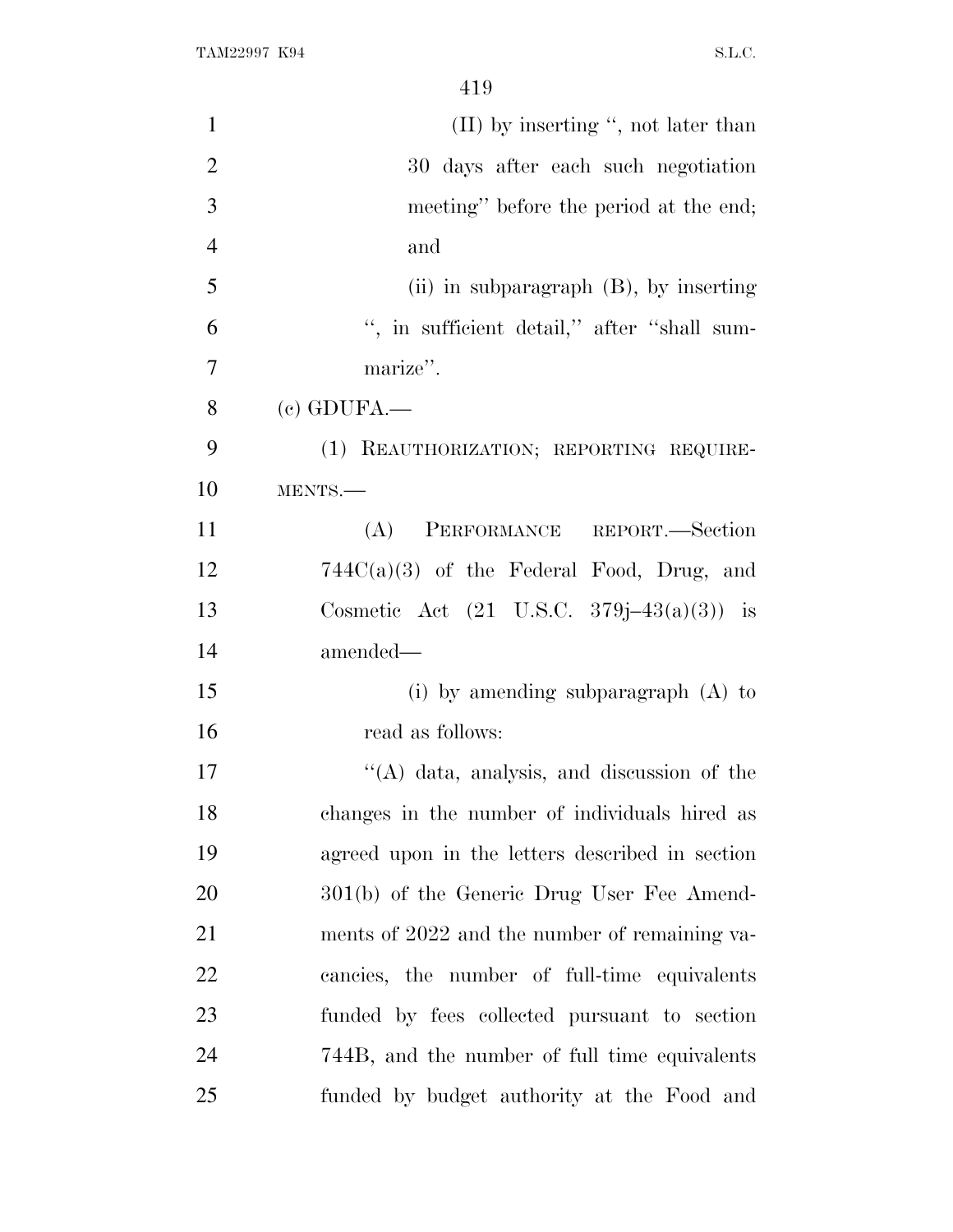| $\mathbf{1}$   | Drug Administration by each division within        |
|----------------|----------------------------------------------------|
| $\overline{2}$ | the Center for Drug Evaluation and Research,       |
| 3              | the Center for Biologies Evaluation and Re-        |
| $\overline{4}$ | search, the Office of Regulatory Affairs, and      |
| 5              | the Office of the Commissioner;";                  |
| 6              | (ii) by amending subparagraph $(B)$ to             |
| $\overline{7}$ | read as follows:                                   |
| 8              | "(B) data, analysis, and discussion of the         |
| 9              | changes in the fee revenue amounts and costs       |
| 10             | for human generic drug activities, including-      |
| 11             | "(i) identifying drivers of such                   |
| 12             | changes; and                                       |
| 13             | "(ii) changes in the total average cost            |
| 14             | per full-time equivalent in the generic drug       |
| 15             | review program;";                                  |
| 16             | (iii) in subparagraph $(C)$ , by striking          |
| 17             | the period at the end and inserting ";             |
| 18             | and"; and                                          |
| 19             | (iv) by adding at the end the fol-                 |
| 20             | lowing:                                            |
| 21             | $\lq\lq$ (D) data, analysis, and discussion of the |
| 22             | changes in the average full-time equivalent        |
| 23             | hours required to complete review of each type     |
| 24             | of abbreviated new drug application.".             |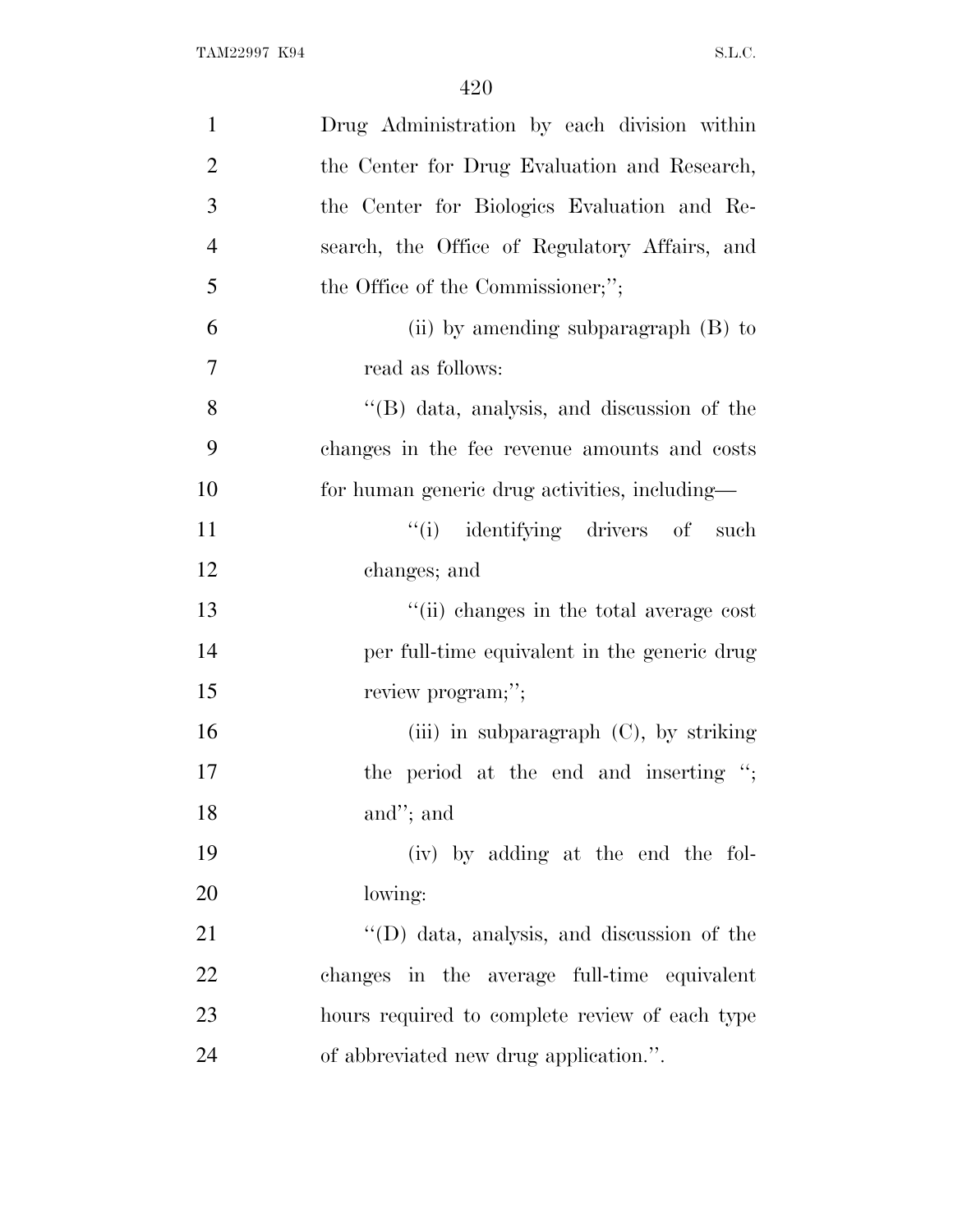| $\mathbf{1}$   | (2) REAUTHORIZATION. Section $744C(f)$ of              |
|----------------|--------------------------------------------------------|
| $\overline{2}$ | the Federal Food, Drug, and Cosmetic Act (21)          |
| 3              | U.S.C. $379j-43(f)$ is amended—                        |
| $\overline{4}$ | (A) by redesignating paragraphs<br>(4)                 |
| 5              | through $(6)$ as paragraphs $(5)$ through $(7)$ , re-  |
| 6              | spectively;                                            |
| $\overline{7}$ | (B) by inserting after paragraph (3) the               |
| 8              | following:                                             |
| 9              | "(4) UPDATES TO CONGRESS.—The Secretary,               |
| 10             | in consultation with regulated industry, shall provide |
| 11             | regular updates on negotiations on the reauthoriza-    |
| 12             | tion of this part to the Committee on Health, Edu-     |
| 13             | cation, Labor, and Pensions of the Senate and the      |
| 14             | Committee on Energy and Commerce of the House          |
| 15             | of Representatives."; and                              |
| 16             | $(C)$ in paragraph $(7)$ , as so redesignated—         |
| 17             | (i) in subparagraph $(A)$ —                            |
| 18             | (I) by striking "Before pre-                           |
| 19             | senting the recommendations devel-                     |
| 20             | oped under paragraphs (1) through                      |
| 21             | $(5)$ to the Congress, the'' and insert-               |
| 22             | ing "The"; and                                         |
| 23             | $(II)$ by inserting ", not later than                  |
| 24             | 30 days after each such negotiation                    |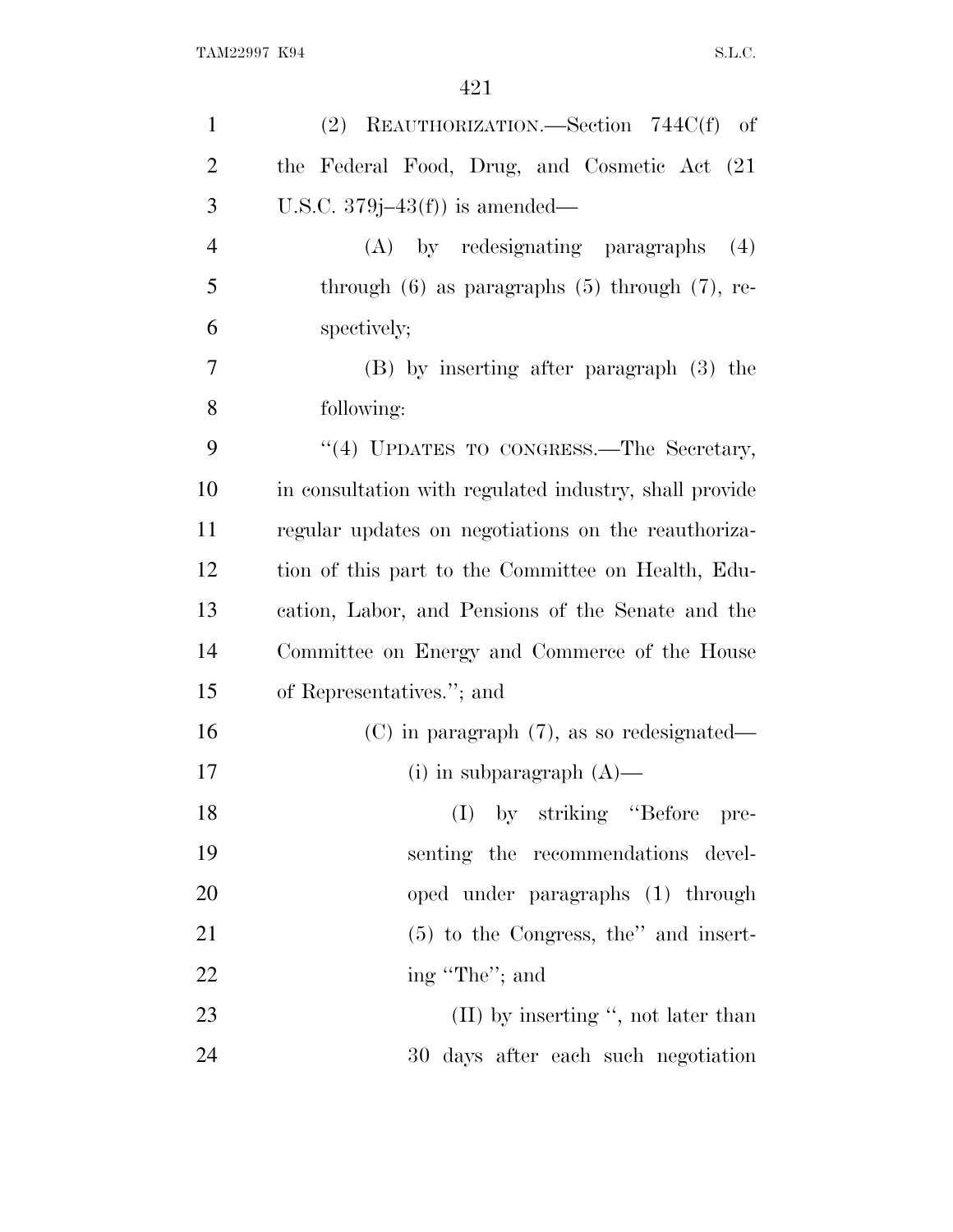TAM22997 K94 S.L.C.

| $\mathbf{1}$   | meeting" before the period at the end;                                        |
|----------------|-------------------------------------------------------------------------------|
| $\overline{2}$ | and                                                                           |
| 3              | (ii) in subparagraph $(B)$ , by inserting                                     |
| $\overline{4}$ | ", in sufficient detail," after "shall sum-                                   |
| 5              | marize".                                                                      |
| 6              | $(d)$ BSUFA.—                                                                 |
| 7              | (1) REAUTHORIZATION; REPORTING REQUIRE-                                       |
| 8              | MENTS.—Section $744I(a)(4)$ of the Federal Food,                              |
| 9              | Drug, and Cosmetic Act $(21 \text{ U.S.C. } 379 \text{j} - 53 \text{(a)}(4))$ |
| 10             | is amended—                                                                   |
| 11             | $(A)$ by amending subparagraph $(A)$ to read                                  |
| 12             | as follows:                                                                   |
| 13             | "(A) data, analysis, and discussion of the                                    |
| 14             | changes in the number of individuals hired as                                 |
| 15             | agreed upon in the letters described in section                               |
| 16             | $401(b)$ of the Biosimilar User Fee Amendments                                |
| 17             | of 2022 and the number of remaining vacan-                                    |
| 18             | cies, the number of full-time equivalents funded                              |
| 19             | by fees collected pursuant to section 744H, and                               |
| 20             | the number of full time equivalents funded by                                 |
| 21             | budget authority at the Food and Drug Admin-                                  |
| 22             | istration by each division within the Center for                              |
| 23             | Drug Evaluation and Research, the Center for                                  |
| 24             | Biologics Evaluation and Research, the Office                                 |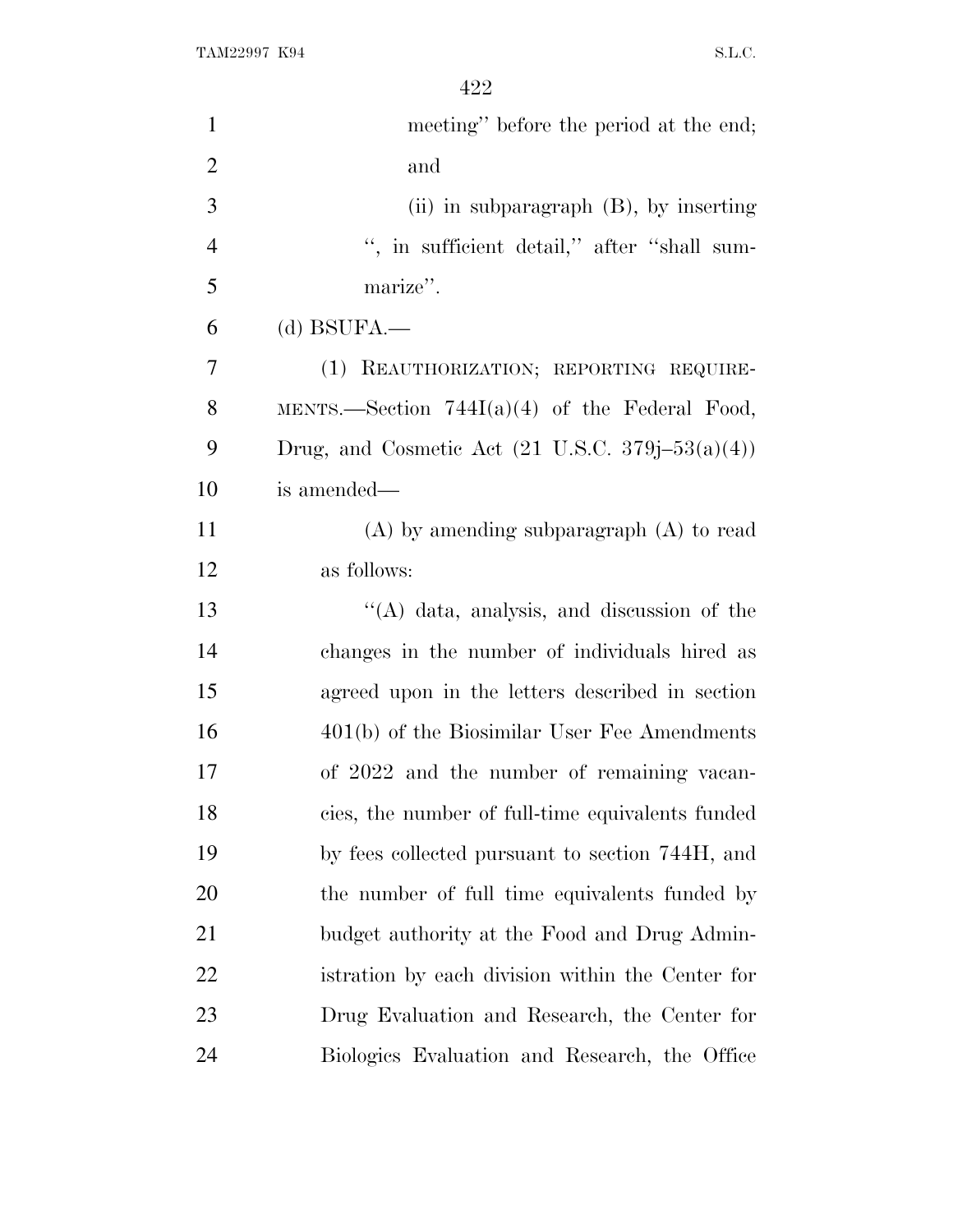| $\mathbf{1}$   | of Regulatory Affairs, and the Office of the        |
|----------------|-----------------------------------------------------|
| $\overline{2}$ | Commissioner;";                                     |
| 3              | $(B)$ by amending subparagraph $(B)$ to read        |
| $\overline{4}$ | as follows:                                         |
| 5              | "(B) data, analysis, and discussion of the          |
| 6              | changes in the fee revenue amounts and costs        |
| 7              | for the process for the review of biosimilar bio-   |
| 8              | logical product applications, including identi-     |
| 9              | fying-                                              |
| 10             | "(i) drivers of such changes; and                   |
| 11             | "(ii) changes in the average total cost             |
| 12             | per full-time equivalent in the biosimilar          |
| 13             | biological product review program;";                |
| 14             | $(C)$ in subparagraph $(C)$ , by striking the       |
| 15             | period at the end and inserting "; and"; and        |
| 16             | (D) by adding at the end the following:             |
| 17             | $\lq\lq$ (D) data, analysis, and discussion of the  |
| 18             | changes in the average full-time equivalent         |
| 19             | hours required to complete review of each type      |
| 20             | of biosimilar biological product application.".     |
| 21             | $(2)$ REAUTHORIZATION.—Section 744I(f) of the       |
| 22             | Federal Food, Drug, and Cosmetic Act (21 U.S.C.     |
| 23             | $379j-53(f)$ is amended—                            |
| 24             | $(A)$ by redesignating paragraphs $(2)$ and         |
| 25             | $(3)$ as paragraphs $(5)$ and $(6)$ , respectively; |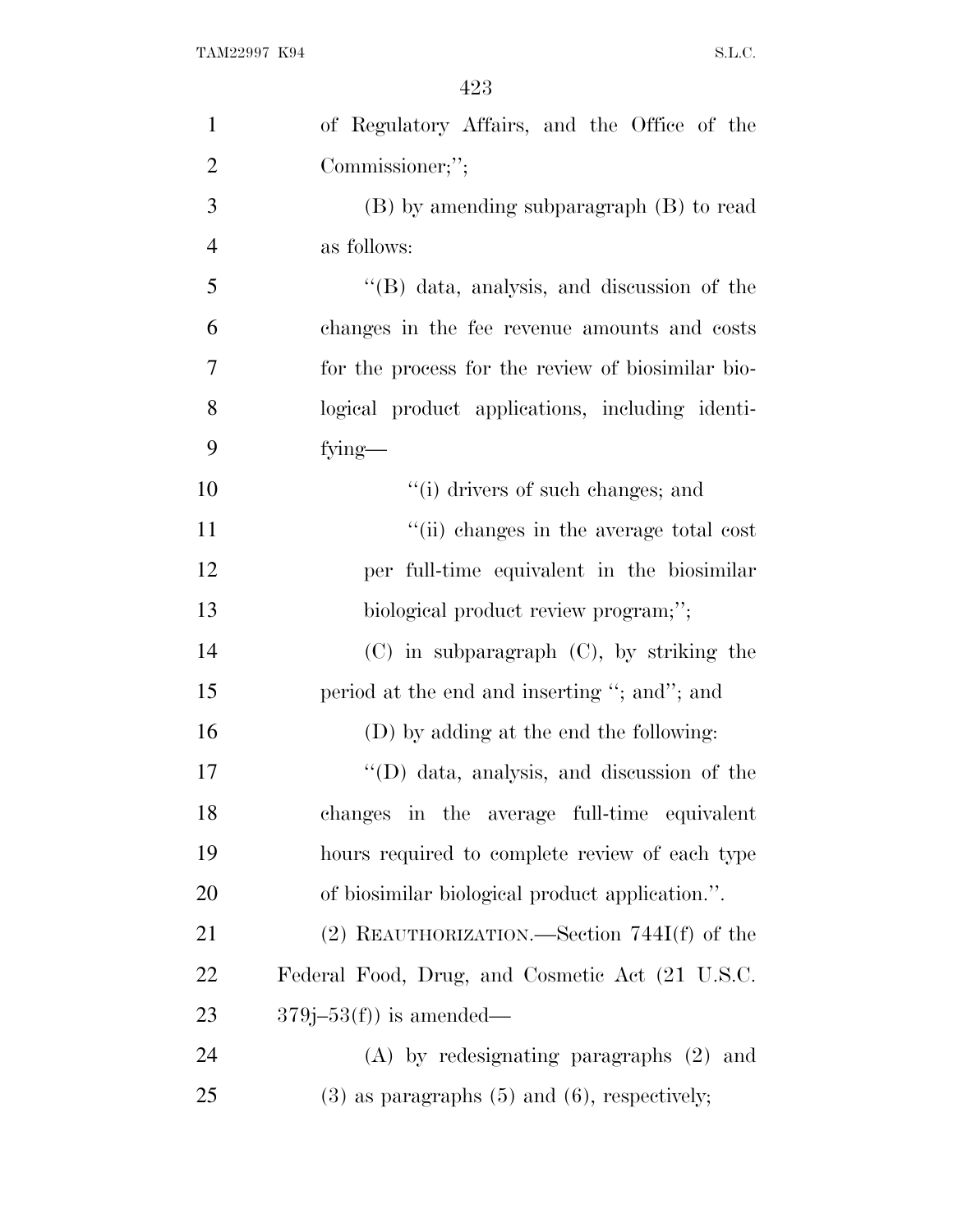| $\mathbf{1}$   | $(B)$ by inserting after paragraph $(1)$ the          |
|----------------|-------------------------------------------------------|
| $\overline{2}$ | following:                                            |
| 3              | "(2) PRIOR PUBLIC INPUT.—Prior to beginning           |
| $\overline{4}$ | negotiations with the regulated industry on the reau- |
| 5              | thorization of this part, the Secretary shall—        |
| 6              | "(A) publish a notice in the Federal Reg-             |
| 7              | ister requesting public input on the reauthoriza-     |
| 8              | tion;                                                 |
| 9              | $\lq\lq$ (B) hold a public meeting at which the       |
| 10             | public may present its views on the reauthoriza-      |
| 11             | tion;                                                 |
| 12             | $\lq\lq$ (C) provide a period of 30 days after the    |
| 13             | public meeting to obtain written comments from        |
| 14             | the public suggesting changes to this part; and       |
| 15             | "(D) publish the comments on the Food                 |
| 16             | and Drug Administration's website.                    |
| 17             | "(3) PERIODIC CONSULTATION.—Not less fre-             |
| 18             | quently than once every month during negotiations     |
| 19             | with the regulated industry, the Secretary shall hold |
| 20             | discussions with representatives of patient and con-  |
| 21             | sumer advocacy groups to continue discussions of      |
| 22             | their views on the reauthorization and their sugges-  |
| 23             | tions for changes to this part as expressed under     |
| 24             | paragraph $(2)$ .                                     |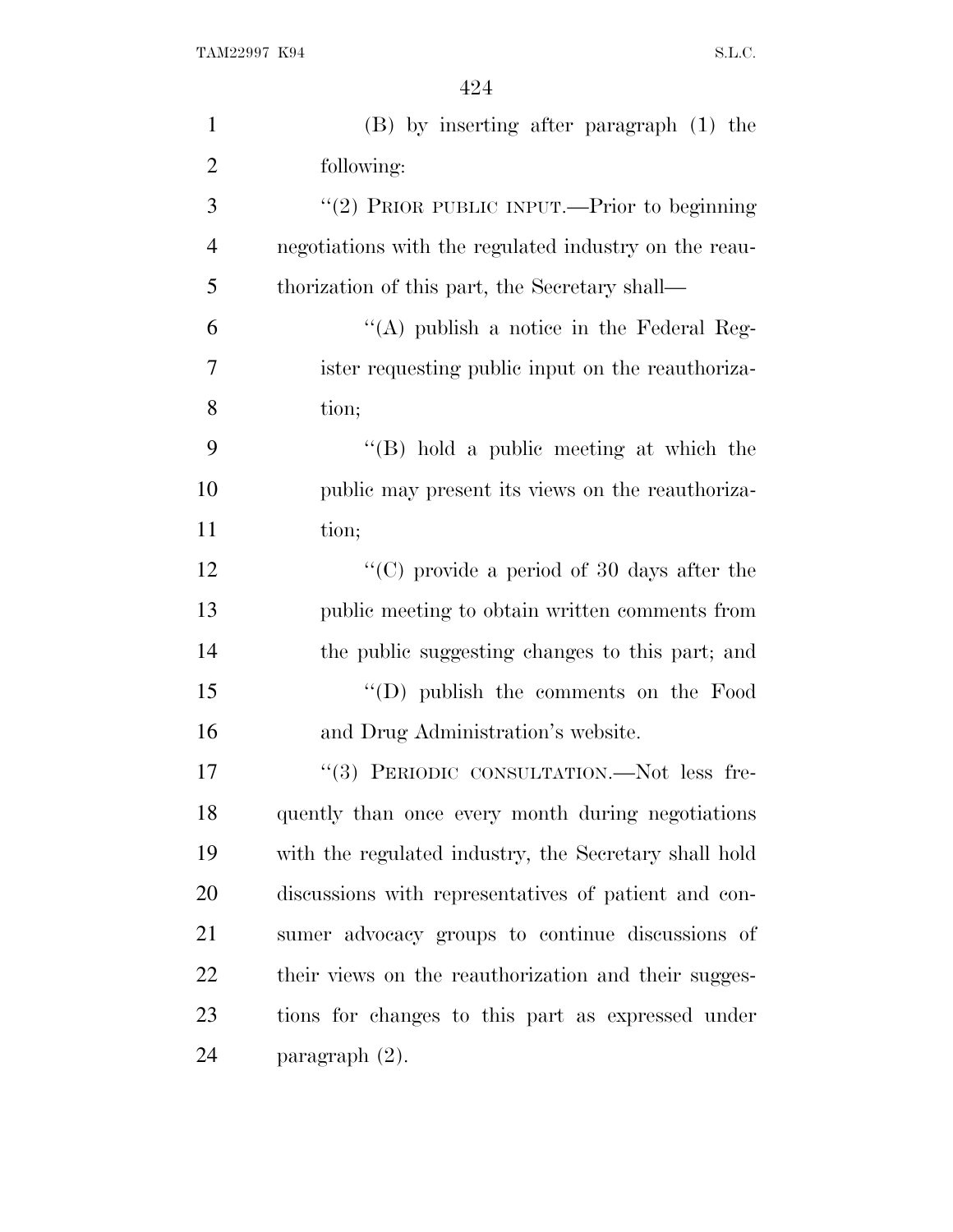| $\mathbf{1}$   | "(4) UPDATES TO CONGRESS.—The Secretary,               |
|----------------|--------------------------------------------------------|
| $\overline{2}$ | in consultation with regulated industry, shall provide |
| 3              | regular updates on negotiations on the reauthoriza-    |
| $\overline{4}$ | tion of this part to the Committee on Health, Edu-     |
| 5              | cation, Labor, and Pensions of the Senate and the      |
| 6              | Committee on Energy and Commerce of the House          |
| 7              | of Representatives."; and                              |
| 8              | (C) by adding at the end the following:                |
| 9              | "(7) MINUTES OF NEGOTIATION MEETINGS.-                 |
| 10             | "(A) PUBLIC AVAILABILITY.—The Sec-                     |
| 11             | retary shall make publicly available, on the pub-      |
| 12             | lic website of the Food and Drug Administra-           |
| 13             | tion, minutes of all negotiation meetings con-         |
| 14             | ducted under this subsection between the Food          |
| 15             | and Drug Administration and the regulated in-          |
| 16             | dustry, not later than 30 days after each such         |
| 17             | negotiation meeting.                                   |
| 18             | "(B) CONTENT.—The minutes described                    |
| 19             | under subparagraph (A) shall summarize, in             |
| 20             | sufficient detail, any substantive proposal made       |
| 21             | by any party to the negotiations as well as sig-       |
| 22             | nificant controversies or differences of opinion       |
| 23             | during the negotiations and their resolution.".        |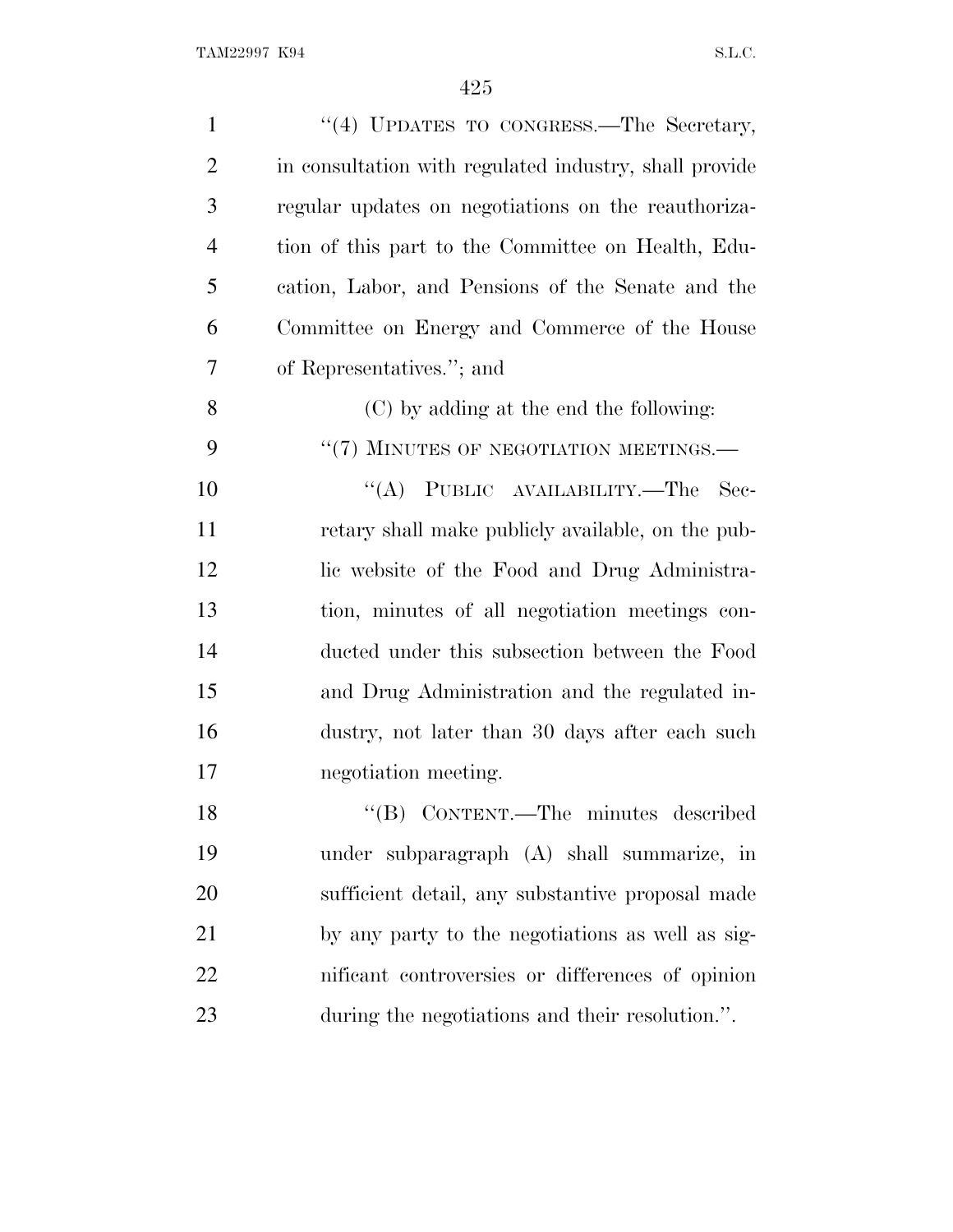## **SEC. 904. OTC HEARING AIDS FINAL RULE.**

 Not later than 30 days after the date of enactment of this Act, the Secretary of Health and Human Services shall issue a final rule to establish a category of over-the- counter hearing aids, as defined in subsection (q) of sec- tion 520 of the Federal Food, Drug, and Cosmetic Act (21 U.S.C. 360j), as described in section 709(b) of the FDA Reauthorization Act of 2017 (Public Law 115–52). **SEC. 905. ENHANCE INTRA-AGENCY COORDINATION AND PUBLIC HEALTH ASSESSMENT WITH REGARD TO COMPLIANCE ACTIVITIES.**

 (a) COORDINATION.—Section 506D of the Federal Food, Drug, and Cosmetic Act (21 U.S.C. 356d) is

amended—

(1) by adding at the end the following:

 ''(g) COORDINATION.—The Secretary shall ensure timely and effective internal coordination and alignment among the field investigators of the Food and Drug Ad- ministration and the staff of the Center for Drug Evalua- tion and Research's Office of Compliance and Drug Short- age Program regarding the reviews of reports shared pur- suant to section 704(b)(2), and any feedback or corrective or preventive actions in response to such reports.''; and (2) by amending subsection (f) to read as fol-lows: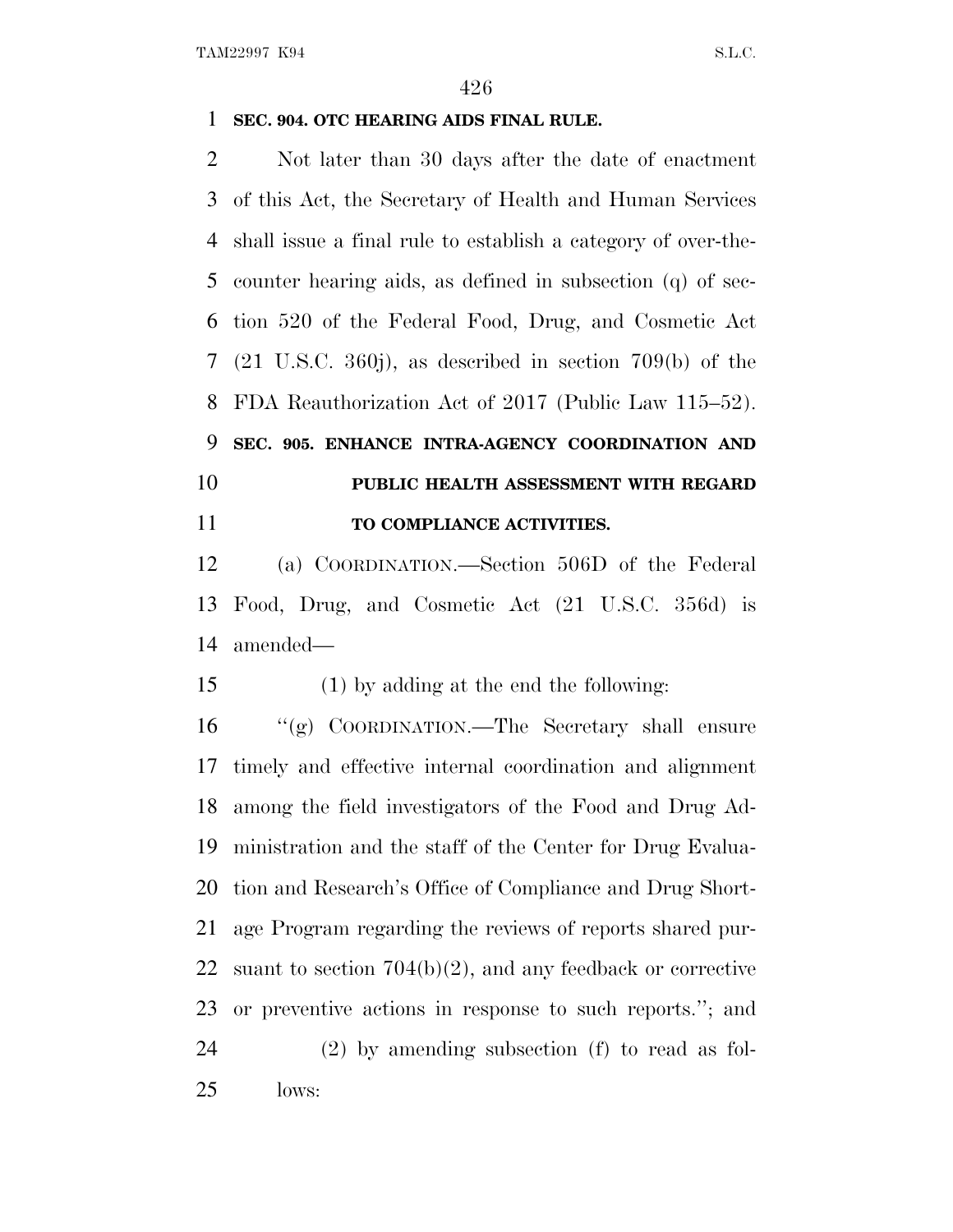''(f) TEMPORARY SUNSET.—Subsection (a) shall cease to be effective on the date that is 5 years after the date of enactment of the Food and Drug Administration Safety and Innovation Act. Subsections (b), (c), and (e) shall not be in effect during the period beginning 5 years after the date of enactment of the Food and Drug Admin- istration Safety and Innovation Act and ending on the date of enactment of the Food and Drug Administration Safety and Landmark Advancements Act of 2022. Sub- sections (b), (c), and (e) shall be in effect beginning on the date of enactment of the Food and Drug Administra- tion Safety and Landmark Advancements Act of 2022.''. (b) REPORTING.—Section 506C–1(a) of the Federal 14 Food, Drug, and Cosmetic Act  $(21 \text{ U.S.C. } 356c-1(a))$  is amended— (1) by redesignating paragraphs (3) through

(7) as paragraphs (4) through (8), respectively;

 (2) by inserting after paragraph (2) the fol-lowing:

 ''(3) provides the number of reports that were required under section 704(b)(2) to be sent to the appropriate offices of the Food and Drug Adminis- tration with expertise regarding drug shortages, and the number of such reports that were sent;''; and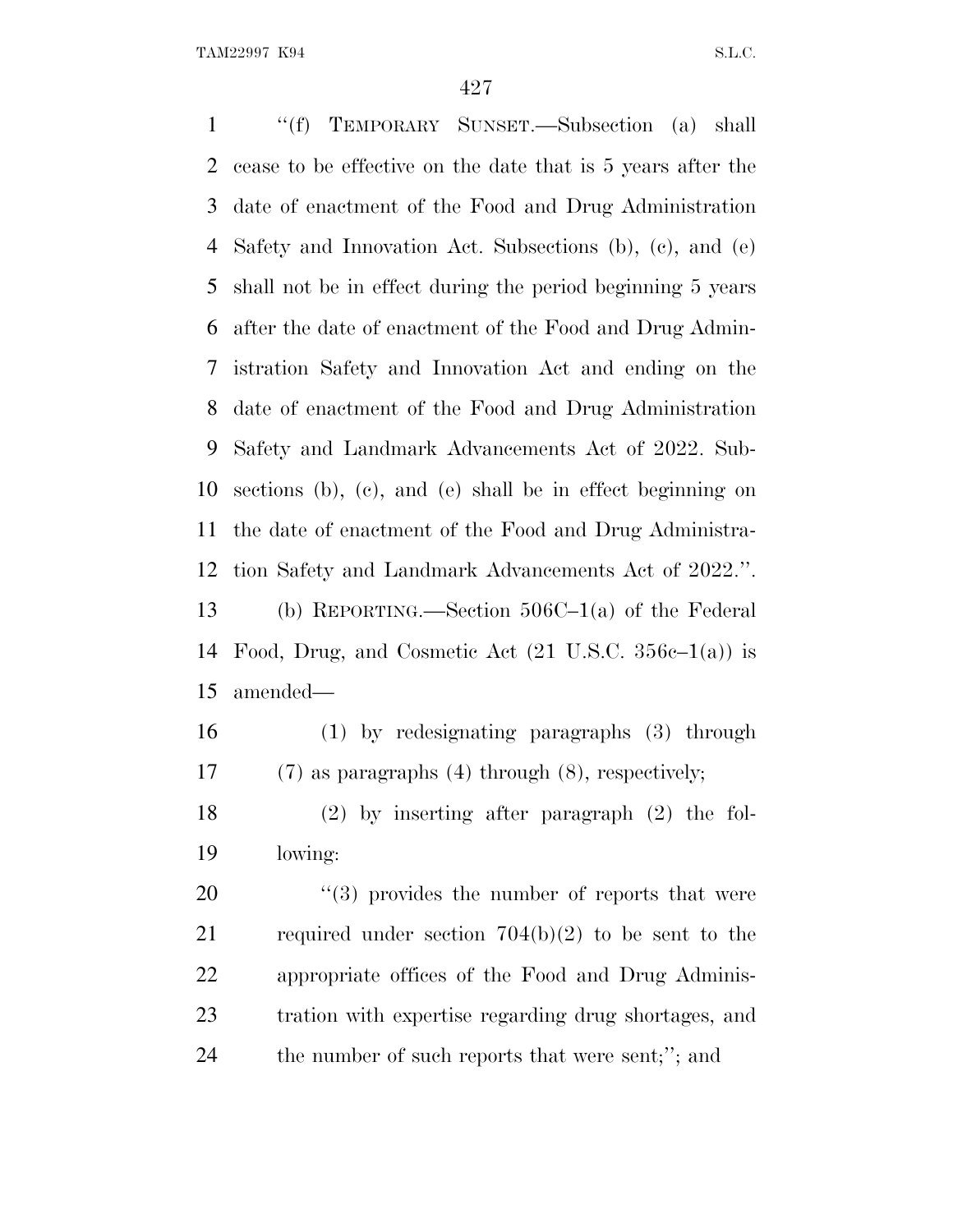| $\mathbf{1}$   | $(3)$ in paragraph $(3)(A)$ , by striking "paragraph"  |
|----------------|--------------------------------------------------------|
| $\overline{2}$ | $(7)$ " and inserting "paragraph $(8)$ ".              |
| 3              | (с) АРРЫСАВШІТҮ.—                                      |
| $\overline{4}$ | (1) SUBSECTION (a).—The amendments made                |
| 5              | by subsection (a) shall apply beginning on the date    |
| 6              | of enactment of this Act.                              |
| 7              | (2) SUBSECTION (b).—The amendments made                |
| 8              | by subsection (b) shall apply beginning on the date    |
| 9              | that is 1 year after the date of enactment of this     |
| 10             | Act.                                                   |
| 11             | (d) REPORTING OF MUTUAL RECOGNITION AGREE-             |
| 12             | MENTS FOR INSPECTIONS AND REVIEW ACTIVITIES.           |
| 13             | Section 510(h) of the Federal Food, Drug, and Cosmetic |
| 14             | Act $(21 \text{ U.S.C. } 360(\text{h}))$ is amended—   |
| 15             | $(1)$ in paragraph $(6)$ —                             |
| 16             | $(A)$ in subparagraph $(A)$ , by striking              |
| 17             | clause (ii) and inserting the following:               |
| 18             | "(ii) the number of such registered estab-             |
| 19             | lishments in each region of interest;                  |
| 20             | "(iii) the number of such domestic estab-              |
| 21             | lishments and the number of such foreign es-           |
| <u>22</u>      | tablishments, including the number of establish-       |
| 23             | ments in each region of interest, that the Sec-        |
| 24             | retary inspected in the previous calendar year;        |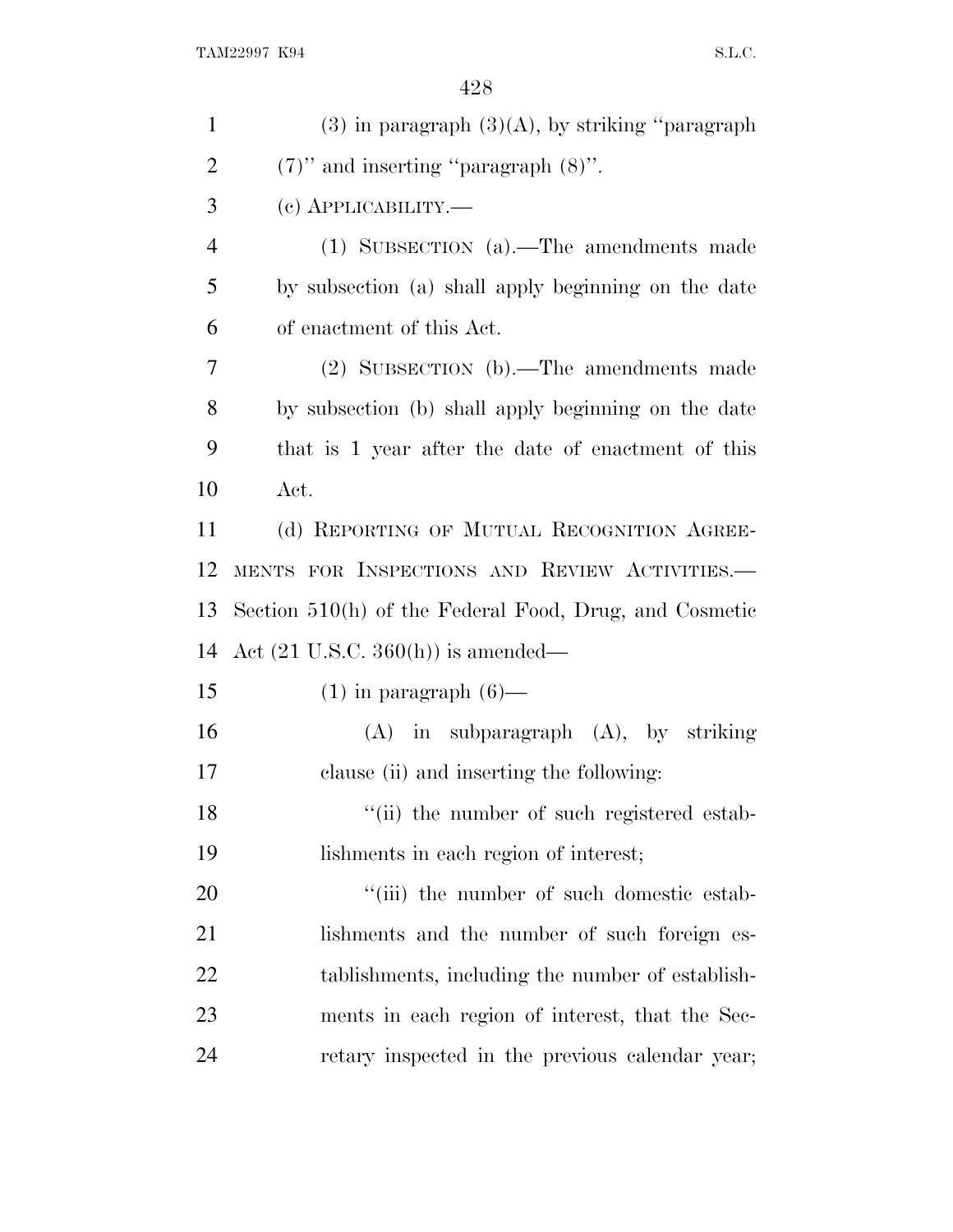| $\mathbf{1}$   | "(iv) the number of inspections to support        |
|----------------|---------------------------------------------------|
| $\overline{2}$ | actions by the Secretary on applications under    |
| 3              | section 505 of this Act or section 351 of the     |
| $\overline{4}$ | Public Health Service Act, including the num-     |
| 5              | ber of inspections to support actions by the Sec- |
| 6              | retary on supplemental applications, including    |
| 7              | changes to manufacturing processes, the Sec-      |
| 8              | retary conducted in the previous fiscal year;     |
| 9              | $f'(v)$ the number of routine surveillance in-    |
| 10             | spections the Secretary conducted in the pre-     |
| 11             | vious fiscal year;                                |
| 12             | $\lq\lq$ (vi) the number of for-cause inspections |
| 13             | the Secretary conducted in the previous fiscal    |
| 14             | year, not including inspections described in      |
| 15             | clause (iv); and                                  |
| 16             | "(vii) the number of inspections the Sec-         |
| 17             | retary has recognized pursuant to an agreement    |
| 18             | entered into pursuant to section 809, or other-   |
| 19             | wise recognized, for each of the types of inspec- |
| 20             | tions described in clauses $(v)$ and $(vi);$ ";   |
| 21             | $(B)$ in subparagraph $(B)$ , by striking ";      |
| 22             | and" and inserting a semicolon;                   |
| 23             | $(C)$ in subparagraph $(C)$ , by striking the     |
| 24             | period and inserting "; and"; and                 |
| 25             | (D) by adding at the end the following:           |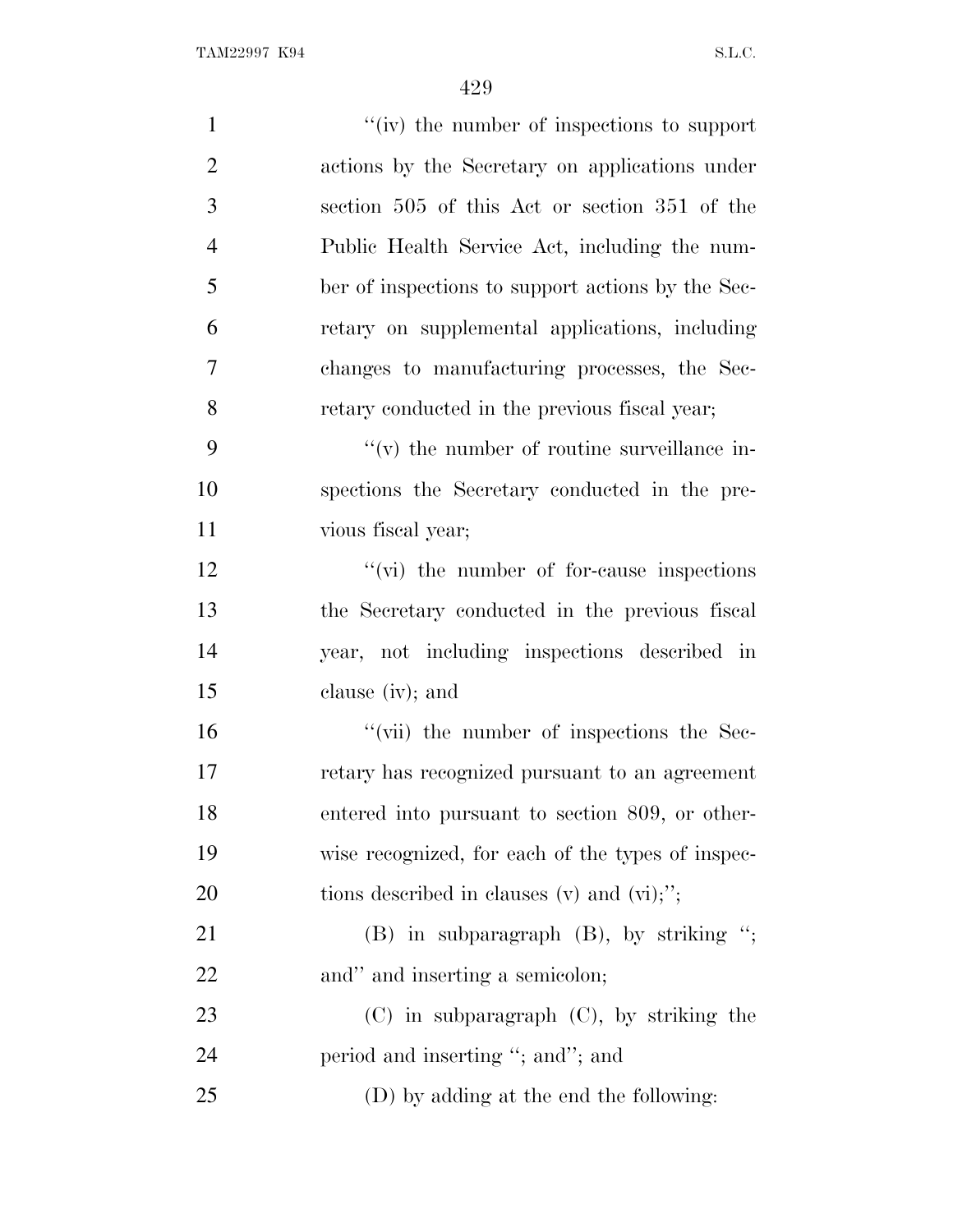TAM22997 K94 S.L.C.

| $\mathbf{1}$   | $\lq\lq$ the status of the efforts of the Food                |
|----------------|---------------------------------------------------------------|
| $\overline{2}$ | and Drug Administration to expand its recogni-                |
| 3              | tion of inspections conducted or recognized by                |
| $\overline{4}$ | foreign regulatory authorities under section                  |
| 5              | 809, including any obstacles to expanding the                 |
| 6              | use of such recognition."; and                                |
| 7              | $(2)$ by adding at the end the following:                     |
| 8              | "(7) REGION OF INTEREST.—For purposes of                      |
| 9              | paragraph $(6)(A)$ , the term 'region of interest'            |
| 10             | means a foreign geographic region or country, in-             |
| 11             | cluding the People's Republic of China, India, the            |
| 12             | European Union, the United Kingdom, and any                   |
| 13             | other country or geographic region, as the Secretary          |
| 14             | determines appropriate.".                                     |
| 15             | (e) ENHANCING TRANSPARENCY OF DRUG FACILITY                   |
| 16             | INSPECTION TIMELINES.—Section 902 of the FDA Reau-            |
| 17             | thorization Act of 2017 (21 U.S.C. 355 note) is amended       |
| 18             | to read as follows:                                           |
| 19             | "SEC. 902. ANNUAL REPORT ON INSPECTIONS.                      |
| 20             | "Not later than March 1 of each year, the Secretary           |
| 21             | of Health and Human Services shall post on the website        |
| 22             | of the Food and Drug Administration information related       |
| 23             | to inspections of facilities necessary for approval of a drug |
| 24             | under subsection (c) or (j) of section $505$ of the Federal   |
| 25             | Food, Drug, and Cosmetic Act (21 U.S.C. 355), approval        |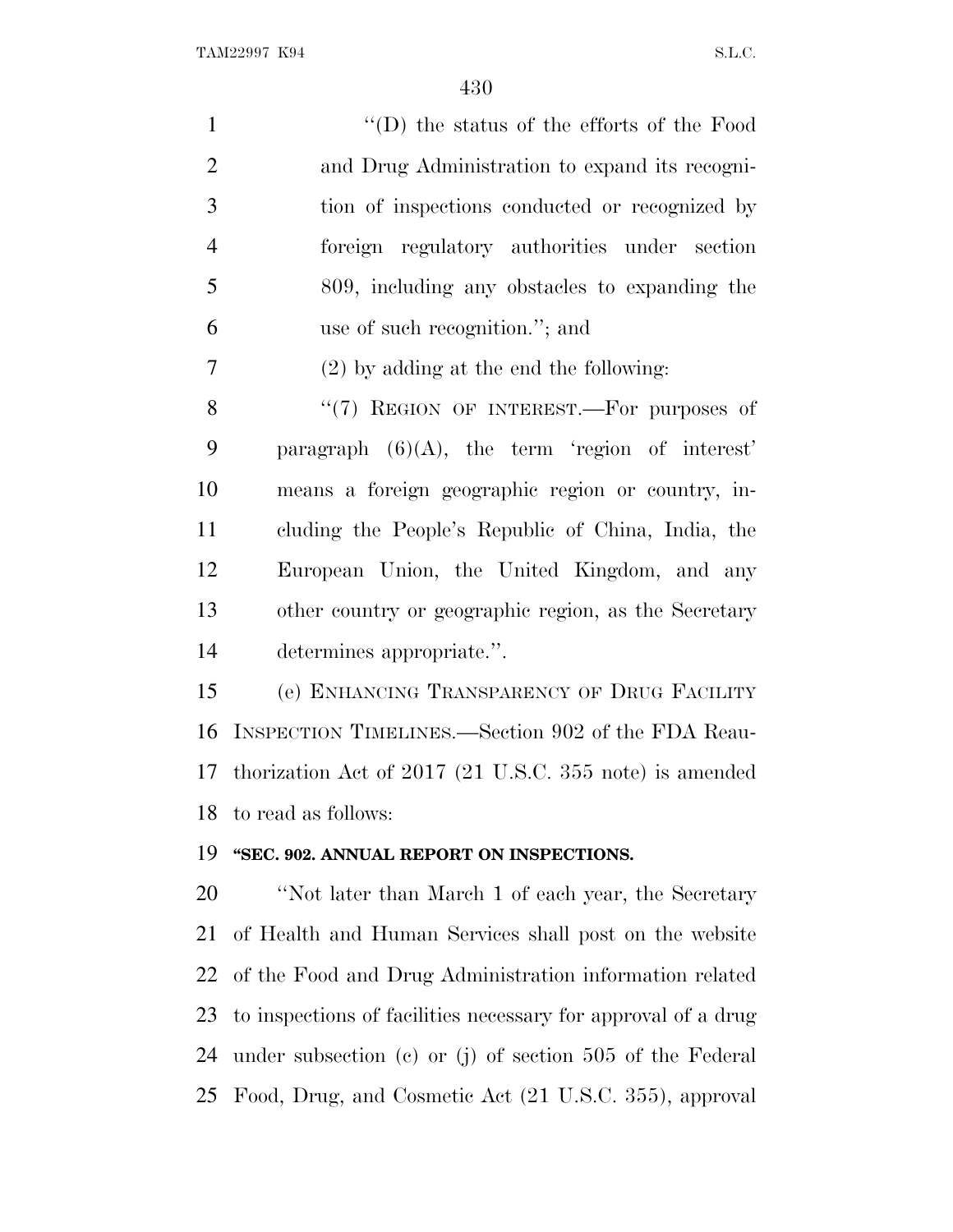of a device under section 515 of such Act (21 U.S.C. 360e), or clearance of a device under section 510(k) of such Act (21 U.S.C. 360(k)) that were conducted during the previous calendar year. Such information shall include the following: "(1) The median time following a request from staff of the Food and Drug Administration review-

 ing an application or report to the beginning of the inspection, including—

10  $\langle (A)$  the median time for drugs described 11 in  $505(j)(11)(A)(i)$  of the Federal Food, Drug, 12 and Cosmetic Act  $(21 \text{ U.S.C. } 355(j)(11)(\text{A})(i));$ ''(B) the median time for drugs described

 in section 506C(a) of such Act (21 U.S.C.  $356e(a)$  only; and

16  $\frac{16}{10}$  the median time for drugs on the drug shortage list in effect under section 506E 18 of such Act (21 U.S.C. 356f).

 $(2)$  The median time from the issuance of a report pursuant to section 704(b) of the Federal Food, Drug, and Cosmetic Act (21 U.S.C. 374(b)) to the sending of a warning letter, issuance of an import alert, or holding of a regulatory meeting for inspections for which the Secretary concluded that regulatory or enforcement action was indicated, in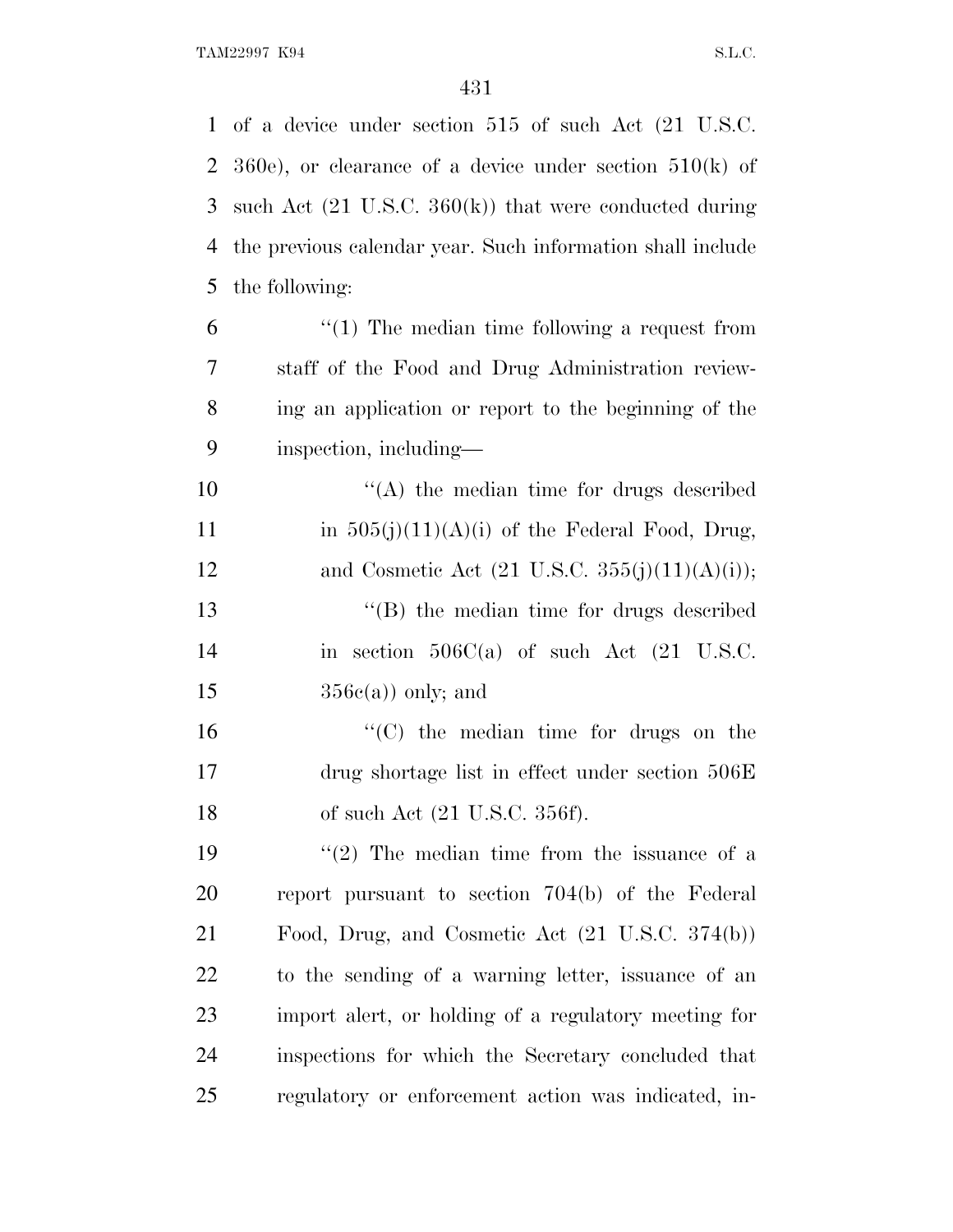TAM22997 K94 S.L.C.

 cluding the median time for each category of drugs listed in subparagraphs (A) through (C) of para- graph (1). ''(3) The median time from the sending of a warning letter, issuance of an import alert, or hold- ing of a regulatory meeting related to conditions ob- served by the Secretary during an inspection, to the time at which the Secretary concludes that corrective actions to resolve such conditions have been taken.

10  $\frac{10}{10}$  The median time spent by staff of the Food and Drug Administration at a facility during an inspection, including—

13 ''(A) the median time when records were provided remotely in accordance with a request under section 704(a)(4) of the Federal Food, 16 Drug, and Cosmetic Act  $(21 \text{ U.S.C. } 374(a)(4))$ 17 in advance of the inspection; and

18 ''(B) the median time when a request for 19 records pursuant to such section  $704(a)(4)$  was not issued, or complied with, in advance of the 21 inspection.

 $\frac{4}{5}$  The number and type of violations identi- fied during inspections when a request for records 24 pursuant to such section  $704(a)(4)$  was issued and complied with in advance of the inspection, versus